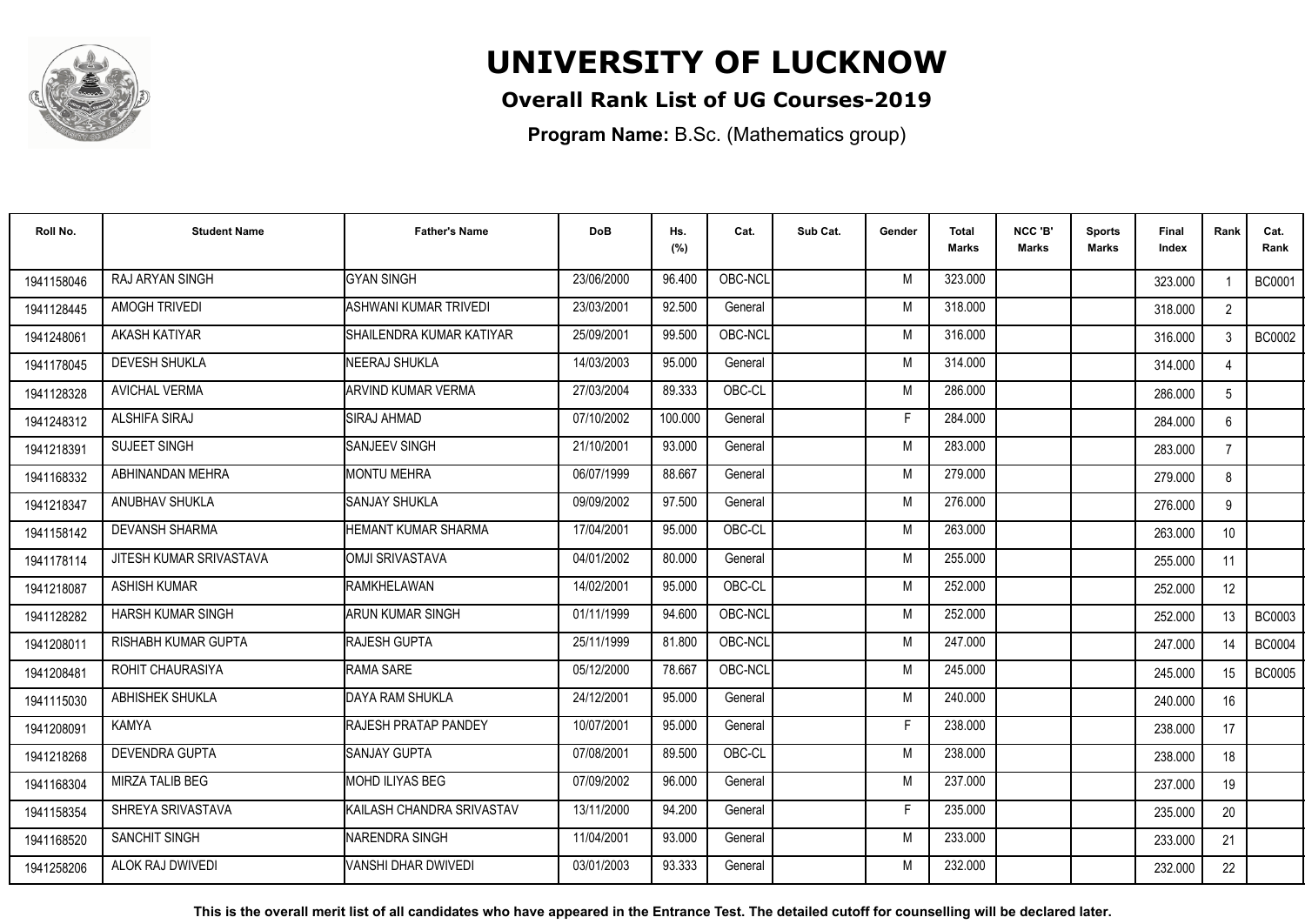

## **Overall Rank List of UG Courses-2019**

**Program Name:** B.Sc. (Mathematics group)

| Roll No.   | <b>Student Name</b>     | <b>Father's Name</b>      | <b>DoB</b> | Hs.<br>(%) | Cat.    | Sub Cat. | Gender | Total<br><b>Marks</b> | NCC 'B'<br><b>Marks</b> | <b>Sports</b><br>Marks | Final<br>Index | Rank            | Cat.<br>Rank  |
|------------|-------------------------|---------------------------|------------|------------|---------|----------|--------|-----------------------|-------------------------|------------------------|----------------|-----------------|---------------|
| 1941258175 | <b>DIVIJ GUPTA</b>      | <b>UMESH KUMAR GUPTA</b>  | 09/03/2002 | 83.600     | General |          | M      | 231.000               |                         |                        | 231.000        | 23              |               |
| 1941248032 | RACHIT JAISWAL          | SATYENDRA JAISWAL         | 25/02/2001 | 91.000     | OBC-NCL |          | M      | 230.000               |                         |                        | 230.000        | 24              | <b>BC0006</b> |
| 1941178221 | SHAILJA BAHAL           | <b>PRADEEP BAHAL</b>      | 22/04/2002 | 95.000     | General |          | E      | 229,000               |                         |                        | 229.000        | 25              |               |
| 1941258154 | <b>AMBAR MISRA</b>      | <b>UMAKANT MISRA</b>      | 01/10/2000 | 92.667     | General |          | M      | 229,000               |                         |                        | 229.000        | 26              |               |
| 1941168272 | <b>FATIMA ANSARI</b>    | MOHAMMAD SARVAR ANSARI    | 25/02/2002 | 96.800     | OBC-NCL |          | E      | 224.000               |                         |                        | 224.000        | 27              | <b>BC0007</b> |
| 1941218418 | DEVENDRA KUMAR          | <b>SANTOSH KUMAR</b>      | 05/09/2001 | 95.000     | General |          | M      | 224.000               |                         |                        | 224.000        | 28              |               |
| 1941178027 | ANAMIKA SRIVASTAVA      | NAVEEN KUMAR SRIVASTAVA   | 20/11/2001 | 95.000     | General |          | F      | 224.000               |                         |                        | 224.000        | 29              |               |
| 1941258239 | NIKHIL MAYANK           | <b>VIJAY KUMAR</b>        | 13/09/2002 | 95.000     | OBC-NCL |          | M      | 224.000               |                         |                        | 224.000        | 30 <sup>°</sup> | <b>BC0008</b> |
| 1941128371 | ADITYA PRAJAPATI        | <b>ASHOK KUMAR</b>        | 22/11/2000 | 89.833     | OBC-NCL |          | M      | 224.000               |                         |                        | 224.000        | 31              | <b>BC0009</b> |
| 1941258078 | SHUBHAM SINGH           | SWADESH KUMAR SINGH       | 25/10/2003 | 88.500     | OBC-CL  |          | M      | 223.000               |                         |                        | 223.000        | 32              |               |
| 1941148577 | PRIYESH SHUKLA          | <b>I</b> GHANSHYAM SHUKLA | 17/03/2001 | 95.000     | General |          | M      | 222.000               |                         |                        | 222.000        | 33              |               |
| 1941218426 | PULKIT BAJPAI           | SANTOSH KUMAR BAJPAI      | 14/12/2000 | 79.000     | General |          | M      | 219.000               |                         |                        | 219,000        | 34              |               |
| 1941148574 | <b>VIKAS MISHRA</b>     | IGHANSHYAM MISHRA         | 09/11/2002 | 92.167     | General |          | M      | 218.000               |                         |                        | 218.000        | 35              |               |
| 1941148150 | KRISHNA CHANDRA GOSWAMI | BRAJESH KUMAR GOSWAMI     | 16/07/2001 | 90.000     | General |          | M      | 218.000               |                         |                        | 218.000        | 36              |               |
| 1941118028 | <b>ASTITVA DWIVEDI</b>  | ABHISHEK DWIVEDI          | 10/01/2002 | 89.333     | General |          | M      | 218.000               |                         |                        | 218.000        | 37              |               |
| 1941168441 | <b>PRATEEK GUPTA</b>    | MUNISH KUMAR GUPTA        | 13/01/2002 | 95.000     | General |          | M      | 217.000               |                         |                        | 217.000        | 38              |               |
| 1941148077 | <b>HARSH MISHRA</b>     | <b>BANS RAJ MISHRA</b>    | 17/02/2002 | 95.000     | General |          | M      | 216.000               |                         |                        | 216.000        | 39              |               |
| 1941178125 | SHIVAM SINGH            | ONKAR SINGH               | 28/06/1999 | 90.000     | General |          | M      | 216,000               |                         |                        | 216.000        | 40              |               |
| 1941128322 | ANURAG SINGH            | <b>ARVIND KUMAR SINGH</b> | 25/10/2001 | 95.000     | General |          | M      | 214.000               |                         |                        | 214.000        | 41              |               |
| 1941258176 | <b>MANISH SHUKLA</b>    | UMESH KUMAR SHUKLA        | 04/09/2001 | 95.000     | General |          | M      | 213.000               |                         |                        | 213.000        | 42              |               |
| 1941258073 | <b>SRIJAN SINGH</b>     | <b>SUSHIL KUMAR SINGH</b> | 08/12/2000 | 100.000    | OBC-NCL |          | M      | 211.000               |                         |                        | 211.000        | 43              | <b>BC0010</b> |
| 1941218150 | <b>SACHIN MISHRA</b>    | <b>RATNESH MISHRA</b>     | 20/05/2002 | 85.000     | General |          | M      | 211.000               |                         |                        | 211.000        | 44              |               |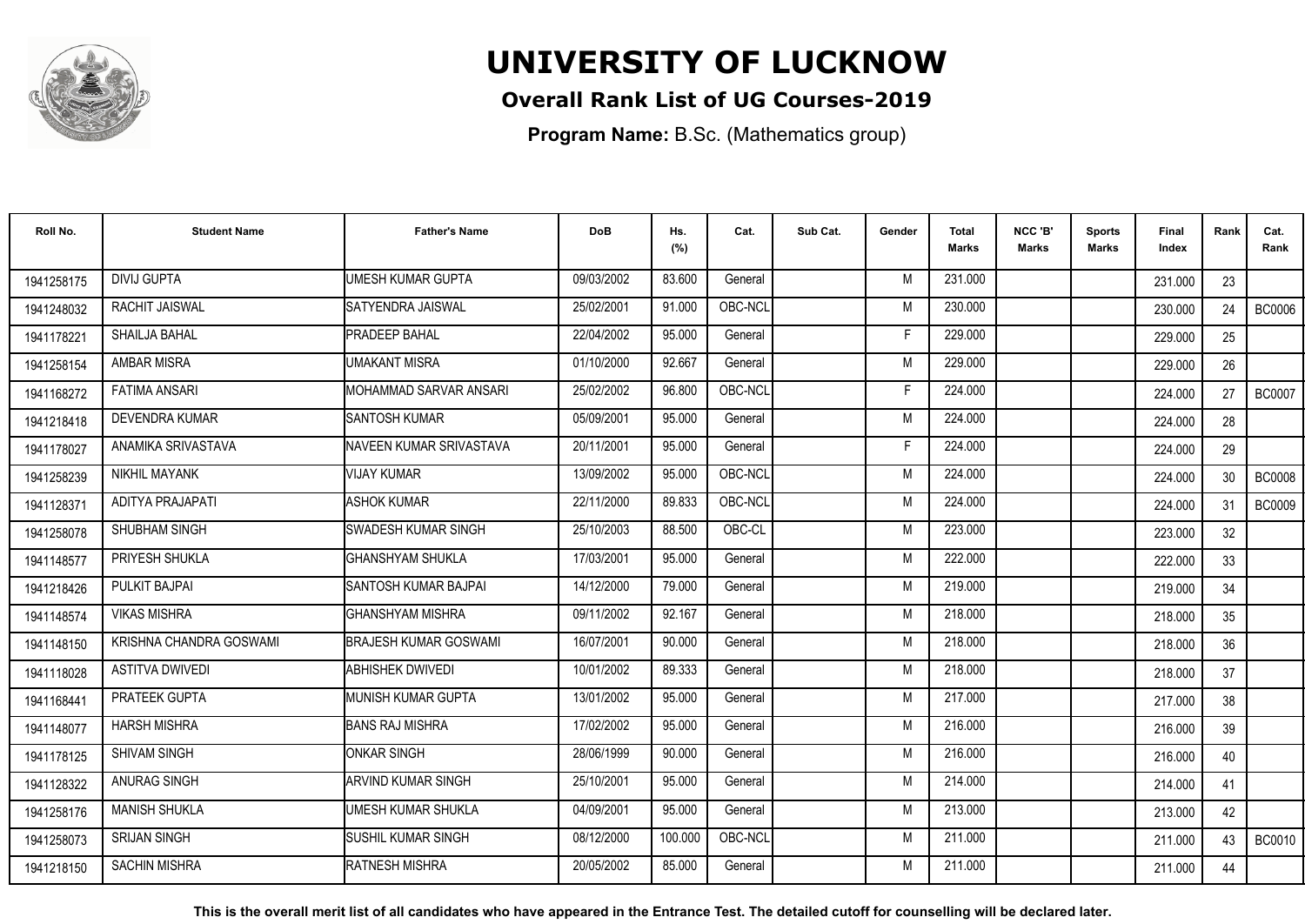

## **Overall Rank List of UG Courses-2019**

**Program Name:** B.Sc. (Mathematics group)

| Roll No.   | <b>Student Name</b>     | <b>Father's Name</b>       | <b>DoB</b> | Hs.<br>(%) | Cat.    | Sub Cat. | Gender | Total<br><b>Marks</b> | NCC 'B'<br><b>Marks</b> | Sports<br>Marks | Final<br>Index | Rank | Cat.<br>Rank  |
|------------|-------------------------|----------------------------|------------|------------|---------|----------|--------|-----------------------|-------------------------|-----------------|----------------|------|---------------|
| 1941158385 | PRADEEP YADAV           | KAMLA YADAV                | 15/07/2001 | 91.200     | OBC-NCL |          | M      | 210.000               |                         |                 | 210.000        | 45   | <b>BC0011</b> |
| 1941128096 | <b>ADITI RASTOGI</b>    | <b>AMIT RASTOGI</b>        | 10/03/2001 | 94.000     | General |          | F      | 209.000               |                         |                 | 209.000        | 46   |               |
| 1941128448 | RAHUL DWIVEDI           | ASHWINI KUMAR DWIVEDI      | 23/04/2002 | 95.000     | General |          | M      | 208.000               |                         |                 | 208.000        | 47   |               |
| 1941168285 | MOHD ASAD SIDDIQUI      | IMOHD AKHLAKH SIDDIQUI     | 19/01/2001 | 81.600     | General |          | M      | 208.000               |                         |                 | 208.000        | 48   |               |
| 1941178396 | RIDDHI SHUKLA           | IRAGHVENDRA PRASAD SHUKLA  | 13/02/2002 | 95.000     | General |          | E      | 207.000               |                         |                 | 207.000        | 49   |               |
| 1941158263 | <b>SAKSHI SINGH</b>     | <b>JAI SINGH</b>           | 03/03/2002 | 95.000     | OBC-NCL |          | E      | 206.000               |                         |                 | 206.000        | 50   | <b>BC0012</b> |
| 1941218500 | PRANAY MAURYA           | SATISH CHANDRA MAURYA      | 28/12/2004 | 89.000     | OBC-NCL |          | M      | 205.000               |                         |                 | 205.000        | 51   | BC0013        |
| 1941148027 | MOHD AHTISHAM           | <b>BABU ALI</b>            | 20/07/2002 | 83.167     | OBC-NCL |          | M      | 205.000               |                         |                 | 205.000        | 52   | <b>BC0014</b> |
| 1941118029 | <b>ABHINAV SINGH</b>    | <b>ABHISHEK SINGH</b>      | 10/08/2002 | 95.000     | General |          | M      | 204.000               |                         |                 | 204.000        | 53   |               |
| 1941208392 | SHAURYA MISHRA          | RAM NIWAS MISHRA           | 25/04/2003 | 90.667     | General |          | M      | 204.000               |                         |                 | 204.000        | 54   |               |
| 1941218145 | <b>MOHD SUHAIL</b>      | <b>RASHID ALI</b>          | 01/01/2001 | 85.333     | OBC-NCL |          | M      | 203.000               |                         |                 | 203.000        | 55   | <b>BC0015</b> |
| 1941208406 | <b>AMAN RASTOGI</b>     | <b>RAM PRAKASH RASTOGI</b> | 01/01/2001 | 87.333     | OBC-NCL |          | M      | 202.000               |                         |                 | 202.000        | 56   | <b>BC0016</b> |
| 1941248069 | RISHENDRA SINGH CHAUHAN | ISHAILENDRA SINGH CHAUHAN  | 03/01/2002 | 92.000     | General |          | M      | 201.000               |                         |                 | 201.000        | 57   |               |
| 1941208202 | KULDEEP KUMAR PATEL     | <b>RAKESH KUMAR PATEL</b>  | 25/07/2002 | 85.333     | OBC-NCL |          | M      | 200.000               |                         |                 | 200.000        | 58   | <b>BC0017</b> |
| 1941258366 | ADARSH KUMAR PATHAK     | VINOD KUMAR PATHAK         | 25/04/2002 | 95.000     | General |          | M      | 198.000               |                         |                 | 198.000        | 59   |               |
| 1941148416 | <b>RAJ VAISH</b>        | <b>DILIP KUMAR VAISH</b>   | 29/05/2001 | 90.667     | General |          | M      | 198.000               |                         |                 | 198.000        | 60   |               |
| 1941178096 | PRAVEEN PATEL           | OM PRAKASH PATEL           | 06/08/2000 | 85.167     | OBC-NCL |          | M      | 198.000               |                         |                 | 198.000        | 61   | <b>BC0018</b> |
| 1941148173 | RANA PRATAP SINGH       | <b>BRIJESH KUMAR SINGH</b> | 12/12/2000 | 95.000     | General |          | M      | 197.000               |                         |                 | 197.000        | 62   |               |
| 1941158466 | <b>LAHANA SINGH</b>     | <b>KEWAL SINGH</b>         | 02/06/2001 | 91.167     | OBC-NCL |          | M      | 197.000               |                         |                 | 197.000        | 63   | <b>BC0019</b> |
| 1941248317 | <b>MADAN LAL SHUKLA</b> | SITARAM SHUKLA             | 25/08/1998 | 91.200     | General |          | M      | 194.000               |                         |                 | 194.000        | 64   |               |
| 1941248342 | ANJALI JAIN             | SUBHASH CHAND JAIN         | 22/10/2000 | 95.000     | General |          | F.     | 193.000               |                         |                 | 193.000        | 65   |               |
| 1941248417 | SHATAKSHI JAIN          | <b>SUNIL JAIN</b>          | 03/04/2002 | 94.833     | General |          | F      | 193.000               |                         |                 | 193.000        | 66   |               |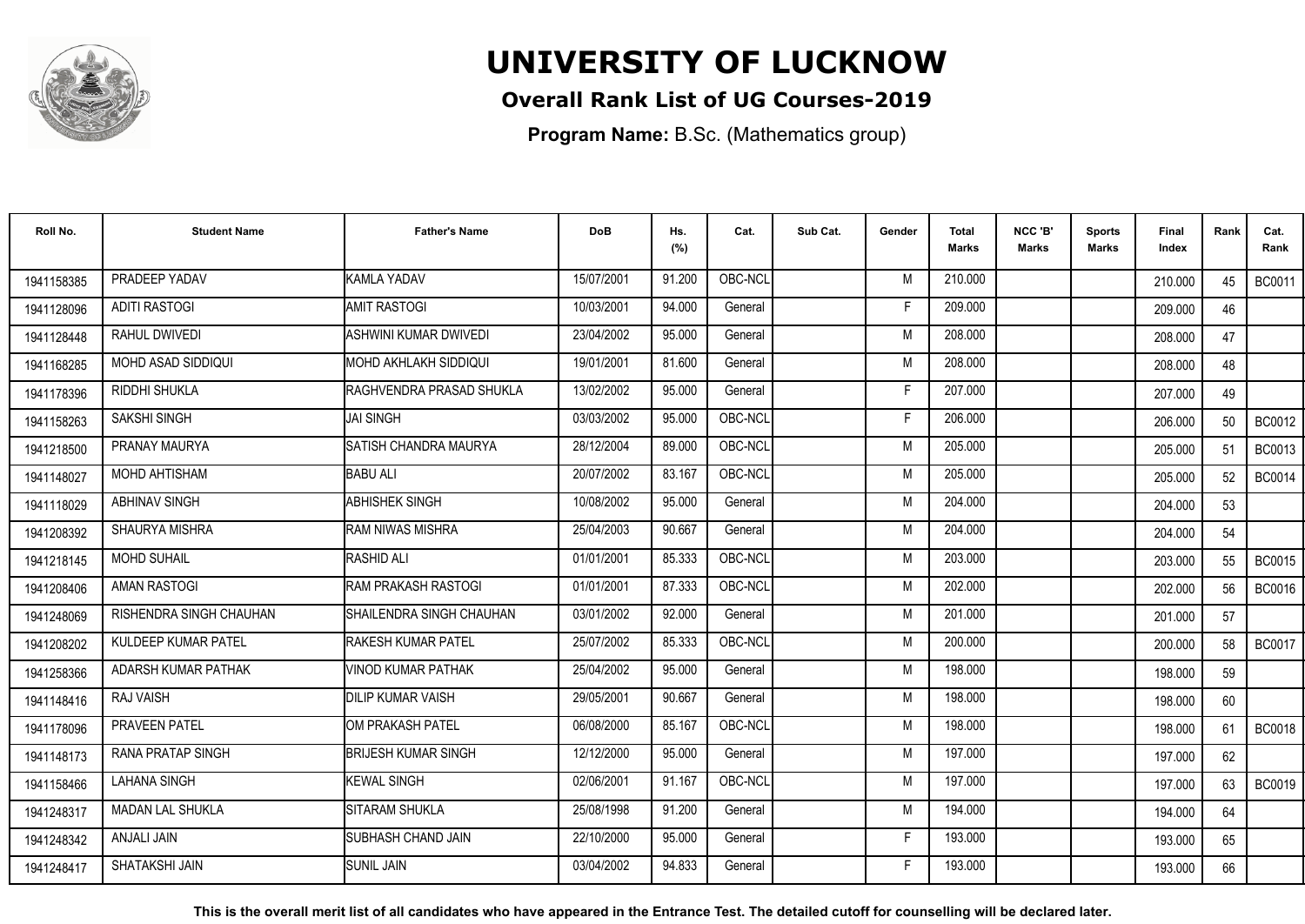

## **Overall Rank List of UG Courses-2019**

**Program Name:** B.Sc. (Mathematics group)

| Roll No.   | <b>Student Name</b>   | <b>Father's Name</b>       | <b>DoB</b> | Hs.<br>(%) | Cat.    | Sub Cat.  | Gender | <b>Total</b><br><b>Marks</b> | NCC 'B'<br><b>Marks</b> | <b>Sports</b><br>Marks | Final<br>Index | Rank | Cat.<br>Rank  |
|------------|-----------------------|----------------------------|------------|------------|---------|-----------|--------|------------------------------|-------------------------|------------------------|----------------|------|---------------|
| 1941118085 | <b>VIBHAV SINGH</b>   | <b>AJAY KUMAR SINGH</b>    | 07/07/2003 | 84.167     | General |           | M      | 193.000                      |                         |                        | 193.000        | 67   |               |
| 1941158196 | MOHD AZHAR KHAN       | <b>ISRAR AHMAD KHAN</b>    | 25/05/2000 | 80.000     | General |           | M      | 193.000                      |                         |                        | 193.000        | 68   |               |
| 1941158151 | ABHAY YADAV           | <b>HRIDAY NATH YADAV</b>   | 08/05/2001 | 95.000     | OBC-NCL |           | M      | 192.000                      |                         |                        | 192.000        | 69   | <b>BC0020</b> |
| 1941115158 | <b>TARUN MISHRA</b>   | A.N MISHRA                 | 06/06/2001 | 95.000     | General | <b>DP</b> | M      | 191.000                      |                         |                        | 191.000        | 70   |               |
| 1941208345 | AKRITI SRIVASTAVA     | RAM KUMAR LAL SRIVASTAVA   | 22/06/2002 | 95.000     | General |           | F      | 191.000                      |                         |                        | 191.000        | 71   |               |
| 1941208430 | <b>ABHINAV VERMA</b>  | RAM SAGAR VERMA            | 28/08/2002 | 88.667     | OBC-NCL |           | M      | 191.000                      |                         |                        | 191.000        | 72   | BC0021        |
| 1941178192 | ANSH CHATURVEDI       | PAWAN CHATURVEDI           | 19/10/2002 | 88.667     | General |           | M      | 191.000                      |                         |                        | 191.000        | 73   |               |
| 1941113005 | <b>SHIKHA</b>         | <b>SHARAD KUMAR VAISH</b>  | 20/12/2000 | 94.500     | General |           | F      | 190.000                      |                         |                        | 190.000        | 74   |               |
| 1941158245 | <b>ANKITA GUPTA</b>   | JAI PRAKASH GUPTA          | 04/08/2001 | 93.000     | General |           | F      | 190.000                      |                         |                        | 190.000        | 75   |               |
| 1941218420 | <b>AYUSH KUMAR</b>    | <b>SANTOSH KUMAR</b>       | 17/04/2001 | 95.167     | OBC-NCL |           | M      | 189.000                      |                         |                        | 189.000        | 76   | <b>BC0022</b> |
| 1941248055 | SHAHNAWAZ SHAHID      | SHAHID ALI                 | 26/11/2001 | 95.000     | OBC-NCL |           | M      | 189.000                      |                         |                        | 189.000        | 77   | BC0023        |
| 1941128489 | <b>NEHA JAISWAL</b>   | AWADHESH JAISWAL           | 15/07/2002 | 95.000     | OBC-NCL |           | F      | 189.000                      |                         |                        | 189.000        | 78   | <b>BC0024</b> |
| 1941258516 | SAAD SIDDIQUI         | ZIAUL REHMAN SIDDIQUI      | 03/12/2000 | 90.400     | General |           | M      | 189.000                      |                         |                        | 189.000        | 79   |               |
| 1941118089 | <b>SACHIN RATHORE</b> | AJAY KUMAR SINGH           | 07/01/2001 | 86.667     | General |           | M      | 189.000                      |                         |                        | 189.000        | 80   |               |
| 1941158298 | PRANJAL               | <b>JAY PRAKASH PANDEY</b>  | 22/05/2001 | 91.200     | General |           | M      | 188.000                      |                         |                        | 188.000        | 81   |               |
| 1941148322 | PRERNA JHINGRAN       | DHANANJAY JHINGRAN         | 19/02/2002 | 88.333     | General |           | F      | 188.000                      |                         |                        | 188.000        | 82   |               |
| 1941158083 | <b>TUSHAR PANDEY</b>  | HARI NARAYAN PANDEY        | 07/06/2001 | 95.000     | General |           | M      | 187.000                      |                         |                        | 187.000        | 83   |               |
| 1941158451 | <b>DEEPAK GUPTA</b>   | KAUSHAL PRASAD GUPTA       | 10/05/2002 | 95.000     | OBC-NCL |           | M      | 187,000                      |                         |                        | 187.000        | 84   | <b>BC0025</b> |
| 1941168197 | <b>AYUSH PATHAK</b>   | <b>MANOJ PATHAK</b>        | 01/07/2002 | 95.000     | General |           | M      | 187.000                      |                         |                        | 187.000        | 85   |               |
| 1941178019 | <b>SOHIB AKHTAR</b>   | <b>NATTHU HUSSAIN</b>      | 12/06/2001 | 95.000     | OBC-NCL |           | M      | 186.000                      |                         |                        | 186.000        | 86   | <b>BC0026</b> |
| 1941218465 | <b>SHRUTI VERMA</b>   | <b>SANTOSH VERMA</b>       | 10/05/2001 | 93.833     | OBC-NCL |           | F      | 186.000                      |                         |                        | 186.000        | 87   | <b>BC0027</b> |
| 1941115125 | <b>UTKARSH PANDEY</b> | <b>SANJAY KUMAR PANDEY</b> | 20/12/2000 | 85.000     | General | DP        | M      | 186.000                      |                         |                        | 186.000        | 88   |               |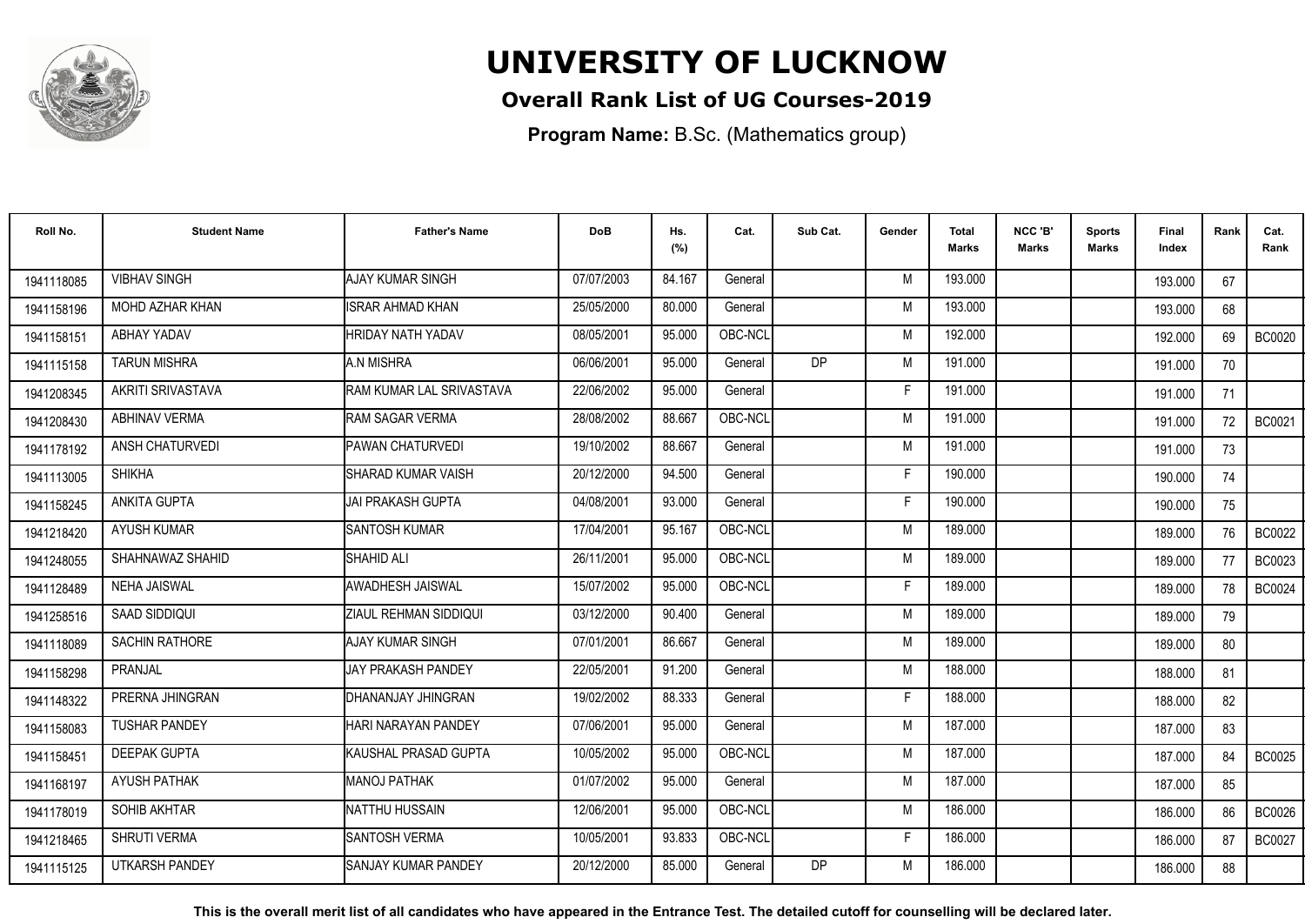

## **Overall Rank List of UG Courses-2019**

**Program Name:** B.Sc. (Mathematics group)

| Roll No.   | <b>Student Name</b>        | <b>Father's Name</b>             | <b>DoB</b> | Hs.<br>(%) | Cat.    | Sub Cat. | Gender | Total<br>Marks | NCC 'B'<br><b>Marks</b> | Sports<br>Marks | Final<br>Index | Rank | Cat.<br>Rank  |
|------------|----------------------------|----------------------------------|------------|------------|---------|----------|--------|----------------|-------------------------|-----------------|----------------|------|---------------|
| 1941128281 | PRASHANT KUMAR SINGH       | ARUN KUMAR SINGH                 | 01/02/1995 | 69.500     | General |          | M      | 186.000        |                         |                 | 186.000        | 89   |               |
| 1941115059 | NISHANT SINGH              | KIRTIDHWAJ SINGH                 | 01/07/2002 | 95.000     | General |          | M      | 185.000        |                         |                 | 185.000        | 90   |               |
| 1941128074 | RAJNISH GUPTA              | <b>AMARNATH GUPTA</b>            | 17/08/2002 | 95.000     | OBC-NCL |          | M      | 185.000        |                         |                 | 185.000        | 91   | <b>BC0028</b> |
| 1941218329 | SAMARTH AASHISH SRIVASTAVA | ISANJAY PRAKASH SRIVASTAVA       | 16/10/2001 | 91.500     | General |          | M      | 185.000        |                         |                 | 185.000        | 92   |               |
| 1941128500 | DIVYANSHU YADAV            | AWADHESH KUMAR YADAV             | 10/01/2003 | 83.833     | OBC-NCL |          | M      | 185.000        |                         |                 | 185.000        | 93   | <b>BC0029</b> |
| 1941168327 | <b>MUDIT AGARWAL</b>       | <b>MOHIT AGARWAL</b>             | 31/01/2001 | 96.667     | General |          | M      | 184.000        |                         |                 | 184.000        | 94   |               |
| 1941118090 | APOORVA SINGH              | AJAY KUMAR SINGH                 | 12/01/2001 | 95.000     | General |          | F      | 184.000        |                         |                 | 184.000        | 95   |               |
| 1941178047 | <b>SUYASH VIKRAM SINGH</b> | <b>NEERAJ SINGH</b>              | 02/09/2003 | 95.000     | General |          | M      | 184.000        |                         |                 | 184.000        | 96   |               |
| 1941178405 | <b>HARSHITA AGARWAL</b>    | RAHUL AGARWAL                    | 22/12/2001 | 94.000     | General |          | E      | 184.000        |                         |                 | 184.000        | 97   |               |
| 1941208092 | SHIVAM PANDEY              | RAJESH PRATAP PANDEY             | 15/06/1999 | 76.000     | General |          | M      | 184.000        |                         |                 | 184.000        | 98   |               |
| 1941258016 | PRAJJWAL CHAURASIA         | <b>SURESH KUMAR CHAURASIA</b>    | 30/09/2000 | 95.000     | OBC-NCL |          | M      | 183.000        |                         |                 | 183.000        | 99   | <b>BC0030</b> |
| 1941148250 | <b>SHASHANK TIWARI</b>     | DANDEYKER NARAIN TIWARI          | 26/05/2000 | 92.500     | General |          | M      | 183.000        |                         |                 | 183.000        | 100  |               |
| 1941208057 | KRISHNADATT SHRIVASTAVA    | <b>IRAJESH KUMAR SHRIVASTAVA</b> | 03/01/2003 | 87.333     | General |          | M      | 183.000        |                         |                 | 183.000        | 101  |               |
| 1941128220 | ARYAN MANGLA               | ANOOP KUMAR AGRAWAL              | 24/08/2001 | 95.000     | General |          | M      | 182.000        |                         |                 | 182.000        | 102  |               |
| 1941248015 | PRASHANT VARDHAN           | <b>SATYA VARDHAN</b>             | 21/10/2000 | 91.200     | SC      |          | M      | 182.000        |                         |                 | 182.000        | 103  | SC0001        |
| 1941128450 | MOHAMMAD ARSHAD JILANI     | <b>ASLAM</b>                     | 24/04/2000 | 93.333     | OBC-NCL |          | M      | 181.000        |                         |                 | 181.000        | 104  | <b>BC0031</b> |
| 1941118138 | AMAN SINGH                 | AJEET SINGH                      | 22/02/2000 | 93.000     | General |          | M      | 181.000        |                         |                 | 181.000        | 105  |               |
| 1941258428 | <b>ANKIT MISHRA</b>        | VIRENDRA MISHRA                  | 22/07/2002 | 93.000     | General |          | M      | 181.000        |                         |                 | 181.000        | 106  |               |
| 1941148098 | <b>VIKAS KUMAR</b>         | BHAGAVTI PRASAD                  | 14/04/2003 | 89.667     | General |          | M      | 181.000        |                         |                 | 181.000        | 107  |               |
| 1941128426 | SHIKHAR SRIVASTAVA         | <b>ASHOK SRIVASTAVA</b>          | 01/11/2000 | 95.000     | General |          | M      | 180.000        |                         |                 | 180.000        | 108  |               |
| 1941168221 | <b>SRINKA MISHRA</b>       | MARTAND PRATAP MISHRA            | 10/10/2001 | 94.500     | General |          | F      | 180.000        |                         |                 | 180.000        | 109  |               |
| 1941148342 | <b>NEEMA PATEL</b>         | DHARM RAJ PATEL                  | 18/08/1999 | 93.000     | OBC-NCL |          |        | 180.000        |                         |                 | 180.000        | 110  | BC0032        |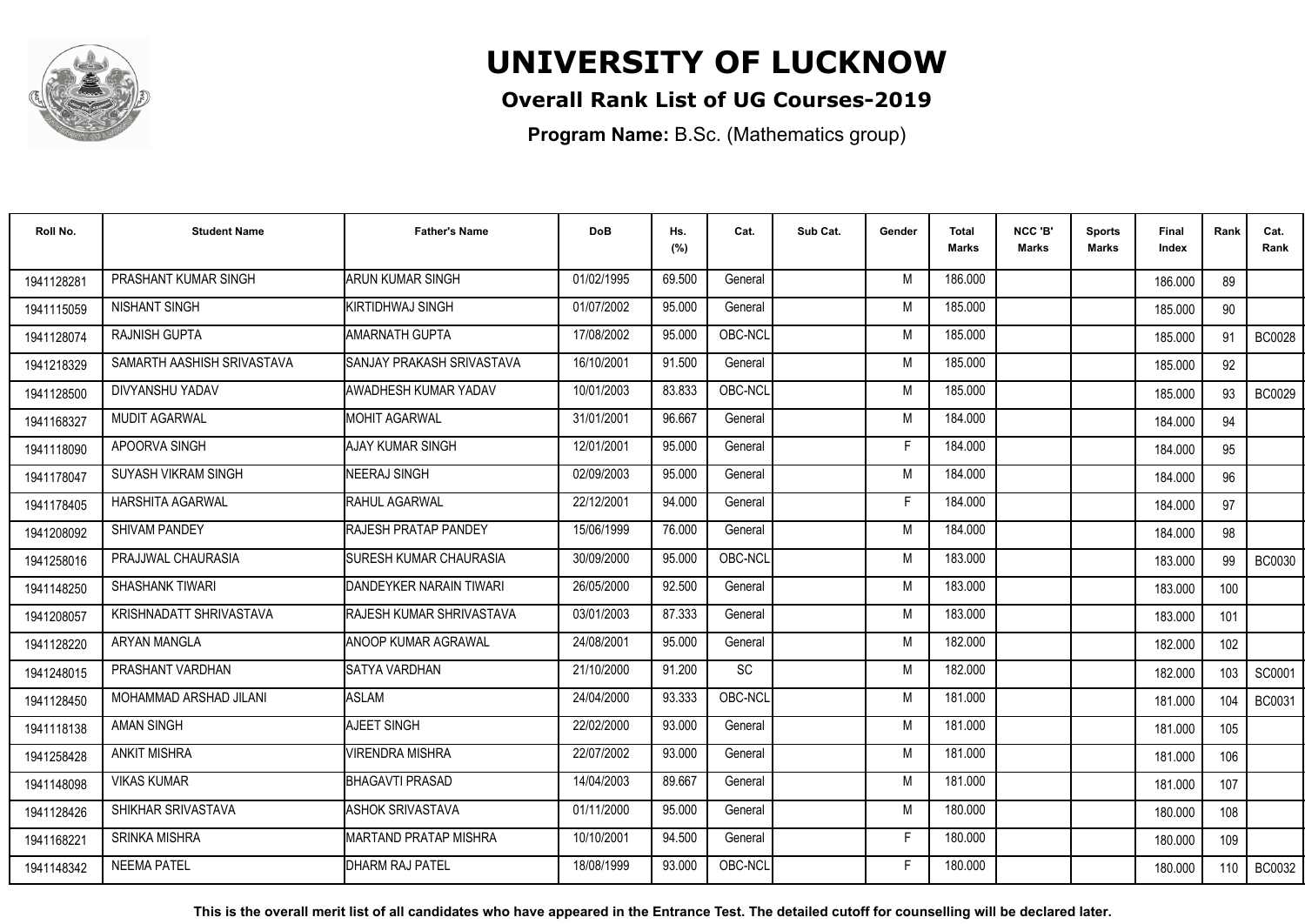

## **Overall Rank List of UG Courses-2019**

**Program Name:** B.Sc. (Mathematics group)

| Roll No.   | <b>Student Name</b>       | <b>Father's Name</b>             | <b>DoB</b> | Hs.<br>(%) | Cat.      | Sub Cat. | Gender | Total<br>Marks | NCC 'B'<br><b>Marks</b> | Sports<br>Marks | Final<br>Index | Rank  | Cat.<br>Rank  |
|------------|---------------------------|----------------------------------|------------|------------|-----------|----------|--------|----------------|-------------------------|-----------------|----------------|-------|---------------|
| 1941168034 | <b>ASHISH DUBEY</b>       | <b>MADAN DUBEY</b>               | 01/02/2001 | 93.000     | General   |          | M      | 180.000        |                         |                 | 180.000        | 111   |               |
| 1941218009 | AKASH BHASKAR             | RAMDULARAY BHASKAR               | 10/07/2003 | 91.000     | <b>SC</b> |          | M      | 180.000        |                         |                 | 180.000        | 112   | SC0002        |
| 1941258467 | <b>MANSI BHATT</b>        | <b>VIVEK BHATT</b>               | 21/11/2000 | 89.800     | General   |          | F      | 180.000        |                         |                 | 180.000        | 113   |               |
| 1941128172 | <b>ASEEM SINGH</b>        | <b>ANIL KUMAR SINGH</b>          | 08/07/2003 | 89.200     | General   |          | M      | 180.000        |                         |                 | 180.000        | 114   |               |
| 1941158303 | SIDDHARTH KUSHWAHA        | <b>JAYANT KUMAR</b>              | 22/07/2001 | 87.400     | OBC-NCL   |          | M      | 180.000        |                         |                 | 180.000        | 115   | BC0033        |
| 1941148594 | SURABHI SRIVASTAVA        | <b>GIRISH CHANDRA SRIVASTAVA</b> | 14/05/2002 | 98.969     | General   |          | Е      | 179.000        |                         |                 | 179.000        | 116   |               |
| 1941208404 | <b>ABHISHEK GUPTA</b>     | <b>IRAM PRAKASH GUPTA</b>        | 11/03/2002 | 91.200     | OBC-NCL   |          | M      | 179.000        |                         |                 | 179.000        | 117   | BC0034        |
| 1941218245 | SAMARTH ENOSH HARRISON    | <b>SANDEEP HARRISON</b>          | 02/06/2001 | 95.500     | General   |          | M      | 178.000        |                         |                 | 178.000        | 118   |               |
| 1941208367 | RAHUL YADAV               | <b>RAM MILAN YADAV</b>           | 11/05/2001 | 88.167     | OBC-NCL   |          | M      | 178.000        |                         |                 | 178.000        | 119 I | <b>BC0035</b> |
| 1941158136 | <b>VAIBHAV RAJBHAR</b>    | HEERA LAL RAJBHAR                | 29/09/2002 | 88.167     | OBC-NCL   |          | M      | 178.000        |                         |                 | 178.000        | 120   | <b>BC0036</b> |
| 1941148280 | UTKARSH SHUKLA            | DEEPAK KUMAR SHUKLA              | 25/01/2003 | 88.167     | General   |          | M      | 178.000        |                         |                 | 178.000        | 121   |               |
| 1941258338 | <b>MANISH GUPTA</b>       | <b>VINOD GUPTA</b>               | 12/10/2000 | 87.000     | OBC-NCL   |          | M      | 178.000        |                         |                 | 178.000        | 122   | <b>BC0037</b> |
| 1941248217 | VARTIKA KUSHWAHA          | <b>SHIV SHANKAR PRASAD</b>       | 12/07/2002 | 79.833     | OBC-NCL   |          |        | 178.000        |                         |                 | 178,000        | 123   | <b>BC0038</b> |
| 1941178188 | NANDAN MISHRA             | PASHUPATI NATH MISHRA            | 23/01/2002 | 83.333     | General   |          | M      | 177.000        |                         |                 | 177.000        | 124   |               |
| 1941178408 | <b>VAISHNAVI TRIPATHI</b> | RAHUL TRIPATHI                   | 30/06/2001 | 95.000     | General   |          | Е      | 176.000        |                         |                 | 176.000        | 125   |               |
| 1941218061 | <b>SUMIT GUPTA</b>        | RAMESH PRASAD GUPTA              | 06/12/2001 | 93.000     | OBC-NCL   |          | M      | 176.000        |                         |                 | 176,000        | 126   | <b>BC0039</b> |
| 1941218059 | <b>VIVEK MISHRA</b>       | <b>RAMESH MISHRA</b>             | 02/01/2003 | 89.200     | General   |          | M      | 176.000        |                         |                 | 176.000        | 127   |               |
| 1941168206 | <b>ANUTOSH TIWARI</b>     | <b>MANOJ TIWARI</b>              | 05/08/2002 | 88.421     | General   |          | M      | 176.000        |                         |                 | 176.000        | 128   |               |
| 1941248396 | <b>APARNA SINGH</b>       | <b>I</b> SUJEET KUMAR SINGH      | 29/09/2001 | 96.500     | General   |          | F      | 175.000        |                         |                 | 175.000        | 129   |               |
| 1941258468 | <b>DEVANSHI CHAUBEY</b>   | <b>VIVEK CHAUBEY</b>             | 22/07/2001 | 95.790     | General   |          | E      | 175.000        |                         |                 | 175.000        | 130   |               |
| 1941158441 | SHALINI VERMA             | İKAUSHAL KISHOR VERMA            | 28/09/2002 | 95.000     | OBC-NCL   |          | F      | 175.000        |                         |                 | 175.000        | 131   | <b>BC0040</b> |
| 1941208130 | <b>VISHAL PANDEY</b>      | <b>RAJIV PANDEY</b>              | 10/11/2003 | 88.333     | General   |          | M      | 175.000        |                         |                 | 175.000        | 132   |               |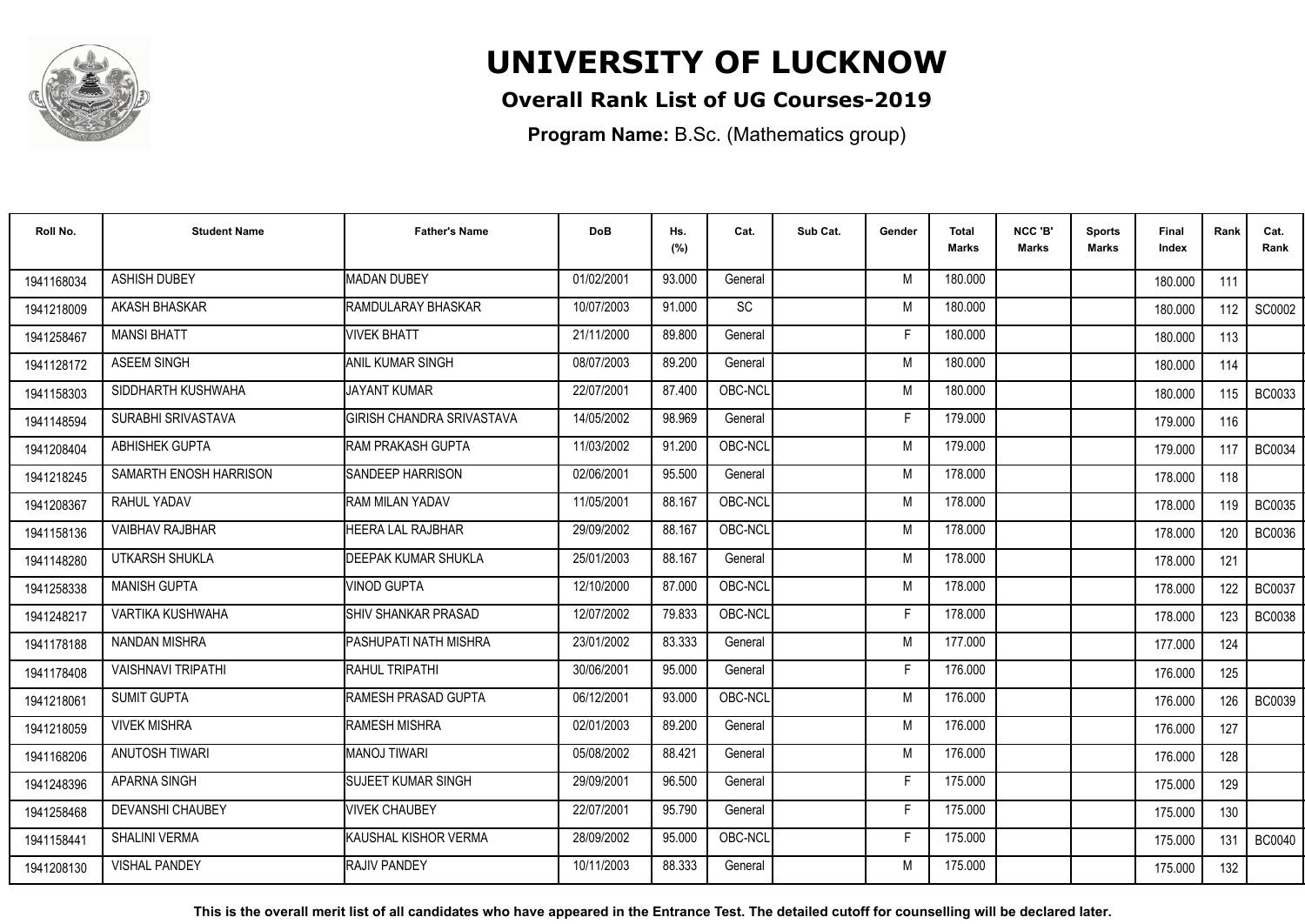

## **Overall Rank List of UG Courses-2019**

**Program Name:** B.Sc. (Mathematics group)

| Roll No.   | <b>Student Name</b>      | <b>Father's Name</b>     | <b>DoB</b> | Hs.<br>(%) | Cat.      | Sub Cat.       | Gender | <b>Total</b><br><b>Marks</b> | NCC 'B'<br><b>Marks</b> | <b>Sports</b><br>Marks | Final<br>Index | Rank  | Cat.<br>Rank  |
|------------|--------------------------|--------------------------|------------|------------|-----------|----------------|--------|------------------------------|-------------------------|------------------------|----------------|-------|---------------|
| 1941168466 | RAUNAK SRIVASTAVA        | NAGENDRA NATH SRIVASTAVA | 09/02/2003 | 85.500     | General   |                | M      | 175.000                      |                         |                        | 175.000        | 133   |               |
| 1941178429 | <b>VIMLESH KUMAR</b>     | RAJ KUMAR                | 04/07/2002 | 78.500     | SC        |                | M      | 175.000                      |                         |                        | 175.000        | 134   | SC0003        |
| 1941128380 | <b>PRAKRITI GUPTA</b>    | ASHOK KUMAR GUPTA        | 18/10/2001 | 99.000     | General   |                | F      | 174.000                      |                         |                        | 174.000        | 135   |               |
| 1941208250 | <b>RAHUL SINGH</b>       | RAM BABU SINGH CHAUHAN   | 17/09/2001 | 95.000     | General   |                | M      | 174.000                      |                         |                        | 174.000        | 136   |               |
| 1941178065 | <b>DANISH RAZA</b>       | NIYAZ AMIN               | 24/04/2000 | 89.667     | OBC-CL    |                | M      | 174.000                      |                         |                        | 174.000        | 137   |               |
| 1941115122 | SIDDANT BHATTACHARYA     | SANJAY BHATTACHARYA      | 16/03/2002 | 100.000    | General   | D <sub>P</sub> | M      | 173.000                      |                         |                        | 173.000        | 138   |               |
| 1941115116 | <b>VISHAL CHAUHAN</b>    | RAVINDRA KUMAR CHAUHAN   | 24/10/2000 | 95.000     | General   | DP             | M      | 173.000                      |                         |                        | 173.000        | 139   |               |
| 1941128422 | ABHISHEK RASTOGI         | <b>ASHOK RASTOGI</b>     | 18/08/2002 | 90.400     | OBC-NCL   |                | M      | 173.000                      |                         |                        | 173.000        | 140   | <b>BC0041</b> |
| 1941128354 | <b>SHAILJA CHAURASIA</b> | ASHISH KUMAR CHAURASIA   | 18/10/2002 | 89.000     | OBC-NCL   |                | E      | 173.000                      |                         |                        | 173.000        | 141   | <b>BC0042</b> |
| 1941208153 | RAJ ARYAN                | RAJNEESH SRIVASTAVA      | 02/05/2002 | 87.167     | General   |                | M      | 173.000                      |                         |                        | 173.000        | 142   |               |
| 1941168164 | <b>ADARSH PANDEY</b>     | MANOJ KUMAR PANDEY       | 13/10/2001 | 83.500     | General   |                | M      | 173.000                      |                         |                        | 173.000        | 143   |               |
| 1941168429 | <b>VINAY KUMAR VERMA</b> | <b>MUKESH VERMA</b>      | 27/08/2001 | 95.000     | OBC-NCL   |                | M      | 172.000                      |                         |                        | 172.000        | 144   | <b>BC0043</b> |
| 1941112024 | PRIYANKA SRIVASTAVA      | <b>VIVEK SRIVASTAVA</b>  | 02/01/2002 | 95.000     | General   | <b>UE</b>      | F      | 172.000                      |                         |                        | 172.000        | 145   |               |
| 1941115015 | <b>ABHISHEK AWASTHI</b>  | ISHASHI KANT AWASTHI     | 25/02/2002 | 95.000     | General   |                | M      | 172.000                      |                         |                        | 172.000        | 146   |               |
| 1941248197 | SHIV SHANKAR KANAUJIYA   | <b>SHIV NARAYAN</b>      | 03/04/2001 | 85.667     | <b>SC</b> |                | M      | 172.000                      |                         |                        | 172.000        | 147   | SC0004        |
| 1941258100 | <b>VISHAL SHARMA</b>     | <b>TARUN SHARMA</b>      | 29/03/2001 | 84.000     | General   |                | M      | 172.000                      |                         |                        | 172.000        | 148   |               |
| 1941208276 | AMAN YADAV               | RAM CHANDRA YADAV        | 04/07/2000 | 82.167     | OBC-NCL   |                | M      | 172.000                      |                         |                        | 172.000        | 149 l | <b>BC0044</b> |
| 1941148420 | <b>MOHD KAIF</b>         | DILSHAD AHMAD            | 03/07/2001 | 95.000     | General   |                | M      | 171.000                      |                         |                        | 171.000        | 150   |               |
| 1941148192 | PREETI DUBEY             | CHANDRA BHAN DUBEY       | 04/12/2001 | 95.000     | General   |                | M      | 171.000                      |                         |                        | 171.000        | 151   |               |
| 1941158496 | <b>VIMLESH AWASTHI</b>   | İKRISHNA GOPAL AWASTHI   | 13/07/2002 | 89.833     | General   |                | M      | 171.000                      |                         |                        | 171.000        | 152   |               |
| 1941218074 | <b>NITISH SINGH</b>      | <b>RAMESHWAR SINGH</b>   | 02/02/2001 | 95.000     | General   |                | M      | 170.000                      |                         |                        | 170.000        | 153   |               |
| 1941218083 | <b>UTKARSH PATEL</b>     | RAMJEEVAN VERMA          | 12/08/2001 | 95.000     | OBC-NCL   |                | M      | 170.000                      |                         |                        | 170.000        | 154   | <b>BC0045</b> |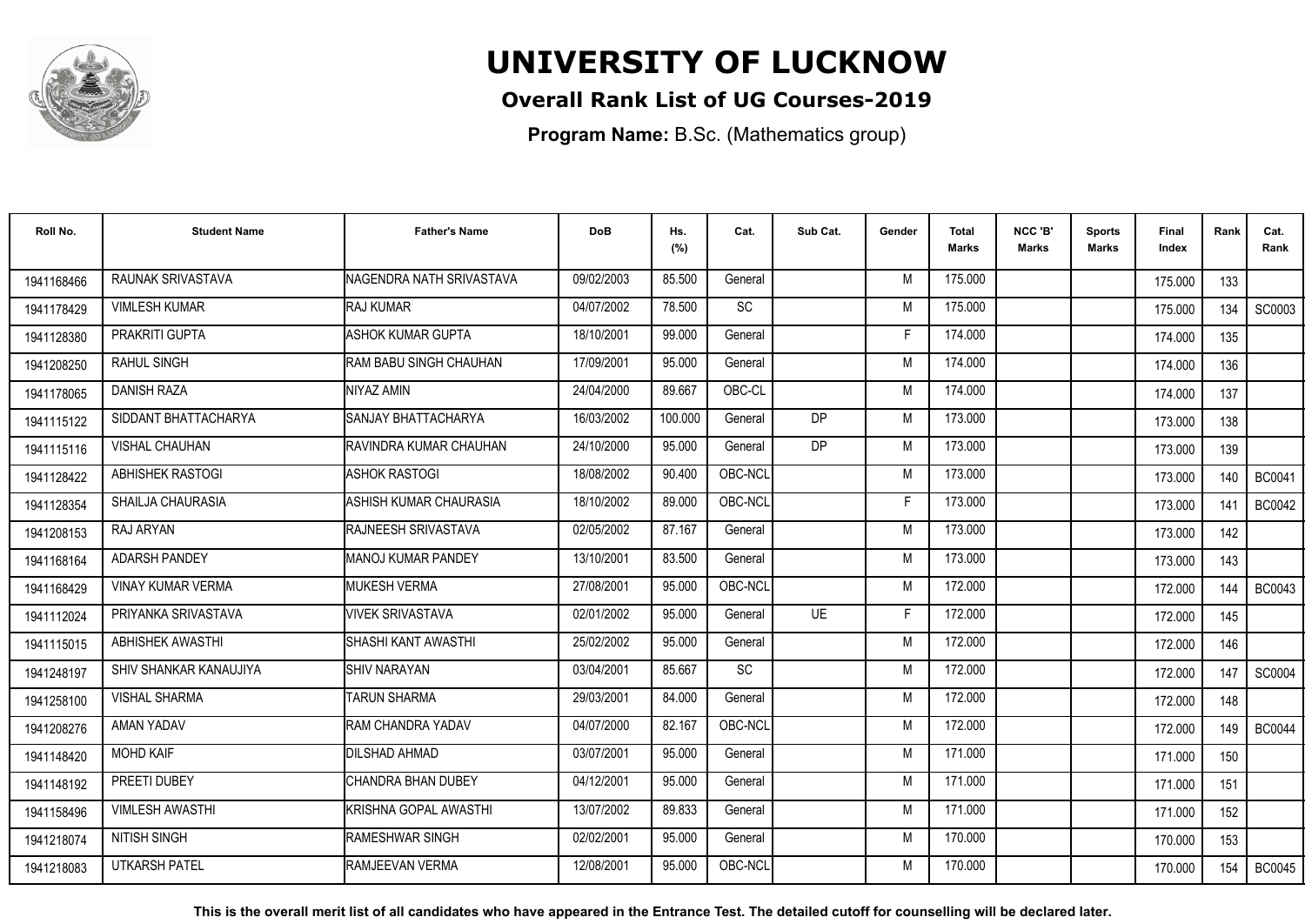

## **Overall Rank List of UG Courses-2019**

**Program Name:** B.Sc. (Mathematics group)

| Roll No.   | <b>Student Name</b>     | <b>Father's Name</b>           | <b>DoB</b> | Hs.<br>(%) | Cat.      | Sub Cat. | Gender | <b>Total</b><br><b>Marks</b> | NCC 'B'<br><b>Marks</b> | Sports<br>Marks | <b>Final</b><br>Index | Rank             | Cat.<br>Rank  |
|------------|-------------------------|--------------------------------|------------|------------|-----------|----------|--------|------------------------------|-------------------------|-----------------|-----------------------|------------------|---------------|
| 1941158308 | SHIVAM GUPTA            | JEET BAHADUR GUPTA             | 08/07/2002 | 95.000     | OBC-NCL   |          | M      | 170.000                      |                         |                 | 170.000               | 155              | <b>BC0046</b> |
| 1941148506 | <b>HARSHIT MISHRA</b>   | <b>DURGA PRASAD MISHRA</b>     | 17/10/2002 | 95.000     | General   |          | M      | 170.000                      |                         |                 | 170.000               | 156              |               |
| 1941178488 | <b>SNEHA GUPTA</b>      | <b>IRAJENDRA GUPTA</b>         | 03/10/2000 | 92.167     | General   |          | F      | 170.000                      |                         |                 | 170.000               | 157              |               |
| 194114858  | AKASH YADAV             | <b>GHANSHYAM YADAV</b>         | 30/04/2002 | 91.000     | OBC-NCL   |          | M      | 170.000                      |                         |                 | 170.000               | 158              | <b>BC0047</b> |
| 1941118081 | SHIKHAR SINGH           | AJAY KUMAR SINGH               | 13/09/2000 | 88.500     | OBC-NCL   |          | M      | 170.000                      |                         |                 | 170.000               | 159              | <b>BC0048</b> |
| 1941148321 | <b>ADITYA PANDEY</b>    | <b>DEVRAJ PANDEY</b>           | 20/08/2000 | 88.000     | General   |          | M      | 170.000                      |                         |                 | 170.000               | 160              |               |
| 1941178191 | ABHISHEK AGARWAL        | <b>PAWAN AGARWAL</b>           | 10/10/2001 | 88.000     | General   |          | M      | 170.000                      |                         |                 | 170.000               | 161              |               |
| 1941118004 | <b>ABHASH MISHRA</b>    | A N MISHRA                     | 16/07/2001 | 95.111     | General   |          | M      | 169.000                      |                         |                 | 169.000               | 162              |               |
| 1941148353 | <b>MOULI JAIN</b>       | DHARMENDRA KUMAR JAIN          | 23/10/2001 | 95.000     | General   |          | F      | 169.000                      |                         |                 | 169.000               | 163              |               |
| 1941218351 | PRIYANSHU SINGH         | <b>SANJAY SINGH</b>            | 21/08/2001 | 91.571     | General   |          | M      | 169.000                      |                         |                 | 169.000               | 164              |               |
| 1941158146 | <b>MOHAMMAD SHOAIB</b>  | <b>HIFZUR RAHMAN</b>           | 05/04/2002 | 76.167     | OBC-NCL   |          | M      | 169,000                      |                         |                 | 169.000               | 165              | <b>BC0049</b> |
| 1941158002 | <b>MAHIMA GAUTAM</b>    | <b>GOKUL PRASAD GAUTAM</b>     | 24/10/2001 | 100.000    | SC        |          | F      | 168.000                      |                         |                 | 168.000               | 166              | SC0005        |
| 1941148518 | MD ABDULLAH             | EHSAMUL HAQUE                  | 25/12/2001 | 95.000     | General   |          | M      | 168.000                      |                         |                 | 168.000               | 167              |               |
| 1941111006 | ANAND KUMAR YADAV       | RAMASHRAY SINGH YADAV          | 15/07/2002 | 91.200     | OBC-CL    |          | M      | 168.000                      |                         |                 | 168.000               | 168              |               |
| 1941118027 | ALOK KUMAR PANDEY       | ABHIMANYU PRASAD               | 01/10/2003 | 74.500     | General   |          | M      | 168,000                      |                         |                 | 168.000               | 169              |               |
| 1941178397 | <b>KRITIKA SINGH</b>    | RAGHVENDRA PRATAP SINGH        | 30/05/2001 | 95.000     | OBC-NCL   |          | F      | 167.000                      |                         |                 | 167.000               | 170              | <b>BC0050</b> |
| 1941178024 | <b>RASHI PATHAK</b>     | NAVEEN CHANDRA PATHAK          | 19/08/2000 | 94.800     | General   |          | F      | 167.000                      |                         |                 | 167.000               | 171              |               |
| 1941208302 | <b>HARSH KARAN</b>      | <b>RAM KARAN</b>               | 16/05/2003 | 88.500     | OBC-NCL   |          | M      | 167.000                      |                         |                 | 167.000               | 172 <sub>1</sub> | <b>BC0051</b> |
| 1941115036 | <b>AMIT KUMAR</b>       | <b>DINESH KUMAR PANDEY</b>     | 05/09/2000 | 84.000     | General   | DP       | M      | 167.000                      |                         |                 | 167.000               | 173              |               |
| 1941208502 | <b>DHANESH KUMAR</b>    | <b>RAMASARE</b>                | 15/05/2001 | 83.333     | <b>SC</b> |          | M      | 167.000                      |                         |                 | 167.000               | 174              | SC0006        |
| 1941208519 | <b>ABHISHEK MAURYA</b>  | <b>RAMBHAWAN MAURYA</b>        | 10/05/2000 | 78.000     | OBC-NCL   |          | M      | 167.000                      |                         |                 | 167.000               | 175              | <b>BC0052</b> |
| 194112802  | <b>UTKARSH TRIPATHI</b> | <b>AKHILESH KUMAR TRIPATHI</b> | 14/10/2001 | 95.000     | General   |          | M      | 166.000                      |                         |                 | 166.000               | 176              |               |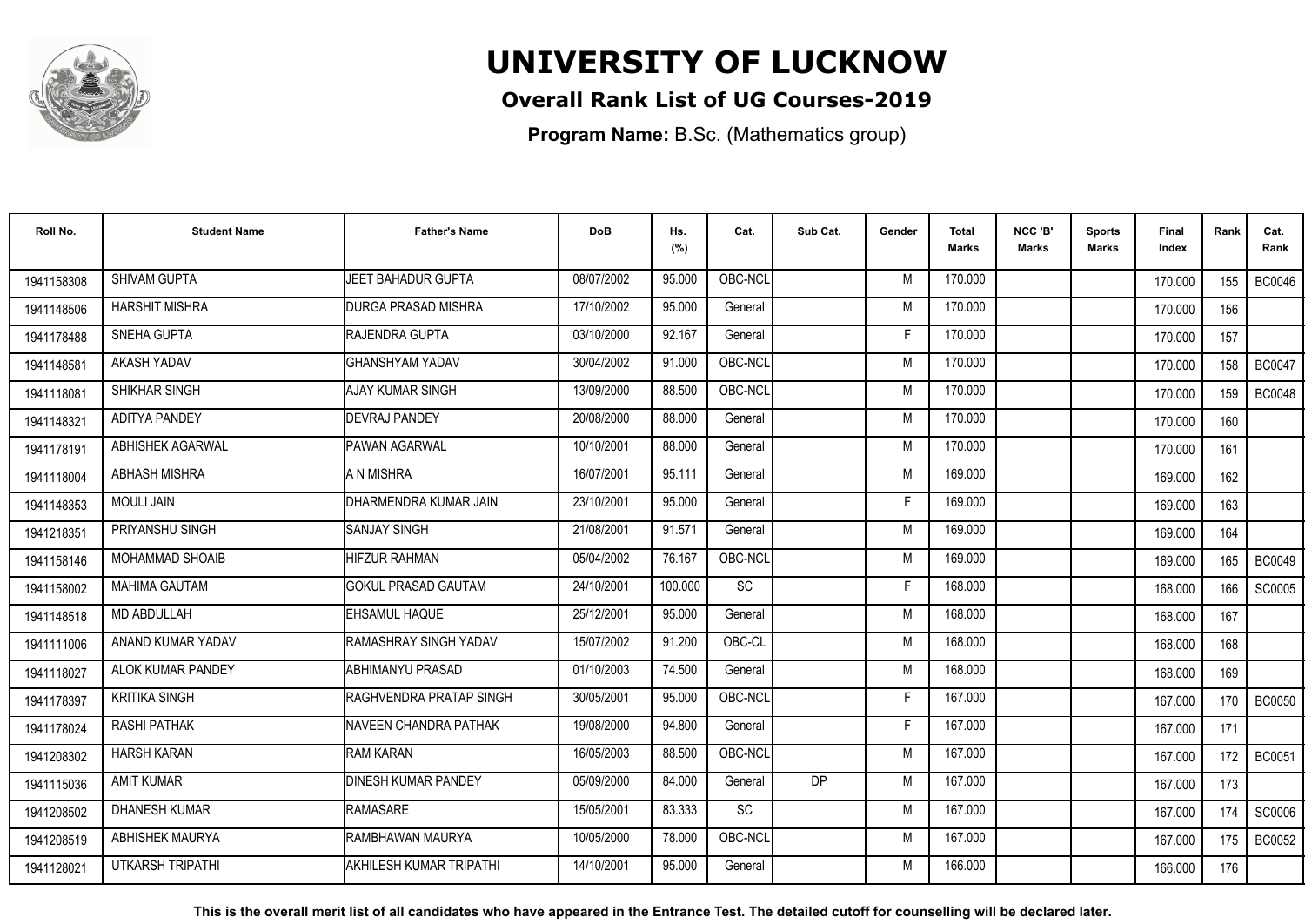

## **Overall Rank List of UG Courses-2019**

**Program Name:** B.Sc. (Mathematics group)

| Roll No.   | <b>Student Name</b>     | <b>Father's Name</b>       | <b>DoB</b> | Hs.<br>(%) | Cat.    | Sub Cat.       | Gender | <b>Total</b><br>Marks | NCC 'B'<br><b>Marks</b> | Sports<br><b>Marks</b> | Final<br>Index | Rank | Cat.<br>Rank  |
|------------|-------------------------|----------------------------|------------|------------|---------|----------------|--------|-----------------------|-------------------------|------------------------|----------------|------|---------------|
| 1941128193 | UTKARSH SHRIVASTAV      | <b>ANIL SHRIVASTAV</b>     | 24/08/2002 | 89.833     | General |                | M      | 166.000               |                         |                        | 166.000        | 177  |               |
| 1941178291 | PRASHANT TRIPATHI       | PRAMOD KUMAR TRIPATHI      | 01/10/2000 | 85.600     | General |                | M      | 166.000               |                         |                        | 166.000        | 178  |               |
| 1941218162 | SHREYANSH MATHUR        | <b>RAVI SHANKER MATHUR</b> | 18/12/2001 | 85.500     | General |                | M      | 166.000               |                         |                        | 166.000        | 179  |               |
| 1941115162 | AYUSH PRIYADARSHI VERMA | ANAND KUMAR VERMA          | 08/02/2001 | 95.000     | OBC-NCL | D <sub>P</sub> | M      | 165.000               |                         |                        | 165.000        | 180  | <b>BC0053</b> |
| 1941128101 | <b>VIDIT JAISWAL</b>    | AMRENDRA KUMAR JAISWAL     | 23/07/2002 | 95.000     | OBC-NCL |                | M      | 165.000               |                         |                        | 165.000        | 181  | <b>BC0054</b> |
| 1941258248 | <b>SAUMYA PATEL</b>     | <b>VIJAY KUMAR PATEL</b>   | 13/11/2002 | 95.000     | OBC-NCL |                | Е      | 165.000               |                         |                        | 165.000        | 182  | <b>BC0055</b> |
| 1941158158 | MOHAMMAD MUJTABA        | <b>IFTIKHAR AHMAD</b>      | 26/07/2001 | 92.800     | General |                | M      | 165.000               |                         |                        | 165.000        | 183  |               |
| 1941258243 | ANSHIKA SRIVASTAVA      | VIJAY KUMAR LAL SRIVASTAV  | 20/09/2002 | 89.167     | General |                | Е      | 165.000               |                         |                        | 165.000        | 184  |               |
| 1941118019 | <b>AMAN SHAIKH</b>      | ABDUL SATTAR               | 02/10/2000 | 88.667     | General |                | M      | 165.000               |                         |                        | 165.000        | 185  |               |
| 1941158538 | DAMANDEEP SINGH         | <b>KULVANT SINGH</b>       | 23/03/2002 | 77.667     | General |                | M      | 165.000               |                         |                        | 165.000        | 186  |               |
| 1941168199 | KHUSHI SARAF            | MANOJ SARAF                | 11/02/2001 | 57.143     | General |                | Е      | 165.000               |                         |                        | 165.000        | 187  |               |
| 1941258464 | <b>MONIKA YADAV</b>     | VISHWANATH SINGH YADAV     | 24/04/2000 | 95.000     | OBC-NCL |                | F      | 164.000               |                         |                        | 164.000        | 188  | <b>BC0056</b> |
| 1941168039 | <b>DEVESH YADAV</b>     | MADHAV PRASAD YADAV        | 15/07/2002 | 95.000     | OBC-CL  |                | M      | 164.000               |                         |                        | 164.000        | 189  |               |
| 1941208138 | AMAN DWIVEDI            | RAJKUMAR DWIVEDI           | 09/02/2002 | 91.667     | General |                | M      | 164.000               |                         |                        | 164.000        | 190  |               |
| 1941218209 | <b>FIZZA ABIDI</b>      | IS FIROZ HAIDER ABIDI      | 26/08/1999 | 86.500     | General |                |        | 164.000               |                         |                        | 164.000        | 191  |               |
| 1941168007 | <b>KRAPI RASTOGI</b>    | LATE TANMAI RASTOGI        | 25/11/2001 | 94.800     | General |                | E      | 163.000               |                         |                        | 163.000        | 192  |               |
| 1941248040 | <b>ANSHUMAN SINGH</b>   | <b>ISATYENDRA SINGH</b>    | 10/08/2002 | 90.167     | OBC-CL  |                | M      | 163.000               |                         |                        | 163.000        | 193  |               |
| 1941116008 | DIVYANSH SRIVASTAVA     | NAVIN CHANDRA SRIVASTAVA   | 22/06/2000 | 93.000     | General |                | M      | 159.000               | 3.975                   |                        | 162.975        | 194  |               |
| 1941115128 | <b>ABHAY KUMAR</b>      | SANTOSH KUMAR GUPTA        | 01/03/2002 | 95.000     | General | DP.            | M      | 162.000               |                         |                        | 162.000        | 195  |               |
| 1941218154 | SURYANSHI NIGAM         | <b>RAVI KANT NIGAM</b>     | 08/03/2002 | 94.167     | General |                | F      | 162.000               |                         |                        | 162.000        | 196  |               |
| 1941128394 | SHIVANI SAHU            | <b>ASHOK KUMAR SAHU</b>    | 15/07/2002 | 93.800     | OBC-NCL |                | F.     | 162.000               |                         |                        | 162.000        | 197  | <b>BC0057</b> |
| 1941112015 | <b>ANSHIKA VAISH</b>    | <b>RAKESH VAISH</b>        | 19/10/2002 | 89.000     | General | <b>UE</b>      | F      | 162.000               |                         |                        | 162.000        | 198  |               |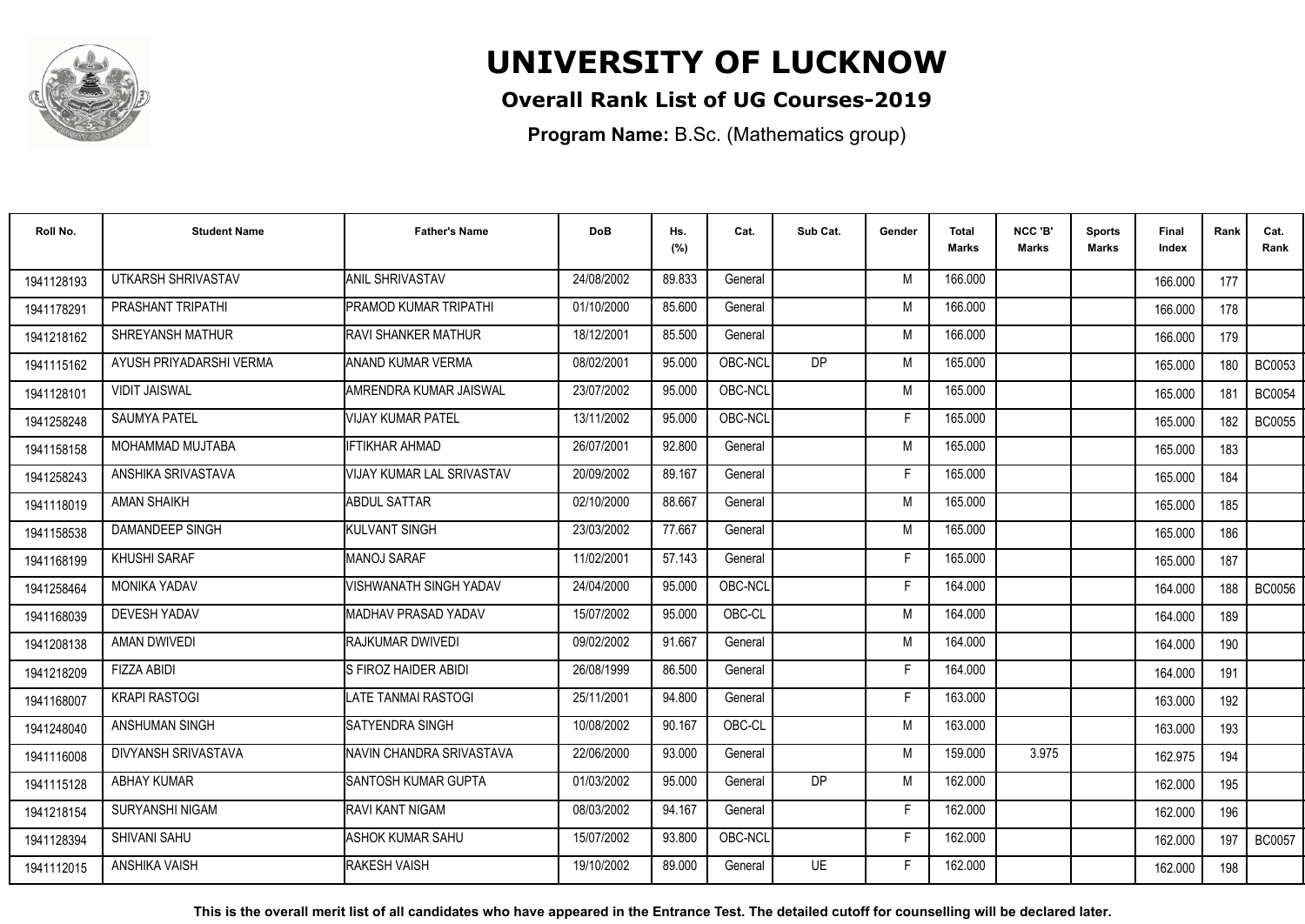

## **Overall Rank List of UG Courses-2019**

**Program Name:** B.Sc. (Mathematics group)

| Roll No.   | <b>Student Name</b>       | <b>Father's Name</b>          | <b>DoB</b> | Hs.<br>(%) | Cat.      | Sub Cat.  | Gender | <b>Total</b><br><b>Marks</b> | NCC 'B'<br><b>Marks</b> | <b>Sports</b><br>Marks | Final<br>Index | Rank | Cat.<br>Rank  |
|------------|---------------------------|-------------------------------|------------|------------|-----------|-----------|--------|------------------------------|-------------------------|------------------------|----------------|------|---------------|
| 1941158116 | <b>DEV JOSHI</b>          | HARISH CHANDRA JOSHI          | 08/05/2002 | 88.667     | General   |           | M      | 162.000                      |                         |                        | 162.000        | 199  |               |
| 1941178186 | <b>ARPIT CHAUDHARY</b>    | PASHUPATI NATH CHAUDHARY      | 01/03/2003 | 85.000     | OBC-NCL   |           | M      | 162.000                      |                         |                        | 162.000        | 200  | <b>BC0058</b> |
| 1941208337 | <b>HARI NARAYAN</b>       | <b>RAM KUMAR</b>              | 11/01/2002 | 84.000     | General   |           | M      | 162.000                      |                         |                        | 162.000        | 201  |               |
| 1941208146 | RITWIK RAJ WATSH          | RAJKUMAR SINGH                | 21/07/2000 | 77.667     | General   |           | M      | 162.000                      |                         |                        | 162.000        | 202  |               |
| 1941258105 | ANUJ KUMAR SINGH          | <b>ITEJ PRATAP SINGH</b>      | 03/04/2002 | 75.833     | General   |           | M      | 162.000                      |                         |                        | 162.000        | 203  |               |
| 1941218462 | <b>RANA RANSHER SINGH</b> | <b>SANTOSH SINGH</b>          | 02/09/2002 | 95.000     | General   |           | M      | 161.000                      |                         |                        | 161.000        | 204  |               |
| 1941112010 | JATIN ANAND               | PRADEEP KUMAR JOSHI           | 16/04/2001 | 93.167     | General   | <b>UE</b> | M      | 161.000                      |                         |                        | 161.000        | 205  |               |
| 1941148443 | <b>ADYANT PANDEY</b>      | <b>DINESH KUMAR PANDEY</b>    | 12/07/2002 | 90.833     | General   |           | M      | 161.000                      |                         |                        | 161.000        | 206  |               |
| 1941118088 | <b>AYUSHI SINGH</b>       | AJAY KUMAR SINGH              | 02/08/2002 | 85.000     | General   |           | E      | 161.000                      |                         |                        | 161.000        | 207  |               |
| 1941148482 | PALAK MAHESHWARI          | <b>DIPAK MAHESHWARI</b>       | 20/03/2002 | 95.000     | General   |           | F      | 160.000                      |                         |                        | 160.000        | 208  |               |
| 1941158285 | PRADEEP POSWAL            | JASMAL SINGH                  | 16/07/2002 | 95.000     | OBC-NCL   |           | M      | 160.000                      |                         |                        | 160.000        | 209  | <b>BC0059</b> |
| 1941218459 | <b>RISHABH RAJ PANDEY</b> | <b>SANTOSH PANDEY</b>         | 20/08/2001 | 91.200     | General   |           | M      | 160.000                      |                         |                        | 160.000        | 210  |               |
| 1941208297 | AMAN GUPTA                | <b>RAM JI GUPTA</b>           | 15/06/2001 | 89.833     | General   |           | M      | 160.000                      |                         |                        | 160.000        | 211  |               |
| 1941208479 | AYUSH KASAUDHAN           | IRAMA KANT KASAUDHAN          | 18/05/2001 | 89.200     | OBC-NCL   |           | M      | 160.000                      |                         |                        | 160.000        | 212  | <b>BC0060</b> |
| 1941168322 | <b>MOHD SAZID ANSARI</b>  | <b>MOHD WAHID</b>             | 12/05/2002 | 86.000     | OBC-CL    |           | M      | 160.000                      |                         |                        | 160,000        | 213  |               |
| 1941128257 | <b>NEHA SINGH MAHAR</b>   | <b>ARJUN SINGH MAHAR</b>      | 07/04/2001 | 95.667     | General   |           | F      | 159.000                      |                         |                        | 159.000        | 214  |               |
| 1941258011 | <b>SURAJ SINGH</b>        | <b>SURESH KUMAR</b>           | 05/01/2002 | 85.500     | General   |           | M      | 159.000                      |                         |                        | 159.000        | 215  |               |
| 1941128397 | <b>ANKUR SHUKLA</b>       | ASHOK KUMAR SHUKLA            | 20/08/2002 | 85.500     | General   |           | M      | 159.000                      |                         |                        | 159.000        | 216  |               |
| 1941248268 | PRATHAM SAHU              | <b>SHRI SANJAY KUMAR SAHU</b> | 24/12/2001 | 85.333     | OBC-NCL   |           | M      | 159.000                      |                         |                        | 159,000        | 217  | <b>BC0061</b> |
| 1941208215 | PRIYA MISHRA              | <b>RAKESH MISHRA</b>          | 18/02/2002 | 95.000     | General   |           | F      | 158.000                      |                         |                        | 158,000        | 218  |               |
| 1941178078 | <b>SURAJ SINGH</b>        | OM PRAKASH                    | 01/12/2002 | 93.000     | <b>SC</b> |           | M      | 158,000                      |                         |                        | 158.000        | 219  | SC0007        |
| 1941118018 | NAVAZISH BEG              | <b>ABDUL RAUF BEG</b>         | 01/07/2003 | 86.600     | General   |           | M      | 158.000                      |                         |                        | 158.000        | 220  |               |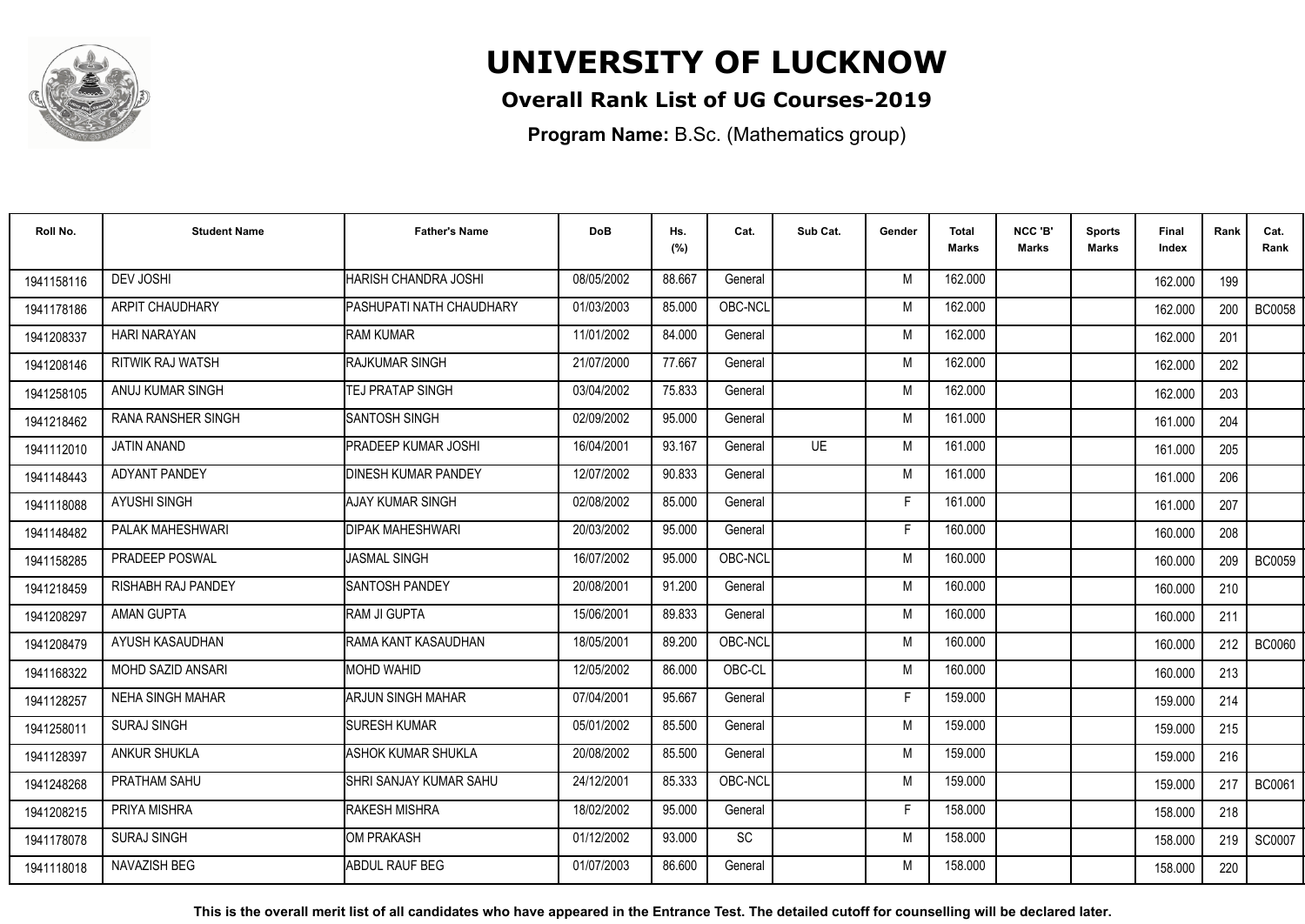

## **Overall Rank List of UG Courses-2019**

**Program Name:** B.Sc. (Mathematics group)

| Roll No.   | <b>Student Name</b>        | <b>Father's Name</b>     | <b>DoB</b> | Hs.<br>(%) | Cat.    | Sub Cat.  | Gender | <b>Total</b><br><b>Marks</b> | NCC 'B'<br>Marks | <b>Sports</b><br>Marks | <b>Final</b><br>Index | Rank | Cat.<br>Rank |
|------------|----------------------------|--------------------------|------------|------------|---------|-----------|--------|------------------------------|------------------|------------------------|-----------------------|------|--------------|
| 1941128104 | PRATEEK MISHRA             | AMRENDRA MISHRA          | 31/07/2000 | 85.400     | General |           | M      | 158.000                      |                  |                        | 158.000               | 221  |              |
| 1941218199 | <b>HARSHIL AWASTHI</b>     | ROHIT AWASTHI            | 23/06/2001 | 100.000    | General |           | M      | 157.000                      |                  |                        | 157.000               | 222  |              |
| 1941168420 | UTKARSH TIWARI             | MUKESH KUMAR TIWARI      | 23/06/2003 | 95.000     | General |           | M      | 157.000                      |                  |                        | 157.000               | 223  |              |
| 1941168329 | <b>CHARU VARMA</b>         | <b>MOHIT VARMA</b>       | 08/04/2001 | 94.444     | General |           | F.     | 157.000                      |                  |                        | 157.000               | 224  |              |
| 1941128259 | DIVYANSH SRIVASTAVA        | ARUN CHANDRA SRIVASTAVA  | 20/12/2001 | 90.167     | General |           | M      | 157.000                      |                  |                        | 157.000               | 225  |              |
| 1941178305 | PRAKHAR RAI                | <b>PRASHANT RAI</b>      | 20/07/2001 | 87.833     | General |           | M      | 157.000                      |                  |                        | 157.000               | 226  |              |
| 1941178051 | SUYASH AGARWAL             | NIKHIL AGARWAL           | 31/12/2000 | 95.167     | General |           | M      | 156.000                      |                  |                        | 156.000               | 227  |              |
| 1941248136 | UTKARSH UPADHYAY           | SHASHIKANT UPADHYAY      | 26/04/2002 | 95.000     | General |           | M      | 156.000                      |                  |                        | 156.000               | 228  |              |
| 1941248147 | <b>DIVYANSHU SINGH</b>     | SHEETLA PRASAD SINGH     | 03/08/2001 | 85.600     | General |           | M      | 156.000                      |                  |                        | 156.000               | 229  |              |
| 1941128461 | AKHIL KUMAR AWASTHI        | ATUL KUMAR AWASTHI       | 15/07/2003 | 84.667     | General |           | M      | 156.000                      |                  |                        | 156.000               | 230  |              |
| 1941148467 | <b>AKANSHA PANDEY</b>      | <b>DINESH PANDEY</b>     | 03/01/2002 | 83.600     | General |           | F.     | 156.000                      |                  |                        | 156.000               | 231  |              |
| 1941218085 | <b>AMIT PATWA</b>          | <b>RAMJI PRASAD</b>      | 13/04/2001 | 100.000    | General |           | M      | 155.000                      |                  |                        | 155.000               | 232  |              |
| 1941208495 | <b>MAHI SINGH</b>          | RAMAKANT SINGH           | 03/11/2001 | 95.167     | General |           | F.     | 155.000                      |                  |                        | 155.000               | 233  |              |
| 1941128120 | <b>VAISHALI SINGH</b>      | ANAND KUMAR SINGH        | 11/03/2003 | 92.500     | General |           | F.     | 155.000                      |                  |                        | 155.000               | 234  |              |
| 1941258031 | <b>NAYNSI VERMA</b>        | <b>SURESH PRAKASH</b>    | 26/07/2001 | 90.000     | General |           | F.     | 155.000                      |                  |                        | 155.000               | 235  |              |
| 1941158264 | <b>ATUL SINGH</b>          | <b>JAI SINGH</b>         | 26/08/1999 | 85.833     | General |           | M      | 155.000                      |                  |                        | 155.000               | 236  |              |
| 1941148198 | <b>GAURAV KUMAR PANDEY</b> | CHANDRA DEV PANDEY       | 08/07/2000 | 83.833     | General |           | M      | 155.000                      |                  |                        | 155.000               | 237  |              |
| 1941258156 | SUHEL KHAN                 | UMAR KHAN                | 05/05/2001 | 100.000    | General |           | M      | 154.000                      |                  |                        | 154.000               | 238  |              |
| 1941258339 | <b>SAKAAR GUPTA</b>        | <b>VINOD GUPTA</b>       | 07/01/2002 | 95.000     | General |           | M      | 154.000                      |                  |                        | 154.000               | 239  |              |
| 1941128106 | <b>AKASH DWIVEDI</b>       | AMRESH JI DWIVEDI        | 22/10/2000 | 94.800     | General |           | M      | 154.000                      |                  |                        | 154.000               | 240  |              |
| 1941158513 | ABHINAV SRIVASTAVA         | KRISHNA KUMAR SRIVASTAVA | 01/07/2003 | 89.333     | General |           | M      | 154.000                      |                  |                        | 154.000               | 241  |              |
| 1941115033 | PUSHPENDRA DWIVEDI         | <b>DHANESH KUMAR</b>     | 07/11/2001 | 95.000     | General | <b>DP</b> | M      | 153.000                      |                  |                        | 153.000               | 242  |              |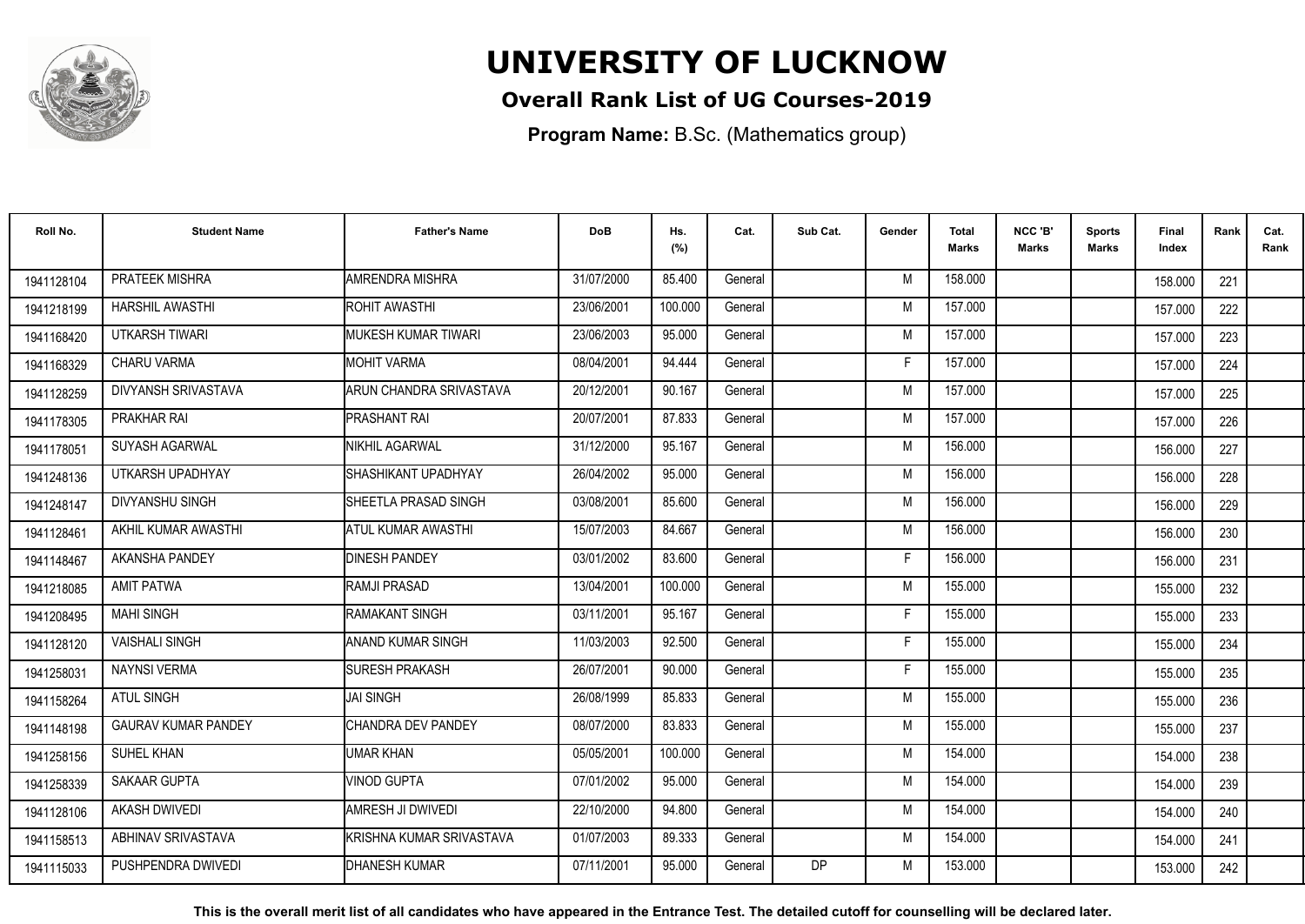

## **Overall Rank List of UG Courses-2019**

**Program Name:** B.Sc. (Mathematics group)

| Roll No.   | <b>Student Name</b>       | <b>Father's Name</b>         | <b>DoB</b> | Hs.<br>(%) | Cat.      | Sub Cat. | Gender | <b>Total</b><br><b>Marks</b> | NCC 'B'<br><b>Marks</b> | <b>Sports</b><br>Marks | Final<br>Index | Rank | Cat.<br>Rank  |
|------------|---------------------------|------------------------------|------------|------------|-----------|----------|--------|------------------------------|-------------------------|------------------------|----------------|------|---------------|
| 1941248233 | <b>SWEETY SHARMA</b>      | SHIVJEE SHARMA               | 24/09/2002 | 95.000     | OBC-NCL   |          | F      | 153.000                      |                         |                        | 153.000        | 243  | <b>BC0062</b> |
| 1941158198 | <b>ABHISHEK VAISH</b>     | J.P. VAISH                   | 14/07/2001 | 92.600     | OBC-NCL   |          | M      | 153.000                      |                         |                        | 153.000        | 244  | <b>BC0063</b> |
| 1941148426 | AMOGH CHANDRA MISHRA      | <b>DINESH CHANDRA MISHRA</b> | 21/08/2001 | 91.333     | General   |          | M      | 153.000                      |                         |                        | 153.000        | 245  |               |
| 1941148141 | <b>TRIBHUVAN MISHRA</b>   | <b>BRAHM KUMAR MISHRA</b>    | 17/12/2002 | 95.556     | General   |          | M      | 152.000                      |                         |                        | 152.000        | 246  |               |
| 1941248112 | PRASHANT SHUKLA           | SHANTI PRASAD SHUKLA         | 03/02/2002 | 91.167     | General   |          | M      | 152.000                      |                         |                        | 152.000        | 247  |               |
| 1941248073 | <b>NEELABH TRIVEDI</b>    | SHAILENDRA TRIVEDI           | 09/05/2001 | 90.167     | General   |          | M      | 152.000                      |                         |                        | 152.000        | 248  |               |
| 1941148377 | APARAJITA SINGH           | DHARMENDRA VIKRAM SINGH      | 09/02/2002 | 95.000     | General   |          | F      | 151.000                      |                         |                        | 151.000        | 249  |               |
| 1941208108 | AKASH SURYAVANSHI         | <b>RAJESH SINGH</b>          | 07/05/2002 | 95.000     | General   |          | M      | 151.000                      |                         |                        | 151.000        | 250  |               |
| 1941258160 | <b>SUMIT YADAV</b>        | UMASHANKAR YADAV             | 30/10/2000 | 93.000     | OBC-NCL   |          | M      | 151.000                      |                         |                        | 151.000        | 251  | <b>BC0064</b> |
| 1941248221 | <b>ABHISHEK SHARMA</b>    | <b>SHIV SHANKER SHARMA</b>   | 20/09/2002 | 90.000     | OBC-NCL   |          | M      | 151.000                      |                         |                        | 151.000        | 252  | <b>BC0065</b> |
| 1941258430 | <b>ASHISH KUMAR</b>       | <b>JIRENDRA PRASAD</b>       | 03/07/2002 | 89.167     | SC        |          | M      | 151.000                      |                         |                        | 151.000        | 253  | <b>SC0008</b> |
| 1941117073 | <b>UTKARSH SINGH</b>      | PRAMOD KUMAR                 | 19/03/2001 | 85.500     | General   |          | M      | 151.000                      |                         |                        | 151.000        | 254  |               |
| 1941258473 | CHITRANSH SRIVASTAVA      | VIVEK SRIVASTAVA             | 20/10/2001 | 100.000    | General   |          | M      | 150.000                      |                         |                        | 150.000        | 255  |               |
| 1941168123 | AKSHITA SHUKLA            | <b>MANMOHAN SHUKLA</b>       | 03/04/2002 | 94.889     | General   |          | E      | 150.000                      |                         |                        | 150.000        | 256  |               |
| 1941258070 | SHAMBHAVI SHUKLA          | SUSHIL KUMAR SHUKLA          | 22/09/2001 | 94.333     | General   |          | F      | 150.000                      |                         |                        | 150.000        | 257  |               |
| 1941148093 | <b>SANKET SAHANI</b>      | <b>BECHU SAHANI</b>          | 04/01/2002 | 94.000     | OBC-NCL   |          | M      | 150.000                      |                         |                        | 150.000        | 258  | <b>BC0066</b> |
| 1941128323 | SURABHI SRIVASTAVA        | ARVIND KUMAR SRIVASTAVA      | 08/01/2002 | 94.000     | General   |          | F      | 150.000                      |                         |                        | 150.000        | 259  |               |
| 1941178044 | VAIBHAV NEERAJ SHARMA     | <b>NEERAJ SHARMA</b>         | 01/05/2000 | 92.000     | General   |          | M      | 150.000                      |                         |                        | 150.000        | 260  |               |
| 1941117018 | <b>ABHINAV SINGH</b>      | <b>ATUL KUMAR SINGH</b>      | 14/08/2002 | 91.200     | General   |          | M      | 150.000                      |                         |                        | 150.000        | 261  |               |
| 1941158077 | <b>TUSHAR KUMAR VERMA</b> | <b>HARERAM VERMA</b>         | 13/06/2002 | 86.167     | OBC-NCL   |          | M      | 150.000                      |                         |                        | 150.000        | 262  | <b>BC0067</b> |
| 1941208390 | <b>RAHUL PASWAN</b>       | <b>RAM NEWAS</b>             | 16/06/2001 | 85.333     | <b>SC</b> |          | M      | 150.000                      |                         |                        | 150.000        | 263  | SC0009        |
| 1941118140 | SAURABH YADAV             | AJENDRA SINGH                | 25/05/2002 | 82.333     | OBC-NCL   |          | M      | 150.000                      |                         |                        | 150.000        | 264  | <b>BC0068</b> |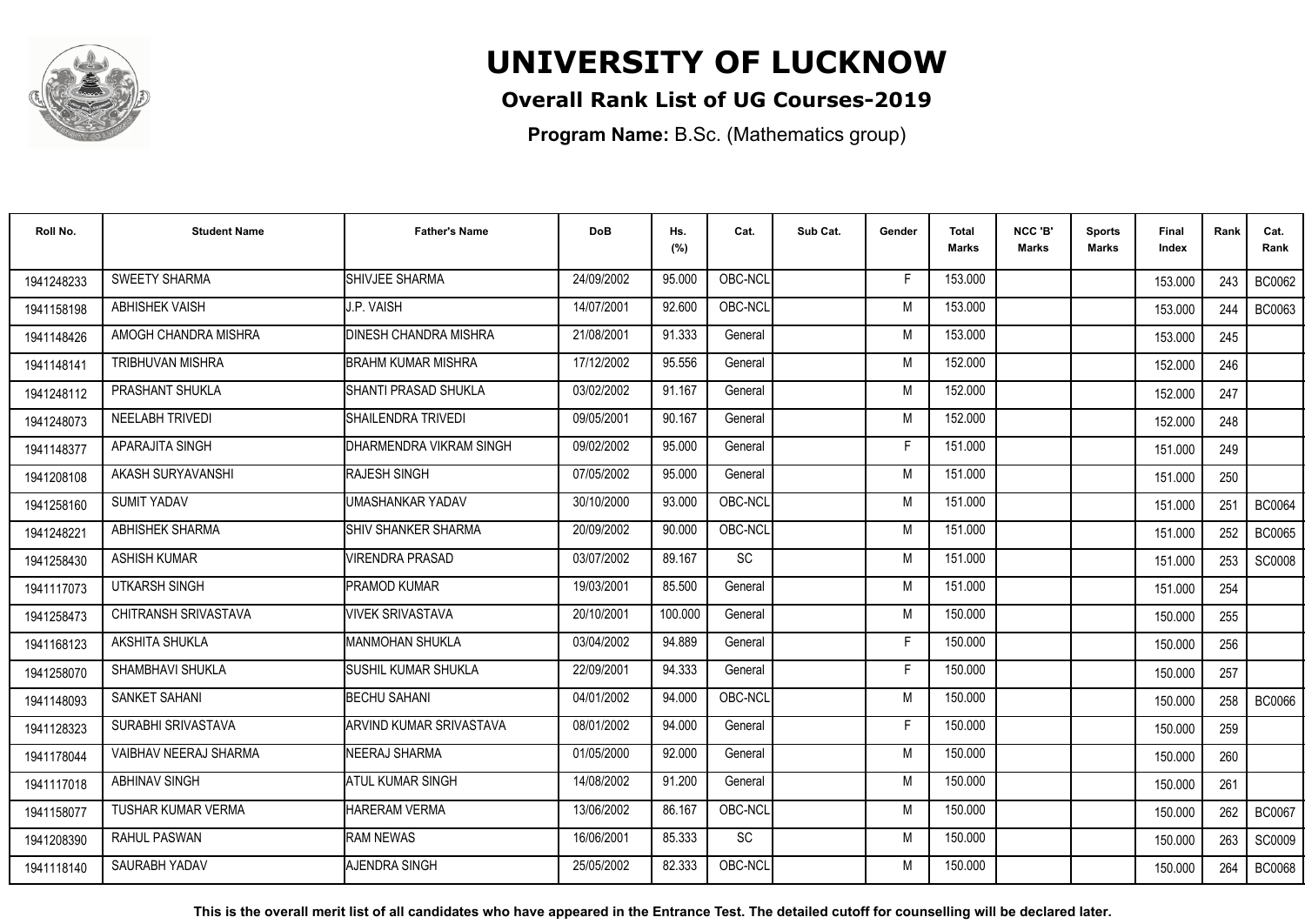

## **Overall Rank List of UG Courses-2019**

**Program Name:** B.Sc. (Mathematics group)

| Roll No.   | <b>Student Name</b>        | <b>Father's Name</b>        | <b>DoB</b> | Hs.<br>(%) | Cat.    | Sub Cat. | Gender | <b>Total</b><br><b>Marks</b> | NCC 'B'<br><b>Marks</b> | Sports<br>Marks | <b>Final</b><br>Index | Rank  | Cat.<br>Rank  |
|------------|----------------------------|-----------------------------|------------|------------|---------|----------|--------|------------------------------|-------------------------|-----------------|-----------------------|-------|---------------|
| 1941158246 | AMIT KUMAR GUPTA           | <b>JAI PRAKASH GUPTA</b>    | 11/01/2002 | 80.500     | OBC-NCL |          | M      | 150.000                      |                         |                 | 150,000               | 265   | <b>BC0069</b> |
| 1941208211 | <b>EKANSH VERMA</b>        | RAKESH KUMAR VERMA          | 05/08/2002 | 95.000     | OBC-NCL |          | M      | 149.000                      |                         |                 | 149.000               | 266   | <b>BC0070</b> |
| 1941258075 | ANCHAL SINGH               | <b>SUSHIL KUMAR SINGH</b>   | 20/06/2001 | 87.400     | OBC-NCL |          | F      | 149.000                      |                         |                 | 149.000               | 267   | <b>BC0071</b> |
| 1941158023 | SHASHANK PATEL             | <b>GOVIND PAL VERMA</b>     | 11/08/2002 | 87.200     | OBC-NCL |          | M      | 149.000                      |                         |                 | 149.000               | 268   | <b>BC0072</b> |
| 1941128452 | <b>AKASH</b>               | <b>ATAL BIHARI</b>          | 23/09/2004 | 86.667     | OBC-NCL |          | M      | 149.000                      |                         |                 | 149.000               | 269   | <b>BC0073</b> |
| 1941178156 | <b>SONU RASTOGI</b>        | PAPPU RASTOGI               | 10/10/2000 | 86.167     | OBC-NCL |          | M      | 149.000                      |                         |                 | 149.000               | 270   | <b>BC0074</b> |
| 1941178273 | <b>ARPIT VERMA</b>         | PRAMOD KUMAR                | 23/08/2001 | 83.000     | OBC-NCL |          | M      | 149.000                      |                         |                 | 149.000               | 271   | <b>BC0075</b> |
| 1941218317 | SHRADDHA VERMA             | SANJAY KUMAR VERMA          | 19/11/2001 | 97.667     | OBC-NCL |          | F      | 148.000                      |                         |                 | 148.000               | 272   | <b>BC0076</b> |
| 1941218236 | <b>HARISHANKAR JAISWAL</b> | <b>SALIK RAM JAISWAL</b>    | 10/07/2003 | 90.500     | OBC-NCL |          | M      | 148.000                      |                         |                 | 148.000               | 273 l | <b>BC0077</b> |
| 1941178095 | <b>ARPITA PANDEY</b>       | OM PRAKASH PANDEY           | 20/09/1999 | 87.600     | General |          | F      | 148,000                      |                         |                 | 148.000               | 274   |               |
| 1941158190 | FARZAN AHMAD KHAN          | IRFAN AHMAD KHAN            | 13/03/2001 | 82.500     | General |          | M      | 148.000                      |                         |                 | 148.000               | 275   |               |
| 1941208482 | <b>MAYANK DWIVEDI</b>      | RAMA SHANKAR                | 08/04/2002 | 81.800     | General |          | M      | 148,000                      |                         |                 | 148.000               | 276   |               |
| 1941168165 | <b>NAINCY PANDEY</b>       | <b>MANOJ KUMAR PANDEY</b>   | 04/01/2002 | 100.000    | General |          | F      | 147.000                      |                         |                 | 147.000               | 277   |               |
| 1941248168 | PRASHANT SHARMA            | <b>SHIV KUMAR</b>           | 07/10/2001 | 93.333     | OBC-NCL |          | M      | 147.000                      |                         |                 | 147.000               | 278   | <b>BC0078</b> |
| 1941148050 | AADERSH CHAUBEY            | <b>BAJRANG BALI CHAUBEY</b> | 16/06/2001 | 93.111     | General |          | M      | 147.000                      |                         |                 | 147.000               | 279   |               |
| 1941248124 | DEVESH PRAKASH RAI         | SHARDENDU KUMAR RAI         | 12/12/2000 | 91.571     | General |          | M      | 147.000                      |                         |                 | 147.000               | 280   |               |
| 1941158304 | <b>ANUPAL SINGH</b>        | <b>JAYCHAND SINGH</b>       | 12/04/2002 | 85.000     | General |          | M      | 147.000                      |                         |                 | 147.000               | 281   |               |
| 1941158533 | <b>SHIVA SHUKLA</b>        | KULDEEP KUMAR SHUKLA        | 15/10/2001 | 74.833     | General |          | M      | 147.000                      |                         |                 | 147.000               | 282   |               |
| 1941148474 | <b>SHASHANK SINGH</b>      | <b>DINESH SINGH</b>         | 22/07/1999 | 65.667     | General |          | M      | 147.000                      |                         |                 | 147.000               | 283   |               |
| 1941258455 | <b>SHASHANK SHEKHAR</b>    | <b>/ISHWA JEET</b>          | 04/07/2002 | 95.000     | General |          | M      | 146.000                      |                         |                 | 146.000               | 284   |               |
| 1941115003 | AYUSH MAURYA               | <b>BRAJESH KUMAR</b>        | 24/04/2001 | 91.000     | OBC-NCL |          | M      | 146.000                      |                         |                 | 146.000               | 285   | <b>BC0079</b> |
| 1941218512 | <b>SRISHTI SINGH</b>       | <b>SATISH KUMAR SINGH</b>   | 18/04/2002 | 89.167     | General |          |        | 146.000                      |                         |                 | 146.000               | 286   |               |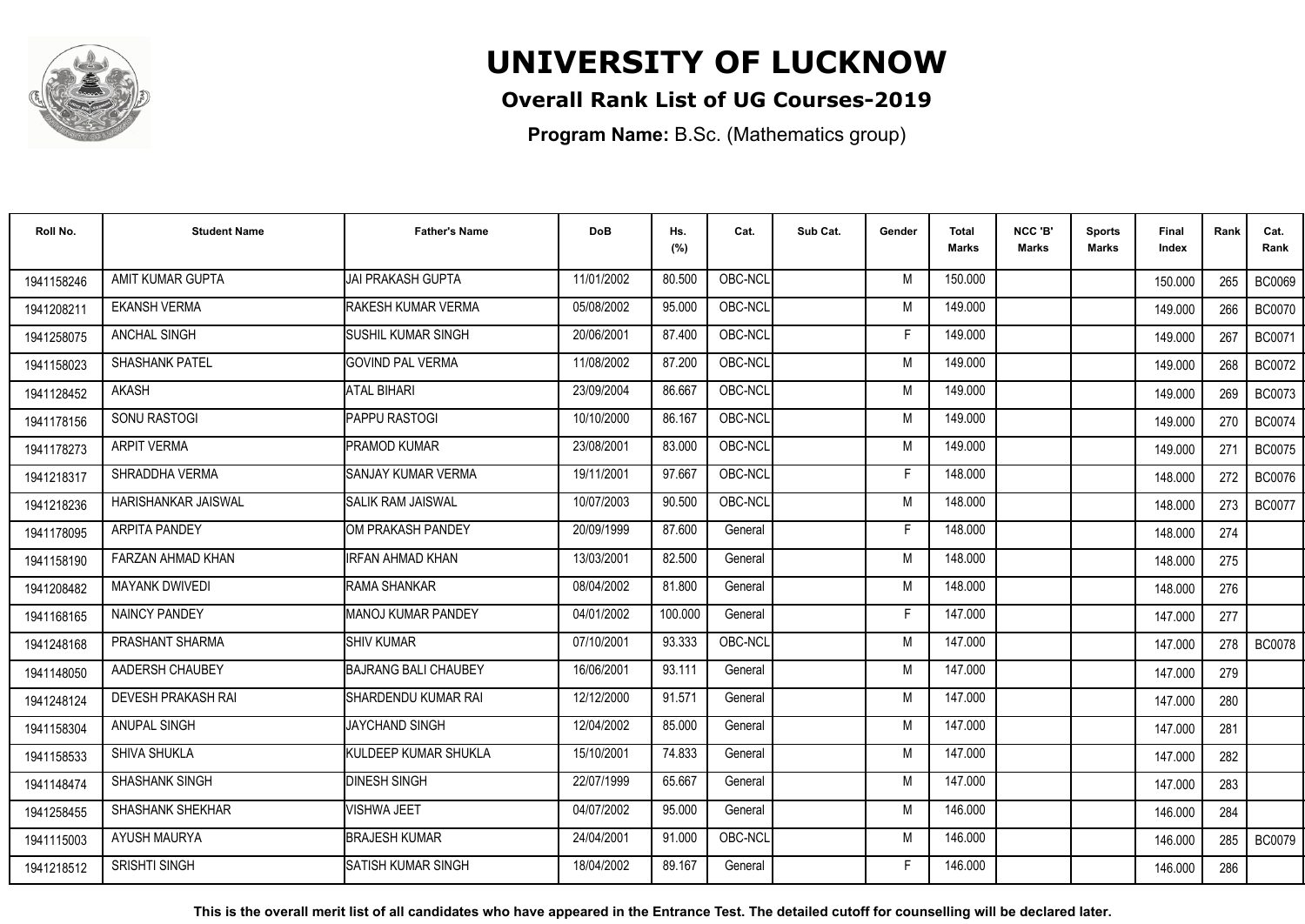

## **Overall Rank List of UG Courses-2019**

**Program Name:** B.Sc. (Mathematics group)

| Roll No.   | <b>Student Name</b>       | <b>Father's Name</b>            | <b>DoB</b> | Hs.<br>(%) | Cat.      | Sub Cat. | Gender | Total<br><b>Marks</b> | NCC 'B'<br><b>Marks</b> | <b>Sports</b><br>Marks | Final<br>Index | Rank             | Cat.<br>Rank  |
|------------|---------------------------|---------------------------------|------------|------------|-----------|----------|--------|-----------------------|-------------------------|------------------------|----------------|------------------|---------------|
| 1941218355 | <b>ARPIT SINGH</b>        | <b>SANJAY SINGH</b>             | 03/12/2002 | 80.833     | General   |          | M      | 146.000               |                         |                        | 146.000        | 287              |               |
| 1941128478 | PRABHAT THAKUR            | <b>AVDHESH THAKUR</b>           | 05/10/2003 | 72.000     | OBC-NCL   |          | M      | 146.000               |                         |                        | 146.000        | 288              | <b>BC0080</b> |
| 1941218367 | KARTIKEY YADAV            | <b>SANJAY YADAV</b>             | 21/02/2000 | 95.000     | OBC-NCL   |          | M      | 145.000               |                         |                        | 145.000        | 289              | <b>BC0081</b> |
| 1941178467 | ANURAJ AGARWAL            | RAJEEV AGARWAL                  | 01/04/2001 | 95.000     | General   |          | M      | 145.000               |                         |                        | 145.000        | 290              |               |
| 1941168152 | <b>ANANT GUPTA</b>        | IMANOJ KUMAR GUPTA              | 15/06/2001 | 95.000     | OBC-NCL   |          | M      | 145.000               |                         |                        | 145.000        | 291              | <b>BC0082</b> |
| 1941128042 | AMAN KUMAR SINGH          | <b>ALOK KR SINGH</b>            | 28/08/2002 | 95.000     | General   |          | M      | 145.000               |                         |                        | 145.000        | 292              |               |
| 1941258517 | ALI HUSAIN                | <b>ZIYA HUSAIN</b>              | 10/11/2003 | 95.000     | General   |          | M      | 145.000               |                         |                        | 145.000        | 293              |               |
| 1941218372 | SATYAM AGRAWAL            | SANJEEV AGRAWAL                 | 05/03/2001 | 90.000     | General   |          | M      | 145.000               |                         |                        | 145.000        | 294              |               |
| 1941148127 | DEVASHISH BHUWAN JOSHI    | BHUWAN CHANDRA JOSHI            | 27/11/2001 | 89.833     | General   |          | M      | 145.000               |                         |                        | 145.000        | 295              |               |
| 1941168493 | <b>HAIDER RAZA RIZVI</b>  | NAQI RAZA RIZVI                 | 02/02/2000 | 89.200     | General   |          | M      | 145.000               |                         |                        | 145.000        | 296              |               |
| 1941258098 | <b>ISHIKA GOEL</b>        | <b>TARUN GOEL</b>               | 08/11/2001 | 87.333     | General   |          | F      | 145.000               |                         |                        | 145.000        | 297              |               |
| 1941208182 | UPENDRA KUMAR YADAV       | <b>RAKESH KUMAR</b>             | 07/07/2002 | 84.667     | OBC-NCL   |          | M      | 145.000               |                         |                        | 145.000        | 298              | <b>BC0083</b> |
| 1941117084 | ABHISHEKH DHARIYA         | RAM BAHADUR DHARIYA             | 04/07/1998 | 65.333     | SC        |          | M      | 145.000               |                         |                        | 145.000        | 299              | SC0010        |
| 1941168103 | <b>VAIBHAV SRIVASTAVA</b> | <b>I</b> MANAS KUMAR SRIVASTAVA | 17/07/2002 | 95.960     | General   |          | M      | 144.000               |                         |                        | 144.000        | 300              |               |
| 1941248407 | <b>DIVYANSH RAI</b>       | <b>ISUMANT KUMAR RAI</b>        | 25/11/2000 | 95.000     | General   |          | M      | 144.000               |                         |                        | 144.000        | 301              |               |
| 1941218079 | POORNIMA CHAND            | RAMI CHAND                      | 11/03/2001 | 95.000     | General   |          | F      | 144.000               |                         |                        | 144.000        | 302              |               |
| 1941148509 | RAJ VERMA                 | <b>DURGESH KUMAR</b>            | 09/05/2002 | 95.000     | OBC-NCL   |          | F      | 144.000               |                         |                        | 144.000        | 303 <sup>1</sup> | <b>BC0084</b> |
| 1941258327 | <b>ABHINAV PANDEY</b>     | <b>VINAY PRAKASH PANDEY</b>     | 09/07/2003 | 95.000     | General   |          | M      | 144.000               |                         |                        | 144.000        | 304              |               |
| 1941218345 | SHRASTI SANJAY SHUKLA     | <b>SANJAY SHUKLA</b>            | 18/07/2001 | 93.667     | General   |          | F      | 144.000               |                         |                        | 144.000        | 305              |               |
| 1941168037 | <b>SAMEER RAI</b>         | <b>MADAN RAI</b>                | 12/04/2001 | 87.400     | General   |          | M      | 144.000               |                         |                        | 144.000        | 306              |               |
| 1941128014 | <b>MRIDUL MISHRA</b>      | AKHILESH KUMAR MISHRA           | 18/07/2001 | 95.800     | General   |          | M      | 143.000               |                         |                        | 143.000        | 307              |               |
| 1941178510 | <b>ATUL KUMAR</b>         | RAJENDRA PRASAD                 | 23/11/2000 | 95.000     | <b>SC</b> |          | M      | 143.000               |                         |                        | 143.000        | 308              | SC0011        |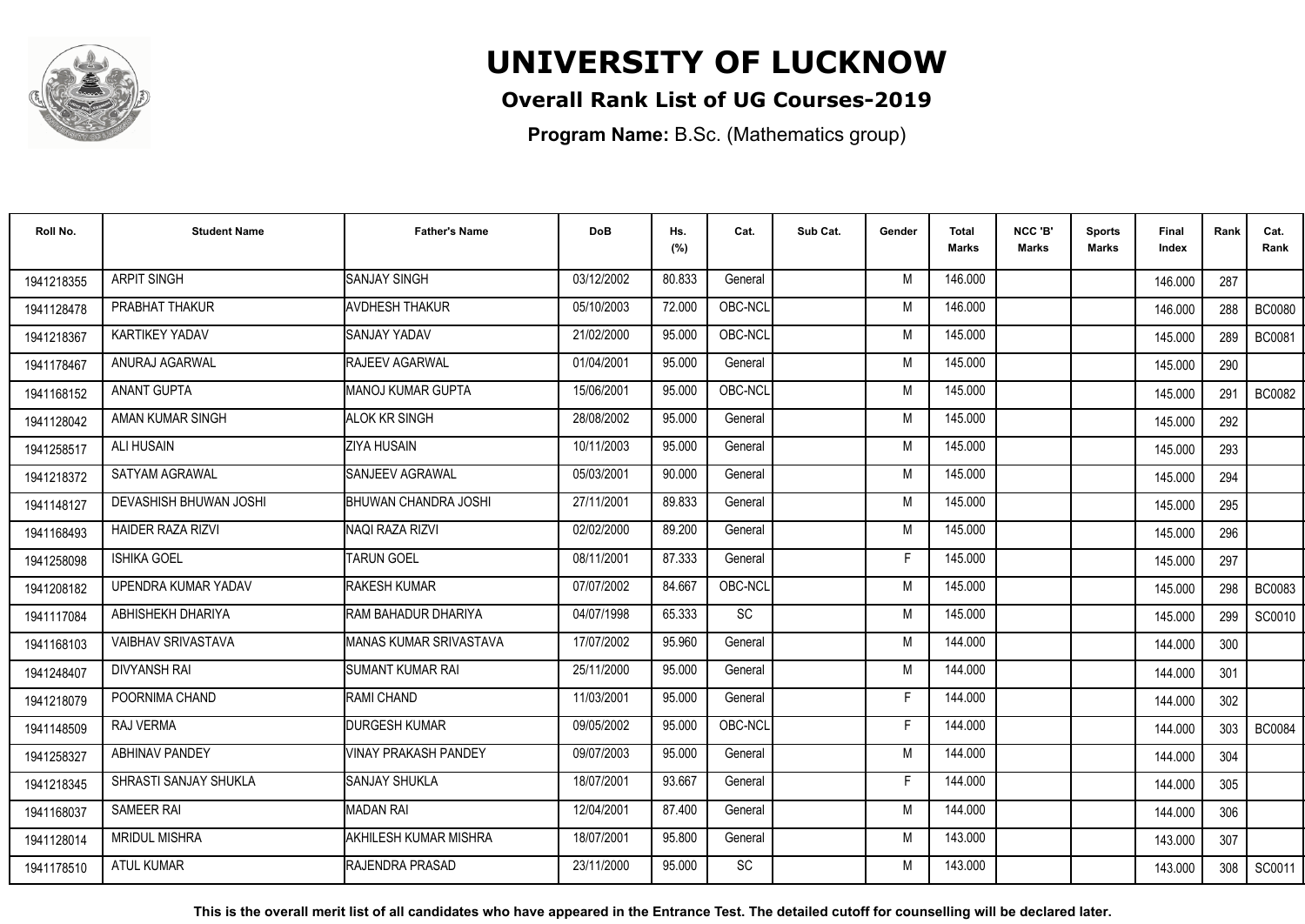

## **Overall Rank List of UG Courses-2019**

**Program Name:** B.Sc. (Mathematics group)

| Roll No.   | <b>Student Name</b>        | <b>Father's Name</b>      | <b>DoB</b> | Hs.<br>(%) | Cat.      | Sub Cat. | Gender | <b>Total</b><br><b>Marks</b> | NCC 'B'<br><b>Marks</b> | Sports<br>Marks | <b>Final</b><br>Index | Rank | Cat.<br>Rank  |
|------------|----------------------------|---------------------------|------------|------------|-----------|----------|--------|------------------------------|-------------------------|-----------------|-----------------------|------|---------------|
| 1941218168 | SAMIKSHA VERMA             | RAVINDRA KUMAR            | 14/03/2004 | 95.000     | <b>SC</b> |          | F      | 143.000                      |                         |                 | 143.000               | 309  | SC0012        |
| 1941178465 | <b>SAURABH SINGH</b>       | <b>RAJBIR SINGH</b>       | 05/06/2000 | 92.833     | General   |          | M      | 143.000                      |                         |                 | 143.000               | 310  |               |
| 1941208075 | <b>AGAMY RAJESH VERMA</b>  | RAJESH KUMAR VERMA        | 27/04/2002 | 87.500     | OBC-NCL   |          | M      | 143.000                      |                         |                 | 143.000               | 311  | <b>BC0085</b> |
| 1941248493 | SHUBHAM KUSHWAHA           | SURENDRA SINGH KUSHWAHA   | 15/04/2001 | 87.400     | OBC-NCL   |          | M      | 143.000                      |                         |                 | 143.000               | 312  | <b>BC0086</b> |
| 1941208507 | ROHIT GUPTA                | RAMASHANKAR GUPTA         | 02/07/1999 | 79.333     | OBC-NCL   |          | M      | 143.000                      |                         |                 | 143.000               | 313  | <b>BC0087</b> |
| 1941178167 | PRATIBHA JAISWAL           | PARIKRAMA DIN JAISWAL     | 21/10/2002 | 93.000     | OBC-NCL   |          | E      | 142.000                      |                         |                 | 142.000               | 314  | <b>BC0088</b> |
| 1941248231 | <b>NIDHI MISHRA</b>        | <b>SHIVENDRA MISHRA</b>   | 14/11/2002 | 91.833     | General   |          | Е      | 142.000                      |                         |                 | 142.000               | 315  |               |
| 1941258023 | <b>ANJALI PATEL</b>        | <b>SURESH KUMAR VERMA</b> | 07/09/2003 | 89.333     | OBC-NCL   |          | E      | 142.000                      |                         |                 | 142.000               | 316  | <b>BC0089</b> |
| 1941208176 | <b>AKASH VERMA</b>         | <b>RAKESH KUMAR</b>       | 16/06/2000 | 89.300     | OBC-NCL   |          | M      | 142.000                      |                         |                 | 142.000               | 317  | <b>BC0090</b> |
| 1941158546 | <b>GAURAV SINGH</b>        | <b>LACHMAN SINGH</b>      | 18/04/2002 | 87.800     | General   |          | M      | 142.000                      |                         |                 | 142.000               | 318  |               |
| 1941248205 | <b>JUGAL SINGH</b>         | <b>SHIV PRATAP SINGH</b>  | 12/08/2000 | 86.000     | General   |          | M      | 142.000                      |                         |                 | 142.000               | 319  |               |
| 1941208238 | SHUBHAM YADAV              | RAKESH YADAV              | 15/07/1999 | 83.667     | OBC-NCL   |          | M      | 142.000                      |                         |                 | 142.000               | 320  | <b>BC0091</b> |
| 1941248035 | <b>BHASHKAR KUMAR GIRI</b> | SATYENDRA KUMAR GIRI      | 16/12/2002 | 78.600     | General   |          | M      | 142.000                      |                         |                 | 142.000               | 321  |               |
| 1941158495 | ANSHIKA DIXIT              | KRISHNA DEV DIXIT         | 03/04/2001 | 100.000    | General   |          | F      | 141.000                      |                         |                 | 141.000               | 322  |               |
| 1941248352 | RAVI OJHA                  | SUBHASH CHANDRA OJHA      | 10/10/2002 | 100.000    | General   |          | M      | 141.000                      |                         |                 | 141.000               | 323  |               |
| 1941248075 | AJEET CHAURASIYA           | SHAILESH CHAURASIYA       | 13/06/2001 | 95.000     | OBC-NCL   |          | M      | 141.000                      |                         |                 | 141.000               | 324  | <b>BC0092</b> |
| 1941158473 | ANIL JOSHI                 | KISHAN CHANDRA JOSHI      | 11/09/2001 | 95.000     | General   |          | M      | 141.000                      |                         |                 | 141.000               | 325  |               |
| 1941168102 | SAURABH YADAV              | <b>MAN SINGH YADAV</b>    | 23/07/2002 | 95.000     | OBC-CL    |          | M      | 141.000                      |                         |                 | 141.000               | 326  |               |
| 1941117094 | <b>ABHISHEK</b>            | <b>RISHIKANT</b>          | 06/08/2001 | 94.000     | OBC-NCL   |          | M      | 141.000                      |                         |                 | 141.000               | 327  | <b>BC0093</b> |
| 1941148350 | <b>ADITYA KUMAR</b>        | DHARMENDRA KUMAR          | 20/07/2001 | 90.000     | OBC-CL    |          | M      | 141.000                      |                         |                 | 141.000               | 328  |               |
| 194115802  | PRERNA GUPTA               | <b>GOVIND KUMAR GUPTA</b> | 02/11/2001 | 90.000     | OBC-CL    |          | F      | 141.000                      |                         |                 | 141.000               | 329  |               |
| 1941218161 | <b>RISHABH RAI</b>         | RAVI SHANKAR RAI          | 14/02/2001 | 87.400     | General   |          | M      | 141.000                      |                         |                 | 141.000               | 330  |               |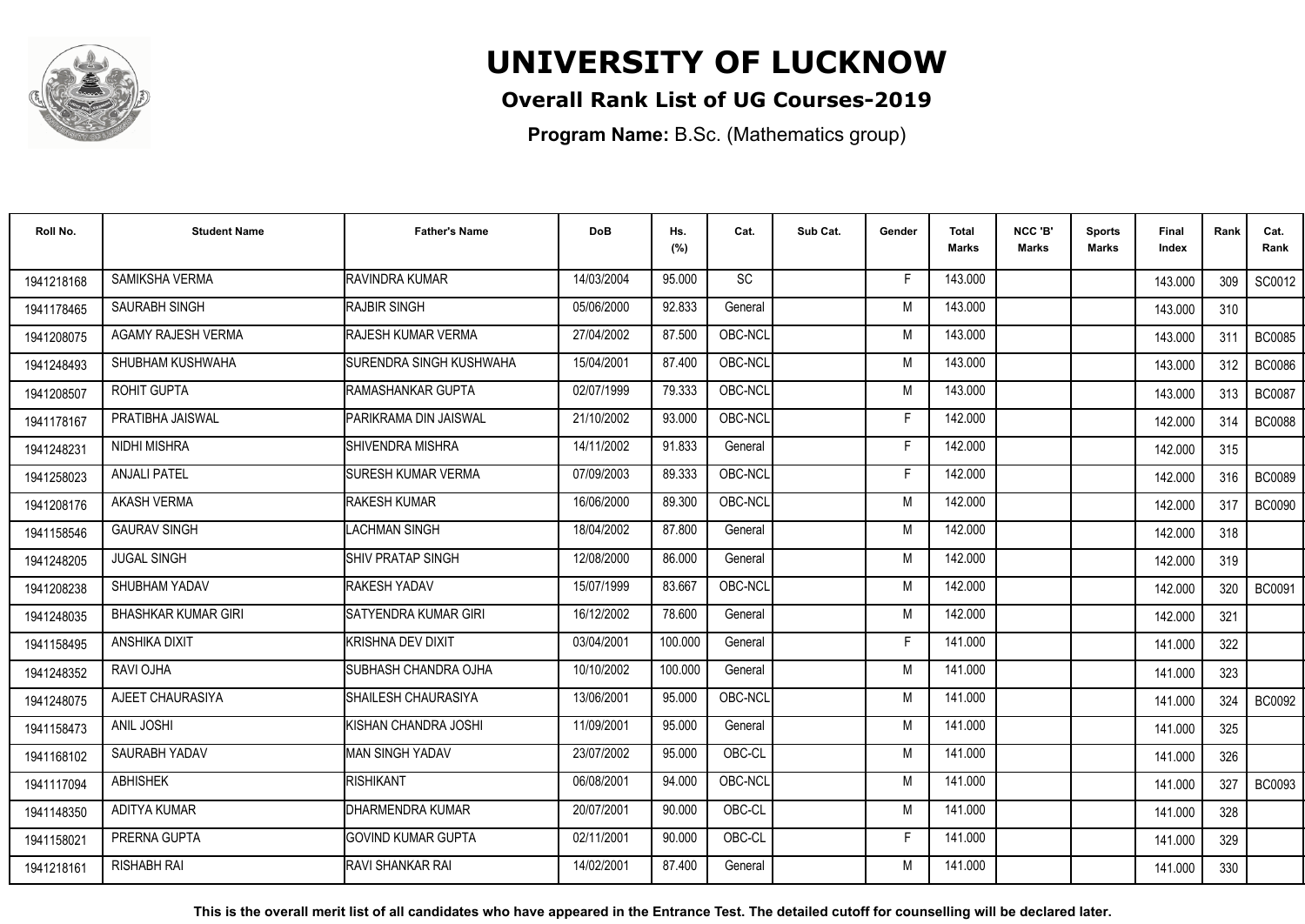

## **Overall Rank List of UG Courses-2019**

**Program Name:** B.Sc. (Mathematics group)

| Roll No.   | <b>Student Name</b>          | <b>Father's Name</b>          | <b>DoB</b> | Hs.<br>(%) | Cat.      | Sub Cat. | Gender | <b>Total</b><br><b>Marks</b> | NCC 'B'<br><b>Marks</b> | <b>Sports</b><br>Marks | Final<br>Index | Rank | Cat.<br>Rank  |
|------------|------------------------------|-------------------------------|------------|------------|-----------|----------|--------|------------------------------|-------------------------|------------------------|----------------|------|---------------|
| 1941258209 | <b>ADARSH SINGH</b>          | VANSRAJ SINGH                 | 20/01/2002 | 87.000     | General   |          | M      | 141.000                      |                         |                        | 141.000        | 331  |               |
| 1941248043 | <b>SURAJ SINGH</b>           | <b>SAUDAN SINGH</b>           | 31/01/2002 | 84.667     | OBC-CL    |          | M      | 141.000                      |                         |                        | 141.000        | 332  |               |
| 1941128325 | PRAVEEN KUMAR                | IARVIND KUMAR SRIVASTAVA      | 30/09/2002 | 84.000     | General   |          | M      | 141.000                      |                         |                        | 141.000        | 333  |               |
| 1941218189 | <b>ANSH SONKER</b>           | RINKU SONKER                  | 10/11/2000 | 83.833     | <b>SC</b> |          | M      | 141.000                      |                         |                        | 141.000        | 334  | SC0013        |
| 1941158030 | SARVJEET RAWAT               | <b>GUDDU RAWAT</b>            | 04/12/2001 | 82.167     | <b>SC</b> |          | M      | 141.000                      |                         |                        | 141.000        | 335  | SC0014        |
| 1941258494 | <b>MANOJ KUMAR TIWARI</b>    | YOGENDRA NATH TIWARI          | 25/06/2003 | 81.833     | General   |          | M      | 141.000                      |                         |                        | 141.000        | 336  |               |
| 1941178263 | AANCHAL PANDEY               | <b>PRAKASH CHANDRA PANDEY</b> | 10/09/2000 | 81.200     | General   |          | F      | 141.000                      |                         |                        | 141.000        | 337  |               |
| 1941208093 | RISHABH SHARMA               | RAJESH SHARMA                 | 28/03/2002 | 79.800     | OBC-NCL   |          | M      | 141.000                      |                         |                        | 141.000        | 338  | <b>BC0094</b> |
| 1941158275 | MOHD YASIR JAMAL KIDWAI      | JAMAL HAMID KIDWAI            | 26/09/2000 | 78.800     | General   |          | M      | 141.000                      |                         |                        | 141.000        | 339  |               |
| 1941128447 | SASHWAT TIWARI               | <b>ASHWANI TIWARI</b>         | 29/05/2001 | 96.000     | General   |          | M      | 140.000                      |                         |                        | 140.000        | 340  |               |
| 1941208300 | RAVI KUMAR MAURYA            | RAM KAILASH MAURYA            | 10/08/2000 | 95.000     | OBC-NCL   |          | M      | 140.000                      |                         |                        | 140.000        | 341  | <b>BC0095</b> |
| 1941168113 | NAVYA YASHASHWANI SRIVASTAVA | MANISH KUMAR SRIVASTAVA       | 16/01/2001 | 95.000     | General   |          | F      | 140.000                      |                         |                        | 140.000        | 342  |               |
| 1941128429 | NEERAJ YADAV                 | <b>ASHOK YADAV</b>            | 15/08/2001 | 95.000     | OBC-NCL   |          | M      | 140.000                      |                         |                        | 140.000        | 343  | <b>BC0096</b> |
| 1941208225 | SHWETA SINGH                 | <b>RAKESH SINGH</b>           | 05/08/2002 | 95.000     | General   |          | Е      | 140.000                      |                         |                        | 140.000        | 344  |               |
| 1941168342 | ANSHIKA PANDEY               | IMR AKHILESHWAR KUMAR PANDEY  | 25/03/2002 | 92.000     | General   |          | Е      | 140.000                      |                         |                        | 140.000        | 345  |               |
| 1941248194 | <b>BIPIN SINGH</b>           | <b>SHIV MURTI SINGH</b>       | 28/08/2001 | 89.200     | General   |          | M      | 140.000                      |                         |                        | 140.000        | 346  |               |
| 1941148194 | <b>AMIT SINGH</b>            | CHANDRA BHANU SINGH           | 13/02/2001 | 88.000     | General   |          | M      | 140.000                      |                         |                        | 140.000        | 347  |               |
| 1941258329 | <b>UJJAWAL SRIVASTAVA</b>    | <b>VINAY SRIVASTAVA</b>       | 13/10/2000 | 87.400     | General   |          | M      | 140.000                      |                         |                        | 140.000        | 348  |               |
| 1941208200 | SHREYA MISHRA                | <b>RAKESH KUMAR MISHRA</b>    | 05/02/2002 | 86.500     | General   |          | F      | 140.000                      |                         |                        | 140.000        | 349  |               |
| 1941218480 | <b>ARYAN VERMA</b>           | <b>I</b> SAROJ KUMAR VERMA    | 10/09/2002 | 85.167     | OBC-NCL   |          | M      | 140.000                      |                         |                        | 140.000        | 350  | <b>BC0097</b> |
| 1941208013 | NAMITA JAISWAL               | IRAJESH JAISWAL               | 25/07/2001 | 95.000     | OBC-NCL   |          | F      | 139.000                      |                         |                        | 139.000        | 351  | <b>BC0098</b> |
| 1941128004 | <b>ANIKET SINGH</b>          | AKHAND PRATAP SINGH           | 10/10/2001 | 95.000     | General   |          | M      | 139.000                      |                         |                        | 139.000        | 352  |               |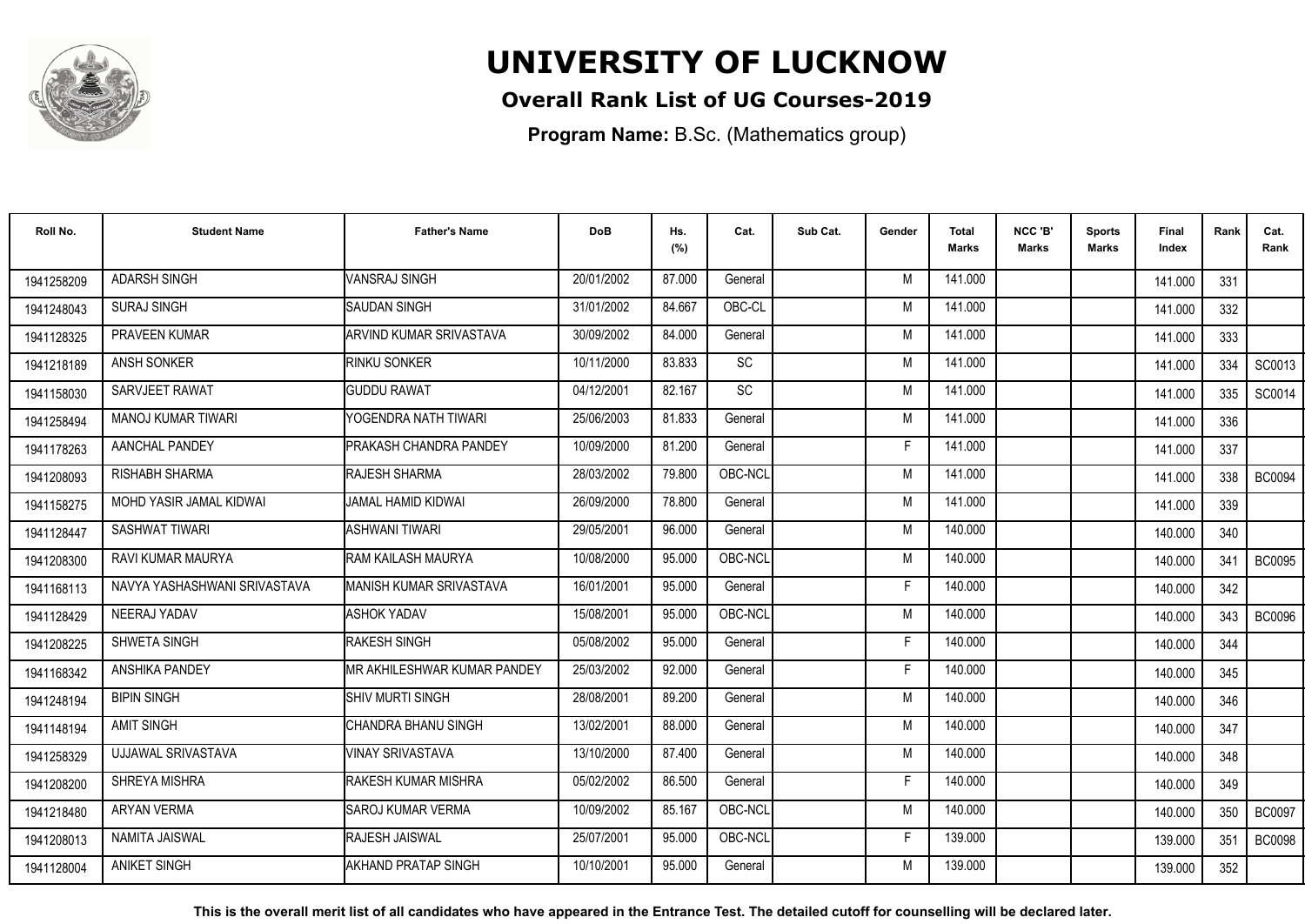

## **Overall Rank List of UG Courses-2019**

**Program Name:** B.Sc. (Mathematics group)

| Roll No.   | <b>Student Name</b>      | <b>Father's Name</b>      | <b>DoB</b> | Hs.<br>(%) | Cat.      | Sub Cat. | Gender | Total<br><b>Marks</b> | NCC 'B'<br><b>Marks</b> | Sports<br>Marks | Final<br>Index | Rank | Cat.<br>Rank  |
|------------|--------------------------|---------------------------|------------|------------|-----------|----------|--------|-----------------------|-------------------------|-----------------|----------------|------|---------------|
| 1941148448 | <b>ANKIT SAINI</b>       | <b>DINESH KUMAR SAINI</b> | 30/10/2001 | 85.833     | OBC-NCL   |          | M      | 139,000               |                         |                 | 139.000        | 353  | <b>BC0099</b> |
| 1941258262 | <b>NIKHIL MISHRA</b>     | <b>VIJAY MISHRA</b>       | 02/01/2002 | 83.833     | General   |          | M      | 139.000               |                         |                 | 139.000        | 354  |               |
| 1941158417 | ASHWANI KUMAR MISHRA     | KAPIL DEV MISHRA          | 07/07/2002 | 82.667     | General   |          | M      | 139.000               |                         |                 | 139.000        | 355  |               |
| 1941258119 | NIHARIKA YADAV           | TRILOKI PRASAD YADAV      | 12/04/2003 | 82.167     | OBC-CL    |          | F      | 139.000               |                         |                 | 139.000        | 356  |               |
| 1941168289 | <b>MOHD UBAID</b>        | <b>MOHD AQIL</b>          | 13/03/2002 | 96.667     | General   |          | M      | 138.000               |                         |                 | 138.000        | 357  |               |
| 1941178213 | AMAN BAJPAI              | PRABHAKAR PRAKASH BAJPAI  | 23/01/2001 | 95.000     | General   |          | M      | 138.000               |                         |                 | 138.000        | 358  |               |
| 1941248469 | <b>MANSI BISARIA</b>     | SURENDRA KUMAR BISARIA    | 07/08/2000 | 94.000     | General   |          | F      | 138.000               |                         |                 | 138.000        | 359  |               |
| 1941208498 | SHIVANSH CHAURASIYA      | RAMANUJ CHAURASIYA        | 26/08/2003 | 90.667     | OBC-NCL   |          | M      | 138.000               |                         |                 | 138.000        | 360  | <b>BC0100</b> |
| 1941148393 | JYOTI KUMARI PRAJAPATI   | DHURENDRA KUMAR PRAJAPATI | 03/10/2001 | 89.200     | OBC-NCL   |          | F      | 138.000               |                         |                 | 138.000        | 361  | <b>BC0101</b> |
| 1941258316 | <b>SUKIRTI MISHRA</b>    | VINAY KUMAR MISHRA        | 18/07/2002 | 89.200     | General   |          | F      | 138.000               |                         |                 | 138.000        | 362  |               |
| 1941148324 | <b>SAURABH SINGH</b>     | DHANANJAY SINGH           | 05/02/2003 | 89.000     | General   |          | M      | 138.000               |                         |                 | 138.000        | 363  |               |
| 1941128405 | SHIKHAR KUMAR SINGH      | <b>ASHOK KUMAR SINGH</b>  | 02/07/2002 | 87.500     | General   |          | M      | 138.000               |                         |                 | 138.000        | 364  |               |
| 1941158048 | AJENDRA KUMAR MAURYA     | GYANENDRA KUMAR MAURYA    | 06/08/2001 | 87.400     | OBC-NCL   |          | M      | 138.000               |                         |                 | 138.000        | 365  | <b>BC0102</b> |
| 1941178048 | <b>ASHISH TRIVEDI</b>    | NEERAJ TRIVEDI            | 17/07/2001 | 87.333     | General   |          | M      | 138.000               |                         |                 | 138.000        | 366  |               |
| 1941248243 | RAHUL KUMAR VERMA        | SHIVSHARAN LAL            | 15/08/2001 | 86.167     | SC        |          | M      | 138.000               |                         |                 | 138.000        | 367  | SC0015        |
| 1941128303 | <b>ADITYA GOSWAMI</b>    | <b>ARVIND GOSWAMI</b>     | 02/02/2002 | 85.500     | General   |          | M      | 138.000               |                         |                 | 138.000        | 368  |               |
| 1941115025 | <b>SAURABH PAL</b>       | <b>BL PAL</b>             | 30/12/2000 | 85.400     | OBC-NCL   |          | M      | 138.000               |                         |                 | 138.000        | 369  | <b>BC0103</b> |
| 1941148235 | RAM JI YADAV             | CHHATRA PAL YADAV         | 02/01/2003 | 84.833     | OBC-NCL   |          | M      | 138.000               |                         |                 | 138.000        | 370  | <b>BC0104</b> |
| 1941258457 | KM NISHTHA AWASTHI       | VISHWADHAR AWASTHI        | 10/07/2001 | 84.000     | General   |          | F      | 138.000               |                         |                 | 138.000        | 371  |               |
| 1941208395 | PRAVEEN KUMAR VERMA      | <b>RAM PAL VERMA</b>      | 15/03/2003 | 77.000     | OBC-NCL   |          | M      | 138.000               |                         |                 | 138.000        | 372  | <b>BC0105</b> |
| 1941128026 | ANURAG KUSHWAHA          | AKHILESH KUSHWAHA         | 15/02/2002 | 90.800     | OBC-NCL   |          | M      | 137.000               |                         |                 | 137.000        | 373  | <b>BC0106</b> |
| 1941208335 | <b>ROHIT KUMAR VERMA</b> | <b>RAM KUMAR</b>          | 15/07/2002 | 90.667     | <b>SC</b> |          | M      | 137.000               |                         |                 | 137.000        | 374  | SC0016        |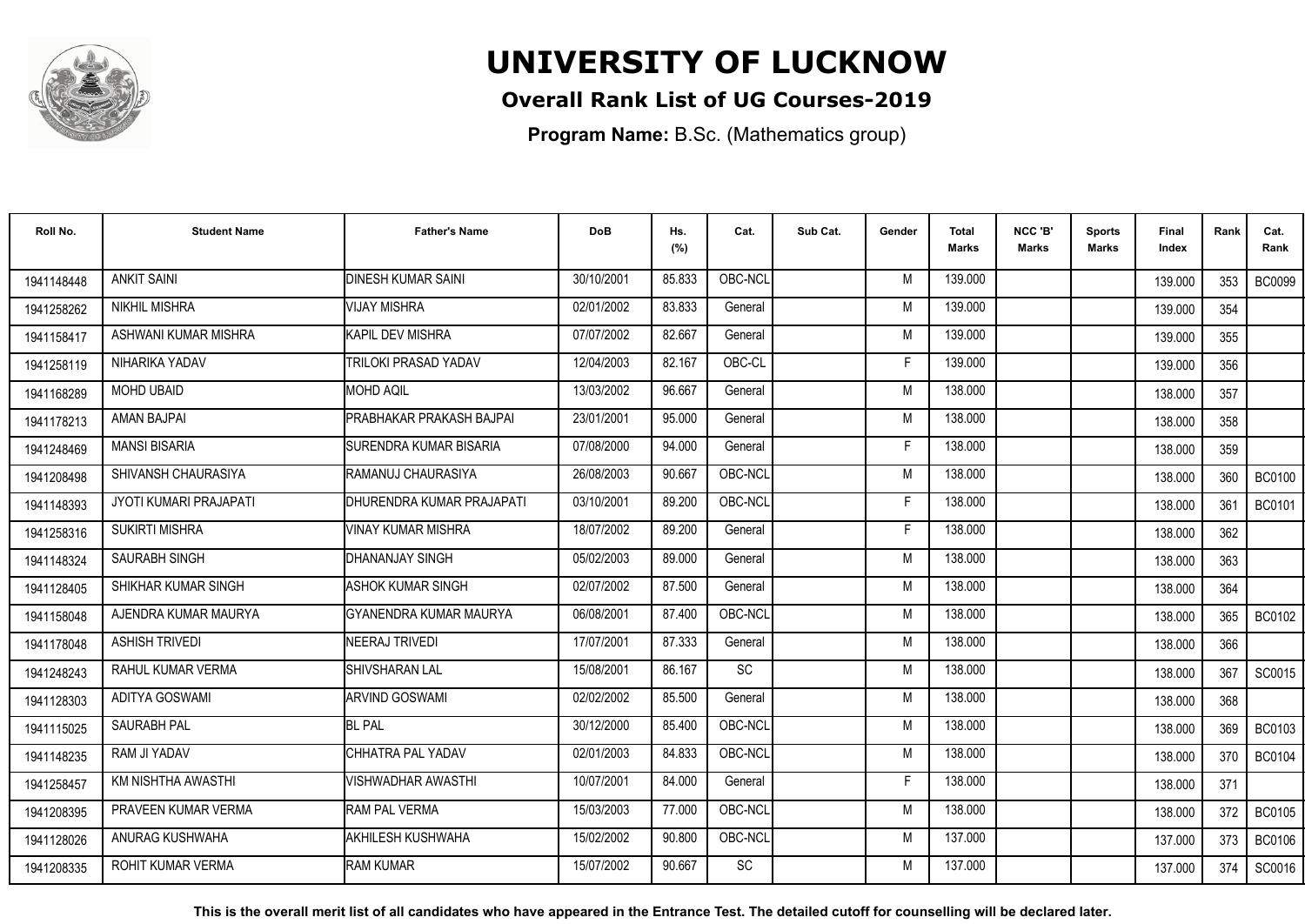

## **Overall Rank List of UG Courses-2019**

**Program Name:** B.Sc. (Mathematics group)

| Roll No.   | <b>Student Name</b>   | <b>Father's Name</b>         | <b>DoB</b> | Hs.<br>(%) | Cat.    | Sub Cat. | Gender | <b>Total</b><br><b>Marks</b> | NCC 'B'<br><b>Marks</b> | <b>Sports</b><br>Marks | Final<br>Index | Rank | Cat.<br>Rank  |
|------------|-----------------------|------------------------------|------------|------------|---------|----------|--------|------------------------------|-------------------------|------------------------|----------------|------|---------------|
| 1941128129 | <b>ASHU TIWARI</b>    | <b>ANAND TIWARI</b>          | 01/07/2002 | 89.667     | General |          | M      | 137.000                      |                         |                        | 137.000        | 375  |               |
| 1941258426 | <b>ANKIT KUMAR</b>    | <b>JIRENDRA KUMAR YADAV</b>  | 18/07/2002 | 89.333     | OBC-NCL |          | M      | 137.000                      |                         |                        | 137.000        | 376  | <b>BC0107</b> |
| 1941168345 | SHIVENDRA YADAV       | <b>MR JAIDRATH YADAV</b>     | 19/10/2001 | 88.333     | OBC-NCL |          | M      | 137.000                      |                         |                        | 137.000        | 377  | <b>BC0108</b> |
| 1941208198 | <b>VEDANT MISHRA</b>  | RAKESH KUMAR MISHRA          | 13/04/2001 | 87.000     | General |          | M      | 137.000                      |                         |                        | 137.000        | 378  |               |
| 1941208074 | AGAADH RAJESH VERMA   | <b>RAJESH KUMAR VERMA</b>    | 04/06/2003 | 84.000     | OBC-NCL |          | M      | 137.000                      |                         |                        | 137.000        | 379  | <b>BC0109</b> |
| 194111805  | POORNANSHI SINGH      | <b>AJAI VIKRAM SINGH</b>     | 19/11/2003 | 83.500     | General |          | F      | 137.000                      |                         |                        | 137.000        | 380  |               |
| 1941248018 | ARUN KUMAR SINGH      | SATYAKETU SINGH              | 10/07/2000 | 80.000     | General |          | M      | 137.000                      |                         |                        | 137.000        | 381  |               |
| 1941118126 | <b>AYUSH TRIPATHI</b> | <b>AJAY TRIPATHI</b>         | 16/01/2002 | 95.000     | General |          | M      | 136.000                      |                         |                        | 136.000        | 382  |               |
| 1941258505 | <b>PRANJUL SHUKLA</b> | YOGESH SHUKLA                | 23/12/2003 | 95.000     | General |          | M      | 136.000                      |                         |                        | 136.000        | 383  |               |
| 1941248241 | SHRASHTI PANDEY       | SHIVSARAN LAL PANDEY         | 07/04/2001 | 87.667     | General |          | F      | 136.000                      |                         |                        | 136.000        | 384  |               |
| 1941128277 | VASUNDHARA SHUKLA     | <b>ARUN KUMAR SHUKLA</b>     | 09/04/2003 | 85.500     | General |          | F      | 136.000                      |                         |                        | 136.000        | 385  |               |
| 1941248212 | ANSHIKA VERMA         | <b>SHIV SAGAR</b>            | 17/10/2002 | 85.333     | OBC-NCL |          | F      | 136,000                      |                         |                        | 136.000        | 386  | <b>BC0110</b> |
| 1941148169 | SATYAVRAT AWASTHI     | <b>BRIJESH KUMAR AWASTHI</b> | 20/07/2004 | 80.500     | General |          | M      | 136.000                      |                         |                        | 136.000        | 387  |               |
| 1941208351 | RACHIT JAISWAL        | <b>RAM LAKHAN</b>            | 11/02/2002 | 79.500     | OBC-NCL |          | M      | 136.000                      |                         |                        | 136.000        | 388  | BC0111        |
| 1941168244 | <b>MONIKA SINGH</b>   | <b>MEHTAB SINGH</b>          | 05/07/2001 | 95.000     | General |          |        | 135.000                      |                         |                        | 135.000        | 389  |               |
| 1941158241 | APARNA SINGH          | <b>JAI KARAN SINGH</b>       | 18/10/2001 | 95.000     | OBC-NCL |          | F      | 135.000                      |                         |                        | 135.000        | 390  | <b>BC0112</b> |
| 1941128040 | <b>SHIVANI SINGH</b>  | AKSHAY SINGH                 | 05/01/2002 | 95.000     | General |          | F      | 135.000                      |                         |                        | 135.000        | 391  |               |
| 1941118016 | RAHNUMA RAHMAN        | ABDUL RAHMAN KHAN            | 24/05/2002 | 95.000     | General |          | F      | 135.000                      |                         |                        | 135.000        | 392  |               |
| 1941168189 | AYUSH VERMA           | MANOJ KUMAR VERMA            | 22/09/2002 | 93.200     | OBC-NCL |          | M      | 135.000                      |                         |                        | 135.000        | 393  | <b>BC0113</b> |
| 1941248029 | UTKARSH SHUKLA        | <b>SATYAVRAT SHUKLA</b>      | 21/08/2002 | 87.833     | General |          | M      | 135.000                      |                         |                        | 135.000        | 394  |               |
| 1941208112 | ASHUTOSH TIWARI       | RAJESH TIWARI                | 26/11/2003 | 87.400     | General |          | M      | 135.000                      |                         |                        | 135.000        | 395  |               |
| 1941158321 | ANSHIT YADAV          | JITENDRA KUMAR YADAV         | 23/04/2001 | 87.000     | OBC-NCL |          | M      | 135.000                      |                         |                        | 135.000        | 396  | BC0114        |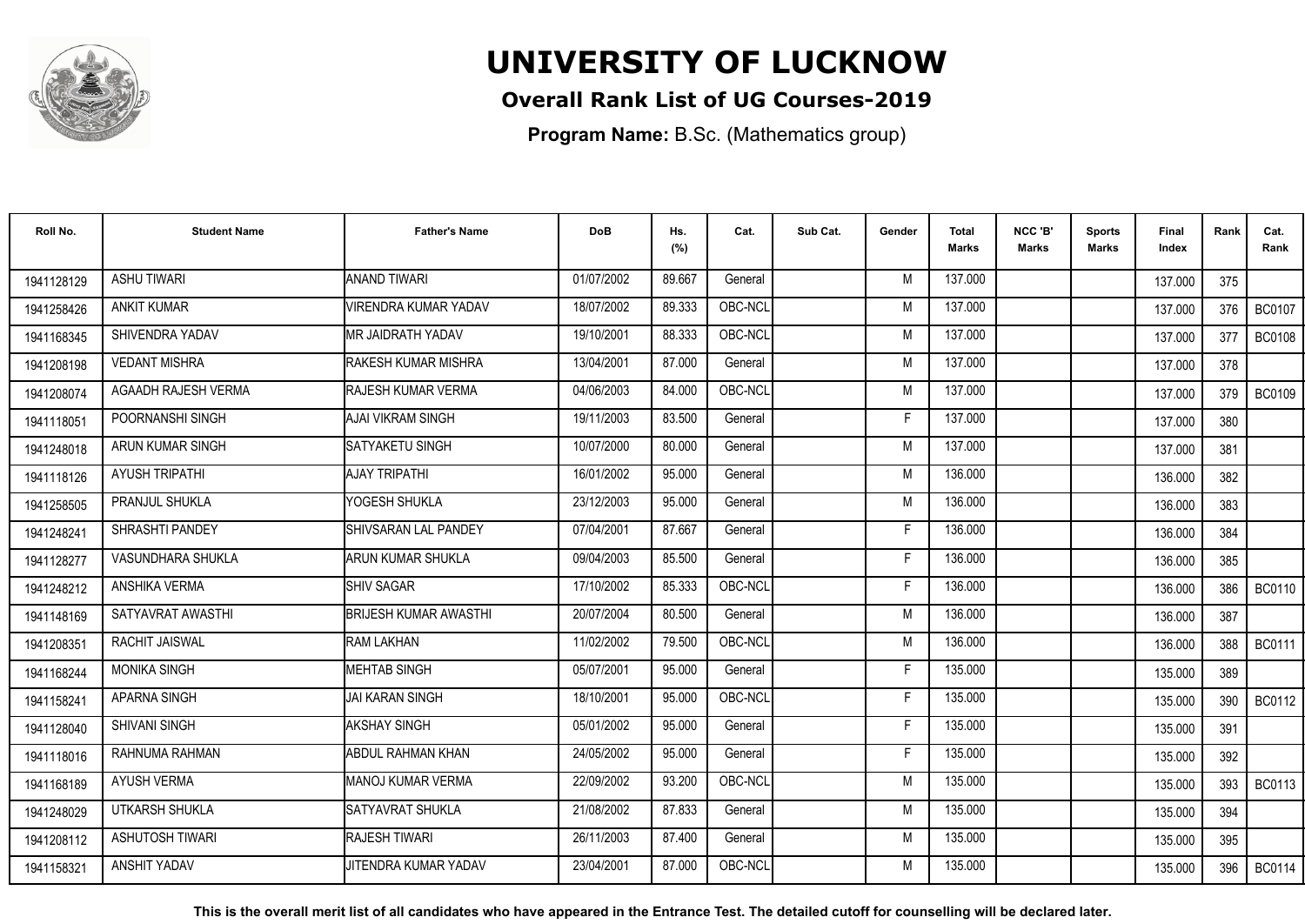

## **Overall Rank List of UG Courses-2019**

**Program Name:** B.Sc. (Mathematics group)

| Roll No.   | <b>Student Name</b>     | <b>Father's Name</b>              | <b>DoB</b> | Hs.<br>(%) | Cat.      | Sub Cat. | Gender | <b>Total</b><br>Marks | NCC 'B'<br><b>Marks</b> | Sports<br>Marks | Final<br>Index | Rank | Cat.<br>Rank  |
|------------|-------------------------|-----------------------------------|------------|------------|-----------|----------|--------|-----------------------|-------------------------|-----------------|----------------|------|---------------|
| 1941168105 | SHIVANG SINGH           | <b>MANEESH SINGH</b>              | 14/09/2002 | 85.667     | General   |          | M      | 135.000               |                         |                 | 135.000        | 397  |               |
| 1941148356 | NILESH KUMAR SINGH      | DHARMENDRA KUMAR SINGH            | 04/07/2001 | 85.333     | OBC-NCL   |          | M      | 135.000               |                         |                 | 135.000        | 398  | <b>BC0115</b> |
| 1941208253 | ANSHU SINGH             | <b>RAM BAHADUR SINGH</b>          | 01/04/2002 | 83.667     | General   |          | F      | 135.000               |                         |                 | 135.000        | 399  |               |
| 1941148540 | <b>RAVI KANT</b>        | <b>GANESH KUMAR</b>               | 11/07/2003 | 83.000     | General   |          | M      | 135.000               |                         |                 | 135.000        | 400  |               |
| 1941178519 | <b>AYUSH SINGH</b>      | RAJENDRA PRATAP SINGH             | 17/10/2001 | 82.000     | General   |          | M      | 135.000               |                         |                 | 135.000        | 401  |               |
| 1941218366 | PIYUSH YADAV            | <b>SANJAY YADAV</b>               | 07/12/2000 | 81.600     | OBC-NCL   |          | M      | 135.000               |                         |                 | 135.000        | 402  | <b>BC0116</b> |
| 1941148311 | AKSHAY SOMVANSHI        | <b>I</b> DEVENDRA SINGH SOMVANSHI | 18/04/2000 | 78.143     | General   |          | M      | 135.000               |                         |                 | 135.000        | 403  |               |
| 1941178394 | SHIVANSHI PATEL         | <b>RAGHVENDRA KUMAR</b>           | 20/07/2003 | 95.000     | OBC-NCL   |          | F      | 134.000               |                         |                 | 134.000        | 404  | <b>BC0117</b> |
| 1941148485 | <b>ASHISH SHUKLA</b>    | IDIVAKAR PRAKASH SHUKLA           | 01/01/2004 | 87.667     | General   |          | M      | 134.000               |                         |                 | 134.000        | 405  |               |
| 1941148369 | AKHILENDRA SINGH        | DHARMENDRA SINGH                  | 22/09/2000 | 87.000     | OBC-CL    |          | M      | 134.000               |                         |                 | 134.000        | 406  |               |
| 1941158100 | <b>SUMIT SINGH</b>      | <b>HARIHAR SINGH</b>              | 12/09/2002 | 83.600     | General   |          | M      | 134.000               |                         |                 | 134.000        | 407  |               |
| 1941258200 | <b>ANUJ PORWAL</b>      | <b>UTTAM PORWAL</b>               | 08/12/2002 | 83.333     | General   |          | M      | 134.000               |                         |                 | 134.000        | 408  |               |
| 1941178295 | <b>ARYAN MISHRA</b>     | <b>PRAMOD MISHRA</b>              | 08/03/2002 | 82.000     | General   |          | M      | 134.000               |                         |                 | 134.000        | 409  |               |
| 1941218144 | <b>MOHD AIYUB AHMAD</b> | RASHEED AHMAD                     | 30/08/2002 | 82.000     | OBC-NCL   |          | M      | 134.000               |                         |                 | 134.000        | 410  | <b>BC0118</b> |
| 1941218084 | <b>AVINASH PATHAK</b>   | RAMJI LAL PATHAK                  | 30/06/2001 | 81.600     | General   |          | M      | 134.000               |                         |                 | 134.000        | 411  |               |
| 1941148341 | <b>DINESH PRASAD</b>    | DHARM DEV PRASAD                  | 06/07/2000 | 97.895     | OBC-NCL   |          | M      | 133.000               |                         |                 | 133.000        | 412  | <b>BC0119</b> |
| 1941208464 | MANISH KUMAR VERMA      | <b>RAM SUNDER VERMA</b>           | 26/03/2002 | 96.200     | General   |          | M      | 133.000               |                         |                 | 133.000        | 413  |               |
| 1941158120 | <b>ARPIT YADAV</b>      | HARISH CHANDRA YADAV              | 15/09/2001 | 95.000     | General   |          | M      | 133.000               |                         |                 | 133.000        | 414  |               |
| 1941248424 | KM ANAMIKA VERMA        | <b>SUNIL KUMAR</b>                | 09/02/2002 | 92.167     | OBC-NCL   |          | F      | 133.000               |                         |                 | 133.000        | 415  | <b>BC0120</b> |
| 1941148339 | ARYAN DUBEY             | DHARAMRAJ DUBEY                   | 03/08/2001 | 91.667     | General   |          | M      | 133.000               |                         |                 | 133.000        | 416  |               |
| 1941128329 | <b>NAVEEN KUMAR</b>     | IARVIND KUMAR VISHVKARMA          | 16/02/2003 | 84.667     | General   |          | M      | 133.000               |                         |                 | 133.000        | 417  |               |
| 1941208183 | <b>DEEPANSHU</b>        | <b>RAKESH KUMAR</b>               | 01/12/2000 | 83.600     | <b>SC</b> |          | M      | 133.000               |                         |                 | 133.000        | 418  | SC0017        |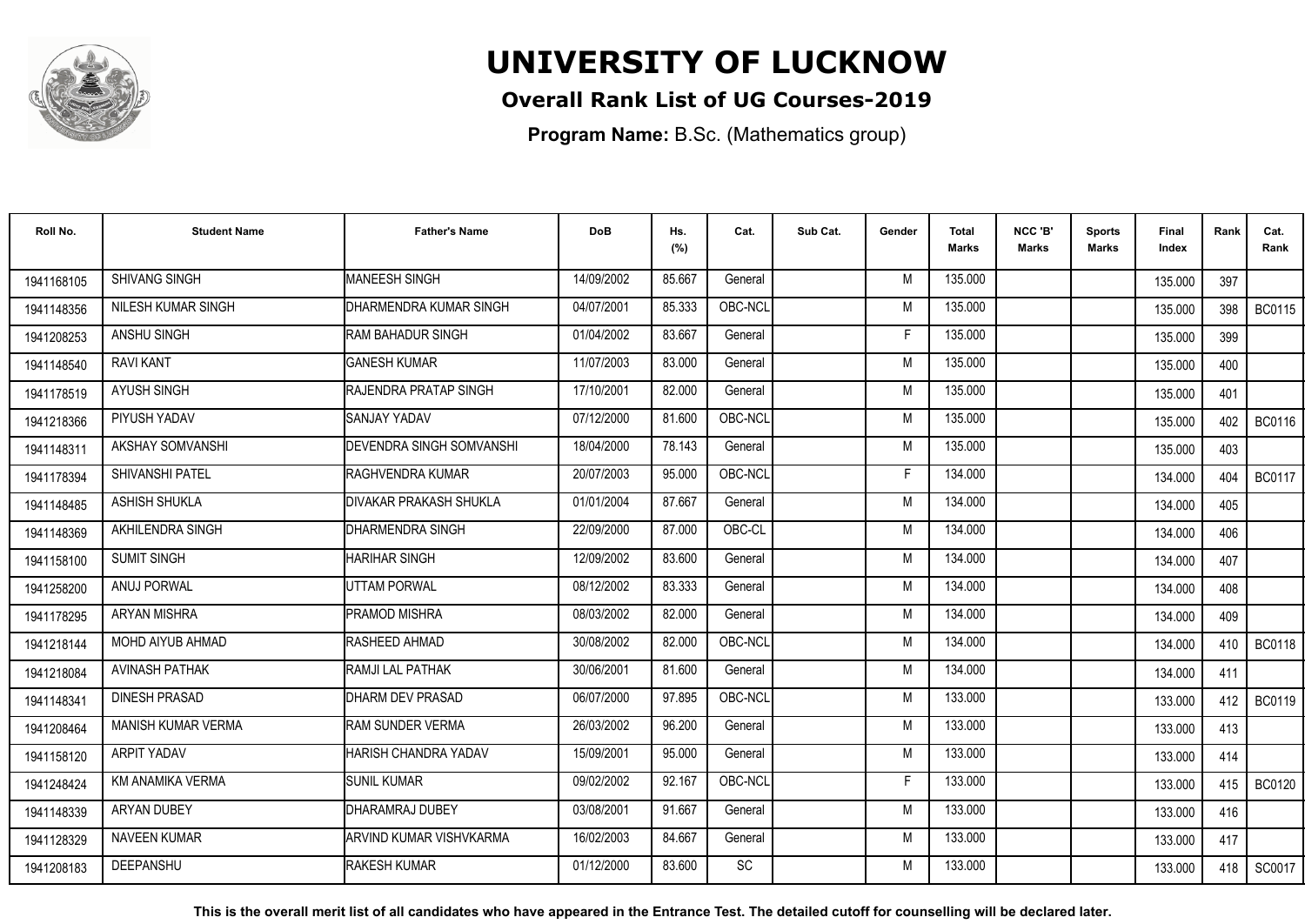

## **Overall Rank List of UG Courses-2019**

**Program Name:** B.Sc. (Mathematics group)

| Roll No.   | <b>Student Name</b>      | <b>Father's Name</b>       | <b>DoB</b> | Hs.<br>(%) | Cat.    | Sub Cat. | Gender | Total<br>Marks | NCC 'B'<br><b>Marks</b> | Sports<br>Marks | Final<br>Index | Rank | Cat.<br>Rank  |
|------------|--------------------------|----------------------------|------------|------------|---------|----------|--------|----------------|-------------------------|-----------------|----------------|------|---------------|
| 1941148181 | PRATHAM SINGH            | <b>BRIJESH SINGH</b>       | 26/09/2002 | 80.833     | General |          | M      | 133.000        |                         |                 | 133.000        | 419  |               |
| 1941178207 | <b>AKASH SHARMA</b>      | PHOOL CHANDRA SHARMA       | 08/10/2002 | 78.500     | OBC-NCL |          | M      | 133.000        |                         |                 | 133.000        | 420  | <b>BC0121</b> |
| 1941115061 | ANAND PRAKASH DWIVEDI    | KRISHNA KUMAR DWIVEDI      | 20/11/2001 | 100.000    | General |          | M      | 132.000        |                         |                 | 132.000        | 421  |               |
| 1941258141 | ANURAG SINGH             | <b>UDAYBHAN SINGH</b>      | 03/04/2002 | 95.000     | General |          | M      | 132.000        |                         |                 | 132.000        | 422  |               |
| 1941178365 | SHASHWAT SINGH           | R.B.SINGH                  | 07/04/2002 | 95.000     | General |          | M      | 132.000        |                         |                 | 132.000        | 423  |               |
| 1941158205 | <b>JAGRITI YADAV</b>     | <b>JAGANNATH YADAV</b>     | 10/08/2002 | 95.000     | General |          | Е      | 132.000        |                         |                 | 132.000        | 424  |               |
| 1941148154 | <b>ANJALI PANDEY</b>     | <b>BRAJESH PANDEY</b>      | 22/09/2002 | 95.000     | General |          | F      | 132.000        |                         |                 | 132.000        | 425  |               |
| 1941218397 | <b>VEDANGI MITTAL</b>    | <b>SANJIV MITTAL</b>       | 30/04/2001 | 94.667     | General |          | F      | 132.000        |                         |                 | 132.000        | 426  |               |
| 1941178242 | <b>ADARSH PANDEY</b>     | <b>PRADEEP PANDEY</b>      | 03/09/2001 | 93.939     | General |          | M      | 132.000        |                         |                 | 132.000        | 427  |               |
| 1941168348 | <b>SHIVANSH NIGAM</b>    | MR RAJENDRA MOHAN NIGAM    | 27/03/2002 | 91.333     | General |          | M      | 132.000        |                         |                 | 132.000        | 428  |               |
| 1941248204 | <b>SARWANG PATEL</b>     | <b>I</b> SHIV PRASAD VERMA | 20/10/2001 | 90.167     | OBC-NCL |          | M      | 132.000        |                         |                 | 132.000        | 429  | <b>BC0122</b> |
| 1941248166 | <b>UTKARSH PANDEY</b>    | <b>ISHIV KARAN PANDEY</b>  | 02/07/2003 | 87.167     | General |          | M      | 132.000        |                         |                 | 132.000        | 430  |               |
| 1941128149 | <b>OMKAR BAJPAI</b>      | ANIL KUMAR BAJPAI          | 09/01/2002 | 86.500     | General |          | M      | 132.000        |                         |                 | 132.000        | 431  |               |
| 1941218165 | SHREE PRAKASH RAI        | RAVINDER KUMAR RAI         | 23/11/2001 | 77.800     | General |          | M      | 132.000        |                         |                 | 132.000        | 432  |               |
| 1941248476 | PRATYUSH SRIVASTAVA      | ISURENDRA KUMAR SRIVASTAVA | 20/08/2001 | 95.000     | General |          | M      | 131.000        |                         |                 | 131.000        | 433  |               |
| 1941118022 | SHRISHTEE BAJPAI         | ABHAI BAJPAI               | 21/05/2001 | 94.333     | General |          | F      | 131.000        |                         |                 | 131.000        | 434  |               |
| 1941128094 | OJASVA SAXENA            | AMIT PRASOON SAXENA        | 22/04/2000 | 90.200     | General |          | M      | 131.000        |                         |                 | 131.000        | 435  |               |
| 1941178506 | <b>KUNDAN MISHRA</b>     | RAJENDRA MISHRA            | 12/07/2002 | 90.000     | General |          | M      | 131.000        |                         |                 | 131.000        | 436  |               |
| 1941158086 | SAURABH KUMAR CHAURASIYA | HARI PRASHAD CHAURASIYA    | 28/06/2002 | 89.000     | OBC-NCL |          | M      | 131.000        |                         |                 | 131.000        | 437  | <b>BC0123</b> |
| 1941178223 | SHWETA GUPTA             | <b>PRADEEP GUPTA</b>       | 05/12/2001 | 88.400     | General |          | F      | 131.000        |                         |                 | 131.000        | 438  |               |
| 1941208522 | <b>JYOTI SHUKLA</b>      | <b>IRAMBILASH SHUKLA</b>   | 01/03/2002 | 87.833     | General |          | F.     | 131.000        |                         |                 | 131.000        | 439  |               |
| 1941158296 | SOUMYA AGRAHARI          | JAY PRAKASH AGRAHARI       | 09/04/2002 | 87.000     | General |          | F      | 131.000        |                         |                 | 131.000        | 440  |               |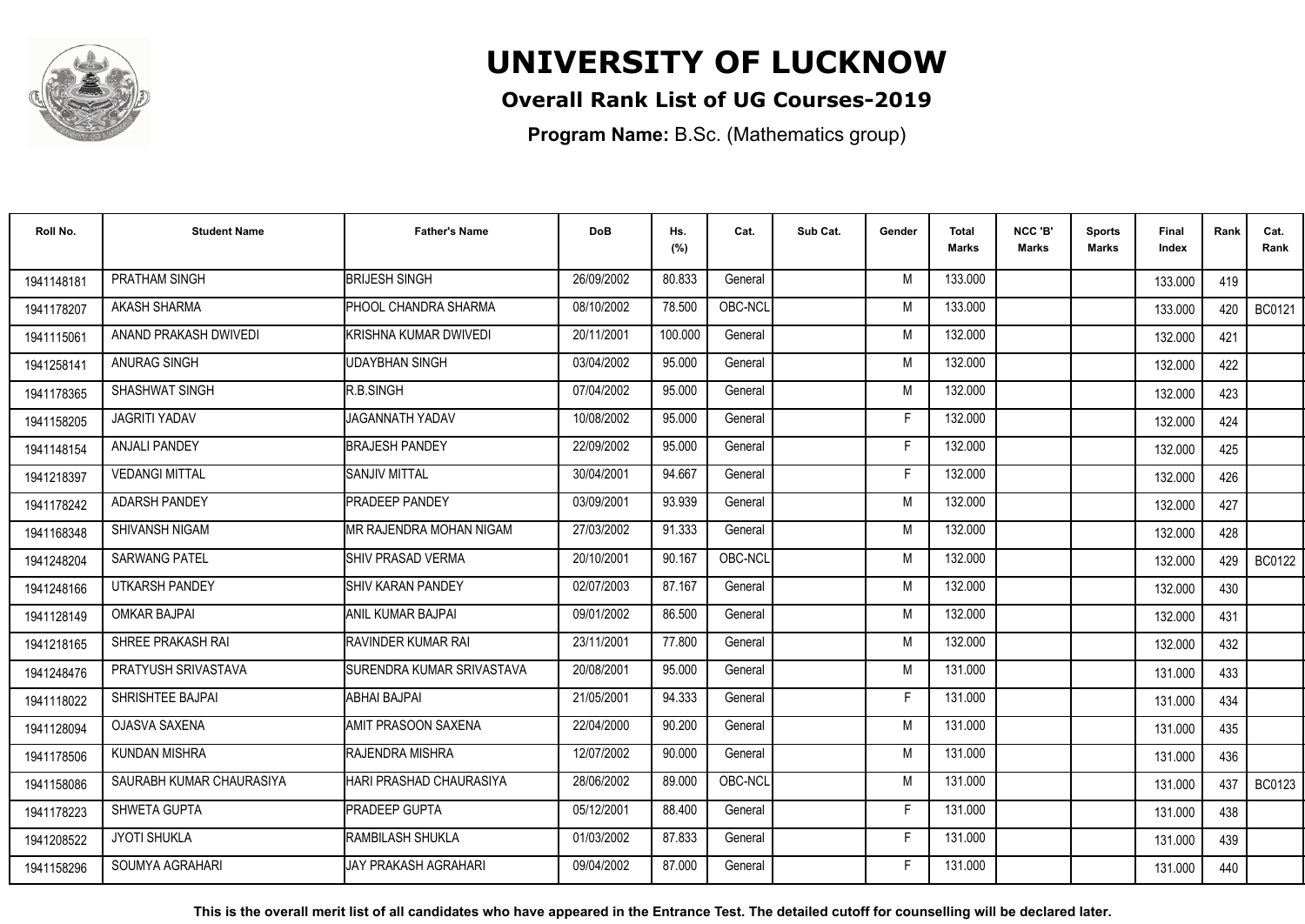

## **Overall Rank List of UG Courses-2019**

**Program Name:** B.Sc. (Mathematics group)

| Roll No.   | <b>Student Name</b>     | <b>Father's Name</b>        | <b>DoB</b> | Hs.<br>(%) | Cat.      | Sub Cat.  | Gender | <b>Total</b><br><b>Marks</b> | NCC 'B'<br><b>Marks</b> | Sports<br><b>Marks</b> | Final<br>Index | Rank | Cat.<br>Rank  |
|------------|-------------------------|-----------------------------|------------|------------|-----------|-----------|--------|------------------------------|-------------------------|------------------------|----------------|------|---------------|
| 1941258029 | <b>SATWIK PAL</b>       | <b>SURESH PAL</b>           | 18/07/2000 | 86.000     | OBC-NCL   |           | M      | 131.000                      |                         |                        | 131.000        | 441  | <b>BC0124</b> |
| 1941208109 | ADARSH SINGH BHADAURIYA | RAJESH SINGH BHADAURIYA     | 21/04/2003 | 85.167     | General   |           | M      | 131.000                      |                         |                        | 131.000        | 442  |               |
| 1941218484 | <b>AYUSH GUPTA</b>      | SARVESH GUPTA               | 18/08/2001 | 85.000     | General   |           | M      | 131.000                      |                         |                        | 131.000        | 443  |               |
| 1941158055 | <b>SHASHANK SINGH</b>   | <b>GYANENDRA SINGH</b>      | 12/06/2003 | 77.833     | General   |           | M      | 131.000                      |                         |                        | 131.000        | 444  |               |
| 1941258191 | ANANYA PANDEY           | UPENDRA KUMAR PANDEY        | 06/10/2001 | 98.958     | General   |           | F      | 130.000                      |                         |                        | 130.000        | 445  |               |
| 1941115079 | <b>AMIT KUMAR</b>       | <b>OM PRAKASH</b>           | 25/12/2001 | 96.939     | General   | <b>DP</b> | M      | 130.000                      |                         |                        | 130.000        | 446  |               |
| 1941178090 | SURAJ KUMAR GUPTA       | OM PRAKASH GUPTA            | 07/03/2002 | 95.000     | OBC-NCL   |           | M      | 130.000                      |                         |                        | 130.000        | 447  | <b>BC0125</b> |
| 1941168346 | <b>ADARSH SINGH</b>     | <b>MR KAILASH SINGH</b>     | 26/03/2002 | 95.000     | General   |           | M      | 130.000                      |                         |                        | 130.000        | 448  |               |
| 1941258452 | RAGHVENDRA PRATAP SINGH | VISHNU KUMAR SINGH          | 14/07/2002 | 95.000     | General   |           | M      | 130.000                      |                         |                        | 130.000        | 449  |               |
| 1941118049 | SHRUTI MISHRA           | AJAI KUMAR MISHRA           | 13/06/2000 | 94.833     | General   |           | F      | 130.000                      |                         |                        | 130.000        | 450  |               |
| 1941168354 | SHRESHTH KASHYAP        | MR SURESH CHANDRA KASHYAP   | 12/11/2001 | 93.333     | OBC-NCL   |           | M      | 130.000                      |                         |                        | 130.000        | 451  | <b>BC0126</b> |
| 1941128342 | <b>DIVIJ TRIPATHI</b>   | <b>ASEEM TRIPATHI</b>       | 30/12/2003 | 93.000     | General   |           | M      | 130.000                      |                         |                        | 130.000        | 452  |               |
| 1941258010 | RITESH CHAURASIYA       | <b>SURESH CHAURASIYA</b>    | 16/01/2003 | 89.833     | OBC-NCL   |           | M      | 130.000                      |                         |                        | 130.000        | 453  | <b>BC0127</b> |
| 1941168386 | <b>AMIT PAL</b>         | MR. SARVESH KUMAR PAL       | 02/10/2002 | 89.400     | OBC-NCL   |           | M      | 130.000                      |                         |                        | 130.000        | 454  | <b>BC0128</b> |
| 1941168442 | NIKHIL GUPTA            | IMUNNA LAL GUPTA            | 23/02/2001 | 87.400     | OBC-NCL   |           | M      | 130.000                      |                         |                        | 130.000        | 455  | <b>BC0129</b> |
| 1941158431 | PRATIK KUMAR MISHRA     | KASHI PRASAD MISHRA         | 10/02/2002 | 85.600     | General   |           | M      | 130.000                      |                         |                        | 130.000        | 456  |               |
| 1941148256 | ABHAY RAJ SINGH         | <b>DATA RAM</b>             | 26/03/2000 | 85.167     | <b>SC</b> |           | M      | 130.000                      |                         |                        | 130.000        | 457  | SC0018        |
| 1941158534 | PIYUSH MISHRA           | KULDEEP MISHRA              | 08/07/2003 | 84.800     | General   |           | M      | 130.000                      |                         |                        | 130.000        | 458  |               |
| 1941128381 | <b>GAURAV GUPTA</b>     | <b>ASHOK KUMAR GUPTA</b>    | 01/08/2002 | 84.333     | General   |           | M      | 130.000                      |                         |                        | 130.000        | 459  |               |
| 1941248059 | <b>HARSH BAJPAL</b>     | SHAILENDRA KUMAR BAJPAI     | 25/03/2002 | 95.000     | General   |           | M      | 129,000                      |                         |                        | 129.000        | 460  |               |
| 194116806  | PRERNA VERMA            | <b>MAHENDRA KUMAR VERMA</b> | 25/03/2002 | 95.000     | OBC-NCL   |           | F      | 129.000                      |                         |                        | 129.000        | 461  | BC0130        |
| 1941218243 | PRADEEP KUMAR           | <b>SANAMAN SINGH</b>        | 03/02/2002 | 89.200     | General   |           | M      | 129.000                      |                         |                        | 129.000        | 462  |               |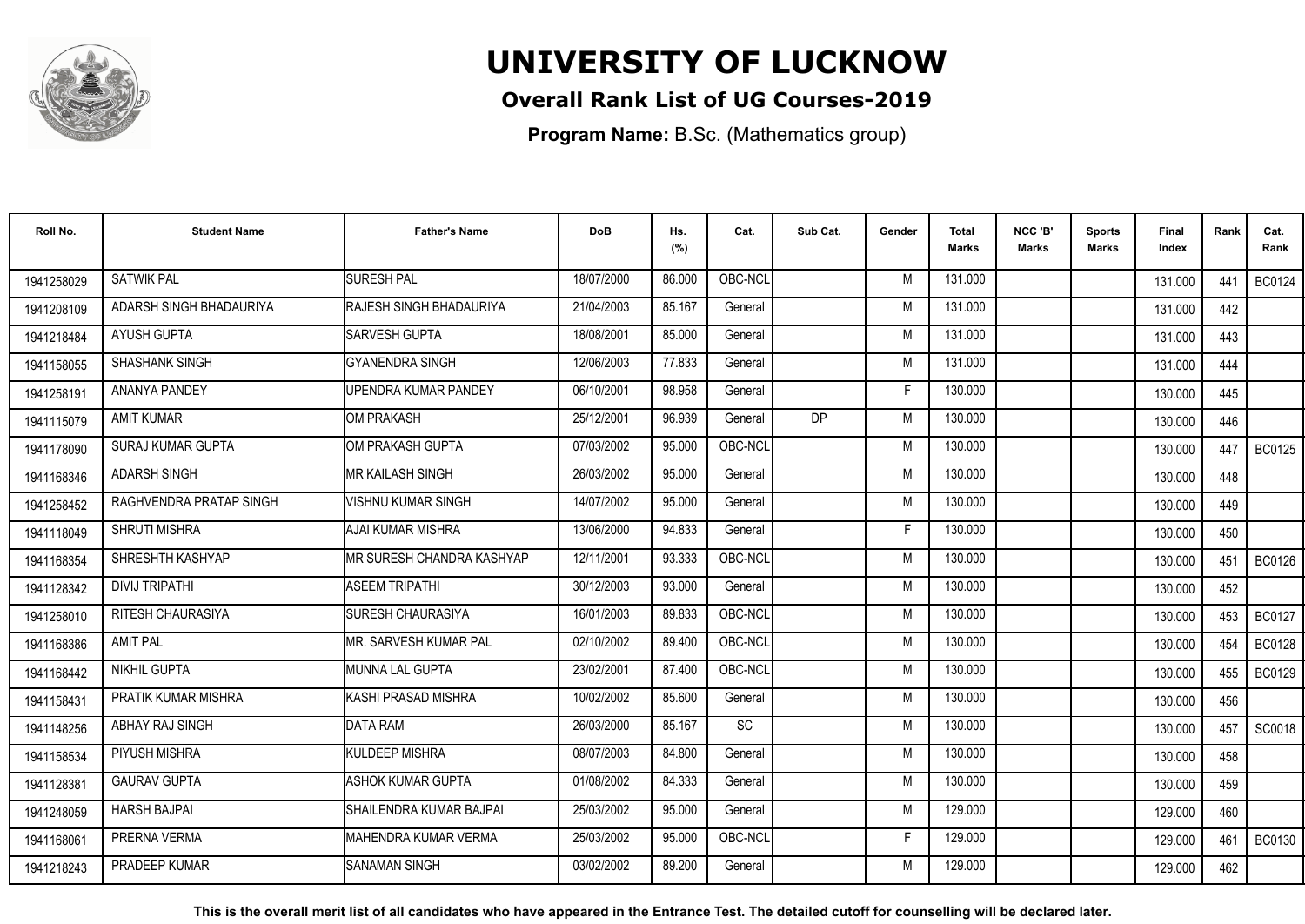

## **Overall Rank List of UG Courses-2019**

**Program Name:** B.Sc. (Mathematics group)

| Roll No.   | <b>Student Name</b>    | <b>Father's Name</b>         | <b>DoB</b> | Hs.<br>(%) | Cat.    | Sub Cat.  | Gender | <b>Total</b><br><b>Marks</b> | NCC 'B'<br><b>Marks</b> | <b>Sports</b><br>Marks | Final<br>Index | Rank | Cat.<br>Rank  |
|------------|------------------------|------------------------------|------------|------------|---------|-----------|--------|------------------------------|-------------------------|------------------------|----------------|------|---------------|
| 1941168208 | KM PRACHI TRIPATHI     | <b>MANOJ TRIPATHI</b>        | 15/07/2002 | 88.667     | General |           | F      | 129.000                      |                         |                        | 129.000        | 463  |               |
| 1941218210 | <b>NAMAN GUPTA</b>     | <b>S K GUPTA</b>             | 25/10/2000 | 88.000     | General |           | M      | 129.000                      |                         |                        | 129.000        | 464  |               |
| 1941258456 | KM JAGRATI AWASTHI     | <b>VISHWADHAR AWASTHI</b>    | 16/03/2002 | 83.833     | General |           | F      | 129.000                      |                         |                        | 129.000        | 465  |               |
| 1941148221 | SANSKAR PANDEY         | CHANDRABHAN PANDEY           | 25/08/2003 | 75.000     | General |           | M      | 129.000                      |                         |                        | 129.000        | 466  |               |
| 1941208467 | <b>ARCHITA RAJPOOT</b> | <b>RAM SWAROOP</b>           | 15/09/2002 | 99.600     | OBC-NCL |           | F      | 128.000                      |                         |                        | 128.000        | 467  | <b>BC0131</b> |
| 1941168048 | MANGLESH KUMAR VERMA   | MAHAVEER PRASAD VERMA        | 18/03/2002 | 97.600     | OBC-NCL |           | M      | 128.000                      |                         |                        | 128.000        | 468  | <b>BC0132</b> |
| 1941218223 | PUSHPA SAHU            | <b>SADA SUKH</b>             | 12/03/2001 | 95.000     | OBC-NCL |           | F      | 128.000                      |                         |                        | 128.000        | 469  | BC0133        |
| 1941168167 | <b>SUMIT PANDEY</b>    | MANOJ KUMAR PANDEY           | 08/05/2001 | 95.000     | General |           | M      | 128.000                      |                         |                        | 128.000        | 470  |               |
| 1941218026 | ANSHIKA CHANDRA        | RAMESH CHANDRA               | 23/06/2002 | 95.000     | SC      |           | F      | 128.000                      |                         |                        | 128.000        | 471  | SC0019        |
| 1941128093 | AZAD YADAV             | AMIT KUMAR YADAV             | 05/03/2002 | 91.200     | OBC-NCL |           | M      | 128.000                      |                         |                        | 128.000        | 472  | <b>BC0134</b> |
| 1941258047 | <b>UTKARSH PANDEY</b>  | <b>ISURYA PRAKASH PANDEY</b> | 23/05/2003 | 89.667     | General |           | M      | 128.000                      |                         |                        | 128.000        | 473  |               |
| 1941168437 | <b>KM SAUMYA PATEL</b> | <b>IMUNENDRA PRATAP</b>      | 22/10/2002 | 88.833     | OBC-CL  |           | F      | 128.000                      |                         |                        | 128.000        | 474  |               |
| 1941258331 | RATAN KUMAR DIXIT      | <b>VINEET KUMAR DIXIT</b>    | 01/09/2001 | 87.000     | General |           | M      | 128.000                      |                         |                        | 128.000        | 475  |               |
| 1941148059 | ANUPAM VERMA           | <b>BALDAU LAL VERMA</b>      | 18/07/2001 | 85.833     | OBC-NCL |           | M      | 128.000                      |                         |                        | 128.000        | 476  | <b>BC0135</b> |
| 1941218070 | RAJ VERMA              | <b>RAMESH VERMA</b>          | 15/07/2002 | 85.333     | OBC-NCL |           | M      | 128,000                      |                         |                        | 128.000        | 477  | <b>BC0136</b> |
| 1941258407 | <b>MAYANK JAIN</b>     | <b>VIPIN JAIN</b>            | 15/12/2002 | 84.833     | General |           | M      | 128.000                      |                         |                        | 128.000        | 478  |               |
| 1941218469 | MOHIT KUMAR GAUTAM     | <b>SANTRAM GAUTAM</b>        | 06/05/2003 | 81.000     | SC      |           | M      | 128.000                      |                         |                        | 128.000        | 479  | SC0020        |
| 1941258506 | <b>HARSH SINGH</b>     | YOGESH SINGH                 | 10/08/2001 | 74.000     | General |           | M      | 128.000                      |                         |                        | 128.000        | 480  |               |
| 1941118014 | KHADIJA QUDDUS         | <b>ABDUL QUDDUS</b>          | 28/10/1999 | 67.000     | General |           | F      | 128.000                      |                         |                        | 128.000        | 481  |               |
| 1941128383 | PREKSHI GUPTA          | ASHOK KUMAR GUPTA            | 02/06/2003 | 100.000    | General |           | F      | 127.000                      |                         |                        | 127.000        | 482  |               |
| 1941115111 | <b>NIKITA CHAUHAN</b>  | IRAM RAJ SINGH CHAUHAN       | 10/03/2002 | 95.000     | General | <b>DP</b> | F.     | 127.000                      |                         |                        | 127.000        | 483  |               |
| 1941115035 | ABHISHEK KUMAR YADAV   | <b>DINESH CHANDRA</b>        | 24/07/2001 | 93.000     | OBC-NCL |           | M      | 127.000                      |                         |                        | 127.000        | 484  | <b>BC0137</b> |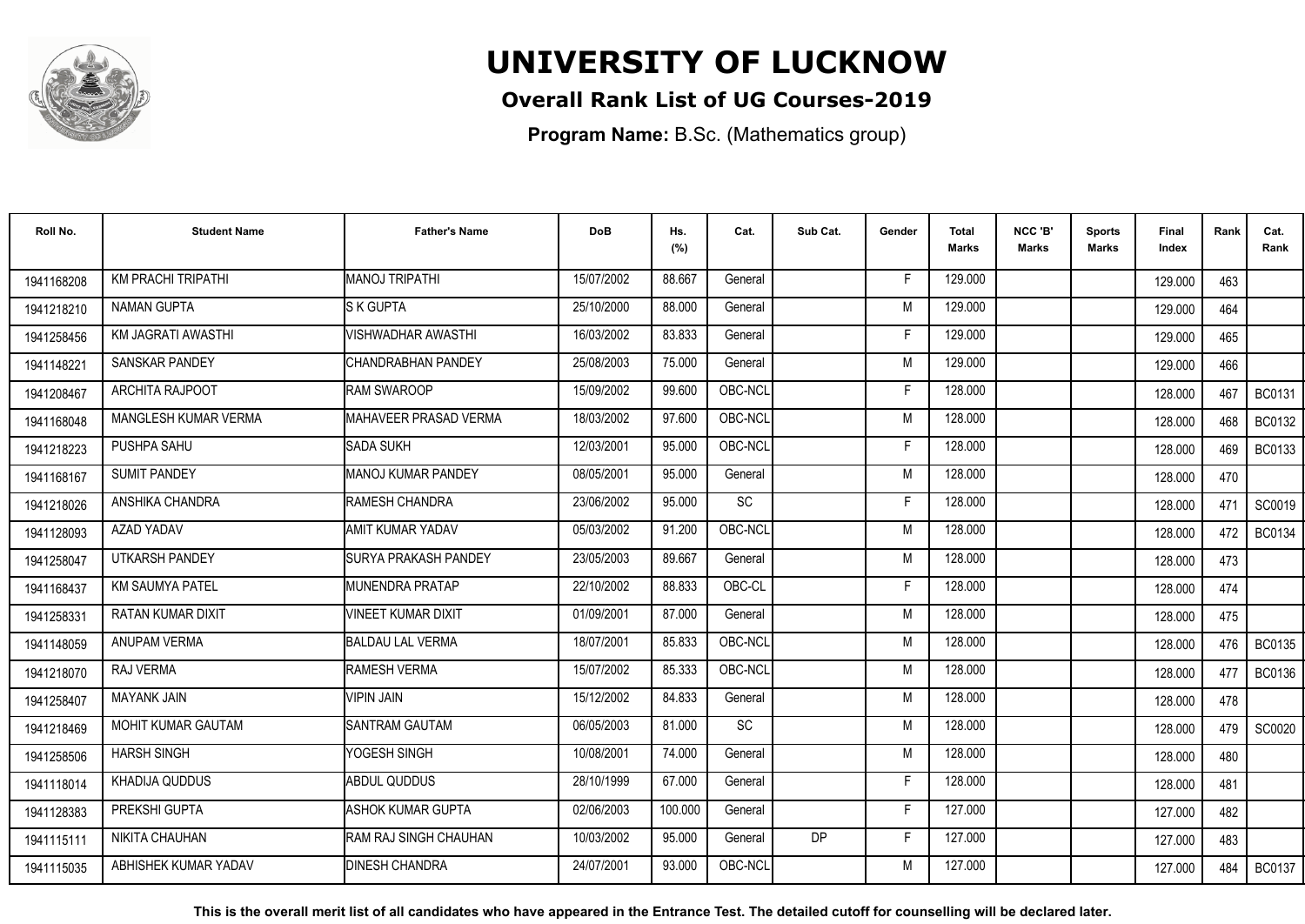

## **Overall Rank List of UG Courses-2019**

**Program Name:** B.Sc. (Mathematics group)

| Roll No.   | <b>Student Name</b>    | <b>Father's Name</b>            | <b>DoB</b> | Hs.<br>(%) | Cat.    | Sub Cat.  | Gender | <b>Total</b><br>Marks | NCC 'B'<br><b>Marks</b> | <b>Sports</b><br>Marks | Final<br>Index | Rank | Cat.<br>Rank  |
|------------|------------------------|---------------------------------|------------|------------|---------|-----------|--------|-----------------------|-------------------------|------------------------|----------------|------|---------------|
| 1941218515 | SHRUTI SRIVASTAVA      | <b>ISATISH KUMAR SRIVASTAVA</b> | 05/11/2001 | 91.333     | General |           | F      | 127.000               |                         |                        | 127.000        | 485  |               |
| 1941115050 | RACHIT YADAV           | JAGROOP SINGH YADAV             | 18/08/2000 | 90.667     | OBC-NCL | <b>DP</b> | M      | 127.000               |                         |                        | 127.000        | 486  | <b>BC0138</b> |
| 1941248222 | SHRUTI YADAV           | SHIVA KUMAR YADAV               | 04/06/2001 | 88.500     | OBC-NCL |           | F      | 127.000               |                         |                        | 127.000        | 487  | <b>BC0139</b> |
| 1941128111 | AYUSH YADAV            | <b>AMRIT LAL YADAV</b>          | 03/09/2003 | 88.167     | OBC-CL  |           | M      | 127.000               |                         |                        | 127.000        | 488  |               |
| 1941148126 | ANIMESH KISHORE PANDEY | <b>IBHUPESH KUMAR PANDEY</b>    | 01/12/2003 | 85.000     | General |           | M      | 127.000               |                         |                        | 127.000        | 489  |               |
| 1941168335 | PRASHANT PANDEY        | <b>IMOOL CHANDRA PANDEY</b>     | 21/09/2003 | 81.833     | General |           | M      | 127.000               |                         |                        | 127.000        | 490  |               |
| 1941148525 | <b>ASIF ANSARI</b>     | <b>FIROZ ANSARI</b>             | 06/10/2000 | 70.400     | OBC-NCL |           | M      | 127.000               |                         |                        | 127.000        | 491  | <b>BC0140</b> |
| 1941128350 | NAMRATA BAJPAI         | <b>ASHISH BAJPAI</b>            | 02/11/2002 | 96.200     | General |           | F      | 126.000               |                         |                        | 126.000        | 492  |               |
| 1941128242 | PULKIT SINGH           | <b>ANUP SINGH</b>               | 29/03/2002 | 93.750     | General |           | M      | 126.000               |                         |                        | 126.000        | 493  |               |
| 1941148576 | SATISH KUMAR PRAJAPATI | GHANSHYAM SAHDEV PRAJAPATI      | 02/12/2001 | 91.200     | OBC-NCL |           | M      | 126.000               |                         |                        | 126.000        | 494  | <b>BC0141</b> |
| 1941158478 | <b>JYOTI MAURYA</b>    | <b>I</b> KISHUN LAL             | 30/06/2001 | 89.500     | OBC-NCL |           | F      | 126.000               |                         |                        | 126.000        | 495  | <b>BC0142</b> |
| 1941208525 | <b>RITESH KUMAR</b>    | RAMCHANDRA                      | 23/05/2002 | 88.833     | OBC-NCL |           | M      | 126.000               |                         |                        | 126.000        | 496  | <b>BC0143</b> |
| 1941128086 | SAKSHAM GUPTA          | <b>AMIT GUPTA</b>               | 08/02/2001 | 86.167     | General |           | M      | 126.000               |                         |                        | 126.000        | 497  |               |
| 1941248354 | SAMAGRA SRIVASTAVA     | SUBHASH CHANDRA SRIVASTAVA      | 05/01/2003 | 81.600     | General |           | M      | 126.000               |                         |                        | 126.000        | 498  |               |
| 1941258424 | DIVYANSHU VERMA        | VIRENDRA KUMAR VERMA            | 14/04/2002 | 81.167     | General |           | M      | 126.000               |                         |                        | 126.000        | 499  |               |
| 1941258301 | SHUBHAM SINGH          | <b>VIKRAM SINGH</b>             | 13/08/2001 | 67.833     | General |           | M      | 126.000               |                         |                        | 126.000        | 500  |               |
| 1941128432 | AYUSHMAN MISHRA        | ASHTABHUJA PRASAD MISHRA        | 07/07/2002 | 62.600     | General |           | M      | 126.000               |                         |                        | 126.000        | 501  |               |
| 1941178283 | PRIYANSHU PANDEY       | <b>PRAMOD KUMAR PANDEY</b>      | 01/11/2001 | 59.833     | General |           | M      | 126.000               |                         |                        | 126.000        | 502  |               |
| 1941148334 | ARJUN JAGWANI          | IDHANRAJ JAGWANI                | 06/01/2001 | 96.000     | General |           | M      | 125.000               |                         |                        | 125.000        | 503  |               |
| 1941158301 | <b>ABHISHEK SHUKLA</b> | IJAY SHANKAR SHUKLA             | 01/07/2001 | 95.000     | General |           | M      | 125.000               |                         |                        | 125.000        | 504  |               |
| 1941178046 | SOUBHAGYA SHUKLA       | NEERAJ SHUKLA                   | 04/03/2002 | 95.000     | General |           | M      | 125.000               |                         |                        | 125.000        | 505  |               |
| 1941208060 | <b>HANSHIKA SINGH</b>  | RAJESH KUMAR SINGH              | 05/07/2002 | 95.000     | General |           |        | 125.000               |                         |                        | 125.000        | 506  |               |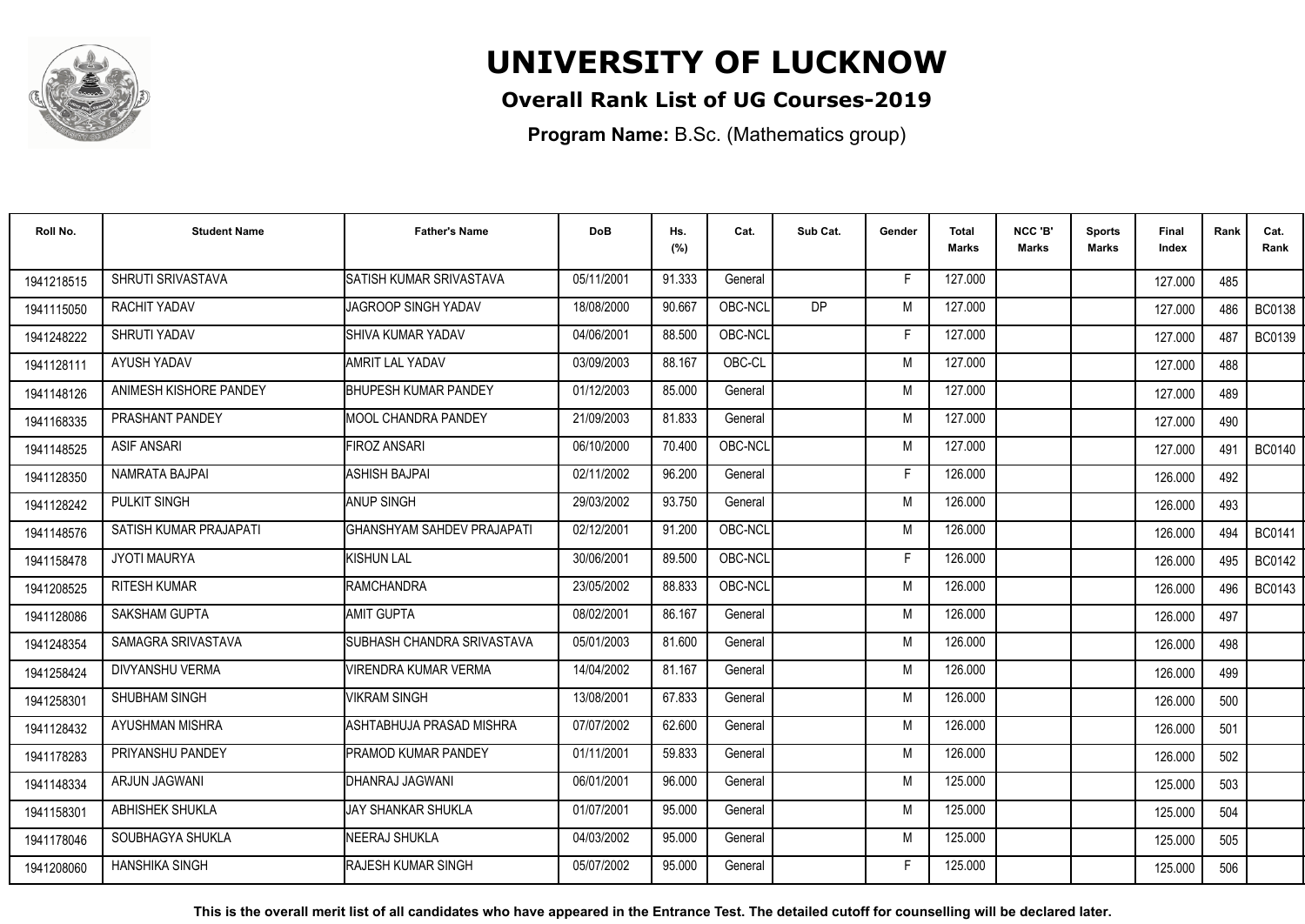

## **Overall Rank List of UG Courses-2019**

**Program Name:** B.Sc. (Mathematics group)

| Roll No.   | <b>Student Name</b>        | <b>Father's Name</b>       | <b>DoB</b> | Hs.<br>(%) | Cat.      | Sub Cat. | Gender | <b>Total</b><br>Marks | NCC 'B'<br><b>Marks</b> | Sports<br><b>Marks</b> | Final<br>Index | Rank | Cat.<br>Rank  |
|------------|----------------------------|----------------------------|------------|------------|-----------|----------|--------|-----------------------|-------------------------|------------------------|----------------|------|---------------|
| 1941116014 | ANAND SHARMA               | RAJBAHADUR SHARMA          | 23/08/2002 | 94.000     | OBC-NCL   |          | M      | 125.000               |                         |                        | 125.000        | 507  | <b>BC0144</b> |
| 1941208053 | MITHILESH KUMAR PANDEY     | <b>RAJESH KUMAR PANDEY</b> | 13/03/2001 | 93.500     | General   |          | M      | 125.000               |                         |                        | 125.000        | 508  |               |
| 1941218296 | PRASOON MISHRA             | ISANJAY KUMAR MISHRA       | 09/09/2001 | 93.000     | General   |          | M      | 125.000               |                         |                        | 125.000        | 509  |               |
| 1941148464 | <b>MADHWENDRA</b>          | <b>DINESH NARAIN SINGH</b> | 25/03/2002 | 92.000     | General   |          | M      | 125.000               |                         |                        | 125.000        | 510  |               |
| 1941115034 | <b>VAISHNAVI SINGH</b>     | DHARAM PAL SINGH           | 10/10/2000 | 91.200     | General   |          | Е      | 125.000               |                         |                        | 125.000        | 511  |               |
| 1941218065 | <b>VIKAS SHAH</b>          | RAMESH SHAH                | 13/12/2002 | 88.667     | OBC-NCL   |          | M      | 125.000               |                         |                        | 125.000        | 512  | <b>BC0145</b> |
| 1941128049 | KARTIKEYA MISHRA           | <b>ALOK MISHRA</b>         | 06/08/2002 | 87.167     | General   |          | M      | 125.000               |                         |                        | 125.000        | 513  |               |
| 1941178022 | MOHAMMAD AMIR              | NAUSHAD ALI                | 02/02/2002 | 86.500     | OBC-NCL   |          | M      | 125.000               |                         |                        | 125.000        | 514  | <b>BC0146</b> |
| 1941168062 | KM DIVYA VERMA             | MAHENDRA KUMAR VERMA       | 28/02/2002 | 86.000     | OBC-NCL   |          | F      | 125.000               |                         |                        | 125.000        | 515  | <b>BC0147</b> |
| 1941117011 | PRIYA SAHU                 | AMAR CHANDRA SAHU          | 01/02/2002 | 85.400     | OBC-NCL   |          | F      | 125.000               |                         |                        | 125.000        | 516  | <b>BC0148</b> |
| 1941218337 | ADITYA SHARAN SRIVASTAVA   | SANJAY SHARAN SRIVASTAVA   | 04/09/2001 | 84.833     | General   |          | M      | 125.000               |                         |                        | 125.000        | 517  |               |
| 1941208440 | <b>SUNNY VERMA</b>         | <b>RAM SEWAK</b>           | 10/08/1999 | 84.000     | OBC-NCL   |          | M      | 125.000               |                         |                        | 125.000        | 518  | <b>BC0149</b> |
| 1941258495 | <b>DEEPAK SINGH PARMAR</b> | YOGENDRA SINGH             | 09/01/2002 | 80.000     | General   |          | M      | 125.000               |                         |                        | 125.000        | 519  |               |
| 1941111012 | <b>DARSHAN SINGH</b>       | UTTAM SINGH                | 03/12/2000 | 79.800     | <b>SC</b> |          | M      | 125.000               |                         |                        | 125.000        | 520  | SC0021        |
| 1941218348 | AKSHATA VATSA              | <b>SANJAY SINGH</b>        | 14/10/1999 | 75.833     | General   |          |        | 125.000               |                         |                        | 125.000        | 521  |               |
| 1941248115 | SHITAL GUPTA               | ISHARAD KUMAR GUPTA        | 07/01/2001 | 20.000     | General   |          | E      | 125.000               |                         |                        | 125.000        | 522  |               |
| 1941178216 | AADORIKA ROY               | <b>PRABHAT ROY</b>         | 24/05/2001 | 95.000     | General   |          | F      | 124.000               |                         |                        | 124.000        | 523  |               |
| 1941258409 | <b>VANSHIKA</b>            | <b>VIPIN KUMAR MISHRA</b>  | 09/08/2001 | 95.000     | General   |          | F      | 124.000               |                         |                        | 124.000        | 524  |               |
| 1941128017 | PRAGYA PRAJAPATI           | AKHILESH KUMAR PRAJAPATI   | 05/07/2002 | 95.000     | OBC-NCL   |          | E      | 124.000               |                         |                        | 124.000        | 525  | <b>BC0150</b> |
| 1941178138 | PRAKASHIKA                 | PANKAJ KUMAR BAJPAI        | 29/09/2002 | 95.000     | General   |          | F      | 124.000               |                         |                        | 124.000        | 526  |               |
| 1941168140 | <b>UTKARSH</b>             | <b>MANOJ KUMAR</b>         | 15/08/2003 | 95.000     | General   |          | M      | 124.000               |                         |                        | 124.000        | 527  |               |
| 1941248148 | SHRUTI KAUSHIK             | ISHEKHAR KAUSHIK           | 11/02/2001 | 92.667     | General   |          | F      | 124.000               |                         |                        | 124.000        | 528  |               |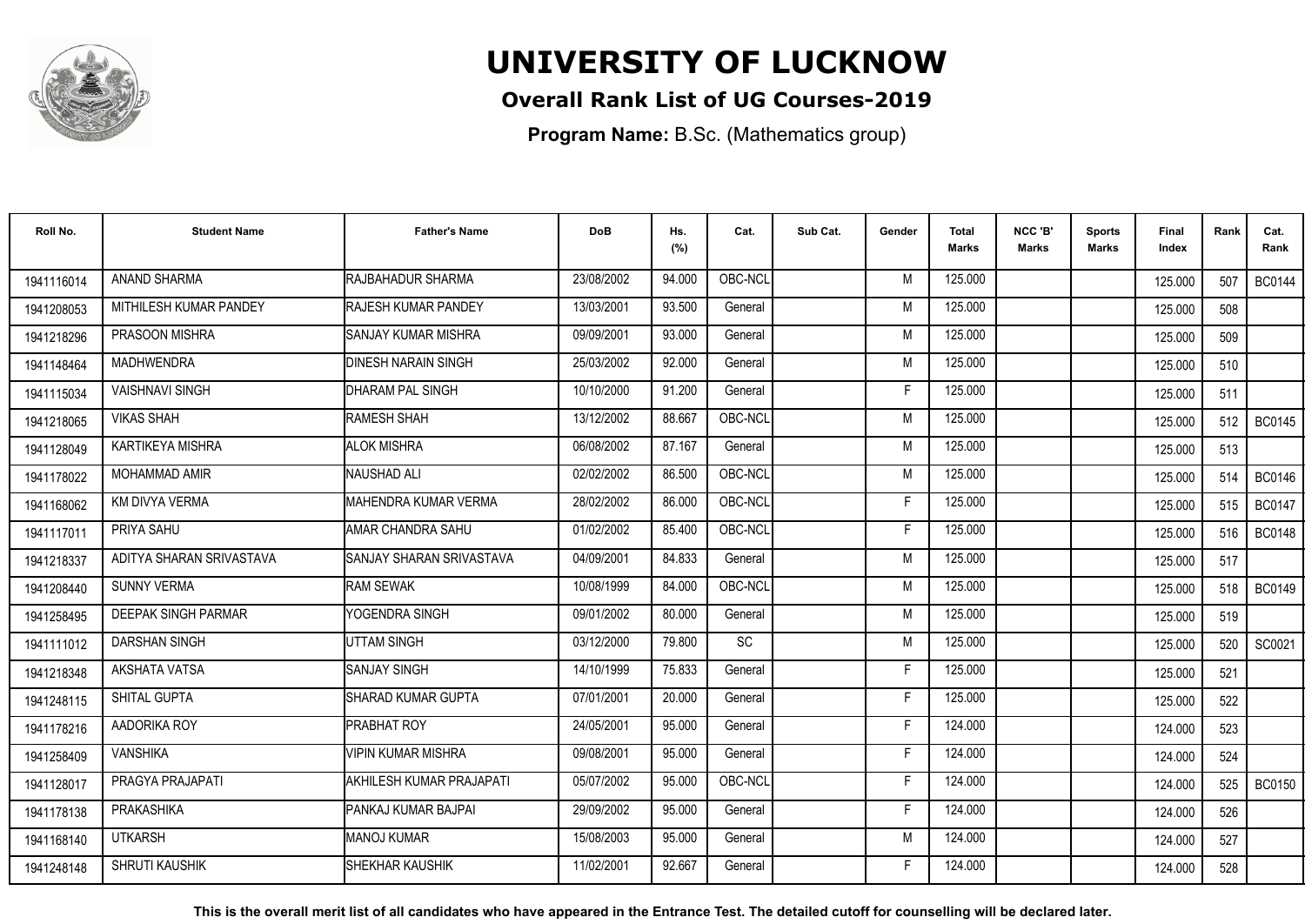

## **Overall Rank List of UG Courses-2019**

**Program Name:** B.Sc. (Mathematics group)

| Roll No.   | <b>Student Name</b>    | <b>Father's Name</b>       | <b>DoB</b> | Hs.<br>(%) | Cat.    | Sub Cat.  | Gender | <b>Total</b><br><b>Marks</b> | NCC 'B'<br><b>Marks</b> | Sports<br>Marks | Final<br>Index | Rank | Cat.<br>Rank  |
|------------|------------------------|----------------------------|------------|------------|---------|-----------|--------|------------------------------|-------------------------|-----------------|----------------|------|---------------|
| 1941208079 | <b>ANUSHKA</b>         | RAJESH KUMAR YADAV         | 05/04/2003 | 90.333     | General |           | E      | 124.000                      |                         |                 | 124.000        | 529  |               |
| 1941158072 | AMARESH SINGH          | HARENDRA PRATAP SINGH      | 01/08/2002 | 90.000     | General |           | M      | 124.000                      |                         |                 | 124.000        | 530  |               |
| 1941158447 | PRAGYA MISHRA          | KAUSHAL KUMAR MISHRA       | 28/02/2003 | 90.000     | General |           | F      | 124.000                      |                         |                 | 124.000        | 531  |               |
| 1941115104 | PREM NATH              | RAKESH KUMAR DUBEY         | 01/07/2000 | 88.333     | General | <b>DP</b> | M      | 124.000                      |                         |                 | 124.000        | 532  |               |
| 1941168182 | <b>MUSKAN TANDON</b>   | <b>MANOJ KUMAR TANDON</b>  | 26/03/2002 | 85.167     | General |           |        | 124.000                      |                         |                 | 124.000        | 533  |               |
| 1941218519 | PRANJAL TIWARI         | <b>SATISH TIWARI</b>       | 08/07/2002 | 83.667     | General |           | M      | 124.000                      |                         |                 | 124.000        | 534  |               |
| 1941218442 | SAUMYA SINGH           | <b>SANTOSH KUMAR SINGH</b> | 24/07/2002 | 81.667     | General |           | F      | 124.000                      |                         |                 | 124.000        | 535  |               |
| 1941258429 | <b>ROHIT KUMAR</b>     | VIRENDRA MODI              | 14/11/1999 | 79.167     | OBC-NCL |           | M      | 124.000                      |                         |                 | 124.000        | 536  | BC0151        |
| 1941208318 | SHIKHAR MISHRA         | <b>RAM KISHOR MISHRA</b>   | 12/06/2001 | 77.333     | General |           | M      | 124.000                      |                         |                 | 124.000        | 537  |               |
| 1941118046 | <b>MAVIYA AYESHA</b>   | AFZAL AHMAD                | 13/06/2001 | 95.960     | General |           | F      | 123.000                      |                         |                 | 123.000        | 538  |               |
| 1941158490 | SAKSHI SHUKLA          | KRISHANA KUMAR SHUKLA      | 10/06/2002 | 95.000     | General |           | F      | 123.000                      |                         |                 | 123.000        | 539  |               |
| 1941128283 | DIVYANSHI BHADAURIA    | ARUN KUMAR SINGH BHADAURIA | 10/12/2002 | 91.500     | General |           | E      | 123.000                      |                         |                 | 123.000        | 540  |               |
| 1941258493 | <b>ABHAY KUMAR</b>     | YOGENDRA NATH              | 24/07/2001 | 89.200     | SC      |           | M      | 123.000                      |                         |                 | 123.000        | 541  | SC0022        |
| 1941148333 | PRIYANSHU VERMA        | DHANI RAM VERMA            | 05/01/2003 | 86.833     | OBC-NCL |           | M      | 123.000                      |                         |                 | 123.000        | 542  | <b>BC0152</b> |
| 1941218012 | ARUNENDRA MOHAN SHUKLA | RAMENDRA MOHAN SHUKLA      | 10/06/2001 | 85.000     | General |           | M      | 123.000                      |                         |                 | 123.000        | 543  |               |
| 1941258393 | <b>VISHAL PATHAK</b>   | <b>VINOD PATHAK</b>        | 22/07/2001 | 82.333     | General |           | M      | 123.000                      |                         |                 | 123.000        | 544  |               |
| 1941208496 | <b>RAJAN PATHAK</b>    | RAMANAND PATHAK            | 25/10/2000 | 95.000     | General |           | M      | 122.000                      |                         |                 | 122.000        | 545  |               |
| 1941116013 | AJAY KUMAR VERMA       | RAJA RAM VERMA             | 07/09/2001 | 95.000     | OBC-NCL |           | M      | 122.000                      |                         |                 | 122.000        | 546  | <b>BC0153</b> |
| 1941178163 | ANJALI MAURYA          | PARASHU RAM MAURYA         | 27/02/2002 | 93.000     | OBC-NCL |           | F      | 122.000                      |                         |                 | 122.000        | 547  | <b>BC0154</b> |
| 1941158015 | <b>RAVI JAISWAL</b>    | <b>GOPINATH JAISWAL</b>    | 20/06/1999 | 91.200     | OBC-CL  |           | M      | 122.000                      |                         |                 | 122.000        | 548  |               |
| 1941218195 | AVINASH JHA            | <b>RISHINATH JHA</b>       | 30/04/2002 | 89.400     | General |           | M      | 122.000                      |                         |                 | 122.000        | 549  |               |
| 1941117102 | <b>AMAN SHARMA</b>     | SHYAM KRISHAN SHARMA       | 10/11/2001 | 87.000     | General |           | M      | 122.000                      |                         |                 | 122.000        | 550  |               |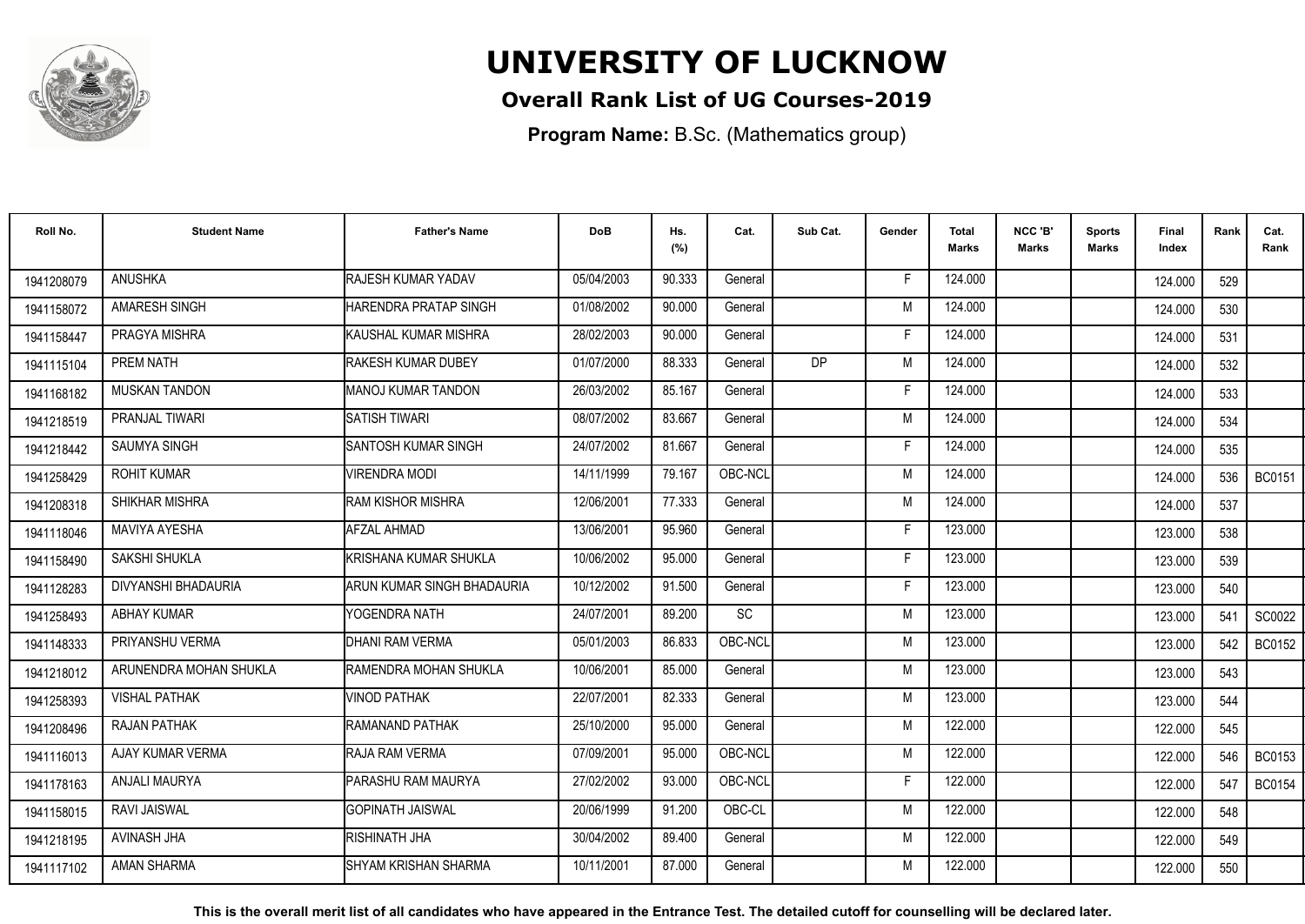

## **Overall Rank List of UG Courses-2019**

**Program Name:** B.Sc. (Mathematics group)

| Roll No.   | <b>Student Name</b>    | <b>Father's Name</b>         | <b>DoB</b> | Hs.<br>(%) | Cat.      | Sub Cat.  | Gender | Total<br>Marks | NCC 'B'<br><b>Marks</b> | Sports<br>Marks | Final<br>Index | Rank | Cat.<br>Rank  |
|------------|------------------------|------------------------------|------------|------------|-----------|-----------|--------|----------------|-------------------------|-----------------|----------------|------|---------------|
| 1941168071 | PRERNA SINGH           | MAHENDRA PRATAP SINGH        | 29/01/2001 | 83.667     | General   |           | F.     | 122.000        |                         |                 | 122.000        | 551  |               |
| 1941208163 | PRIYESH VISHWAKARMA    | RAJROSHAN VISHWAKARMA        | 03/02/2000 | 80.000     | General   |           | M      | 122.000        |                         |                 | 122.000        | 552  |               |
| 1941111010 | <b>HIMANSHU MATHUR</b> | <b>SURESH CHANDRA MATHUR</b> | 26/08/2000 | 78.833     | General   | <b>PH</b> | M      | 122.000        |                         |                 | 122.000        | 553  |               |
| 1941115137 | ANUJ SHARMA            | <b>I</b> SHYAMBIR SHARMA     | 20/10/2000 | 95.000     | General   | <b>DP</b> | M      | 121.000        |                         |                 | 121.000        | 554  |               |
| 1941178490 | <b>ANIKET KUMAR</b>    | <b>RAJENDRA KUMAR</b>        | 27/09/2001 | 95.000     | <b>SC</b> |           | M      | 121.000        |                         |                 | 121.000        | 555  | SC0023        |
| 1941248089 | SAOMYA SRIVASTAVA      | <b>SHALEEN RAJ</b>           | 25/08/2001 | 93.167     | General   |           | Е      | 121.000        |                         |                 | 121.000        | 556  |               |
| 1941168046 | SMRITI SINGH           | <b>MAHANTH SINGH</b>         | 04/04/2001 | 93.100     | OBC-NCL   |           | F      | 121.000        |                         |                 | 121.000        | 557  | <b>BC0155</b> |
| 1941258205 | <b>ALOK PANDEY</b>     | <b>VACHASPATI PANDEY</b>     | 28/07/2002 | 88.333     | General   |           | M      | 121.000        |                         |                 | 121.000        | 558  |               |
| 1941148554 | SHIVAM MISHRA          | <b>GANGARAM MISHRA</b>       | 05/07/2002 | 87.667     | General   |           | M      | 121.000        |                         |                 | 121.000        | 559  |               |
| 1941178315 | <b>ADARSH SHUKLA</b>   | <b>PRAVEEN KUMAR SHUKLA</b>  | 31/03/2000 | 86.167     | General   |           | M      | 121.000        |                         |                 | 121.000        | 560  |               |
| 1941128373 | <b>ANURAG VERMA</b>    | <b>ASHOK KUMAR</b>           | 18/10/2001 | 86.000     | OBC-NCL   |           | M      | 121.000        |                         |                 | 121.000        | 561  | <b>BC0156</b> |
| 1941208499 | RANJANA UPADHYAY       | RAMANUJ PRASAD UPADHYAY      | 18/07/2002 | 84.833     | General   |           | F      | 121.000        |                         |                 | 121.000        | 562  |               |
| 1941168403 | <b>SALONI RAI</b>      | <b>MRITYUNJAI RAI</b>        | 29/11/2001 | 83.333     | General   |           |        | 121.000        |                         |                 | 121.000        | 563  |               |
| 1941258101 | <b>DEEPTI SHARMA</b>   | ITEEKA RAM SHARMA            | 22/08/2000 | 83.000     | OBC-NCL   |           | F      | 121.000        |                         |                 | 121.000        | 564  | <b>BC0157</b> |
| 1941248085 | ARSHAD AHMED           | SHAKEELUDDIN AHMED           | 21/10/2001 | 83.000     | OBC-NCL   |           | M      | 121.000        |                         |                 | 121.000        | 565  | <b>BC0158</b> |
| 1941158348 | <b>JAYA CHAURASIA</b>  | K K CHAURASIA                | 30/07/2002 | 81.000     | OBC-NCL   |           | F      | 121.000        |                         |                 | 121.000        | 566  | <b>BC0159</b> |
| 1941128053 | SHANTANU SINGH         | <b>ALOK SINGH</b>            | 10/07/2002 | 80.000     | General   |           | M      | 121.000        |                         |                 | 121.000        | 567  |               |
| 1941208015 | YESHO DHAWAL           | <b>RAJESH KUMAR</b>          | 05/08/2001 | 77.167     | OBC-NCL   |           | M      | 121.000        |                         |                 | 121.000        | 568  | <b>BC0160</b> |
| 1941148580 | <b>KESHAW TIWARI</b>   | IGHANSHYAM TIWARI            | 02/01/2002 | 76.167     | General   |           | M      | 121.000        |                         |                 | 121.000        | 569  |               |
| 1941218303 | <b>PRANJAL SHUKLA</b>  | ISANJAY KUMAR SHUKLA         | 09/09/2000 | 76.000     | General   |           | M      | 121.000        |                         |                 | 121.000        | 570  |               |
| 1941178360 | PRAGATI SINGH          | <b>RD SINGH</b>              | 16/07/2001 | 95.000     | General   |           | F.     | 120.000        |                         |                 | 120.000        | 571  |               |
| 1941208473 | <b>SEEMA PANDEY</b>    | <b>RAM UJAGAR PANDEY</b>     | 25/02/2002 | 95.000     | General   |           |        | 120.000        |                         |                 | 120.000        | 572  |               |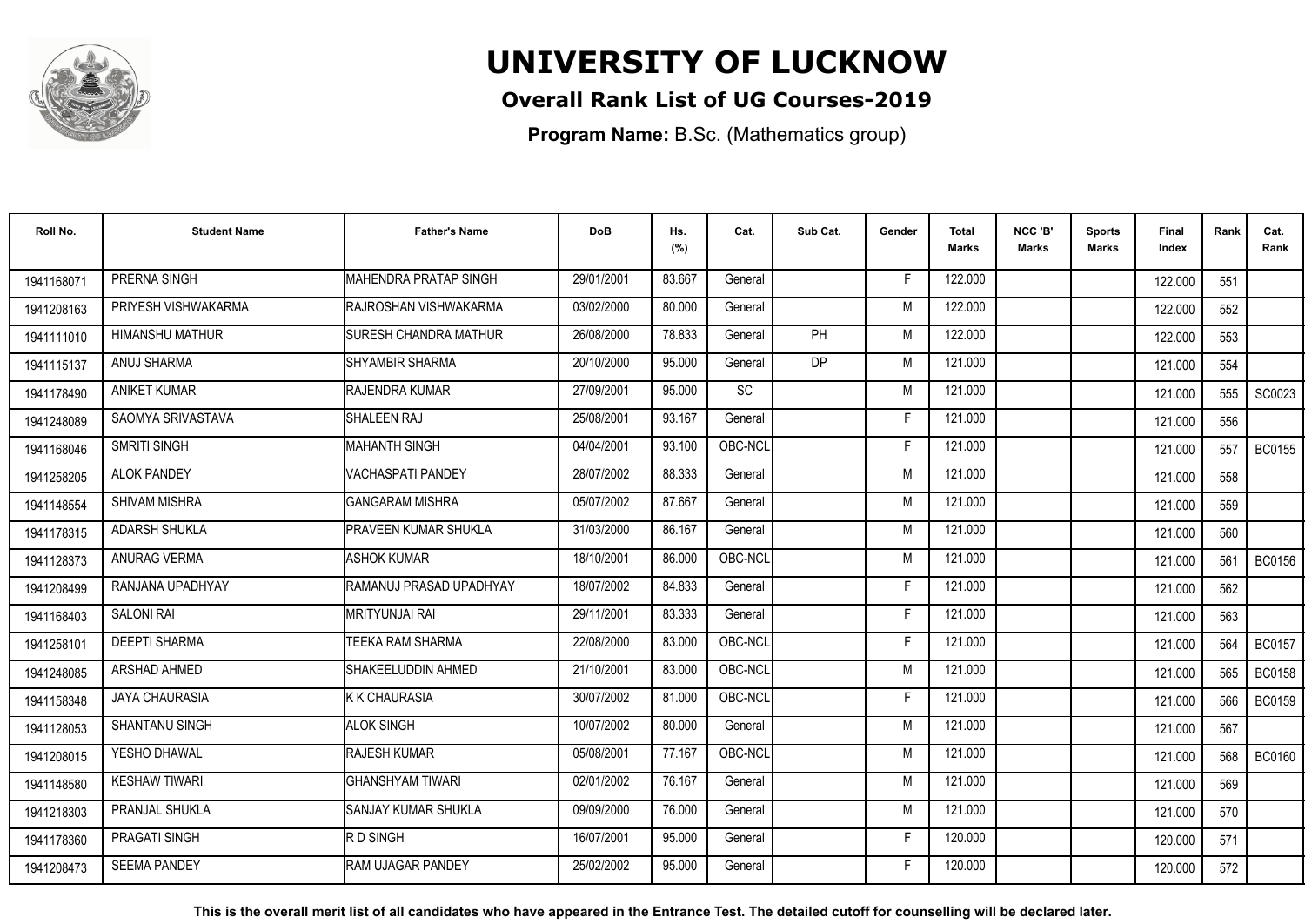

## **Overall Rank List of UG Courses-2019**

**Program Name:** B.Sc. (Mathematics group)

| Roll No.   | <b>Student Name</b>      | <b>Father's Name</b>       | <b>DoB</b> | Hs.<br>(%) | Cat.    | Sub Cat.  | Gender | <b>Total</b><br>Marks | NCC 'B'<br><b>Marks</b> | Sports<br>Marks | Final<br>Index | Rank | Cat.<br>Rank  |
|------------|--------------------------|----------------------------|------------|------------|---------|-----------|--------|-----------------------|-------------------------|-----------------|----------------|------|---------------|
| 1941178035 | <b>LORI SRIVASTAVA</b>   | NEELESH SRIVASTAVA         | 29/03/2002 | 95.000     | General |           | -F     | 120.000               |                         |                 | 120.000        | 573  |               |
| 1941148456 | <b>DEEKSHA SINGH</b>     | <b>DINESH KUMAR SINGH</b>  | 30/09/2002 | 95.000     | General |           | F      | 120.000               |                         |                 | 120.000        | 574  |               |
| 1941115011 | <b>RUBEE GUPTA</b>       | ANUJ KUMAR GUPTA           | 10/10/2000 | 94.000     | OBC-NCL | <b>DP</b> | F      | 120.000               |                         |                 | 120.000        | 575  | <b>BC0161</b> |
| 1941218204 | SANJEEV KUMAR            | <b>ROOPCHANDRA</b>         | 16/07/2001 | 90.167     | OBC-NCL |           | M      | 120.000               |                         |                 | 120.000        | 576  | BC0162        |
| 1941258245 | <b>GARGEE MISHRA</b>     | <b>VIJAY KUMAR MISHRA</b>  | 01/01/2001 | 89.500     | General |           | F      | 120.000               |                         |                 | 120.000        | 577  |               |
| 1941178437 | SHRUTI SAXENA            | <b>IRAJ KUMAR SAXENA</b>   | 12/06/2001 | 89.200     | General |           | Е      | 120.000               |                         |                 | 120.000        | 578  |               |
| 1941148385 | ADARSH SINGH CHAUHAN     | DHEERAJ CHAUHAN            | 20/08/2002 | 88.500     | OBC-NCL |           | M      | 120.000               |                         |                 | 120.000        | 579  | BC0163        |
| 1941178092 | <b>ADARSH MAURYA</b>     | IOM PRAKASH MAURYA         | 28/09/2000 | 86.500     | OBC-NCL |           | M      | 120.000               |                         |                 | 120.000        | 580  | BC0164        |
| 1941117104 | <b>HARSH SRIVASTAVA</b>  | İSUNIL KUMAR SRIVASTAVA    | 09/07/2002 | 86.167     | General |           | M      | 120.000               |                         |                 | 120.000        | 581  |               |
| 1941148336 | ARADHYA SINGH            | DHANVEER SINGH             | 25/01/2002 | 85.400     | General |           | F      | 120.000               |                         |                 | 120.000        | 582  |               |
| 1941148175 | ANKITA VERMA             | <b>BRIJESH KUMAR VERMA</b> | 04/01/2003 | 84.667     | OBC-NCL |           | Е      | 120.000               |                         |                 | 120.000        | 583  | <b>BC0165</b> |
| 1941128316 | <b>AVICHAL BHATT</b>     | ARVIND KUMAR SHARMA        | 05/03/2003 | 84.167     | General |           | M      | 120.000               |                         |                 | 120.000        | 584  |               |
| 1941218113 | <b>ANKIT PATEL</b>       | RAMRAJA PATEL              | 01/12/2003 | 83.667     | OBC-NCL |           | M      | 120.000               |                         |                 | 120.000        | 585  | <b>BC0166</b> |
| 1941115074 | ADITYA CHAND RAJPUT      | <b>MOHAN CHAND</b>         | 20/01/2002 | 77.800     | General |           | M      | 120.000               |                         |                 | 120.000        | 586  |               |
| 1941158270 | CHIRAYU SINGH NEGI       | <b>JAIPAL SINGH NEGI</b>   | 17/07/2001 | 95.000     | General |           | M      | 119.000               |                         |                 | 119.000        | 587  |               |
| 1941258298 | <b>ISHAAN SRIVASTAVA</b> | <b>VIKAS SRIVASTAVA</b>    | 24/07/2000 | 94.833     | General |           | M      | 119.000               |                         |                 | 119.000        | 588  |               |
| 1941258228 | <b>DEVANG MANI</b>       | <b>VIJAI SHANKER MANI</b>  | 05/08/2001 | 90.667     | General |           | M      | 119.000               |                         |                 | 119.000        | 589  |               |
| 1941115175 | <b>ATUL TIWARI</b>       | <b>RAMNIWAS TIWARI</b>     | 04/05/2001 | 90.000     | General | <b>DP</b> | M      | 119.000               |                         |                 | 119.000        | 590  |               |
| 1941115064 | <b>AKASH DWIVEDI</b>     | MADAN GOPAL DWIVEDI        | 25/06/2002 | 89.000     | General |           | M      | 119.000               |                         |                 | 119.000        | 591  |               |
| 1941128092 | AMISHA SRIVASTAVA        | AMIT KUMAR SRIVASTAVA      | 02/04/2001 | 88.600     | General |           | F      | 119.000               |                         |                 | 119.000        | 592  |               |
| 1941128276 | UTKARSH SHUKLA           | ARUN KUMAR SHUKLA          | 08/03/2002 | 88.400     | General |           | M      | 119.000               |                         |                 | 119.000        | 593  |               |
| 1941218423 | ASHUTOSH SHUBHAM         | <b>SANTOSH KUMAR</b>       | 28/02/2001 | 87.333     | General |           | M      | 119.000               |                         |                 | 119.000        | 594  |               |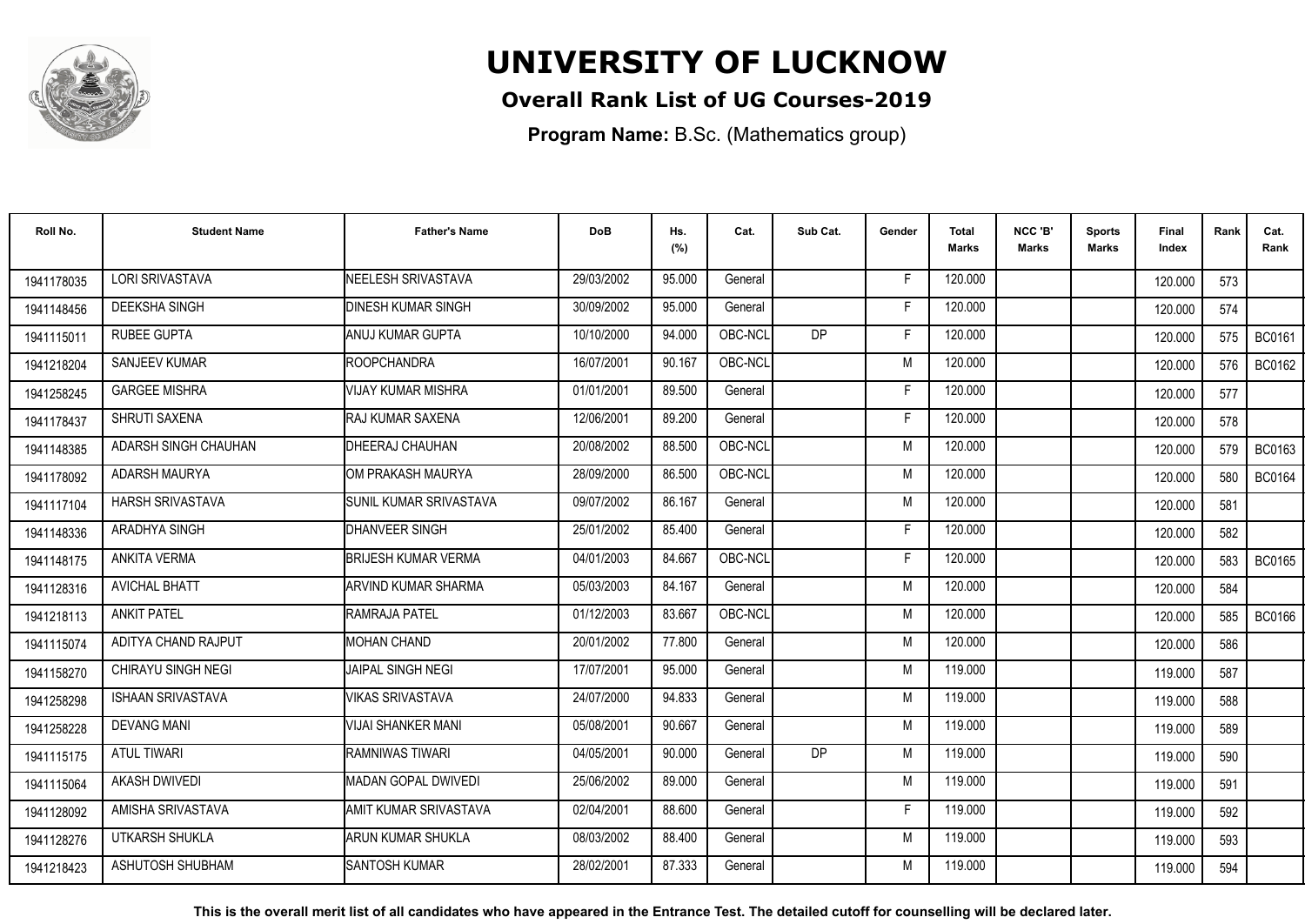

## **Overall Rank List of UG Courses-2019**

**Program Name:** B.Sc. (Mathematics group)

| Roll No.   | <b>Student Name</b>      | <b>Father's Name</b>          | <b>DoB</b> | Hs.<br>(%) | Cat.      | Sub Cat. | Gender | <b>Total</b><br>Marks | NCC 'B'<br><b>Marks</b> | Sports<br>Marks | Final<br>Index | Rank  | Cat.<br>Rank  |
|------------|--------------------------|-------------------------------|------------|------------|-----------|----------|--------|-----------------------|-------------------------|-----------------|----------------|-------|---------------|
| 1941158358 | <b>UTKARSH TIWARI</b>    | KAILASH KUMAR TIWARI          | 04/07/2002 | 87.167     | General   |          | M      | 119.000               |                         |                 | 119.000        | 595   |               |
| 1941208460 | ANJALI YADAV             | <b>RAM SUDHAR YADAV</b>       | 17/08/2001 | 85.400     | OBC-NCL   |          | F      | 119.000               |                         |                 | 119.000        | 596   | <b>BC0167</b> |
| 1941148600 | SANJAY KUMAR             | <b>GIRJA SHANKAR</b>          | 17/01/2002 | 85.400     | OBC-NCL   |          | M      | 119.000               |                         |                 | 119.000        | 597   | <b>BC0168</b> |
| 1941168172 | HIMANSHU SHUKLA          | MANOJ KUMAR SHUKLA            | 27/10/2001 | 84.667     | General   |          | M      | 119.000               |                         |                 | 119.000        | 598   |               |
| 1941248026 | <b>ROHIT KUMAR</b>       | <b>SATYARAM</b>               | 30/06/2002 | 84.667     | OBC-CL    |          | M      | 119.000               |                         |                 | 119.000        | 599   |               |
| 1941128314 | <b>ASHISH MISHRA</b>     | <b>ARVIND KUMAR MISHRA</b>    | 09/07/2002 | 82.833     | General   |          | M      | 119.000               |                         |                 | 119.000        | 600   |               |
| 1941218479 | RISHABH SHUKLA           | <b>I</b> SAROJ KUMAR SHUKLA   | 02/10/2000 | 81.500     | General   |          | M      | 119.000               |                         |                 | 119.000        | 601   |               |
| 1941258503 | <b>ARCHIT MISHRA</b>     | YOGESH KUMAR MISHRA           | 13/11/2001 | 78.667     | General   |          | M      | 119.000               |                         |                 | 119.000        | 602   |               |
| 1941118011 | <b>MOHD UMAIR</b>        | <b>ABDUL JABBAR</b>           | 22/11/1999 | 72.167     | OBC-CL    |          | M      | 119.000               |                         |                 | 119.000        | 603   |               |
| 1941248279 | PRABHAT MISHRA           | SHRIPRAKASH MISHRA            | 02/07/2001 | 100.000    | General   |          | M      | 118,000               |                         |                 | 118.000        | 604   |               |
| 1941158373 | <b>ARCHITA MISHRA</b>    | KAMAL KISHOR                  | 06/09/2001 | 95.000     | General   |          | F      | 118.000               |                         |                 | 118.000        | 605   |               |
| 1941128413 | ABHINESH KUMAR VERMA     | <b>ASHOK KUMAR VERMA</b>      | 17/09/2001 | 95.000     | OBC-NCL   |          | M      | 118,000               |                         |                 | 118.000        | 606   | <b>BC0169</b> |
| 1941208185 | <b>VIDISHA GAUTAM</b>    | <b>RAKESH KUMAR</b>           | 09/08/2002 | 95.000     | <b>SC</b> |          | F      | 118.000               |                         |                 | 118,000        | 607   | SC0024        |
| 1941158286 | <b>SANDEEP POSWAL</b>    | <b>JASMAL SINGH</b>           | 16/07/2002 | 93.200     | OBC-NCL   |          | M      | 118.000               |                         |                 | 118.000        | 608   | <b>BC0170</b> |
| 1941178337 | AMAN KUMAR MISHRA        | PREM SAGAR MISHRA             | 21/08/2001 | 90.000     | General   |          | M      | 118.000               |                         |                 | 118.000        | 609   |               |
| 1941178084 | <b>ADARSH PATEL</b>      | OM PRAKASH                    | 23/06/2002 | 88.333     | OBC-CL    |          | M      | 118.000               |                         |                 | 118.000        | 610   |               |
| 1941148570 | SHIV PRAKASH VISHWAKARMA | <b>GHAN SHYAM VISHWAKARMA</b> | 05/07/2000 | 86.167     | OBC-NCL   |          | M      | 118.000               |                         |                 | 118.000        | 611   | <b>BC0171</b> |
| 1941248496 | PRANJAL TIWARI           | <b>ISURENDRA TIWARI</b>       | 08/01/2002 | 85.833     | General   |          | M      | 118.000               |                         |                 | 118.000        | 612   |               |
| 1941128255 | <b>SANDEEP PATEL</b>     | <b>ARJUN PATEL</b>            | 03/07/2000 | 84.833     | OBC-NCL   |          | M      | 118.000               |                         |                 | 118.000        | 613 I | <b>BC0172</b> |
| 1941148302 | <b>ANUPAM SINGH</b>      | DEVENDRA KUMAR SINGH          | 18/02/2002 | 83.600     | General   |          | M      | 118.000               |                         |                 | 118.000        | 614   |               |
| 1941128417 | ADARSHRAJ MAURYA         | <b>ASHOK MAURYA</b>           | 23/08/2002 | 82.500     | OBC-NCL   |          | M      | 118.000               |                         |                 | 118.000        | 615   | <b>BC0173</b> |
| 1941258466 | <b>DEVANG BAJPAI</b>     | <b>VIVEK BAJPAI</b>           | 16/09/2002 | 95.000     | General   |          | M      | 117.000               |                         |                 | 117.000        | 616   |               |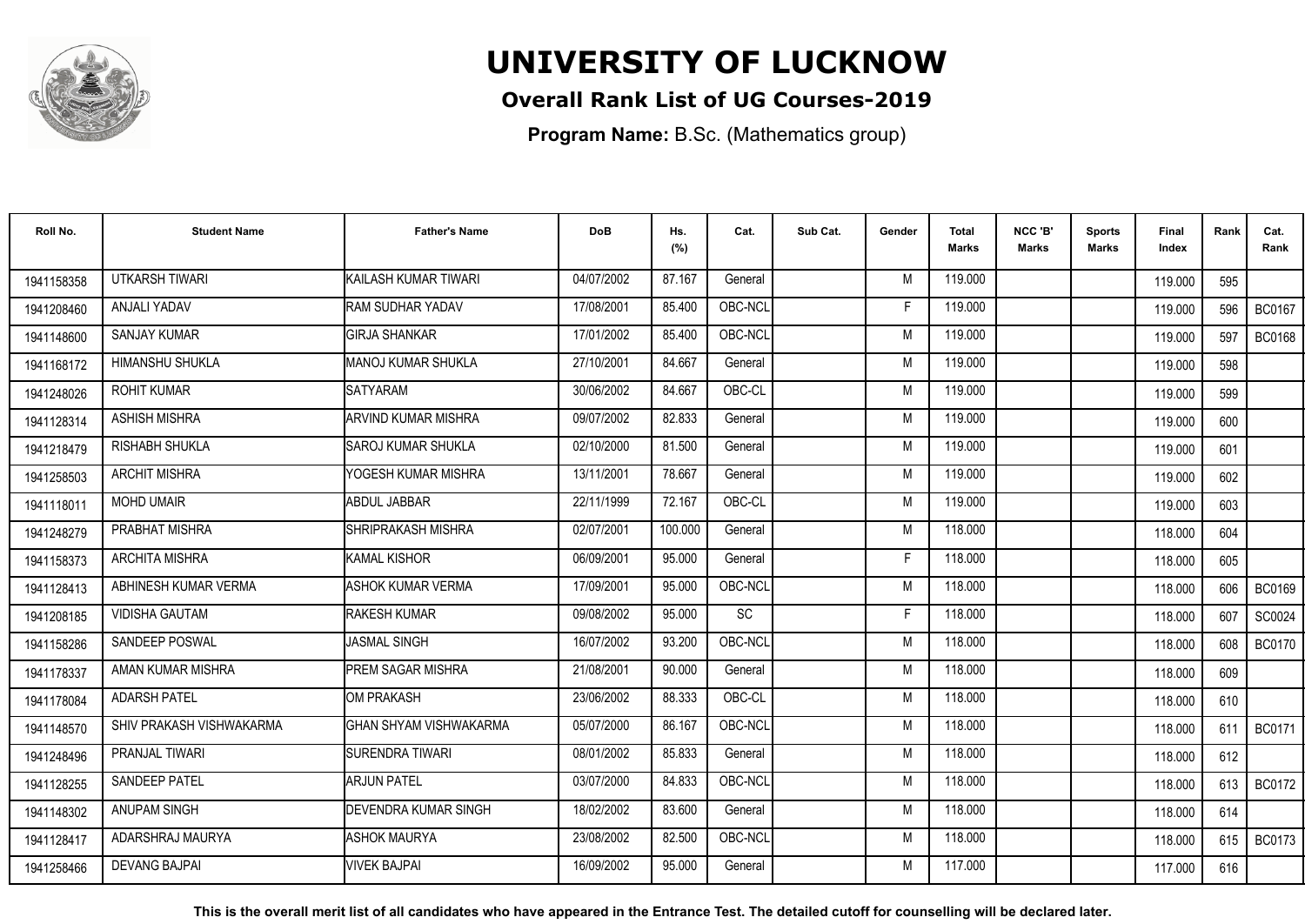

## **Overall Rank List of UG Courses-2019**

**Program Name:** B.Sc. (Mathematics group)

| Roll No.   | <b>Student Name</b>    | <b>Father's Name</b>    | <b>DoB</b> | Hs.<br>(%) | Cat.    | Sub Cat. | Gender | Total<br>Marks | NCC 'B'<br><b>Marks</b> | Sports<br>Marks | Final<br>Index | Rank | Cat.<br>Rank  |
|------------|------------------------|-------------------------|------------|------------|---------|----------|--------|----------------|-------------------------|-----------------|----------------|------|---------------|
| 1941258169 | <b>SHRUTI TIWARI</b>   | UMESH CHANDRA TIWARI    | 11/11/1999 | 93.333     | General |          | F.     | 117,000        |                         |                 | 117.000        | 617  |               |
| 1941258246 | <b>VIBHAV MISHRA</b>   | VIJAY KUMAR MISHRA      | 05/07/2002 | 91.200     | General |          | M      | 117.000        |                         |                 | 117.000        | 618  |               |
| 1941248033 | <b>SHIVANGI PATEL</b>  | <b>SATYENDRA KUMAR</b>  | 14/08/2002 | 91.200     | OBC-NCL |          | F.     | 117.000        |                         |                 | 117.000        | 619  | <b>BC0174</b> |
| 1941148190 | <b>HARSHITA SINGH</b>  | CHANDAN SINGH           | 02/04/2003 | 90.000     | General |          | E      | 117.000        |                         |                 | 117.000        | 620  |               |
| 1941115118 | <b>ADARSH CHOUBEY</b>  | <b>S K CHOUBEY</b>      | 26/01/2001 | 89.800     | General | DP       | M      | 117.000        |                         |                 | 117.000        | 621  |               |
| 1941168397 | SIDDHANT KUMAR SHUKLA  | IMR.RAMESH CHAND SHUKLA | 23/09/2001 | 89.259     | General |          | M      | 117.000        |                         |                 | 117.000        | 622  |               |
| 1941158155 | SACHIN KUMAR YADAV     | HRINDRA NATH YADAV      | 19/03/2000 | 89.200     | OBC-NCL |          | M      | 117.000        |                         |                 | 117.000        | 623  | <b>BC0175</b> |
| 1941178377 | ARYA                   | RADHEY SHYAM GUPTA      | 07/07/2002 | 88.333     | General |          | Е      | 117.000        |                         |                 | 117.000        | 624  |               |
| 1941115141 | <b>HIMANSHU</b>        | <b>SUNEEL KUMAR</b>     | 11/08/2002 | 88.000     | General |          | M      | 117.000        |                         |                 | 117.000        | 625  |               |
| 1941111005 | RAJAN YADAV            | RAM JANAM YADAV         | 20/08/2001 | 87.400     | OBC-NCL |          | M      | 117.000        |                         |                 | 117.000        | 626  | <b>BC0176</b> |
| 1941168093 | <b>GAURAV UPADHYAY</b> | MAHESH UPADHYAY         | 01/01/2002 | 87.400     | General |          | M      | 117.000        |                         |                 | 117.000        | 627  |               |
| 1941258068 | <b>ASHISH SHUKLA</b>   | İSUSHIL KUMAR SHUKLA    | 10/12/2000 | 87.167     | General |          | M      | 117.000        |                         |                 | 117.000        | 628  |               |
| 1941178417 | <b>AMAN VERMA</b>      | RAJ BAHADUR VERMA       | 30/06/2002 | 86.000     | OBC-NCL |          | M      | 117.000        |                         |                 | 117.000        | 629  | <b>BC0177</b> |
| 1941158206 | <b>SHIV KUMAR</b>      | <b>JAGANNNATH</b>       | 07/01/2001 | 85.667     | SC      |          | M      | 117.000        |                         |                 | 117.000        | 630  | SC0025        |
| 1941158504 | <b>ANMOL DWIVEDI</b>   | KRISHNA KUMAR DWIVEDI   | 30/08/2002 | 85.400     | General |          | M      | 117.000        |                         |                 | 117.000        | 631  |               |
| 1941248497 | ANSHUL YADAV           | SURENDRA YADAV          | 09/01/2001 | 85.000     | OBC-NCL |          | M      | 117.000        |                         |                 | 117.000        | 632  | <b>BC0178</b> |
| 1941258114 | SHIVANSHU SRIVASTAVA   | TOTA RAM                | 30/05/2002 | 84.833     | OBC-NCL |          | M      | 117.000        |                         |                 | 117.000        | 633  | <b>BC0179</b> |
| 1941178254 | <b>SHIVAM MISHRA</b>   | PRADIP NARAYAN MISHRA   | 21/07/2003 | 83.167     | General |          | M      | 117.000        |                         |                 | 117.000        | 634  |               |
| 1941168083 | <b>DIVY JAISWAL</b>    | <b>MAHESH JAISWAL</b>   | 27/07/2003 | 79.833     | OBC-CL  |          | M      | 117.000        |                         |                 | 117.000        | 635  |               |
| 1941178393 | PRIYANSHI PATEL        | RAGHVENDRA KUMAR        | 10/07/2002 | 95.000     | OBC-NCL |          | F      | 116.000        |                         |                 | 116.000        | 636  | <b>BC0180</b> |
| 1941158228 | <b>AMAN PATEL</b>      | <b>JAGDISH SINGH</b>    | 05/07/2003 | 95.000     | OBC-NCL |          | M      | 116.000        |                         |                 | 116.000        | 637  | <b>BC0181</b> |
| 1941248008 | AKANSHA SHUKLA         | ISATYA PRAKASH SHUKLA   | 28/04/2002 | 94.167     | General |          | F      | 116.000        |                         |                 | 116.000        | 638  |               |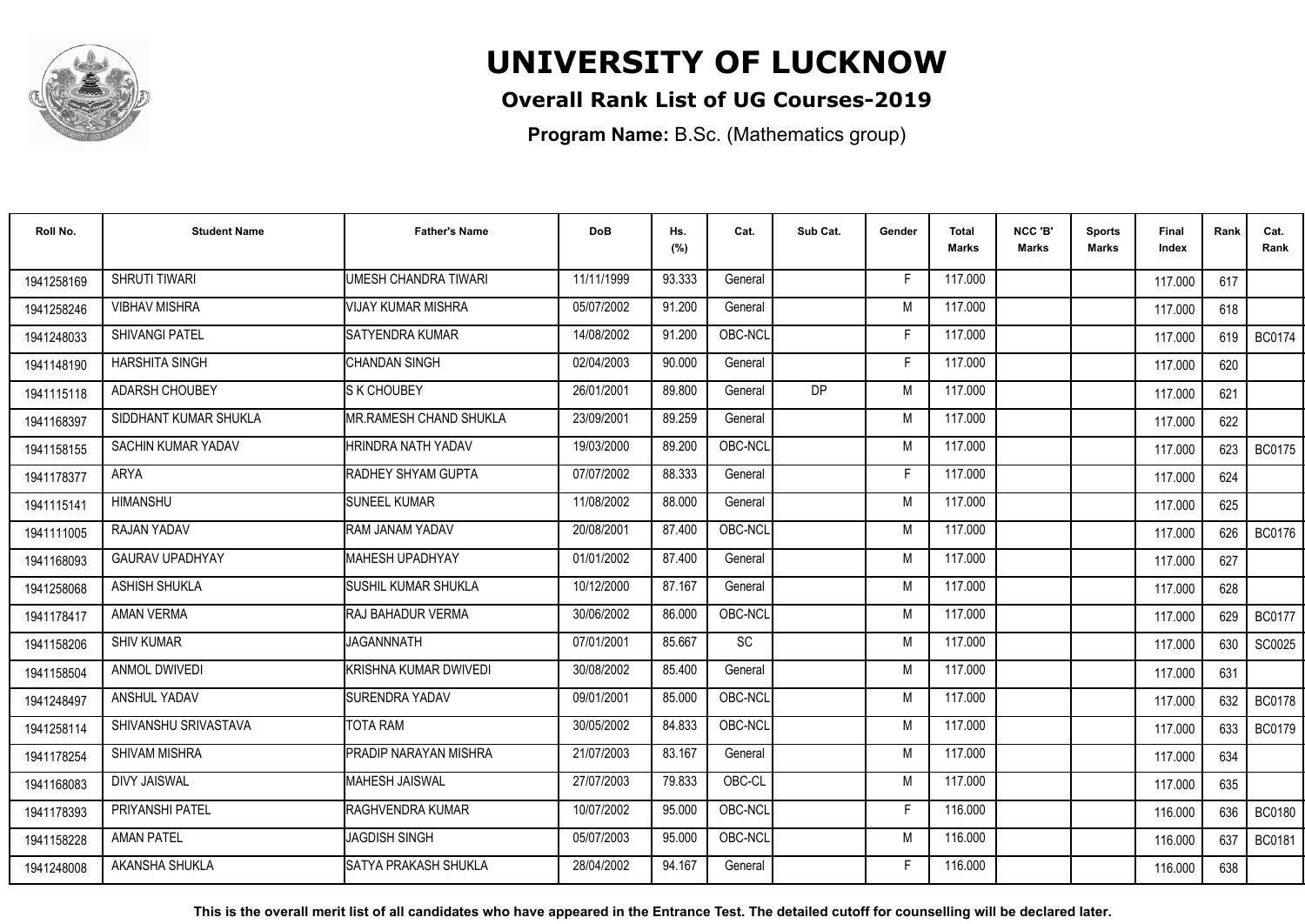

## **Overall Rank List of UG Courses-2019**

**Program Name:** B.Sc. (Mathematics group)

| Roll No.   | <b>Student Name</b>           | <b>Father's Name</b>         | <b>DoB</b> | Hs.<br>(%) | Cat.      | Sub Cat.  | Gender | <b>Total</b><br>Marks | NCC 'B'<br><b>Marks</b> | Sports<br><b>Marks</b> | Final<br>Index | Rank | Cat.<br>Rank  |
|------------|-------------------------------|------------------------------|------------|------------|-----------|-----------|--------|-----------------------|-------------------------|------------------------|----------------|------|---------------|
| 1941218258 | SHILPI YADAV                  | <b>SANGRAM YADAV</b>         | 10/07/2002 | 93.000     | OBC-NCL   |           | -F     | 116.000               |                         |                        | 116.000        | 639  | BC0182        |
| 1941168455 | SHUBHAM SHUKLA                | MURARI LAL SHUKLA            | 11/12/2002 | 93.000     | General   |           | M      | 116.000               |                         |                        | 116.000        | 640  |               |
| 1941158585 | <b>HARI OM BAJPAI</b>         | LATE ATUL CHANDRA BAJPAI     | 04/09/2000 | 92.167     | General   |           | M      | 116.000               |                         |                        | 116.000        | 641  |               |
| 1941158102 | <b>HARSHITA MISHRA</b>        | <b>HARIKESH MISHRA</b>       | 10/07/2001 | 91.200     | General   |           | E      | 116.000               |                         |                        | 116.000        | 642  |               |
| 1941158459 | AYUSH KUMAR CHOUDHARY         | KESHAV KUMAR CHOUDHARY       | 13/04/2001 | 90.000     | <b>SC</b> |           | M      | 116.000               |                         |                        | 116.000        | 643  | SC0026        |
| 1941158371 | <b>GYANENDRA PRATAP SINGH</b> | KAMAL BAHADUR SINGH          | 11/08/2002 | 90.000     | General   |           | M      | 116,000               |                         |                        | 116.000        | 644  |               |
| 1941218229 | SANJAY KUMAR YADAV            | SADHAV LAL YADAV             | 27/02/2002 | 88.667     | OBC-NCL   |           | M      | 116.000               |                         |                        | 116.000        | 645  | <b>BC0183</b> |
| 1941168001 | <b>EKANSH GAUR</b>            | LATE RAJESH KUMAR GAUR       | 06/07/2002 | 87.400     | OBC-NCL   |           | M      | 116.000               |                         |                        | 116.000        | 646  | <b>BC0184</b> |
| 1941158507 | HIMANSHU KESHARI              | KRISHNA KUMAR KESHARI        | 12/07/2001 | 86.167     | General   |           | M      | 116.000               |                         |                        | 116.000        | 647  |               |
| 1941178310 | <b>DEEPAK KUMAR</b>           | <b>PRATAP NARAYAN</b>        | 06/12/2001 | 86.167     | General   |           | M      | 116.000               |                         |                        | 116.000        | 648  |               |
| 1941208131 | <b>MADHULIKA RAWAT</b>        | RAJJAN LAL                   | 26/01/2001 | 83.833     | <b>SC</b> |           | Е      | 116.000               |                         |                        | 116.000        | 649  | SC0027        |
| 1941148070 | <b>BALENDRA MISHRA</b>        | <b>BALMUKUND MISHRA</b>      | 19/05/2002 | 83.600     | General   |           | M      | 116.000               |                         |                        | 116.000        | 650  |               |
| 1941178354 | ANTARIKSH PRAKASH GAUTAM      | <b>PYARE LAL GAUTAM</b>      | 31/01/2001 | 83.167     | <b>SC</b> |           | M      | 116.000               |                         |                        | 116.000        | 651  | SC0028        |
| 1941208371 | <b>VINEET SHRIVASTAW</b>      | <b>RAM MURTI</b>             | 10/06/2002 | 81.000     | OBC-NCL   |           | M      | 116.000               |                         |                        | 116.000        | 652  | <b>BC0185</b> |
| 1941158090 | <b>DIVYANSHU TIWARI</b>       | HARI SHANKAR TIWARI          | 24/08/2003 | 80.500     | General   |           | M      | 116.000               |                         |                        | 116.000        | 653  |               |
| 1941128110 | <b>SHIVANI PATEL</b>          | AMRIT KUMAR PATEL            | 10/10/2003 | 79.167     | OBC-NCL   |           | E      | 116.000               |                         |                        | 116.000        | 654  | <b>BC0186</b> |
| 1941218064 | YASH SAINI                    | <b>RAMESH SAINI</b>          | 13/08/2002 | 78.500     | OBC-NCL   |           | M      | 116.000               |                         |                        | 116.000        | 655  | <b>BC0187</b> |
| 1941168379 | <b>HARSH SINGH</b>            | IMR. NIRMAL SINGH            | 25/05/2000 | 95.000     | OBC-NCL   |           | M      | 115.000               |                         |                        | 115.000        | 656  | <b>BC0188</b> |
| 1941248420 | RISHIKA KHURANA               | <b>SUNIL KHURANA</b>         | 11/07/2000 | 95.000     | General   |           | E      | 115.000               |                         |                        | 115.000        | 657  |               |
| 1941115154 | <b>VIPUL KUMAR GUPTA</b>      | VINOD KUMAR GUPTA            | 14/01/2001 | 95.000     | OBC-NCL   | <b>DP</b> | M      | 115.000               |                         |                        | 115.000        | 658  | <b>BC0189</b> |
| 1941218179 | <b>ANUPAM SINGH</b>           | <b>RAVINDRA PRATAP SINGH</b> | 02/06/2001 | 95.000     | General   |           | M      | 115.000               |                         |                        | 115.000        | 659  |               |
| 1941168243 | SHIVANI MAURYA                | IMEGHNAND MAURYA             | 20/11/2001 | 95.000     | OBC-CL    |           | F      | 115.000               |                         |                        | 115.000        | 660  |               |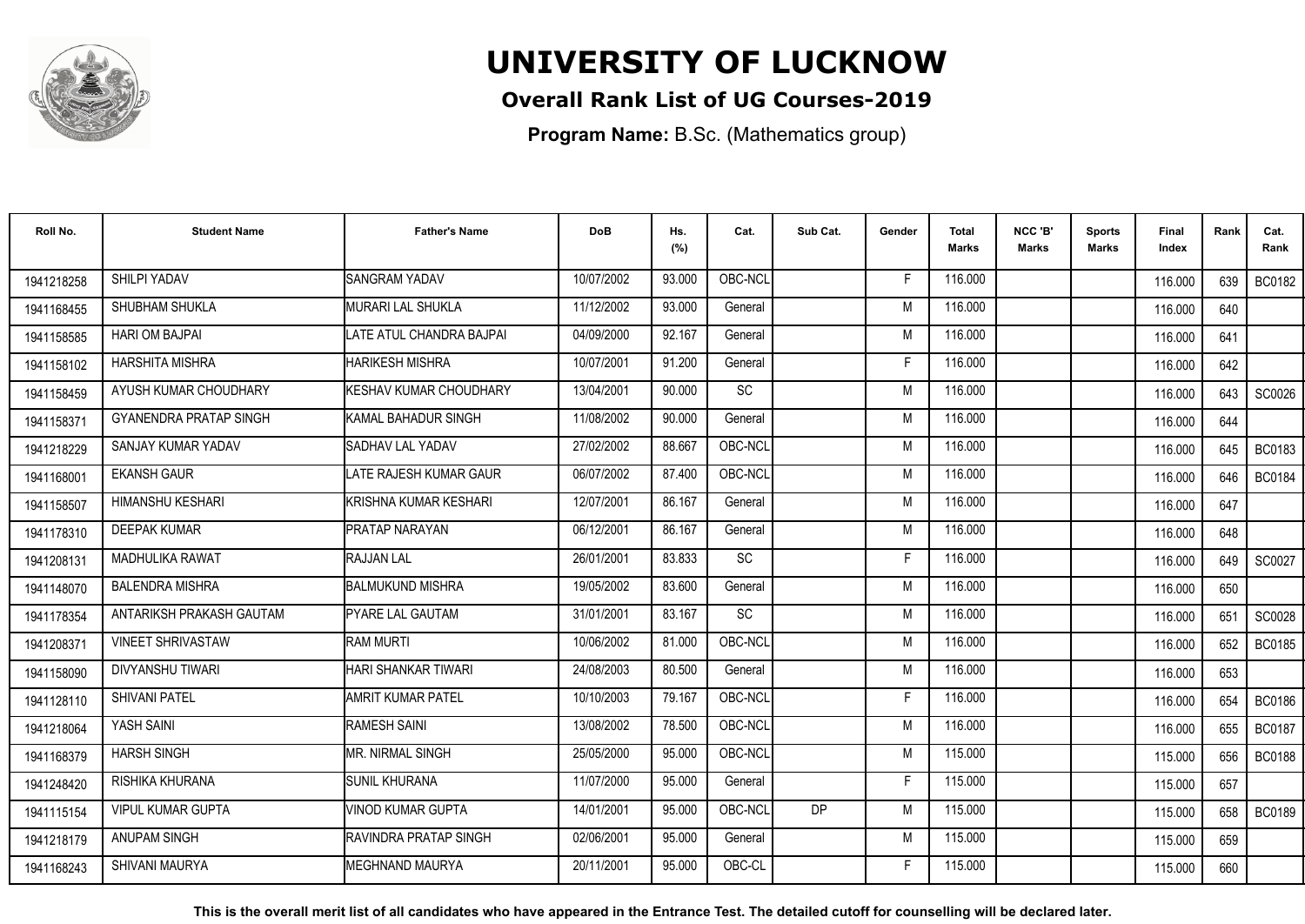

## **Overall Rank List of UG Courses-2019**

**Program Name:** B.Sc. (Mathematics group)

| Roll No.   | <b>Student Name</b>      | <b>Father's Name</b>          | <b>DoB</b> | Hs.<br>(%) | Cat.    | Sub Cat. | Gender | <b>Total</b><br>Marks | NCC 'B'<br><b>Marks</b> | <b>Sports</b><br>Marks | Final<br>Index | Rank | Cat.<br>Rank  |
|------------|--------------------------|-------------------------------|------------|------------|---------|----------|--------|-----------------------|-------------------------|------------------------|----------------|------|---------------|
| 1941248383 | <b>ASHIT KUMAR SINGH</b> | <b>ISUDHIR KUMAR SINGH</b>    | 20/01/2002 | 95.000     | General |          | M      | 115.000               |                         |                        | 115.000        | 661  |               |
| 1941117047 | <b>DEEKSHA PANDEY</b>    | <b>I</b> KAUSHAL KUMAR PANDEY | 08/08/2003 | 95.000     | General |          | F      | 115.000               |                         |                        | 115.000        | 662  |               |
| 1941118124 | <b>AMAN SINGH</b>        | AJAY SINGH                    | 26/10/2002 | 93.167     | General |          | M      | 115.000               |                         |                        | 115.000        | 663  |               |
| 1941158169 | SURYANSHU TIWARI         | <b>INDRA BHAGWAN TIWARI</b>   | 10/11/2001 | 91.400     | General |          | M      | 115.000               |                         |                        | 115.000        | 664  |               |
| 1941118099 | <b>AYUSH PRAKASH</b>     | AJAY KUMAR SRIVASTAVA         | 20/07/1999 | 91.333     | General |          | M      | 115.000               |                         |                        | 115.000        | 665  |               |
| 1941258311 | <b>RAHUL VERMA</b>       | <b>VIMAL VERMA</b>            | 01/07/2002 | 91.000     | OBC-CL  |          | M      | 115.000               |                         |                        | 115.000        | 666  |               |
| 1941158251 | SANDEEP SINGH KUSHWAHA   | JAI PRAKASH SINGH KUSHWAHA    | 05/06/1999 | 89.167     | OBC-NCL |          | M      | 115.000               |                         |                        | 115.000        | 667  | <b>BC0190</b> |
| 1941148161 | <b>HARSHIT MISHRA</b>    | <b>BRIJBHUSHAN MISHRA</b>     | 16/07/2002 | 89.167     | General |          | M      | 115.000               |                         |                        | 115.000        | 668  |               |
| 1941168011 | <b>PREETI</b>            | LAVKUSH                       | 03/11/2003 | 89.000     | General |          | F      | 115.000               |                         |                        | 115.000        | 669  |               |
| 1941158243 | NISHTHA SINGH            | <b>JAI PRAKASH</b>            | 06/04/2001 | 88.500     | SC      |          | F      | 115.000               |                         |                        | 115.000        | 670  | SC0029        |
| 1941148389 | SWARNAKSHI TIWARI        | DHIRENDRA KUMAR TIWARI        | 17/09/2002 | 87.167     | General |          | F      | 115.000               |                         |                        | 115.000        | 671  |               |
| 1941158528 | <b>ISHWAR SINGH NEGI</b> | <b>I</b> KUBER SINGH NEGI     | 30/03/2002 | 85.500     | General |          | M      | 115.000               |                         |                        | 115.000        | 672  |               |
| 1941148419 | <b>RAVI KUMAR</b>        | <b>DILIP YADAV</b>            | 12/11/2001 | 83.200     | General |          | M      | 115.000               |                         |                        | 115.000        | 673  |               |
| 1941178042 | <b>HARSH MISHRA</b>      | <b>NEERAJ MISHRA</b>          | 06/07/2000 | 81.667     | General |          | M      | 115.000               |                         |                        | 115.000        | 674  |               |
| 1941118006 | ZAFAR AZAM               | <b>ABDUL ALIM</b>             | 16/11/2000 | 80.000     | OBC-NCL |          | M      | 115.000               |                         |                        | 115.000        | 675  | <b>BC0191</b> |
| 1941128173 | <b>MANU SINGH</b>        | ANIL KUMAR SINGH              | 22/11/2001 | 79.800     | General |          | F      | 115.000               |                         |                        | 115.000        | 676  |               |
| 1941208267 | <b>RAVI PRAKASH</b>      | <b>IRAM CHANDRA GUPTA</b>     | 01/01/2002 | 76.500     | OBC-CL  |          | M      | 115.000               |                         |                        | 115.000        | 677  |               |
| 1941128401 | <b>SATYAM SHUKLA</b>     | ASHOK KUMAR SHUKLA            | 29/09/2001 | 76.000     | General |          | M      | 115.000               |                         |                        | 115.000        | 678  |               |
| 1941208332 | <b>ADITYA SAHU</b>       | IRAM KRISHNA SAHU             | 05/02/2002 | 76.000     | OBC-CL  |          | M      | 115.000               |                         |                        | 115.000        | 679  |               |
| 1941128310 | <b>KIRTI DWIVEDI</b>     | IARVIND KUMAR DWIVEDI         | 02/05/2002 | 75.500     | General |          | E      | 115.000               |                         |                        | 115.000        | 680  |               |
| 1941128326 | PRAKRITI SAXENA          | <b>I</b> ARVIND KUMAR VERMA   | 10/11/2002 | 73.833     | General |          | F      | 115.000               |                         |                        | 115.000        | 681  |               |
| 1941208039 | ABHISHEK CHAUHAN         | <b>IRAJESH KUMAR CHAUHAN</b>  | 13/10/2000 | 95.000     | OBC-NCL |          | M      | 114.000               |                         |                        | 114.000        | 682  | <b>BC0192</b> |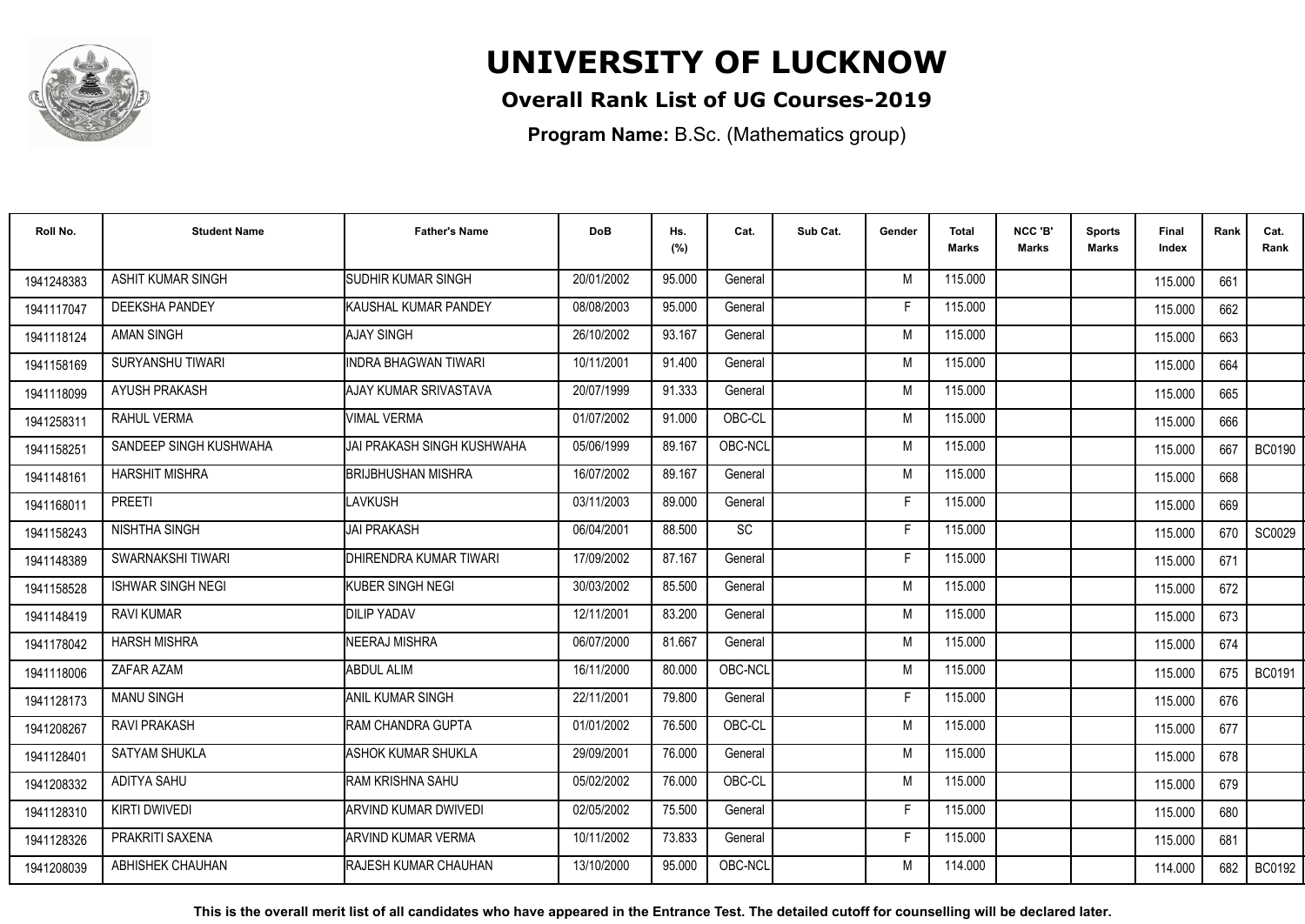

## **Overall Rank List of UG Courses-2019**

**Program Name:** B.Sc. (Mathematics group)

| Roll No.   | <b>Student Name</b>   | <b>Father's Name</b>           | <b>DoB</b> | Hs.<br>(%) | Cat.    | Sub Cat.  | Gender | <b>Total</b><br>Marks | NCC 'B'<br><b>Marks</b> | Sports<br>Marks | Final<br>Index | Rank | Cat.<br>Rank  |
|------------|-----------------------|--------------------------------|------------|------------|---------|-----------|--------|-----------------------|-------------------------|-----------------|----------------|------|---------------|
| 1941168157 | <b>MANVI KASHYAP</b>  | MANOJ KUMAR KASHYAP            | 28/07/2001 | 95.000     | OBC-NCL |           | E      | 114.000               |                         |                 | 114.000        | 683  | <b>BC0193</b> |
| 1941158167 | <b>ARPIT MAURYA</b>   | <b>INDRA BAHADUR MAURYA</b>    | 20/03/2002 | 95.000     | OBC-NCL |           | M      | 114.000               |                         |                 | 114.000        | 684  | <b>BC0194</b> |
| 1941218421 | SHIKSHA SAVITA        | <b>SANTOSH KUMAR</b>           | 01/07/2002 | 95.000     | OBC-NCL |           | F.     | 114.000               |                         |                 | 114.000        | 685  | <b>BC0195</b> |
| 1941115020 | NAVNEET KUMAR         | BHRIGU NATH SINGH              | 15/03/2000 | 93.000     | General | <b>DP</b> | M      | 114.000               |                         |                 | 114.000        | 686  |               |
| 1941168374 | <b>VIBHUTI VERMA</b>  | IMR. MANOJ KUMAR               | 26/06/2001 | 93.000     | OBC-CL  |           | F      | 114.000               |                         |                 | 114.000        | 687  |               |
| 1941178041 | ANANYA SRIVASTAVA     | NEERAJ KUMAR SRIVASTAVA        | 18/10/2001 | 92.600     | General |           | Е      | 114.000               |                         |                 | 114.000        | 688  |               |
| 1941258161 | KAJAL BHATIYA         | UMESH BHATIYA                  | 24/08/2000 | 91.200     | General |           | F      | 114.000               |                         |                 | 114.000        | 689  |               |
| 1941248236 | SHIKHAR VISHWAKARMA   | SHIVMANGAL KUMAR VISHWAKARMA   | 29/08/1999 | 90.000     | OBC-NCL |           | M      | 114.000               |                         |                 | 114.000        | 690  | <b>BC0196</b> |
| 1941248070 | PRANJALI SRIVASTAVA   | ISHAILENDRA SRIVASTAVA         | 02/12/2000 | 88.667     | General |           | E      | 114.000               |                         |                 | 114.000        | 691  |               |
| 1941208102 | PRIYANKA KUMARI       | <b>RAJESH SINGH</b>            | 15/04/2001 | 88.667     | OBC-NCL |           | F      | 114.000               |                         |                 | 114.000        | 692  | <b>BC0197</b> |
| 1941168114 | <b>KM SUSHMITA</b>    | MANISH KUMAR TIWARI            | 21/12/2002 | 88.667     | General |           | E      | 114.000               |                         |                 | 114.000        | 693  |               |
| 1941248184 | CHITRANSH SRIVASTAVA  | <b>I</b> SHIV KUMAR SRIVASTAVA | 14/03/2002 | 87.500     | General |           | M      | 114.000               |                         |                 | 114.000        | 694  |               |
| 1941178023 | <b>MAYANK JOSHI</b>   | <b>NAVEEN CHANDRA JOSHI</b>    | 05/02/2002 | 86.800     | General |           | M      | 114.000               |                         |                 | 114.000        | 695  |               |
| 1941158486 | UTKARSH MAURYA        | <b>I</b> KRIPASHAKAR MAURYA    | 27/02/2001 | 86.500     | OBC-NCL |           | M      | 114.000               |                         |                 | 114.000        | 696  | <b>BC0198</b> |
| 1941248386 | <b>ARPIT TIWARI</b>   | SUDHIR KUMAR TIWARI            | 29/08/2001 | 86.333     | General |           | M      | 114.000               |                         |                 | 114.000        | 697  |               |
| 1941128385 | VANSH KUMAR JAISWAL   | IASHOK KUMAR JAISWAL           | 19/03/2002 | 85.600     | OBC-NCL |           | M      | 114.000               |                         |                 | 114.000        | 698  | <b>BC0199</b> |
| 1941258302 | <b>PAWAN KUMAR</b>    | <b>VIKRAM SINGH</b>            | 26/08/1999 | 83.800     | OBC-NCL |           | M      | 114.000               |                         |                 | 114.000        | 699  | <b>BC0200</b> |
| 1941208188 | <b>KSHITIJ BAJPAI</b> | RAKESH KUMAR BAJPAI            | 07/07/2000 | 80.800     | General |           | M      | 114.000               |                         |                 | 114.000        | 700  |               |
| 1941128420 | <b>NITIN MISHRA</b>   | <b>ASHOK MISHRA</b>            | 25/06/2002 | 80.333     | General |           | M      | 114.000               |                         |                 | 114.000        | 701  |               |
| 1941148196 | <b>SALONI MISHRA</b>  | CHANDRA BHUSHAN MISHRA         | 17/02/2002 | 96.667     | General |           | F      | 113.000               |                         |                 | 113.000        | 702  |               |
| 1941168193 | <b>HARSH YADAV</b>    | IMANOJ KUMAR YADAV             | 05/02/2002 | 95.500     | OBC-NCL |           | M      | 113.000               |                         |                 | 113.000        | 703  | <b>BC0201</b> |
| 1941178269 | <b>DIVYAM BAJPAI</b>  | <b>PRAMOD BAJPAI</b>           | 08/02/2003 | 95.111     | General |           | М      | 113.000               |                         |                 | 113.000        | 704  |               |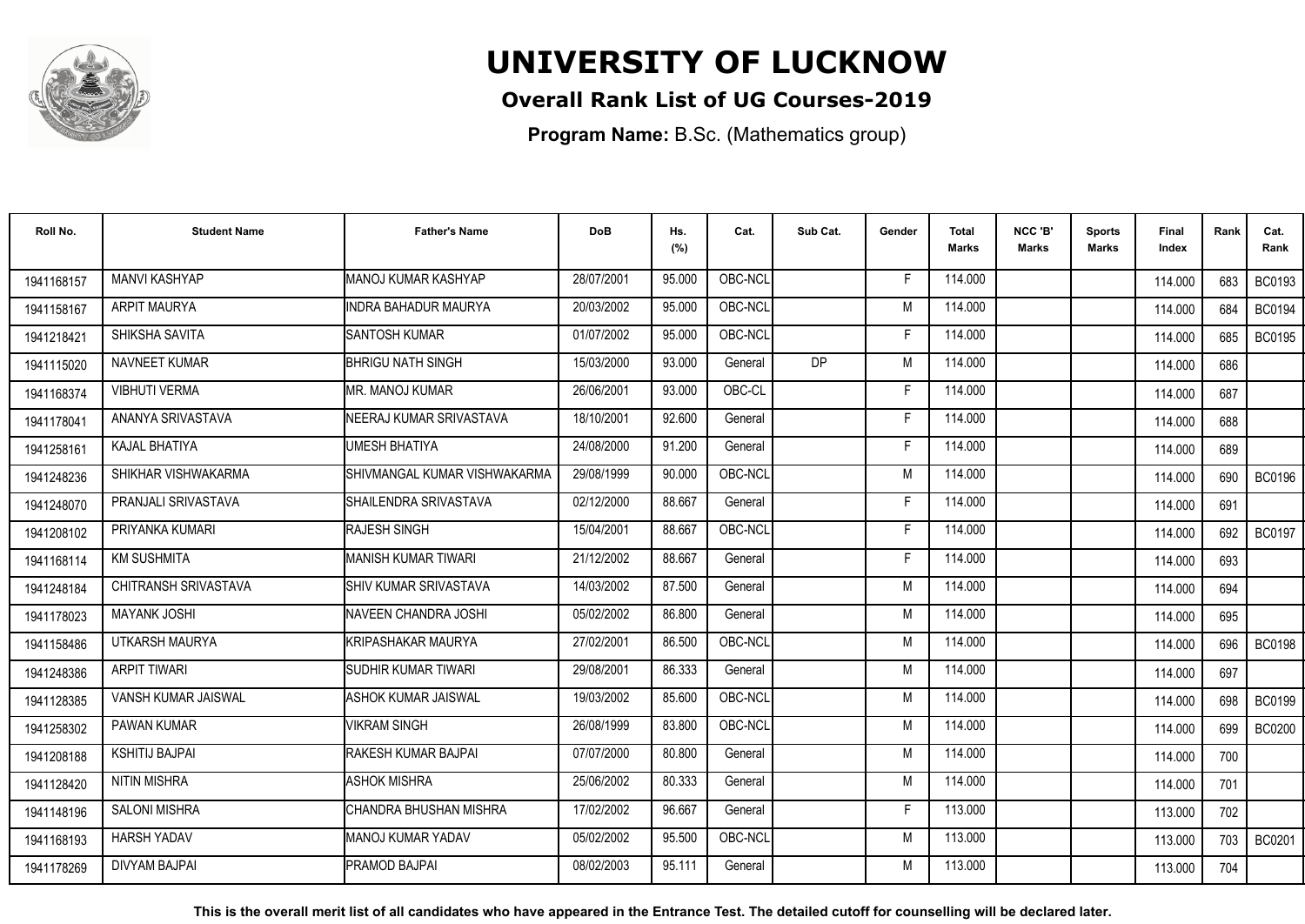

## **Overall Rank List of UG Courses-2019**

**Program Name:** B.Sc. (Mathematics group)

| Roll No.   | <b>Student Name</b>        | <b>Father's Name</b>      | <b>DoB</b> | Hs.<br>(%) | Cat.      | Sub Cat.       | Gender | <b>Total</b><br>Marks | NCC 'B'<br><b>Marks</b> | Sports<br>Marks | Final<br>Index | Rank  | Cat.<br>Rank  |
|------------|----------------------------|---------------------------|------------|------------|-----------|----------------|--------|-----------------------|-------------------------|-----------------|----------------|-------|---------------|
| 1941115082 | SARANDEEP SINGH            | PARAMJEET SINGH           | 13/11/2001 | 95.000     | General   | D <sub>P</sub> | M      | 113.000               |                         |                 | 113.000        | 705   |               |
| 1941168339 | ABHIMANYU YADAV            | <b>MOTILAL YADAV</b>      | 12/11/2002 | 95.000     | OBC-NCL   |                | M      | 113.000               |                         |                 | 113.000        | 706   | <b>BC0202</b> |
| 1941158457 | POOJA SINGH                | KESHAV CHANDRA SINGH      | 11/12/2003 | 95.000     | OBC-NCL   |                | F      | 113.000               |                         |                 | 113.000        | 707   | BC0203        |
| 1941128010 | AYUSH KUMAR MANAS          | <b>AKHILESH KUMAR</b>     | 19/12/2000 | 92.600     | General   |                | M      | 113.000               |                         |                 | 113.000        | 708   |               |
| 1941128444 | <b>ADVITEEY</b>            | ASHWANI KUMAR SINGH       | 26/08/2003 | 90.833     | General   |                | F      | 113.000               |                         |                 | 113.000        | 709   |               |
| 1941218352 | <b>KM NIKITA SINGH</b>     | <b>SANJAY SINGH</b>       | 14/08/2001 | 89.833     | General   |                | E      | 113.000               |                         |                 | 113.000        | 710   |               |
| 1941248196 | <b>DIVYANSH BARI</b>       | <b>SHIV NARAIN</b>        | 10/08/2001 | 89.000     | OBC-CL    |                | M      | 113.000               |                         |                 | 113.000        | 711   |               |
| 1941168217 | <b>ANJALI KAPOOR</b>       | <b>MANU KAPOOR</b>        | 16/10/2001 | 87.500     | General   |                | F      | 113.000               |                         |                 | 113.000        | 712   |               |
| 1941118041 | PARITOSH KANOJIYA          | ADTIYA PRAKASH KANOJIYA   | 11/11/2002 | 87.500     | OBC-NCL   |                | M      | 113.000               |                         |                 | 113.000        | 713 I | <b>BC0204</b> |
| 1941258256 | <b>VINAYAK RAGHUVANSHI</b> | <b>VIJAY KUMAR SINGH</b>  | 30/03/2002 | 87.400     | General   |                | M      | 113.000               |                         |                 | 113.000        | 714   |               |
| 1941115067 | <b>SHIVENDRA SINGH</b>     | MAHENDRA SINGH            | 31/07/2002 | 85.400     | General   | D <sub>P</sub> | M      | 113.000               |                         |                 | 113.000        | 715   |               |
| 1941218167 | <b>JATIN VERMA</b>         | <b>RAVINDRA KUMAR</b>     | 14/03/2004 | 85.400     | <b>SC</b> |                | M      | 113.000               |                         |                 | 113.000        | 716   | SC0030        |
| 1941128217 | <b>KARSON KUMAR</b>        | <b>ANOOP KUMAR</b>        | 18/11/2000 | 83.600     | General   |                | M      | 113.000               |                         |                 | 113.000        | 717   |               |
| 1941208333 | <b>HARSHIT SHARMA</b>      | IRAM KRISHNA SHARMA       | 25/05/2002 | 83.600     | OBC-NCL   |                | M      | 113.000               |                         |                 | 113.000        | 718   | <b>BC0205</b> |
| 1941117041 | <b>SHIKHAR KUMAR</b>       | <b>GOVIND PRASAD</b>      | 15/01/2001 | 76.000     | SC        |                | M      | 113.000               |                         |                 | 113.000        | 719   | SC0031        |
| 1941168170 | <b>SUSHANT RAI</b>         | MANOJ KUMAR RAI           | 04/02/2001 | 100.000    | General   |                | M      | 112.000               |                         |                 | 112.000        | 720   |               |
| 1941158471 | SARAH KHURSHEED            | KHURSHEED AHMAD KHAN      | 07/03/2002 | 95.000     | General   |                | F      | 112.000               |                         |                 | 112.000        | 721   |               |
| 1941218305 | <b>AKRATI SHUKLA</b>       | SANJAY KUMAR SHUKLA       | 19/11/2002 | 95.000     | General   |                | E      | 112.000               |                         |                 | 112.000        | 722   |               |
| 1941168141 | <b>VISHAL PATEL</b>        | <b>MANOJ KUMAR</b>        | 01/01/2002 | 94.333     | OBC-NCL   |                | M      | 112.000               |                         |                 | 112.000        | 723   | <b>BC0206</b> |
| 1941208129 | <b>DIVYANSH SINGH</b>      | <b>IRAJIV KUMAR SINGH</b> | 14/09/2001 | 92.000     | General   |                | M      | 112.000               |                         |                 | 112.000        | 724   |               |
| 1941208489 | SHWETA SINGH               | <b>RAMAGYA SINGH</b>      | 04/04/2000 | 91.667     | OBC-NCL   |                | F      | 112.000               |                         |                 | 112.000        | 725   | <b>BC0207</b> |
| 1941258212 | <b>KANISHK KUMAR</b>       | <b>VASUDEV PRASAD</b>     | 04/08/2001 | 85.143     | General   |                | M      | 112.000               |                         |                 | 112.000        | 726   |               |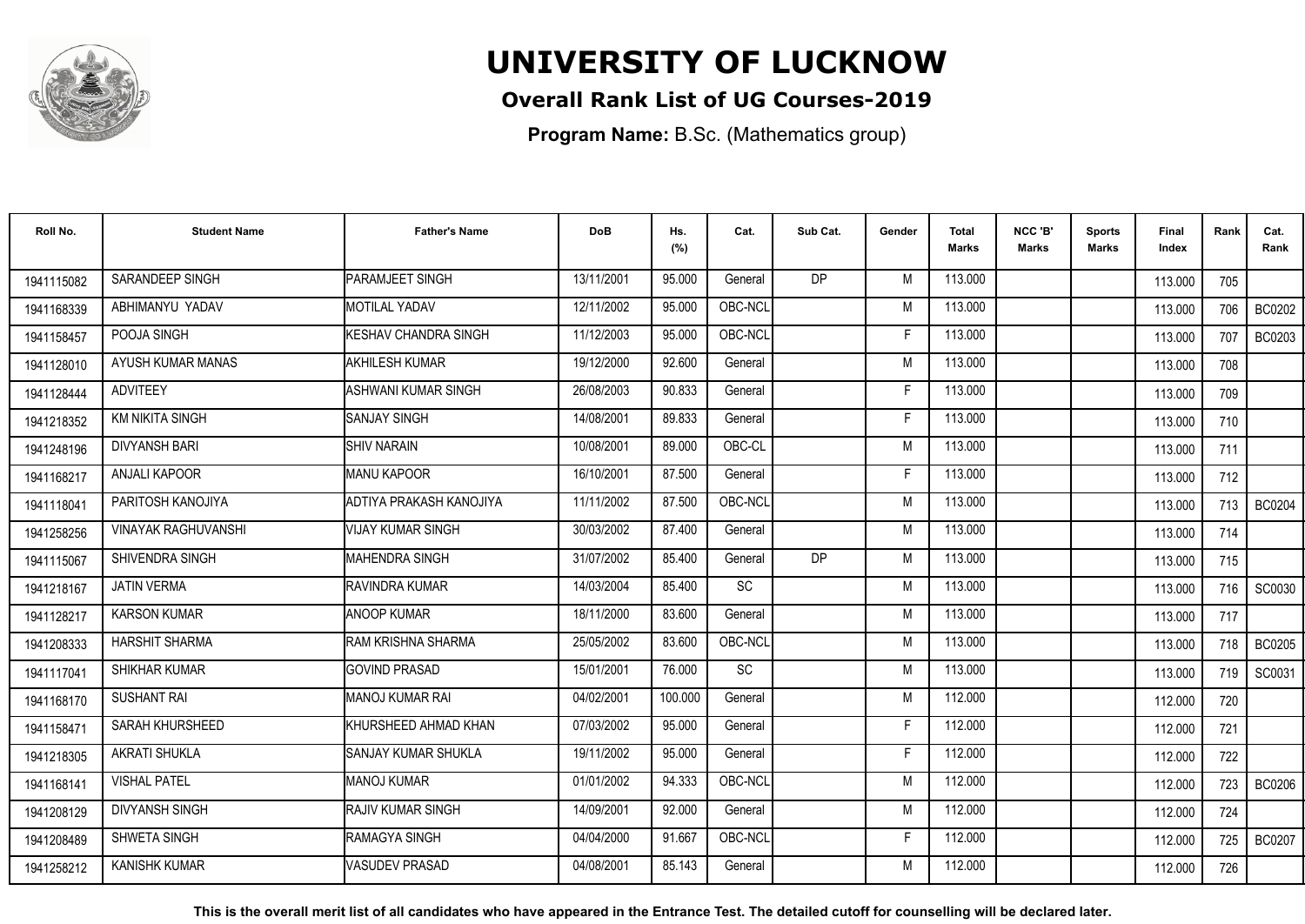

## **Overall Rank List of UG Courses-2019**

**Program Name:** B.Sc. (Mathematics group)

| Roll No.   | <b>Student Name</b>     | <b>Father's Name</b>       | <b>DoB</b> | Hs.<br>(%) | Cat.      | Sub Cat.  | Gender | <b>Total</b><br><b>Marks</b> | NCC 'B'<br><b>Marks</b> | <b>Sports</b><br>Marks | Final<br>Index | Rank | Cat.<br>Rank  |
|------------|-------------------------|----------------------------|------------|------------|-----------|-----------|--------|------------------------------|-------------------------|------------------------|----------------|------|---------------|
| 1941148158 | SHOBHIT YADAV           | <b>BRIJ KISHOR YADAV</b>   | 30/05/2002 | 84.833     | OBC-NCL   |           | M      | 112.000                      |                         |                        | 112.000        | 727  | <b>BC0208</b> |
| 1941178362 | <b>DEEPSHIKHA SINGH</b> | R K S CHANDEL              | 18/10/2002 | 83.600     | General   |           | E      | 112.000                      |                         |                        | 112.000        | 728  |               |
| 1941178436 | <b>ANSHUL RAJPUT</b>    | <b>IRAJ KUMAR RAJPUT</b>   | 15/02/2002 | 96.667     | OBC-NCL   |           | M      | 111.000                      |                         |                        | 111.000        | 729  | <b>BC0209</b> |
| 1941258486 | <b>ABHAY SINGH</b>      | YATINDRA BHADAURIYA        | 01/08/2002 | 95.000     | General   |           | M      | 111.000                      |                         |                        | 111.000        | 730  |               |
| 1941248281 | <b>KHUSHI PURWAR</b>    | <b>I</b> SHUBHENDRA PURWAR | 14/09/2001 | 91.833     | General   |           | F      | 111.000                      |                         |                        | 111.000        | 731  |               |
| 1941248385 | <b>HARDIK SRIVASTAV</b> | İSUDHIR KUMAR SRIVASTAVA   | 11/10/2001 | 91.167     | General   |           | M      | 111.000                      |                         |                        | 111.000        | 732  |               |
| 1941208204 | SRISHTI SINGH           | RAKESH KUMAR SINGH         | 03/08/2002 | 91.167     | General   |           | F      | 111.000                      |                         |                        | 111.000        | 733  |               |
| 1941148018 | <b>ABHAY VERMA</b>      | AYODHYA PRASAD             | 26/09/2001 | 90.833     | SC        |           | M      | 111.000                      |                         |                        | 111.000        | 734  | SC0032        |
| 1941112021 | <b>EKTA PURI</b>        | ISHIV GOVIND PURI          | 21/12/2002 | 90.000     | General   | <b>UE</b> | E      | 111.000                      |                         |                        | 111.000        | 735  |               |
| 1941168184 | <b>AMAN TIWARI</b>      | MANOJ KUMAR TIWARI         | 11/06/2000 | 89.833     | General   |           | M      | 111.000                      |                         |                        | 111.000        | 736  |               |
| 1941178209 | <b>ADITI BARANWAL</b>   | <b>PIYUSH BARNWAL</b>      | 15/03/2001 | 89.167     | General   |           | Е      | 111.000                      |                         |                        | 111.000        | 737  |               |
| 1941208463 | RAKSHA JADAUN           | <b>RAM SUMIRAN SINGH</b>   | 12/03/2001 | 88.667     | General   |           | F.     | 111.000                      |                         |                        | 111.000        | 738  |               |
| 1941218466 | <b>VISHAL VERMA</b>     | <b>SANTOSH VERMA</b>       | 16/08/2002 | 88.000     | OBC-NCL   |           | M      | 111.000                      |                         |                        | 111.000        | 739  | <b>BC0210</b> |
| 1941168384 | AMAN KUMAR SINGH        | IMR. SANJAY SINGH          | 04/03/2002 | 87.000     | General   |           | M      | 111.000                      |                         |                        | 111.000        | 740  |               |
| 1941258088 | SYED SHAH TABISH ALAM   | SYED SHAH JUNAID ALAM      | 11/01/2001 | 85.500     | General   |           | M      | 111.000                      |                         |                        | 111.000        | 741  |               |
| 1941248062 | AMBUJ YADAV             | SHAILENDRA KUMAR SINGH     | 10/07/2001 | 83.000     | OBC-NCL   |           | M      | 111.000                      |                         |                        | 111.000        | 742  | BC0211        |
| 1941248370 | <b>BRIJMOHAN VERMA</b>  | SUDHAKAR VERMA             | 15/11/2002 | 81.667     | <b>SC</b> |           | M      | 111.000                      |                         |                        | 111.000        | 743  | SC0033        |
| 1941128009 | <b>AVIRAL PATEL</b>     | <b>AKHILESH KUMAR</b>      | 08/07/2002 | 80.167     | OBC-NCL   |           | M      | 111.000                      |                         |                        | 111.000        | 744  | BC0212        |
| 1941158291 | <b>KRISHNA</b>          | <b>JAWAHAR LAL</b>         | 20/04/2000 | 79.167     | <b>SC</b> |           | M      | 111.000                      |                         |                        | 111.000        | 745  | SC0034        |
| 1941208119 | ADITYA YADAV            | RAJESH YADAV               | 15/02/2001 | 77.667     | OBC-CL    |           | M      | 111.000                      |                         |                        | 111.000        | 746  |               |
| 1941128233 | <b>DIVYANSHU SINHA</b>  | <b>ANOOP SINHA</b>         | 03/07/2002 | 73.667     | General   |           | M      | 111.000                      |                         |                        | 111.000        | 747  |               |
| 1941208205 | PRATYUSH SONI           | <b>RAKESH KUMAR SONI</b>   | 28/11/2002 | 100.000    | OBC-CL    |           | M      | 110.000                      |                         |                        | 110.000        | 748  |               |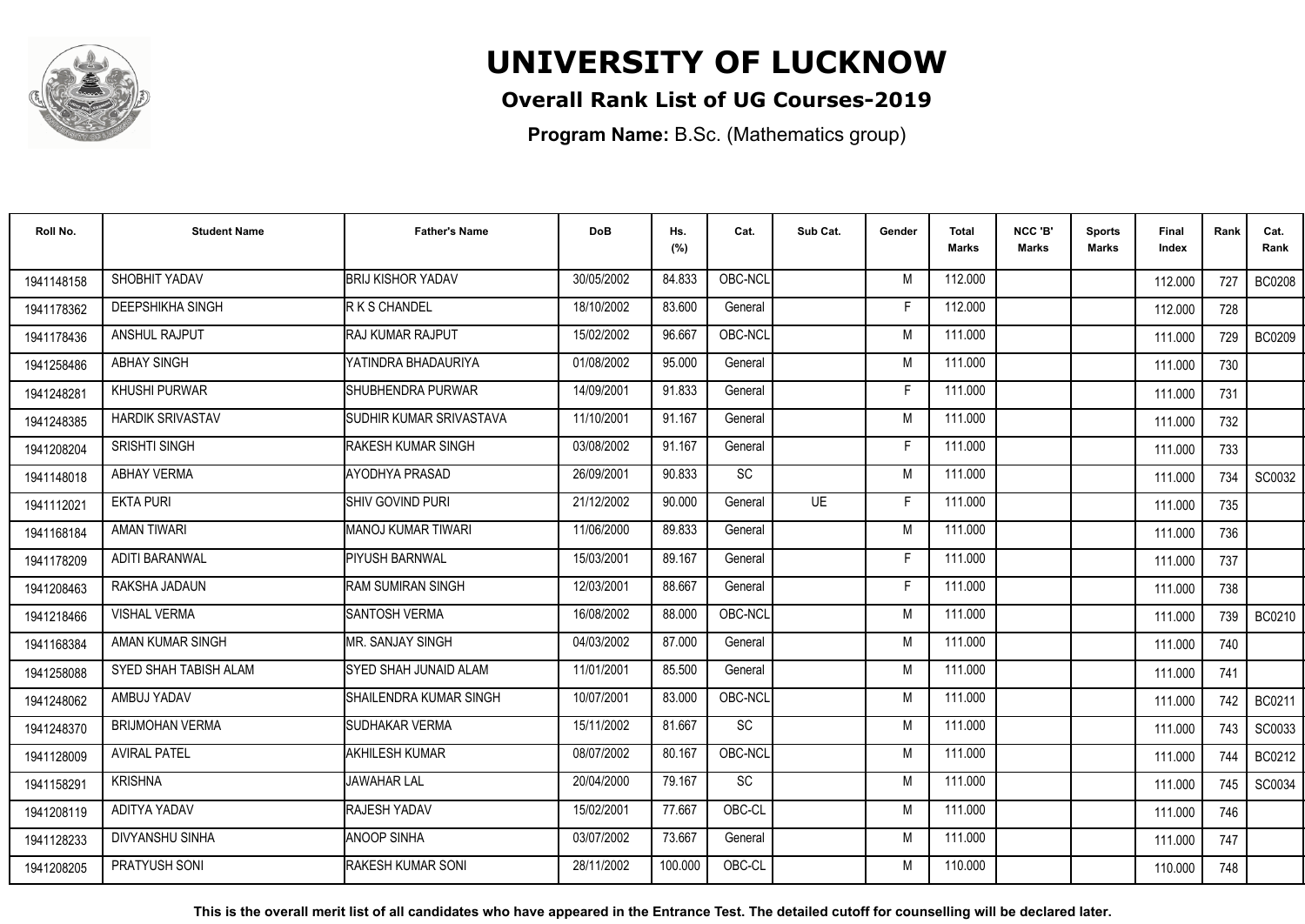

## **Overall Rank List of UG Courses-2019**

**Program Name:** B.Sc. (Mathematics group)

| Roll No.   | <b>Student Name</b>        | <b>Father's Name</b>          | <b>DoB</b> | Hs.<br>(%) | Cat.      | Sub Cat. | Gender | Total<br>Marks | NCC 'B'<br><b>Marks</b> | Sports<br>Marks | Final<br>Index | Rank  | Cat.<br>Rank |
|------------|----------------------------|-------------------------------|------------|------------|-----------|----------|--------|----------------|-------------------------|-----------------|----------------|-------|--------------|
| 1941158049 | <b>SHANTANU MISHRA</b>     | GYANENDRA KUMAR MISHRA        | 30/06/2002 | 95.000     | General   |          | M      | 110.000        |                         |                 | 110.000        | 749   |              |
| 1941158487 | VANSHIKA BANSAL            | <b>KRISHAN GOPAL</b>          | 14/04/2001 | 92.667     | General   |          | F      | 110.000        |                         |                 | 110.000        | 750   |              |
| 1941208493 | <b>SALONI SINGH</b>        | RAMAKANT SINGH                | 15/04/2002 | 91.500     | General   |          | F      | 110.000        |                         |                 | 110.000        | 751   |              |
| 1941248389 | <b>ABHISHEK SINGH</b>      | <b>SUDHIR SINGH</b>           | 31/05/2001 | 89.200     | General   |          | M      | 110.000        |                         |                 | 110.000        | 752   |              |
| 1941158349 | AYUSH KUMAR YADAV          | <b>K P YADAV</b>              | 13/07/2003 | 87.833     | General   |          | M      | 110.000        |                         |                 | 110.000        | 753   |              |
| 1941208224 | ADITYA SINGH               | <b>RAKESH SINGH</b>           | 05/07/2000 | 85.833     | General   |          | M      | 110.000        |                         |                 | 110.000        | 754   |              |
| 1941248446 | PRIYASH VERMA              | SUNIL KUMAR VERMA             | 30/09/2002 | 85.600     | OBC-NCL   |          | M      | 110.000        |                         |                 | 110.000        | 755   | BC0213       |
| 1941258136 | AKHILESH KUMAR YADAV       | UDAY NATH YADAV               | 20/12/2002 | 84.500     | OBC-NCL   |          | M      | 110.000        |                         |                 | 110.000        | 756   | BC0214       |
| 1941208059 | <b>BHAVYA SINGH</b>        | <b>RAJESH KUMAR SINGH</b>     | 14/05/2001 | 83.800     | General   |          | E      | 110.000        |                         |                 | 110.000        | 757   |              |
| 1941258015 | ANSHUMAN VERMA             | <b>SURESH KUMAR</b>           | 15/08/2002 | 83.333     | OBC-NCL   |          | M      | 110.000        |                         |                 | 110.000        | 758 I | BC0215       |
| 1941178152 | <b>KM SIKHA</b>            | PANKAJ TIWARI                 | 20/12/2001 | 82.500     | General   |          | F      | 110.000        |                         |                 | 110.000        | 759   |              |
| 1941158289 | MOHD. ARIF                 | <b>JAVED ALI</b>              | 12/01/2002 | 82.000     | OBC-NCL   |          | M      | 110.000        |                         |                 | 110.000        | 760   | BC0216       |
| 1941258048 | RISHI PRATAP SINGH         | <b>ISURYA PRATAP SINGH</b>    | 07/08/2002 | 81.800     | General   |          | M      | 110.000        |                         |                 | 110.000        | 761   |              |
| 1941168366 | <b>SUYASH MISHRA</b>       | IMR. DINESH KUMAR MISHRA      | 07/06/2003 | 80.667     | General   |          | M      | 110.000        |                         |                 | 110.000        | 762   |              |
| 1941178361 | RADHIKA TRIPATHI           | R D TRIPATHI                  | 07/05/2001 | 80.429     | General   |          | F      | 110.000        |                         |                 | 110.000        | 763   |              |
| 1941168096 | <b>KISHAN</b>              | MAHIPAL SINGH                 | 18/06/2001 | 80.000     | General   |          | M      | 110.000        |                         |                 | 110.000        | 764   |              |
| 1941208299 | KAMAL CHAUDHARY            | RAM JIYAWAN                   | 25/01/2002 | 76.000     | SC        |          | M      | 110.000        |                         |                 | 110.000        | 765 I | SC0035       |
| 1941248200 | SANDHYA YADAV              | SHIV POOJAN YADAV             | 17/02/2002 | 64.600     | General   |          | F      | 110.000        |                         |                 | 110.000        | 766   |              |
| 1941178105 | RISHITA VERMA              | IOM PRAKASH VERMA             | 11/11/2001 | 98.000     | OBC-CL    |          | E      | 109.000        |                         |                 | 109.000        | 767   |              |
| 1941208485 | <b>SHALINI GUPTA</b>       | <b>IRAMA SHANKER GUPTA</b>    | 25/12/2002 | 96.000     | OBC-NCL   |          | F      | 109.000        |                         |                 | 109.000        | 768   | BC0217       |
| 1941248228 | <b>VISHAL SHEEL PANDEY</b> | <b>I</b> SHIVDHAR NATH PANDEY | 05/01/2001 | 95.200     | General   |          | M      | 109.000        |                         |                 | 109.000        | 769   |              |
| 1941168443 | ARUN KUMAR KANNAUJIA       | IMUNNA LAL KANNAUJIA          | 03/02/2001 | 95.000     | <b>SC</b> |          | M      | 109.000        |                         |                 | 109.000        | 770   | SC0036       |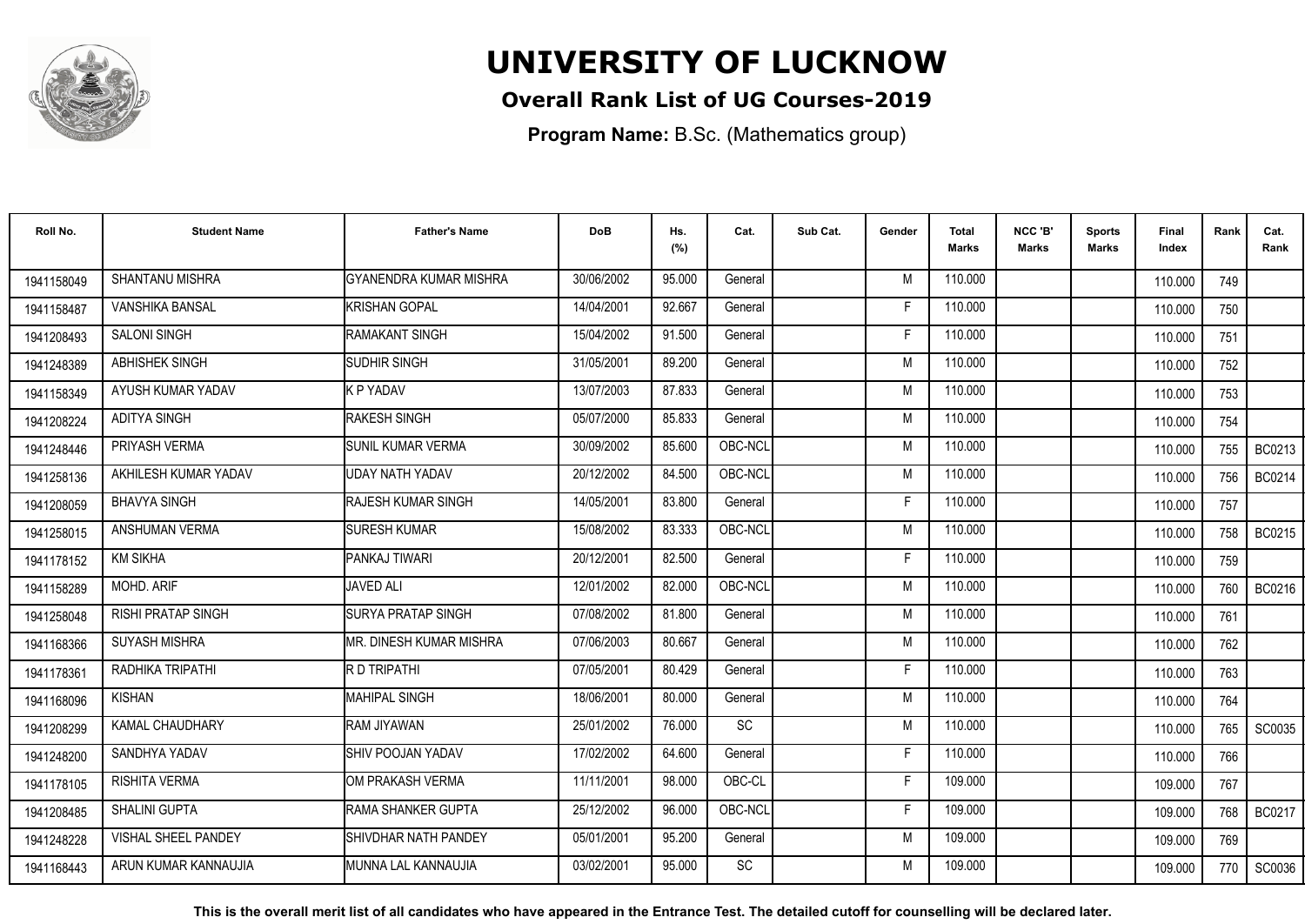

## **Overall Rank List of UG Courses-2019**

**Program Name:** B.Sc. (Mathematics group)

| Roll No.   | <b>Student Name</b>       | <b>Father's Name</b>        | <b>DoB</b> | Hs.<br>(%) | Cat.    | Sub Cat.  | Gender | <b>Total</b><br><b>Marks</b> | NCC 'B'<br><b>Marks</b> | <b>Sports</b><br>Marks | Final<br>Index | Rank  | Cat.<br>Rank  |
|------------|---------------------------|-----------------------------|------------|------------|---------|-----------|--------|------------------------------|-------------------------|------------------------|----------------|-------|---------------|
| 1941258235 | <b>ANIKET PANDEY</b>      | <b>VIJAY BHUSHAN PANDEY</b> | 20/09/2002 | 95.000     | General |           | M      | 109.000                      |                         |                        | 109.000        | 771   |               |
| 1941168350 | <b>HARDIK GUPTA</b>       | IMR RAM SURAT GUPTA         | 16/04/2003 | 95.000     | OBC-NCL |           | M      | 109.000                      |                         |                        | 109.000        | 772   | BC0218        |
| 1941128346 | SHWETA GOSWAMI            | <b>ASHARAM GIRI</b>         | 23/10/2001 | 92.167     | OBC-NCL |           | F.     | 109.000                      |                         |                        | 109.000        | 773   | BC0219        |
| 1941158424 | <b>GAURAV GUPTA</b>       | KARBABU GUPTA               | 10/01/2002 | 92.000     | OBC-NCL |           | M      | 109.000                      |                         |                        | 109.000        | 774   | <b>BC0220</b> |
| 1941208150 | ANUDESH SINGH             | IRAJNARAYAN SINGH           | 08/04/2002 | 90.167     | General |           | M      | 109.000                      |                         |                        | 109.000        | 775   |               |
| 1941208197 | DHANANJAY MISHRA          | <b>RAKESH KUMAR MISHRA</b>  | 01/04/2003 | 85.600     | General |           | M      | 109.000                      |                         |                        | 109.000        | 776   |               |
| 1941148458 | <b>RAJ SHEKHAR TIWARI</b> | DINESH KUMAR TIWARI         | 17/08/2002 | 85.500     | General |           | M      | 109.000                      |                         |                        | 109.000        | 777   |               |
| 1941128211 | <b>ISHIKA CHAKRAVARTI</b> | ANJANI KUMAR CHAKRAVARTI    | 25/02/2002 | 85.400     | SC      |           | E      | 109.000                      |                         |                        | 109.000        | 778 l | SC0037        |
| 1941115103 | ANMOL RAJ SINGH           | <b>RAJESH SINGH</b>         | 14/07/2002 | 85.000     | General | <b>DP</b> | M      | 109.000                      |                         |                        | 109.000        | 779   |               |
| 1941178217 | <b>ABHAY SINGH</b>        | <b>PRABHAT SINGH</b>        | 16/07/2002 | 81.333     | General |           | M      | 109.000                      |                         |                        | 109.000        | 780   |               |
| 1941178063 | YASHASHVI VASHISTH        | NITYANAND MISHRA            | 03/03/2001 | 79.167     | General |           | M      | 109.000                      |                         |                        | 109.000        | 781   |               |
| 1941128404 | <b>ANKITA SINGH</b>       | <b>ASHOK KUMAR SINGH</b>    | 22/05/2002 | 96.000     | General |           | F.     | 108.000                      |                         |                        | 108.000        | 782   |               |
| 1941168467 | <b>AVANTIKA PANDEY</b>    | INAGENDRA PRASAD PANDEY     | 14/11/2001 | 95.000     | General |           | E      | 108.000                      |                         |                        | 108.000        | 783   |               |
| 1941148164 | <b>CHINMAY MISHRA</b>     | BRIJENDRA NARAYAN MISHRA    | 20/09/2002 | 95.000     | General |           | M      | 108.000                      |                         |                        | 108.000        | 784   |               |
| 1941115119 | SHIVANI PATHAK            | <b>S K PATHAK</b>           | 11/12/2002 | 92.000     | General | <b>DP</b> | F      | 108.000                      |                         |                        | 108.000        | 785   |               |
| 1941115089 | SHASHWAT SINGH            | RADHESHYAM SINGH            | 12/09/2000 | 91.200     | General | DP        | M      | 108.000                      |                         |                        | 108.000        | 786   |               |
| 1941168448 | <b>UJJWAL SINGH</b>       | <b>IMUNNA SINGH</b>         | 14/01/2002 | 91.167     | General |           | M      | 108.000                      |                         |                        | 108.000        | 787   |               |
| 1941115048 | <b>KARAN BAFILA</b>       | <b>JAGAT SINGH BAFILA</b>   | 01/04/2001 | 90.000     | General | <b>DP</b> | M      | 108.000                      |                         |                        | 108.000        | 788   |               |
| 1941148215 | <b>JAHNAVI CHANDRA</b>    | CHANDRA SHEKHAR             | 01/03/2002 | 89.400     | General |           | F      | 108.000                      |                         |                        | 108.000        | 789   |               |
| 1941248193 | <b>SHIVANGI PRAJAPATI</b> | <b>SHIV MURTI PRAJAPATI</b> | 20/05/2001 | 89.333     | OBC-NCL |           | F      | 108.000                      |                         |                        | 108.000        | 790   | <b>BC0221</b> |
| 1941258275 | SATYAM KUMAR SINGH        | VIJAY PRATAP SINGH          | 02/02/2001 | 88.833     | General |           | M      | 108.000                      |                         |                        | 108.000        | 791   |               |
| 1941158566 | <b>TANU JOSHI</b>         | LALIT MOHAN JOSHI           | 08/08/2000 | 87.500     | General |           | F      | 108.000                      |                         |                        | 108.000        | 792   |               |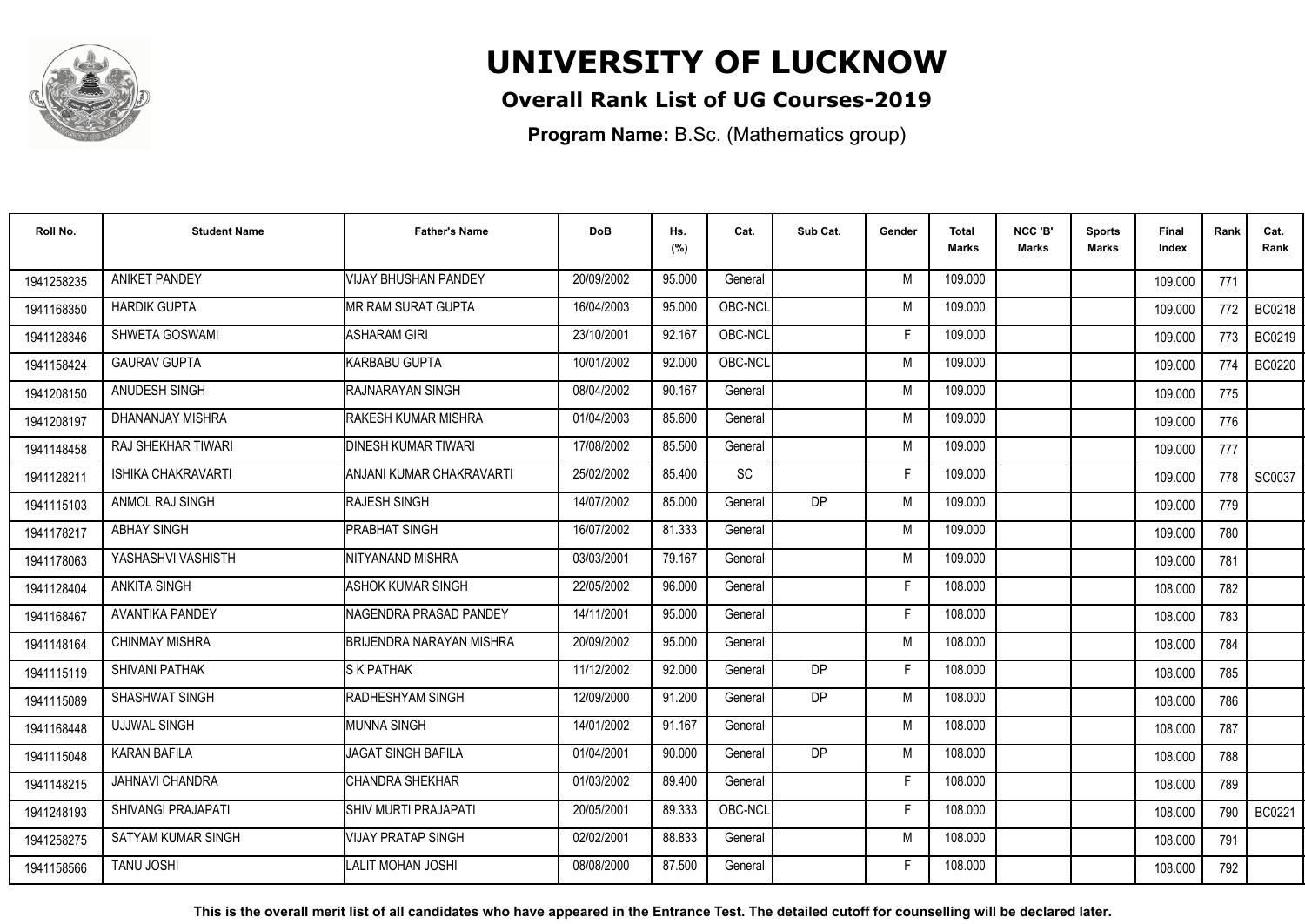

### **Overall Rank List of UG Courses-2019**

**Program Name:** B.Sc. (Mathematics group)

| Roll No.   | <b>Student Name</b>          | <b>Father's Name</b>        | <b>DoB</b> | Hs.<br>(%) | Cat.    | Sub Cat. | Gender | <b>Total</b><br><b>Marks</b> | NCC 'B'<br><b>Marks</b> | <b>Sports</b><br>Marks | Final<br>Index | Rank | Cat.<br>Rank  |
|------------|------------------------------|-----------------------------|------------|------------|---------|----------|--------|------------------------------|-------------------------|------------------------|----------------|------|---------------|
| 1941128115 | <b>BUDDHANKUR BAUDDHA</b>    | ANAND KUMAR BAUDDHA         | 20/08/2001 | 87.500     | General |          | M      | 108.000                      |                         |                        | 108.000        | 793  |               |
| 1941248314 | <b>MOHD ATIF</b>             | SIRAJUL HASAN               | 07/11/2002 | 86.500     | General |          | M      | 108.000                      |                         |                        | 108.000        | 794  |               |
| 1941128263 | <b>AVINASH KUMAR</b>         | ARUN KUMAR                  | 13/05/2003 | 86.333     | OBC-NCL |          | M      | 108.000                      |                         |                        | 108.000        | 795  | <b>BC0222</b> |
| 1941128441 | <b>VEDANSH TRIPATHI</b>      | ASHUTOSH TRIPATHI           | 15/05/2002 | 85.400     | General |          | M      | 108.000                      |                         |                        | 108.000        | 796  |               |
| 1941208115 | <b>GAURAV VISHWAKARMA</b>    | <b>RAJESH VISHWAKARMA</b>   | 01/07/2002 | 85.000     | OBC-NCL |          | M      | 108.000                      |                         |                        | 108.000        | 797  | BC0223        |
| 1941168456 | NAVIN KUMAR PANDEY           | <b>MURARI SHARAN PANDEY</b> | 08/09/2002 | 84.600     | General |          | M      | 108.000                      |                         |                        | 108.000        | 798  |               |
| 1941208438 | <b>ANIKESH GUPTA</b>         | <b>IRAM SARIKH GUPTA</b>    | 01/09/1999 | 83.667     | OBC-NCL |          | M      | 108.000                      |                         |                        | 108.000        | 799  | <b>BC0224</b> |
| 1941258017 | <b>EKANKSH GUPTA</b>         | <b>SURESH KUMAR GUPTA</b>   | 30/07/2002 | 83.500     | OBC-NCL |          | M      | 108.000                      |                         |                        | 108.000        | 800  | BC0225        |
| 1941148225 | <b>SACHIN PATEL</b>          | <b>CHANDRADEV PATEL</b>     | 04/05/2000 | 79.667     | OBC-NCL |          | M      | 108.000                      |                         |                        | 108.000        | 801  | <b>BC0226</b> |
| 1941208457 | <b>MUSKAN SINGH</b>          | <b>IRAM SINGH</b>           | 23/01/2001 | 96.800     | General |          | F      | 107.000                      |                         |                        | 107.000        | 802  |               |
| 1941178139 | PRATIKSHA GAUR               | <b>PANKAJ KUMAR GAUR</b>    | 19/12/2000 | 95.111     | General |          | F      | 107.000                      |                         |                        | 107.000        | 803  |               |
| 1941128045 | <b>VARTIKA GUPTA</b>         | ALOK KUMAR GUPTA            | 19/10/2001 | 95.000     | General |          | F      | 107.000                      |                         |                        | 107.000        | 804  |               |
| 1941168475 | AKANKSHA SURYAVANSHI         | <b>INAND KISHOR SINGH</b>   | 21/11/2000 | 94.898     | General |          | Е      | 107.000                      |                         |                        | 107.000        | 805  |               |
| 1941128126 | ARYA ANAND                   | IANAND PRAKASH YADAV        | 24/01/2001 | 93.000     | OBC-NCL |          | M      | 107.000                      |                         |                        | 107.000        | 806  | <b>BC0227</b> |
| 1941258343 | KM KAJAL MOURYA              | VINOD KUMAAR MOURYA         | 20/09/2002 | 92.167     | OBC-NCL |          | F      | 107.000                      |                         |                        | 107.000        | 807  | <b>BC0228</b> |
| 1941128076 | <b>VIVEK TIWARI</b>          | AMARNATH TIWARI             | 25/06/2003 | 91.667     | General |          | M      | 107.000                      |                         |                        | 107.000        | 808  |               |
| 1941178297 | <b>ABHISHEK PRATAP SINGH</b> | <b>PRAMOD PRATAP SINGH</b>  | 07/02/2001 | 91.200     | General |          | M      | 107.000                      |                         |                        | 107.000        | 809  |               |
| 1941218255 | <b>TANVI RAJPOOT</b>         | <b>I</b> SANDEEP SINGH      | 30/07/2002 | 89.800     | General |          | F      | 107.000                      |                         |                        | 107.000        | 810  |               |
| 1941258462 | <b>VIJAYLAKSHMI RAI</b>      | VISHWANATH RAI              | 17/04/2004 | 88.000     | General |          | F      | 107.000                      |                         |                        | 107.000        | 811  |               |
| 1941218157 | SHASHANK SHEKHAR SINGH       | <b>IRAVI PRAKASH SINGH</b>  | 23/03/1999 | 87.400     | General |          | M      | 107.000                      |                         |                        | 107.000        | 812  |               |
| 1941148586 | HARSH VARDHAN SINGH          | GIRI RAJ SINGH              | 15/07/2001 | 87.333     | General |          | M      | 107.000                      |                         |                        | 107.000        | 813  |               |
| 1941248185 | ANKIT KUMAR VERMA            | ISHIV KUMAR VERMA           | 05/07/2003 | 87.167     | OBC-NCL |          | M      | 107.000                      |                         |                        | 107.000        | 814  | BC0229        |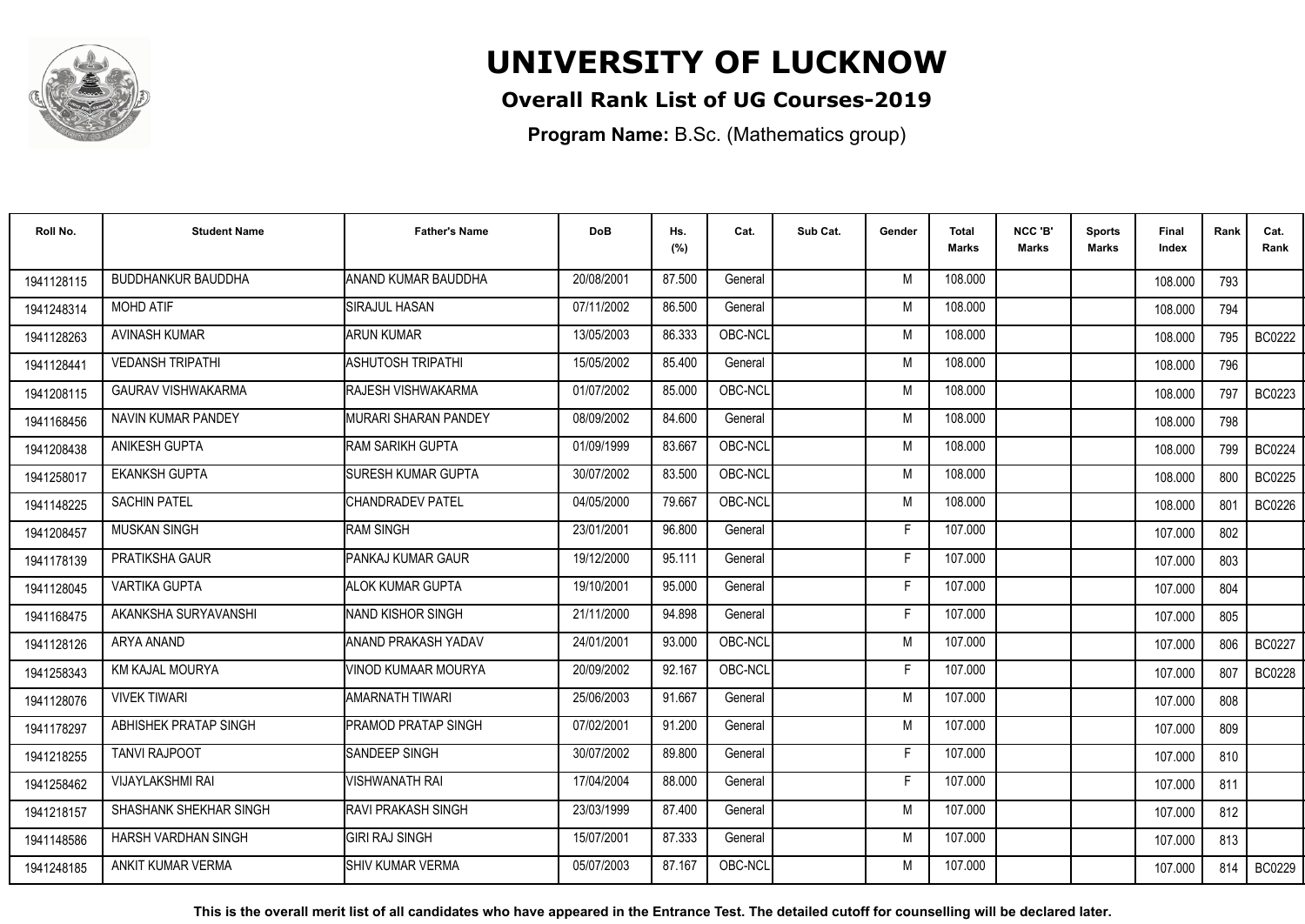

### **Overall Rank List of UG Courses-2019**

**Program Name:** B.Sc. (Mathematics group)

| Roll No.   | <b>Student Name</b>       | <b>Father's Name</b>       | <b>DoB</b> | Hs.<br>(%) | Cat.      | Sub Cat.  | Gender | <b>Total</b><br>Marks | NCC 'B'<br><b>Marks</b> | Sports<br>Marks | Final<br>Index | Rank | Cat.<br>Rank  |
|------------|---------------------------|----------------------------|------------|------------|-----------|-----------|--------|-----------------------|-------------------------|-----------------|----------------|------|---------------|
| 1941248144 | PRAKASH SAH               | SHATRUGHAN SAH             | 05/11/2000 | 85.833     | OBC-NCL   |           | M      | 107.000               |                         |                 | 107.000        | 815  | BC0230        |
| 1941118054 | RISHABH GUPTA             | <b>AJAY GUPTA</b>          | 22/06/2002 | 85.667     | General   |           | M      | 107.000               |                         |                 | 107.000        | 816  |               |
| 1941168277 | <b>MOHIT BISHT</b>        | <b>MOHAN CHANDRA BISHT</b> | 10/02/2002 | 83.600     | General   |           | M      | 107.000               |                         |                 | 107.000        | 817  |               |
| 1941248297 | SHIVAM SHUKLA             | SHYAM NARAYAN SHUKLA       | 11/11/2001 | 82.000     | General   |           | M      | 107.000               |                         |                 | 107.000        | 818  |               |
| 1941248230 | <b>ARTI JAISWAL</b>       | <b>I</b> SHIVENDRA JAISWAL | 24/06/2002 | 81.667     | OBC-NCL   |           | F      | 107.000               |                         |                 | 107.000        | 819  | BC0231        |
| 1941115115 | KHUSHI KUMARI SINGH       | IRAVI KUMAR SINGH          | 28/01/2001 | 79.800     | General   | <b>DP</b> | F      | 107.000               |                         |                 | 107.000        | 820  |               |
| 1941258253 | UJJWAL SHUKLA             | <b>VIJAY KUMAR SHUKLA</b>  | 20/12/2000 | 75.333     | General   |           | M      | 107.000               |                         |                 | 107.000        | 821  |               |
| 1941178200 | <b>NANCY MAURYA</b>       | <b>PAWAN MAURYA</b>        | 21/12/2002 | 95.000     | OBC-CL    |           | F      | 106.000               |                         |                 | 106.000        | 822  |               |
| 1941118048 | <b>NOMAN RAZA</b>         | AHMAD RAZA                 | 10/11/2002 | 93.000     | OBC-NCL   |           | M      | 106.000               |                         |                 | 106.000        | 823  | BC0232        |
| 1941158232 | ANUJ SAHU                 | JAGJEEVAN SAHU             | 15/09/2002 | 91.200     | OBC-NCL   |           | M      | 106.000               |                         |                 | 106.000        | 824  | BC0233        |
| 1941148498 | KUNWAR PRIYESH SINGH      | DR. AVANISH KUMAR SINGH    | 28/03/2002 | 89.200     | General   |           | M      | 106.000               |                         |                 | 106.000        | 825  |               |
| 1941128427 | RADHA RAMAN UPADHYAY      | <b>ASHOK UPADHYAY</b>      | 01/01/2001 | 87.400     | General   |           | M      | 106.000               |                         |                 | 106.000        | 826  |               |
| 1941158429 | <b>RATNESH CHATURVEDI</b> | KARUNANAND CHATURVEDI      | 23/08/2002 | 87.333     | General   |           | M      | 106.000               |                         |                 | 106.000        | 827  |               |
| 1941258139 | <b>DINESH YADAV</b>       | UDAY RAJ YADAV             | 23/01/2003 | 84.833     | OBC-NCL   |           | M      | 106.000               |                         |                 | 106.000        | 828  | <b>BC0234</b> |
| 1941128287 | PURNIMA YADAV             | <b>ARUN KUMAR YADAV</b>    | 01/07/2002 | 84.500     | OBC-NCL   |           | Е      | 106.000               |                         |                 | 106.000        | 829  | BC0235        |
| 1941118069 | UTKARSH GUPTA             | AJAY KUMAR GUPTA           | 04/09/2003 | 83.667     | OBC-NCL   |           | M      | 106.000               |                         |                 | 106.000        | 830  | BC0236        |
| 1941148316 | ROSHAN LAL VERMA          | <b>DEVI DAYAL VERMA</b>    | 18/04/2002 | 82.167     | OBC-NCL   |           | M      | 106.000               |                         |                 | 106.000        | 831  | BC0237        |
| 1941148479 | <b>SWATI TRIPATHI</b>     | <b>DINESH TRIPATHI</b>     | 22/12/2001 | 81.667     | General   |           | F      | 106.000               |                         |                 | 106.000        | 832  |               |
| 1941248167 | <b>VAIBHAV SHUKLA</b>     | ISHIV KRISHANA SHUKLA      | 10/08/2003 | 80.833     | General   |           | M      | 106.000               |                         |                 | 106.000        | 833  |               |
| 1941128299 | <b>ALOK SINGH</b>         | <b>ARVIND</b>              | 18/06/2003 | 79.500     | General   |           | M      | 106.000               |                         |                 | 106.000        | 834  |               |
| 1941208475 | <b>MAHIPAL VERMA</b>      | <b>RAM VILAS</b>           | 30/06/2001 | 79.333     | <b>SC</b> |           | M      | 106.000               |                         |                 | 106.000        | 835  | SC0038        |
| 1941168299 | <b>MOHD NIHAL</b>         | <b>MOHD EMRAN</b>          | 25/02/2000 | 76.500     | OBC-NCL   |           | M      | 106.000               |                         |                 | 106.000        | 836  | <b>BC0238</b> |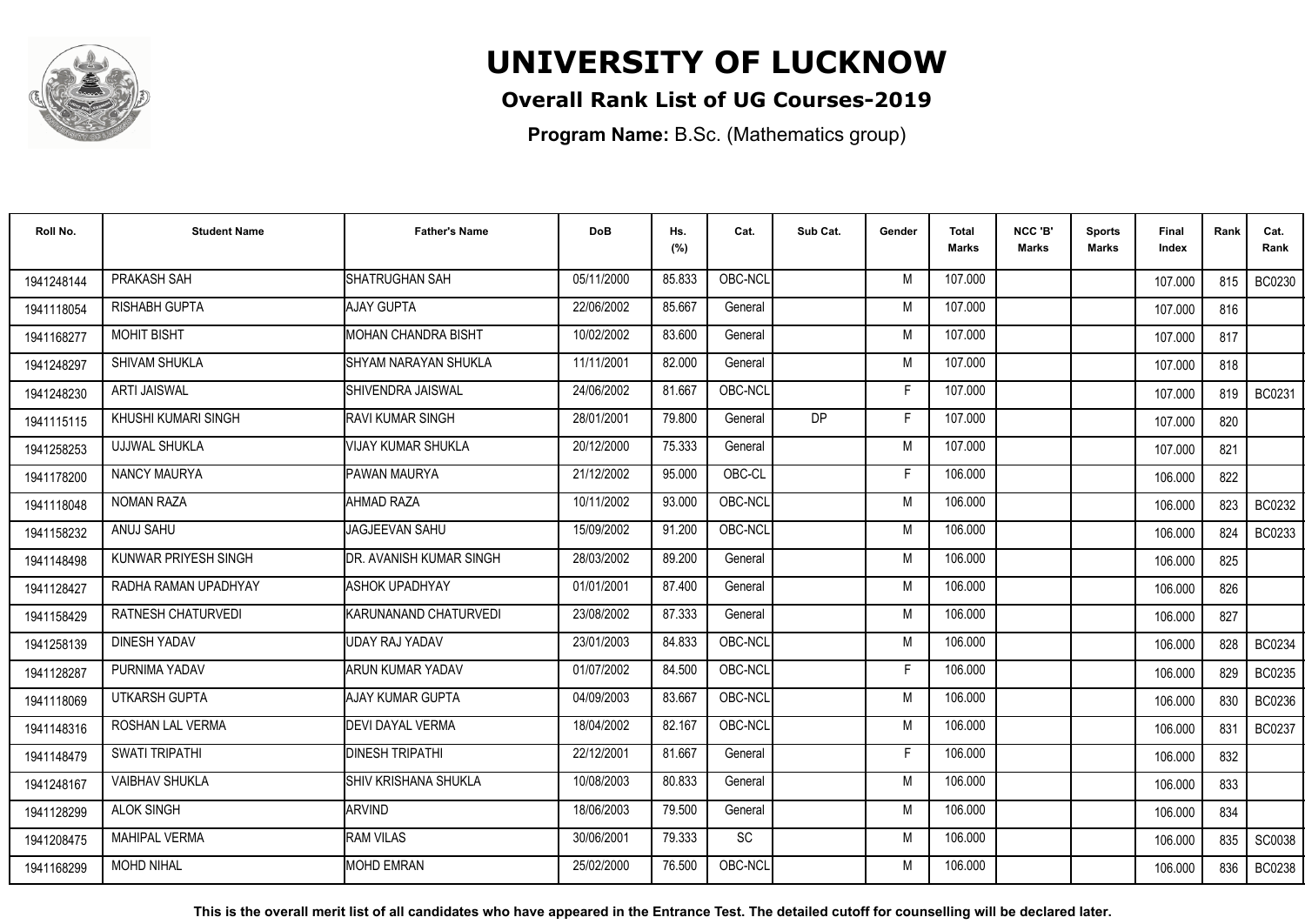

### **Overall Rank List of UG Courses-2019**

**Program Name:** B.Sc. (Mathematics group)

| Roll No.   | <b>Student Name</b>    | <b>Father's Name</b>      | <b>DoB</b> | Hs.<br>(%) | Cat.      | Sub Cat. | Gender | <b>Total</b><br>Marks | NCC 'B'<br><b>Marks</b> | Sports<br>Marks | Final<br>Index | Rank | Cat.<br>Rank  |
|------------|------------------------|---------------------------|------------|------------|-----------|----------|--------|-----------------------|-------------------------|-----------------|----------------|------|---------------|
| 1941208439 | <b>SACHIN PAL</b>      | <b>RAM SEVAK PAL</b>      | 05/02/2000 | 74.667     | OBC-NCL   |          | M      | 106.000               |                         |                 | 106.000        | 837  | BC0239        |
| 1941248381 | SHIVANI PANDEY         | SUDHIR KUMAR PANDEY       | 09/08/2001 | 100.000    | General   |          | F      | 105.000               |                         |                 | 105.000        | 838  |               |
| 1941128298 | PRASHANT PANDEY        | ARVAND KUMAR PANDEY       | 03/10/2003 | 99.800     | General   |          | M      | 105.000               |                         |                 | 105.000        | 839  |               |
| 1941178311 | <b>HIMANSHI KAPOOR</b> | <b>PRAVEEN KAPOOR</b>     | 29/11/2000 | 95.167     | General   |          | E      | 105.000               |                         |                 | 105.000        | 840  |               |
| 1941148501 | <b>ANURAG SINGH</b>    | IDR. VIJAY KUMAR SINGH    | 16/08/2001 | 95.000     | General   |          | M      | 105.000               |                         |                 | 105.000        | 841  |               |
| 1941158035 | <b>UDITI BISARIA</b>   | <b>GUNJAN BISARIA</b>     | 25/09/2001 | 95.000     | General   |          | Е      | 105.000               |                         |                 | 105.000        | 842  |               |
| 1941258244 | PALLAVI MISHRA         | <b>VIJAY KUMAR MISHRA</b> | 07/05/2002 | 95.000     | General   |          | Е      | 105.000               |                         |                 | 105.000        | 843  |               |
| 1941248378 | <b>DISHA KASHYAP</b>   | <b>SUDHIR KUMAR</b>       | 22/08/2002 | 95.000     | General   |          | F      | 105.000               |                         |                 | 105.000        | 844  |               |
| 1941168116 | <b>ISHA SINGH</b>      | <b>MANISH SINGH</b>       | 07/11/2000 | 94.000     | General   |          | F      | 105.000               |                         |                 | 105.000        | 845  |               |
| 1941115084 | <b>BHASHKAR SHARMA</b> | PIYUSH KUMAR SHARMA       | 15/03/2001 | 93.000     | OBC-NCL   | DP.      | M      | 105.000               |                         |                 | 105.000        | 846  | <b>BC0240</b> |
| 1941178441 | <b>ARYAN PATEL</b>     | IRAJ KUMAR SINGH          | 18/08/2002 | 93.000     | OBC-NCL   |          | M      | 105.000               |                         |                 | 105.000        | 847  | BC0241        |
| 1941128117 | <b>AMAN MISHRA</b>     | ANAND KUMAR MISHRA        | 15/01/2003 | 92.500     | General   |          | M      | 105.000               |                         |                 | 105.000        | 848  |               |
| 1941218180 | AKANSHA SINGH          | RAVINDRA SINGH            | 08/08/2001 | 91.200     | OBC-NCL   |          | Е      | 105.000               |                         |                 | 105.000        | 849  | <b>BC0242</b> |
| 1941178470 | NISHA GANGWAR          | <b>RAJEEV GANGWAR</b>     | 21/07/2001 | 89.200     | OBC-NCL   |          | F      | 105.000               |                         |                 | 105.000        | 850  | BC0243        |
| 1941218424 | <b>AMAN SINGH</b>      | <b>SANTOSH KUMAR</b>      | 09/08/2001 | 89.200     | OBC-NCL   |          | M      | 105.000               |                         |                 | 105.000        | 851  | <b>BC0244</b> |
| 1941118073 | SUDHEER SEN MAURYA     | AJAY KUMAR MAURYA         | 05/06/2002 | 89.200     | OBC-NCL   |          | M      | 105.000               |                         |                 | 105.000        | 852  | <b>BC0245</b> |
| 1941128330 | <b>VIVEK DEEP</b>      | <b>ARVIND KUMAR YADAV</b> | 27/07/2002 | 89.200     | OBC-NCL   |          | M      | 105.000               |                         |                 | 105.000        | 853  | <b>BC0246</b> |
| 1941208114 | <b>HARSH TULSANI</b>   | <b>RAJESH TULSANI</b>     | 20/07/2001 | 87.500     | General   |          | M      | 105.000               |                         |                 | 105.000        | 854  |               |
| 1941168131 | <b>ABHISHEK GUPTA</b>  | MANOJ GUPTA               | 18/09/2000 | 87.400     | OBC-NCL   |          | M      | 105.000               |                         |                 | 105.000        | 855  | <b>BC0247</b> |
| 1941128483 | <b>DEVANSH MISHRA</b>  | <b>AVNEESH MISHRA</b>     | 07/07/2002 | 87.400     | General   |          | M      | 105.000               |                         |                 | 105.000        | 856  |               |
| 1941158407 | <b>SAHIL REHMAN</b>    | IKAMRAN UR REHMAN         | 07/03/2000 | 86.500     | OBC-NCL   |          | M      | 105.000               |                         |                 | 105.000        | 857  | <b>BC0248</b> |
| 1941218277 | ANSHUMAN RAJ           | <b>SANJAY KUMAR</b>       | 22/05/2001 | 86.500     | <b>SC</b> |          | М      | 105.000               |                         |                 | 105.000        | 858  | SC0039        |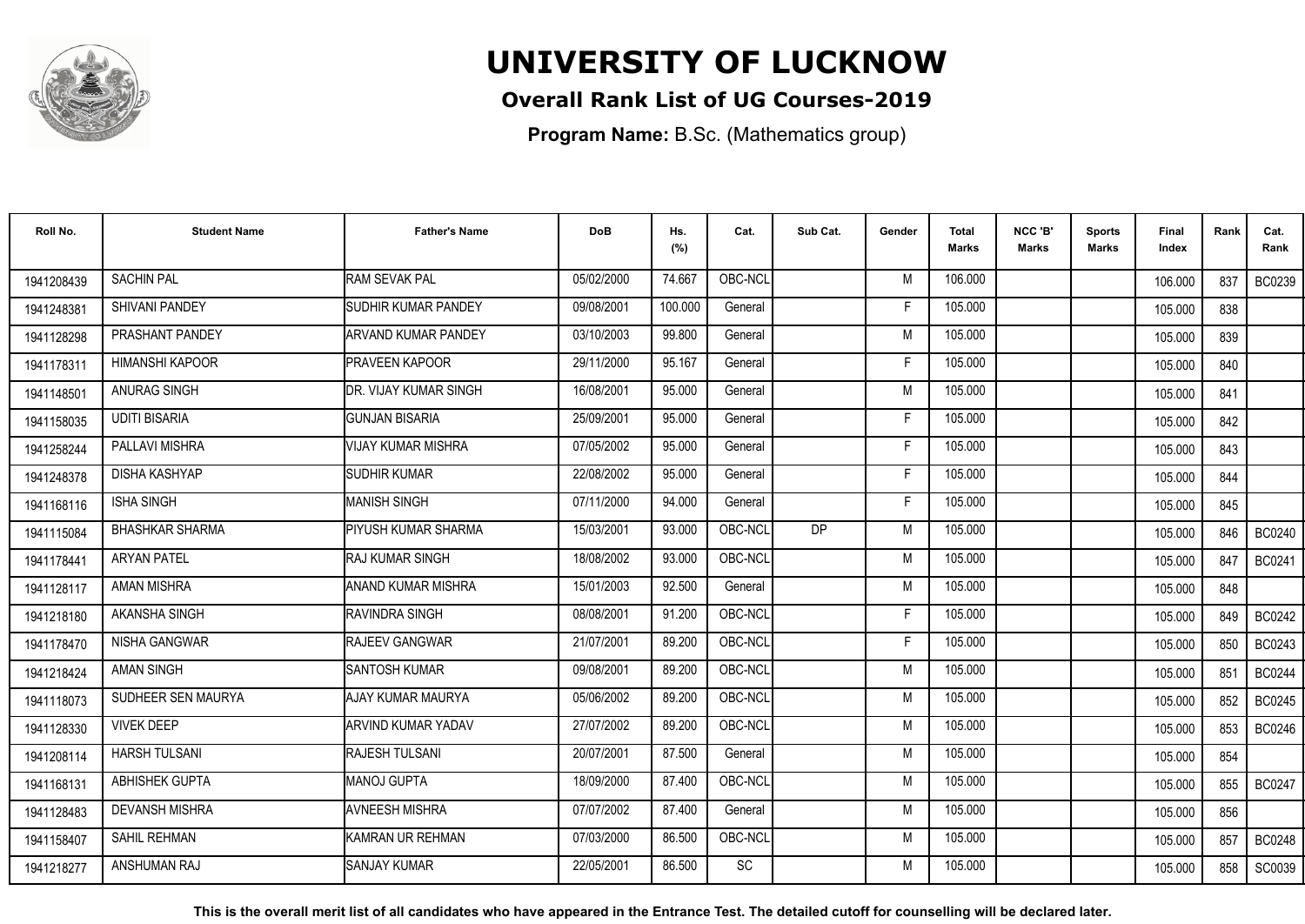

### **Overall Rank List of UG Courses-2019**

**Program Name:** B.Sc. (Mathematics group)

| Roll No.   | <b>Student Name</b>        | <b>Father's Name</b>      | <b>DoB</b> | Hs.<br>(%) | Cat.    | Sub Cat. | Gender | Total<br><b>Marks</b> | NCC 'B'<br><b>Marks</b> | Sports<br>Marks | Final<br>Index | Rank | Cat.<br>Rank  |
|------------|----------------------------|---------------------------|------------|------------|---------|----------|--------|-----------------------|-------------------------|-----------------|----------------|------|---------------|
| 1941218008 | PRABHAT MALL               | RAMDHYAN MALL             | 07/12/2002 | 86.000     | OBC-NCL |          | M      | 105.000               |                         |                 | 105.000        | 859  | <b>BC0249</b> |
| 1941158092 | <b>LAXMI NISHAD</b>        | HARI SHYAM NISHAD         | 20/08/2001 | 85.500     | OBC-NCL |          | F      | 105.000               |                         |                 | 105.000        | 860  | <b>BC0250</b> |
| 1941158339 | SHRUTI SINGH               | JITENDRA SINGH            | 25/09/2003 | 84.333     | General |          | F      | 105.000               |                         |                 | 105.000        | 861  |               |
| 1941258115 | PRANSHU VERMA              | TRIBHUWAN NATH VERMA      | 25/07/2002 | 84.167     | OBC-NCL |          | M      | 105.000               |                         |                 | 105.000        | 862  | <b>BC0251</b> |
| 1941168174 | <b>HARSHIT SINGH</b>       | <b>MANOJ KUMAR SINGH</b>  | 12/10/2002 | 82.500     | General |          | M      | 105.000               |                         |                 | 105.000        | 863  |               |
| 1941248432 | <b>ANAND MISHRA</b>        | <b>SUNIL KUMAR MISHRA</b> | 14/08/2001 | 82.167     | General |          | M      | 105.000               |                         |                 | 105.000        | 864  |               |
| 1941168036 | <b>SUSHMITA PRAJAPATI</b>  | MADAN PRAJAPATI           | 08/07/2002 | 82.000     | OBC-NCL |          | F      | 105.000               |                         |                 | 105.000        | 865  | <b>BC0252</b> |
| 1941118108 | AMAN OJHA                  | AJAY OJHA                 | 20/03/2002 | 80.333     | General |          | M      | 105.000               |                         |                 | 105.000        | 866  |               |
| 1941118096 | PRINCE KUMAR SINGH         | AJAY KUMAR SINGH          | 08/11/1998 | 79.800     | General |          | M      | 105.000               |                         |                 | 105.000        | 867  |               |
| 1941114003 | <b>RANANJAY KUMAR</b>      | <b>JAGDISH PRASAD</b>     | 15/07/2002 | 78.333     | General |          | M      | 105.000               |                         |                 | 105.000        | 868  |               |
| 1941148453 | <b>UJJWAL PRATAP SINGH</b> | <b>DINESH KUMAR SINGH</b> | 01/08/2002 | 78.167     | General |          | M      | 105.000               |                         |                 | 105.000        | 869  |               |
| 1941158240 | <b>MAHENDRA KUMAR</b>      | <b>JAI CHANDRA</b>        | 12/04/1999 | 78.000     | SC      |          | M      | 105.000               |                         |                 | 105.000        | 870  | SC0040        |
| 1941258446 | SIDDHARTH SHANKAR TIWARI   | VISHNU DEV TIWARI         | 25/03/2002 | 77.800     | General |          | M      | 105.000               |                         |                 | 105.000        | 871  |               |
| 1941118003 | ABDUL FAIZ ANSARI          | A M ANSARI                | 26/04/2001 | 76.167     | OBC-NCL |          | M      | 105.000               |                         |                 | 105.000        | 872  | BC0253        |
| 1941168465 | ADITYA KUMAR TRIVEDI       | NAGENDRA KUMAR TRIVEDI    | 18/06/2001 | 95.000     | General |          | M      | 104.000               |                         |                 | 104.000        | 873  |               |
| 1941158242 | AADYA SHARMA               | <b>JAI KUMAR SHARMA</b>   | 24/08/2001 | 95.000     | General |          | F      | 104.000               |                         |                 | 104.000        | 874  |               |
| 1941248368 | NIKHIL KUMAR SHUKLA        | SUDHAKAR NATH SHUKLA      | 08/01/2002 | 95.000     | General |          | M      | 104.000               |                         |                 | 104.000        | 875  |               |
| 1941218109 | <b>NAVEEN KUMAR SINGH</b>  | RAMPARIKHAN SINGH         | 24/05/2002 | 95.000     | OBC-NCL |          | M      | 104.000               |                         |                 | 104.000        | 876  | <b>BC0254</b> |
| 1941168355 | PRANJAN JAIN               | <b>MR VIKAS JAIN</b>      | 11/10/2000 | 94.000     | General |          | F      | 104.000               |                         |                 | 104.000        | 877  |               |
| 1941128437 | SHASHANK MISHRA            | <b>ASHUTOSH MISHRA</b>    | 11/05/2002 | 93.200     | General |          | M      | 104.000               |                         |                 | 104.000        | 878  |               |
| 1941178247 | <b>KALPANA SINGH</b>       | PRADEEP SINGH             | 15/07/2000 | 93.000     | General |          | F      | 104.000               |                         |                 | 104.000        | 879  |               |
| 1941168033 | <b>SATVIK PANDEY</b>       | <b>M K PANDEY</b>         | 28/12/2001 | 92.200     | General |          | M      | 104.000               |                         |                 | 104.000        | 880  |               |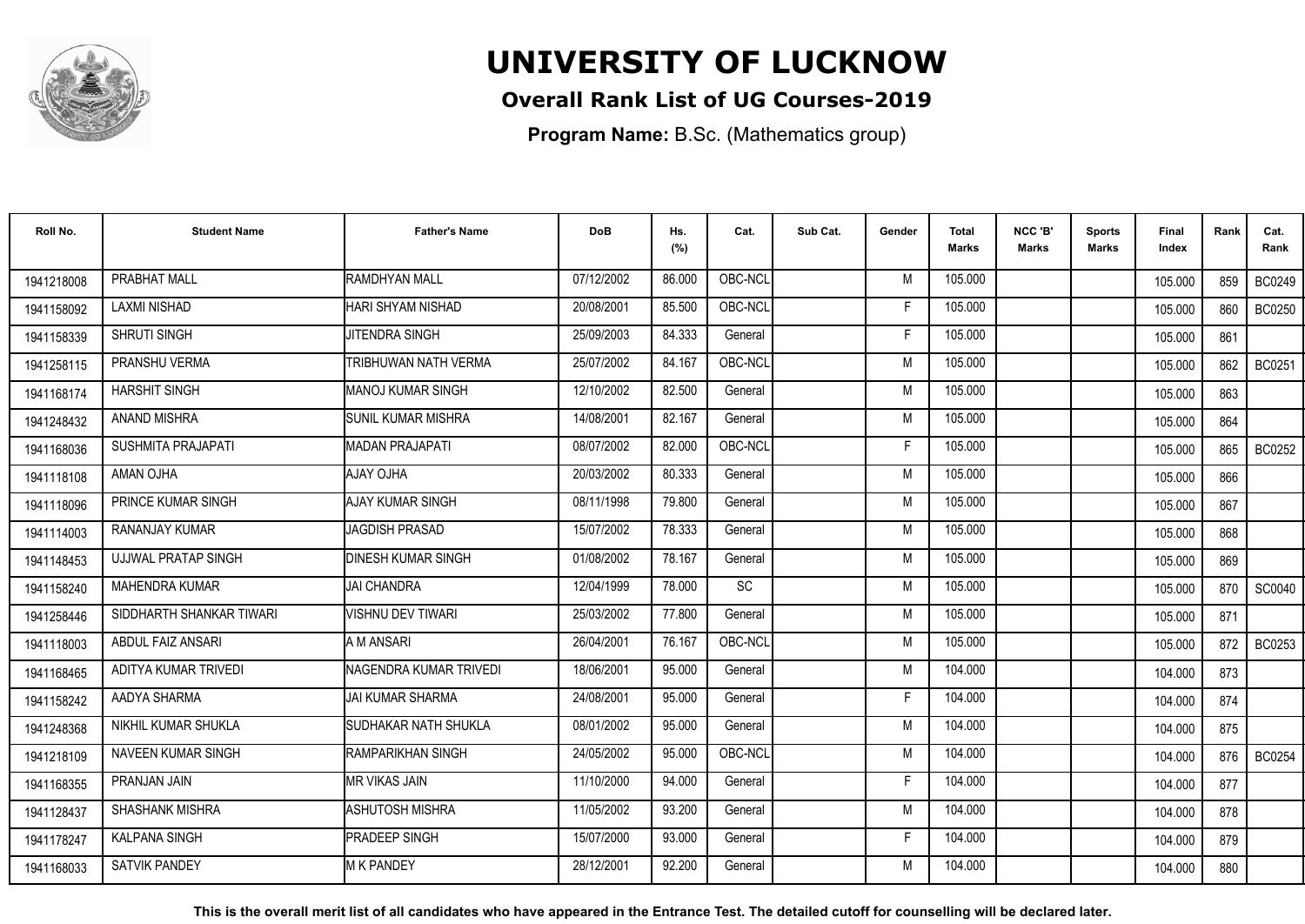

### **Overall Rank List of UG Courses-2019**

**Program Name:** B.Sc. (Mathematics group)

| Roll No.   | <b>Student Name</b>       | <b>Father's Name</b>          | <b>DoB</b> | Hs.<br>(%) | Cat.    | Sub Cat. | Gender | <b>Total</b><br>Marks | NCC 'B'<br><b>Marks</b> | Sports<br>Marks | <b>Final</b><br>Index | Rank | Cat.<br>Rank  |
|------------|---------------------------|-------------------------------|------------|------------|---------|----------|--------|-----------------------|-------------------------|-----------------|-----------------------|------|---------------|
| 1941168038 | AKANKSHA YADAV            | <b>MADAN YADAV</b>            | 15/06/2002 | 89.200     | OBC-NCL |          | F      | 104.000               |                         |                 | 104.000               | 881  | BC0255        |
| 1941117040 | <b>DEEPAK KUMAR</b>       | <b>GORAKH PRASAD</b>          | 16/05/2001 | 89.000     | OBC-CL  |          | M      | 104.000               |                         |                 | 104.000               | 882  |               |
| 1941128230 | ANMOL MISHRA              | <b>ANOOP MISHRA</b>           | 10/01/2002 | 88.600     | General |          | M      | 104.000               |                         |                 | 104.000               | 883  |               |
| 1941168418 | <b>ANCHAL SAINI</b>       | <b>MUKESH KUMAR SAINI</b>     | 15/06/2003 | 86.429     | OBC-NCL |          | Е      | 104.000               |                         |                 | 104.000               | 884  | <b>BC0256</b> |
| 1941148425 | UTKARSH AWASTHI           | <b>DINESH CHANDRA AWASTHI</b> | 07/07/2000 | 86.200     | General |          | M      | 104.000               |                         |                 | 104.000               | 885  |               |
| 1941258469 | <b>VATSHIKHA</b>          | VIVEK KUMAR DUBEY             | 16/08/2002 | 85.000     | General |          | E      | 104.000               |                         |                 | 104.000               | 886  |               |
| 1941148450 | UTKARSH SHUKLA            | <b>IDINESH KUMAR SHUKLA</b>   | 30/11/2001 | 83.500     | General |          | M      | 104.000               |                         |                 | 104.000               | 887  |               |
| 1941208061 | <b>GARIMA SINGH</b>       | <b>IRAJESH KUMAR SINGH</b>    | 14/03/2002 | 82.667     | General |          | F      | 104.000               |                         |                 | 104.000               | 888  |               |
| 1941258280 | RAGHU VIJAY SINGH         | <b>VIJAY SHANKAR SINGH</b>    | 31/03/2002 | 81.200     | General |          | M      | 104.000               |                         |                 | 104.000               | 889  |               |
| 1941117107 | <b>ARPIT DWIVEDI</b>      | <b>SURENDRA DWIVEDI</b>       | 09/07/2001 | 79.600     | General |          | M      | 104.000               |                         |                 | 104.000               | 890  |               |
| 1941178136 | <b>KSHITIJ KUMAR</b>      | PANKAJ KUMAR                  | 13/03/2000 | 79.000     | SC      |          | M      | 104.000               |                         |                 | 104.000               | 891  | SC0041        |
| 1941258026 | SHIVENDRA TRIPATHI        | <b>SURESH MANI TRIPATHI</b>   | 21/12/2001 | 76.000     | General |          | M      | 104.000               |                         |                 | 104.000               | 892  |               |
| 1941148300 | <b>TARUSHREE SHARMA</b>   | DEVENDRA KUMAR SHARMA         | 03/04/2002 | 76.000     | General |          | F      | 104.000               |                         |                 | 104.000               | 893  |               |
| 1941258065 | <b>ANKUR MISHRA</b>       | <b>SUSHIL KUMAR MISHRA</b>    | 20/07/2002 | 76.000     | General |          | M      | 104.000               |                         |                 | 104.000               | 894  |               |
| 1941148548 | <b>ANIL RAJWANSHI</b>     | <b>GANGA PRASAD RAJWANSHI</b> | 15/07/2000 | 75.333     | SC      |          | M      | 104.000               |                         |                 | 104.000               | 895  | SC0042        |
| 1941168509 | <b>VINAY PRATAP SINGH</b> | <b>NARENDRA KUMAR SINGH</b>   | 27/03/2000 | 74.500     | General |          | M      | 104.000               |                         |                 | 104.000               | 896  |               |
| 1941158503 | <b>NAMAN BHARGAVA</b>     | KRISHNA KUMAR CHOUBEY         | 04/06/2002 | 72.200     | General |          | M      | 104.000               |                         |                 | 104.000               | 897  |               |
| 1941116026 | RAVI PRAKAASH YADAV       | <b>BHAL CHANDRA YADAV</b>     | 20/01/2002 | 83.600     | OBC-NCL |          | M      | 101.000               | 2.525                   |                 | 103.525               | 898  | <b>BC0257</b> |
| 1941148569 | BHAVYA SRIVASTAVA         | GEETESH SRIVASTAVA            | 26/01/2001 | 95.000     | General |          | F      | 103.000               |                         |                 | 103.000               | 899  |               |
| 1941158425 | <b>SHAKTI TRIPATHI</b>    | KARTIK MANI TRIPATHI          | 08/01/2002 | 95.000     | General |          | M      | 103.000               |                         |                 | 103.000               | 900  |               |
| 1941148252 | SUDIPTI SINGH             | <b>DARA SINGH</b>             | 03/02/2002 | 95.000     | General |          | F      | 103.000               |                         |                 | 103.000               | 901  |               |
| 1941258336 | ABHINAV KASHYAP           | VINOD                         | 10/07/2002 | 90.667     | OBC-NCL |          | M      | 103.000               |                         |                 | 103.000               | 902  | <b>BC0258</b> |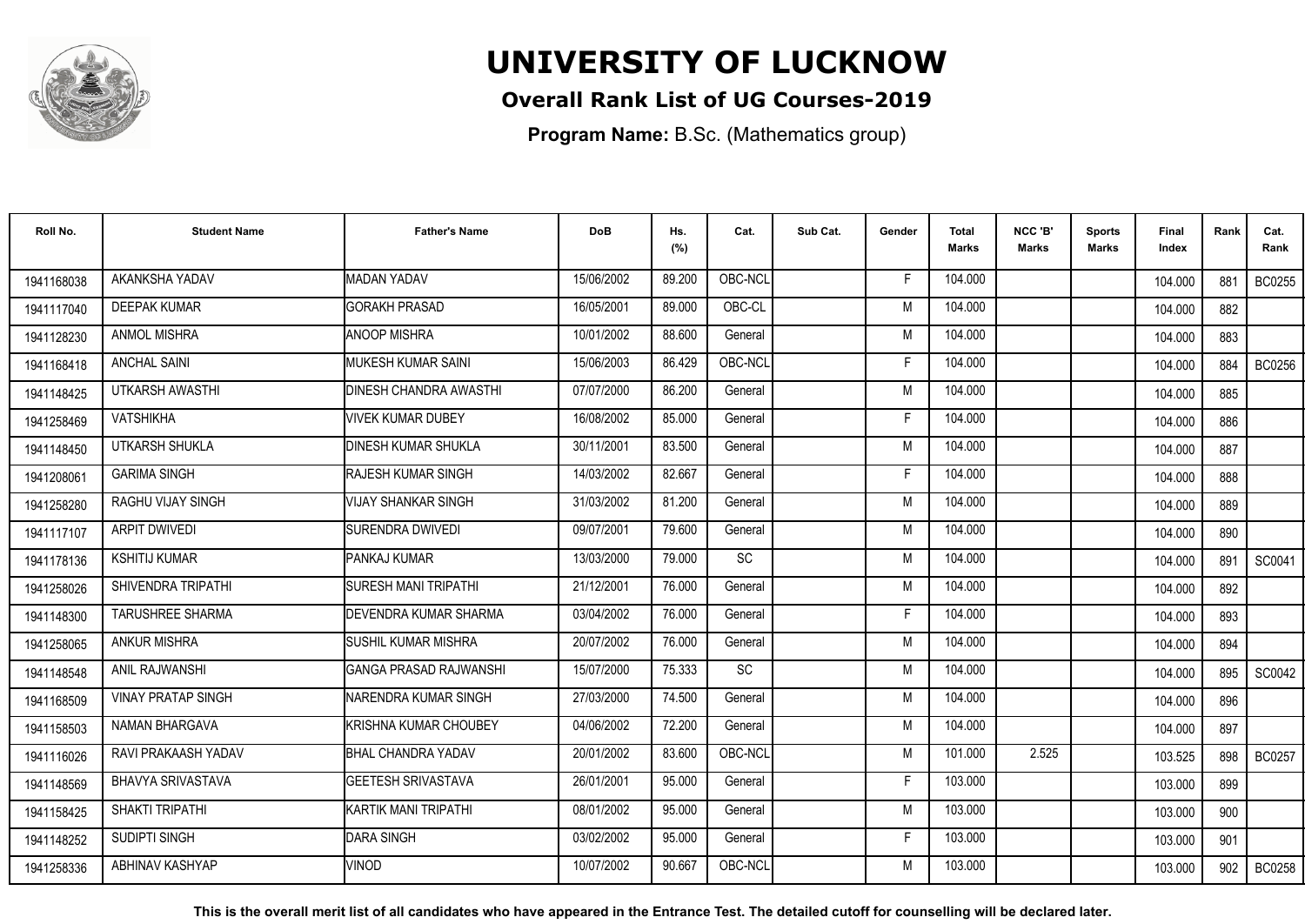

### **Overall Rank List of UG Courses-2019**

**Program Name:** B.Sc. (Mathematics group)

| Roll No.   | <b>Student Name</b>       | <b>Father's Name</b>       | <b>DoB</b> | Hs.<br>(%) | Cat.    | Sub Cat.  | Gender | <b>Total</b><br>Marks | NCC 'B'<br><b>Marks</b> | Sports<br><b>Marks</b> | Final<br>Index | Rank | Cat.<br>Rank  |
|------------|---------------------------|----------------------------|------------|------------|---------|-----------|--------|-----------------------|-------------------------|------------------------|----------------|------|---------------|
| 1941168284 | <b>MOHD ZUHAIB KHAN</b>   | MOHD AHSAN KHAN            | 04/10/2002 | 86.000     | General |           | M      | 103.000               |                         |                        | 103.000        | 903  |               |
| 1941218468 | AYUSHI CHANDRA BAUDH      | <b>SANTRAM BHARTI</b>      | 15/09/2002 | 85.400     | SC      |           | F      | 103.000               |                         |                        | 103.000        | 904  | SC0043        |
| 1941148009 | <b>ANKIT KUMAR</b>        | <b>AWDHESH KUMAR</b>       | 02/07/2002 | 84.833     | OBC-NCL |           | M      | 103.000               |                         |                        | 103.000        | 905  | BC0259        |
| 1941178340 | <b>SHALINI</b>            | <b>PREMSAGAR PANDEY</b>    | 28/10/2004 | 83.833     | General |           | E      | 103.000               |                         |                        | 103.000        | 906  |               |
| 1941218014 | <b>ASTHA SINGH</b>        | RAMESH BABOO               | 09/02/2002 | 83.500     | OBC-NCL |           | F      | 103.000               |                         |                        | 103.000        | 907  | <b>BC0260</b> |
| 1941178140 | <b>AVANISH GUPTA</b>      | PANKAJ KUMAR GUPTA         | 12/09/2002 | 83.500     | General |           | M      | 103.000               |                         |                        | 103.000        | 908  |               |
| 1941115173 | ARPIT KUMAR YADAV         | RAJ BAHADUR                | 21/08/2001 | 82.000     | OBC-NCL | <b>DP</b> | M      | 103.000               |                         |                        | 103.000        | 909  | <b>BC0261</b> |
| 1941115055 | SHOURAV SINGH             | KARAM SINGH                | 01/08/2000 | 81.600     | General | <b>DP</b> | M      | 103.000               |                         |                        | 103.000        | 910  |               |
| 1941148041 | RAM PADARATH              | <b>BADRI PRASAD TIWARI</b> | 08/07/2002 | 81.500     | General |           | M      | 103.000               |                         |                        | 103.000        | 911  |               |
| 1941168347 | ROHIT KUMAR DWIVEDI       | MR PRAMOD KUMAR DWIVEDI    | 27/03/2003 | 79.833     | General |           | M      | 103.000               |                         |                        | 103.000        | 912  |               |
| 1941208085 | <b>VINAY KUMAR MISHRA</b> | <b>RAJESH MISHRA</b>       | 25/05/2001 | 76.667     | General |           | M      | 103.000               |                         |                        | 103.000        | 913  |               |
| 1941128082 | NAVNEET KUMAR SINGH       | AMBRISH KUMAR SINGH        | 15/03/2001 | 98.000     | General |           | M      | 102.000               |                         |                        | 102.000        | 914  |               |
| 1941168023 | PRASHANT KUMAR TRIPATHI   | LAXMI SHANKAR TRIPATHI     | 10/10/2002 | 96.400     | General |           | M      | 102.000               |                         |                        | 102.000        | 915  |               |
| 1941158316 | PRIYANSHI CHAUHAN         | JITENDRA KUMAR             | 11/03/2001 | 95.000     | General |           | F      | 102.000               |                         |                        | 102.000        | 916  |               |
| 1941158501 | <b>SUYASH RAJPUT</b>      | KRISHNA KUMAR              | 06/04/2001 | 93.000     | General |           | M      | 102.000               |                         |                        | 102.000        | 917  |               |
| 1941128174 | <b>TANU SONI</b>          | <b>ANIL KUMAR SONI</b>     | 05/03/2002 | 93.000     | OBC-NCL |           | M      | 102.000               |                         |                        | 102.000        | 918  | BC0262        |
| 1941218377 | <b>AYUSH DUBEY</b>        | <b>SANJEEV KUMAR</b>       | 16/11/2000 | 91.200     | General |           | M      | 102.000               |                         |                        | 102.000        | 919  |               |
| 1941208066 | PALLAVI SRIVASTAVA        | RAJESH KUMAR SRIVASTAVA    | 07/11/2001 | 90.200     | General |           | F      | 102.000               |                         |                        | 102.000        | 920  |               |
| 1941128187 | AKASH KUMAR YADAV         | ANIL KUMAR YADAV           | 20/06/2002 | 89.400     | OBC-NCL |           | M      | 102.000               |                         |                        | 102.000        | 921  | BC0263        |
| 1941248371 | <b>HARSH PANDEY</b>       | SUDHANSHU DHAR PANDEY      | 14/04/2002 | 89.200     | General |           | M      | 102.000               |                         |                        | 102.000        | 922  |               |
| 1941158413 | ANAND KUMAR PANDEY        | KANHAIYA LAL PANDEY        | 31/07/2003 | 89.000     | General |           | M      | 102.000               |                         |                        | 102.000        | 923  |               |
| 1941248392 | <b>AKANSHA TYAGI</b>      | <b>SUDHIR TYAGI</b>        | 29/03/2000 | 87.400     | General |           | F      | 102.000               |                         |                        | 102.000        | 924  |               |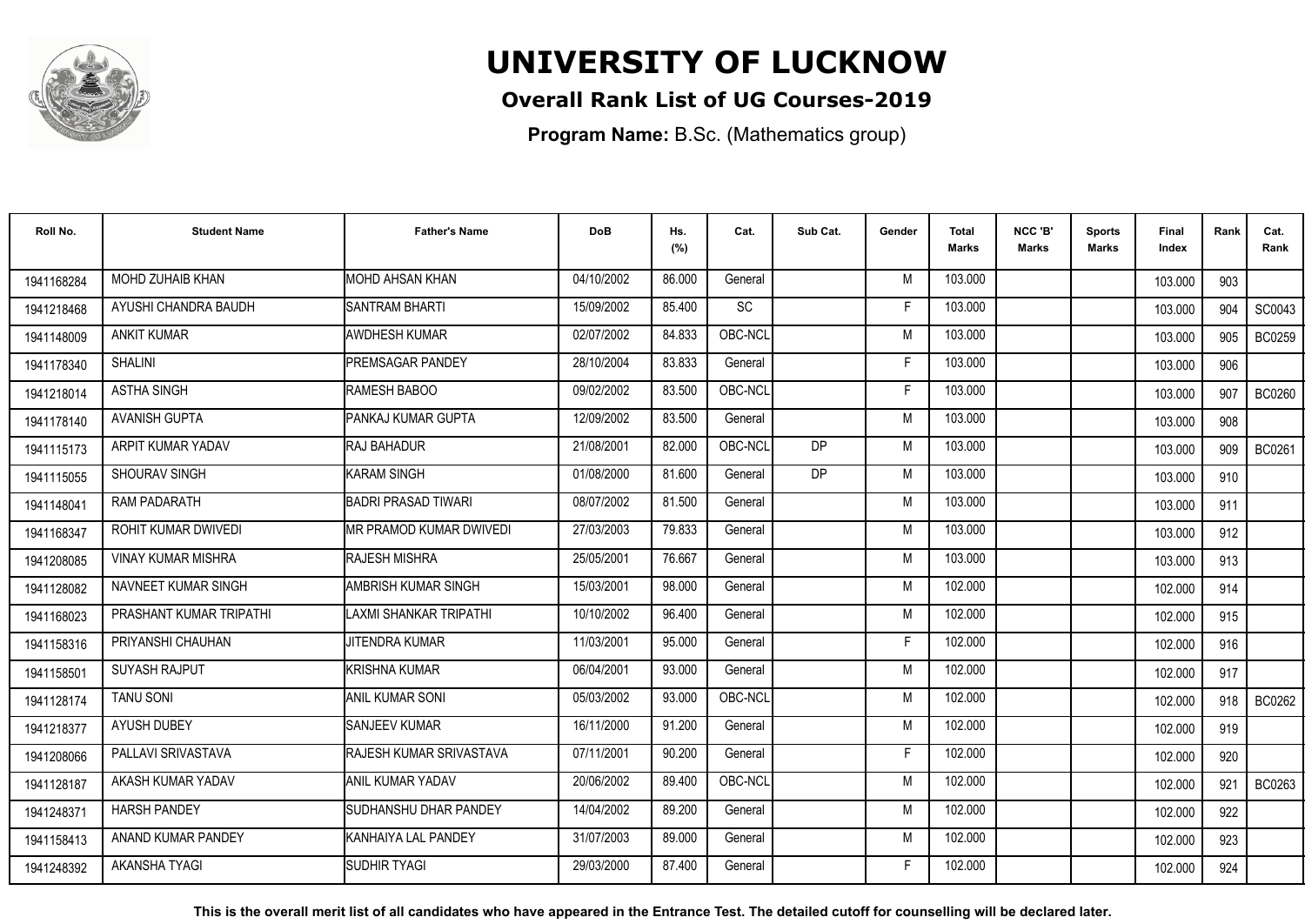

### **Overall Rank List of UG Courses-2019**

**Program Name:** B.Sc. (Mathematics group)

| Roll No.               | <b>Student Name</b>  | <b>Father's Name</b>          | <b>DoB</b> | Hs.<br>(%) | Cat.      | Sub Cat. | Gender | <b>Total</b><br><b>Marks</b> | NCC 'B'<br><b>Marks</b> | <b>Sports</b><br>Marks | Final<br>Index | Rank | Cat.<br>Rank  |
|------------------------|----------------------|-------------------------------|------------|------------|-----------|----------|--------|------------------------------|-------------------------|------------------------|----------------|------|---------------|
| 1941218192             | <b>RITU YADAV</b>    | RISHIKANT YADAV               | 24/11/2000 | 86.400     | General   |          | F      | 102.000                      |                         |                        | 102.000        | 925  |               |
| 1941258297             | <b>MOHIT SINGH</b>   | <b>VIKAS SINGH</b>            | 02/09/2000 | 86.000     | General   |          | M      | 102.000                      |                         |                        | 102.000        | 926  |               |
| 1941218473             | AYUSH SINGH CHAUHAN  | SARDAR SINGH CHAUHAN          | 04/03/2001 | 86.000     | <b>ST</b> |          | M      | 102.000                      |                         |                        | 102.000        | 927  | ST0001        |
| 1941158233             | <b>RAHUL RAJPOOT</b> | <b>JAGMOHAN LAL RAJPOOT</b>   | 27/01/2001 | 85.333     | OBC-NCL   |          | M      | 102.000                      |                         |                        | 102.000        | 928  | <b>BC0264</b> |
| 1941158586             | ALI ABBAS NAOVI      | LATE BILAL NAQVI              | 15/03/2002 | 84.000     | General   |          | M      | 102.000                      |                         |                        | 102.000        | 929  |               |
| 1941148146             | <b>NAYAN GUPTA</b>   | <b>BRAJ KISHORE GUPTA</b>     | 12/09/2001 | 82.167     | General   |          | M      | 102.000                      |                         |                        | 102.000        | 930  |               |
| 194112826              | AKANSHA CHATURVEDI   | <b>ARUN KUMAR</b>             | 29/11/2002 | 80.833     | General   |          | F      | 102.000                      |                         |                        | 102.000        | 931  |               |
| 194116809 <sup>-</sup> | RISHABH SHUKLA       | <b>MAHESH SHUKLA</b>          | 10/10/2002 | 80.000     | General   |          | M      | 102.000                      |                         |                        | 102.000        | 932  |               |
| 1941168253             | <b>ANKIT JHA</b>     | <b>MITHILESH JHA</b>          | 26/12/1998 | 72.000     | General   |          | M      | 102.000                      |                         |                        | 102.000        | 933  |               |
| 1941248444             | <b>ABHAY VERMA</b>   | <b>SUNIL KUMAR VERMA</b>      | 10/01/2002 | 65.667     | OBC-NCL   |          | M      | 102.000                      |                         |                        | 102.000        | 934  | BC0265        |
| 1941258271             | <b>ASHISH VERMA</b>  | VIJAY PRAKASH VERMA           | 23/06/2001 | 95.000     | OBC-CL    |          | M      | 101.000                      |                         |                        | 101.000        | 935  |               |
| 1941148078             | SHOBHIT SINGH        | <b>BANSH BAHADUR SINGH</b>    | 04/09/2001 | 90.000     | OBC-NCL   |          | M      | 101.000                      |                         |                        | 101.000        | 936  | <b>BC0266</b> |
| 1941258062             | SHAGUN AGRAHARI      | <b>SUSHIL KUMAR GUPTA</b>     | 20/01/2002 | 89.333     | General   |          | F      | 101.000                      |                         |                        | 101.000        | 937  |               |
| 1941218032             | PRANSHI MISHRA       | <b>IRAMESH CHANDRA MISHRA</b> | 20/05/2002 | 89.200     | General   |          | F      | 101.000                      |                         |                        | 101.000        | 938  |               |
| 1941128050             | SHIKHAR RAI          | <b>ALOK RAI</b>               | 15/03/2001 | 87.500     | General   |          | M      | 101.000                      |                         |                        | 101.000        | 939  |               |
| 1941128208             | SAI PRAKASH AWASTHI  | ANIRUDDHA PRASAD AWASTHI      | 04/09/2003 | 87.333     | General   |          | M      | 101.000                      |                         |                        | 101.000        | 940  |               |
| 1941148445             | SUDHANSHU PANDEY     | <b>DINESH KUMAR PANDEY</b>    | 16/05/2001 | 86.167     | General   |          | M      | 101.000                      |                         |                        | 101.000        | 941  |               |
| 1941168227             | JYOTI YADAV          | <b>MATHURA YADAV</b>          | 01/01/2002 | 84.833     | OBC-NCL   |          | F      | 101.000                      |                         |                        | 101.000        | 942  | <b>BC0267</b> |
| 1941248250             | PAVAN KUMAR          | SHRAVAN KUMAR                 | 18/07/2002 | 83.833     | OBC-NCL   |          | M      | 101.000                      |                         |                        | 101.000        | 943  | <b>BC0268</b> |
| 1941158172             | ARADHYA YADAV        | INDRA KUMAR YADAV             | 21/01/2002 | 83.600     | OBC-NCL   |          | F      | 101.000                      |                         |                        | 101.000        | 944  | BC0269        |
| 1941258498             | ABHAY SINGH RAWAT    | YOGENDRA SINGH RAWAT          | 09/05/2002 | 81.600     | SC        |          | M      | 101.000                      |                         |                        | 101.000        | 945  | SC0044        |
| 1941258399             | NAMRTA YADAV         | VINOD SINGH YADAV             | 25/05/2001 | 79.800     | OBC-NCL   |          | F      | 101.000                      |                         |                        | 101.000        | 946  | <b>BC0270</b> |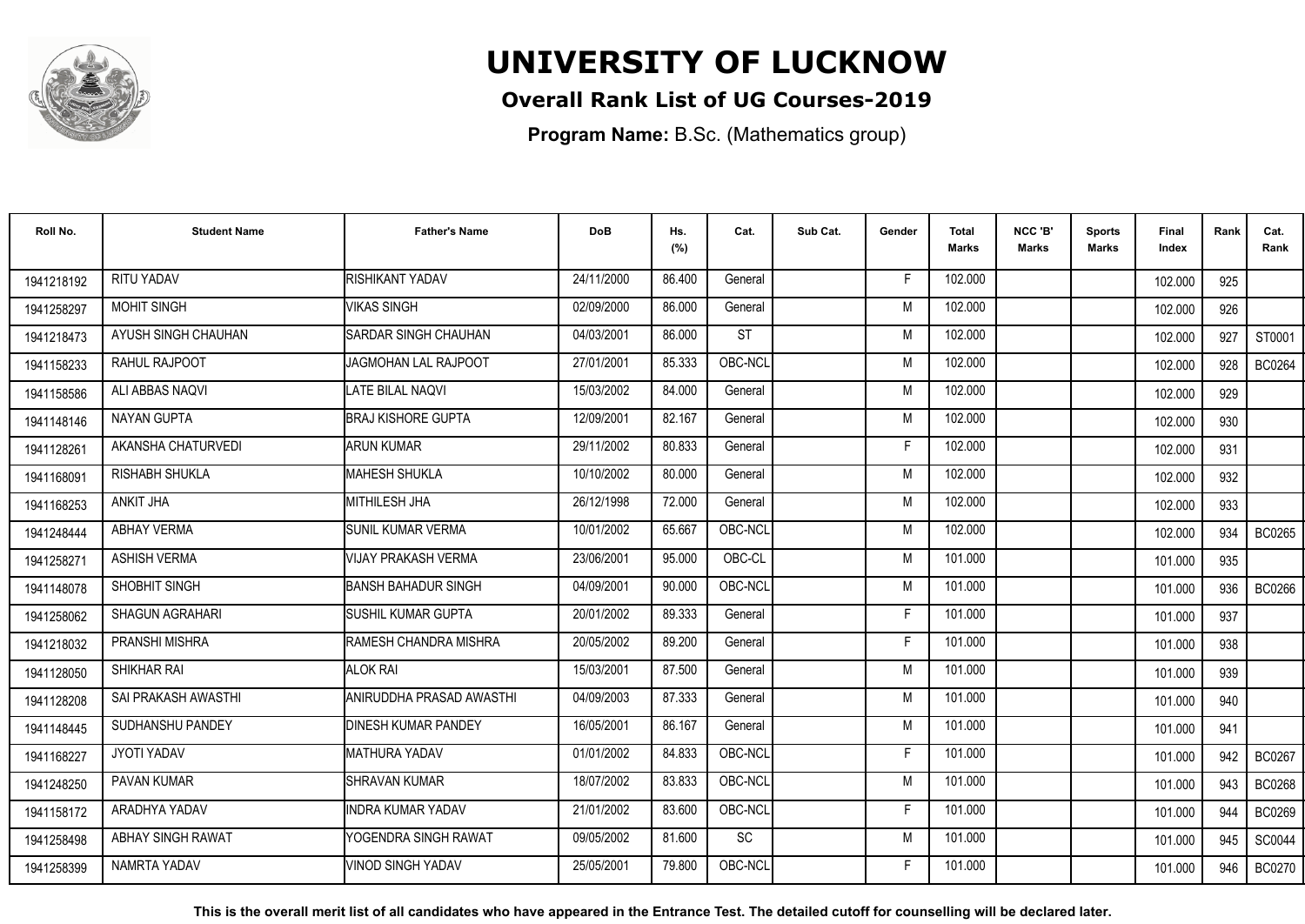

### **Overall Rank List of UG Courses-2019**

**Program Name:** B.Sc. (Mathematics group)

| Roll No.   | <b>Student Name</b>      | <b>Father's Name</b>         | <b>DoB</b> | Hs.<br>(%) | Cat.      | Sub Cat. | Gender | Total<br>Marks | NCC 'B'<br><b>Marks</b> | Sports<br>Marks | Final<br>Index | Rank | Cat.<br>Rank  |
|------------|--------------------------|------------------------------|------------|------------|-----------|----------|--------|----------------|-------------------------|-----------------|----------------|------|---------------|
| 1941148147 | AAYUSHI YADAV            | <b>BRAJBHAN SINGH YADAV</b>  | 25/06/2001 | 79.800     | OBC-NCL   |          | M      | 101.000        |                         |                 | 101.000        | 947  | <b>BC0271</b> |
| 1941115018 | <b>NANDINI SINGH</b>     | <b>BALVANT SINGH</b>         | 30/09/2002 | 65.167     | General   |          | F      | 101.000        |                         |                 | 101.000        | 948  |               |
| 1941168108 | <b>MOHIT KUMAR SINGH</b> | MANGAL CHARAN SINGH          | 15/08/2001 | 63.800     | General   |          | M      | 101.000        |                         |                 | 101.000        | 949  |               |
| 1941218120 | ANKIT DUBEY              | <b>RAMUGRAH DUBEY</b>        | 10/12/2001 | 100.000    | General   |          | M      | 100.000        |                         |                 | 100.000        | 950  |               |
| 1941158584 | <b>ASHISH YADAV</b>      | LATE ASHOK KUMAR YADAV       | 08/12/2000 | 95.000     | OBC-CL    |          | M      | 100.000        |                         |                 | 100.000        | 951  |               |
| 1941128317 | <b>VAISHALI SHUKLA</b>   | ARVIND KUMAR SHUKLA          | 01/10/2001 | 95.000     | General   |          | Е      | 100.000        |                         |                 | 100.000        | 952  |               |
| 1941248477 | <b>SHRUTI MISHRA</b>     | <b>SURENDRA NATH MISHRA</b>  | 01/01/2002 | 95.000     | General   |          | F      | 100.000        |                         |                 | 100.000        | 953  |               |
| 1941208448 | ANISHA GAUTAM            | RAM SHANKER GAUTAM           | 01/06/2002 | 95.000     | SC        |          | F      | 100.000        |                         |                 | 100.000        | 954  | SC0045        |
| 1941148293 | YASHITA PATEL            | <b>DEVANAND VERMA</b>        | 05/08/2002 | 95.000     | General   |          | F      | 100.000        |                         |                 | 100.000        | 955  |               |
| 1941148167 | <b>SRISHTI SHARMA</b>    | <b>BRIJESH KUMAR</b>         | 28/09/2001 | 93.000     | General   |          | F      | 100.000        |                         |                 | 100.000        | 956  |               |
| 1941148351 | <b>RAJNISH KUMAR</b>     | DHARMENDRA KUMAR             | 01/01/2002 | 91.200     | <b>SC</b> |          | M      | 100.000        |                         |                 | 100.000        | 957  | SC0046        |
| 1941248382 | <b>HRITIK BHARDWAJ</b>   | <b>I</b> SUDHIR KUMAR SHARMA | 05/03/2002 | 90.400     | General   |          | M      | 100.000        |                         |                 | 100.000        | 958  |               |
| 1941128170 | <b>AMAR SINGH</b>        | IANIL KUMAR SINGH            | 05/07/2001 | 90.167     | General   |          | M      | 100.000        |                         |                 | 100.000        | 959  |               |
| 1941248192 | AMIT CHAUDHARY           | SHIV MURAT CHAUDHARY         | 08/02/2001 | 88.400     | OBC-NCL   |          | M      | 100.000        |                         |                 | 100.000        | 960  | <b>BC0272</b> |
| 1941128308 | ANKIT KUMAR CHAURASIYA   | <b>ARVIND KUMAR</b>          | 02/01/2003 | 88.167     | OBC-NCL   |          | M      | 100.000        |                         |                 | 100.000        | 961  | BC0273        |
| 1941208068 | <b>LAUKIK TIWARI</b>     | RAJESH KUMAR TIWARI          | 04/09/2001 | 87.167     | General   |          | M      | 100.000        |                         |                 | 100.000        | 962  |               |
| 1941168416 | ANUSHKA GUPTA            | IMUKESH KUMAR GUPTA          | 17/01/2003 | 86.667     | General   |          | F      | 100.000        |                         |                 | 100.000        | 963  |               |
| 1941117115 | <b>BHAVESH</b>           | <b>VISHAL SINGH</b>          | 08/12/2000 | 85.600     | General   |          | M      | 100.000        |                         |                 | 100.000        | 964  |               |
| 1941168426 | SHREYA SINGH             | <b>MUKESH SINGH</b>          | 20/07/2001 | 84.000     | General   |          | F      | 100.000        |                         |                 | 100.000        | 965  |               |
| 1941208434 | <b>ANJALI</b>            | RAM SAMUJH GOND              | 05/12/2001 | 83.833     | <b>SC</b> |          | E      | 100.000        |                         |                 | 100.000        | 966  | SC0047        |
| 1941148436 | <b>VINAY MISHRA</b>      | <b>DINESH KUMAR</b>          | 01/01/2000 | 83.500     | General   |          | M      | 100.000        |                         |                 | 100.000        | 967  |               |
| 1941258291 | PREETI VERMA             | <b>VIJAYPAL VERMA</b>        | 21/05/2002 | 83.500     | OBC-NCL   |          | F      | 100.000        |                         |                 | 100.000        | 968  | <b>BC0274</b> |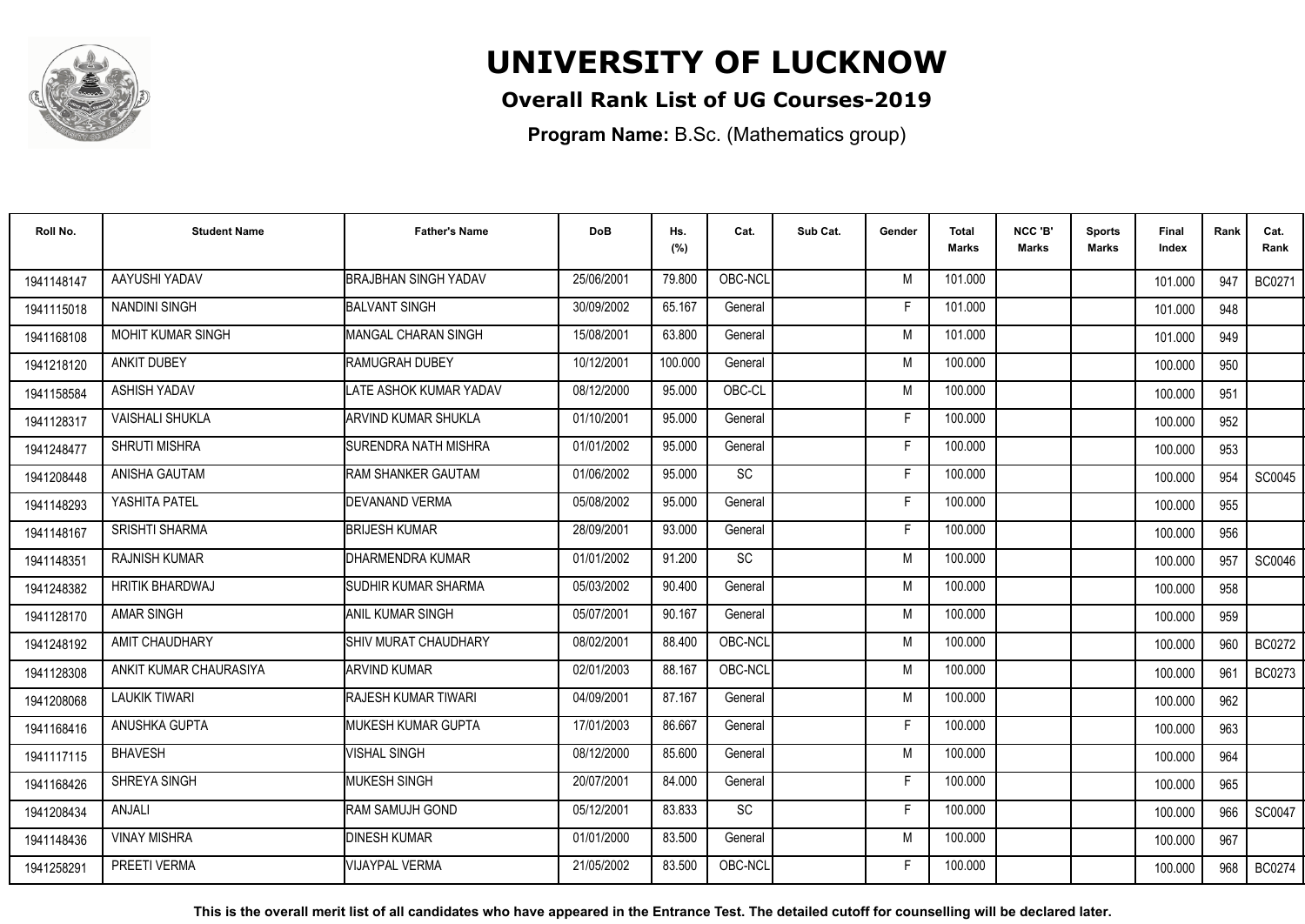

### **Overall Rank List of UG Courses-2019**

**Program Name:** B.Sc. (Mathematics group)

| Roll No.   | <b>Student Name</b>      | <b>Father's Name</b>       | <b>DoB</b> | Hs.<br>(%) | Cat.      | Sub Cat.  | Gender | <b>Total</b><br><b>Marks</b> | NCC 'B'<br><b>Marks</b> | <b>Sports</b><br>Marks | Final<br>Index | Rank | Cat.<br>Rank  |
|------------|--------------------------|----------------------------|------------|------------|-----------|-----------|--------|------------------------------|-------------------------|------------------------|----------------|------|---------------|
| 1941168270 | <b>FARHEEN BANO</b>      | <b>MOHAMMAD RAIS</b>       | 05/09/2002 | 83.167     | General   |           | F.     | 100.000                      |                         |                        | 100.000        | 969  |               |
| 1941128296 | KANAK PRABHA ANURAKSHITA | <b>ARUNENDU KUMAR</b>      | 23/11/2002 | 81.800     | General   |           | F      | 100.000                      |                         |                        | 100.000        | 970  |               |
| 1941258043 | SHIVAM MAURYA            | <b>SURYA PAL MAURYA</b>    | 06/07/2003 | 81.000     | OBC-NCL   |           | M      | 100.000                      |                         |                        | 100.000        | 971  | <b>BC0275</b> |
| 1941158423 | JYOTI YADAV              | KARAN SINGH YADAV          | 01/11/2002 | 80.333     | OBC-NCL   |           | F      | 100.000                      |                         |                        | 100.000        | 972  | <b>BC0276</b> |
| 1941248009 | <b>RISHABH SINGH</b>     | ISATYA PRAKASH SINGH       | 03/12/2001 | 79.400     | General   |           | M      | 100.000                      |                         |                        | 100.000        | 973  |               |
| 1941168251 | <b>KM ASMITA YADAV</b>   | <b>MITHAI LAL</b>          | 05/07/2003 | 78.167     | OBC-NCL   |           | F      | 100.000                      |                         |                        | 100.000        | 974  | <b>BC0277</b> |
| 1941115017 | PRASHANT YADAV           | VINOD KUMAR YADAV          | 27/04/2000 | 76.000     | OBC-NCL   | <b>DP</b> | M      | 100.000                      |                         |                        | 100.000        | 975  | <b>BC0278</b> |
| 1941248465 | ANCHITA GUPTA            | <b>SURENDRA KUMAR</b>      | 01/08/2000 | 75.333     | General   |           | F      | 100.000                      |                         |                        | 100.000        | 976  |               |
| 1941178005 | MAHENDRA YADAV           | NAROTTAM YADAV             | 13/03/2000 | 75.000     | OBC-NCL   |           | M      | 100.000                      |                         |                        | 100.000        | 977  | BC0279        |
| 1941168267 | MOHAMMAD ISLAM           | <b>MOHAMMAD NAEEM</b>      | 14/05/1999 | 74.167     | OBC-NCL   |           | M      | 100.000                      |                         |                        | 100.000        | 978  | <b>BC0280</b> |
| 1941115083 | PIYUSH KUMAR GOSWAMI     | PARAS NATH GOSWAMI         | 01/07/2000 | 64.000     | OBC-CL    | <b>DP</b> | M      | 100.000                      |                         |                        | 100.000        | 979  |               |
| 1941168084 | <b>MANAS BAJPAL</b>      | IMAHESH KUMAR BAJPAI       | 19/08/2000 | 95.000     | General   |           | M      | 99.000                       |                         |                        | 99.000         | 980  |               |
| 1941148343 | ASHISH YADAV             | DHARM RAJ YADAV            | 06/06/2001 | 95.000     | OBC-NCL   |           | M      | 99.000                       |                         |                        | 99.000         | 981  | BC0281        |
| 1941258431 | <b>VIJAY PRAKASH</b>     | <b>VIRENDRA PRASAD</b>     | 20/07/2001 | 95.000     | <b>SC</b> |           | M      | 99.000                       |                         |                        | 99.000         | 982  | SC0048        |
| 1941248223 | SUHANA YADAV             | ISHIVA KUMAR YADAV         | 02/03/2002 | 94.000     | OBC-NCL   |           | Е      | 99.000                       |                         |                        | 99.000         | 983  | BC0282        |
| 1941218477 | <b>VIBHASH DWIVEDI</b>   | <b>SAROJ KUMAR DWIVEDI</b> | 10/07/2003 | 93.833     | General   |           | M      | 99.000                       |                         |                        | 99.000         | 984  |               |
| 1941248104 | <b>ADITYA VERMA</b>      | SHANENDRA VERMA            | 03/05/2002 | 91.200     | OBC-NCL   |           | M      | 99.000                       |                         |                        | 99.000         | 985  | BC0283        |
| 1941168224 | SHUBHAM MAURYA           | IMATA PRASAD MAURYA        | 26/10/1999 | 91.167     | OBC-CL    |           | M      | 99.000                       |                         |                        | 99.000         | 986  |               |
| 1941148370 | <b>HARSHIT SINGH</b>     | DHARMENDRA SINGH           | 15/11/2001 | 90.400     | General   |           | M      | 99.000                       |                         |                        | 99.000         | 987  |               |
| 1941178106 | SAKSHI VISHWAKARMA       | IOM PRAKASH VISHWAKARMA    | 02/10/2002 | 88.000     | OBC-NCL   |           | F      | 99.000                       |                         |                        | 99.000         | 988  | <b>BC0284</b> |
| 1941148094 | KAVINDRA KUMAR           | <b>BEERBAL</b>             | 22/10/2002 | 87.167     | <b>SC</b> |           | M      | 99.000                       |                         |                        | 99.000         | 989  | SC0049        |
| 1941208375 | SONAL KANOUJIA           | <b>RAM NARESH</b>          | 21/03/2002 | 86.833     | <b>SC</b> |           |        | 99.000                       |                         |                        | 99.000         | 990  | SC0050        |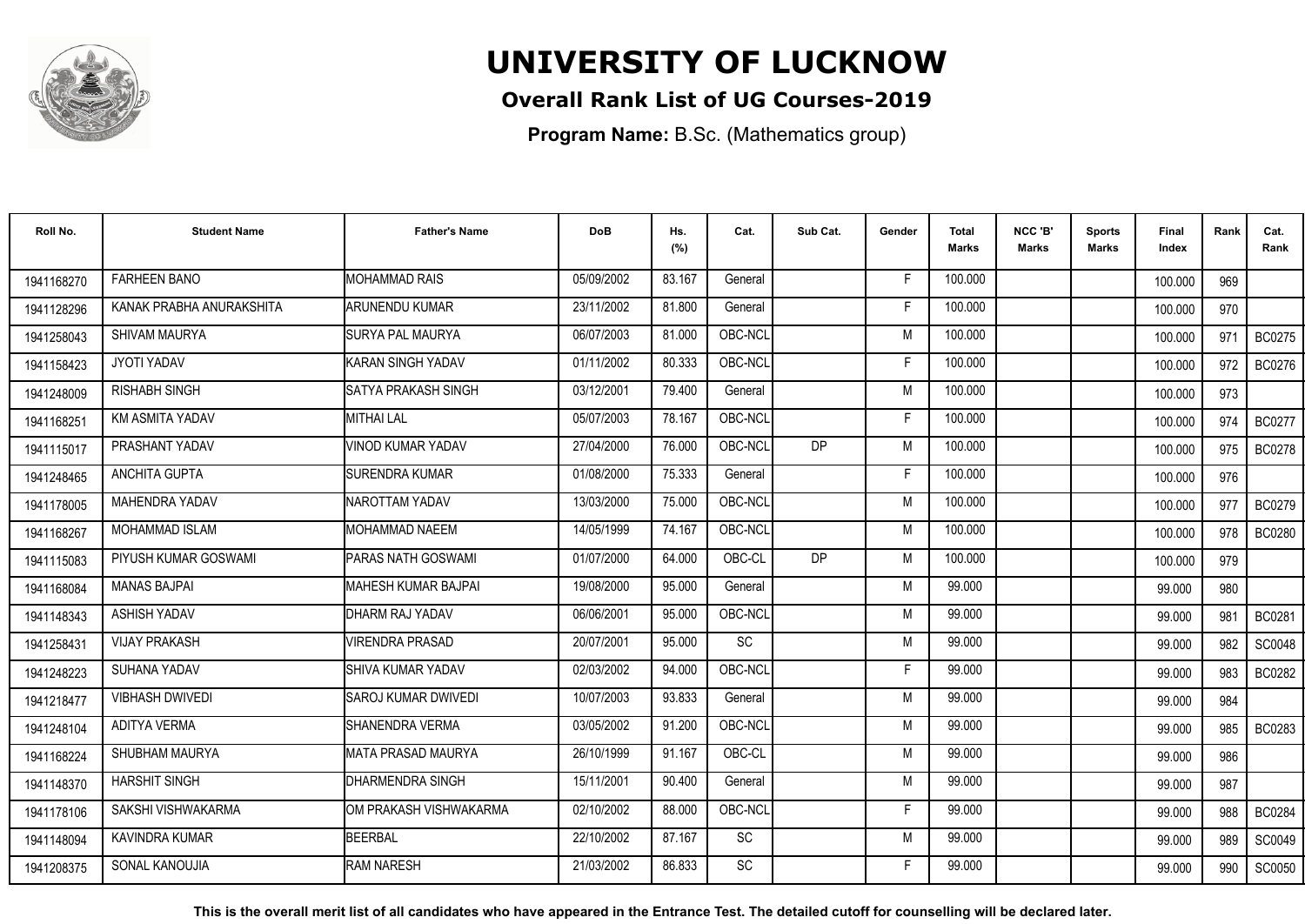

### **Overall Rank List of UG Courses-2019**

**Program Name:** B.Sc. (Mathematics group)

| Roll No.   | <b>Student Name</b>         | <b>Father's Name</b>         | <b>DoB</b> | Hs.<br>(%) | Cat.      | Sub Cat. | Gender | <b>Total</b><br><b>Marks</b> | NCC 'B'<br><b>Marks</b> | <b>Sports</b><br>Marks | Final<br>Index | Rank | Cat.<br>Rank  |
|------------|-----------------------------|------------------------------|------------|------------|-----------|----------|--------|------------------------------|-------------------------|------------------------|----------------|------|---------------|
| 1941208194 | ASTHA KANAUJIYA             | RAKESH KUMAR KANAUJIYA       | 14/02/2002 | 86.167     | SC        |          | F      | 99.000                       |                         |                        | 99.000         | 991  | SC0051        |
| 1941178016 | <b>MOHAMMAD SAKIB</b>       | <b>NASIM AHMAD</b>           | 15/07/2001 | 85.333     | OBC-NCL   |          | M      | 99.000                       |                         |                        | 99.000         | 992  | <b>BC0285</b> |
| 1941178197 | SHREYA SRIVASTAVA           | PAWAN KUMAR SRIVASTAVA       | 27/07/2002 | 85.333     | General   |          | F      | 99.000                       |                         |                        | 99.000         | 993  |               |
| 1941178003 | <b>RIYA VERMA</b>           | INARESH KUMAR VERMA          | 21/08/2004 | 85.333     | OBC-NCL   |          | F      | 99.000                       |                         |                        | 99.000         | 994  | <b>BC0286</b> |
| 1941148408 | YASH VERMA                  | DILEEP KUMAR VERMA           | 31/07/2001 | 85.000     | OBC-NCL   |          | M      | 99.000                       |                         |                        | 99.000         | 995  | <b>BC0287</b> |
| 1941218283 | <b>ADARSH VERMA</b>         | <b>SANJAY KUMAR</b>          | 25/09/2002 | 85.000     | OBC-NCL   |          | M      | 99.000                       |                         |                        | 99.000         | 996  | <b>BC0288</b> |
| 1941258306 | <b>ARPIT VERMA</b>          | <b>VIMAL KR VERMA</b>        | 15/09/2002 | 83.667     | OBC-NCL   |          | M      | 99.000                       |                         |                        | 99.000         | 997  | <b>BC0289</b> |
| 1941178414 | <b>ARVIND KUMAR</b>         | <b>RAJ BAHADUR</b>           | 18/10/1999 | 83.600     | <b>SC</b> |          | M      | 99.000                       |                         |                        | 99.000         | 998  | SC0052        |
| 1941148409 | <b>RITIK SINGH</b>          | <b>DILEEP SINGH</b>          | 11/07/2003 | 82.833     | General   |          | M      | 99.000                       |                         |                        | 99.000         | 999  |               |
| 1941118007 | MOHD ABDULLAH KHAN          | <b>ABDUL AZIZ KHAN</b>       | 02/06/2000 | 77.667     | General   |          | M      | 99.000                       |                         |                        | 99.000         | 1000 |               |
| 1941178513 | AMAN SINGH CHAUHAN          | RAJENDRA PRASAD CHAUHAN      | 19/01/2000 | 77.000     | OBC-NCL   |          | M      | 99.000                       |                         |                        | 99.000         | 1001 | <b>BC0290</b> |
| 1941248065 | SHARAD SINGH                | ISHAILENDRA PRATAP SINGH     | 21/08/2001 | 76.333     | General   |          | M      | 99.000                       |                         |                        | 99.000         | 1002 |               |
| 1941258130 | <b>ADARSH SINGH</b>         | <b>UDAY BHAN SINGH</b>       | 07/07/2002 | 75.833     | General   |          | M      | 99.000                       |                         |                        | 99.000         | 1003 |               |
| 1941128430 | SURAJ YADAV                 | <b>ASHOK YADAV</b>           | 07/04/2000 | 75.000     | OBC-NCL   |          | M      | 99.000                       |                         |                        | 99.000         | 1004 | BC0291        |
| 1941178376 | <b>RAVI SHANKAR CHAUBEY</b> | <b>RADHEY SHYAM CHAUBEY</b>  | 11/04/2001 | 71.000     | General   |          | M      | 99.000                       |                         |                        | 99.000         | 1005 |               |
| 1941158250 | <b>JANHVI SINGH</b>         | JAI PRAKASH SINGH            | 17/01/2001 | 95.000     | General   |          | F      | 98.000                       |                         |                        | 98.000         | 1006 |               |
| 1941158428 | SHRADDHANAND PANDEY         | <b>KARUNAKAR PANDEY</b>      | 21/07/2002 | 95.000     | General   |          | M      | 98.000                       |                         |                        | 98.000         | 1007 |               |
| 1941128301 | SHIKHA DWIVEDI              | <b>ARVIND DWIVEDI</b>        | 26/12/2002 | 95.000     | General   |          | F      | 98.000                       |                         |                        | 98.000         | 1008 |               |
| 1941158144 | <b>GAURAV RAI</b>           | HEMANT RAI                   | 01/11/2002 | 93.600     | General   |          | M      | 98.000                       |                         |                        | 98.000         | 1009 |               |
| 1941248232 | YASH SRIVASTAVA             | SHIVENDRA SRIVASTAVA         | 11/07/2000 | 91.500     | General   |          | M      | 98.000                       |                         |                        | 98.000         | 1010 |               |
| 1941248372 | <b>VAISHNAVI MISHRA</b>     | <b>ISUDHEER KUMAR MISHRA</b> | 13/11/2000 | 91.000     | General   |          | F      | 98.000                       |                         |                        | 98.000         | 1011 |               |
| 1941148412 | ASHUTOSH KUMAR CHAUBEY      | <b>DILIP KUMAR CHAUBEY</b>   | 10/01/2003 | 90.000     | General   |          | M      | 98.000                       |                         |                        | 98.000         | 1012 |               |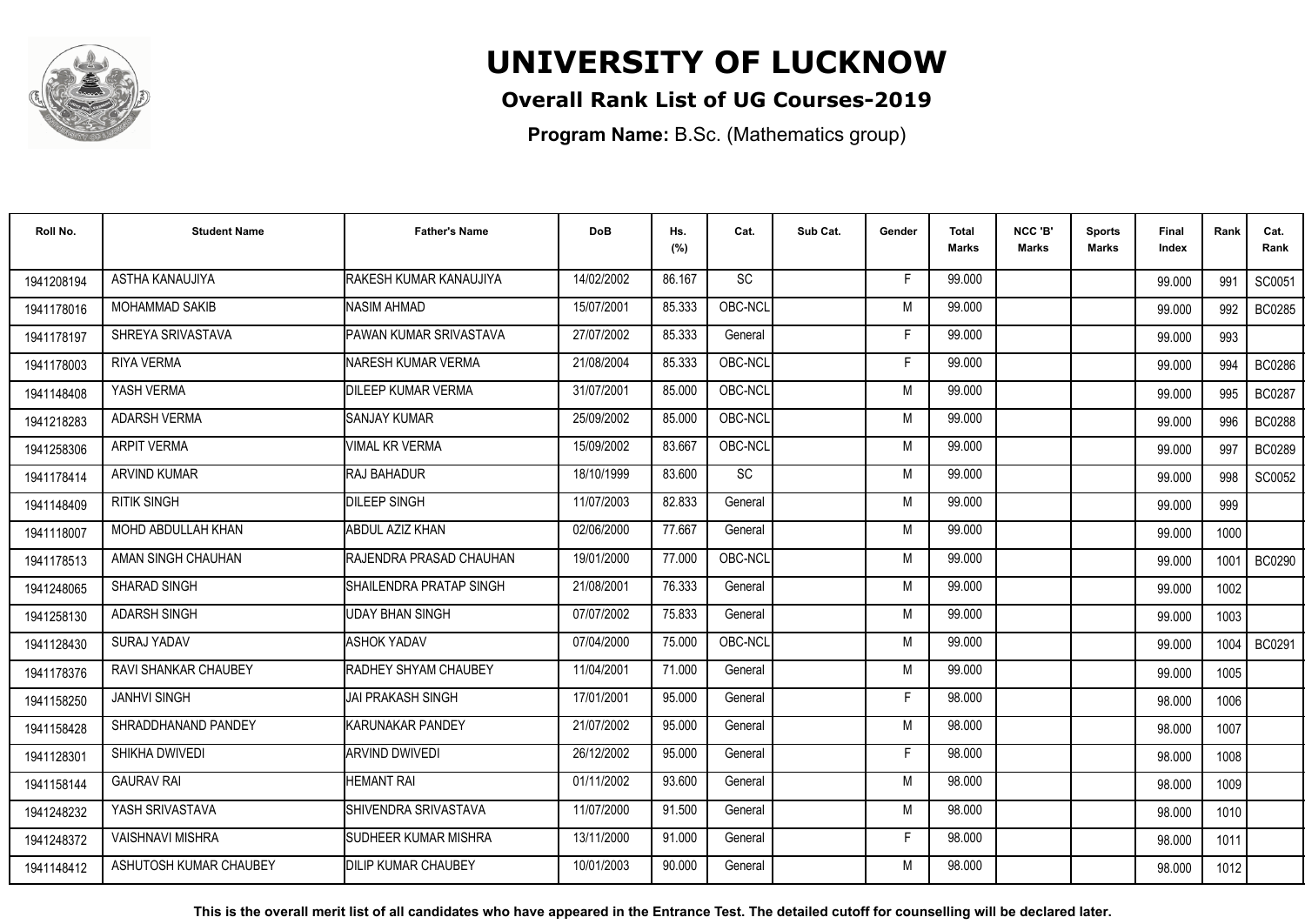

### **Overall Rank List of UG Courses-2019**

**Program Name:** B.Sc. (Mathematics group)

| Roll No.   | <b>Student Name</b>     | <b>Father's Name</b>        | <b>DoB</b> | Hs.<br>(%) | Cat.      | Sub Cat. | Gender | <b>Total</b><br>Marks | NCC 'B'<br><b>Marks</b> | Sports<br>Marks | <b>Final</b><br>Index | Rank | Cat.<br>Rank  |
|------------|-------------------------|-----------------------------|------------|------------|-----------|----------|--------|-----------------------|-------------------------|-----------------|-----------------------|------|---------------|
| 1941248077 | RITURAJ PANDEY          | SHAILESH KUMAR PANDEY       | 03/01/2001 | 89.200     | General   |          | M      | 98.000                |                         |                 | 98.000                | 1013 |               |
| 1941178497 | NITIN KUMAR MISHRA      | RAJENDRA KUMAR MISHRA       | 10/02/2002 | 88.333     | General   |          | M      | 98.000                |                         |                 | 98.000                | 1014 |               |
| 1941248064 | ANKIT KUMAR VERMA       | SHAILENDRA KUMAR VERMA      | 02/06/2001 | 86.167     | OBC-NCL   |          | M      | 98.000                |                         |                 | 98.000                | 1015 | BC0292        |
| 1941118118 | <b>TUSAR SINGH</b>      | AJAY PRATAP SINGH           | 20/01/2003 | 84.833     | General   |          | M      | 98.000                |                         |                 | 98.000                | 1016 |               |
| 1941128446 | PIYUSH MISHRA           | ASHWANI MISHRA              | 18/07/2002 | 83.667     | General   |          | M      | 98.000                |                         |                 | 98.000                | 1017 |               |
| 1941248039 | PRATISTHA PANDEY        | <b>SATYENDRA PANDEY</b>     | 05/04/2001 | 81.800     | General   |          | E      | 98.000                |                         |                 | 98.000                | 1018 |               |
| 1941158436 | SHUBHAM SAXENA          | KAUSHAL CHANDRA SAXENA      | 01/05/2001 | 81.800     | General   |          | M      | 98.000                |                         |                 | 98.000                | 1019 |               |
| 1941178370 | <b>SHIKHA VERMA</b>     | <b>RADHE SHYAM VERMA</b>    | 17/08/2000 | 78.167     | OBC-CL    |          | F      | 98.000                |                         |                 | 98.000                | 1020 |               |
| 1941248445 | SHUBHAM VERMA           | <b>SUNIL KUMAR VERMA</b>    | 10/06/2002 | 77.833     | OBC-NCL   |          | M      | 98.000                |                         |                 | 98.000                | 1021 | BC0293        |
| 1941128128 | <b>SIDDHARTHA</b>       | ANAND SHYAM                 | 13/09/2000 | 72.667     | <b>SC</b> |          | M      | 98.000                |                         |                 | 98.000                | 1022 | SC0053        |
| 1941158044 | RISHABH SHUKLA          | <b>GYAN PRAKASH SHUKLA</b>  | 22/01/2001 | 68.000     | General   |          | M      | 98.000                |                         |                 | 98.000                | 1023 |               |
| 1941128204 | KUMARI SWAPNIL YADAV    | <b>ANIL YADAV</b>           | 03/07/2001 | 60.000     | OBC-NCL   |          | F.     | 98.000                |                         |                 | 98.000                | 1024 | <b>BC0294</b> |
| 1941218445 | ANSHIKA SINGH           | <b>SANTOSH KUMAR SINGH</b>  | 24/01/2002 | 95.000     | General   |          | F      | 97.000                |                         |                 | 97.000                | 1025 |               |
| 1941168506 | NITYA KATIYAR           | NARENDRA KUMAR KATIYAR      | 11/04/2001 | 93.333     | OBC-CL    |          | F      | 97.000                |                         |                 | 97.000                | 1026 |               |
| 1941218502 | AAKASH TIWARI           | SATISH CHANDRA TIWARI       | 03/10/2001 | 91.667     | General   |          | M      | 97.000                |                         |                 | 97.000                | 1027 |               |
| 1941148084 | <b>KAJAL VERMA</b>      | <b>BANWARI LAL VERMA</b>    | 01/07/2002 | 87.500     | OBC-NCL   |          | F      | 97.000                |                         |                 | 97.000                | 1028 | <b>BC0295</b> |
| 1941248159 | PUNEET SINGH            | SHISHUPAL NATH SINGH        | 15/05/2001 | 87.400     | OBC-NCL   |          | M      | 97.000                |                         |                 | 97.000                | 1029 | <b>BC0296</b> |
| 1941168067 | <b>AKANKSHA</b>         | <b>MAHENDRA PRATAP</b>      | 08/09/2001 | 87.400     | <b>SC</b> |          | F      | 97.000                |                         |                 | 97.000                | 1030 | SC0054        |
| 1941148144 | VISHWADEEP TRIPATHI     | <b>BRAJ KISHOR TRIPATHI</b> | 23/04/2002 | 87.167     | General   |          | M      | 97.000                |                         |                 | 97.000                | 1031 |               |
| 1941218076 | <b>SONU YADAV</b>       | <b>RAMGOPAL YADAV</b>       | 14/07/2001 | 86.667     | OBC-NCL   |          | M      | 97.000                |                         |                 | 97.000                | 1032 | <b>BC0297</b> |
| 1941148564 | <b>KM SHUCHI SHUKLA</b> | <b>GAUTAM SHUKLA</b>        | 01/07/2002 | 86.333     | General   |          | F      | 97.000                |                         |                 | 97.000                | 1033 |               |
| 1941128370 | SHIVANGI SRIVASTAVA     | <b>ASHOK KUMAR</b>          | 12/12/2000 | 85.600     | General   |          | F      | 97.000                |                         |                 | 97.000                | 1034 |               |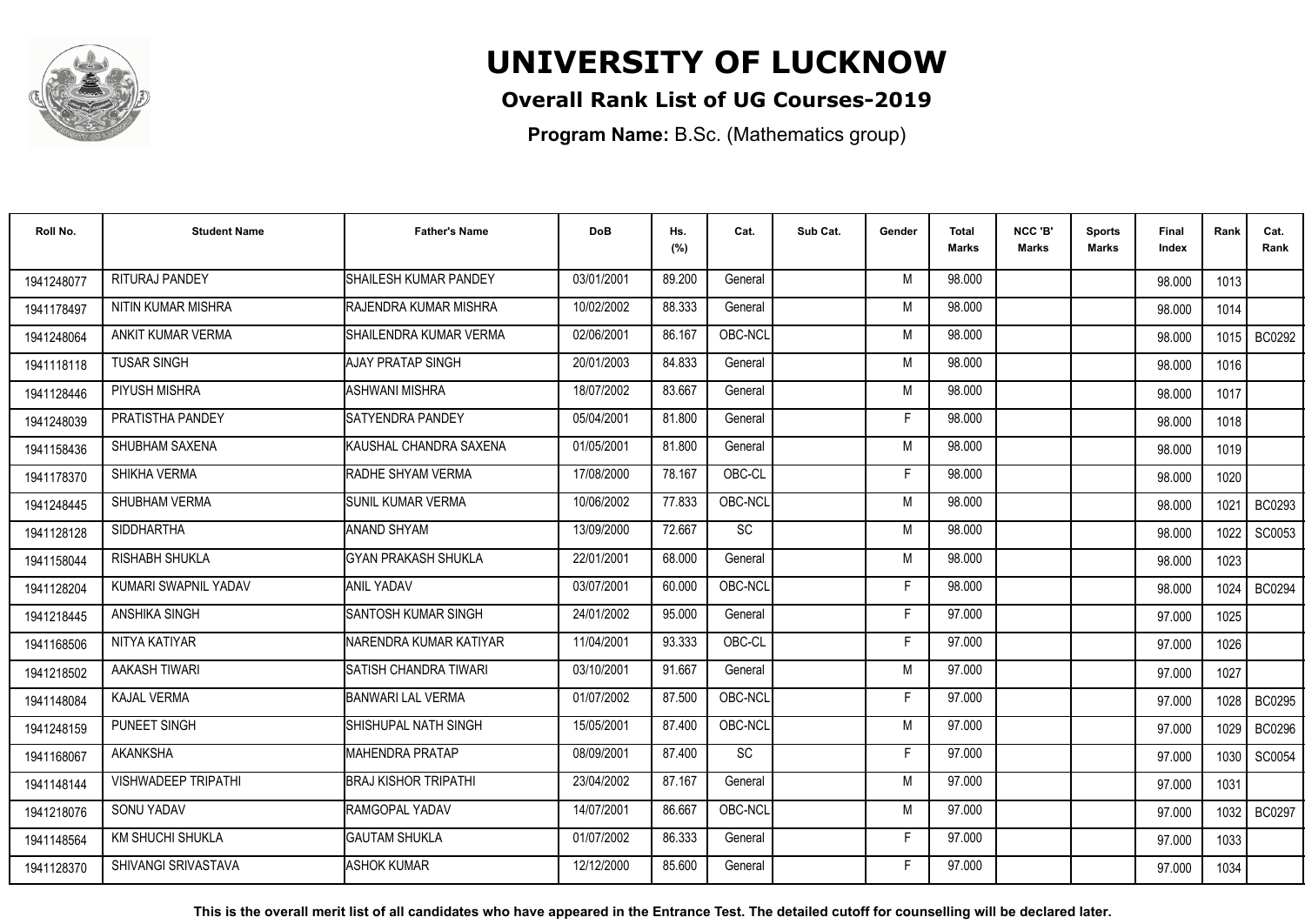

### **Overall Rank List of UG Courses-2019**

**Program Name:** B.Sc. (Mathematics group)

| Roll No.   | <b>Student Name</b>      | <b>Father's Name</b>         | <b>DoB</b> | Hs.<br>(%) | Cat.      | Sub Cat. | Gender | <b>Total</b><br><b>Marks</b> | NCC 'B'<br><b>Marks</b> | <b>Sports</b><br>Marks | Final<br>Index | Rank   | Cat.<br>Rank  |
|------------|--------------------------|------------------------------|------------|------------|-----------|----------|--------|------------------------------|-------------------------|------------------------|----------------|--------|---------------|
| 1941258159 | AMAN MAURYA              | UMASHANKAR MAURYA            | 14/08/2002 | 85.333     | OBC-NCL   |          | M      | 97.000                       |                         |                        | 97.000         | 1035 l | <b>BC0298</b> |
| 1941258180 | <b>PRATYUSH TIWARI</b>   | UMESH KUMAR TIWARI           | 10/10/2002 | 84.833     | General   |          | M      | 97.000                       |                         |                        | 97.000         | 1036   |               |
| 1941218516 | UPENDRA KUMAR VERMA      | <b>I</b> SATISH KUMAR VERMA  | 02/04/2002 | 84.667     | OBC-NCL   |          | M      | 97.000                       |                         |                        | 97.000         | 1037   | <b>BC0299</b> |
| 1941158084 | <b>SACHIN YADAV</b>      | HARI PAL SINGH YADAV         | 12/01/2003 | 84.667     | OBC-NCL   |          | M      | 97.000                       |                         |                        | 97.000         | 1038   | <b>BC0300</b> |
| 1941118139 | <b>MANAS SHRIVASTAVA</b> | AJEET SRIVASTAVA             | 18/01/2003 | 84.167     | General   |          | M      | 97.000                       |                         |                        | 97.000         | 1039   |               |
| 1941158581 | ARADHYA SHUKLA           | LATE ARVIND SHUKLA           | 09/04/2002 | 83.833     | General   |          | M      | 97.000                       |                         |                        | 97.000         | 1040   |               |
| 1941248198 | RICHA RAWAT              | <b>ISHIV NARAYAN RAWAT</b>   | 16/09/2002 | 83.600     | <b>SC</b> |          | F      | 97.000                       |                         |                        | 97.000         | 1041   | SC0055        |
| 1941128019 | AKANSHA SHUKLA           | AKHILESH KUMAR SHUKLA        | 19/08/2002 | 82.833     | General   |          | E      | 97.000                       |                         |                        | 97.000         | 1042   |               |
| 1941117042 | <b>VAIBHAV KESARWANI</b> | <b>HIRA LAL KESARWANI</b>    | 03/07/2000 | 81.600     | General   |          | M      | 97.000                       |                         |                        | 97.000         | 1043   |               |
| 1941218327 | <b>VIPUL KUMAR YADAV</b> | ISANJAY NATH YADAV           | 22/06/2001 | 81.400     | OBC-NCL   |          | M      | 97.000                       |                         |                        | 97.000         | 1044   | <b>BC0301</b> |
| 1941178210 | SHRUTI P GUPTA           | PIYUSH K GUPTA               | 10/01/2001 | 81.167     | General   |          | Е      | 97.000                       |                         |                        | 97.000         | 1045   |               |
| 1941208320 | <b>DHANANJAY SINGH</b>   | <b>RAM KISHOR SINGH</b>      | 07/11/2000 | 80.000     | General   |          | M      | 97.000                       |                         |                        | 97.000         | 1046   |               |
| 1941117077 | <b>RITIK MISHRA</b>      | IRAJENDRA PRASAD MISHRA      | 28/12/2001 | 79.667     | General   |          | M      | 97.000                       |                         |                        | 97.000         | 1047   |               |
| 1941218289 | KM SNEHA DWIVEDI         | <b>ISANJAY KUMAR DWIVEDI</b> | 12/01/2003 | 79.000     | General   |          | F      | 97.000                       |                         |                        | 97.000         | 1048   |               |
| 1941158028 | <b>JAHNVI TIWARI</b>     | <b>GOVIND PRASAD TIWARI</b>  | 06/07/2002 | 76.500     | General   |          | Е      | 97.000                       |                         |                        | 97.000         | 1049   |               |
| 1941117053 | SANJEEV KUMAR SINGH      | <b>MANOJ KUMAR SINGH</b>     | 22/07/2001 | 74.000     | General   |          | M      | 97.000                       |                         |                        | 97.000         | 1050   |               |
| 1941218211 | <b>ASTITVA DUBEY</b>     | <b>SP DUBEY</b>              | 21/12/2001 | 70.400     | General   |          | M      | 97.000                       |                         |                        | 97.000         | 1051   |               |
| 1941178033 | <b>ABHILASHA KUMARI</b>  | INAWAL KISHOR DWIVEDI        | 28/02/2002 | 100.000    | General   |          | F      | 96.000                       |                         |                        | 96.000         | 1052   |               |
| 1941168469 | <b>RISHABH YADAV</b>     | NAIPALI BABU                 | 16/02/2003 | 100.000    | General   |          | M      | 96.000                       |                         |                        | 96.000         | 1053   |               |
| 1941208133 | VISHWAJEET GUPTA         | <b>RAJKISHOR PRASAD</b>      | 19/03/2000 | 95.000     | General   |          | M      | 96.000                       |                         |                        | 96.000         | 1054   |               |
| 1941168121 | <b>NUMAIR AHMAD</b>      | <b>I</b> MANJURUL HASAN      | 19/11/2001 | 95.000     | General   |          | M      | 96.000                       |                         |                        | 96.000         | 1055   |               |
| 1941258292 | <b>VAIBHAV BISARIYA</b>  | <b>VIKAS BISARIA</b>         | 08/01/2002 | 95.000     | General   |          | M      | 96.000                       |                         |                        | 96.000         | 1056   |               |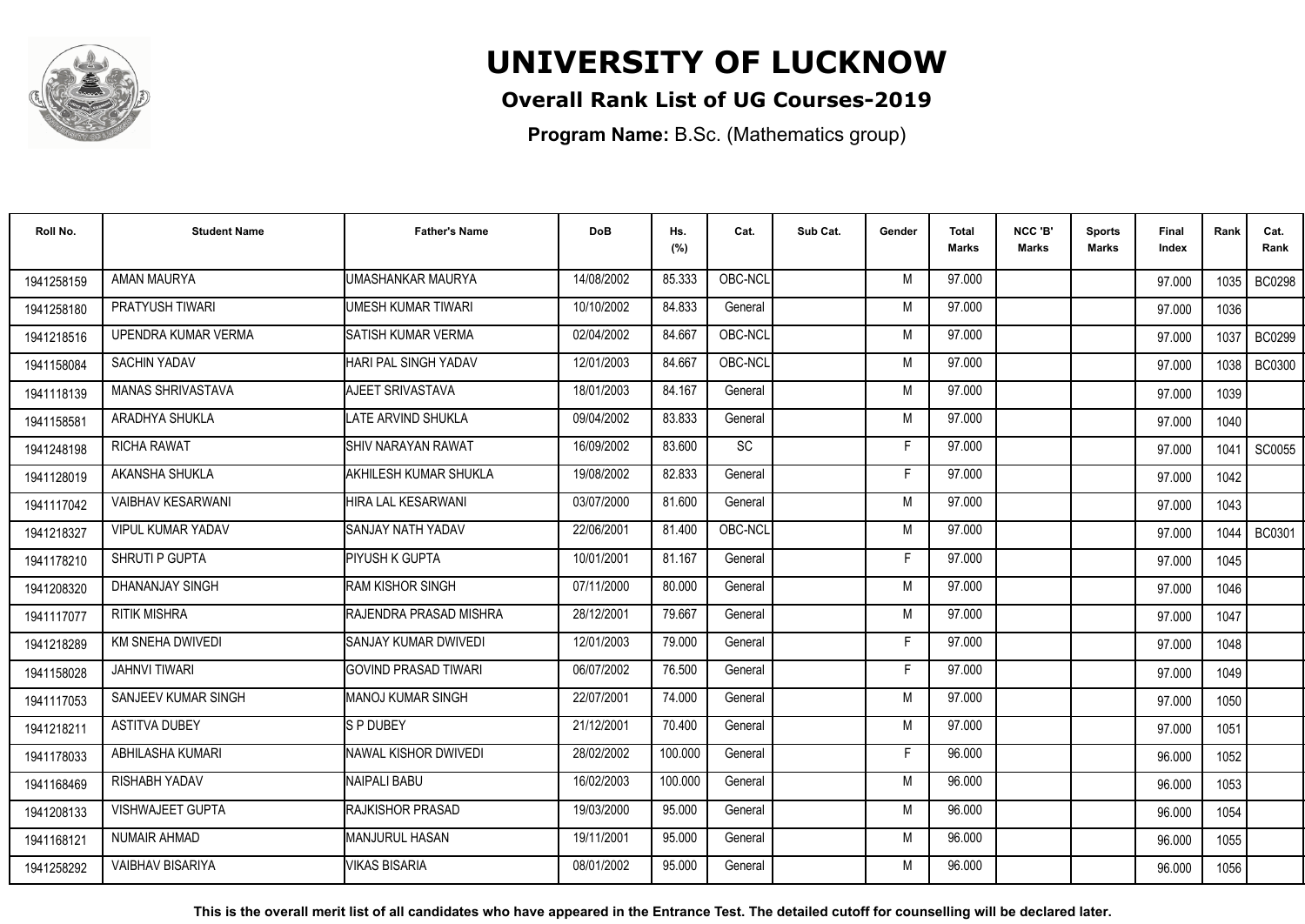

### **Overall Rank List of UG Courses-2019**

**Program Name:** B.Sc. (Mathematics group)

| Roll No.   | <b>Student Name</b>        | <b>Father's Name</b>           | <b>DoB</b> | Hs.<br>(%) | Cat.      | Sub Cat. | Gender | <b>Total</b><br>Marks | NCC 'B'<br><b>Marks</b> | Sports<br><b>Marks</b> | Final<br>Index | Rank   | Cat.<br>Rank  |
|------------|----------------------------|--------------------------------|------------|------------|-----------|----------|--------|-----------------------|-------------------------|------------------------|----------------|--------|---------------|
| 1941218433 | SNIGDHA MISHRA             | <b>SANTOSH KUMAR MISHRA</b>    | 02/07/2002 | 95.000     | General   |          | -F     | 96.000                |                         |                        | 96.000         | 1057   |               |
| 1941178401 | AMAN SINGH THAKUR          | <b>RAGHVENDRA SINGH</b>        | 07/08/2001 | 93.200     | General   |          | M      | 96.000                |                         |                        | 96.000         | 1058   |               |
| 1941178108 | RAHUL KUMAR YADAV          | IOM PRAKASH YADAV              | 04/11/2000 | 89.200     | OBC-NCL   |          | M      | 96.000                |                         |                        | 96.000         | 1059   | BC0302        |
| 1941168252 | ARPITA YADAV               | <b>MITHAILAL YADAV</b>         | 02/09/2002 | 89.200     | OBC-NCL   |          | E      | 96.000                |                         |                        | 96.000         | 1060   | <b>BC0303</b> |
| 1941158578 | <b>MARIYA ALI</b>          | <b>LATE AHMED ALI</b>          | 01/12/2000 | 89.000     | General   |          | F      | 96.000                |                         |                        | 96.000         | 1061   |               |
| 1941218028 | <b>SHASHANK SINGH</b>      | RAMESH CHANDRA GAUTAM          | 17/06/2002 | 88.500     | <b>SC</b> |          | M      | 96.000                |                         |                        | 96.000         | 1062   | SC0056        |
| 1941208317 | <b>ACHAL GUPTA</b>         | <b>RAM KISHOR GUPTA</b>        | 12/07/2003 | 87.333     | General   |          | M      | 96.000                |                         |                        | 96.000         | 1063   |               |
| 1941148042 | ANSHUMAN CHAURASIYA        | <b>BADRI VISHAL CHAURASIYA</b> | 25/08/2002 | 87.167     | OBC-NCL   |          | M      | 96.000                |                         |                        | 96.000         | 1064   | <b>BC0304</b> |
| 1941117005 | NIKHIL MISHRA              | AJAY KUMAR MISHRA              | 01/10/2002 | 87.167     | General   |          | M      | 96.000                |                         |                        | 96.000         | 1065   |               |
| 1941178325 | <b>DIWANSHI SINGH</b>      | <b>PREM CHANDRA SINGH</b>      | 19/02/2001 | 86.667     | OBC-CL    |          | F      | 96.000                |                         |                        | 96.000         | 1066   |               |
| 1941208090 | <b>MANISH KUMAR BHARTI</b> | RAJESH PRASAD                  | 05/01/2000 | 86.167     | <b>SC</b> |          | M      | 96.000                |                         |                        | 96.000         | 1067   | SC0057        |
| 1941218492 | <b>VINEET KUMAR</b>        | <b>ISARVESH KUMAR YADAV</b>    | 20/08/2002 | 86.167     | OBC-NCL   |          | M      | 96.000                |                         |                        | 96.000         | 1068   | <b>BC0305</b> |
| 1941168210 | ANANYA VERMA               | <b>MANOJ VERMA</b>             | 02/09/2000 | 85.500     | OBC-NCL   |          | Е      | 96.000                |                         |                        | 96.000         | 1069   | <b>BC0306</b> |
| 1941248261 | AMARNATH SONKAR            | <b>ISHREERAM SONKAR</b>        | 17/02/2001 | 85.400     | <b>SC</b> |          | M      | 96.000                |                         |                        | 96.000         | 1070   | SC0058        |
| 1941148327 | <b>VINEET SINGH</b>        | DHANANJAY SINGH                | 28/07/2003 | 84.167     | General   |          | M      | 96.000                |                         |                        | 96.000         | 1071   |               |
| 1941178373 | SHIVANI GAUTAM             | <b>RADHEY LAL</b>              | 26/06/2002 | 81.833     | <b>SC</b> |          | F      | 96.000                |                         |                        | 96.000         | 1072   | SC0059        |
| 1941168278 | <b>AKASH KAPRI</b>         | IMOHAN CHANDRA KAPRI           | 12/04/2003 | 80.600     | General   |          | M      | 96.000                |                         |                        | 96.000         | 1073   |               |
| 1941178278 | PRASHANT KUMAR CHAUDHARY   | PRAMOD KUMAR CHAUDHARY         | 20/08/2001 | 80.333     | OBC-NCL   |          | M      | 96.000                |                         |                        | 96.000         | 1074 l | <b>BC0307</b> |
| 1941248149 | <b>DIVYANSHU SINGH</b>     | <b>ISHER BAHADUR SINGH</b>     | 01/03/2002 | 79.167     | General   |          | M      | 96.000                |                         |                        | 96.000         | 1075   |               |
| 1941208016 | <b>ABHISHEK KUMAR</b>      | <b>RAJESH KUMAR</b>            | 01/07/2001 | 76.500     | OBC-NCL   |          | M      | 96.000                |                         |                        | 96.000         | 1076 I | <b>BC0308</b> |
| 1941158410 | <b>HARSH PANDEY</b>        | KANHAIYA LAL                   | 01/09/2002 | 76.000     | General   |          | M      | 96.000                |                         |                        | 96.000         | 1077   |               |
| 1941248473 | <b>ALOK KUMAR</b>          | <b>I</b> SURENDRA KUMAR PANDEY | 02/07/2002 | 72.800     | General   |          | M      | 96.000                |                         |                        | 96.000         | 1078   |               |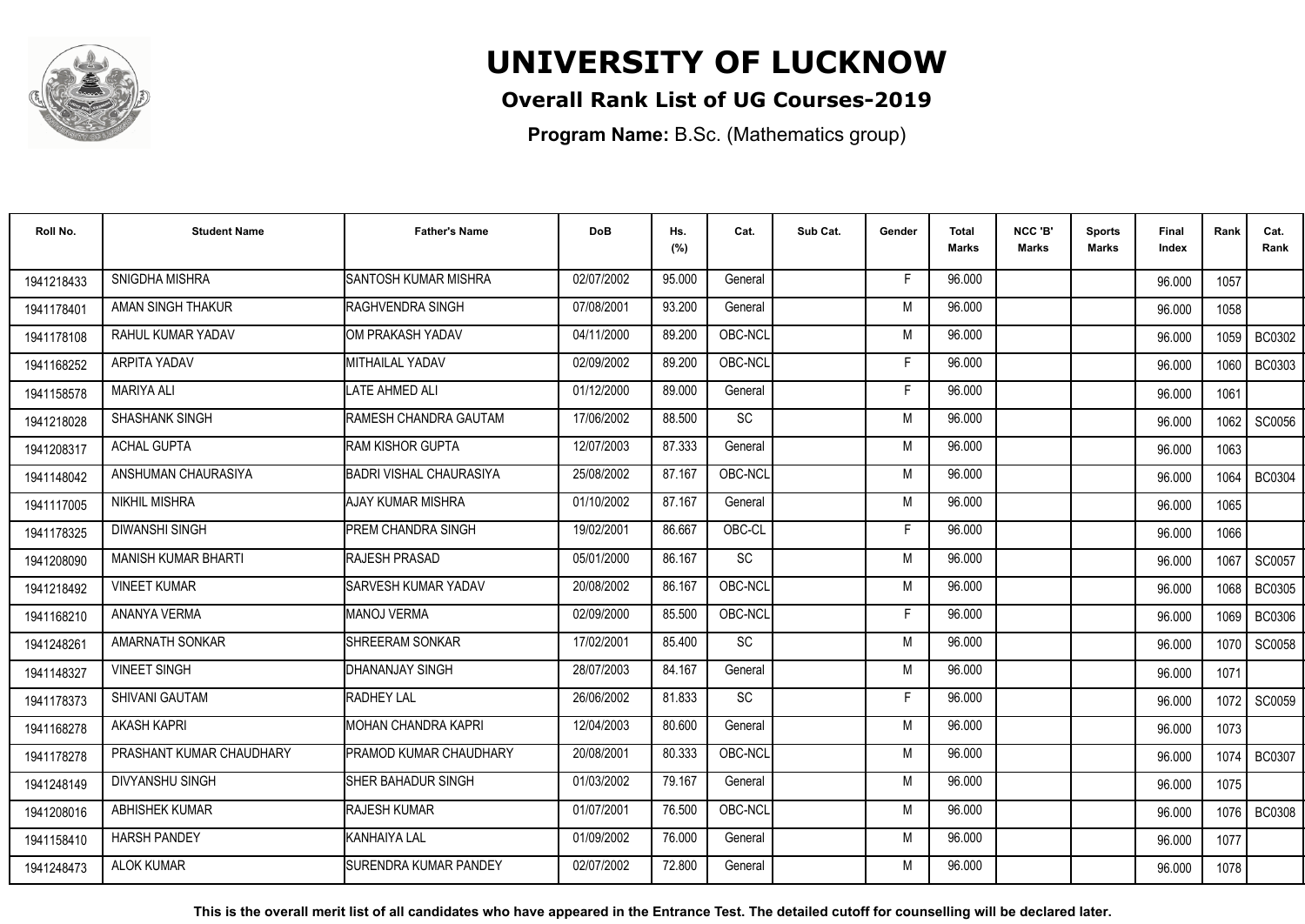

### **Overall Rank List of UG Courses-2019**

**Program Name:** B.Sc. (Mathematics group)

| Roll No.   | <b>Student Name</b>       | <b>Father's Name</b>           | <b>DoB</b> | Hs.<br>(%) | Cat.    | Sub Cat. | Gender | <b>Total</b><br><b>Marks</b> | NCC 'B'<br><b>Marks</b> | Sports<br>Marks | Final<br>Index | Rank   | Cat.<br>Rank  |
|------------|---------------------------|--------------------------------|------------|------------|---------|----------|--------|------------------------------|-------------------------|-----------------|----------------|--------|---------------|
| 1941258365 | SHIVAM KUMAR PANDEY       | <b>VINOD KUMAR PANDEY</b>      | 17/10/2001 | 71.333     | General |          | M      | 96.000                       |                         |                 | 96.000         | 1079   |               |
| 1941148020 | <b>DEEPAK SHARMA</b>      | AYODHYA SHARMA                 | 07/08/1999 | 66.000     | OBC-NCL |          | M      | 96.000                       |                         |                 | 96.000         | 1080 l | <b>BC0309</b> |
| 1941178302 | SHREYANSH TRIPATHI        | PRAMOD TIWARI                  | 03/03/2002 | 100.000    | General |          | M      | 95.000                       |                         |                 | 95.000         | 1081   |               |
| 1941178411 | <b>IBAD KHAN</b>          | RAIS AHMAD                     | 11/05/2000 | 97.200     | General |          | M      | 95.000                       |                         |                 | 95.000         | 1082   |               |
| 1941168247 | RITESH KUMAR VERMA        | <b>MEVA LAL VERMA</b>          | 03/01/1999 | 95.111     | OBC-NCL |          | M      | 95.000                       |                         |                 | 95.000         | 1083   | BC0310        |
| 1941248434 | <b>SUBHAM MISHRA</b>      | <b>SUNIL KUMAR MISHRA</b>      | 26/05/2001 | 95.000     | General |          | M      | 95.000                       |                         |                 | 95.000         | 1084   |               |
| 1941168151 | SHASHWAT GUPTA            | IMANOJ KUMAR GUPTA             | 15/12/2001 | 95.000     | General |          | M      | 95.000                       |                         |                 | 95.000         | 1085   |               |
| 1941208008 | <b>RAJAN CHAUHAN</b>      | <b>IRAJESH CHAUHAN</b>         | 12/02/2002 | 95.000     | OBC-NCL |          | M      | 95.000                       |                         |                 | 95.000         |        | 1086   BC0311 |
| 1941115085 | <b>RIYA SHARMA</b>        | <b>PRADEEP SHARMA</b>          | 18/02/2002 | 95.000     | General |          | F      | 95.000                       |                         |                 | 95.000         | 1087   |               |
| 1941158066 | ANSHIKA SHUKLA            | HANUMAN PRASAD SHUKLA          | 12/03/2002 | 95.000     | General |          | F      | 95.000                       |                         |                 | 95.000         | 1088   |               |
| 1941168454 | <b>VIPIN AGRAHARI</b>     | <b>MUNNU LAL AGRAHARI</b>      | 02/08/2002 | 95.000     | General |          | M      | 95.000                       |                         |                 | 95.000         | 1089   |               |
| 1941117039 | <b>ARSHITA SRIVASTAVA</b> | <b>GIRISH KUMAR SRIVASTAVA</b> | 04/12/2000 | 93.000     | General |          | F      | 95.000                       |                         |                 | 95.000         | 1090   |               |
| 1941158139 | <b>ROHIN SHUKLA</b>       | <b>HEERENDRA SHUKLA</b>        | 31/08/2002 | 93.000     | General |          | M      | 95.000                       |                         |                 | 95.000         | 1091   |               |
| 1941258041 | OM PRAKASH YADAV          | <b>SURYA BHAN YADAV</b>        | 22/04/2000 | 92.000     | OBC-CL  |          | M      | 95.000                       |                         |                 | 95.000         | 1092   |               |
| 1941158336 | AAYUSH CHAUHAN            | <b>JITENDRA SINGH</b>          | 07/07/2002 | 92.000     | General |          | M      | 95.000                       |                         |                 | 95.000         | 1093   |               |
| 1941148587 | PIYUSH KUMAR              | <b>GIRIJA PRASAD</b>           | 20/01/2000 | 91.200     | OBC-CL  |          | M      | 95.000                       |                         |                 | 95.000         | 1094   |               |
| 1941148462 | <b>GAURAV YADAV</b>       | <b>DINESH KUMAR YADAV</b>      | 23/08/2003 | 91.200     | OBC-NCL |          | M      | 95.000                       |                         |                 | 95.000         |        | 1095   BC0312 |
| 1941258368 | <b>MINHA SAXENA</b>       | VINOD KUMAR SAXENA             | 20/12/2000 | 90.800     | General |          | F      | 95.000                       |                         |                 | 95.000         | 1096   |               |
| 1941258182 | PANKAJ YADAV              | UMESH KUMAR YADAV              | 17/06/2002 | 89.667     | OBC-NCL |          | M      | 95.000                       |                         |                 | 95.000         | 1097   | BC0313        |
| 1941248302 | KM ANSHIKA BAJPAI         | SHYAMA KUMAR BAJPAI            | 10/07/2002 | 88.833     | General |          | F      | 95.000                       |                         |                 | 95.000         | 1098   |               |
| 1941118117 | KM SUNIDHI SINGH MAURYA   | AJAY PRATAP SINGH              | 26/11/2002 | 88.833     | OBC-NCL |          | F      | 95.000                       |                         |                 | 95.000         | 1099   | BC0314        |
| 1941158306 | <b>UDDESHYA PATEL</b>     | <b>JAYPAL PATEL</b>            | 08/04/2002 | 87.500     | OBC-NCL |          | M      | 95.000                       |                         |                 | 95.000         | 1100   | BC0315        |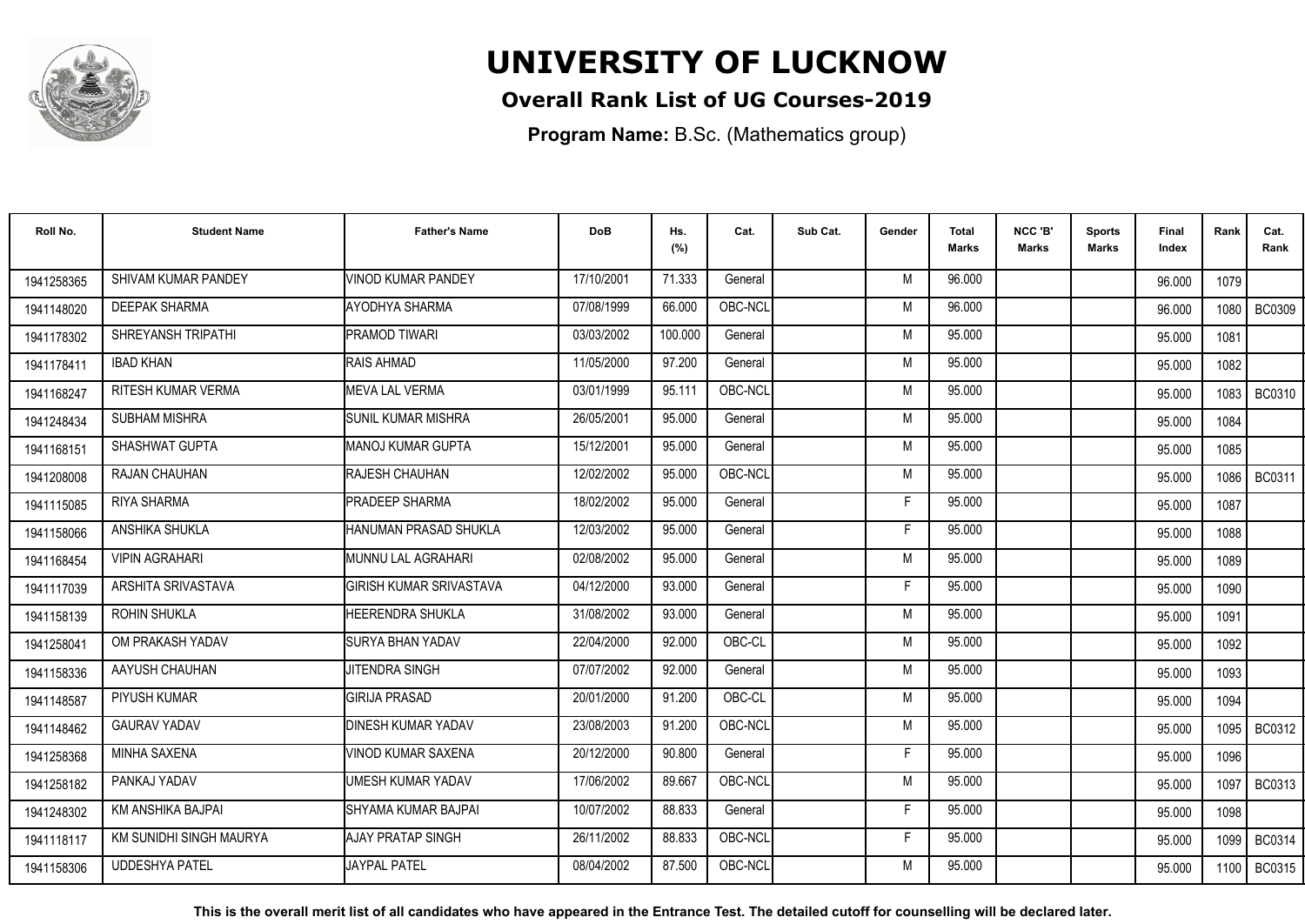

### **Overall Rank List of UG Courses-2019**

**Program Name:** B.Sc. (Mathematics group)

| Roll No.   | <b>Student Name</b>        | <b>Father's Name</b>          | <b>DoB</b> | Hs.<br>(%) | Cat.    | Sub Cat. | Gender | <b>Total</b><br>Marks | NCC 'B'<br><b>Marks</b> | Sports<br>Marks | Final<br>Index | Rank   | Cat.<br>Rank  |
|------------|----------------------------|-------------------------------|------------|------------|---------|----------|--------|-----------------------|-------------------------|-----------------|----------------|--------|---------------|
| 1941218417 | RAHUL GUPTA                | <b>SANTOSH GUPTA</b>          | 15/03/2003 | 87.000     | General |          | M      | 95.000                |                         |                 | 95.000         | 1101   |               |
| 1941158399 | <b>ARPIT SINGH</b>         | KAMLESH KUMAR KUSHWAHA        | 10/07/2001 | 86.500     | OBC-NCL |          | M      | 95.000                |                         |                 | 95.000         | 1102   | BC0316        |
| 1941168512 | <b>AVINASH VERMA</b>       | NARENDRA KUMAR VERMA          | 17/08/2002 | 86.500     | OBC-NCL |          | M      | 95.000                |                         |                 | 95.000         | 1103   | BC0317        |
| 1941248409 | AJEET KUMAR                | <b>SUNDER LAL</b>             | 05/07/2003 | 85.833     | SC      |          | M      | 95.000                |                         |                 | 95.000         | 1104   | <b>SC0060</b> |
| 1941168097 | MUHAMMAD MEHDI             | <b>MAHMOOD MEHDI</b>          | 27/12/2001 | 84.000     | General |          | M      | 95.000                |                         |                 | 95.000         | 1105   |               |
| 1941208054 | <b>SAURYA RAI</b>          | RAJESH KUMAR RAI              | 18/05/2001 | 83.000     | General |          | Е      | 95.000                |                         |                 | 95.000         | 1106   |               |
| 1941128481 | <b>ANANYA SINGH</b>        | <b>AVINASH SINGH</b>          | 23/05/2001 | 81.833     | General |          | F      | 95.000                |                         |                 | 95.000         | 1107   |               |
| 1941116022 | <b>ADITI SINGH</b>         | <b>SANJAY SINGH</b>           | 09/01/2002 | 81.800     | General |          | E      | 95.000                |                         |                 | 95.000         | 1108   |               |
| 1941158575 | ASHISH VISHWAKARMA         | LALTA PRASAD VISHWAKARMA      | 31/10/1997 | 80.333     | OBC-NCL |          | M      | 95.000                |                         |                 | 95.000         |        | 1109   BC0318 |
| 1941178289 | DHEERENDRA SINGH           | <b>PRAMOD KUMAR SINGH</b>     | 10/07/2003 | 80.167     | General |          | M      | 95.000                |                         |                 | 95.000         | 1110   |               |
| 1941128339 | <b>HARSHIT TIWARI</b>      | <b>ARVIND TIWARI</b>          | 31/10/2002 | 79.667     | General |          | M      | 95.000                |                         |                 | 95.000         | 1111   |               |
| 1941128331 | <b>KASHISH YADAV</b>       | <b>ARVIND KUMAR YADAV</b>     | 12/12/2001 | 78.833     | OBC-NCL |          | F.     | 95.000                |                         |                 | 95.000         | 1112 l | BC0319        |
| 1941208045 | <b>MANISH KUMAR MISHRA</b> | RAJESH KUMAR MISHRA           | 06/06/2002 | 77.167     | General |          | M      | 95.000                |                         |                 | 95.000         | 1113   |               |
| 1941118071 | <b>JAYTI GUPTA</b>         | AJAY KUMAR GUPTA              | 20/11/2001 | 76.667     | General |          | F      | 95.000                |                         |                 | 95.000         | 1114   |               |
| 1941158294 | ASTIK UPADHYAY             | JAY JAY RAM UPADHYAY          | 21/11/2001 | 76.000     | General |          | M      | 95.000                |                         |                 | 95.000         | 1115   |               |
| 1941258093 | <b>FARHANA ANSARI</b>      | <b>TAJUDDIN</b>               | 04/01/2000 | 71.833     | OBC-NCL |          | F      | 95.000                |                         |                 | 95.000         | 1116   | <b>BC0320</b> |
| 1941248215 | <b>HARSHIT MISHRA</b>      | <b>SHIV SHANKAR MISHRA</b>    | 25/04/2001 | 95.000     | General |          | M      | 94.000                |                         |                 | 94.000         | 1117   |               |
| 1941208065 | SHRUTI SRIVASTAVA          | <b>RAJESH KUMAR SRIVASTAV</b> | 22/11/2001 | 95.000     | General |          | F      | 94.000                |                         |                 | 94.000         | 1118   |               |
| 1941148185 | AKHIL GUPTA                | C B GUPTA                     | 08/12/2001 | 95.000     | OBC-NCL |          | M      | 94.000                |                         |                 | 94.000         |        | 1119   BC0321 |
| 1941208187 | <b>SHAMBHAVI SINGH</b>     | <b>RAKESH KUMAR</b>           | 25/03/2002 | 95.000     | OBC-NCL |          | F      | 94.000                |                         |                 | 94.000         | 1120   | <b>BC0322</b> |
| 1941148061 | SHIVAM GOSWAMI             | <b>BALDEV GOSWAMI</b>         | 08/08/2002 | 93.000     | OBC-NCL |          | M      | 94.000                |                         |                 | 94.000         | 1121   | <b>BC0323</b> |
| 1941148499 | <b>GOPAL SHARMA</b>        | DR. RAM SURESH SHARMA         | 31/03/2002 | 91.500     | General |          | M      | 94.000                |                         |                 | 94.000         | 1122   |               |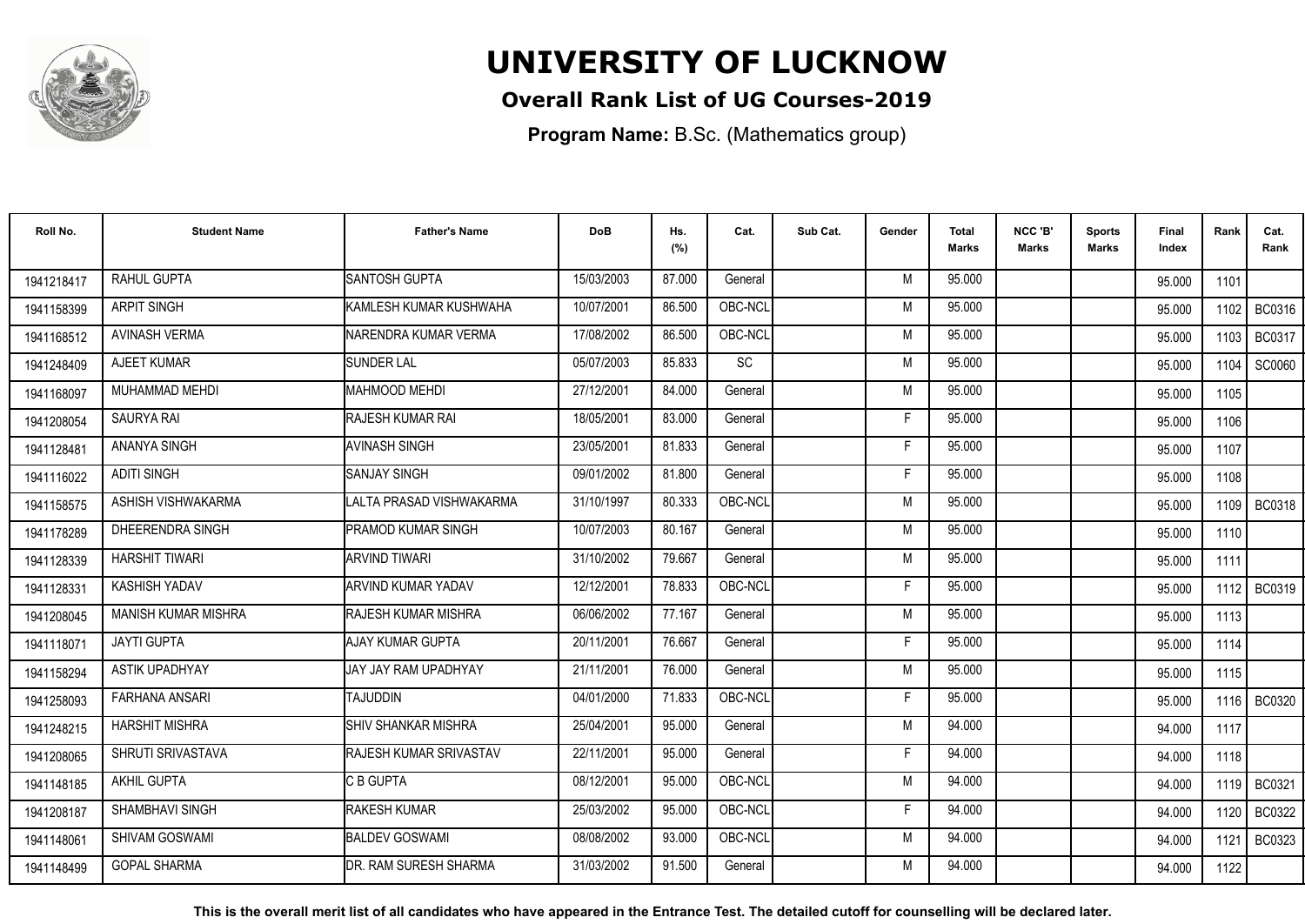

### **Overall Rank List of UG Courses-2019**

**Program Name:** B.Sc. (Mathematics group)

| Roll No.   | <b>Student Name</b>       | <b>Father's Name</b>        | <b>DoB</b> | Hs.<br>(%) | Cat.      | Sub Cat.  | Gender | <b>Total</b><br><b>Marks</b> | NCC 'B'<br><b>Marks</b> | <b>Sports</b><br>Marks | Final<br>Index | Rank   | Cat.<br>Rank  |
|------------|---------------------------|-----------------------------|------------|------------|-----------|-----------|--------|------------------------------|-------------------------|------------------------|----------------|--------|---------------|
| 1941258333 | <b>VIBHUM MOHAN</b>       | <b>VINEET RANJAN</b>        | 23/02/2001 | 91.200     | General   |           | M      | 94.000                       |                         |                        | 94.000         | 1123   |               |
| 1941178013 | SAMEER KHAN               | <b>NASEEM KHAN</b>          | 12/12/2001 | 90.000     | General   |           | M      | 94.000                       |                         |                        | 94.000         | 1124   |               |
| 1941258116 | <b>VANISHA RASTOGI</b>    | ITRILOKI NATH RASTOGI       | 13/10/2001 | 87.800     | OBC-NCL   |           | F      | 94.000                       |                         |                        | 94.000         | 1125   | BC0324        |
| 1941168481 | PRAJJWAL CHANDRA          | <b>NAND LAL</b>             | 31/03/2002 | 87.500     | OBC-NCL   |           | M      | 94.000                       |                         |                        | 94.000         | 1126   | <b>BC0325</b> |
| 1941208459 | <b>ASHISH YADAV</b>       | <b>RAM SINGH YADAV</b>      | 15/07/2002 | 87.333     | OBC-NCL   |           | M      | 94.000                       |                         |                        | 94.000         | 1127   | <b>BC0326</b> |
| 1941178087 | SUDHANSHU DWIVEDI         | OM PRAKASH DWIVEDI          | 25/09/2001 | 87.000     | General   |           | M      | 94.000                       |                         |                        | 94.000         | 1128   |               |
| 1941248405 | <b>KM MAHNIGAR</b>        | <b>SULTAN AHMAD</b>         | 09/12/2002 | 87.000     | OBC-NCL   |           | F      | 94.000                       |                         |                        | 94.000         | 1129   | <b>BC0327</b> |
| 1941178137 | <b>SACHIN KUMAR</b>       | PANKAJ KUMAR                | 15/12/2001 | 84.167     | <b>SC</b> |           | M      | 94.000                       |                         |                        | 94.000         | 1130   | SC0061        |
| 1941258063 | PUNEET KUMAR KANAUJIA     | İSUSHIL KUMAR KANAUJIA      | 10/10/1999 | 83.500     | <b>SC</b> |           | M      | 94.000                       |                         |                        | 94.000         | 1131   | SC0062        |
| 1941128456 | <b>HARSHIT AGARWAL</b>    | <b>ATUL AGARWAL</b>         | 31/12/2000 | 83.400     | General   |           | M      | 94.000                       |                         |                        | 94.000         | 1132   |               |
| 1941128194 | SHWETA SHUKLA             | <b>ANIL SHUKLA</b>          | 01/12/2003 | 82.833     | General   |           | Е      | 94.000                       |                         |                        | 94.000         | 1133   |               |
| 1941258496 | SANDHYA CHAUDHARY         | YOGENDRA SINGH              | 14/06/2001 | 82.167     | OBC-NCL   |           | F      | 94.000                       |                         |                        | 94.000         | 1134   | <b>BC0328</b> |
| 1941158393 | <b>VIVEK BHARGAWA</b>     | KAMLESH KUMAR               | 10/07/2003 | 81.667     | SC        |           | M      | 94.000                       |                         |                        | 94.000         | 1135 I | SC0063        |
| 1941168032 | LAKSHYA PRATAP SINGH      | LUVKUSH SINGH               | 01/11/2004 | 78.167     | General   |           | M      | 94.000                       |                         |                        | 94.000         | 1136   |               |
| 1941115009 | SATISH YADAV              | RAM BILAS SINGH YADAV       | 25/09/2000 | 77.800     | OBC-NCL   | <b>DP</b> | M      | 94.000                       |                         |                        | 94.000         | 1137   | <b>BC0329</b> |
| 1941128494 | <b>VIRAT VERMA</b>        | AWADHESH KUMAR              | 10/05/2002 | 77.167     | OBC-NCL   |           | M      | 94.000                       |                         |                        | 94.000         | 1138   | <b>BC0330</b> |
| 1941178214 | RISHIKESH UPADHYAY        | <b>PRABHAKAR UPADHYAY</b>   | 01/08/2000 | 76.333     | General   |           | M      | 94.000                       |                         |                        | 94.000         | 1139   |               |
| 1941258324 | SATYAM TRIPATHI           | <b>VINAY KUMAR TRIPATHI</b> | 01/11/2002 | 74.000     | General   |           | M      | 94.000                       |                         |                        | 94.000         | 1140   |               |
| 1941218119 | SUNAINA KASHYAP           | RAMU KASHYAP                | 16/11/2003 | 70.000     | OBC-NCL   |           | F      | 94.000                       |                         |                        | 94.000         | 1141   | <b>BC0331</b> |
| 1941148272 | <b>ARPAN GUPTA</b>        | <b>DEEP CHAND GUPTA</b>     | 24/09/2002 | 64.000     | General   |           | M      | 94.000                       |                         |                        | 94.000         | 1142   |               |
| 1941208231 | SHIVAM TRIPATHI           | <b>IRAKESH TIWARI</b>       | 01/12/2001 | 60.800     | General   |           | M      | 94.000                       |                         |                        | 94.000         | 1143   |               |
| 1941116002 | <b>ARJUN SINGH SAMANT</b> | <b>BAHADUR SINGH</b>        | 10/02/2000 | 89.000     | General   |           | M      | 91.000                       | 2.275                   |                        | 93.275         | 1144   |               |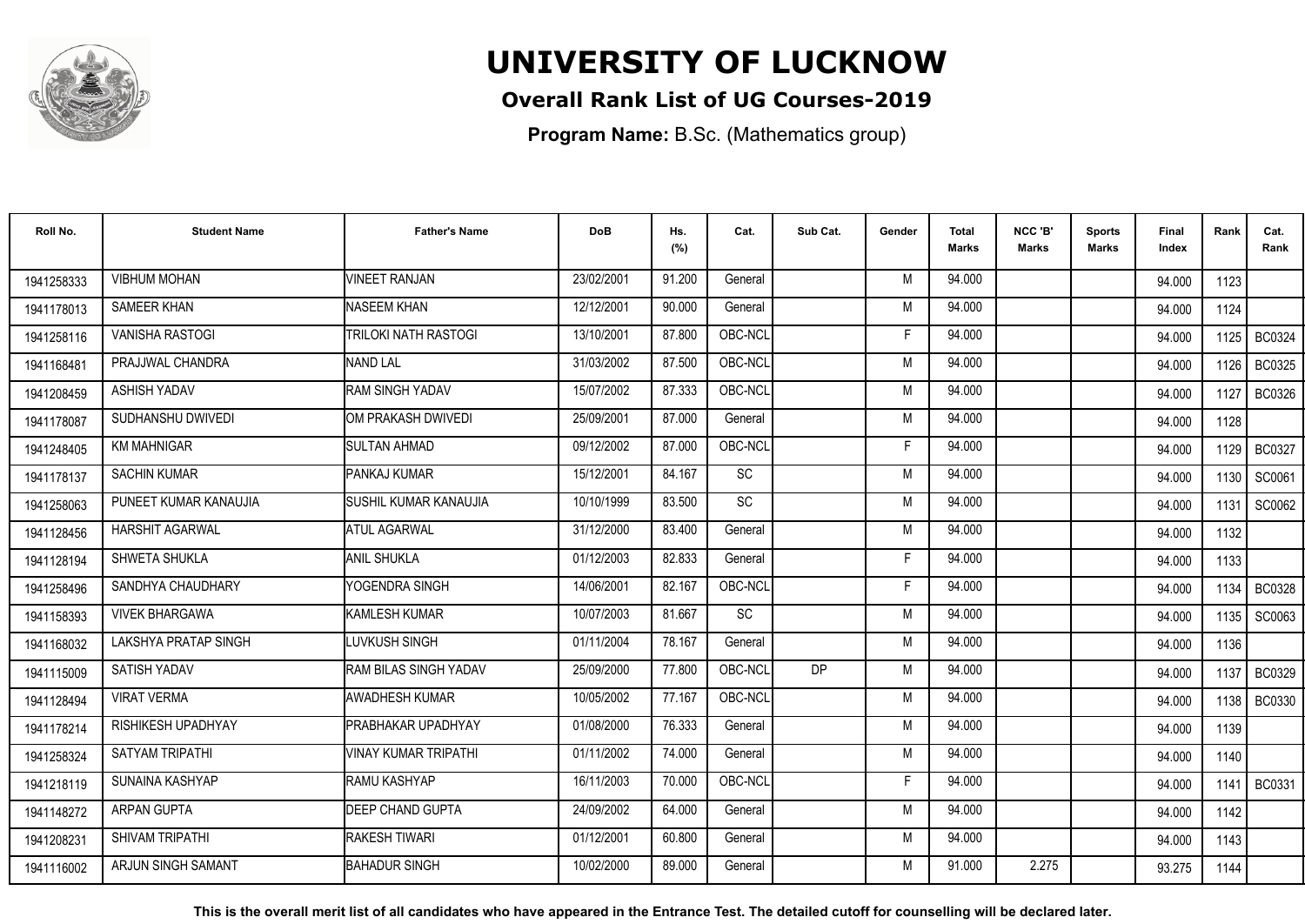

### **Overall Rank List of UG Courses-2019**

**Program Name:** B.Sc. (Mathematics group)

| Roll No.   | <b>Student Name</b>       | <b>Father's Name</b>      | <b>DoB</b> | Hs.<br>(%) | Cat.      | Sub Cat.  | Gender | Total<br><b>Marks</b> | NCC 'B'<br><b>Marks</b> | Sports<br>Marks | Final<br>Index | Rank   | Cat.<br>Rank  |
|------------|---------------------------|---------------------------|------------|------------|-----------|-----------|--------|-----------------------|-------------------------|-----------------|----------------|--------|---------------|
| 1941148025 | <b>VISHAL SINGH YADAV</b> | <b>BABBAN SINGH YADAV</b> | 12/04/2001 | 95.000     | OBC-NCL   |           | M      | 93.000                |                         |                 | 93.000         | 1145 l | BC0332        |
| 1941158489 | <b>VIJENDRA SINGH</b>     | KRISHAN LAL               | 29/07/2000 | 93.000     | OBC-NCL   |           | M      | 93.000                |                         |                 | 93.000         | 1146 l | BC0333        |
| 1941218163 | <b>MIHIR VERMA</b>        | RAVI VERMA                | 22/04/2002 | 93.000     | SC        |           | M      | 93.000                |                         |                 | 93.000         | 1147   | SC0064        |
| 1941115002 | <b>GAURAV MISHRA</b>      | <b>BHOLE NATH MISHRA</b>  | 04/02/2001 | 91.200     | General   | <b>DP</b> | M      | 93.000                |                         |                 | 93.000         | 1148   |               |
| 1941118134 | ANAMIKA KUSHWAHA          | AJEET KUMAR MAURYA        | 04/05/2002 | 88.167     | OBC-CL    |           | F      | 93.000                |                         |                 | 93.000         | 1149   |               |
| 1941248468 | <b>AKSHAT KASERA</b>      | <b>SURENDRA KUMAR</b>     | 07/12/2000 | 87.400     | OBC-NCL   |           | M      | 93.000                |                         |                 | 93.000         | 1150   | BC0334        |
| 1941168283 | <b>KAIF AHMAD</b>         | <b>MOHD AHMAD</b>         | 12/08/2003 | 86.667     | OBC-NCL   |           | M      | 93.000                |                         |                 | 93.000         | 1151   | BC0335        |
| 1941158273 | SARTAJ AHMAD              | <b>JAMAL AHMAD</b>        | 15/04/1999 | 86.500     | OBC-NCL   |           | M      | 93.000                |                         |                 | 93.000         | 1152   | <b>BC0336</b> |
| 1941178253 | PRABHAKAR KUMAR SINGH     | <b>PRADIP KUMAR</b>       | 12/07/2001 | 85.167     | General   |           | M      | 93.000                |                         |                 | 93.000         | 1153   |               |
| 1941158148 | HARSHIT SRIVASTAVA        | HIRDAY PRAKASH SRIVASTAVA | 31/03/2001 | 85.000     | General   |           | M      | 93.000                |                         |                 | 93.000         | 1154   |               |
| 1941148236 | <b>ALOK RAWAT</b>         | CHHEDI LAL RAWAT          | 02/01/2001 | 83.833     | SC        |           | M      | 93.000                |                         |                 | 93.000         | 1155 l | SC0065        |
| 1941218290 | SAKSHI DWIVEDI            | SANJAY KUMAR DWIVEDI      | 20/05/2002 | 83.833     | General   |           | F      | 93.000                |                         |                 | 93.000         | 1156   |               |
| 1941178089 | <b>KRISH GUPTA</b>        | OM PRAKASH GUPTA          | 23/08/2002 | 83.600     | General   |           | м      | 93.000                |                         |                 | 93.000         | 1157   |               |
| 1941208378 | PRANESH KUMAR             | <b>RAM NARESH</b>         | 16/09/2001 | 82.500     | OBC-CL    |           | M      | 93.000                |                         |                 | 93.000         | 1158   |               |
| 1941258414 | KM PRIYANSHI DIXIT        | <b>JIRENDRA DIXIT</b>     | 20/10/2001 | 81.833     | General   |           | Е      | 93.000                |                         |                 | 93.000         | 1159   |               |
| 1941208069 | ANSHIKA TIWARI            | RAJESH KUMAR TIWARI       | 24/05/2002 | 81.600     | General   |           | F      | 93.000                |                         |                 | 93.000         | 1160   |               |
| 1941258207 | KM PUSHPANJALI DWIVEDI    | VANSHI DHAR DWIVEDI       | 15/01/2004 | 80.833     | General   |           | F      | 93.000                |                         |                 | 93.000         | 1161   |               |
| 1941178132 | ABHISHEK KUMAR YADAV      | PANCHAM YADAV             | 23/05/2002 | 78.500     | OBC-NCL   |           | M      | 93.000                |                         |                 | 93.000         | 1162   | <b>BC0337</b> |
| 1941258194 | <b>ANKIT SINGH</b>        | UPENDRA SINGH             | 12/06/2002 | 75.333     | OBC-NCL   |           | M      | 93.000                |                         |                 | 93.000         | 1163   | <b>BC0338</b> |
| 1941218147 | <b>GULSHAN KUMAR</b>      | RATI RAM                  | 05/06/2001 | 70.167     | <b>SC</b> |           | M      | 93.000                |                         |                 | 93.000         | 1164   | SC0066        |
| 1941148541 | <b>TUSHAR KUMAR</b>       | GANESH KUMAR KANAUJIYA    | 08/09/2001 | 96.000     | <b>SC</b> |           | M      | 92.000                |                         |                 | 92.000         | 1165   | SC0067        |
| 1941168428 | ANSHIMA SRIVASTAVA        | <b>MUKESH SRIVASTAVA</b>  | 17/01/2002 | 95.000     | General   |           | F      | 92.000                |                         |                 | 92.000         | 1166   |               |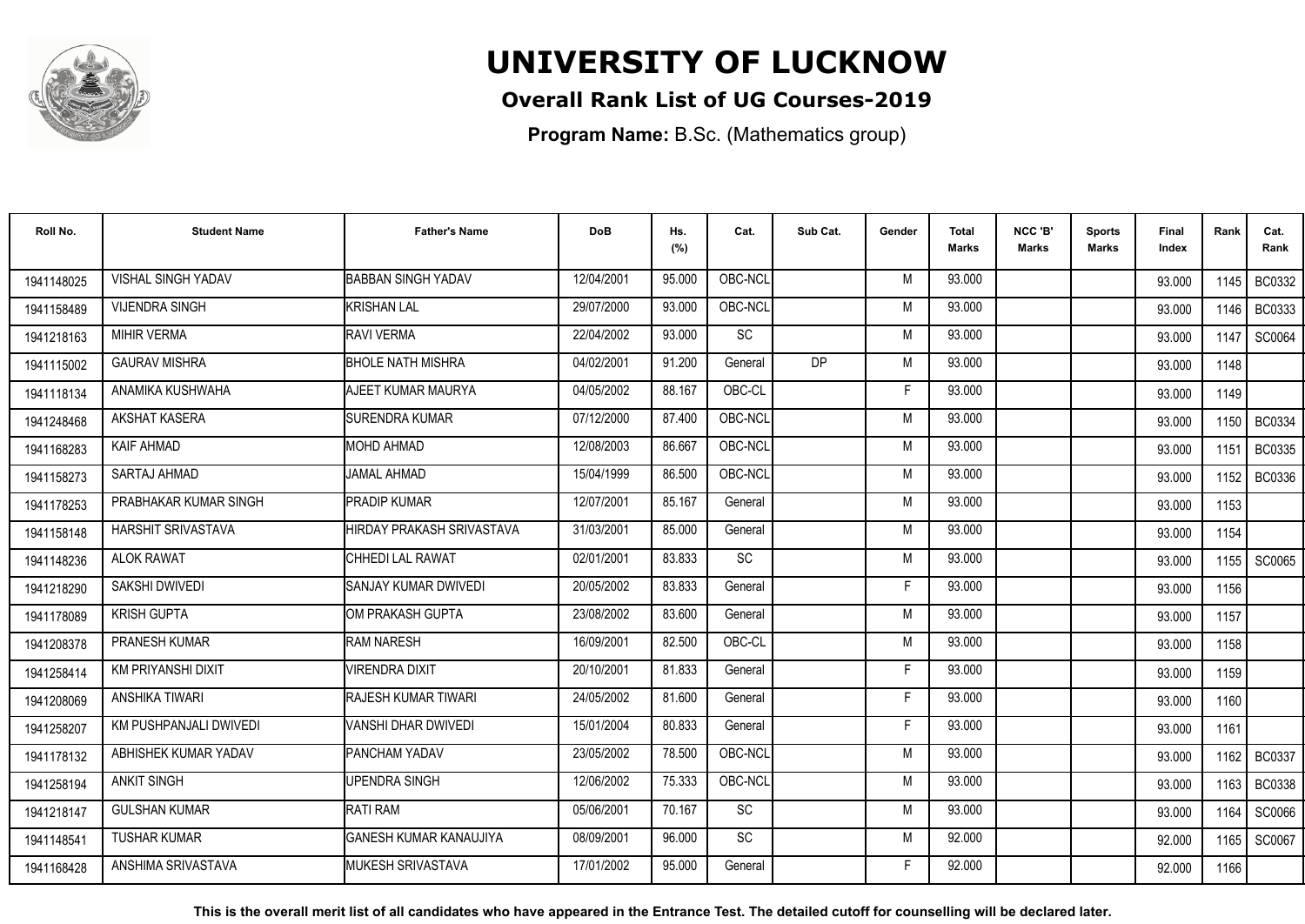

### **Overall Rank List of UG Courses-2019**

**Program Name:** B.Sc. (Mathematics group)

| Roll No.   | <b>Student Name</b>     | <b>Father's Name</b>         | <b>DoB</b> | Hs.<br>(%) | Cat.      | Sub Cat.  | Gender | <b>Total</b><br><b>Marks</b> | NCC 'B'<br><b>Marks</b> | <b>Sports</b><br>Marks | Final<br>Index | Rank   | Cat.<br>Rank  |
|------------|-------------------------|------------------------------|------------|------------|-----------|-----------|--------|------------------------------|-------------------------|------------------------|----------------|--------|---------------|
| 1941178129 | <b>NITIN SINGH</b>      | PADUM SINGH                  | 16/06/2003 | 95.000     | General   |           | M      | 92.000                       |                         |                        | 92.000         | 1167   |               |
| 1941115078 | SOURABH TIWARI          | <b>NAIMISH KUMAR</b>         | 30/07/2001 | 94.000     | General   | <b>DP</b> | M      | 92.000                       |                         |                        | 92.000         | 1168   |               |
| 1941128181 | AMIT VIKRAM UPADHYAY    | ANIL KUMAR UPADHYAY          | 23/02/2000 | 93.333     | General   |           | M      | 92.000                       |                         |                        | 92.000         | 1169   |               |
| 1941158463 | <b>JAYA SINGH YADAV</b> | <b>I</b> KESHAV RAM YADAV    | 19/09/2001 | 93.000     | OBC-NCL   |           | F      | 92.000                       |                         |                        | 92.000         | 1170 I | BC0339        |
| 1941248447 | HIMANSHI YADAV          | <b>I</b> SUNIL KUMAR YADAV   | 07/10/2001 | 90.500     | OBC-NCL   |           | F      | 92.000                       |                         |                        | 92.000         | 1171   | <b>BC0340</b> |
| 1941158026 | <b>MANISH KUMAR</b>     | <b>GOVIND PRASAD</b>         | 26/08/2001 | 89.200     | SC        |           | M      | 92.000                       |                         |                        | 92.000         | 1172   | SC0068        |
| 1941148120 | <b>UMASHANKAR SINGH</b> | <b>BHOLA SINGH</b>           | 26/07/2001 | 89.167     | OBC-NCL   |           | M      | 92.000                       |                         |                        | 92.000         | 1173   | <b>BC0341</b> |
| 1941128474 | PRACHI VERMA            | <b>AVADHESH KUMAR VERMA</b>  | 03/03/2002 | 87.400     | <b>SC</b> |           | F      | 92.000                       |                         |                        | 92.000         | 1174   | <b>SC0069</b> |
| 1941168249 | <b>SAJID ANSARI</b>     | IMIRHASAN ANSARI             | 25/03/2002 | 86.833     | OBC-NCL   |           | M      | 92.000                       |                         |                        | 92.000         | 1175 l | <b>BC0342</b> |
| 1941168156 | ANSHUL KANNOUJIYA       | MANOJ KUMAR KANNOUJIYA       | 01/12/2003 | 84.500     | <b>SC</b> |           | M      | 92.000                       |                         |                        | 92.000         | 1176   | SC0070        |
| 1941158036 | <b>ADITI ARORA</b>      | <b>GURDEEP SINGH ARORA</b>   | 18/05/2001 | 84.333     | General   |           | F      | 92.000                       |                         |                        | 92.000         | 1177   |               |
| 1941168301 | <b>MOHD HUZAIFA</b>     | <b>MOHD HANIF</b>            | 05/12/2002 | 83.167     | OBC-NCL   |           | M      | 92.000                       |                         |                        | 92.000         | 1178 l | <b>BC0343</b> |
| 1941158378 | SUDEEP VERMA            | <b>KAMAL PRAKASH</b>         | 20/02/2001 | 83.000     | OBC-NCL   |           | M      | 92.000                       |                         |                        | 92.000         | 1179 I | <b>BC0344</b> |
| 1941178418 | <b>DEEPAK YADAV</b>     | RAJ BAHADUR YADAV            | 30/06/2002 | 82.167     | OBC-NCL   |           | M      | 92.000                       |                         |                        | 92.000         | 1180   | <b>BC0345</b> |
| 1941148517 | <b>TALHA</b>            | EHRARUZZAMA                  | 07/08/2002 | 82.167     | General   |           | M      | 92.000                       |                         |                        | 92.000         | 1181   |               |
| 1941248375 | UTKARSH CHOUDHARY       | SUDHIR CHOUDHARY             | 11/02/2001 | 81.600     | General   |           | M      | 92.000                       |                         |                        | 92.000         | 1182   |               |
| 1941148148 | <b>KARTIKEY SINGH</b>   | <b>BRAJESH BAHADUR SINGH</b> | 15/08/2002 | 79.800     | General   |           | M      | 92.000                       |                         |                        | 92.000         | 1183   |               |
| 1941148122 | PAWAN KUMAR             | <b>BHULLUR GUPTA</b>         | 10/07/2003 | 79.667     | OBC-NCL   |           | M      | 92.000                       |                         |                        | 92.000         | 1184   | <b>BC0346</b> |
| 1941258515 | MUSHARRAT KHAN          | <b>ZEYAUR RAHMAN KHAN</b>    | 11/01/2001 | 77.333     | General   |           | F      | 92.000                       |                         |                        | 92.000         | 1185   |               |
| 1941178369 | <b>GAURAV SINGH</b>     | RADHE SHYAM SINGH            | 12/09/2000 | 75.200     | General   |           | M      | 92.000                       |                         |                        | 92.000         | 1186   |               |
| 1941116016 | <b>MAYUR MISHRA</b>     | <b>RAJESH MISHRA</b>         | 23/06/2001 | 85.500     | General   |           | M      | 89.000                       | 2.225                   |                        | 91.225         | 1187   |               |
| 1941258396 | ANSHU KUMAR SINGH       | <b>VINOD SINGH</b>           | 13/09/2000 | 95.000     | General   |           | M      | 91.000                       |                         |                        | 91.000         | 1188   |               |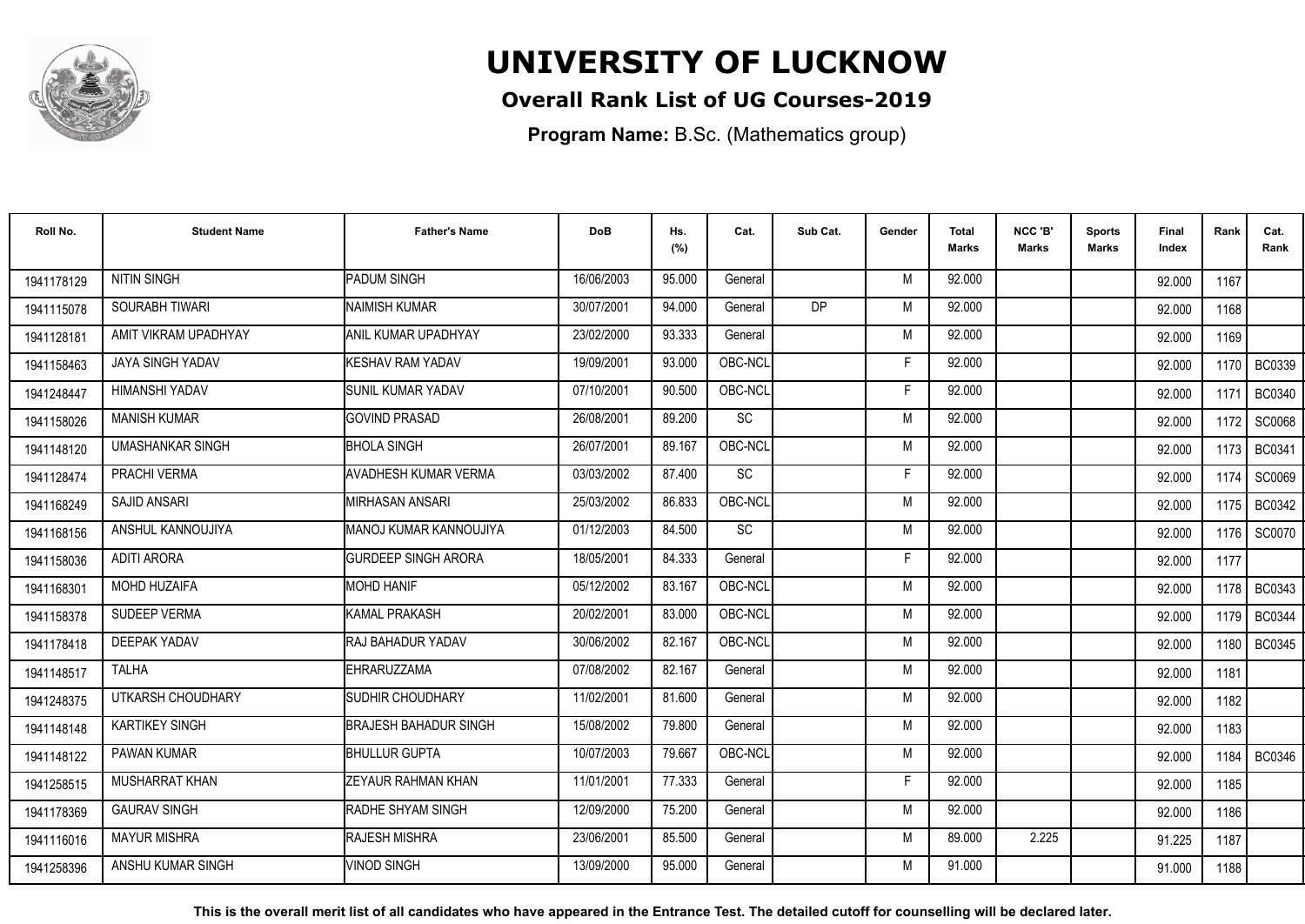

### **Overall Rank List of UG Courses-2019**

**Program Name:** B.Sc. (Mathematics group)

| Roll No.   | <b>Student Name</b>    | <b>Father's Name</b>       | <b>DoB</b> | Hs.<br>(%) | Cat.    | Sub Cat.  | Gender | Total<br><b>Marks</b> | NCC 'B'<br><b>Marks</b> | Sports<br>Marks | Final<br>Index | Rank   | Cat.<br>Rank  |
|------------|------------------------|----------------------------|------------|------------|---------|-----------|--------|-----------------------|-------------------------|-----------------|----------------|--------|---------------|
| 1941178229 | PRIYA GUPTA            | PRADEEP KUMAR GUPTA        | 25/06/2002 | 95.000     | OBC-NCL |           | E      | 91.000                |                         |                 | 91.000         | 1189 I | <b>BC0347</b> |
| 1941148413 | PRIYANKA KESHARI       | <b>DILIP KUMAR KESHARI</b> | 27/07/2001 | 94.000     | General |           | F      | 91.000                |                         |                 | 91.000         | 1190   |               |
| 1941117074 | <b>RAJEEV RAI</b>      | PRAMOD RAI                 | 19/05/2001 | 93.800     | General |           | M      | 91.000                |                         |                 | 91.000         | 1191   |               |
| 1941115170 | <b>DIWAKAR SINGH</b>   | <b>BAIJNATH SINGH</b>      | 05/07/2001 | 93.000     | OBC-NCL | <b>DP</b> | M      | 91.000                |                         |                 | 91.000         | 1192 l | <b>BC0348</b> |
| 1941128223 | HIMANSHI SADHWANI      | ANOOP KUMAR SADHWANI       | 13/09/2001 | 91.200     | General |           | F      | 91.000                |                         |                 | 91.000         | 1193   |               |
| 1941248470 | <b>KM NAINA GUPTA</b>  | SURENDRA KUMAR GUPTA       | 22/01/2003 | 89.833     | General |           | F      | 91.000                |                         |                 | 91.000         | 1194   |               |
| 1941178296 | <b>SHASHANK PANDEY</b> | PRAMOD PANDEY              | 15/08/2002 | 89.000     | General |           | M      | 91.000                |                         |                 | 91.000         | 1195   |               |
| 1941158065 | <b>ANURAG GAUR</b>     | HANUMAN PRASAD             | 04/04/2003 | 87.333     | OBC-CL  |           | M      | 91.000                |                         |                 | 91.000         | 1196   |               |
| 1941218501 | ANANYA MISHRA          | SATISH CHANDRA MISHRA      | 05/09/2001 | 86.500     | General |           | M      | 91.000                |                         |                 | 91.000         | 1197   |               |
| 1941158347 | SHIKHAR NIDHI          | JYOTI SWAROOP SRIVASTAV    | 25/11/2001 | 85.000     | General |           | M      | 91.000                |                         |                 | 91.000         | 1198   |               |
| 1941168331 | <b>TOUFEEQ ANSARI</b>  | <b>MOINUDDIN ANSARI</b>    | 09/02/1999 | 83.500     | OBC-NCL |           | M      | 91.000                |                         |                 | 91.000         | 1199 l | <b>BC0349</b> |
| 1941178407 | <b>VAIBHAV SAXENA</b>  | RAHUL RANJAN SAXENA        | 10/10/2001 | 78.833     | General |           | M      | 91.000                |                         |                 | 91.000         | 1200   |               |
| 1941148523 | <b>MOHAMMAD FAIZAN</b> | <b>FAYAZ UDDIN</b>         | 26/12/2002 | 74.714     | OBC-NCL |           | M      | 91.000                |                         |                 | 91.000         | 1201   | <b>BC0350</b> |
| 1941218307 | HARSH SINGH MAURYA     | <b>SANJAY KUMAR SINGH</b>  | 27/06/2001 | 74.333     | OBC-NCL |           | M      | 91.000                |                         |                 | 91.000         | 1202   | BC0351        |
| 1941218336 | ADARSH SAHU            | SANJAY SAHU                | 11/07/2001 | 72.800     | OBC-NCL |           | M      | 91.000                |                         |                 | 91.000         | 1203   | BC0352        |
| 1941158310 | KAPIL YADAV            | JHURRI LAL YADAV           | 15/07/2000 | 95.000     | OBC-NCL |           | M      | 90.000                |                         |                 | 90.000         | 1204   | BC0353        |
| 1941118127 | APARNA VERMA           | <b>AJAY VERMA</b>          | 23/10/2001 | 94.600     | OBC-NCL |           | F      | 90.000                |                         |                 | 90.000         | 1205   | <b>BC0354</b> |
| 1941128457 | <b>ADITI BHATNAGAR</b> | <b>ATUL BHATNAGAR</b>      | 09/11/2000 | 94.500     | General |           | F      | 90.000                |                         |                 | 90.000         | 1206   |               |
| 1941158589 | <b>NAMAN MISHRA</b>    | LATE GAURAV MISHRA         | 04/12/2000 | 93.200     | General |           | M      | 90.000                |                         |                 | 90.000         | 1207   |               |
| 1941218153 | <b>MITALI DWIVEDI</b>  | RAVI KANT DWIVEDI          | 14/12/2002 | 92.667     | General |           | F      | 90.000                |                         |                 | 90.000         | 1208   |               |
| 1941178288 | <b>SAURABH SINGH</b>   | <b>PRAMOD KUMAR SINGH</b>  | 08/07/2000 | 91.200     | General |           | M      | 90.000                |                         |                 | 90.000         | 1209   |               |
| 1941258090 | SYED NAVED AKHTAR      | <b>SYED SHAHID AKHTAR</b>  | 04/07/1999 | 90.167     | General |           | M      | 90.000                |                         |                 | 90.000         | 1210   |               |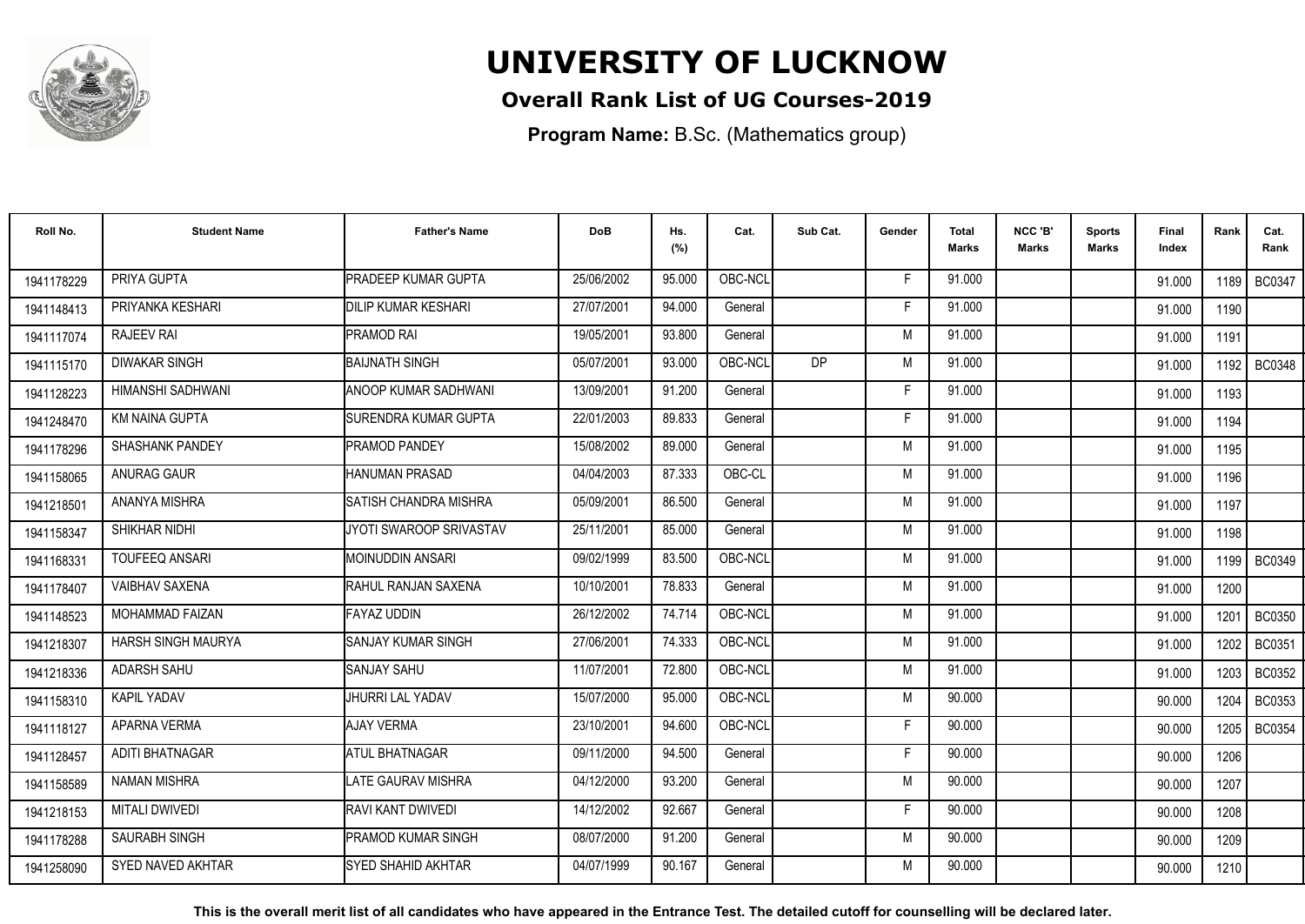

### **Overall Rank List of UG Courses-2019**

**Program Name:** B.Sc. (Mathematics group)

| Roll No.   | <b>Student Name</b>   | <b>Father's Name</b>        | <b>DoB</b> | Hs.<br>(%) | Cat.    | Sub Cat. | Gender | <b>Total</b><br><b>Marks</b> | NCC 'B'<br><b>Marks</b> | <b>Sports</b><br>Marks | Final<br>Index | Rank   | Cat.<br>Rank  |
|------------|-----------------------|-----------------------------|------------|------------|---------|----------|--------|------------------------------|-------------------------|------------------------|----------------|--------|---------------|
| 1941158416 | SWADESH AWASTHI       | KAPIL AWASTHI               | 23/06/2002 | 89.167     | General |          | M      | 90.000                       |                         |                        | 90.000         | 1211   |               |
| 1941218034 | SHARDENDU TRIPATHI    | RAMESH CHANDRA TRIPATHI     | 03/04/2001 | 88.857     | General |          | M      | 90.000                       |                         |                        | 90.000         | 1212   |               |
| 1941158430 | <b>HARSH DWIVEDI</b>  | KARUNESH KUMAR DWIVEDI      | 04/11/2002 | 88.167     | General |          | M      | 90.000                       |                         |                        | 90.000         | 1213   |               |
| 1941218382 | SHASHWAT KUMAR SINGH  | <b>SANJEEV KUMAR SINGH</b>  | 02/10/2001 | 87.400     | General |          | M      | 90.000                       |                         |                        | 90.000         | 1214   |               |
| 1941128495 | <b>KAJAL AWASTHI</b>  | AWADHESH KUMAR AWASTHI      | 12/01/2002 | 86.000     | General |          | F      | 90.000                       |                         |                        | 90.000         | 1215   |               |
| 1941111001 | SHUBHI SACHAN         | DHARMENDRA KUMAR            | 19/04/2002 | 85.667     | OBC-CL  |          | F      | 90.000                       |                         |                        | 90.000         | 1216   |               |
| 1941128240 | <b>KARAN MISHRA</b>   | <b>ANUP KUMAR</b>           | 15/05/2001 | 85.600     | General |          | M      | 90.000                       |                         |                        | 90.000         | 1217   |               |
| 1941118026 | PARIKSHIT MAURYA      | ABHIMANYU MAURYA            | 19/02/2000 | 84.833     | OBC-NCL |          | M      | 90.000                       |                         |                        | 90.000         |        | 1218   BC0355 |
| 1941148265 | <b>PRAVEEN KUMAR</b>  | <b>DAYARAM VERMA</b>        | 10/03/2001 | 84.833     | OBC-NCL |          | M      | 90.000                       |                         |                        | 90.000         | 1219 l | <b>BC0356</b> |
| 1941128024 | <b>SHIVAM VERMA</b>   | AKHILESH KUMAR VERMA        | 19/10/2002 | 84.500     | OBC-NCL |          | M      | 90.000                       |                         |                        | 90.000         | 1220   | <b>BC0357</b> |
| 1941158179 | YOGENDRA SINGH        | <b>INDRAJEET SINGH</b>      | 03/07/2003 | 84.333     | OBC-NCL |          | M      | 90.000                       |                         |                        | 90.000         | 1221   | <b>BC0358</b> |
| 1941168477 | SACHIN VISHWAKARMA    | <b>NAND KUMAR</b>           | 10/06/2002 | 84.167     | OBC-NCL |          | M      | 90.000                       |                         |                        | 90.000         | 1222   | <b>BC0359</b> |
| 1941148505 | HIMANSHU MISHRA       | <b>DURGA PRASAD MISHRA</b>  | 16/10/2001 | 83.667     | General |          | M      | 90.000                       |                         |                        | 90.000         | 1223   |               |
| 1941248494 | NITYANAND YADAV       | <b>SURENDRA SINGH YADAV</b> | 29/12/2002 | 83.333     | OBC-NCL |          | M      | 90.000                       |                         |                        | 90.000         | 1224   | <b>BC0360</b> |
| 1941258491 | HARSH NIRANTAR PANDEY | YOGENDRA KUMAR PANDEY       | 15/01/2002 | 83.000     | General |          | M      | 90.000                       |                         |                        | 90.000         | 1225   |               |
| 1941148086 | <b>UTKARSH SINGH</b>  | BASANT KUMAR SINGH          | 05/05/2002 | 82.600     | General |          | M      | 90.000                       |                         |                        | 90.000         | 1226   |               |
| 1941148424 | SAKSHAM AWASTHI       | <b>DINESH AWASTHI</b>       | 08/12/2001 | 82.333     | General |          | M      | 90.000                       |                         |                        | 90.000         | 1227   |               |
| 1941148172 | PIYUSH KUMAR SINGH    | <b>BRIJESH KUMAR SINGH</b>  | 29/07/2002 | 81.833     | General |          | M      | 90.000                       |                         |                        | 90.000         | 1228   |               |
| 1941218086 | RITESH KUMAR VERMA    | RAMKHELAVAN VERMA           | 12/06/2001 | 79.167     | OBC-CL  |          | M      | 90.000                       |                         |                        | 90.000         | 1229   |               |
| 1941178147 | SHOBHIT PANDEY        | PANKAJ PANDEY               | 15/03/2001 | 77.333     | General |          | M      | 90.000                       |                         |                        | 90.000         | 1230   |               |
| 1941178427 | ADITYA GUPTA          | IRAJ KISHORE GUPTA          | 24/12/2000 | 76.333     | OBC-NCL |          | M      | 90.000                       |                         |                        | 90.000         | 1231   | <b>BC0361</b> |
| 1941258081 | <b>ANAM RIZVI</b>     | SYED ALI HUSAIN RIZVI       | 22/02/2001 | 75.833     | General |          | Е      | 90.000                       |                         |                        | 90.000         | 1232   |               |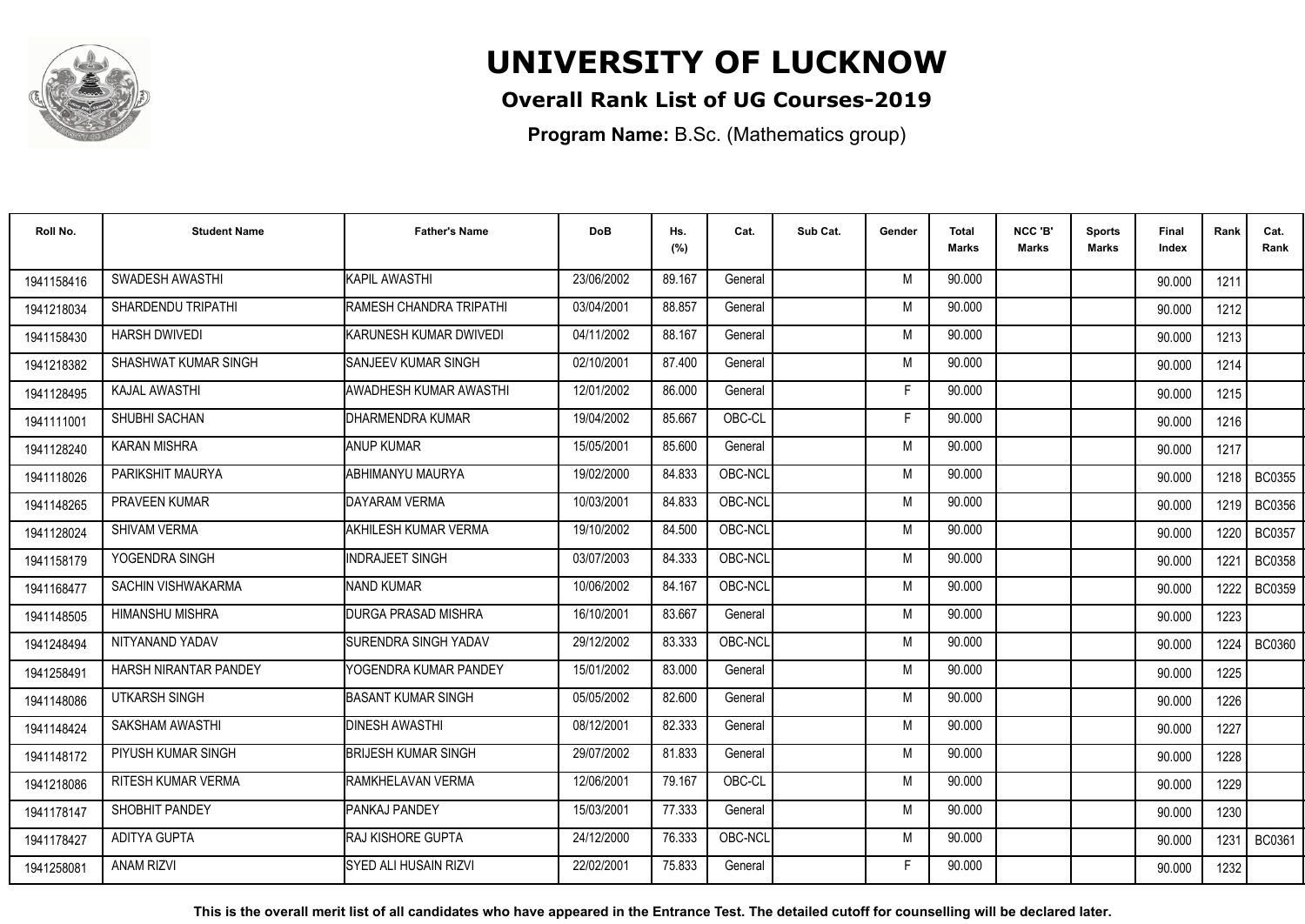

### **Overall Rank List of UG Courses-2019**

**Program Name:** B.Sc. (Mathematics group)

| Roll No.   | <b>Student Name</b>    | <b>Father's Name</b>         | <b>DoB</b> | Hs.<br>(%) | Cat.      | Sub Cat. | Gender | <b>Total</b><br><b>Marks</b> | NCC 'B'<br><b>Marks</b> | <b>Sports</b><br>Marks | Final<br>Index | Rank   | Cat.<br>Rank |
|------------|------------------------|------------------------------|------------|------------|-----------|----------|--------|------------------------------|-------------------------|------------------------|----------------|--------|--------------|
| 1941118103 | AMIT KUMAR YADAV       | AJAY KUMAR YADAV             | 19/09/2001 | 73.000     | OBC-NCL   |          | M      | 90.000                       |                         |                        | 90.000         | 1233 I | BC0362       |
| 1941178384 | <b>MADHURI PATHAK</b>  | RAGHAV RAM PATHAK            | 08/06/2001 | 72.667     | General   |          | F      | 90.000                       |                         |                        | 90.000         | 1234   |              |
| 1941148405 | PRAKHAR SRIVASTAVA     | DILEEP KUMAR SRIVASTAVA      | 04/12/2002 | 71.500     | General   |          | M      | 90.000                       |                         |                        | 90.000         | 1235   |              |
| 1941248097 | SAIF ALI KHAN          | <b>SHAMEEM KHAN</b>          | 17/11/2000 | 70.000     | General   |          | M      | 90.000                       |                         |                        | 90.000         | 1236   |              |
| 1941158236 | <b>TUSHAR YADAV</b>    | JAGROOP PRASAD               | 03/09/2002 | 67.167     | OBC-NCL   |          | M      | 90.000                       |                         |                        | 90.000         | 1237   | BC0363       |
| 1941218436 | <b>ANUBHAV PANDEY</b>  | <b>ISANTOSH KUMAR PANDEY</b> | 21/09/2001 | 95.000     | General   |          | M      | 89.000                       |                         |                        | 89.000         | 1238   |              |
| 1941128248 | SAKSHI SINGH           | ANURAG PRATAP SINGH          | 22/10/2002 | 95.000     | General   |          | F      | 89.000                       |                         |                        | 89.000         | 1239   |              |
| 1941148248 | SMRITI BINDRA          | <b>D.K BINDRA</b>            | 12/08/2001 | 94.737     | General   |          | F      | 89.000                       |                         |                        | 89.000         | 1240   |              |
| 1941248425 | <b>KAMAL KANT</b>      | <b>SUNIL KUMAR</b>           | 16/02/2000 | 93.000     | <b>SC</b> |          | M      | 89.000                       |                         |                        | 89.000         | 1241   | SC0071       |
| 1941117010 | <b>DEVANSH DWIVEDI</b> | AKHILESHWAR DWIVEDI          | 20/01/2002 | 93.000     | General   |          | M      | 89.000                       |                         |                        | 89.000         | 1242   |              |
| 1941248010 | SUYASH SRIVASTAV       | SATYA PRAKASH SRIVASTAV      | 22/08/2002 | 93.000     | General   |          | M      | 89.000                       |                         |                        | 89.000         | 1243   |              |
| 1941248366 | AASHI DIXIT            | SUDEEP DIXIT                 | 15/01/2003 | 91.000     | General   |          | F      | 89.000                       |                         |                        | 89.000         | 1244   |              |
| 1941128435 | PRANJAL GUPTA          | ASHUTOSH KUMAR GUPTA         | 21/03/2002 | 90.200     | General   |          | M      | 89.000                       |                         |                        | 89.000         | 1245   |              |
| 1941178343 | <b>PURVASRI DAS</b>    | PULAK KUMAR DAS              | 03/05/2000 | 89.833     | General   |          | F      | 89.000                       |                         |                        | 89.000         | 1246   |              |
| 1941158543 | PRASHANT YADAV         | KUNWAR SINGH YADAV           | 02/10/2001 | 89.400     | OBC-CL    |          | M      | 89.000                       |                         |                        | 89.000         | 1247   |              |
| 1941178419 | SHRADDHA SINGH         | IRAJ KAMAL SINGH             | 16/11/2001 | 89.400     | General   |          | F      | 89.000                       |                         |                        | 89.000         | 1248   |              |
| 1941208314 | SHIVANSHU MISHRA       | RAM KHILAWAN MISHRA          | 14/06/2001 | 89.200     | General   |          | M      | 89.000                       |                         |                        | 89.000         | 1249   |              |
| 1941128095 | AMAN RAJ JAIN          | AMIT RAJ JAIN                | 25/12/2001 | 89.000     | General   |          | M      | 89.000                       |                         |                        | 89.000         | 1250   |              |
| 1941168086 | SHRADDHA TRIPATHI      | MAHESH KUMAR TRIPATHI        | 22/09/2002 | 89.000     | General   |          | F      | 89.000                       |                         |                        | 89.000         | 1251   |              |
| 1941128081 | ANSHUMAN SHUKLA        | AMBRISH KUMAR SHUKLA         | 08/04/2002 | 87.500     | General   |          | M      | 89.000                       |                         |                        | 89.000         | 1252   |              |
| 1941158313 | POORVA GUPTA           | IJITENDRA GUPTA              | 07/07/2002 | 85.800     | General   |          | F.     | 89.000                       |                         |                        | 89.000         | 1253   |              |
| 1941208006 | <b>HEMANT BHATT</b>    | <b>RAJESH BHATT</b>          | 29/09/2003 | 85.400     | General   |          | M      | 89.000                       |                         |                        | 89.000         | 1254   |              |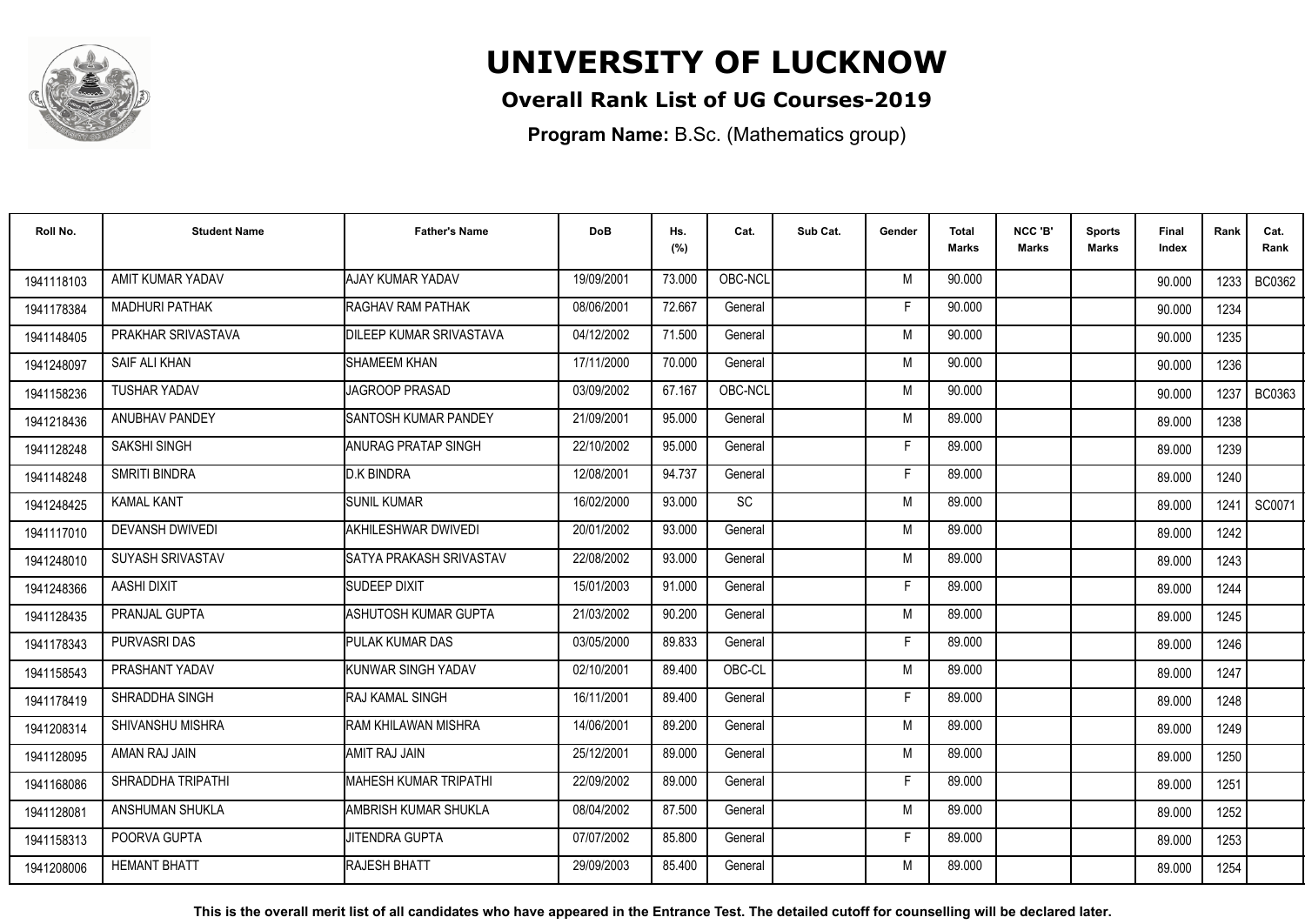

### **Overall Rank List of UG Courses-2019**

**Program Name:** B.Sc. (Mathematics group)

| Roll No.   | <b>Student Name</b>     | <b>Father's Name</b>            | <b>DoB</b> | Hs.<br>(%) | Cat.      | Sub Cat.  | Gender | <b>Total</b><br><b>Marks</b> | NCC 'B'<br><b>Marks</b> | <b>Sports</b><br>Marks | Final<br>Index | Rank   | Cat.<br>Rank  |
|------------|-------------------------|---------------------------------|------------|------------|-----------|-----------|--------|------------------------------|-------------------------|------------------------|----------------|--------|---------------|
| 1941158523 | PRITHVI PAL SINGH       | KRISHNA PAL SINGH               | 18/08/2003 | 84.000     | General   |           | M      | 89.000                       |                         |                        | 89.000         | 1255   |               |
| 1941128337 | <b>VAISHNAVI SINGH</b>  | <b>ARVIND SINGH</b>             | 19/11/2001 | 83.600     | General   |           | F      | 89.000                       |                         |                        | 89.000         | 1256   |               |
| 1941248042 | <b>NITISH KUMAR</b>     | <b>I</b> SATYPRAKASH            | 21/12/1999 | 82.667     | <b>SC</b> |           | M      | 89.000                       |                         |                        | 89.000         | 1257   | SC0072        |
| 1941258285 | <b>ALOK SINGH</b>       | VIJAY SINGH                     | 01/08/2002 | 81.500     | General   |           | M      | 89.000                       |                         |                        | 89.000         | 1258   |               |
| 1941158014 | SUNIL KUMAR YADAV       | <b>GOPAL YADAV</b>              | 04/04/2001 | 80.000     | OBC-NCL   |           | M      | 89.000                       |                         |                        | 89.000         | 1259   | BC0364        |
| 1941178071 | <b>SHRUTI SINGH</b>     | O.P.SINGH                       | 05/06/2001 | 79.800     | General   |           | F      | 89.000                       |                         |                        | 89.000         | 1260   |               |
| 1941218499 | ADARSH KUMAR SINGH      | SATISH CHANDRA KUSHWAHA         | 16/04/1999 | 78.667     | OBC-NCL   |           | M      | 89.000                       |                         |                        | 89.000         | 1261   | <b>BC0365</b> |
| 1941116007 | <b>KUNAL SINGH</b>      | <b>MR UPENDRA BAHADUR SINGH</b> | 15/07/2002 | 78.000     | General   |           | M      | 89.000                       |                         |                        | 89.000         | 1262   |               |
| 1941115073 | MOHAMMAD KAREEM ANSARI  | <b>I</b> MOHAMMAD NAEEM         | 26/08/2002 | 77.800     | OBC-NCL   | DP        | M      | 89.000                       |                         |                        | 89.000         | 1263   | <b>BC0366</b> |
| 1941218414 | KAJAL AGRAHARI          | SANTOSH AGRAHARI                | 04/07/1999 | 76.000     | General   |           | F      | 89.000                       |                         |                        | 89.000         | 1264   |               |
| 1941178390 | <b>ABHINAV SINGH</b>    | <b>RAGHUNATH SINGH</b>          | 05/07/2001 | 75.167     | General   |           | M      | 89.000                       |                         |                        | 89.000         | 1265   |               |
| 1941248264 | <b>ANKIT KUMAR</b>      | <b>SHRI KRISHNA</b>             | 06/05/2001 | 72.167     | OBC-NCL   |           | M      | 89.000                       |                         |                        | 89.000         | 1266 l | <b>BC0367</b> |
| 1941168344 | POORVI MISHRA           | MR ATUL KUMAR MISHRA            | 01/09/2001 | 100.000    | General   |           | Е      | 88.000                       |                         |                        | 88.000         | 1267   |               |
| 1941168409 | <b>AKSHITA DIXIT</b>    | <b>MUKESH DIXIT</b>             | 06/01/2002 | 96.000     | General   |           | F      | 88.000                       |                         |                        | 88.000         | 1268   |               |
| 1941258217 | SHIVANSHU SINGH         | <b>VEER SINGH</b>               | 06/07/2000 | 95.000     | <b>SC</b> |           | M      | 88.000                       |                         |                        | 88.000         | 1269   | SC0073        |
| 1941158287 | CHARANJEET SINGH CHAWLA | JASWINDER PAL SINGH CHAWLA      | 10/02/2001 | 95.000     | General   |           | M      | 88.000                       |                         |                        | 88.000         | 1270   |               |
| 1941208258 | <b>MONU SAHU</b>        | <b>RAM BHAROS</b>               | 04/08/2002 | 95.000     | OBC-NCL   |           | M      | 88,000                       |                         |                        | 88.000         | 1271 l | <b>BC0368</b> |
| 1941208203 | UTKARSH SHARMA          | <b>I</b> RAKESH KUMAR SHARMA    | 17/09/2002 | 95.000     | General   |           | M      | 88,000                       |                         |                        | 88.000         | 1272   |               |
| 1941115114 | AKANKSHA TIWARI         | RATNESH CHANDRA TIWARI          | 27/09/2002 | 95.000     | General   | <b>DP</b> | F      | 88.000                       |                         |                        | 88.000         | 1273   |               |
| 1941148326 | <b>VAISHALI SINGH</b>   | IDHANANJAY SINGH                | 08/10/2002 | 95.000     | General   |           | Е      | 88.000                       |                         |                        | 88.000         | 1274   |               |
| 1941128311 | SANDALI                 | IARVIND KUMAR GUPTA             | 26/10/2001 | 93.333     | General   |           | Е      | 88.000                       |                         |                        | 88.000         | 1275   |               |
| 1941148227 | SHASHWAT GUPTA          | ICHANDRAMOHAN GUPTA             | 12/07/2002 | 93.000     | General   |           | M      | 88.000                       |                         |                        | 88.000         | 1276   |               |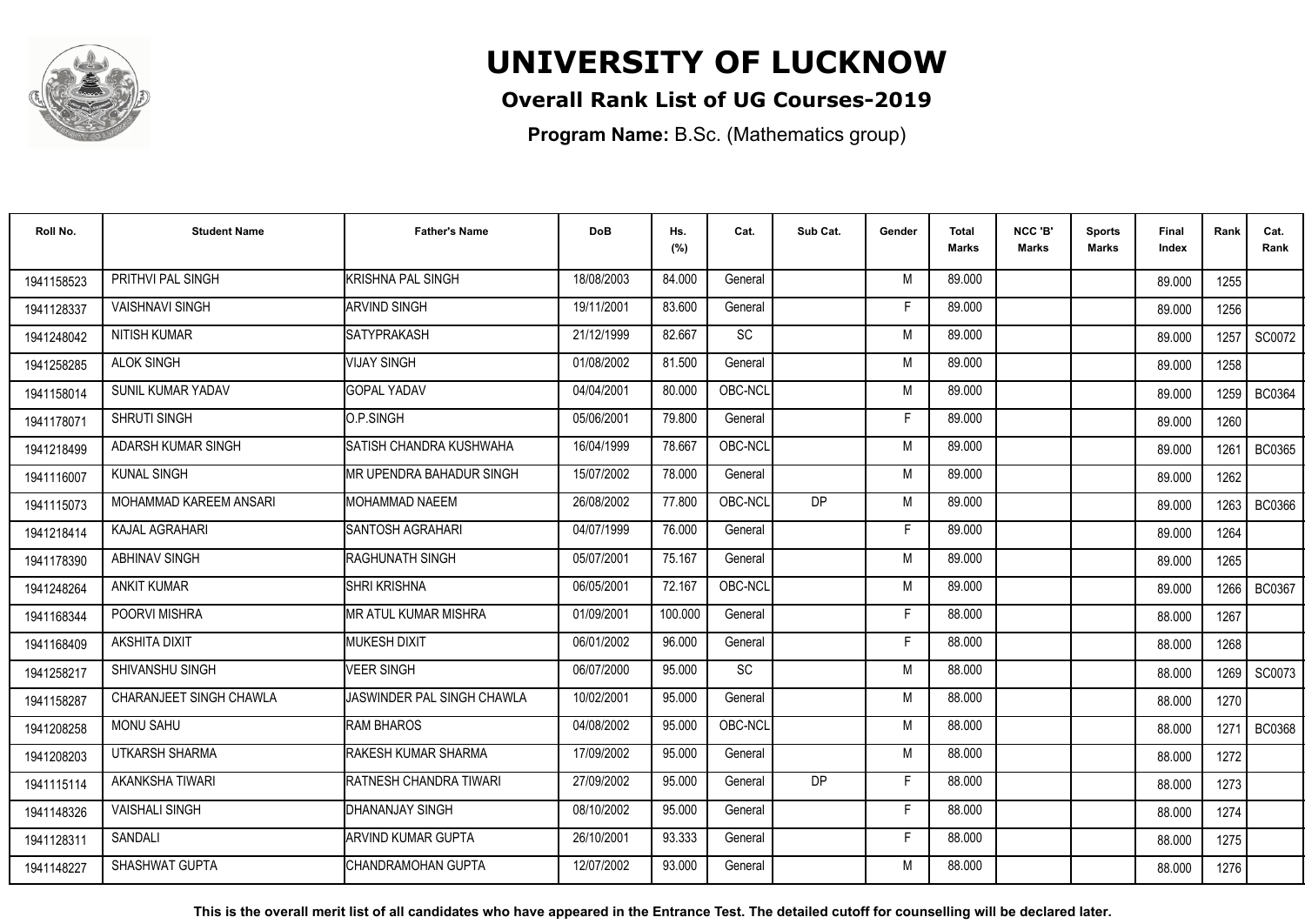

### **Overall Rank List of UG Courses-2019**

**Program Name:** B.Sc. (Mathematics group)

| Roll No.   | <b>Student Name</b>    | <b>Father's Name</b>        | <b>DoB</b> | Hs.<br>(%) | Cat.      | Sub Cat. | Gender | <b>Total</b><br><b>Marks</b> | NCC 'B'<br><b>Marks</b> | <b>Sports</b><br>Marks | Final<br>Index | Rank   | Cat.<br>Rank  |
|------------|------------------------|-----------------------------|------------|------------|-----------|----------|--------|------------------------------|-------------------------|------------------------|----------------|--------|---------------|
| 1941178491 | SIDDHARTH MOHAN        | RAJENDRA KUMAR              | 20/07/2002 | 92.000     | OBC-NCL   |          | M      | 88.000                       |                         |                        | 88.000         | 1277   | <b>BC0369</b> |
| 1941208290 | <b>ANKIT GUPTA</b>     | <b>IRAM GOPAL GUPTA</b>     | 23/09/2002 | 90.000     | OBC-NCL   |          | M      | 88.000                       |                         |                        | 88.000         | 1278   | <b>BC0370</b> |
| 1941258345 | <b>DEEPAK YADAV</b>    | <b>VINOD KUMAR</b>          | 10/04/2001 | 89.400     | OBC-NCL   |          | M      | 88,000                       |                         |                        | 88.000         | 1279   | BC0371        |
| 1941248257 | SHUBHI SINGH           | SHRAWAN KUMAR CHAUDHARY     | 21/08/2002 | 89.333     | OBC-NCL   |          | F      | 88.000                       |                         |                        | 88.000         | 1280   | BC0372        |
| 1941178121 | <b>KRISHNA SINGH</b>   | IOMPRAKASH SINGH            | 22/02/2002 | 89.200     | General   |          | M      | 88.000                       |                         |                        | 88.000         | 1281   |               |
| 1941148362 | ANSHIKA VERMA          | DHARMENDRA KUMAR VERMA      | 03/07/2002 | 88.500     | OBC-NCL   |          | Е      | 88.000                       |                         |                        | 88.000         | 1282   | <b>BC0373</b> |
| 1941168281 | SHWETA RANJAN          | <b>MOHAN PRASAD</b>         | 05/03/2002 | 88.000     | <b>SC</b> |          | F      | 88.000                       |                         |                        | 88.000         | 1283   | SC0074        |
| 1941158408 | <b>GAZALA PARWEEN</b>  | KAMRUDDIN ANSARI            | 05/05/2002 | 87.400     | General   |          | E      | 88.000                       |                         |                        | 88.000         | 1284   |               |
| 1941218306 | AVANINDRA PRATAP SINGH | <b>SANJAY KUMAR SINGH</b>   | 05/08/2002 | 86.500     | General   |          | M      | 88.000                       |                         |                        | 88.000         | 1285   |               |
| 1941148101 | AAKANKSHA VERMA        | <b>BHAGWANDEEN VERMA</b>    | 27/09/2003 | 86.333     | OBC-NCL   |          | F      | 88,000                       |                         |                        | 88.000         | 1286 l | <b>BC0374</b> |
| 1941115027 | ANKUSH KUMAR VERMA     | CHANDRA PRAKASH VERMA       | 07/09/2001 | 86.000     | OBC-NCL   |          | M      | 88.000                       |                         |                        | 88.000         | 1287   | <b>BC0375</b> |
| 1941178226 | <b>ANURAG KUMAR</b>    | <b>PRADEEP KUMAR</b>        | 09/02/2003 | 86.000     | OBC-NCL   |          | M      | 88.000                       |                         |                        | 88.000         | 1288   | <b>BC0376</b> |
| 1941258270 | PRAGYA MISHRA          | <b>VIJAY PRAKASH MISHRA</b> | 24/02/2003 | 86.000     | General   |          | F      | 88.000                       |                         |                        | 88.000         | 1289   |               |
| 1941148508 | YASH PRATAP SINGH      | <b>DURGA SINGH</b>          | 06/07/2003 | 85.500     | General   |          | M      | 88.000                       |                         |                        | 88.000         | 1290   |               |
| 1941128157 | <b>PRATEEK MISHRA</b>  | ANIL KUMAR MISHRA           | 05/05/2002 | 84.000     | General   |          | M      | 88.000                       |                         |                        | 88.000         | 1291   |               |
| 1941168343 | ANJU YADAV             | MR ANIL KUMAR YADAV         | 09/05/2000 | 83.800     | OBC-CL    |          | F      | 88.000                       |                         |                        | 88.000         | 1292   |               |
| 1941218066 | <b>ANKIT YADAV</b>     | <b>RAMESH SINGH</b>         | 18/03/2001 | 83.600     | OBC-NCL   |          | M      | 88.000                       |                         |                        | 88.000         | 1293   | <b>BC0377</b> |
| 1941148417 | <b>ANURAG PANDEY</b>   | <b>DILIP PANDEY</b>         | 07/03/2003 | 83.500     | General   |          | M      | 88.000                       |                         |                        | 88.000         | 1294   |               |
| 1941158493 | ANSHIKA CHAUDHARY      | <b>I</b> KRISHNA CHANDR     | 28/09/2001 | 81.600     | OBC-CL    |          | F.     | 88,000                       |                         |                        | 88.000         | 1295   |               |
| 1941158419 | <b>SURAJ KUMAR</b>     | KAPILDEV PRASAD YADAV       | 01/03/2001 | 80.200     | General   |          | M      | 88.000                       |                         |                        | 88.000         | 1296   |               |
| 1941248439 | <b>NAVNEET SINGH</b>   | <b>I</b> SUNIL KUMAR SINGH  | 14/07/2003 | 78.833     | General   |          | M      | 88.000                       |                         |                        | 88.000         | 1297   |               |
| 1941218013 | RISHIKA ANAND          | <b>RAMESH</b>               | 11/07/2002 | 78.500     | <b>SC</b> |          | F      | 88.000                       |                         |                        | 88.000         | 1298   | SC0075        |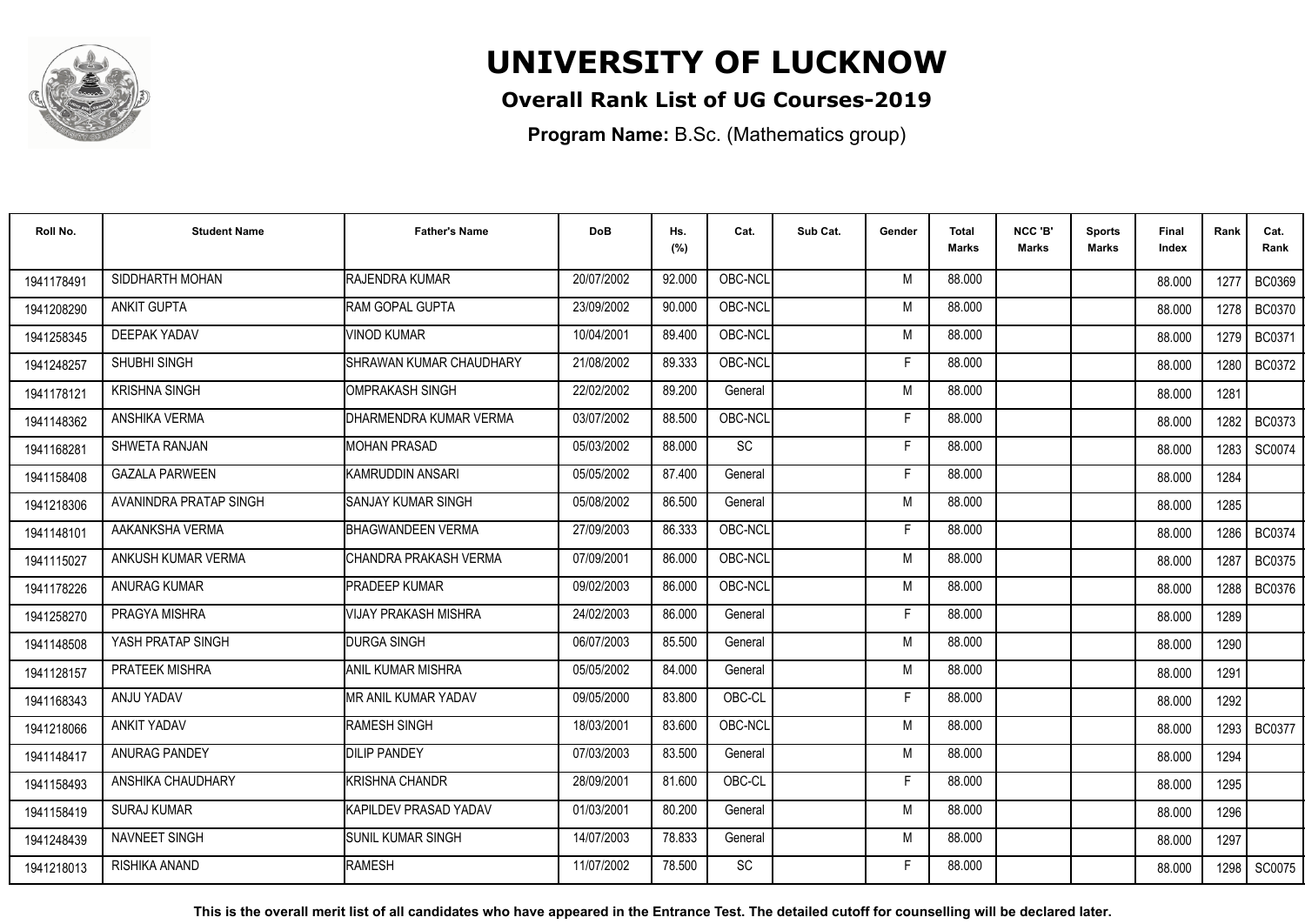

### **Overall Rank List of UG Courses-2019**

**Program Name:** B.Sc. (Mathematics group)

| Roll No.   | <b>Student Name</b>      | <b>Father's Name</b>       | <b>DoB</b> | Hs.<br>(%) | Cat.    | Sub Cat. | Gender | <b>Total</b><br><b>Marks</b> | NCC 'B'<br><b>Marks</b> | <b>Sports</b><br>Marks | Final<br>Index | Rank   | Cat.<br>Rank  |
|------------|--------------------------|----------------------------|------------|------------|---------|----------|--------|------------------------------|-------------------------|------------------------|----------------|--------|---------------|
| 1941208195 | PRERIT KUSHWAHA          | RAKESH KUMAR KUSHWAHA      | 03/04/2002 | 76.333     | OBC-NCL |          | M      | 88,000                       |                         |                        | 88.000         | 1299 I | <b>BC0378</b> |
| 1941168115 | <b>AYUSH NIGAM</b>       | <b>MANISH NIGAM</b>        | 04/02/2001 | 74.667     | General |          | M      | 88,000                       |                         |                        | 88.000         | 1300   |               |
| 1941158067 | <b>BARIRA</b>            | HAQIQ ALI                  | 29/08/1998 | 65.000     | OBC-CL  |          | F      | 88.000                       |                         |                        | 88.000         | 1301   |               |
| 1941158372 | <b>TANYA SEHGAL</b>      | <b>KAMAL KANT</b>          | 11/08/2002 | 98.000     | OBC-NCL |          | F      | 87.000                       |                         |                        | 87.000         | 1302   | <b>BC0379</b> |
| 1941258028 | <b>MANSI PAL</b>         | <b>SURESH PAL</b>          | 05/01/2002 | 96.000     | OBC-CL  |          | F      | 87.000                       |                         |                        | 87.000         | 1303   |               |
| 1941258193 | <b>LOKESH KUMAR</b>      | UPENDRA SINGH              | 05/01/2001 | 95.000     | OBC-NCL |          | M      | 87.000                       |                         |                        | 87.000         | 1304   | <b>BC0380</b> |
| 1941128453 | SANA FAROOQUI            | ATEEQ AHMAD                | 23/07/2001 | 95.000     | General |          | Е      | 87.000                       |                         |                        | 87.000         | 1305   |               |
| 1941148432 | <b>ANSHIKA</b>           | <b>DINESH KUMAR</b>        | 04/05/2002 | 95.000     | SC      |          | F      | 87.000                       |                         |                        | 87.000         | 1306   | SC0076        |
| 1941168176 | <b>EKTA SINGH</b>        | <b>MANOJ KUMAR SINGH</b>   | 10/08/2002 | 95.000     | General |          | F      | 87.000                       |                         |                        | 87.000         | 1307   |               |
| 1941158536 | SHIVANI SHARMA           | KULDEEP SHARMA             | 05/03/2003 | 95.000     | General |          | F      | 87.000                       |                         |                        | 87.000         | 1308   |               |
| 1941218284 | VAIBHAV KANAUJIA         | <b>SANJAY KUMAR</b>        | 17/12/2001 | 92.833     | SC      |          | M      | 87.000                       |                         |                        | 87.000         | 1309   | SC0077        |
| 1941158117 | ANSHIKA MISHRA           | HARISH CHANDRA MISHRA      | 06/04/2002 | 89.400     | General |          | F      | 87.000                       |                         |                        | 87.000         | 1310   |               |
| 1941218495 | <b>SHRUTI PANDEY</b>     | ISATENDRA KUMAR PANDEY     | 16/12/2002 | 89.400     | General |          | F      | 87.000                       |                         |                        | 87.000         | 1311   |               |
| 1941248248 | PRINCE YADAV             | ISHOBHNATH YADAV           | 05/04/2003 | 88.333     | OBC-NCL |          | M      | 87.000                       |                         |                        | 87.000         | 1312   | BC0381        |
| 1941168287 | <b>HUMD ANIS</b>         | <b>MOHD ANIS</b>           | 01/07/2001 | 85.167     | OBC-NCL |          | M      | 87.000                       |                         |                        | 87.000         | 1313   | BC0382        |
| 1941158596 | <b>RANI GIRI</b>         | <b>LATE MR RAJESH GIRI</b> | 05/11/1999 | 83.167     | OBC-NCL |          | F      | 87.000                       |                         |                        | 87.000         | 1314   | BC0383        |
| 1941118009 | ADNAN KHAN               | <b>ABDUL HAKEEM KHAN</b>   | 24/10/2001 | 83.000     | General |          | M      | 87.000                       |                         |                        | 87.000         | 1315   |               |
| 1941158278 | <b>ANURAG</b>            | <b>JAMUNA</b>              | 10/09/2001 | 82.200     | SC      |          | M      | 87.000                       |                         |                        | 87.000         | 1316 I | SC0078        |
| 1941208248 | <b>AKHIL SAINI</b>       | RAM AWADH SAINI            | 15/03/2001 | 81.000     | OBC-NCL |          | M      | 87.000                       |                         |                        | 87.000         | 1317   | <b>BC0384</b> |
| 1941248214 | AMBUJ KUMAR              | <b>SHIV SHANKAR</b>        | 10/09/2001 | 79.833     | OBC-NCL |          | M      | 87.000                       |                         |                        | 87.000         | 1318 l | <b>BC0385</b> |
| 1941178524 | <b>SHRISHTI TRIPATHI</b> | RAJENDRA TRIPATHI          | 12/09/2002 | 79.833     | General |          | F      | 87.000                       |                         |                        | 87.000         | 1319   |               |
| 1941218358 | <b>GAURAV SINGH</b>      | <b>SANJAY SINGH</b>        | 15/01/2002 | 79.800     | General |          | M      | 87.000                       |                         |                        | 87.000         | 1320   |               |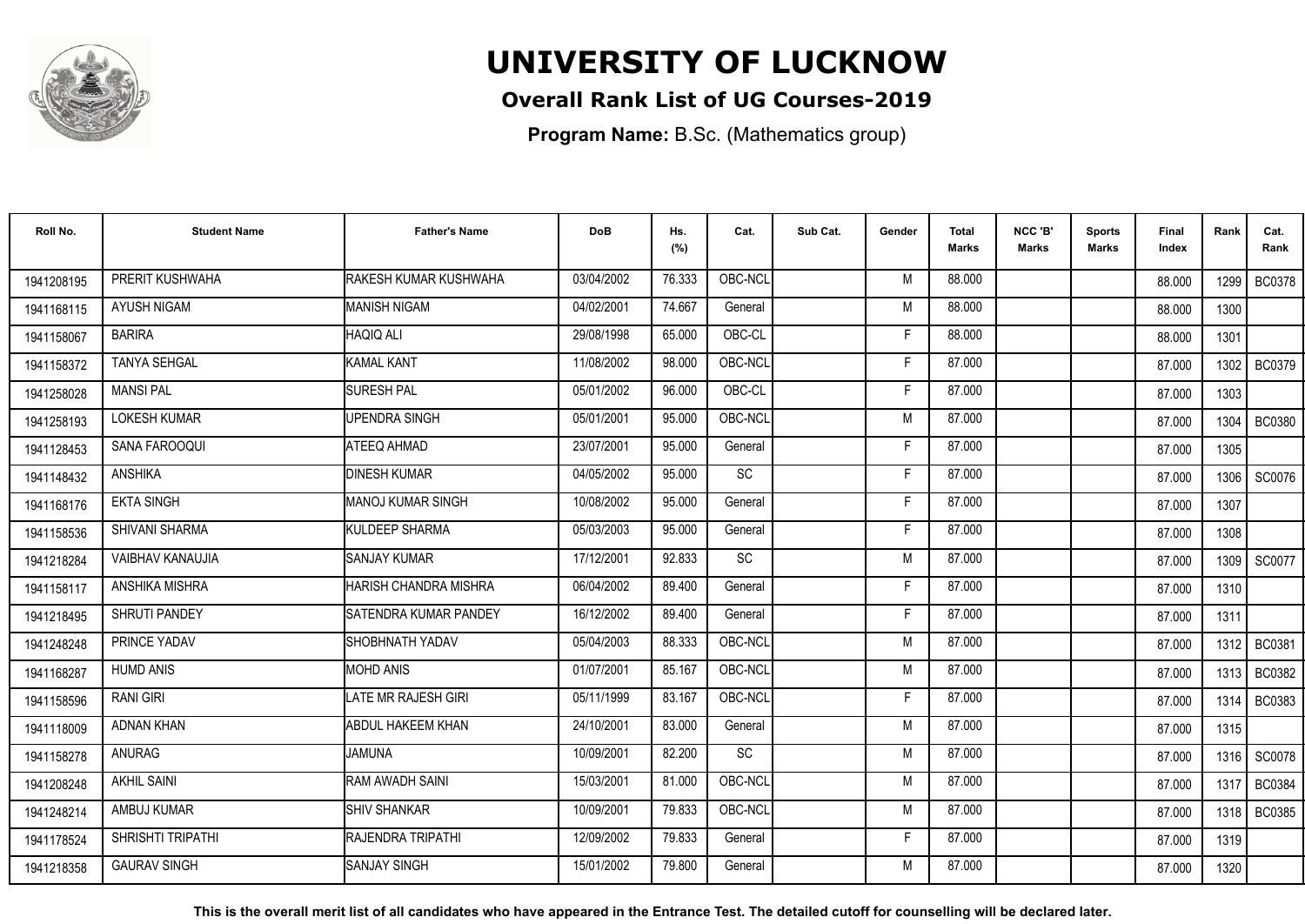

### **Overall Rank List of UG Courses-2019**

**Program Name:** B.Sc. (Mathematics group)

| Roll No.   | <b>Student Name</b>   | <b>Father's Name</b>      | <b>DoB</b> | Hs.<br>(%) | Cat.      | Sub Cat. | Gender | <b>Total</b><br><b>Marks</b> | NCC 'B'<br><b>Marks</b> | <b>Sports</b><br><b>Marks</b> | Final<br>Index | Rank   | Cat.<br>Rank  |
|------------|-----------------------|---------------------------|------------|------------|-----------|----------|--------|------------------------------|-------------------------|-------------------------------|----------------|--------|---------------|
| 1941158537 | <b>ADITYA SINGH</b>   | KULDEEP SINGH             | 29/11/2003 | 78.000     | General   |          | M      | 87.000                       |                         |                               | 87.000         | 1321   |               |
| 1941208471 | <b>ALOK VERMA</b>     | RAM TIRATH VERMA          | 14/04/2002 | 77.800     | OBC-NCL   |          | M      | 87.000                       |                         |                               | 87.000         | 1322   | <b>BC0386</b> |
| 1941258372 | <b>AMAN SINGH</b>     | VINOD KUMAR SINGH         | 09/02/2001 | 75.833     | General   |          | M      | 87.000                       |                         |                               | 87.000         | 1323   |               |
| 1941158342 | <b>GAURAV YADAV</b>   | JITENDRA YADAV            | 10/12/2001 | 75.667     | OBC-NCL   |          | M      | 87.000                       |                         |                               | 87.000         | 1324   | <b>BC0387</b> |
| 1941178520 | <b>JAYATI SINGH</b>   | RAJENDRA PRATAP SINGH     | 08/03/2002 | 75.000     | General   |          | F      | 87.000                       |                         |                               | 87.000         | 1325   |               |
| 1941258472 | <b>AVIRAL TRIVEDI</b> | VIVEK MOHAN TRIVEDI       | 31/08/2002 | 74.167     | General   |          | M      | 87.000                       |                         |                               | 87.000         | 1326   |               |
| 1941148496 | <b>MIMANSA DIXIT</b>  | DR. AWDHESH KUMAR DIXIT   | 15/01/2002 | 98.824     | General   |          | F      | 86.000                       |                         |                               | 86.000         | 1327   |               |
| 1941115069 | RITESH SHARMA         | <b>MANOJ KUMAR SHARMA</b> | 20/10/2000 | 95.000     | General   |          | M      | 86.000                       |                         |                               | 86.000         | 1328   |               |
| 1941148180 | PREETAM SINGH         | <b>BRIJESH SINGH</b>      | 19/05/2001 | 95.000     | General   |          | M      | 86.000                       |                         |                               | 86.000         | 1329   |               |
| 1941118042 | YUSRA FATIMA          | AFAQUE HUSSAIN            | 19/05/2001 | 95.000     | General   |          | F      | 86.000                       |                         |                               | 86.000         | 1330   |               |
| 1941148428 | <b>SHIVANI YADAV</b>  | DINESH CHANDRA YADAV      | 30/05/2001 | 95.000     | OBC-CL    |          | F      | 86.000                       |                         |                               | 86.000         | 1331   |               |
| 1941128338 | PRITHVI SINGH CHAUHAN | ARVIND SINGH CHAUHAN      | 13/12/2001 | 95.000     | General   |          | M      | 86.000                       |                         |                               | 86.000         | 1332   |               |
| 1941248161 | ANURAG YADAV          | SHIV BAHADUR SINGH        | 26/06/2002 | 95.000     | OBC-NCL   |          | M      | 86.000                       |                         |                               | 86.000         | 1333   | <b>BC0388</b> |
| 1941258273 | <b>AWNISH KUMAR</b>   | <b>VIJAY PRATAP</b>       | 10/07/2001 | 93.400     | <b>SC</b> |          | M      | 86.000                       |                         |                               | 86.000         | 1334   | SC0079        |
| 1941117015 | <b>ANIMESH TIWARI</b> | <b>ANIL TIWARI</b>        | 18/03/2001 | 93.333     | General   |          | M      | 86.000                       |                         |                               | 86.000         | 1335   |               |
| 1941258083 | <b>ARIZA ZEHRA</b>    | SYED ANZAR MOHAMMAD RIZVI | 14/06/2001 | 92.200     | General   |          | F      | 86.000                       |                         |                               | 86.000         | 1336   |               |
| 1941178371 | <b>VIVEK KUMAR</b>    | <b>RADHEISHYAM</b>        | 12/08/2001 | 91.500     | <b>SC</b> |          | M      | 86.000                       |                         |                               | 86.000         |        | 1337   SC0080 |
| 1941128419 | <b>ADITI MAURYA</b>   | ASHOK MAURYA              | 21/02/2001 | 91.200     | OBC-NCL   |          | M      | 86.000                       |                         |                               | 86.000         | 1338 I | <b>BC0389</b> |
| 1941148489 | <b>SWATI SINGH</b>    | <b>DIWAKAR SINGH</b>      | 18/09/2002 | 91.167     | General   |          | F.     | 86.000                       |                         |                               | 86.000         | 1339   |               |
| 1941128449 | RAMSHA KHAN           | <b>ASIF KHAN</b>          | 20/05/2000 | 90.833     | General   |          | F      | 86.000                       |                         |                               | 86.000         | 1340   |               |
| 1941218450 | <b>UJJWAL SINGH</b>   | SANTOSH KUMAR VERMA       | 29/07/2001 | 90.167     | OBC-NCL   |          | M      | 86.000                       |                         |                               | 86.000         | 1341   | <b>BC0390</b> |
| 1941178201 | PRASHANT SRIVASTAVA   | PAWAN SUT LAL             | 20/12/2001 | 89.400     | General   |          | M      | 86.000                       |                         |                               | 86.000         | 1342   |               |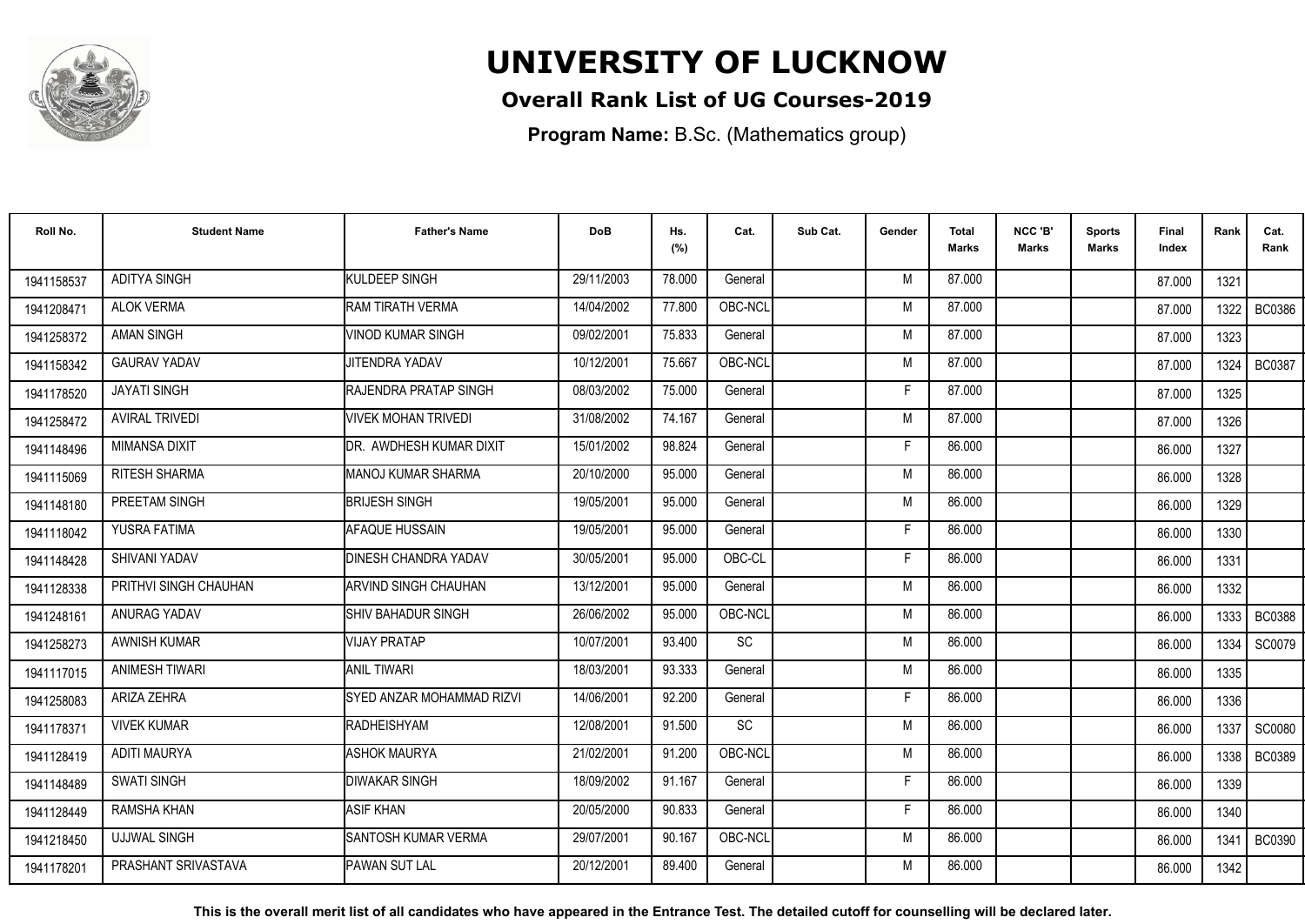

### **Overall Rank List of UG Courses-2019**

**Program Name:** B.Sc. (Mathematics group)

| Roll No.   | <b>Student Name</b>      | <b>Father's Name</b>       | <b>DoB</b> | Hs.<br>(%) | Cat.      | Sub Cat. | Gender | <b>Total</b><br><b>Marks</b> | NCC 'B'<br><b>Marks</b> | Sports<br><b>Marks</b> | Final<br>Index | Rank | Cat.<br>Rank  |
|------------|--------------------------|----------------------------|------------|------------|-----------|----------|--------|------------------------------|-------------------------|------------------------|----------------|------|---------------|
| 1941178055 | NIVEDITA KUMAR           | NIRBHAY KUMAR              | 10/10/2001 | 88.200     | General   |          | F      | 86.000                       |                         |                        | 86.000         | 1343 |               |
| 1941158162 | <b>ALISHA FATIMA</b>     | IMTIYAZ AHMED              | 26/07/2001 | 88.000     | General   |          | F      | 86.000                       |                         |                        | 86.000         | 1344 |               |
| 1941208124 | SHUBHAM YADAV            | RAJIT RAM YADAV            | 05/07/2002 | 85.833     | OBC-NCL   |          | M      | 86.000                       |                         |                        | 86.000         |      | 1345   BC0391 |
| 1941258340 | <b>ANCHAL GUPTA</b>      | VINOD GUPTA                | 26/06/2000 | 85.400     | OBC-NCL   |          | F      | 86.000                       |                         |                        | 86.000         | 1346 | BC0392        |
| 1941148226 | ROSHAN KUMAR             | CHANDRAMA KUSHWAHA         | 05/07/2000 | 84.833     | OBC-NCL   |          | M      | 86.000                       |                         |                        | 86.000         | 1347 | <b>BC0393</b> |
| 1941117082 | SHUBHAM VERMA            | RAKESH KUMAR VERMA         | 10/07/2002 | 84.500     | <b>SC</b> |          | M      | 86.000                       |                         |                        | 86.000         | 1348 | SC0081        |
| 1941117032 | <b>AVIJIT YADAV</b>      | <b>DEVESH RAO YADAV</b>    | 01/01/2003 | 84.167     | OBC-NCL   |          | M      | 86.000                       |                         |                        | 86.000         | 1349 | <b>BC0394</b> |
| 1941178434 | <b>KAUSHIKI MISHRA</b>   | <b>RAJ KUMAR MISHRA</b>    | 17/09/2002 | 83.667     | General   |          | F      | 86.000                       |                         |                        | 86.000         | 1350 |               |
| 1941168120 | <b>MAISAD ALI</b>        | <b>MANJUR ALI</b>          | 15/05/2002 | 79.833     | OBC-NCL   |          | M      | 86.000                       |                         |                        | 86.000         | 1351 | <b>BC0395</b> |
| 1941208121 | ANURAG YADAV             | RAJESH YADAV               | 07/12/2001 | 78.000     | OBC-NCL   |          | M      | 86.000                       |                         |                        | 86.000         | 1352 | <b>BC0396</b> |
| 1941258092 | <b>SYED REHAN HUSAIN</b> | <b>TAJDAR HUSAIN</b>       | 10/12/1997 | 76.833     | General   |          | M      | 86.000                       |                         |                        | 86.000         | 1353 |               |
| 1941158374 | ANURAG RANA              | KAMAL KISHORE RANA         | 09/09/2001 | 76.000     | <b>SC</b> |          | M      | 86.000                       |                         |                        | 86.000         | 1354 | SC0082        |
| 1941148155 | <b>MAYANK SHUKLA</b>     | <b>BRAJKISHOR SHUKLA</b>   | 29/02/2000 | 70.333     | General   |          | M      | 86.000                       |                         |                        | 86.000         | 1355 |               |
| 1941178235 | <b>DEEPANSHIKA SINGH</b> | PRADEEP KUMAR SINGH        | 17/06/2002 | 99.000     | General   |          | F      | 85.000                       |                         |                        | 85.000         | 1356 |               |
| 1941168246 | <b>IMRANA</b>            | <b>MERAJ AHMED</b>         | 15/08/2000 | 95.000     | OBC-CL    |          | F      | 85.000                       |                         |                        | 85.000         | 1357 |               |
| 1941158165 | <b>SATYAM SINGH</b>      | <b>INDAL SINGH</b>         | 03/02/2001 | 95.000     | General   |          | M      | 85.000                       |                         |                        | 85.000         | 1358 |               |
| 1941148197 | SIDDHANT SINGH           | CHANDRA BHUSHAN SINGH      | 08/07/2001 | 95.000     | General   |          | M      | 85.000                       |                         |                        | 85.000         | 1359 |               |
| 1941115088 | <b>MAMTA GUPTA</b>       | R D GUPTA                  | 26/08/2002 | 95.000     | OBC-NCL   | DP       | F      | 85.000                       |                         |                        | 85.000         |      | 1360   BC0397 |
| 1941178448 | NIVEDITA YADAV           | RAJ NARAYAN YADAV          | 03/03/2003 | 95.000     | OBC-NCL   |          | F      | 85.000                       |                         |                        | 85.000         | 1361 | <b>BC0398</b> |
| 1941248063 | SHIVENDRA PRATAP SINGH   | SHAILENDRA KUMAR SINGH     | 04/02/2000 | 94.167     | General   |          | M      | 85.000                       |                         |                        | 85.000         | 1362 |               |
| 1941148151 | YASH VARDHAN SINGH       | <b>BRAJESH KUMAR SINGH</b> | 12/12/2001 | 93.333     | General   |          | M      | 85.000                       |                         |                        | 85.000         | 1363 |               |
| 1941248336 | ANUPRIYA GUPTA           | SUBASH CHANDRA GUPTA       | 21/03/2001 | 93.000     | OBC-NCL   |          | F      | 85.000                       |                         |                        | 85.000         | 1364 | <b>BC0399</b> |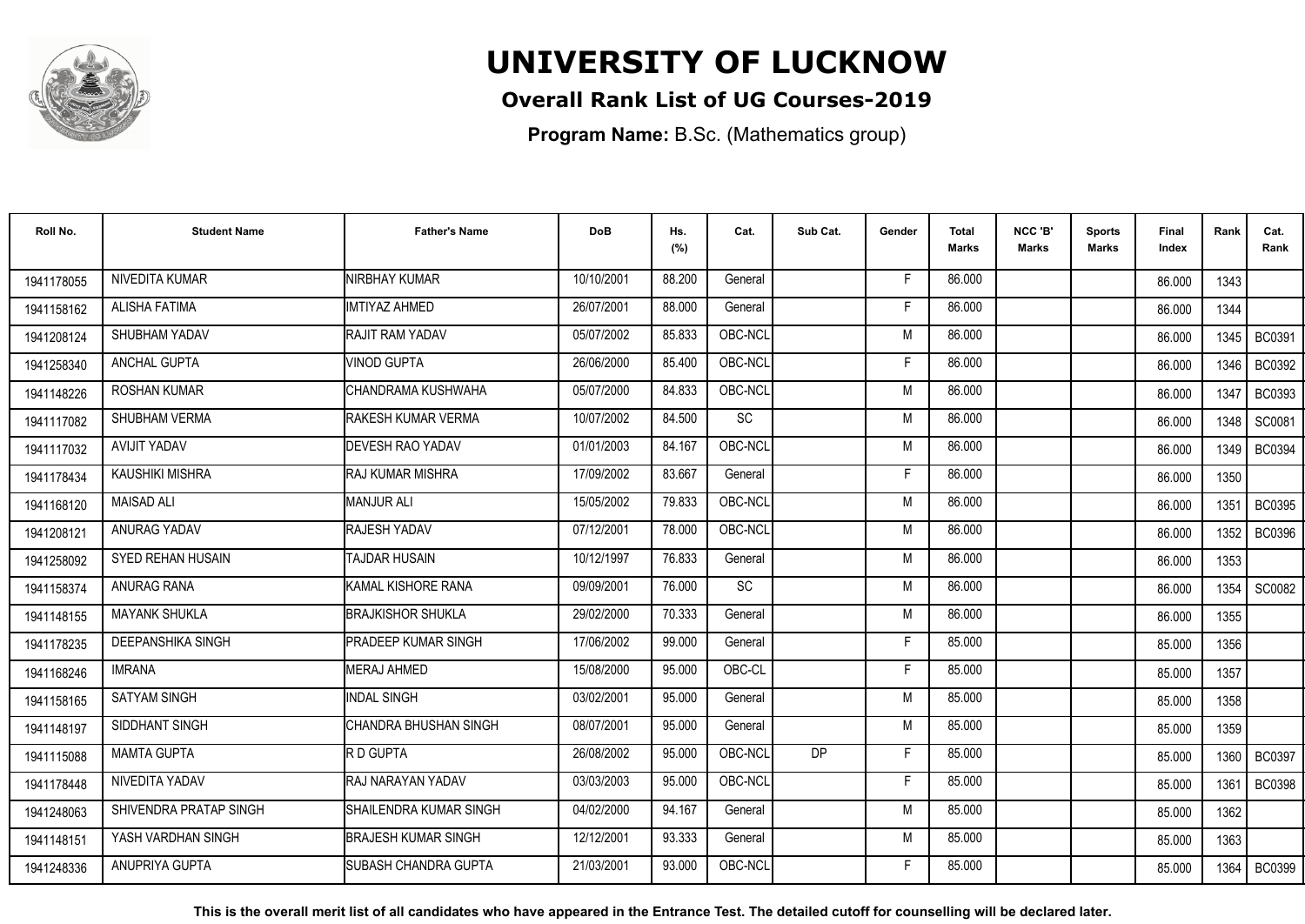

### **Overall Rank List of UG Courses-2019**

**Program Name:** B.Sc. (Mathematics group)

| Roll No.   | <b>Student Name</b>        | <b>Father's Name</b>    | <b>DoB</b> | Hs.<br>(%) | Cat.      | Sub Cat. | Gender | Total<br><b>Marks</b> | NCC 'B'<br><b>Marks</b> | <b>Sports</b><br>Marks | Final<br>Index | Rank   | Cat.<br>Rank  |
|------------|----------------------------|-------------------------|------------|------------|-----------|----------|--------|-----------------------|-------------------------|------------------------|----------------|--------|---------------|
| 1941178379 | <b>ABHINAV SINGH</b>       | RADHEY SHYAM SINGH      | 10/11/2001 | 93.000     | General   |          | M      | 85.000                |                         |                        | 85.000         | 1365   |               |
| 1941248034 | NIRMAL KUMAR               | <b>ISATYENDRA KUMAR</b> | 10/03/2002 | 90.667     | OBC-NCL   |          | M      | 85.000                |                         |                        | 85.000         | 1366   | <b>BC0400</b> |
| 1941248365 | KM JUHI RANJAN             | <b>SUDARSHAN RAM</b>    | 15/08/2001 | 90.500     | <b>SC</b> |          | F      | 85.000                |                         |                        | 85.000         | 1367   | SC0083        |
| 1941117106 | SHREYASI SINGH             | <b>SUNIL SINGH</b>      | 19/03/2002 | 90.000     | General   |          | F      | 85.000                |                         |                        | 85.000         | 1368   |               |
| 1941218160 | ANUSHKA CHATURVEDI         | RAVI SHANKAR CHATURVEDI | 14/09/2002 | 90.000     | General   |          | F      | 85.000                |                         |                        | 85.000         | 1369   |               |
| 1941118061 | <b>SHASHANK KUMAR SONI</b> | <b>AJAY KUMAR</b>       | 06/10/2001 | 89.400     | OBC-NCL   |          | M      | 85.000                |                         |                        | 85.000         | 1370   | <b>BC0401</b> |
| 1941128345 | <b>SAUMYA AGNIHOTRI</b>    | ASHARAM AGNIHOTRI       | 02/03/2004 | 88.833     | General   |          | M      | 85.000                |                         |                        | 85.000         | 1371   |               |
| 1941178079 | <b>HRITIK KAUSHIK</b>      | OM PRAKASH              | 14/04/2001 | 87.400     | <b>SC</b> |          | M      | 85.000                |                         |                        | 85.000         | 1372   | SC0084        |
| 1941208291 | <b>ASHUTOSH VERMA</b>      | <b>RAM HARSH</b>        | 01/07/2001 | 87.000     | OBC-NCL   |          | M      | 85.000                |                         |                        | 85.000         | 1373 I | BC0402        |
| 1941158093 | SHUBHAM VERMA              | HARI VANSH VERMA        | 11/04/2001 | 85.833     | OBC-NCL   |          | M      | 85.000                |                         |                        | 85.000         | 1374   | <b>BC0403</b> |
| 1941128355 | <b>ADARSH DIXIT</b>        | ASHISH KUMAR DIXIT      | 12/10/2000 | 85.500     | General   |          | M      | 85.000                |                         |                        | 85.000         | 1375   |               |
| 1941115081 | SANJEEV YADAV              | PARAMAHANS YADAVA       | 01/04/2001 | 85.400     | OBC-CL    |          | M      | 85.000                |                         |                        | 85.000         | 1376   |               |
| 1941218504 | PRASHANT DWIVEDI           | <b>SATISH DWIVEDI</b>   | 21/01/2002 | 85.400     | General   |          | M      | 85.000                |                         |                        | 85.000         | 1377   |               |
| 1941168229 | <b>SHIVAM VERMA</b>        | IMAYA RAM VERMA         | 12/03/2002 | 85.167     | OBC-NCL   |          | M      | 85.000                |                         |                        | 85.000         | 1378   | <b>BC0404</b> |
| 1941258257 | SHWETA SRIVASTAVA          | VIJAY KUMAR SRIVASTAVA  | 12/06/2002 | 85.000     | General   |          | Е      | 85.000                |                         |                        | 85.000         | 1379   |               |
| 1941208305 | <b>GAURAV SINGH</b>        | RAM KARAN SINGH         | 13/06/2001 | 83.600     | General   |          | M      | 85.000                |                         |                        | 85.000         | 1380   |               |
| 1941148057 | <b>AKSHAT KUMAR</b>        | <b>BALBIR KUMAR</b>     | 27/04/2002 | 83.600     | General   |          | M      | 85.000                |                         |                        | 85.000         | 1381   |               |
| 1941208486 | ABHISHEK YADAV             | RAMADHAR YADAV          | 09/07/2000 | 83.000     | OBC-CL    |          | M      | 85.000                |                         |                        | 85.000         | 1382   |               |
| 1941118056 | <b>ABHAY JAISWAL</b>       | AJAY JAISWAL            | 26/05/2001 | 83.000     | OBC-NCL   |          | M      | 85.000                |                         |                        | 85.000         | 1383 l | <b>BC0405</b> |
| 1941117007 | AKSHITA SRIVASTAVA         | AJAY KUMAR SRIVASTAVA   | 24/03/2001 | 82.667     | General   |          | F      | 85.000                |                         |                        | 85.000         | 1384   |               |
| 1941168132 | <b>ANKUR GUPTA</b>         | MANOJ GUPTA             | 21/07/2002 | 82.333     | OBC-NCL   |          | M      | 85.000                |                         |                        | 85.000         | 1385   | <b>BC0406</b> |
| 1941218276 | <b>BHUVANESH KUMAR</b>     | <b>SANJAY KUMAR</b>     | 12/07/2003 | 81.667     | General   |          | M      | 85.000                |                         |                        | 85.000         | 1386   |               |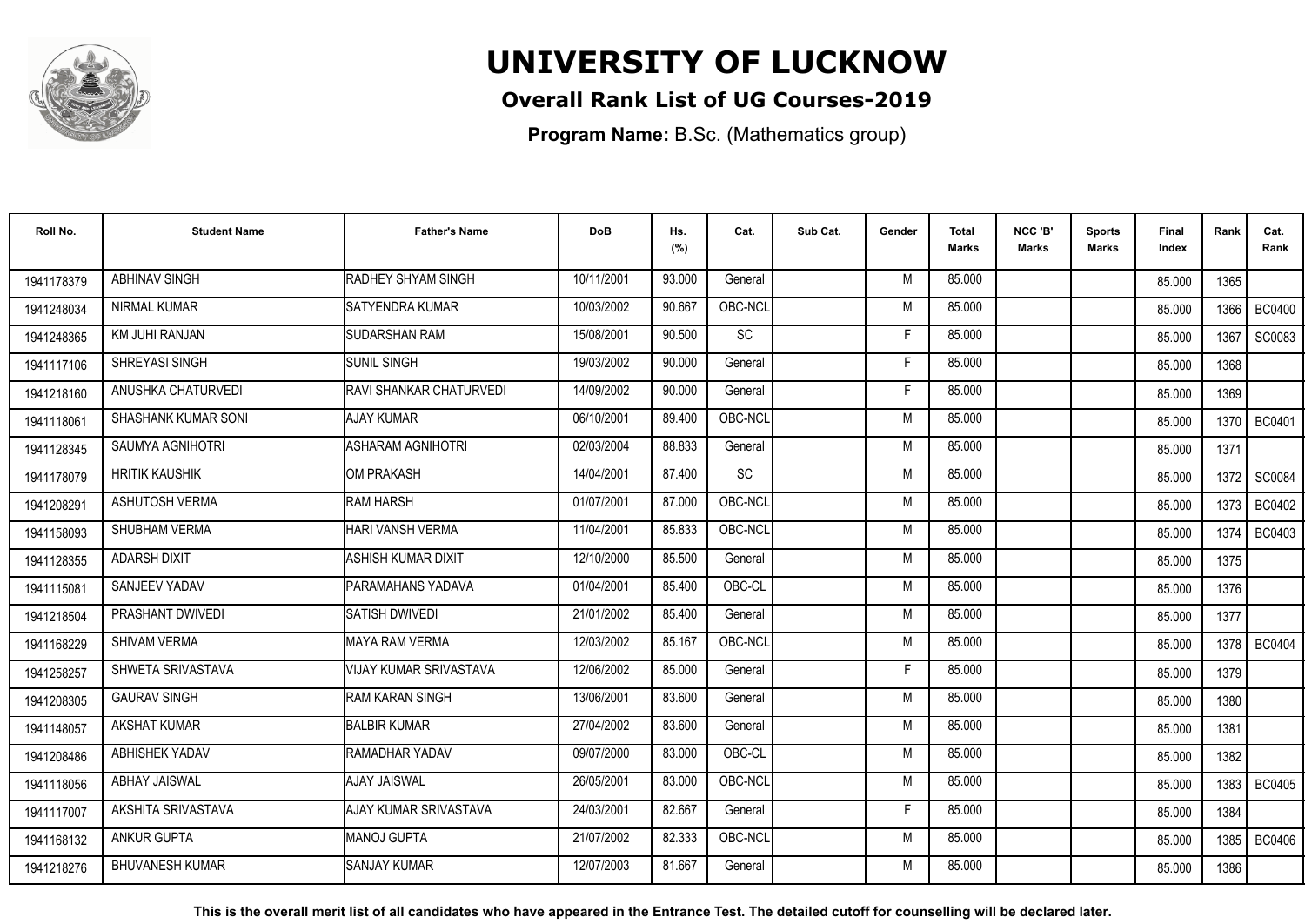

### **Overall Rank List of UG Courses-2019**

**Program Name:** B.Sc. (Mathematics group)

| Roll No.   | <b>Student Name</b>    | <b>Father's Name</b>         | <b>DoB</b> | Hs.<br>(%) | Cat.      | Sub Cat. | Gender | <b>Total</b><br><b>Marks</b> | NCC 'B'<br><b>Marks</b> | <b>Sports</b><br>Marks | Final<br>Index | Rank   | Cat.<br>Rank  |
|------------|------------------------|------------------------------|------------|------------|-----------|----------|--------|------------------------------|-------------------------|------------------------|----------------|--------|---------------|
| 1941208383 | <b>SURAJ PANDEY</b>    | <b>RAM NARESH PANDEY</b>     | 18/07/2000 | 81.500     | General   |          | M      | 85.000                       |                         |                        | 85.000         | 1387   |               |
| 1941168333 | PRAVEEN KUMAR RAWAT    | <b>MOOL CHAND</b>            | 05/08/2000 | 80.000     | <b>SC</b> |          | M      | 85.000                       |                         |                        | 85.000         | 1388 l | SC0085        |
| 1941168445 | <b>SACHIN TIWARI</b>   | MUNNA LAL TIWARI             | 10/08/2000 | 79.833     | General   |          | M      | 85.000                       |                         |                        | 85.000         | 1389   |               |
| 1941158300 | SHUBHAM SINGH          | <b>JAY PRAKASH SINGH</b>     | 04/03/2002 | 77.833     | General   |          | M      | 85.000                       |                         |                        | 85.000         | 1390   |               |
| 1941208403 | <b>MANEESH GAUTAM</b>  | <b>RAM PRAKASH</b>           | 25/07/2002 | 76.500     | <b>SC</b> |          | M      | 85.000                       |                         |                        | 85.000         | 1391   | SC0086        |
| 1941112012 | <b>VIJAY KRISHNA</b>   | PROF. RAM NIWAS SINGH        | 09/05/2001 | 76.400     | General   |          | M      | 85.000                       |                         |                        | 85.000         | 1392   |               |
| 1941128234 | <b>JIGYANSHU SINHA</b> | <b>ANOOP SINHA</b>           | 14/05/2001 | 75.667     | General   |          | M      | 85.000                       |                         |                        | 85.000         | 1393   |               |
| 1941218381 | ABHAY KUMAR MISHRA     | SANJEEV KUMAR MISHRA         | 07/07/2003 | 74.833     | General   |          | M      | 85.000                       |                         |                        | 85.000         | 1394   |               |
| 1941158508 | <b>ANKIT MAURYA</b>    | KRISHNA KUMAR MAURYA         | 24/03/2001 | 74.667     | OBC-NCL   |          | M      | 85.000                       |                         |                        | 85.000         | 1395   | BC0407        |
| 1941218341 | <b>SMRITI SHARMA</b>   | <b>SANJAY SHARMA</b>         | 01/07/2002 | 72.200     | General   |          | F      | 85.000                       |                         |                        | 85.000         | 1396   |               |
| 1941158571 | SANJEEV KUMAR YADAV    | <b>LALLAN YADAV</b>          | 01/10/2002 | 71.833     | OBC-NCL   |          | M      | 85.000                       |                         |                        | 85.000         | 1397   | <b>BC0408</b> |
| 1941208287 | <b>SHIVAM DUTT</b>     | RAM DUTT YADAV               | 26/01/2000 | 70.167     | OBC-CL    |          | M      | 85.000                       |                         |                        | 85.000         | 1398   |               |
| 1941258250 | RAHUL KUMAR            | <b>VIJAY KUMAR PRASAD</b>    | 08/04/2001 | 100.000    | OBC-NCL   |          | M      | 84.000                       |                         |                        | 84.000         | 1399   | <b>BC0409</b> |
| 1941148421 | <b>AISH FATIMA</b>     | DILSHAD HUSAIN ZAIDI         | 18/01/2000 | 98.000     | General   |          | F      | 84.000                       |                         |                        | 84.000         | 1400   |               |
| 1941208444 | <b>AJAY KUMAR</b>      | <b>RAM SHANKAR</b>           | 18/11/2001 | 95.000     | OBC-NCL   |          | M      | 84.000                       |                         |                        | 84.000         | 1401   | <b>BC0410</b> |
| 1941128250 | <b>AIYSHA FARIDI</b>   | ANWAAR AHMAD FARIDI          | 29/03/2002 | 95.000     | General   |          | F      | 84.000                       |                         |                        | 84.000         | 1402   |               |
| 1941148553 | RANU VERMA             | <b>GANGA SINGH VERMA</b>     | 17/01/2003 | 95.000     | OBC-NCL   |          | F      | 84.000                       |                         |                        | 84.000         | 1403   | BC0411        |
| 194125842  | <b>MAYANK MISHRA</b>   | <b>/IRENDRA KUMAR MISHRA</b> | 24/09/2003 | 95.000     | General   |          | M      | 84.000                       |                         |                        | 84.000         | 1404   |               |
| 1941117033 | SAURABH YADAV          | DHARAM CHAND YADAV           | 22/04/2001 | 94.000     | OBC-NCL   |          | M      | 84.000                       |                         |                        | 84.000         |        | 1405   BC0412 |
| 1941258510 | <b>NAUREEN KHAN</b>    | Z.R.KHAN                     | 28/09/2001 | 93.000     | General   |          | F      | 84.000                       |                         |                        | 84.000         | 1406   |               |
| 1941118032 | <b>WAJEEHA HUSAIN</b>  | <b>ABU QAMAR ZAIDI</b>       | 25/11/1999 | 92.600     | General   |          | F.     | 84.000                       |                         |                        | 84.000         | 1407   |               |
| 1941168019 | PRIYA RAJ              | LAXMI SHANKAR                | 28/06/2001 | 92.000     | SC        |          | F      | 84.000                       |                         |                        | 84.000         | 1408   | SC0087        |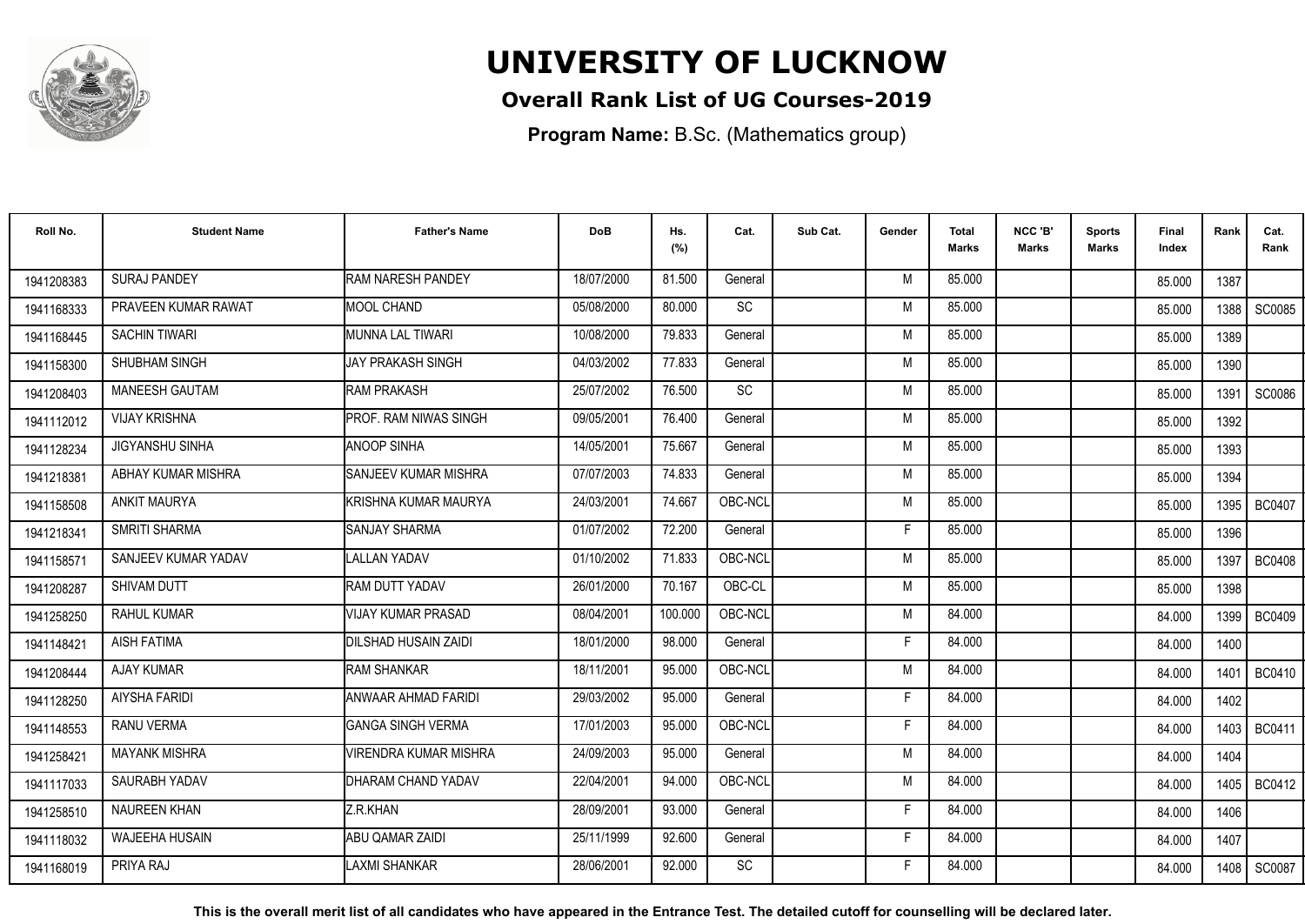

### **Overall Rank List of UG Courses-2019**

**Program Name:** B.Sc. (Mathematics group)

| Roll No.   | <b>Student Name</b>        | <b>Father's Name</b>         | <b>DoB</b> | Hs.<br>(%) | Cat.    | Sub Cat. | Gender | <b>Total</b><br><b>Marks</b> | NCC 'B'<br><b>Marks</b> | Sports<br><b>Marks</b> | <b>Final</b><br>Index | Rank   | Cat.<br>Rank  |
|------------|----------------------------|------------------------------|------------|------------|---------|----------|--------|------------------------------|-------------------------|------------------------|-----------------------|--------|---------------|
| 1941128274 | ASHUTOSH SHARMA            | <b>ARUN KUMAR SHARMA</b>     | 02/05/2002 | 91.200     | General |          | M      | 84.000                       |                         |                        | 84.000                | 1409   |               |
| 1941148533 | <b>KESRI NANDAN SHUKLA</b> | <b>GAJENDRA MOHAN SHUKLA</b> | 15/12/2001 | 89.800     | General |          | M      | 84.000                       |                         |                        | 84.000                | 1410   |               |
| 1941118097 | AYUSH PRATAP MAURYA        | <b>AJAY KUMAR SINGH</b>      | 04/07/2002 | 89.667     | OBC-CL  |          | M      | 84.000                       |                         |                        | 84.000                | 1411   |               |
| 1941128098 | <b>SHRUTI TIWARI</b>       | <b>AMIT TEWARI</b>           | 20/01/2002 | 89.200     | General |          | F      | 84.000                       |                         |                        | 84.000                | 1412   |               |
| 1941168392 | SHREYA MAURYA              | <b>MR.ASHOK KUMAR MAURYA</b> | 24/05/2003 | 89.000     | OBC-NCL |          | F      | 84.000                       |                         |                        | 84.000                | 1413 I | BC0413        |
| 1941208304 | AKASH YADAV                | <b>RAM KARAN</b>             | 04/05/2001 | 88.833     | OBC-NCL |          | M      | 84.000                       |                         |                        | 84.000                | 1414   | <b>BC0414</b> |
| 1941178264 | SHUBHANKAR DALAL           | PRAKASH DALAL                | 22/03/2002 | 85.400     | OBC-NCL |          | M      | 84.000                       |                         |                        | 84.000                | 1415   | <b>BC0415</b> |
| 1941168196 | <b>SATISH PANDEY</b>       | <b>MANOJ PANDEY</b>          | 18/12/2002 | 84.333     | General |          | M      | 84.000                       |                         |                        | 84.000                | 1416   |               |
| 1941158182 | SURABHI VERMA              | <b>INDRASEN</b>              | 05/05/2001 | 83.667     | SC      |          | M      | 84.000                       |                         |                        | 84.000                | 1417 l | SC0088        |
| 1941148477 | SHIVAM TIWARI              | <b>DINESH TIWARI</b>         | 01/01/2002 | 83.667     | General |          | M      | 84.000                       |                         |                        | 84.000                | 1418   |               |
| 1941208245 | SAURABH CHANDRA YADAV      | RAM ASHRAY YADAV             | 25/12/2001 | 81.600     | OBC-NCL |          | M      | 84.000                       |                         |                        | 84.000                | 1419 l | <b>BC0416</b> |
| 1941208331 | <b>ASTIK PAL</b>           | IRAM KRISHNA PAL             | 15/02/2002 | 81.600     | OBC-NCL |          | M      | 84.000                       |                         |                        | 84.000                | 1420 l | <b>BC0417</b> |
| 1941148082 | <b>SUMAN GAUTAM</b>        | <b>BANWARI LAL</b>           | 10/07/2001 | 77.500     | SC      |          |        | 84.000                       |                         |                        | 84.000                | 1421   | <b>SC0089</b> |
| 1941115107 | <b>BIKRAM GIT YADAV</b>    | RAM BACHAN YADAV             | 05/10/2001 | 74.400     | General |          | M      | 84.000                       |                         |                        | 84.000                | 1422   |               |
| 1941248145 | <b>DEVENDRA SINGH</b>      | <b>SHATRUGHAN SINGH</b>      | 04/05/2001 | 73.167     | General |          | M      | 84.000                       |                         |                        | 84.000                | 1423   |               |
| 1941117014 | <b>RISHI KUMAR</b>         | <b>ANANT KUMAR</b>           | 24/08/1999 | 70.000     | SC      |          | M      | 84.000                       |                         |                        | 84.000                | 1424   | <b>SC0090</b> |
| 1941148269 | ABHISHEK KUMAR GUPTA       | DEENA NATH GUPTA             | 24/11/1999 | 95.000     | OBC-NCL |          | M      | 83.000                       |                         |                        | 83.000                |        | 1425   BC0418 |
| 1941248488 | POOJA YADAV                | SURENDRA PRATAP SINGH YADAV  | 16/09/2000 | 95.000     | OBC-CL  |          | F      | 83.000                       |                         |                        | 83.000                | 1426   |               |
| 1941168334 | PRIYANSHU MISHRA           | IMOOL CHANDRA MISHRA         | 29/09/2001 | 95.000     | General |          | M      | 83.000                       |                         |                        | 83.000                | 1427   |               |
| 1941208260 | <b>SANCHIT KUMAR</b>       | <b>RAM BHAROSE</b>           | 30/09/2001 | 95.000     | SC      |          | M      | 83.000                       |                         |                        | 83.000                | 1428 l | SC0091        |
| 1941158562 | ANAND YADAV                | <b>LALAN YADAV</b>           | 25/07/2002 | 95.000     | OBC-NCL |          | M      | 83.000                       |                         |                        | 83.000                | 1429   | <b>BC0419</b> |
| 1941168181 | SHUBHI TRIPATHI            | <b>MANOJ KUMAR T RIPATHI</b> | 14/11/2001 | 91.200     | General |          | F      | 83.000                       |                         |                        | 83.000                | 1430   |               |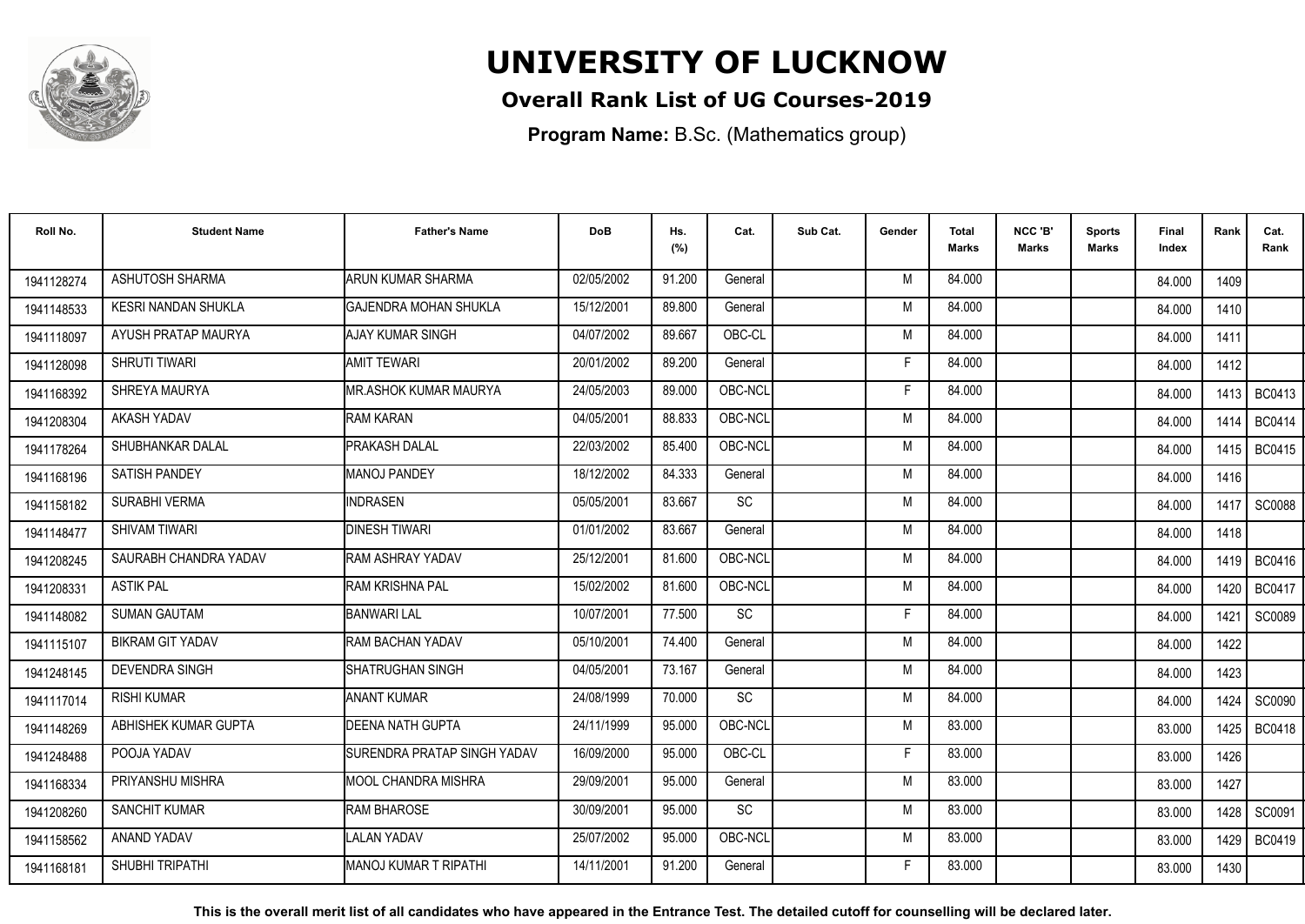

### **Overall Rank List of UG Courses-2019**

**Program Name:** B.Sc. (Mathematics group)

| Roll No.   | <b>Student Name</b>       | <b>Father's Name</b>           | <b>DoB</b> | Hs.<br>(%) | Cat.    | Sub Cat.  | Gender | <b>Total</b><br>Marks | NCC 'B'<br><b>Marks</b> | Sports<br>Marks | Final<br>Index | Rank   | Cat.<br>Rank  |
|------------|---------------------------|--------------------------------|------------|------------|---------|-----------|--------|-----------------------|-------------------------|-----------------|----------------|--------|---------------|
| 1941148102 | APOORVA SINGH             | <b>BHAGWANT SINGH</b>          | 13/12/2002 | 89.167     | General |           | -F     | 83.000                |                         |                 | 83.000         | 1431   |               |
| 1941218208 | RUPANJALI DIXIT           | <b>RUPESH KUMAR DIXIT</b>      | 26/11/2001 | 88.400     | General |           | F      | 83.000                |                         |                 | 83.000         | 1432   |               |
| 1941148108 | VARTIKA SRIVASTAVA        | <b>BHANU PRATAP SRIVASTAVA</b> | 01/04/2001 | 88.167     | General |           | F      | 83.000                |                         |                 | 83.000         | 1433   |               |
| 1941218395 | KASHISH VERMA             | SANJIT KUMAR VERMA             | 05/05/2002 | 88.000     | OBC-NCL |           | F      | 83.000                |                         |                 | 83.000         | 1434   | <b>BC0420</b> |
| 1941168351 | <b>HARSHITA GUPTA</b>     | IMR SARVESH KUMAR GUPTA        | 13/02/2001 | 87.667     | General |           | F      | 83.000                |                         |                 | 83.000         | 1435   |               |
| 1941128152 | DURGESH KUMAR DUBEY       | ANIL KUMAR DUBEY               | 22/09/2003 | 87.333     | General |           | M      | 83.000                |                         |                 | 83.000         | 1436   |               |
| 1941258153 | <b>JYOTI MAURYA</b>       | UMAKANT MAURYA                 | 22/07/2002 | 85.400     | OBC-CL  |           | F      | 83.000                |                         |                 | 83.000         | 1437   |               |
| 1941158068 | <b>RAMENDRA SINGH</b>     | <b>HARDWARI SINGH</b>          | 30/04/2002 | 83.667     | OBC-NCL |           | M      | 83.000                |                         |                 | 83.000         | 1438 I | BC0421        |
| 1941208036 | SNEHA SHAH                | <b>RAJESH KUMAR</b>            | 11/11/2003 | 81.333     | OBC-NCL |           | F      | 83.000                |                         |                 | 83.000         | 1439 I | BC0422        |
| 1941128219 | <b>TANUSHREE AGARWAL</b>  | <b>ANOOP KUMAR AGARWAL</b>     | 16/09/2001 | 81.200     | General |           | F      | 83.000                |                         |                 | 83.000         | 1440   |               |
| 1941158078 | <b>JAINENDRA RAJ</b>      | <b>HARGOVIND</b>               | 02/04/2003 | 81.167     | SC      |           | M      | 83.000                |                         |                 | 83.000         | 1441   | SC0092        |
| 1941218340 | <b>VARDAN SHARMA</b>      | <b>SANJAY SHARMA</b>           | 07/01/2000 | 81.000     | General |           | M      | 83.000                |                         |                 | 83.000         | 1442   |               |
| 1941208221 | SHIVAM KUMAR SHARMA       | RAKESH SHARMA                  | 05/10/2002 | 80.167     | OBC-NCL |           | M      | 83.000                |                         |                 | 83.000         | 1443 l | BC0423        |
| 1941218483 | PRIYANSHU SHUKLA          | <b>ISARVENDRA SHUKLA</b>       | 30/05/2001 | 79.000     | General |           | M      | 83.000                |                         |                 | 83.000         | 1444   |               |
| 1941115070 | <b>RAUNAK KUMAR SINGH</b> | <b>MANOJ KUMAR SINGH</b>       | 11/03/2001 | 77.800     | General | <b>DP</b> | M      | 83.000                |                         |                 | 83.000         | 1445   |               |
| 1941158333 | <b>HIMANSHU SINGH</b>     | <b>JITENDRA PRATAP SINGH</b>   | 20/12/2001 | 77.333     | General |           | M      | 83.000                |                         |                 | 83.000         | 1446   |               |
| 1941148189 | <b>GURPREET SINGH</b>     | <b>CHANDAN SINGH</b>           | 22/01/2000 | 76.000     | General |           | M      | 83.000                |                         |                 | 83.000         | 1447   |               |
| 1941168107 | ANIRUDDH YADAV            | <b>MANEESH YADAV</b>           | 31/10/2002 | 76.000     | OBC-NCL |           | M      | 83.000                |                         |                 | 83.000         | 1448 I | <b>BC0424</b> |
| 1941178009 | <b>SHYAM SINGH</b>        | <b>INARSINGH PAL VERMA</b>     | 11/02/2001 | 75.167     | OBC-NCL |           | M      | 83.000                |                         |                 | 83.000         | 1449 I | BC0425        |
| 1941208144 | <b>UMANG SHARMA</b>       | <b>IRAJKUMAR SHARMA</b>        | 05/07/2001 | 74.333     | General |           | M      | 83.000                |                         |                 | 83.000         | 1450   |               |
| 1941128209 | SHUBHAM AWASTHI           | <b>ANJANI AWASTHI</b>          | 04/04/2002 | 72.333     | General |           | M      | 83.000                |                         |                 | 83.000         | 1451   |               |
| 1941248288 | <b>HARSHITA PANDEY</b>    | SHYAM JI PANDEY                | 20/10/2001 | 100.000    | General |           | F      | 82.000                |                         |                 | 82.000         | 1452   |               |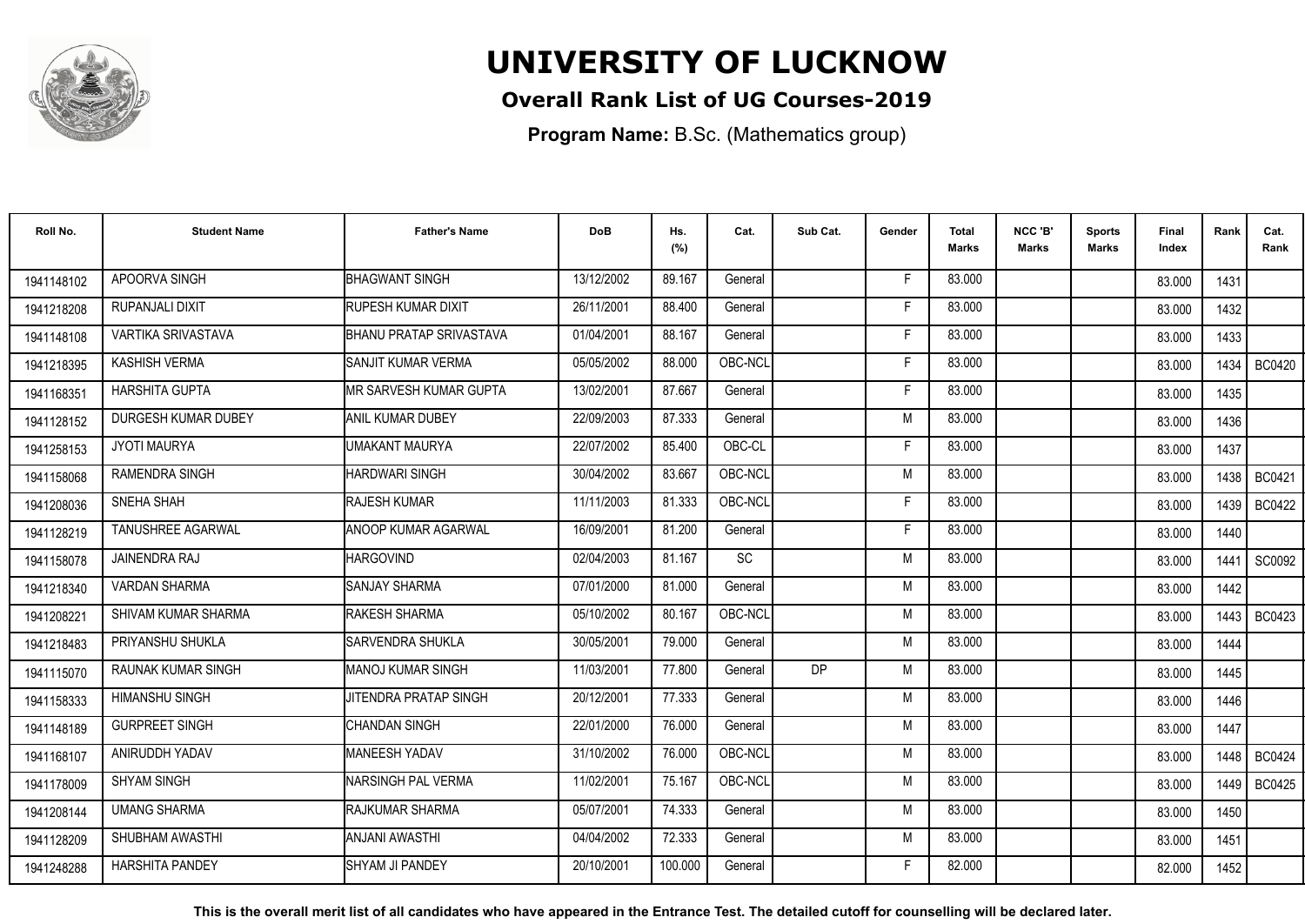

### **Overall Rank List of UG Courses-2019**

**Program Name:** B.Sc. (Mathematics group)

| Roll No.   | <b>Student Name</b>        | <b>Father's Name</b>          | <b>DoB</b> | Hs.<br>(%) | Cat.      | Sub Cat.  | Gender | <b>Total</b><br><b>Marks</b> | NCC 'B'<br><b>Marks</b> | Sports<br>Marks | Final<br>Index | Rank | Cat.<br>Rank  |
|------------|----------------------------|-------------------------------|------------|------------|-----------|-----------|--------|------------------------------|-------------------------|-----------------|----------------|------|---------------|
| 1941178471 | <b>ROSHNI JAIN</b>         | RAJEEV JAIN                   | 08/08/2001 | 96.000     | General   |           |        | 82.000                       |                         |                 | 82.000         | 1453 |               |
| 1941128403 | AKASH KUMAR SINGH          | <b>ASHOK KUMAR SINGH</b>      | 07/01/2002 | 95.000     | OBC-NCL   |           | M      | 82.000                       |                         |                 | 82.000         | 1454 | <b>BC0426</b> |
| 1941158556 | <b>VIVEK MOHAN PATEL</b>   | LAL CHANDRA VERMA             | 24/10/2002 | 95.000     | OBC-NCL   |           | M      | 82.000                       |                         |                 | 82.000         | 1455 | <b>BC0427</b> |
| 1941115042 | <b>VAIBHAV KUMAR SINGH</b> | HARENDRA KUMAR SINGH          | 17/10/2000 | 93.000     | General   | <b>DP</b> | M      | 82.000                       |                         |                 | 82.000         | 1456 |               |
| 1941248101 | <b>ARSHIYA SAMREEN</b>     | <b>SHAMSUL ISLAM</b>          | 07/11/2000 | 93.000     | OBC-NCL   |           | F      | 82.000                       |                         |                 | 82.000         | 1457 | BC0428        |
| 1941168373 | <b>SRISHTI YADAV</b>       | MR. KULDEEP SINGH             | 03/01/2002 | 92.600     | OBC-NCL   |           | Е      | 82.000                       |                         |                 | 82.000         | 1458 | <b>BC0429</b> |
| 1941218514 | SHIVAM SINGH               | <b>SATISH KUMAR SINGH</b>     | 14/07/2002 | 91.167     | General   |           | M      | 82.000                       |                         |                 | 82.000         | 1459 |               |
| 1941178135 | PRIYANSHU BOSE             | PANKAJ KANTI BOSE             | 21/01/2002 | 91.000     | General   |           | M      | 82.000                       |                         |                 | 82.000         | 1460 |               |
| 1941258310 | SONYA YADAV                | <b>VIMAL KUMAR YADAV</b>      | 01/11/2000 | 90.833     | General   |           | F      | 82.000                       |                         |                 | 82.000         | 1461 |               |
| 1941218298 | ANUPAMA NAG                | <b>SANJAY KUMAR NAG</b>       | 15/01/2002 | 90.000     | General   |           | F      | 82.000                       |                         |                 | 82.000         | 1462 |               |
| 1941218265 | <b>ASTHA DIXIT</b>         | <b>SANJAY DIXIT</b>           | 28/11/2002 | 90.000     | General   |           | Е      | 82.000                       |                         |                 | 82.000         | 1463 |               |
| 1941117095 | <b>SHIKHAR</b>             | <b>RUDRA PRATAP SINGH</b>     | 01/05/2001 | 89.833     | OBC-NCL   |           | M      | 82.000                       |                         |                 | 82.000         | 1464 | <b>BC0430</b> |
| 1941178118 | <b>UDAY PRATAP SINGH</b>   | IOMNARAYAN SINGH              | 15/09/2001 | 88.833     | General   |           | M      | 82.000                       |                         |                 | 82.000         | 1465 |               |
| 1941178523 | <b>DEVESH SINGH RAJPUT</b> | <b>IRAJENDRA SINGH RAJPUT</b> | 08/02/2001 | 87.800     | General   |           | M      | 82.000                       |                         |                 | 82.000         | 1466 |               |
| 1941208296 | NITIN KUMAR                | <b>RAM JEEWAN</b>             | 15/12/2001 | 86.000     | <b>SC</b> |           | M      | 82.000                       |                         |                 | 82.000         | 1467 | SC0093        |
| 1941168222 | <b>FARHAN SIDDIQUI</b>     | IMASIHUDDIN SIDDIQUI          | 24/06/1999 | 85.500     | General   |           | M      | 82.000                       |                         |                 | 82.000         | 1468 |               |
| 1941158185 | <b>ABHINAV YADAV</b>       | INDUPRAKASH                   | 06/02/2002 | 84.833     | OBC-NCL   |           | M      | 82.000                       |                         |                 | 82.000         |      | 1469   BC0431 |
| 1941128057 | SARVENDRA PRAJAPATI        | AMAR JEET PRAJAPATI           | 15/11/2002 | 84.833     | OBC-NCL   |           | M      | 82.000                       |                         |                 | 82.000         |      | 1470   BC0432 |
| 1941208298 | AMAN PANDEY                | <b>RAM JI PRASAD</b>          | 05/08/2002 | 84.333     | General   |           | M      | 82.000                       |                         |                 | 82.000         | 1471 |               |
| 1941158494 | RISHABH SHUKLA             | KRISHNA CHANDRA SHUKLA        | 11/10/2001 | 84.308     | General   |           | M      | 82.000                       |                         |                 | 82.000         | 1472 |               |
| 1941218067 | PRIYANKA SINGH             | RAMESH SINGH                  | 01/12/2000 | 83.600     | General   |           | F      | 82.000                       |                         |                 | 82.000         | 1473 |               |
| 1941208273 | PRAKHAR RASTOGI            | IRAM CHANDRA RASTOGI          | 23/01/2002 | 83.600     | OBC-NCL   |           | M      | 82.000                       |                         |                 | 82.000         | 1474 | BC0433        |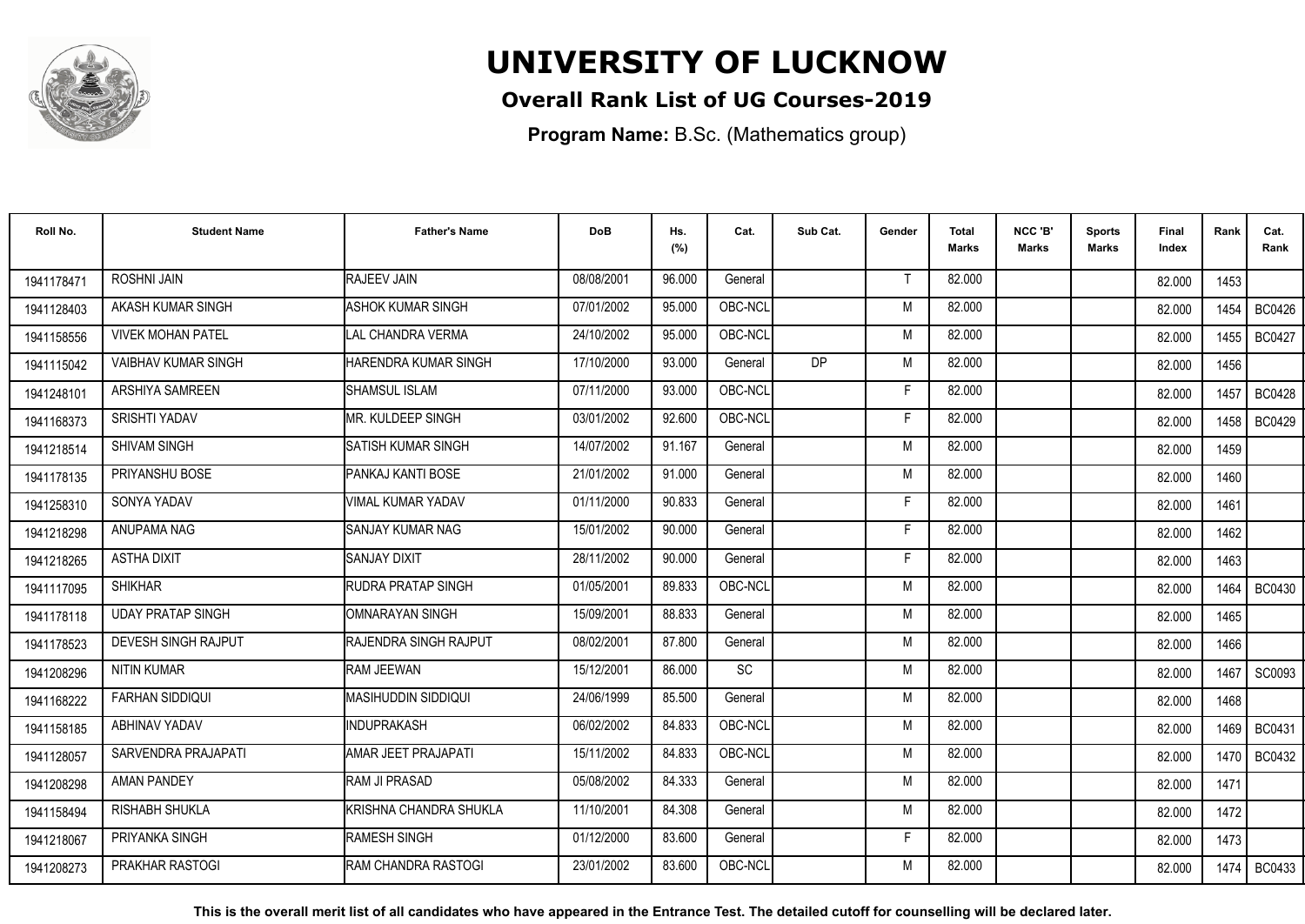

### **Overall Rank List of UG Courses-2019**

**Program Name:** B.Sc. (Mathematics group)

| Roll No.   | <b>Student Name</b>      | <b>Father's Name</b>         | <b>DoB</b> | Hs.<br>(%) | Cat.      | Sub Cat.  | Gender | <b>Total</b><br>Marks | NCC 'B'<br><b>Marks</b> | Sports<br>Marks | <b>Final</b><br>Index | Rank   | Cat.<br>Rank  |
|------------|--------------------------|------------------------------|------------|------------|-----------|-----------|--------|-----------------------|-------------------------|-----------------|-----------------------|--------|---------------|
| 1941158552 | UTKARSH PRATAP CHAUDHARY | LAL BAHADUR CHAUDHARY        | 07/07/2003 | 83.000     | OBC-NCL   |           | M      | 82.000                |                         |                 | 82.000                |        | 1475   BC0434 |
| 1941115028 | RAHUL SINGH              | CHANDRA SEKHER SINGH         | 30/03/2001 | 81.600     | General   | <b>DP</b> | M      | 82.000                |                         |                 | 82.000                | 1476   |               |
| 1941218031 | <b>ANKIT MAURYA</b>      | RAMESH CHANDRA MAURYA        | 05/11/2000 | 80.167     | OBC-NCL   |           | M      | 82.000                |                         |                 | 82.000                | 1477   | <b>BC0435</b> |
| 1941168216 | <b>MANISH KUMAR</b>      | <b>MANSHARAM</b>             | 10/07/2002 | 80.167     | OBC-NCL   |           | M      | 82.000                |                         |                 | 82.000                | 1478 l | <b>BC0436</b> |
| 1941258121 | SOMNATH TIWARI           | TRIYUGI NARAYAN TIWARI       | 15/09/2002 | 78.000     | General   |           | M      | 82.000                |                         |                 | 82.000                | 1479   |               |
| 1941178098 | PALAK SAXENA             | OM PRAKASH SAXENA            | 28/03/2003 | 77.667     | General   |           | E      | 82.000                |                         |                 | 82.000                | 1480   |               |
| 1941168488 | ANURAG KUMAR RAHI        | <b>NANHE KUMAR</b>           | 20/11/2003 | 76.000     | <b>SC</b> |           | M      | 82.000                |                         |                 | 82.000                | 1481   | SC0094        |
| 1941258057 | <b>UTTAM KUMAR</b>       | <b>SUSHIL KUMAR</b>          | 02/05/2002 | 72.500     | SC        |           | M      | 82.000                |                         |                 | 82.000                | 1482   | <b>SC0095</b> |
| 1941148124 | SARVJEET SINGH           | BHUPENDRA BAHADUR SINGH      | 24/12/2000 | 72.167     | General   |           | M      | 82.000                |                         |                 | 82.000                | 1483   |               |
| 1941208223 | <b>ANKIT SHUKLA</b>      | RAKESH SHUKLA                | 05/02/2001 | 72.167     | General   |           | M      | 82.000                |                         |                 | 82.000                | 1484   |               |
| 194115808  | <b>ANKUR PANDEY</b>      | HARI MOHAN PANDEY            | 14/08/2002 | 71.833     | General   |           | M      | 82.000                |                         |                 | 82.000                | 1485   |               |
| 1941112026 | ARINDAM DEV              | ANURUDDHA KUMAR YADAV        | 22/02/2002 | 71.333     | OBC-NCL   |           | M      | 82.000                |                         |                 | 82.000                | 1486 I | <b>BC0437</b> |
| 1941117029 | <b>TUSHAR KOHLI</b>      | DEVENDRA KUMAR               | 14/03/2001 | 60.800     | OBC-NCL   |           | M      | 82.000                |                         |                 | 82.000                | 1487   | <b>BC0438</b> |
| 1941117071 | SHIVANSH SRIVASTAVA      | PRADEEP KUMAR SRIVASTAVA     | 26/02/2001 | 96.000     | General   |           | M      | 81.000                |                         |                 | 81.000                | 1488   |               |
| 1941115152 | ROSHNI SINGH             | <b>VIJAY KUMAR SINGH</b>     | 11/03/2002 | 96.000     | General   | <b>DP</b> | M      | 81.000                |                         |                 | 81.000                | 1489   |               |
| 1941248486 | AVANENDRA PRATAP SINGH   | <b>SURENDRA PRATAP SINGH</b> | 09/09/2002 | 96.000     | General   |           | M      | 81.000                |                         |                 | 81.000                | 1490   |               |
| 1941258379 | UTKARSH TRIPATHI         | VINOD KUMAR TRIPATHI         | 05/08/2000 | 95.000     | General   |           | M      | 81.000                |                         |                 | 81.000                | 1491   |               |
| 1941248390 | <b>ARUSHI TIWARI</b>     | SUDHIR TIWARI                | 15/01/2001 | 95.000     | General   |           | F      | 81.000                |                         |                 | 81.000                | 1492   |               |
| 1941248364 | <b>ANKIT PATHAK</b>      | <b>SUDARSHAN PATHAK</b>      | 01/03/2001 | 95.000     | General   |           | M      | 81.000                |                         |                 | 81.000                | 1493   |               |
| 1941115165 | NITIKA DWIVEDI           | ARUN KUMAR DUVEDI            | 21/11/2001 | 95.000     | General   | DP        | F      | 81.000                |                         |                 | 81.000                | 1494   |               |
| 1941128273 | ADITI PANDEY             | ARUN KUMAR PANDEY            | 17/12/2001 | 95.000     | General   |           | F      | 81.000                |                         |                 | 81.000                | 1495   |               |
| 1941115164 | UTKARSH TIWARI           | <b>ANIL KUMAR TIWARI</b>     | 06/02/2002 | 95.000     | General   | DP        | M      | 81.000                |                         |                 | 81.000                | 1496   |               |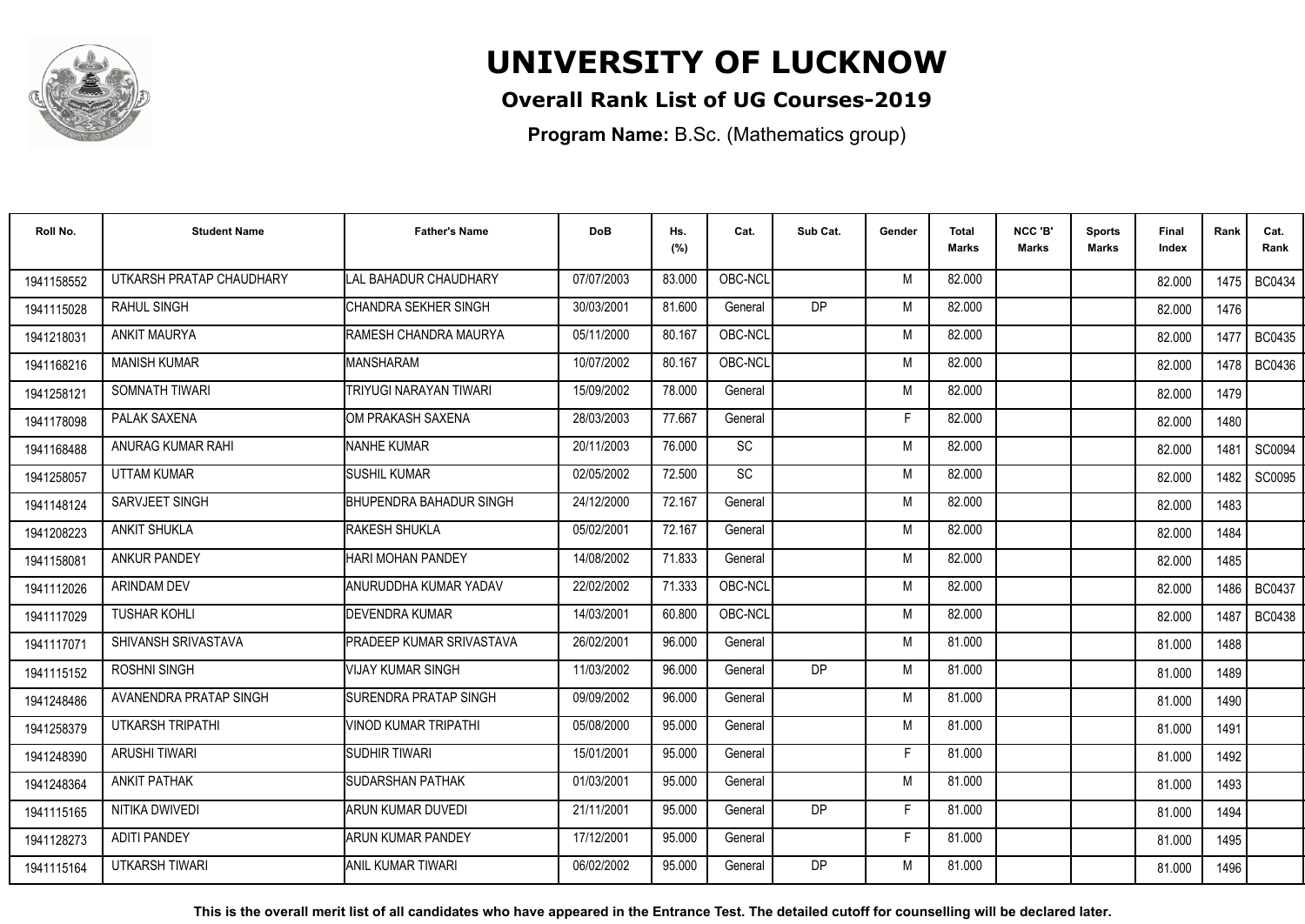

### **Overall Rank List of UG Courses-2019**

**Program Name:** B.Sc. (Mathematics group)

| Roll No.   | <b>Student Name</b>    | <b>Father's Name</b>         | <b>DoB</b> | Hs.<br>(%) | Cat.      | Sub Cat.  | Gender | Total<br><b>Marks</b> | NCC 'B'<br><b>Marks</b> | <b>Sports</b><br>Marks | Final<br>Index | Rank   | Cat.<br>Rank  |
|------------|------------------------|------------------------------|------------|------------|-----------|-----------|--------|-----------------------|-------------------------|------------------------|----------------|--------|---------------|
| 1941258187 | SHIVANGI SINGH         | <b>UMESH SINGH</b>           | 15/03/2002 | 95.000     | General   |           | E      | 81.000                |                         |                        | 81.000         | 1497   |               |
| 1941258172 | UTKARSH DHAR DUBEY     | <b>UMESH DHAR DUBEY</b>      | 17/03/2002 | 95.000     | General   |           | M      | 81.000                |                         |                        | 81.000         | 1498   |               |
| 1941258380 | <b>NEHA VERMA</b>      | <b>VINOD KUMAR VERMA</b>     | 04/01/2003 | 93.000     | OBC-NCL   |           | F      | 81.000                |                         |                        | 81.000         | 1499   | <b>BC0439</b> |
| 1941218509 | <b>AYUSHI DIXIT</b>    | İSATISH KUMAR DIXIT          | 02/03/2001 | 92.400     | General   |           | F      | 81.000                |                         |                        | 81.000         | 1500   |               |
| 1941248107 | <b>ADITH DOSAR</b>     | ISHANKAR LAL GUPTA           | 11/03/2002 | 91.579     | General   |           | M      | 81.000                |                         |                        | 81.000         | 1501   |               |
| 1941218078 | SHIVENDRA SHARMA       | RAMHET SHARMA                | 11/10/2002 | 90.000     | OBC-NCL   |           | M      | 81.000                |                         |                        | 81.000         | 1502   | <b>BC0440</b> |
| 1941178195 | <b>ABHINAV SHARMA</b>  | PAWAN KUMAR SHARMA           | 25/09/2001 | 89.400     | General   |           | M      | 81.000                |                         |                        | 81.000         | 1503   |               |
| 1941128138 | <b>AKHIL PANDEY</b>    | <b>ANIL CHANDRA PANDEY</b>   | 07/02/2001 | 89.200     | General   |           | M      | 81.000                |                         |                        | 81.000         | 1504   |               |
| 1941218435 | KM RAKSHITA PANDEY     | <b>ISANTOSH KUMAR PANDEY</b> | 02/12/2001 | 87.667     | General   |           | F      | 81.000                |                         |                        | 81.000         | 1505   |               |
| 1941178327 | <b>HARIOM MISHRA</b>   | <b>PREM KUMAR MISHRA</b>     | 25/08/2001 | 86.000     | General   |           | M      | 81.000                |                         |                        | 81.000         | 1506   |               |
| 1941178227 | DAZZLE BAJPAI          | <b>PRADEEP KUMAR BAJPAL</b>  | 18/07/2002 | 85.600     | General   |           | M      | 81.000                |                         |                        | 81.000         | 1507   |               |
| 1941248397 | PALAK MATHUR           | <b>SUJEET MATHUR</b>         | 02/02/2002 | 85.400     | General   |           | F      | 81.000                |                         |                        | 81.000         | 1508   |               |
| 1941178002 | AAKASH VERMA           | NARESH KUMAR VERMA           | 27/09/2000 | 85.167     | OBC-NCL   |           | M      | 81.000                |                         |                        | 81.000         |        | 1509   BC0441 |
| 1941158012 | <b>SRIJAN PANDEY</b>   | <b>GOPAL SHANKER PANDEY</b>  | 06/07/2003 | 84.833     | General   |           | M      | 81.000                |                         |                        | 81.000         | 1510   |               |
| 1941112017 | AYUSH CHANDRA PAL      | <b>RAMESH CHANDRA PAL</b>    | 09/02/2002 | 84.500     | OBC-NCL   | <b>UE</b> | M      | 81.000                |                         |                        | 81.000         | 1511   | <b>BC0442</b> |
| 1941128400 | <b>KARTIKEY SHUKLA</b> | <b>ASHOK KUMAR SHUKLA</b>    | 21/05/2002 | 83.600     | General   |           | M      | 81.000                |                         |                        | 81.000         | 1512   |               |
| 1941158235 | <b>AVDESH</b>          | <b>JAGRAM SINGH</b>          | 01/07/2003 | 83.000     | <b>SC</b> |           | M      | 81.000                |                         |                        | 81.000         |        | 1513   SC0096 |
| 1941148368 | <b>MANSI RAJPOOT</b>   | DHARMENDRA RAJPOOT           | 23/03/2002 | 82.833     | OBC-NCL   |           | F      | 81.000                |                         |                        | 81.000         | 1514 I | BC0443        |
| 1941158474 | YAMINI SHARMA          | KISHAN KANT SHARMA           | 09/10/2000 | 73.667     | OBC-NCL   |           | F      | 81.000                |                         |                        | 81.000         | 1515   | <b>BC0444</b> |
| 1941178018 | <b>SUNIL KUMAR</b>     | NATHU RAM                    | 11/09/2000 | 72.200     | <b>ST</b> |           | M      | 81.000                |                         |                        | 81.000         | 1516   | ST0002        |
| 1941168077 | <b>KASHISH BISHT</b>   | IMAHENDRA SINGH BISHT        | 14/11/2002 | 67.167     | General   |           | F.     | 81.000                |                         |                        | 81.000         | 1517   |               |
| 1941258360 | <b>MEENU KUSHWAHA</b>  | VINOD KUMAR KUSHWAHA         | 18/03/2001 | 95.000     | OBC-NCL   |           | Е      | 80.000                |                         |                        | 80.000         |        | 1518   BC0445 |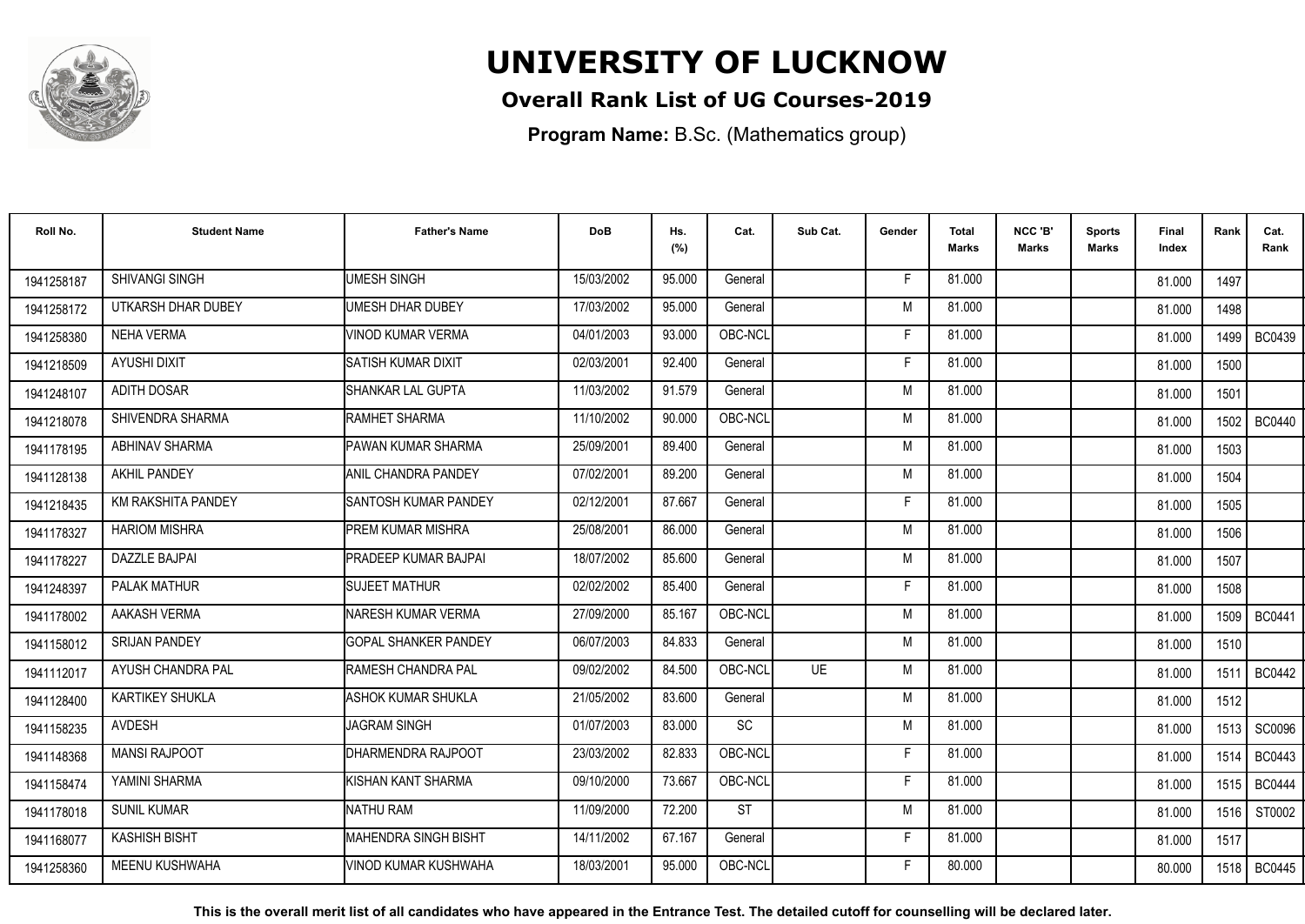

### **Overall Rank List of UG Courses-2019**

**Program Name:** B.Sc. (Mathematics group)

| Roll No.   | <b>Student Name</b>       | <b>Father's Name</b>    | <b>DoB</b> | Hs.<br>(%) | Cat.      | Sub Cat.  | Gender | <b>Total</b><br><b>Marks</b> | NCC 'B'<br><b>Marks</b> | <b>Sports</b><br>Marks | Final<br>Index | Rank   | Cat.<br>Rank  |
|------------|---------------------------|-------------------------|------------|------------|-----------|-----------|--------|------------------------------|-------------------------|------------------------|----------------|--------|---------------|
| 1941258315 | SHWETA CHAURASIA          | VINAY KUMAR CHAURASIA   | 21/10/2001 | 95.000     | OBC-NCL   |           | F      | 80.000                       |                         |                        | 80.000         |        | 1519   BC0446 |
| 1941178196 | ADITYA PRATAP SINGH       | PAWAN KUMAR SINGH       | 26/02/2002 | 95.000     | General   |           | M      | 80.000                       |                         |                        | 80.000         | 1520   |               |
| 1941128466 | <b>MUSKAN RASTOGI</b>     | ATUL KUMAR RASTOGI      | 05/10/2002 | 95.000     | OBC-NCL   |           | F      | 80.000                       |                         |                        | 80.000         | 1521   | <b>BC0447</b> |
| 1941148217 | ASHUTOSH KUMAR            | CHANDRA SHEKHAR PRASAD  | 09/05/2003 | 95.000     | OBC-NCL   |           | M      | 80.000                       |                         |                        | 80.000         | 1522   | <b>BC0448</b> |
| 1941148201 | KAMLESH SHARMA            | CHANDRA KISHORE SHARMA  | 03/11/2000 | 92.857     | OBC-NCL   |           | M      | 80.000                       |                         |                        | 80.000         | 1523   | <b>BC0449</b> |
| 1941178160 | <b>STUTI GUPTA</b>        | <b>PARAS NATH GUPTA</b> | 08/08/2002 | 92.000     | OBC-NCL   |           | F      | 80.000                       |                         |                        | 80.000         | 1524   | <b>BC0450</b> |
| 1941158183 | <b>BHAVESH SEN SINGH</b>  | <b>INDRASEN SINGH</b>   | 10/07/2003 | 91.200     | General   |           | M      | 80.000                       |                         |                        | 80.000         | 1525   |               |
| 1941115098 | <b>ANJU DWIVEDI</b>       | <b>RAJESH KUMAR</b>     | 03/12/2000 | 90.000     | General   | <b>DP</b> | F      | 80.000                       |                         |                        | 80.000         | 1526   |               |
| 1941148493 | <b>MANEESH JAISWAL</b>    | DORELAL JAISWAL         | 29/09/2002 | 90.000     | OBC-NCL   |           | M      | 80.000                       |                         |                        | 80.000         | 1527   | BC0451        |
| 1941158483 | <b>SHWETA PANDEY</b>      | KRIPA SHANKAR PANDEY    | 07/05/2002 | 89.400     | General   |           | F      | 80.000                       |                         |                        | 80.000         | 1528   |               |
| 1941148038 | <b>ADITI RANA</b>         | <b>BADAL SINGH RANA</b> | 07/06/2000 | 89.200     | OBC-NCL   |           | F      | 80.000                       |                         |                        | 80.000         | 1529   | <b>BC0452</b> |
| 1941178154 | ATHARVA TIWARI            | PANKAJ TIWARI           | 18/04/2001 | 89.200     | General   |           | M      | 80.000                       |                         |                        | 80.000         | 1530   |               |
| 1941208517 | <b>KM JAGRITI JAISWAL</b> | RAMBABU JAISWAL         | 06/03/2003 | 88.000     | OBC-NCL   |           | F      | 80.000                       |                         |                        | 80.000         | 1531   | <b>BC0453</b> |
| 1941128243 | ANJALI AWASTHI            | <b>ANUPAM AWASTHI</b>   | 23/03/2001 | 87.833     | General   |           | F      | 80.000                       |                         |                        | 80.000         | 1532   |               |
| 1941248266 | <b>SHANKAR SINGH</b>      | <b>SHRI NIVAS SINGH</b> | 10/07/2001 | 87.667     | General   |           | M      | 80.000                       |                         |                        | 80.000         | 1533   |               |
| 194114838  | DEVENDRA KUMAR            | DHARMRAJ                | 18/03/1997 | 87.400     | SC        |           | M      | 80.000                       |                         |                        | 80.000         | 1534   | SC0097        |
| 1941218513 | <b>VIVEK KUMAR SINGH</b>  | SATISH KUMAR SINGH      | 11/09/2003 | 87.400     | General   |           | M      | 80.000                       |                         |                        | 80.000         | 1535   |               |
| 1941178020 | <b>ABHISHEK SAINI</b>     | <b>NATTHU LAL SAINI</b> | 12/03/2002 | 87.167     | OBC-NCL   |           | M      | 80.000                       |                         |                        | 80.000         |        | 1536   BC0454 |
| 1941117045 | HIMANSHU SHARMA           | <b>KAILASH BABU</b>     | 15/01/2001 | 87.000     | OBC-NCL   |           | M      | 80.000                       |                         |                        | 80.000         | 1537 l | <b>BC0455</b> |
| 1941158384 | <b>HARSHIT MISHRA</b>     | KAMLA KANT MISHRA       | 27/06/2002 | 86.000     | General   |           | M      | 80.000                       |                         |                        | 80.000         | 1538   |               |
| 1941128084 | ARPITA YADUVANSHI         | AMI CHAND YADAV         | 03/05/2003 | 85.400     | OBC-NCL   |           | F.     | 80.000                       |                         |                        | 80.000         | 1539   | <b>BC0456</b> |
| 1941148030 | <b>VINAY KUMAR</b>        | <b>BABU LAL</b>         | 15/07/2002 | 84.833     | <b>SC</b> |           | M      | 80.000                       |                         |                        | 80.000         | 1540   | SC0098        |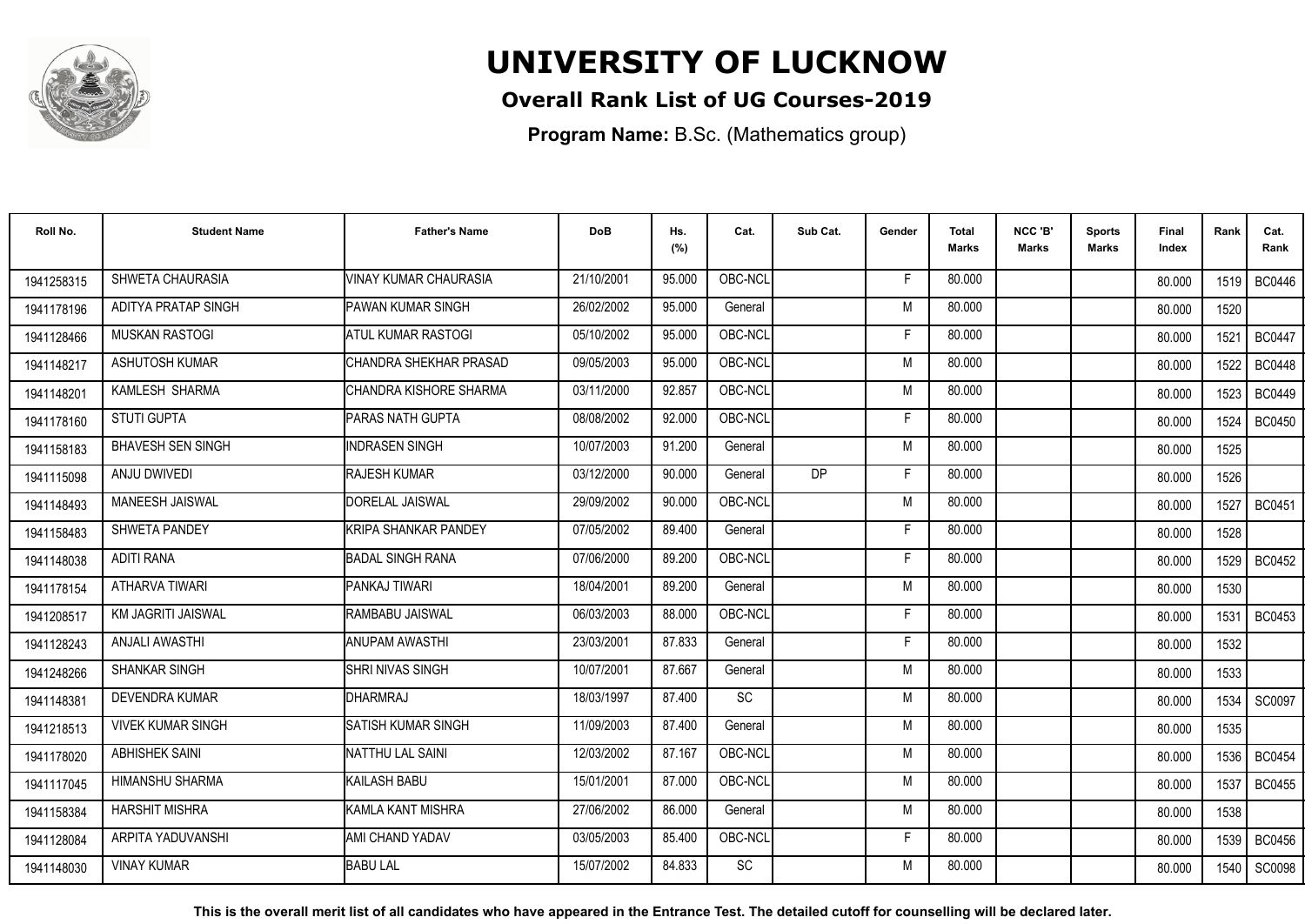

### **Overall Rank List of UG Courses-2019**

**Program Name:** B.Sc. (Mathematics group)

| Roll No.   | <b>Student Name</b>   | <b>Father's Name</b>         | <b>DoB</b> | Hs.<br>(%) | Cat.    | Sub Cat. | Gender | Total<br><b>Marks</b> | NCC 'B'<br><b>Marks</b> | Sports<br>Marks | Final<br>Index | Rank | Cat.<br>Rank  |
|------------|-----------------------|------------------------------|------------|------------|---------|----------|--------|-----------------------|-------------------------|-----------------|----------------|------|---------------|
| 1941258335 | PRAGYAN SINGH         | VINIT KUMAR SINGH            | 25/01/2001 | 84.167     | General |          | M      | 80.000                |                         |                 | 80.000         | 1541 |               |
| 1941178462 | <b>ANJALI SINGH</b>   | RAJAT KUMAR SINGH            | 14/03/2001 | 84.167     | OBC-NCL |          | F      | 80.000                |                         |                 | 80.000         | 1542 | <b>BC0457</b> |
| 1941218452 | SHUBHAM KUMAR VERMA   | <b>SANTOSH KUMAR VERMA</b>   | 20/02/2002 | 83.667     | OBC-CL  |          | M      | 80.000                |                         |                 | 80.000         | 1543 |               |
| 1941218270 | YASH GUPTA            | SANJAY GUPTA                 | 11/03/2004 | 82.500     | General |          | M      | 80.000                |                         |                 | 80.000         | 1544 |               |
| 1941168517 | <b>AKASH KUMAR</b>    | NARENDRA RAM                 | 24/08/2001 | 82.333     | SC      |          | M      | 80.000                |                         |                 | 80.000         | 1545 | <b>SC0099</b> |
| 1941168360 | <b>AYUSHI SHUKLA</b>  | <b>MR. ANIL KUMAR SHUKLA</b> | 19/05/2003 | 81.833     | General |          | F      | 80.000                |                         |                 | 80.000         | 1546 |               |
| 1941248220 | <b>SATYANAM</b>       | <b>SHIV SHANKAR YADAV</b>    | 11/01/2002 | 81.667     | OBC-CL  |          | M      | 80.000                |                         |                 | 80.000         | 1547 |               |
| 1941148115 | <b>REETA SINGH</b>    | <b>BHIKHARI SINGH</b>        | 17/11/2002 | 81.667     | General |          | F      | 80.000                |                         |                 | 80.000         | 1548 |               |
| 1941168009 | AWADHESH GAUTAM       | LAUTAN PRASAD                | 19/07/2003 | 81.167     | SC      |          | M      | 80.000                |                         |                 | 80.000         |      | 1549   SC0100 |
| 1941208421 | <b>SHIVANI SINGH</b>  | <b>RAM PRATAP SINGH</b>      | 31/01/2002 | 80.000     | General |          | F      | 80.000                |                         |                 | 80.000         | 1550 |               |
| 1941168483 | RIDHIMA JAISWAL       | NAND LAL JAISWAL             | 27/09/2000 | 78.500     | OBC-NCL |          | F      | 80.000                |                         |                 | 80.000         | 1551 | <b>BC0458</b> |
| 1941208397 | <b>BRIJESH KUMAR</b>  | <b>RAM PAL YADAV</b>         | 19/02/2002 | 78.500     | OBC-NCL |          | M      | 80.000                |                         |                 | 80.000         | 1552 | <b>BC0459</b> |
| 1941116028 | <b>HARSHA KUMAR</b>   | RABINDRA KUMAR YADAV         | 04/07/2001 | 78.000     | OBC-NCL |          | M      | 80.000                |                         |                 | 80.000         | 1553 | <b>BC0460</b> |
| 1941178320 | <b>SURYA GUPTA</b>    | PREM BABU GUPTA              | 11/04/2000 | 77.833     | OBC-NCL |          | M      | 80.000                |                         |                 | 80.000         | 1554 | BC0461        |
| 1941218410 | <b>AMAN SHUKLA</b>    | <b>SANT RAM</b>              | 15/04/2002 | 77.833     | General |          | M      | 80.000                |                         |                 | 80.000         | 1555 |               |
| 1941178503 | HARSH VISHWAKARMA     | RAJENDRA KUMAR VISHWAKARMA   | 03/04/2002 | 76.833     | OBC-NCL |          | M      | 80.000                |                         |                 | 80.000         | 1556 | BC0462        |
| 1941168438 | ALISHA SINGH          | <b>MUNENDRA SINGH</b>        | 19/12/2003 | 76.500     | OBC-NCL |          | F      | 80.000                |                         |                 | 80.000         | 1557 | BC0463        |
| 1941148573 | <b>ANKIT MISHRA</b>   | <b>GHANSHYAM MISHRA</b>      | 06/06/2000 | 76.000     | General |          | M      | 80.000                |                         |                 | 80.000         | 1558 |               |
| 1941258208 | <b>RISHABH MAURYA</b> | VANSHI DHAR MAURYA           | 14/05/2002 | 75.000     | OBC-CL  |          | M      | 80.000                |                         |                 | 80.000         | 1559 |               |
| 1941128195 | <b>ADARSH SHUKLA</b>  | <b>ANIL SHUKLA</b>           | 05/01/1999 | 74.000     | General |          | M      | 80.000                |                         |                 | 80.000         | 1560 |               |
| 1941158037 | AKSHAY PRATAP SINGH   | <b>GURU BUX SINGH</b>        | 12/09/2000 | 73.167     | General |          | M      | 80.000                |                         |                 | 80.000         | 1561 |               |
| 1941148138 | ASHISH KUMAR BHOL     | <b>BISHNU CHARAN BHOL</b>    | 23/01/2000 | 72.333     | General |          | M      | 80.000                |                         |                 | 80.000         | 1562 |               |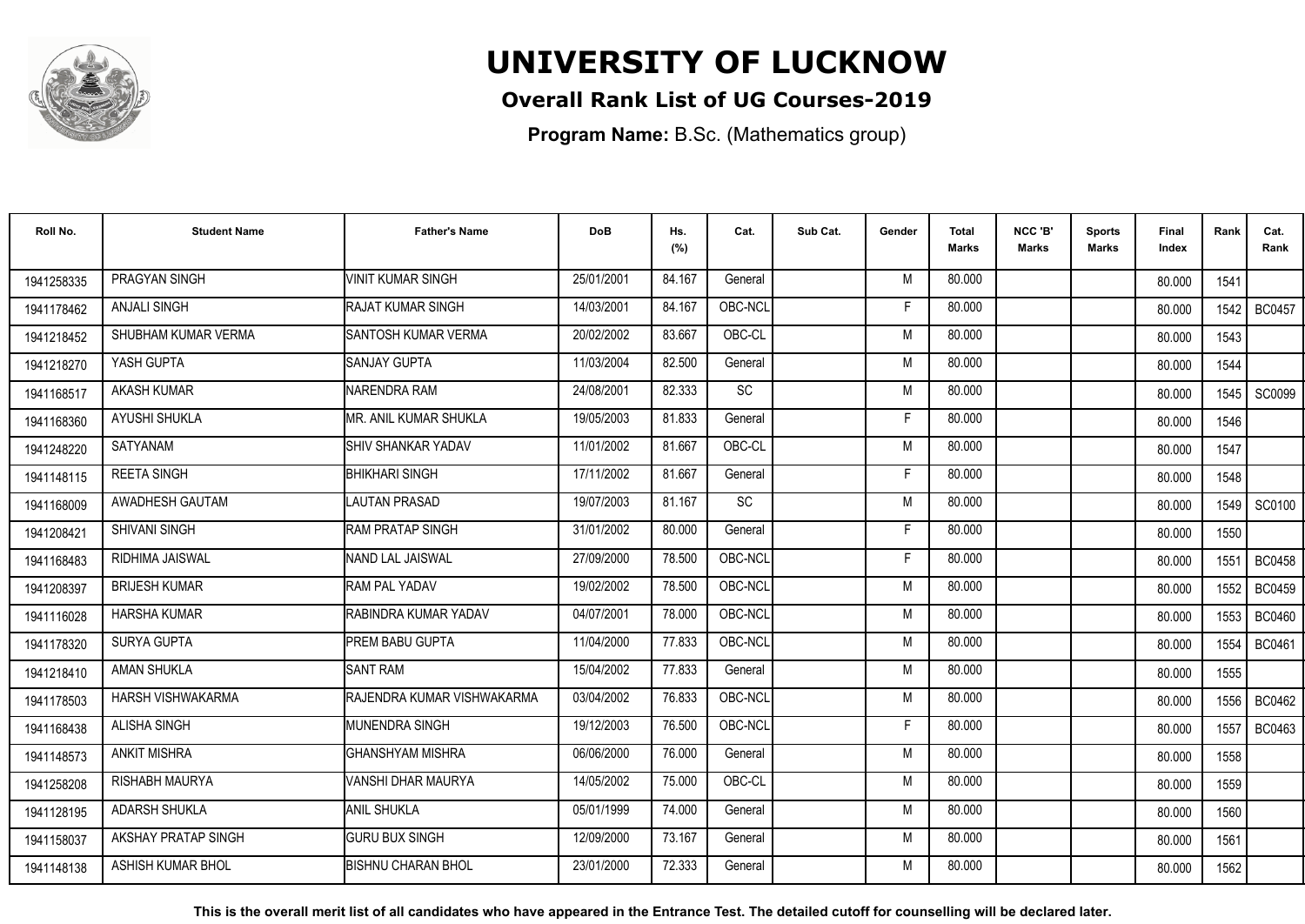

### **Overall Rank List of UG Courses-2019**

**Program Name:** B.Sc. (Mathematics group)

| Roll No.   | <b>Student Name</b>          | <b>Father's Name</b>          | <b>DoB</b> | Hs.<br>(%) | Cat.      | Sub Cat.  | Gender | Total<br><b>Marks</b> | NCC 'B'<br><b>Marks</b> | <b>Sports</b><br>Marks | Final<br>Index | Rank | Cat.<br>Rank  |
|------------|------------------------------|-------------------------------|------------|------------|-----------|-----------|--------|-----------------------|-------------------------|------------------------|----------------|------|---------------|
| 1941128306 | <b>AMIT KUMAR</b>            | <b>ARVIND KUMAR</b>           | 19/08/2003 | 71.167     | OBC-CL    |           | M      | 80.000                |                         |                        | 80.000         | 1563 |               |
| 1941115007 | KHUSHBOO YADAV               | <b>JAGDEV YADAV</b>           | 07/09/2002 | 70.200     | OBC-NCL   | <b>DP</b> | Е      | 80.000                |                         |                        | 80.000         | 1564 | <b>BC0464</b> |
| 1941117031 | DEVANK SRIVASTAVA            | <b>DEVENDRA SRIVASTAVA</b>    | 23/09/2004 | 69.167     | General   |           | M      | 80.000                |                         |                        | 80.000         | 1565 |               |
| 1941258385 | DIVYANSHU YADAV              | VINOD KUMAR YADAV             | 22/06/2002 | 66.667     | OBC-CL    |           | M      | 80.000                |                         |                        | 80.000         | 1566 |               |
| 1941168198 | <b>LAVKUSH SAHU</b>          | MANOJ SAHU                    | 21/12/2000 | 65.667     | OBC-NCL   |           | M      | 80.000                |                         |                        | 80.000         | 1567 | <b>BC0465</b> |
| 1941248442 | <b>HRITICK SRIVASTAVA</b>    | <b>SUNIL KUMAR SRIVASTAVA</b> | 02/02/2001 | 55.000     | General   |           | M      | 80.000                |                         |                        | 80.000         | 1568 |               |
| 1941178265 | <b>DEEPANSHU SINGH</b>       | <b>PRAKASH NARAYAN SINGH</b>  | 08/02/2001 | 100.000    | General   |           | M      | 79.000                |                         |                        | 79.000         | 1569 |               |
| 1941158476 | <b>KHUSHAL</b>               | <b>KISHAN LAL</b>             | 04/08/2001 | 95.000     | <b>SC</b> |           | M      | 79.000                |                         |                        | 79.000         |      | 1570   SC0101 |
| 1941178328 | <b>NITESH PANDEY</b>         | <b>PREM KUMAR PANDEY</b>      | 26/11/2002 | 95.000     | General   |           | M      | 79.000                |                         |                        | 79.000         | 1571 |               |
| 1941117020 | <b>NEETU SHARMA</b>          | <b>BAL KUNWAR SHARMA</b>      | 30/08/2001 | 93.000     | General   |           | F      | 79.000                |                         |                        | 79.000         | 1572 |               |
| 1941118050 | <b>ANUPRIYA TIWARI</b>       | AJAI KUMAR TIWARI             | 29/05/2002 | 89.333     | General   |           | F.     | 79.000                |                         |                        | 79.000         | 1573 |               |
| 1941158290 | ALIMA JAVED                  | JAVED SULTAN                  | 02/11/2000 | 87.400     | General   |           | F      | 79.000                |                         |                        | 79.000         | 1574 |               |
| 1941158512 | <b>MAHIMA SINGH</b>          | KRISHNA KUMAR SINGH           | 20/07/2002 | 87.400     | General   |           | Е      | 79.000                |                         |                        | 79.000         | 1575 |               |
| 1941148307 | <b>DEVARSHI PRATAP SINGH</b> | DEVENDRA PRATAP SINGH         | 16/10/1999 | 86.667     | General   |           | M      | 79.000                |                         |                        | 79.000         | 1576 |               |
| 1941178428 | <b>SHAILLY RAJ</b>           | <b>RAJ KUMAR</b>              | 05/02/2002 | 86.667     | <b>SC</b> |           | F      | 79.000                |                         |                        | 79.000         | 1577 | SC0102        |
| 1941168482 | <b>KAJAL GUPTA</b>           | NAND LAL GUPTA                | 14/07/2001 | 85.833     | OBC-CL    |           | F      | 79.000                |                         |                        | 79.000         | 1578 |               |
| 1941148562 | RIYA YADAV                   | <b>GAURI SHANKAR YADAV</b>    | 12/06/2001 | 85.500     | OBC-NCL   |           | F      | 79.000                |                         |                        | 79.000         |      | 1579   BC0466 |
| 1941168112 | SHIVANSHU SINGH              | MANISH KUMAR SINGH            | 07/01/2002 | 85.333     | General   |           | M      | 79.000                |                         |                        | 79.000         | 1580 |               |
| 1941168169 | <b>NEHA PRAJAPATI</b>        | MANOJ KUMAR PRAJAPATI         | 01/07/2002 | 83.667     | OBC-NCL   |           | F      | 79.000                |                         |                        | 79.000         | 1581 | <b>BC0467</b> |
| 1941218104 | ANAND MAURYA                 | IRAMNIVAS MAURYA              | 05/11/2001 | 83.500     | OBC-NCL   |           | M      | 79.000                |                         |                        | 79.000         | 1582 | <b>BC0468</b> |
| 1941168317 | <b>MOHD AQIB KHAN</b>        | IMOHD SAEED KHAN              | 25/06/2001 | 82.833     | General   |           | M      | 79.000                |                         |                        | 79.000         | 1583 |               |
| 1941248079 | <b>SUMIT KUMAR SAMRIDH</b>   | ISHAILESH KUMAR SINGH         | 15/03/2001 | 82.667     | General   |           | M      | 79.000                |                         |                        | 79.000         | 1584 |               |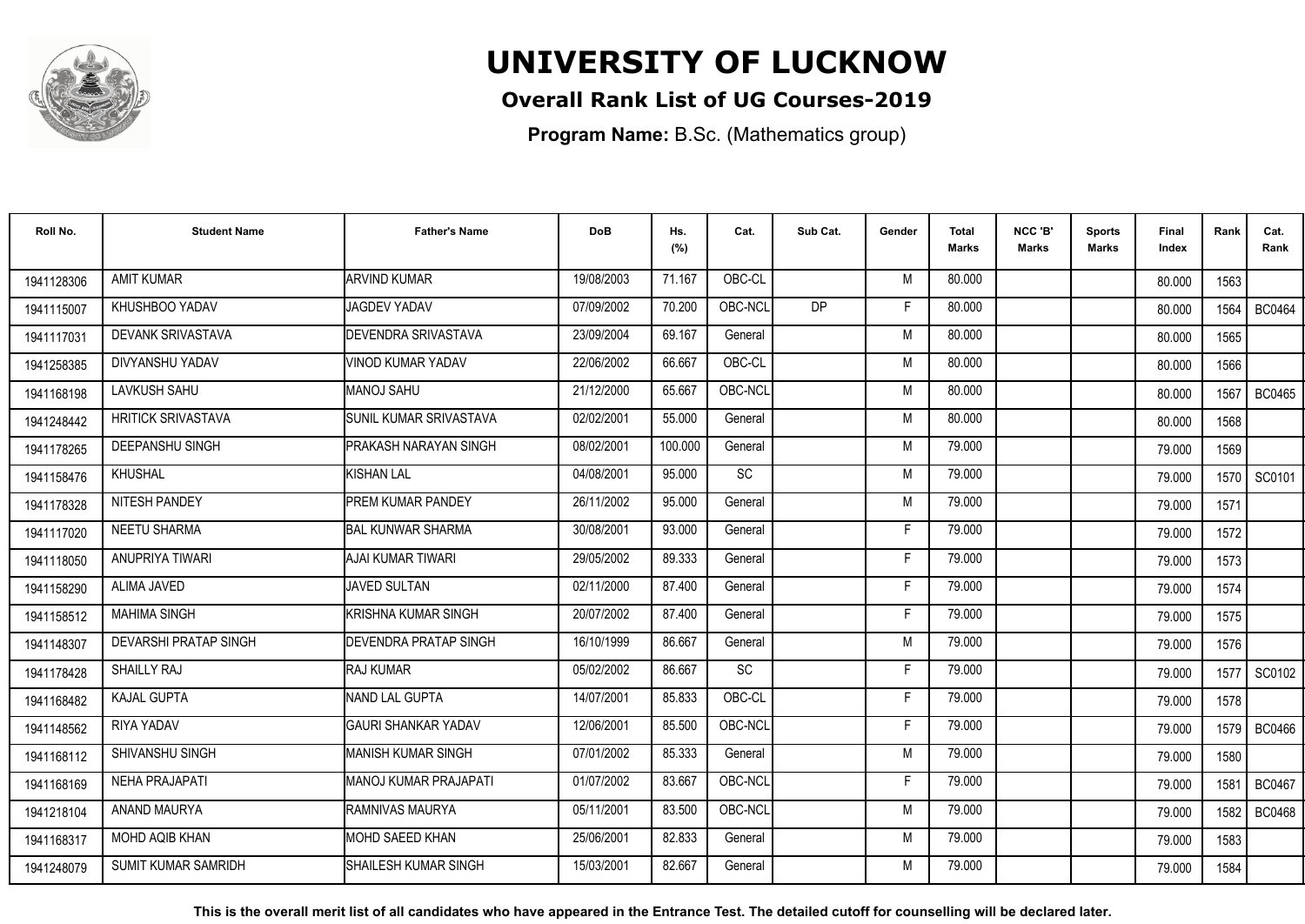

### **Overall Rank List of UG Courses-2019**

**Program Name:** B.Sc. (Mathematics group)

| Roll No.   | <b>Student Name</b>        | <b>Father's Name</b>         | <b>DoB</b> | Hs.<br>(%) | Cat.      | Sub Cat. | Gender | <b>Total</b><br>Marks | NCC 'B'<br><b>Marks</b> | Sports<br>Marks | Final<br>Index | Rank | Cat.<br>Rank  |
|------------|----------------------------|------------------------------|------------|------------|-----------|----------|--------|-----------------------|-------------------------|-----------------|----------------|------|---------------|
| 1941258492 | PRITHU BHUSHAN SHUKLA      | YOGENDRA KUMAR SHUKLA        | 11/07/2002 | 82.167     | General   |          | M      | 79.000                |                         |                 | 79.000         | 1585 |               |
| 1941117101 | <b>RASHIKA SINGH</b>       | SHUBHENDRA KUMAR RAGHUVANSHI | 13/09/2001 | 81.600     | General   |          | F      | 79.000                |                         |                 | 79.000         | 1586 |               |
| 1941168309 | <b>MOHD ZAID</b>           | MOHD JUNAID                  | 09/11/2000 | 81.500     | OBC-NCL   |          | M      | 79.000                |                         |                 | 79.000         | 1587 | <b>BC0469</b> |
| 1941208128 | <b>ASTHA</b>               | RAJIV KUMAR MISHRA           | 28/08/2002 | 80.833     | General   |          | F      | 79.000                |                         |                 | 79.000         | 1588 |               |
| 1941148015 | FAJAR AYAZ ANSARI          | AYAZ AHMAD                   | 08/12/2000 | 79.000     | OBC-NCL   |          | M      | 79.000                |                         |                 | 79.000         | 1589 | <b>BC0470</b> |
| 1941218096 | SANJEEV KUMAR YADAV        | <b>IRAMNAKSHTRA YADAV</b>    | 11/07/2002 | 78.833     | OBC-NCL   |          | M      | 79.000                |                         |                 | 79.000         | 1590 | <b>BC0471</b> |
| 1941148546 | <b>ABHIJEET BHARTI</b>     | <b>GANGA PRASAD</b>          | 01/09/2000 | 78.500     | <b>SC</b> |          | M      | 79.000                |                         |                 | 79.000         | 1591 | SC0103        |
| 1941148267 | <b>ABHINAV VERMA</b>       | DAYASHANKAR VERMA            | 04/06/2003 | 78.167     | OBC-NCL   |          | M      | 79.000                |                         |                 | 79.000         | 1592 | <b>BC0472</b> |
| 1941178258 | <b>SAURABH KUMAR</b>       | PRAHLAD                      | 08/08/2001 | 77.833     | <b>SC</b> |          | M      | 79.000                |                         |                 | 79.000         | 1593 | SC0104        |
| 1941248211 | <b>UMESH KUMAR VERMA</b>   | <b>SHIV RAM VERMA</b>        | 25/05/2001 | 77.333     | OBC-NCL   |          | M      | 79.000                |                         |                 | 79.000         | 1594 | <b>BC0473</b> |
| 1941258451 | ABHISHEK SINGH             | <b>VISHNU KUMAR SINGH</b>    | 03/06/2000 | 75.500     | General   |          | M      | 79.000                |                         |                 | 79.000         | 1595 |               |
| 1941148133 | <b>VIKRAM SINGH</b>        | <b>BINDHA BUX SINGH</b>      | 04/03/2003 | 73.667     | General   |          | M      | 79.000                |                         |                 | 79.000         | 1596 |               |
| 1941158247 | <b>SURAJ KUMAR PANDEY</b>  | IJAI PRAKASH PANDEY          | 18/12/2002 | 70.667     | General   |          | M      | 79.000                |                         |                 | 79.000         | 1597 |               |
| 1941117108 | <b>HIMANSHU PEWAL</b>      | <b>SUSHIL K PEWAL</b>        | 24/09/2001 | 61.667     | <b>SC</b> |          | M      | 79.000                |                         |                 | 79.000         | 1598 | SC0105        |
| 1941148273 | SEJAL JAISWAL              | <b>DEEP CHAND JAISWAL</b>    | 22/09/2000 | 95.000     | OBC-NCL   |          | Е      | 78.000                |                         |                 | 78,000         | 1599 | <b>BC0474</b> |
| 1941248438 | AAKRITI SHAKYA             | <b>SUNIL KUMAR SHAKYA</b>    | 19/10/2001 | 95.000     | OBC-NCL   |          | F      | 78.000                |                         |                 | 78.000         | 1600 | <b>BC0475</b> |
| 1941148277 | <b>VRINDA AWASTHI</b>      | DEEP PRAKASH AWASTHI         | 01/01/2002 | 95.000     | General   |          | F      | 78.000                |                         |                 | 78.000         | 1601 |               |
| 1941128015 | <b>ANKITA PANDEY</b>       | AKHILESH KUMAR PANDEY        | 19/03/2002 | 95.000     | General   |          | F      | 78.000                |                         |                 | 78.000         | 1602 |               |
| 1941218226 | <b>ARCHANA TIWARI</b>      | ISADANAND TIWARI             | 06/07/2002 | 95.000     | General   |          | F      | 78.000                |                         |                 | 78.000         | 1603 |               |
| 1941148500 | <b>AMRITA SINGH</b>        | IDR. SHAILENDRA KUMAR SINGH  | 15/03/2002 | 92.667     | General   |          | F      | 78.000                |                         |                 | 78.000         | 1604 |               |
| 1941158337 | <b>VISHNU PRATAP SINGH</b> | <b>JITENDRA SINGH</b>        | 15/01/2001 | 91.667     | General   |          | M      | 78.000                |                         |                 | 78.000         | 1605 |               |
| 1941248120 | KAMYA SRIVASTAVA           | SHARAD SRIVASTAVA            | 21/01/2002 | 91.200     | General   |          | F      | 78.000                |                         |                 | 78.000         | 1606 |               |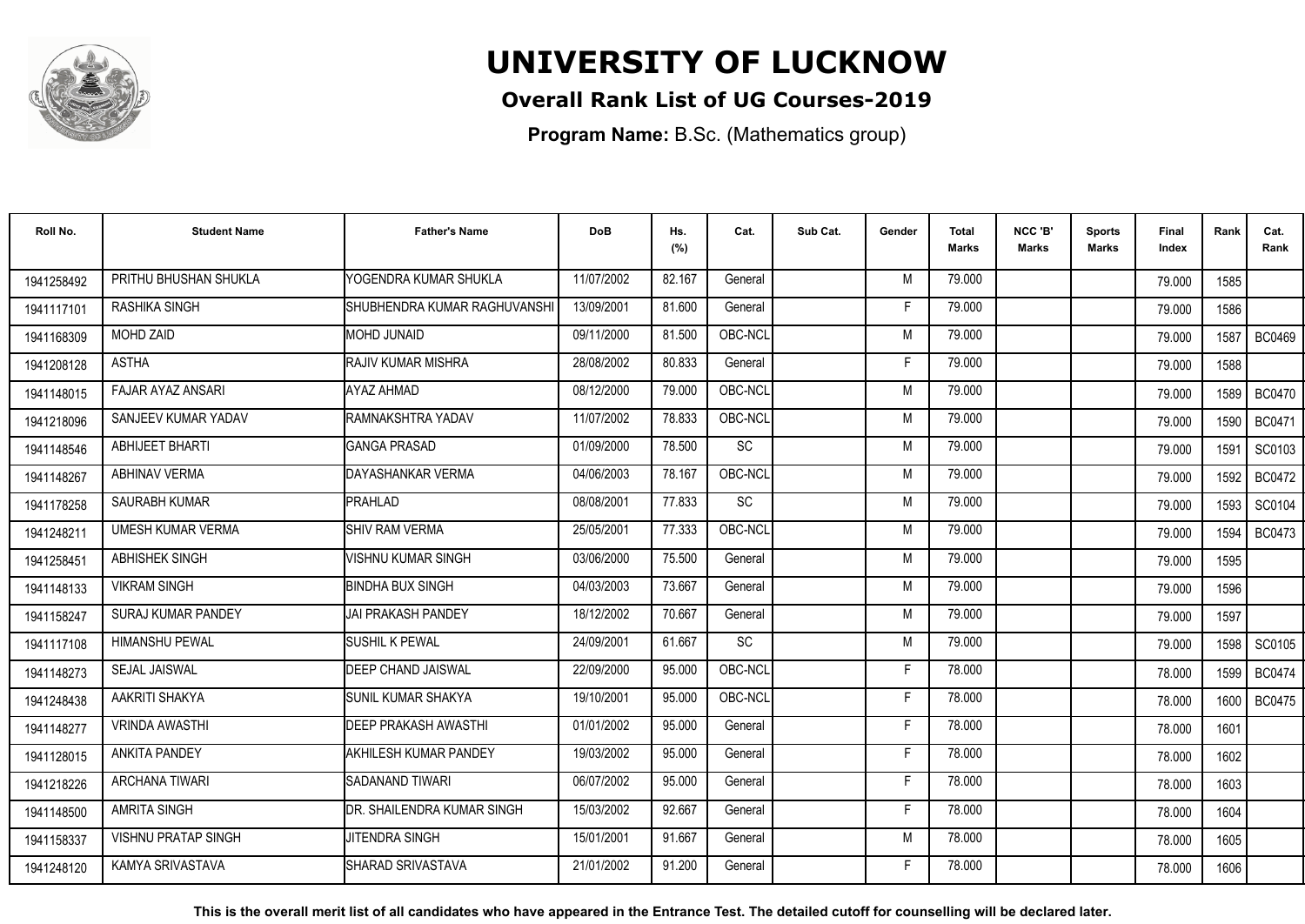

### **Overall Rank List of UG Courses-2019**

**Program Name:** B.Sc. (Mathematics group)

| Roll No.   | <b>Student Name</b>           | <b>Father's Name</b>        | <b>DoB</b> | Hs.<br>(%) | Cat.    | Sub Cat.  | Gender | Total<br><b>Marks</b> | NCC 'B'<br><b>Marks</b> | Sports<br>Marks | Final<br>Index | Rank   | Cat.<br>Rank  |
|------------|-------------------------------|-----------------------------|------------|------------|---------|-----------|--------|-----------------------|-------------------------|-----------------|----------------|--------|---------------|
| 1941218202 | <b>DEVANSHI PRIYAM</b>        | ROHIT KUMAR SRIVASTAVA      | 10/04/2002 | 90.167     | General |           | E      | 78.000                |                         |                 | 78,000         | 1607   |               |
| 1941128436 | <b>DIVYASHISH MISHRA</b>      | <b>ASHUTOSH MISHRA</b>      | 25/12/2002 | 90.000     | General |           | M      | 78.000                |                         |                 | 78.000         | 1608   |               |
| 1941248430 | SHIKHA JAISWAL                | SUNIL KUMAR JAISWAL         | 25/10/2002 | 89.333     | OBC-NCL |           | F.     | 78.000                |                         |                 | 78.000         | 1609   | <b>BC0476</b> |
| 1941258060 | SATYA PRAKASH                 | SUSHIL KUMAR BHARTI         | 24/06/2002 | 89.000     | OBC-NCL |           | M      | 78.000                |                         |                 | 78,000         | 1610   | BC0477        |
| 1941117023 | <b>GITIKA SINGH SAGAR</b>     | <b>BHAGWATI SINGH SAGAR</b> | 12/03/2002 | 87.400     | SC      |           | F      | 78.000                |                         |                 | 78.000         | 1611   | SC0106        |
| 1941128064 | SHUBHAM SINGH                 | <b>AMAR SINGH</b>           | 15/06/2002 | 85.000     | General |           | M      | 78.000                |                         |                 | 78.000         | 1612   |               |
| 1941158367 | <b>ANAND KUMAR</b>            | KALLU RATHOUR               | 20/10/2002 | 84.833     | OBC-NCL |           | M      | 78.000                |                         |                 | 78.000         | 1613   | <b>BC0478</b> |
| 1941258185 | AKANKSHA GUPTA                | UMESH PRASAD GUPTA          | 26/05/2001 | 84.167     | OBC-NCL |           | F      | 78.000                |                         |                 | 78.000         | 1614 l | <b>BC0479</b> |
| 1941118065 | <b>PRATIBHA</b>               | AJAY KUMAR DIXIT            | 22/04/2003 | 84.000     | General |           | F      | 78.000                |                         |                 | 78.000         | 1615   |               |
| 1941248150 | <b>VISHAL MISHRA</b>          | SHESH MAN MISHRA            | 26/08/2001 | 83.667     | General |           | M      | 78.000                |                         |                 | 78.000         | 1616   |               |
| 1941218313 | SHIVIKA SRIVASTAVA            | SANJAY KUMAR SRIVASTAVA     | 17/12/2000 | 82.833     | General |           | F      | 78.000                |                         |                 | 78.000         | 1617   |               |
| 1941158039 | SNEHA VERMA                   | <b>GURU PRASAD VERMA</b>    | 10/03/2001 | 82.667     | SC      |           | F      | 78.000                |                         |                 | 78.000         | 1618   | SC0107        |
| 1941128269 | ABHINAV MISHRA                | <b>ARUN KUMAR MISHRA</b>    | 25/08/2001 | 82.167     | General |           | M      | 78.000                |                         |                 | 78,000         | 1619   |               |
| 1941115045 | <b>JYOTI GUPTA</b>            | HEERALAL                    | 28/08/2001 | 82.000     | OBC-NCL | <b>DP</b> | F      | 78.000                |                         |                 | 78.000         | 1620   | <b>BC0480</b> |
| 1941208280 | RAHUL GAUTAM                  | RAM DAYAL                   | 16/11/2001 | 81.000     | SC      |           | M      | 78.000                |                         |                 | 78.000         | 1621   | SC0108        |
| 1941117114 | <b>HIMANSHU DUBEY</b>         | <b>VIRENDRA KUMAR DUBEY</b> | 06/07/2002 | 79.800     | General |           | M      | 78.000                |                         |                 | 78.000         | 1622   |               |
| 1941128349 | <b>MOHAMMAD AFZAL</b>         | ASHFAQ HUSAIN               | 18/09/2001 | 79.667     | OBC-NCL |           | M      | 78.000                |                         |                 | 78.000         |        | 1623   BC0481 |
| 1941178498 | <b>MANVENDRA KUMAR RATHOR</b> | RAJENDRA KUMAR RATHOR       | 10/09/2001 | 79.333     | OBC-NCL |           | M      | 78.000                |                         |                 | 78.000         | 1624   | <b>BC0482</b> |
| 1941178181 | <b>RIYA</b>                   | <b>PARSHURAM</b>            | 22/07/2003 | 79.167     | SC      |           | F      | 78.000                |                         |                 | 78.000         | 1625   | SC0109        |
| 1941148527 | SARANSH PANDEY                | <b>G C PANDEY</b>           | 25/04/2001 | 78.000     | General |           | M      | 78.000                |                         |                 | 78.000         | 1626   |               |
| 1941258196 | MISBHA USMAN                  | <b>USMAN ANSARI</b>         | 04/07/2001 | 78.000     | OBC-NCL |           | F      | 78.000                |                         |                 | 78.000         | 1627   | BC0483        |
| 1941248001 | PRACHI MISHRA                 | SATYA DEV MISHRA            | 22/12/2001 | 78.000     | General |           | F      | 78.000                |                         |                 | 78.000         | 1628   |               |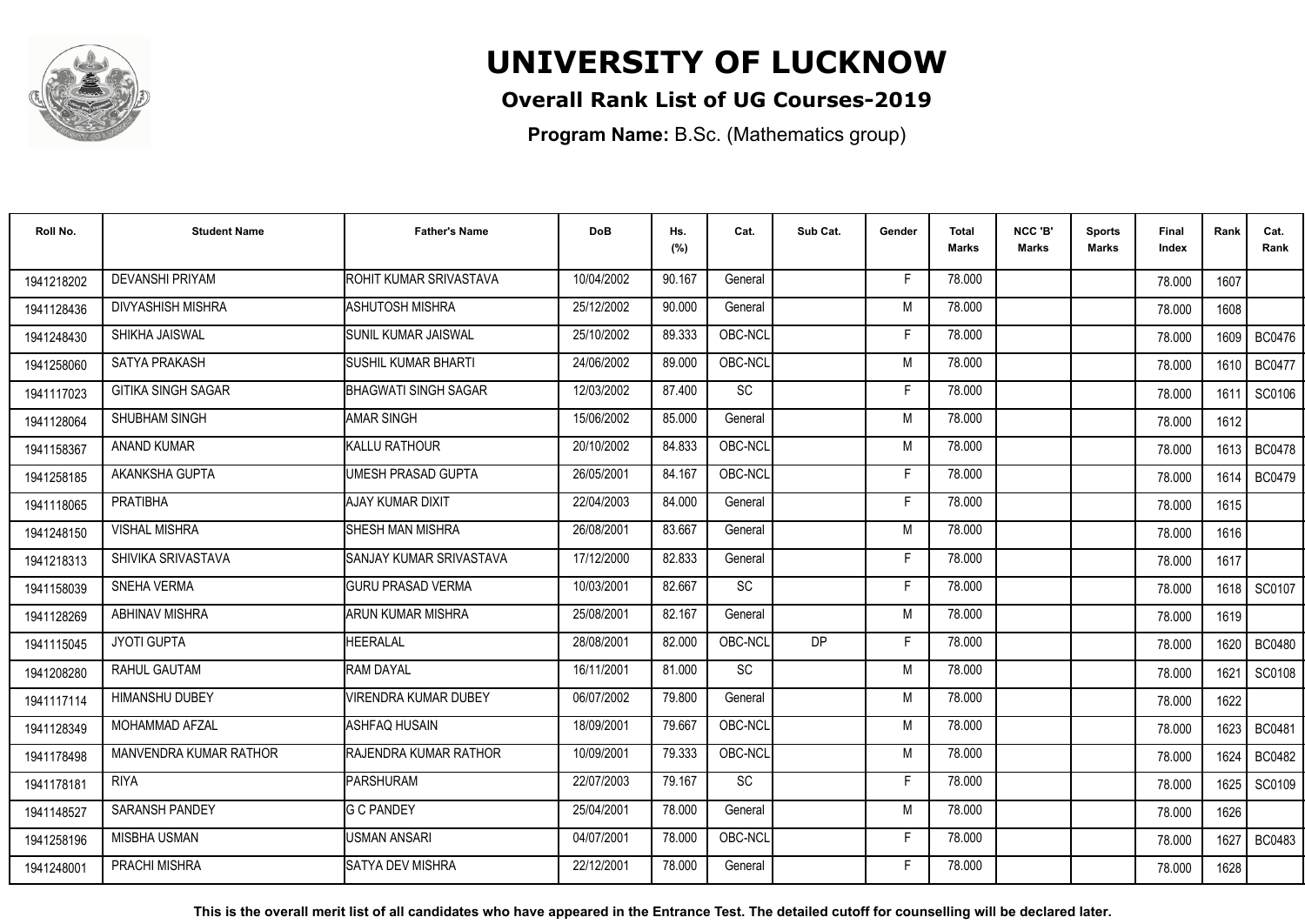

### **Overall Rank List of UG Courses-2019**

**Program Name:** B.Sc. (Mathematics group)

| Roll No.   | <b>Student Name</b>        | <b>Father's Name</b>           | <b>DoB</b> | Hs.<br>(%) | Cat.      | Sub Cat. | Gender | <b>Total</b><br>Marks | NCC 'B'<br><b>Marks</b> | Sports<br><b>Marks</b> | Final<br>Index | Rank   | Cat.<br>Rank  |
|------------|----------------------------|--------------------------------|------------|------------|-----------|----------|--------|-----------------------|-------------------------|------------------------|----------------|--------|---------------|
| 1941158577 | MOHD SARFARAZ FAIYAZ       | LATE AFZAL FAIYAZ              | 13/06/2002 | 78.000     | General   |          | M      | 78.000                |                         |                        | 78.000         | 1629   |               |
| 1941148374 | <b>KRISHNA MOHAN SINGH</b> | DHARMENDRA SINGH               | 10/05/2001 | 76.833     | General   |          | M      | 78.000                |                         |                        | 78.000         | 1630   |               |
| 1941168450 | ASHUTOSH KUMAR SINGH       | <b>I</b> MUNNALAL SINGH        | 24/08/2003 | 76.833     | <b>ST</b> |          | M      | 78.000                |                         |                        | 78.000         | 1631   | ST0003        |
| 1941258436 | SAURABH KUSHWAHA           | <b>VIRENDRA SINGH KUSHWAHA</b> | 12/05/2002 | 76.167     | OBC-NCL   |          | M      | 78.000                |                         |                        | 78.000         | 1632   | <b>BC0484</b> |
| 1941158217 | SIDDHARTH SINGH            | <b>JAGDISH KUMAR</b>           | 23/03/2002 | 75.667     | <b>SC</b> |          | M      | 78.000                |                         |                        | 78.000         | 1633   | SC0110        |
| 1941148028 | ANURAG RAWAT               | <b>BABU AMRIT LAL</b>          | 14/06/2003 | 73.333     | <b>SC</b> |          | M      | 78.000                |                         |                        | 78,000         | 1634   | SC0111        |
| 1941178085 | <b>TUSHAR AWASTHI</b>      | OM PRAKASH AWASTHI             | 28/04/2002 | 73.167     | General   |          | M      | 78.000                |                         |                        | 78.000         | 1635   |               |
| 1941168262 | MOH SAJID KHAN             | <b>MOH SADIQ KHAN</b>          | 25/01/2002 | 72.167     | General   |          | M      | 78.000                |                         |                        | 78.000         | 1636   |               |
| 1941128471 | YASH JAISWAL               | <b>AVADH NATH JAISWAL</b>      | 15/02/2002 | 71.500     | OBC-NCL   |          | M      | 78.000                |                         |                        | 78,000         | 1637 l | <b>BC0485</b> |
| 1941218440 | RISHABH SHUKLA             | <b>SANTOSH KUMAR SHUKLA</b>    | 10/05/2001 | 69.000     | General   |          | M      | 78.000                |                         |                        | 78.000         | 1638   |               |
| 1941218176 | <b>SAKSHI PANDEY</b>       | RAVINDRA PANDEY                | 21/01/2001 | 67.667     | General   |          | Е      | 78.000                |                         |                        | 78.000         | 1639   |               |
| 1941118039 | <b>ASEEM PRATAP SINGH</b>  | ADITYA PRATAP SINGH            | 05/07/2001 | 95.000     | General   |          | M      | 77.000                |                         |                        | 77.000         | 1640   |               |
| 1941148478 | <b>ANJALI TRIPATHI</b>     | <b>DINESH TRIPATHI</b>         | 03/09/2001 | 95.000     | General   |          |        | 77.000                |                         |                        | 77.000         | 1641   |               |
| 1941115008 | ADITYA KUMAR PANDEY        | KAMALENDU SHEKHAR PANDEY       | 14/02/2002 | 95.000     | General   |          | M      | 77.000                |                         |                        | 77.000         | 1642   |               |
| 1941158382 | <b>PRAGATI MISHRA</b>      | İKAMALSHEN MANI MISHRA         | 01/03/2002 | 95.000     | General   |          | Е      | 77.000                |                         |                        | 77.000         | 1643   |               |
| 1941117001 | <b>RAVI PRATAP SINGH</b>   | ABHAY NARAYAN SINGH            | 15/07/2002 | 95.000     | General   |          | M      | 77.000                |                         |                        | 77.000         | 1644   |               |
| 1941248484 | <b>AMIT BHARATI</b>        | <b>ISURENDRA PRASAD</b>        | 22/11/2002 | 95.000     | <b>SC</b> |          | M      | 77.000                |                         |                        | 77.000         |        | 1645   SC0112 |
| 1941218396 | ADI JAIN                   | SANJIV KR. CHAUDHARI           | 18/03/2001 | 94.737     | General   |          | M      | 77.000                |                         |                        | 77.000         | 1646   |               |
| 1941158576 | <b>AYUSHI SINGH</b>        | LATE AJIT PRATAP SINGH         | 10/11/2001 | 91.200     | General   |          | F      | 77.000                |                         |                        | 77.000         | 1647   |               |
| 1941158219 | ANANYA GUPTA               | <b>JAGDISH KUMAR GUPTA</b>     | 13/10/2001 | 90.833     | General   |          | F      | 77.000                |                         |                        | 77.000         | 1648   |               |
| 1941258258 | <b>MITALI SRIVASTAVA</b>   | VIJAY KUMAR SRIVASTAVA         | 28/12/2001 | 89.833     | General   |          | F      | 77.000                |                         |                        | 77.000         | 1649   |               |
| 1941168264 | MOHAMMAD ATIF SIDDIQUI     | IMOHAMMAD ARIF SIDDIQUI        | 16/10/2000 | 89.474     | General   |          | M      | 77.000                |                         |                        | 77.000         | 1650   |               |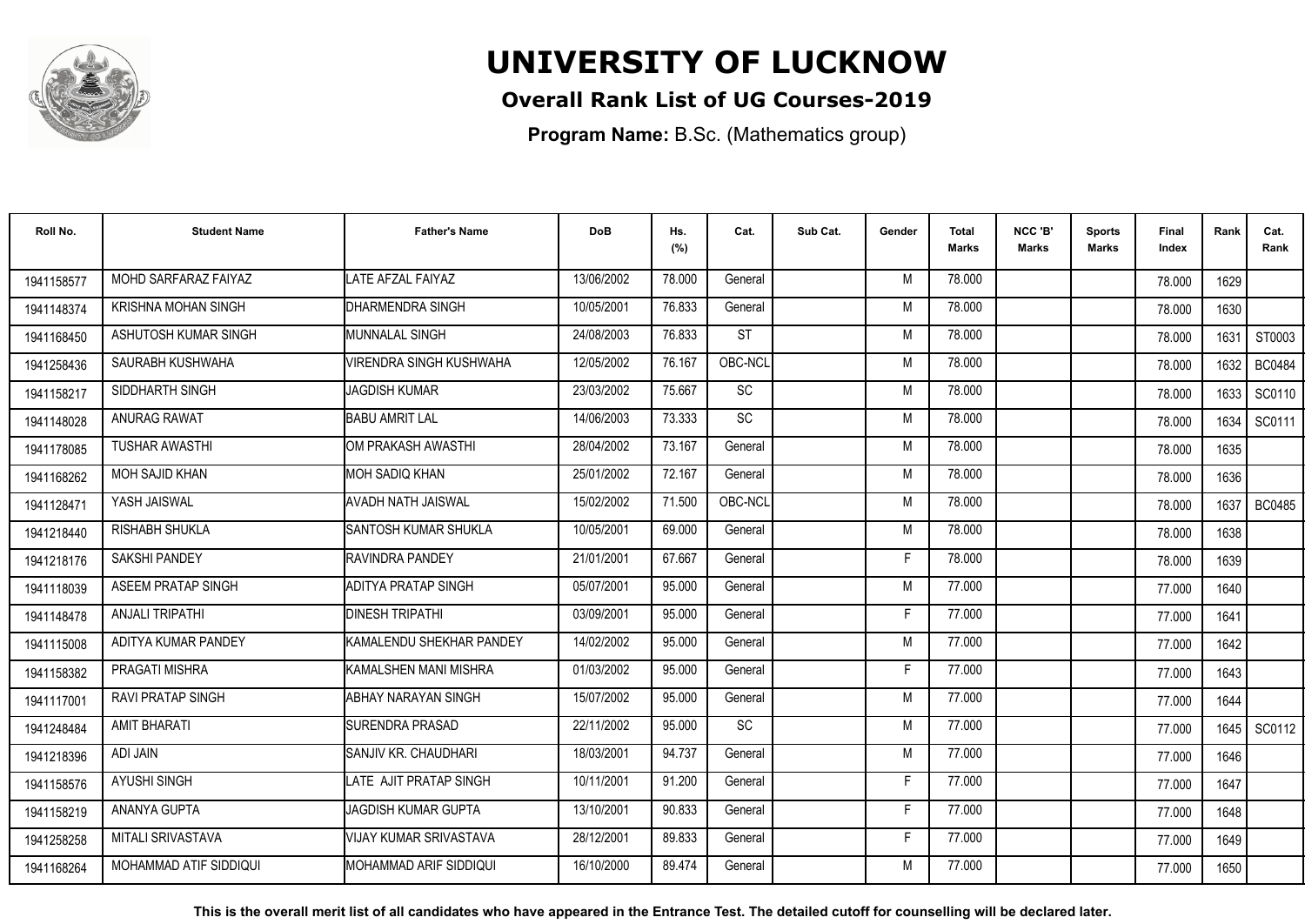

### **Overall Rank List of UG Courses-2019**

**Program Name:** B.Sc. (Mathematics group)

| Roll No.   | <b>Student Name</b>         | <b>Father's Name</b>     | <b>DoB</b> | Hs.<br>(%) | Cat.            | Sub Cat. | Gender | Total<br><b>Marks</b> | NCC 'B'<br><b>Marks</b> | <b>Sports</b><br>Marks | Final<br>Index | Rank   | Cat.<br>Rank  |
|------------|-----------------------------|--------------------------|------------|------------|-----------------|----------|--------|-----------------------|-------------------------|------------------------|----------------|--------|---------------|
| 1941148117 | SWETA MAURYA                | <b>BHIM SEIN MAURYA</b>  | 09/06/2001 | 89.200     | OBC-NCL         |          | F      | 77.000                |                         |                        | 77.000         | 1651   | <b>BC0486</b> |
| 1941158472 | ARPITA YADAV                | KISHAN CHAND YADAV       | 20/06/2003 | 89.200     | OBC-NCL         |          | F      | 77.000                |                         |                        | 77.000         | 1652   | <b>BC0487</b> |
| 1941208350 | PRIYA MAURYA                | IRAM LAGAN MAURYA        | 19/03/1999 | 89.167     | OBC-NCL         |          | F      | 77.000                |                         |                        | 77.000         | 1653   | <b>BC0488</b> |
| 1941248098 | <b>MARIYA KHAN</b>          | SHAMIM AHAMAD KHAN       | 26/12/2001 | 89.000     | General         |          |        | 77.000                |                         |                        | 77.000         | 1654   |               |
| 1941218018 | ANURADHA YADAV              | RAMESH CHAND YADAV       | 31/08/2003 | 88.500     | OBC-NCL         |          | F      | 77.000                |                         |                        | 77.000         | 1655   | <b>BC0489</b> |
| 1941148259 | ABHISHEK BARANWAL           | DAYA SHANKAR BARANWAL    | 09/12/2002 | 87.400     | General         |          | M      | 77.000                |                         |                        | 77.000         | 1656   |               |
| 1941258444 | SHUBHAM MISHRA              | VISHAMBHAR DAYAL MISHRA  | 20/01/2003 | 86.667     | General         |          | M      | 77.000                |                         |                        | 77.000         | 1657   |               |
| 1941128073 | <b>HARJOT KAUR</b>          | <b>AMARJEET SINGH</b>    | 10/01/2002 | 86.000     | General         |          | F      | 77.000                |                         |                        | 77.000         | 1658   |               |
| 1941258357 | <b>VAISHALI GUPTA</b>       | VINOD KUMAR GUPTA        | 06/10/2001 | 85.667     | General         |          | F      | 77.000                |                         |                        | 77.000         | 1659   |               |
| 1941117060 | <b>AYUSH BHARTI</b>         | MR. PARIKRAMA DEEN       | 25/03/2002 | 85.600     | <b>SC</b>       |          | M      | 77.000                |                         |                        | 77.000         | 1660 l | SC0113        |
| 1941115024 | <b>ABHINAV</b>              | <b>BIRENDRA KUMAR</b>    | 03/10/2001 | 84.667     | OBC-NCL         |          | M      | 77.000                |                         |                        | 77.000         | 1661   | <b>BC0490</b> |
| 1941158461 | <b>CHANDAN KUMAR</b>        | KESHAV PRASAD            | 01/01/2002 | 81.600     | $\overline{SC}$ |          | M      | 77.000                |                         |                        | 77.000         | 1662   | SC0114        |
| 1941258349 | PRACHI PRAJAPATI            | VINOD KUMAR              | 12/04/2001 | 80.667     | OBC-NCL         |          | E      | 77.000                |                         |                        | 77.000         | 1663   | <b>BC0491</b> |
| 1941115151 | <b>HRITHIK YADAV</b>        | <b>VIJAY BAHADUR</b>     | 16/11/2001 | 80.000     | OBC-NCL         |          | M      | 77.000                |                         |                        | 77.000         | 1664   | <b>BC0492</b> |
| 1941148391 | SAURABH KUSHWAHA            | DHRUVA DEO KUSHWAHA      | 02/01/2004 | 79.500     | OBC-NCL         |          | M      | 77.000                |                         |                        | 77.000         | 1665   | <b>BC0493</b> |
| 1941128003 | <b>JUNED AHMAD MANSOORI</b> | <b>AKBAR ALI</b>         | 13/01/2000 | 79.333     | OBC-NCL         |          | M      | 77.000                |                         |                        | 77.000         | 1666   | <b>BC0494</b> |
| 1941158314 | <b>AMIT VERMA</b>           | <b>JITENDRA KUMAR</b>    | 16/07/2001 | 79.000     | OBC-NCL         |          | M      | 77.000                |                         |                        | 77.000         | 1667   | <b>BC0495</b> |
| 1941218139 | SHIVRAJ SINGH               | <b>RANJEET SINGH</b>     | 23/09/2003 | 78.000     | OBC-NCL         |          | M      | 77.000                |                         |                        | 77.000         | 1668   | BC0496        |
| 1941128244 | <b>DIVYANKAR DIXIT</b>      | <b>ANUPAM DIXIT</b>      | 04/07/2001 | 77.833     | General         |          | M      | 77.000                |                         |                        | 77.000         | 1669   |               |
| 1941148545 | <b>HARSH KUMAR RAI</b>      | <b>GANESH PRASAD RAI</b> | 19/08/2000 | 77.167     | General         |          | M      | 77.000                |                         |                        | 77.000         | 1670   |               |
| 1941158181 | SONU SINGH RATHAUR          | INDRAPAL RATHAUR         | 10/08/2002 | 76.167     | OBC-NCL         |          | M      | 77.000                |                         |                        | 77.000         | 1671   | <b>BC0497</b> |
| 1941168147 | <b>HARSHIT DUBEY</b>        | <b>MANOJ KUMAR DUBEY</b> | 20/07/2002 | 76.000     | General         |          | M      | 77.000                |                         |                        | 77.000         | 1672   |               |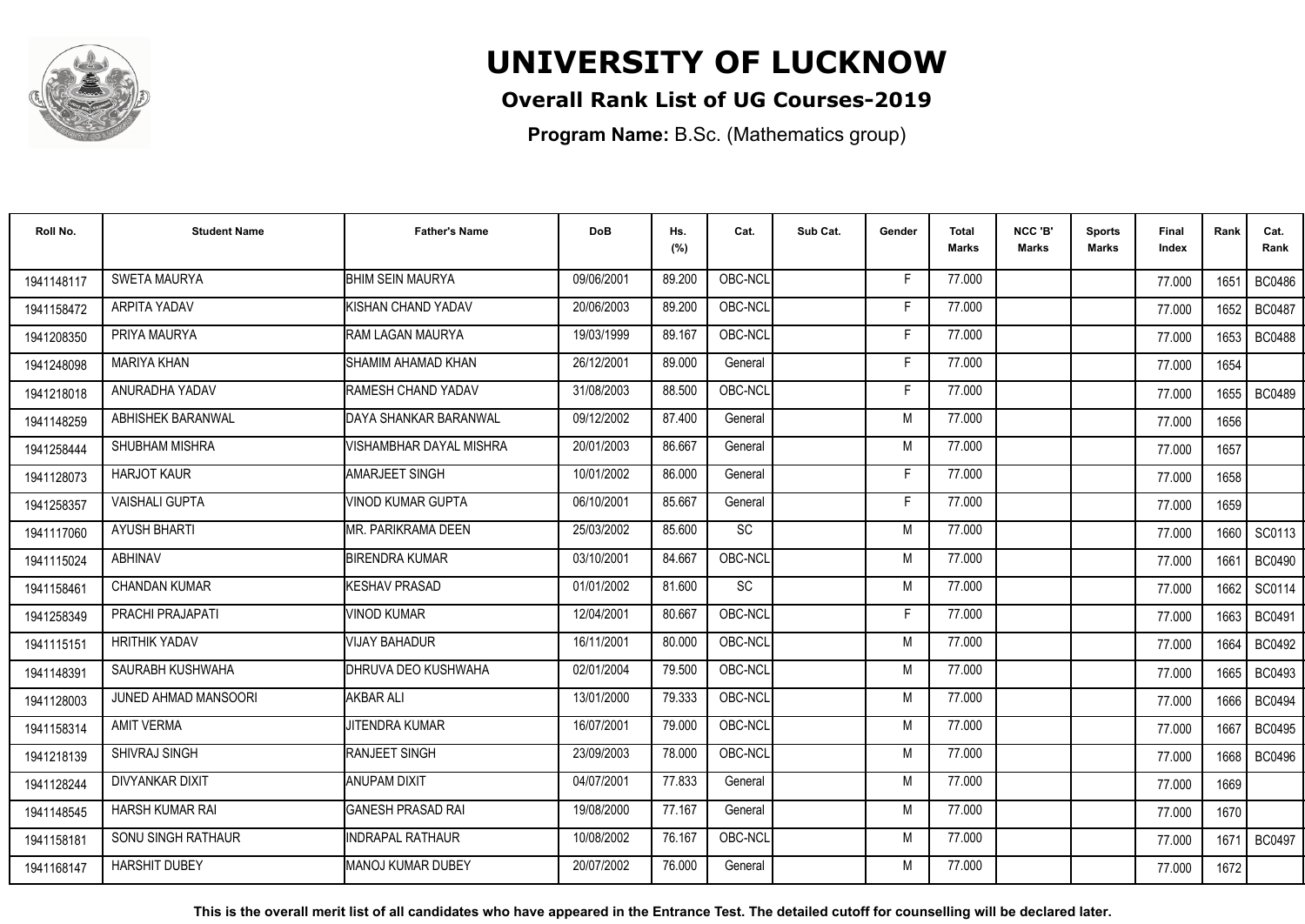

### **Overall Rank List of UG Courses-2019**

**Program Name:** B.Sc. (Mathematics group)

| Roll No.   | <b>Student Name</b>       | <b>Father's Name</b>           | <b>DoB</b> | Hs.<br>(%) | Cat.      | Sub Cat. | Gender | <b>Total</b><br><b>Marks</b> | NCC 'B'<br><b>Marks</b> | <b>Sports</b><br>Marks | Final<br>Index | Rank | Cat.<br>Rank  |
|------------|---------------------------|--------------------------------|------------|------------|-----------|----------|--------|------------------------------|-------------------------|------------------------|----------------|------|---------------|
| 1941258135 | PRAMOD KUMAR TIWARI       | <b>UDAY NARAYAN TIWARI</b>     | 12/07/2003 | 76.000     | General   |          | M      | 77.000                       |                         |                        | 77.000         | 1673 |               |
| 1941218470 | HIMANSHU VISHWAKARMA      | SANTRAM VISHWAKARMA            | 12/01/2002 | 72.200     | OBC-CL    |          | M      | 77.000                       |                         |                        | 77.000         | 1674 |               |
| 1941218252 | <b>KRISHNA SAHU</b>       | <b>SANDEEP SAHU</b>            | 22/05/2001 | 70.000     | OBC-CL    |          | M      | 77.000                       |                         |                        | 77.000         | 1675 |               |
| 1941113003 | <b>ASHISH SHUKLA</b>      | MITHLESH KUMAR SHUKLA          | 26/06/2000 | 68.667     | General   |          | M      | 77.000                       |                         |                        | 77.000         | 1676 |               |
| 1941248457 | <b>SUMIT KUMAR TIWARI</b> | <b>SUNIL TIWARI</b>            | 12/07/2002 | 62.000     | General   |          | M      | 77.000                       |                         |                        | 77.000         | 1677 |               |
| 1941248044 | <b>EDISON DWIVEDI</b>     | SAURABH KUMAR DWIVEDI          | 01/08/2001 | 100.000    | General   |          | M      | 76.000                       |                         |                        | 76.000         | 1678 |               |
| 1941168468 | AASNA YADAV               | NAIPALI BABU                   | 30/01/2002 | 100.000    | General   |          | F      | 76.000                       |                         |                        | 76.000         | 1679 |               |
| 1941248132 | <b>HARSH SRIVASTAVA</b>   | SHASHI KUMAR SRIVASTAVA        | 04/07/2000 | 95.000     | General   |          | M      | 76.000                       |                         |                        | 76.000         | 1680 |               |
| 1941128123 | <b>NEHA KHERA</b>         | ANAND MOHAN KHERA              | 08/08/2000 | 95.000     | General   |          | F      | 76.000                       |                         |                        | 76.000         | 1681 |               |
| 1941115132 | <b>BHAVANA SINGH</b>      | SHAILENDRA SINGH               | 16/09/2000 | 95.000     | General   |          | F      | 76.000                       |                         |                        | 76.000         | 1682 |               |
| 1941258227 | ADITI CHITRANSHI          | VIJAI KANT SRIVASTAVA          | 12/04/2002 | 95.000     | General   |          | F.     | 76.000                       |                         |                        | 76.000         | 1683 |               |
| 1941128280 | ADITYA KUMAR SINGH        | ARUN KUMAR SINGH               | 17/07/2002 | 95.000     | OBC-NCL   |          | M      | 76.000                       |                         |                        | 76.000         | 1684 | <b>BC0498</b> |
| 1941218207 | AYUSH PAL SINGH           | <b>RUDRA NARAYAN PAL</b>       | 10/10/2002 | 95.000     | General   |          | M      | 76.000                       |                         |                        | 76.000         | 1685 |               |
| 1941218280 | <b>SAKSHI SONAL</b>       | <b>SANJAY KUMAR</b>            | 06/07/2000 | 94.000     | OBC-NCL   |          | F      | 76.000                       |                         |                        | 76.000         | 1686 | <b>BC0499</b> |
| 1941248348 | <b>SHIVAM DUBEY</b>       | <b>I</b> SUBHASH CHANDRA DUBEY | 02/09/2002 | 93.000     | General   |          | M      | 76.000                       |                         |                        | 76.000         | 1687 |               |
| 1941148135 | PRATEEKSHA SINGH          | <b>BIRENDRA BAHADUR SINGH</b>  | 10/07/2002 | 89.333     | General   |          | F      | 76.000                       |                         |                        | 76.000         | 1688 |               |
| 1941148039 | ASHUTOSH KUMAR            | <b>BADKANNE</b>                | 02/07/2002 | 89.200     | <b>SC</b> |          | M      | 76.000                       |                         |                        | 76.000         |      | 1689   SC0115 |
| 1941208432 | JYOTI YADAV               | RAM SAJEEWAN YADAV             | 01/07/2002 | 87.400     | OBC-CL    |          | F      | 76.000                       |                         |                        | 76.000         | 1690 |               |
| 1941178030 | PRIYANSHI SHARMA          | NAVIN KUMAR SHARMA             | 27/07/2001 | 86.857     | General   |          | F      | 76.000                       |                         |                        | 76.000         | 1691 |               |
| 1941128382 | AAYUSH GUPTA              | IASHOK KUMAR GUPTA             | 29/06/2003 | 85.333     | General   |          | M      | 76.000                       |                         |                        | 76.000         | 1692 |               |
| 1941168146 | SAUMYA AGRAHARI           | IMANOJ KUMAR AGRAHARI          | 07/10/2003 | 85.167     | General   |          | F.     | 76.000                       |                         |                        | 76.000         | 1693 |               |
| 1941115094 | AANCHAL PANDEY            | <b>RAJEEV KUMAR PANDEY</b>     | 08/04/2002 | 85.000     | General   |          | F      | 76.000                       |                         |                        | 76.000         | 1694 |               |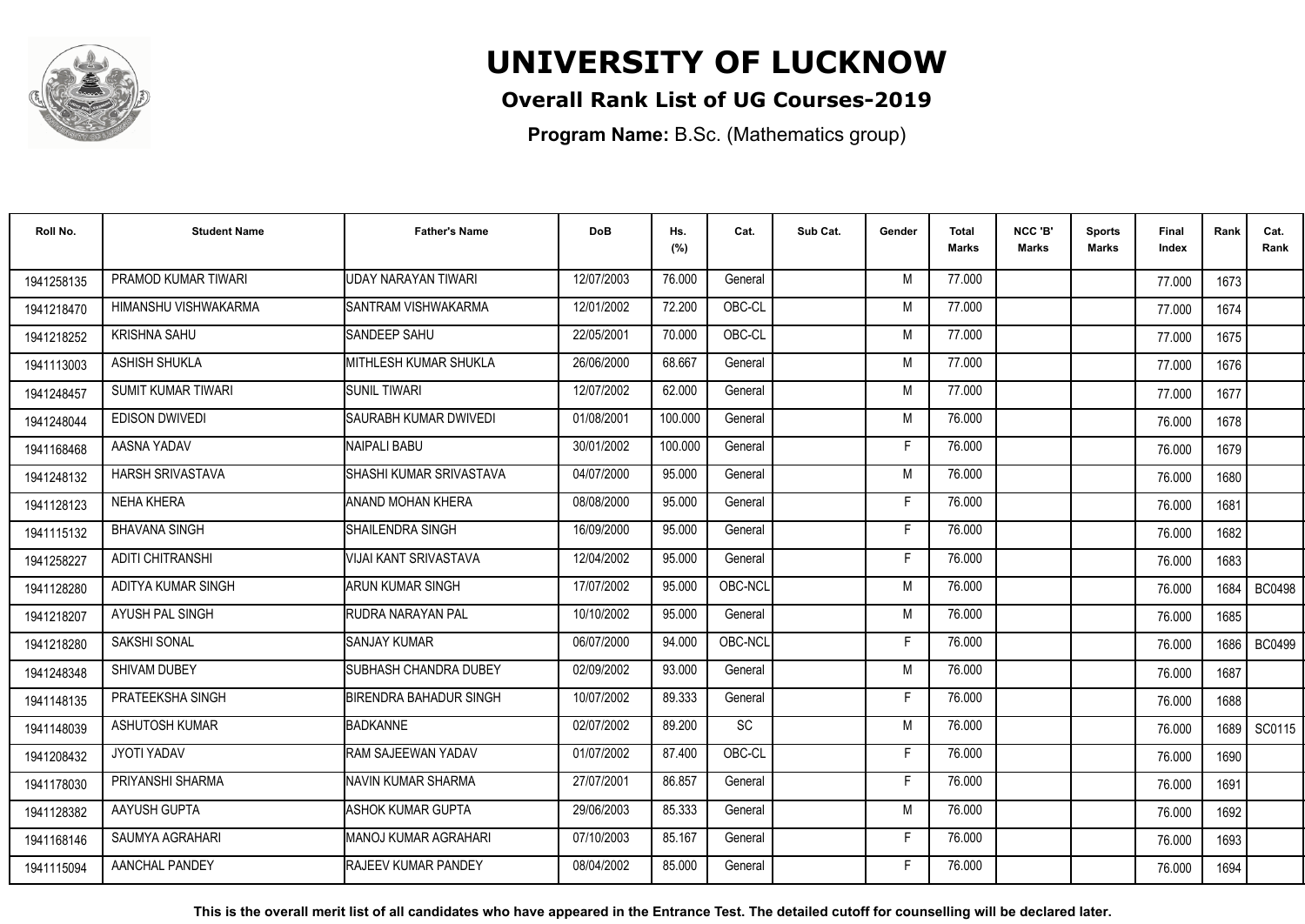

### **Overall Rank List of UG Courses-2019**

**Program Name:** B.Sc. (Mathematics group)

| Roll No.   | <b>Student Name</b>       | <b>Father's Name</b>         | <b>DoB</b> | Hs.<br>(%) | Cat.    | Sub Cat. | Gender | Total<br>Marks | NCC 'B'<br><b>Marks</b> | Sports<br>Marks | Final<br>Index | Rank | Cat.<br>Rank  |
|------------|---------------------------|------------------------------|------------|------------|---------|----------|--------|----------------|-------------------------|-----------------|----------------|------|---------------|
| 1941168094 | SARITA YADAV              | <b>MAHESH YADAV</b>          | 28/03/2002 | 84.833     | OBC-NCL |          | E      | 76.000         |                         |                 | 76.000         | 1695 | <b>BC0500</b> |
| 1941208474 | <b>ANUP KUMAR</b>         | <b>RAM VILAS</b>             | 05/10/2002 | 83.833     | OBC-NCL |          | M      | 76.000         |                         |                 | 76.000         | 1696 | <b>BC0501</b> |
| 1941128165 | ANUBHAV KUMAR RAI         | <b>ANIL KUMAR RAI</b>        | 10/10/2000 | 83.600     | General |          | M      | 76.000         |                         |                 | 76.000         | 1697 |               |
| 1941178300 | <b>AKASH SINGH</b>        | <b>PRAMOD SINGH</b>          | 10/07/2001 | 83.600     | General |          | M      | 76.000         |                         |                 | 76.000         | 1698 |               |
| 1941178350 | <b>RAGHVENDRA SINGH</b>   | <b>PUSHPRAJ SINGH</b>        | 14/07/2002 | 83.500     | General |          | M      | 76.000         |                         |                 | 76.000         | 1699 |               |
| 1941158535 | <b>SWATI PANDEY</b>       | KULDEEP PANDEY               | 10/10/2003 | 82.833     | General |          | Е      | 76.000         |                         |                 | 76.000         | 1700 |               |
| 1941128161 | <b>AKANKSHA</b>           | ANIL KUMAR PANDEY            | 11/06/2001 | 82.667     | General |          | F      | 76.000         |                         |                 | 76.000         | 1701 |               |
| 1941168008 | <b>ADARSH SHUKLA</b>      | LATE UPENDRA KUMAR SHUKLA    | 27/08/2003 | 82.500     | General |          | M      | 76.000         |                         |                 | 76.000         | 1702 |               |
| 1941117065 | TANMAY SRIVASTAVA         | <b>I</b> MUKUL SRIVASTAVA    | 11/10/2001 | 81.800     | General |          | M      | 76.000         |                         |                 | 76.000         | 1703 |               |
| 1941128372 | PRABHAVIKA                | <b>ASHOK KUMAR</b>           | 23/09/2001 | 81.667     | SC      |          | F.     | 76.000         |                         |                 | 76.000         | 1704 | SC0116        |
| 1941128462 | PRAKHAR PRATYUSH          | <b>ATUL KUMAR MISHRA</b>     | 25/07/2001 | 80.333     | General |          | M      | 76.000         |                         |                 | 76.000         | 1705 |               |
| 1941248121 | <b>GHANSHYAM YADAV</b>    | SHARADA PRASAD YADAV         | 27/11/2003 | 80.167     | General |          | M      | 76.000         |                         |                 | 76.000         | 1706 |               |
| 1941148096 | <b>RINKU YADAV</b>        | <b>BHAGAUTI PRASAD</b>       | 04/05/2000 | 79.500     | OBC-NCL |          | M      | 76.000         |                         |                 | 76.000         | 1707 | <b>BC0502</b> |
| 1941218342 | <b>AVIRAL SHUKLA</b>      | <b>SANJAY SHUKLA</b>         | 15/09/2000 | 79.500     | General |          | M      | 76.000         |                         |                 | 76.000         | 1708 |               |
| 1941258445 | AKASH BHATTACHARYA        | <b>VISHAN BHATTACHARYA</b>   | 08/11/2001 | 78.800     | General |          | M      | 76.000         |                         |                 | 76.000         | 1709 |               |
| 1941148379 | ADITYA KUMAR SINGH        | DHARMESH KUMAR SINGH         | 04/03/2002 | 77.500     | General |          | M      | 76.000         |                         |                 | 76.000         | 1710 |               |
| 1941248258 | <b>RISHI DEV</b>          | <b>ISHRAWAN KUMAR PANDEY</b> | 15/01/2001 | 77.000     | General |          | M      | 76.000         |                         |                 | 76.000         | 1711 |               |
| 1941128247 | ADITYA SINGH SANGER       | ANUPAM SINGH SANGER          | 18/10/2000 | 75.833     | General |          | M      | 76.000         |                         |                 | 76.000         | 1712 |               |
| 1941178058 | <b>DEVANSH SRIVASTAVA</b> | NIRMAL KUMAR                 | 18/10/2003 | 74.500     | General |          | M      | 76.000         |                         |                 | 76.000         | 1713 |               |
| 1941208047 | <b>ASHISH MISHRA</b>      | RAJESH KUMAR MISHRA          | 17/12/2002 | 73.667     | General |          | M      | 76.000         |                         |                 | 76.000         | 1714 |               |
| 1941248050 | <b>MOHAMMAD HASAN</b>     | <b>SHABIHUL HASAN</b>        | 10/12/2000 | 73.333     | General |          | M      | 76.000         |                         |                 | 76.000         | 1715 |               |
| 1941178304 | <b>ADVITA PRASHANT</b>    | <b>IPRASHANT MISHRA</b>      | 22/07/2003 | 69.667     | General |          | F      | 76.000         |                         |                 | 76.000         | 1716 |               |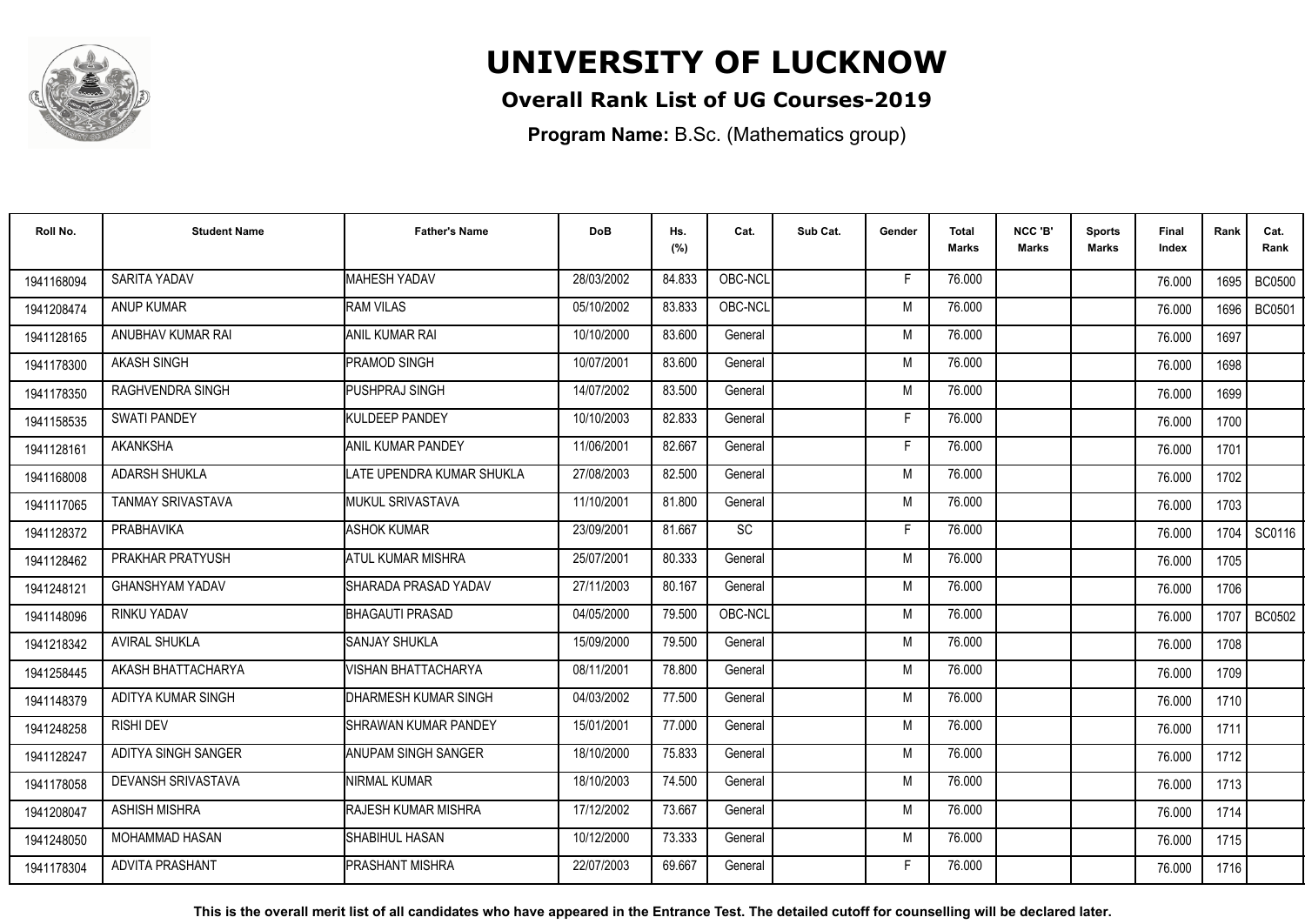

### **Overall Rank List of UG Courses-2019**

**Program Name:** B.Sc. (Mathematics group)

| Roll No.   | <b>Student Name</b>     | <b>Father's Name</b>       | <b>DoB</b> | Hs.<br>(%) | Cat.      | Sub Cat.  | Gender | <b>Total</b><br>Marks | NCC 'B'<br><b>Marks</b> | Sports<br><b>Marks</b> | Final<br>Index | Rank   | Cat.<br>Rank  |
|------------|-------------------------|----------------------------|------------|------------|-----------|-----------|--------|-----------------------|-------------------------|------------------------|----------------|--------|---------------|
| 1941208071 | PRANJUL UPRETI          | <b>RAJESH KUMAR UPRETI</b> | 04/07/2002 | 98.000     | General   |           | M      | 75.000                |                         |                        | 75.000         | 1717   |               |
| 1941178166 | <b>TUSHAR DWIVEDI</b>   | <b>PARASURAM DWIVEDI</b>   | 18/04/2001 | 95.000     | General   |           | M      | 75.000                |                         |                        | 75.000         | 1718   |               |
| 1941258125 | <b>SANVI SINGH</b>      | <b>TUSHAR KANT SINGH</b>   | 05/07/2001 | 95.000     | General   |           | F.     | 75.000                |                         |                        | 75.000         | 1719   |               |
| 1941258025 | <b>ATUL YADAV</b>       | <b>SURESH KUMAR YADAV</b>  | 14/08/2001 | 95.000     | OBC-NCL   |           | M      | 75.000                |                         |                        | 75.000         | 1720   | BC0503        |
| 1941208487 | PRASHANT YADAV          | RAMADHAR YADAV             | 14/11/2001 | 95.000     | OBC-CL    |           | M      | 75.000                |                         |                        | 75.000         | 1721   |               |
| 1941128060 | SHUBH SINGH             | AMAR NATH SINGH            | 15/01/2002 | 95.000     | OBC-NCL   |           | M      | 75.000                |                         |                        | 75.000         | 1722   | <b>BC0504</b> |
| 1941128297 | ANMOL CHATURVEDI        | <b>ARUNESH CHATURVEDI</b>  | 25/03/2002 | 95.000     | General   |           | M      | 75.000                |                         |                        | 75.000         | 1723   |               |
| 1941208076 | <b>DHANVANTRI VERMA</b> | RAJESH KUMAR VERMA         | 01/07/2002 | 95.000     | OBC-NCL   |           | M      | 75.000                |                         |                        | 75.000         | 1724 l | <b>BC0505</b> |
| 1941158108 | KAVYA NEEKHRA           | <b>HARIOM NEEKHRA</b>      | 14/11/2002 | 95.000     | General   |           | E      | 75.000                |                         |                        | 75.000         | 1725   |               |
| 1941128411 | <b>VAIBHAVI TIWARI</b>  | <b>ASHOK KUMAR TIWARI</b>  | 20/07/2003 | 95.000     | General   |           | F      | 75.000                |                         |                        | 75.000         | 1726   |               |
| 1941128127 | ANANYA SHUKLA           | <b>ANAND SHUKLA</b>        | 17/11/2003 | 93.000     | General   |           | Е      | 75.000                |                         |                        | 75.000         | 1727   |               |
| 1941178174 | <b>ABHISHEK SHARMA</b>  | PARMATMA SHARMA            | 28/10/2002 | 92.593     | OBC-NCL   |           | M      | 75.000                |                         |                        | 75.000         | 1728   | <b>BC0506</b> |
| 1941148314 | <b>ASMI MISHRA</b>      | <b>DEVESH MISHRA</b>       | 31/12/2000 | 91.667     | General   |           | Е      | 75.000                |                         |                        | 75.000         | 1729   |               |
| 1941115109 | <b>ASHISH KUMAR</b>     | <b>RAM LAKHAN</b>          | 26/05/2001 | 91.200     | <b>SC</b> | <b>DP</b> | M      | 75.000                |                         |                        | 75.000         | 1730   | SC0117        |
| 1941248229 | <b>ARTI GUPTA</b>       | ISHIVDHARI GUPTA           | 25/09/2001 | 91.200     | OBC-NCL   |           | Е      | 75.000                |                         |                        | 75.000         | 1731   | <b>BC0507</b> |
| 1941178052 | SHREYASH JAISWAL        | <b>NILESH JAISWAL</b>      | 22/11/2002 | 91.200     | OBC-NCL   |           | M      | 75.000                |                         |                        | 75.000         | 1732   | <b>BC0508</b> |
| 1941218044 | <b>DEEPAK KUMAR</b>     | <b>RAMESH KUMAR</b>        | 15/07/2001 | 90.000     | <b>SC</b> |           | M      | 75.000                |                         |                        | 75.000         | 1733 I | SC0118        |
| 1941158444 | <b>NAMAN TRIVEDI</b>    | KAUSHAL KISHORE TRIVEDI    | 25/06/2002 | 90.000     | General   |           | M      | 75.000                |                         |                        | 75.000         | 1734   |               |
| 1941208219 | <b>KRITIKA PANDEY</b>   | <b>RAKESH PANDEY</b>       | 19/05/2001 | 89.400     | General   |           | F      | 75.000                |                         |                        | 75.000         | 1735   |               |
| 1941128147 | MAHIMA CHAUDHARY        | <b>ANIL KUMAR</b>          | 04/10/2003 | 88.667     | OBC-NCL   |           | F      | 75.000                |                         |                        | 75.000         | 1736 l | <b>BC0509</b> |
| 1941208159 | UMANG SRIVASTAVA        | RAJNISH KUMAR SRIVASTAVA   | 14/01/2001 | 88.167     | General   |           | M      | 75.000                |                         |                        | 75.000         | 1737   |               |
| 1941168085 | <b>VISHAL TIWARI</b>    | IMAHESH KUMAR TIWARI       | 31/08/2001 | 88.000     | General   |           | M      | 75.000                |                         |                        | 75.000         | 1738   |               |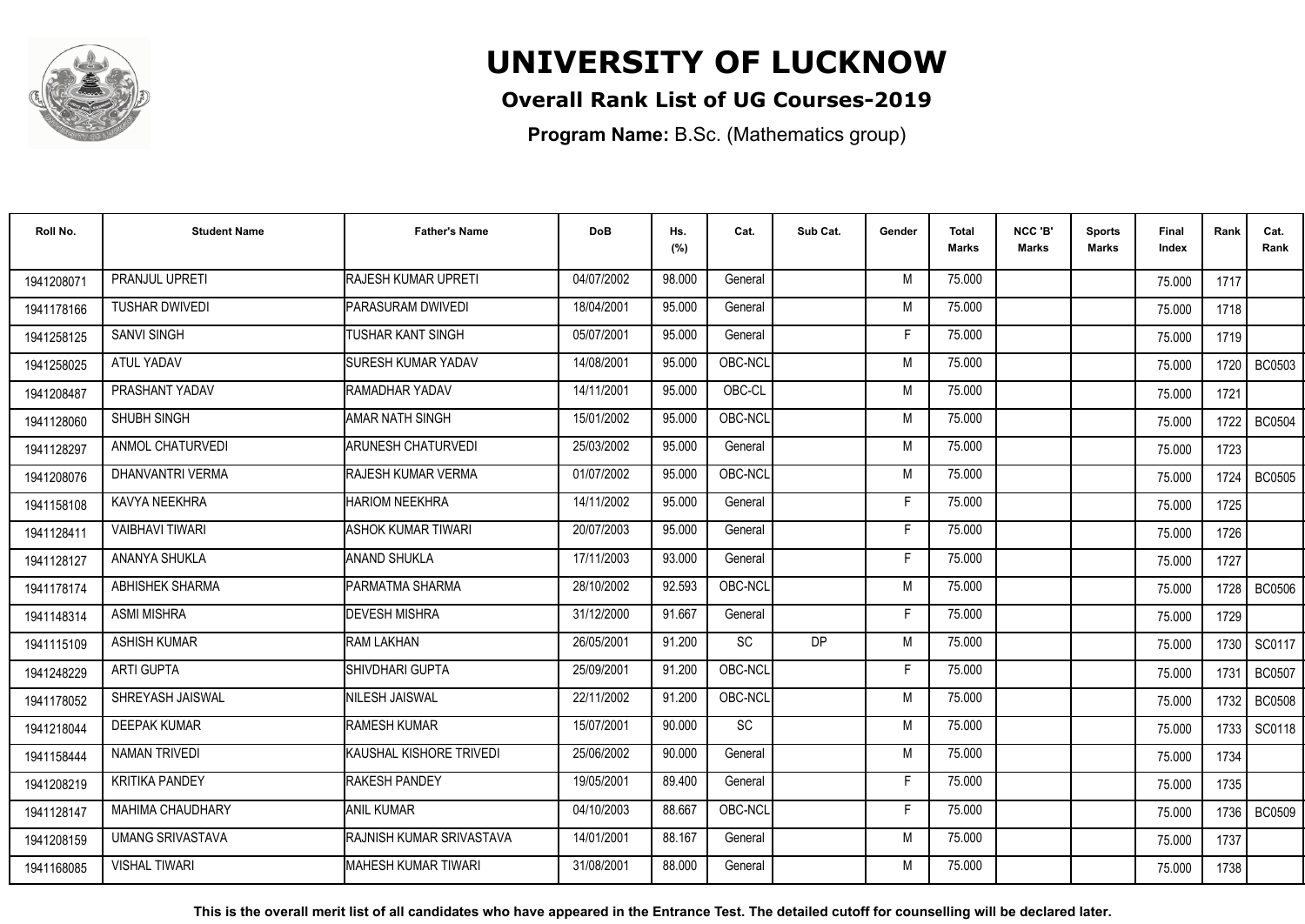

### **Overall Rank List of UG Courses-2019**

**Program Name:** B.Sc. (Mathematics group)

| Roll No.   | <b>Student Name</b>    | <b>Father's Name</b>          | <b>DoB</b> | Hs.<br>(%) | Cat.      | Sub Cat. | Gender | <b>Total</b><br>Marks | NCC 'B'<br><b>Marks</b> | Sports<br>Marks | Final<br>Index | Rank   | Cat.<br>Rank  |
|------------|------------------------|-------------------------------|------------|------------|-----------|----------|--------|-----------------------|-------------------------|-----------------|----------------|--------|---------------|
| 1941168518 | <b>NITIN SINGH</b>     | NARENDRA SINGH                | 23/07/2003 | 88.000     | General   |          | M      | 75.000                |                         |                 | 75.000         | 1739   |               |
| 1941168130 | <b>INDU DIXIT</b>      | <b>MANOJ DIXIT</b>            | 01/07/2001 | 87.833     | General   |          | F      | 75.000                |                         |                 | 75.000         | 1740   |               |
| 1941218356 | PRACHI SINGH           | <b>SANJAY SINGH</b>           | 07/07/2002 | 87.400     | General   |          | F      | 75.000                |                         |                 | 75.000         | 1741   |               |
| 1941168030 | CHETAN BHARDWAJ        | LOKESH KUMAR SHARMA           | 09/03/2003 | 87.000     | General   |          | M      | 75.000                |                         |                 | 75.000         | 1742   |               |
| 1941178134 | SHIVAM AWASTHI         | PANKAJ AWASTHI                | 01/07/2002 | 85.833     | General   |          | M      | 75.000                |                         |                 | 75.000         | 1743   |               |
| 1941248126 | PIYUSH SAHU            | <b>SHARVAN KUMAR</b>          | 11/08/2002 | 85.400     | OBC-NCL   |          | M      | 75.000                |                         |                 | 75.000         | 1744   | <b>BC0510</b> |
| 1941148285 | <b>ASHUTOSH MISHRA</b> | <b>DESHRAJ MISHRA</b>         | 06/05/2002 | 84.667     | General   |          | M      | 75.000                |                         |                 | 75.000         | 1745   |               |
| 1941178433 | PRASHANT BAJPAI        | <b>IRAJ KUMAR BAJPAI</b>      | 27/09/2002 | 84.667     | General   |          | M      | 75.000                |                         |                 | 75.000         | 1746   |               |
| 1941178423 | <b>RAJEEV SHARMA</b>   | IRAJ KISHOR SHARMA            | 11/01/1999 | 84.000     | OBC-NCL   |          | M      | 75.000                |                         |                 | 75.000         | 1747 I | <b>BC0511</b> |
| 1941158481 | PRAFULLA GUPTA         | <b>KRIPA SHANKAR</b>          | 15/05/2002 | 83.833     | OBC-NCL   |          | M      | 75.000                |                         |                 | 75.000         | 1748 I | BC0512        |
| 1941248187 | <b>DHANI RAM</b>       | <b>SHIV LAL</b>               | 21/05/2000 | 83.667     | SC        |          | M      | 75.000                |                         |                 | 75.000         | 1749   | SC0119        |
| 1941158479 | <b>SUJEET KUMAR</b>    | <b>KOMAL PRASAD</b>           | 08/10/2001 | 81.600     | <b>SC</b> |          | M      | 75.000                |                         |                 | 75.000         | 1750   | SC0120        |
| 1941148153 | ATUL KUMAR VERMA       | <b>BRAJESH KUMAR VERMA</b>    | 15/07/2002 | 80.667     | OBC-NCL   |          | M      | 75.000                |                         |                 | 75.000         | 1751   | <b>BC0513</b> |
| 1941148072 | <b>LAVI RAI</b>        | <b>BALRAM RAI</b>             | 05/11/2002 | 80.500     | General   |          | F      | 75.000                |                         |                 | 75.000         | 1752   |               |
| 1941248323 | SHIVAM MAURYA          | SOBARAN LAL MAURYA            | 14/08/2001 | 80.333     | OBC-NCL   |          | M      | 75.000                |                         |                 | 75.000         | 1753   | BC0514        |
| 1941258351 | SANJANA SINGH          | <b>VINOD KUMAR</b>            | 12/08/2000 | 79.800     | SC        |          | F      | 75.000                |                         |                 | 75.000         | 1754   | SC0121        |
| 1941218370 | UTKARSH SRIVASTAVA     | SANJEET KUMAR SRIVASTAVA      | 17/02/2002 | 79.800     | General   |          | M      | 75.000                |                         |                 | 75.000         | 1755   |               |
| 1941208140 | SHREYA GUPTA           | <b>IRAJKUMAR GUPTA</b>        | 26/01/2003 | 79.200     | OBC-NCL   |          | F      | 75.000                |                         |                 | 75.000         | 1756 L | BC0515        |
| 1941158580 | BHUWAN VISHWAKARMA     | LATE ARUNESH KUMAR            | 11/08/2001 | 78.000     | OBC-CL    |          | M      | 75.000                |                         |                 | 75.000         | 1757   |               |
| 1941158249 | <b>VIVEK KUMAR</b>     | IJAI PRAKASH PRAJAPATI        | 15/04/2002 | 77.800     | OBC-NCL   |          | M      | 75.000                |                         |                 | 75.000         | 1758   | <b>BC0516</b> |
| 1941248340 | <b>MOHD ANEES</b>      | <b>SUBEDAR</b>                | 15/10/2001 | 76.667     | OBC-NCL   |          | M      | 75.000                |                         |                 | 75.000         | 1759   | <b>BC0517</b> |
| 1941178239 | <b>AVIRAL UPADHYAY</b> | <b>PRADEEP KUMAR UPADHYAY</b> | 25/10/2001 | 76.000     | General   |          | M      | 75.000                |                         |                 | 75.000         | 1760   |               |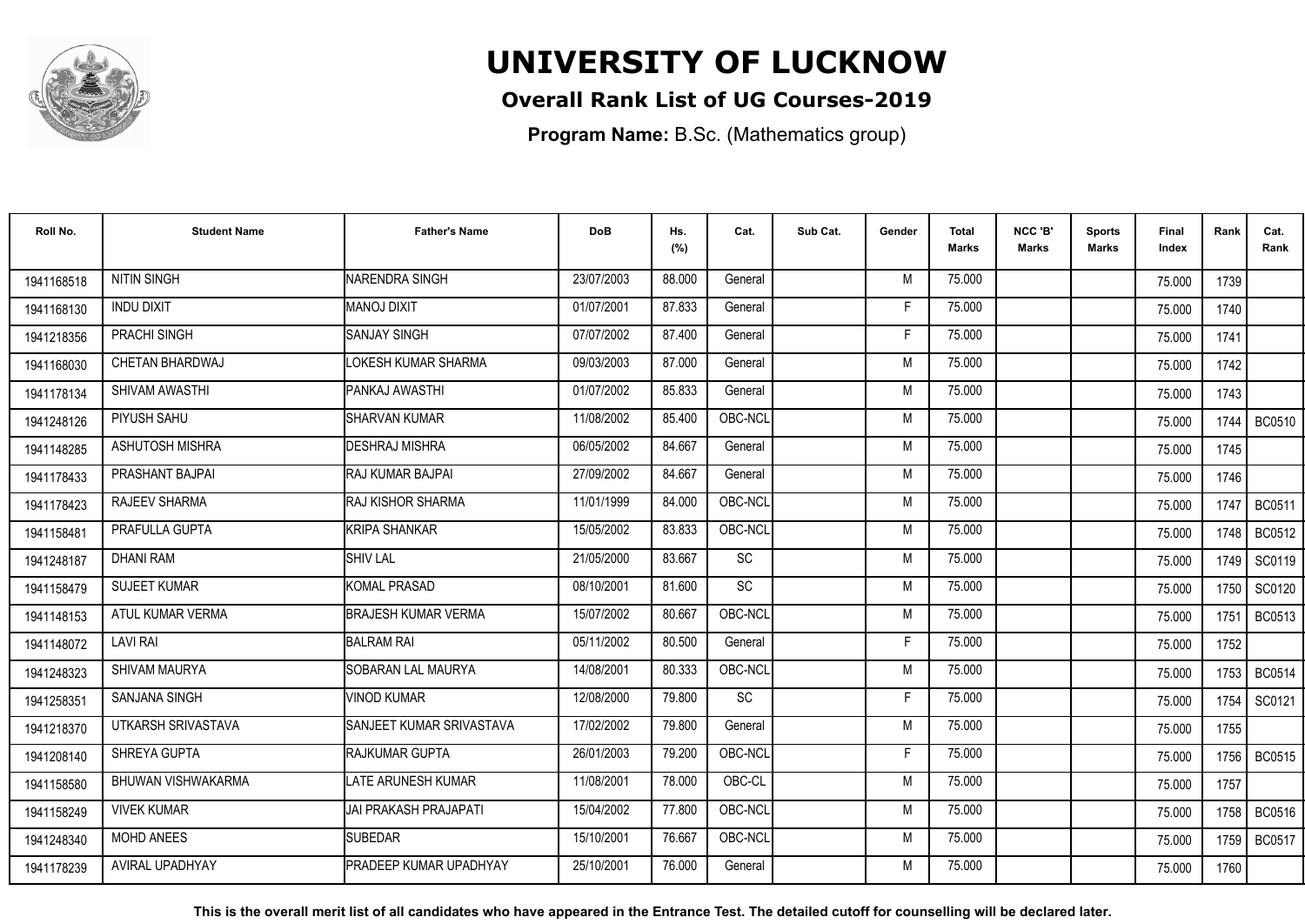

### **Overall Rank List of UG Courses-2019**

**Program Name:** B.Sc. (Mathematics group)

| Roll No.   | <b>Student Name</b>  | <b>Father's Name</b>         | <b>DoB</b> | Hs.<br>(%) | Cat.      | Sub Cat. | Gender | <b>Total</b><br>Marks | NCC 'B'<br><b>Marks</b> | Sports<br><b>Marks</b> | Final<br>Index | Rank   | Cat.<br>Rank  |
|------------|----------------------|------------------------------|------------|------------|-----------|----------|--------|-----------------------|-------------------------|------------------------|----------------|--------|---------------|
| 1941117034 | <b>ABHISHEK</b>      | <b>DHARMENDRA</b>            | 09/11/2001 | 73.500     | <b>SC</b> |          | M      | 75.000                |                         |                        | 75.000         | 1761   | SC0122        |
| 1941258096 | NITEESH PANDEY       | <b>TARKESHWAR PANDEY</b>     | 02/08/2002 | 72.000     | General   |          | M      | 75.000                |                         |                        | 75.000         | 1762   |               |
| 1941118060 | <b>ANURAG</b>        | <b>AJAY KUMAR</b>            | 09/12/2001 | 70.833     | SC        |          | M      | 75.000                |                         |                        | 75.000         | 1763   | SC0123        |
| 1941248160 | ESHIKA SINGH         | <b>SHIV BAHADUR SINGH</b>    | 17/09/2002 | 69.333     | General   |          | E      | 75.000                |                         |                        | 75.000         | 1764   |               |
| 1941118128 | PRASANG VERMA        | <b>AJAY VERMA</b>            | 07/06/2001 | 49.833     | General   |          | M      | 75.000                |                         |                        | 75.000         | 1765   |               |
| 1941218279 | <b>MRITYUNJAY</b>    | <b>SANJAY KUMAR</b>          | 24/08/2002 | 100.000    | General   |          | M      | 74.000                |                         |                        | 74.000         | 1766   |               |
| 1941218244 | ARYAN SRIVASTAVA     | SANDEEP SRIVASTAVA           | 26/09/2002 | 98.000     | General   |          | M      | 74.000                |                         |                        | 74.000         | 1767   |               |
| 1941128031 | SHIKHA SINGH         | <b>AKHILESH SINGH</b>        | 16/01/2001 | 96.667     | General   |          | F      | 74.000                |                         |                        | 74.000         | 1768   |               |
| 1941158365 | <b>KAIF ANSARI</b>   | İKALAMUDDIN ANSARI           | 05/01/2001 | 95.000     | OBC-NCL   |          | M      | 74.000                |                         |                        | 74.000         |        | 1769   BC0518 |
| 1941218404 | YASH KUMAR TIWARI    | <b>SANT KUMAR TIWARI</b>     | 26/02/2002 | 95.000     | General   |          | M      | 74.000                |                         |                        | 74.000         | 1770   |               |
| 1941158099 | <b>HARISH SINGH</b>  | <b>HARIHAR SINGH</b>         | 05/04/2002 | 95.000     | General   |          | M      | 74.000                |                         |                        | 74.000         | 1771   |               |
| 1941178468 | DIKSHA OJHA          | RAJEEV ARUN OJHA             | 04/11/2002 | 95.000     | General   |          | F      | 74.000                |                         |                        | 74.000         | 1772   |               |
| 1941178425 | <b>VIBHUM DIXIT</b>  | IRAJ KISHORE DIXIT           | 01/09/1999 | 91.200     | General   |          | M      | 74.000                |                         |                        | 74.000         | 1773   |               |
| 1941115148 | RITIKA GUPTA         | SWATANTRA KUMAR GUPTA        | 05/08/2001 | 91.200     | OBC-NCL   |          | F      | 74.000                |                         |                        | 74.000         | 1774   | <b>BC0519</b> |
| 1941208411 | AASTHA TIWARI        | RAM PRAKASH TIWARI           | 26/08/2000 | 90.000     | General   |          | Е      | 74.000                |                         |                        | 74.000         | 1775   |               |
| 1941115163 | <b>AMAN KUMAR</b>    | ANIL KUMAR PRASAD            | 20/07/2001 | 89.400     | OBC-NCL   |          | M      | 74.000                |                         |                        | 74.000         | 1776 I | <b>BC0520</b> |
| 1941208230 | <b>EKTA TIWARI</b>   | RAKESH TIWARI                | 12/07/2002 | 89.200     | General   |          | F      | 74.000                |                         |                        | 74.000         | 1777   |               |
| 1941258006 | <b>KRISHNA KUMAR</b> | <b>ISURESH CHANDRA</b>       | 01/03/2003 | 89.167     | OBC-NCL   |          | M      | 74.000                |                         |                        | 74.000         | 1778 l | <b>BC0521</b> |
| 1941128156 | SHRESTHA SHAH        | ANIL KUMAR GUPTA             | 06/12/2002 | 88.000     | General   |          | M      | 74.000                |                         |                        | 74.000         | 1779   |               |
| 1941148481 | ADESH YADAV          | <b>DINESH YADAV</b>          | 15/12/2002 | 87.833     | OBC-NCL   |          | M      | 74.000                |                         |                        | 74.000         | 1780   | <b>BC0522</b> |
| 1941208181 | <b>MOHIT KUMAR</b>   | <b>RAKESH KUMAR</b>          | 08/05/2002 | 87.333     | OBC-NCL   |          | M      | 74.000                |                         |                        | 74.000         | 1781   | BC0523        |
| 1941117061 | PRATEEK GAURAV       | IMR. RAJESH KUMAR SRIVASTAVA | 08/10/2002 | 85.667     | General   |          | M      | 74.000                |                         |                        | 74.000         | 1782   |               |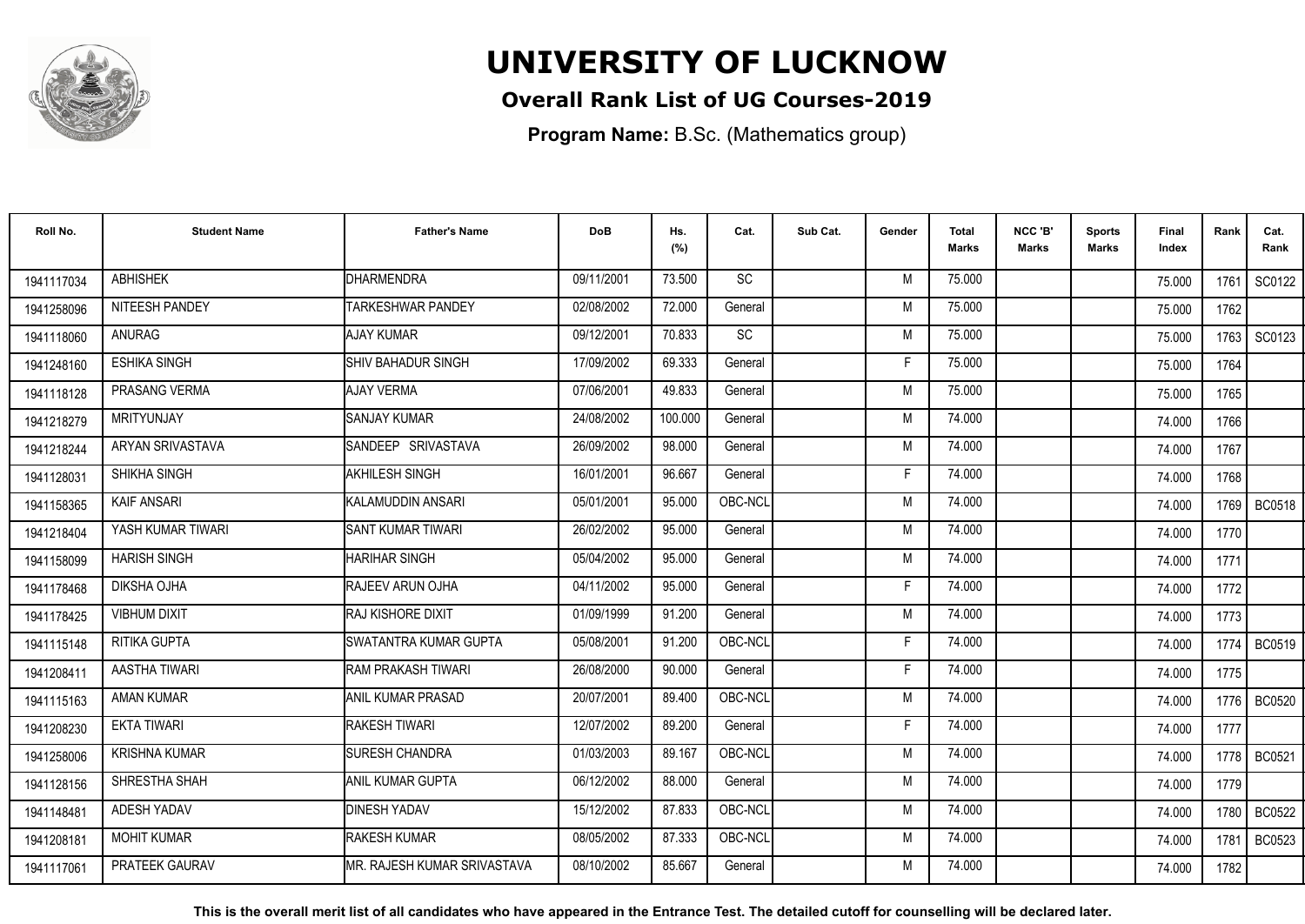

### **Overall Rank List of UG Courses-2019**

**Program Name:** B.Sc. (Mathematics group)

| Roll No.   | <b>Student Name</b>     | <b>Father's Name</b>          | <b>DoB</b> | Hs.<br>(%) | Cat.      | Sub Cat. | Gender | <b>Total</b><br><b>Marks</b> | NCC 'B'<br><b>Marks</b> | <b>Sports</b><br>Marks | Final<br>Index | Rank | Cat.<br>Rank  |
|------------|-------------------------|-------------------------------|------------|------------|-----------|----------|--------|------------------------------|-------------------------|------------------------|----------------|------|---------------|
| 1941258423 | <b>ARYAN TIWARI</b>     | <b>VIRENDRA KUMAR TIWARI</b>  | 20/12/2001 | 85.500     | General   |          | M      | 74.000                       |                         |                        | 74.000         | 1783 |               |
| 1941128090 | <b>MEENAKSHI SHARMA</b> | AMIT KUMAR SHARMA             | 15/08/2001 | 85.200     | General   |          | E      | 74.000                       |                         |                        | 74.000         | 1784 |               |
| 1941178347 | <b>AMAN VERMA</b>       | PURUSHOTTAM VERMA             | 23/10/2002 | 84.667     | OBC-NCL   |          | M      | 74.000                       |                         |                        | 74.000         | 1785 | <b>BC0524</b> |
| 1941117028 | ADITYA BHATTACHARYA     | <b>DEV BHATTACHARYA</b>       | 23/03/2001 | 84.000     | General   |          | M      | 74.000                       |                         |                        | 74.000         | 1786 |               |
| 1941115092 | <b>RISHI RAJ</b>        | <b>IRAJ KUMAR PRASAD</b>      | 10/11/2001 | 83.667     | OBC-CL    |          | M      | 74.000                       |                         |                        | 74.000         | 1787 |               |
| 1941148301 | PRAKHAR SHUKLA          | DEVENDRA KUMAR SHUKLA         | 06/10/2001 | 83.333     | General   |          | M      | 74.000                       |                         |                        | 74.000         | 1788 |               |
| 1941128416 | SHUBHAM YADAV           | ASHOK KUMAR YADAV             | 16/07/2000 | 82.500     | OBC-NCL   |          | M      | 74.000                       |                         |                        | 74.000         | 1789 | <b>BC0525</b> |
| 1941258286 | UJJAWAL SRIVASTAV       | <b>VIJAY SRIVASTAV</b>        | 07/08/2003 | 81.833     | General   |          | M      | 74.000                       |                         |                        | 74.000         | 1790 |               |
| 1941178267 | <b>VISHAL BAJPAI</b>    | PRAMESH KUMAR BAJPAI          | 17/02/2003 | 81.800     | General   |          | M      | 74.000                       |                         |                        | 74.000         | 1791 |               |
| 1941168316 | SUMAIYA SAEED           | <b>MOHD SAEED</b>             | 12/04/2000 | 81.500     | OBC-NCL   |          | F      | 74.000                       |                         |                        | 74.000         | 1792 | BC0526        |
| 1941248356 | <b>VIJAY RAJ</b>        | <b>SUBHASH KUMAR</b>          | 23/08/2002 | 81.167     | OBC-NCL   |          | M      | 74.000                       |                         |                        | 74.000         | 1793 | <b>BC0527</b> |
| 1941158540 | <b>SRIJAN SHUKLA</b>    | KUNJ KISHOR SHUKLA            | 03/08/2001 | 80.667     | General   |          | M      | 74.000                       |                         |                        | 74.000         | 1794 |               |
| 1941208010 | <b>AKSHAT DWIVEDI</b>   | <b>RAJESH DWIVEDI</b>         | 17/07/2001 | 79.800     | General   |          | M      | 74.000                       |                         |                        | 74.000         | 1795 |               |
| 1941168248 | UTKARSH VERMA           | <b>MEWA LAL</b>               | 25/02/2002 | 79.800     | OBC-NCL   |          | M      | 74.000                       |                         |                        | 74.000         | 1796 | <b>BC0528</b> |
| 1941158173 | <b>KULDEEP KUMAR</b>    | <b>INDRA PAL</b>              | 22/08/2002 | 79.500     | <b>SC</b> |          | M      | 74.000                       |                         |                        | 74.000         | 1797 | SC0124        |
| 1941168090 | <b>RITIK SHUKLA</b>     | <b>MAHESH SHUKLA</b>          | 10/10/2002 | 78.833     | General   |          | M      | 74.000                       |                         |                        | 74.000         | 1798 |               |
| 1941148076 | RAHUL YADAV             | <b>BANKE LAL YADAV</b>        | 15/02/2001 | 77.800     | General   |          | M      | 74.000                       |                         |                        | 74.000         | 1799 |               |
| 1941208408 | AMBIKESH PRATAP SINGH   | <b>IRAM PRAKASH SINGH</b>     | 27/06/2001 | 77.800     | General   |          | M      | 74.000                       |                         |                        | 74.000         | 1800 |               |
| 1941118062 | <b>BARKHA BHARTI</b>    | <b>AJAY KUMAR</b>             | 10/12/2001 | 76.000     | <b>SC</b> |          | F      | 74.000                       |                         |                        | 74.000         | 1801 | SC0125        |
| 1941218471 | RAHUL YADAV             | <b>SANTRAM YADAV</b>          | 30/04/2003 | 74.167     | OBC-NCL   |          | M      | 74.000                       |                         |                        | 74.000         | 1802 | <b>BC0529</b> |
| 1941178256 | NAVNEET GUPTA           | <b>I</b> PRAHALAD KUMAR GUPTA | 02/10/2001 | 72.167     | OBC-CL    |          | M      | 74.000                       |                         |                        | 74.000         | 1803 |               |
| 1941148437 | VANDANA RAJPOOT         | <b>DINESH KUMAR</b>           | 10/07/2001 | 71.000     | General   |          | F      | 74.000                       |                         |                        | 74.000         | 1804 |               |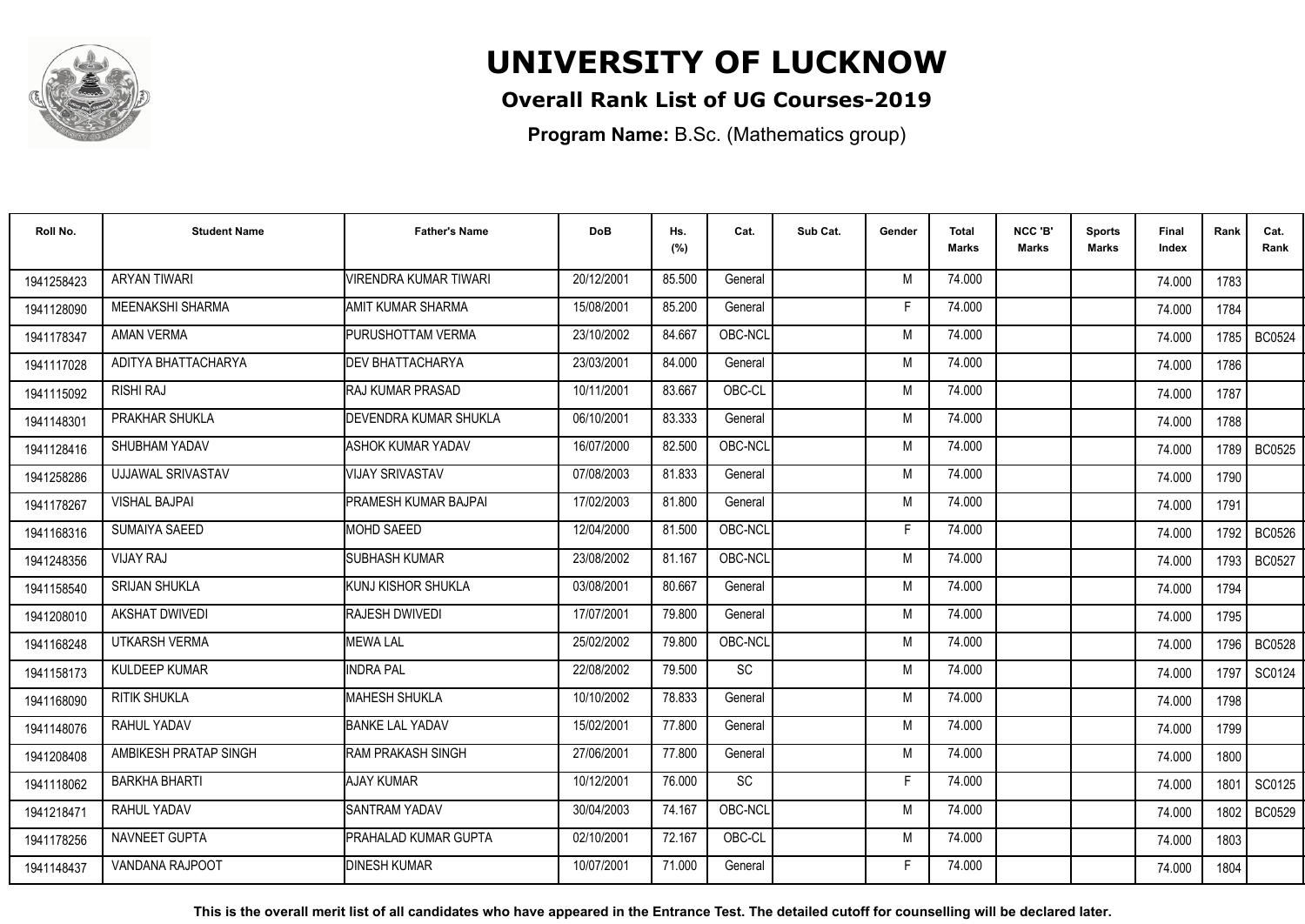

### **Overall Rank List of UG Courses-2019**

**Program Name:** B.Sc. (Mathematics group)

| Roll No.   | <b>Student Name</b>       | <b>Father's Name</b>          | <b>DoB</b> | Hs.<br>(%) | Cat.      | Sub Cat. | Gender | <b>Total</b><br>Marks | NCC 'B'<br><b>Marks</b> | Sports<br><b>Marks</b> | Final<br>Index | Rank   | Cat.<br>Rank  |
|------------|---------------------------|-------------------------------|------------|------------|-----------|----------|--------|-----------------------|-------------------------|------------------------|----------------|--------|---------------|
| 1941218038 | SACHIN SINGH DHAMI        | RAMESH DHAMI                  | 18/01/2002 | 64.833     | General   |          | M      | 74.000                |                         |                        | 74.000         | 1805   |               |
| 1941218190 | PRINCE MISHRA             | RISHI KANT MISHRA             | 05/07/2001 | 100.000    | General   |          | M      | 73.000                |                         |                        | 73.000         | 1806   |               |
| 1941218019 | ANIL KUMAR RAJ            | RAMESH CHANDRA                | 05/01/2002 | 95.000     | SC        |          | M      | 73.000                |                         |                        | 73.000         | 1807   | SC0126        |
| 1941148037 | <b>RISHABH PATEL</b>      | <b>BACHCHARAM VERMA</b>       | 22/08/2002 | 95.000     | OBC-NCL   |          | M      | 73.000                |                         |                        | 73.000         | 1808   | <b>BC0530</b> |
| 1941117054 | <b>ANANYA RAWAT</b>       | MANOJ RAWAT                   | 25/07/2002 | 93.000     | <b>SC</b> |          | F      | 73.000                |                         |                        | 73.000         | 1809   | SC0127        |
| 1941258289 | <b>UTKARSH YADAV</b>      | <b>VIJAY YADAV</b>            | 09/12/1999 | 89.833     | OBC-NCL   |          | M      | 73.000                |                         |                        | 73.000         | 1810   | <b>BC0531</b> |
| 1941258438 | <b>RITIK</b>              | <b>VIRENDRA VERMA</b>         | 10/08/2002 | 89.200     | OBC-NCL   |          | M      | 73.000                |                         |                        | 73.000         | 1811   | BC0532        |
| 1941178314 | ASHUTOSH KUMAR SHARMA     | <b>PRAVEEN KUMAR SHARMA</b>   | 05/08/2002 | 88.600     | OBC-NCL   |          | M      | 73.000                |                         |                        | 73.000         | 1812 l | <b>BC0533</b> |
| 1941128271 | PRIYANSHU OJHA            | ARUN KUMAR OJHA               | 04/09/2001 | 87.333     | General   |          | M      | 73.000                |                         |                        | 73.000         | 1813   |               |
| 1941168254 | SURABHI MISHRA            | <b>MITHILESH KUMAR MISHRA</b> | 03/12/2004 | 84.667     | General   |          | F      | 73.000                |                         |                        | 73.000         | 1814   |               |
| 1941168021 | ANUPAM KUMAR MISHRA       | <b>LAXMI SHANKAR MISHRA</b>   | 10/08/2002 | 84.333     | General   |          | M      | 73.000                |                         |                        | 73.000         | 1815   |               |
| 1941168427 | <b>VAISHNAVI RANI</b>     | <b>I</b> MUKESH SINGH YADAV   | 20/07/2001 | 83.600     | OBC-NCL   |          | Е      | 73.000                |                         |                        | 73.000         | 1816   | <b>BC0534</b> |
| 1941208123 | AJAY KUMAR MAURYA         | RAJIT RAM MAURYA              | 28/08/2001 | 82.500     | OBC-NCL   |          | M      | 73.000                |                         |                        | 73.000         | 1817   | <b>BC0535</b> |
| 1941218011 | <b>NIKHIL</b>             | <b>RAMENDRA KUMAR</b>         | 30/01/2002 | 81.600     | General   |          | M      | 73.000                |                         |                        | 73.000         | 1818   |               |
| 1941115010 | <b>RIYA VERMA</b>         | ANIL KUMAR VERMA              | 11/08/2001 | 80.000     | OBC-NCL   |          | Е      | 73.000                |                         |                        | 73.000         | 1819   | <b>BC0536</b> |
| 1941148287 | <b>RISHABH VERMA</b>      | <b>DEV ANAND VERMA</b>        | 30/07/2001 | 79.667     | SC        |          | M      | 73.000                |                         |                        | 73.000         | 1820   | SC0128        |
| 1941208417 | <b>DUSHYANT RAJVANSHI</b> | RAM PRASAD RAJVANSHI          | 25/11/2001 | 79.333     | <b>SC</b> |          | M      | 73.000                |                         |                        | 73.000         | 1821   | SC0129        |
| 1941117083 | PUSHPANK YADAV            | RAM AVTAR YADAV               | 01/07/2001 | 79.000     | General   |          | M      | 73.000                |                         |                        | 73.000         | 1822   |               |
| 1941158530 | <b>AKASH DEEP</b>         | <b>KULDEEP KUMAR</b>          | 29/06/2001 | 78.000     | General   |          | M      | 73.000                |                         |                        | 73.000         | 1823   |               |
| 1941148510 | SATVIK PATI TRIPATHI      | <b>DURGESH TRIPATHI</b>       | 18/01/1999 | 74.400     | General   |          | M      | 73.000                |                         |                        | 73.000         | 1824   |               |
| 1941208413 | <b>ARVIND KUMAR</b>       | <b>RAM PRASAD</b>             | 27/12/1999 | 59.000     | <b>SC</b> |          | M      | 73.000                |                         |                        | 73.000         | 1825   | SC0130        |
| 1941248249 | <b>SNEHA JAISWAL</b>      | ISHRAVAN JAISWAL              | 27/06/2000 | 95.000     | OBC-NCL   |          | F      | 72.000                |                         |                        | 72.000         | 1826   | <b>BC0537</b> |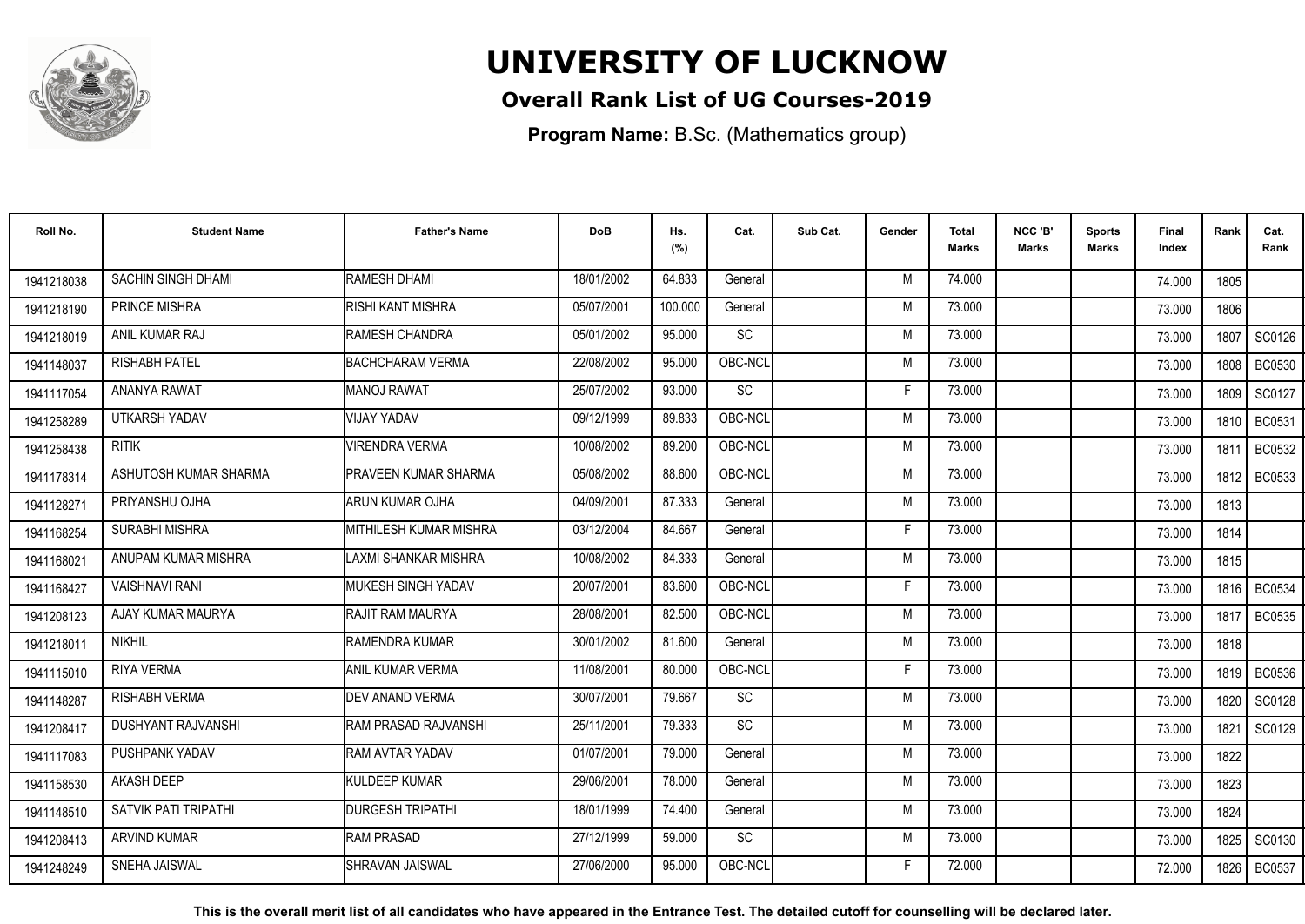

### **Overall Rank List of UG Courses-2019**

**Program Name:** B.Sc. (Mathematics group)

| Roll No.   | <b>Student Name</b>       | <b>Father's Name</b>         | <b>DoB</b> | Hs.<br>(%) | Cat.      | Sub Cat. | Gender | <b>Total</b><br><b>Marks</b> | NCC 'B'<br><b>Marks</b> | Sports<br><b>Marks</b> | Final<br>Index | Rank | Cat.<br>Rank  |
|------------|---------------------------|------------------------------|------------|------------|-----------|----------|--------|------------------------------|-------------------------|------------------------|----------------|------|---------------|
| 1941208139 | SAKSHI GUPTA              | RAJKUMAR GUPTA               | 15/07/2001 | 95.000     | OBC-NCL   |          | F      | 72.000                       |                         |                        | 72.000         | 1827 | <b>BC0538</b> |
| 1941148310 | <b>JAYSHREE</b>           | <b>DEVENDRA SINGH</b>        | 17/08/2002 | 95.000     | General   |          | F      | 72.000                       |                         |                        | 72.000         | 1828 |               |
| 1941158175 | ABHISHEK YADAV            | <b>INDRA PAL YADAV</b>       | 24/08/2002 | 95.000     | OBC-NCL   |          | M      | 72.000                       |                         |                        | 72.000         | 1829 | <b>BC0539</b> |
| 1941178392 | <b>GUNJAN SHUKLA</b>      | RAGHVENDRA DUTT SHUKLA       | 21/09/2002 | 95.000     | General   |          | F      | 72.000                       |                         |                        | 72.000         | 1830 |               |
| 1941248157 | <b>SURBHI GANGWAR</b>     | <b>SHISHU PAL</b>            | 20/05/2001 | 92.800     | OBC-NCL   |          | F      | 72.000                       |                         |                        | 72.000         | 1831 | <b>BC0540</b> |
| 1941115012 | SHEKHAR RAI               | RANJEET KUMAR RAI            | 20/06/2001 | 89.400     | General   | DP       | M      | 72.000                       |                         |                        | 72.000         | 1832 |               |
| 1941128315 | <b>NIKITA PANDEY</b>      | <b>ARVIND KUMAR PANDEY</b>   | 10/07/2003 | 89.333     | General   |          | F      | 72.000                       |                         |                        | 72.000         | 1833 |               |
| 1941248164 | <b>JYOTI VERMA</b>        | <b>SHIV GOVIND VERMA</b>     | 21/10/2002 | 88.833     | General   |          | F      | 72.000                       |                         |                        | 72.000         | 1834 |               |
| 1941208110 | ANAMIKA NEGI              | <b>RAJESH SINGH NEGI</b>     | 01/03/2001 | 88.800     | General   |          | F      | 72.000                       |                         |                        | 72.000         | 1835 |               |
| 1941115051 | <b>TRIPTI RAI</b>         | <b>JANARDAN RAI</b>          | 25/08/2001 | 87.400     | General   | DP       | F      | 72.000                       |                         |                        | 72.000         | 1836 |               |
| 1941178322 | AMISHA CHAURASIYA         | PREM CHAND CHAURASIYA        | 07/09/2002 | 85.400     | OBC-NCL   |          | F      | 72.000                       |                         |                        | 72.000         | 1837 | <b>BC0541</b> |
| 1941208274 | <b>LOVLESH TIWARI</b>     | RAM CHANDRA TIWARI           | 18/08/2002 | 84.333     | General   |          | M      | 72.000                       |                         |                        | 72.000         | 1838 |               |
| 1941248347 | AKANKSHA VISHWAKARMA      | <b>SUBHASH CHANDRA</b>       | 03/09/2002 | 84.200     | General   |          |        | 72.000                       |                         |                        | 72.000         | 1839 |               |
| 1941208160 | ANURAG KUSHWAHA           | <b>IRAJNISH KUMAR VERMA</b>  | 19/04/2002 | 84.167     | OBC-NCL   |          | M      | 72.000                       |                         |                        | 72.000         | 1840 | <b>BC0542</b> |
| 1941178072 | <b>HIMANSHU RAJ</b>       | OM KAR NATH                  | 29/04/2002 | 83.833     | <b>SC</b> |          | M      | 72.000                       |                         |                        | 72.000         | 1841 | SC0131        |
| 1941128454 | SUNNY SRIVASTAVA          | ATEESH KUMAR SRIVASTAVA      | 18/09/2000 | 83.200     | General   |          | M      | 72.000                       |                         |                        | 72.000         | 1842 |               |
| 1941158498 | <b>ASHUTOSH DWIVEDI</b>   | KRISHNA KANT DWIVEDI         | 16/01/2001 | 83.000     | General   |          | M      | 72.000                       |                         |                        | 72.000         | 1843 |               |
| 1941218304 | SAKSHI SHUKLA             | SANJAY KUMAR SHUKLA          | 21/09/2002 | 83.000     | General   |          | F      | 72.000                       |                         |                        | 72.000         | 1844 |               |
| 1941158579 | PRANJAL AGARWAL           | <b>LATE AMIT SINGHAL</b>     | 05/02/2001 | 81.000     | General   |          | F      | 72.000                       |                         |                        | 72.000         | 1845 |               |
| 1941158259 | <b>ROHIT SINGH</b>        | <b>JAI RAM SINGH</b>         | 12/07/2003 | 79.667     | General   |          | M      | 72.000                       |                         |                        | 72.000         | 1846 |               |
| 1941158227 | <b>TANNU SHARMA</b>       | <b>JAGDISH SHARMA</b>        | 07/09/2001 | 78.667     | OBC-NCL   |          | F      | 72.000                       |                         |                        | 72.000         | 1847 | <b>BC0543</b> |
| 1941115097 | <b>MANISH SINGH YADAV</b> | <b>IRAJENDRA SINGH YADAV</b> | 20/11/2001 | 78.000     | OBC-NCL   |          | M      | 72.000                       |                         |                        | 72.000         | 1848 | <b>BC0544</b> |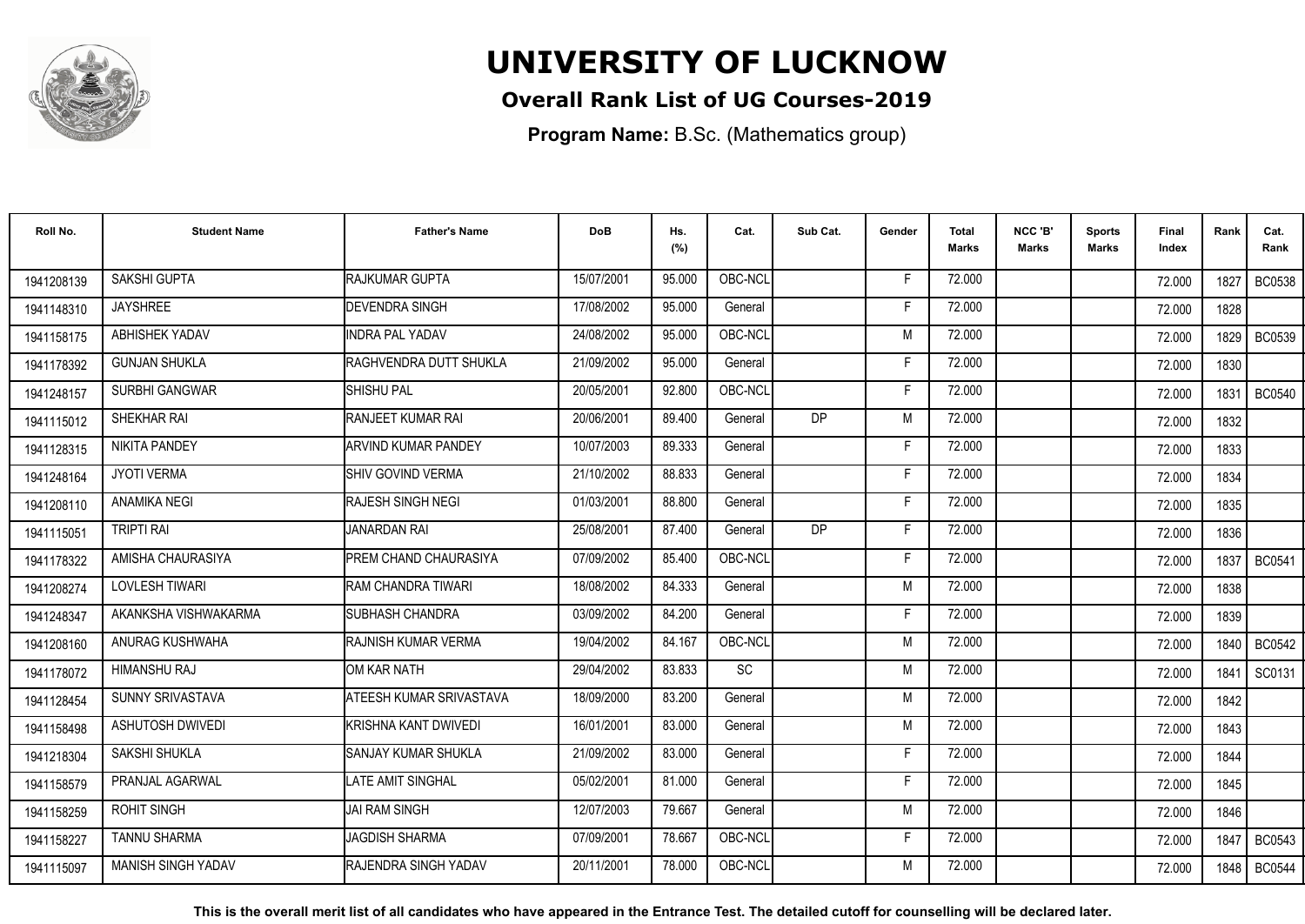

### **Overall Rank List of UG Courses-2019**

**Program Name:** B.Sc. (Mathematics group)

| Roll No.   | <b>Student Name</b>        | <b>Father's Name</b>       | <b>DoB</b> | Hs.<br>(%) | Cat.      | Sub Cat.  | Gender | <b>Total</b><br>Marks | NCC 'B'<br><b>Marks</b> | Sports<br>Marks | Final<br>Index | Rank | Cat.<br>Rank  |
|------------|----------------------------|----------------------------|------------|------------|-----------|-----------|--------|-----------------------|-------------------------|-----------------|----------------|------|---------------|
| 1941178298 | ANUPAM SHUKLA              | <b>PRAMOD SHUKLA</b>       | 17/07/2003 | 78,000     | General   |           | M      | 72.000                |                         |                 | 72.000         | 1849 |               |
| 1941258167 | <b>ABHISHEK MISHRA</b>     | UMESH CHANDRA MISHRA       | 05/08/2002 | 76.167     | General   |           | M      | 72.000                |                         |                 | 72.000         | 1850 |               |
| 1941258308 | <b>BHANU PRATAP SINGH</b>  | <b>VIMAL KUMAR SINGH</b>   | 18/10/2000 | 76.000     | General   |           | M      | 72.000                |                         |                 | 72.000         | 1851 |               |
| 1941158064 | <b>AVIRAL PRATAP SINGH</b> | HANS KUMAR SINGH           | 25/01/2002 | 75.667     | General   |           | M      | 72.000                |                         |                 | 72.000         | 1852 |               |
| 1941178495 | <b>MAHEK KANAUJIA</b>      | RAJENDRA KUMAR KANAUJIA    | 12/01/2001 | 75.000     | <b>SC</b> |           | F      | 72.000                |                         |                 | 72.000         | 1853 | SC0132        |
| 1941208031 | <b>VISHAL SINGH</b>        | <b>RAJESH KUMAR</b>        | 12/08/2002 | 73.833     | <b>SC</b> |           | M      | 72.000                |                         |                 | 72.000         | 1854 | SC0133        |
| 1941258312 | SAURAV YADAV               | <b>VIMAL YADAV</b>         | 01/07/2002 | 73.500     | General   |           | M      | 72.000                |                         |                 | 72.000         | 1855 |               |
| 1941168129 | <b>DIVYA AWASTHI</b>       | MANOJ AWASTHI              | 10/06/2003 | 73.167     | General   |           | F      | 72.000                |                         |                 | 72.000         | 1856 |               |
| 1941168154 | <b>HARSH JAISWAL</b>       | IMANOJ KUMAR JAISWAL       | 08/05/2001 | 72.200     | OBC-NCL   |           | M      | 72.000                |                         |                 | 72.000         | 1857 | BC0545        |
| 1941148595 | <b>KALPANA SINGH</b>       | <b>GIRISH KUMAR SINGH</b>  | 24/09/2001 | 72.000     | General   |           | F.     | 72.000                |                         |                 | 72.000         | 1858 |               |
| 1941115172 | AMAN MAURYA                | <b>HARIKESH MAURYA</b>     | 27/03/2001 | 70.400     | OBC-NCL   | <b>DP</b> | M      | 72.000                |                         |                 | 72.000         | 1859 | <b>BC0546</b> |
| 1941158509 | SIDDHANT PANDEY            | KRISHNA KUMAR PANDEY       | 03/12/2003 | 69.167     | General   |           | M      | 72.000                |                         |                 | 72.000         | 1860 |               |
| 1941118075 | <b>HIMANSHU PANDEY</b>     | AJAY KUMAR PANDEY          | 18/06/2001 | 95.000     | General   |           | M      | 71.000                |                         |                 | 71.000         | 1861 |               |
| 1941158184 | APRAJITA YADAV             | <b>INDRESH KUMAR YADAV</b> | 28/06/2001 | 95.000     | OBC-NCL   |           | F      | 71.000                |                         |                 | 71.000         | 1862 | <b>BC0547</b> |
| 1941218227 | PRATIBHA SRIVASTAVA        | SADANANDA LAL SRIVASTAVA   | 19/03/2002 | 95.000     | General   |           | Е      | 71.000                |                         |                 | 71.000         | 1863 |               |
| 1941148337 | <b>VINAY KUMAR YADAV</b>   | DHARAM RAJ YADAV           | 01/11/2002 | 95.000     | OBC-NCL   |           | M      | 71.000                |                         |                 | 71.000         | 1864 | <b>BC0548</b> |
| 1941208242 | SHREYA PANDEY              | <b>RAM AJAB PANDEY</b>     | 15/06/2001 | 89.667     | General   |           | F      | 71.000                |                         |                 | 71.000         | 1865 |               |
| 1941128215 | ANANYA BAJPAI              | <b>ANOOP BAJPAI</b>        | 22/01/2002 | 85.600     | General   |           | F      | 71.000                |                         |                 | 71.000         | 1866 |               |
| 1941168101 | ANJALI SINGH               | IMAN BAHADUR SINGH         | 19/01/2002 | 85.400     | General   |           | F      | 71.000                |                         |                 | 71.000         | 1867 |               |
| 1941128246 | AAKRITI SAXENA             | <b>ANUPAM SAXENA</b>       | 26/02/2001 | 84.333     | General   |           | F      | 71.000                |                         |                 | 71.000         | 1868 |               |
| 1941158389 | ANOOP KUMAR CHAUDARI       | <b>I</b> KAMLESH CHANDRA   | 15/12/2002 | 84.167     | <b>SC</b> |           | M      | 71.000                |                         |                 | 71.000         | 1869 | SC0134        |
| 1941218149 | <b>KUSHAGRA GOEL</b>       | <b>RATNESH AGARWAL</b>     | 27/02/2002 | 83.667     | General   |           | M      | 71.000                |                         |                 | 71.000         | 1870 |               |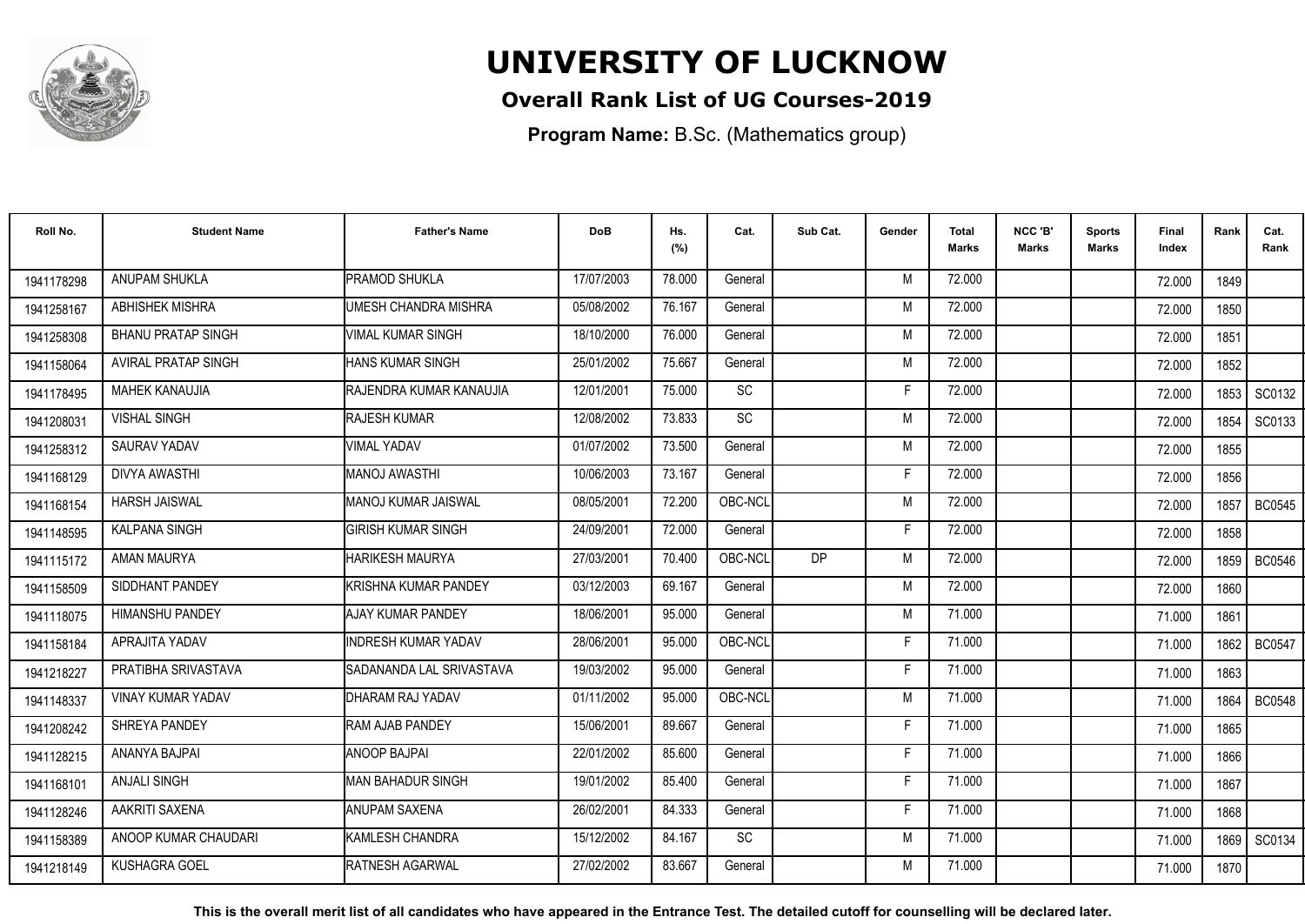

### **Overall Rank List of UG Courses-2019**

**Program Name:** B.Sc. (Mathematics group)

| Roll No.   | <b>Student Name</b>          | <b>Father's Name</b>              | <b>DoB</b> | Hs.<br>(%) | Cat.      | Sub Cat.  | Gender | <b>Total</b><br>Marks | NCC 'B'<br><b>Marks</b> | Sports<br>Marks | Final<br>Index | Rank   | Cat.<br>Rank  |
|------------|------------------------------|-----------------------------------|------------|------------|-----------|-----------|--------|-----------------------|-------------------------|-----------------|----------------|--------|---------------|
| 1941258168 | APEKSHA SHUKLA               | <b>UMESH CHANDRA SHUKLA</b>       | 20/11/2001 | 83.333     | General   |           | F      | 71.000                |                         |                 | 71.000         | 1871   |               |
| 1941168012 | <b>SHIVAM VERMA</b>          | <b>LAVKUSH KUMAR</b>              | 20/08/2002 | 83.333     | OBC-NCL   |           | M      | 71.000                |                         |                 | 71.000         | 1872   | <b>BC0549</b> |
| 1941248210 | <b>KM SAKSHI</b>             | <b>SHIV RAM</b>                   | 01/11/2002 | 82.500     | General   |           | F      | 71.000                |                         |                 | 71.000         | 1873   |               |
| 1941208415 | <b>ANAMIKA</b>               | <b>RAM PRASAD</b>                 | 02/07/2001 | 81.500     | <b>SC</b> |           | F      | 71.000                |                         |                 | 71.000         | 1874   | SC0135        |
| 1941111002 | KUSUM LATA VERMA             | <b>MOTILAL</b>                    | 18/03/2002 | 81.000     | OBC-NCL   | <b>PH</b> | F      | 71.000                |                         |                 | 71.000         | 1875 I | <b>BC0550</b> |
| 1941128434 | <b>ATMAN DWIVEDI</b>         | <b>ASHUTOSH DWIVEDI</b>           | 04/04/2002 | 81.000     | General   |           | M      | 71.000                |                         |                 | 71.000         | 1876   |               |
| 1941115140 | ANANYA GUPTA                 | <b>I</b> SUDHAKAR GUPTA           | 08/05/2001 | 80.500     | General   |           | F      | 71.000                |                         |                 | 71.000         | 1877   |               |
| 1941128063 | <b>AMAN SINGH</b>            | <b>AMAR SINGH</b>                 | 17/11/2002 | 79.167     | OBC-NCL   |           | M      | 71.000                |                         |                 | 71.000         | 1878   | <b>BC0551</b> |
| 1941178080 | <b>ABHISHEK KUMAR</b>        | OM PRAKASH                        | 10/09/2001 | 76.000     | OBC-NCL   |           | M      | 71.000                |                         |                 | 71.000         | 1879   | BC0552        |
| 1941208241 | SHAILENDRA YADAV             | <b>RAM ADHAR YADAV</b>            | 13/06/2002 | 76.000     | OBC-NCL   |           | M      | 71.000                |                         |                 | 71.000         | 1880   | BC0553        |
| 1941258487 | <b>ADARSH SINGH</b>          | YOGENDRA BAHADUR                  | 04/03/1999 | 75.333     | OBC-NCL   |           | M      | 71.000                |                         |                 | 71.000         | 1881   | <b>BC0554</b> |
| 1941248267 | <b>HIMANSHU SINGH</b>        | <b>SHRI PRAKASH SINGH</b>         | 01/02/2002 | 75.000     | General   |           | M      | 71.000                |                         |                 | 71.000         | 1882   |               |
| 1941148069 | TANU SHREE SRIVASTAVA        | <b>BALMUKUND LAL SRIVASTAVA</b>   | 12/10/2002 | 72.500     | General   |           | Е      | 71.000                |                         |                 | 71.000         | 1883   |               |
| 1941168436 | NITIN AWASTHI                | <b>IMUNENDRA AWASTHI</b>          | 15/10/2000 | 69.167     | General   |           | M      | 71.000                |                         |                 | 71.000         | 1884   |               |
| 1941258514 | MOHD. ZAUFIGAN               | <b>ZEGHAM HUSAIN</b>              | 03/07/2000 | 100.000    | General   |           | M      | 70.000                |                         |                 | 70.000         | 1885   |               |
| 1941258390 | <b>SHUBHAM MISHRA</b>        | VINOD MISHRA                      | 06/07/2001 | 100.000    | General   |           | M      | 70.000                |                         |                 | 70.000         | 1886   |               |
| 1941117002 | ABHINAV KUMAR SRIVASTAVA     | ABHISHEK KUMAR SRIVASTAVA         | 15/04/2002 | 96.667     | General   |           | M      | 70.000                |                         |                 | 70.000         | 1887   |               |
| 1941178170 | AASTHA GUPTA                 | PARMANAND GUPTA                   | 15/01/2001 | 95.000     | General   |           | F      | 70.000                |                         |                 | 70.000         | 1888   |               |
| 1941148130 | <b>BIPASHA ROY CHOUDHURY</b> | <b>BIJIT RANJAN ROY CHOUDHURY</b> | 24/03/2001 | 95.000     | General   |           | F.     | 70.000                |                         |                 | 70.000         | 1889   |               |
| 1941218386 | SHRADDHA VERMA               | <b>I</b> SANJEEV KUMAR VERMA      | 08/10/2001 | 95.000     | OBC-NCL   |           | F      | 70.000                |                         |                 | 70.000         | 1890   | <b>BC0555</b> |
| 1941168412 | <b>MAYANK MAHESHWARI</b>     | <b>IMUKESH KUMAR</b>              | 20/02/2001 | 94.833     | General   |           | M      | 70.000                |                         |                 | 70.000         | 1891   |               |
| 1941115090 | <b>SHIVANG PAL</b>           | <b>RAJ KARAN PAL</b>              | 14/03/2002 | 93.200     | OBC-NCL   |           | M      | 70.000                |                         |                 | 70.000         | 1892   | <b>BC0556</b> |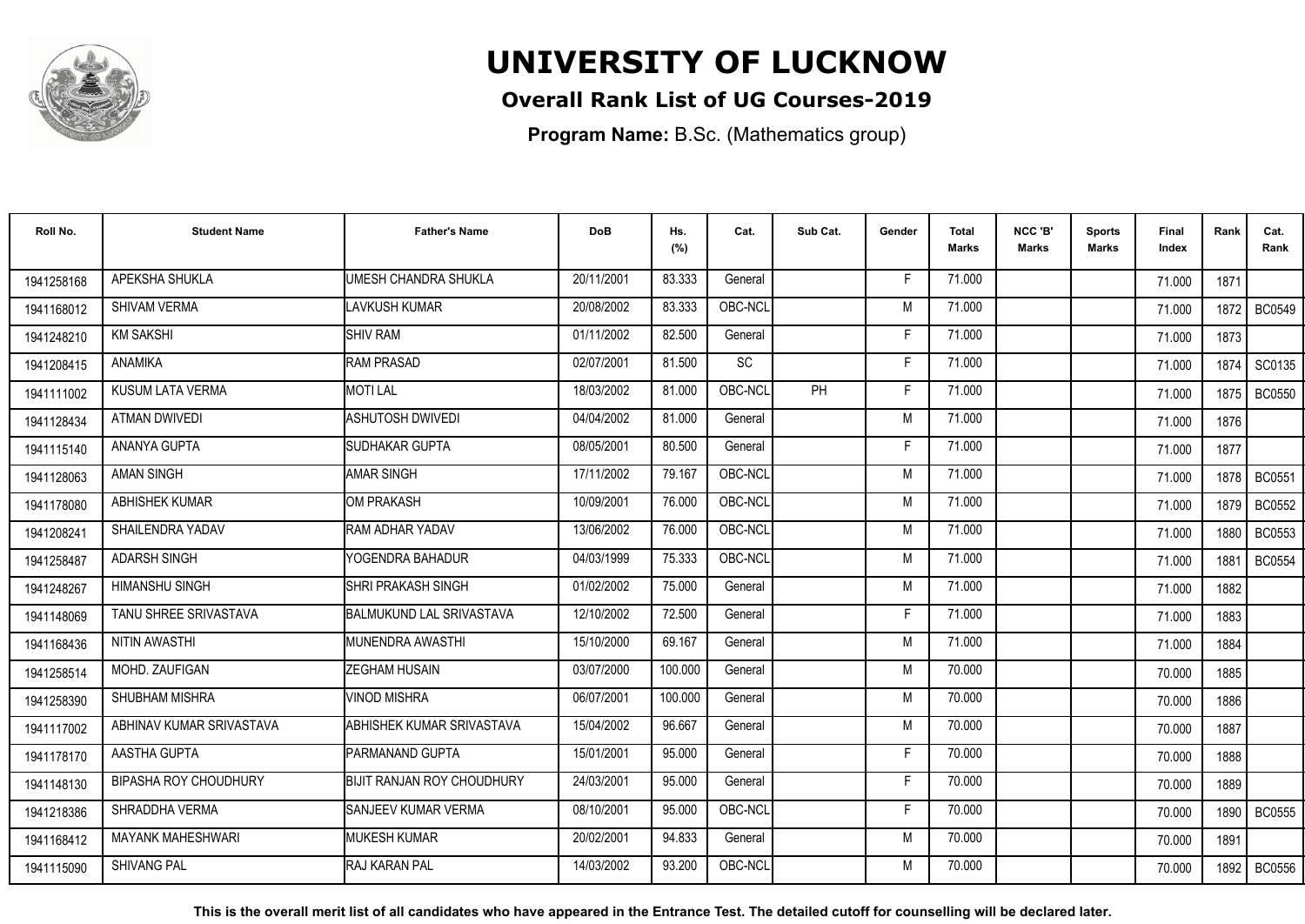

### **Overall Rank List of UG Courses-2019**

**Program Name:** B.Sc. (Mathematics group)

| Roll No.   | <b>Student Name</b>       | <b>Father's Name</b>           | <b>DoB</b> | Hs.<br>(%) | Cat.    | Sub Cat.  | Gender | Total<br><b>Marks</b> | NCC 'B'<br><b>Marks</b> | Sports<br>Marks | Final<br>Index | Rank | Cat.<br>Rank  |
|------------|---------------------------|--------------------------------|------------|------------|---------|-----------|--------|-----------------------|-------------------------|-----------------|----------------|------|---------------|
| 1941248326 | <b>GAURAV KUMAR</b>       | <b>SOHAN LAL YADAV</b>         | 04/01/2002 | 93.000     | OBC-NCL |           | M      | 70.000                |                         |                 | 70.000         | 1893 | <b>BC0557</b> |
| 1941148058 | <b>SUBHAM KUMAR</b>       | <b>BALCHAND MAURYA</b>         | 15/10/2004 | 90.500     | OBC-NCL |           | M      | 70.000                |                         |                 | 70.000         | 1894 | <b>BC0558</b> |
| 1941115029 | <b>MAANSI GUPTA</b>       | <b>COL. VIJAY GUPTA</b>        | 06/11/2001 | 90.000     | General | <b>DP</b> | F.     | 70.000                |                         |                 | 70.000         | 1895 |               |
| 1941148383 | ADITYA KUMAR RAJBHAR      | DHARMU RAJBHAR                 | 27/07/2002 | 89.333     | OBC-NCL |           | M      | 70.000                |                         |                 | 70,000         | 1896 | <b>BC0559</b> |
| 1941258384 | <b>KM SHALU YADAV</b>     | VINOD KUMAR YADAV              | 08/04/2003 | 88.500     | OBC-NCL |           | F      | 70.000                |                         |                 | 70.000         | 1897 | <b>BC0560</b> |
| 1941178219 | <b>DISHA SRIVASTAVA</b>   | PRABHU NATH SRIVASTAVA         | 08/04/2003 | 88.333     | General |           | F      | 70.000                |                         |                 | 70.000         | 1898 |               |
| 1941218039 | RAJ DUBEY                 | <b>RAMESH DUBEY</b>            | 06/12/2001 | 87.400     | General |           | M      | 70.000                |                         |                 | 70.000         | 1899 |               |
| 1941128484 | PALLAVI MISHRA            | <b>AVNISH KUMAR MISHRA</b>     | 01/07/2002 | 87.333     | General |           | F      | 70.000                |                         |                 | 70.000         | 1900 |               |
| 1941148597 | ABHISHEK SRIVASTAVA       | GIRISH SRIVASTAVA              | 06/08/2002 | 87.167     | General |           | M      | 70.000                |                         |                 | 70.000         | 1901 |               |
| 1941258231 | <b>SAKSHI VERMA</b>       | <b>VIJAY BAHADUR</b>           | 12/07/2003 | 86.500     | OBC-NCL |           | F      | 70.000                |                         |                 | 70.000         | 1902 | <b>BC0561</b> |
| 1941248022 | <b>GAURAV GANGVAR</b>     | SATYAPAL SINGH                 | 02/12/2002 | 86.167     | OBC-NCL |           | M      | 70.000                |                         |                 | 70.000         | 1903 | <b>BC0562</b> |
| 1941208472 | <b>SEEMA VERMA</b>        | RAM UGGAR VERMA                | 04/02/2003 | 86.167     | SC      |           | F      | 70.000                |                         |                 | 70.000         | 1904 | SC0136        |
| 1941158127 | SHIVANSH RATNA GAUTAM     | HARISHCHANDRA BHARTI           | 03/07/2002 | 85.833     | SC      |           | M      | 70.000                |                         |                 | 70,000         | 1905 | SC0137        |
| 1941208017 | SUDHAKAR RAWAT            | <b>RAJESH KUMAR</b>            | 05/03/2001 | 85.500     | SC      |           | M      | 70.000                |                         |                 | 70.000         | 1906 | SC0138        |
| 1941115126 | <b>GAURAV RAI</b>         | <b>SANJAY RAI</b>              | 06/04/2001 | 85.400     | General | DP        | M      | 70.000                |                         |                 | 70.000         | 1907 |               |
| 1941158238 | <b>MARIYA BANO</b>        | <b>JAHANDAR ALAM</b>           | 15/08/2002 | 85.400     | OBC-NCL |           | F      | 70.000                |                         |                 | 70.000         | 1908 | <b>BC0563</b> |
| 1941248441 | <b>HARSHIT SRIVASTAVA</b> | SUNIL KUMAR SRIVASTAVA         | 24/11/2000 | 85.000     | General |           | M      | 70.000                |                         |                 | 70.000         | 1909 |               |
| 1941208261 | <b>VINDESHWAR KUMAR</b>   | <b>RAM BIHARI</b>              | 05/06/2001 | 85.000     | SC      |           | M      | 70.000                |                         |                 | 70.000         | 1910 | SC0139        |
| 1941158061 | <b>FARUKH AHMAD</b>       | <b>HANEEF AHMAD</b>            | 31/03/2002 | 84.333     | OBC-NCL |           | M      | 70.000                |                         |                 | 70.000         | 1911 | <b>BC0564</b> |
| 1941158218 | <b>ANKITA CHAURASIA</b>   | <b>JAGDISH KUMAR CHAURASIA</b> | 03/11/2002 | 84.167     | OBC-NCL |           | F      | 70.000                |                         |                 | 70.000         | 1912 | <b>BC0565</b> |
| 1941128300 | NALIN CHATURVEDI          | <b>ARVIND CHATURVEDI</b>       | 02/10/2001 | 83.667     | General |           | M      | 70.000                |                         |                 | 70.000         | 1913 |               |
| 1941178366 | KULDEEP SINGH YADAV       | R.B.YADAV                      | 01/06/2002 | 83.600     | OBC-NCL |           | M      | 70.000                |                         |                 | 70.000         | 1914 | <b>BC0566</b> |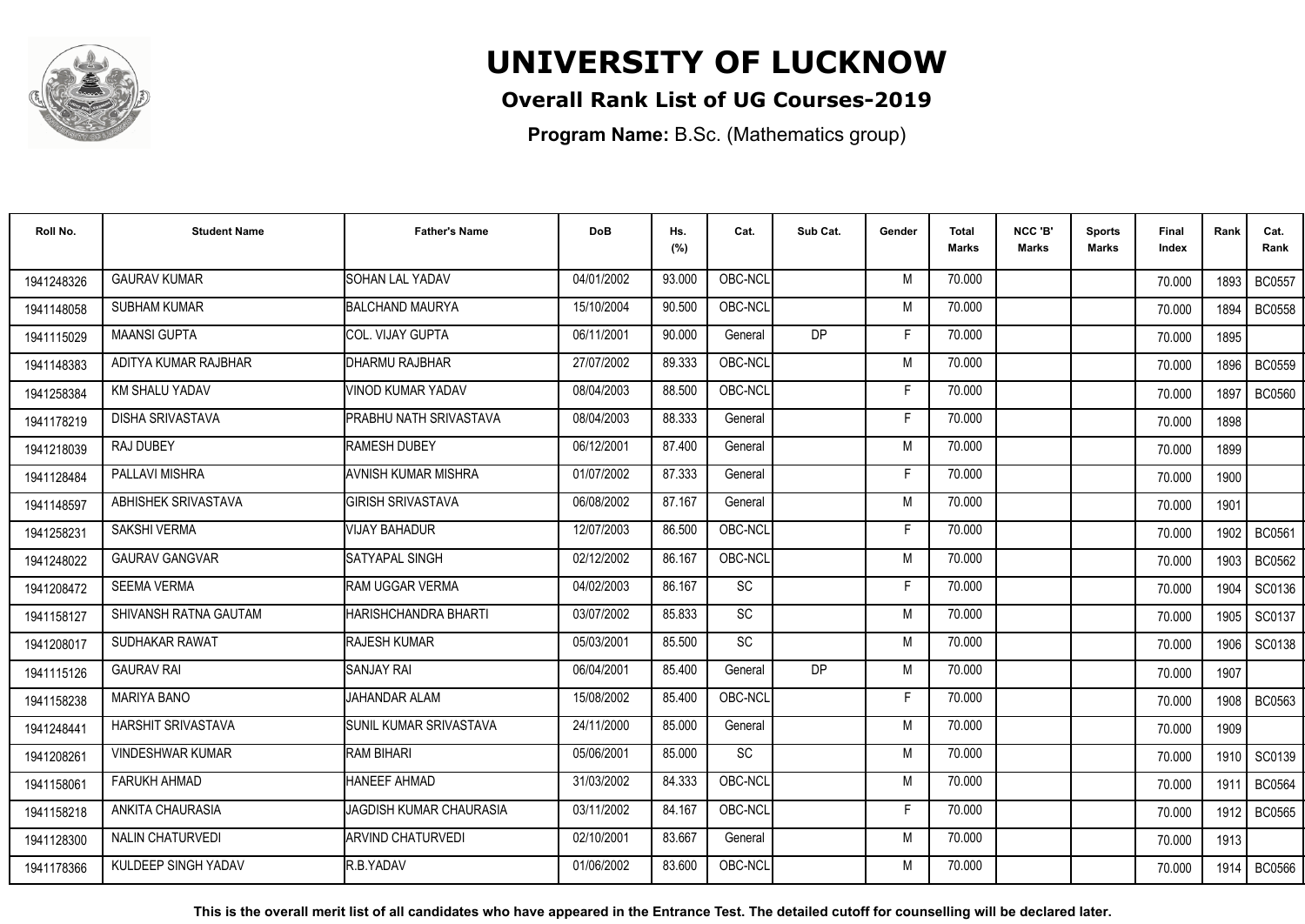

### **Overall Rank List of UG Courses-2019**

**Program Name:** B.Sc. (Mathematics group)

| Roll No.   | <b>Student Name</b>         | <b>Father's Name</b>     | <b>DoB</b> | Hs.<br>(%) | Cat.      | Sub Cat. | Gender | <b>Total</b><br>Marks | NCC 'B'<br><b>Marks</b> | <b>Sports</b><br>Marks | Final<br>Index | Rank   | Cat.<br>Rank  |
|------------|-----------------------------|--------------------------|------------|------------|-----------|----------|--------|-----------------------|-------------------------|------------------------|----------------|--------|---------------|
| 1941128286 | HEMANT KUMAR VERMA          | <b>ARUN KUMAR VERMA</b>  | 30/01/2001 | 83.400     | OBC-CL    |          | M      | 70.000                |                         |                        | 70.000         | 1915   |               |
| 1941118037 | <b>AYUSH KHARE</b>          | <b>ADARSH KHARE</b>      | 07/05/2002 | 81.600     | General   |          | M      | 70.000                |                         |                        | 70.000         | 1916   |               |
| 1941128451 | SAHIL ALI SALMANI           | <b>ASLAM ALI</b>         | 01/01/2001 | 80.667     | OBC-NCL   |          | M      | 70.000                |                         |                        | 70.000         | 1917   | <b>BC0567</b> |
| 1941178525 | RITEESH KUMAR               | RAJESH                   | 23/07/2001 | 80.333     | SC        |          | M      | 70.000                |                         |                        | 70.000         | 1918   | SC0140        |
| 1941208289 | <b>RAJNEESH</b>             | <b>RAM GOPAL</b>         | 01/05/2001 | 80.000     | OBC-CL    |          | M      | 70.000                |                         |                        | 70.000         | 1919   |               |
| 1941258358 | PRIYANSHU GUPTA             | <b>VINOD KUMAR GUPTA</b> | 05/08/2002 | 79.800     | General   |          | M      | 70.000                |                         |                        | 70.000         | 1920   |               |
| 1941168388 | <b>VIVEKANAND AWASTHI</b>   | IMR. SITA KANT AWASTHI   | 19/12/2000 | 79.667     | General   |          | M      | 70.000                |                         |                        | 70.000         | 1921   |               |
| 1941158587 | <b>IQRA FATIMA NAQVI</b>    | <b>LATE BILAL NAQVI</b>  | 30/01/2001 | 79.500     | General   |          | E      | 70.000                |                         |                        | 70.000         | 1922   |               |
| 1941178246 | <b>ADITYA PRATAP SINGH</b>  | <b>PRADEEP SINGH</b>     | 24/02/2004 | 77.800     | General   |          | M      | 70.000                |                         |                        | 70.000         | 1923   |               |
| 1941248319 | <b>ANJALI SAHU</b>          | <b>SIYA RAM</b>          | 07/11/2001 | 76.833     | OBC-NCL   |          | F      | 70.000                |                         |                        | 70.000         | 1924 l | <b>BC0568</b> |
| 1941158160 | ALTAMASH AKHTAR             | <b>IMDAD IMAM</b>        | 28/10/2001 | 76.571     | General   |          | M      | 70.000                |                         |                        | 70.000         | 1925   |               |
| 1941168225 | AMAN BHARGAVA               | MATADEEN BHARGAVA        | 07/07/2002 | 76.000     | <b>SC</b> |          | M      | 70.000                |                         |                        | 70.000         | 1926   | SC0141        |
| 1941118135 | <b>HIMANSHU SINGH</b>       | AJEET KUMAR SINGH        | 15/10/2001 | 75.000     | General   |          | M      | 70.000                |                         |                        | 70.000         | 1927   |               |
| 1941128001 | <b>SUNY GUPTA</b>           | AKASH GUPTA              | 26/05/2002 | 73.667     | General   |          | M      | 70.000                |                         |                        | 70.000         | 1928   |               |
| 1941208509 | <b>KRISHNA PRATAP SINGH</b> | RAMASHISH SINGH          | 26/07/2002 | 71.333     | General   |          | M      | 70.000                |                         |                        | 70.000         | 1929   |               |
| 1941158394 | <b>SHASHANK RAWAT</b>       | KAMLESH KUMAR            | 30/03/2002 | 71.000     | SC        |          | M      | 70.000                |                         |                        | 70.000         | 1930   | SC0142        |
| 1941118012 | ABDUL WAQUAS                | <b>ABDUL KADER</b>       | 03/08/2001 | 70.200     | General   |          | M      | 70.000                |                         |                        | 70.000         | 1931   |               |
| 1941258038 | <b>ROHIT YADAV</b>          | <b>SURESH YADAV</b>      | 04/04/2001 | 57.333     | OBC-NCL   |          | M      | 70.000                |                         |                        | 70.000         | 1932   | <b>BC0569</b> |
| 1941117026 | PRATIBHA SINGH              | <b>BUDDHI LAL</b>        | 09/11/2002 | 51.500     | SC        |          | F      | 70.000                |                         |                        | 70.000         | 1933   | SC0143        |
| 1941118066 | <b>ADITI</b>                | AJAY KUMAR DWIVEDI       | 14/01/2002 | 100.000    | General   |          | F      | 69.000                |                         |                        | 69.000         | 1934   |               |
| 1941118023 | PRAKHAR KUMAR               | <b>ABHAY KUMAR</b>       | 30/06/2001 | 95.000     | General   |          | M      | 69.000                |                         |                        | 69.000         | 1935   |               |
| 1941148347 | <b>DIGVIJAY SINGH</b>       | <b>DHARMDHEER SINGH</b>  | 06/02/2002 | 95.000     | General   |          | M      | 69.000                |                         |                        | 69.000         | 1936   |               |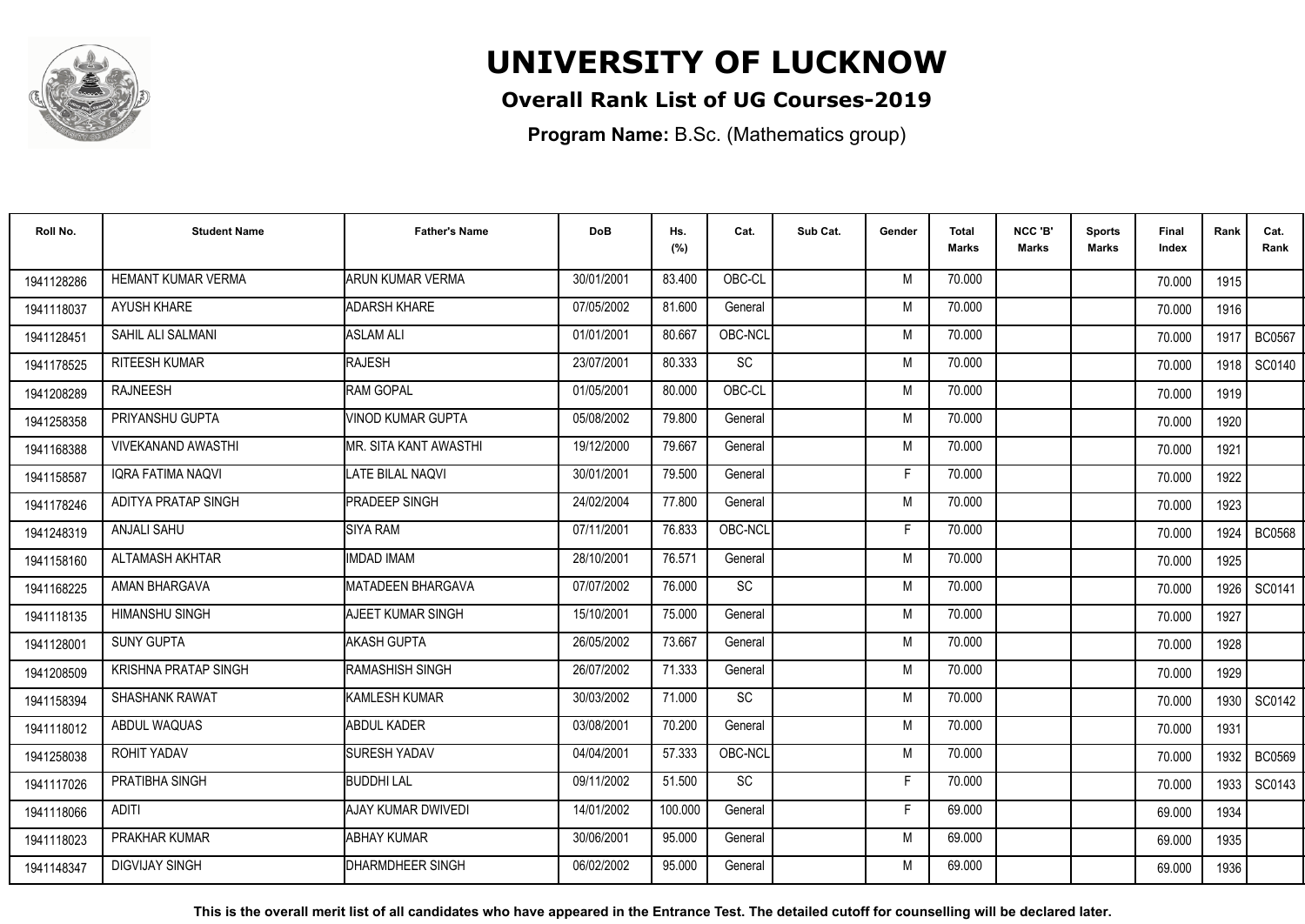

### **Overall Rank List of UG Courses-2019**

**Program Name:** B.Sc. (Mathematics group)

| Roll No.   | <b>Student Name</b>    | <b>Father's Name</b>       | <b>DoB</b> | Hs.<br>(%) | Cat.      | Sub Cat. | Gender | <b>Total</b><br><b>Marks</b> | NCC 'B'<br><b>Marks</b> | Sports<br>Marks | Final<br>Index | Rank   | Cat.<br>Rank  |
|------------|------------------------|----------------------------|------------|------------|-----------|----------|--------|------------------------------|-------------------------|-----------------|----------------|--------|---------------|
| 1941148395 | YOGESH NATH YADAV      | <b>DIGVIJAY NATH YADAV</b> | 09/06/2002 | 89.000     | OBC-NCL   |          | M      | 69.000                       |                         |                 | 69.000         | 1937   | <b>BC0570</b> |
| 1941128358 | TRISHA SRIVASTAVA      | ASHISH SRIVASTAVA          | 14/12/2000 | 88.833     | General   |          | F      | 69.000                       |                         |                 | 69.000         | 1938   |               |
| 1941208341 | <b>AMAN GAUTAM</b>     | <b>RAM KUMAR</b>           | 25/01/2003 | 87.667     | <b>SC</b> |          | M      | 69.000                       |                         |                 | 69.000         | 1939   | SC0144        |
| 1941158356 | DHEERAJ CHAUHAN        | IKAILASH CHAUHAN           | 05/04/2003 | 87.667     | OBC-NCL   |          | M      | 69.000                       |                         |                 | 69.000         | 1940 l | BC0571        |
| 1941158426 | <b>ASHWANI KUMAR</b>   | IKARUNA NIDHI GAUTAM       | 10/02/2001 | 87.167     | <b>SC</b> |          | M      | 69.000                       |                         |                 | 69.000         | 1941   | SC0145        |
| 1941178454 | ANUJ KUMAR VERMA       | RAJA RAM VERMA             | 20/05/2002 | 86.500     | OBC-NCL   |          | M      | 69.000                       |                         |                 | 69.000         | 1942   | <b>BC0572</b> |
| 1941248423 | PAWAN KUMAR            | <b>SUNIL KUMAR</b>         | 28/07/2002 | 85.833     | SC        |          | M      | 69.000                       |                         |                 | 69.000         | 1943   | SC0146        |
| 1941115062 | <b>ASHISH PAL</b>      | KUMESH RAJ                 | 04/04/2002 | 85.400     | OBC-NCL   |          | M      | 69.000                       |                         |                 | 69.000         | 1944   | <b>BC0573</b> |
| 1941128245 | <b>VIPUL DIXIT</b>     | ANUPAM KUMAR DIXIT         | 02/08/2002 | 83.600     | General   |          | M      | 69.000                       |                         |                 | 69.000         | 1945   |               |
| 1941128399 | SAMANVAY SHUKLA        | <b>ASHOK KUMAR SHUKLA</b>  | 25/07/2001 | 82.167     | General   |          | M      | 69.000                       |                         |                 | 69.000         | 1946   |               |
| 1941258251 | PRIYANSHI RAJ          | <b>VIJAY KUMAR RAJ</b>     | 29/07/2001 | 82.000     | SC        |          | F      | 69.000                       |                         |                 | 69.000         | 1947   | SC0147        |
| 1941258019 | SAURABH KUMAR SAHU     | <b>SURESH KUMAR SAHU</b>   | 01/08/2003 | 81.667     | OBC-NCL   |          | M      | 69.000                       |                         |                 | 69.000         | 1948   | <b>BC0574</b> |
| 1941117097 | <b>VARTIKA SINGH</b>   | <b>SANJAY SINGH</b>        | 17/12/2001 | 81.600     | General   |          | Е      | 69.000                       |                         |                 | 69.000         | 1949   |               |
| 1941248093 | <b>ABHISHEK PRASAD</b> | <b>SHAMBHU PRASAD</b>      | 25/08/2000 | 80.000     | <b>ST</b> |          | M      | 69.000                       |                         |                 | 69.000         | 1950   | ST0004        |
| 1941178070 | <b>SHASHWAT</b>        | O.P SHUKLA                 | 25/09/2002 | 80.000     | General   |          | M      | 69.000                       |                         |                 | 69.000         | 1951   |               |
| 1941128203 | SNEHA YADAV            | <b>ANIL YADAV</b>          | 26/04/2002 | 79.500     | OBC-NCL   |          | F      | 69.000                       |                         |                 | 69.000         | 1952   | <b>BC0575</b> |
| 1941128130 | <b>ATUL KUMAR</b>      | <b>ANAND TRIPATHI</b>      | 24/06/2000 | 77.833     | General   |          | M      | 69.000                       |                         |                 | 69.000         | 1953   |               |
| 1941258033 | SHIVAM SAHU            | <b>SURESH SAHU</b>         | 22/11/2001 | 75.200     | OBC-NCL   |          | M      | 69.000                       |                         |                 | 69.000         | 1954   | <b>BC0576</b> |
| 1941158043 | ABHINAV MISHRA         | <b>GYAN PRAKASH MISHRA</b> | 28/10/2002 | 74.000     | General   |          | M      | 69.000                       |                         |                 | 69.000         | 1955   |               |
| 1941148260 | <b>ABHISHEK DUBEY</b>  | DAYA SHANKER DUBEY         | 09/09/2002 | 73.833     | General   |          | M      | 69.000                       |                         |                 | 69.000         | 1956   |               |
| 1941258359 | SHRAVAN KUMAR GUPTA    | <b>VINOD KUMAR GUPTA</b>   | 23/07/2002 | 68.833     | OBC-NCL   |          | M      | 69.000                       |                         |                 | 69.000         | 1957   | <b>BC0577</b> |
| 1941258040 | <b>KRISHNA SINGH</b>   | <b>SURPAL SINGH</b>        | 21/12/2001 | 68.667     | OBC-NCL   |          | М      | 69.000                       |                         |                 | 69.000         | 1958   | <b>BC0578</b> |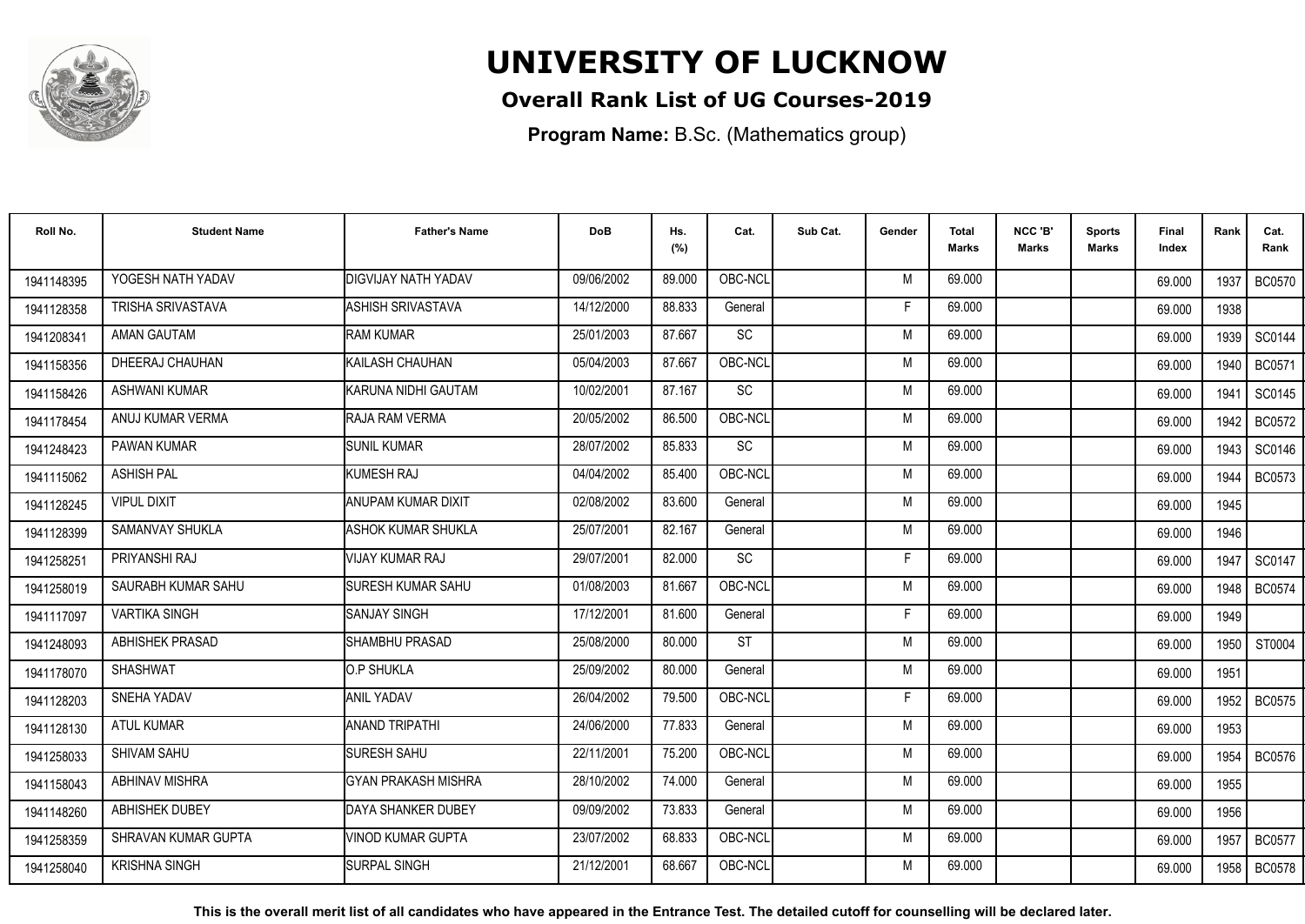

### **Overall Rank List of UG Courses-2019**

**Program Name:** B.Sc. (Mathematics group)

| Roll No.   | <b>Student Name</b>        | <b>Father's Name</b>         | <b>DoB</b> | Hs.<br>(%) | Cat.      | Sub Cat. | Gender | <b>Total</b><br><b>Marks</b> | NCC 'B'<br><b>Marks</b> | <b>Sports</b><br>Marks | Final<br>Index | Rank | Cat.<br>Rank  |
|------------|----------------------------|------------------------------|------------|------------|-----------|----------|--------|------------------------------|-------------------------|------------------------|----------------|------|---------------|
| 1941116025 | <b>RAHUL SINGH</b>         | <b>AMREEK SINGH</b>          | 15/08/2002 | 50.000     | General   |          | M      | 69.000                       |                         |                        | 69.000         | 1959 |               |
| 1941178194 | YASH KUMAR RAI             | PAWAN KUMAR RAI              | 19/03/2002 | 96.000     | General   |          | M      | 68.000                       |                         |                        | 68.000         | 1960 |               |
| 1941148571 | RAHUL BHARGAVA             | IGHANSHYAM BHARGAVA          | 10/01/2000 | 95.000     | <b>SC</b> |          | M      | 68.000                       |                         |                        | 68.000         | 1961 | <b>SC0148</b> |
| 1941148249 | <b>MOHIT KUMAR</b>         | <b>DALVIR SINGH</b>          | 16/07/2003 | 95.000     | General   |          | M      | 68.000                       |                         |                        | 68.000         | 1962 |               |
| 1941148366 | <b>HRITIKA SINGH</b>       | DHARMENDRA PRATAP SINGH      | 08/10/2002 | 91.167     | General   |          | F      | 68.000                       |                         |                        | 68.000         | 1963 |               |
| 1941208426 | <b>ASHWIN PANDEY</b>       | <b>RAM RAJ PANDEY</b>        | 27/07/2001 | 89.200     | General   |          | M      | 68.000                       |                         |                        | 68.000         | 1964 |               |
| 1941208143 | AMEESHA SAXENA             | <b>RAJKUMAR SAXENA</b>       | 24/07/2001 | 87.000     | General   |          | F      | 68.000                       |                         |                        | 68.000         | 1965 |               |
| 1941248140 | <b>GAURAV KUMAR</b>        | SHATROHAN LAL                | 08/03/2002 | 85.667     | <b>SC</b> |          | M      | 68.000                       |                         |                        | 68.000         |      | 1966   SC0149 |
| 1941208082 | <b>ASHISH MAURYA</b>       | <b>RAJESH MAURYA</b>         | 01/01/2000 | 85.400     | OBC-NCL   |          | M      | 68.000                       |                         |                        | 68.000         | 1967 | <b>BC0579</b> |
| 1941128139 | <b>ADARSH GUPTA</b>        | <b>ANIL GUPTA</b>            | 17/04/2001 | 85.400     | OBC-NCL   |          | M      | 68.000                       |                         |                        | 68.000         | 1968 | <b>BC0580</b> |
| 1941248410 | <b>RITIK MISHRA</b>        | <b>SUNEEL KUMAR MISHRA</b>   | 02/09/2001 | 85.167     | General   |          | M      | 68.000                       |                         |                        | 68.000         | 1969 |               |
| 1941148490 | ANANYA TRIPATHI            | DIWAKAR TRIPATHI             | 04/12/2002 | 85.000     | General   |          | F      | 68,000                       |                         |                        | 68.000         | 1970 |               |
| 1941158080 | ADARSH PANDAY              | HARI KRISHNA PANDAY          | 01/10/2001 | 84.833     | General   |          | M      | 68.000                       |                         |                        | 68.000         | 1971 |               |
| 1941208067 | KAUSHIK TIWARI             | RAJESH KUMAR TIWARI          | 06/07/2002 | 84.833     | General   |          | M      | 68.000                       |                         |                        | 68.000         | 1972 |               |
| 1941168058 | PRAJJWAL SHUKLA            | IMAHENDRA KUMAR SHUKLA       | 12/01/2004 | 84.833     | General   |          | M      | 68.000                       |                         |                        | 68.000         | 1973 |               |
| 1941128440 | <b>HRISHITOSH THAKUR</b>   | ASHUTOSH THAKUR              | 09/04/2003 | 84.000     | General   |          | M      | 68.000                       |                         |                        | 68.000         | 1974 |               |
| 1941208196 | <b>KUMAR PRATIK MISHRA</b> | <b>RAKESH KUMAR MISHRA</b>   | 11/12/2001 | 83.600     | General   |          | M      | 68,000                       |                         |                        | 68.000         | 1975 |               |
| 1941158193 | <b>MD ZEESHAN KHAN</b>     | <b>IRSHAD KHAN</b>           | 20/02/2002 | 83.600     | General   |          | M      | 68,000                       |                         |                        | 68.000         | 1976 |               |
| 1941258281 | KM SAKSHI SINGH            | <b>VIJAY SHANKAR SINGH</b>   | 18/09/2002 | 83.000     | General   |          | F      | 68.000                       |                         |                        | 68.000         | 1977 |               |
| 1941148392 | PRACHI MISHRA              | <b>I</b> DHRUVA KUMAR MISHRA | 15/06/2003 | 80.667     | General   |          | F.     | 68.000                       |                         |                        | 68.000         | 1978 |               |
| 1941158398 | SAURABH AGRAHARI           | KAMLESH KUMAR AGRAHARI       | 01/01/2002 | 80.500     | General   |          | M      | 68.000                       |                         |                        | 68.000         | 1979 |               |
| 1941168056 | PRABHAT KUMAR MISHRA       | IMAHENDRA KUMAR MISHRA       | 22/09/2002 | 80.500     | General   |          | M      | 68.000                       |                         |                        | 68.000         | 1980 |               |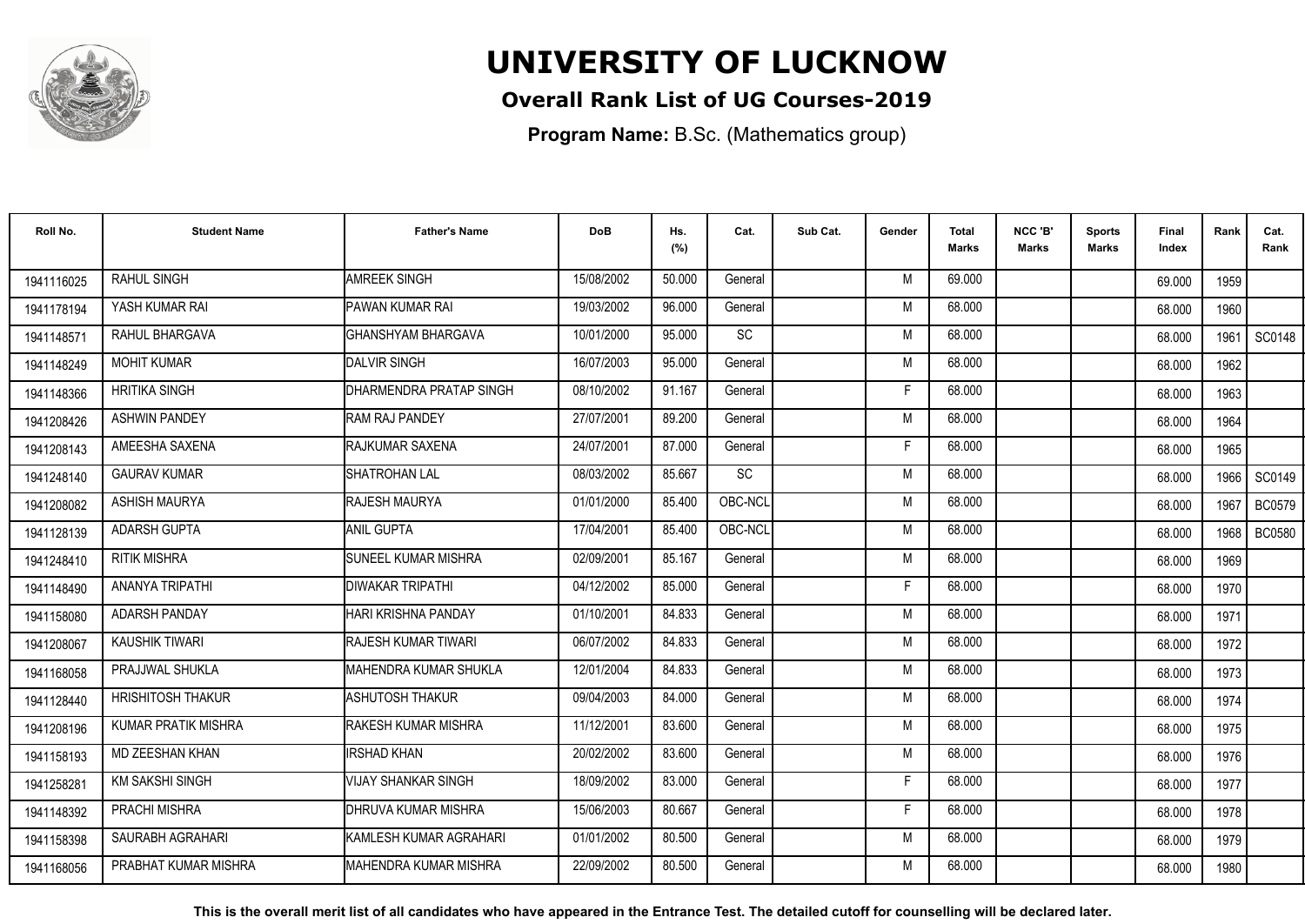

### **Overall Rank List of UG Courses-2019**

**Program Name:** B.Sc. (Mathematics group)

| Roll No.   | <b>Student Name</b>      | <b>Father's Name</b>         | <b>DoB</b> | Hs.<br>(%) | Cat.      | Sub Cat. | Gender | <b>Total</b><br>Marks | NCC 'B'<br><b>Marks</b> | Sports<br>Marks | Final<br>Index | Rank | Cat.<br>Rank  |
|------------|--------------------------|------------------------------|------------|------------|-----------|----------|--------|-----------------------|-------------------------|-----------------|----------------|------|---------------|
| 1941218288 | <b>ADARSH DIXIT</b>      | <b>SANJAY KUMAR DIXIT</b>    | 01/07/2002 | 79.500     | General   |          | M      | 68.000                |                         |                 | 68.000         | 1981 |               |
| 1941218491 | SAURABH KUMAR VERMA      | <b>SARVESH KUMAR VERMA</b>   | 15/05/2003 | 79.167     | OBC-NCL   |          | M      | 68.000                |                         |                 | 68.000         | 1982 | <b>BC0581</b> |
| 1941248456 | SHREYA SRIVASTAVA        | SUNIL SRIVASTAVA             | 20/07/2004 | 79.000     | General   |          | F      | 68.000                |                         |                 | 68.000         | 1983 |               |
| 1941168421 | SATYENDRA KUMAR TRIPATHI | <b>MUKESH KUMAR TRIPATHI</b> | 10/08/2002 | 78.167     | General   |          | M      | 68.000                |                         |                 | 68.000         | 1984 |               |
| 1941258405 | <b>SHIVANI PANDEY</b>    | <b>VIPIN BIHARI PANDEY</b>   | 19/07/2002 | 77.833     | General   |          | F      | 68.000                |                         |                 | 68.000         | 1985 |               |
| 1941218251 | <b>PRACHI RASTOGI</b>    | <b>ISANDEEP RASTOGI</b>      | 29/10/2002 | 77.000     | OBC-CL    |          | Е      | 68.000                |                         |                 | 68.000         | 1986 |               |
| 1941168232 | <b>AKIB KHAN</b>         | <b>MD AHMAD</b>              | 11/07/2001 | 76.000     | General   |          | M      | 68.000                |                         |                 | 68.000         | 1987 |               |
| 1941248433 | <b>VISHAL MISHRA</b>     | <b>SUNIL KUMAR MISHRA</b>    | 23/05/2002 | 75.333     | General   |          | M      | 68.000                |                         |                 | 68.000         | 1988 |               |
| 1941148073 | DIVYANSH SRIVASTAVA      | <b>BALRAM SRIVASTAVA</b>     | 01/01/2003 | 75.000     | General   |          | M      | 68.000                |                         |                 | 68.000         | 1989 |               |
| 1941158019 | <b>SONU KUMAR</b>        | <b>GORE LAL</b>              | 26/08/2001 | 74.833     | General   |          | M      | 68,000                |                         |                 | 68.000         | 1990 |               |
| 1941148160 | RAHUL KUMAR KUSHWAHA     | <b>BRIJABHAN KUSHWAHA</b>    | 05/02/2001 | 74.500     | General   |          | M      | 68.000                |                         |                 | 68.000         | 1991 |               |
| 1941218487 | <b>KM.ANJALI RANI</b>    | <b>SARVESH KUMAR</b>         | 20/08/2003 | 74.167     | <b>SC</b> |          | M      | 68,000                |                         |                 | 68.000         | 1992 | SC0150        |
| 1941258086 | <b>WASIA FATIMA</b>      | SYED NAYIER ABIDI            | 13/05/2000 | 73.833     | General   |          | F      | 68.000                |                         |                 | 68.000         | 1993 |               |
| 1941168497 | <b>MANISH KASHYAP</b>    | INARENDRA KUMAR              | 28/08/2002 | 71.500     | OBC-NCL   |          | M      | 68.000                |                         |                 | 68.000         | 1994 | <b>BC0582</b> |
| 1941218040 | SARITA BHARTI            | RAMESH GAUTAM                | 18/04/2002 | 71.333     | SC        |          | Е      | 68.000                |                         |                 | 68.000         | 1995 | SC0151        |
| 1941168126 | <b>VISHAL NISHAD</b>     | <b>MANOHAR LAL NISHAD</b>    | 01/01/1999 | 70.200     | OBC-NCL   |          | M      | 68.000                |                         |                 | 68.000         | 1996 | BC0583        |
| 1941178480 | AKSHAT SAXENA            | <b>RAJEEV SAXENA</b>         | 10/08/2001 | 64.500     | General   |          | M      | 68.000                |                         |                 | 68.000         | 1997 |               |
| 1941116015 | SHREYA RAJESH MAURYA     | <b>RAJESH KUMAR MAURYA</b>   | 16/05/2001 | 81.667     | OBC-CL    |          | F      | 66.000                | 1.650                   |                 | 67.650         | 1998 |               |
| 1941128464 | <b>SHASHWAT MISHRA</b>   | ATUL KUMAR MISHRA            | 06/05/2001 | 95.000     | General   |          | M      | 67.000                |                         |                 | 67.000         | 1999 |               |
| 1941208063 | <b>SEJAL SONKAR</b>      | <b>IRAJESH KUMAR SONKAR</b>  | 23/02/2002 | 94.000     | <b>SC</b> |          | F      | 67.000                |                         |                 | 67.000         | 2000 | SC0152        |
| 1941248490 | SATYAM KUMAR SHARMA      | <b>ISURENDRA SHARMA</b>      | 14/11/2001 | 91.200     | General   |          | M      | 67.000                |                         |                 | 67.000         | 2001 |               |
| 1941178148 | <b>DRISHTI SARAF</b>     | PANKAJ SARAF                 | 03/07/2002 | 90.400     | General   |          | F      | 67.000                |                         |                 | 67.000         | 2002 |               |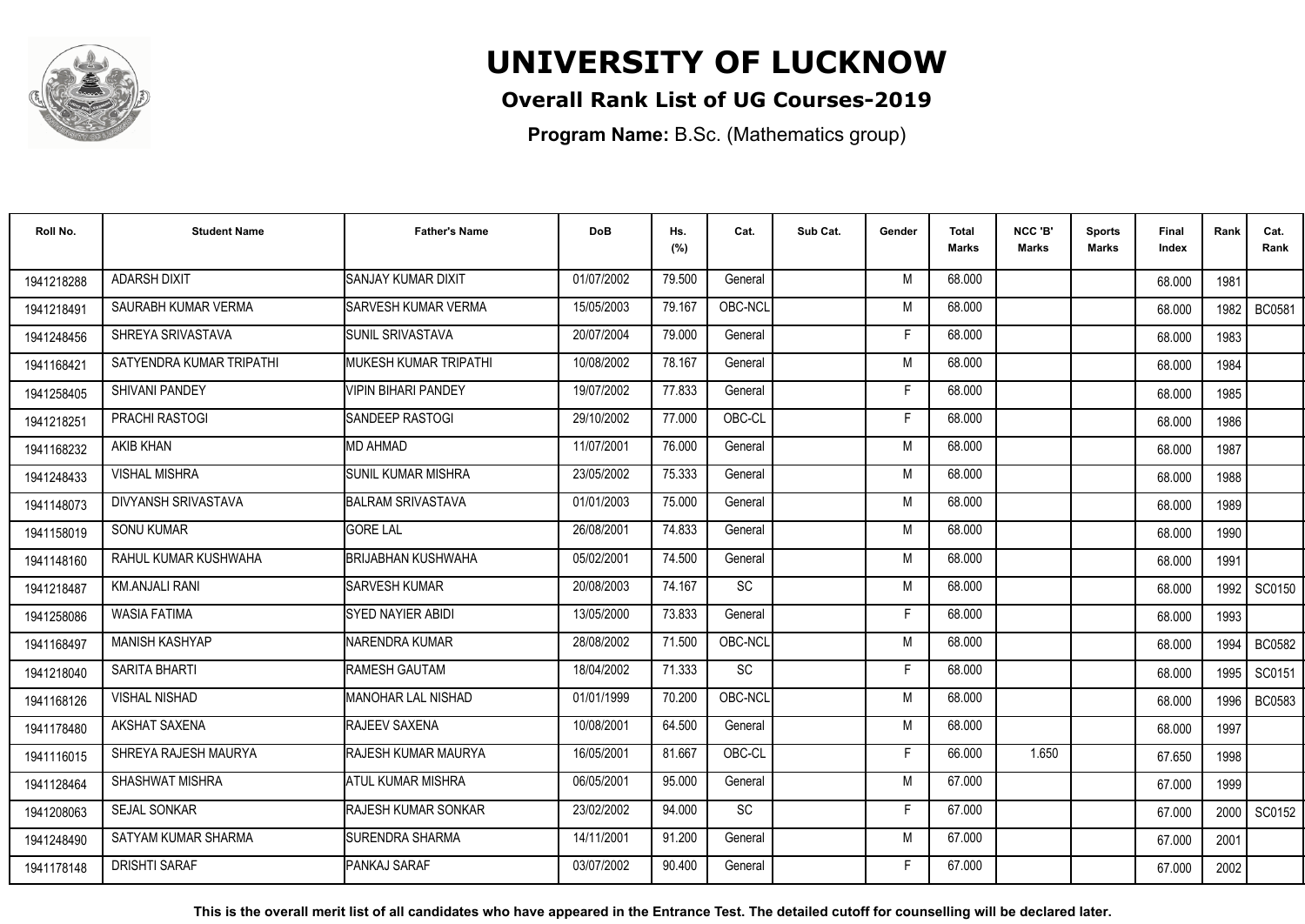

### **Overall Rank List of UG Courses-2019**

**Program Name:** B.Sc. (Mathematics group)

| Roll No.   | <b>Student Name</b>    | <b>Father's Name</b>            | <b>DoB</b> | Hs.<br>(%) | Cat.      | Sub Cat.  | Gender | <b>Total</b><br><b>Marks</b> | NCC 'B'<br><b>Marks</b> | <b>Sports</b><br>Marks | Final<br>Index | Rank   | Cat.<br>Rank  |
|------------|------------------------|---------------------------------|------------|------------|-----------|-----------|--------|------------------------------|-------------------------|------------------------|----------------|--------|---------------|
| 1941128146 | <b>VAIBHAV RAJPUT</b>  | <b>ANIL KUMAR</b>               | 01/01/2003 | 90.000     | General   |           | M      | 67.000                       |                         |                        | 67.000         | 2003   |               |
| 1941115077 | <b>RIYA SINGH</b>      | N N SINGH                       | 15/01/2000 | 89.600     | General   | <b>DP</b> | F      | 67.000                       |                         |                        | 67.000         | 2004   |               |
| 1941208458 | SAUMYA YADAV           | <b>RAM SINGH YADAV</b>          | 31/07/2001 | 89.200     | OBC-NCL   |           | F      | 67.000                       |                         |                        | 67.000         | 2005   | <b>BC0584</b> |
| 1941115177 | SAURABH KUMAR SHUKLA   | IVINOD KUMAR SHUKLA             | 02/06/2001 | 89.000     | General   |           | M      | 67.000                       |                         |                        | 67.000         | 2006   |               |
| 1941218320 | DURGESH KUMAR YADAV    | <b>I</b> SANJAY KUMAR YADAV     | 21/01/2003 | 88.667     | OBC-NCL   |           | M      | 67.000                       |                         |                        | 67.000         | 2007   | <b>BC0585</b> |
| 1941208154 | KAVYA SRIVASTAVA       | <b>RAJNEESH SRIVASTAVA</b>      | 04/04/2004 | 87.400     | General   |           | F      | 67.000                       |                         |                        | 67.000         | 2008   |               |
| 1941148563 | SHASHANK SRIVASTAVA    | <b>GAURI SHANKER SRIVASTAVA</b> | 01/10/2000 | 87.333     | General   |           | M      | 67.000                       |                         |                        | 67.000         | 2009   |               |
| 1941218482 | <b>ASHISH SINGH</b>    | SARVENDRA KUMAR SINGH           | 26/11/2001 | 87.111     | General   |           | M      | 67.000                       |                         |                        | 67.000         | 2010   |               |
| 1941248017 | ASHUTOSH KUMAR         | <b>SATYADEV DAS</b>             | 25/08/2001 | 86.167     | <b>SC</b> |           | M      | 67.000                       |                         |                        | 67.000         | 2011   | SC0153        |
| 1941178251 | PRAGYA TRIVEDI         | <b>PRADEEP TRIVEDI</b>          | 01/03/2003 | 86.000     | General   |           | F      | 67.000                       |                         |                        | 67.000         | 2012   |               |
| 1941148483 | SIDDHANT VERMA         | DIPENDRA KUMAR VERMA            | 17/01/2002 | 85.833     | OBC-NCL   |           | M      | 67.000                       |                         |                        | 67.000         | 2013   | <b>BC0586</b> |
| 1941168369 | NYASA YADAV            | MR. INDRABALI YADAV             | 03/07/2001 | 85.600     | OBC-NCL   |           | F      | 67.000                       |                         |                        | 67.000         | 2014   | <b>BC0587</b> |
| 1941128153 | AYUSH KUMAR DUBEY      | <b>ANIL KUMAR DUBEY</b>         | 15/02/2000 | 85.400     | General   |           | M      | 67.000                       |                         |                        | 67.000         | 2015   |               |
| 1941258507 | YEJUR DUBE             | YOUGESH CHANDRA DUBE            | 16/07/2001 | 85.333     | General   |           | M      | 67.000                       |                         |                        | 67.000         | 2016   |               |
| 1941178007 | PRASHANT SINGH         | <b>INARSINGH</b>                | 06/12/2001 | 85.333     | General   |           | M      | 67.000                       |                         |                        | 67.000         | 2017   |               |
| 1941148178 | <b>TUSHAR PRADHAN</b>  | <b>BRIJESH PRADHAN</b>          | 25/07/2001 | 84.667     | General   |           | M      | 67.000                       |                         |                        | 67.000         | 2018   |               |
| 1941118114 | <b>KM SHIKHA YADAV</b> | AJAY PRAKASH SINGH YADAV        | 03/02/2002 | 84.333     | OBC-NCL   |           | F      | 67.000                       |                         |                        | 67.000         |        | 2019   BC0588 |
| 1941218383 | <b>SUMIT SINGH</b>     | <b>I</b> SANJEEV KUMAR SINGH    | 21/07/2001 | 83.600     | OBC-NCL   |           | M      | 67.000                       |                         |                        | 67.000         | 2020 l | <b>BC0589</b> |
| 1941168180 | ANIKET SRIVASTAVA      | MANOJ KUMAR SRIVASTAVA          | 24/10/2000 | 82.500     | General   |           | M      | 67.000                       |                         |                        | 67.000         | 2021   |               |
| 1941148488 | PUSHPENDRA SINGH       | <b>DIWAKAR SINGH</b>            | 07/05/2001 | 82.500     | General   |           | M      | 67.000                       |                         |                        | 67.000         | 2022   |               |
| 1941218325 | <b>GAURAV MISHRA</b>   | <b>I</b> SANJAY MISHRA          | 04/04/2002 | 82.400     | General   |           | M      | 67.000                       |                         |                        | 67.000         | 2023   |               |
| 1941218121 | AKASH MAURYA           | <b>RAMVILAS MAURYA</b>          | 08/04/2003 | 82.167     | OBC-NCL   |           | M      | 67.000                       |                         |                        | 67.000         | 2024   | <b>BC0590</b> |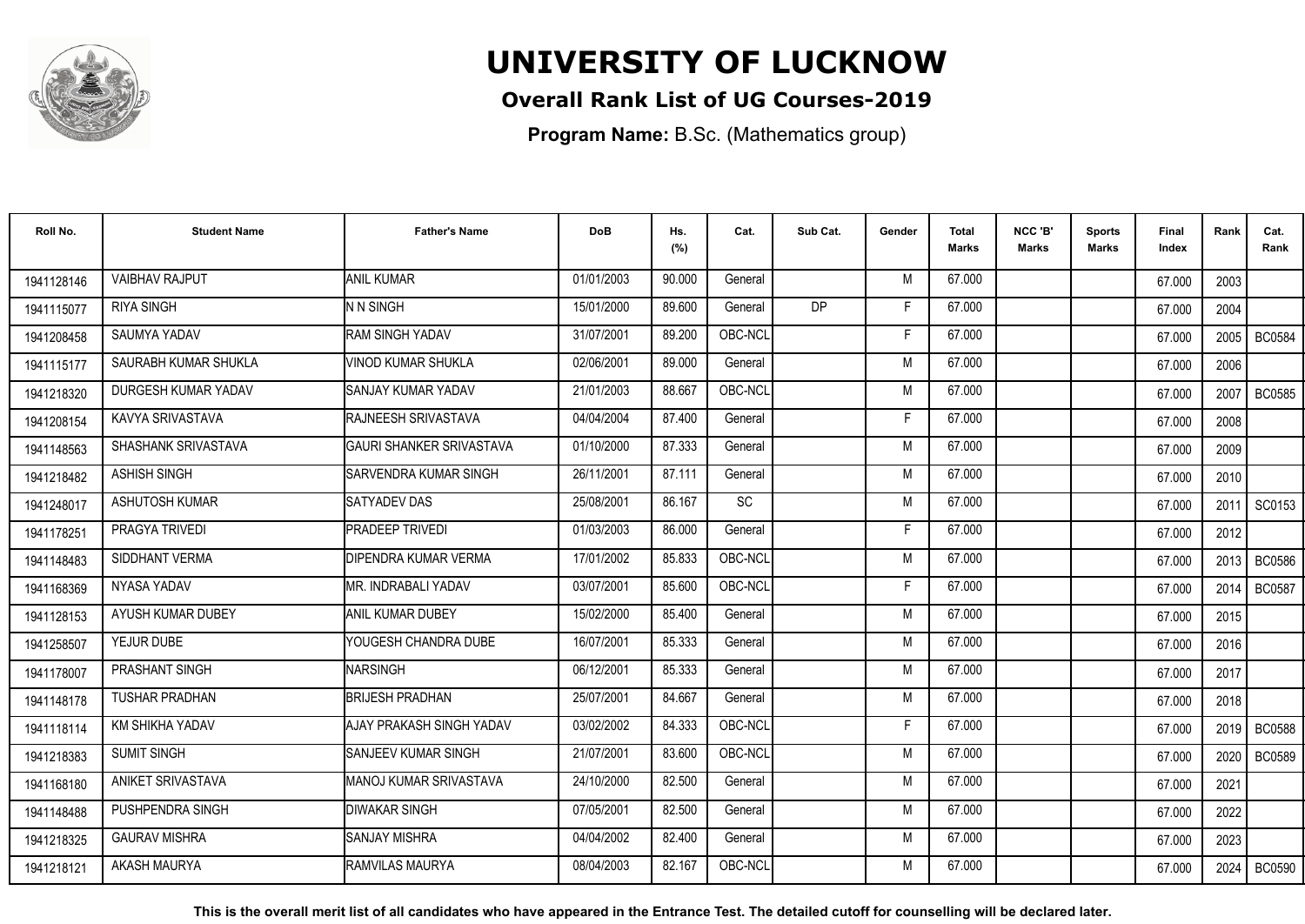

### **Overall Rank List of UG Courses-2019**

**Program Name:** B.Sc. (Mathematics group)

| Roll No.   | <b>Student Name</b>    | <b>Father's Name</b>         | <b>DoB</b> | Hs.<br>(%) | Cat.      | Sub Cat. | Gender | <b>Total</b><br><b>Marks</b> | NCC 'B'<br><b>Marks</b> | <b>Sports</b><br>Marks | Final<br>Index | Rank | Cat.<br>Rank  |
|------------|------------------------|------------------------------|------------|------------|-----------|----------|--------|------------------------------|-------------------------|------------------------|----------------|------|---------------|
| 1941168519 | <b>SWATI SINGH</b>     | NARENDRA SINGH               | 21/03/2002 | 81.667     | General   |          | F      | 67.000                       |                         |                        | 67.000         | 2025 |               |
| 1941178165 | SAURABH KUMAR YADAV    | <b>IPARASNATH YADAV</b>      | 25/07/2002 | 80.667     | OBC-NCL   |          | M      | 67.000                       |                         |                        | 67.000         | 2026 | <b>BC0591</b> |
| 1941258261 | SHUBHAM MISHRA         | VIJAY MISHRA                 | 27/10/2001 | 80.500     | General   |          | M      | 67.000                       |                         |                        | 67.000         | 2027 |               |
| 1941208206 | SAURABH SRIVASTAVA     | RAKESH KUMAR SRIVASTAVA      | 22/07/2002 | 79.500     | General   |          | M      | 67.000                       |                         |                        | 67.000         | 2028 |               |
| 1941115149 | DIVYANSHU YADAV        | <b>UDAY BHAN YADAV</b>       | 12/12/2002 | 78.000     | OBC-NCL   |          | M      | 67.000                       |                         |                        | 67.000         | 2029 | BC0592        |
| 1941158557 | <b>HIMANSHU YADAV</b>  | <b>I</b> LAL JI YADAV        | 16/10/2002 | 77.800     | OBC-CL    |          | M      | 67.000                       |                         |                        | 67.000         | 2030 |               |
| 1941168473 | <b>UTTAM KUMAR</b>     | <b>INAND KISHOR</b>          | 10/08/2002 | 77.167     | OBC-NCL   |          | M      | 67.000                       |                         |                        | 67.000         | 2031 | BC0593        |
| 1941218156 | SUYASH MEHROTRA        | <b>RAVI MEHROTRA</b>         | 21/09/2001 | 76.333     | General   |          | M      | 67.000                       |                         |                        | 67.000         | 2032 |               |
| 1941168507 | NAIVYA MISRA           | NARENDRA KUMAR MISRA         | 05/08/2000 | 74.667     | General   |          | F      | 67.000                       |                         |                        | 67.000         | 2033 |               |
| 1941258036 | SHUBHAM SINGH          | <b>SURESH SINGH</b>          | 10/10/2001 | 70.667     | OBC-NCL   |          | M      | 67.000                       |                         |                        | 67.000         | 2034 | <b>BC0594</b> |
| 1941218476 | ANOOP KUMAR            | <b>SAROJ KUMAR</b>           | 08/06/2001 | 70.333     | <b>SC</b> |          | M      | 67.000                       |                         |                        | 67.000         | 2035 | SC0154        |
| 1941148142 | PARIPURNA TIWARI       | BRAJ BHUSHAN NATH TIWARI     | 15/03/2002 | 70.200     | General   |          | M      | 67.000                       |                         |                        | 67.000         | 2036 |               |
| 1941128390 | AMIT KUMAR PANDEY      | ASHOK KUMAR PANDEY           | 08/01/2002 | 70.000     | General   |          | M      | 67.000                       |                         |                        | 67.000         | 2037 |               |
| 1941178500 | <b>VISHAL VERMA</b>    | <b>IRAJENDRA KUMAR VERMA</b> | 30/09/2001 | 69.000     | SC        |          | M      | 67.000                       |                         |                        | 67.000         | 2038 | SC0155        |
| 1941128498 | <b>KALYANI SONI</b>    | AWADHESH KUMAR SONI          | 31/10/2002 | 68.889     | OBC-NCL   |          | F      | 67.000                       |                         |                        | 67.000         | 2039 | <b>BC0595</b> |
| 1941158041 | <b>NITISH</b>          | IGURU SHARAN                 | 10/09/2000 | 67.667     | OBC-NCL   |          | M      | 67.000                       |                         |                        | 67.000         | 2040 | <b>BC0596</b> |
| 1941148340 | SAURABH KUMAR MAURYA   | DHARAMRAJ MAURYA             | 01/07/2002 | 65.000     | OBC-NCL   |          | M      | 67.000                       |                         |                        | 67.000         | 2041 | <b>BC0597</b> |
| 1941258395 | <b>ABHISHEK SAHANI</b> | <b>VINOD SAHANI</b>          | 16/08/2001 | 62.167     | OBC-NCL   |          | M      | 67.000                       |                         |                        | 67.000         | 2042 | <b>BC0598</b> |
| 1941118064 | DEEPANKAR CHAURASIA    | <b>AJAY KUMAR CHAURASIA</b>  | 08/07/2002 | 100.000    | OBC-NCL   |          | M      | 66.000                       |                         |                        | 66.000         | 2043 | <b>BC0599</b> |
| 1941248360 | <b>AMAN TIWARI</b>     | ISUBODH KUMAR TIWARI         | 31/03/2002 | 99.167     | General   |          | M      | 66.000                       |                         |                        | 66.000         | 2044 |               |
| 1941168474 | <b>ABHISHEK</b>        | <b>INAND KISHOR GOND</b>     | 15/02/2001 | 95.000     | <b>ST</b> |          | M      | 66.000                       |                         |                        | 66.000         | 2045 | ST0005        |
| 1941248335 | <b>MANISHA SHARMA</b>  | ISRIPRAKASH SHARMA           | 24/08/2002 | 95.000     | General   |          | F      | 66.000                       |                         |                        | 66.000         | 2046 |               |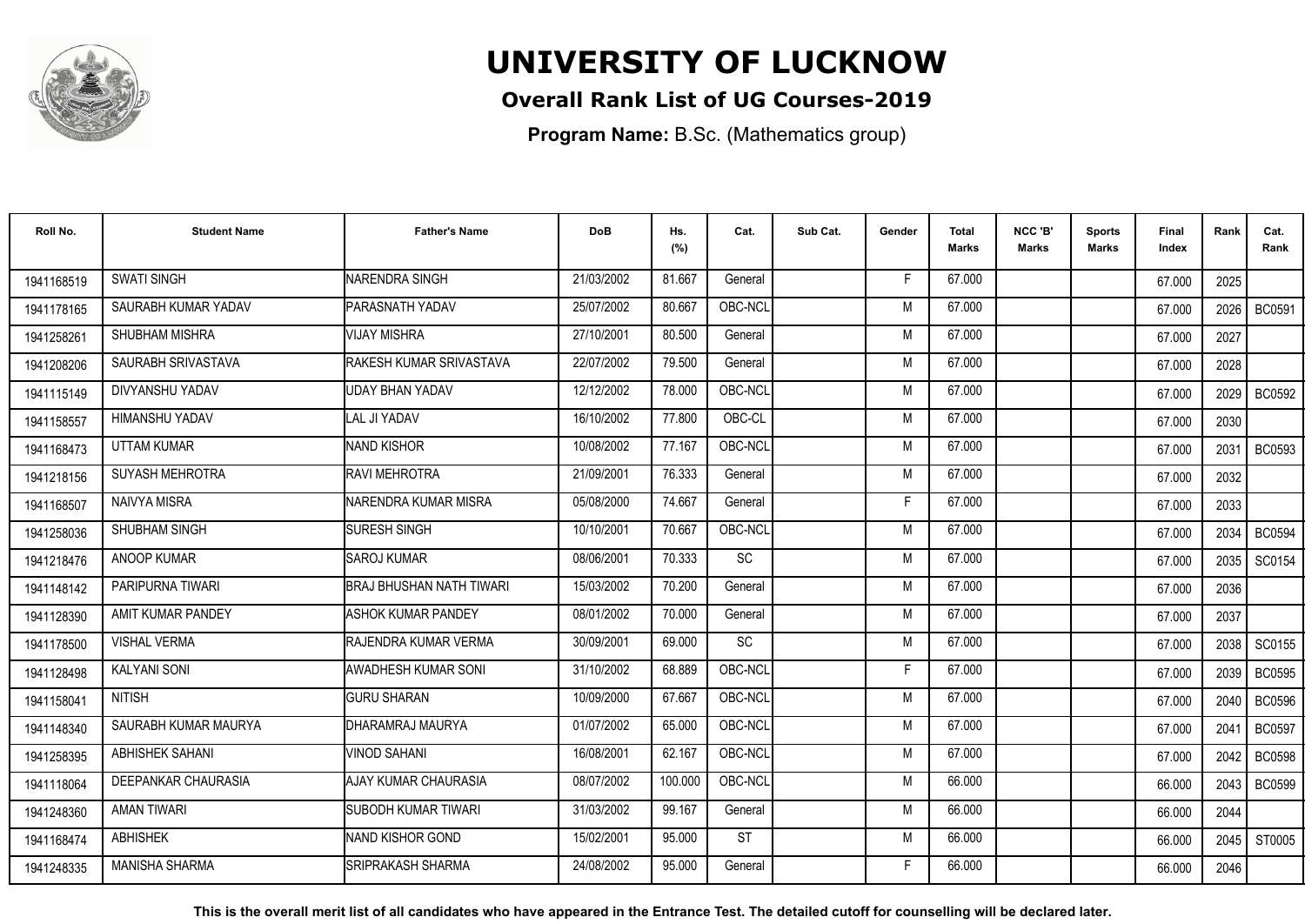

### **Overall Rank List of UG Courses-2019**

**Program Name:** B.Sc. (Mathematics group)

| Roll No.   | <b>Student Name</b>        | <b>Father's Name</b>        | <b>DoB</b> | Hs.<br>(%) | Cat.    | Sub Cat. | Gender | <b>Total</b><br><b>Marks</b> | NCC 'B'<br><b>Marks</b> | <b>Sports</b><br>Marks | Final<br>Index | Rank   | Cat.<br>Rank  |
|------------|----------------------------|-----------------------------|------------|------------|---------|----------|--------|------------------------------|-------------------------|------------------------|----------------|--------|---------------|
| 1941168160 | SHRIYA MISHRA              | <b>MANOJ KUMAR MISHRA</b>   | 19/02/2004 | 95.000     | General |          | E      | 66.000                       |                         |                        | 66.000         | 2047   |               |
| 1941128290 | <b>GEETIKA NAUTIYAL</b>    | IARUN NAUTIYAL              | 12/09/2001 | 93.200     | General |          | E      | 66.000                       |                         |                        | 66.000         | 2048   |               |
| 1941148494 | ANUBHUTI SRIVASTAVA        | DR RAM PRAKASH SRIVASTAVA   | 03/12/2000 | 92.000     | General |          | F.     | 66.000                       |                         |                        | 66.000         | 2049   |               |
| 1941148455 | SNEHA SINGH                | <b>DINESH KUMAR SINGH</b>   | 25/07/2002 | 91.200     | OBC-NCL |          | Е      | 66.000                       |                         |                        | 66.000         | 2050   | <b>BC0600</b> |
| 1941116024 | YADAV ROHIT TEJBAHADUR     | <b>TEJBAHADUR YADAV</b>     | 31/05/2001 | 90.400     | General |          | M      | 66.000                       |                         |                        | 66.000         | 2051   |               |
| 1941218297 | <b>KOMAL MISHRA</b>        | <b>SANJAY KUMAR MISHRA</b>  | 23/03/2003 | 89.500     | General |          | M      | 66.000                       |                         |                        | 66.000         | 2052   |               |
| 1941248443 | DIVYA SWAROOP TIWARI       | ISUNIL KUMAR TIWARI         | 07/07/2003 | 89.333     | General |          | M      | 66.000                       |                         |                        | 66.000         | 2053   |               |
| 1941178025 | HARSHIT KUMAR SINGH        | <b>NAVEEN KUMAR SINGH</b>   | 31/07/2000 | 89.200     | General |          | M      | 66.000                       |                         |                        | 66.000         | 2054   |               |
| 1941128107 | <b>KRITYA RASTOGI</b>      | AMRESH RASTOGI              | 01/07/2001 | 88.000     | General |          | M      | 66.000                       |                         |                        | 66.000         | 2055   |               |
| 1941118063 | SURABHI AGARWAL            | AJAY KUMAR AGARWAL          | 20/04/2002 | 87.500     | General |          | F      | 66,000                       |                         |                        | 66.000         | 2056   |               |
| 1941168404 | SHREYA GUPTA               | <b>IMRITYUNJAYA KASHYAP</b> | 12/04/2001 | 87.400     | General |          | F      | 66.000                       |                         |                        | 66.000         | 2057   |               |
| 1941148365 | AKASH NISHAD               | DHARMENDRA NISHAD           | 26/12/2001 | 87.333     | OBC-NCL |          | M      | 66.000                       |                         |                        | 66.000         | 2058   | BC0601        |
| 1941148556 | <b>GAURANG KRISHNA</b>     | <b>GAURAV KRISHNA</b>       | 21/10/2001 | 87.000     | General |          | M      | 66.000                       |                         |                        | 66.000         | 2059   |               |
| 1941158390 | <b>RISHABH PATEL</b>       | <b>KAMLESH KUMAR</b>        | 14/06/2002 | 86.833     | OBC-NCL |          | M      | 66.000                       |                         |                        | 66.000         | 2060   | BC0602        |
| 1941248472 | <b>SHIVAM PAL</b>          | SURENDRA KUMAR PAL          | 18/02/2000 | 86.333     | OBC-NCL |          | M      | 66.000                       |                         |                        | 66.000         | 2061   | BC0603        |
| 1941115001 | PIYUSH MAURYA              | <b>ARVIND MAURYA</b>        | 15/11/2000 | 86.000     | OBC-NCL |          | M      | 66.000                       |                         |                        | 66.000         | 2062   | BC0604        |
| 1941258097 | <b>RAJEEV SINGH</b>        | <b>TARKESHWAR SINGH</b>     | 01/02/2002 | 85.000     | General |          | M      | 66.000                       |                         |                        | 66.000         | 2063   |               |
| 1941148210 | <b>SHAMBHAVI PANDEY</b>    | CHANDRA PRAKASH PANDEY      | 16/02/2002 | 85.000     | General |          | F      | 66.000                       |                         |                        | 66.000         | 2064   |               |
| 1941128066 | <b>MUSKAN SINGH RAJPUT</b> | <b>AMAR SINGH</b>           | 11/04/2003 | 84.833     | OBC-NCL |          | F      | 66.000                       |                         |                        | 66.000         | 2065 L | <b>BC0605</b> |
| 1941158087 | <b>AMITESH KUMAR</b>       | <b>HARI RAM</b>             | 14/08/2002 | 84.500     | SC      |          | M      | 66.000                       |                         |                        | 66.000         | 2066   | SC0156        |
| 1941178109 | <b>UDAY BHAN SINGH</b>     | IOM PRAKASH YADAV           | 08/08/2002 | 84.333     | General |          | M      | 66.000                       |                         |                        | 66.000         | 2067   |               |
| 1941168200 | KM UPASANA SHUKLA          | <b>MANOJ SHUKLA</b>         | 09/06/2003 | 84.167     | General |          | F      | 66.000                       |                         |                        | 66.000         | 2068   |               |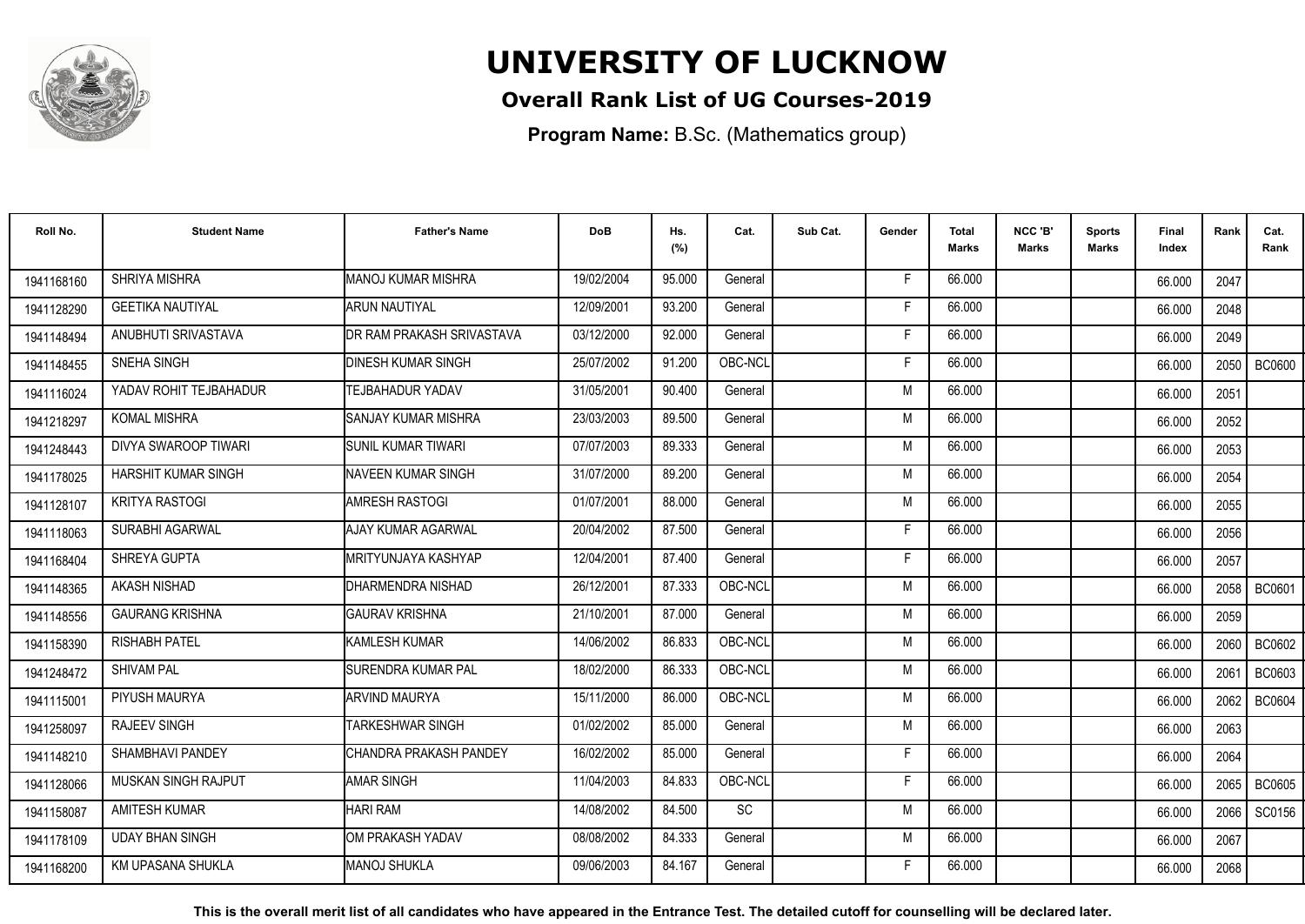

### **Overall Rank List of UG Courses-2019**

**Program Name:** B.Sc. (Mathematics group)

| Roll No.   | <b>Student Name</b>          | <b>Father's Name</b>      | <b>DoB</b> | Hs.<br>(%) | Cat.      | Sub Cat. | Gender | <b>Total</b><br>Marks | NCC 'B'<br><b>Marks</b> | Sports<br>Marks | Final<br>Index | Rank | Cat.<br>Rank  |
|------------|------------------------------|---------------------------|------------|------------|-----------|----------|--------|-----------------------|-------------------------|-----------------|----------------|------|---------------|
| 1941178342 | <b>ADITYA MISHRA</b>         | <b>PRMOD KUMAR MISHRA</b> | 05/07/2001 | 84.000     | General   |          | M      | 66.000                |                         |                 | 66.000         | 2069 |               |
| 1941248485 | <b>ADARSH RANJAN</b>         | SURENDRA PRATAP           | 22/07/2003 | 83.600     | SC        |          | M      | 66.000                |                         |                 | 66.000         | 2070 | SC0157        |
| 1941168383 | <b>DEVANSHI MISHRA</b>       | <b>MR. SANJAY MISHRA</b>  | 18/06/2002 | 83.000     | General   |          | F      | 66.000                |                         |                 | 66.000         | 2071 |               |
| 1941148016 | RAVI SHANKAR DWIVEDI         | AYODHYA NATH DWIVEDI      | 31/07/2002 | 82.500     | General   |          | M      | 66.000                |                         |                 | 66.000         | 2072 |               |
| 1941208024 | <b>VIKAS KUMAR VERMA</b>     | <b>RAJESH KUMAR</b>       | 01/07/2001 | 82.167     | OBC-NCL   |          | M      | 66.000                |                         |                 | 66.000         | 2073 | <b>BC0606</b> |
| 1941208303 | <b>KM SUDHA</b>              | <b>RAM KARAN</b>          | 16/07/2001 | 82.167     | <b>SC</b> |          | Е      | 66.000                |                         |                 | 66.000         | 2074 | SC0158        |
| 1941117043 | AKSHAT SHARMA                | JITENDRA KUMAR SHARMA     | 26/01/2002 | 82.000     | General   |          | M      | 66.000                |                         |                 | 66.000         | 2075 |               |
| 1941128362 | ARJUN CHAURASIYA             | ASHOK CHAURASIYA          | 05/04/2000 | 81.667     | OBC-NCL   |          | M      | 66.000                |                         |                 | 66.000         | 2076 | <b>BC0607</b> |
| 1941258381 | <b>RINKU VERMA</b>           | <b>VINOD KUMAR VERMA</b>  | 07/07/2000 | 81.500     | OBC-NCL   |          | M      | 66.000                |                         |                 | 66.000         | 2077 | <b>BC0608</b> |
| 1941158401 | PRIYA YADAV                  | KAMLESH KUMAR YADAV       | 10/03/2003 | 81.500     | OBC-CL    |          | F      | 66.000                |                         |                 | 66.000         | 2078 |               |
| 1941168099 | SWAPNIL KUMAR CHAUHAN        | <b>MALAKH CHAUHAN</b>     | 15/07/2002 | 80.833     | OBC-CL    |          | M      | 66.000                |                         |                 | 66.000         | 2079 |               |
| 1941158221 | <b>ANKIT MISHRA</b>          | <b>JAGDISH MISHRA</b>     | 03/11/2003 | 80.333     | General   |          | M      | 66,000                |                         |                 | 66.000         | 2080 |               |
| 1941248083 | <b>MO DANISH</b>             | SHAKEEL AHMAD             | 07/08/2003 | 79.833     | General   |          | M      | 66.000                |                         |                 | 66.000         | 2081 |               |
| 1941148131 | <b>AYUSH SINGH</b>           | BIKRAM BAHADUR SINGH      | 19/03/2002 | 79.800     | General   |          | M      | 66.000                |                         |                 | 66.000         | 2082 |               |
| 1941178352 | <b>ANCHAL VERMA</b>          | <b>PYARE LAL</b>          | 15/07/2002 | 79.667     | OBC-NCL   |          | Е      | 66.000                |                         |                 | 66.000         | 2083 | <b>BC0609</b> |
| 1941168136 | <b>ASMIT GAUTAM</b>          | <b>MANOJ KUMAR</b>        | 11/01/2001 | 78.667     | SC        |          | M      | 66.000                |                         |                 | 66.000         | 2084 | SC0159        |
| 1941208235 | <b>ANISHA VERMA</b>          | <b>RAKESH VERMA</b>       | 12/07/2002 | 78.333     | OBC-NCL   |          | F      | 66.000                |                         |                 | 66.000         | 2085 | <b>BC0610</b> |
| 1941208019 | <b>RITESH KUMAR PAL</b>      | <b>RAJESH KUMAR</b>       | 12/07/2002 | 77.500     | OBC-NCL   |          | M      | 66.000                |                         |                 | 66.000         | 2086 | BC0611        |
| 1941148017 | KAPTAN VIRENDRA RAV AMBEDKAR | AYODHYA PRASAD            | 10/07/2001 | 75.333     | SC        |          | M      | 66.000                |                         |                 | 66.000         | 2087 | SC0160        |
| 1941168425 | <b>UNNATI SAHU</b>           | MUKESH SAHU               | 08/07/2002 | 75.167     | OBC-NCL   |          | F      | 66.000                |                         |                 | 66.000         | 2088 | BC0612        |
| 1941248458 | <b>AMAN TIWARI</b>           | <b>SUNIL TIWARI</b>       | 01/01/2001 | 74.000     | General   |          | M      | 66.000                |                         |                 | 66.000         | 2089 |               |
| 1941158186 | <b>AHTISHAM</b>              | <b>INSAN ALI</b>          | 05/10/2002 | 74.000     | OBC-NCL   |          | M      | 66.000                |                         |                 | 66.000         | 2090 | BC0613        |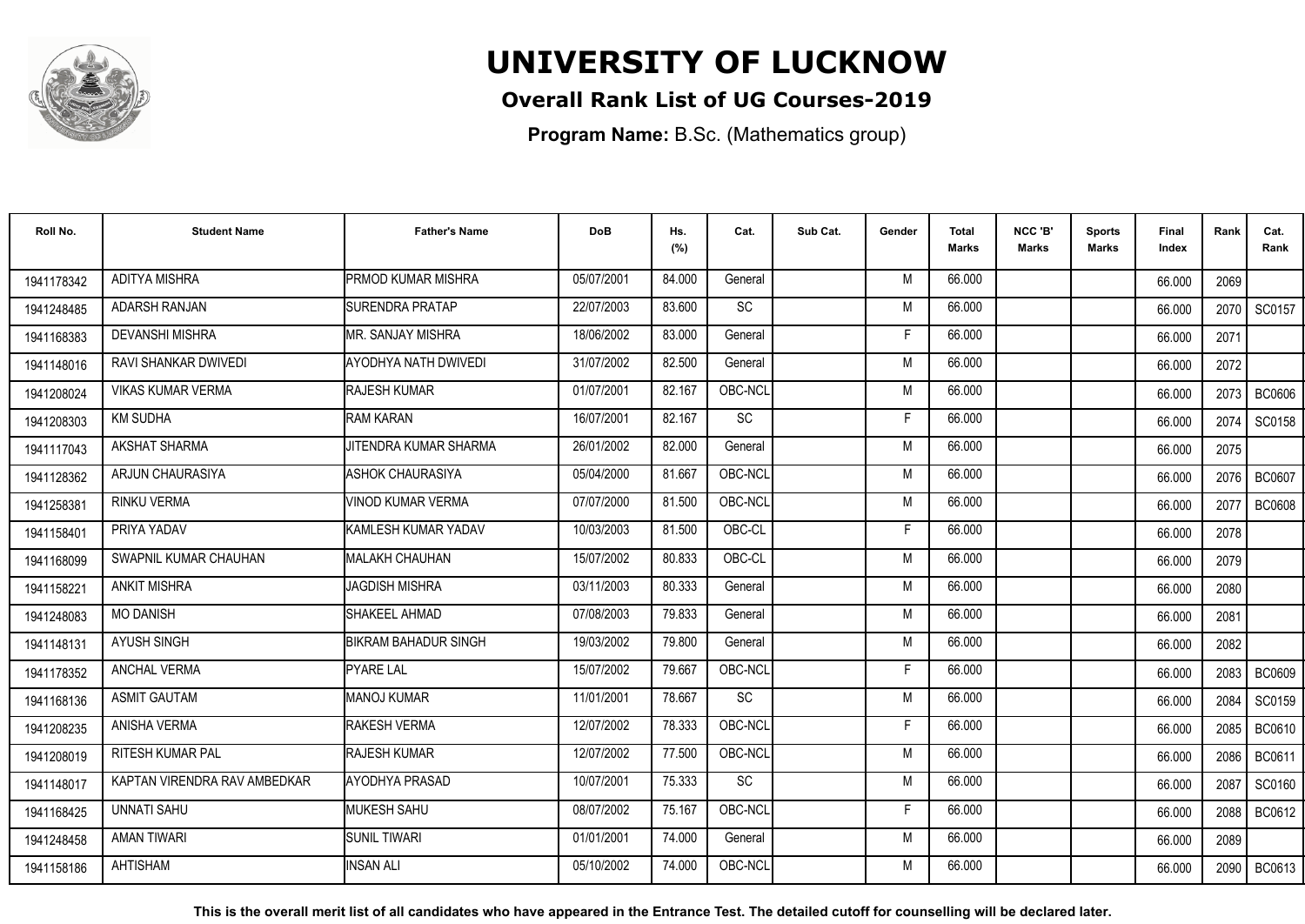

### **Overall Rank List of UG Courses-2019**

**Program Name:** B.Sc. (Mathematics group)

| Roll No.   | <b>Student Name</b>     | <b>Father's Name</b>          | <b>DoB</b> | Hs.<br>(%) | Cat.      | Sub Cat. | Gender | <b>Total</b><br><b>Marks</b> | NCC 'B'<br><b>Marks</b> | <b>Sports</b><br>Marks | Final<br>Index | Rank | Cat.<br>Rank  |
|------------|-------------------------|-------------------------------|------------|------------|-----------|----------|--------|------------------------------|-------------------------|------------------------|----------------|------|---------------|
| 1941168324 | <b>SUMBUL KHAN</b>      | MOHD. ASIF KHAN               | 16/12/2000 | 73.167     | General   |          | F.     | 66.000                       |                         |                        | 66.000         | 2091 |               |
| 1941248344 | SHASHANK SINGH          | <b>SUBHASH CHANDRA</b>        | 24/06/2000 | 72.167     | General   |          | M      | 66.000                       |                         |                        | 66.000         | 2092 |               |
| 1941218256 | <b>AYUSH TIWARI</b>     | <b>SANDEEP TIWARI</b>         | 15/10/2001 | 71.167     | General   |          | M      | 66.000                       |                         |                        | 66.000         | 2093 |               |
| 1941168306 | <b>KAYNAT</b>           | <b>MOHD ISRAR</b>             | 23/06/2000 | 70.333     | OBC-CL    |          | F      | 66.000                       |                         |                        | 66.000         | 2094 |               |
| 1941208180 | ABHYA SINGH             | <b>RAKESH KUMAR</b>           | 26/02/2000 | 95.000     | OBC-CL    |          | F      | 65.000                       |                         |                        | 65.000         | 2095 |               |
| 1941158524 | RASHI DWIVEDI           | İKRISHNA PRAKASH DWIVEDI      | 23/10/2000 | 95.000     | General   |          | F      | 65.000                       |                         |                        | 65.000         | 2096 |               |
| 1941218427 | AAYUSHI DUBEY           | SANTOSH KUMAR DUBEY           | 23/08/2001 | 95.000     | General   |          | F      | 65.000                       |                         |                        | 65.000         | 2097 |               |
| 1941128386 | PRACHI KANNOJIA         | ASHOK KUMAR KANNOJIA          | 30/12/2001 | 95.000     | <b>SC</b> |          | F      | 65.000                       |                         |                        | 65.000         |      | 2098   SC0161 |
| 1941158050 | <b>SARANSH SHUKLA</b>   | <b>GYANENDRA KUMAR SHUKLA</b> | 10/01/2002 | 95.000     | General   |          | M      | 65.000                       |                         |                        | 65.000         | 2099 |               |
| 1941168364 | SANKALP SRIVASTAVA      | <b>MR. AVANISH AMITABH</b>    | 15/01/2002 | 95.000     | General   |          | M      | 65.000                       |                         |                        | 65.000         | 2100 |               |
| 1941168336 | AKANKSHA SINGH          | <b>MOOL CHANDRA SINGH</b>     | 11/05/2002 | 95.000     | OBC-NCL   |          | F      | 65.000                       |                         |                        | 65.000         | 2101 | BC0614        |
| 1941158143 | <b>VARSHA SHUKLA</b>    | <b>HEMANT KUMAR SHUKLA</b>    | 24/08/2002 | 95.000     | General   |          | F      | 65.000                       |                         |                        | 65.000         | 2102 |               |
| 1941118078 | <b>MUSKAN RASTOGI</b>   | AJAY KUMAR RASTOGI            | 19/11/2002 | 95.000     | OBC-NCL   |          | Е      | 65.000                       |                         |                        | 65.000         |      | 2103   BC0615 |
| 1941148110 | SOUMYA SHARMA           | BHARAT KUMAR SHARMA           | 30/12/2000 | 91.200     | General   |          | F      | 65.000                       |                         |                        | 65.000         | 2104 |               |
| 1941208002 | RADHIKA AGARWAL         | <b>RAJESH AGARWAL</b>         | 18/11/2000 | 89.400     | General   |          | F      | 65.000                       |                         |                        | 65.000         | 2105 |               |
| 1941258131 | <b>AMRITA SINGH</b>     | <b>UDAY BHAN SINGH</b>        | 06/05/2002 | 89.400     | OBC-NCL   |          | F      | 65.000                       |                         |                        | 65.000         | 2106 | BC0616        |
| 1941118074 | <b>KM ANJALI MISHRA</b> | AJAY KUMAR MISHRA             | 05/01/2002 | 88.167     | General   |          | F      | 65.000                       |                         |                        | 65.000         | 2107 |               |
| 1941148463 | SHUBHAM YADAV           | <b>DINESH KUMAR YADAV</b>     | 15/03/2002 | 87.833     | OBC-NCL   |          | M      | 65.000                       |                         |                        | 65.000         | 2108 | BC0617        |
| 1941158318 | <b>ANJALI RAI</b>       | JITENDRA KUMAR RAI            | 03/05/2002 | 87.333     | General   |          | F      | 65.000                       |                         |                        | 65.000         | 2109 |               |
| 1941258370 | <b>VISHAL SHARMA</b>    | VINOD KUMAR SHARMA            | 27/12/2000 | 86.500     | General   |          | M      | 65.000                       |                         |                        | 65.000         | 2110 |               |
| 1941118105 | <b>JANHVI MISHRA</b>    | <b>AJAY MISHRA</b>            | 01/07/2004 | 86.000     | General   |          | F.     | 65.000                       |                         |                        | 65.000         | 2111 |               |
| 1941148378 | AMITABH KUMAR YADAV     | DHARMENDRA YADAV              | 04/03/2001 | 85.400     | OBC-NCL   |          | M      | 65.000                       |                         |                        | 65.000         | 2112 | BC0618        |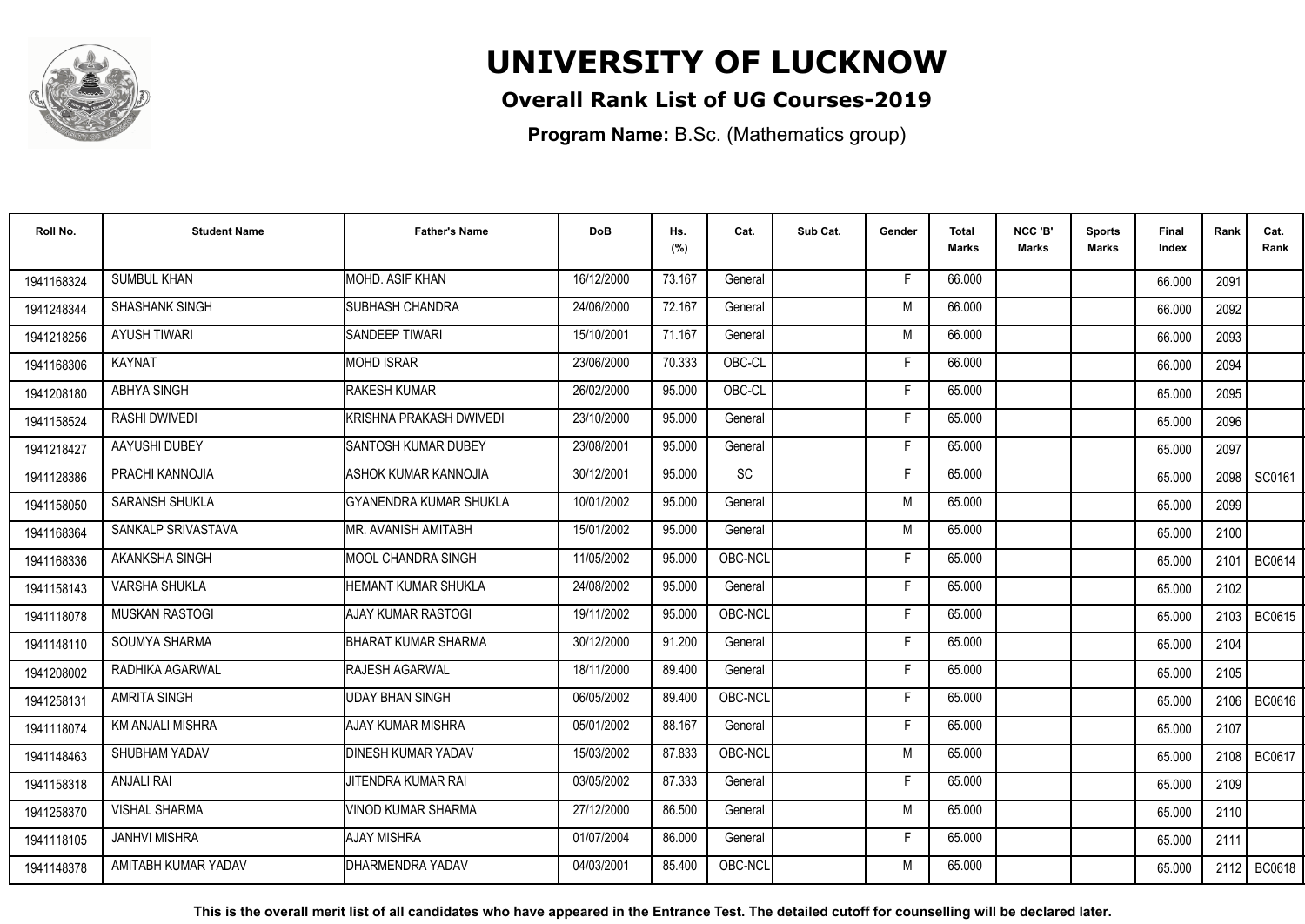

### **Overall Rank List of UG Courses-2019**

**Program Name:** B.Sc. (Mathematics group)

| Roll No.   | <b>Student Name</b>   | <b>Father's Name</b>            | <b>DoB</b> | Hs.<br>(%) | Cat.      | Sub Cat. | Gender | Total<br>Marks | NCC 'B'<br><b>Marks</b> | Sports<br>Marks | Final<br>Index | Rank   | Cat.<br>Rank  |
|------------|-----------------------|---------------------------------|------------|------------|-----------|----------|--------|----------------|-------------------------|-----------------|----------------|--------|---------------|
| 1941148174 | ANUSHKA SRIVASTAVA    | <b>BRIJESH KUMAR SRIVASTAVA</b> | 24/09/2002 | 85.400     | General   |          | F.     | 65.000         |                         |                 | 65.000         | 2113   |               |
| 1941248309 | MIRZA JAUN ABBAS      | <b>SIKANDER MIRZA</b>           | 07/09/2001 | 85.200     | General   |          | M      | 65.000         |                         |                 | 65.000         | 2114   |               |
| 1941128332 | SHREYA MISHRA         | <b>ARVIND MISHRA</b>            | 14/12/2001 | 85.167     | General   |          | F      | 65.000         |                         |                 | 65.000         | 2115   |               |
| 1941128479 | ABHINAV DIXIT         | <b>AVINASH DIXIT</b>            | 12/02/2003 | 84.833     | General   |          | M      | 65.000         |                         |                 | 65.000         | 2116   |               |
| 1941128159 | <b>DEVANSH MISRA</b>  | IANIL KUMAR MISRA               | 08/05/2001 | 83.600     | General   |          | M      | 65.000         |                         |                 | 65.000         | 2117   |               |
| 1941218100 | <b>ARVIND MAURYA</b>  | <b>RAMNATH MAURYA</b>           | 02/07/2001 | 83.500     | OBC-NCL   |          | M      | 65.000         |                         |                 | 65.000         | 2118   | BC0619        |
| 1941208027 | <b>ABHAY TIWARI</b>   | <b>RAJESH KUMAR</b>             | 25/04/2002 | 83.333     | General   |          | M      | 65.000         |                         |                 | 65.000         | 2119   |               |
| 1941218443 | <b>SANGAM VERMA</b>   | SANTOSH KUMAR SINGH             | 28/07/2000 | 83.000     | OBC-NCL   |          | M      | 65.000         |                         |                 | 65.000         | 2120 l | <b>BC0620</b> |
| 1941158262 | <b>ABHINAV VERMA</b>  | <b>JAI SHANKER VERMA</b>        | 16/12/2001 | 82.833     | OBC-NCL   |          | M      | 65.000         |                         |                 | 65.000         | 2121   | BC0621        |
| 1941168486 | SHIKHA VERMA          | NANDKISHOR VERMA                | 15/08/2001 | 82.500     | OBC-NCL   |          | F      | 65.000         |                         |                 | 65.000         | 2122   | BC0622        |
| 1941258501 | AMAL SHASHI GUPTA     | YOGESH GUPTA                    | 28/11/2000 | 82.167     | General   |          | F      | 65.000         |                         |                 | 65.000         | 2123   |               |
| 1941158360 | AKASH KUMAR TIWARI    | İKAILASH NATH TIWARI            | 25/08/2002 | 81.800     | General   |          | M      | 65.000         |                         |                 | 65.000         | 2124   |               |
| 1941158443 | KANISHK MISHRA        | İKAUSHAL KISHORE MISHRA         | 16/07/2002 | 81.667     | General   |          | M      | 65.000         |                         |                 | 65.000         | 2125   |               |
| 1941158359 | SAPANA RAO            | KAILASH NATH                    | 18/08/2003 | 81.667     | <b>SC</b> |          | F      | 65.000         |                         |                 | 65.000         | 2126   | SC0162        |
| 1941208247 | <b>ABHISHEK VERMA</b> | <b>RAM AUTAR VERMA</b>          | 10/07/2001 | 81.600     | SC        |          | M      | 65.000         |                         |                 | 65.000         | 2127   | SC0163        |
| 1941128439 | ANURAG SINGH          | <b>ASHUTOSH SINGH</b>           | 09/09/2001 | 81.600     | General   |          | M      | 65.000         |                         |                 | 65.000         | 2128   |               |
| 1941158022 | <b>ARPIT LOHANI</b>   | <b>GOVIND LOHANI</b>            | 25/12/2001 | 81.600     | General   |          | M      | 65.000         |                         |                 | 65.000         | 2129   |               |
| 1941248046 | <b>AINEE ALAM</b>     | <b>SAYED ALAM</b>               | 10/05/2001 | 80.667     | General   |          | F      | 65.000         |                         |                 | 65.000         | 2130   |               |
| 1941218373 | <b>MANSI BAJPAI</b>   | <b>SANJEEV BAJPAI</b>           | 14/11/2002 | 80.333     | General   |          | F      | 65.000         |                         |                 | 65.000         | 2131   |               |
| 1941148532 | SITANSHU MISHRA       | IGAJENDRA KUMAR MISHRA          | 18/11/2002 | 80.333     | General   |          | M      | 65.000         |                         |                 | 65.000         | 2132   |               |
| 1941168514 | PRACHI DUBEY          | INARENDRA PRASAD DUBEY          | 24/07/2002 | 79.800     | General   |          | F.     | 65.000         |                         |                 | 65.000         | 2133   |               |
| 1941258112 | <b>ROLI SHUKLA</b>    | <b>TILAK RAM SHUKLA</b>         | 21/04/2002 | 79.500     | General   |          | F      | 65.000         |                         |                 | 65.000         | 2134   |               |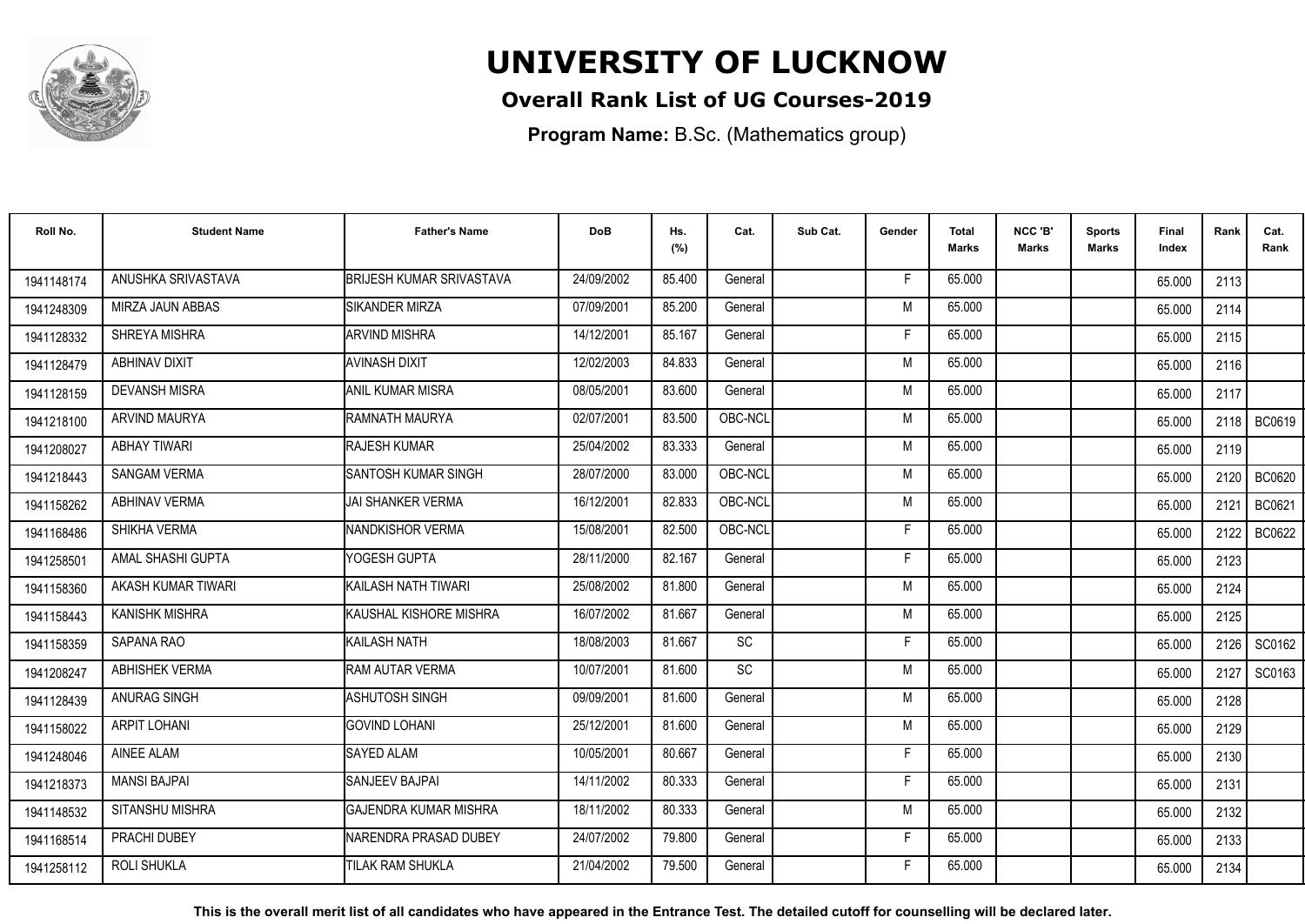

### **Overall Rank List of UG Courses-2019**

**Program Name:** B.Sc. (Mathematics group)

| Roll No.   | <b>Student Name</b>      | <b>Father's Name</b>        | <b>DoB</b> | Hs.<br>(%) | Cat.      | Sub Cat.  | Gender | <b>Total</b><br><b>Marks</b> | NCC 'B'<br><b>Marks</b> | <b>Sports</b><br>Marks | Final<br>Index | Rank   | Cat.<br>Rank  |
|------------|--------------------------|-----------------------------|------------|------------|-----------|-----------|--------|------------------------------|-------------------------|------------------------|----------------|--------|---------------|
| 1941208357 | <b>JYOTI PAL</b>         | RAM LAKHAN PAL              | 11/08/2003 | 79.167     | OBC-NCL   |           | F.     | 65.000                       |                         |                        | 65.000         | 2135 l | BC0623        |
| 1941148349 | <b>SHIVA KANT</b>        | DHARMENDRA KUMAR            | 13/07/2001 | 78.500     | OBC-NCL   |           | M      | 65.000                       |                         |                        | 65.000         | 2136   | BC0624        |
| 1941128377 | <b>UDAY CHAKRAWAL</b>    | IASHOK KUMAR CHAKRAWAL      | 08/12/1999 | 78.333     | OBC-NCL   |           | M      | 65.000                       |                         |                        | 65.000         | 2137   | <b>BC0625</b> |
| 1941117013 | <b>MAYANK SINGH</b>      | <b>AMAR SINGH</b>           | 10/07/2000 | 78.167     | General   |           | M      | 65.000                       |                         |                        | 65.000         | 2138   |               |
| 1941248199 | KRISHAN MOHAN SHUKLA     | SHIV POOJAN SHUKLA          | 03/04/2002 | 78.000     | General   |           | M      | 65.000                       |                         |                        | 65.000         | 2139   |               |
| 1941168266 | <b>MOHAMMAD SAUD</b>     | IMOHAMMAD KALIM             | 15/02/2003 | 78.000     | General   |           | M      | 65.000                       |                         |                        | 65.000         | 2140   |               |
| 1941218010 | HIMANSHU PRAJAPATI       | RAMDULARE PRASAD            | 19/07/2001 | 77.800     | OBC-NCL   |           | M      | 65.000                       |                         |                        | 65.000         | 2141   | BC0626        |
| 1941218353 | <b>AVINASH SINGH</b>     | <b>SANJAY SINGH</b>         | 15/01/2001 | 77.000     | General   |           | M      | 65.000                       |                         |                        | 65.000         | 2142   |               |
| 1941218390 | <b>KUNDAN SINGH</b>      | <b>SANJEEV SINGH</b>        | 10/08/2002 | 76.667     | General   |           | M      | 65.000                       |                         |                        | 65.000         | 2143   |               |
| 1941208478 | <b>BIPIN KUMAR YADAV</b> | RAM VISHWASH YADAV          | 01/08/2001 | 76.500     | OBC-NCL   |           | M      | 65.000                       |                         |                        | 65.000         | 2144   | BC0627        |
| 1941178259 | SAKSHI SHUKLA            | <b>PRAHLAD KUMAR</b>        | 25/10/2003 | 76.167     | General   |           | F      | 65.000                       |                         |                        | 65.000         | 2145   |               |
| 1941148183 | ANKUR KUMAR DUBEY        | <b>BRIJKISHOR DUBEY</b>     | 09/10/2000 | 76.000     | General   |           | M      | 65.000                       |                         |                        | 65.000         | 2146   |               |
| 1941208358 | AMISHA YADAV             | <b>RAM LAKHAN YADAV</b>     | 14/08/2001 | 76.000     | OBC-NCL   |           | Е      | 65.000                       |                         |                        | 65.000         | 2147   | <b>BC0628</b> |
| 1941148204 | <b>AVINASH VERMA</b>     | ICHANDRA KUMAR VERMA        | 15/08/2002 | 75.667     | SC        |           | M      | 65.000                       |                         |                        | 65.000         | 2148   | SC0164        |
| 1941113006 | MOHAMMAD AZHAN AHMAD     | ISYED MOHAMMAD FAISAL       | 21/08/2001 | 75.000     | General   | <b>CT</b> | M      | 65.000                       |                         |                        | 65.000         | 2149   |               |
| 1941148080 | <b>VISHAL CHAUDHARY</b>  | BANSI LAL CHAUDHARY         | 15/05/2001 | 74.167     | <b>SC</b> |           | M      | 65.000                       |                         |                        | 65.000         | 2150   | SC0165        |
| 1941208186 | <b>ADITYA PRATAP</b>     | <b>RAKESH KUMAR</b>         | 02/07/2001 | 74.167     | <b>SC</b> |           | M      | 65.000                       |                         |                        | 65.000         | 2151   | SC0166        |
| 1941148228 | <b>NAINA KUMARI</b>      | CHANDRIKA PRASAD            | 31/10/2001 | 74.167     | <b>SC</b> |           | F      | 65.000                       |                         |                        | 65.000         | 2152   | SC0167        |
| 1941158112 | DHRUV YADAV              | <b>HARIRAM YADAV</b>        | 09/04/2000 | 74.000     | OBC-NCL   |           | M      | 65.000                       |                         |                        | 65.000         | 2153   | BC0629        |
| 1941148071 | <b>RAVI CHAURASIYA</b>   | <b>BALRAM CHAURASIYA</b>    | 05/08/2002 | 73.667     | OBC-NCL   |           | M      | 65.000                       |                         |                        | 65.000         | 2154   | <b>BC0630</b> |
| 1941168325 | MOHD. FAISAL             | <b>MOHD. FUZAIL</b>         | 03/07/2003 | 72.667     | OBC-NCL   |           | M      | 65.000                       |                         |                        | 65.000         | 2155   | BC0631        |
| 1941128467 | ABHINAV SRIVASTAV        | <b>ATUL KUMAR SRIVASTAV</b> | 22/09/2001 | 72.500     | General   |           | M      | 65.000                       |                         |                        | 65.000         | 2156   |               |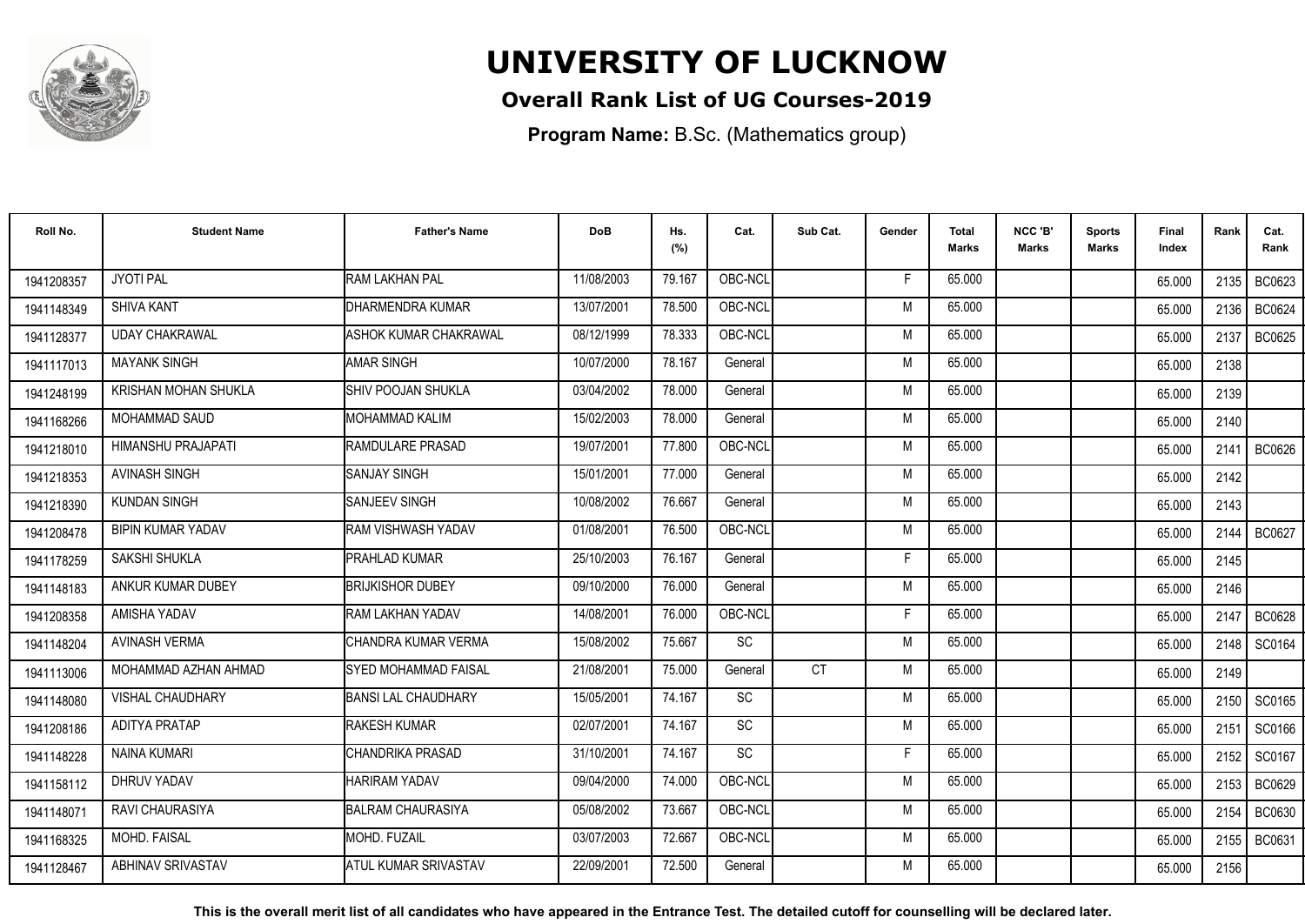

### **Overall Rank List of UG Courses-2019**

**Program Name:** B.Sc. (Mathematics group)

| Roll No.   | <b>Student Name</b>          | <b>Father's Name</b>          | <b>DoB</b> | Hs.<br>(%) | Cat.      | Sub Cat. | Gender | Total<br>Marks | NCC 'B'<br><b>Marks</b> | Sports<br>Marks | Final<br>Index | Rank | Cat.<br>Rank  |
|------------|------------------------------|-------------------------------|------------|------------|-----------|----------|--------|----------------|-------------------------|-----------------|----------------|------|---------------|
| 1941128048 | <b>TANUJ KUMAR TIWARI</b>    | ALOK KUMAR TIWARI             | 27/11/2000 | 72.200     | General   |          | M      | 65.000         |                         |                 | 65.000         | 2157 |               |
| 1941208360 | <b>MAHENDRA PRATAP SINGH</b> | <b>RAM LAL</b>                | 10/11/2000 | 71.000     | OBC-NCL   |          | M      | 65.000         |                         |                 | 65.000         | 2158 | BC0632        |
| 1941218438 | <b>DIVYANSH SHUKLA</b>       | <b>SANTOSH KUMAR SHUKLA</b>   | 28/02/2003 | 70.500     | General   |          | M      | 65.000         |                         |                 | 65.000         | 2159 |               |
| 1941128443 | <b>HARSH KUMAR</b>           | ASHWANI KUMAR                 | 18/07/2001 | 70.333     | OBC-NCL   |          | M      | 65.000         |                         |                 | 65.000         | 2160 | BC0633        |
| 1941158178 | <b>AKASH KUMAR</b>           | <b>INDRAJEET</b>              | 12/09/2002 | 70.000     | OBC-NCL   |          | M      | 65.000         |                         |                 | 65.000         | 2161 | BC0634        |
| 1941218385 | <b>SURABHI SINGH</b>         | <b>I</b> SANJEEV KUMAR SINGH  | 11/07/2003 | 69.667     | General   |          | Е      | 65.000         |                         |                 | 65.000         | 2162 |               |
| 1941178040 | NIRALI SRIVASTAVA            | NEERAJ KUMAR SRIVASTAVA       | 25/05/2001 | 68.833     | General   |          | F      | 65.000         |                         |                 | 65.000         | 2163 |               |
| 1941178145 | PRAKHAR MISHRA               | PANKAJ MISHRA                 | 15/01/2000 | 68.800     | General   |          | M      | 65.000         |                         |                 | 65.000         | 2164 |               |
| 1941168143 | TUSHAR VISHWAKARMA           | <b>MANOJ KUMAR</b>            | 02/03/1999 | 66.600     | OBC-NCL   |          | M      | 65.000         |                         |                 | 65.000         | 2165 | BC0635        |
| 1941178146 | SAKSHI MISHRA                | PANKAJ MISHRA                 | 07/04/2000 | 66.000     | General   |          | F.     | 65.000         |                         |                 | 65.000         | 2166 |               |
| 1941218122 | <b>VIKAS RAJPUT</b>          | <b>RAMVILAS RAJPUT</b>        | 19/09/2002 | 61.333     | OBC-NCL   |          | M      | 65.000         |                         |                 | 65.000         | 2167 | <b>BC0636</b> |
| 1941168155 | <b>NEHA JAISWAL</b>          | IMANOJ KUMAR JAISWAL          | 26/03/2001 | 95.000     | General   |          | F      | 64.000         |                         |                 | 64.000         | 2168 |               |
| 1941128305 | ANUBHAV SINGH                | <b>ARVIND KUMAR</b>           | 13/01/2001 | 93.333     | General   |          | M      | 64.000         |                         |                 | 64.000         | 2169 |               |
| 1941128387 | ANSHIKA MAURYA               | <b>ASHOK KUMAR MAURYA</b>     | 17/11/2002 | 93.200     | General   |          | F      | 64.000         |                         |                 | 64.000         | 2170 |               |
| 1941218181 | <b>AMARISH SINGH</b>         | RAVINDRA SINGH                | 21/12/2001 | 93.000     | General   |          | M      | 64.000         |                         |                 | 64.000         | 2171 |               |
| 1941218194 | <b>ANJALI SINGH</b>          | <b>RISHIKESH SINGH</b>        | 05/07/2002 | 93.000     | General   |          | F      | 64.000         |                         |                 | 64.000         | 2172 |               |
| 1941248303 | RITU PARNA BANERJEE          | <b>SHYAMAL KUMAR BANERJEE</b> | 01/09/2001 | 91.200     | General   |          | F      | 64.000         |                         |                 | 64.000         | 2173 |               |
| 1941208385 | <b>JYOTI VERMA</b>           | <b>RAM NARESH VERMA</b>       | 02/07/2001 | 91.000     | <b>SC</b> |          | F      | 64.000         |                         |                 | 64.000         | 2174 | SC0168        |
| 1941208021 | <b>ALVIKA SINGH</b>          | <b>RAJESH KUMAR</b>           | 11/12/2000 | 90.600     | SC        |          | E      | 64.000         |                         |                 | 64.000         | 2175 | SC0169        |
| 1941168079 | <b>ABHISHEK TIWARI</b>       | <b>MAHENDRA TIWARI</b>        | 22/09/2001 | 90.000     | General   |          | M      | 64.000         |                         |                 | 64.000         | 2176 |               |
| 1941178036 | UTTKARSH CHAUHAN             | NEERAJ CHAUHAN                | 05/09/2002 | 90.000     | OBC-NCL   |          | M      | 64.000         |                         |                 | 64.000         | 2177 | BC0637        |
| 1941168072 | <b>SOMIL SINGH</b>           | IMAHENDRA PRATAP SINGH        | 14/04/2002 | 89.200     | General   |          | M      | 64.000         |                         |                 | 64.000         | 2178 |               |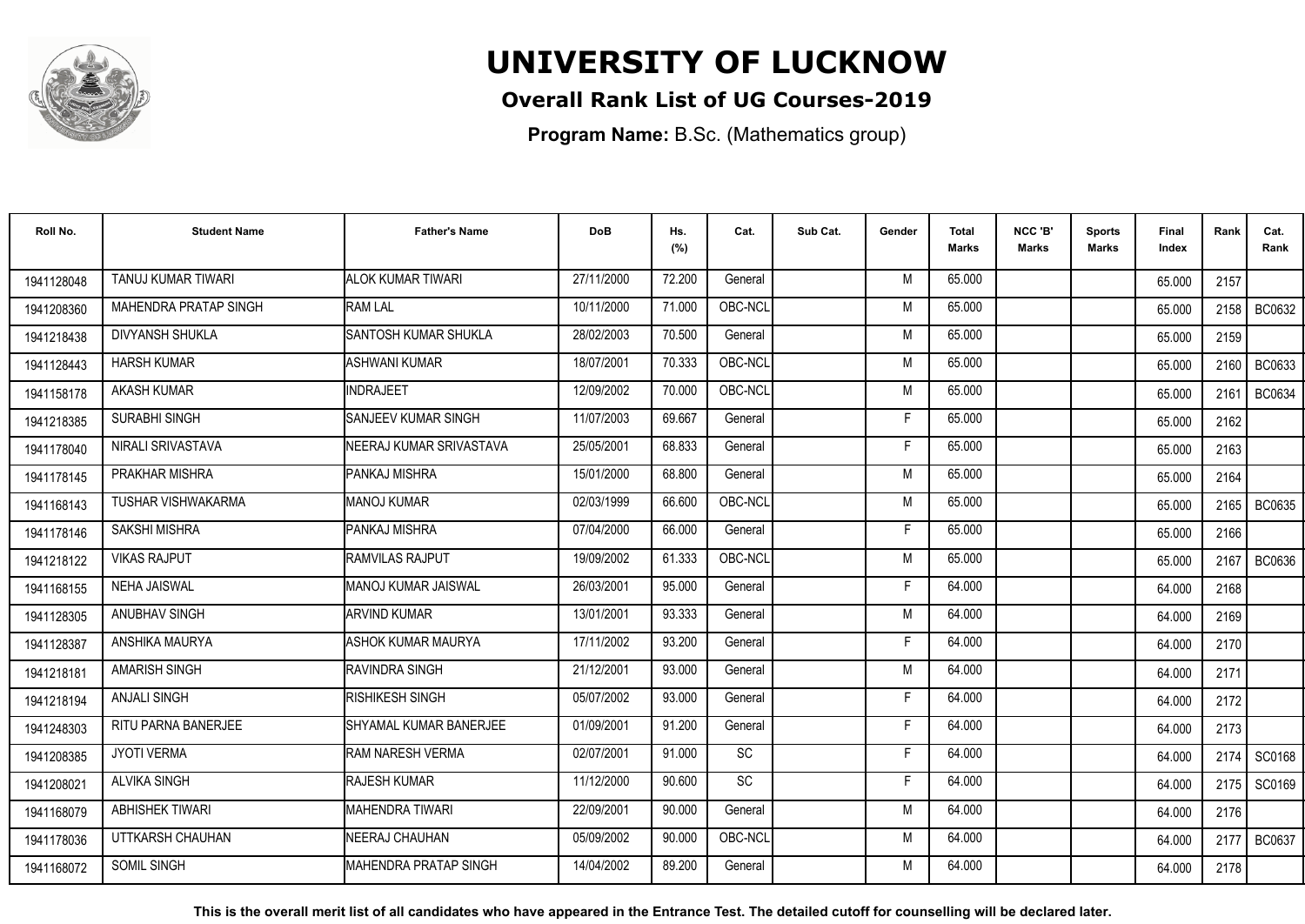

### **Overall Rank List of UG Courses-2019**

**Program Name:** B.Sc. (Mathematics group)

| Roll No.   | <b>Student Name</b>       | <b>Father's Name</b>         | <b>DoB</b> | Hs.<br>(%) | Cat.      | Sub Cat.  | Gender | <b>Total</b><br>Marks | NCC 'B'<br><b>Marks</b> | Sports<br>Marks | <b>Final</b><br>Index | Rank | Cat.<br>Rank  |
|------------|---------------------------|------------------------------|------------|------------|-----------|-----------|--------|-----------------------|-------------------------|-----------------|-----------------------|------|---------------|
| 1941168003 | LAV KUMAR SRIVASTAVA      | LATE RAJESH KUMAR SRIVASTAVA | 16/10/2002 | 89.167     | General   |           | M      | 64.000                |                         |                 | 64.000                | 2179 |               |
| 1941148013 | PRASHANT KUMAR SINGH      | <b>AWNISH KUMAR SINGH</b>    | 06/07/2000 | 88.000     | OBC-NCL   |           | M      | 64.000                |                         |                 | 64.000                | 2180 | <b>BC0638</b> |
| 1941248066 | YUVRAJ SINGH              | SHAILENDRA PRATAP SINGH      | 14/10/2001 | 88.000     | General   |           | M      | 64.000                |                         |                 | 64.000                | 2181 |               |
| 1941148407 | AARYAN VERMA              | <b>DILEEP KUMAR VERMA</b>    | 30/11/2000 | 87.714     | OBC-NCL   |           | M      | 64.000                |                         |                 | 64.000                | 2182 | BC0639        |
| 1941158032 | <b>SAKSHI TIWARI</b>      | <b>GULAB CHANDRA TIWARI</b>  | 06/10/2001 | 87.400     | General   |           | F      | 64.000                |                         |                 | 64.000                | 2183 |               |
| 1941158379 | <b>AYUSHI</b>             | <b>KAMAL SINGH</b>           | 06/02/2002 | 87.400     | OBC-NCL   |           | E      | 64.000                |                         |                 | 64.000                | 2184 | <b>BC0640</b> |
| 1941218431 | <b>SHIVAM GUPTA</b>       | <b>SANTOSH KUMAR GUPTA</b>   | 14/03/2003 | 87.400     | OBC-NCL   |           | M      | 64.000                |                         |                 | 64.000                | 2185 | BC0641        |
| 1941218400 | <b>SAURABH RAWAT</b>      | <b>SANT KUMAR</b>            | 15/11/2003 | 86.167     | <b>SC</b> |           | M      | 64.000                |                         |                 | 64.000                | 2186 | <b>SC0170</b> |
| 1941208368 | PANKHURI AGNIHOTRI        | RAM MOHAN AGNIHOTRI          | 23/04/2001 | 85.600     | General   |           | F      | 64.000                |                         |                 | 64.000                | 2187 |               |
| 1941178093 | ABHISHEK CHAUBEY          | OM PRAKASH NARAYAN CHAUBEY   | 24/08/2001 | 83.600     | General   |           | M      | 64.000                |                         |                 | 64.000                | 2188 |               |
| 1941118070 | AMAN GUPTA                | <b>AJAY KUMAR GUPTA</b>      | 01/07/1998 | 82.833     | OBC-NCL   |           | M      | 64.000                |                         |                 | 64.000                | 2189 | BC0642        |
| 1941117006 | ARYA SRIVASTAVA           | AJAY KUMAR SRIVASTAVA        | 04/09/2003 | 82.800     | General   |           | M      | 64.000                |                         |                 | 64.000                | 2190 |               |
| 1941258383 | <b>KARAN YADAV</b>        | VINOD KUMAR YADAV            | 28/03/2003 | 82.167     | OBC-CL    |           | M      | 64.000                |                         |                 | 64.000                | 2191 |               |
| 1941158164 | <b>AJAZ AHMAD</b>         | <b>INAMULLAH</b>             | 02/04/2000 | 82.000     | General   |           | M      | 64.000                |                         |                 | 64.000                | 2192 |               |
| 1941115108 | <b>KIRTI YADAV</b>        | RAM CHANDRA YADAV            | 21/11/2001 | 81.600     | OBC-NCL   | <b>DP</b> | Е      | 64.000                |                         |                 | 64.000                | 2193 | BC0643        |
| 194120828  | <b>KM JAYA PATEL</b>      | RAM DAYAL CHAUDHARY          | 21/11/2002 | 81.333     | OBC-NCL   |           | F      | 64.000                |                         |                 | 64.000                | 2194 | <b>BC0644</b> |
| 1941208255 | <b>AMAN SINGH</b>         | <b>RAM BARAN SINGH</b>       | 06/11/2002 | 81.000     | General   |           | M      | 64.000                |                         |                 | 64.000                | 2195 |               |
| 1941168408 | SHRAY SRIVASTAVA          | MUKESH CHANDRA SRIVASTAVA    | 25/06/2001 | 80.000     | General   |           | M      | 64.000                |                         |                 | 64.000                | 2196 |               |
| 1941118017 | RISHA FAROOQUI            | <b>ABDUL RASHID</b>          | 29/04/2002 | 79.667     | OBC-NCL   |           | F      | 64.000                |                         |                 | 64.000                | 2197 | BC0645        |
| 1941158063 | <b>KANISHK MATHUR</b>     | <b>HANS DEV MATHUR</b>       | 30/06/2002 | 79.667     | General   |           | M      | 64.000                |                         |                 | 64.000                | 2198 |               |
| 1941115099 | <b>RAJEEV KUMAR VERMA</b> | <b>RAJESH KUMAR</b>          | 08/07/2001 | 78.000     | OBC-NCL   | DP        | M      | 64.000                |                         |                 | 64.000                | 2199 | <b>BC0646</b> |
| 1941258478 | <b>MANISH KUMAR SINGH</b> | WAKIL SINGH                  | 05/12/2001 | 77.800     | General   |           | M      | 64.000                |                         |                 | 64.000                | 2200 |               |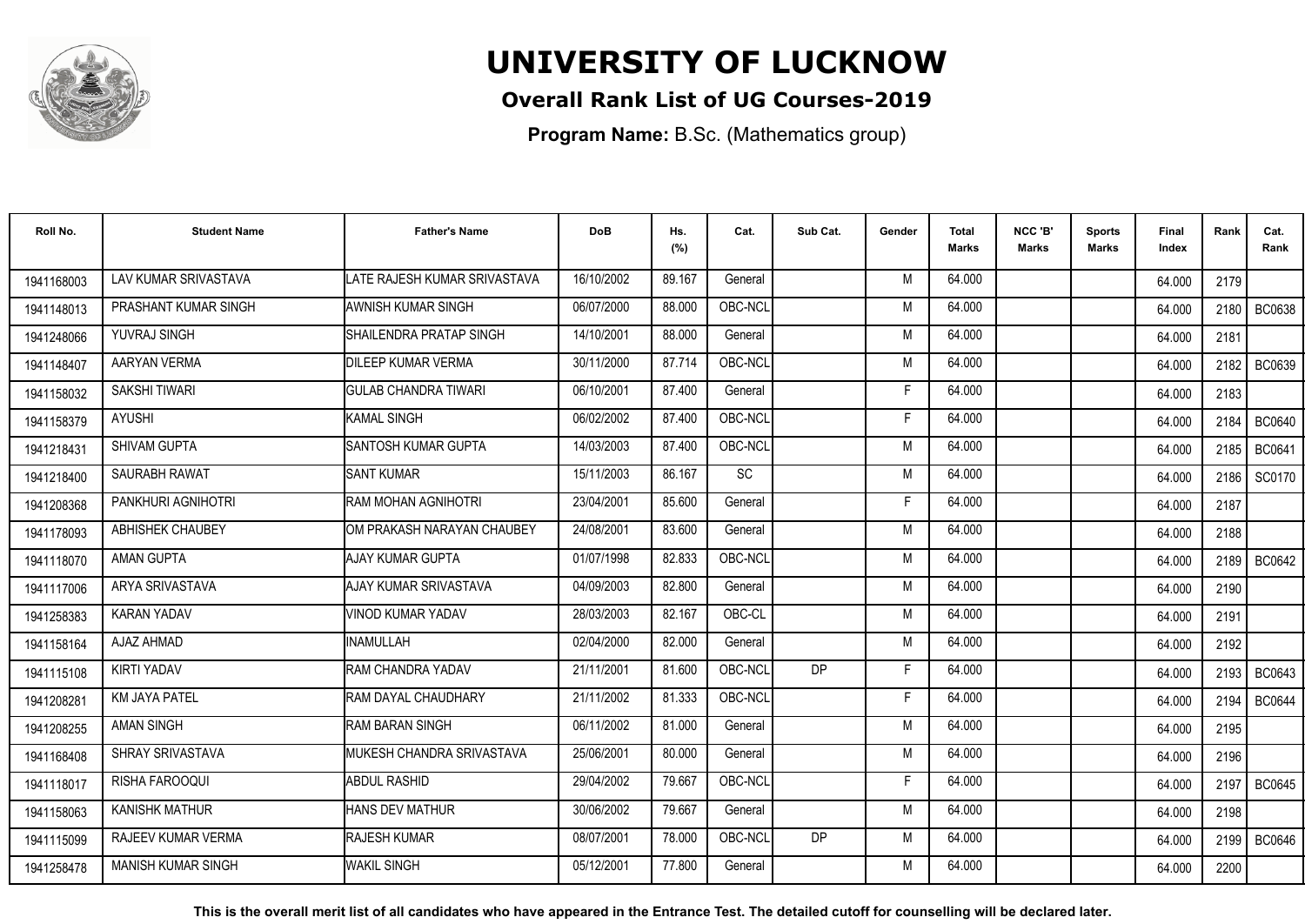

### **Overall Rank List of UG Courses-2019**

**Program Name:** B.Sc. (Mathematics group)

| Roll No.   | <b>Student Name</b>        | <b>Father's Name</b>         | <b>DoB</b> | Hs.<br>(%) | Cat.      | Sub Cat. | Gender | Total<br><b>Marks</b> | NCC 'B'<br><b>Marks</b> | Sports<br>Marks | Final<br>Index | Rank | Cat.<br>Rank  |
|------------|----------------------------|------------------------------|------------|------------|-----------|----------|--------|-----------------------|-------------------------|-----------------|----------------|------|---------------|
| 1941248088 | <b>MOHD HUSNI MUBARAK</b>  | <b>SHAKIR KHAN</b>           | 10/03/2002 | 77.667     | OBC-NCL   |          | M      | 64.000                |                         |                 | 64.000         | 2201 | <b>BC0647</b> |
| 1941158442 | PUSHPANJALI KASHYAP        | KAUSHAL KISHORE              | 20/07/2003 | 76.500     | OBC-NCL   |          | F      | 64.000                |                         |                 | 64.000         | 2202 | <b>BC0648</b> |
| 1941158549 | <b>RICHA SINGH</b>         | LAKSHMAN SINGH               | 13/02/2002 | 75.000     | General   |          | F.     | 64.000                |                         |                 | 64.000         | 2203 |               |
| 1941178116 | <b>SACHIN KUMAR</b>        | <b>OMKAR VERMA</b>           | 15/07/2001 | 74.200     | SC        |          | M      | 64.000                |                         |                 | 64.000         | 2204 | SC0171        |
| 1941128213 | <b>VAISHALI SRIVASTAVA</b> | ANJANI KUMAR SRIVASTAVA      | 21/04/2002 | 74.200     | General   |          | F      | 64.000                |                         |                 | 64.000         | 2205 |               |
| 1941128237 | <b>SHREYA SINGH</b>        | <b>ANUJ KUMAR SINGH</b>      | 28/05/2002 | 74.000     | General   |          | F      | 64.000                |                         |                 | 64.000         | 2206 |               |
| 1941158111 | <b>BHANVI SINGH</b>        | <b>HARIPAL SINGH</b>         | 31/07/2003 | 70.167     | <b>SC</b> |          | F      | 64.000                |                         |                 | 64.000         | 2207 | SC0172        |
| 1941178455 | <b>KARAN BIND</b>          | RAJAN                        | 05/05/2001 | 68.500     | OBC-NCL   |          | M      | 64.000                |                         |                 | 64.000         | 2208 | BC0649        |
| 1941218266 | PAVITRA DWIVEDI            | <b>SANJAY DWIVEDI</b>        | 27/09/2002 | 66.600     | General   |          | M      | 64.000                |                         |                 | 64.000         | 2209 |               |
| 1941258103 | SIDDHARTH VERMA            | TEERTH RAM VERMA             | 04/01/2002 | 64.600     | OBC-NCL   |          | M      | 64.000                |                         |                 | 64.000         | 2210 | <b>BC0650</b> |
| 1941178431 | <b>SWAPNIL SONKAR</b>      | <b>RAJ KUMAR</b>             | 23/03/2000 | 62.600     | <b>SC</b> |          | M      | 64.000                |                         |                 | 64.000         | 2211 | SC0173        |
| 1941178061 | YASHVARDHAN VARMA          | NISHIKANT VARMA              | 17/03/2001 | 95.000     | General   |          | M      | 63.000                |                         |                 | 63.000         | 2212 |               |
| 1941128179 | <b>SHUBHI TIWARI</b>       | <b>ANIL KUMAR TIWARI</b>     | 12/09/2001 | 94.000     | General   |          |        | 63.000                |                         |                 | 63.000         | 2213 |               |
| 1941111009 | <b>UJJWAL SINGH</b>        | <b>SUNIL KUMAR SINGH</b>     | 20/05/2002 | 93.000     | OBC-NCL   | PH       | M      | 63.000                |                         |                 | 63.000         | 2214 | BC0651        |
| 1941218051 | SHILPA DUBEY               | <b>RAMESH KUMAR DUBEY</b>    | 04/09/2002 | 93.000     | General   |          | F      | 63.000                |                         |                 | 63.000         | 2215 |               |
| 1941208228 | SHASHANK SHEKHAR SINGH     | <b>RAKESH SINGH</b>          | 13/03/2002 | 90.000     | General   |          | M      | 63.000                |                         |                 | 63.000         | 2216 |               |
| 1941248478 | <b>JYOTI PANDEY</b>        | SURENDRA NATH PANDEY         | 05/07/2002 | 89.000     | General   |          | F      | 63.000                |                         |                 | 63.000         | 2217 |               |
| 1941178169 | <b>ARCHIT PANDEY</b>       | PARITOSH PANDEY              | 16/08/2002 | 89.000     | General   |          | M      | 63.000                |                         |                 | 63.000         | 2218 |               |
| 1941248182 | <b>VISHAL SHUKLA</b>       | <b>SHIV KUMAR SHUKLA</b>     | 05/01/2002 | 88.833     | General   |          | M      | 63.000                |                         |                 | 63.000         | 2219 |               |
| 1941258050 | ANMOL DHAR DWIVEDI         | SURYAPRAKASH DHAR DWIVEDI    | 04/02/2003 | 88.667     | General   |          | M      | 63.000                |                         |                 | 63.000         | 2220 |               |
| 1941112028 | SIDDHARTHA KALHANS         | <b>DEVENDRA PRATAP SINGH</b> | 07/05/2002 | 87.400     | General   |          | M      | 63.000                |                         |                 | 63.000         | 2221 |               |
| 1941128085 | <b>SHAKEB AMIR</b>         | <b>AMIR RIAZ</b>             | 14/05/2000 | 87.000     | OBC-NCL   |          | M      | 63.000                |                         |                 | 63.000         | 2222 | BC0652        |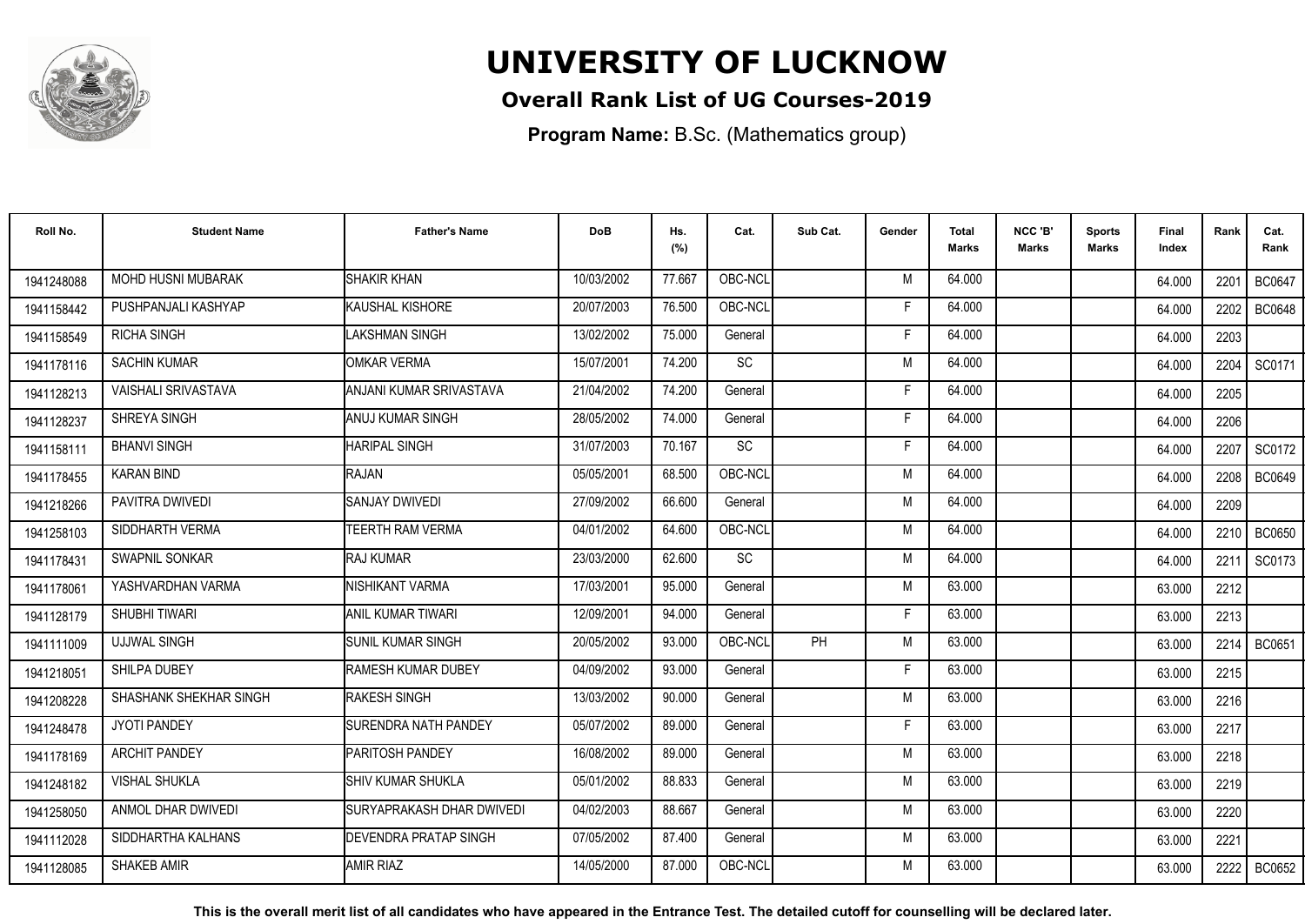

### **Overall Rank List of UG Courses-2019**

**Program Name:** B.Sc. (Mathematics group)

| Roll No.   | <b>Student Name</b>       | <b>Father's Name</b>         | <b>DoB</b> | Hs.<br>(%) | Cat.      | Sub Cat. | Gender | <b>Total</b><br><b>Marks</b> | NCC 'B'<br><b>Marks</b> | <b>Sports</b><br>Marks | Final<br>Index | Rank | Cat.<br>Rank  |
|------------|---------------------------|------------------------------|------------|------------|-----------|----------|--------|------------------------------|-------------------------|------------------------|----------------|------|---------------|
| 1941258052 | <b>KAPIL SAHU</b>         | SUSHEEL KUMAR SAHU           | 05/11/2002 | 86.333     | OBC-NCL   |          | M      | 63.000                       |                         |                        | 63.000         | 2223 | BC0653        |
| 1941148592 | AKANKSHA MISHRA           | <b>GIRISH CHANDRA MISHRA</b> | 16/10/2002 | 86.000     | General   |          | Е      | 63.000                       |                         |                        | 63.000         | 2224 |               |
| 1941178153 | UTKARSHNI TIWARI          | PANKAJ TIWARI                | 15/09/2004 | 84.167     | General   |          | F      | 63.000                       |                         |                        | 63.000         | 2225 |               |
| 1941178318 | <b>KM SWEETI VERMA</b>    | <b>PRAVESH KUMAR</b>         | 18/06/2002 | 83.667     | General   |          | F      | 63.000                       |                         |                        | 63.000         | 2226 |               |
| 1941148534 | <b>JATIN PRATAP SINGH</b> | <b>GAJENDRA PRATAP SINGH</b> | 18/07/2001 | 83.600     | General   |          | M      | 63.000                       |                         |                        | 63.000         | 2227 |               |
| 1941258364 | <b>VIVEK PANDEY</b>       | <b>VINOD KUMAR PANDEY</b>    | 28/07/2001 | 83.600     | General   |          | M      | 63.000                       |                         |                        | 63.000         | 2228 |               |
| 1941148529 | <b>OMIKA</b>              | <b>G.P.PANDEY</b>            | 06/12/2000 | 83.333     | General   |          | F      | 63.000                       |                         |                        | 63.000         | 2229 |               |
| 1941248338 | DIGVIJAY YADAV            | <b>SUBASH CHANDRA YADAV</b>  | 01/01/2001 | 83.167     | OBC-NCL   |          | M      | 63.000                       |                         |                        | 63.000         | 2230 | <b>BC0654</b> |
| 1941218271 | PIYUSH JAISWAL            | <b>SANJAY JAISWAL</b>        | 08/03/2001 | 82.667     | OBC-NCL   |          | M      | 63.000                       |                         |                        | 63.000         | 2231 | <b>BC0655</b> |
| 1941208307 | <b>VINOD VERMA</b>        | RAM KEVAL VERMA              | 02/05/2001 | 82.167     | OBC-NCL   |          | M      | 63.000                       |                         |                        | 63.000         | 2232 | <b>BC0656</b> |
| 1941208369 | PRINCE SINGH              | <b>RAM MOHAN SINGH</b>       | 14/03/2002 | 82.000     | General   |          | M      | 63.000                       |                         |                        | 63.000         | 2233 |               |
| 1941208009 | PIYUSH CHAURASIA          | <b>RAJESH CHAURASIA</b>      | 11/10/2000 | 81.600     | OBC-NCL   |          | M      | 63.000                       |                         |                        | 63.000         | 2234 | <b>BC0657</b> |
| 1941148191 | <b>SUJEET KUMAR</b>       | CHANDRA BHAL                 | 12/08/2001 | 81.000     | SC        |          | M      | 63.000                       |                         |                        | 63.000         | 2235 | SC0174        |
| 1941168212 | <b>SURAJ VERMA</b>        | <b>MANOJ VERMA</b>           | 24/02/2002 | 80.000     | OBC-CL    |          | M      | 63.000                       |                         |                        | 63.000         | 2236 |               |
| 1941117044 | PRAVESH KUMAR MISHRA      | IJUGUL KISHOR MISHRA         | 20/12/2000 | 79.333     | General   |          | M      | 63.000                       |                         |                        | 63.000         | 2237 |               |
| 1941158004 | SHREEYANSHI GAUTAM        | <b>GOPAL JI GAUTAM</b>       | 21/11/2001 | 79.167     | <b>SC</b> |          | M      | 63.000                       |                         |                        | 63.000         | 2238 | SC0175        |
| 1941158403 | SHIVANSHI PAL             | KAMLESH SINDHIYA             | 20/05/2001 | 78.167     | OBC-NCL   |          | F      | 63.000                       |                         |                        | 63.000         | 2239 | <b>BC0658</b> |
| 1941208428 | <b>SNIGDHA</b>            | <b>RAM RASHIK MANDAL</b>     | 11/01/2002 | 78.000     | General   |          | F      | 63.000                       |                         |                        | 63.000         | 2240 |               |
| 1941118024 | CHHAVI GROVER             | <b>ABHAY KUMAR GROVER</b>    | 27/01/2002 | 77.833     | General   |          | F      | 63.000                       |                         |                        | 63.000         | 2241 |               |
| 1941148461 | PRIYA YADAV               | <b>DINESH KUMAR YADAV</b>    | 04/08/2001 | 77.667     | General   |          | F.     | 63.000                       |                         |                        | 63.000         | 2242 |               |
| 1941178034 | <b>DEVLOK JAISWAL</b>     | NEEBU LAL JAISWAL            | 10/04/2003 | 77.667     | OBC-NCL   |          | M      | 63.000                       |                         |                        | 63.000         | 2243 | <b>BC0659</b> |
| 1941178014 | ROOHI MIRZA               | <b>NASEEM MIRZA</b>          | 11/11/2000 | 76.500     | General   |          | Е      | 63.000                       |                         |                        | 63.000         | 2244 |               |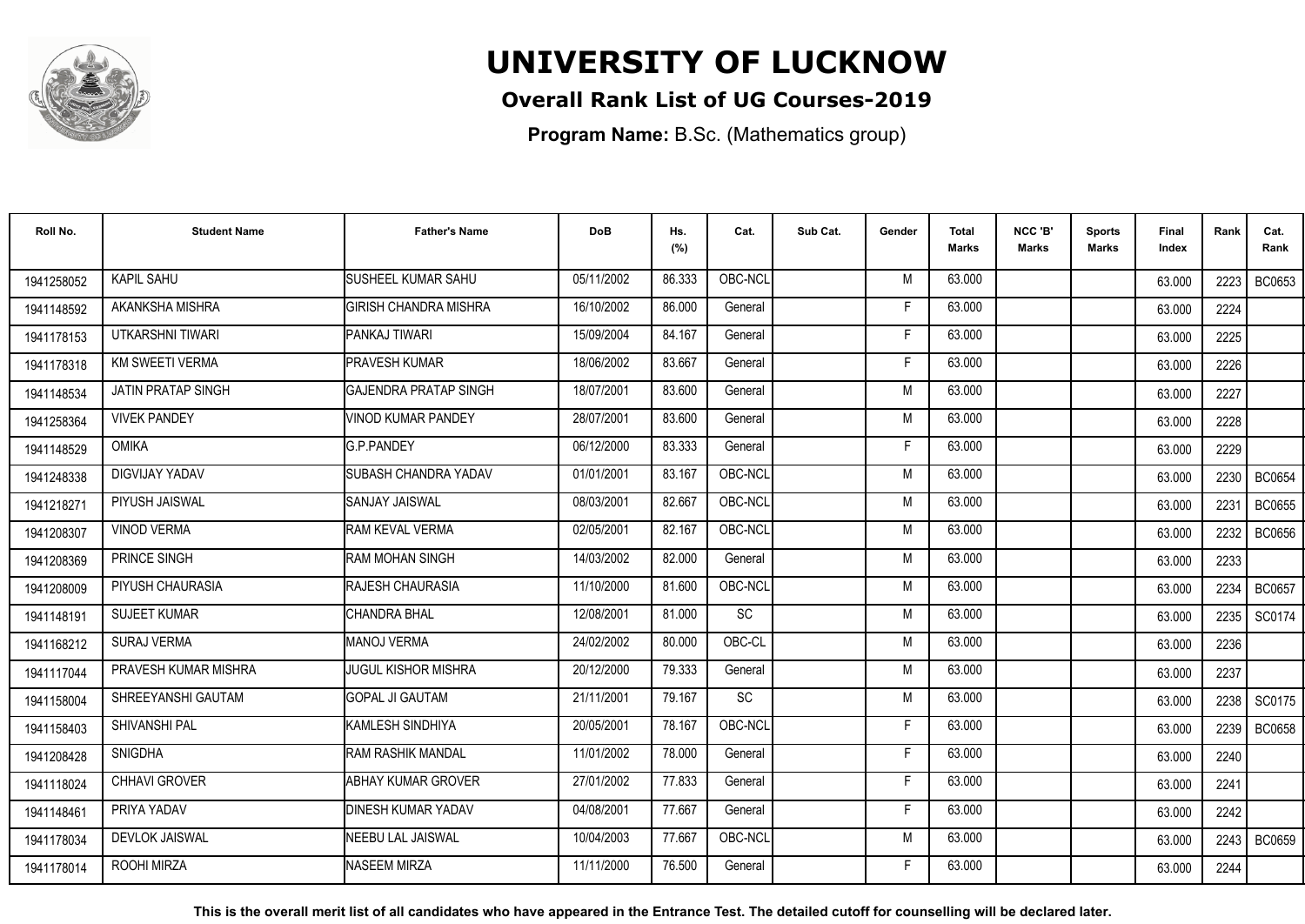

### **Overall Rank List of UG Courses-2019**

**Program Name:** B.Sc. (Mathematics group)

| Roll No.   | <b>Student Name</b>      | <b>Father's Name</b>          | <b>DoB</b> | Hs.<br>(%) | Cat.    | Sub Cat. | Gender | Total<br>Marks | NCC 'B'<br><b>Marks</b> | Sports<br><b>Marks</b> | Final<br>Index | Rank | Cat.<br>Rank  |
|------------|--------------------------|-------------------------------|------------|------------|---------|----------|--------|----------------|-------------------------|------------------------|----------------|------|---------------|
| 1941128062 | <b>RAJ KUMAR</b>         | <b>AMAR SINGH</b>             | 26/06/1999 | 75.500     | OBC-NCL |          | M      | 63.000         |                         |                        | 63.000         | 2245 | <b>BC0660</b> |
| 1941208014 | <b>GURSHA KASAUDHAN</b>  | RAJESH KASAUDHAN              | 18/12/2000 | 75.167     | General |          | F      | 63.000         |                         |                        | 63.000         | 2246 |               |
| 1941115032 | OM SINGH                 | DAYA SHANKAR SINGH            | 01/09/2001 | 74.000     | General |          | M      | 63.000         |                         |                        | 63.000         | 2247 |               |
| 1941128356 | <b>DIVYANSHI MISHRA</b>  | <b>ASHISH MISHRA</b>          | 29/10/2000 | 71.500     | General |          | F      | 63.000         |                         |                        | 63.000         | 2248 |               |
| 1941248269 | DEVENDRA KUMAR SHUKLA    | ISHRIDHAR SHUKLA              | 12/07/2002 | 95.000     | General |          | M      | 62.000         |                         |                        | 62.000         | 2249 |               |
| 1941128309 | <b>SHALINI CHAUHAN</b>   | ARVIND KUMAR CHAUHAN          | 28/08/2002 | 95.000     | OBC-NCL |          | Е      | 62.000         |                         |                        | 62.000         | 2250 | BC0661        |
| 1941148363 | SHOBHIT YADAV            | DHARMENDRA KUMAR YADAV        | 23/11/2002 | 95.000     | OBC-NCL |          | M      | 62.000         |                         |                        | 62.000         | 2251 | BC0662        |
| 1941178189 | SNEHA PRAJAPATI          | PAVAN KUMAR                   | 22/09/2002 | 93.333     | OBC-NCL |          | F      | 62.000         |                         |                        | 62.000         | 2252 | BC0663        |
| 1941248110 | <b>EKTA KHATI</b>        | SHANKER SINGH KHATI           | 03/08/2002 | 93.167     | General |          | F      | 62.000         |                         |                        | 62.000         | 2253 |               |
| 1941218015 | <b>RITIK KUMAR</b>       | RAMESH CHAND                  | 18/06/2002 | 93.000     | OBC-NCL |          | M      | 62.000         |                         |                        | 62.000         | 2254 | <b>BC0664</b> |
| 1941168236 | <b>MD HATIM</b>          | <b>MD JAMAL</b>               | 25/12/2002 | 93.000     | General |          | M      | 62.000         |                         |                        | 62.000         | 2255 |               |
| 1941158583 | <b>ADITI SONKER</b>      | LATE ASHOK KUMAR SONKER       | 31/01/2001 | 91.200     | SC      |          | E      | 62.000         |                         |                        | 62.000         | 2256 | SC0176        |
| 1941158208 | RAJ RAUSHAN              | <b>JAGAT NARAYAN DUBEY</b>    | 30/08/2002 | 91.200     | General |          | M      | 62.000         |                         |                        | 62.000         | 2257 |               |
| 1941248345 | <b>HARSH KUMAR</b>       | <b>ISUBHASH CHANDRA</b>       | 04/12/2001 | 91.167     | OBC-NCL |          | M      | 62.000         |                         |                        | 62.000         | 2258 | <b>BC0665</b> |
| 1941208046 | <b>BHAGYA LAKSHMI</b>    | RAJESH KUMAR MISHRA           | 21/05/2001 | 90.833     | General |          | F      | 62.000         |                         |                        | 62.000         | 2259 |               |
| 1941218389 | <b>ARPIT SHARMA</b>      | <b>SANJEEV SHARMA</b>         | 28/02/2002 | 87.500     | General |          | M      | 62.000         |                         |                        | 62.000         | 2260 |               |
| 1941148264 | <b>SHUBHAM</b>           | <b>DAYARAM</b>                | 05/06/2002 | 86.667     | SC      |          | M      | 62.000         |                         |                        | 62.000         | 2261 | SC0177        |
| 1941148543 | <b>AKSHAT KUMAR</b>      | <b>GANESH PRASAD</b>          | 27/03/2002 | 86.600     | General |          | M      | 62.000         |                         |                        | 62.000         | 2262 |               |
| 1941158553 | <b>SACHIN YADAV</b>      | LAL BAHADUR YADAV             | 03/03/1999 | 86.500     | OBC-NCL |          | M      | 62.000         |                         |                        | 62.000         | 2263 | <b>BC0666</b> |
| 1941208216 | <b>ABHISHEK TIWARI</b>   | RAKESH MOHAN TIWARI           | 20/07/2003 | 86.167     | General |          | M      | 62.000         |                         |                        | 62.000         | 2264 |               |
| 1941248247 | <b>HARDIK SRIVASTAVA</b> | <b>SHOBHIT</b>                | 01/01/2002 | 86.000     | General |          | M      | 62.000         |                         |                        | 62.000         | 2265 |               |
| 1941115135 | DHANANJAY SHUKLA         | <b>SHUBHAS CHANDAR SHUKLA</b> | 09/04/1999 | 85.600     | General |          | M      | 62.000         |                         |                        | 62.000         | 2266 |               |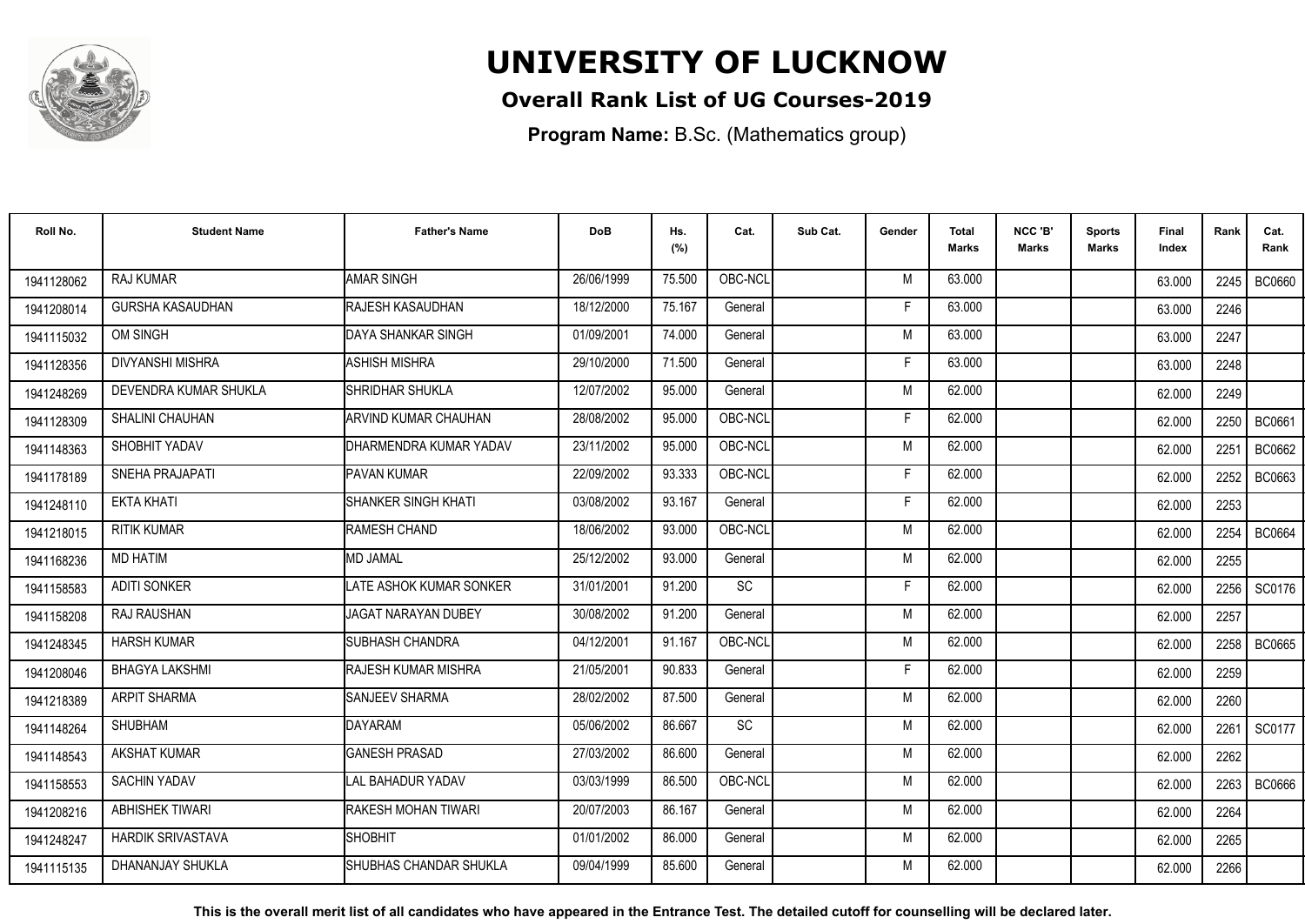

### **Overall Rank List of UG Courses-2019**

**Program Name:** B.Sc. (Mathematics group)

| Roll No.   | <b>Student Name</b>      | <b>Father's Name</b>       | <b>DoB</b> | Hs.<br>(%) | Cat.    | Sub Cat. | Gender | Total<br>Marks | NCC 'B'<br><b>Marks</b> | Sports<br>Marks | Final<br>Index | Rank | Cat.<br>Rank  |
|------------|--------------------------|----------------------------|------------|------------|---------|----------|--------|----------------|-------------------------|-----------------|----------------|------|---------------|
| 1941208355 | PRAMOD PAL               | RAM LAKHAN PAL             | 16/04/2002 | 85.500     | General |          | M      | 62.000         |                         |                 | 62.000         | 2267 |               |
| 1941248045 | SAKSHI MISHRA            | <b>SAURABH MISHRA</b>      | 22/09/2001 | 85.400     | General |          | F      | 62.000         |                         |                 | 62.000         | 2268 |               |
| 1941248125 | <b>ANSHIKA PATEL</b>     | <b>SHARVAN KUMAR</b>       | 15/07/2002 | 85.000     | OBC-NCL |          | F      | 62.000         |                         |                 | 62.000         | 2269 | <b>BC0667</b> |
| 1941218412 | RAVI KUMAR TIWARI        | <b>ISANT RAM TIWARI</b>    | 10/07/2003 | 83.667     | General |          | M      | 62.000         |                         |                 | 62.000         | 2270 |               |
| 1941128410 | NIKHIL TIWARI            | ASHOK KUMAR TIWARI         | 13/03/2001 | 83.600     | General |          | M      | 62.000         |                         |                 | 62.000         | 2271 |               |
| 1941258021 | <b>ALOK PRATAP SINGH</b> | <b>ISURESH KUMAR SINGH</b> | 01/01/2002 | 83.167     | General |          | M      | 62.000         |                         |                 | 62.000         | 2272 |               |
| 1941208168 | MAHA MRITYUNJAY RAJ      | RAJU RAJ                   | 21/09/2002 | 82.333     | General |          | M      | 62.000         |                         |                 | 62.000         | 2273 |               |
| 1941218403 | <b>SHIOM TIWARI</b>      | <b>SANT KUMAR TIWARI</b>   | 21/11/2000 | 81.600     | General |          | M      | 62.000         |                         |                 | 62.000         | 2274 |               |
| 1941158252 | DIVYANSHU MANI UPADHYAY  | JAI PRAKASH UPADHYAY       | 19/01/2002 | 79.833     | General |          | M      | 62.000         |                         |                 | 62.000         | 2275 |               |
| 1941178284 | <b>MOHIT PANDEY</b>      | <b>PRAMOD KUMAR PANDEY</b> | 30/08/2002 | 79.833     | General |          | M      | 62.000         |                         |                 | 62.000         | 2276 |               |
| 1941248322 | RACHNA KASHYAP           | ISIYARAM KASHYAP           | 24/01/2004 | 79.667     | OBC-NCL |          | F      | 62.000         |                         |                 | 62.000         | 2277 | <b>BC0668</b> |
| 1941248483 | <b>ANKUL VERMA</b>       | <b>SURENDRA PAL VERMA</b>  | 05/07/2002 | 79.333     | OBC-NCL |          | M      | 62.000         |                         |                 | 62.000         | 2278 | <b>BC0669</b> |
| 1941218249 | <b>HARSHITA MUNSHI</b>   | <b>I</b> SANDEEP MUNSHI    | 31/10/2001 | 79.000     | General |          |        | 62.000         |                         |                 | 62.000         | 2279 |               |
| 1941128313 | <b>NIKITA MISHRA</b>     | ARVIND KUMAR MISHRA        | 08/08/2000 | 78.000     | General |          | F      | 62.000         |                         |                 | 62.000         | 2280 |               |
| 1941128487 | <b>MANSI YADAV</b>       | AWADH RAM YADAV            | 17/01/2000 | 77.167     | OBC-NCL |          | F      | 62.000         |                         |                 | 62.000         | 2281 | <b>BC0670</b> |
| 1941208208 | DEVANSH KUMAR SRIVASTAVA | RAKESH KUMAR SRIVASTAVA    | 18/01/2001 | 76.000     | General |          | M      | 62.000         |                         |                 | 62.000         | 2282 |               |
| 1941218234 | <b>ASHAR AHMAD</b>       | <b>SALAHUDDIN</b>          | 19/09/2001 | 76.000     | General |          | M      | 62.000         |                         |                 | 62.000         | 2283 |               |
| 1941158292 | SANABIL MUSTAFA KIDWAI   | JAWAID MUSTAFA KIDWAI      | 04/12/1999 | 75.000     | General |          | M      | 62.000         |                         |                 | 62.000         | 2284 |               |
| 1941118008 | NAZIA BARI               | <b>ABDUL BARI</b>          | 06/08/2003 | 74.833     | OBC-NCL |          | E      | 62.000         |                         |                 | 62.000         | 2285 | BC0671        |
| 1941258072 | <b>SUNIL KUMAR SINGH</b> | İSUSHIL KUMAR SINGH        | 03/02/2002 | 74.200     | General |          | M      | 62.000         |                         |                 | 62.000         | 2286 |               |
| 1941158097 | PRABHAKAR VERMA          | <b>HARIDWAR VERMA</b>      | 08/08/2001 | 74.000     | OBC-NCL |          | M      | 62.000         |                         |                 | 62.000         | 2287 | <b>BC0672</b> |
| 1941128254 | <b>MOHD ALI</b>          | ARIF ALI KHAN              | 14/05/2000 | 73.500     | General |          | M      | 62.000         |                         |                 | 62.000         | 2288 |               |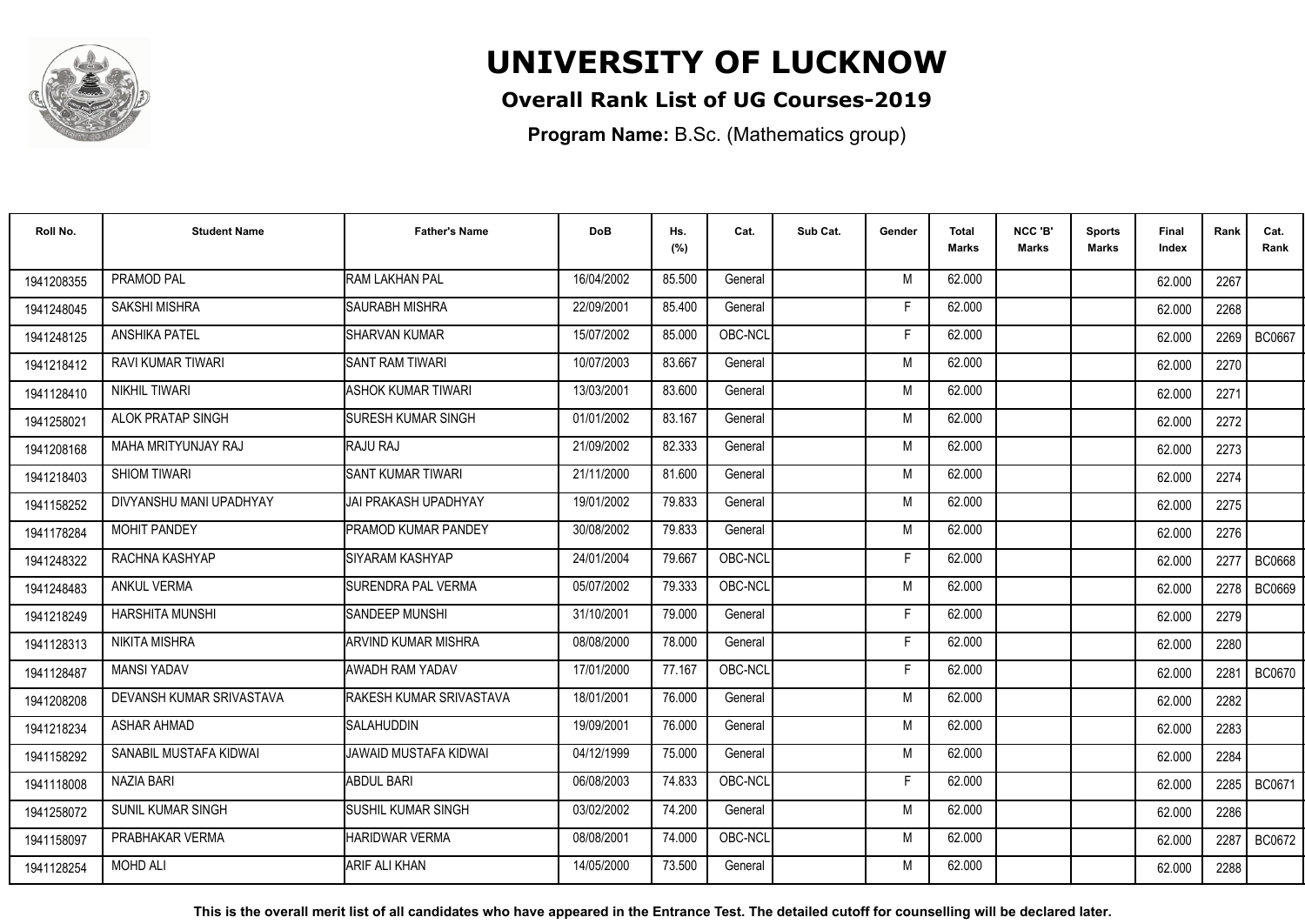

### **Overall Rank List of UG Courses-2019**

**Program Name:** B.Sc. (Mathematics group)

| Roll No.   | <b>Student Name</b>        | <b>Father's Name</b>         | <b>DoB</b> | Hs.<br>(%) | Cat.            | Sub Cat. | Gender | <b>Total</b><br><b>Marks</b> | NCC 'B'<br><b>Marks</b> | Sports<br><b>Marks</b> | Final<br>Index | Rank | Cat.<br>Rank  |
|------------|----------------------------|------------------------------|------------|------------|-----------------|----------|--------|------------------------------|-------------------------|------------------------|----------------|------|---------------|
| 1941168440 | <b>ANKIT CHAUBEY</b>       | MUNIB KUMAR CHAUBEY          | 04/03/2002 | 73.333     | General         |          | M      | 62.000                       |                         |                        | 62.000         | 2289 |               |
| 1941218183 | ANUPREET YADAV             | RAVINDRA YADAV               | 20/01/2001 | 72.200     | OBC-NCL         |          | M      | 62.000                       |                         |                        | 62.000         | 2290 | <b>BC0673</b> |
| 1941168014 | <b>DEVANSH DIXIT</b>       | LAXMAN PRASAD DIXIT          | 11/12/2001 | 71.333     | General         |          | M      | 62.000                       |                         |                        | 62.000         | 2291 |               |
| 1941128343 | SHASHANK RAWAT             | <b>ASHA RAM RAWAT</b>        | 17/01/2002 | 71.333     | $\overline{SC}$ |          | M      | 62.000                       |                         |                        | 62.000         | 2292 | SC0178        |
| 1941208329 | <b>KRITI SINGH</b>         | <b>RAM KRISHNA</b>           | 18/10/2002 | 65.500     | SC              |          | F      | 62.000                       |                         |                        | 62.000         | 2293 | SC0179        |
| 1941158482 | <b>KOMAL</b>               | KRIPA SHANKAR                | 20/04/2001 | 100.000    | SC              |          | F      | 61.000                       |                         |                        | 61.000         | 2294 | SC0180        |
| 1941128034 | <b>ABHINAV SINHA</b>       | AKHILESH SINHA               | 24/07/2001 | 96.000     | General         |          | M      | 61.000                       |                         |                        | 61.000         | 2295 |               |
| 1941148128 | AYUSHI DUBEY               | <b>BIESHESWAR NATH DUBEY</b> | 23/09/2002 | 95.500     | General         |          | F      | 61.000                       |                         |                        | 61.000         | 2296 |               |
| 1941248092 | SHIV OM MISHRA             | SHAMBHU NATH MISHRA          | 26/03/2001 | 95.000     | General         |          | M      | 61.000                       |                         |                        | 61.000         | 2297 |               |
| 1941178445 | <b>MONIKA YADAV</b>        | RAJ KUMAR YADAV              | 30/09/2002 | 95.000     | General         |          | F      | 61.000                       |                         |                        | 61.000         | 2298 |               |
| 1941258214 | <b>KANISHK SINGH</b>       | <b>/ED PRAKASH SINGH</b>     | 09/01/2002 | 94.500     | General         |          | M      | 61.000                       |                         |                        | 61.000         | 2299 |               |
| 1941168073 | <b>NIKHIL PRATAP SINGH</b> | <b>MAHENDRA PRATAP SINGH</b> | 18/09/2001 | 90.000     | General         |          | M      | 61.000                       |                         |                        | 61.000         | 2300 |               |
| 1941248284 | <b>ADITI RATHORE</b>       | <b>SHYAM BIHARI RATHORE</b>  | 02/08/2000 | 88.000     | General         |          |        | 61.000                       |                         |                        | 61.000         | 2301 |               |
| 1941168203 | <b>RAJNEESH SINGH</b>      | <b>MANOJ SINGH</b>           | 31/03/2002 | 87.400     | General         |          | M      | 61.000                       |                         |                        | 61.000         | 2302 |               |
| 1941178060 | <b>ONKAAR AWASTHI</b>      | NISHANATH AWASTHI            | 11/12/2001 | 86.167     | General         |          | M      | 61.000                       |                         |                        | 61.000         | 2303 |               |
| 1941128077 | <b>DEEPIKA YADAV</b>       | <b>AMARNATH YADAV</b>        | 08/11/2001 | 86.000     | OBC-NCL         |          | F      | 61.000                       |                         |                        | 61.000         | 2304 | <b>BC0674</b> |
| 1941258165 | PRAKHAR BAJPAI             | UMESH CHANDRA BAJPAI         | 16/09/2000 | 85.500     | General         |          | M      | 61.000                       |                         |                        | 61.000         | 2305 |               |
| 1941258332 | KANHAIYA SHARMA            | VINEET KUMAR SHARMA          | 30/06/2002 | 85.500     | General         |          | M      | 61.000                       |                         |                        | 61.000         | 2306 |               |
| 1941128083 | <b>AMIT PATEL</b>          | AMBRISH KUMAR VERMA          | 16/10/2002 | 85.500     | OBC-NCL         |          | M      | 61.000                       |                         |                        | 61.000         | 2307 | <b>BC0675</b> |
| 1941178382 | PRIYANSHU YADAV            | RADHEYSHYAM YADAV            | 16/08/2001 | 85.333     | OBC-NCL         |          | M      | 61.000                       |                         |                        | 61.000         | 2308 | <b>BC0676</b> |
| 1941148066 | PRADEEP YADAV              | <b>BALIRAM YADAV</b>         | 06/07/2002 | 85.167     | OBC-NCL         |          | M      | 61.000                       |                         |                        | 61.000         | 2309 | <b>BC0677</b> |
| 1941158391 | <b>KM KUMODANI VERMA</b>   | KAMLESH KUMAR                | 12/06/2003 | 82.833     | OBC-NCL         |          | F      | 61.000                       |                         |                        | 61.000         | 2310 | BC0678        |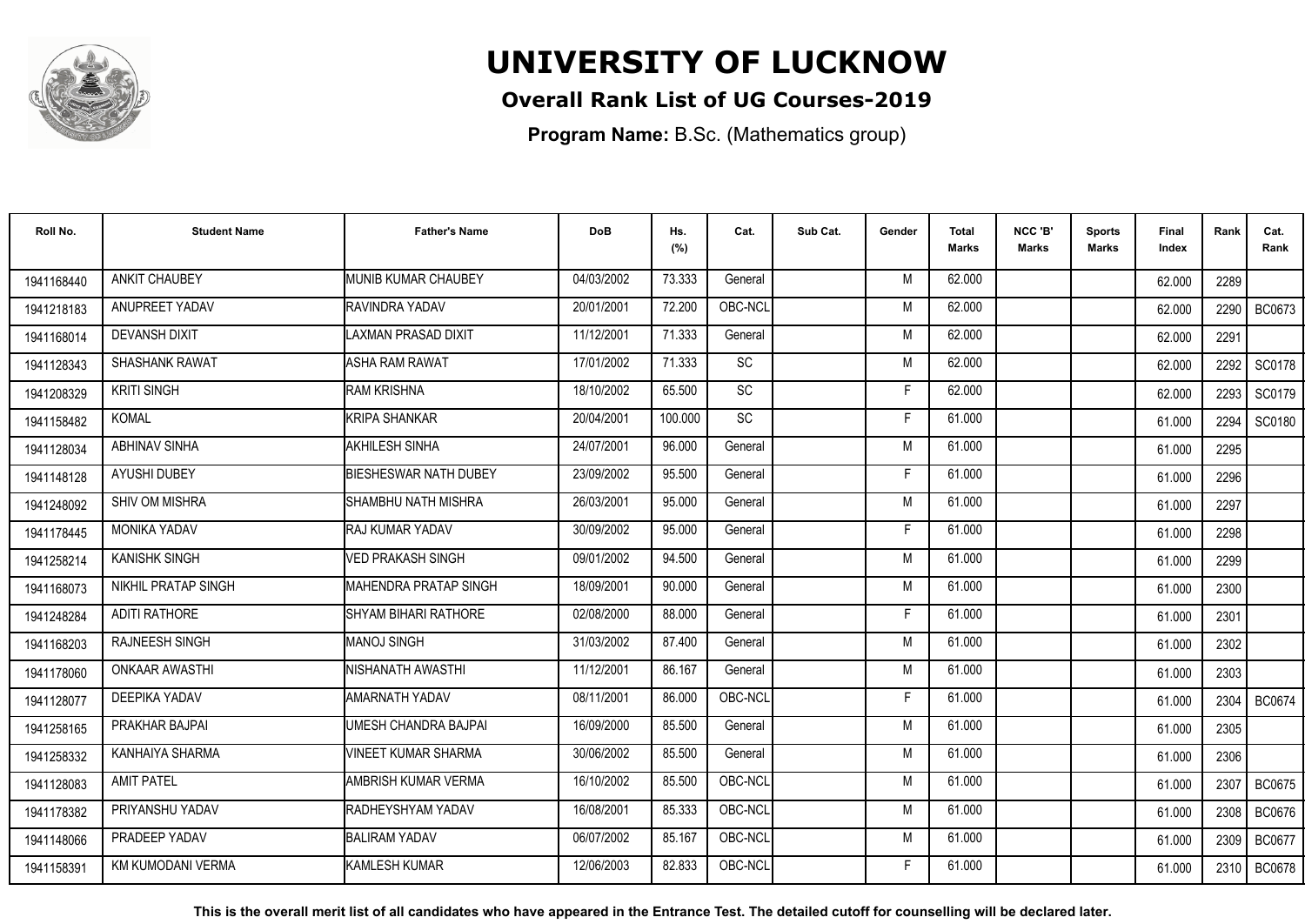

### **Overall Rank List of UG Courses-2019**

**Program Name:** B.Sc. (Mathematics group)

| Roll No.   | <b>Student Name</b>         | <b>Father's Name</b>     | <b>DoB</b> | Hs.<br>(%) | Cat.    | Sub Cat. | Gender | Total<br>Marks | NCC 'B'<br><b>Marks</b> | Sports<br>Marks | Final<br>Index | Rank | Cat.<br>Rank  |
|------------|-----------------------------|--------------------------|------------|------------|---------|----------|--------|----------------|-------------------------|-----------------|----------------|------|---------------|
| 1941158076 | ARYAN YADAV                 | <b>HARERAM</b>           | 23/10/2003 | 82.500     | OBC-NCL |          | M      | 61.000         |                         |                 | 61.000         | 2311 | <b>BC0679</b> |
| 1941148243 | <b>ANCHAL TIWARI</b>        | CHHUNNA TIWARI           | 19/08/2002 | 81.833     | General |          | F      | 61.000         |                         |                 | 61.000         | 2312 |               |
| 1941248237 | SHISHIR SINGH TOMAR         | SHIVMANGAL SINGH TOMAR   | 24/12/2002 | 80.333     | General |          | M      | 61.000         |                         |                 | 61.000         | 2313 |               |
| 1941158106 | NITISH KUMAR PAL            | HARINARAYAN PAL          | 01/09/2001 | 79.800     | OBC-NCL |          | M      | 61.000         |                         |                 | 61.000         | 2314 | <b>BC0680</b> |
| 1941118120 | <b>NAIMISH RAJBHAR</b>      | <b>AJAY RAJBHAR</b>      | 11/07/2001 | 79.600     | OBC-NCL |          | M      | 61.000         |                         |                 | 61.000         | 2315 | BC0681        |
| 1941218213 | <b>HEMA YADAV</b>           | SABHA JEET YADAV         | 26/01/2003 | 79.333     | OBC-NCL |          | F      | 61.000         |                         |                 | 61.000         | 2316 | BC0682        |
| 1941158319 | <b>ISHAN SINGH</b>          | JITENDRA KUMAR SINGH     | 09/04/2001 | 78.000     | General |          | M      | 61.000         |                         |                 | 61.000         | 2317 |               |
| 1941128112 | NIDA FATIMA                 | <b>ANAMUL HAQ</b>        | 29/03/2001 | 77.800     | OBC-NCL |          | F      | 61.000         |                         |                 | 61.000         |      | 2318   BC0683 |
| 1941168504 | <b>DISHA GUPTA</b>          | NARENDRA KUMAR GUPTA     | 02/01/2002 | 77.800     | OBC-NCL |          | -F     | 61.000         |                         |                 | 61.000         |      | 2319   BC0684 |
| 1941148352 | <b>AKASH SHARMA</b>         | DHARMENDRA KUMAR         | 09/12/2000 | 76.400     | General |          | M      | 61.000         |                         |                 | 61.000         | 2320 |               |
| 1941148263 | <b>SHIVAM</b>               | <b>DAYARAM</b>           | 12/12/2002 | 75.833     | OBC-NCL |          | M      | 61.000         |                         |                 | 61.000         | 2321 | BC0685        |
| 1941218115 | <b>VIVEK RAJPOOT</b>        | <b>RAMSANEHEE</b>        | 20/01/2001 | 75.500     | OBC-NCL |          | M      | 61.000         |                         |                 | 61.000         | 2322 | <b>BC0686</b> |
| 1941168017 | <b>DEEPU KUMAR</b>          | <b>LAXMI NARAYAN</b>     | 01/08/2001 | 75.500     | SC      |          | M      | 61.000         |                         |                 | 61.000         | 2323 | SC0181        |
| 1941178212 | <b>ASHUTOSH PANDEY</b>      | <b>PRABHAKAR PANDEY</b>  | 06/10/2000 | 73.667     | General |          | M      | 61.000         |                         |                 | 61.000         | 2324 |               |
| 1941116001 | AHMAD RAZA                  | <b>ALI HASAN</b>         | 10/11/2001 | 73.167     | OBC-NCL |          | M      | 61.000         |                         |                 | 61.000         | 2325 | <b>BC0687</b> |
| 1941117017 | <b>BHAVANI PRATAP SINGH</b> | <b>ARIMARDAN SINGH</b>   | 24/08/2001 | 71.667     | General |          | M      | 61.000         |                         |                 | 61.000         | 2326 |               |
| 1941158293 | AMBRISH TIWARI              | <b>JAY GOVIND TIWARI</b> | 30/03/2002 | 71.000     | General |          | M      | 61.000         |                         |                 | 61.000         | 2327 |               |
| 1941218343 | <b>AKASH SHUKLA</b>         | <b>SANJAY SHUKLA</b>     | 04/01/2003 | 67.667     | General |          | M      | 61.000         |                         |                 | 61.000         | 2328 |               |
| 1941158153 | <b>ABHISHEK PATEL</b>       | <b>HRIDESH PATEL</b>     | 08/09/2002 | 59.000     | General |          | M      | 61.000         |                         |                 | 61.000         | 2329 |               |
| 1941218275 | <b>ANAND KUMAR</b>          | <b>SANJAY KUMAR</b>      | 23/07/2002 | 53.667     | OBC-NCL |          | M      | 61.000         |                         |                 | 61.000         | 2330 | <b>BC0688</b> |
| 1941128069 | <b>KHILI TANDON</b>         | <b>AMAR TANDON</b>       | 26/08/2002 | 98.750     | General |          | E      | 60.000         |                         |                 | 60.000         | 2331 |               |
| 1941168296 | <b>ADNAN SIDDIQUE</b>       | <b>I</b> MOHD ATAUALLAH  | 27/05/2001 | 95.000     | General |          | M      | 60.000         |                         |                 | 60.000         | 2332 |               |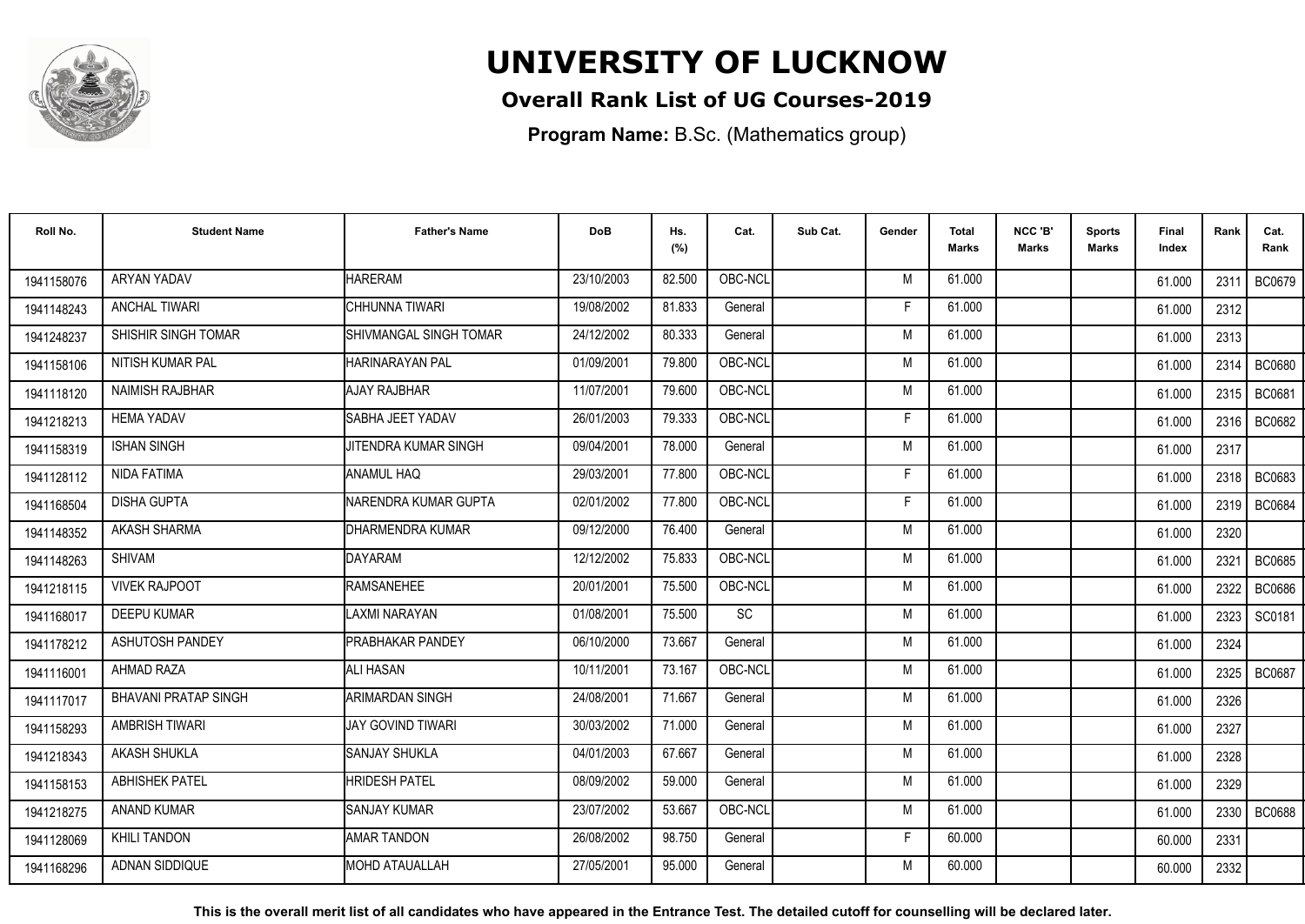

### **Overall Rank List of UG Courses-2019**

**Program Name:** B.Sc. (Mathematics group)

| Roll No.   | <b>Student Name</b>     | <b>Father's Name</b>              | <b>DoB</b> | Hs.<br>(%) | Cat.    | Sub Cat. | Gender | <b>Total</b><br><b>Marks</b> | NCC 'B'<br><b>Marks</b> | <b>Sports</b><br>Marks | Final<br>Index | Rank   | Cat.<br>Rank  |
|------------|-------------------------|-----------------------------------|------------|------------|---------|----------|--------|------------------------------|-------------------------|------------------------|----------------|--------|---------------|
| 1941158121 | NIDHI YADAV             | HARISH CHANDRA YADAV              | 01/02/2002 | 95.000     | OBC-NCL |          | F.     | 60.000                       |                         |                        | 60.000         | 2333 l | <b>BC0689</b> |
| 1941148308 | SARVESH PRATAP UPADHYAY | <b>I</b> DEVENDRA PRATAP UPADHYAY | 27/05/2002 | 95.000     | General |          | M      | 60.000                       |                         |                        | 60.000         | 2334   |               |
| 1941128079 | SHEELU MISHRA           | AMBARISH MISHRA                   | 17/07/2002 | 95.000     | General |          | F      | 60.000                       |                         |                        | 60.000         | 2335   |               |
| 1941148296 | <b>ADIT KUMAR</b>       | DEVENDRA KUMAR                    | 17/08/2002 | 95.000     | General |          | M      | 60.000                       |                         |                        | 60.000         | 2336   |               |
| 1941168064 | <b>SHANEE</b>           | <b>MAHENDRA NATH</b>              | 24/08/2004 | 95.000     | OBC-NCL |          | M      | 60.000                       |                         |                        | 60.000         | 2337   | <b>BC0690</b> |
| 1941128321 | <b>HARSHIT SINGH</b>    | ARVIND KUMAR SINGH                | 31/03/2002 | 92.000     | General |          | M      | 60.000                       |                         |                        | 60.000         | 2338   |               |
| 1941158051 | UTKARSH SRIVASTAVA      | GYANENDRA KUMAR SRIVASTAVA        | 29/09/2002 | 90.000     | General |          | M      | 60.000                       |                         |                        | 60.000         | 2339   |               |
| 1941218330 | AKANKSHA SINGH          | <b>SANJAY PRATAP SINGH</b>        | 04/04/2003 | 90.000     | General |          | F      | 60.000                       |                         |                        | 60.000         | 2340   |               |
| 1941158467 | <b>MD GULAM GAUSH</b>   | KHALIL AHMAD                      | 18/06/2002 | 89.474     | OBC-NCL |          | M      | 60.000                       |                         |                        | 60.000         | 2341   | BC0691        |
| 1941148459 | <b>ADARSH VERMA</b>     | <b>DINESH KUMAR VERMA</b>         | 11/11/2001 | 89.333     | OBC-NCL |          | M      | 60.000                       |                         |                        | 60.000         | 2342   | BC0692        |
| 1941218058 | VAISHNO MISHRA          | <b>RAMESH MISHRA</b>              | 22/07/2002 | 89.200     | General |          | F.     | 60.000                       |                         |                        | 60.000         | 2343   |               |
| 1941178452 | <b>AVNEESH KUMAR</b>    | RAJA RAM                          | 11/09/2003 | 89.167     | OBC-NCL |          | M      | 60.000                       |                         |                        | 60.000         | 2344   | BC0693        |
| 1941158555 | ANOOP KUMAR             | <b>LAL CHANDRA</b>                | 02/07/2002 | 88.800     | SC      |          | M      | 60.000                       |                         |                        | 60.000         | 2345   | SC0182        |
| 1941158010 | <b>SWASTIK PATEL</b>    | <b>GOPAL PATEL</b>                | 09/05/2003 | 88.333     | General |          | M      | 60.000                       |                         |                        | 60.000         | 2346   |               |
| 1941218166 | <b>MANYA SINGH</b>      | <b>RAVINDRA BAHADUR SINGH</b>     | 04/04/2001 | 88.000     | General |          | F      | 60.000                       |                         |                        | 60.000         | 2347   |               |
| 1941148531 | SAURABH BHARDWAJ        | <b>GAJENDRA KUMAR</b>             | 23/02/2002 | 87.400     | General |          | M      | 60.000                       |                         |                        | 60.000         | 2348   |               |
| 1941117059 | <b>DEEPAK TIWARI</b>    | MR. LILADHAR TIWARI               | 25/05/2002 | 87.400     | General |          | M      | 60.000                       |                         |                        | 60.000         | 2349   |               |
| 1941178252 | <b>VAISHNAVI VERMA</b>  | <b>PRADEEP VERMA</b>              | 08/11/2000 | 87.333     | General |          | F      | 60.000                       |                         |                        | 60.000         | 2350   |               |
| 1941208210 | <b>ANAMIKA TRIPATHI</b> | RAKESH KUMAR TRIPATHI             | 28/03/2000 | 87.000     | General |          | F      | 60.000                       |                         |                        | 60.000         | 2351   |               |
| 1941248135 | NISTHA GUPTA            | ISHASHI PRAKASH GUPTA             | 18/11/2002 | 86.667     | OBC-NCL |          | F.     | 60.000                       |                         |                        | 60.000         | 2352   | BC0694        |
| 1941248036 | NISHANT MAURYA          | ISATYENDRA KUMAR MAURYA           | 30/09/2003 | 86.333     | OBC-NCL |          | M      | 60.000                       |                         |                        | 60.000         | 2353   | <b>BC0695</b> |
| 1941115130 | <b>ARYA RAI</b>         | ISATENDRA KUMAR RAI               | 30/03/2002 | 86.000     | General |          | F      | 60.000                       |                         |                        | 60.000         | 2354   |               |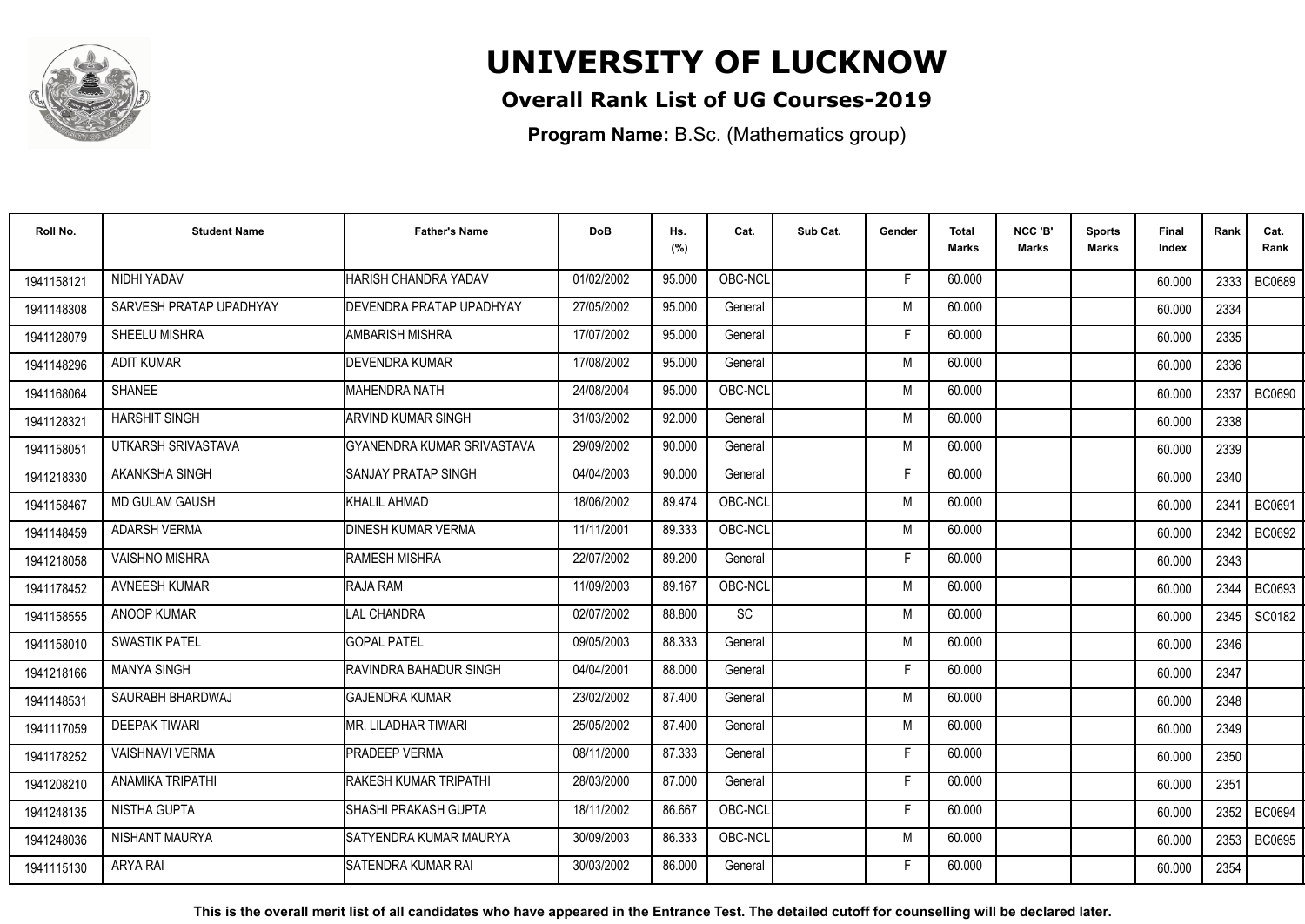

### **Overall Rank List of UG Courses-2019**

**Program Name:** B.Sc. (Mathematics group)

| Roll No.   | <b>Student Name</b>    | <b>Father's Name</b>      | <b>DoB</b> | Hs.<br>(%) | Cat.      | Sub Cat.   | Gender | <b>Total</b><br>Marks | NCC 'B'<br><b>Marks</b> | <b>Sports</b><br>Marks | Final<br>Index | Rank | Cat.<br>Rank  |
|------------|------------------------|---------------------------|------------|------------|-----------|------------|--------|-----------------------|-------------------------|------------------------|----------------|------|---------------|
| 1941168088 | <b>SARVESH TIWARI</b>  | MAHESH NARAYAN TIWARI     | 12/09/2001 | 85.667     | General   |            | M      | 60.000                |                         |                        | 60.000         | 2355 |               |
| 1941158234 | <b>JATIN JAWLA</b>     | <b>JAGPAL SINGH</b>       | 25/05/2002 | 85.500     | General   |            | M      | 60.000                |                         |                        | 60.000         | 2356 |               |
| 1941258082 | <b>FATIMA HUSSAIN</b>  | <b>SYED ALI HUSSAIN</b>   | 05/06/2002 | 85.400     | General   |            | F      | 60.000                |                         |                        | 60.000         | 2357 |               |
| 1941168186 | <b>KAJAL TIWARI</b>    | MANOJ KUMAR TIWARI        | 20/09/2002 | 85.400     | General   |            | E      | 60.000                |                         |                        | 60.000         | 2358 |               |
| 1941128116 | <b>AYUSH KUMAR</b>     | ANAND KUMAR GUPTA         | 11/07/2003 | 84.833     | OBC-NCL   |            | M      | 60.000                |                         |                        | 60.000         | 2359 | <b>BC0696</b> |
| 1941158600 | RAKSHIT SAHU           | LATE RAJENDRA KUMAR SAHU  | 29/05/2001 | 84.500     | OBC-NCL   |            | M      | 60.000                |                         |                        | 60.000         | 2360 | BC0697        |
| 1941178122 | JAYA VISHWAKARMA       | OMPRAKASH VISHWAKARMA     | 01/01/2000 | 84.000     | OBC-NCL   |            | Е      | 60.000                |                         |                        | 60.000         | 2361 | <b>BC0698</b> |
| 1941168179 | <b>KOMAL SONI</b>      | <b>MANOJ KUMAR SONI</b>   | 10/02/2003 | 84.000     | General   |            | E      | 60.000                |                         |                        | 60.000         | 2362 |               |
| 1941168511 | <b>SHIVANI TIWARI</b>  | NARENDRA KUMAR TIWARI     | 09/11/2001 | 83.667     | General   |            | F      | 60.000                |                         |                        | 60.000         | 2363 |               |
| 1941118092 | SMRITI SINGH           | <b>AJAY KUMAR SINGH</b>   | 27/12/2001 | 83.600     | General   |            | F      | 60.000                |                         |                        | 60.000         | 2364 |               |
| 1941258118 | PARAM SHIVAM           | <b>TRILOKI NATH YADAV</b> | 17/01/2002 | 83.333     | General   |            | M      | 60.000                |                         |                        | 60.000         | 2365 |               |
| 1941148001 | ANOOP CHANDRA MISHRA   | AWADHESH MISHRA           | 10/01/2003 | 82.833     | General   |            | M      | 60.000                |                         |                        | 60.000         | 2366 |               |
| 1941148011 | <b>ASHISH MISHRA</b>   | <b>AWDHESH MISHRA</b>     | 02/04/2002 | 82.500     | General   |            | M      | 60.000                |                         |                        | 60.000         | 2367 |               |
| 1941258085 | <b>SYED YASIR RAZA</b> | ISYED HUSAIN RAZA         | 23/04/2000 | 82.167     | General   |            | M      | 60.000                |                         |                        | 60.000         | 2368 |               |
| 1941248367 | <b>ASTHA TRIPATHI</b>  | SUDEEP KUMAR TRIPATHI     | 10/12/2000 | 82.167     | General   |            | Е      | 60.000                |                         |                        | 60.000         | 2369 |               |
| 1941117110 | MRITYUNJAY VERMA       | <b>VED PRAKASH VERMA</b>  | 04/06/2001 | 81.667     | General   |            | M      | 60.000                |                         |                        | 60.000         | 2370 |               |
| 1941114008 | SIDDHANT SRIVASTAVA    | SHALABH SRIVASTAVA        | 17/07/2002 | 81.600     | General   | <b>DFF</b> | M      | 60.000                |                         |                        | 60.000         | 2371 |               |
| 1941218158 | <b>KUNWAR SINGH</b>    | <b>RAVI PRATAP SINGH</b>  | 04/09/2002 | 81.600     | General   |            | M      | 60.000                |                         |                        | 60.000         | 2372 |               |
| 1941128374 | <b>RIYA SHARMA</b>     | <b>ASHOK KUMAR</b>        | 25/04/2001 | 81.500     | OBC-NCL   |            | F      | 60.000                |                         |                        | 60.000         |      | 2373   BC0699 |
| 1941178317 | <b>VAISHNAVI</b>       | <b>PRAVEEN MISHRA</b>     | 11/08/2001 | 81.481     | General   |            | F      | 60.000                |                         |                        | 60.000         | 2374 |               |
| 1941258238 | <b>JAI HIND</b>        | <b>VIJAY KUMAR</b>        | 08/07/2001 | 81.333     | OBC-NCL   |            | M      | 60.000                |                         |                        | 60.000         | 2375 | <b>BC0700</b> |
| 1941178508 | <b>ALOK KUMAR</b>      | RAJENDRA PRASAD           | 03/01/2000 | 81.000     | <b>SC</b> |            | M      | 60.000                |                         |                        | 60.000         |      | 2376   SC0183 |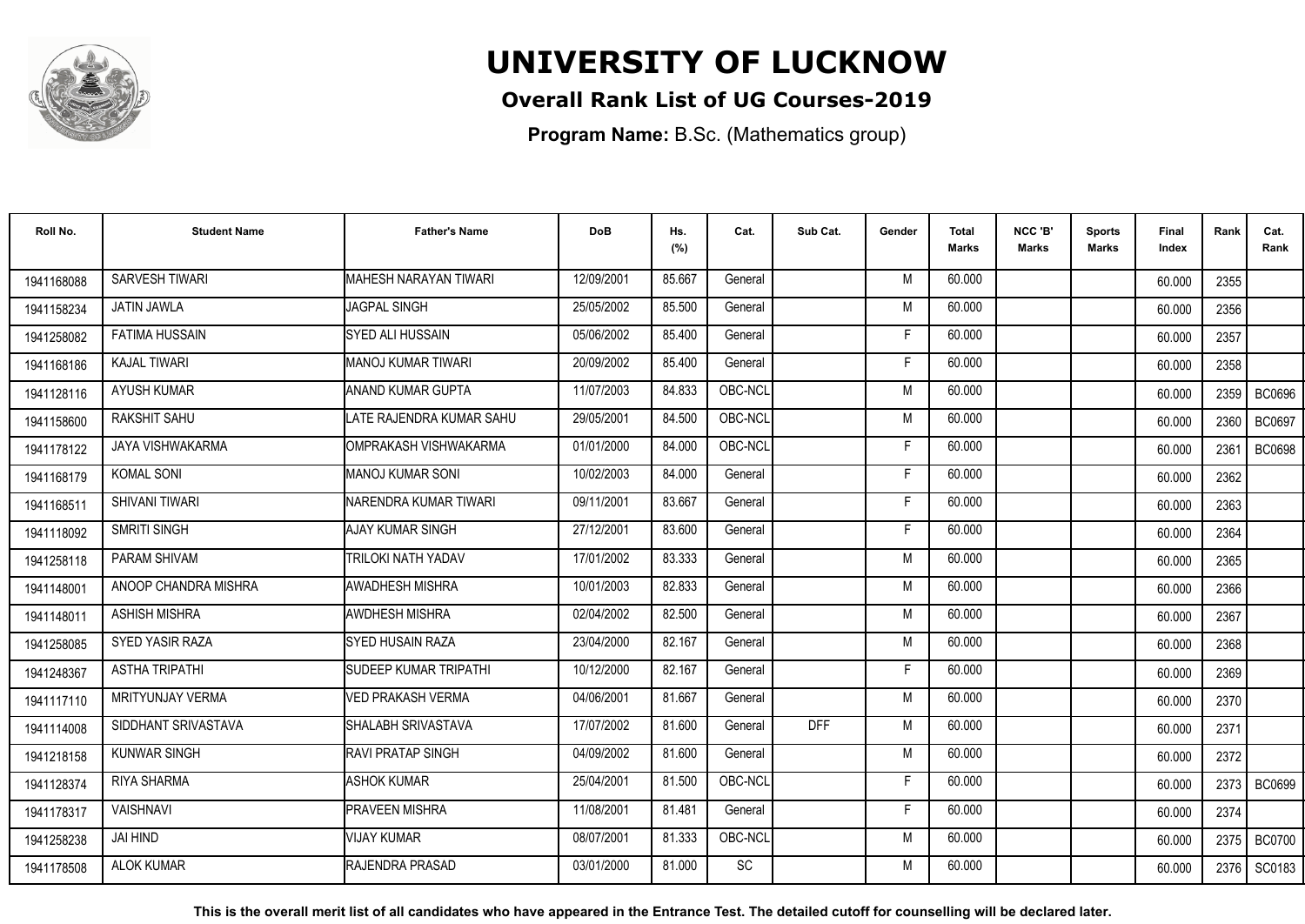

### **Overall Rank List of UG Courses-2019**

**Program Name:** B.Sc. (Mathematics group)

| Roll No.   | <b>Student Name</b>        | <b>Father's Name</b>      | <b>DoB</b> | Hs.<br>(%) | Cat.      | Sub Cat. | Gender | Total<br>Marks | NCC 'B'<br><b>Marks</b> | Sports<br>Marks | Final<br>Index | Rank | Cat.<br>Rank  |
|------------|----------------------------|---------------------------|------------|------------|-----------|----------|--------|----------------|-------------------------|-----------------|----------------|------|---------------|
| 1941258058 | <b>HIMANSHU MISHRA</b>     | <b>SUSHIL KUMAR</b>       | 11/08/2001 | 80.667     | General   |          | M      | 60.000         |                         |                 | 60.000         | 2377 |               |
| 1941208254 | <b>MANSI PRAJAPATI</b>     | RAM BALI PRAJAPATI        | 15/03/2002 | 80.333     | OBC-NCL   |          | F      | 60.000         |                         |                 | 60.000         | 2378 | <b>BC0701</b> |
| 1941208117 | ASHUTOSH KUMAR YADAV       | RAJESH YADAV              | 10/07/2002 | 80.333     | OBC-NCL   |          | M      | 60.000         |                         |                 | 60.000         | 2379 | <b>BC0702</b> |
| 1941208126 | PIYUSH VERMA               | RAJITRAM VERMA            | 07/07/2001 | 80.000     | OBC-NCL   |          | M      | 60.000         |                         |                 | 60.000         | 2380 | <b>BC0703</b> |
| 1941148156 | <b>ANKIT YADAV</b>         | BRAJRAJ SINGH YADAV       | 02/10/2001 | 80.000     | OBC-NCL   |          | M      | 60.000         |                         |                 | 60.000         | 2381 | <b>BC0704</b> |
| 1941158001 | PRASHANT GUPTA             | İGIRJA SHANKAR GUPTA      | 07/07/2003 | 80.000     | General   |          | M      | 60.000         |                         |                 | 60.000         | 2382 |               |
| 1941158598 | <b>MADHURI RAWAT</b>       | LATE MUKESH KUMAR RAWAT   | 05/04/2002 | 79.800     | <b>SC</b> |          | F      | 60.000         |                         |                 | 60.000         | 2383 | SC0184        |
| 1941258337 | <b>VAISHNAVI DWIVEDI</b>   | <b>VINOD DWIVEDI</b>      | 01/01/2001 | 79.667     | General   |          | F      | 60.000         |                         |                 | 60.000         | 2384 |               |
| 1941178193 | KM SHIVANI MISHRA          | PAWAN KUMAR MISHRA        | 03/01/2003 | 79.333     | General   |          | F      | 60.000         |                         |                 | 60.000         | 2385 |               |
| 1941208362 | KM DEEPA KUMARI            | <b>RAM LAUT</b>           | 02/07/2001 | 78.500     | SC        |          | F.     | 60.000         |                         |                 | 60.000         | 2386 | SC0185        |
| 1941248401 | AMAN KUMAR PAL             | <b>SUKHPAL</b>            | 02/06/2002 | 78.167     | OBC-NCL   |          | M      | 60.000         |                         |                 | 60.000         | 2387 | <b>BC0705</b> |
| 1941148119 | <b>SUCHITA GUPTA</b>       | <b>BHOLA PRASAD GUPTA</b> | 19/04/2001 | 77.800     | OBC-NCL   |          | F      | 60.000         |                         |                 | 60.000         | 2388 | <b>BC0706</b> |
| 1941208324 | SHIVA PANDEY               | RAM KISHORE PANDEY        | 28/09/2002 | 77.800     | General   |          | M      | 60.000         |                         |                 | 60.000         | 2389 |               |
| 1941218508 | SRISHTI CHAURASIA          | SATISH KUMAR CHAURASIA    | 20/09/2002 | 77.500     | OBC-NCL   |          | F      | 60.000         |                         |                 | 60.000         | 2390 | <b>BC0707</b> |
| 1941258411 | SHEKHAR PANDEY             | <b>VIPIN PANDEY</b>       | 26/07/2002 | 77.333     | General   |          | M      | 60.000         |                         |                 | 60.000         | 2391 |               |
| 1941148568 | <b>SHIVAM MISHRA</b>       | <b>GAYADUTT MISHRA</b>    | 22/10/2001 | 77.000     | General   |          | M      | 60.000         |                         |                 | 60.000         | 2392 |               |
| 1941168245 | NOORAIN AHMAD              | <b>MERAJ AHMAD</b>        | 14/03/2003 | 77.000     | OBC-NCL   |          | M      | 60.000         |                         |                 | 60.000         |      | 2393   BC0708 |
| 1941128080 | <b>VANSHIKA YADAV</b>      | AMBIKA YADAV              | 25/03/2003 | 77.000     | OBC-NCL   |          | F      | 60.000         |                         |                 | 60.000         | 2394 | <b>BC0709</b> |
| 1941158412 | <b>AMAN MISHRA</b>         | KANHAIYA LAL MISHRA       | 14/04/2002 | 76.833     | General   |          | M      | 60.000         |                         |                 | 60.000         | 2395 |               |
| 1941168361 | PRAJJWAL SRIVASTAVA        | MR. ANIL SRIVASTAVA       | 18/11/2003 | 76.667     | General   |          | M      | 60.000         |                         |                 | 60.000         | 2396 |               |
| 1941158317 | RIYA BAJPAI                | <b>JITENDRA KUMAR</b>     | 10/08/2001 | 76.333     | General   |          | F.     | 60.000         |                         |                 | 60.000         | 2397 |               |
| 1941248130 | <b>GYANESH RAJ JAISWAL</b> | ISHASHI KANT JAISWAL      | 29/09/2001 | 76.333     | OBC-NCL   |          | M      | 60.000         |                         |                 | 60.000         |      | 2398   BC0710 |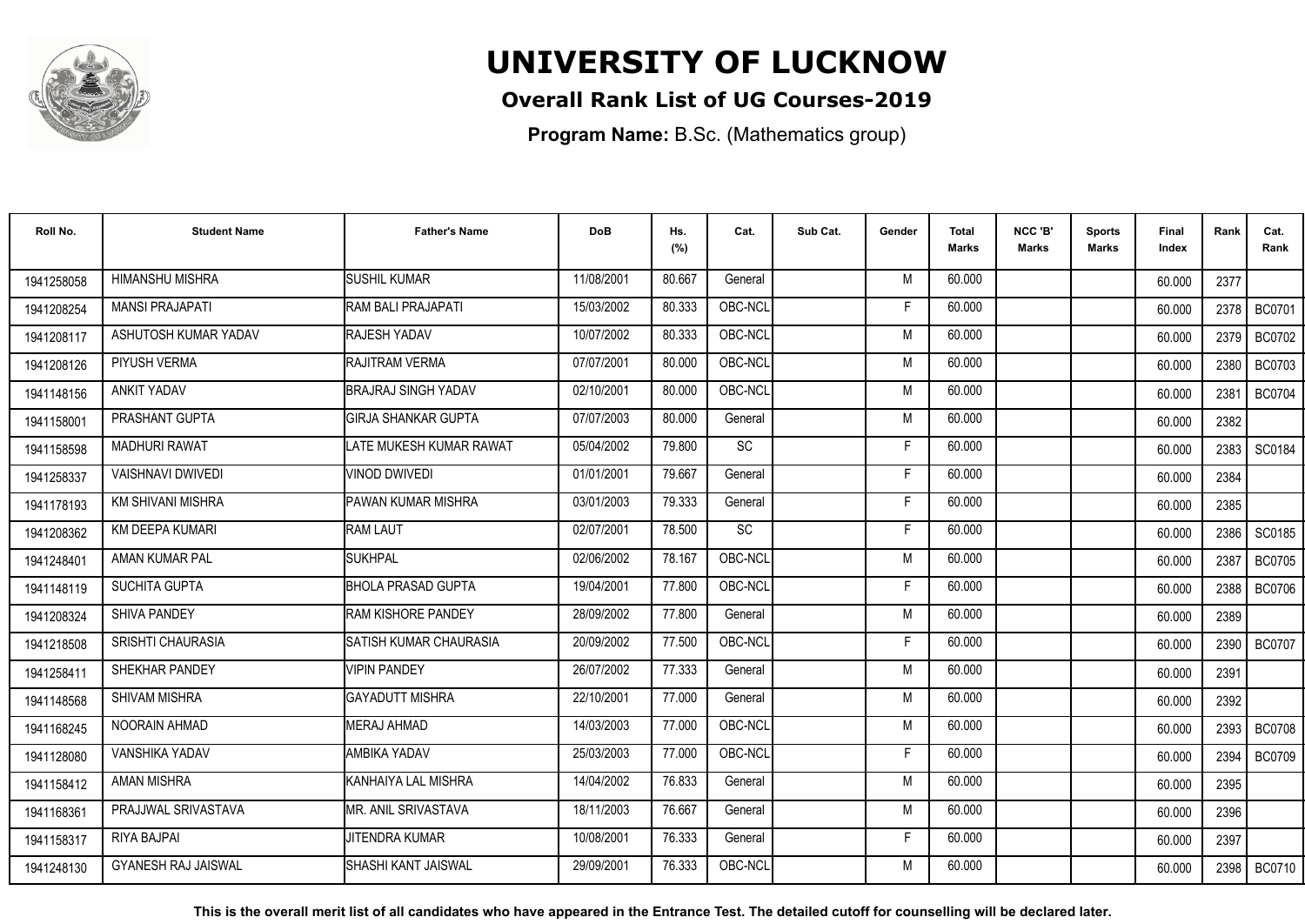

### **Overall Rank List of UG Courses-2019**

**Program Name:** B.Sc. (Mathematics group)

| Roll No.   | <b>Student Name</b>      | <b>Father's Name</b>         | <b>DoB</b> | Hs.<br>(%) | Cat.      | Sub Cat. | Gender | <b>Total</b><br><b>Marks</b> | NCC 'B'<br><b>Marks</b> | Sports<br><b>Marks</b> | <b>Final</b><br>Index | Rank   | Cat.<br>Rank  |
|------------|--------------------------|------------------------------|------------|------------|-----------|----------|--------|------------------------------|-------------------------|------------------------|-----------------------|--------|---------------|
| 1941208035 | <b>TANU KUMARI</b>       | <b>RAJESH KUMAR</b>          | 02/09/2001 | 76.167     | <b>SC</b> |          | F      | 60.000                       |                         |                        | 60.000                | 2399 I | SC0186        |
| 1941112004 | AKASH UPADHYAY           | RAMESH KUMAR UPADHYAY        | 15/07/2002 | 76.000     | General   |          | M      | 60.000                       |                         |                        | 60.000                | 2400   |               |
| 1941128389 | SHWETA DEVI              | <b>ASHOK KUMAR MISHRA</b>    | 16/08/2002 | 76.000     | General   |          | F      | 60.000                       |                         |                        | 60.000                | 2401   |               |
| 1941148440 | SIDDHARTH MISHRA         | <b>DINESH KUMAR MISHRA</b>   | 08/07/2002 | 75.667     | General   |          | M      | 60.000                       |                         |                        | 60.000                | 2402   |               |
| 1941258104 | <b>AMAN SINGH</b>        | TEJ BAHADUR SINGH            | 26/12/2002 | 75.667     | General   |          | M      | 60.000                       |                         |                        | 60.000                | 2403   |               |
| 1941158469 | RAVINDRA KUMAR VERMA     | KHEM CHANDRA VERMA           | 30/09/2001 | 75.286     | SC        |          | M      | 60.000                       |                         |                        | 60.000                | 2404   | SC0187        |
| 1941148591 | MANJESH MAURYA           | <b>GIRISH CHANDRA MAURYA</b> | 15/07/2002 | 75.000     | OBC-NCL   |          | M      | 60.000                       |                         |                        | 60.000                | 2405   | <b>BC0711</b> |
| 1941148375 | <b>ADARSH TRIPATHI</b>   | DHARMENDRA TRIPATHI          | 23/01/2002 | 74.833     | General   |          | M      | 60.000                       |                         |                        | 60.000                | 2406   |               |
| 1941118106 | <b>AYUSH MISHRA</b>      | AJAY MISHRA                  | 29/12/2003 | 74.833     | General   |          | M      | 60.000                       |                         |                        | 60.000                | 2407   |               |
| 1941258416 | SALONI                   | <b>/IRENDRA KUMAR</b>        | 11/06/2001 | 74.167     | OBC-CL    |          | F      | 60.000                       |                         |                        | 60.000                | 2408   |               |
| 1941178276 | <b>LAKHAN KUMAR</b>      | PRAMOD KUMAR                 | 16/11/2003 | 74.167     | <b>SC</b> |          | M      | 60.000                       |                         |                        | 60.000                | 2409   | <b>SC0188</b> |
| 1941178028 | <b>TUSHAR NAGPAL</b>     | <b>NAVEEN NAGPAL</b>         | 18/10/2001 | 74.000     | General   |          | M      | 60.000                       |                         |                        | 60.000                | 2410   |               |
| 194114828  | <b>GAURAVI SAXENA</b>    | <b>DEEPAK SAXENA</b>         | 21/09/2002 | 72.200     | General   |          |        | 60.000                       |                         |                        | 60.000                | 2411   |               |
| 1941178514 | <b>AJAY GUPTA</b>        | <b>RAJENDRA PRASAD GUPTA</b> | 08/06/2001 | 71.667     | General   |          | M      | 60.000                       |                         |                        | 60.000                | 2412   |               |
| 1941248451 | <b>RAVI RANJAN KUMAR</b> | <b>SUNIL SAH</b>             | 07/07/2002 | 67.200     | General   |          | M      | 60.000                       |                         |                        | 60.000                | 2413   |               |
| 1941258202 | <b>NEERAJ SINGH</b>      | UTTAM SINGH                  | 10/01/1999 | 63.833     | OBC-NCL   |          | M      | 60.000                       |                         |                        | 60.000                | 2414   | BC0712        |
| 1941258240 | <b>DEEPENDRA KUMAR</b>   | <b>VIJAY KUMAR</b>           | 08/06/2001 | 63.833     | <b>SC</b> |          | M      | 60.000                       |                         |                        | 60.000                |        | 2415   SC0189 |
| 1941248252 | <b>MANVENDRA SINGH</b>   | <b>SHRAVAN KUMAR SINGH</b>   | 15/07/2000 | 63.800     | General   |          | M      | 60.000                       |                         |                        | 60.000                | 2416   |               |
| 1941248274 | NITESH YADAV             | SHRIKRISHNA YADAV            | 21/02/1998 | 60.800     | OBC-NCL   |          | M      | 60.000                       |                         |                        | 60.000                | 2417   | <b>BC0713</b> |
| 1941168125 | <b>ANURAG YADAV</b>      | <b>MANNU YADAV</b>           | 06/02/2002 | 60.800     | OBC-NCL   |          | M      | 60.000                       |                         |                        | 60.000                | 2418 l | <b>BC0714</b> |
| 1941208005 | <b>AYUSH BAJPAI</b>      | RAJESH BAJPAI                | 02/06/2003 | 60.800     | General   |          | M      | 60.000                       |                         |                        | 60.000                | 2419   |               |
| 1941208062 | NITESH KUMAR SINGH       | <b>IRAJESH KUMAR SINGH</b>   | 05/07/2001 | 55.500     | General   |          | M      | 60.000                       |                         |                        | 60.000                | 2420   |               |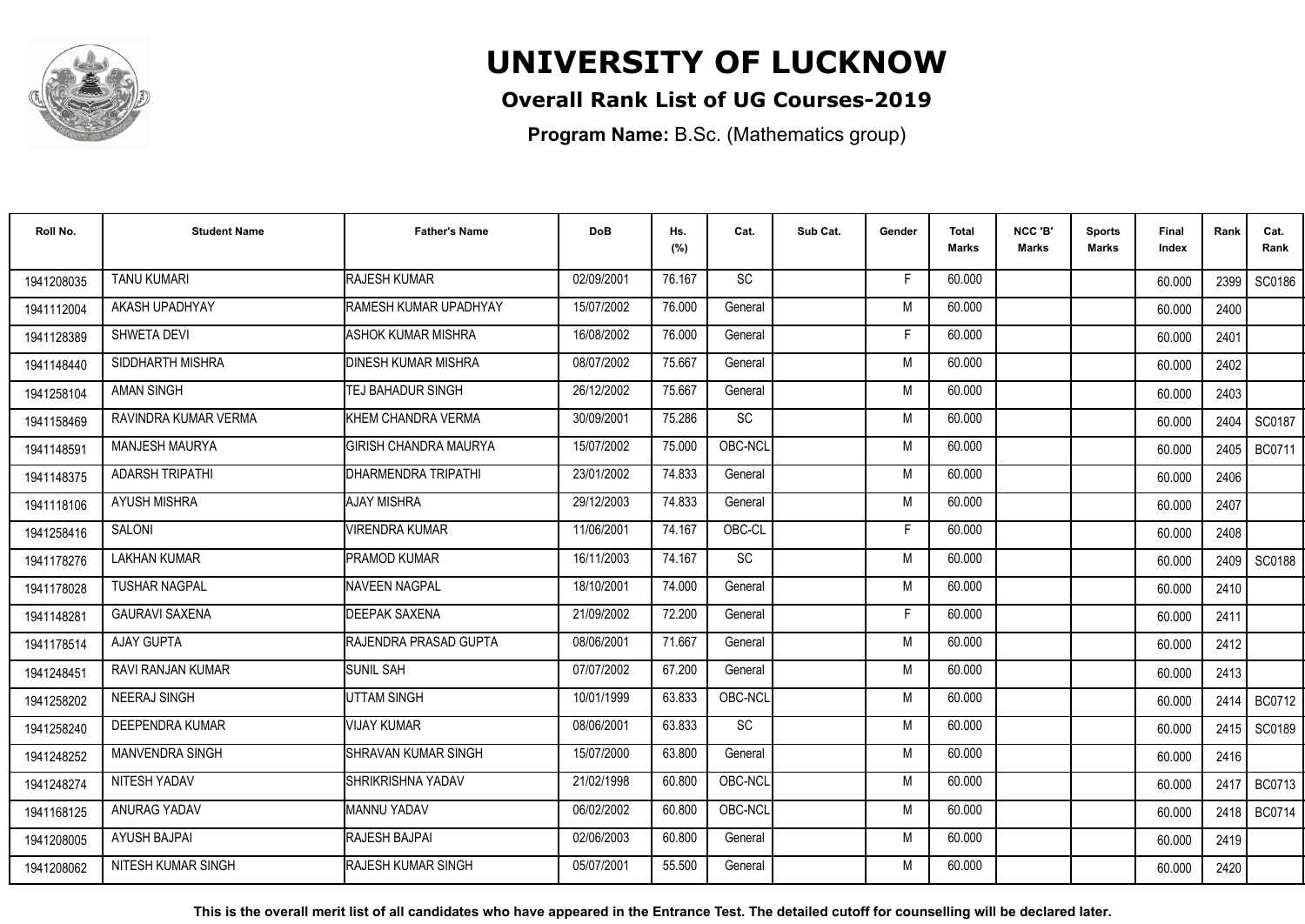

### **Overall Rank List of UG Courses-2019**

**Program Name:** B.Sc. (Mathematics group)

| Roll No.   | <b>Student Name</b>   | <b>Father's Name</b>         | <b>DoB</b> | Hs.<br>(%) | Cat.            | Sub Cat. | Gender | <b>Total</b><br><b>Marks</b> | NCC 'B'<br><b>Marks</b> | Sports<br>Marks | <b>Final</b><br>Index | Rank | Cat.<br>Rank  |
|------------|-----------------------|------------------------------|------------|------------|-----------------|----------|--------|------------------------------|-------------------------|-----------------|-----------------------|------|---------------|
| 1941248002 | AJEET KUMAR YADAV     | SATYA DEV YADAV              | 03/12/2000 | 96.000     | OBC-NCL         |          | M      | 59.000                       |                         |                 | 59,000                | 2421 | <b>BC0715</b> |
| 1941218318 | KUMARI KAVITA         | SANJAY KUMAR YADAV           | 15/10/2000 | 95.000     | OBC-NCL         |          | F      | 59.000                       |                         |                 | 59,000                | 2422 | <b>BC0716</b> |
| 1941218092 | SHIPRA NIGOTIYA       | RAMKUMAR NIGOTIYA            | 21/06/2003 | 95.000     | General         |          | F      | 59.000                       |                         |                 | 59.000                | 2423 |               |
| 1941168499 | <b>KOMAL KUMARI</b>   | NARENDRA KUMAR               | 03/03/2001 | 94.000     | $\overline{SC}$ |          | F      | 59.000                       |                         |                 | 59.000                | 2424 | SC0190        |
| 1941208264 | <b>SHRADDHA</b>       | RAM CHANDRA                  | 14/04/2002 | 93.000     | <b>SC</b>       |          | F      | 59.000                       |                         |                 | 59.000                | 2425 | SC0191        |
| 1941218182 | PRATEEK TYAGI         | <b>RAVINDRA TYAGI</b>        | 25/02/2001 | 91.167     | General         |          | M      | 59.000                       |                         |                 | 59.000                | 2426 |               |
| 1941168460 | <b>SIJAN SIDDIQUI</b> | <b>MUZIBURRAHAMAN</b>        | 15/07/2001 | 90.167     | General         |          | M      | 59.000                       |                         |                 | 59.000                | 2427 |               |
| 1941178453 | SHATANSHI GAUR        | RAJA RAM GAUR                | 25/03/2003 | 90.000     | OBC-NCL         |          | M      | 59.000                       |                         |                 | 59.000                | 2428 | <b>BC0717</b> |
| 1941178059 | PREETI VERMA          | NIRMAL KUMAR VERMA           | 29/01/2001 | 89.200     | OBC-NCL         |          | F      | 59.000                       |                         |                 | 59.000                |      | 2429   BC0718 |
| 1941168242 | MD. FAIYAZ AKHTAR     | MD. SHAHABUDDIN              | 12/07/2002 | 89.200     | OBC-NCL         |          | M      | 59.000                       |                         |                 | 59.000                | 2430 | BC0719        |
| 1941148229 | SUPRIYA TIWARI        | CHANDRIKA PRASAD TIWARI      | 15/08/2002 | 88.667     | General         |          | F      | 59.000                       |                         |                 | 59.000                | 2431 |               |
| 1941158209 | <b>JYOTI VERMA</b>    | <b>JAGATPAL KAIRATI</b>      | 10/07/2002 | 87.400     | OBC-NCL         |          | F.     | 59.000                       |                         |                 | 59.000                | 2432 | <b>BC0720</b> |
| 194116852  | <b>RAVLEEN KAUR</b>   | NARENDRA SINGH               | 29/10/2001 | 87.200     | General         |          | F      | 59.000                       |                         |                 | 59,000                | 2433 |               |
| 1941118091 | PRIYANSHU SINGH       | AJAY KUMAR SINGH             | 01/10/2001 | 87.000     | General         |          | M      | 59.000                       |                         |                 | 59.000                | 2434 |               |
| 1941115037 | <b>KRITI BAJPAI</b>   | DR.LTCOL.N.K.BAJPAI          | 25/01/2002 | 87.000     | General         |          | Е      | 59.000                       |                         |                 | 59.000                | 2435 |               |
| 1941148074 | SHIV GOVIND SINGH     | <b>BALWANT SINGH</b>         | 12/07/2003 | 85.833     | General         |          | M      | 59.000                       |                         |                 | 59.000                | 2436 |               |
| 1941128171 | <b>ANISHA SINGH</b>   | <b>ANIL KUMAR SINGH</b>      | 21/03/2001 | 85.600     | General         |          | F      | 59.000                       |                         |                 | 59.000                | 2437 |               |
| 1941248327 | SAURABH KUSHWAHA      | SOMARU SINGH KUSHWAHA        | 12/07/2001 | 85.500     | General         |          | M      | 59.000                       |                         |                 | 59.000                | 2438 |               |
| 1941115120 | <b>PRATEEK</b>        | SABHAJEET RAM                | 20/02/2000 | 85.400     | OBC-NCL         | DP       | M      | 59.000                       |                         |                 | 59.000                | 2439 | BC0721        |
| 1941218472 | SUNEEL KUSHWAHA       | <b>SANTSHARAN</b>            | 10/06/2001 | 85.400     | OBC-NCL         |          | M      | 59.000                       |                         |                 | 59.000                | 2440 | <b>BC0722</b> |
| 1941115049 | <b>ROHIT KUMAR</b>    | <b>JAGDISH RAM PRAJAPATI</b> | 19/03/2001 | 83.600     | OBC-NCL         | DP       | M      | 59.000                       |                         |                 | 59.000                | 2441 | <b>BC0723</b> |
| 1941248271 | OMKAR KUSHWAHA        | SHRIKANT KUSHWAHA            | 16/03/2002 | 83.600     | OBC-NCL         |          | M      | 59.000                       |                         |                 | 59.000                | 2442 | <b>BC0724</b> |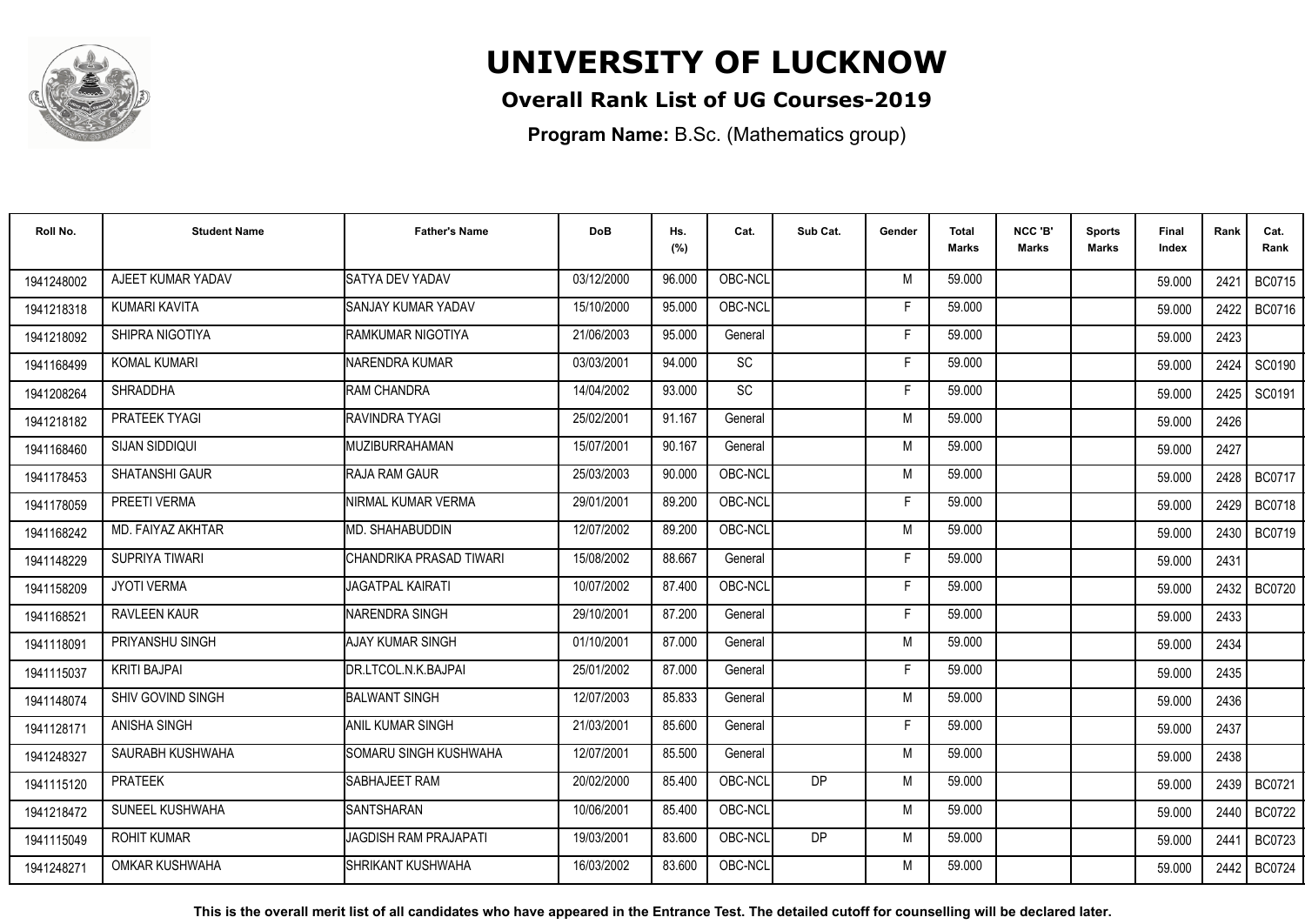

### **Overall Rank List of UG Courses-2019**

**Program Name:** B.Sc. (Mathematics group)

| Roll No.   | <b>Student Name</b>     | <b>Father's Name</b>         | <b>DoB</b> | Hs.<br>(%) | Cat.      | Sub Cat. | Gender | <b>Total</b><br><b>Marks</b> | NCC 'B'<br><b>Marks</b> | <b>Sports</b><br>Marks | Final<br>Index | Rank | Cat.<br>Rank  |
|------------|-------------------------|------------------------------|------------|------------|-----------|----------|--------|------------------------------|-------------------------|------------------------|----------------|------|---------------|
| 1941118079 | <b>KM RISHITA SAHU</b>  | AJAY KUMAR SAHU              | 10/01/2003 | 83.500     | OBC-NCL   |          | F      | 59.000                       |                         |                        | 59,000         | 2443 | <b>BC0725</b> |
| 1941208376 | <b>SUMIT KUMAR</b>      | <b>RAM NARESH</b>            | 04/12/2002 | 82.833     | OBC-NCL   |          | M      | 59.000                       |                         |                        | 59.000         | 2444 | <b>BC0726</b> |
| 1941248051 | <b>SHAHRUKH</b>         | <b>SHABIR</b>                | 15/04/1999 | 81.500     | OBC-NCL   |          | M      | 59.000                       |                         |                        | 59.000         | 2445 | <b>BC0727</b> |
| 1941148359 | LAXMI SRIVASTAVA        | DHARMENDRA KUMAR SRIVASTAVA  | 05/10/2002 | 81.167     | General   |          | F      | 59.000                       |                         |                        | 59.000         | 2446 |               |
| 1941118072 | <b>AMAR KUMAR</b>       | AJAY KUMAR GUPTA             | 10/06/2001 | 80.000     | OBC-NCL   |          | M      | 59.000                       |                         |                        | 59.000         | 2447 | <b>BC0728</b> |
| 1941178308 | <b>UTTAM PAL</b>        | PRASIDDH NARAYAN PAL         | 04/05/2001 | 79.833     | OBC-NCL   |          | M      | 59.000                       |                         |                        | 59,000         | 2448 | <b>BC0729</b> |
| 1941208034 | <b>KM ARTI DEVI</b>     | <b>RAJESH KUMAR</b>          | 15/10/2002 | 79.833     | OBC-NCL   |          | F      | 59.000                       |                         |                        | 59.000         | 2449 | <b>BC0730</b> |
| 1941208167 | SANDEEP                 | <b>RAJU PRASAD</b>           | 04/01/2001 | 79.800     | SC        |          | M      | 59.000                       |                         |                        | 59.000         | 2450 | SC0192        |
| 1941248025 | AMAN MAURYA             | <b>SATYARAM</b>              | 19/10/2002 | 79.333     | OBC-NCL   |          | M      | 59.000                       |                         |                        | 59.000         | 2451 | <b>BC0731</b> |
| 1941148163 | SNEHA VERMA             | <b>BRIJENDRA KUMAR VERMA</b> | 10/01/2003 | 79.000     | <b>SC</b> |          | F      | 59.000                       |                         |                        | 59.000         | 2452 | SC0193        |
| 1941258120 | PRIYANKA YADAV          | TRILOKI PRASAD YADAV         | 25/04/2002 | 78.333     | OBC-CL    |          | F      | 59.000                       |                         |                        | 59.000         | 2453 |               |
| 1941158590 | <b>ADARSH SHUKLA</b>    | LATE HARI PRASAD SHUKLA      | 15/08/2003 | 78.333     | General   |          | M      | 59.000                       |                         |                        | 59.000         | 2454 |               |
| 1941148598 | RICHA VISHWAKARMA       | <b>GIRISH VISHWAKARMA</b>    | 03/01/2002 | 78.000     | OBC-NCL   |          | F      | 59.000                       |                         |                        | 59.000         | 2455 | <b>BC0732</b> |
| 1941248305 | <b>VIVEK KUMAR</b>      | SHYAMNARAYAN YADAV           | 03/03/2001 | 76.400     | General   |          | M      | 59.000                       |                         |                        | 59.000         | 2456 |               |
| 1941168139 | <b>SACHIN KUMAR RAI</b> | <b>MANOJ KUMAR</b>           | 13/09/2001 | 76.333     | OBC-NCL   |          | M      | 59.000                       |                         |                        | 59.000         | 2457 | <b>BC0733</b> |
| 1941168430 | PRACHI VERMA            | <b>MUKESH VERMA</b>          | 01/02/2002 | 75.000     | OBC-NCL   |          | F      | 59.000                       |                         |                        | 59.000         | 2458 | <b>BC0734</b> |
| 1941208414 | <b>ASHISH KUMAR</b>     | <b>RAM PRASAD</b>            | 01/01/2002 | 74.667     | OBC-CL    |          | M      | 59.000                       |                         |                        | 59.000         | 2459 |               |
| 1941117036 | SHUBHENDRA PRATAP       | <b>DILIP KUMAR SINGH</b>     | 03/08/2001 | 74.600     | General   |          | M      | 59.000                       |                         |                        | 59.000         | 2460 |               |
| 1941158200 | SAJID ALI               | <b>JABIR ALI</b>             | 11/12/2002 | 74.500     | OBC-NCL   |          | M      | 59.000                       |                         |                        | 59.000         | 2461 | BC0735        |
| 1941158088 | AMIT YADAV              | <b>HARI RAM YADAV</b>        | 05/07/2001 | 74.333     | OBC-NCL   |          | M      | 59.000                       |                         |                        | 59.000         | 2462 | <b>BC0736</b> |
| 1941128491 | <b>HARSHIT RAWAT</b>    | AWADHESH KUMAR               | 01/08/2002 | 74.000     | <b>SC</b> |          | M      | 59.000                       |                         |                        | 59.000         | 2463 | SC0194        |
| 1941208293 | <b>VIVEK SINGH</b>      | RAM JEE SINGH                | 25/08/2002 | 72.167     | General   |          | M      | 59.000                       |                         |                        | 59.000         | 2464 |               |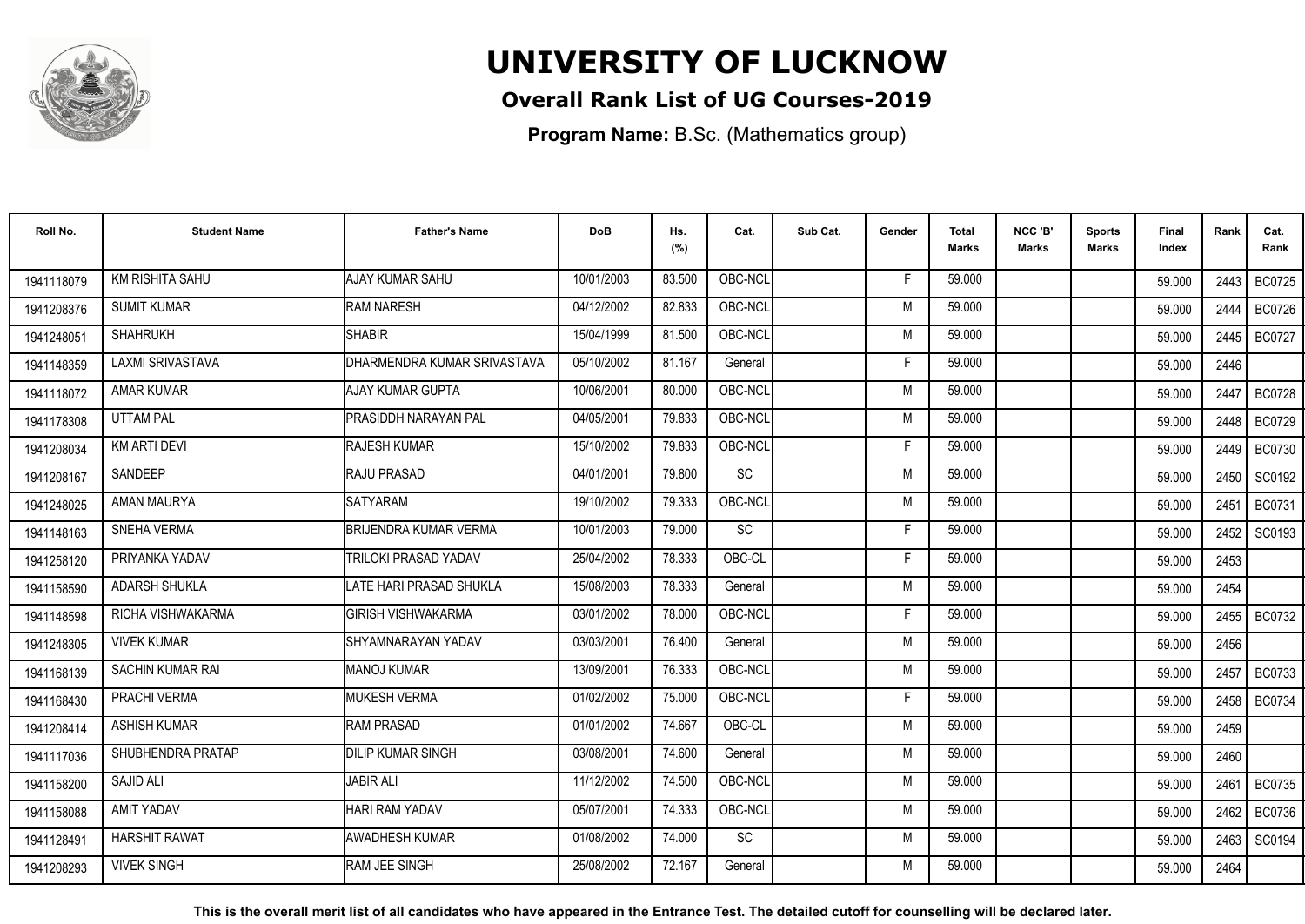

### **Overall Rank List of UG Courses-2019**

**Program Name:** B.Sc. (Mathematics group)

| Roll No.   | <b>Student Name</b>        | <b>Father's Name</b>         | <b>DoB</b> | Hs.<br>(%) | Cat.      | Sub Cat.  | Gender | <b>Total</b><br>Marks | NCC 'B'<br><b>Marks</b> | <b>Sports</b><br><b>Marks</b> | Final<br>Index | Rank | Cat.<br>Rank  |
|------------|----------------------------|------------------------------|------------|------------|-----------|-----------|--------|-----------------------|-------------------------|-------------------------------|----------------|------|---------------|
| 1941148338 | <b>KIRTI GOVIND</b>        | <b>DHARAMPAL SINGH</b>       | 23/06/2000 | 71.000     | General   |           | M      | 59.000                |                         |                               | 59.000         | 2465 |               |
| 1941218193 | PRIYANSHU SINGH            | RISHIKESH SINGH              | 19/02/2002 | 70.200     | General   |           | M      | 59.000                |                         |                               | 59.000         | 2466 |               |
| 1941218475 | SANDEEP KUMAR              | <b>SARJU PRSAD</b>           | 18/04/2001 | 68.667     | OBC-NCL   |           | M      | 59.000                |                         |                               | 59.000         | 2467 | <b>BC0737</b> |
| 1941208249 | SATYAM KESARWANI           | RAM BABU KESARWANI           | 08/07/2002 | 68.500     | General   |           | M      | 59.000                |                         |                               | 59.000         | 2468 |               |
| 1941218175 | SHUBHANSHU GAUTAM          | <b>RAVINDRA PAL</b>          | 04/04/2000 | 68.400     | <b>SC</b> |           | M      | 59.000                |                         |                               | 59.000         | 2469 | SC0195        |
| 1941218486 | <b>ADARSH MISHRA</b>       | <b>SARVESH KUMAR</b>         | 30/06/2002 | 67.833     | General   |           | M      | 59.000                |                         |                               | 59.000         | 2470 |               |
| 1941208137 | <b>SAGAR KUMAR</b>         | <b>RAJKUMAR BHARTI</b>       | 25/12/2002 | 67.500     | <b>SC</b> |           | M      | 59.000                |                         |                               | 59.000         | 2471 | SC0196        |
| 1941258313 | ANSHUMAN AWASTHI           | <b>VINAY AWASTHI</b>         | 19/04/2002 | 66.400     | General   |           | M      | 59.000                |                         |                               | 59.000         | 2472 |               |
| 1941208330 | <b>GYANESH GUPTA</b>       | IRAM KRISHNA GUPTA           | 05/11/2002 | 66.333     | OBC-NCL   |           | M      | 59.000                |                         |                               | 59.000         | 2473 | <b>BC0738</b> |
| 1941178416 | <b>ANKIT PAL</b>           | <b>IRAJ BAHADUR PAL</b>      | 08/12/2002 | 96.000     | OBC-NCL   |           | M      | 58.000                |                         |                               | 58.000         | 2474 | <b>BC0739</b> |
| 1941218230 | SAURABH SINGH              | ISAHEB RAJ SINGH             | 03/03/2003 | 96.000     | SC        |           | M      | 58.000                |                         |                               | 58.000         | 2475 | SC0197        |
| 1941115052 | AMAN SINGH CHAUHAN         | JASVEER SINGH CHAUHAN        | 30/12/2000 | 95.000     | General   | <b>DP</b> | M      | 58.000                |                         |                               | 58.000         | 2476 |               |
| 1941258189 | <b>KHUSHI</b>              | <b>UPENDRA KUMAR</b>         | 15/04/2001 | 95.000     | SC        |           | F      | 58.000                |                         |                               | 58.000         | 2477 | SC0198        |
| 1941218517 | ABHISHEK VERMA             | <b>SATISH KUMAR VERMA</b>    | 02/05/2002 | 95.000     | OBC-NCL   |           | M      | 58.000                |                         |                               | 58.000         | 2478 | <b>BC0740</b> |
| 1941178161 | ARUN YADAV                 | PARAS NATH YADAV             | 26/08/2001 | 93.000     | OBC-NCL   |           | M      | 58.000                |                         |                               | 58.000         | 2479 | <b>BC0741</b> |
| 1941218407 | ANUSHKA GAUTAM             | <b>SANT LAL GAUTAM</b>       | 06/11/2001 | 93.000     | <b>SC</b> |           | F      | 58.000                |                         |                               | 58.000         | 2480 | SC0199        |
| 1941178211 | PRAGATI TIWARI             | <b>PRABHAKAR MANI TIWARI</b> | 30/01/2002 | 92.833     | General   |           | Е      | 58.000                |                         |                               | 58.000         | 2481 |               |
| 1941258499 | PIYUSH YADAV               | YOGENDRA YADAV               | 20/08/2002 | 91.200     | OBC-NCL   |           | M      | 58.000                |                         |                               | 58.000         | 2482 | <b>BC0742</b> |
| 1941115053 | RAVI PRAKASH               | IJAY PRAKASH SINGH           | 12/12/2000 | 89.000     | General   | <b>DP</b> | M      | 58.000                |                         |                               | 58.000         | 2483 |               |
| 1941148047 | <b>SEJAL YADAV</b>         | BAIJNATH YADAV               | 18/03/2003 | 87.833     | OBC-NCL   |           | F.     | 58,000                |                         |                               | 58.000         | 2484 | <b>BC0743</b> |
| 1941158131 | <b>MOHD TAHZEEB BAQUAR</b> | <b>HASAN MOHAMMAD</b>        | 15/07/2001 | 87.400     | OBC-NCL   |           | M      | 58.000                |                         |                               | 58.000         | 2485 | <b>BC0744</b> |
| 1941158029 | PANKAJ SHARMA              | <b>GREENCHAND SHARMA</b>     | 09/07/2003 | 87.167     | OBC-NCL   |           | M      | 58.000                |                         |                               | 58.000         | 2486 | <b>BC0745</b> |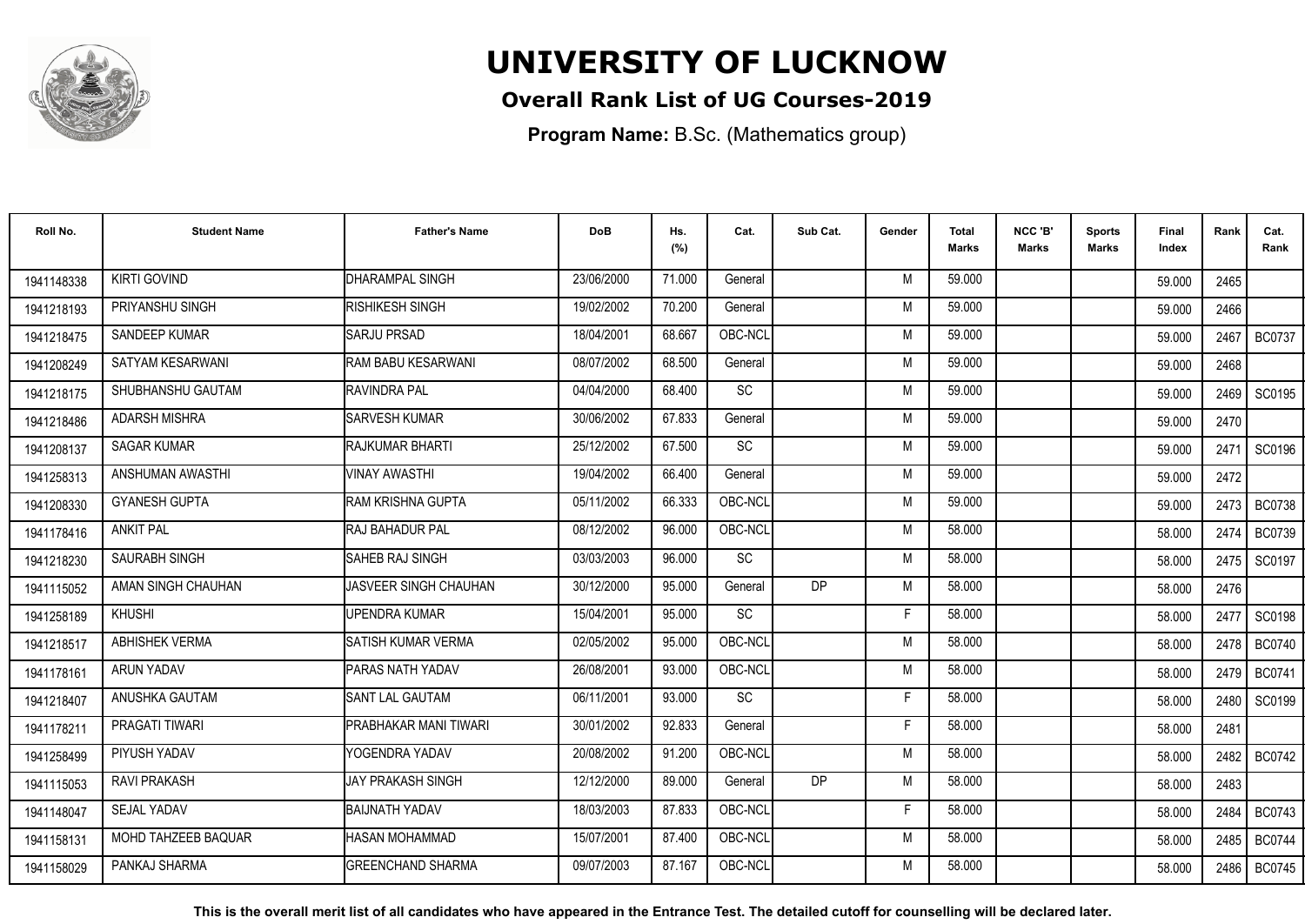

### **Overall Rank List of UG Courses-2019**

**Program Name:** B.Sc. (Mathematics group)

| Roll No.   | <b>Student Name</b>      | <b>Father's Name</b>        | <b>DoB</b> | Hs.<br>(%) | Cat.      | Sub Cat. | Gender | <b>Total</b><br><b>Marks</b> | NCC 'B'<br><b>Marks</b> | Sports<br><b>Marks</b> | Final<br>Index | Rank | Cat.<br>Rank  |
|------------|--------------------------|-----------------------------|------------|------------|-----------|----------|--------|------------------------------|-------------------------|------------------------|----------------|------|---------------|
| 1941258107 | <b>KM RUCHI VERMA</b>    | <b>TEJPRATAP VERMA</b>      | 19/07/2002 | 86.333     | OBC-CL    |          | F      | 58.000                       |                         |                        | 58.000         | 2487 |               |
| 1941148195 | RUPANJALI RANJAN         | CHANDRA BHUSHAN             | 01/07/2002 | 85.600     | SC        |          | F      | 58.000                       |                         |                        | 58.000         | 2488 | SC0200        |
| 1941178439 | <b>RAJNI SINGH</b>       | <b>RAJ KUMAR SINGH</b>      | 01/08/2000 | 84.500     | General   |          | F.     | 58.000                       |                         |                        | 58.000         | 2489 |               |
| 1941258402 | <b>SHAGUN YADAV</b>      | <b>VINOD YADAV</b>          | 14/09/2002 | 84.500     | OBC-NCL   |          | F      | 58.000                       |                         |                        | 58.000         | 2490 | <b>BC0746</b> |
| 1941258008 | <b>AMUL VERMA</b>        | SURESH CHANDRA VERMA        | 19/02/2003 | 84.167     | OBC-NCL   |          | M      | 58.000                       |                         |                        | 58.000         | 2491 | <b>BC0747</b> |
| 1941218316 | <b>AKASH PATEL</b>       | SANJAY KUMAR VERMA          | 11/03/2002 | 84.000     | OBC-CL    |          | M      | 58.000                       |                         |                        | 58.000         | 2492 |               |
| 1941178039 | <b>DIKSHA</b>            | <b>NEERAJ KUMAR</b>         | 18/10/2001 | 83.500     | OBC-NCL   |          | F      | 58.000                       |                         |                        | 58.000         | 2493 | <b>BC0748</b> |
| 1941208505 | <b>VINOD KUMAR</b>       | <b>RAMASARE</b>             | 06/02/2002 | 83.333     | OBC-NCL   |          | M      | 58.000                       |                         |                        | 58.000         | 2494 | <b>BC0749</b> |
| 1941218022 | PRINCE KUMAR             | RAMESH CHANDRA              | 15/06/2002 | 83.000     | OBC-NCL   |          | M      | 58.000                       |                         |                        | 58,000         | 2495 | <b>BC0750</b> |
| 1941258140 | <b>MUDITA SINGH</b>      | <b>UDAY VEER SINGH</b>      | 28/08/2001 | 82.333     | General   |          | F      | 58.000                       |                         |                        | 58.000         | 2496 |               |
| 1941118116 | <b>BEENA SINGH</b>       | AJAY PRATAP SINGH           | 03/07/2002 | 81.667     | General   |          | F      | 58.000                       |                         |                        | 58.000         | 2497 |               |
| 1941218361 | AYUSHI SRIVASTAVA        | SANJAY SRIVASTAVA           | 25/03/2001 | 81.600     | General   |          | F      | 58.000                       |                         |                        | 58.000         | 2498 |               |
| 1941128020 | <b>SAKSHI SINGH</b>      | AKHILESH KUMAR SINGH        | 05/12/2001 | 81.600     | General   |          |        | 58.000                       |                         |                        | 58.000         | 2499 |               |
| 1941117022 | <b>ANAMIKA SINGH</b>     | <b>BEER BAHADUR SINGH</b>   | 25/06/2002 | 81.600     | General   |          | F      | 58.000                       |                         |                        | 58.000         | 2500 |               |
| 1941258363 | <b>DIRGHSHANK PANDEY</b> | VINOD KUMAR PANDEY          | 10/07/2002 | 81.600     | General   |          | M      | 58.000                       |                         |                        | 58.000         | 2501 |               |
| 1941148213 | <b>VAISHNAVI SINGH</b>   | <b>CHANDRA SEKHAR SINGH</b> | 26/08/2001 | 81.167     | General   |          | F      | 58.000                       |                         |                        | 58.000         | 2502 |               |
| 1941148184 | AMBRESH YADAV            | <b>BUDHIRAM YADAV</b>       | 02/02/2002 | 79.800     | OBC-NCL   |          | M      | 58.000                       |                         |                        | 58.000         |      | 2503   BC0751 |
| 1941168237 | <b>WASIM AKRAM</b>       | MD JAMALUDDIN ANSARI        | 06/03/2002 | 79.800     | OBC-NCL   |          | M      | 58.000                       |                         |                        | 58.000         | 2504 | <b>BC0752</b> |
| 1941248244 | <b>ROHIT PAL</b>         | SHOBH NATH                  | 14/07/2001 | 79.167     | General   |          | M      | 58.000                       |                         |                        | 58.000         | 2505 |               |
| 1941158070 | NAVYA BAJPAI             | HARE KRISHNA BAJPAI         | 19/07/2003 | 76.500     | General   |          | F      | 58.000                       |                         |                        | 58.000         | 2506 |               |
| 1941208279 | SANDEEP KUMAR            | <b>RAM DAS</b>              | 20/05/2000 | 74.167     | <b>SC</b> |          | M      | 58.000                       |                         |                        | 58.000         | 2507 | SC0201        |
| 1941258314 | <b>SACHIN VERMA</b>      | VINAY KRISHNA VERMA         | 17/03/2002 | 73.667     | OBC-NCL   |          | M      | 58.000                       |                         |                        | 58.000         | 2508 | BC0753        |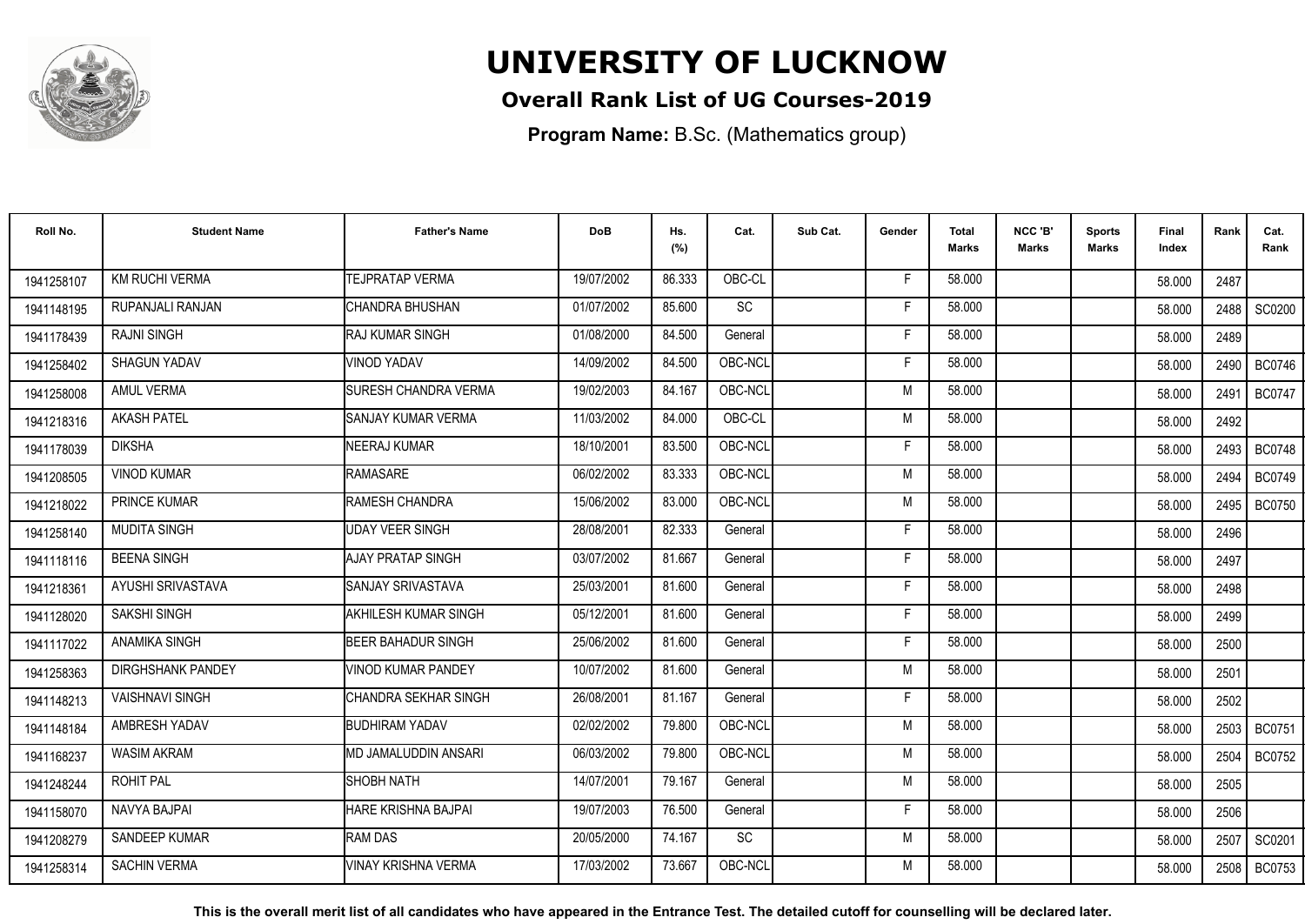

### **Overall Rank List of UG Courses-2019**

**Program Name:** B.Sc. (Mathematics group)

| Roll No.   | <b>Student Name</b>      | <b>Father's Name</b>           | <b>DoB</b> | Hs.<br>(%) | Cat.    | Sub Cat. | Gender | <b>Total</b><br>Marks | NCC 'B'<br><b>Marks</b> | Sports<br><b>Marks</b> | Final<br>Index | Rank | Cat.<br>Rank  |
|------------|--------------------------|--------------------------------|------------|------------|---------|----------|--------|-----------------------|-------------------------|------------------------|----------------|------|---------------|
| 1941128162 | BHAWANI SHANKAR PANDEY   | ANIL KUMAR PANDEY              | 07/05/2002 | 73.400     | General |          | M      | 58.000                |                         |                        | 58.000         | 2509 |               |
| 1941128398 | RAVI PRAKASH SHUKLA      | ASHOK KUMAR SHUKLA             | 20/07/2002 | 72.833     | General |          | M      | 58.000                |                         |                        | 58.000         | 2510 |               |
| 1941218291 | ANKIT KUMAR GUPTA        | <b>ISANJAY KUMAR GUPTA</b>     | 28/11/2000 | 72.333     | General |          | M      | 58.000                |                         |                        | 58.000         | 2511 |               |
| 1941218314 | <b>HRITIK SRIVASTAVA</b> | <b>SANJAY KUMAR SRIVASTAVA</b> | 09/09/2001 | 72.000     | General |          | M      | 58.000                |                         |                        | 58.000         | 2512 |               |
| 1941158176 | <b>ABHISHEK SINGH</b>    | <b>INDRABHADUR SINGH</b>       | 22/02/2002 | 69.800     | General |          | M      | 58.000                |                         |                        | 58.000         | 2513 |               |
| 1941128136 | SUJEET KUMAR AWASTHI     | <b>ANIL AWASTHI</b>            | 05/09/2002 | 68.500     | General |          | M      | 58,000                |                         |                        | 58.000         | 2514 |               |
| 1941178492 | KARAN GANGOLIA           | RAJENDRA KUMAR                 | 11/07/2000 | 68.400     | SC      |          | M      | 58.000                |                         |                        | 58.000         | 2515 | SC0202        |
| 1941178241 | HRITIK MADDHESHIYA       | <b>PRADEEP MADDHESHIYA</b>     | 01/07/2001 | 66.600     | OBC-NCL |          | M      | 58.000                |                         |                        | 58.000         | 2516 | <b>BC0754</b> |
| 1941168013 | <b>KARAN GUPTA</b>       | <b>LAXMAN GUPTA</b>            | 01/10/2003 | 65.833     | OBC-NCL |          | M      | 58.000                |                         |                        | 58.000         | 2517 | <b>BC0755</b> |
| 1941117051 | ANAMIKA SHUKLA           | <b>LAXMAN SHUKLA</b>           | 01/02/2002 | 64.800     | General |          | F      | 58.000                |                         |                        | 58.000         | 2518 |               |
| 1941248052 | SAMEERUDDIN              | <b>SHAHABUDDIN</b>             | 03/11/2002 | 60.000     | OBC-NCL |          | M      | 58.000                |                         |                        | 58.000         | 2519 | <b>BC0756</b> |
| 1941116010 | <b>PRAFFUL SINGH</b>     | PEEYUSH KUMAR SINGH            | 09/08/2001 | 90.000     | OBC-NCL |          | M      | 56.000                | 1.400                   |                        | 57.400         | 2520 | <b>BC0757</b> |
| 1941148060 | SATYAM GOSWAMI           | <b>BALDEV GOSWAMI</b>          | 21/08/2001 | 95.000     | OBC-NCL |          | M      | 57.000                |                         |                        | 57.000         | 2521 | <b>BC0758</b> |
| 1941168214 | <b>ANTIKA PRAJAPATI</b>  | IMANORANJAN RAM                | 09/10/2002 | 95.000     | OBC-CL  |          | F      | 57.000                |                         |                        | 57.000         | 2522 |               |
| 1941114006 | <b>RITIK VERMA</b>       | ISANTOSH KUMAR VERMA           | 11/12/2000 | 93.000     | OBC-NCL |          | M      | 57.000                |                         |                        | 57.000         | 2523 | <b>BC0759</b> |
| 1941258046 | <b>KAMINI BAJPAI</b>     | ISURYA PRAKASH BAJPAI          | 10/09/2002 | 90.500     | General |          | F      | 57.000                |                         |                        | 57.000         | 2524 |               |
| 1941218419 | <b>GAURAV TRIPATHI</b>   | <b>SANTOSH KUMAR</b>           | 10/07/2002 | 90.167     | General |          | M      | 57.000                |                         |                        | 57.000         | 2525 |               |
| 1941158281 | <b>ANIKET PANDEY</b>     | <b>JANARDAN PANDEY</b>         | 06/10/2001 | 89.500     | General |          | M      | 57.000                |                         |                        | 57.000         | 2526 |               |
| 1941148399 | YASHDEEP JAISWAL         | <b>DILEEP KUMAR</b>            | 03/02/2001 | 89.200     | OBC-CL  |          | M      | 57.000                |                         |                        | 57.000         | 2527 |               |
| 1941248151 | <b>JAGANNATH MISHRA</b>  | <b>SHESH NARAYAN MISHRA</b>    | 10/10/2000 | 88.500     | General |          | M      | 57.000                |                         |                        | 57.000         | 2528 |               |
| 1941258170 | <b>RAMAKANT VERMA</b>    | UMESH CHANDRA VERMA            | 18/07/2002 | 88.333     | OBC-CL  |          | M      | 57.000                |                         |                        | 57.000         | 2529 |               |
| 1941128363 | <b>ADITI GUPTA</b>       | <b>ASHOK GUPTA</b>             | 01/04/2001 | 87.400     | OBC-NCL |          | F      | 57.000                |                         |                        | 57.000         |      | 2530   BC0760 |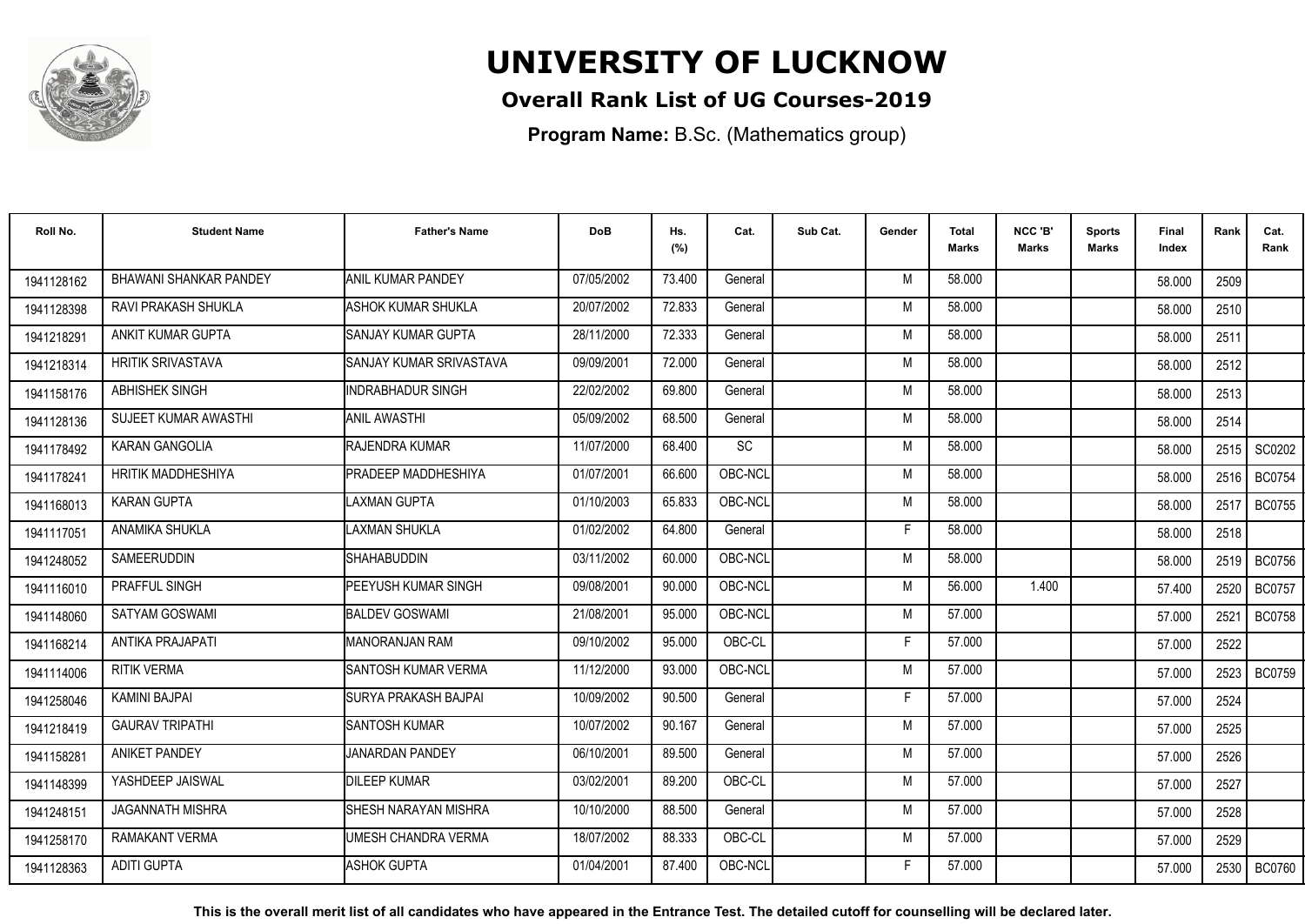

### **Overall Rank List of UG Courses-2019**

**Program Name:** B.Sc. (Mathematics group)

| Roll No.   | <b>Student Name</b>      | <b>Father's Name</b>       | <b>DoB</b> | Hs.<br>(%) | Cat.    | Sub Cat.  | Gender | <b>Total</b><br>Marks | NCC 'B'<br><b>Marks</b> | Sports<br>Marks | Final<br>Index | Rank | Cat.<br>Rank  |
|------------|--------------------------|----------------------------|------------|------------|---------|-----------|--------|-----------------------|-------------------------|-----------------|----------------|------|---------------|
| 1941178391 | VANSH DEEP TRIPATHI      | RAGHUVANSH BIHARI TRIPATHI | 08/04/2002 | 86.167     | General |           | M      | 57.000                |                         |                 | 57.000         | 2531 |               |
| 1941208134 | PRIYANKA DEVI            | RAJKUMAR                   | 28/12/2001 | 85.500     | OBC-NCL |           | F      | 57.000                |                         |                 | 57.000         | 2532 | <b>BC0761</b> |
| 1941128384 | <b>MAHIMA GUPTA</b>      | <b>ASHOK KUMAR GUPTA</b>   | 01/07/2002 | 85.500     | General |           | F      | 57.000                |                         |                 | 57.000         | 2533 |               |
| 1941258489 | <b>UDITANSHU GOSWAMI</b> | YOGENDRA GOSWAMI           | 05/10/2000 | 85.400     | General |           | M      | 57.000                |                         |                 | 57.000         | 2534 |               |
| 1941128210 | APARNA ADITYA            | ANJANI KUMAR               | 08/07/2002 | 85.400     | General |           | F      | 57.000                |                         |                 | 57.000         | 2535 |               |
| 1941208490 | KM PRERNA AWASTHI        | <b>RAMAKANT AWASTHI</b>    | 02/03/2003 | 85.000     | General |           | Е      | 57.000                |                         |                 | 57.000         | 2536 |               |
| 1941208193 | <b>AYUSH GUPTA</b>       | <b>IRAKESH KUMAR GUPTA</b> | 05/07/2001 | 84.000     | OBC-NCL |           | M      | 57.000                |                         |                 | 57.000         | 2537 | <b>BC0762</b> |
| 1941148118 | PUSKAL MISHRA            | <b>BHOLA MISHRA</b>        | 16/09/2000 | 83.600     | General |           | M      | 57.000                |                         |                 | 57.000         | 2538 |               |
| 1941128134 | AAMNA HASAN              | <b>ANEES UL HASAN</b>      | 29/10/2000 | 83.400     | General |           | F      | 57.000                |                         |                 | 57.000         | 2539 |               |
| 1941208212 | <b>VIJAY YADAV</b>       | RAKESH KUMAR YADAV         | 20/07/2002 | 83.333     | OBC-CL  |           | M      | 57.000                |                         |                 | 57.000         | 2540 |               |
| 1941258030 | PRAKHAR PAL              | <b>SURESH PAL</b>          | 28/07/2004 | 83.167     | OBC-CL  |           | M      | 57.000                |                         |                 | 57.000         | 2541 |               |
| 1941111007 | <b>ABHISHEK PATEL</b>    | <b>RISHIKESH PATEL</b>     | 01/07/2002 | 82.167     | OBC-NCL |           | M      | 57.000                |                         |                 | 57.000         | 2542 | <b>BC0763</b> |
| 1941128114 | <b>SUSHMITA ANAND</b>    | <b>ANAND KUMAR</b>         | 13/02/2002 | 81.833     | OBC-NCL |           | E      | 57.000                |                         |                 | 57.000         | 2543 | <b>BC0764</b> |
| 1941148384 | <b>TRIPTI PANDEY</b>     | DHARNIDHAR PANDEY          | 21/08/2002 | 81.667     | General |           | -F     | 57.000                |                         |                 | 57.000         | 2544 |               |
| 1941218521 | NAJAR MOHAMAD            | <b>SATTAR ALI</b>          | 15/07/2003 | 80.833     | General |           | M      | 57.000                |                         |                 | 57.000         | 2545 |               |
| 1941178443 | AASTHA TIWARI            | RAJ KUMAR TIWARI           | 09/03/2001 | 80.000     | General |           | F      | 57.000                |                         |                 | 57.000         | 2546 |               |
| 1941248227 | ANIL VISHWAKARMA         | ISHIVBALAK VISHWAKARMA     | 06/05/2002 | 79.667     | OBC-NCL |           | M      | 57.000                |                         |                 | 57.000         | 2547 | <b>BC0765</b> |
| 1941248449 | <b>ARCHIT RAI</b>        | <b>SUNIL RAI</b>           | 10/10/2002 | 78.833     | General |           | M      | 57.000                |                         |                 | 57.000         | 2548 |               |
| 1941258418 | SHIVANI VERMA            | VIRENDRA KUMAR             | 05/07/2001 | 78.000     | OBC-NCL |           | F      | 57.000                |                         |                 | 57.000         | 2549 | <b>BC0766</b> |
| 1941148588 | <b>AVINASH SINGH</b>     | İGIRIJA SHANKAR SINGH      | 15/06/2001 | 76.000     | General |           | M      | 57.000                |                         |                 | 57.000         | 2550 |               |
| 1941148423 | <b>HRITIK RAJ</b>        | DINANATH PRASAD            | 14/08/2001 | 76.000     | OBC-NCL |           | M      | 57.000                |                         |                 | 57.000         | 2551 | <b>BC0767</b> |
| 1941115022 | <b>MANGAL DEV RAI</b>    | <b>BIMAL KUMAR RAI</b>     | 15/01/2003 | 75.000     | General | <b>DP</b> | M      | 57.000                |                         |                 | 57.000         | 2552 |               |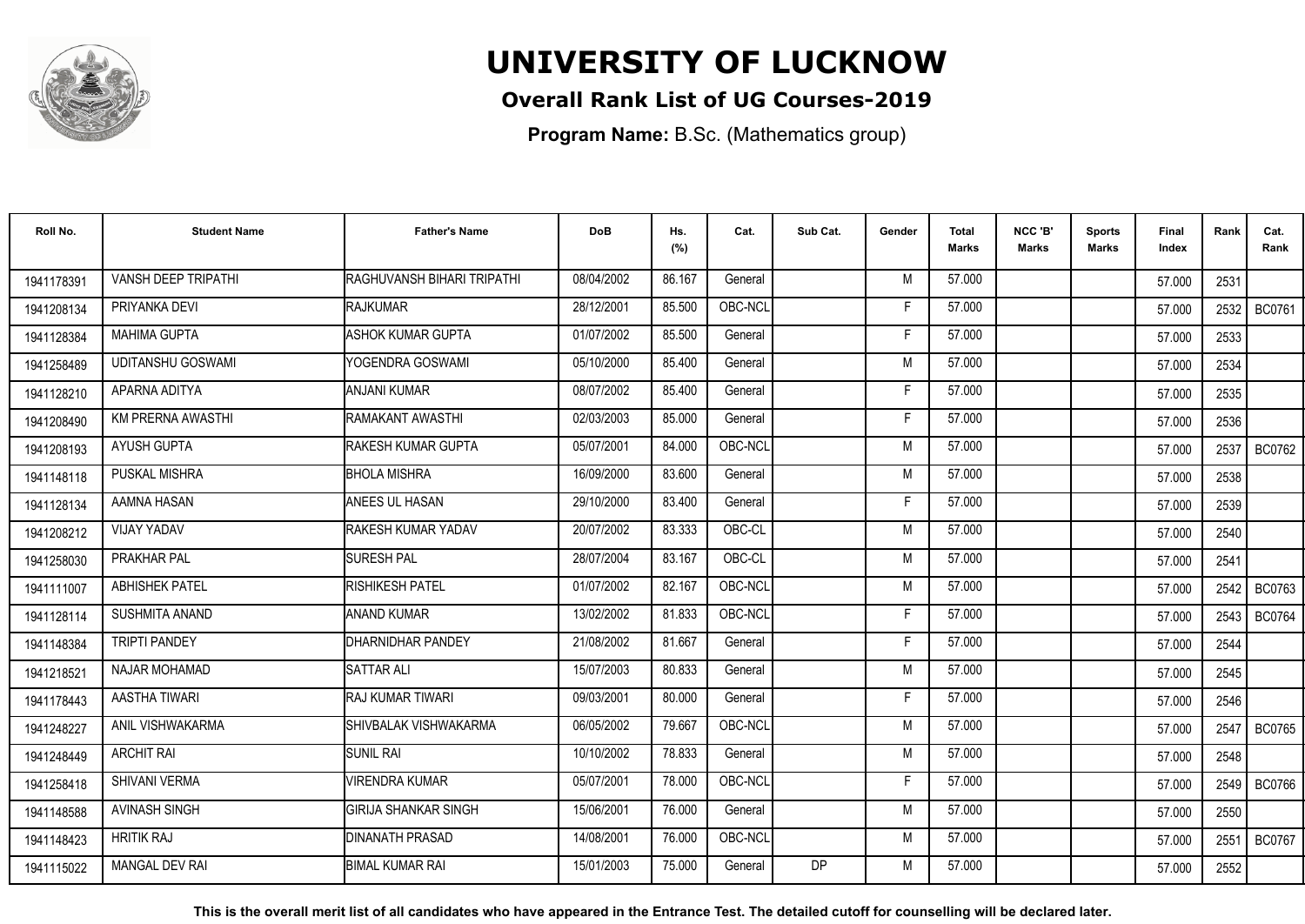

### **Overall Rank List of UG Courses-2019**

**Program Name:** B.Sc. (Mathematics group)

| Roll No.   | <b>Student Name</b>         | <b>Father's Name</b>    | <b>DoB</b> | Hs.<br>(%) | Cat.      | Sub Cat. | Gender | <b>Total</b><br><b>Marks</b> | NCC 'B'<br><b>Marks</b> | Sports<br>Marks | Final<br>Index | Rank | Cat.<br>Rank  |
|------------|-----------------------------|-------------------------|------------|------------|-----------|----------|--------|------------------------------|-------------------------|-----------------|----------------|------|---------------|
| 1941178388 | <b>MANISH VERMA</b>         | RAGHUNATH               | 08/08/2001 | 74.333     | <b>SC</b> |          | M      | 57.000                       |                         |                 | 57.000         | 2553 | SC0203        |
| 1941208226 | ANSHIKA SINGH               | <b>RAKESH SINGH</b>     | 29/09/2000 | 74.000     | General   |          | F      | 57.000                       |                         |                 | 57.000         | 2554 |               |
| 1941258108 | ANKUR CHAUDHARY             | TEK CHAND CHAUDHARY     | 29/08/2001 | 73.333     | SC        |          | M      | 57.000                       |                         |                 | 57.000         | 2555 | SC0204        |
| 1941248054 | <b>MOHD SAHIL</b>           | SHAHID ALI              | 18/06/2002 | 71.833     | OBC-NCL   |          | M      | 57.000                       |                         |                 | 57.000         | 2556 | <b>BC0768</b> |
| 1941218172 | <b>ANSHITA MAJHI</b>        | RAVINDRA MAJHI          | 12/10/2002 | 70.000     | SC        |          | F      | 57.000                       |                         |                 | 57.000         | 2557 | SC0205        |
| 1941258155 | <b>JASWANT SINGH MAURYA</b> | <b>UMAKANT SINGH</b>    | 02/07/1999 | 95.000     | OBC-NCL   |          | M      | 56.000                       |                         |                 | 56.000         | 2558 | <b>BC0769</b> |
| 1941168205 | <b>SHAGUN TANDON</b>        | <b>MANOJ TANDON</b>     | 21/09/2000 | 95.000     | General   |          | F      | 56.000                       |                         |                 | 56.000         | 2559 |               |
| 1941117081 | <b>SUMIT TIWARI</b>         | <b>RAJKUMAR TIWARI</b>  | 11/10/2000 | 90.000     | General   |          | M      | 56.000                       |                         |                 | 56.000         | 2560 |               |
| 1941158210 | <b>PRABHAT GIRI</b>         | JAGDAMBA PRASAD GIRI    | 24/07/2001 | 89.500     | OBC-NCL   |          | M      | 56.000                       |                         |                 | 56.000         | 2561 | BC0770        |
| 1941158271 | NAVEEN KUSHWAHA             | <b>JAIRAM KUSHWAHA</b>  | 03/08/2000 | 87.400     | OBC-NCL   |          | M      | 56.000                       |                         |                 | 56.000         | 2562 | <b>BC0771</b> |
| 1941128292 | ANIKET SHARMA               | <b>ARUN SHARMA</b>      | 16/11/2002 | 87.333     | General   |          | M      | 56.000                       |                         |                 | 56.000         | 2563 |               |
| 1941118094 | ANSHIKA SINGH               | <b>AJAY KUMAR SINGH</b> | 03/12/2002 | 86.667     | General   |          | F.     | 56.000                       |                         |                 | 56.000         | 2564 |               |
| 1941178112 | ABHISHEK SINGH              | <b>OM SINGH</b>         | 30/03/2001 | 86.000     | General   |          | M      | 56.000                       |                         |                 | 56.000         | 2565 |               |
| 1941148438 | <b>ANSHI PATEL</b>          | <b>DINESH KUMAR</b>     | 05/08/2002 | 84.833     | OBC-NCL   |          | F      | 56.000                       |                         |                 | 56.000         | 2566 | <b>BC0772</b> |
| 1941158188 | <b>FIZA TASKEEN</b>         | <b>IQBAL AHMAD KHAN</b> | 06/08/2001 | 83.833     | General   |          | Е      | 56.000                       |                         |                 | 56.000         | 2567 |               |
| 1941128067 | <b>AMRITANSH</b>            | <b>AMAR SINGH</b>       | 02/10/2002 | 83.600     | OBC-NCL   |          | M      | 56.000                       |                         |                 | 56.000         | 2568 | <b>BC0773</b> |
| 1941258166 | <b>MANSI MAURYA</b>         | UMESH CHANDRA MAURYA    | 08/08/2002 | 83.000     | OBC-NCL   |          | F      | 56.000                       |                         |                 | 56.000         | 2569 | <b>BC0774</b> |
| 1941208268 | <b>AMAN GUPTA</b>           | RAM CHANDRA GUPTA       | 15/05/2002 | 82.833     | OBC-NCL   |          | M      | 56.000                       |                         |                 | 56.000         | 2570 | <b>BC0775</b> |
| 1941158152 | <b>DEEPALI YADAV</b>        | HRIDAYA NAND YADAV      | 04/10/2001 | 82.400     | OBC-NCL   |          | F      | 56.000                       |                         |                 | 56.000         | 2571 | <b>BC0776</b> |
| 1941148246 | <b>VISHAL RAWAT</b>         | <b>CHUNNI LAL RAWAT</b> | 07/07/2002 | 82.167     | <b>SC</b> |          | M      | 56.000                       |                         |                 | 56.000         | 2572 | SC0206        |
| 1941218132 | <b>JAYANT SINGH</b>         | RANJAN SINGH            | 16/07/2001 | 81.600     | General   |          | M      | 56.000                       |                         |                 | 56.000         | 2573 |               |
| 1941148418 | <b>KM URVASHI RASTOGI</b>   | <b>DILIP RASTOGI</b>    | 08/07/2002 | 81.333     | OBC-NCL   |          |        | 56.000                       |                         |                 | 56.000         | 2574 | <b>BC0777</b> |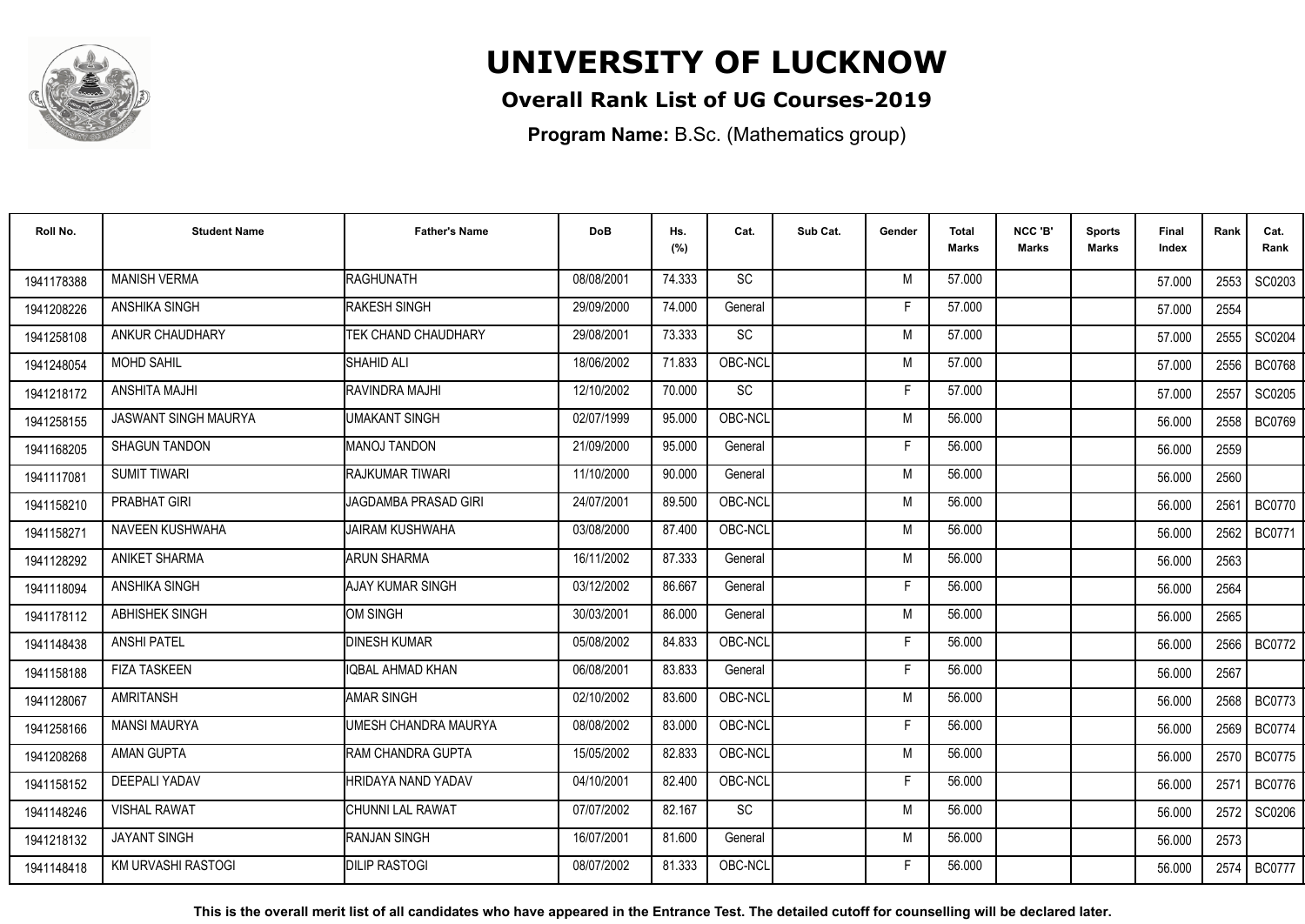

### **Overall Rank List of UG Courses-2019**

**Program Name:** B.Sc. (Mathematics group)

| Roll No.   | <b>Student Name</b>        | <b>Father's Name</b>      | <b>DoB</b> | Hs.<br>(%) | Cat.      | Sub Cat. | Gender | <b>Total</b><br><b>Marks</b> | NCC 'B'<br><b>Marks</b> | <b>Sports</b><br>Marks | Final<br>Index | Rank | Cat.<br>Rank  |
|------------|----------------------------|---------------------------|------------|------------|-----------|----------|--------|------------------------------|-------------------------|------------------------|----------------|------|---------------|
| 1941168111 | <b>ABHISHEK BAJPAI</b>     | MANISH KUMAR BAJPAI       | 05/07/2001 | 81.000     | General   |          | M      | 56.000                       |                         |                        | 56.000         | 2575 |               |
| 1941158526 | SHIVJEE SHARMA             | KRISHNA SHARMA            | 20/01/2003 | 81.000     | OBC-NCL   |          | M      | 56.000                       |                         |                        | 56.000         | 2576 | <b>BC0778</b> |
| 1941168490 | ARCHANA SHARMA             | <b>NANHE SHARMA</b>       | 03/05/1999 | 80.500     | OBC-CL    |          | F      | 56.000                       |                         |                        | 56.000         | 2577 |               |
| 1941218007 | SHUBHAM SHARMA             | RAMDEV SHARMA             | 02/10/2002 | 80.500     | OBC-NCL   |          | M      | 56.000                       |                         |                        | 56.000         | 2578 | <b>BC0779</b> |
| 1941258440 | <b>VIVEK YADAV</b>         | <b>VIRENDRA YADAV</b>     | 20/03/2002 | 80.000     | OBC-NCL   |          | M      | 56.000                       |                         |                        | 56.000         | 2579 | <b>BC0780</b> |
| 1941248256 | AKHILESH KUMAR GUPTA       | <b>SHRAWAN KUMAR</b>      | 20/01/2003 | 80.000     | OBC-NCL   |          | M      | 56.000                       |                         |                        | 56.000         | 2580 | <b>BC0781</b> |
| 1941115144 | <b>AMAN PAL</b>            | <b>SURENDRA KUMAR</b>     | 13/07/2001 | 79.800     | SC        |          | M      | 56.000                       |                         |                        | 56.000         | 2581 | SC0207        |
| 1941148472 | <b>DEVESH PRATAP SINGH</b> | <b>DINESH SINGH</b>       | 05/03/2002 | 79.800     | General   |          | M      | 56.000                       |                         |                        | 56.000         | 2582 |               |
| 1941178119 | KUMARI SANCHITA            | OMPRAKASH                 | 17/03/2002 | 79.800     | SC        |          | F      | 56.000                       |                         |                        | 56.000         | 2583 | SC0208        |
| 1941168368 | <b>KARTIKAY SINGH</b>      | <b>MR. HARISH SINGH</b>   | 30/10/2000 | 79.667     | General   |          | M      | 56.000                       |                         |                        | 56.000         | 2584 |               |
| 1941158207 | AMAN CHAURASIA             | IJAGAT CHAURASIA          | 31/08/1999 | 79.333     | OBC-NCL   |          | M      | 56.000                       |                         |                        | 56.000         | 2585 | <b>BC0782</b> |
| 1941168220 | <b>DEEPESH MAURYA</b>      | IMARKANDEY MAURYA         | 07/05/2003 | 79.000     | General   |          | M      | 56.000                       |                         |                        | 56.000         | 2586 |               |
| 1941128318 | PRATISHTHA SHUKLA          | IARVIND KUMAR SHUKLA      | 03/05/2002 | 78.833     | General   |          | F      | 56.000                       |                         |                        | 56.000         | 2587 |               |
| 1941148406 | DEVANSH SRIVASTAVA         | DILEEP KUMAR SRIVASTAVA   | 15/08/2002 | 78.833     | General   |          | M      | 56.000                       |                         |                        | 56.000         | 2588 |               |
| 1941168452 | <b>SACHIN GUPTA</b>        | IMUNNI LAL GUPTA          | 01/07/2003 | 78.667     | OBC-NCL   |          | M      | 56.000                       |                         |                        | 56.000         | 2589 | <b>BC0783</b> |
| 1941148313 | SHASHANK SINGH             | <b>DEVESH KUMAR SINGH</b> | 06/06/2002 | 78.000     | General   |          | M      | 56.000                       |                         |                        | 56.000         | 2590 |               |
| 1941148404 | <b>RIYA SINGH</b>          | <b>DILEEP KUMAR SINGH</b> | 21/09/2002 | 76.667     | General   |          | F      | 56.000                       |                         |                        | 56.000         | 2591 |               |
| 1941128256 | <b>NALINI SINGH</b>        | <b>ARJUN SINGH</b>        | 24/05/2002 | 76.429     | General   |          | -F     | 56.000                       |                         |                        | 56.000         | 2592 |               |
| 1941248399 | <b>ABHISHEK SINGH</b>      | <b>SUKHDEV SINGH</b>      | 17/12/2002 | 76.167     | General   |          | M      | 56.000                       |                         |                        | 56.000         | 2593 |               |
| 1941118083 | <b>AMAN SINGH</b>          | AJAY KUMAR SINGH          | 07/04/2002 | 76.000     | General   |          | M      | 56.000                       |                         |                        | 56.000         | 2594 |               |
| 1941178509 | <b>AYUSH PRAJAPATI</b>     | <b>RAJENDRA PRASAD</b>    | 08/03/2003 | 76.000     | General   |          | M      | 56.000                       |                         |                        | 56.000         | 2595 |               |
| 1941168501 | <b>DEEPAK KUMAR</b>        | NARENDRA KUMAR            | 08/10/2003 | 76.000     | <b>SC</b> |          | M      | 56.000                       |                         |                        | 56.000         | 2596 | SC0209        |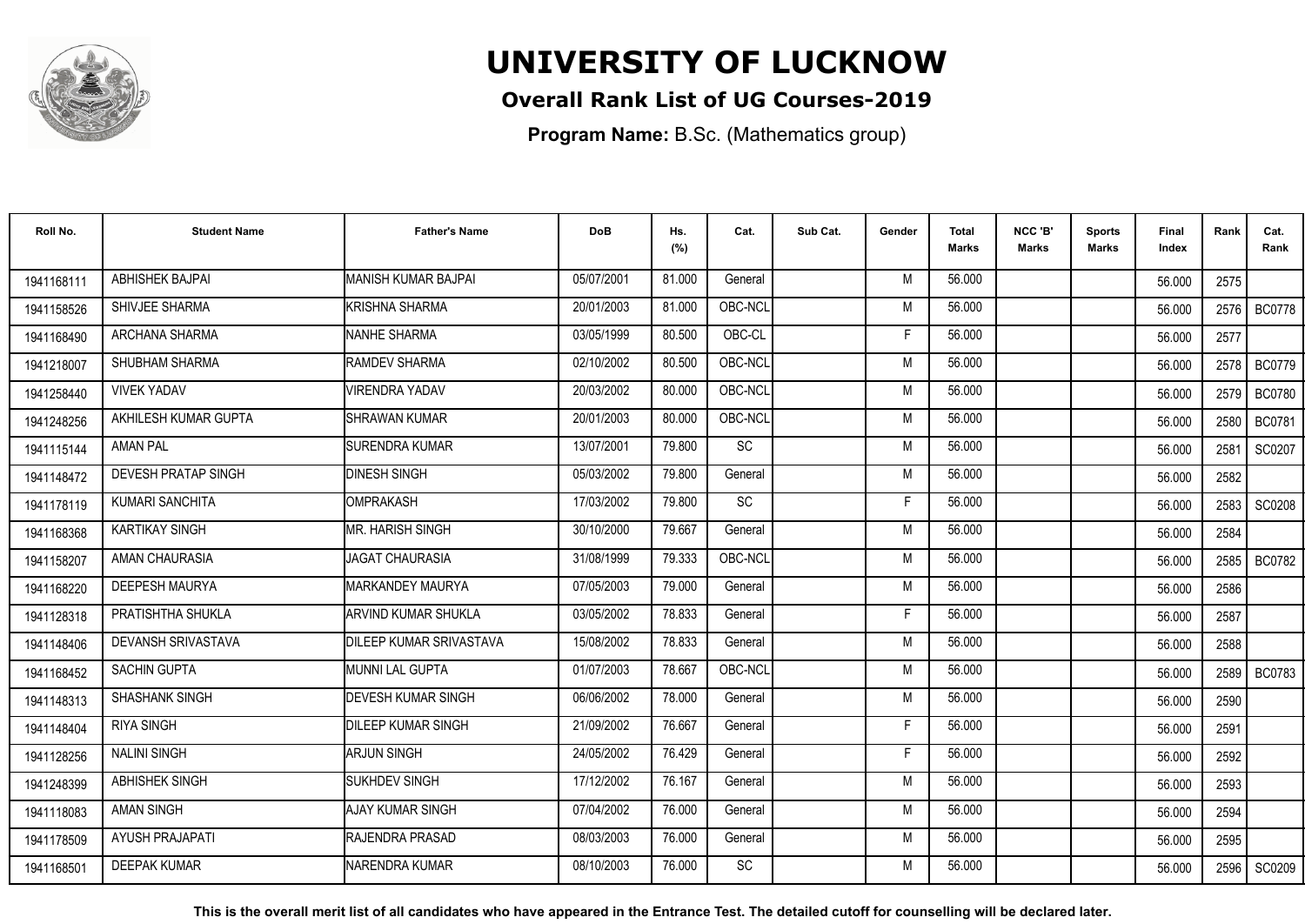

### **Overall Rank List of UG Courses-2019**

**Program Name:** B.Sc. (Mathematics group)

| Roll No.   | <b>Student Name</b>        | <b>Father's Name</b>        | <b>DoB</b> | Hs.<br>(%) | Cat.      | Sub Cat.  | Gender | <b>Total</b><br><b>Marks</b> | NCC 'B'<br><b>Marks</b> | Sports<br>Marks | <b>Final</b><br>Index | Rank | Cat.<br>Rank  |
|------------|----------------------------|-----------------------------|------------|------------|-----------|-----------|--------|------------------------------|-------------------------|-----------------|-----------------------|------|---------------|
| 1941208003 | <b>VIKAS AWASTHI</b>       | <b>RAJESH AWASTHI</b>       | 01/01/2001 | 74.000     | General   |           | M      | 56.000                       |                         |                 | 56.000                | 2597 |               |
| 1941128188 | RANJEET YADAV              | <b>ANIL KUMAR YADAV</b>     | 20/08/2002 | 74.000     | OBC-NCL   |           | M      | 56.000                       |                         |                 | 56.000                | 2598 | <b>BC0784</b> |
| 1941178234 | SUBHANKAN SINGH            | PRADEEP KUMAR SINGH         | 29/07/2002 | 72.000     | General   |           | M      | 56.000                       |                         |                 | 56.000                | 2599 |               |
| 1941128341 | ARPITA SRIVASTAVA          | ASEEM KUMAR SRIVASTAVA      | 19/04/2001 | 71.333     | General   |           | Е      | 56.000                       |                         |                 | 56.000                | 2600 |               |
| 1941208450 | <b>RASHI RAJPOOT</b>       | <b>RAM SHANKER RAJPOOT</b>  | 24/03/2002 | 71.167     | General   |           | F      | 56.000                       |                         |                 | 56.000                | 2601 |               |
| 1941158559 | <b>HIMANSHU GAUTAM</b>     | LALA RAM                    | 22/05/2002 | 70.400     | <b>SC</b> |           | M      | 56.000                       |                         |                 | 56.000                | 2602 | SC0210        |
| 1941258094 | <b>ALOK PRAJAPATI</b>      | <b>TAMESHAR PRAJAPATI</b>   | 31/05/2002 | 70.167     | General   |           | M      | 56.000                       |                         |                 | 56.000                | 2603 |               |
| 1941218237 | AYUSHMAAN SHUKLA           | <b>SAMAR BAHADUR SHUKLA</b> | 02/07/2002 | 68.500     | General   |           | M      | 56.000                       |                         |                 | 56.000                | 2604 |               |
| 1941112019 | <b>HRITHIK SRIVASTAVA</b>  | SANTOSH KUMAR SRIVASTAVA    | 17/09/2002 | 68.400     | General   | <b>UE</b> | M      | 56.000                       |                         |                 | 56.000                | 2605 |               |
| 1941158445 | DHEERAJ KUMAR              | KAUSHAL KUMAR               | 29/08/2002 | 66.000     | OBC-NCL   |           | M      | 56.000                       |                         |                 | 56.000                |      | 2606   BC0785 |
| 1941248380 | ARPIT PANDEY               | <b>SUDHIR KUMAR PANDEY</b>  | 07/09/2002 | 66.000     | General   |           | M      | 56.000                       |                         |                 | 56.000                | 2607 |               |
| 1941168233 | SAHIL AHMED                | <b>MD GULAMUDDIN</b>        | 23/06/2000 | 65.500     | OBC-NCL   |           | M      | 56.000                       |                         |                 | 56.000                | 2608 | <b>BC0786</b> |
| 1941117052 | <b>RAHUL KUMAR</b>         | <b>MANOJ KUMAR</b>          | 22/04/2000 | 61.667     | <b>SC</b> |           | M      | 56.000                       |                         |                 | 56.000                | 2609 | SC0211        |
| 1941158109 | <b>ROBIN SINGH TOMAR</b>   | <b>HARIOM SINGH TOMAR</b>   | 30/06/2001 | 95.000     | General   |           | M      | 55.000                       |                         |                 | 55.000                | 2610 |               |
| 1941118035 | SHWETA PATHAK              | <b>ACHUTANAND PATHAK</b>    | 16/10/2001 | 95.000     | General   |           | Е      | 55.000                       |                         |                 | 55.000                | 2611 |               |
| 1941178171 | KAVITA YADAV               | PARMATAMA YADAV             | 30/06/2002 | 95.000     | General   |           | F      | 55.000                       |                         |                 | 55.000                | 2612 |               |
| 1941112006 | ARCHITA GUPTA              | <b>MANOJ KUMAR GUPTA</b>    | 11/07/2002 | 95.000     | OBC-NCL   |           | F      | 55.000                       |                         |                 | 55.000                |      | 2613   BC0787 |
| 1941258254 | <b>SHACHI SINGH</b>        | VIJAY KUMAR SINGH           | 10/10/2002 | 95.000     | General   |           | F      | 55.000                       |                         |                 | 55.000                | 2614 |               |
| 1941208422 | <b>ANKITA SINGH</b>        | <b>RAM PRAVESH SINGH</b>    | 06/11/2002 | 95.000     | General   |           | F      | 55.000                       |                         |                 | 55.000                | 2615 |               |
| 1941158548 | <b>SAKSHI SINGH</b>        | LAKHPATI SINGH              | 01/07/2002 | 94.000     | General   |           | F      | 55.000                       |                         |                 | 55.000                | 2616 |               |
| 1941128324 | <b>MANASHVI SRIVASTAVA</b> | ARVIND KUMAR SRIVASTAVA     | 23/04/2001 | 93.400     | General   |           | F      | 55.000                       |                         |                 | 55.000                | 2617 |               |
| 1941208022 | <b>AGNIVESH SURYANSH</b>   | <b>RAJESH KUMAR</b>         | 30/03/2002 | 91.200     | <b>SC</b> |           | M      | 55.000                       |                         |                 | 55.000                |      | 2618   SC0212 |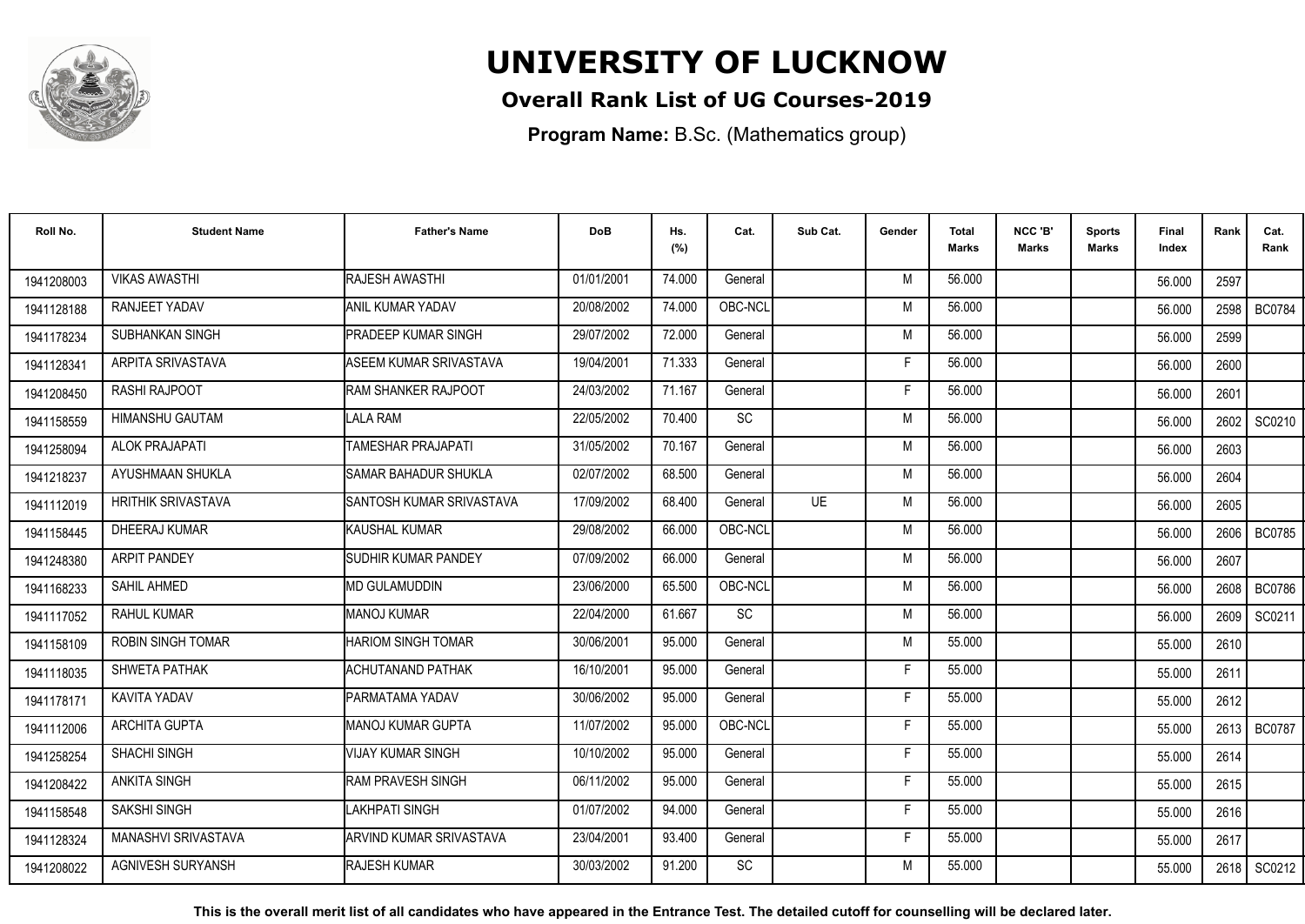

### **Overall Rank List of UG Courses-2019**

**Program Name:** B.Sc. (Mathematics group)

| Roll No.   | <b>Student Name</b>     | <b>Father's Name</b>            | <b>DoB</b> | Hs.<br>(%) | Cat.      | Sub Cat. | Gender | <b>Total</b><br>Marks | NCC 'B'<br><b>Marks</b> | <b>Sports</b><br>Marks | <b>Final</b><br>Index | Rank   | Cat.<br>Rank  |
|------------|-------------------------|---------------------------------|------------|------------|-----------|----------|--------|-----------------------|-------------------------|------------------------|-----------------------|--------|---------------|
| 1941258022 | <b>AYUSH PATEL</b>      | <b>SURESH KUMAR SINGH</b>       | 08/07/2004 | 89.667     | OBC-NCL   |          | M      | 55.000                |                         |                        | 55.000                |        | 2619   BC0788 |
| 1941258323 | ANURAG TRIPATHI         | VINAY KUMAR TRIPATHI            | 16/07/2000 | 87.500     | General   |          | M      | 55.000                |                         |                        | 55.000                | 2620   |               |
| 1941148132 | KRISHNA CHANDRA MAURYA  | <b>BINDESH KUMAR MAURYA</b>     | 23/12/2001 | 87.400     | OBC-NCL   |          | M      | 55.000                |                         |                        | 55.000                | 2621   | <b>BC0789</b> |
| 1941178144 | SANIKA SHRIVASTAVA      | <b>PANKAJ KUMAR SHRIVASTAVA</b> | 16/04/2002 | 86.833     | General   |          | Е      | 55.000                |                         |                        | 55.000                | 2622   |               |
| 1941158225 | <b>PRIYANSHI</b>        | <b>JAGDISH PRASAD</b>           | 09/05/2002 | 86.000     | <b>SC</b> |          | F      | 55.000                |                         |                        | 55.000                | 2623   | SC0213        |
| 1941258204 | <b>SAUMYA SHUKLA</b>    | V S SHUKLA                      | 17/12/2000 | 85.400     | General   |          | Е      | 55.000                |                         |                        | 55.000                | 2624   |               |
| 1941258509 | VAIBHAV                 | YUDHVEER SINGH                  | 24/02/2001 | 85.400     | OBC-NCL   |          | M      | 55.000                |                         |                        | 55.000                | 2625   | <b>BC0790</b> |
| 1941148380 | HARSH KUMAR TIWARI      | <b>IDHARMESH KUMAR TIWARI</b>   | 21/06/2002 | 85.400     | General   |          | M      | 55.000                |                         |                        | 55.000                | 2626   |               |
| 1941208007 | ASHISH PRATAP CHAUDHARY | <b>IRAJESH CHAUDHARY</b>        | 16/04/2001 | 84.333     | <b>SC</b> |          | M      | 55.000                |                         |                        | 55.000                | 2627 l | SC0214        |
| 1941218520 | SHIVESH UPADHYAY        | <b>SATISH UPADHYAY</b>          | 10/07/2002 | 84.167     | General   |          | M      | 55.000                |                         |                        | 55.000                | 2628   |               |
| 1941112011 | <b>HARSH MISHRA</b>     | <b>PREM CHANDRA MISHRA</b>      | 03/02/2002 | 84.000     | General   | UF       | M      | 55.000                |                         |                        | 55.000                | 2629   |               |
| 1941158315 | <b>SHIVANKAR</b>        | <b>JITENDRA KUMAR</b>           | 01/04/2001 | 83.600     | OBC-NCL   |          | M      | 55.000                |                         |                        | 55.000                | 2630   | <b>BC0791</b> |
| 1941208269 | AJAY KUMAR LODHI        | <b>IRAM CHANDRA LODHI</b>       | 20/08/2002 | 83.333     | OBC-NCL   |          | M      | 55.000                |                         |                        | 55.000                | 2631   | BC0792        |
| 1941248175 | <b>GAURAV AWASTHI</b>   | <b>I</b> SHIV KUMAR AWASTHI     | 28/05/2002 | 82.833     | General   |          | M      | 55.000                |                         |                        | 55.000                | 2632   |               |
| 1941218035 | <b>HIMANSHU VERMA</b>   | RAMESH CHANDRA VERMA            | 16/08/2002 | 82.333     | OBC-NCL   |          | M      | 55.000                |                         |                        | 55.000                | 2633   | <b>BC0793</b> |
| 1941258102 | AWDHESH MAURYA          | <b>TEEKARAM MAURYA</b>          | 29/08/1999 | 82.000     | OBC-NCL   |          | M      | 55.000                |                         |                        | 55.000                | 2634   | <b>BC0794</b> |
| 1941248277 | KAVITA KASHYAP          | <b>SHRIPAL KASHYAP</b>          | 29/05/2002 | 81.833     | OBC-CL    |          | F      | 55.000                |                         |                        | 55.000                | 2635   |               |
| 1941218105 | PRIYA YADAV             | <b>IRAMNIWAS YADAV</b>          | 23/02/2002 | 81.400     | General   |          | F      | 55.000                |                         |                        | 55.000                | 2636   |               |
| 1941128216 | <b>DIVYA GUPTA</b>      | <b>ANOOP GUPTA</b>              | 09/10/2001 | 81.333     | OBC-NCL   |          | F      | 55.000                |                         |                        | 55.000                | 2637   | <b>BC0795</b> |
| 1941258230 | <b>VISHAL AGRAWAL</b>   | <b>VIJAY AGRAWAL</b>            | 12/09/1999 | 81.167     | General   |          | M      | 55.000                |                         |                        | 55.000                | 2638   |               |
| 1941168215 | KM NEHA YADAV           | <b>MANSHA RAM YADAV</b>         | 14/02/2002 | 81.000     | OBC-CL    |          | Е      | 55.000                |                         |                        | 55.000                | 2639   |               |
| 1941248071 | <b>AKSHAT TIWARI</b>    | SHAILENDRA TIWARI               | 21/08/2001 | 80.833     | General   |          | M      | 55.000                |                         |                        | 55.000                | 2640   |               |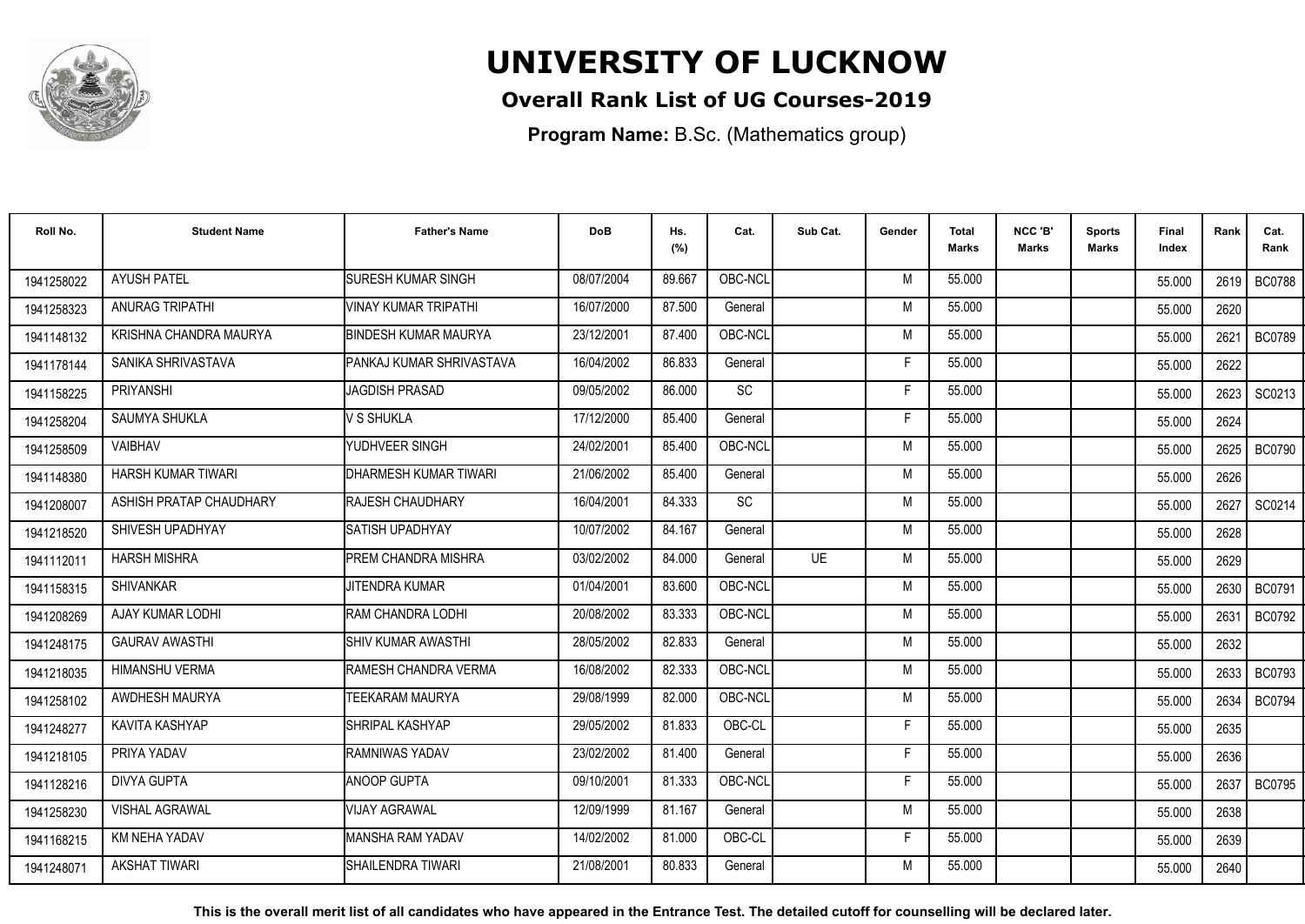

### **Overall Rank List of UG Courses-2019**

**Program Name:** B.Sc. (Mathematics group)

| Roll No.   | <b>Student Name</b>    | <b>Father's Name</b>         | <b>DoB</b> | Hs.<br>(%) | Cat.      | Sub Cat.  | Gender | Total<br>Marks | NCC 'B'<br><b>Marks</b> | Sports<br>Marks | Final<br>Index | Rank   | Cat.<br>Rank  |
|------------|------------------------|------------------------------|------------|------------|-----------|-----------|--------|----------------|-------------------------|-----------------|----------------|--------|---------------|
| 1941208416 | ABHISHEK KUMAR GUPTA   | RAM PRASAD GUPTA             | 19/12/2001 | 80.750     | OBC-NCL   |           | M      | 55.000         |                         |                 | 55.000         | 2641   | <b>BC0796</b> |
| 1941178319 | <b>ASHISH MISHRA</b>   | <b>PRAVESH KUMAR MISHRA</b>  | 25/01/2002 | 80.571     | General   |           | M      | 55.000         |                         |                 | 55.000         | 2642   |               |
| 1941158532 | AYUSH KUMAR GUPTA      | <b>I</b> KULDEEP KUMAR GUPTA | 10/04/2002 | 80.500     | OBC-NCL   |           | M      | 55.000         |                         |                 | 55.000         | 2643   | <b>BC0797</b> |
| 1941128266 | <b>HARSHIT AWASTHI</b> | ARUN KUMAR AWASTHI           | 25/07/2001 | 80.333     | General   |           | M      | 55.000         |                         |                 | 55.000         | 2644   |               |
| 1941218375 | AKSHAY KUMAR AHLAWAT   | <b>SANJEEV KUMAR</b>         | 20/06/2002 | 80.333     | OBC-CL    |           | M      | 55.000         |                         |                 | 55.000         | 2645   |               |
| 1941158369 | <b>ANAKISH KHAN</b>    | KAMAL AHMAD                  | 04/09/2002 | 80.000     | General   |           | Е      | 55.000         |                         |                 | 55.000         | 2646   |               |
| 1941258213 | KHUSHI MISHRA          | <b>VED PRAKASH MISHRA</b>    | 06/11/2003 | 79.800     | General   |           | Е      | 55.000         |                         |                 | 55.000         | 2647   |               |
| 1941218354 | AKANKSHA SINGH         | <b>SANJAY SINGH</b>          | 16/08/2002 | 78.833     | General   |           | M      | 55.000         |                         |                 | 55.000         | 2648   |               |
| 1941158279 | <b>ATISH</b>           | <b>JAMVANT</b>               | 11/04/2001 | 78.167     | OBC-NCL   |           | M      | 55.000         |                         |                 | 55.000         |        | 2649   BC0798 |
| 1941168100 | ROHIT KUMAR PRAJAPATI  | <b>MALIK RAM PRAJAPATI</b>   | 06/08/2001 | 78.167     | OBC-NCL   |           | M      | 55.000         |                         |                 | 55.000         | 2650 l | <b>BC0799</b> |
| 1941218489 | <b>OM TIWARI</b>       | <b>ISARVESH KUMAR TIWARI</b> | 01/10/2003 | 77.667     | General   |           | M      | 55.000         |                         |                 | 55.000         | 2651   |               |
| 1941158159 | <b>NAAZ FATIMA</b>     | <b>IKRAM ALI</b>             | 02/10/2001 | 76.000     | OBC-NCL   |           | F      | 55.000         |                         |                 | 55.000         | 2652   | <b>BC0800</b> |
| 1941168282 | RUKSANA BANO           | <b>MOHD AFFAN</b>            | 22/12/2001 | 76.000     | General   |           | Е      | 55.000         |                         |                 | 55.000         | 2653   |               |
| 1941115068 | HIMANSHU KUSHWAHA      | IMANOJ KUMAR KUSHWAHA        | 17/01/2002 | 76.000     | OBC-NCL   | <b>DP</b> | M      | 55.000         |                         |                 | 55.000         | 2654   | BC0801        |
| 1941208447 | <b>KM POOJA VERMA</b>  | RAM SHANKAR VERMA            | 07/02/2002 | 76.000     | OBC-NCL   |           | Е      | 55.000         |                         |                 | 55.000         | 2655   | <b>BC0802</b> |
| 1941148449 | PRANSHU SHUKLA         | <b>DINESH KUMAR SHUKLA</b>   | 25/02/2002 | 76.000     | General   |           | M      | 55.000         |                         |                 | 55.000         | 2656   |               |
| 1941128207 | PRAHARSH RASTOGI       | ANIRUDDH KUMAR RASTOGI       | 21/06/2001 | 75.500     | General   |           | M      | 55.000         |                         |                 | 55.000         | 2657   |               |
| 1941168258 | <b>MO AMIR</b>         | <b>MO SHABBIR</b>            | 02/08/2000 | 74.667     | OBC-NCL   |           | M      | 55.000         |                         |                 | 55.000         |        | 2658 BC0803   |
| 1941248306 | SACHIN MISHRA          | <b>SHYAMU MISHRA</b>         | 15/12/2001 | 74.667     | General   |           | M      | 55.000         |                         |                 | 55.000         | 2659   |               |
| 1941248084 | <b>SAKLAIN KHAN</b>    | <b>SHAKEEL KHAN</b>          | 28/09/2001 | 74.000     | General   |           | M      | 55.000         |                         |                 | 55.000         | 2660   |               |
| 1941178127 | YASH YADAV             | <b>PADMESH YADAV</b>         | 30/08/2002 | 73.833     | OBC-NCL   |           | M      | 55.000         |                         |                 | 55.000         | 2661   | <b>BC0804</b> |
| 1941208437 | <b>RAVI RAWAT</b>      | <b>RAM SARAN RAWAT</b>       | 11/02/2002 | 70.500     | <b>SC</b> |           | М      | 55.000         |                         |                 | 55.000         | 2662   | SC0215        |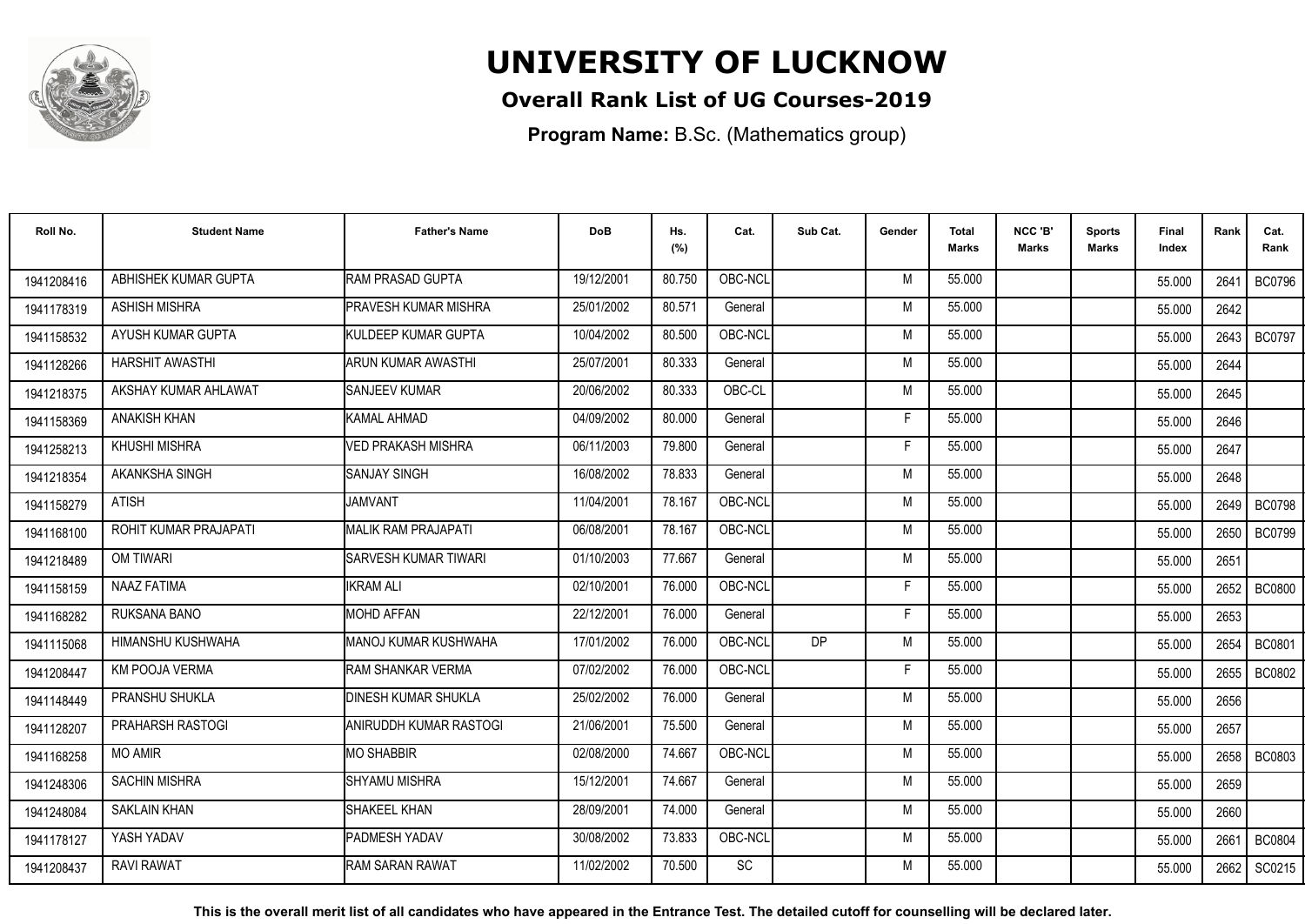

### **Overall Rank List of UG Courses-2019**

**Program Name:** B.Sc. (Mathematics group)

| Roll No.   | <b>Student Name</b>     | <b>Father's Name</b>           | <b>DoB</b> | Hs.<br>(%) | Cat.            | Sub Cat. | Gender | Total<br><b>Marks</b> | NCC 'B'<br><b>Marks</b> | <b>Sports</b><br>Marks | Final<br>Index | Rank   | Cat.<br>Rank  |
|------------|-------------------------|--------------------------------|------------|------------|-----------------|----------|--------|-----------------------|-------------------------|------------------------|----------------|--------|---------------|
| 1941248191 | <b>SHIVAM PAL</b>       | ISHIV MUNI PAL                 | 25/10/2001 | 70.200     | OBC-NCL         |          | M      | 55.000                |                         |                        | 55.000         | 2663   | <b>BC0805</b> |
| 1941208343 | SHIVAM GUPTA            | RAM KUMAR GUPTA                | 10/06/1998 | 68.333     | OBC-NCL         |          | M      | 55.000                |                         |                        | 55.000         | 2664   | <b>BC0806</b> |
| 1941258267 | <b>ANKIT SINGH</b>      | <b>VIJAY PAL SINGH</b>         | 20/07/2003 | 66.400     | General         |          | M      | 55.000                |                         |                        | 55.000         | 2665   |               |
| 1941148019 | <b>ARUN</b>             | AYODHYA PRASAD                 | 22/06/2002 | 65.667     | SC              |          | M      | 55.000                |                         |                        | 55.000         | 2666   | SC0216        |
| 1941148364 | <b>ASHWIN MISHRA</b>    | IDHARMENDRA MISHRA             | 19/06/2000 | 64.600     | General         |          | M      | 55.000                |                         |                        | 55.000         | 2667   |               |
| 1941258087 | SYED MIQDAD UL HAQUE    | <b>SYED QAMAR UL HAQUE</b>     | 21/07/2000 | 64.500     | General         |          | M      | 55.000                |                         |                        | 55.000         | 2668   |               |
| 1941158094 | <b>CHANDAN SINGH</b>    | HARIBANSH SINGH                | 11/08/2002 | 64.000     | General         |          | M      | 55.000                |                         |                        | 55.000         | 2669   |               |
| 1941218263 | RUDRANSH CHADHA         | <b>SANJAY CHADHA</b>           | 27/04/2002 | 63.167     | General         |          | M      | 55.000                |                         |                        | 55.000         | 2670   |               |
| 1941218240 | <b>KM PRIYANKA</b>      | <b>SAMEER GUPTA</b>            | 18/09/2001 | 62.333     | General         |          | Е      | 55.000                |                         |                        | 55.000         | 2671   |               |
| 1941248332 | SAURABH SINGH CHAUHAN   | <b>SRI NARAYAN SINGH</b>       | 07/03/2002 | 60.333     | General         |          | M      | 55.000                |                         |                        | 55.000         | 2672   |               |
| 1941148064 | PRINCE KUMAR CHAUHAN    | <b>BALESHWAR CHAUHAN</b>       | 05/08/2001 | 56.667     | OBC-NCL         |          | M      | 55.000                |                         |                        | 55.000         | 2673   | <b>BC0807</b> |
| 1941208420 | SHUBHAM KUMAR KANAUJIYA | <b>IRAM PRATAP KANAUJIYA</b>   | 04/03/2003 | 54.833     | SC              |          | М      | 55.000                |                         |                        | 55.000         | 2674   | SC0217        |
| 1941148099 | MUNNA KUMAR SAH         | <b>I</b> BHAGAWAN LAL SAH      | 05/06/2002 | 49.714     | General         |          | м      | 55.000                |                         |                        | 55.000         | 2675   |               |
| 1941128480 | <b>ANIMESH SHARAN</b>   | <b>AVINASH SHARAN</b>          | 14/01/2001 | 95.000     | <b>SC</b>       |          | М      | 54.000                |                         |                        | 54.000         | 2676   | SC0218        |
| 1941168218 | YASHASHVI SINGH         | MANVENDRA PRATAP SINGH         | 26/07/2001 | 95.000     | General         |          | Е      | 54.000                |                         |                        | 54.000         | 2677   |               |
| 1941158202 | SHWETA CHAUHAN          | JAGANNATH CHAUHAN              | 03/03/2002 | 95.000     | $\overline{SC}$ |          | Е      | 54.000                |                         |                        | 54.000         | 2678 l | SC0219        |
| 1941168357 | <b>ANSH VERMA</b>       | MR. AJAY PRATAP VERMA          | 01/04/2001 | 94.000     | OBC-CL          |          | M      | 54.000                |                         |                        | 54.000         | 2679   |               |
| 1941178339 | <b>KARUNA GOYAL</b>     | <b>PREM SINGH GOYAL</b>        | 15/03/2001 | 93.000     | <b>SC</b>       |          | F      | 54.000                |                         |                        | 54.000         | 2680   | SC0220        |
| 1941178386 | <b>HARSHIT SINGH</b>    | <b>RAGHUBEER SINGH RAWAT</b>   | 24/09/2001 | 93.000     | General         |          | M      | 54.000                |                         |                        | 54.000         | 2681   |               |
| 1941208263 | ADARSH PRATAP SINGH     | <b>RAM BUX SINGH</b>           | 08/07/2001 | 91.200     | General         |          | M      | 54.000                |                         |                        | 54.000         | 2682   |               |
| 1941218033 | SHOBHA PANDEY           | <b>I</b> RAMESH CHANDRA PANDEY | 06/02/2002 | 91.200     | General         |          | F      | 54.000                |                         |                        | 54.000         | 2683   |               |
| 1941258126 | PRASHANT YADAV          | U.N. YADAV                     | 13/01/2001 | 87.400     | OBC-NCL         |          | M      | 54.000                |                         |                        | 54.000         | 2684   | <b>BC0808</b> |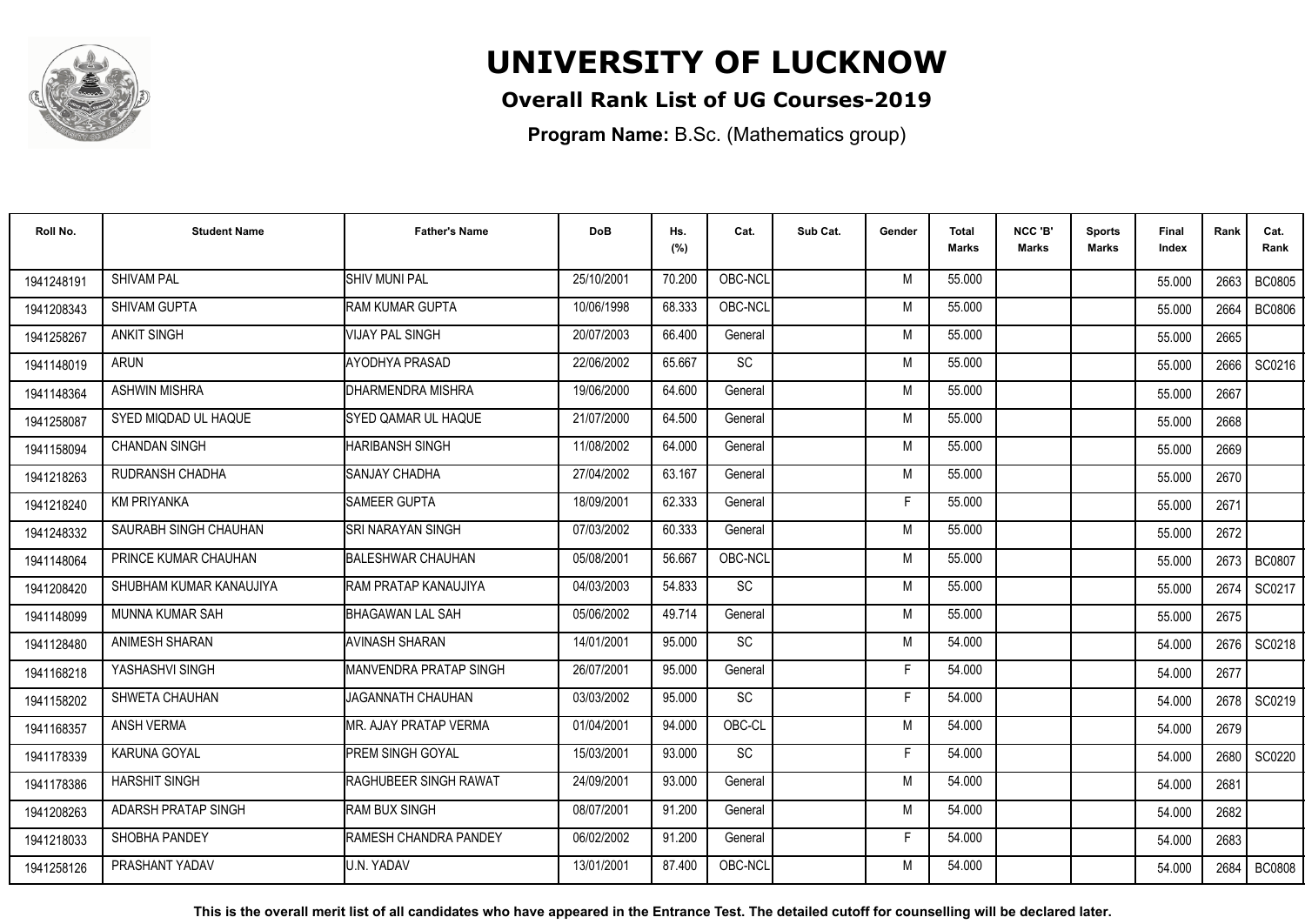

### **Overall Rank List of UG Courses-2019**

**Program Name:** B.Sc. (Mathematics group)

| Roll No.   | <b>Student Name</b>         | <b>Father's Name</b>                   | <b>DoB</b> | Hs.<br>(%) | Cat.    | Sub Cat.  | Gender | Total<br><b>Marks</b> | NCC 'B'<br><b>Marks</b> | <b>Sports</b><br>Marks | Final<br>Index | Rank | Cat.<br>Rank  |
|------------|-----------------------------|----------------------------------------|------------|------------|---------|-----------|--------|-----------------------|-------------------------|------------------------|----------------|------|---------------|
| 1941168433 | <b>MANOJ RAWAT</b>          | MULLA PRASAD RAWAT                     | 28/10/2002 | 87.333     | SC      |           | M      | 54.000                |                         |                        | 54.000         | 2685 | SC0221        |
| 1941116023 | <b>AKASH DIXIT</b>          | SHIRISH CHANDRA DIXIT                  | 26/08/2002 | 86.600     | General |           | M      | 54.000                |                         |                        | 54.000         | 2686 |               |
| 1941248318 | PRIYA SINGH                 | <b>SITARAM SINGH</b>                   | 01/04/2001 | 86.500     | General |           | F      | 54.000                |                         |                        | 54.000         | 2687 |               |
| 1941208101 | <b>SATISH SINGH</b>         | <b>RAJESH SINGH</b>                    | 15/01/2000 | 86.333     | General |           | M      | 54.000                |                         |                        | 54.000         | 2688 |               |
| 1941128175 | PRANJAL SRIVASTAVA          | ANIL KUMAR SRIVASTAVA                  | 10/04/2002 | 85.500     | General |           | M      | 54.000                |                         |                        | 54.000         | 2689 |               |
| 1941115117 | <b>ANJAN SAH</b>            | RAVINDRA SAH                           | 04/04/2002 | 85.400     | OBC-NCL | <b>DP</b> | M      | 54.000                |                         |                        | 54.000         | 2690 | <b>BC0809</b> |
| 1941248102 | PRAJJWAL KUMAR              | <b>SHAMU RAM</b>                       | 15/07/2002 | 85.400     | SC      |           | M      | 54.000                |                         |                        | 54.000         | 2691 | SC0222        |
| 1941118121 | <b>ALOK YADAV</b>           | AJAY SHANKAR YADAV                     | 01/04/2001 | 85.000     | OBC-NCL |           | M      | 54.000                |                         |                        | 54.000         | 2692 | <b>BC0810</b> |
| 1941117035 | <b>VARUN PATEL</b>          | DHIRENDRA SINGH PATEL                  | 09/08/2001 | 83.600     | OBC-CL  |           | M      | 54.000                |                         |                        | 54.000         | 2693 |               |
| 1941148542 | <b>ADARSH TRIPATHI</b>      | <b>GANESH KUMAR TRIPATHI</b>           | 04/02/2002 | 83.600     | General |           | M      | 54.000                |                         |                        | 54.000         | 2694 |               |
| 1941208201 | <b>VIBHA PANDEY</b>         | RAKESH KUMAR PANDEY                    | 05/08/2002 | 82.333     | General |           | F      | 54.000                |                         |                        | 54.000         | 2695 |               |
| 1941148097 | SHUBHAM SONI                | BHAGAUTI PRASAD SONI                   | 20/07/2002 | 81.833     | OBC-NCL |           | M      | 54.000                |                         |                        | 54.000         | 2696 | BC0811        |
| 1941168472 | <b>SEETA RAM</b>            | <b>NANAKU</b>                          | 10/02/2003 | 81.833     | SC      |           | M      | 54.000                |                         |                        | 54.000         | 2697 | SC0223        |
| 1941168375 | ABHINAV SRIVASTAVA          | IMR. MANOJ KUMAR SRIVASTAVA            | 05/12/2002 | 81.667     | General |           | M      | 54.000                |                         |                        | 54.000         | 2698 |               |
| 1941148085 | AMAN KUMAR YADAV            | <b>BARATI LAL YADAV</b>                | 12/10/2002 | 81.400     | OBC-CL  |           | M      | 54.000                |                         |                        | 54.000         | 2699 |               |
| 1941208073 | <b>MADHURIMA VERMA</b>      | <b>RAJESH KUMAR VERMA</b>              | 01/01/2002 | 80.833     | OBC-NCL |           | F      | 54.000                |                         |                        | 54.000         | 2700 | BC0812        |
| 1941168173 | <b>KM MUSKAN SINGH</b>      | <b>MANOJ KUMAR SINGH</b>               | 19/08/2002 | 79.833     | General |           | F      | 54.000                |                         |                        | 54.000         | 2701 |               |
| 1941168060 | DHANANJAY PRATAP SINGH      | MAHENDRA KUMAR SINGH                   | 21/12/2002 | 79.600     | General |           | M      | 54.000                |                         |                        | 54.000         | 2702 |               |
| 1941178316 | SOUMYA SINGH                | <b>PRAVEEN KUMAR SINGH</b>             | 19/05/2001 | 78.333     | General |           | F      | 54.000                |                         |                        | 54.000         | 2703 |               |
| 1941112001 | <b>AVIRAL BAJPAL</b>        | AJAY SHANKER BAJPAI                    | 28/07/2001 | 78.000     | General | <b>UE</b> | M      | 54.000                |                         |                        | 54.000         | 2704 |               |
| 1941208043 | <b>VEDVANI MAURYA</b>       | <b>RAJESH KUMAR MAURYA</b>             | 17/02/2002 | 77.800     | SC      |           | F.     | 54.000                |                         |                        | 54.000         | 2705 | SC0224        |
| 1941158452 | <b>MUDITA SINGH CHAUHAN</b> | <b>I</b> KAUSHALENDRA KUMAR SINGH CHAU | 25/02/2002 | 77.800     | General |           | F      | 54.000                |                         |                        | 54.000         | 2706 |               |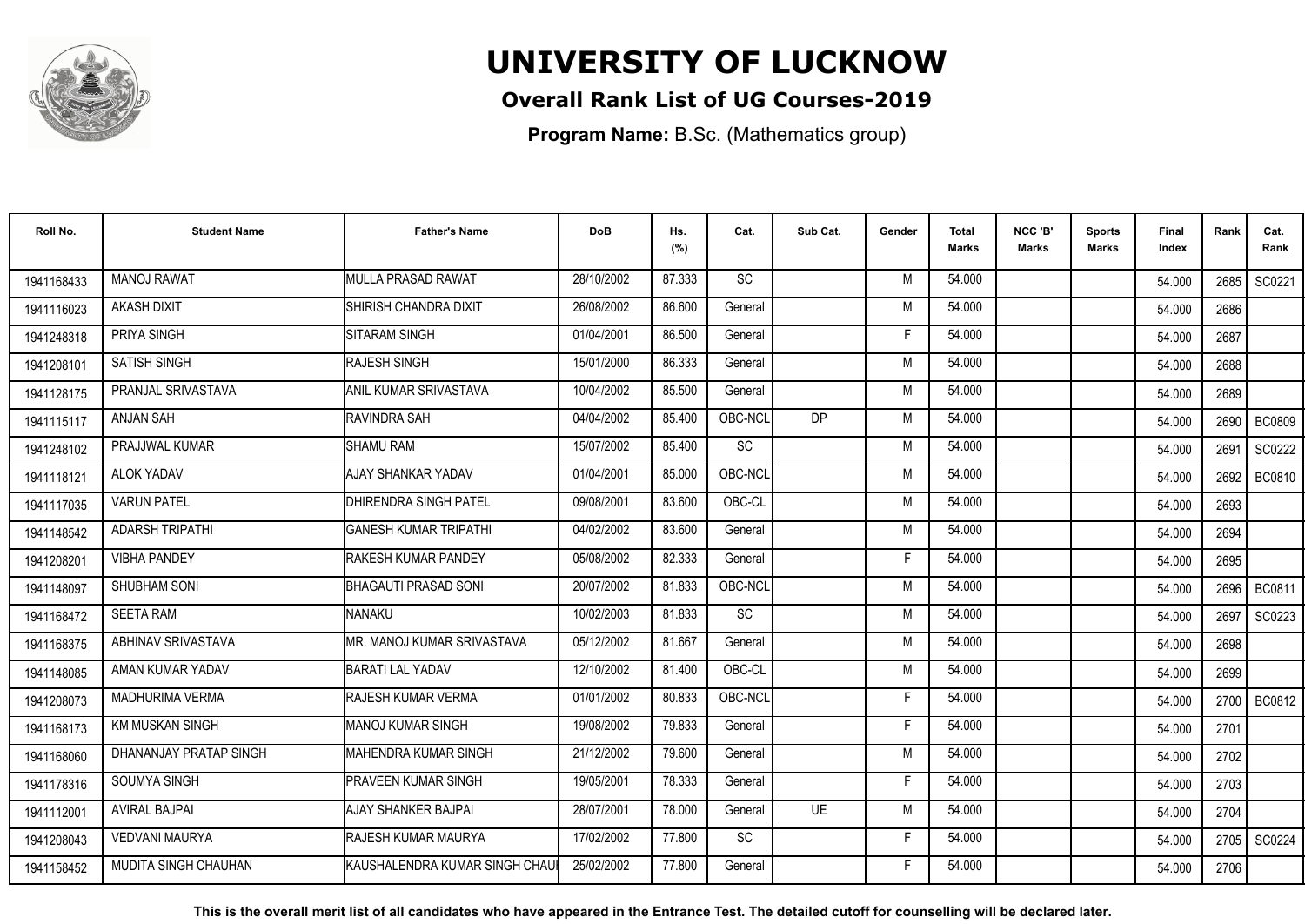

### **Overall Rank List of UG Courses-2019**

**Program Name:** B.Sc. (Mathematics group)

| Roll No.   | <b>Student Name</b>       | <b>Father's Name</b>     | <b>DoB</b> | Hs.<br>(%) | Cat.      | Sub Cat.   | Gender | <b>Total</b><br><b>Marks</b> | NCC 'B'<br><b>Marks</b> | Sports<br><b>Marks</b> | Final<br>Index | Rank | Cat.<br>Rank  |
|------------|---------------------------|--------------------------|------------|------------|-----------|------------|--------|------------------------------|-------------------------|------------------------|----------------|------|---------------|
| 1941218242 | AASHNA SINGH              | SAMSHER SINGH            | 02/12/2001 | 76.000     | <b>SC</b> |            | F      | 54.000                       |                         |                        | 54.000         | 2707 | SC0225        |
| 194115823  | <b>RITESH VERMA</b>       | <b>JAGDISH VERMA</b>     | 20/01/2001 | 75.500     | SC        |            | M      | 54.000                       |                         |                        | 54.000         | 2708 | SC0226        |
| 1941208391 | <b>ANKIT KUMAR</b>        | <b>RAM NIVAS</b>         | 12/07/2000 | 75.333     | <b>SC</b> |            | M      | 54.000                       |                         |                        | 54.000         | 2709 | SC0227        |
| 1941128294 | ANAND VISHWAKARMA         | <b>ARUN VISHWAKARMA</b>  | 15/09/2000 | 73.333     | OBC-NCL   |            | M      | 54.000                       |                         |                        | 54.000         | 2710 | <b>BC0813</b> |
| 1941128097 | SWATANTRA DEV SINGH       | <b>AMIT SINGH</b>        | 08/07/2002 | 72.500     | General   |            | M      | 54.000                       |                         |                        | 54.000         | 2711 |               |
| 1941218118 | <b>DINESH JAISWAL</b>     | RAMTEJ JAISWAL           | 15/07/2003 | 72.333     | OBC-NCL   |            | M      | 54.000                       |                         |                        | 54.000         | 2712 | BC0814        |
| 1941178292 | <b>VAIBHAV TRIPATHI</b>   | PRAMOD KUMAR TRIPATHI    | 23/06/2001 | 69.667     | General   |            | M      | 54.000                       |                         |                        | 54.000         | 2713 |               |
| 1941148555 | <b>DEEPAK VERMA</b>       | <b>GANGESHWAR VERMA</b>  | 22/02/2000 | 68.000     | OBC-NCL   |            | M      | 54.000                       |                         |                        | 54.000         | 2714 | BC0815        |
| 1941208431 | SUNNY KUMAR MAURYA        | RAM SAJEEVAN MAURYA      | 10/12/2002 | 58.500     | OBC-NCL   |            | M      | 54.000                       |                         |                        | 54.000         |      | 2715   BC0816 |
| 1941178387 | <b>AKASH</b>              | <b>RAGHUBIR SINGH</b>    | 18/06/2000 | 98.000     | General   |            | M      | 53.000                       |                         |                        | 53.000         | 2716 |               |
| 1941128027 | <b>ASHU PANDEY</b>        | <b>AKHILESH PANDEY</b>   | 02/07/2002 | 93.200     | General   |            | M      | 53.000                       |                         |                        | 53.000         | 2717 |               |
| 1941178224 | NITIKA JAISWAL            | <b>PRADEEP JAISWAL</b>   | 16/04/2002 | 93.000     | General   |            | F      | 53.000                       |                         |                        | 53.000         | 2718 |               |
| 1941248006 | HARSHVARDHAN PANDEY       | SATYA PRAKASH            | 03/02/2001 | 90.000     | General   |            | M      | 53.000                       |                         |                        | 53.000         | 2719 |               |
| 1941168028 | <b>ANKUL VERMA</b>        | LEKHRAM VERMA            | 10/01/2002 | 89.833     | OBC-NCL   |            | M      | 53.000                       |                         |                        | 53.000         | 2720 | BC0817        |
| 1941148079 | <b>VIJAY KUMAR GUPTA</b>  | <b>BANSHI DHAR GUPTA</b> | 10/09/2001 | 89.167     | OBC-NCL   |            | M      | 53.000                       |                         |                        | 53.000         | 2721 | BC0818        |
| 1941158226 | HIMANSHI JAISWAL          | JAGDISH PRASHAD JAISWAL  | 16/11/2001 | 87.833     | OBC-NCL   |            | F      | 53.000                       |                         |                        | 53.000         | 2722 | BC0819        |
| 1941168273 | <b>AHMAD BILAL</b>        | <b>MOHAMMAD TAUFEEQ</b>  | 02/02/2002 | 87.400     | General   |            | M      | 53.000                       |                         |                        | 53.000         | 2723 |               |
| 1941218063 | <b>HARSH RAI</b>          | <b>RAMESH RAI</b>        | 04/04/2002 | 87.400     | General   |            | M      | 53.000                       |                         |                        | 53.000         | 2724 |               |
| 1941114004 | SIDDHI TRIPATHI           | JITENDRA KUMAR TRIPATHI  | 06/10/2001 | 85.667     | General   | <b>DFF</b> | F      | 53.000                       |                         |                        | 53.000         | 2725 |               |
| 1941158265 | AMAN YADAV                | <b>JAI SINGH YADAV</b>   | 23/06/1999 | 84.167     | OBC-NCL   |            | M      | 53.000                       |                         |                        | 53.000         | 2726 | <b>BC0820</b> |
| 194117838  | RAKESH KUMAR VERMA        | RADHEY SHYAM VERMA       | 20/07/2000 | 84.167     | OBC-NCL   |            | M      | 53.000                       |                         |                        | 53.000         | 2727 | BC0821        |
| 1941118132 | <b>HRISHI DUTT SHARMA</b> | AJEET KUMAR              | 13/11/2001 | 83.833     | General   |            | M      | 53.000                       |                         |                        | 53.000         | 2728 |               |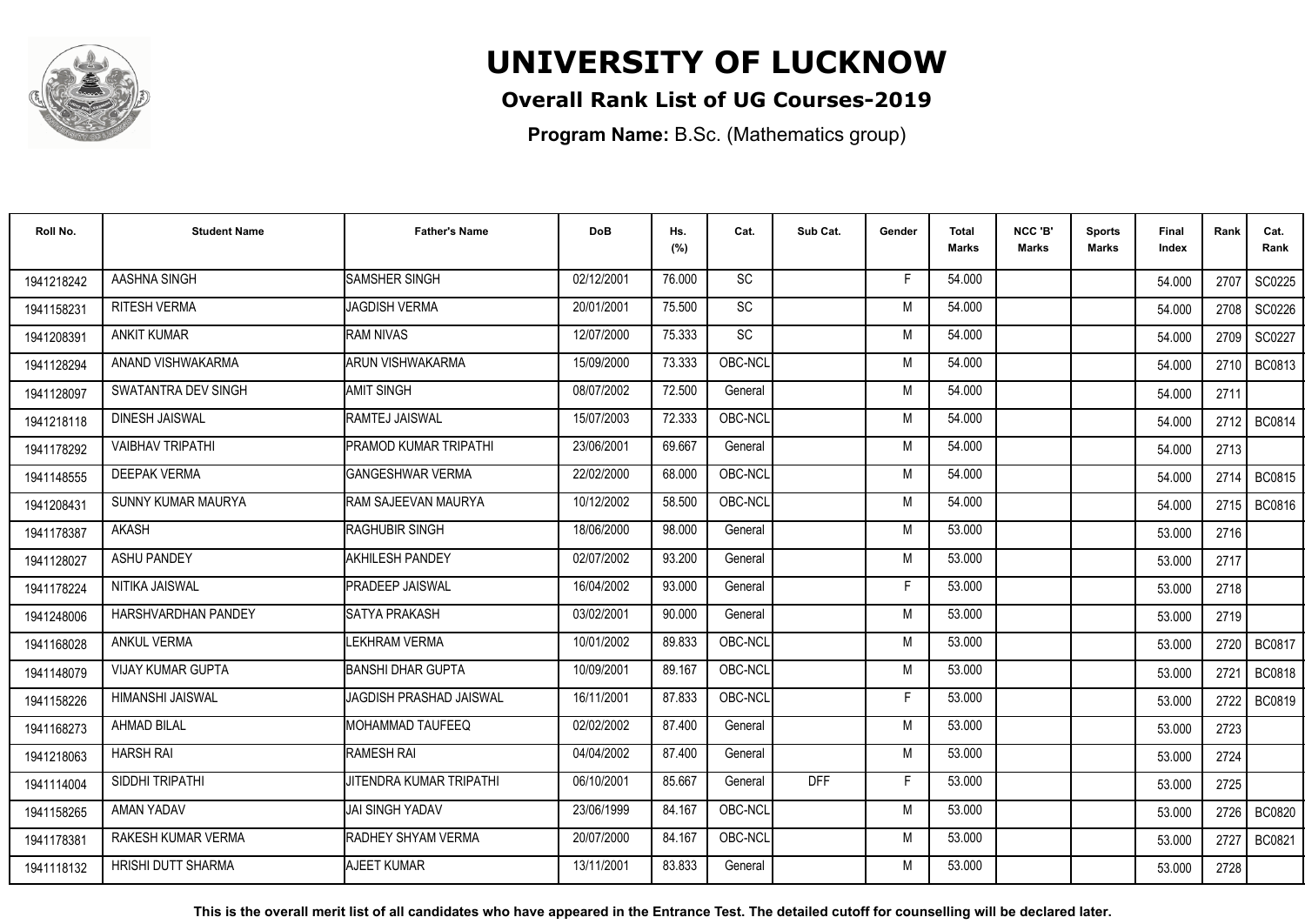

### **Overall Rank List of UG Courses-2019**

**Program Name:** B.Sc. (Mathematics group)

| Roll No.   | <b>Student Name</b>            | <b>Father's Name</b>         | <b>DoB</b> | Hs.<br>(%) | Cat.      | Sub Cat.  | Gender | <b>Total</b><br>Marks | NCC 'B'<br><b>Marks</b> | Sports<br>Marks | Final<br>Index | Rank   | Cat.<br>Rank  |
|------------|--------------------------------|------------------------------|------------|------------|-----------|-----------|--------|-----------------------|-------------------------|-----------------|----------------|--------|---------------|
| 1941258471 | NISHANT TRIVEDI                | <b>VIVEK KUMAR TRIVEDI</b>   | 07/07/2001 | 83.600     | General   |           | M      | 53.000                |                         |                 | 53.000         | 2729   |               |
| 1941158377 | SOMDUTT AWASTHI                | <b>I</b> KAMAL KUMAR AWASTHI | 26/07/2003 | 83.167     | General   |           | M      | 53.000                |                         |                 | 53.000         | 2730   |               |
| 1941258037 | UDAY PRAKASH SRIVASTAVA        | SURESH SRIVASTAVA            | 05/07/2002 | 83.000     | General   |           | M      | 53.000                |                         |                 | 53.000         | 2731   |               |
| 1941115054 | RAJAT GUPTA                    | KAMLESH GUPTA                | 05/07/2002 | 82.500     | General   |           | M      | 53.000                |                         |                 | 53.000         | 2732   |               |
| 1941248404 | SHIVAM BHARDWAJ                | <b>SULEKH CHAND SHARMA</b>   | 27/05/2001 | 81.800     | General   |           | M      | 53.000                |                         |                 | 53.000         | 2733   |               |
| 1941248272 | <b>NITISH RAWAT</b>            | <b>SHRIKANT RAWAT</b>        | 25/07/2002 | 81.600     | <b>SC</b> |           | M      | 53.000                |                         |                 | 53.000         | 2734   | SC0228        |
| 1941128125 | <b>SHRISH KUMAR</b>            | <b>ANAND PRAKASH</b>         | 05/06/2003 | 81.333     | <b>SC</b> |           | M      | 53.000                |                         |                 | 53.000         | 2735   | SC0229        |
| 1941208237 | <b>PRATEEK KUMAR</b>           | RAKESH YADAV                 | 30/12/2002 | 81.167     | OBC-NCL   |           | M      | 53.000                |                         |                 | 53.000         | 2736   | <b>BC0822</b> |
| 1941258408 | PRAGATI GUPTA                  | <b>VIPIN KUMAR GUPTA</b>     | 11/04/2002 | 81.000     | OBC-NCL   |           | F      | 53.000                |                         |                 | 53.000         | 2737   | <b>BC0823</b> |
| 1941218222 | SHIKHAR SINGH                  | <b>SACHIN SINGH</b>          | 01/07/2001 | 80.833     | General   |           | M      | 53.000                |                         |                 | 53.000         | 2738   |               |
| 1941218052 | NEERAJ KUMAR                   | RAMESH KUMAR GAUTAM          | 18/12/2000 | 80.500     | SC        |           | M      | 53.000                |                         |                 | 53.000         | 2739   | SC0230        |
| 1941158018 | <b>GUPTA KHUSHI GORAKHNATH</b> | <b>GORAKHNATH GUPTA</b>      | 17/02/2001 | 80.200     | OBC-CL    |           | F      | 53.000                |                         |                 | 53.000         | 2740   |               |
| 1941178008 | AJEET DEV TRIPATHI             | INARSINGH DEV TRIPATHI       | 04/07/2000 | 80.000     | General   |           | M      | 53.000                |                         |                 | 53.000         | 2741   |               |
| 1941178435 | <b>VIPIN MISHRA</b>            | IRAJ KUMAR MISHRA            | 10/12/2002 | 80.000     | General   |           | M      | 53.000                |                         |                 | 53.000         | 2742   |               |
| 1941118055 | ANKUR JAISWAL                  | <b>AJAY JAISWAL</b>          | 26/04/2000 | 79.833     | OBC-NCL   |           | M      | 53.000                |                         |                 | 53.000         | 2743 l | <b>BC0824</b> |
| 1941178157 | SHUBHAM YADAV                  | PARAG DEEN YADAV             | 12/05/2001 | 79.800     | OBC-NCL   |           | M      | 53.000                |                         |                 | 53.000         | 2744   | <b>BC0825</b> |
| 1941115145 | PRATIBHA SINGH                 | <b>ISURENDRA SINGH</b>       | 24/05/2000 | 78.167     | General   | <b>DP</b> | F      | 53.000                |                         |                 | 53.000         | 2745   |               |
| 1941168127 | <b>MANISHA ADHIKARI</b>        | IMANOHAR SINGH               | 05/09/2002 | 76.000     | General   |           | F      | 53.000                |                         |                 | 53.000         | 2746   |               |
| 1941128485 | <b>ARYAN BAJPAI</b>            | <b>AWADESH BAJPAI</b>        | 17/05/2003 | 74.667     | General   |           | M      | 53.000                |                         |                 | 53.000         | 2747   |               |
| 1941168260 | <b>MOHD SHUAIB</b>             | <b>MOEEN AHMAD</b>           | 07/01/2002 | 74.167     | OBC-NCL   |           | M      | 53.000                |                         |                 | 53.000         | 2748   | <b>BC0826</b> |
| 1941218225 | <b>SHALINI PAL</b>             | <b>SADANAND PAL</b>          | 24/11/2000 | 74.000     | OBC-NCL   |           | F.     | 53.000                |                         |                 | 53.000         | 2749   | <b>BC0827</b> |
| 1941178409 | HASAN KAREEM SIDDIQUI          | RAIS AHMAD                   | 30/01/2001 | 73.600     | General   |           | M      | 53.000                |                         |                 | 53.000         | 2750   |               |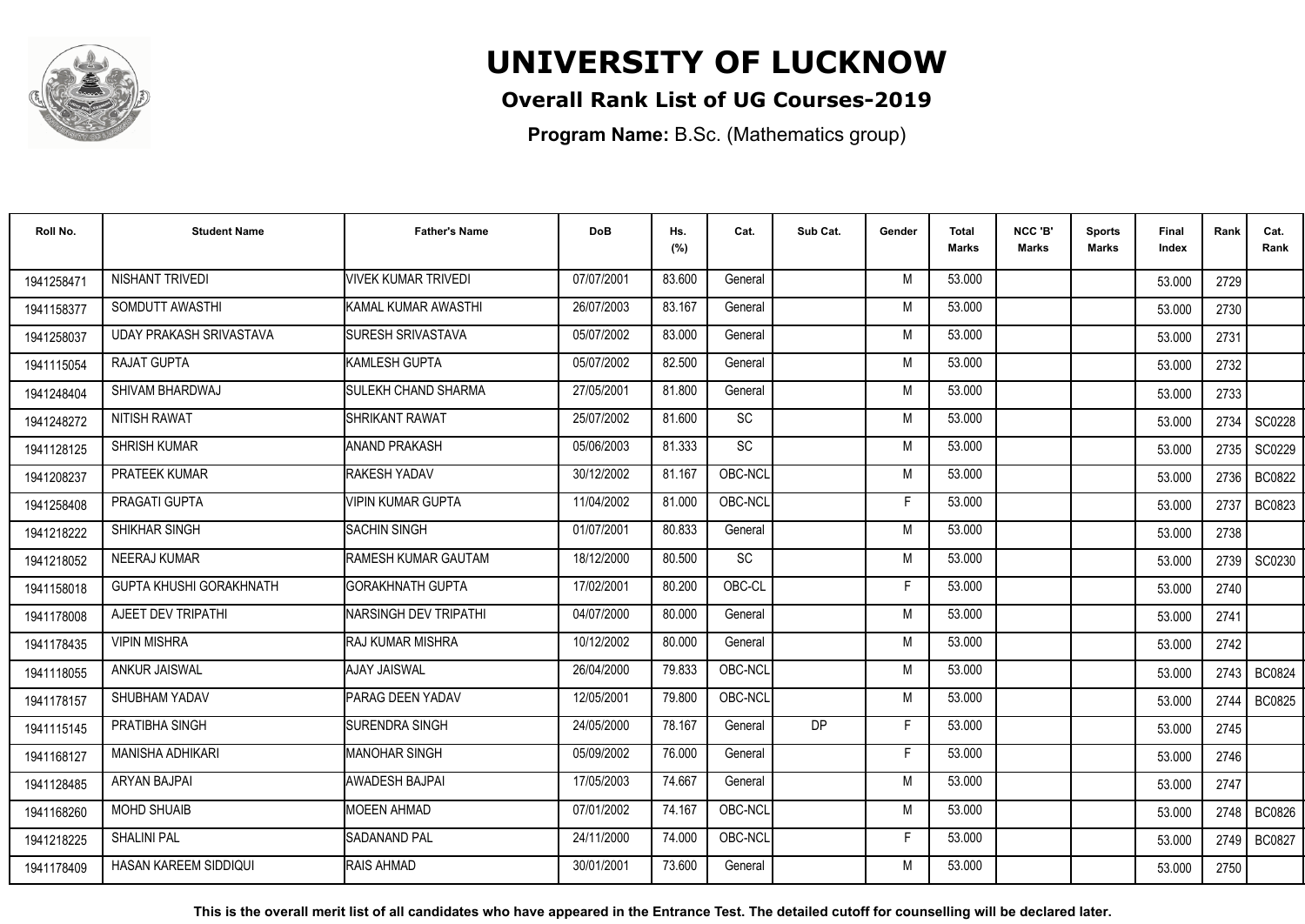

### **Overall Rank List of UG Courses-2019**

**Program Name:** B.Sc. (Mathematics group)

| Roll No.   | <b>Student Name</b>   | <b>Father's Name</b>            | <b>DoB</b> | Hs.<br>(%) | Cat.    | Sub Cat. | Gender | Total<br><b>Marks</b> | NCC 'B'<br><b>Marks</b> | Sports<br>Marks | Final<br>Index | Rank | Cat.<br>Rank  |
|------------|-----------------------|---------------------------------|------------|------------|---------|----------|--------|-----------------------|-------------------------|-----------------|----------------|------|---------------|
| 1941148486 | PRIYANSHU             | <b>DIWAKAR</b>                  | 04/03/2000 | 73.333     | General |          | M      | 53.000                |                         |                 | 53.000         | 2751 |               |
| 1941148286 | ANMOL SINGH           | <b>DEV ADITYA BHUSHAN SINGH</b> | 07/12/2001 | 73.167     | General |          | M      | 53.000                |                         |                 | 53.000         | 2752 |               |
| 1941128285 | <b>AMAN VERMA</b>     | <b>ARUN KUMAR VERMA</b>         | 15/02/2003 | 72.833     | OBC-NCL |          | M      | 53.000                |                         |                 | 53.000         | 2753 | <b>BC0828</b> |
| 1941248475 | <b>HRISHARTH RAJ</b>  | SURENDRA KUMAR SINHA            | 17/07/2002 | 72.667     | General |          | M      | 53.000                |                         |                 | 53.000         | 2754 |               |
| 1941248152 | SIDDHARTH PANDEY      | <b>SHESH NARAYAN PANDEY</b>     | 27/01/2001 | 72.600     | General |          | M      | 53.000                |                         |                 | 53.000         | 2755 |               |
| 1941112013 | SHRISTI SINGH         | PUSHPENDRA SINGH                | 03/07/2001 | 71.333     | General | UF       | F      | 53.000                |                         |                 | 53.000         | 2756 |               |
| 1941115123 | <b>AVINASH MISHRA</b> | SANJAY KUMAR MISHRA             | 15/07/2002 | 71.000     | General |          | M      | 53.000                |                         |                 | 53.000         | 2757 |               |
| 1941248114 | ABHISHEK CHAUHAN      | SHARAD CHAUHAN                  | 05/11/2001 | 68.800     | General |          | M      | 53.000                |                         |                 | 53.000         | 2758 |               |
| 1941168380 | ANURAG SHARMA         | <b>MR. PANKAJ SHARMA</b>        | 30/10/1999 | 68.000     | OBC-NCL |          | M      | 53.000                |                         |                 | 53.000         |      | 2759 BC0829   |
| 1941258137 | ASHWANI KUMAR SINGH   | UDAY PRATAP SINGH               | 05/01/2001 | 65.667     | OBC-NCL |          | M      | 53.000                |                         |                 | 53.000         | 2760 | <b>BC0830</b> |
| 1941178357 | SAQUIB ALI            | QAMAR ADIL                      | 19/10/1996 | 65.167     | General |          | M      | 53.000                |                         |                 | 53.000         | 2761 |               |
| 1941117025 | ASHISH KUMAR MISHRA   | <b>BIPIN MISHRA</b>             | 24/08/2001 | 89.000     | General |          | M      | 50.000                |                         | 2.500           | 52.500         | 2762 |               |
| 1941148411 | <b>ANUP KUMAR</b>     | <b>DILIP KUMAR</b>              | 01/02/2001 | 97.400     | General |          | M      | 52.000                |                         |                 | 52.000         | 2763 |               |
| 1941112029 | NAVNEET SHUKLA        | KRISHNA KANT SHUKLA             | 12/04/2001 | 95.200     | General |          | M      | 52.000                |                         |                 | 52.000         | 2764 |               |
| 1941158156 | MOHAMMAD UZAIR KHAN   | <b>HUMAIR KHAN</b>              | 11/05/2000 | 95.000     | General |          | M      | 52.000                |                         |                 | 52.000         | 2765 |               |
| 1941148306 | <b>AKASH PANDEY</b>   | <b>DEVENDRA PANDEY</b>          | 20/05/2000 | 95.000     | General |          | M      | 52.000                |                         |                 | 52.000         | 2766 |               |
| 1941248007 | <b>AVANISH RAI</b>    | SATYA PRAKASH RAI               | 13/05/2001 | 95.000     | General |          | M      | 52.000                |                         |                 | 52.000         | 2767 |               |
| 1941128476 | PREETI PATEL          | <b>AVDESH PATEL</b>             | 25/08/2001 | 95.000     | OBC-NCL |          | F      | 52.000                |                         |                 | 52.000         |      | 2768   BC0831 |
| 1941258264 | <b>RUCHI TIWARI</b>   | <b>VIJAY NAND TIWARI</b>        | 02/11/2001 | 95.000     | General |          | F      | 52.000                |                         |                 | 52.000         | 2769 |               |
| 1941158089 | <b>KUMKUM SINGH</b>   | <b>HARI SHANKAR</b>             | 10/11/2001 | 95.000     | SC      |          | F      | 52.000                |                         |                 | 52.000         | 2770 | SC0231        |
| 1941248454 | <b>NITIN SINGH</b>    | <b>SUNIL SINGH</b>              | 14/09/2002 | 95.000     | General |          | M      | 52.000                |                         |                 | 52.000         | 2771 |               |
| 1941168525 | <b>GAGAN SINGH</b>    | <b>NARESH KUMAR</b>             | 28/08/2003 | 92.000     | General |          | M      | 52.000                |                         |                 | 52.000         | 2772 |               |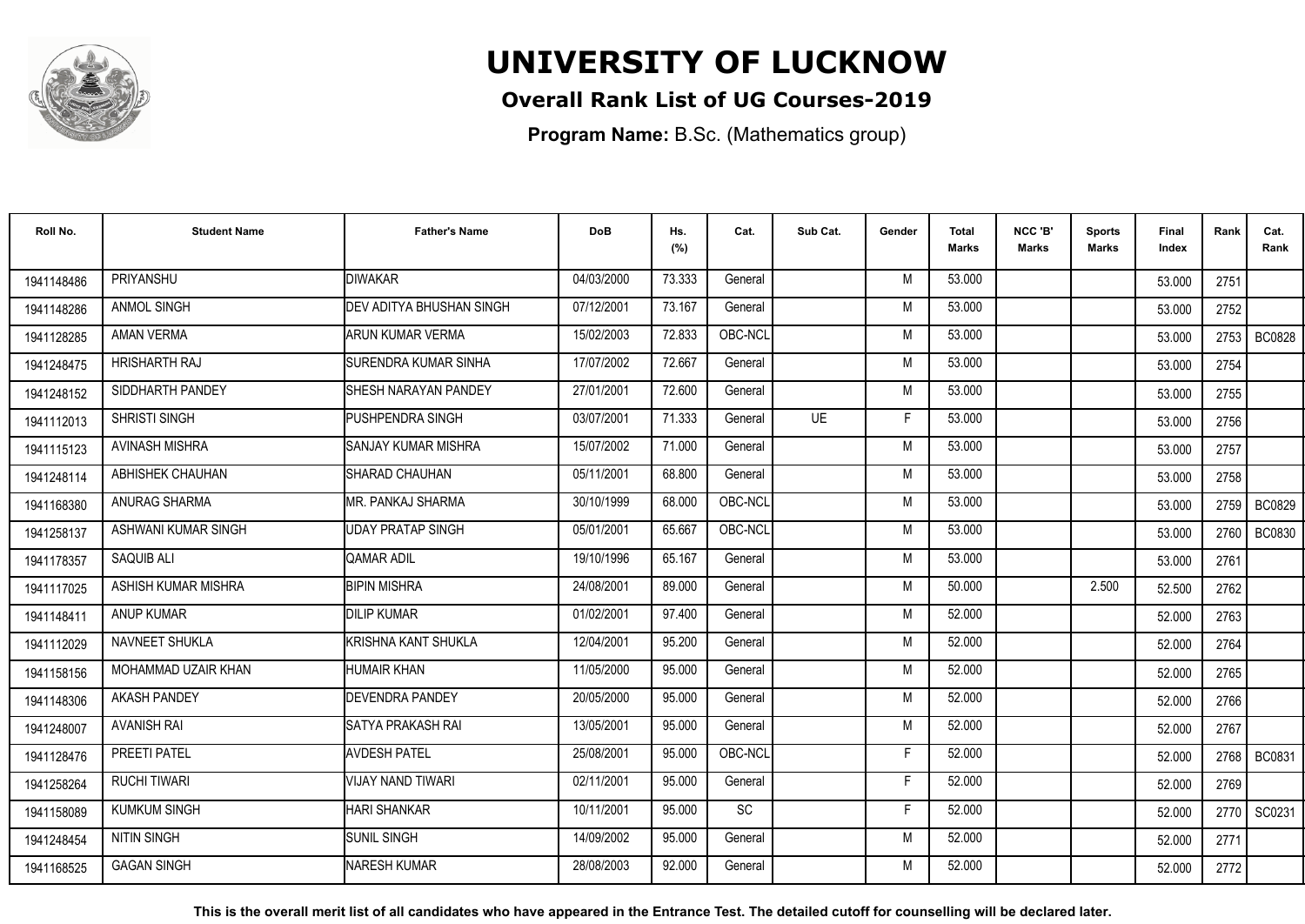

### **Overall Rank List of UG Courses-2019**

**Program Name:** B.Sc. (Mathematics group)

| Roll No.   | <b>Student Name</b>     | <b>Father's Name</b>        | <b>DoB</b> | Hs.<br>(%) | Cat.    | Sub Cat. | Gender | Total<br><b>Marks</b> | NCC 'B'<br><b>Marks</b> | Sports<br>Marks | Final<br>Index | Rank | Cat.<br>Rank  |
|------------|-------------------------|-----------------------------|------------|------------|---------|----------|--------|-----------------------|-------------------------|-----------------|----------------|------|---------------|
| 1941218259 | RAJSHRI SHUKLA          | SANJAI SHUKLA               | 10/01/2002 | 91.333     | General |          | E      | 52.000                |                         |                 | 52.000         | 2773 |               |
| 1941218323 | <b>SRISHTI MAURYA</b>   | <b>SANJAY MAURYA</b>        | 01/03/2001 | 91.200     | OBC-NCL |          | F      | 52.000                |                         |                 | 52.000         | 2774 | <b>BC0832</b> |
| 1941128140 | <b>KAJAL GUPTA</b>      | <b>ANIL GUPTA</b>           | 01/08/2002 | 89.200     | OBC-NCL |          | F.     | 52.000                |                         |                 | 52.000         | 2775 | <b>BC0833</b> |
| 1941168138 | ADITYA KUMAR            | <b>MANOJ KUMAR</b>          | 16/02/2003 | 88.000     | OBC-NCL |          | M      | 52.000                |                         |                 | 52.000         | 2776 | BC0834        |
| 1941208364 | <b>SHALINI GUPTA</b>    | RAM MANOHAR GUPTA           | 07/11/2000 | 87.400     | OBC-NCL |          | F      | 52.000                |                         |                 | 52.000         | 2777 | <b>BC0835</b> |
| 1941218233 | SAIYED MOHAMMAD FAIZ    | SAIYED MOHAMMAD BADIUDDIN   | 02/09/2003 | 87.400     | General |          | M      | 52.000                |                         |                 | 52.000         | 2778 |               |
| 1941148303 | <b>SANJU SINGH</b>      | <b>DEVENDRA KUMAR SINGH</b> | 03/04/2001 | 86.500     | General |          | F      | 52.000                |                         |                 | 52.000         | 2779 |               |
| 1941208207 | SHUBHANGI SRIVASTAVA    | RAKESH KUMAR SRIVASTAVA     | 28/01/2001 | 84.000     | General |          | Е      | 52.000                |                         |                 | 52.000         | 2780 |               |
| 1941178179 | SAKSHI SAHU             | PARSHU RAM                  | 12/07/2002 | 83.600     | OBC-NCL |          | F      | 52.000                |                         |                 | 52.000         | 2781 | BC0836        |
| 1941148355 | PRAGATI SINGH           | DHARMENDRA KUMAR SINGH      | 11/07/2002 | 83.167     | General |          | F      | 52.000                |                         |                 | 52.000         | 2782 |               |
| 1941208346 | NITIN KUMAR MOURYA      | <b>IRAM KUMAR MOURYA</b>    | 05/08/2002 | 83.000     | OBC-NCL |          | M      | 52.000                |                         |                 | 52.000         | 2783 | <b>BC0837</b> |
| 1941128180 | SANDEEP KUMAR TIWARI    | <b>ANIL KUMAR TIWARI</b>    | 02/06/2002 | 82.000     | General |          | M      | 52.000                |                         |                 | 52.000         | 2784 |               |
| 1941168293 | MOHD AMAAN              | <b>MOHD ASIF</b>            | 04/10/2002 | 81.833     | OBC-NCL |          | M      | 52.000                |                         |                 | 52.000         | 2785 | <b>BC0838</b> |
| 1941248254 | <b>UJJWAL YADAV</b>     | SHRAVAN YADAV               | 22/10/2002 | 81.800     | OBC-NCL |          | M      | 52.000                |                         |                 | 52.000         | 2786 | <b>BC0839</b> |
| 1941208359 | <b>NEHA SINGH</b>       | <b>RAM LAL</b>              | 22/05/2003 | 81.333     | SC      |          | Е      | 52.000                |                         |                 | 52.000         | 2787 | SC0232        |
| 1941258199 | ANAND KUMAR VERMA       | UTTAM KUMAR VERMA           | 04/01/2002 | 81.167     | OBC-NCL |          | M      | 52.000                |                         |                 | 52.000         | 2788 | <b>BC0840</b> |
| 1941158192 | LAIBA AZIZ KHAN         | IRSHAD AHMAD KHAN           | 13/01/2003 | 81.167     | General |          | F      | 52.000                |                         |                 | 52.000         | 2789 |               |
| 1941258255 | <b>HIMANSHU SINGH</b>   | VIJAY KUMAR SINGH           | 15/08/2002 | 80.000     | General |          | M      | 52.000                |                         |                 | 52.000         | 2790 |               |
| 1941248300 | <b>KM KAVITA SHUKLA</b> | <b>SHYAM SUNDER</b>         | 25/11/2001 | 78.500     | General |          | F.     | 52.000                |                         |                 | 52.000         | 2791 |               |
| 1941208038 | <b>RICHA CHAUDHARY</b>  | RAJESH KUMAR CHAUDHARY      | 03/11/2002 | 78.000     | OBC-NCL |          | F      | 52.000                |                         |                 | 52.000         | 2792 | <b>BC0841</b> |
| 1941128002 | AL HILAL RASUL          | AKBAL RASUL                 | 14/09/2000 | 76.667     | General |          | M      | 52.000                |                         |                 | 52.000         | 2793 |               |
| 1941208240 | <b>MAHARAJA</b>         | <b>RAKSHARAM</b>            | 04/03/2002 | 76.167     | SC      |          | M      | 52.000                |                         |                 | 52.000         | 2794 | SC0233        |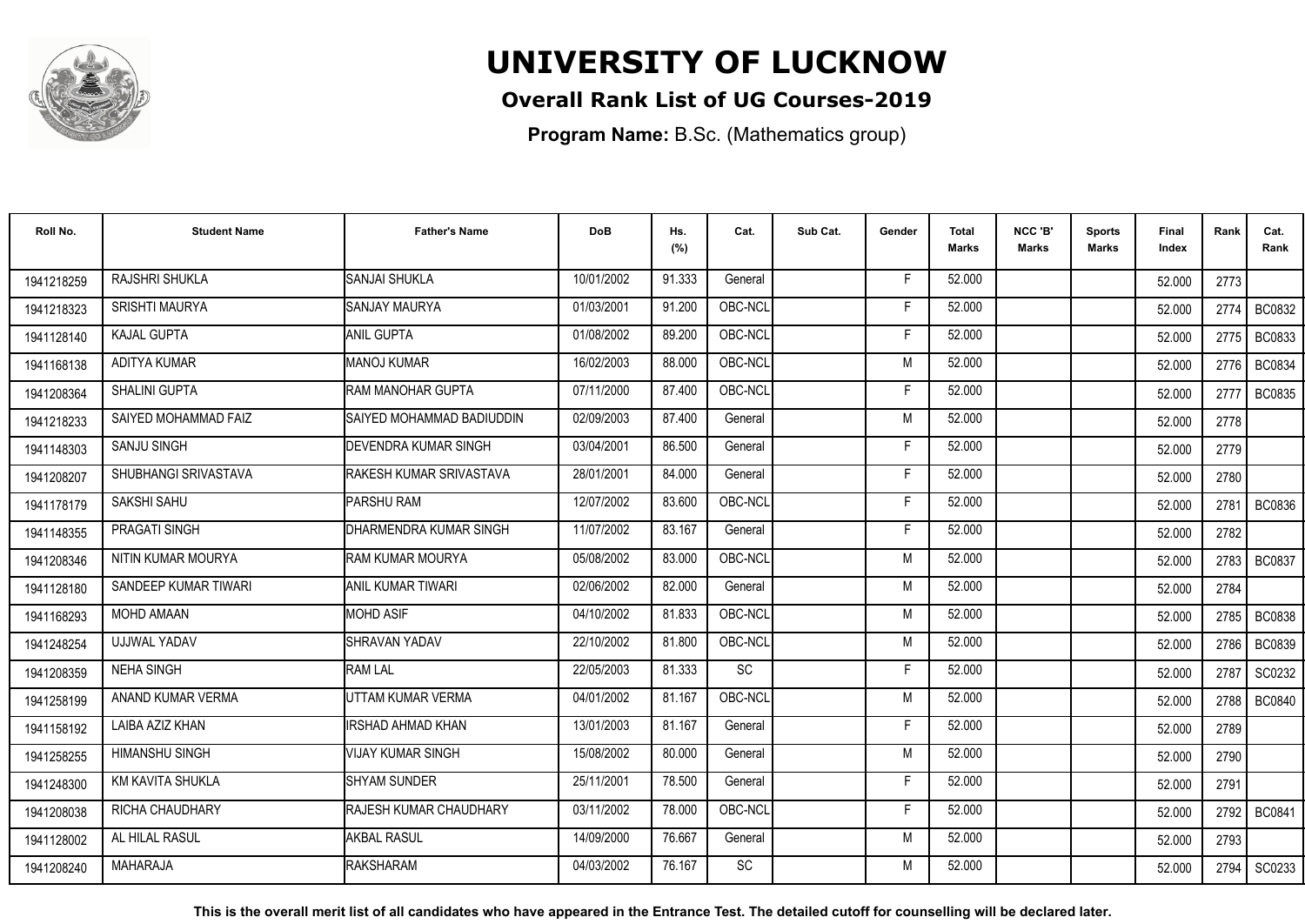

### **Overall Rank List of UG Courses-2019**

**Program Name:** B.Sc. (Mathematics group)

| Roll No.   | <b>Student Name</b>   | <b>Father's Name</b>          | <b>DoB</b> | Hs.<br>(%) | Cat.    | Sub Cat. | Gender | <b>Total</b><br>Marks | NCC 'B'<br><b>Marks</b> | Sports<br><b>Marks</b> | Final<br>Index | Rank   | Cat.<br>Rank  |
|------------|-----------------------|-------------------------------|------------|------------|---------|----------|--------|-----------------------|-------------------------|------------------------|----------------|--------|---------------|
| 1941148170 | <b>VARUN DUBEY</b>    | <b>BRIJESH KUMAR DUBEY</b>    | 19/12/2002 | 75.167     | General |          | M      | 52.000                |                         |                        | 52.000         | 2795   |               |
| 1941208135 | <b>UPASANA GAUTAM</b> | <b>RAJKUMAR</b>               | 17/07/2003 | 74.833     | SC      |          | F      | 52.000                |                         |                        | 52.000         | 2796   | SC0234        |
| 1941168307 | <b>ZUBER AHMAD</b>    | MOHD JAHARUDDIN               | 03/06/1999 | 73.000     | OBC-NCL |          | M      | 52.000                |                         |                        | 52.000         | 2797   | <b>BC0842</b> |
| 1941178400 | ANGAD KUMAR SINGH     | <b>RAGHVENDRA SINGH</b>       | 19/03/2003 | 71.500     | General |          | M      | 52.000                |                         |                        | 52.000         | 2798   |               |
| 1941158510 | <b>ARPIT PANDEY</b>   | KRISHNA KUMAR PANDEY          | 24/11/2003 | 71.000     | General |          | M      | 52.000                |                         |                        | 52.000         | 2799   |               |
| 1941168415 | <b>GOVIND GAUTAM</b>  | MUKESH KUMAR GAUTAM           | 22/06/2000 | 70.500     | General |          | M      | 52.000                |                         |                        | 52.000         | 2800   |               |
| 1941208175 | <b>TUSHAR GAUR</b>    | <b>RAKESH KUMAR</b>           | 04/08/2001 | 69.167     | OBC-NCL |          | M      | 52.000                |                         |                        | 52.000         | 2801   | <b>BC0843</b> |
| 1941178335 | ANSHIKA BAJPAYEE      | PREM PRAKASH NARAYAN BAJPAYEE | 20/12/2001 | 66.500     | General |          | Е      | 52.000                |                         |                        | 52.000         | 2802   |               |
| 1941218201 | <b>ABHISHEK KUMAR</b> | ROHIT KUMAR                   | 10/10/2003 | 66.500     | SC      |          | M      | 52.000                |                         |                        | 52.000         | 2803 l | SC0235        |
| 1941115106 | ROHIT SINGH           | <b>RAKESH SINGH</b>           | 15/01/2002 | 57.000     | General |          | M      | 52.000                |                         |                        | 52.000         | 2804   |               |
| 1941116003 | YASH JOSHI            | <b>GIRISH CHANDRA JOSHI</b>   | 25/04/2001 | 89.200     | General |          | M      | 50.000                | 1.250                   |                        | 51.250         | 2805   |               |
| 1941168411 | <b>SAKSHI JAISWAL</b> | <b>IMUKESH JAISWAL</b>        | 24/04/2001 | 95.000     | General |          | F      | 51.000                |                         |                        | 51.000         | 2806   |               |
| 1941128016 | AISHWARYA PANDEY      | AKHILESH KUMAR PANDEY         | 29/09/2002 | 95.000     | General |          | Е      | 51.000                |                         |                        | 51.000         | 2807   |               |
| 1941168395 | <b>KRITIKA SINGH</b>  | IMR.MANGLESH SINGH            | 11/08/2001 | 93.000     | General |          | F      | 51.000                |                         |                        | 51.000         | 2808   |               |
| 1941258453 | AKASH UPADHYAY        | VISHNU KUMAR UPADHYAY         | 01/12/2000 | 90.400     | General |          | M      | 51.000                |                         |                        | 51.000         | 2809   |               |
| 1941178307 | <b>APARNA SINGH</b>   | <b>PRASHANT SINGH</b>         | 11/05/2000 | 90.000     | OBC-CL  |          | M      | 51.000                |                         |                        | 51.000         | 2810   |               |
| 1941178117 | <b>ANIKET YADAV</b>   | OMKAR YADAV                   | 04/09/2001 | 89.200     | OBC-NCL |          | M      | 51.000                |                         |                        | 51.000         | 2811 l | <b>BC0844</b> |
| 1941218278 | <b>SAUMYA PANDEY</b>  | <b>SANJAY KUMAR</b>           | 01/01/2002 | 85.833     | General |          | F      | 51.000                |                         |                        | 51.000         | 2812   |               |
| 1941248087 | <b>MUJEEB AHMAD</b>   | <b>SHAKIL AHMAD</b>           | 15/07/2002 | 84.500     | OBC-NCL |          | M      | 51.000                |                         |                        | 51.000         | 2813 l | <b>BC0845</b> |
| 1941258259 | <b>SHUBHAM VERMA</b>  | <b>VIJAY KUMAR VERMA</b>      | 10/05/2002 | 83.667     | OBC-CL  |          | M      | 51.000                |                         |                        | 51.000         | 2814   |               |
| 1941178363 | ATUL KUMAR RAJ        | R K SHARMA                    | 08/07/2000 | 83.600     | General |          | M      | 51.000                |                         |                        | 51.000         | 2815   |               |
| 1941115155 | <b>SHIVANGI SINGH</b> | YOGENDRA SINGH                | 01/03/2002 | 83.600     | General |          | F      | 51.000                |                         |                        | 51.000         | 2816   |               |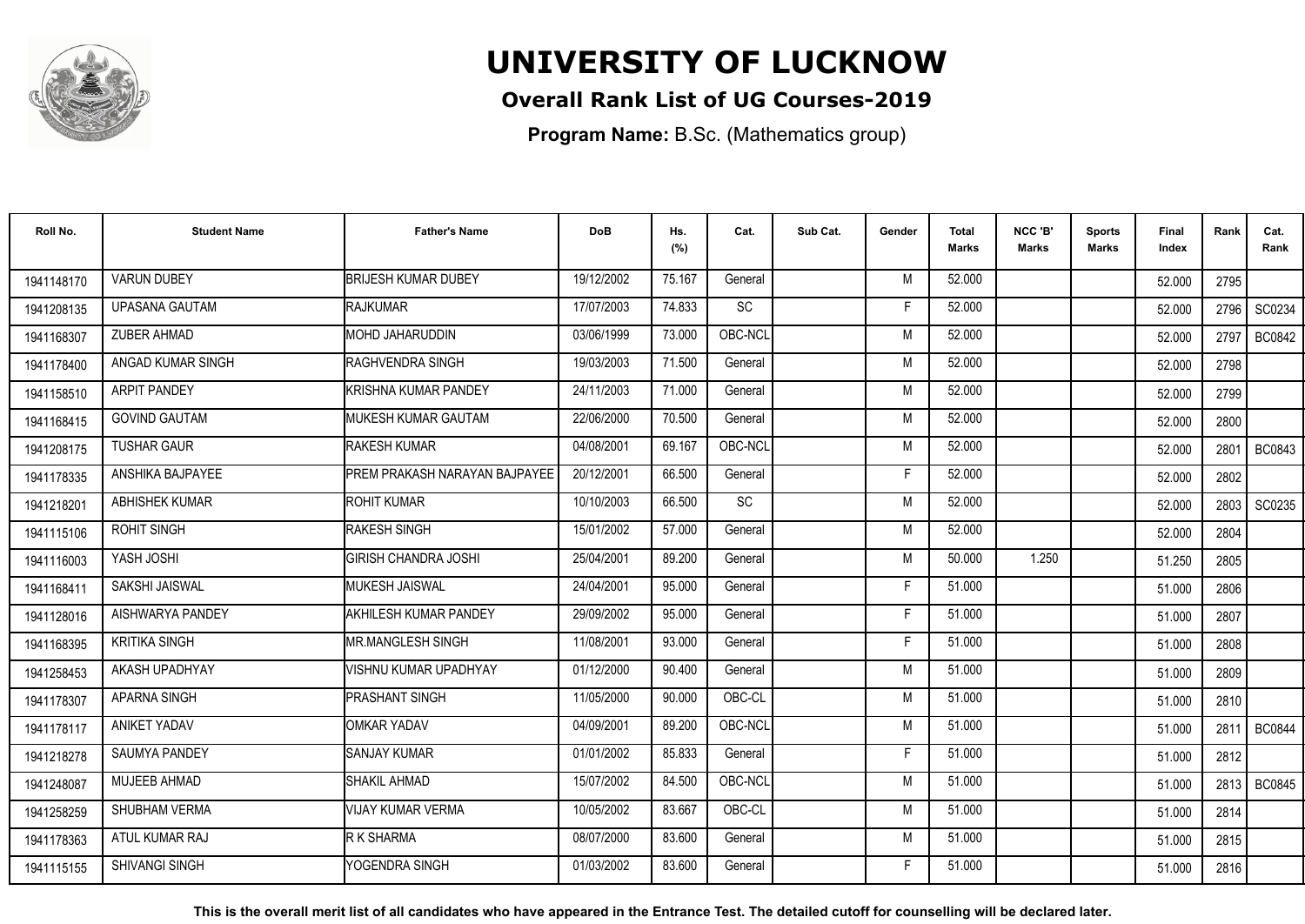

### **Overall Rank List of UG Courses-2019**

**Program Name:** B.Sc. (Mathematics group)

| Roll No.   | <b>Student Name</b>        | <b>Father's Name</b>         | <b>DoB</b> | Hs.<br>(%) | Cat.      | Sub Cat. | Gender | <b>Total</b><br>Marks | NCC 'B'<br><b>Marks</b> | Sports<br><b>Marks</b> | Final<br>Index | Rank   | Cat.<br>Rank  |
|------------|----------------------------|------------------------------|------------|------------|-----------|----------|--------|-----------------------|-------------------------|------------------------|----------------|--------|---------------|
| 1941218369 | PRABHAT MISHRA             | SANJEET KUMAR MISHRA         | 12/12/2002 | 83.000     | General   |          | M      | 51.000                |                         |                        | 51.000         | 2817   |               |
| 1941128226 | DIVYANSH RANJAN SRIVASTAVA | ANOOP KUMAR SRIVASTAVA       | 23/06/2002 | 82.667     | General   |          | M      | 51.000                |                         |                        | 51.000         | 2818   |               |
| 1941148014 | ALOK RAJPOOT               | <b>AWSAN VERMA</b>           | 13/03/2002 | 82.500     | OBC-NCL   |          | M      | 51.000                |                         |                        | 51.000         | 2819   | <b>BC0846</b> |
| 1941248316 | ABHISHEK SHARMA            | SITARAM SHARMA               | 16/11/2001 | 82.000     | OBC-NCL   |          | M      | 51.000                |                         |                        | 51.000         | 2820   | <b>BC0847</b> |
| 1941258268 | <b>MANAS VISHWAKARMA</b>   | <b>VIJAY PRAKASH</b>         | 05/04/2002 | 81.833     | OBC-NCL   |          | M      | 51.000                |                         |                        | 51.000         | 2821   | <b>BC0848</b> |
| 1941158005 | <b>SHIVANK BAJPAI</b>      | GOPAL KRASHNA BAJPAI         | 01/01/2001 | 81.600     | General   |          | M      | 51.000                |                         |                        | 51.000         | 2822   |               |
| 1941178505 | ANCHAL YADAV               | RAJENDRA KUMAR YADAV         | 13/07/2001 | 81.600     | OBC-NCL   |          | F      | 51.000                |                         |                        | 51.000         | 2823   | <b>BC0849</b> |
| 1941218380 | <b>VISHAL GUPTA</b>        | <b>SANJEEV KUMAR GUPTA</b>   | 14/07/2001 | 81.600     | General   |          | M      | 51.000                |                         |                        | 51.000         | 2824   |               |
| 1941148129 | <b>AVINASH VERMA</b>       | <b>BIHARI LAL VERMA</b>      | 08/05/2003 | 80.500     | SC        |          | M      | 51.000                |                         |                        | 51.000         | 2825 l | SC0236        |
| 1941168385 | AYUSHI SHARMA              | MR. SANTOSH KUMAR SHARMA     | 04/12/2002 | 80.333     | General   |          | F      | 51.000                |                         |                        | 51.000         | 2826   |               |
| 1941258482 | <b>NEHA MISHRA</b>         | YAMUNA PRASAD MISHRA         | 06/10/2002 | 79.667     | General   |          | Е      | 51.000                |                         |                        | 51.000         | 2827   |               |
| 1941128100 | <b>KM SIMRAN SINGH</b>     | <b>AMLENDRA SINGH</b>        | 04/11/2002 | 79.167     | General   |          | F      | 51.000                |                         |                        | 51.000         | 2828   |               |
| 1941168381 | <b>RAVISHANKAR</b>         | <b>MR. PYARE LAL</b>         | 10/05/2000 | 78.667     | <b>SC</b> |          | M      | 51.000                |                         |                        | 51.000         | 2829   | SC0237        |
| 1941178012 | <b>ISMA NASEEM</b>         | NASEEM AHMAD                 | 29/11/2000 | 78.667     | OBC-NCL   |          | F      | 51.000                |                         |                        | 51.000         | 2830   | <b>BC0850</b> |
| 1941168095 | <b>AMRESH KUMAR</b>        | <b>MAHESUR</b>               | 12/05/1999 | 78.500     | OBC-NCL   |          | M      | 51.000                |                         |                        | 51.000         | 2831   | BC0851        |
| 1941115169 | <b>SUNNI SINGH</b>         | <b>BACHA SINGH</b>           | 10/03/1999 | 78.000     | General   |          | M      | 51.000                |                         |                        | 51.000         | 2832   |               |
| 1941128388 | <b>SURAJ KUMAR MISHRA</b>  | ASHOK KUMAR MISHRA           | 09/08/2000 | 78.000     | General   |          | M      | 51.000                |                         |                        | 51.000         | 2833   |               |
| 1941148294 | <b>VINAY GIRI</b>          | DEVANARAYAN GIRI             | 02/01/2002 | 78.000     | General   |          | M      | 51.000                |                         |                        | 51.000         | 2834   |               |
| 1941168168 | <b>SHRUTI PATHAK</b>       | IMANOJ KUMAR PATHAK          | 22/07/2002 | 77.667     | General   |          | F      | 51.000                |                         |                        | 51.000         | 2835   |               |
| 1941248310 | NAMRATA KUMARI             | <b>SINGHASAN RAM</b>         | 23/09/2001 | 77.500     | SC        |          | F      | 51.000                |                         |                        | 51.000         | 2836 l | SC0238        |
| 1941178215 | SHEKHAR BAJPAI             | PRABHASH CHANDRA BAJPAI      | 21/12/2002 | 77.000     | General   |          | M      | 51.000                |                         |                        | 51.000         | 2837   |               |
| 1941258278 | PARAMVEER DWIVEDI          | <b>VIJAY SHANKAR DWIVEDI</b> | 09/12/2000 | 76.000     | General   |          | M      | 51.000                |                         |                        | 51.000         | 2838   |               |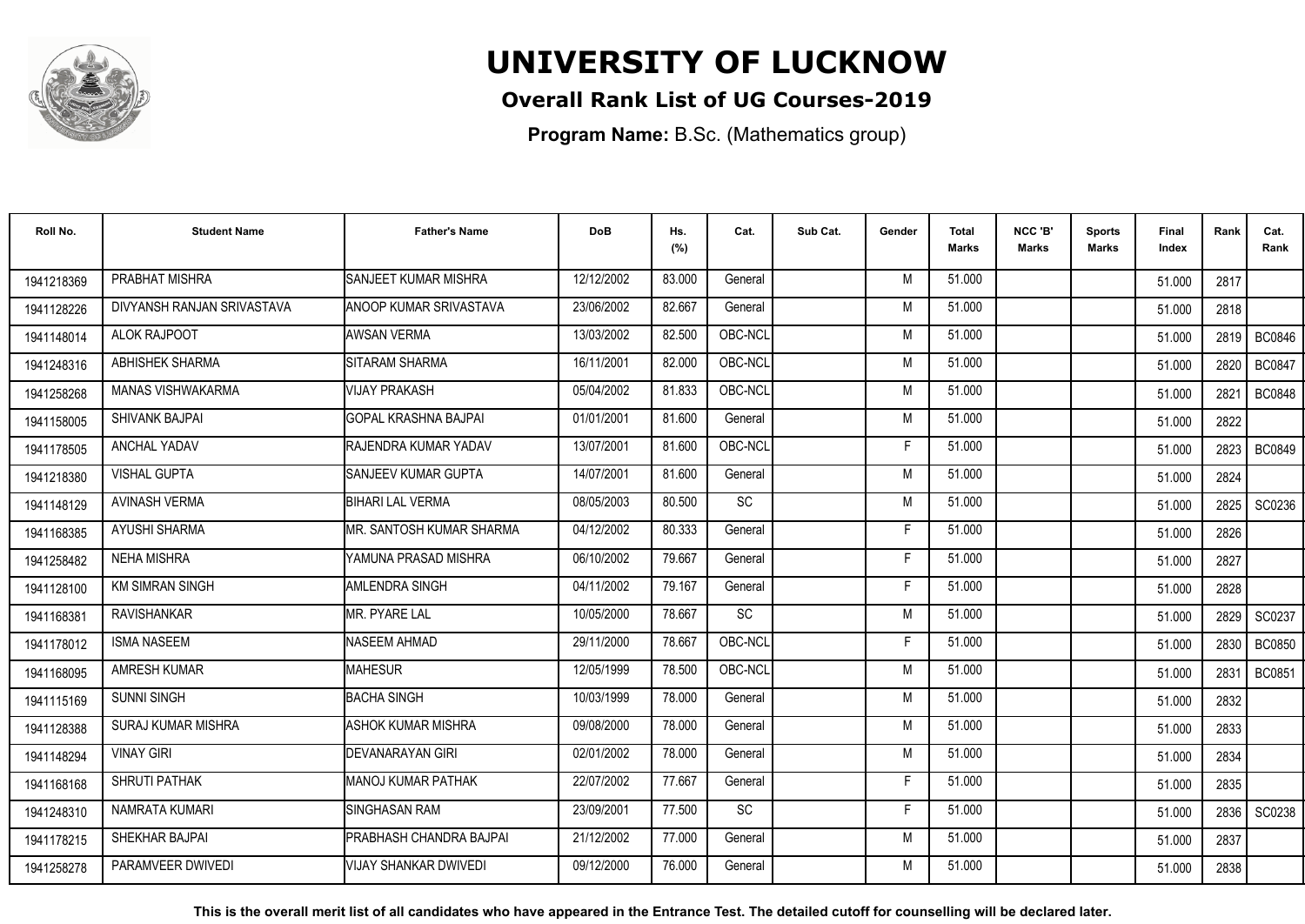

### **Overall Rank List of UG Courses-2019**

**Program Name:** B.Sc. (Mathematics group)

| Roll No.   | <b>Student Name</b>  | <b>Father's Name</b>        | <b>DoB</b> | Hs.<br>(%) | Cat.      | Sub Cat. | Gender | <b>Total</b><br><b>Marks</b> | NCC 'B'<br><b>Marks</b> | Sports<br>Marks | <b>Final</b><br>Index | Rank   | Cat.<br>Rank  |
|------------|----------------------|-----------------------------|------------|------------|-----------|----------|--------|------------------------------|-------------------------|-----------------|-----------------------|--------|---------------|
| 1941148507 | SHARDA SHARMA        | <b>DURGA SHANKER SHARMA</b> | 30/12/2000 | 75.833     | General   |          | F      | 51.000                       |                         |                 | 51.000                | 2839   |               |
| 1941258074 | SHALINI SINGH        | <b>SUSHIL KUMAR SINGH</b>   | 15/07/2002 | 75.833     | General   |          | F      | 51.000                       |                         |                 | 51.000                | 2840   |               |
| 1941258192 | JAYANT KUMAR         | UPENDRA KUMAR SINHA         | 31/01/2000 | 75.000     | General   |          | M      | 51.000                       |                         |                 | 51.000                | 2841   |               |
| 1941128176 | SONALI SRIVASTAVA    | ANIL KUMAR SRIVASTAVA       | 24/12/2001 | 73.167     | General   |          | F      | 51.000                       |                         |                 | 51.000                | 2842   |               |
| 1941218260 | PRACHI AWASTHI       | SANJAY AWASTHI              | 24/03/2002 | 73.000     | General   |          | F      | 51.000                       |                         |                 | 51.000                | 2843   |               |
| 1941168202 | <b>MAYANK SINGH</b>  | <b>MANOJ SINGH</b>          | 16/07/2002 | 72.200     | General   |          | M      | 51.000                       |                         |                 | 51.000                | 2844   |               |
| 1941208177 | <b>MANJEET YADAV</b> | <b>RAKESH KUMAR</b>         | 08/01/2003 | 72.000     | OBC-NCL   |          | M      | 51.000                       |                         |                 | 51.000                | 2845   | <b>BC0852</b> |
| 1941248373 | SNEHA SRIVASTAVA     | SUDHEER SRIVASTAVA          | 16/03/2003 | 71.333     | General   |          | F      | 51.000                       |                         |                 | 51.000                | 2846   |               |
| 1941116004 | <b>GAURAV RAWAT</b>  | <b>MAHESH RAWAT</b>         | 01/01/2001 | 70.667     | <b>SC</b> |          | M      | 51.000                       |                         |                 | 51.000                | 2847   | SC0239        |
| 1941248202 | <b>AKASH KUMAR</b>   | <b>SHIV PRASAD</b>          | 05/12/2002 | 69.833     | <b>SC</b> |          | M      | 51.000                       |                         |                 | 51.000                | 2848 l | SC0240        |
| 1941158454 | <b>HARJEET SINGH</b> | KAWALJEET SINGH             | 02/04/2001 | 68.833     | General   |          | M      | 51.000                       |                         |                 | 51.000                | 2849   |               |
| 1941218287 | ANIKET CHAURASIA     | SANJAY KUMAR CHAURASIA      | 12/10/2001 | 68.333     | OBC-NCL   |          | M      | 51.000                       |                         |                 | 51.000                | 2850   | <b>BC0853</b> |
| 1941148566 | ARUN YADAV           | <b>GAUTAM YADAV</b>         | 28/10/2002 | 65.833     | OBC-NCL   |          | M      | 51.000                       |                         |                 | 51.000                | 2851   | <b>BC0854</b> |
| 1941168319 | <b>FOUZIA BANO</b>   | <b>MOHD SHAKEEL</b>         | 17/10/2002 | 65.600     | OBC-NCL   |          | F      | 51.000                       |                         |                 | 51.000                | 2852   | <b>BC0855</b> |
| 1941258054 | PRASHANT SINGH       | SUSHEEL KUMAR SINGH         | 12/09/2000 | 65.500     | General   |          | M      | 51.000                       |                         |                 | 51.000                | 2853   |               |
| 1941208325 | ABHISHEK CHAUHAN     | RAM KISHUN CHAUHAN          | 26/12/2001 | 64.600     | OBC-CL    |          | M      | 51.000                       |                         |                 | 51.000                | 2854   |               |
| 1941178493 | <b>ADITI SINGH</b>   | RAJENDRA KUMAR              | 30/01/2001 | 63.333     | <b>SC</b> |          | F      | 51.000                       |                         |                 | 51.000                |        | 2855   SC0241 |
| 1941218062 | <b>ANKITA RAI</b>    | <b>RAMESH RAI</b>           | 07/08/2002 | 62.167     | General   |          | F      | 51.000                       |                         |                 | 51.000                | 2856   |               |
| 1941116011 | AYUSH KUMAR SHUKLA   | PRADEEP KUMAR SHUKLA        | 01/07/2003 | 95.000     | General   |          | M      | 49.000                       | 1.225                   |                 | 50.225                | 2857   |               |
| 1941258188 | <b>VISHAL SINGH</b>  | <b>UMESH SINGH</b>          | 31/05/2001 | 100.000    | General   |          | M      | 50.000                       |                         |                 | 50.000                | 2858   |               |
| 1941178395 | <b>SHRUTI MISHRA</b> | <b>RAGHVENDRA MISHRA</b>    | 17/09/2001 | 95.000     | General   |          | F      | 50.000                       |                         |                 | 50.000                | 2859   |               |
| 1941218016 | <b>RITIKA PANDEY</b> | RAMESH CHAND PANDEY         | 05/09/2002 | 95.000     | General   |          | F      | 50.000                       |                         |                 | 50.000                | 2860   |               |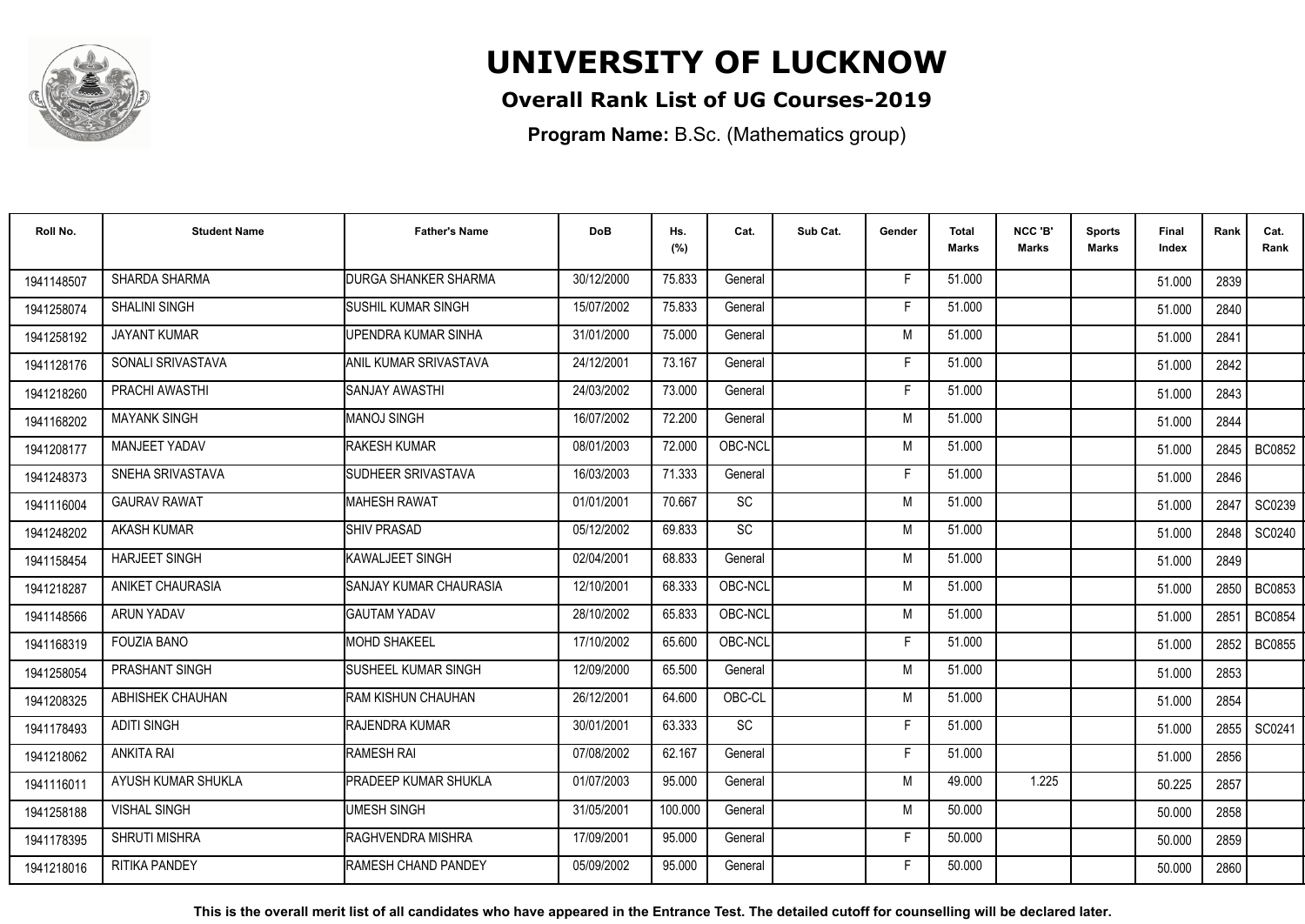

### **Overall Rank List of UG Courses-2019**

**Program Name:** B.Sc. (Mathematics group)

| Roll No.   | <b>Student Name</b>          | <b>Father's Name</b>     | <b>DoB</b> | Hs.<br>(%) | Cat.    | Sub Cat.  | Gender | <b>Total</b><br><b>Marks</b> | NCC 'B'<br><b>Marks</b> | <b>Sports</b><br><b>Marks</b> | Final<br>Index | Rank   | Cat.<br>Rank  |
|------------|------------------------------|--------------------------|------------|------------|---------|-----------|--------|------------------------------|-------------------------|-------------------------------|----------------|--------|---------------|
| 1941115143 | ANJALI YADAV                 | <b>SUNIL KUMAR YADAV</b> | 05/04/2001 | 93.000     | OBC-CL  | <b>DP</b> | F.     | 50.000                       |                         |                               | 50.000         | 2861   |               |
| 1941218089 | <b>AADARSH PAL</b>           | RAMKRIPAL                | 02/11/2002 | 91.400     | General |           | M      | 50.000                       |                         |                               | 50.000         | 2862   |               |
| 1941248363 | RUDRA KUMAR MISHRA           | <b>SUDAMA MISHRA</b>     | 23/01/2001 | 91.200     | General |           | M      | 50.000                       |                         |                               | 50.000         | 2863   |               |
| 1941218308 | SHIVESH SINGH                | ISANJAY KUMAR SINGH      | 05/01/2003 | 91.200     | General |           | M      | 50.000                       |                         |                               | 50.000         | 2864   |               |
| 1941248500 | <b>MANISH YADAV</b>          | <b>SURENDRA YADAV</b>    | 22/07/2001 | 91.000     | OBC-NCL |           | M      | 50.000                       |                         |                               | 50.000         | 2865   | BC0856        |
| 1941158340 | NIKHIL UPADHYAY              | <b>JITENDRA UPADHYAY</b> | 09/05/2002 | 90.000     | General |           | M      | 50.000                       |                         |                               | 50.000         | 2866   |               |
| 1941218197 | <b>RAVI SRIVASTAVA</b>       | <b>RITESH SRIVASTAVA</b> | 11/07/2001 | 89.600     | General |           | M      | 50.000                       |                         |                               | 50.000         | 2867   |               |
| 1941218072 | <b>ABHIJEET GUPTA</b>        | <b>RAMESHWAR GUPTA</b>   | 06/12/2001 | 89.200     | OBC-NCL |           | M      | 50.000                       |                         |                               | 50.000         | 2868   | <b>BC0857</b> |
| 1941128227 | SHRADDHA SRIVASTAVA          | ANOOP KUMAR SRIVASTAVA   | 26/01/2002 | 89.200     | General |           | F      | 50.000                       |                         |                               | 50.000         | 2869   |               |
| 1941218036 | <b>HARI OM PRAKASH VERMA</b> | RAMESH CHANDRA VERMA     | 15/06/2001 | 88.500     | OBC-NCL |           | M      | 50.000                       |                         |                               | 50.000         |        | 2870   BC0858 |
| 1941208520 | <b>ESHANK SONI</b>           | RAMBIHARI SONI           | 27/03/2001 | 87.400     | OBC-NCL |           | M      | 50.000                       |                         |                               | 50.000         | 287    | <b>BC0859</b> |
| 1941208449 | <b>ANKUR PAL</b>             | <b>RAM SHANKER PAL</b>   | 08/02/2001 | 87.167     | OBC-NCL |           | M      | 50.000                       |                         |                               | 50.000         | 2872   | <b>BC0860</b> |
| 1941218261 | <b>ASTHA BAJPAI</b>          | <b>SANJAY BAJPAI</b>     | 05/07/2001 | 85.667     | General |           | Е      | 50.000                       |                         |                               | 50.000         | 2873   |               |
| 1941158415 | <b>HARGUN KAUR</b>           | KANWALJEET SINGH ARORA   | 29/04/2001 | 85.333     | General |           | M      | 50.000                       |                         |                               | 50.000         | 2874   |               |
| 1941158122 | PRERNA KANJANI               | HARISH KUMAR KANJANI     | 26/07/2001 | 85.333     | General |           | Е      | 50.000                       |                         |                               | 50.000         | 2875   |               |
| 1941258095 | <b>FARHAN FAIZI</b>          | <b>TANVIRUL ALAM</b>     | 15/02/2002 | 85.333     | OBC-CL  |           | M      | 50.000                       |                         |                               | 50.000         | 2876   |               |
| 1941148166 | <b>PRATUL</b>                | <b>BRIJESH GUPTA</b>     | 21/07/2002 | 84.833     | OBC-NCL |           | Е      | 50.000                       |                         |                               | 50.000         | 2877 I | <b>BC0861</b> |
| 1941258032 | <b>ANKIT KUMAR</b>           | <b>SURESH SAHU</b>       | 30/01/2003 | 84.500     | OBC-NCL |           | M      | 50.000                       |                         |                               | 50.000         | 2878 l | BC0862        |
| 1941258241 | ADARSH DUBEY                 | VIJAY KUMAR DUBEY        | 02/07/2002 | 84.333     | General |           | M      | 50.000                       |                         |                               | 50.000         | 2879   |               |
| 1941218362 | <b>KM MANSI TIWARI</b>       | <b>SANJAY TIWARI</b>     | 08/10/2001 | 83.667     | General |           | F      | 50.000                       |                         |                               | 50.000         | 2880   |               |
| 1941158422 | <b>VIPIN OJHA</b>            | KARAN RAJ OJHA           | 15/02/2003 | 83.500     | General |           | M      | 50.000                       |                         |                               | 50.000         | 2881   |               |
| 1941158191 | MOHAMMAD FAIZAN KHAN         | <b>IRFAN KHAN</b>        | 10/05/2002 | 83.333     | General |           | M      | 50.000                       |                         |                               | 50.000         | 2882   |               |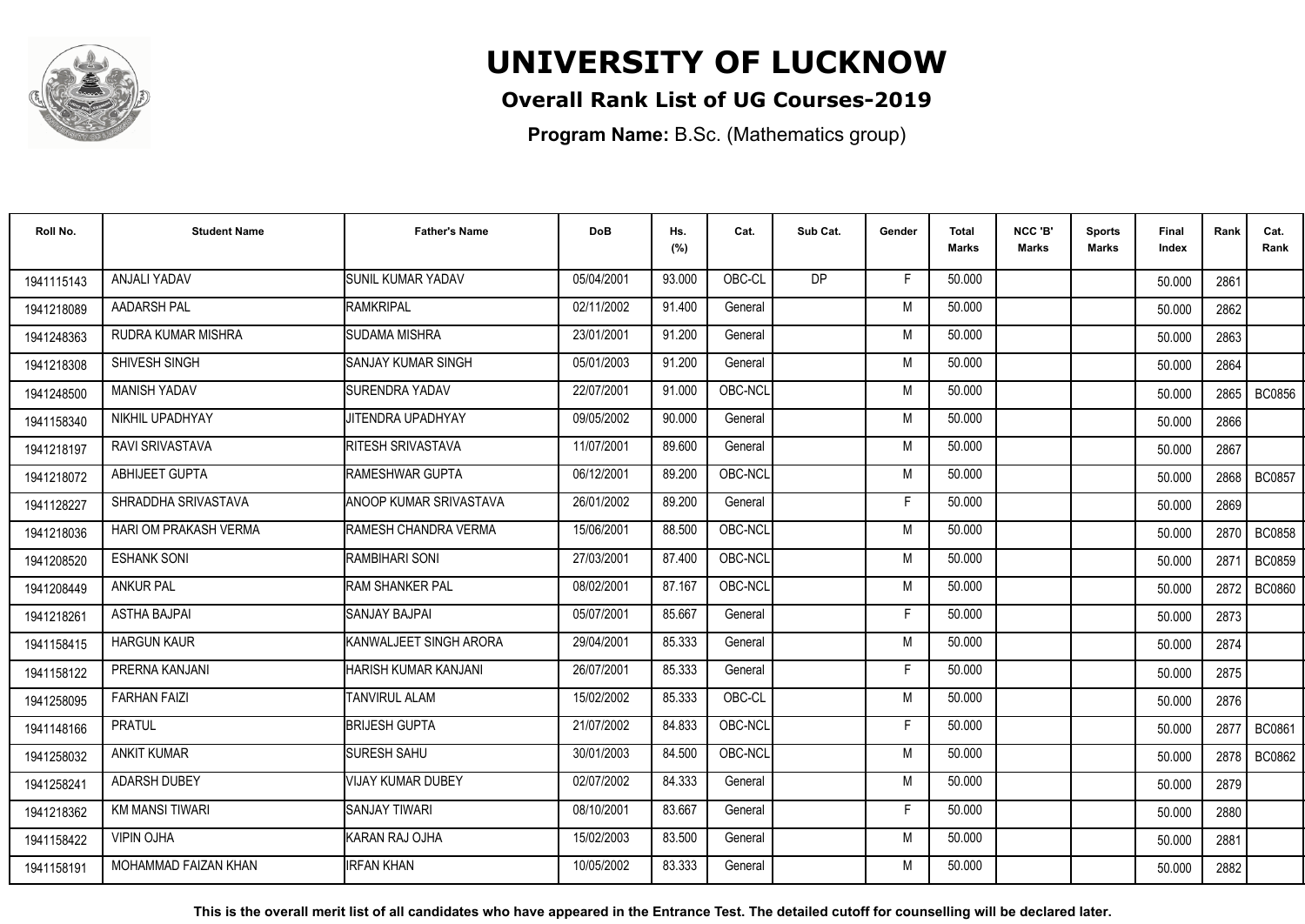

### **Overall Rank List of UG Courses-2019**

**Program Name:** B.Sc. (Mathematics group)

| Roll No.               | <b>Student Name</b>       | <b>Father's Name</b>           | <b>DoB</b> | Hs.<br>(%) | Cat.      | Sub Cat. | Gender | <b>Total</b><br><b>Marks</b> | NCC 'B'<br><b>Marks</b> | Sports<br>Marks | <b>Final</b><br>Index | Rank   | Cat.<br>Rank  |
|------------------------|---------------------------|--------------------------------|------------|------------|-----------|----------|--------|------------------------------|-------------------------|-----------------|-----------------------|--------|---------------|
| 1941117109             | <b>RITESH KUMAR SINGH</b> | <b>TEJ PRATAP SINGH</b>        | 23/12/2000 | 83.200     | OBC-NCL   |          | M      | 50.000                       |                         |                 | 50.000                | 2883 l | BC0863        |
| 1941178321             | DEEPAK KUMAR PATEL        | PREM CHAND                     | 16/07/2002 | 83.167     | OBC-NCL   |          | M      | 50.000                       |                         |                 | 50.000                | 2884   | <b>BC0864</b> |
| 1941248487             | <b>AVANTIKA SINGH</b>     | <b>SURENDRA PRATAP SINGH</b>   | 09/11/2002 | 83.167     | General   |          | F      | 50.000                       |                         |                 | 50.000                | 2885   |               |
| 1941208270             | <b>VIKAS MAURYA</b>       | RAM CHANDRA MAURYA             | 16/04/2002 | 82.667     | OBC-NCL   |          | M      | 50.000                       |                         |                 | 50.000                | 2886   | <b>BC0865</b> |
| 194112829 <sup>-</sup> | <b>AMAN TRIPATHI</b>      | ARUN PRAKASH TRIPATHI          | 22/04/2001 | 81.600     | General   |          | M      | 50.000                       |                         |                 | 50.000                | 2887   |               |
| 1941208173             | <b>VAISHNAVI KASHYAP</b>  | <b>RAKESH KUMAR</b>            | 23/07/2002 | 81.167     | General   |          | F      | 50.000                       |                         |                 | 50.000                | 2888   |               |
| 1941148067             | <b>GURSHARAN SINGH</b>    | <b>BALJEET SINGH</b>           | 10/03/2001 | 80.500     | General   |          | M      | 50.000                       |                         |                 | 50.000                | 2889   |               |
| 1941148149             | <b>AKARSH BAJPAI</b>      | <b>BRAJESH BAJPAI</b>          | 05/01/2003 | 80.333     | General   |          | M      | 50.000                       |                         |                 | 50.000                | 2890   |               |
| 1941148549             | KHUSHI GAUTAM             | <b>GANGA RAM</b>               | 05/12/2000 | 80.000     | <b>SC</b> |          | F      | 50.000                       |                         |                 | 50.000                | 2891   | SC0242        |
| 1941248158             | <b>SAUMYA SINGH</b>       | SHISHU PAL SINGH               | 02/12/2001 | 80.000     | General   |          | F      | 50.000                       |                         |                 | 50.000                | 2892   |               |
| 1941208118             | SHUBHAM YADAV             | RAJESH YADAV                   | 25/07/2002 | 80.000     | OBC-NCL   |          | M      | 50.000                       |                         |                 | 50.000                | 2893   | <b>BC0866</b> |
| 1941117112             | SOMENDRA SOMVANSHI        | <b>VINAY SINGH</b>             | 13/11/2000 | 79.800     | General   |          | M      | 50.000                       |                         |                 | 50.000                | 2894   |               |
| 1941128202             | <b>VIVEK YADAV</b>        | <b>ANIL YADAV</b>              | 08/08/2003 | 79.167     | OBC-NCL   |          | M      | 50.000                       |                         |                 | 50.000                | 2895   | <b>BC0867</b> |
| 1941178141             | PRACHI MAURYA             | PANKAJ KUMAR MAURYA            | 29/04/1999 | 79.000     | OBC-CL    |          | F      | 50.000                       |                         |                 | 50.000                | 2896   |               |
| 1941148242             | <b>JYOTI SHARMA</b>       | CHHOTEY LAL SHARMA             | 17/04/2003 | 78.833     | General   |          | F      | 50.000                       |                         |                 | 50.000                | 2897   |               |
| 1941208072             | ADARSH KUMAR VERMA        | RAJESH KUMAR VERMA             | 24/07/2003 | 78.500     | SC        |          | M      | 50.000                       |                         |                 | 50.000                | 2898   | SC0243        |
| 1941258195             | SAJJAD AHAMAD             | <b>USMAN ANSARI</b>            | 13/01/2003 | 78.333     | OBC-NCL   |          | M      | 50.000                       |                         |                 | 50.000                | 2899   | <b>BC0868</b> |
| 1941168219             | <b>INSHA MANZOOR</b>      | <b>MANZOOR AHMAD</b>           | 20/06/1999 | 78.000     | OBC-NCL   |          | F      | 50.000                       |                         |                 | 50.000                | 2900   | <b>BC0869</b> |
| 1941218493             | SAURABH MAURYA            | <b>SARVESH MAURYA</b>          | 06/10/2001 | 77.800     | OBC-NCL   |          | M      | 50.000                       |                         |                 | 50.000                | 2901   | <b>BC0870</b> |
| 1941208152             | <b>ABHISHEK RATHOUR</b>   | <b>IRAJNEESH KUMAR RATHOUR</b> | 05/03/2002 | 77.167     | OBC-NCL   |          | M      | 50.000                       |                         |                 | 50.000                | 2902   | BC0871        |
| 1941178053             | <b>VISHAKHA TIWARI</b>    | <b>NIRAJ TIWARI</b>            | 01/01/2001 | 76.833     | General   |          | F      | 50.000                       |                         |                 | 50.000                | 2903   |               |
| 1941258348             | <b>ANKITA KUMARI</b>      | <b>/INOD KUMAR</b>             | 05/06/2002 | 76.833     | <b>SC</b> |          | F      | 50.000                       |                         |                 | 50.000                | 2904   | SC0244        |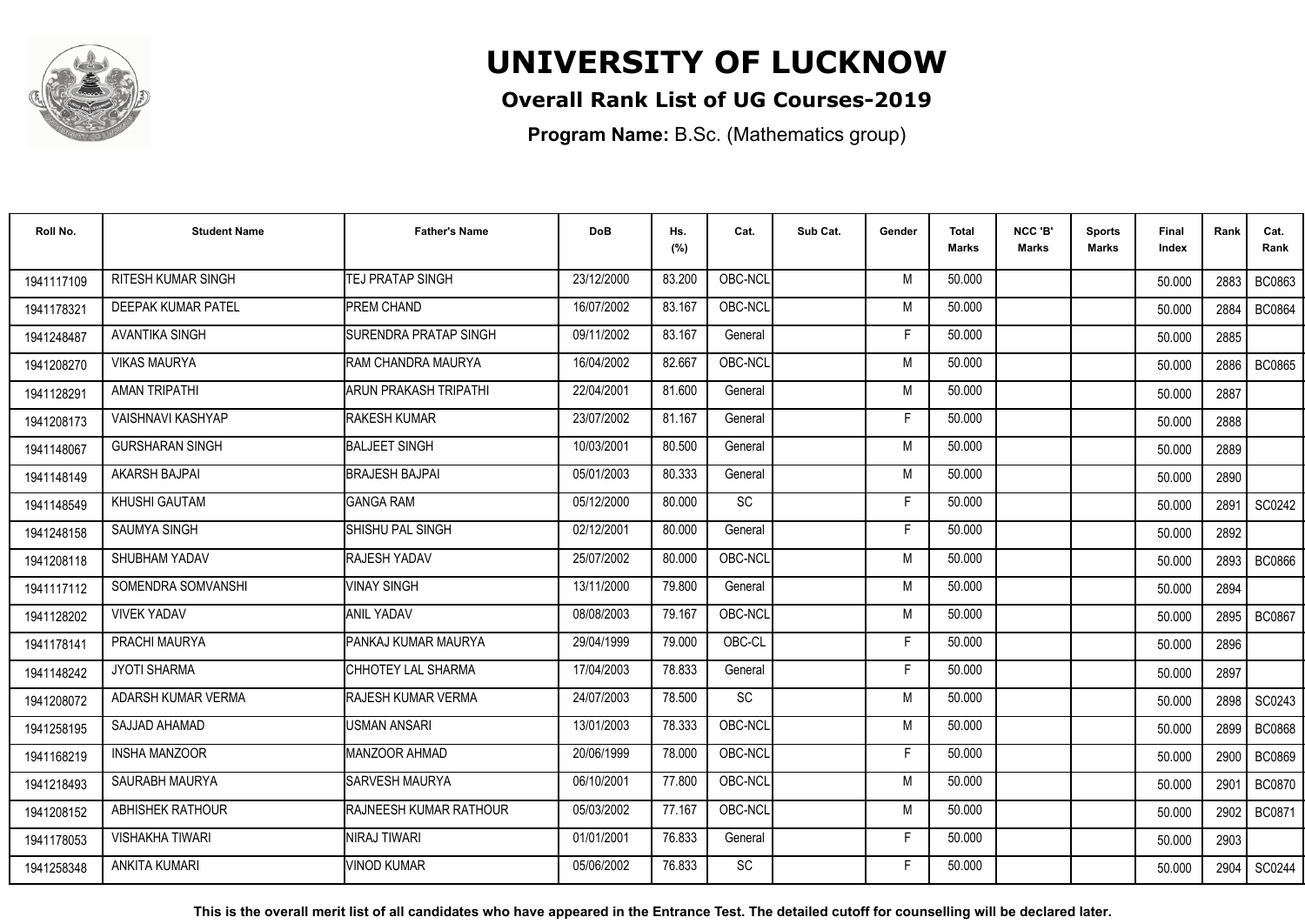

### **Overall Rank List of UG Courses-2019**

**Program Name:** B.Sc. (Mathematics group)

| Roll No.   | <b>Student Name</b>    | <b>Father's Name</b>         | <b>DoB</b> | Hs.<br>(%) | Cat.            | Sub Cat. | Gender | Total<br><b>Marks</b> | NCC 'B'<br><b>Marks</b> | Sports<br>Marks | Final<br>Index | Rank | Cat.<br>Rank  |
|------------|------------------------|------------------------------|------------|------------|-----------------|----------|--------|-----------------------|-------------------------|-----------------|----------------|------|---------------|
| 1941218097 | ARCHANA MAURYA         | RAMNARESH MAURYA             | 03/04/2001 | 76.667     | OBC-NCL         |          | E      | 50.000                |                         |                 | 50.000         | 2905 | <b>BC0872</b> |
| 1941128304 | SHASHIKANT SAGAR       | <b>ARVIND KUMAR</b>          | 15/05/2003 | 76.667     | SC              |          | M      | 50.000                |                         |                 | 50.000         | 2906 | SC0245        |
| 1941128160 | <b>AKASH PANDEY</b>    | <b>ANIL KUMAR PANDEY</b>     | 01/05/2001 | 76.500     | General         |          | M      | 50.000                |                         |                 | 50.000         | 2907 |               |
| 1941258479 | RUFAIDA FARIYAL        | <b>WARIS ALI</b>             | 17/03/2001 | 76.000     | OBC-NCL         |          | F      | 50.000                |                         |                 | 50.000         | 2908 | <b>BC0873</b> |
| 1941218505 | MEDHAVI MADDHESHIA     | SATISH GUPTA                 | 21/05/2001 | 76.000     | General         |          | F      | 50.000                |                         |                 | 50.000         | 2909 |               |
| 1941178398 | POORVI SRIVASTAVA      | RAGHVENDRA PRATAP SRIVASTAVA | 15/09/2002 | 75.500     | General         |          | F      | 50.000                |                         |                 | 50.000         | 2910 |               |
| 1941148045 | <b>HARSHIT MISHRA</b>  | BAIJNATH MISHRA              | 14/05/2002 | 75.333     | General         |          | M      | 50.000                |                         |                 | 50.000         | 2911 |               |
| 1941158105 | <b>RAMAKANT YADAV</b>  | HARINAM YADAV                | 01/07/2002 | 75.000     | OBC-CL          |          | M      | 50.000                |                         |                 | 50.000         | 2912 |               |
| 1941248291 | <b>ANKIT SINGH</b>     | SHYAM LAL BHARTI             | 01/07/2003 | 74.833     | SC              |          | M      | 50.000                |                         |                 | 50.000         |      | 2913   SC0246 |
| 1941117105 | ANANYA SRIVASTAVA      | SUNIL KUMAR SRIVASTAVA       | 29/09/2001 | 74.118     | General         |          | F      | 50.000                |                         |                 | 50.000         | 2914 |               |
| 1941218055 | <b>KIRTI SINGH</b>     | <b>RAMESH KUMAR SINGH</b>    | 10/09/2002 | 74.000     | SC              |          | F      | 50.000                |                         |                 | 50.000         | 2915 | SC0247        |
| 1941148288 | <b>VIKAS PANDEY</b>    | <b>DEV KUMAR PANDEY</b>      | 22/12/2002 | 74.000     | General         |          | M      | 50.000                |                         |                 | 50.000         | 2916 |               |
| 194115803  | <b>SHOBHIT</b>         | <b>GULAB CHANDRA</b>         | 10/05/2002 | 72.667     | OBC-NCL         |          | M      | 50.000                |                         |                 | 50.000         | 2917 | <b>BC0874</b> |
| 1941148234 | <b>SUMIT RAWAT</b>     | CHHATRA PAL                  | 20/08/2000 | 71.667     | SC              |          | M      | 50.000                |                         |                 | 50.000         | 2918 | SC0248        |
| 1941128239 | <b>VISHAL SINGH</b>    | ANUNAY KUMAR SINGH           | 02/03/2001 | 71.667     | General         |          | M      | 50.000                |                         |                 | 50.000         | 2919 |               |
| 1941248178 | KASHISH KANNOUJIA      | SHIV KUMAR KANNOUJIA         | 02/01/2003 | 71.000     | $\overline{SC}$ |          | F      | 50.000                |                         |                 | 50.000         | 2920 | SC0249        |
| 1941168423 | <b>KM ROSHNI MALL</b>  | <b>MUKESH MALL</b>           | 09/07/2000 | 70.833     | OBC-NCL         |          | F      | 50.000                |                         |                 | 50.000         | 2921 | <b>BC0875</b> |
| 1941208095 | SUDHANSHU SHUKLA       | RAJESH SHUKLA                | 10/01/2003 | 70.667     | General         |          | M      | 50.000                |                         |                 | 50.000         | 2922 |               |
| 1941178351 | <b>RAVI PRAKASH</b>    | <b>PUTTI LAL</b>             | 21/02/2000 | 70.400     | SC              |          | M      | 50.000                |                         |                 | 50.000         | 2923 | SC0250        |
| 1941158435 | <b>KARTIKAY MISHRA</b> | <b>KATYAYAN MISHRA</b>       | 20/09/2002 | 69.333     | General         |          | M      | 50.000                |                         |                 | 50.000         | 2924 |               |
| 1941178313 | <b>KESHAV MISHRA</b>   | <b>PRAVEEN KUMAR MISHRA</b>  | 15/07/2003 | 68.400     | General         |          | M      | 50.000                |                         |                 | 50.000         | 2925 |               |
| 1941158141 | <b>RAJESH KUMAR</b>    | HEMANT KUMAR                 | 17/08/2001 | 66.333     | SC              |          | M      | 50.000                |                         |                 | 50.000         |      | 2926 SC0251   |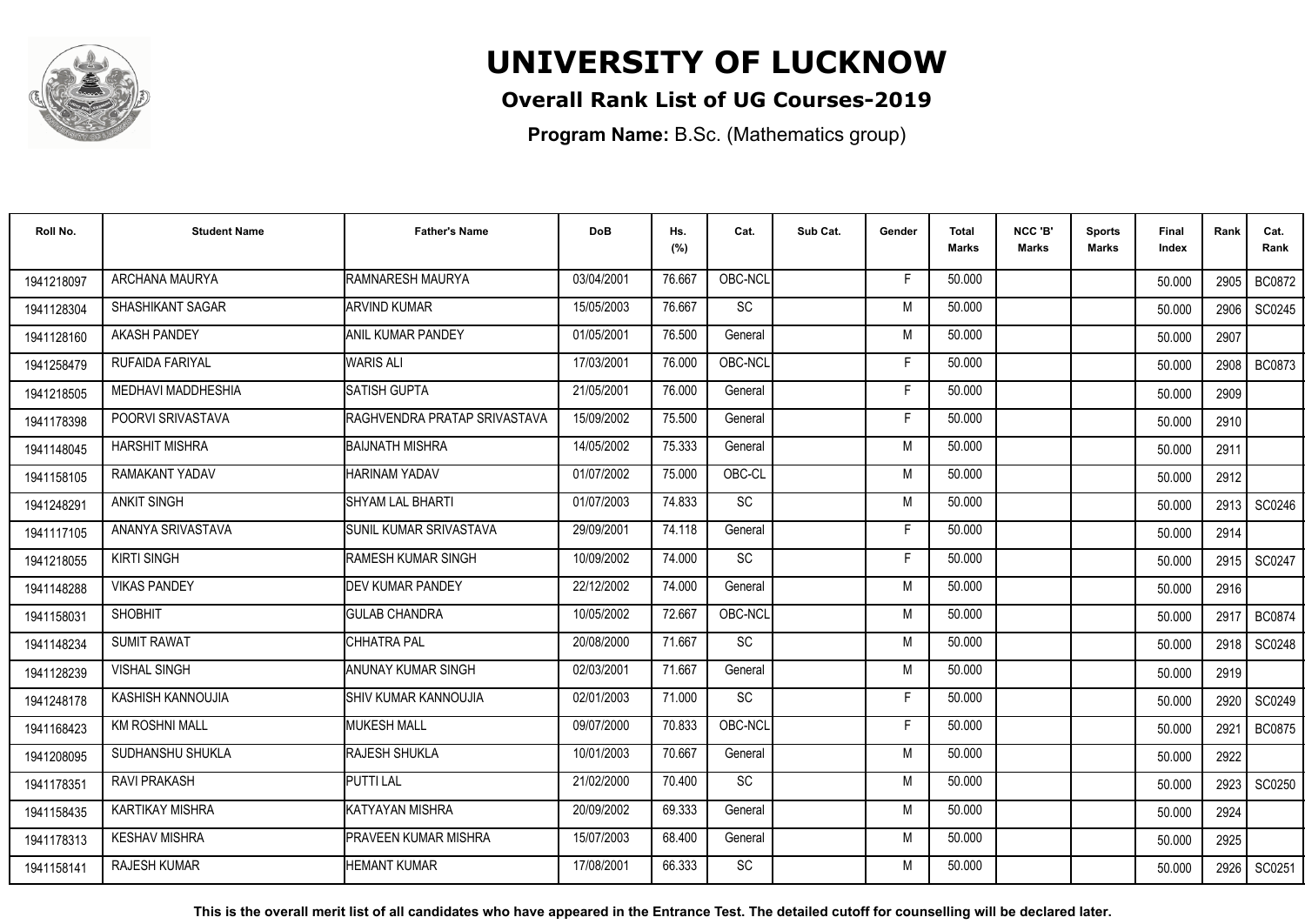

### **Overall Rank List of UG Courses-2019**

**Program Name:** B.Sc. (Mathematics group)

| Roll No.   | <b>Student Name</b>    | <b>Father's Name</b>        | <b>DoB</b> | Hs.<br>(%) | Cat.      | Sub Cat. | Gender | <b>Total</b><br><b>Marks</b> | NCC 'B'<br><b>Marks</b> | <b>Sports</b><br>Marks | Final<br>Index | Rank   | Cat.<br>Rank  |
|------------|------------------------|-----------------------------|------------|------------|-----------|----------|--------|------------------------------|-------------------------|------------------------|----------------|--------|---------------|
| 1941168485 | <b>JYOTI KUMARI</b>    | NANDJEE SINGH               | 06/07/1996 | 66.000     | General   |          | F.     | 50.000                       |                         |                        | 50.000         | 2927   |               |
| 1941208136 | AYUSH BHARDWAJ         | RAJKUMAR BHARDWAJ           | 30/07/2003 | 65.000     | OBC-NCL   |          | M      | 50.000                       |                         |                        | 50.000         | 2928   | <b>BC0876</b> |
| 1941148434 | <b>DEVESH KUMAR</b>    | <b>DINESH KUMAR</b>         | 06/12/1999 | 63.167     | OBC-NCL   |          | M      | 50.000                       |                         |                        | 50.000         | 2929   | <b>BC0877</b> |
| 1941258432 | ADITEE VIRENDRA SINGH  | <b>VIRENDRA SINGH</b>       | 19/04/2002 | 63.000     | General   |          | F      | 50.000                       |                         |                        | 50.000         | 2930   |               |
| 1941148358 | AMISHA SRIVASTAVA      | DHARMENDRA KUMAR SRIVASTAVA | 29/03/2003 | 61.600     | General   |          | F      | 50.000                       |                         |                        | 50.000         | 2931   |               |
| 1941128103 | <b>ADARSH VERMA</b>    | AMRENDRA KUMAR VERMA        | 27/08/2001 | 97.872     | General   |          | M      | 49.000                       |                         |                        | 49.000         | 2932   |               |
| 1941148583 | <b>ROHIT KUMAR</b>     | <b>GHUMMAN SINGH</b>        | 27/01/2001 | 95.000     | <b>ST</b> |          | M      | 49.000                       |                         |                        | 49.000         | 2933   | ST0006        |
| 1941168016 | AYUSH BHARGAVA         | LAXMI NARAIN BHARGAVA       | 29/01/2002 | 95.000     | OBC-NCL   |          | M      | 49.000                       |                         |                        | 49.000         | 2934   | <b>BC0878</b> |
| 1941248379 | <b>SHIVANGI MISHRA</b> | <b>ISUDHIR KUMAR MISHRA</b> | 25/02/2002 | 95.000     | General   |          | F      | 49.000                       |                         |                        | 49.000         | 2935   |               |
| 1941258201 | YOGYTA YADAV           | <b>UTTAM SINGH</b>          | 15/10/2002 | 95.000     | OBC-NCL   |          | F      | 49.000                       |                         |                        | 49.000         | 2936 l | <b>BC0879</b> |
| 1941218219 | <b>AYUSHI MISHRA</b>   | <b>SACHIDA NAND MISHRA</b>  | 09/04/2000 | 93.000     | General   |          | F      | 49.000                       |                         |                        | 49.000         | 2937   |               |
| 1941178159 | <b>VIVEK CHAUHAN</b>   | <b>PARAS NATH CHAUHAN</b>   | 05/07/2002 | 91.200     | OBC-NCL   |          | M      | 49.000                       |                         |                        | 49.000         | 2938   | <b>BC0880</b> |
| 1941178306 | ADITYA SAHAI           | <b>PRASHANT SAHAI</b>       | 24/08/2000 | 89.500     | General   |          | M      | 49.000                       |                         |                        | 49.000         | 2939   |               |
| 1941248315 | <b>ARJUN PRAJAPATI</b> | ISITA RAM PRAJAPATI         | 08/07/2001 | 88.500     | OBC-NCL   |          | M      | 49.000                       |                         |                        | 49.000         | 2940   | <b>BC0881</b> |
| 1941148521 | <b>UJJWAL SINGH</b>    | FAKIR CHAND SINGH           | 09/05/2001 | 87.400     | General   |          | M      | 49.000                       |                         |                        | 49.000         | 2941   |               |
| 1941218309 | <b>SAKSHI</b>          | ISANJAY KUMAR SINGH         | 19/08/2001 | 87.400     | OBC-CL    |          | F      | 49.000                       |                         |                        | 49.000         | 2942   |               |
| 1941218095 | DHEERAJ PRAJAPATI      | RAMMILAN PRAJAPATI          | 03/03/2003 | 86.667     | OBC-NCL   |          | M      | 49.000                       |                         |                        | 49.000         |        | 2943   BC0882 |
| 1941158521 | NITIN KUMAR SINGH      | <b>KRISHNA PAL SINGH</b>    | 27/03/2001 | 85.500     | General   |          | M      | 49.000                       |                         |                        | 49.000         | 2944   |               |
| 1941128415 | <b>AMIT KUMAR</b>      | ASHOK KUMAR YADAV           | 08/11/2000 | 84.833     | OBC-NCL   |          | M      | 49.000                       |                         |                        | 49.000         | 2945 l | BC0883        |
| 1941168074 | <b>MANISHA YADAV</b>   | MAHENDRA PRATAP YADAV       | 07/07/2003 | 84.667     | General   |          | F.     | 49.000                       |                         |                        | 49.000         | 2946   |               |
| 1941168280 | ANUJ KUMAR             | <b>MOHAN LAL</b>            | 13/10/2001 | 84.500     | OBC-NCL   |          | M      | 49.000                       |                         |                        | 49.000         | 2947   | <b>BC0884</b> |
| 1941128005 | PRASHANT PATEL         | AKHIL KUMAR                 | 25/05/2001 | 84.333     | OBC-NCL   |          | M      | 49.000                       |                         |                        | 49.000         | 2948   | <b>BC0885</b> |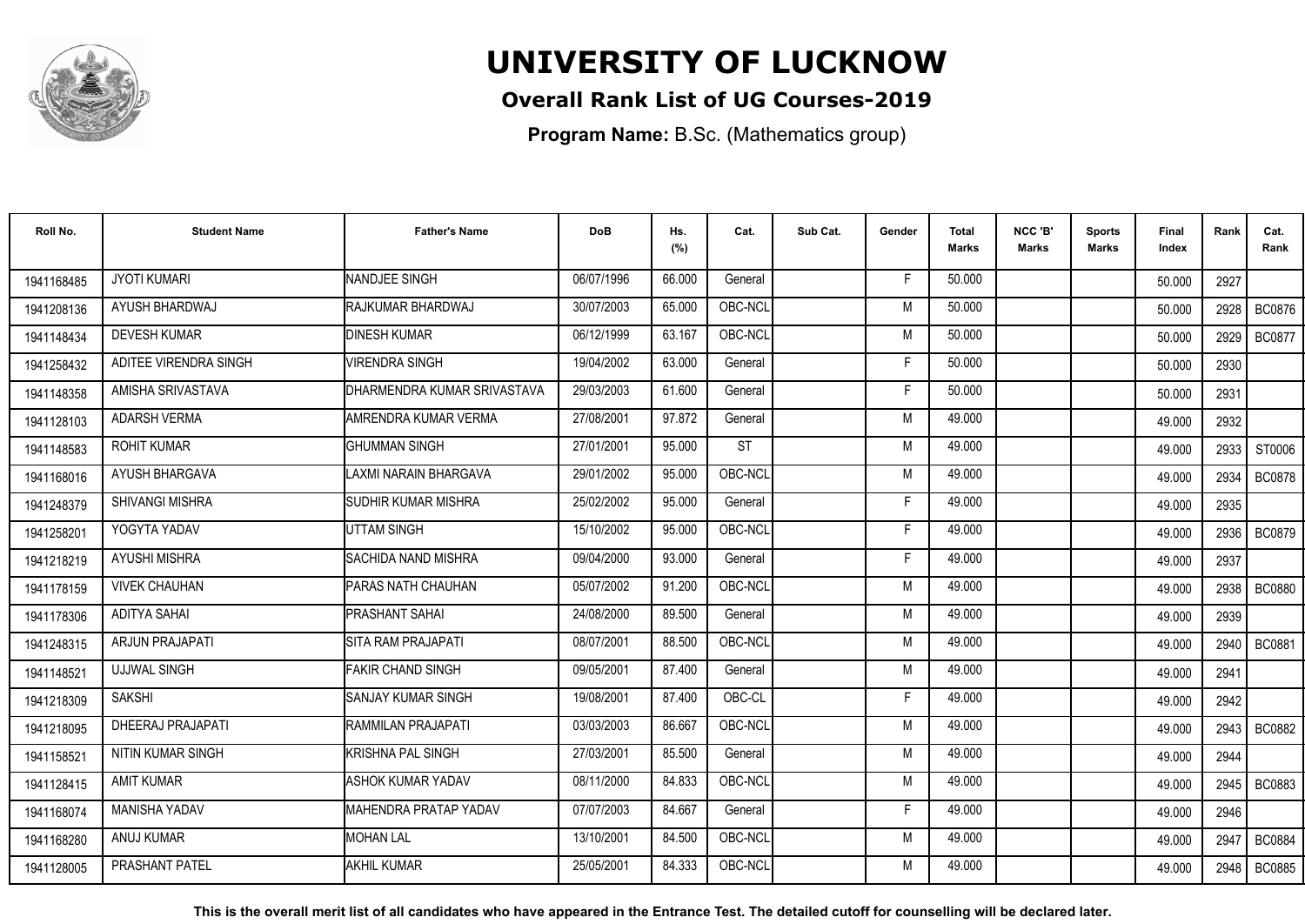

### **Overall Rank List of UG Courses-2019**

**Program Name:** B.Sc. (Mathematics group)

| Roll No.   | <b>Student Name</b>        | <b>Father's Name</b>       | <b>DoB</b> | Hs.<br>(%) | Cat.      | Sub Cat. | Gender | <b>Total</b><br><b>Marks</b> | NCC 'B'<br><b>Marks</b> | <b>Sports</b><br>Marks | Final<br>Index | Rank | Cat.<br>Rank  |
|------------|----------------------------|----------------------------|------------|------------|-----------|----------|--------|------------------------------|-------------------------|------------------------|----------------|------|---------------|
| 1941248024 | SHALINI VERMA              | SATYAPAL VERMA             | 16/07/2000 | 84.000     | OBC-NCL   |          | F.     | 49.000                       |                         |                        | 49.000         | 2949 | <b>BC0886</b> |
| 1941118102 | ABHISHEK KUMAR VISHWAKARMA | AJAY KUMAR VISHWAKARMA     | 15/09/2001 | 83.667     | OBC-NCL   |          | M      | 49.000                       |                         |                        | 49.000         | 2950 | <b>BC0887</b> |
| 1941218094 | <b>ABHISHEK KUMAR</b>      | <b>RAMLOTAN</b>            | 02/09/2002 | 83.667     | OBC-NCL   |          | M      | 49.000                       |                         |                        | 49.000         | 2951 | <b>BC0888</b> |
| 1941168353 | SIDDHI SAXENA              | IMR SHYAMENDRA KUMAR RAJA  | 20/09/2000 | 83.333     | General   |          | F      | 49.000                       |                         |                        | 49.000         | 2952 |               |
| 1941208306 | NAMAN SINGH YADAV          | RAM KARAN SINGH YADAV      | 05/11/2002 | 82.333     | OBC-NCL   |          | M      | 49.000                       |                         |                        | 49.000         | 2953 | <b>BC0889</b> |
| 1941218006 | <b>AMAR KIRTI</b>          | <b>RAMDEEN</b>             | 08/04/2000 | 82.000     | General   |          | M      | 49.000                       |                         |                        | 49.000         | 2954 |               |
| 1941148207 | <b>ABHISHEK RAWAT</b>      | CHANDRA PRAKASH            | 18/03/2002 | 82.000     | <b>SC</b> |          | M      | 49.000                       |                         |                        | 49.000         | 2955 | SC0252        |
| 1941258410 | PRAKHAR BHARDWAJ           | <b>VIPIN KUMAR SHARMA</b>  | 01/01/2003 | 82.000     | General   |          | M      | 49.000                       |                         |                        | 49.000         | 2956 |               |
| 1941178155 | <b>MANTOSH GUPTA</b>       | <b>PANNA LAL</b>           | 04/07/2000 | 81.667     | OBC-NCL   |          | M      | 49.000                       |                         |                        | 49.000         | 2957 | <b>BC0890</b> |
| 1941258013 | <b>MANJEET KUMAR</b>       | <b>SURESH KUMAR</b>        | 20/04/2002 | 81.667     | <b>SC</b> |          | M      | 49.000                       |                         |                        | 49.000         | 2958 | SC0253        |
| 1941258179 | ANIKET KUMAR TIWARI        | <b>UMESH KUMAR TIWARI</b>  | 28/03/2001 | 81.600     | General   |          | M      | 49.000                       |                         |                        | 49.000         | 2959 |               |
| 1941158253 | AAKRITI UPADHYAY           | JAI PRAKASH UPADHYAY       | 29/09/2003 | 81.167     | General   |          | F      | 49.000                       |                         |                        | 49.000         | 2960 |               |
| 1941208098 | PRATIKSHA SINGH            | <b>RAJESH SINGH</b>        | 06/01/2003 | 81.000     | General   |          | Е      | 49.000                       |                         |                        | 49.000         | 2961 |               |
| 1941248263 | SAURABH MISHRA             | <b>SHREESH MISHRA</b>      | 14/08/2001 | 80.167     | General   |          | M      | 49.000                       |                         |                        | 49.000         | 2962 |               |
| 1941158129 | ASAD RASHEED KHAN          | <b>HAROON RASHEED KHAN</b> | 18/11/2001 | 80.167     | General   |          | M      | 49.000                       |                         |                        | 49.000         | 2963 |               |
| 1941158502 | <b>PAWAN KUMAR</b>         | KRISHNA KUMAR              | 24/02/2002 | 80.167     | OBC-NCL   |          | M      | 49.000                       |                         |                        | 49.000         | 2964 | <b>BC0891</b> |
| 1941208232 | SHREYA TIWARI              | RAKESH TIWARI              | 05/06/2001 | 78.500     | General   |          | F      | 49.000                       |                         |                        | 49.000         | 2965 |               |
| 1941168457 | KM AKANKSHA DUBEY          | MURLI MANOHAR DUBEY        | 06/07/2002 | 78.500     | General   |          | F      | 49.000                       |                         |                        | 49.000         | 2966 |               |
| 1941118109 | ABHISHEK SHARMA            | AJAY PAL SHARMA            | 20/09/2002 | 78.500     | OBC-CL    |          | M      | 49.000                       |                         |                        | 49.000         | 2967 |               |
| 1941158392 | <b>PRASHANT KUMAR</b>      | <b>KAMLESH KUMAR</b>       | 11/03/2003 | 78.500     | General   |          | M      | 49.000                       |                         |                        | 49.000         | 2968 |               |
| 1941158025 | <b>MOHIT KUMAR PRASAD</b>  | <b>GOVIND PRASAD</b>       | 15/06/2001 | 77.800     | General   |          | M      | 49.000                       |                         |                        | 49.000         | 2969 |               |
| 1941208484 | <b>ATUL TRIPATHI</b>       | IRAMA SHANKAR TRIPATHI     | 03/07/2002 | 77.800     | General   |          | M      | 49.000                       |                         |                        | 49.000         | 2970 |               |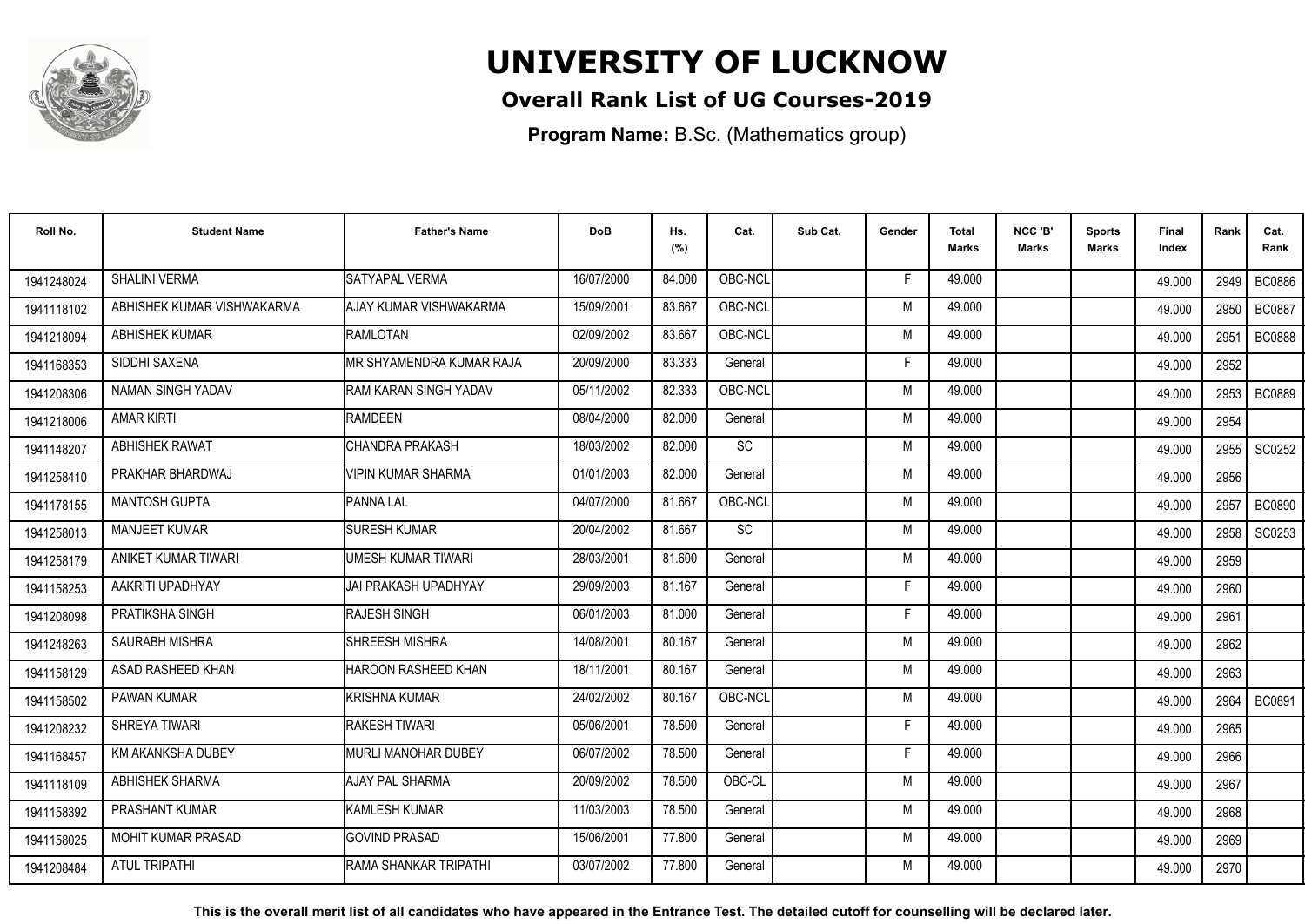

### **Overall Rank List of UG Courses-2019**

**Program Name:** B.Sc. (Mathematics group)

| Roll No.   | <b>Student Name</b>      | <b>Father's Name</b>       | <b>DoB</b> | Hs.<br>(%) | Cat.      | Sub Cat.  | Gender | <b>Total</b><br>Marks | NCC 'B'<br><b>Marks</b> | Sports<br><b>Marks</b> | Final<br>Index | Rank | Cat.<br>Rank  |
|------------|--------------------------|----------------------------|------------|------------|-----------|-----------|--------|-----------------------|-------------------------|------------------------|----------------|------|---------------|
| 1941158276 | <b>MOHD KHAMISH</b>      | <b>JAMALUDDIN</b>          | 12/08/2000 | 77.667     | OBC-NCL   |           | M      | 49.000                |                         |                        | 49.000         | 2971 | BC0892        |
| 1941128395 | YASHI SAXENA             | <b>ASHOK KUMAR SAXENA</b>  | 13/12/2001 | 77.333     | General   |           | F      | 49.000                |                         |                        | 49.000         | 2972 |               |
| 1941218155 | <b>ASMITA GAUTAM</b>     | RAVI KUMAR GAUTAM          | 13/09/2002 | 77.167     | SC        |           | F.     | 49.000                |                         |                        | 49.000         | 2973 | SC0254        |
| 1941208266 | LUXMI PATI BALA JI       | RAM CHANDRA                | 15/08/2001 | 76.833     | SC        |           | M      | 49.000                |                         |                        | 49.000         | 2974 | SC0255        |
| 1941158168 | <b>RAVI PRATAP SINGH</b> | <b>INDRA BAHADUR SINGH</b> | 30/09/2002 | 76.667     | General   |           | M      | 49.000                |                         |                        | 49.000         | 2975 |               |
| 1941208157 | <b>SATYAM JHA</b>        | RAJNI KANT JHA             | 21/05/2000 | 76.000     | General   |           | M      | 49.000                |                         |                        | 49.000         | 2976 |               |
| 1941148241 | ROHIT VERMA              | CHHOTE LAL VERMA           | 15/01/2001 | 76.000     | SC        |           | M      | 49.000                |                         |                        | 49.000         | 2977 | SC0256        |
| 1941248003 | NAIMISH RATAN TIWARI     | <b>SATYA KUMAR TIWARI</b>  | 22/06/2003 | 76.000     | General   |           | M      | 49.000                |                         |                        | 49.000         | 2978 |               |
| 1941158254 | ABHAY CHANDRA VERMA      | JAI PRAKASH VERMA          | 17/09/2003 | 74.667     | OBC-NCL   |           | M      | 49.000                |                         |                        | 49.000         |      | 2979   BC0893 |
| 1941128054 | SIDDHARTH TRIPATHI       | <b>ALOK TRIPATHI</b>       | 23/12/2000 | 74.333     | General   |           | M      | 49.000                |                         |                        | 49.000         | 2980 |               |
| 1941178086 | NIDHI CHAUDHARY          | OM PRAKASH CHAUDHARY       | 23/05/2003 | 74.000     | <b>ST</b> |           | Е      | 49.000                |                         |                        | 49.000         | 2981 | ST0007        |
| 1941248480 | <b>ANKIT YADAV</b>       | <b>SURENDRA NATH YADAV</b> | 30/08/2003 | 73.667     | OBC-CL    |           | M      | 49.000                |                         |                        | 49.000         | 2982 |               |
| 1941158187 | <b>FARHEEN FATIMA</b>    | <b>IQBAL AHMAD</b>         | 19/07/2001 | 73.333     | General   |           | Е      | 49.000                |                         |                        | 49.000         | 2983 |               |
| 1941258064 | AMAN KUMAR MISHRA        | İSUSHIL KUMAR MISHRA       | 21/09/2002 | 73.000     | General   |           | M      | 49.000                |                         |                        | 49.000         | 2984 |               |
| 1941111003 | PRATEEK KUMAR PANDEY     | PANKAJ KUMAR PANDEY        | 12/01/2001 | 72.667     | General   | <b>PH</b> | M      | 49.000                |                         |                        | 49.000         | 2985 |               |
| 1941218357 | <b>ANKIT SINGH</b>       | <b>SANJAY SINGH</b>        | 20/02/2002 | 72.000     | General   |           | M      | 49.000                |                         |                        | 49.000         | 2986 |               |
| 1941218082 | <b>SHAILENDRA KUMAR</b>  | <b>RAMJEEVAN</b>           | 22/08/2001 | 71.000     | OBC-NCL   |           | M      | 49.000                |                         |                        | 49.000         | 2987 | <b>BC0894</b> |
| 1941148520 | <b>MOHD FAISAL</b>       | FAIYAZ AHMAD               | 01/08/1999 | 69.400     | OBC-NCL   |           | M      | 49.000                |                         |                        | 49.000         | 2988 | <b>BC0895</b> |
| 1941118068 | <b>HARSH GAUTAM</b>      | AJAY KUMAR GAUTAM          | 16/05/2000 | 68.333     | <b>SC</b> |           | M      | 49.000                |                         |                        | 49.000         | 2989 | SC0257        |
| 1941178075 | <b>ARUN PRAKASH</b>      | OM PRAKASH                 | 03/01/2003 | 67.833     | <b>ST</b> |           | M      | 49.000                |                         |                        | 49.000         | 2990 | ST0008        |
| 1941128376 | <b>ANKITA BARANWAL</b>   | ASHOK KUMAR BARNWAL        | 27/09/2001 | 67.500     | OBC-NCL   |           | F      | 49.000                |                         |                        | 49.000         | 2991 | <b>BC0896</b> |
| 1941258369 | <b>ABHAY SHARMA</b>      | <b>VINOD KUMAR SHARMA</b>  | 02/08/2002 | 66.167     | OBC-NCL   |           | M      | 49.000                |                         |                        | 49.000         | 2992 | <b>BC0897</b> |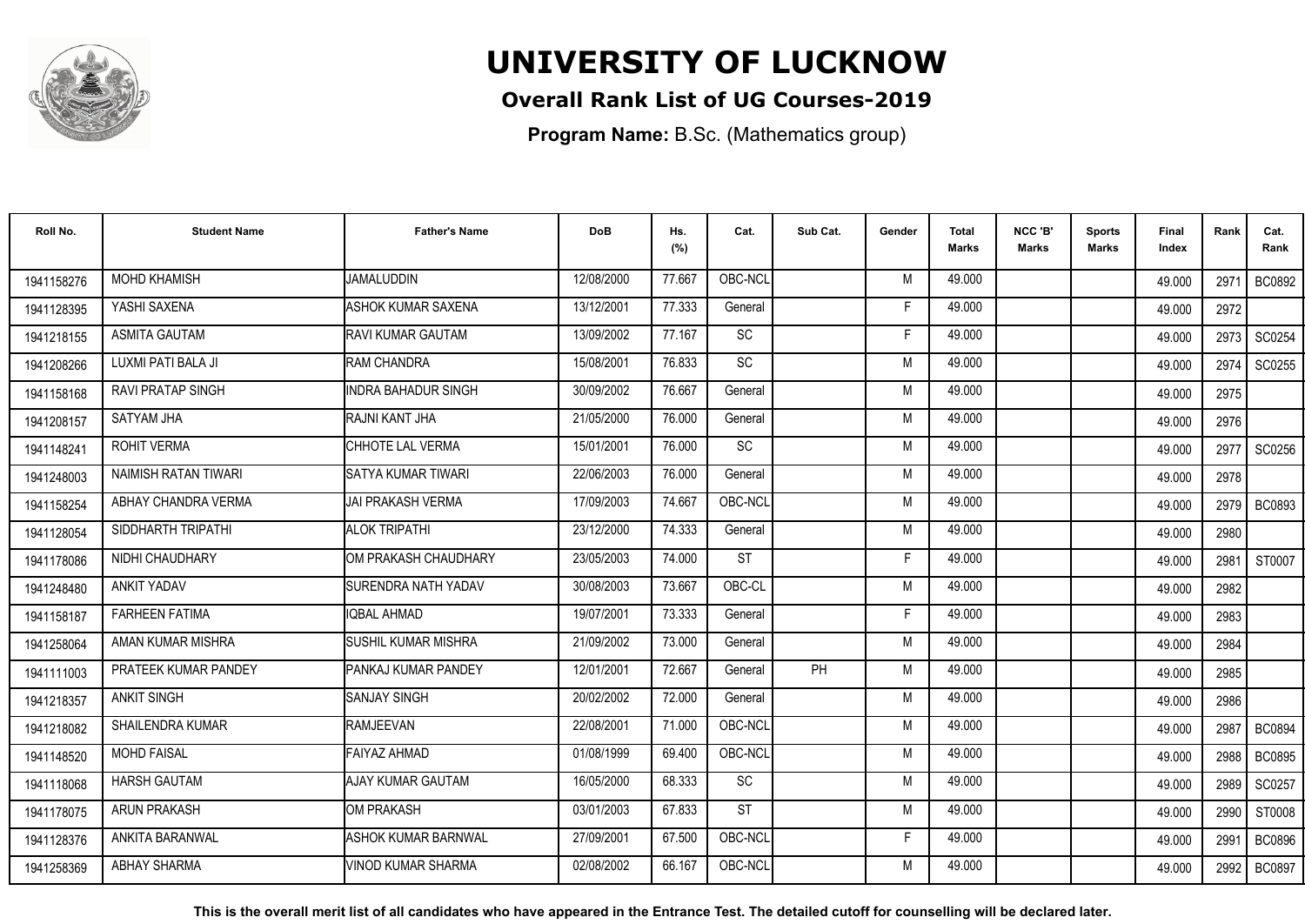

### **Overall Rank List of UG Courses-2019**

**Program Name:** B.Sc. (Mathematics group)

| Roll No.   | <b>Student Name</b>     | <b>Father's Name</b>         | <b>DoB</b> | Hs.<br>(%) | Cat.      | Sub Cat.  | Gender | <b>Total</b><br>Marks | NCC 'B'<br><b>Marks</b> | Sports<br>Marks | Final<br>Index | Rank   | Cat.<br>Rank  |
|------------|-------------------------|------------------------------|------------|------------|-----------|-----------|--------|-----------------------|-------------------------|-----------------|----------------|--------|---------------|
| 1941118123 | RITANSHU SHUKLA         | <b>AJAY SHUKLA</b>           | 20/02/2002 | 65.000     | General   |           | M      | 49.000                |                         |                 | 49.000         | 2993   |               |
| 1941258326 | ADARSH KUMAR PANDEY     | <b>VINAY PRAKASH PANDEY</b>  | 01/03/2001 | 60.500     | General   |           | M      | 49.000                |                         |                 | 49.000         | 2994   |               |
| 1941148319 | <b>ABHAY SHUKLA</b>     | <b>I</b> DEVI SHARAN SHUKLA  | 15/07/2002 | 100.000    | General   |           | M      | 48.000                |                         |                 | 48.000         | 2995   |               |
| 1941158595 | <b>FARAZ AHMAD</b>      | LATE MR ISHTIYAQ AHMAD       | 07/07/2002 | 98.333     | General   |           | M      | 48.000                |                         |                 | 48.000         | 2996   |               |
| 1941218220 | <b>ABHINAV PATHAK</b>   | <b>ISACHIDANAND PATHAK</b>   | 15/03/2002 | 95.000     | General   |           | M      | 48.000                |                         |                 | 48.000         | 2997   |               |
| 1941258508 | RAHUL KUMAR VERMA       | YUDHISTHER VERMA             | 20/01/2001 | 89.333     | General   |           | M      | 48.000                |                         |                 | 48.000         | 2998   |               |
| 1941178037 | <b>HARSHITA GUPTA</b>   | NEERAJ GUPTA                 | 21/03/2002 | 88.667     | General   |           | F      | 48.000                |                         |                 | 48.000         | 2999   |               |
| 1941115038 | <b>MANSI UPADHYAY</b>   | <b>G P UPADHYAY</b>          | 22/09/2002 | 87.400     | General   | <b>DP</b> | F      | 48.000                |                         |                 | 48.000         | 3000   |               |
| 1941208161 | <b>ROHAN MISRA</b>      | <b>RAJNISH MISRA</b>         | 03/07/2000 | 86.000     | General   |           | M      | 48.000                |                         |                 | 48.000         | 3001   |               |
| 1941158331 | SHUBHI SINGH            | <b>JITENDRA PRATAP SINGH</b> | 15/04/2002 | 85.167     | General   |           | F      | 48.000                |                         |                 | 48.000         | 3002   |               |
| 1941258197 | UTKARSH KUMAR SHUKLA    | UTTAM KUMAR SHUKLA           | 23/07/2003 | 85.167     | General   |           | M      | 48.000                |                         |                 | 48.000         | 3003   |               |
| 1941178123 | RITESH KUMAR SRIVASTAVA | OMPRAKASHLAL SRIVASTAVA      | 05/08/2001 | 84.167     | General   |           | M      | 48.000                |                         |                 | 48.000         | 3004   |               |
| 1941208354 | MUNEESH KUMAR KANAUJIYA | RAM LAKHAN KANAUJIYA         | 16/02/2002 | 84.000     | SC        |           | M      | 48.000                |                         |                 | 48.000         | 3005 l | SC0258        |
| 1941248394 | RAJESHWAR YADAV         | <b>SUGRIM YADAV</b>          | 12/08/2002 | 83.600     | OBC-NCL   |           | M      | 48.000                |                         |                 | 48.000         | 3006   | <b>BC0898</b> |
| 1941128158 | <b>ASHUTOSH MISHRA</b>  | ANIL KUMAR MISHRA            | 30/03/2000 | 82.500     | General   |           | M      | 48.000                |                         |                 | 48.000         | 3007   |               |
| 1941158128 | <b>VIPIN VERMA</b>      | HARISHCHANDRA VERMA          | 18/09/2002 | 82.333     | OBC-NCL   |           | M      | 48.000                |                         |                 | 48.000         | 3008   | <b>BC0899</b> |
| 1941208147 | <b>SAKET VERMA</b>      | <b>RAJKUMAR VERMA</b>        | 31/10/2002 | 82.000     | OBC-NCL   |           | M      | 48.000                |                         |                 | 48.000         | 3009   | <b>BC0900</b> |
| 1941168226 | <b>ANAND KUMAR</b>      | <b>MATBAR</b>                | 27/02/2001 | 81.667     | <b>SC</b> |           | M      | 48.000                |                         |                 | 48.000         |        | 3010 SC0259   |
| 1941128008 | <b>MOHIT MISHRA</b>     | <b>AKHILESH KUMAR</b>        | 25/10/2002 | 81.500     | General   |           | M      | 48.000                |                         |                 | 48.000         | 3011   |               |
| 1941158098 | <b>ISHIKA TRIPATHI</b>  | HARIHAR PRASAD TRIPATHI      | 19/12/2002 | 80.167     | General   |           | F      | 48.000                |                         |                 | 48.000         | 3012   |               |
| 1941128455 | <b>MOHD NOMAN</b>       | <b>ATIF RAHMAN</b>           | 18/01/2001 | 79.800     | General   |           | M      | 48.000                |                         |                 | 48.000         | 3013   |               |
| 1941258483 | <b>BHASKAR SINGH</b>    | YASHVEER SINGH               | 08/08/2001 | 76.000     | OBC-CL    |           | М      | 48.000                |                         |                 | 48.000         | 3014   |               |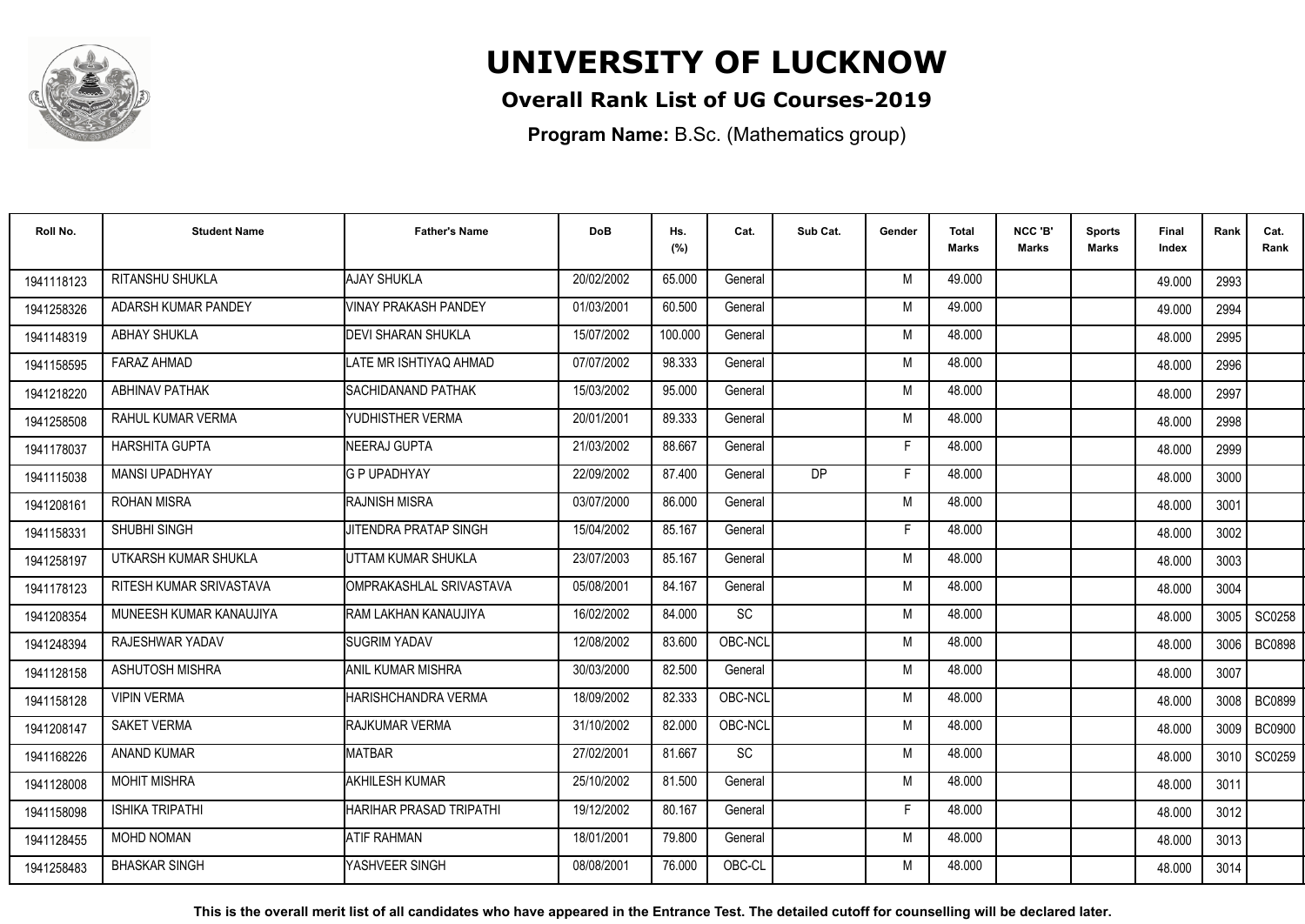

### **Overall Rank List of UG Courses-2019**

**Program Name:** B.Sc. (Mathematics group)

| Roll No.   | <b>Student Name</b>       | <b>Father's Name</b>          | <b>DoB</b> | Hs.<br>(%) | Cat.    | Sub Cat. | Gender | <b>Total</b><br><b>Marks</b> | NCC 'B'<br><b>Marks</b> | <b>Sports</b><br>Marks | Final<br>Index | Rank | Cat.<br>Rank  |
|------------|---------------------------|-------------------------------|------------|------------|---------|----------|--------|------------------------------|-------------------------|------------------------|----------------|------|---------------|
| 1941158519 | VISHWAJEET VISHWAKARMA    | KRISHNA NAND VISHWAKARMA      | 05/07/2003 | 76.000     | OBC-NCL |          | M      | 48.000                       |                         |                        | 48.000         | 3015 | <b>BC0901</b> |
| 1941158505 | <b>ANCHAL GUPTA</b>       | İKRISHNA KUMAR GUPTA          | 21/09/2000 | 74.000     | OBC-NCL |          | E      | 48.000                       |                         |                        | 48.000         | 3016 | <b>BC0902</b> |
| 1941178056 | AKASH RAJPOOT             | NIRDOSH KUMAR                 | 15/05/2002 | 74.000     | OBC-NCL |          | M      | 48.000                       |                         |                        | 48.000         | 3017 | <b>BC0903</b> |
| 1941258053 | NISHANT SHUKLA            | <b>SUSHEEL KUMAR SHUKLA</b>   | 04/04/2002 | 73.500     | General |          | M      | 48.000                       |                         |                        | 48.000         | 3018 |               |
| 1941178131 | <b>MANSI YADAV</b>        | PANCHAM LAL YADAV             | 14/05/2000 | 70.400     | General |          | F      | 48.000                       |                         |                        | 48.000         | 3019 |               |
| 1941218393 | HIMANSHU SRIVASTAVA       | SANJEEV SRIVASTAVA            | 23/05/2001 | 70.333     | General |          | M      | 48.000                       |                         |                        | 48.000         | 3020 |               |
| 1941158118 | SWAPNIL SRIVASTAVA        | HARISH CHANDRA SRIVASTAVA     | 06/04/2002 | 67.667     | General |          | M      | 48.000                       |                         |                        | 48.000         | 3021 |               |
| 1941208064 | MANSHI SRIVASTAVA         | <b>RAJESH KUMAR SRIVASTAV</b> | 15/08/2001 | 67.500     | General |          | E      | 48.000                       |                         |                        | 48.000         | 3022 |               |
| 1941248299 | ANUJ KUMAR                | ISHYAM SUNDAR VERMA           | 07/02/2003 | 61.833     | OBC-NCL |          | M      | 48.000                       |                         |                        | 48.000         | 3023 | <b>BC0904</b> |
| 1941168394 | SHUBHAM JAISWAL           | IMR.KRISHNA KUMAR JAISWAL     | 05/12/2001 | 60.000     | OBC-CL  |          | M      | 48.000                       |                         |                        | 48.000         | 3024 |               |
| 1941258293 | ARPITA YADAV              | <b>VIKAS KUMAR</b>            | 22/09/2001 | 95.000     | OBC-NCL |          | F      | 47.000                       |                         |                        | 47.000         | 3025 | <b>BC0905</b> |
| 1941218218 | RAJ VAIBHAV PANDEY        | <b>SACHCHIDANAND PANDEY</b>   | 19/01/2002 | 95.000     | General |          | M      | 47.000                       |                         |                        | 47.000         | 3026 |               |
| 1941158418 | SAURABH TIWARI            | İKAPIL DEV TIWARI             | 04/07/2002 | 95.000     | General |          | M      | 47.000                       |                         |                        | 47.000         | 3027 |               |
| 1941178502 | <b>AYUSHI VERMA</b>       | <b>RAJENDRA KUMAR VERMA</b>   | 15/10/2001 | 91.200     | General |          | F      | 47.000                       |                         |                        | 47.000         | 3028 |               |
| 1941168432 | <b>VEDICA SAXENA</b>      | <b>MUKUL SAXENA</b>           | 05/09/2003 | 91.200     | General |          | Е      | 47.000                       |                         |                        | 47.000         | 3029 |               |
| 1941115121 | PRIYA MISHRA              | <b>SANAD KUMAR MISHRA</b>     | 08/10/2000 | 91.000     | General |          | F      | 47.000                       |                         |                        | 47.000         | 3030 |               |
| 1941117078 | HARSH VARDHAN             | <b>RAJESH KUMAR</b>           | 09/08/2001 | 90.000     | General |          | M      | 47.000                       |                         |                        | 47.000         | 3031 |               |
| 1941128352 | <b>VAISHNAVI GUPTA</b>    | <b>ASHISH GUPTA</b>           | 12/08/2003 | 90.000     | General |          | F      | 47.000                       |                         |                        | 47.000         | 3032 |               |
| 1941168187 | <b>TANISHO TIWARI</b>     | MANOJ KUMAR TIWARI            | 22/06/2004 | 89.400     | General |          | M      | 47.000                       |                         |                        | 47.000         | 3033 |               |
| 1941158132 | KM MAHAK ALVI             | <b>HASRAT ALVI</b>            | 28/04/2002 | 89.000     | OBC-NCL |          | Е      | 47.000                       |                         |                        | 47.000         | 3034 | <b>BC0906</b> |
| 1941258474 | <b>SUKRITI SRIVASTAVA</b> | VIVEK SRIVASTAVA              | 10/02/2002 | 87.000     | General |          | F.     | 47.000                       |                         |                        | 47.000         | 3035 |               |
| 1941118021 | MOHAMMAD ADIL KHAN        | <b>ABDULLA KHAN</b>           | 15/04/2004 | 86.833     | General |          | M      | 47.000                       |                         |                        | 47.000         | 3036 |               |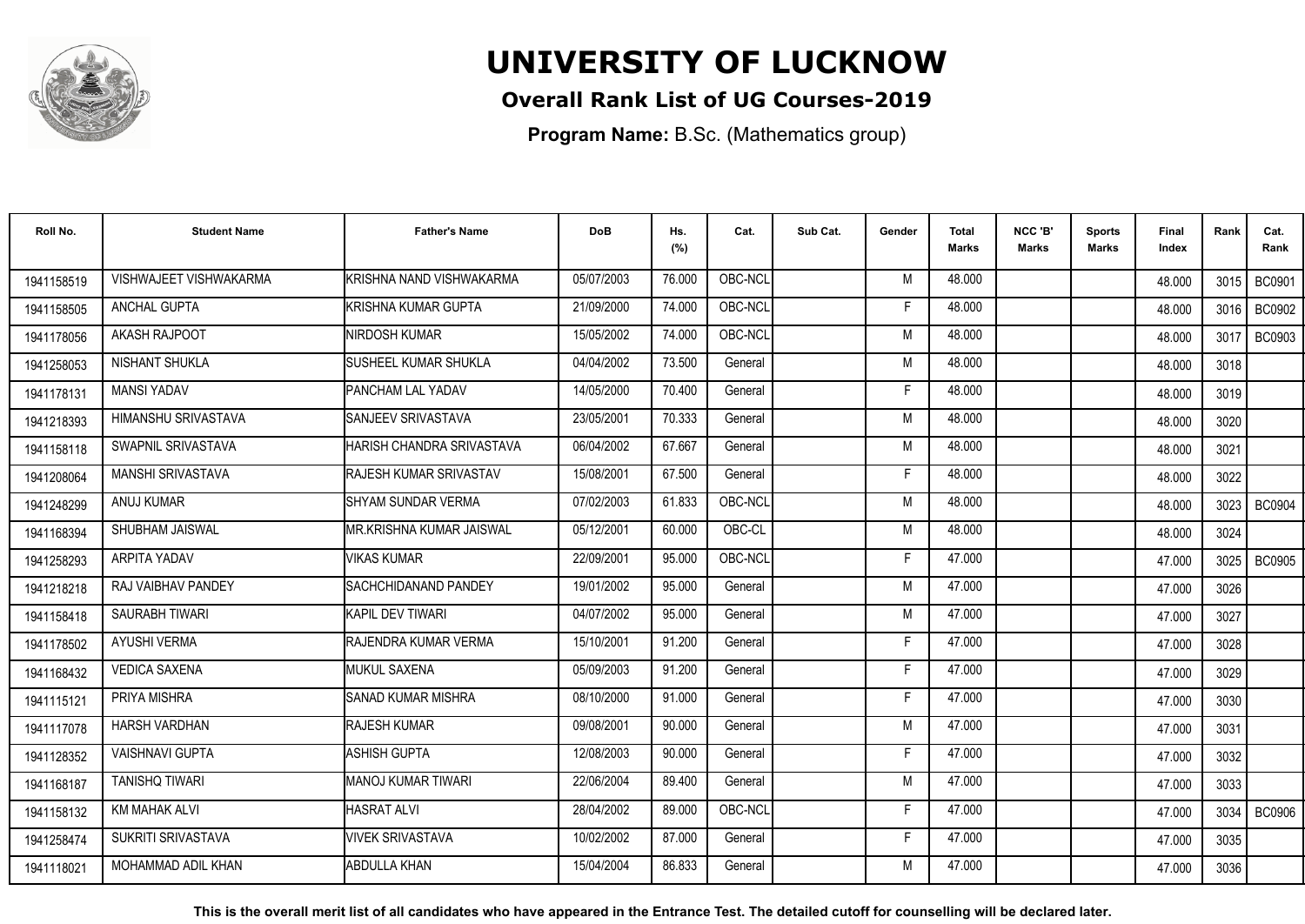

### **Overall Rank List of UG Courses-2019**

**Program Name:** B.Sc. (Mathematics group)

| Roll No.   | <b>Student Name</b>         | <b>Father's Name</b>        | <b>DoB</b> | Hs.<br>(%) | Cat.    | Sub Cat. | Gender | Total<br>Marks | NCC 'B'<br><b>Marks</b> | Sports<br>Marks | Final<br>Index | Rank   | Cat.<br>Rank  |
|------------|-----------------------------|-----------------------------|------------|------------|---------|----------|--------|----------------|-------------------------|-----------------|----------------|--------|---------------|
| 1941168119 | AMANJOT SINGH KOHLI         | MANJEET SINGH KOHLI         | 01/10/2000 | 86.667     | General |          | M      | 47.000         |                         |                 | 47.000         | 3037   |               |
| 1941248278 | <b>VIMAL VERMA</b>          | <b>SHRIPAL VERMA</b>        | 05/09/2002 | 85.667     | OBC-NCL |          | M      | 47.000         |                         |                 | 47.000         | 3038   | <b>BC0907</b> |
| 1941168495 | <b>NISHA</b>                | NARENDRA DHAR DUBEY         | 10/12/2001 | 84.667     | General |          | F      | 47.000         |                         |                 | 47.000         | 3039   |               |
| 1941158224 | SHUBHAM KUMAR               | <b>JAGDISH PRASAD</b>       | 12/07/2001 | 84.167     | General |          | M      | 47.000         |                         |                 | 47.000         | 3040   |               |
| 1941168231 | SADIQUE HUSAIN KHAN         | IMD ABDULLAH KHAN           | 15/10/1999 | 84.000     | General |          | M      | 47.000         |                         |                 | 47.000         | 3041   |               |
| 1941168161 | SACHCHIDANAND MISHRA        | IMANOJ KUMAR MISHRA         | 04/03/2003 | 83.833     | General |          | M      | 47.000         |                         |                 | 47.000         | 3042   |               |
| 1941218126 | <b>ISHITA SINGH</b>         | <b>IRANA PRATAP SINGH</b>   | 19/03/2002 | 83.600     | General |          | F      | 47.000         |                         |                 | 47.000         | 3043   |               |
| 1941218030 | <b>RITIK JAISWAL</b>        | RAMESH CHANDRA JAISWAL      | 25/02/2002 | 83.500     | OBC-NCL |          | M      | 47.000         |                         |                 | 47.000         | 3044   | <b>BC0908</b> |
| 1941158212 | <b>ARVIND KUMAR</b>         | <b>JAGDEESH PRASAD</b>      | 16/07/2002 | 81.500     | OBC-NCL |          | M      | 47.000         |                         |                 | 47.000         | 3045 l | <b>BC0909</b> |
| 1941248134 | <b>MANASI KRISHNA</b>       | <b>SHASHI PRAKASH</b>       | 18/07/2001 | 80.000     | OBC-NCL |          | F      | 47.000         |                         |                 | 47.000         | 3046 l | <b>BC0910</b> |
| 1941118101 | <b>SRISHTI TRIPATHI</b>     | <b>AJAY KUMAR TRIPATHI</b>  | 01/12/2002 | 80.000     | General |          | F      | 47.000         |                         |                 | 47.000         | 3047   |               |
| 1941208155 | PIYUSH GUPTA                | <b>RAJNESH GUPTA</b>        | 04/02/2002 | 79.800     | OBC-NCL |          | M      | 47.000         |                         |                 | 47.000         | 3048   | BC0911        |
| 1941248122 | SAURABH SINGH               | SHARDA BAKASH SINGH         | 10/06/2003 | 79.167     | General |          | M      | 47.000         |                         |                 | 47.000         | 3049   |               |
| 1941218224 | <b>SHIVANI SINGH</b>        | SADANAND                    | 03/07/2001 | 79.000     | OBC-NCL |          | F      | 47.000         |                         |                 | 47.000         | 3050   | BC0912        |
| 1941258485 | PRIYA DEVI                  | YASHWANT SINGH              | 16/10/2002 | 79.000     | OBC-NCL |          | Е      | 47.000         |                         |                 | 47.000         | 3051   | BC0913        |
| 1941178477 | SHREYA SRIVASTAVA           | RAJEEV KUMAR SRIVASTAVA     | 30/06/2002 | 78.833     | General |          | F      | 47.000         |                         |                 | 47.000         | 3052   |               |
| 1941178461 | SHIVAM SHUKLA               | <b>RAJARAM SHUKLA</b>       | 05/07/2003 | 78.000     | General |          | M      | 47.000         |                         |                 | 47.000         | 3053   |               |
| 1941148216 | RAHUL JAISWAL               | İCHANDRA SHEKHAR JAISWAL    | 15/07/2000 | 77.800     | OBC-CL  |          | M      | 47.000         |                         |                 | 47.000         | 3054   |               |
| 1941158260 | SHASHANK UPADHAYAY          | IJAI SHANKAR UPADHAYAY      | 18/10/2002 | 77.800     | General |          | M      | 47.000         |                         |                 | 47.000         | 3055   |               |
| 1941168261 | <b>OSAMA KHAN</b>           | MOEENUDDIN                  | 08/05/2000 | 77.000     | OBC-NCL |          | M      | 47.000         |                         |                 | 47.000         | 3056   | <b>BC0914</b> |
| 1941208189 | <b>GAURAV KUMAR CHOUBEY</b> | <b>RAKESH KUMAR CHOUBEY</b> | 25/12/2000 | 76.600     | General |          | M      | 47.000         |                         |                 | 47.000         | 3057   |               |
| 1941178406 | NIHARIKA AWASTHI            | RAHUL AWASTHI               | 12/07/2001 | 76.000     | General |          | F      | 47.000         |                         |                 | 47.000         | 3058   |               |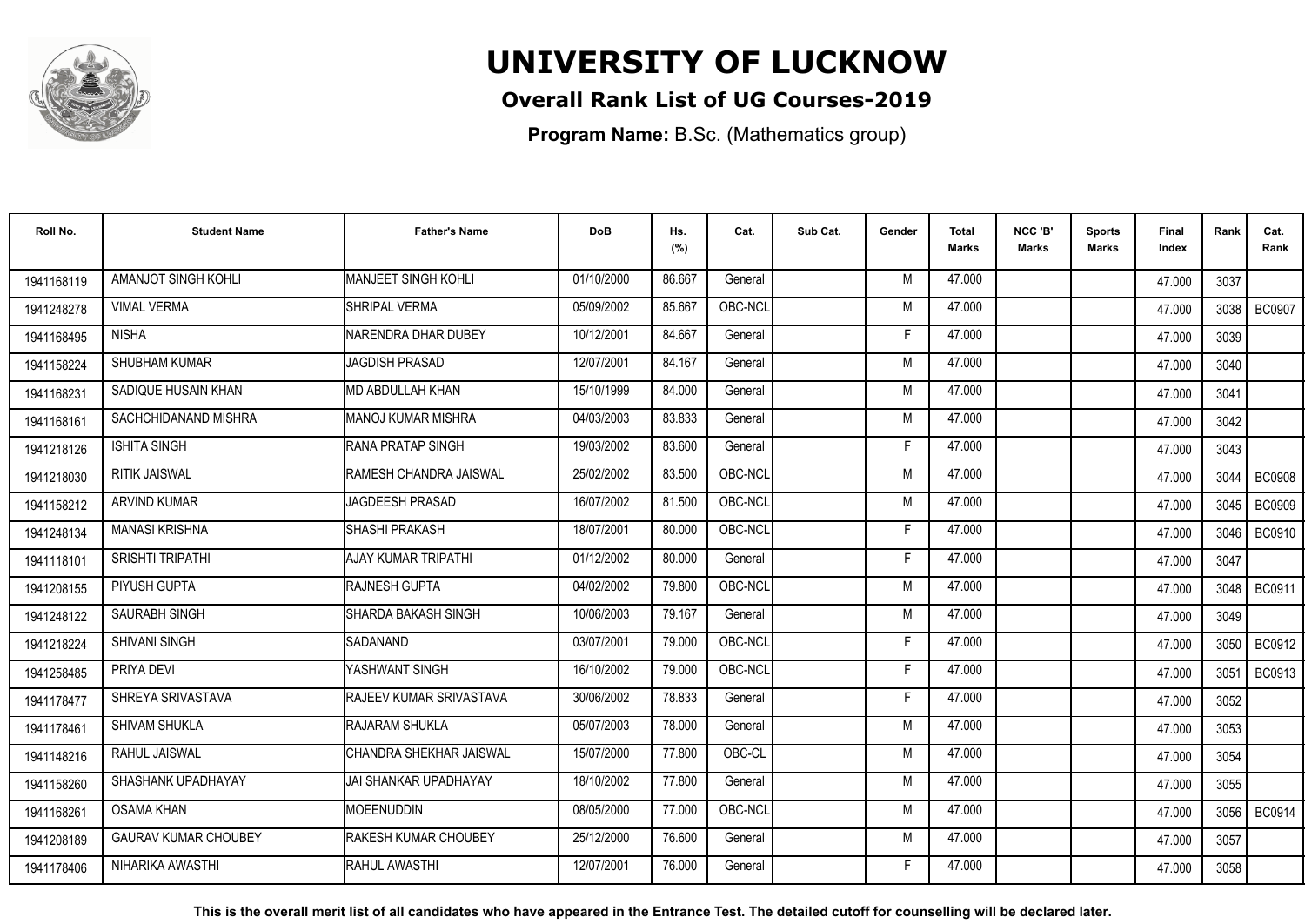

### **Overall Rank List of UG Courses-2019**

**Program Name:** B.Sc. (Mathematics group)

| Roll No.   | <b>Student Name</b>      | <b>Father's Name</b>         | <b>DoB</b> | Hs.<br>(%) | Cat.      | Sub Cat.  | Gender | Total<br><b>Marks</b> | NCC 'B'<br><b>Marks</b> | Sports<br>Marks | Final<br>Index | Rank   | Cat.<br>Rank  |
|------------|--------------------------|------------------------------|------------|------------|-----------|-----------|--------|-----------------------|-------------------------|-----------------|----------------|--------|---------------|
| 1941148031 | <b>ANUSHA VERMA</b>      | <b>BABU LAL</b>              | 22/12/2003 | 76.000     | <b>SC</b> |           | E      | 47.000                |                         |                 | 47.000         | 3059 l | SC0260        |
| 1941168435 | SABIYA BANO              | MUNEER AHMAD                 | 16/08/2002 | 74.667     | General   |           | F      | 47.000                |                         |                 | 47.000         | 3060   |               |
| 1941168297 | ARBAZ KHAN               | MOHD AYYUB KHAN              | 20/12/1998 | 74.200     | General   |           | M      | 47.000                |                         |                 | 47.000         | 3061   |               |
| 1941128205 | SHIVANI YADAV            | <b>ANIL YADAV</b>            | 07/11/2001 | 73.667     | OBC-NCL   |           | F      | 47.000                |                         |                 | 47.000         | 3062   | <b>BC0915</b> |
| 1941218439 | SHIVAM NARAYAN SHUKLA    | SANTOSH KUMAR SHUKLA         | 04/05/2003 | 73.333     | General   |           | M      | 47.000                |                         |                 | 47.000         | 3063   |               |
| 1941158514 | SOURABH TIWARI           | KRISHNA KUMAR TIWARI         | 29/09/2000 | 72.833     | General   |           | M      | 47.000                |                         |                 | 47.000         | 3064   |               |
| 1941208218 | ARUSHI NISHAD            | RAKESH NISHAD                | 09/07/2001 | 72.667     | OBC-NCL   |           | F      | 47.000                |                         |                 | 47.000         | 3065   | <b>BC0916</b> |
| 1941158455 | JITENDRA VERMA           | KESHARI PRASAD VERMA         | 08/03/2002 | 72.500     | OBC-NCL   |           | M      | 47.000                |                         |                 | 47.000         | 3066   | BC0917        |
| 1941148398 | AKSHAT JAIN              | <b>DILEEP JAIN</b>           | 23/07/2002 | 71.200     | General   |           | M      | 47.000                |                         |                 | 47.000         | 3067   |               |
| 1941248068 | <b>TARANGINI RAI</b>     | SHAILENDRA RAI               | 12/05/2003 | 70.222     | General   |           | F      | 47.000                |                         |                 | 47.000         | 3068   |               |
| 1941178205 | YASH JAISWAL             | PHOOL CHAND JAISWAL          | 28/07/2000 | 66.000     | OBC-NCL   |           | M      | 47.000                |                         |                 | 47.000         | 3069   | <b>BC0918</b> |
| 1941158133 | ANSHUMAN KUMAR           | <b>HAUSILA PRASHAD</b>       | 21/08/2001 | 63.429     | SC        |           | M      | 47.000                |                         |                 | 47.000         | 3070   | SC0261        |
| 1941128284 | DEEPSHIKHA TRIPATHI      | ARUN KUMAR TRIPATHI          | 07/01/2004 | 61.333     | General   |           |        | 47.000                |                         |                 | 47.000         | 3071   |               |
| 1941113001 | <b>KARUNA SINGH</b>      | <b>HAR SINGH</b>             | 17/04/2002 | 57.667     | General   |           | F      | 47.000                |                         |                 | 47.000         | 3072   |               |
| 1941158361 | ABHAY KANT GUPTA         | KAILASH PRASAD               | 06/05/2002 | 98.947     | General   |           | M      | 46.000                |                         |                 | 46.000         | 3073   |               |
| 1941128272 | SHREYA PANDEY            | <b>ARUN KUMAR PANDEY</b>     | 12/03/2001 | 96.000     | General   |           | F      | 46.000                |                         |                 | 46.000         | 3074   |               |
| 1941168122 | AKANKSHA OJHA            | <b>MANMOHAN KRISHNA OJHA</b> | 11/10/2000 | 95.000     | General   |           | F      | 46.000                |                         |                 | 46.000         | 3075   |               |
| 1941158045 | <b>AVANTIKA TRIPATHI</b> | <b>GYAN SHANKAR TRIPATHI</b> | 26/02/2001 | 95.000     | General   |           | F      | 46.000                |                         |                 | 46.000         | 3076   |               |
| 1941158110 | <b>HARSHIT VERMA</b>     | <b>HARIOM VERMA</b>          | 12/07/2002 | 95.000     | OBC-NCL   |           | M      | 46.000                |                         |                 | 46.000         | 3077   | <b>BC0919</b> |
| 1941115095 | MUSKAN KUSHWAHA          | RAJENDRA KUSHWAHA            | 14/08/2001 | 93.000     | OBC-NCL   | <b>DP</b> | F      | 46.000                |                         |                 | 46.000         | 3078   | <b>BC0920</b> |
| 1941218057 | ANJALI YADAV             | RAMESH KUMAR YADAV           | 06/07/2001 | 90.200     | OBC-NCL   |           | F      | 46.000                |                         |                 | 46.000         | 3079   | BC0921        |
| 1941218029 | ANCHITA GUPTA            | RAMESH CHANDRA GUPTA         | 17/09/2001 | 87.400     | OBC-NCL   |           | F      | 46.000                |                         |                 | 46.000         | 3080   | <b>BC0922</b> |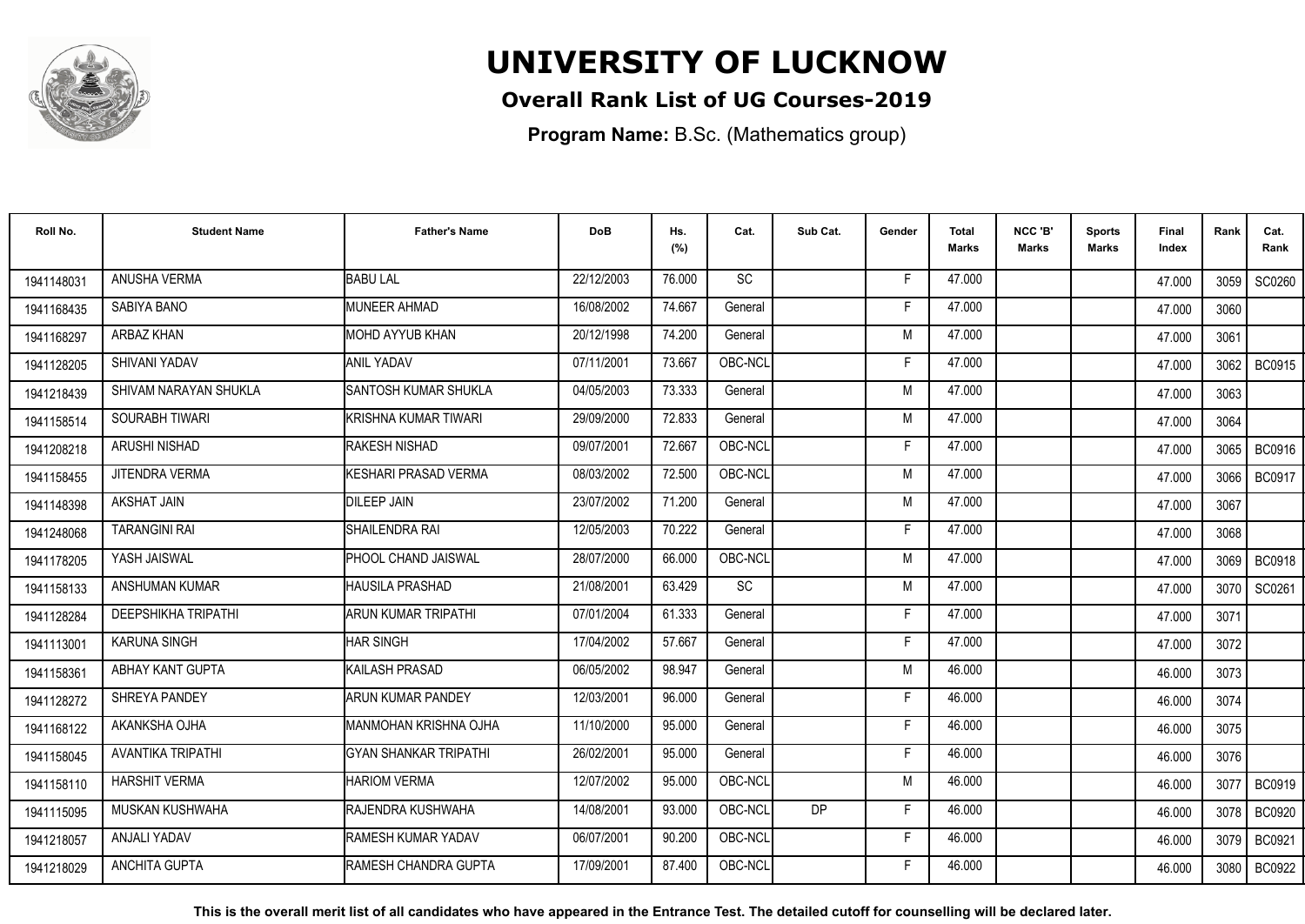

### **Overall Rank List of UG Courses-2019**

**Program Name:** B.Sc. (Mathematics group)

| Roll No.   | <b>Student Name</b>    | <b>Father's Name</b>      | <b>DoB</b> | Hs.<br>(%) | Cat.      | Sub Cat. | Gender | Total<br><b>Marks</b> | NCC 'B'<br><b>Marks</b> | Sports<br>Marks | Final<br>Index | Rank | Cat.<br>Rank  |
|------------|------------------------|---------------------------|------------|------------|-----------|----------|--------|-----------------------|-------------------------|-----------------|----------------|------|---------------|
| 1941258346 | <b>KRITI YADAV</b>     | <b>VINOD KUMAR</b>        | 05/07/2002 | 87.400     | General   |          | E      | 46.000                |                         |                 | 46.000         | 3081 |               |
| 1941158366 | SAKSHI YADAV           | KALI CHARAN YADAV         | 20/09/2002 | 86.500     | General   |          | F      | 46.000                |                         |                 | 46.000         | 3082 |               |
| 1941218402 | <b>MOHIT PAL</b>       | <b>SANT KUMAR PAL</b>     | 15/07/2002 | 85.500     | OBC-NCL   |          | M      | 46.000                |                         |                 | 46.000         | 3083 | <b>BC0923</b> |
| 1941218344 | SUBODH SHUKLA          | <b>SANJAY SHUKLA</b>      | 15/02/2000 | 85.000     | General   |          | M      | 46.000                |                         |                 | 46.000         | 3084 |               |
| 1941208462 | <b>HIMANSHU PANDEY</b> | <b>RAM SUMER PANDEY</b>   | 11/07/2001 | 85.000     | General   |          | M      | 46.000                |                         |                 | 46.000         | 3085 |               |
| 1941158261 | SHREYA TIWARI          | <b>JAI SHANKER TIWARI</b> | 01/12/2002 | 85.000     | General   |          | F      | 46.000                |                         |                 | 46.000         | 3086 |               |
| 1941158115 | <b>ANKIT GOSWAMI</b>   | HARISH CHANDRA GOSWAMI    | 28/10/2002 | 84.167     | OBC-CL    |          | M      | 46.000                |                         |                 | 46.000         | 3087 |               |
| 1941158406 | SHIVAM VISHWAKARMA     | KAMLESH VISHVAKARMA       | 11/02/2002 | 83.667     | OBC-NCL   |          | M      | 46.000                |                         |                 | 46.000         |      | 3088   BC0924 |
| 1941248238 | <b>SURAJ SINGH</b>     | <b>SHIVPAL SINGH</b>      | 02/02/2002 | 83.333     | General   |          | M      | 46.000                |                         |                 | 46.000         | 3089 |               |
| 1941208052 | AMAN PANDEY            | RAJESH KUMAR PANDEY       | 04/09/2002 | 82.000     | General   |          | M      | 46.000                |                         |                 | 46.000         | 3090 |               |
| 1941178374 | <b>ALOK KUMAR</b>      | RADHEY SHYAM              | 07/04/2001 | 81.833     | OBC-CL    |          | M      | 46.000                |                         |                 | 46.000         | 3091 |               |
| 1941178100 | SHASHVAT SHUKLA        | OM PRAKASH SHUKLA         | 02/10/2002 | 81.833     | General   |          | M      | 46.000                |                         |                 | 46.000         | 3092 |               |
| 1941158405 | <b>TUSHAR VERMA</b>    | KAMLESH VERMA             | 12/07/2002 | 81.333     | OBC-NCL   |          | M      | 46.000                |                         |                 | 46.000         | 3093 | <b>BC0925</b> |
| 1941178345 | DHAN PRAKASH THAKUR    | PURANMAL THAKUR           | 15/09/2001 | 81.000     | OBC-NCL   |          | M      | 46.000                |                         |                 | 46.000         | 3094 | <b>BC0926</b> |
| 1941208402 | YOGESH KUMAR           | <b>RAM PRAKASH</b>        | 03/01/2001 | 80.500     | SC        |          | M      | 46.000                |                         |                 | 46.000         | 3095 | SC0262        |
| 1941258417 | <b>VINI KHARWAR</b>    | <b>VIRENDRA KUMAR</b>     | 13/05/2002 | 80.333     | <b>ST</b> |          | F      | 46.000                |                         |                 | 46.000         | 3096 | ST0009        |
| 1941115087 | RAHUL NAGARKOTI        | PURAN SINGH               | 05/01/2003 | 80.000     | General   | DP       | M      | 46.000                |                         |                 | 46.000         | 3097 |               |
| 1941168405 | <b>MOTSIM KHAN</b>     | <b>MUEEN KHAN</b>         | 01/01/2002 | 79.667     | General   |          | M      | 46.000                |                         |                 | 46.000         | 3098 |               |
| 1941248276 | RAVINDRA KUMAR YADAV   | SHRINATH YADAV            | 03/07/2002 | 78.000     | OBC-NCL   |          | M      | 46.000                |                         |                 | 46.000         | 3099 | <b>BC0927</b> |
| 1941158171 | <b>DEEPTI MISHRA</b>   | NDRA KUMAR MISHRA         | 25/03/2002 | 77.667     | General   |          | F      | 46.000                |                         |                 | 46.000         | 3100 |               |
| 1941178487 | KM SHIVANGI GUPTA      | RAJENDRA GUPTA            | 24/11/2002 | 76.833     | OBC-NCL   |          | F      | 46.000                |                         |                 | 46.000         | 3101 | <b>BC0928</b> |
| 1941248321 | <b>KM KAJAL YADAV</b>  | <b>SIYA RAM YADAV</b>     | 01/12/2002 | 76.833     | OBC-NCL   |          | F      | 46.000                |                         |                 | 46.000         | 3102 | <b>BC0929</b> |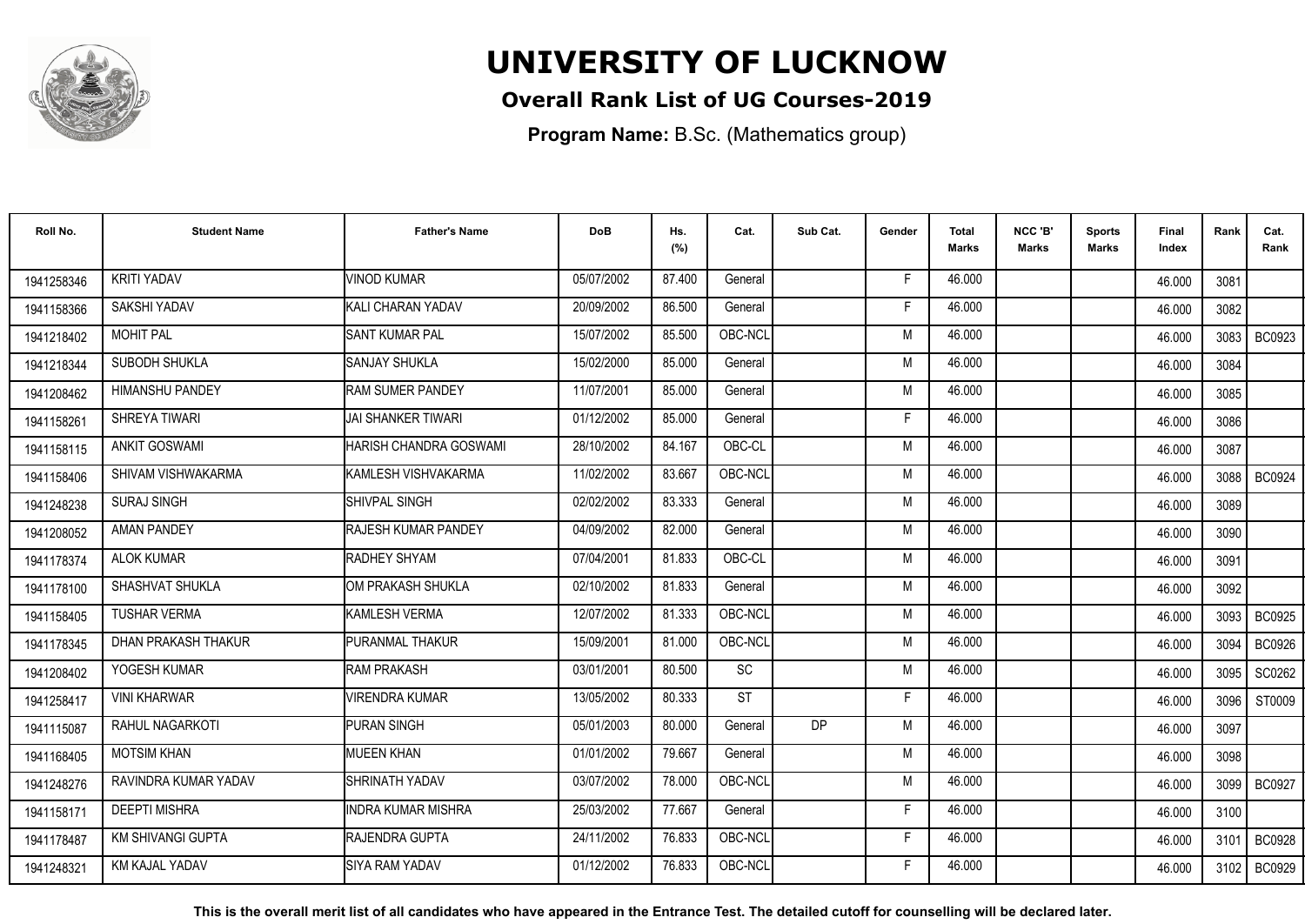

### **Overall Rank List of UG Courses-2019**

**Program Name:** B.Sc. (Mathematics group)

| Roll No.   | <b>Student Name</b>       | <b>Father's Name</b>         | <b>DoB</b> | Hs.<br>(%) | Cat.      | Sub Cat. | Gender | Total<br><b>Marks</b> | NCC 'B'<br><b>Marks</b> | Sports<br>Marks | Final<br>Index | Rank   | Cat.<br>Rank  |
|------------|---------------------------|------------------------------|------------|------------|-----------|----------|--------|-----------------------|-------------------------|-----------------|----------------|--------|---------------|
| 1941248201 | ANKITA BAUDH              | SHIV PRAKASH BAUDH           | 30/04/2003 | 76.833     | <b>SC</b> |          | F.     | 46.000                |                         |                 | 46.000         | 3103   | SC0263        |
| 1941148361 | ADITYA KUMAR UPADHYAY     | DHARMENDRA KUMAR UPADHYAY    | 27/09/2001 | 76.333     | General   |          | M      | 46.000                |                         |                 | 46.000         | 3104   |               |
| 1941148107 | ADARSH PRATAP SINGH       | <b>BHANU PRATAP SINGH</b>    | 05/08/2003 | 76.333     | General   |          | M      | 46.000                |                         |                 | 46.000         | 3105   |               |
| 1941218107 | <b>RAJESH KUMAR PATEL</b> | <b>RAMPAL PATEL</b>          | 15/03/2001 | 76.167     | OBC-NCL   |          | M      | 46.000                |                         |                 | 46.000         | 3106   | <b>BC0930</b> |
| 1941158085 | AMBIKA RAO                | <b>HARI PRASAD RAO</b>       | 21/06/2000 | 76.000     | General   |          | M      | 46.000                |                         |                 | 46.000         | 3107   |               |
| 1941218071 | POOJA YADAV               | <b>RAMESH YADAV</b>          | 15/07/2002 | 75.833     | OBC-CL    |          | M      | 46.000                |                         |                 | 46.000         | 3108   |               |
| 1941158409 | <b>DUSHYANT SINGH</b>     | KAMTA PRASAD SINGH           | 02/08/2002 | 73.667     | OBC-NCL   |          | M      | 46.000                |                         |                 | 46.000         | 3109   | <b>BC0931</b> |
| 1941128025 | <b>SANKALP VERMA</b>      | AKHILESH KUMAR VERMA         | 06/09/2000 | 73.333     | OBC-CL    |          | M      | 46.000                |                         |                 | 46.000         | 3110   |               |
| 1941258224 | <b>HARSHIT TRIPATHI</b>   | <b>VIGYANESHWAR TRIPATHI</b> | 03/10/2002 | 73.333     | General   |          | M      | 46.000                |                         |                 | 46.000         | 3111   |               |
| 1941218140 | ABHISHEK KUMAR SINGH      | <b>RANJEET SINGH</b>         | 21/10/2002 | 72.667     | OBC-NCL   |          | M      | 46.000                |                         |                 | 46.000         | 3112 l | <b>BC0932</b> |
| 1941178410 | MOHD. TAUSEEM             | <b>RAIS AHMAD</b>            | 22/10/2001 | 72.000     | OBC-NCL   |          | M      | 46.000                |                         |                 | 46.000         | 3113   | <b>BC0933</b> |
| 1941116019 | <b>ANKIT GAUTAM</b>       | <b>RAM SWAROOP</b>           | 10/01/2002 | 71.333     | SC        |          | M      | 46.000                |                         |                 | 46.000         | 3114   | SC0264        |
| 1941148262 | PRIYANSHU YADAV           | DAYANAND YADAV               | 10/02/2002 | 70.667     | OBC-NCL   |          | M      | 46.000                |                         |                 | 46.000         | 3115   | <b>BC0934</b> |
| 1941117093 | <b>ANUBHAV SINGH</b>      | RAVINDRA SINGH               | 02/09/2004 | 70.333     | General   |          | M      | 46.000                |                         |                 | 46.000         | 3116   |               |
| 1941148022 | SHAKEEL AHMAD             | <b>AZAD HUSAIN</b>           | 10/12/2004 | 67.000     | OBC-NCL   |          | M      | 46.000                |                         |                 | 46.000         | 3117   | <b>BC0935</b> |
| 1941148137 | <b>SOMESH MISHRA</b>      | <b>BIRENDRA KUMAR MISHRA</b> | 10/05/2002 | 66.000     | General   |          | M      | 46.000                |                         |                 | 46.000         | 3118   |               |
| 1941168321 | MOHD UMAM                 | <b>MOHD UNWAN ALAM</b>       | 30/09/2001 | 64.600     | General   |          | M      | 46.000                |                         |                 | 46.000         | 3119   |               |
| 1941248313 | AYAN AHMED                | <b>SIRAJ AHMED</b>           | 11/08/2001 | 61.333     | General   |          | M      | 46.000                |                         |                 | 46.000         | 3120   |               |
| 1941158095 | ASHUTOSH MISHRA           | <b>HARIDAS MISHRA</b>        | 27/07/2000 | 60.000     | General   |          | M      | 46.000                |                         |                 | 46.000         | 3121   |               |
| 1941218448 | ARUNESH SRIVASTAVA        | ISANTOSH KUMAR SRIVASTAVA    | 18/07/2000 | 95.385     | General   |          | M      | 45.000                |                         |                 | 45.000         | 3122   |               |
| 1941168076 | <b>VEDANT SINGH</b>       | IMAHENDRA SINGH              | 27/03/2001 | 95.000     | OBC-NCL   |          | M      | 45.000                |                         |                 | 45.000         | 3123   | <b>BC0936</b> |
| 1941178456 | <b>AYUSH SHUKLA</b>       | RAJAN SHUKLA                 | 17/06/2002 | 95.000     | General   |          | M      | 45.000                |                         |                 | 45.000         | 3124   |               |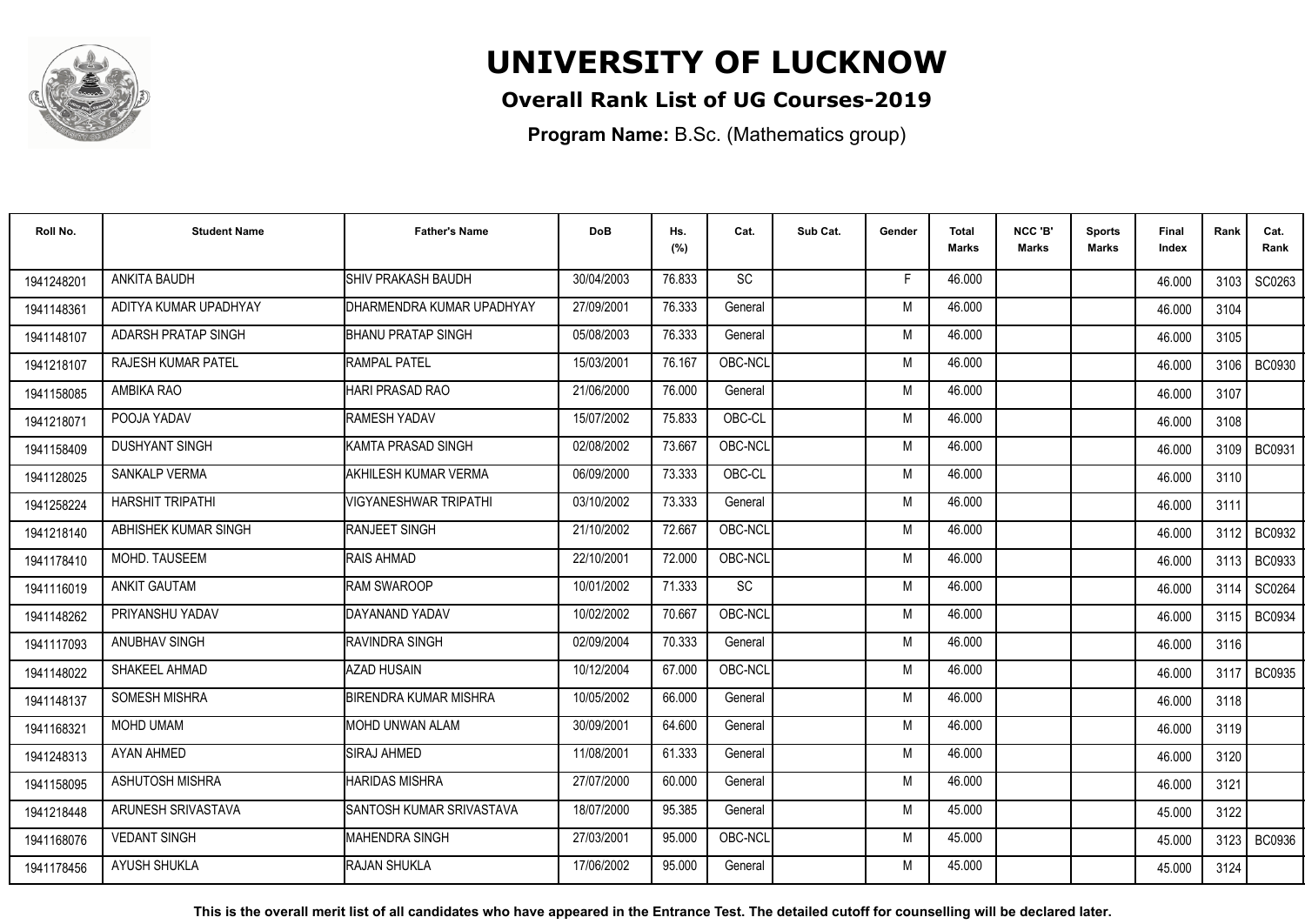

### **Overall Rank List of UG Courses-2019**

**Program Name:** B.Sc. (Mathematics group)

| Roll No.   | <b>Student Name</b>       | <b>Father's Name</b>        | <b>DoB</b> | Hs.<br>(%) | Cat.      | Sub Cat.  | Gender | <b>Total</b><br>Marks | NCC 'B'<br><b>Marks</b> | Sports<br>Marks | Final<br>Index | Rank | Cat.<br>Rank  |
|------------|---------------------------|-----------------------------|------------|------------|-----------|-----------|--------|-----------------------|-------------------------|-----------------|----------------|------|---------------|
| 1941178261 | <b>SADHNA</b>             | PRAHLAD VISHWAKARMA         | 06/08/2003 | 93.000     | OBC-NCL   |           | -F     | 45.000                |                         |                 | 45.000         |      | 3125 BC0937   |
| 1941148394 | HARSHITA ANAND            | DHYAN CHAND SRIVASTAVA      | 23/03/2003 | 92.667     | General   |           | F      | 45.000                |                         |                 | 45.000         | 3126 |               |
| 1941115043 | <b>SAKSHAM TRIPATHI</b>   | <b>HC TRIPATHI</b>          | 10/11/2001 | 90.000     | General   | <b>DP</b> | M      | 45.000                |                         |                 | 45.000         | 3127 |               |
| 1941128221 | <b>KUNAL GUPTA</b>        | <b>ANOOP KUMAR GUPTA</b>    | 06/06/2001 | 89.200     | General   |           | M      | 45.000                |                         |                 | 45.000         | 3128 |               |
| 1941158506 | <b>NEETI GAHOI</b>        | İKRISHNA KUMAR GUPTA        | 17/12/2001 | 89.200     | General   |           | F      | 45.000                |                         |                 | 45.000         | 3129 |               |
| 1941128327 | <b>SAUMYA PATEL</b>       | ARVIND KUMAR VERMA          | 20/07/2002 | 89.200     | OBC-NCL   |           | Е      | 45.000                |                         |                 | 45.000         | 3130 | <b>BC0938</b> |
| 1941218365 | <b>VISHAL VERMA</b>       | <b>SANJAY VERMA</b>         | 20/03/2003 | 88.667     | OBC-NCL   |           | M      | 45.000                |                         |                 | 45.000         | 3131 | <b>BC0939</b> |
| 1941248181 | PRAGYESH SAXENA           | <b>I</b> SHIV KUMAR SAXENA  | 15/11/2003 | 87.833     | General   |           | M      | 45.000                |                         |                 | 45.000         | 3132 |               |
| 1941148105 | <b>VINAY KUMAR MISHRA</b> | BHAGWATI PRASAD MISHRA      | 05/07/2001 | 87.500     | General   |           | M      | 45.000                |                         |                 | 45.000         | 3133 |               |
| 1941158274 | SHARIQUE JAMAL            | <b>JAMAL AHMAD</b>          | 03/11/2002 | 87.400     | OBC-NCL   |           | M      | 45.000                |                         |                 | 45.000         | 3134 | <b>BC0940</b> |
| 1941248011 | PINKAL YADAV              | SATYA PRAKASH YADAV         | 07/07/2003 | 86.833     | OBC-NCL   |           | F      | 45.000                |                         |                 | 45.000         | 3135 | <b>BC0941</b> |
| 1941258069 | <b>SHIVANGI SHUKLA</b>    | İSUSHIL KUMAR SHUKLA        | 15/03/2003 | 86.000     | General   |           | F      | 45.000                |                         |                 | 45.000         | 3136 |               |
| 1941178421 | <b>AMIT KUMAR</b>         | <b>RAJ KISHOR</b>           | 24/09/2002 | 85.833     | <b>SC</b> |           | M      | 45.000                |                         |                 | 45.000         | 3137 | SC0265        |
| 1941168020 | ABHISHEK KUMAR MISHRA     | <b>LAXMI SHANKAR MISHRA</b> | 10/08/2002 | 85.667     | General   |           | M      | 45.000                |                         |                 | 45.000         | 3138 |               |
| 1941148475 | SHIKHAR SINGH             | <b>DINESH SINGH</b>         | 07/08/2001 | 85.500     | General   |           | M      | 45.000                |                         |                 | 45.000         | 3139 |               |
| 1941168159 | SHIVANI KAUSHAL           | MANOJ KUMAR KAUSHAL         | 09/02/2002 | 85.400     | OBC-NCL   |           | F      | 45.000                |                         |                 | 45.000         | 3140 | <b>BC0942</b> |
| 1941158008 | <b>MITALI NISHAD</b>      | <b>GOPAL NISHAD</b>         | 23/08/2002 | 85.000     | General   |           | E      | 45.000                |                         |                 | 45.000         | 3141 |               |
| 1941178257 | <b>VINAY VERMA</b>        | PRAHALAD VERMA              | 10/06/2001 | 84.500     | OBC-NCL   |           | M      | 45.000                |                         |                 | 45.000         | 3142 | BC0943        |
| 1941218257 | <b>MAYANK UPADHYAY</b>    | <b>SANDEEP UPADHYAY</b>     | 18/07/2002 | 83.000     | General   |           | M      | 45.000                |                         |                 | 45.000         | 3143 |               |
| 1941148224 | <b>AVINASH TRIPATHI</b>   | İCHANDRABHUSHAN TRIPATHI    | 15/08/2001 | 82.167     | General   |           | M      | 45.000                |                         |                 | 45.000         | 3144 |               |
| 1941218203 | <b>KULDEEP GAUTAM</b>     | <b>ROOP NARAYAN</b>         | 14/05/2001 | 82.000     | <b>SC</b> |           | M      | 45.000                |                         |                 | 45.000         | 3145 | SC0266        |
| 1941248453 | <b>SACHIN SINGH</b>       | <b>SUNIL SINGH</b>          | 25/05/2002 | 81.800     | General   |           | M      | 45.000                |                         |                 | 45.000         | 3146 |               |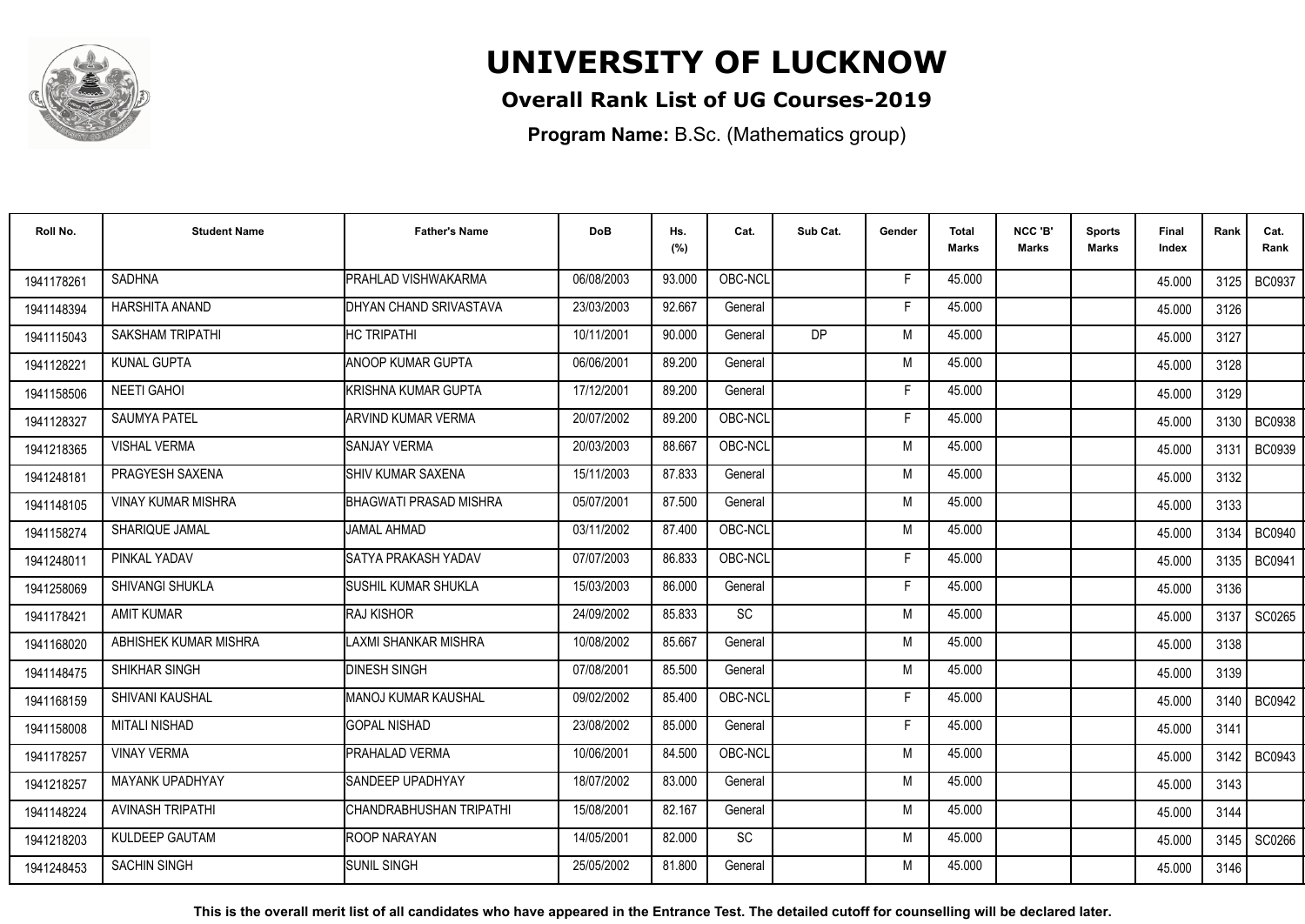

### **Overall Rank List of UG Courses-2019**

**Program Name:** B.Sc. (Mathematics group)

| Roll No.   | <b>Student Name</b>     | <b>Father's Name</b>        | <b>DoB</b> | Hs.<br>(%) | Cat.    | Sub Cat. | Gender | <b>Total</b><br><b>Marks</b> | NCC 'B'<br><b>Marks</b> | Sports<br>Marks | <b>Final</b><br>Index | Rank | Cat.<br>Rank  |
|------------|-------------------------|-----------------------------|------------|------------|---------|----------|--------|------------------------------|-------------------------|-----------------|-----------------------|------|---------------|
| 1941168153 | <b>KRITI GUPTA</b>      | MANOJ KUMAR GUPTA           | 26/12/2001 | 81.600     | OBC-NCL |          | F      | 45.000                       |                         |                 | 45.000                | 3147 | <b>BC0944</b> |
| 1941258458 | <b>DIGVIJAY SINGH</b>   | <b>/ISHWAJEET SINGH</b>     | 01/04/2001 | 81.167     | General |          | M      | 45.000                       |                         |                 | 45.000                | 3148 |               |
| 1941258009 | <b>RAIN VERMA</b>       | SURESH CHANDRA VERMA        | 09/04/2002 | 81.000     | OBC-NCL |          | F      | 45.000                       |                         |                 | 45.000                | 3149 | <b>BC0945</b> |
| 1941218454 | JAYANT YADAV            | SANTOSH KUMAR YADAV         | 15/10/2002 | 80.667     | OBC-NCL |          | M      | 45.000                       |                         |                 | 45.000                | 3150 | <b>BC0946</b> |
| 1941208453 | <b>ABHISHEK PANDEY</b>  | <b>RAM SHIV PANDEY</b>      | 24/03/2002 | 80.333     | General |          | M      | 45.000                       |                         |                 | 45.000                | 3151 |               |
| 1941115019 | <b>HARSH KUMAR</b>      | <b>BED PRAKASH</b>          | 15/06/2003 | 80.333     | General |          | M      | 45.000                       |                         |                 | 45.000                | 3152 |               |
| 1941128458 | <b>SHIVANGI GUPTA</b>   | <b>ATUL CHANDRA</b>         | 25/11/2001 | 80.000     | General |          | F      | 45.000                       |                         |                 | 45.000                | 3153 |               |
| 1941178074 | PAWAN KUMAR             | <b>OM PRAKASH</b>           | 26/01/2003 | 80.000     | OBC-NCL |          | M      | 45.000                       |                         |                 | 45.000                | 3154 | <b>BC0947</b> |
| 1941158007 | <b>HARSH PANDEY</b>     | <b>GOPAL KRISHNA PANDEY</b> | 23/10/2003 | 80.000     | General |          | M      | 45.000                       |                         |                 | 45.000                | 3155 |               |
| 1941118034 | <b>AKSHAY RATHORE</b>   | ACHLESH SINGH               | 25/03/2002 | 79.833     | General |          | M      | 45.000                       |                         |                 | 45.000                | 3156 |               |
| 1941128493 | HARSH KUMAR SINGH       | <b>AWADHESH KUMAR</b>       | 05/07/2002 | 79.833     | SC      |          | M      | 45.000                       |                         |                 | 45.000                | 3157 | SC0267        |
| 1941258296 | <b>VINAMRA MISRA</b>    | <b>VIKAS MISRA</b>          | 23/07/2001 | 79.800     | General |          | M      | 45.000                       |                         |                 | 45.000                | 3158 |               |
| 1941115159 | <b>NISHANT KUMAR</b>    | ABDHESH KUMAR               | 28/08/2001 | 79.800     | OBC-NCL |          | M      | 45.000                       |                         |                 | 45.000                | 3159 | <b>BC0948</b> |
| 1941178164 | SHRINKHALA SONY         | <b>PARASHURAM RAM</b>       | 26/12/1999 | 79.667     | OBC-NCL |          | F      | 45.000                       |                         |                 | 45.000                | 3160 | <b>BC0949</b> |
| 1941168271 | <b>MOHTASHIM ANSARI</b> | <b>MOHAMMAD RAIS ANSARI</b> | 14/04/2002 | 79.167     | OBC-NCL |          | M      | 45.000                       |                         |                 | 45.000                | 3161 | <b>BC0950</b> |
| 1941218073 | <b>SUNIL KUMAR</b>      | RAMESHWAR PRASAD            | 15/04/2002 | 78.833     | OBC-CL  |          | M      | 45.000                       |                         |                 | 45.000                | 3162 |               |
| 1941148373 | <b>RIYA SINGH</b>       | <b>DHARMENDRA SINGH</b>     | 14/03/2001 | 78.167     | OBC-CL  |          | F      | 45.000                       |                         |                 | 45.000                | 3163 |               |
| 1941148182 | <b>ANKESH KUMAR</b>     | <b>BRIJKISHOR DUBEY</b>     | 01/02/2002 | 78.000     | General |          | M      | 45.000                       |                         |                 | 45.000                | 3164 |               |
| 1941208500 | <b>SATYAM RAI</b>       | RAMANUJ RAI                 | 31/07/2001 | 77.800     | General |          | M      | 45.000                       |                         |                 | 45.000                | 3165 |               |
| 1941218110 | ALOK KUMAR VISHVAKARMA  | <b>RAMPRATAP</b>            | 17/08/2001 | 77.333     | OBC-NCL |          | M      | 45.000                       |                         |                 | 45.000                | 3166 | <b>BC0951</b> |
| 1941208373 | AJAY BHAN SINGH         | <b>RAM NARAYAN SINGH</b>    | 06/09/2001 | 77.000     | SC      |          | M      | 45.000                       |                         |                 | 45.000                | 3167 | SC0268        |
| 1941168300 | <b>IQRA BANO</b>        | MOHD FAROOQ AHAMAD          | 05/07/2000 | 76.833     | OBC-NCL |          |        | 45.000                       |                         |                 | 45.000                | 3168 | <b>BC0952</b> |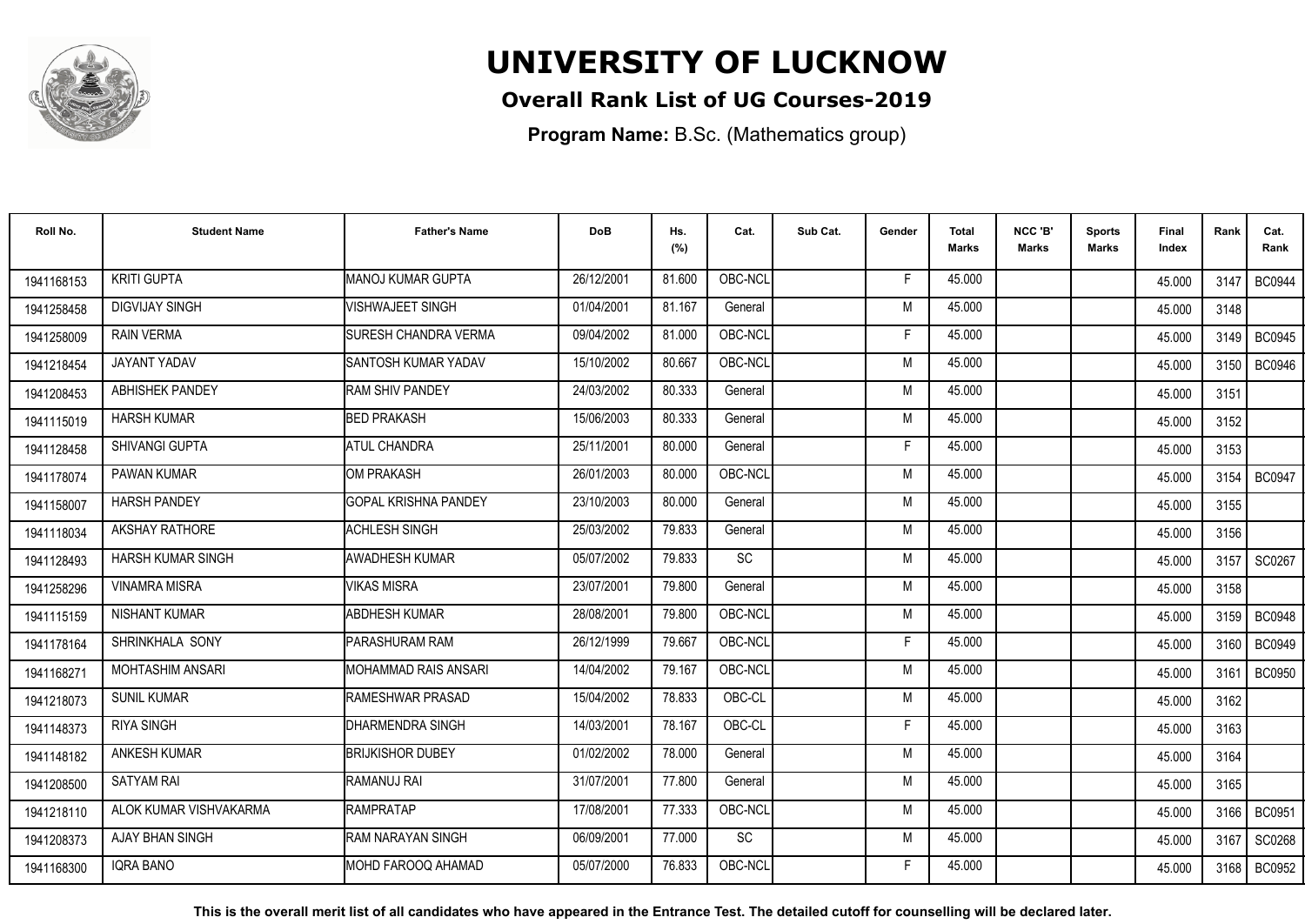

### **Overall Rank List of UG Courses-2019**

**Program Name:** B.Sc. (Mathematics group)

| Roll No.   | <b>Student Name</b>       | <b>Father's Name</b>       | <b>DoB</b> | Hs.<br>(%) | Cat.      | Sub Cat.  | Gender | <b>Total</b><br><b>Marks</b> | NCC 'B'<br><b>Marks</b> | <b>Sports</b><br><b>Marks</b> | Final<br>Index | Rank   | Cat.<br>Rank  |
|------------|---------------------------|----------------------------|------------|------------|-----------|-----------|--------|------------------------------|-------------------------|-------------------------------|----------------|--------|---------------|
| 1941148430 | <b>EKTA GUPTA</b>         | <b>DINESH GUPTA</b>        | 25/04/2002 | 76.500     | OBC-NCL   |           | F.     | 45.000                       |                         |                               | 45.000         | 3169 I | BC0953        |
| 1941128124 | <b>HRISHITA ANAND</b>     | <b>ANAND PRAKASH</b>       | 13/09/2003 | 76.167     | OBC-NCL   |           | F      | 45.000                       |                         |                               | 45.000         | 3170 l | <b>BC0954</b> |
| 1941178102 | SUDHANSHU SINGH           | OM PRAKASH SINGH           | 26/09/2001 | 76.000     | General   |           | M      | 45.000                       |                         |                               | 45.000         | 3171   |               |
| 1941115091 | AJIT KUMAR AWASTHI        | IRAJ KUMAR AWASTHI         | 05/02/2002 | 76.000     | General   | <b>DP</b> | M      | 45.000                       |                         |                               | 45.000         | 3172   |               |
| 1941168523 | SAKSHAM TIWARI            | INARENDRA TIWARI           | 15/10/2002 | 76.000     | General   |           | M      | 45.000                       |                         |                               | 45.000         | 3173   |               |
| 1941208328 | <b>NISHI KUMARI</b>       | <b>RAM KRISHNA</b>         | 09/07/2002 | 75.833     | SC        |           | Е      | 45.000                       |                         |                               | 45.000         | 3174   | SC0269        |
| 1941178404 | <b>MOHD MERAJ</b>         | <b>RAHMAT ALI</b>          | 17/05/2003 | 75.333     | OBC-NCL   |           | M      | 45.000                       |                         |                               | 45.000         | 3175   | <b>BC0955</b> |
| 1941128206 | <b>VIVEK KUMAR</b>        | ANIRUDDH KUMAR             | 10/10/2001 | 75.000     | <b>ST</b> |           | M      | 45.000                       |                         |                               | 45.000         | 3176   | ST0010        |
| 1941117012 | SHIVAM SINGH              | <b>AMAR SINGH</b>          | 10/05/2004 | 74.667     | General   |           | M      | 45.000                       |                         |                               | 45.000         | 3177   |               |
| 1941208283 | MAHENDRA KASHYAP          | RAM DEEN KASHYAP           | 15/08/2002 | 74.500     | OBC-NCL   |           | M      | 45.000                       |                         |                               | 45.000         |        | 3178   BC0956 |
| 1941218322 | <b>RITVIK MAURYA</b>      | <b>SANJAY MAURYA</b>       | 27/02/2003 | 74.500     | OBC-NCL   |           | M      | 45.000                       |                         |                               | 45.000         | 3179   | <b>BC0957</b> |
| 1941218135 | <b>ALOK VERMA</b>         | <b>RANJEET KUMAR VERMA</b> | 06/10/2000 | 74.333     | OBC-NCL   |           | M      | 45.000                       |                         |                               | 45.000         | 3180   | <b>BC0958</b> |
| 1941168043 | <b>ASHMIT SHUKLA</b>      | <b>MADHUR SHUKLA</b>       | 18/10/2002 | 74.000     | General   |           | M      | 45.000                       |                         |                               | 45.000         | 3181   |               |
| 1941258242 | PRATIKSHA GUPTA           | <b>VIJAY KUMAR GUPTA</b>   | 31/05/2002 | 73.833     | General   |           | F.     | 45.000                       |                         |                               | 45.000         | 3182   |               |
| 1941218444 | SHWETA VERMA              | SANTOSH KUMAR SINGH        | 20/08/2001 | 73.000     | OBC-NCL   |           | Е      | 45.000                       |                         |                               | 45.000         | 3183   | <b>BC0959</b> |
| 1941158060 | MAHFOOZ ALAM              | HAFIZ MASOOD ALAM          | 28/06/2002 | 73.000     | General   |           | M      | 45.000                       |                         |                               | 45.000         | 3184   |               |
| 1941218023 | <b>SUCHIT KUMAR PATEL</b> | <b>RAMESH CHANDRA</b>      | 05/07/2001 | 72.667     | OBC-NCL   |           | M      | 45.000                       |                         |                               | 45.000         |        | 3185   BC0960 |
| 1941128087 | RAJAN SHARMA              | AMIT K SHARMA              | 19/07/2002 | 72.667     | OBC-NCL   |           | M      | 45.000                       |                         |                               | 45.000         | 3186 I | <b>BC0961</b> |
| 1941168163 | <b>UTKARSH MISHRA</b>     | IMANOJ KUMAR MISHRA        | 30/04/2002 | 72.500     | General   |           | M      | 45.000                       |                         |                               | 45.000         | 3187   |               |
| 1941258512 | <b>MOHAMMAD TABISH</b>    | <b>ZAKIR HUSAIN</b>        | 18/11/2002 | 71.667     | General   |           | M      | 45.000                       |                         |                               | 45.000         | 3188   |               |
| 1941208111 | <b>RISHAV SONI</b>        | <b>RAJESH SONI</b>         | 29/08/2002 | 70.167     | OBC-NCL   |           | M      | 45.000                       |                         |                               | 45.000         | 3189   | BC0962        |
| 1941128144 | <b>ADARSH PRAJAPATI</b>   | <b>ANIL KUMAR</b>          | 10/07/2002 | 69.833     | OBC-NCL   |           | M      | 45.000                       |                         |                               | 45.000         | 3190   | BC0963        |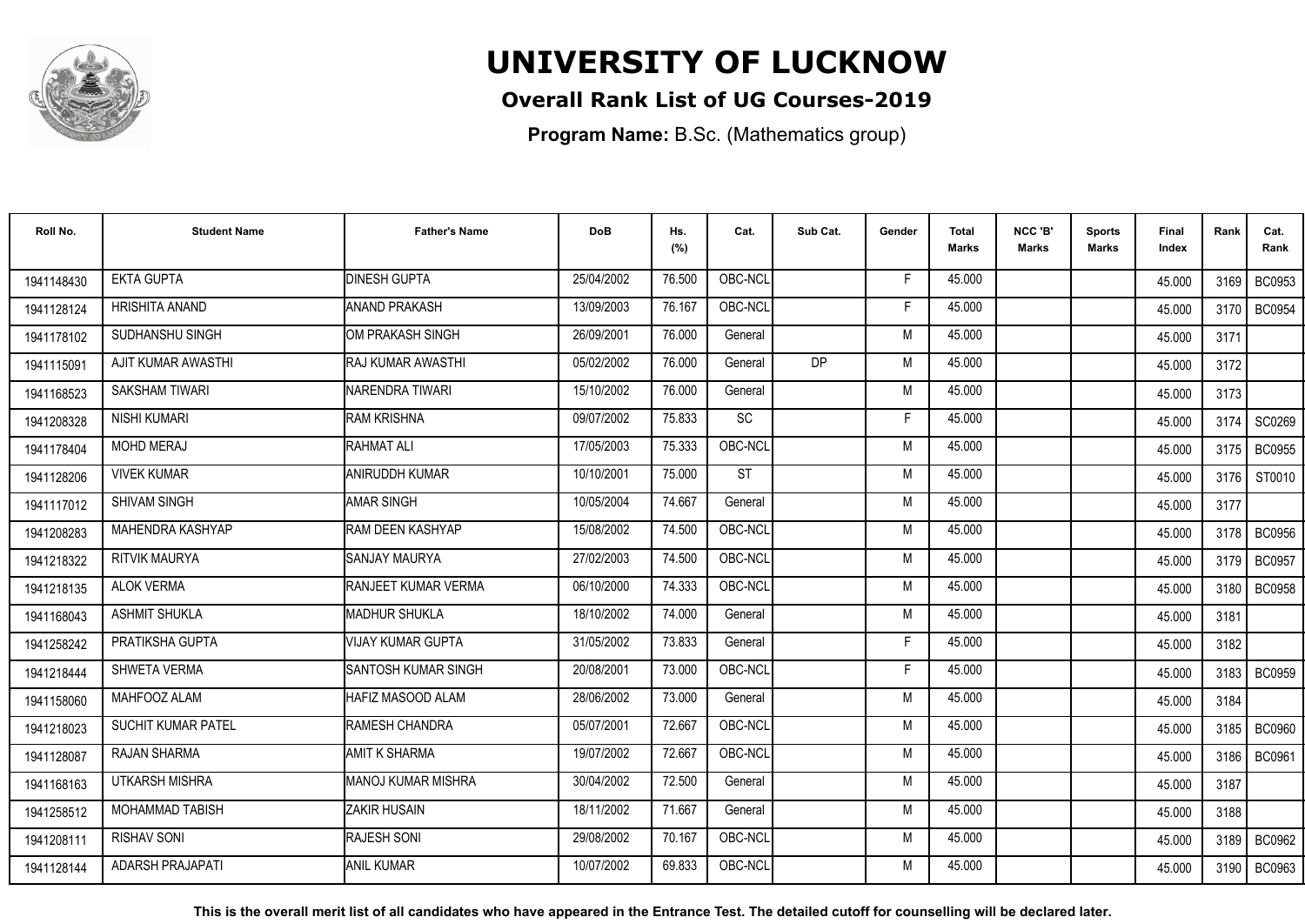

### **Overall Rank List of UG Courses-2019**

**Program Name:** B.Sc. (Mathematics group)

| Roll No.   | <b>Student Name</b>     | <b>Father's Name</b>            | <b>DoB</b> | Hs.<br>(%) | Cat.            | Sub Cat.  | Gender | <b>Total</b><br>Marks | NCC 'B'<br><b>Marks</b> | Sports<br><b>Marks</b> | Final<br>Index | Rank | Cat.<br>Rank  |
|------------|-------------------------|---------------------------------|------------|------------|-----------------|-----------|--------|-----------------------|-------------------------|------------------------|----------------|------|---------------|
| 1941218212 | AYUSHI SRIVASTAVA       | S P SRIVASTAVA                  | 09/12/2001 | 66.167     | General         |           | -F     | 45.000                |                         |                        | 45.000         | 3191 |               |
| 1941158343 | ANSHOO YADAV            | <b>JIYA LAL YADAV</b>           | 09/06/2002 | 66.167     | OBC-NCL         |           | M      | 45.000                |                         |                        | 45.000         | 3192 | <b>BC0964</b> |
| 1941128468 | <b>TANYA TRIPATHI</b>   | ATUL KUMAR TRIPATHI             | 04/08/2002 | 65.167     | General         |           | F.     | 45.000                |                         |                        | 45.000         | 3193 |               |
| 1941118104 | ANSHIKA KUSHWAHA        | AJAY KUSHWAHA                   | 07/06/2001 | 64.167     | OBC-NCL         |           | Е      | 45.000                |                         |                        | 45.000         | 3194 | <b>BC0965</b> |
| 1941208476 | <b>RIYA</b>             | <b>RAM VILAS</b>                | 28/02/2002 | 62.667     | <b>SC</b>       |           | F      | 45.000                |                         |                        | 45.000         | 3195 | SC0270        |
| 1941248099 | RUSHDA KHATOON          | SHAMSHAD AHMAD                  | 24/11/2002 | 61.333     | General         |           | F      | 45.000                |                         |                        | 45.000         | 3196 |               |
| 1941148083 | ABHISHEK KASHYAP        | <b>BANWARI LAL KASHYAP</b>      | 12/02/2000 | 60.667     | OBC-NCL         |           | M      | 45.000                |                         |                        | 45.000         | 3197 | <b>BC0966</b> |
| 1941208451 | <b>AMAT BODHI</b>       | <b>RAM SHARAN</b>               | 01/07/2000 | 60.000     | $\overline{SC}$ |           | M      | 45.000                |                         |                        | 45.000         | 3198 | SC0271        |
| 1941158130 | PRACHI DWIVEDI          | <b>HARSH DWIVEDI</b>            | 04/08/2000 | 15.833     | General         |           | F      | 45.000                |                         |                        | 45.000         | 3199 |               |
| 1941115156 | <b>MADHU SINGH</b>      | YOGESH SINGH                    | 22/02/2002 | 95.000     | General         | <b>DP</b> | F      | 44.000                |                         |                        | 44.000         | 3200 |               |
| 1941115031 | ANKITA SINGH            | DAYA SHANKAR SINGH              | 15/08/2002 | 93.000     | General         |           | F      | 44.000                |                         |                        | 44.000         | 3201 |               |
| 1941208141 | RISHABH JAISWAL         | <b>RAJKUMAR JAISWAL</b>         | 25/12/2002 | 93.000     | OBC-NCL         |           | M      | 44.000                |                         |                        | 44.000         | 3202 | <b>BC0967</b> |
| 1941158438 | <b>VISHAL KUMAR</b>     | KAUSHAL KISHOR                  | 15/08/2002 | 91.200     | <b>SC</b>       |           | M      | 44.000                |                         |                        | 44.000         | 3203 | SC0272        |
| 1941258198 | <b>ANUPAM VERMA</b>     | UTTAM KUMAR VERMA               | 02/07/2002 | 89.833     | OBC-NCL         |           | M      | 44.000                |                         |                        | 44.000         | 3204 | <b>BC0968</b> |
| 1941248094 | <b>AJAY KUMAR SINGH</b> | <b>SHAMBHU SINGH</b>            | 10/02/2002 | 89.200     | General         |           | M      | 44.000                |                         |                        | 44.000         | 3205 |               |
| 1941168400 | SAUBHAGYA SINGH CHAUHAN | <b>MR.SURESH SINGH CHAUHAN</b>  | 27/04/2002 | 88.000     | General         |           | M      | 44.000                |                         |                        | 44.000         | 3206 |               |
| 1941258039 | <b>JAGPREET KAUR</b>    | <b>SURJEET SINGH</b>            | 06/11/2001 | 87.800     | General         |           | F      | 44.000                |                         |                        | 44.000         | 3207 |               |
| 1941178287 | ADARSH PRATAP SINGH     | <b>PRAMOD KUMAR SINGH</b>       | 06/02/2001 | 87.400     | General         |           | M      | 44.000                |                         |                        | 44.000         | 3208 |               |
| 1941168349 | ATUL KUMAR YADAV        | <b>MR RAJENDRA PRASAD YADAV</b> | 04/03/2002 | 87.400     | OBC-NCL         |           | M      | 44.000                |                         |                        | 44.000         | 3209 | <b>BC0969</b> |
| 1941208094 | <b>VIKAS SHARMA</b>     | RAJESH SHARMA                   | 23/07/2002 | 86.000     | General         |           | M      | 44.000                |                         |                        | 44.000         | 3210 |               |
| 1941208199 | <b>HARSH MISHRA</b>     | <b>I</b> RAKESH KUMAR MISHRA    | 08/08/2002 | 86.000     | General         |           | M      | 44.000                |                         |                        | 44.000         | 3211 |               |
| 1941208321 | ANAND KISHOR SINGH      | <b>RAM KISHOR VERMA</b>         | 05/07/2003 | 85.167     | OBC-NCL         |           | M      | 44.000                |                         |                        | 44.000         | 3212 | <b>BC0970</b> |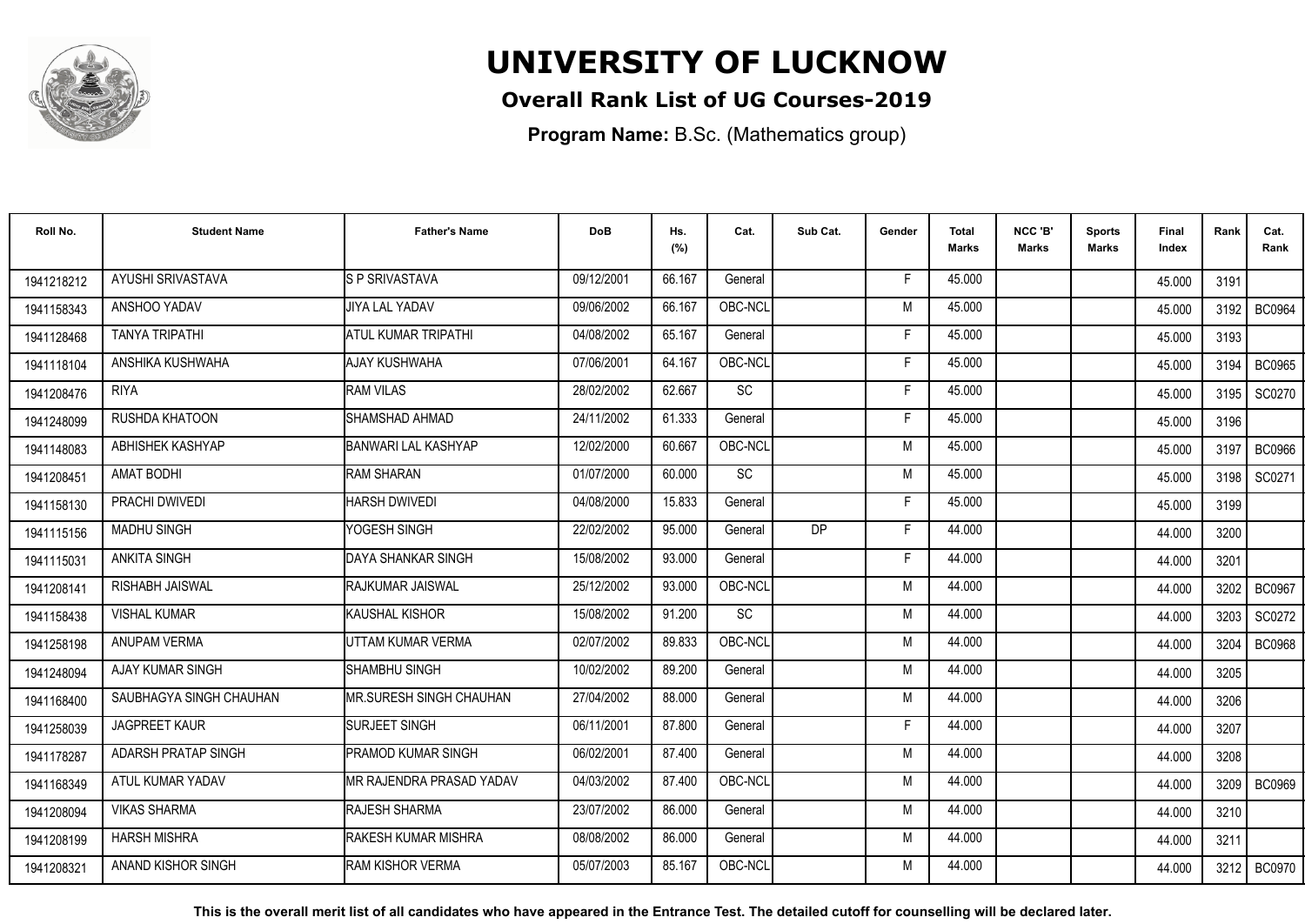

### **Overall Rank List of UG Courses-2019**

**Program Name:** B.Sc. (Mathematics group)

| Roll No.   | <b>Student Name</b>        | <b>Father's Name</b>            | <b>DoB</b> | Hs.<br>(%) | Cat.      | Sub Cat. | Gender | <b>Total</b><br>Marks | NCC 'B'<br><b>Marks</b> | Sports<br>Marks | Final<br>Index | Rank | Cat.<br>Rank  |
|------------|----------------------------|---------------------------------|------------|------------|-----------|----------|--------|-----------------------|-------------------------|-----------------|----------------|------|---------------|
| 1941148442 | <b>MANDAVI PANDEY</b>      | <b>DINESH KUMAR PANDEY</b>      | 13/11/2002 | 84.333     | General   |          | -F     | 44.000                |                         |                 | 44.000         | 3213 |               |
| 1941208032 | <b>GAURAV KUMAR</b>        | <b>RAJESH KUMAR</b>             | 04/06/2003 | 83.600     | OBC-CL    |          | M      | 44.000                |                         |                 | 44.000         | 3214 |               |
| 1941158033 | <b>HARDIK SHARMA</b>       | <b>GULSHAN KUMAR</b>            | 25/12/2000 | 82.500     | OBC-NCL   |          | M      | 44.000                |                         |                 | 44.000         | 3215 | <b>BC0971</b> |
| 1941118025 | VAISHNAVI SRIVASTAVA       | <b>ABHAY SHANKAR SRIVASTAVA</b> | 06/12/2000 | 82.000     | General   |          | E      | 44.000                |                         |                 | 44.000         | 3216 |               |
| 1941148222 | <b>HARSHIT SINGH</b>       | ICHANDRABHAN SINGH              | 15/07/2001 | 81.833     | General   |          | M      | 44.000                |                         |                 | 44.000         | 3217 |               |
| 1941128218 | <b>AASTHA</b>              | <b>ANOOP KUMAR</b>              | 25/11/2001 | 81.667     | <b>SC</b> |          | Е      | 44.000                |                         |                 | 44.000         | 3218 | SC0273        |
| 1941208142 | <b>SAURABH PATEL</b>       | <b>RAJKUMAR PATEL</b>           | 02/09/2000 | 81.600     | OBC-NCL   |          | M      | 44.000                |                         |                 | 44.000         | 3219 | <b>BC0972</b> |
| 1941158299 | <b>MUKUL RAI</b>           | <b>JAY PRAKASH RAI</b>          | 15/03/2001 | 81.600     | General   |          | M      | 44.000                |                         |                 | 44.000         | 3220 |               |
| 1941218241 | NILESH KUMAR SINGH         | ISAMSHER BAHADUR SINGH          | 22/10/2002 | 81.600     | General   |          | M      | 44.000                |                         |                 | 44.000         | 3221 |               |
| 1941258236 | ADARSH KASHYAP             | <b>VIJAY KASHYAP</b>            | 24/10/2000 | 80.333     | OBC-NCL   |          | M      | 44.000                |                         |                 | 44.000         | 3222 | <b>BC0973</b> |
| 1941248127 | ANUSHREE RASTOGI           | SHASHANK RASTOGI                | 25/10/2001 | 79.800     | General   |          | Е      | 44.000                |                         |                 | 44.000         | 3223 |               |
| 1941168359 | AANCHAL SINGH              | MR. AMRENDRA PRATAP SINGH       | 08/08/2002 | 79.800     | General   |          | F      | 44.000                |                         |                 | 44.000         | 3224 |               |
| 1941148054 | <b>AVANISH KUMAR</b>       | <b>BALAK RAM</b>                | 11/08/2001 | 79.500     | OBC-NCL   |          | M      | 44.000                |                         |                 | 44.000         | 3225 | BC0974        |
| 1941148403 | <b>VISHNU PRATAP SINGH</b> | <b>DILEEP KUMAR SINGH</b>       | 17/07/2001 | 78.167     | General   |          | M      | 44.000                |                         |                 | 44.000         | 3226 |               |
| 1941158069 | KAUSHAL YADAV              | HARDWARI YADAV                  | 29/09/2000 | 78.000     | OBC-NCL   |          | M      | 44.000                |                         |                 | 44.000         | 3227 | <b>BC0975</b> |
| 1941158302 | <b>SATYAM PANDEY</b>       | JAYA SHANKAR PANDEY             | 27/01/2002 | 78.000     | General   |          | M      | 44.000                |                         |                 | 44.000         | 3228 |               |
| 1941258184 | POOJA MODANWAL             | <b>UMESH MODANWAL</b>           | 12/02/2002 | 78.000     | General   |          | F      | 44.000                |                         |                 | 44.000         | 3229 |               |
| 1941218455 | SAKSHI YADAV               | SANTOSH KUMAR YADAV             | 10/08/2001 | 77.800     | OBC-CL    |          | F      | 44.000                |                         |                 | 44.000         | 3230 |               |
| 1941148218 | KM ANUSHKA SHUKLA          | CHANDRA SHEKHAR SHUKLA          | 11/10/2001 | 77.167     | General   |          | F      | 44.000                |                         |                 | 44.000         | 3231 |               |
| 1941178150 | <b>NANCY SHUKLA</b>        | PANKAJ SHUKLA                   | 09/12/2001 | 77.167     | General   |          | F      | 44.000                |                         |                 | 44.000         | 3232 |               |
| 1941168312 | <b>TAIBA KHAN</b>          | IMOHD MUBEEN KHAN               | 21/01/2000 | 77.000     | General   |          | E      | 44.000                |                         |                 | 44.000         | 3233 |               |
| 1941258014 | PRAMOD KUMAR               | <b>SURESH KUMAR</b>             | 28/07/2001 | 76.833     | OBC-NCL   |          | M      | 44.000                |                         |                 | 44.000         | 3234 | <b>BC0976</b> |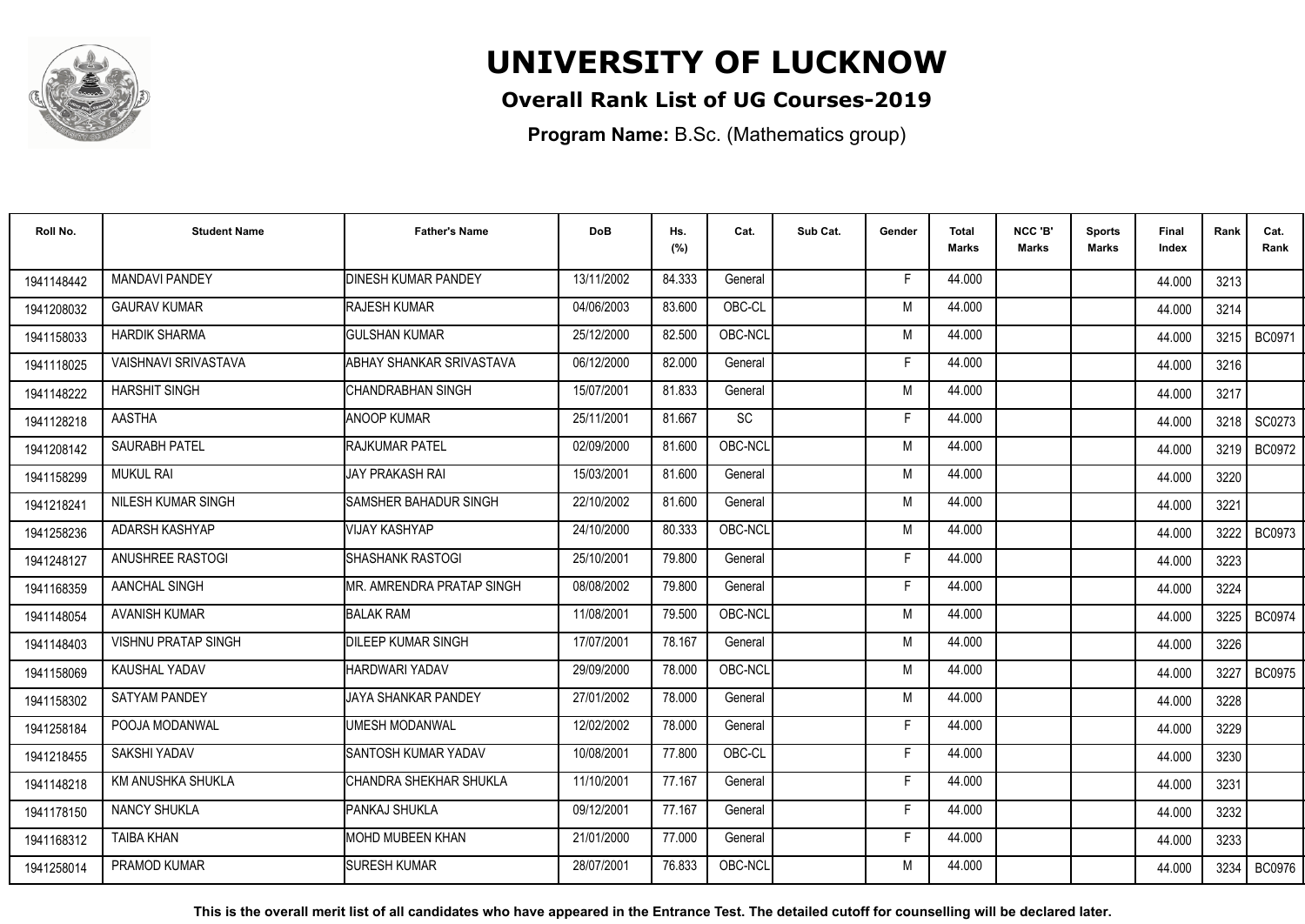

### **Overall Rank List of UG Courses-2019**

**Program Name:** B.Sc. (Mathematics group)

| Roll No.   | <b>Student Name</b>       | <b>Father's Name</b>            | <b>DoB</b> | Hs.<br>(%) | Cat.      | Sub Cat. | Gender | Total<br><b>Marks</b> | NCC 'B'<br><b>Marks</b> | <b>Sports</b><br>Marks | Final<br>Index | Rank | Cat.<br>Rank  |
|------------|---------------------------|---------------------------------|------------|------------|-----------|----------|--------|-----------------------|-------------------------|------------------------|----------------|------|---------------|
| 1941248082 | SHAHANVAJ                 | SHAKEEL AHAMAD                  | 05/07/2001 | 76.167     | OBC-NCL   |          | M      | 44.000                |                         |                        | 44.000         | 3235 | <b>BC0977</b> |
| 1941148530 | HIMANSHU RANJAN TIWARI    | IGAJANAND TIWARI                | 23/12/2001 | 76.000     | General   |          | M      | 44.000                |                         |                        | 44.000         | 3236 |               |
| 1941128033 | <b>SHIVAM SINGH</b>       | AKHILESH SINGH                  | 01/12/2001 | 75.333     | General   |          | M      | 44.000                |                         |                        | 44.000         | 3237 |               |
| 1941218127 | <b>ANSHIKA SINGH</b>      | <b>IRANAPRATAP SINGH</b>        | 12/06/2002 | 74.500     | General   |          | F      | 44.000                |                         |                        | 44.000         | 3238 |               |
| 1941258377 | PRAKHAR SRIVASTAVA        | VINOD KUMAR SRIVASTAVA          | 16/11/2002 | 74.500     | General   |          | M      | 44.000                |                         |                        | 44.000         | 3239 |               |
| 1941168279 | <b>DEEPAK KUMAR</b>       | <b>MOHAN LAL</b>                | 25/07/2002 | 74.200     | SC        |          | M      | 44.000                |                         |                        | 44.000         | 3240 | SC0274        |
| 1941248415 | <b>DURGESH AGNIHOTRI</b>  | <b>SUNIL AGNIHOTRI</b>          | 10/02/2001 | 74.000     | General   |          | M      | 44.000                |                         |                        | 44.000         | 3241 |               |
| 1941208323 | KM RIYA CHAUDHARY         | <b>RAM KISHORE</b>              | 04/07/2002 | 73.833     | <b>SC</b> |          | F      | 44.000                |                         |                        | 44.000         | 3242 | SC0275        |
| 1941218463 | <b>AMITESH SRIVASTAVA</b> | ISANTOSH SRIVASTAVA             | 22/11/2002 | 72.833     | General   |          | M      | 44.000                |                         |                        | 44.000         | 3243 |               |
| 1941208083 | <b>SONALI MISHRA</b>      | <b>RAJESH MISHRA</b>            | 10/09/2002 | 72.667     | General   |          | F      | 44.000                |                         |                        | 44.000         | 3244 |               |
| 1941208127 | <b>ATUL KUMAR</b>         | <b>RAJIV KUMAR</b>              | 10/12/1999 | 72.333     | <b>SC</b> |          | M      | 44.000                |                         |                        | 44.000         | 3245 | SC0276        |
| 1941208106 | <b>RISHU SINGH</b>        | RAJESH SINGH                    | 05/09/2001 | 72.200     | General   |          | M      | 44.000                |                         |                        | 44.000         | 3246 |               |
| 1941118131 | SADIK AHAMAD              | AJAZ AHAMAD                     | 15/11/2001 | 72.000     | OBC-NCL   |          | M      | 44.000                |                         |                        | 44.000         | 3247 | <b>BC0978</b> |
| 1941248324 | ATUL BHANU SINGH          | <b>SOBARAN SINGH YADAV</b>      | 03/01/2003 | 71.333     | OBC-NCL   |          | M      | 44.000                |                         |                        | 44.000         | 3248 | <b>BC0979</b> |
| 1941128469 | <b>AYUSHI SINGH</b>       | ATUL PRATAP SINGH CHANDEL       | 23/12/2000 | 68.333     | General   |          | F      | 44.000                |                         |                        | 44.000         | 3249 |               |
| 1941158592 | <b>RAKESH KUMAR</b>       | LATE JAGRAM                     | 04/04/2000 | 63.200     | General   |          | M      | 44.000                |                         |                        | 44.000         | 3250 |               |
| 1941218090 | ACHYUT BAJPAYEE           | RAMKRISHNA BAJPAYEE             | 26/01/2002 | 95.000     | General   |          | M      | 43.000                |                         |                        | 43.000         | 3251 |               |
| 1941218024 | AYUSH CHANDRA             | RAMESH CHANDRA                  | 15/05/2002 | 90.000     | SC        |          | M      | 43.000                |                         |                        | 43.000         | 3252 | SC0277        |
| 1941248155 | SATYENDRA PRATAP SINGH    | SHESHNATH SINGH                 | 20/06/2001 | 89.200     | General   |          | M      | 43.000                |                         |                        | 43.000         | 3253 |               |
| 1941218221 | <b>PARTH MISHRA</b>       | <b>SACHIN MISHRA</b>            | 01/09/2001 | 87.400     | General   |          | M      | 43.000                |                         |                        | 43.000         | 3254 |               |
| 1941128364 | SANYA JAISWAL             | <b>ASHOK JAISWAL</b>            | 08/12/2002 | 87.400     | OBC-NCL   |          | F.     | 43.000                |                         |                        | 43.000         | 3255 | <b>BC0980</b> |
| 1941248138 | <b>MANVI UPADHYAY</b>     | ISHASHIPRAKASH NARAYAN UPADHYAI | 04/07/2002 | 87.000     | General   |          | F      | 43.000                |                         |                        | 43.000         | 3256 |               |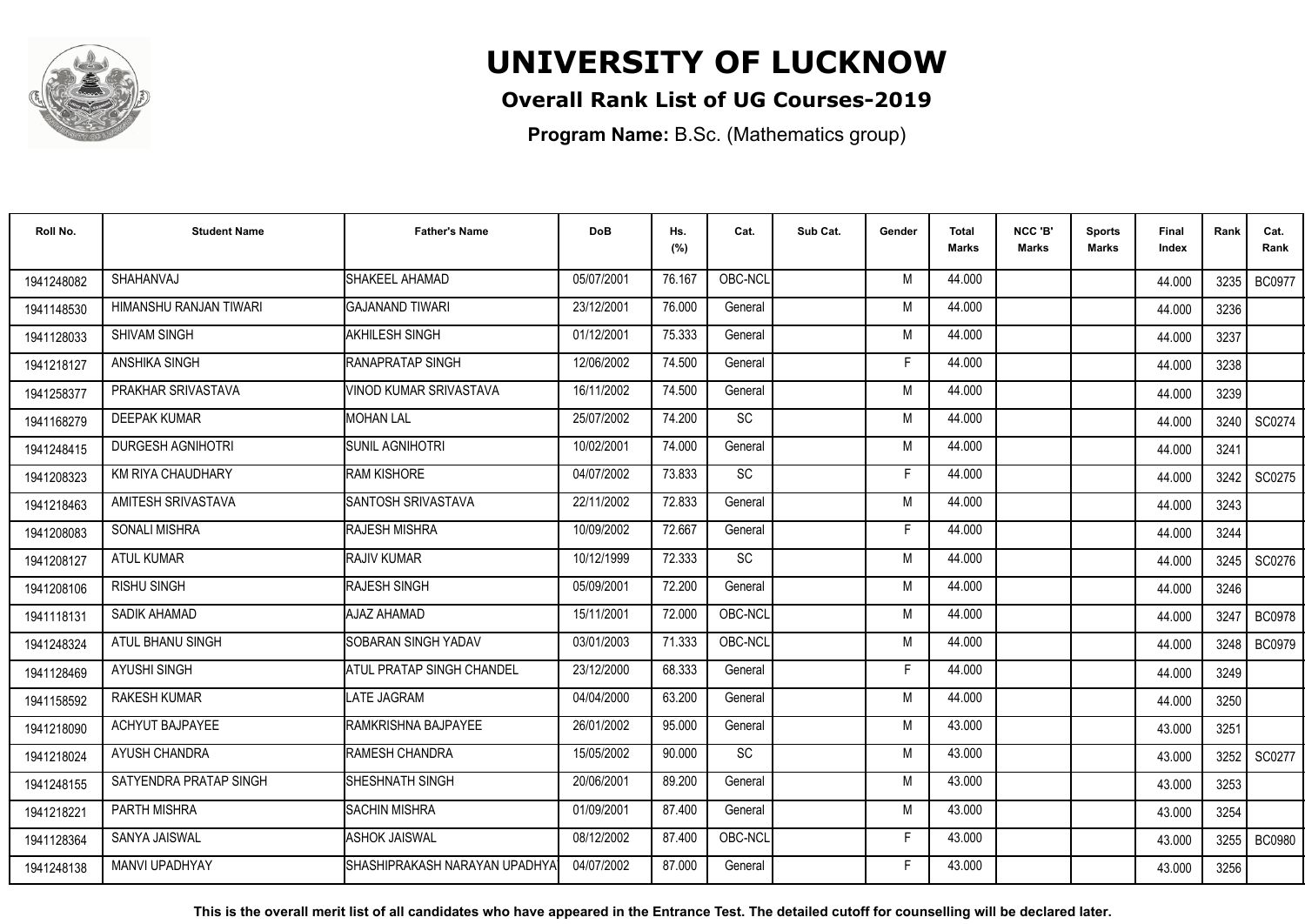

### **Overall Rank List of UG Courses-2019**

**Program Name:** B.Sc. (Mathematics group)

| Roll No.   | <b>Student Name</b>     | <b>Father's Name</b>         | <b>DoB</b> | Hs.<br>(%) | Cat.      | Sub Cat. | Gender | Total<br><b>Marks</b> | NCC 'B'<br><b>Marks</b> | <b>Sports</b><br>Marks | Final<br>Index | Rank | Cat.<br>Rank  |
|------------|-------------------------|------------------------------|------------|------------|-----------|----------|--------|-----------------------|-------------------------|------------------------|----------------|------|---------------|
| 1941148051 | RITESH KANAUJIYA        | <b>BAL KRISHNA KANAUJIYA</b> | 15/07/2002 | 86.667     | SC        |          | M      | 43.000                |                         |                        | 43.000         | 3257 | SC0278        |
| 1941218191 | <b>KM SHREYA TIWARI</b> | <b>RISHI KUMAR TIWARI</b>    | 26/06/2003 | 86.500     | General   |          | F      | 43.000                |                         |                        | 43.000         | 3258 |               |
| 1941218387 | <b>ANKIT OJHA</b>       | <b>SANJEEV OJHA</b>          | 13/07/2002 | 85.833     | General   |          | M      | 43.000                |                         |                        | 43.000         | 3259 |               |
| 1941178358 | <b>AFTAB ALAM</b>       | QUAMUDDIN AHMAD              | 05/06/2001 | 85.400     | OBC-NCL   |          | M      | 43.000                |                         |                        | 43.000         | 3260 | <b>BC0981</b> |
| 1941218269 | ADITYA KUMAR GUPTA      | <b>SANJAY GUPTA</b>          | 18/06/2001 | 85.000     | OBC-NCL   |          | M      | 43.000                |                         |                        | 43.000         | 3261 | <b>BC0982</b> |
| 1941208443 | <b>NEHA VERMA</b>       | <b>RAM SEWAK VERMA</b>       | 08/03/2001 | 84.167     | OBC-NCL   |          | M      | 43.000                |                         |                        | 43.000         | 3262 | <b>BC0983</b> |
| 1941178190 | <b>RAJAT SHUKLA</b>     | PAVAN KUMAR SHUKLA           | 05/07/2002 | 84.000     | General   |          | M      | 43.000                |                         |                        | 43.000         | 3263 |               |
| 1941128058 | <b>AMBIKA GIRI</b>      | <b>AMAR NATH GIRI</b>        | 15/07/2002 | 84.000     | OBC-NCL   |          | M      | 43.000                |                         |                        | 43.000         | 3264 | <b>BC0984</b> |
| 1941115105 | POORNIMA YADAV          | RAKESH KUMAR YADAV           | 16/07/2002 | 83.833     | OBC-NCL   |          | F      | 43.000                |                         |                        | 43.000         | 3265 | <b>BC0985</b> |
| 1941168398 | NAVNEET KUMAR           | <b>MR.SHIV SHANKAR LAL</b>   | 06/01/2003 | 83.600     | SC        |          | M      | 43.000                |                         |                        | 43.000         | 3266 | SC0279        |
| 1941148528 | <b>HARSH BISHT</b>      | G S BISHT                    | 18/11/2001 | 83.500     | General   |          | M      | 43.000                |                         |                        | 43.000         | 3267 |               |
| 1941258059 | <b>RITESH KUMAR</b>     | <b>SUSHIL KUMAR</b>          | 18/07/2002 | 83.400     | <b>SC</b> |          | M      | 43.000                |                         |                        | 43.000         | 3268 | SC0280        |
| 1941248131 | SHUBHANGI PANDEY        | <b>SHASHI KANT PANDEY</b>    | 18/06/2001 | 83.333     | General   |          | Е      | 43.000                |                         |                        | 43.000         | 3269 |               |
| 1941178198 | PRAKHAR TIWARI          | PAWAN KUMAR TIWARI           | 02/12/2001 | 83.333     | General   |          | M      | 43.000                |                         |                        | 43.000         | 3270 |               |
| 1941178225 | <b>VEERESH KUSHWAHA</b> | <b>PRADEEP KUMAR</b>         | 13/05/2002 | 83.333     | OBC-NCL   |          | M      | 43.000                |                         |                        | 43.000         | 3271 | <b>BC0986</b> |
| 1941168290 | ARIFA ARIF              | <b>MOHD ARIF KHAN</b>        | 29/04/1999 | 81.800     | General   |          | F      | 43.000                |                         |                        | 43.000         | 3272 |               |
| 1941128154 | PRASHANT DUBEY          | ANIL KUMAR DUBEY             | 05/03/2003 | 79.833     | General   |          | M      | 43.000                |                         |                        | 43.000         | 3273 |               |
| 1941248060 | NUPUR CHAURASIYA        | SHAILENDRA KUMAR CHAURASIYA  | 14/08/2001 | 79.667     | OBC-NCL   |          | F      | 43.000                |                         |                        | 43.000         | 3274 | <b>BC0987</b> |
| 1941208227 | SAURABH SINGH           | <b>RAKESH SINGH</b>          | 09/11/2003 | 77.167     | General   |          | M      | 43.000                |                         |                        | 43.000         | 3275 |               |
| 1941168340 | <b>MOHAMMAD ASIF</b>    | <b>IMOZAFFAR HASAN</b>       | 05/01/2000 | 76.167     | OBC-NCL   |          | M      | 43.000                |                         |                        | 43.000         | 3276 | <b>BC0988</b> |
| 1941148040 | ANKIT KUMAR MAURYA      | <b>BADKANNE LAL</b>          | 02/03/2002 | 75.333     | OBC-NCL   |          | M      | 43.000                |                         |                        | 43.000         | 3277 | <b>BC0989</b> |
| 1941128295 | CHHAVI VISHWAKARMA      | ARUN VISHWAKARMA             | 21/07/2001 | 74.833     | OBC-NCL   |          | F      | 43.000                |                         |                        | 43.000         | 3278 | <b>BC0990</b> |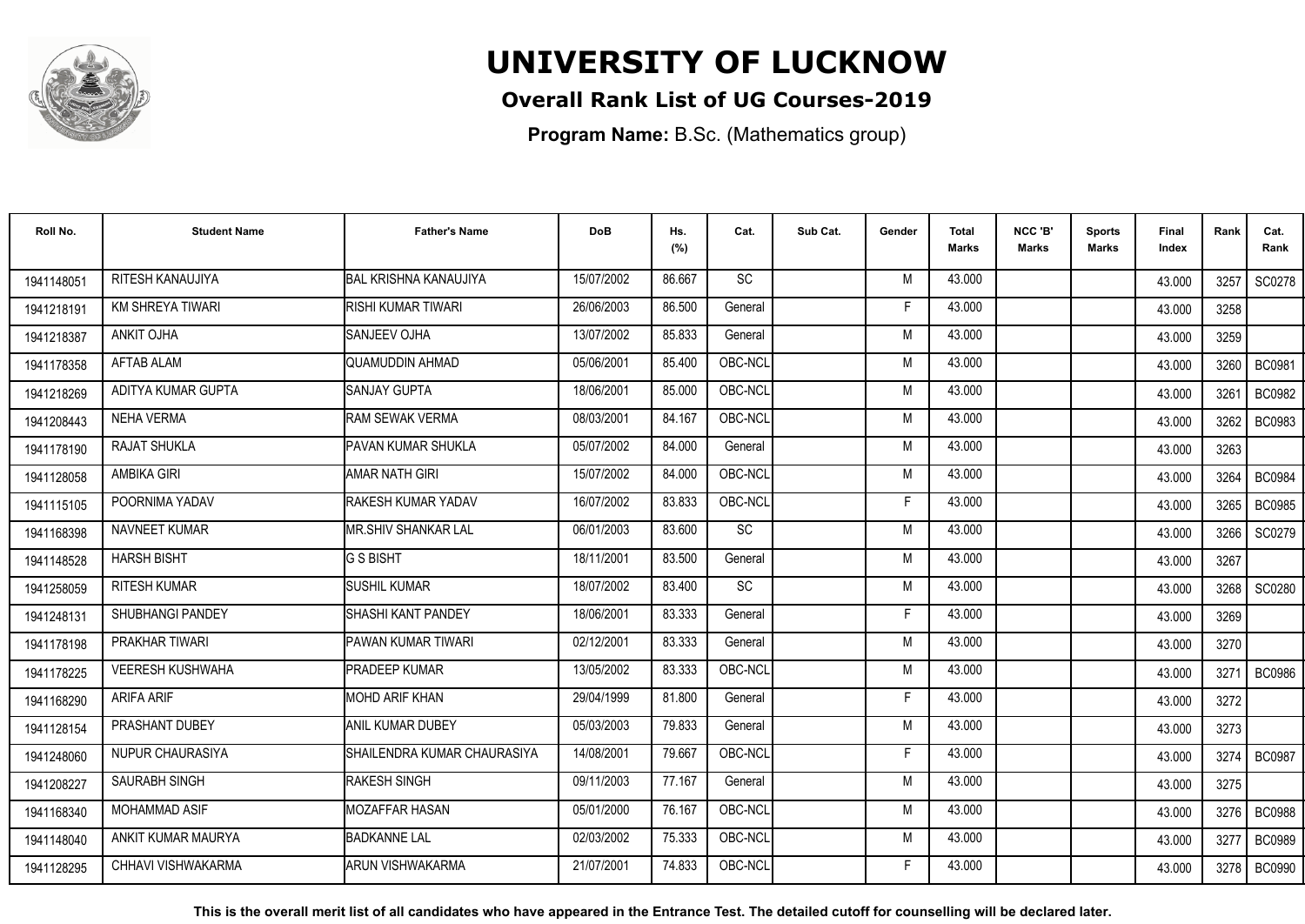

### **Overall Rank List of UG Courses-2019**

**Program Name:** B.Sc. (Mathematics group)

| Roll No.   | <b>Student Name</b>       | <b>Father's Name</b>       | <b>DoB</b> | Hs.<br>(%) | Cat.            | Sub Cat. | Gender | Total<br><b>Marks</b> | NCC 'B'<br><b>Marks</b> | <b>Sports</b><br>Marks | Final<br>Index | Rank | Cat.<br>Rank  |
|------------|---------------------------|----------------------------|------------|------------|-----------------|----------|--------|-----------------------|-------------------------|------------------------|----------------|------|---------------|
| 1941218232 | <b>SAKSHI</b>             | SAILENDRA PRATAP SINGH     | 04/06/2001 | 74.667     | General         |          | F.     | 43.000                |                         |                        | 43.000         | 3279 |               |
| 1941208382 | HIMANSHU MAURYA           | RAM NARESH MAURYA          | 17/05/2002 | 74.500     | OBC-NCL         |          | M      | 43.000                |                         |                        | 43.000         | 3280 | <b>BC0991</b> |
| 1941148465 | <b>HIMANSHU OM UPASAK</b> | <b>DINESH OM UPASAK</b>    | 25/12/2000 | 72.000     | <b>SC</b>       |          | M      | 43.000                |                         |                        | 43.000         | 3281 | SC0281        |
| 1941178043 | <b>YUVRAJ RAI</b>         | NEERAJ RAI                 | 10/11/2001 | 72.000     | General         |          | M      | 43.000                |                         |                        | 43.000         | 3282 |               |
| 1941218106 | <b>AVNISH GAUTAM</b>      | RAMPAL GAUTAM              | 12/08/2002 | 72.000     | <b>SC</b>       |          | M      | 43.000                |                         |                        | 43.000         | 3283 | SC0282        |
| 1941208192 | <b>MANSI GAUTAM</b>       | RAKESH KUMAR GAUTAM        | 30/12/2004 | 70.167     | SC              |          | E      | 43.000                |                         |                        | 43.000         | 3284 | SC0283        |
| 1941248481 | RUCHI YADAV               | <b>SURENDRA NATH YADAV</b> | 27/07/2003 | 70.000     | OBC-NCL         |          | E      | 43.000                |                         |                        | 43.000         | 3285 | <b>BC0992</b> |
| 1941158009 | <b>GEETANJALI PANDEY</b>  | <b>GOPAL PANDEY</b>        | 16/10/2003 | 69.500     | General         |          | F      | 43.000                |                         |                        | 43.000         | 3286 |               |
| 1941158569 | <b>SHIVAM PANDEY</b>      | <b>LALLA PANDEY</b>        | 12/07/1998 | 67.667     | General         |          | M      | 43.000                |                         |                        | 43.000         | 3287 |               |
| 1941208148 | <b>ASHUTOSH YADAV</b>     | RAJKUMAR YADAV             | 22/12/2001 | 67.333     | OBC-NCL         |          | M      | 43.000                |                         |                        | 43.000         | 3288 | <b>BC0993</b> |
| 1941158082 | ABHISHEK CHOUDHARY        | HARI NARAYAN CHOUDHARY     | 02/02/2000 | 66.667     | OBC-NCL         |          | M      | 43.000                |                         |                        | 43.000         | 3289 | <b>BC0994</b> |
| 1941178511 | TANUJA                    | RAJENDRA PRASAD            | 18/03/2001 | 64.833     | $\overline{SC}$ |          | F      | 43.000                |                         |                        | 43.000         | 3290 | SC0284        |
| 1941158460 | ANAND PANDEY              | <b>KESHAV PANDEY</b>       | 04/01/2002 | 63.333     | General         |          | M      | 43.000                |                         |                        | 43.000         | 3291 |               |
| 1941118100 | <b>ABHAY SRIVASTAVA</b>   | AJAY KUMAR SRIVASTAVA      | 25/02/2003 | 60.800     | General         |          | M      | 43.000                |                         |                        | 43.000         | 3292 |               |
| 1941128418 | AYUSHI MAURYA             | <b>ASHOK MAURYA</b>        | 01/07/2001 | 96.167     | OBC-NCL         |          | Е      | 42.000                |                         |                        | 42.000         | 3293 | <b>BC0995</b> |
| 1941148159 | AKSHAT SINGH              | <b>BRIJ RAJ SINGH</b>      | 10/03/2002 | 92.553     | General         |          | M      | 42.000                |                         |                        | 42.000         | 3294 |               |
| 1941168313 | <b>MOHD ZISHAN</b>        | <b>MOHD RAFEEQ</b>         | 28/06/2004 | 91.167     | OBC-NCL         |          | M      | 42.000                |                         |                        | 42.000         |      | 3295   BC0996 |
| 1941248146 | ABHISHEK KUMAR VERMA      | <b>SHEELWAN</b>            | 25/04/2001 | 89.833     | General         |          | M      | 42.000                |                         |                        | 42.000         | 3296 |               |
| 1941115047 | AMAN YADAV                | <b>JAGAT PAL</b>           | 12/01/2002 | 88.400     | OBC-NCL         |          | M      | 42.000                |                         |                        | 42.000         | 3297 | <b>BC0997</b> |
| 1941168057 | <b>ATHARAV RAWAT</b>      | IMAHENDRA KUMAR RAWAT      | 25/02/2001 | 87.400     | OBC-NCL         |          | M      | 42.000                |                         |                        | 42.000         | 3298 | <b>BC0998</b> |
| 1941148575 | TUSHAR RASTOGI            | IGHANSHYAM RASTOGI         | 04/05/2002 | 85.833     | OBC-NCL         |          | M      | 42.000                |                         |                        | 42.000         | 3299 | <b>BC0999</b> |
| 1941148309 | <b>MONIKA SINGH</b>       | <b>DEVENDRA SENGAR</b>     | 21/06/2001 | 85.400     | General         |          | F      | 42.000                |                         |                        | 42.000         | 3300 |               |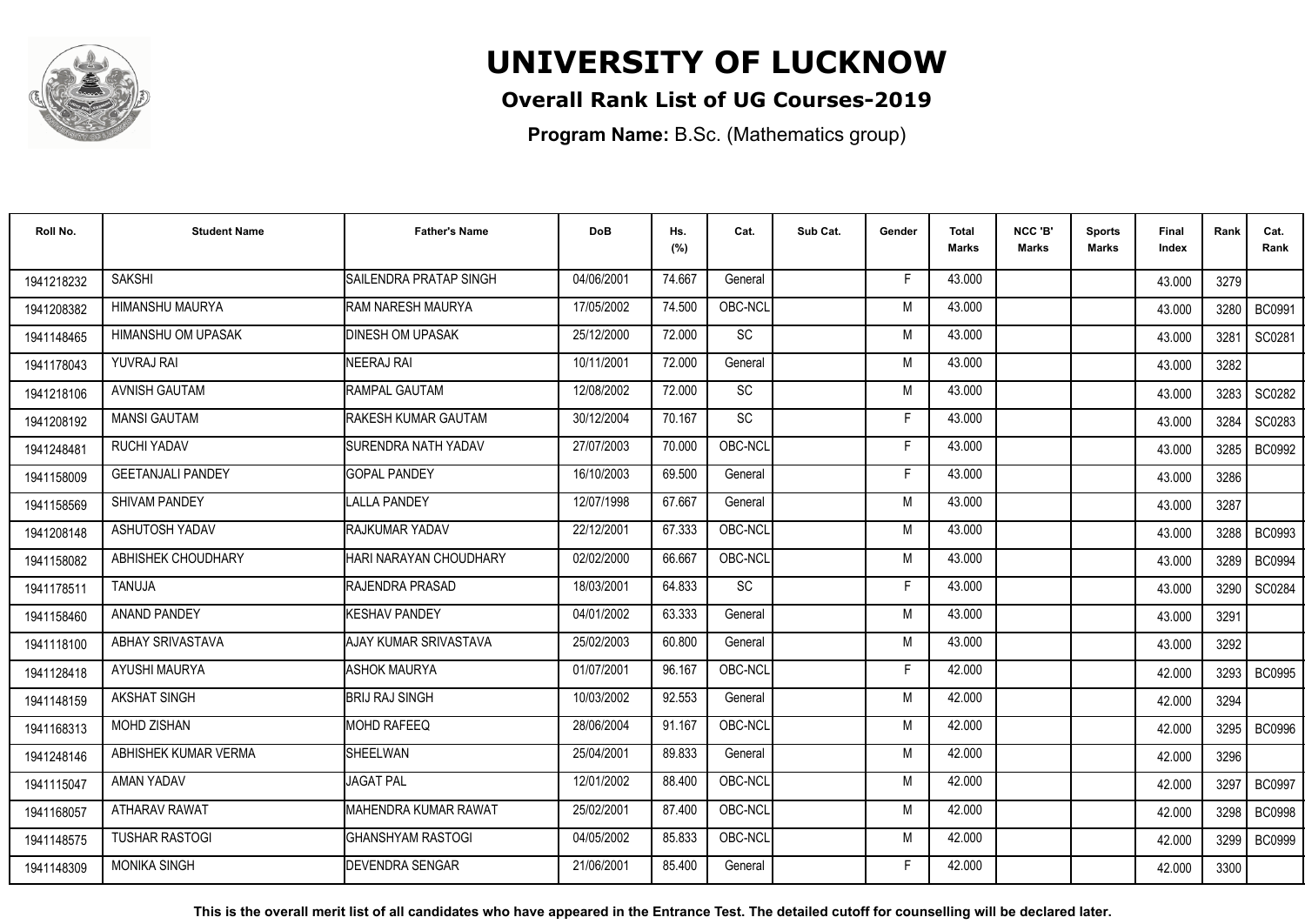

### **Overall Rank List of UG Courses-2019**

**Program Name:** B.Sc. (Mathematics group)

| Roll No.   | <b>Student Name</b>       | <b>Father's Name</b>          | <b>DoB</b> | Hs.<br>(%) | Cat.    | Sub Cat. | Gender | Total<br>Marks | NCC 'B'<br><b>Marks</b> | Sports<br>Marks | Final<br>Index | Rank   | Cat.<br>Rank  |
|------------|---------------------------|-------------------------------|------------|------------|---------|----------|--------|----------------|-------------------------|-----------------|----------------|--------|---------------|
| 1941248012 | POOJA YADAV               | SATYA PRAKASH YADAV           | 02/04/2002 | 85.400     | OBC-NCL |          | E      | 42.000         |                         |                 | 42.000         | 3301   | <b>BC1000</b> |
| 1941248218 | <b>ARUN VERMA</b>         | <b>SHIV SHANKAR SINGH</b>     | 20/02/2002 | 85.167     | OBC-NCL |          | M      | 42.000         |                         |                 | 42.000         | 3302   | BC1001        |
| 1941208311 | <b>MANORANJAN AWASTHI</b> | <b>RAM KHELAWAN</b>           | 17/07/2002 | 83.833     | General |          | M      | 42.000         |                         |                 | 42.000         | 3303   |               |
| 1941248041 | SHREYA SINGH              | SATYENDRA SINGH               | 02/09/2002 | 83.833     | General |          | Е      | 42.000         |                         |                 | 42.000         | 3304   |               |
| 1941248174 | <b>NEETU KUMARI</b>       | <b>SHIV KUMAR</b>             | 01/07/2000 | 83.600     | SC      |          | F      | 42.000         |                         |                 | 42.000         | 3305   | SC0285        |
| 1941128278 | SHASHANK SHEKHAR SINGH    | ARUN KUMAR SINGH              | 14/02/2001 | 83.500     | General |          | M      | 42.000         |                         |                 | 42.000         | 3306   |               |
| 1941248411 | ANIMESH KUMAR VERMA       | <b>SUNEEL KUMAR VERMA</b>     | 12/01/2003 | 83.000     | OBC-NCL |          | M      | 42.000         |                         |                 | 42.000         | 3307   | <b>BC1002</b> |
| 1941128408 | <b>KM ANJALI SINGH</b>    | <b>ASHOK KUMAR SINGH</b>      | 26/08/2001 | 82.833     | General |          | F      | 42.000         |                         |                 | 42.000         | 3308   |               |
| 1941218374 | EKTA KASHYAP              | SANJEEV KASHYAP               | 22/11/2002 | 81.667     | OBC-NCL |          | F      | 42.000         |                         |                 | 42.000         |        | 3309   BC1003 |
| 1941118093 | ADARSH KUMAR SINGH        | AJAY KUMAR SINGH              | 05/02/2001 | 81.600     | General |          | M      | 42.000         |                         |                 | 42.000         | 3310   |               |
| 1941178438 | <b>NANDAN KUMAR</b>       | IRAJ KUMAR SINGH              | 12/07/2001 | 80.500     | General |          | M      | 42.000         |                         |                 | 42.000         | 3311   |               |
| 1941168377 | SHIVAM YADAV              | <b>MR. MUKESH KUMAR YADAV</b> | 12/02/2001 | 80.000     | General |          | M      | 42.000         |                         |                 | 42.000         | 3312   |               |
| 1941218080 | POOJA YADAV               | RAMJANAM YADAV                | 23/05/2001 | 79.800     | OBC-NCL |          |        | 42.000         |                         |                 | 42.000         | 3313 I | <b>BC1004</b> |
| 1941258109 | PRATEEK YADAV             | <b>THAKUR PRASAD</b>          | 05/09/2002 | 78.000     | OBC-NCL |          | M      | 42.000         |                         |                 | 42.000         | 3314   | <b>BC1005</b> |
| 1941168491 | <b>RAVI SINGH</b>         | NANHE SINGH                   | 25/12/1999 | 77.500     | General |          | M      | 42.000         |                         |                 | 42.000         | 3315   |               |
| 1941158539 | AKHILESH YADAV            | KUNAI YADAV                   | 01/03/2002 | 77.167     | OBC-NCL |          | M      | 42.000         |                         |                 | 42.000         |        | 3316   BC1006 |
| 1941148023 | AHAD UDDIN                | <b>AZEEM UDDIN</b>            | 03/07/2001 | 77.000     | General |          | M      | 42.000         |                         |                 | 42.000         | 3317   |               |
| 1941248459 | PREMLATA AGRAHARI         | SURAJ PRASAD AGRAHARI         | 22/08/2002 | 76.333     | General |          | F      | 42.000         |                         |                 | 42.000         | 3318   |               |
| 1941208356 | <b>JAY PRAKASH PAL</b>    | <b>RAM LAKHAN PAL</b>         | 11/08/2003 | 75.333     | OBC-NCL |          | M      | 42.000         |                         |                 | 42.000         | 3319   | <b>BC1007</b> |
| 1941248259 | AKANKSHA VERMA            | <b>SHRAWAN KUMAR VERMA</b>    | 24/05/2003 | 74.667     | SC      |          | F      | 42.000         |                         |                 | 42.000         | 3320   | SC0286        |
| 1941178450 | <b>ABHISHEK PRAJAPATI</b> | RAJA PRAJAPATI                | 05/07/2002 | 74.167     | OBC-NCL |          | M      | 42.000         |                         |                 | 42.000         | 3321   | <b>BC1008</b> |
| 1941148171 | PRINCE KUMAR PANDEY       | <b>BRIJESH KUMAR PANDEY</b>   | 25/12/2002 | 73.667     | General |          | M      | 42.000         |                         |                 | 42.000         | 3322   |               |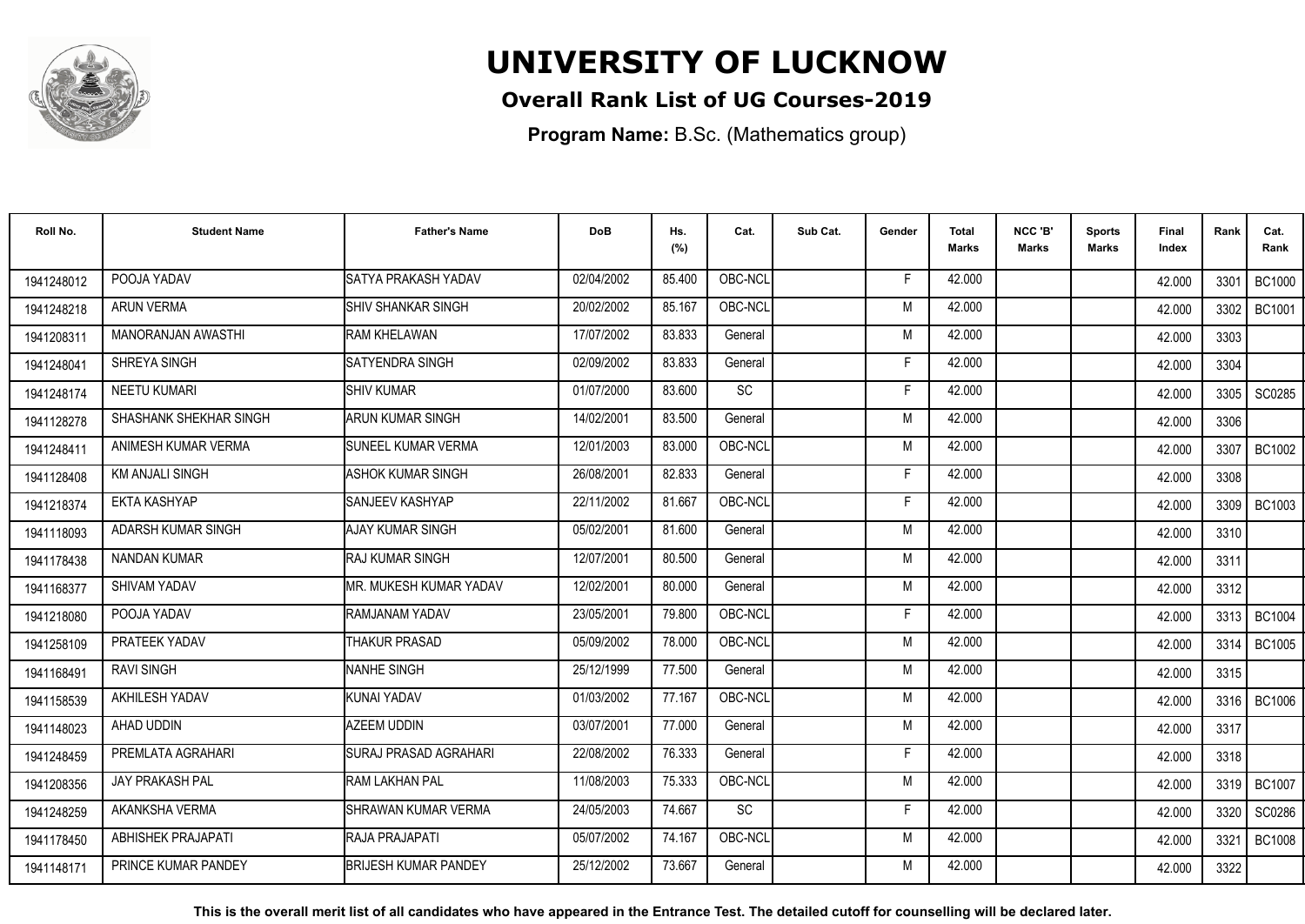

### **Overall Rank List of UG Courses-2019**

**Program Name:** B.Sc. (Mathematics group)

| Roll No.               | <b>Student Name</b>        | <b>Father's Name</b>       | <b>DoB</b> | Hs.<br>(%) | Cat.      | Sub Cat. | Gender | <b>Total</b><br><b>Marks</b> | NCC 'B'<br><b>Marks</b> | Sports<br>Marks | Final<br>Index | Rank | Cat.<br>Rank  |
|------------------------|----------------------------|----------------------------|------------|------------|-----------|----------|--------|------------------------------|-------------------------|-----------------|----------------|------|---------------|
| 1941248464             | <b>JITENDRA SINGH</b>      | <b>SURENDRA KUMAR</b>      | 10/07/2001 | 73.500     | OBC-NCL   |          | M      | 42.000                       |                         |                 | 42.000         | 3323 | <b>BC1009</b> |
| 1941158157             | <b>ARIZ RAZA RIZVI</b>     | <b>HUSSAIN RAZA RIZVI</b>  | 22/07/2001 | 68.000     | General   |          | M      | 42.000                       |                         |                 | 42.000         | 3324 |               |
| 1941148446             | <b>AJAY SINGH</b>          | <b>DINESH KUMAR RAWAT</b>  | 13/09/2002 | 66.400     | <b>SC</b> |          | M      | 42.000                       |                         |                 | 42.000         | 3325 | SC0287        |
| 194115856              | NIKHIL PRATAP SINGH        | LALA RAM                   | 21/02/2002 | 64.000     | SC        |          | M      | 42.000                       |                         |                 | 42.000         | 3326 | SC0288        |
| 1941148524             | ANSARI FARDEEN FIROZ AHMAD | FIROZ AHMAD ANSARI         | 10/08/2001 | 51.200     | General   |          | M      | 42.000                       |                         |                 | 42.000         | 3327 |               |
| 1941128320             | ANKUR SINGH CHAUHAN        | <b>ARVIND KUMAR SINGH</b>  | 24/03/1996 | 96.000     | General   |          | M      | 41.000                       |                         |                 | 41.000         | 3328 |               |
| 1941148068             | <b>ANCHAL SHARMA</b>       | <b>BALKRISHNA SHARMA</b>   | 14/02/2002 | 95.000     | OBC-NCL   |          | F      | 41.000                       |                         |                 | 41.000         | 3329 | <b>BC1010</b> |
| 1941258263             | PRANJAL MISHRA             | <b>VIJAY MISHRA</b>        | 26/11/2000 | 91.200     | General   |          | M      | 41.000                       |                         |                 | 41.000         | 3330 |               |
| 1941218453             | <b>DIWAKAR VERMA</b>       | <b>SANTOSH KUMAR VERMA</b> | 07/07/2001 | 90.000     | OBC-CL    |          | M      | 41.000                       |                         |                 | 41.000         | 3331 |               |
| 1941258355             | <b>ISHA DWIVEDI</b>        | VINOD KUMAR DWIVEDI        | 24/08/2001 | 89.400     | General   |          | F      | 41.000                       |                         |                 | 41.000         | 3332 |               |
| 1941158325             | ATUL KUMAR PANDEY          | JITENDRA PANDEY            | 24/07/2002 | 87.400     | General   |          | M      | 41.000                       |                         |                 | 41.000         | 3333 |               |
| 1941168049             | <b>MOHD ALFAIZ</b>         | <b>MAHBOOB ALI</b>         | 01/12/2003 | 85.600     | OBC-NCL   |          | M      | 41.000                       |                         |                 | 41.000         | 3334 | BC1011        |
| 194121828              | <b>HARSHITA VERMA</b>      | <b>SANJAY KUMAR</b>        | 24/10/2000 | 85.500     | OBC-NCL   |          |        | 41.000                       |                         |                 | 41.000         | 3335 | <b>BC1012</b> |
| 1941168476             | <b>ANKIT CHAUDHARY</b>     | <b>NAND KISHORE</b>        | 14/09/2000 | 85.400     | SC        |          | M      | 41.000                       |                         |                 | 41.000         | 3336 | SC0289        |
| 1941112002             | <b>VISHAL KUMAR</b>        | <b>MAHESH CHANDRA</b>      | 15/07/2002 | 85.167     | SC        |          | M      | 41.000                       |                         |                 | 41.000         | 3337 | SC0290        |
| 1941218295             | <b>VAISHNAVI MISHRA</b>    | <b>SANJAY KUMAR MISHRA</b> | 29/01/2001 | 84.800     | General   |          | F      | 41.000                       |                         |                 | 41.000         | 3338 |               |
| 1941148203             | <b>RAVI PRAKASH SINGH</b>  | CHANDRA KUMAR SINGH        | 10/02/2002 | 83.600     | General   |          | M      | 41.000                       |                         |                 | 41.000         | 3339 |               |
| 1941258295             | <b>MANAS MISHRA</b>        | VIKAS MISHRA               | 01/09/2002 | 82.667     | General   |          | M      | 41.000                       |                         |                 | 41.000         | 3340 |               |
| 1941168363             | <b>HARIOM TIWARI</b>       | MR. ASHOK TIWARI           | 10/07/2002 | 82.000     | General   |          | M      | 41.000                       |                         |                 | 41.000         | 3341 |               |
| 194111800 <sup>*</sup> | SONU KUMAR SINGH           | A K SINGH                  | 20/07/2000 | 81.600     | OBC-NCL   |          | M      | 41.000                       |                         |                 | 41.000         | 3342 | <b>BC1013</b> |
| 1941218264             | RAJAN CHAUHAN              | SANJAY CHAUHAN             | 22/07/2002 | 81.500     | OBC-NCL   |          | M      | 41.000                       |                         |                 | 41.000         | 3343 | <b>BC1014</b> |
| 1941178293             | <b>ABHISHEK YADAV</b>      | PRAMOD KUMAR YADAV         | 26/12/2000 | 80.833     | OBC-NCL   |          | M      | 41.000                       |                         |                 | 41.000         | 3344 | <b>BC1015</b> |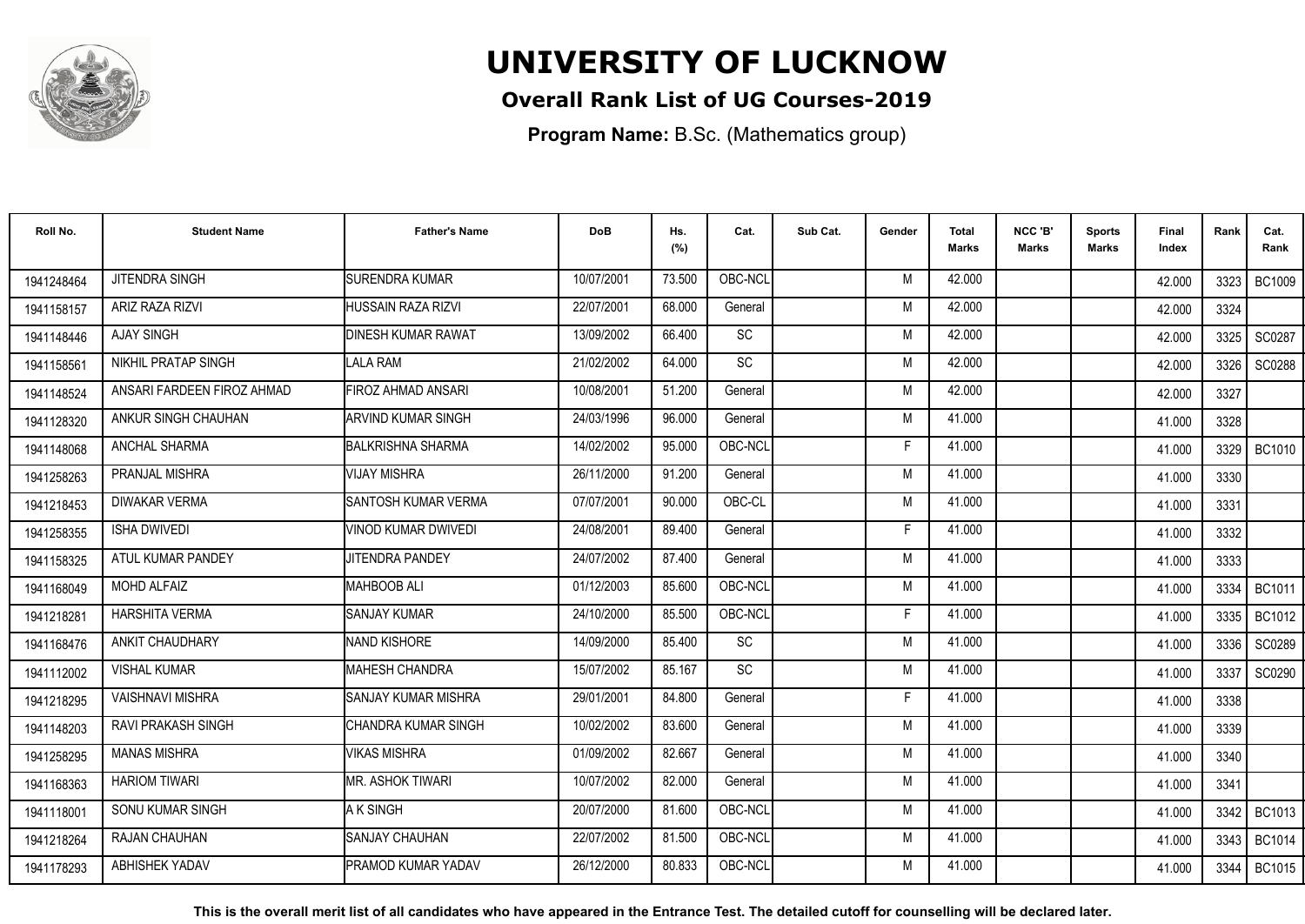

### **Overall Rank List of UG Courses-2019**

**Program Name:** B.Sc. (Mathematics group)

| Roll No.   | <b>Student Name</b>      | <b>Father's Name</b>         | <b>DoB</b> | Hs.<br>(%) | Cat.      | Sub Cat. | Gender | <b>Total</b><br>Marks | NCC 'B'<br><b>Marks</b> | Sports<br>Marks | Final<br>Index | Rank   | Cat.<br>Rank  |
|------------|--------------------------|------------------------------|------------|------------|-----------|----------|--------|-----------------------|-------------------------|-----------------|----------------|--------|---------------|
| 1941148257 | PRITI GUPTA              | <b>DAULAT RAM GUPTA</b>      | 10/07/2002 | 80.333     | OBC-NCL   |          | F      | 41.000                |                         |                 | 41.000         | 3345 I | BC1016        |
| 1941168052 | <b>AYANSH JAISWAL</b>    | IMAHENDRA JAISWAL            | 22/01/2003 | 80.000     | OBC-NCL   |          | M      | 41.000                |                         |                 | 41.000         | 3346   | BC1017        |
| 1941178151 | AMEGHA SINGH             | PANKAJ SINGH                 | 20/09/2002 | 79.800     | General   |          | F      | 41.000                |                         |                 | 41.000         | 3347   |               |
| 1941258460 | PRIYANSHU AWASTHI        | <b>VISHWANATH AWASTHI</b>    | 15/03/2003 | 79.500     | General   |          | M      | 41.000                |                         |                 | 41.000         | 3348   |               |
| 1941128145 | PRAGATI RAJPOOT          | <b>ANIL KUMAR</b>            | 22/10/2001 | 77.800     | OBC-NCL   |          | F      | 41.000                |                         |                 | 41.000         | 3349   | <b>BC1018</b> |
| 1941248143 | ABHAY YADAV              | SHATROHAN LAL YADAV          | 04/04/2001 | 77.333     | OBC-NCL   |          | M      | 41.000                |                         |                 | 41.000         | 3350   | <b>BC1019</b> |
| 1941258511 | ABULLE WOFA ANSARI       | ZAINUL ABDEEN ANSARI         | 15/08/2002 | 76.833     | OBC-NCL   |          | M      | 41.000                |                         |                 | 41.000         | 3351   | BC1020        |
| 1941178011 | KM TITIKSHAA TRIPATHI    | NARVDESHWAR NATH TRIPATHI    | 21/05/2002 | 76.167     | General   |          | F      | 41.000                |                         |                 | 41.000         | 3352   |               |
| 1941128392 | <b>ANSHUMAN RAI</b>      | ASHOK KUMAR RAI              | 11/08/2000 | 76.000     | General   |          | M      | 41.000                |                         |                 | 41.000         | 3353   |               |
| 1941158248 | <b>ANJALI PANDEY</b>     | <b>JAI PRAKASH PANDEY</b>    | 20/08/2003 | 76.000     | General   |          | F      | 41.000                |                         |                 | 41.000         | 3354   |               |
| 1941168337 | <b>RISHABH</b>           | MOTILAL                      | 19/07/2004 | 75.167     | <b>SC</b> |          | M      | 41.000                |                         |                 | 41.000         | 3355   | SC0291        |
| 1941248188 | SARVESH KUMAR            | <b>SHIV LAL</b>              | 07/03/2002 | 75.000     | SC        |          | M      | 41.000                |                         |                 | 41.000         | 3356   | SC0292        |
| 1941218185 | <b>HARSHIT RAI</b>       | RAVISH KUMAR RAI             | 28/04/2002 | 74.500     | General   |          | M      | 41.000                |                         |                 | 41.000         | 3357   |               |
| 1941178483 | SIDDHANT TIWARI          | <b>RAJEEV TIWARI</b>         | 31/05/2003 | 74.333     | General   |          | M      | 41.000                |                         |                 | 41.000         | 3358   |               |
| 1941208384 | <b>ARPIT VERMA</b>       | <b>RAM NARESH VERMA</b>      | 09/07/2003 | 74.333     | OBC-NCL   |          | M      | 41.000                |                         |                 | 41.000         | 3359   | BC1021        |
| 1941117098 | SUDHANSHU PANDEY         | SHAILENDRA PANDEY            | 12/08/2002 | 74.200     | General   |          | M      | 41.000                |                         |                 | 41.000         | 3360   |               |
| 1941113004 | NEHA RAJPOOT             | RAJ BAHADUR VERMA            | 04/03/2002 | 73.833     | OBC-NCL   |          | E      | 41.000                |                         |                 | 41.000         | 3361   | <b>BC1022</b> |
| 1941258110 | PARUL KUMAR VERMA        | <b>THAKUR PRASAD</b>         | 02/03/2002 | 72.667     | OBC-NCL   |          | M      | 41.000                |                         |                 | 41.000         | 3362   | BC1023        |
| 1941178457 | <b>GAURI</b>             | <b>RAJARAM</b>               | 20/08/2001 | 71.833     | <b>SC</b> |          | F.     | 41.000                |                         |                 | 41.000         | 3363   | SC0293        |
| 1941168470 | KHADIJA SIDDIQUI         | INAJAMUDDIN SIDDIQUI         | 29/03/2002 | 71.500     | OBC-NCL   |          | Е      | 41.000                |                         |                 | 41.000         | 3364   | BC1024        |
| 1941158332 | <b>RAVI PRATAP SINGH</b> | <b>JITENDRA PRATAP SINGH</b> | 01/07/2000 | 68.400     | <b>SC</b> |          | M      | 41.000                |                         |                 | 41.000         | 3365   | SC0294        |
| 1941115171 | <b>DEEPANSHU SINGH</b>   | <b>DINESH SINGH</b>          | 17/11/2000 | 68.000     | General   |          | M      | 41.000                |                         |                 | 41.000         | 3366   |               |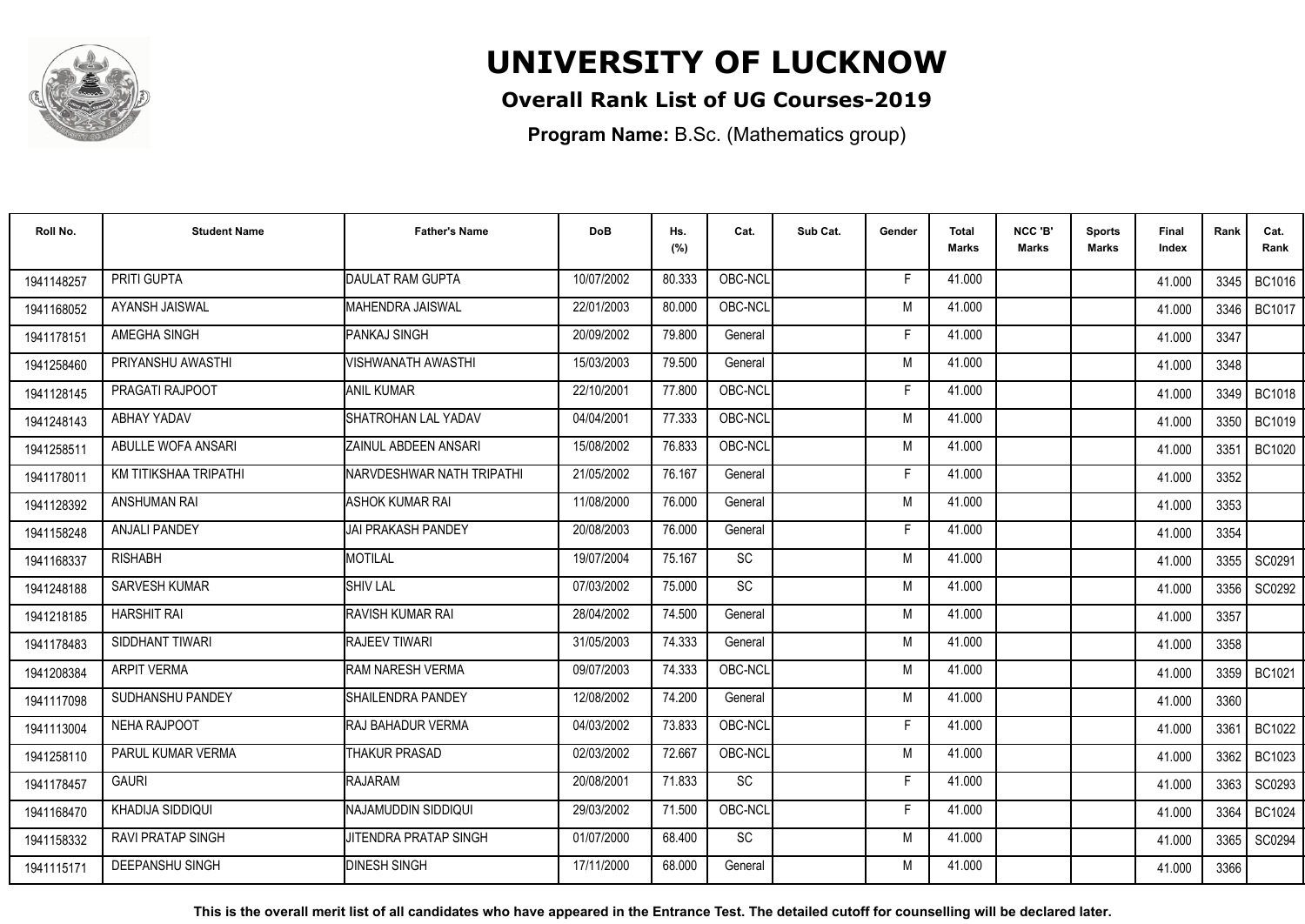

### **Overall Rank List of UG Courses-2019**

**Program Name:** B.Sc. (Mathematics group)

| Roll No.   | <b>Student Name</b>         | <b>Father's Name</b>      | <b>DoB</b> | Hs.<br>(%) | Cat.      | Sub Cat. | Gender | <b>Total</b><br><b>Marks</b> | NCC 'B'<br><b>Marks</b> | <b>Sports</b><br>Marks | Final<br>Index | Rank | Cat.<br>Rank  |
|------------|-----------------------------|---------------------------|------------|------------|-----------|----------|--------|------------------------------|-------------------------|------------------------|----------------|------|---------------|
| 1941128360 | NIRAJ KANNAUJIYA            | <b>ASHOK CHAND</b>        | 14/01/2001 | 66.000     | SC        |          | M      | 41.000                       |                         |                        | 41.000         | 3367 | SC0295        |
| 1941208456 | <b>DEEPSHIKHA SINGH</b>     | <b>RAM SINGH</b>          | 21/10/2002 | 62.000     | General   |          | Е      | 41.000                       |                         |                        | 41.000         | 3368 |               |
| 1941168326 | <b>SUZAIN NADEEM WASEEM</b> | <b>MOHD, NADEEM</b>       | 16/06/2000 | 95.000     | OBC-NCL   |          | E      | 40.000                       |                         |                        | 40.000         | 3369 | <b>BC1025</b> |
| 1941158588 | SAMEER YADAV                | LATE GANGA VISHNU YADAV   | 15/08/2000 | 95.000     | OBC-NCL   |          | M      | 40.000                       |                         |                        | 40.000         | 3370 | BC1026        |
| 1941168042 | <b>NAINA BISHT</b>          | <b>MADHOW SINGH BISHT</b> | 01/08/2002 | 95.000     | General   |          | F.     | 40.000                       |                         |                        | 40.000         | 3371 |               |
| 1941148387 | SAUMYA SINGH                | DHEERENDRA PRATAP SINGH   | 02/10/2001 | 93.000     | OBC-NCL   |          | F      | 40.000                       |                         |                        | 40.000         | 3372 | <b>BC1027</b> |
| 1941117066 | SHABDITA BAJPAI             | <b>NARESH BAJPAI</b>      | 18/10/2000 | 90.200     | General   |          | F      | 40.000                       |                         |                        | 40.000         | 3373 |               |
| 1941208058 | PURUSHARTH SINGH            | <b>RAJESH KUMAR SINGH</b> | 15/11/2002 | 90.000     | General   |          | M      | 40.000                       |                         |                        | 40.000         | 3374 |               |
| 1941128486 | ADITYA VISHWAKARMA          | AWADH KISHOR VISHWAKARMA  | 20/02/2001 | 89.400     | OBC-NCL   |          | M      | 40.000                       |                         |                        | 40.000         | 3375 | BC1028        |
| 1941168025 | <b>ADITI VERMA</b>          | LAXMIKANT VERMA           | 02/12/2001 | 88.333     | General   |          | F      | 40.000                       |                         |                        | 40.000         | 3376 |               |
| 1941208184 | <b>KM PRIYA</b>             | <b>RAKESH KUMAR</b>       | 20/05/2001 | 87.833     | OBC-NCL   |          | E      | 40.000                       |                         |                        | 40.000         | 3377 | <b>BC1029</b> |
| 1941128059 | SHIKHA SHUKLA               | AMAR NATH SHUKLA          | 05/08/2002 | 87.667     | General   |          | F      | 40.000                       |                         |                        | 40.000         | 3378 |               |
| 1941258476 | NILESH KUMAR YADAV          | <b>VYAS MUNI YADAV</b>    | 18/10/2001 | 87.400     | OBC-NCL   |          | M      | 40.000                       |                         |                        | 40.000         | 3379 | <b>BC1030</b> |
| 1941148065 | <b>KIRTI KUMARI</b>         | <b>BALESHWAR SINGH</b>    | 26/08/2002 | 87.400     | OBC-NCL   |          | F      | 40.000                       |                         |                        | 40.000         | 3380 | <b>BC1031</b> |
| 1941158341 | <b>NEHA VERMA</b>           | <b>JITENDRA VERMA</b>     | 14/06/2003 | 87.167     | OBC-NCL   |          | F      | 40.000                       |                         |                        | 40.000         | 3381 | BC1032        |
| 1941218129 | YUVRAJ SINGH                | <b>RANDHEER SINGH</b>     | 27/12/2001 | 85.400     | General   |          | M      | 40.000                       |                         |                        | 40.000         | 3382 |               |
| 1941178329 | <b>ANKIT KUMAR</b>          | <b>PREM LAL</b>           | 11/09/2001 | 84.833     | <b>SC</b> |          | M      | 40.000                       |                         |                        | 40.000         |      | 3383 SC0296   |
| 1941158468 | <b>KASAK KANOUJIYA</b>      | KHANNA BABU KANOUJIYA     | 21/12/2002 | 84.333     | OBC-NCL   |          | F      | 40.000                       |                         |                        | 40.000         | 3384 | BC1033        |
| 1941248337 | NIDHI UPADHYAY              | SUBASH CHANDRA UPADHYAY   | 20/12/2001 | 83.600     | General   |          | F      | 40.000                       |                         |                        | 40.000         | 3385 |               |
| 1941218081 | <b>VIVEK KUMAR</b>          | <b>IRAMJANKI SHARMA</b>   | 10/08/2002 | 83.600     | General   |          | M      | 40.000                       |                         |                        | 40.000         | 3386 |               |
| 1941128251 | <b>NASIB ANSARI</b>         | <b>ANWAR ANSARI</b>       | 16/02/2002 | 83.000     | OBC-NCL   |          | M      | 40.000                       |                         |                        | 40.000         | 3387 | <b>BC1034</b> |
| 1941248058 | <b>AKASH VERMA</b>          | <b>I</b> SHAILENDRA KUMAR | 05/05/2001 | 82.333     | OBC-NCL   |          | M      | 40.000                       |                         |                        | 40.000         | 3388 | <b>BC1035</b> |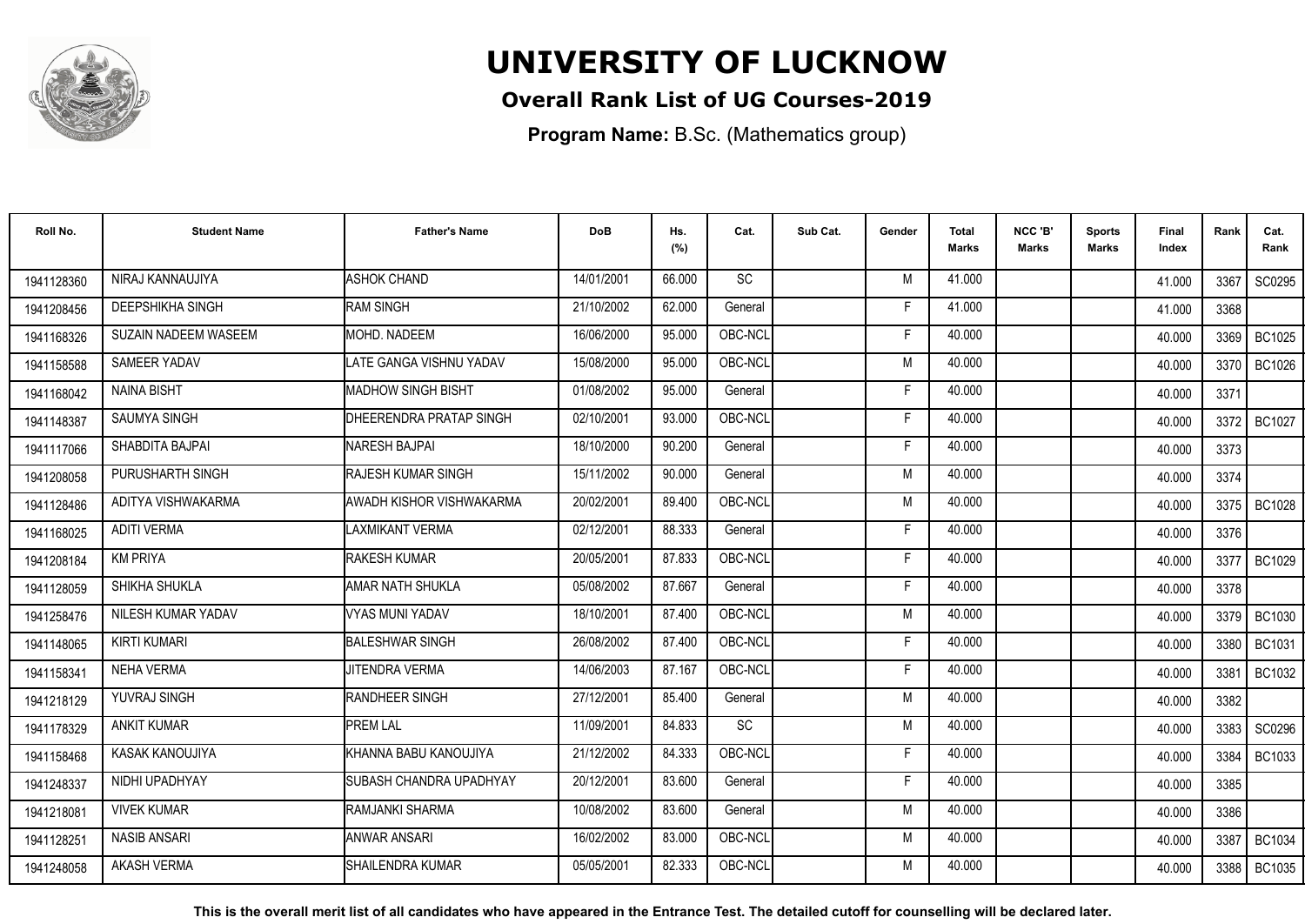

### **Overall Rank List of UG Courses-2019**

**Program Name:** B.Sc. (Mathematics group)

| Roll No.   | <b>Student Name</b>      | <b>Father's Name</b>         | <b>DoB</b> | Hs.<br>(%) | Cat.      | Sub Cat. | Gender | <b>Total</b><br><b>Marks</b> | NCC 'B'<br><b>Marks</b> | <b>Sports</b><br><b>Marks</b> | Final<br>Index | Rank   | Cat.<br>Rank  |
|------------|--------------------------|------------------------------|------------|------------|-----------|----------|--------|------------------------------|-------------------------|-------------------------------|----------------|--------|---------------|
| 1941178367 | NIRBHAI CHAUDHARY        | <b>RABI LAL CHAUDHARY</b>    | 10/10/2001 | 82.333     | <b>ST</b> |          | M      | 40.000                       |                         |                               | 40.000         | 3389 I | ST0011        |
| 1941258203 | <b>KRATIKA MISHRA</b>    | V R MISHRA                   | 26/02/1999 | 81.667     | General   |          | F      | 40.000                       |                         |                               | 40.000         | 3390   |               |
| 1941128442 | <b>RAJ KUMAR</b>         | <b>ASHWANI KUMAR</b>         | 05/12/2000 | 81.167     | OBC-CL    |          | M      | 40.000                       |                         |                               | 40.000         | 3391   |               |
| 1941168439 | SAIHANTA SHARMA          | MUNESHWAR SHARMA             | 24/06/2001 | 81.167     | OBC-NCL   |          | F      | 40.000                       |                         |                               | 40.000         | 3392   | BC1036        |
| 1941248171 | <b>NIKETA</b>            | <b>SHIV KUMAR</b>            | 01/01/2002 | 81.167     | OBC-CL    |          | F      | 40.000                       |                         |                               | 40.000         | 3393   |               |
| 1941148270 | <b>KM JYOTI KUMARI</b>   | <b>DEENA NATH SHAH</b>       | 17/07/2002 | 81.000     | OBC-NCL   |          | E      | 40.000                       |                         |                               | 40.000         | 3394   | BC1037        |
| 1941178430 | <b>SHIVANI RATHORE</b>   | RAJ KUMAR                    | 26/01/2002 | 80.333     | OBC-NCL   |          | F      | 40.000                       |                         |                               | 40.000         | 3395   | <b>BC1038</b> |
| 1941128238 | ANVESHIKA SHARMA         | ANUJ SHARMA                  | 05/09/2001 | 80.200     | General   |          | F      | 40.000                       |                         |                               | 40.000         | 3396   |               |
| 1941148536 | <b>KAJAL SHARMA</b>      | <b>GAJRAJ SHARMA</b>         | 24/03/2001 | 80.167     | OBC-NCL   |          | F      | 40.000                       |                         |                               | 40.000         | 3397   | BC1039        |
| 1941117099 | MOHD KASHIF ULLAH        | SHAUKAT ULLAH                | 16/03/2001 | 79.800     | OBC-CL    |          | M      | 40.000                       |                         |                               | 40.000         | 3398   |               |
| 1941258020 | <b>MEGHA SHARMA</b>      | <b>I</b> SURESH KUMAR SHARMA | 15/01/2002 | 79.500     | OBC-NCL   |          | E      | 40.000                       |                         |                               | 40.000         | 3399   | <b>BC1040</b> |
| 1941128011 | <b>SURAJ KUMAR VERMA</b> | <b>AKHILESH KUMAR</b>        | 26/02/2002 | 79.500     | OBC-NCL   |          | M      | 40.000                       |                         |                               | 40.000         | 3400   | <b>BC1041</b> |
| 1941128262 | <b>VIMLESH KUMAR</b>     | <b>ARUN KUMAR</b>            | 12/03/2001 | 79.333     | OBC-CL    |          | M      | 40.000                       |                         |                               | 40.000         | 3401   |               |
| 1941168150 | PRAYUSH GUPTA            | MANOJ KUMAR GUPTA            | 10/09/2001 | 79.000     | OBC-NCL   |          | M      | 40.000                       |                         |                               | 40.000         | 3402   | <b>BC1042</b> |
| 1941248270 | <b>ARUNODAY DIXIT</b>    | <b>SHRIKANT DIXIT</b>        | 08/04/2001 | 78.667     | General   |          | M      | 40.000                       |                         |                               | 40.000         | 3403   |               |
| 1941208446 | <b>MAHAK SAHU</b>        | <b>RAM SHANKAR SAHU</b>      | 02/10/2001 | 78.667     | OBC-NCL   |          | F      | 40.000                       |                         |                               | 40.000         | 3404   | BC1043        |
| 1941248179 | <b>HRITIK MAURYA</b>     | <b>I</b> SHIV KUMAR MAURYA   | 12/07/2002 | 78.667     | OBC-NCL   |          | M      | 40.000                       |                         |                               | 40.000         | 3405 l | <b>BC1044</b> |
| 1941168068 | AKSHARA SOMVANSHI        | <b>MAHENDRA PRATAP SINGH</b> | 09/10/2001 | 78.500     | General   |          | F      | 40.000                       |                         |                               | 40.000         | 3406   |               |
| 1941218164 | ARPIT KUMAR MISHRA       | RAVIKANT MISHRA              | 07/08/2002 | 78.500     | General   |          | M      | 40.000                       |                         |                               | 40.000         | 3407   |               |
| 1941258490 | SAURABH YADAV            | YOGENDRA KUMAR               | 21/12/2001 | 78.167     | OBC-CL    |          | M      | 40.000                       |                         |                               | 40.000         | 3408   |               |
| 1941208259 | <b>ABHISHEK KUMAR</b>    | <b>RAM BHAROSA</b>           | 12/07/2002 | 77.833     | <b>SC</b> |          | M      | 40.000                       |                         |                               | 40.000         | 3409   | SC0297        |
| 1941178378 | <b>UTKARSH PAL</b>       | RADHEY SHYAM PAL             | 26/01/2001 | 77.800     | OBC-NCL   |          | M      | 40.000                       |                         |                               | 40.000         | 3410   | <b>BC1045</b> |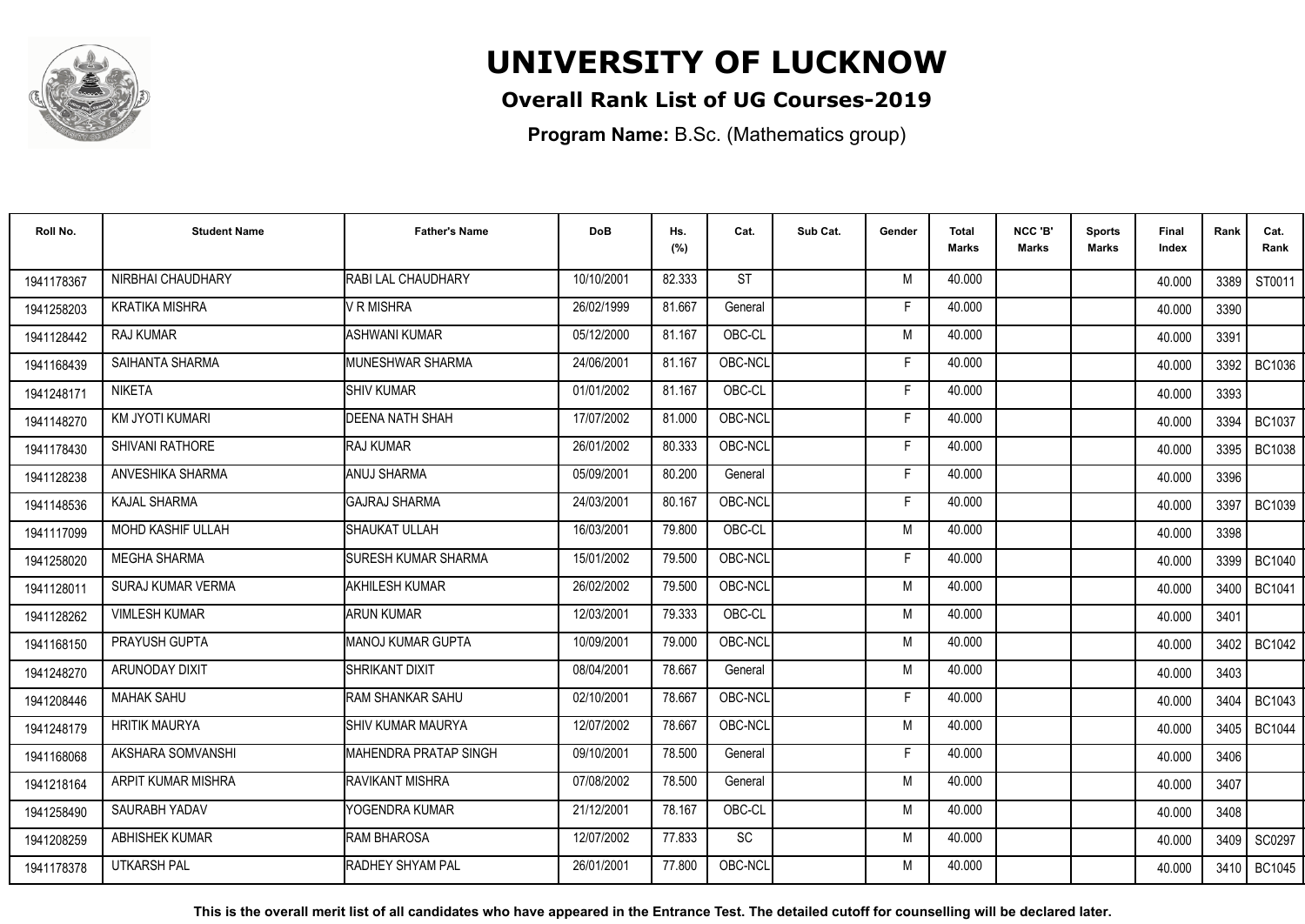

### **Overall Rank List of UG Courses-2019**

**Program Name:** B.Sc. (Mathematics group)

| Roll No.   | <b>Student Name</b>     | <b>Father's Name</b>      | <b>DoB</b> | Hs.<br>(%) | Cat.      | Sub Cat. | Gender | <b>Total</b><br><b>Marks</b> | NCC 'B'<br><b>Marks</b> | <b>Sports</b><br>Marks | Final<br>Index | Rank | Cat.<br>Rank  |
|------------|-------------------------|---------------------------|------------|------------|-----------|----------|--------|------------------------------|-------------------------|------------------------|----------------|------|---------------|
| 1941168063 | ANKIT KUMAR YADAV       | MAHENDRA KUMAR YADAV      | 07/07/2002 | 77.800     | General   |          | M      | 40.000                       |                         |                        | 40.000         | 3411 |               |
| 1941218124 | ANSHIKA SINGH           | <b>RAN PRATAP SINGH</b>   | 19/01/2003 | 77.800     | General   |          | F      | 40.000                       |                         |                        | 40.000         | 3412 |               |
| 1941128047 | OM SHUKLA               | <b>ALOK KUMAR SHUKLA</b>  | 21/05/2002 | 77.667     | General   |          | M      | 40.000                       |                         |                        | 40.000         | 3413 |               |
| 1941218503 | <b>ABHISHEK DUBEY</b>   | <b>SATISH DUBEY</b>       | 03/01/2003 | 77.500     | General   |          | M      | 40.000                       |                         |                        | 40.000         | 3414 |               |
| 1941248072 | <b>ANUBHAV TRIPATHI</b> | SHAILENDRA TRIPATHI       | 20/07/2003 | 77.333     | General   |          | M      | 40.000                       |                         |                        | 40.000         | 3415 |               |
| 1941248100 | <b>KAMRAN ALAM</b>      | SHAMSHER ALI              | 20/11/2000 | 77.000     | General   |          | M      | 40.000                       |                         |                        | 40.000         | 3416 |               |
| 1941178004 | SHIVANSHU VIDYARTHI     | <b>NARESH VIDYARTHI</b>   | 01/09/2001 | 77.000     | SC        |          | M      | 40.000                       |                         |                        | 40.000         | 3417 | <b>SC0298</b> |
| 1941158020 | KM MUSKAN SRIVASTAVA    | <b>GOVIND KUMAR</b>       | 19/01/2002 | 76.500     | General   |          | F      | 40.000                       |                         |                        | 40.000         | 3418 |               |
| 1941158166 | NAVTEJ SINGH            | INDERJEET SINGH           | 13/10/2001 | 76.000     | General   |          | M      | 40.000                       |                         |                        | 40.000         | 3419 |               |
| 1941128141 | PIYUSH CHANDRA          | <b>ANIL KAMAL</b>         | 17/06/2002 | 76.000     | <b>SC</b> |          | M      | 40.000                       |                         |                        | 40.000         |      | 3420 SC0299   |
| 1941158101 | <b>VIKAS</b>            | <b>HARIKESH</b>           | 01/02/2002 | 75.667     | OBC-NCL   |          | M      | 40.000                       |                         |                        | 40.000         | 3421 | <b>BC1046</b> |
| 1941148345 | <b>SHUBHAM PANDEY</b>   | DHARMA NARAYAN PANDEY     | 10/09/2002 | 75.667     | General   |          | M      | 40.000                       |                         |                        | 40.000         | 3422 |               |
| 1941208145 | <b>SHRUTI SHARMA</b>    | RAJKUMAR SHARMA           | 11/10/2002 | 75.600     | OBC-NCL   |          | F      | 40.000                       |                         |                        | 40.000         | 3423 | <b>BC1047</b> |
| 1941218299 | <b>SHUBHI PAL</b>       | <b>SANJAY KUMAR PAL</b>   | 16/01/2001 | 75.333     | OBC-NCL   |          | F      | 40.000                       |                         |                        | 40.000         | 3424 | <b>BC1048</b> |
| 1941258481 | PANKAJ SHAKYA           | YADRAM SHAKYA             | 22/08/2002 | 75.000     | OBC-NCL   |          | M      | 40.000                       |                         |                        | 40.000         | 3425 | <b>BC1049</b> |
| 1941208104 | <b>ARPITA</b>           | <b>RAJESH SINGH</b>       | 17/12/2002 | 74.333     | General   |          | F      | 40.000                       |                         |                        | 40.000         | 3426 |               |
| 1941168389 | <b>ALISHA DUBEY</b>     | <b>MR. VIVEK DUBEY</b>    | 07/04/2000 | 74.000     | General   |          | Е      | 40.000                       |                         |                        | 40.000         | 3427 |               |
| 1941158344 | <b>ARFAT KHAN</b>       | JIYAUDDIN KHAN            | 02/09/2002 | 72.833     | General   |          | M      | 40.000                       |                         |                        | 40.000         | 3428 |               |
| 1941158053 | ANKIT KUMAR VERMA       | GYANENDRA KUMAR VERMA     | 14/10/2002 | 72.600     | OBC-NCL   |          | M      | 40.000                       |                         |                        | 40.000         | 3429 | <b>BC1050</b> |
| 1941168314 | <b>MOHD SHAHRUKH</b>    | <b>MOHD SADIK</b>         | 14/11/2002 | 70.000     | OBC-NCL   |          | M      | 40.000                       |                         |                        | 40.000         | 3430 | <b>BC1051</b> |
| 1941178403 | ALLAUDDIN               | RAHMAT ALI                | 10/03/2001 | 69.333     | OBC-CL    |          | M      | 40.000                       |                         |                        | 40.000         | 3431 |               |
| 1941148547 | PURNIMA GUPTA           | <b>GANGA PRASAD GUPTA</b> | 22/10/2000 | 68.667     | OBC-CL    |          |        | 40.000                       |                         |                        | 40.000         | 3432 |               |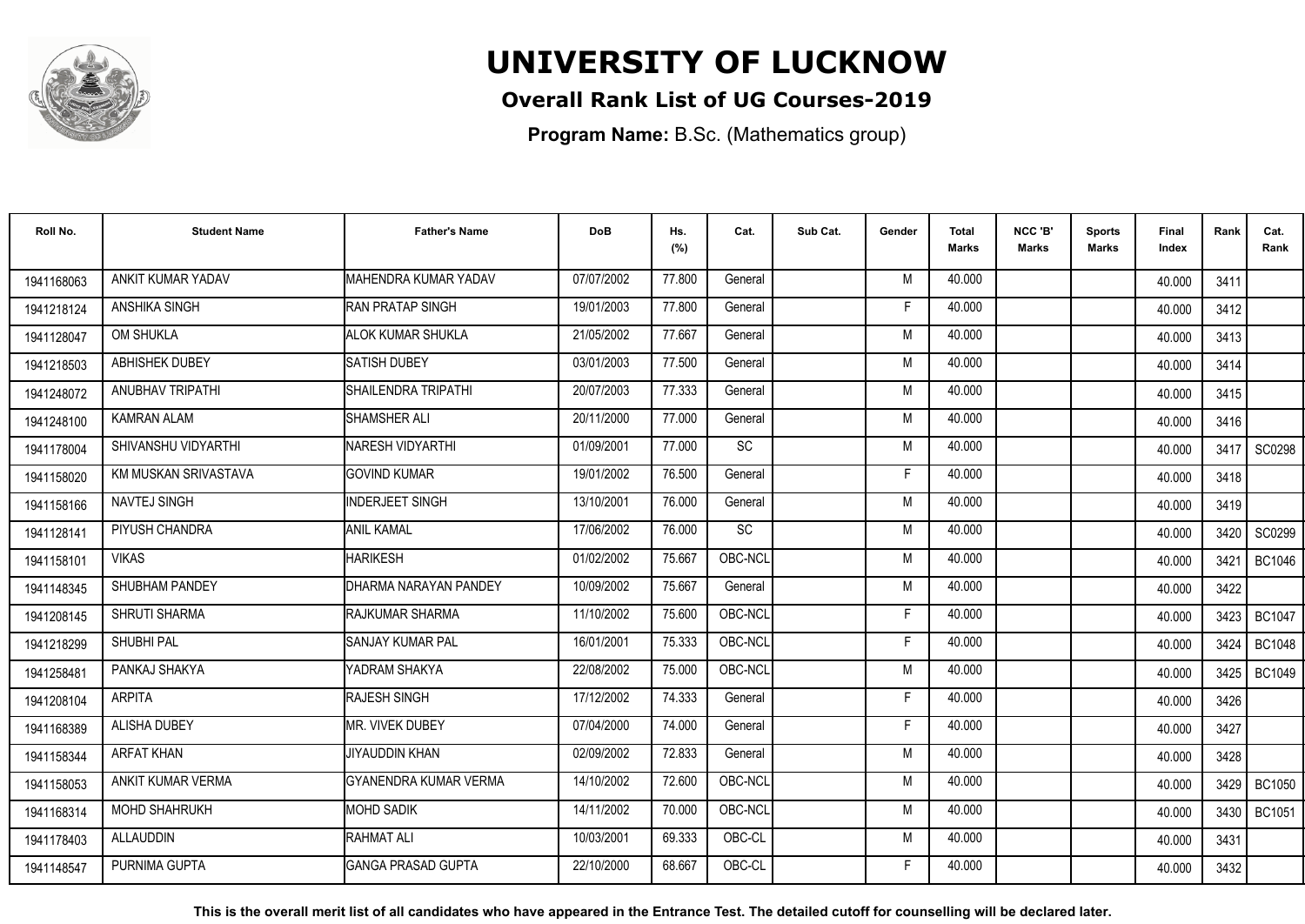

### **Overall Rank List of UG Courses-2019**

**Program Name:** B.Sc. (Mathematics group)

| Roll No.   | <b>Student Name</b>          | <b>Father's Name</b>            | <b>DoB</b> | Hs.<br>(%) | Cat.      | Sub Cat. | Gender | <b>Total</b><br>Marks | NCC 'B'<br><b>Marks</b> | Sports<br><b>Marks</b> | Final<br>Index | Rank   | Cat.<br>Rank  |
|------------|------------------------------|---------------------------------|------------|------------|-----------|----------|--------|-----------------------|-------------------------|------------------------|----------------|--------|---------------|
| 1941168110 | <b>VEERENDRA KUMAR RAWAT</b> | <b>MANIRAM RAWAT</b>            | 02/07/2000 | 67.833     | <b>SC</b> |          | M      | 40.000                |                         |                        | 40.000         | 3433 l | SC0300        |
| 1941158516 | <b>ANKIT MISHRA</b>          | <b>KRISHNA LAL MISHRA</b>       | 19/11/2001 | 66.000     | General   |          | M      | 40.000                |                         |                        | 40.000         | 3434   |               |
| 1941248203 | HEMANT CHAURASIYA            | <b>I</b> SHIV PRASAD CHAURASIYA | 18/07/2001 | 64.667     | OBC-NCL   |          | M      | 40.000                |                         |                        | 40.000         | 3435   | <b>BC1052</b> |
| 1941168162 | <b>LAXMI MISHRA</b>          | <b>MANOJ KUMAR MISHRA</b>       | 02/02/2001 | 61.400     | General   |          | Е      | 40.000                |                         |                        | 40.000         | 3436   |               |
| 1941208081 | SHALU MAURYA                 | <b>RAJESH MAURYA</b>            | 15/01/2002 | 60.167     | OBC-NCL   |          | F      | 40.000                |                         |                        | 40.000         | 3437   | <b>BC1053</b> |
| 1941128344 | ANAND PRAKASH                | <b>ASHARAM</b>                  | 25/04/2001 | 59.333     | <b>SC</b> |          | M      | 40.000                |                         |                        | 40.000         | 3438   | SC0301        |
| 1941168004 | HARSHIT RAJ TIWARI           | LATE RAM SUFAL TIWARI           | 01/01/2003 | 59.000     | General   |          | M      | 40.000                |                         |                        | 40.000         | 3439   |               |
| 1941218198 | REHAN AHMAD                  | RIZWAN AHMAD                    | 17/04/2000 | 56.500     | General   |          | M      | 40.000                |                         |                        | 40.000         | 3440   |               |
| 1941248031 | DHIRENDRA PRATAP SINGH       | SATYENDRA BAHADUR SINGH         | 22/07/2002 | 51.200     | General   |          | M      | 40.000                |                         |                        | 40.000         | 3441   |               |
| 1941148331 | ANURAG SINGH RAWAT           | <b>DHANI RAM</b>                | 02/04/2002 | 50.667     | SC        |          | M      | 40.000                |                         |                        | 40.000         | 3442   | SC0302        |
| 1941158570 | PRIYA SINGH                  | <b>LALLAN SINGH</b>             | 29/11/2001 | 91.200     | General   |          | Е      | 39.000                |                         |                        | 39.000         | 3443   |               |
| 1941218335 | <b>PRAVER RASTOGI</b>        | <b>SANJAY RASTOGI</b>           | 25/07/2001 | 89.400     | General   |          | M      | 39.000                |                         |                        | 39.000         | 3444   |               |
| 1941258406 | ATUL KUMAR SINGH             | <b>VIPIN BIHARI SINGH</b>       | 30/05/2003 | 89.000     | General   |          | M      | 39.000                |                         |                        | 39.000         | 3445   |               |
| 1941218498 | <b>SAMARJEET</b>             | <b>SATISH CHANDRA</b>           | 01/08/2002 | 87.400     | <b>SC</b> |          | M      | 39.000                |                         |                        | 39.000         | 3446   | SC0303        |
| 1941218101 | SUDHAKAR VERMA               | RAMNATH VERMA                   | 17/09/2002 | 87.400     | OBC-NCL   |          | M      | 39.000                |                         |                        | 39.000         | 3447   | BC1054        |
| 1941178240 | <b>VIVEK VERMA</b>           | <b>PRADEEP KUMAR VERMA</b>      | 25/07/2001 | 87.167     | OBC-NCL   |          | M      | 39.000                |                         |                        | 39.000         | 3448   | <b>BC1055</b> |
| 1941178274 | <b>PUSHPANK VERMA</b>        | <b>PRAMOD KUMAR</b>             | 30/12/2001 | 84.667     | <b>SC</b> |          | M      | 39.000                |                         |                        | 39.000         | 3449   | SC0304        |
| 1941218217 | SAKSHI SINGH                 | SACHCHIDA NAND SINGH            | 09/10/2001 | 84.000     | General   |          | F      | 39.000                |                         |                        | 39.000         | 3450   |               |
| 1941158137 | <b>ABHINAY YADAV</b>         | <b>HEERA LAL YADAV</b>          | 07/07/2002 | 84.000     | OBC-NCL   |          | M      | 39.000                |                         |                        | 39.000         | 3451   | <b>BC1056</b> |
| 1941158327 | NEERAJ PRAJAPATI             | <b>JITENDRA PRAJAPATI</b>       | 01/01/2002 | 83.833     | OBC-NCL   |          | M      | 39.000                |                         |                        | 39.000         | 3452   | <b>BC1057</b> |
| 1941208488 | <b>MANISH CHAUHAN</b>        | <b>RAMAGYA CHAUHAN</b>          | 11/09/2003 | 82.833     | OBC-NCL   |          | M      | 39.000                |                         |                        | 39.000         | 3453   | <b>BC1058</b> |
| 1941218043 | <b>ANURAG SINGH</b>          | <b>RAMESH KUMAR</b>             | 17/12/2000 | 82.667     | General   |          | M      | 39.000                |                         |                        | 39.000         | 3454   |               |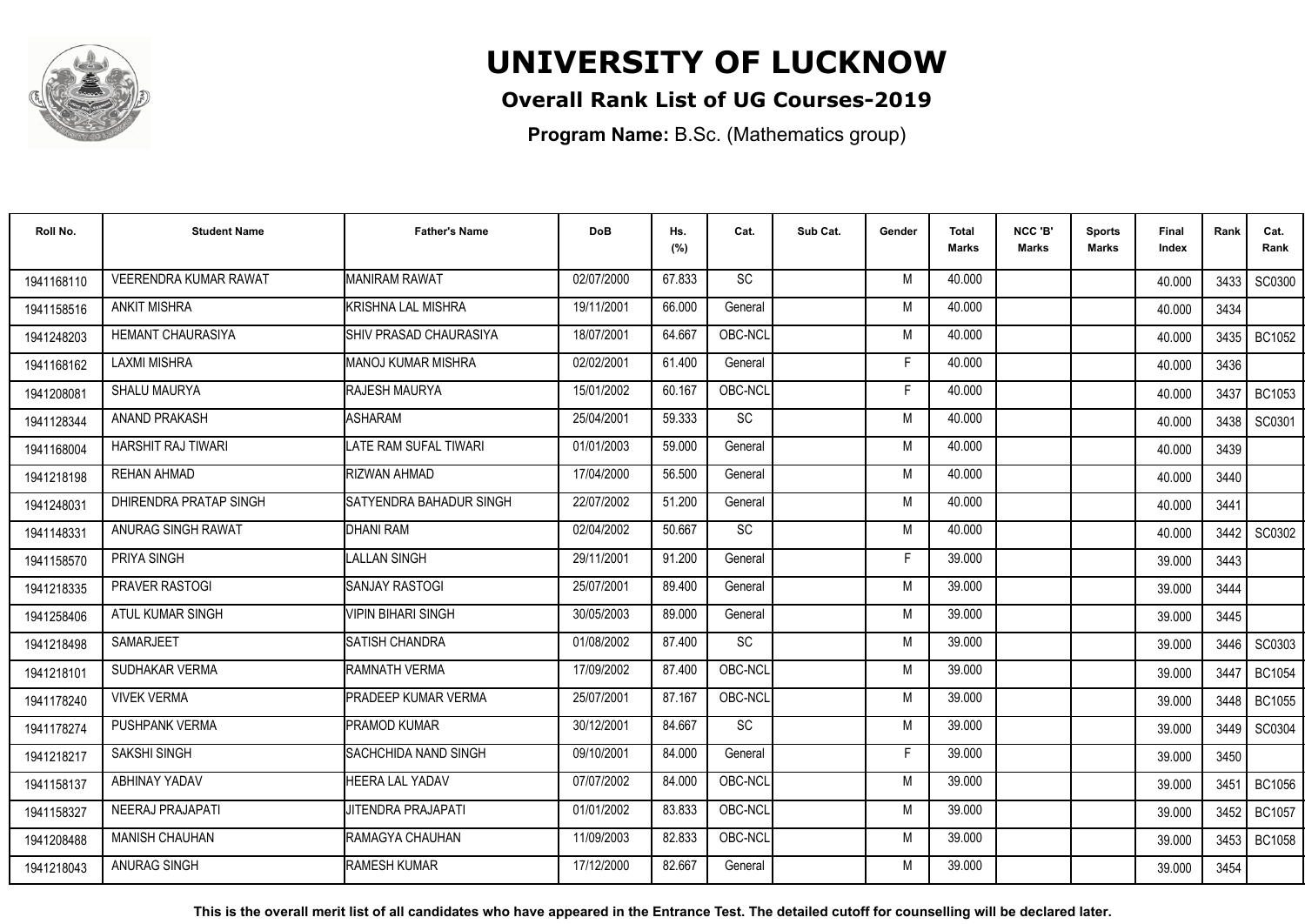

### **Overall Rank List of UG Courses-2019**

**Program Name:** B.Sc. (Mathematics group)

| Roll No.   | <b>Student Name</b>      | <b>Father's Name</b>          | <b>DoB</b> | Hs.<br>(%) | Cat.      | Sub Cat. | Gender | <b>Total</b><br>Marks | NCC 'B'<br><b>Marks</b> | Sports<br>Marks | Final<br>Index | Rank   | Cat.<br>Rank  |
|------------|--------------------------|-------------------------------|------------|------------|-----------|----------|--------|-----------------------|-------------------------|-----------------|----------------|--------|---------------|
| 1941148049 | <b>MONIKA SHARMA</b>     | <b>BAJRANG BAHADUR SHARMA</b> | 25/03/2000 | 82.500     | OBC-NCL   |          | F      | 39.000                |                         |                 | 39.000         |        | 3455   BC1059 |
| 1941218273 | <b>RANJIT KUMAR</b>      | <b>SANJAY KUMAR</b>           | 15/02/2001 | 81.800     | General   |          | M      | 39.000                |                         |                 | 39.000         | 3456   |               |
| 1941258299 | <b>AMAN SINGH</b>        | <b>VIKESH KUMAR SINGH</b>     | 07/07/2002 | 81.667     | General   |          | M      | 39.000                |                         |                 | 39.000         | 3457   |               |
| 1941168015 | ANURAG YADAV             | <b>LAXMAN YADAV</b>           | 10/09/1999 | 81.600     | OBC-NCL   |          | M      | 39.000                |                         |                 | 39.000         | 3458   | <b>BC1060</b> |
| 1941128407 | ATHARVA SINGH            | ASHOK KUMAR SINGH             | 22/12/2002 | 81.600     | General   |          | M      | 39.000                |                         |                 | 39.000         | 3459   |               |
| 1941218045 | <b>REKHA VERMA</b>       | <b>RAMESH KUMAR</b>           | 07/01/2002 | 81.333     | <b>SC</b> |          | Е      | 39.000                |                         |                 | 39.000         | 3460   | SC0305        |
| 1941148211 | <b>SHANI PATHAK</b>      | ICHANDRA PRAKASH PATHAK       | 15/07/2001 | 80.500     | General   |          | M      | 39.000                |                         |                 | 39.000         | 3461   |               |
| 1941128252 | SAD ANWAR ANSARI         | <b>ANWAR HUSAIN</b>           | 04/02/2004 | 80.333     | OBC-NCL   |          | M      | 39.000                |                         |                 | 39.000         | 3462   | <b>BC1061</b> |
| 1941148143 | SAURABH SANGALY          | IBRAJ KISHOR SINGH            | 01/03/2001 | 76.600     | OBC-NCL   |          | M      | 39.000                |                         |                 | 39.000         | 3463 I | BC1062        |
| 1941248118 | PREETAM SAHANI           | SHARAD SAHANI                 | 23/03/2001 | 76.500     | OBC-NCL   |          | M      | 39.000                |                         |                 | 39.000         | 3464   | BC1063        |
| 1941178113 | PRIYANKA KANOJIA         | OMI CHAND                     | 10/01/2000 | 76.167     | SC        |          | Е      | 39.000                |                         |                 | 39.000         | 3465   | SC0306        |
| 1941248224 | HARSHDEEP SRIVASTAVA     | <b>I</b> SHIVAKANT SRIVASTAVA | 24/09/2001 | 76.000     | General   |          | M      | 39.000                |                         |                 | 39.000         | 3466   |               |
| 1941158266 | ANGAD SINGH              | <b>JAIMANGAL SINGH</b>        | 19/09/2002 | 76.000     | General   |          | M      | 39.000                |                         |                 | 39.000         | 3467   |               |
| 1941248177 | <b>GHANSHYAM JAISWAL</b> | ISHIV KUMAR JAISWAL           | 05/07/2001 | 75.667     | OBC-NCL   |          | M      | 39.000                |                         |                 | 39.000         | 3468   | <b>BC1064</b> |
| 1941218467 | <b>SHYAM KUMAR</b>       | <b>SANTRAM</b>                | 01/07/2002 | 75.167     | OBC-NCL   |          | M      | 39.000                |                         |                 | 39.000         | 3469   | BC1065        |
| 1941128414 | ASHISH KUMAR YADAV       | <b>ASHOK KUMAR YADAV</b>      | 15/07/2002 | 74.833     | OBC-NCL   |          | M      | 39.000                |                         |                 | 39.000         | 3470   | <b>BC1066</b> |
| 1941218461 | <b>SHIVA SINGH</b>       | <b>SANTOSH SINGH</b>          | 16/09/2002 | 74.000     | General   |          | M      | 39.000                |                         |                 | 39.000         | 3471   |               |
| 1941168320 | <b>MOHD SHAHBAZ</b>      | <b>MOHD SHAMEEM</b>           | 20/07/2000 | 72.000     | OBC-NCL   |          | M      | 39.000                |                         |                 | 39.000         | 3472   | <b>BC1067</b> |
| 1941168410 | SHIVAM GOGIA             | <b>MUKESH GOGIA</b>           | 21/03/2002 | 72.000     | General   |          | M      | 39.000                |                         |                 | 39.000         | 3473   |               |
| 1941258111 | <b>ABHINEET KUMAR</b>    | <b>THANESHWAR DIXIT</b>       | 10/01/2000 | 71.833     | General   |          | M      | 39.000                |                         |                 | 39.000         | 3474   |               |
| 1941178017 | NISHAR ANSARI            | INASRUDDIN ANSARI             | 21/12/2002 | 71.167     | OBC-CL    |          | M      | 39.000                |                         |                 | 39.000         | 3475   |               |
| 1941158400 | <b>KISHAN MISHRA</b>     | KAMLESH KUMAR MISHRA          | 20/08/2000 | 70.167     | General   |          | М      | 39.000                |                         |                 | 39.000         | 3476   |               |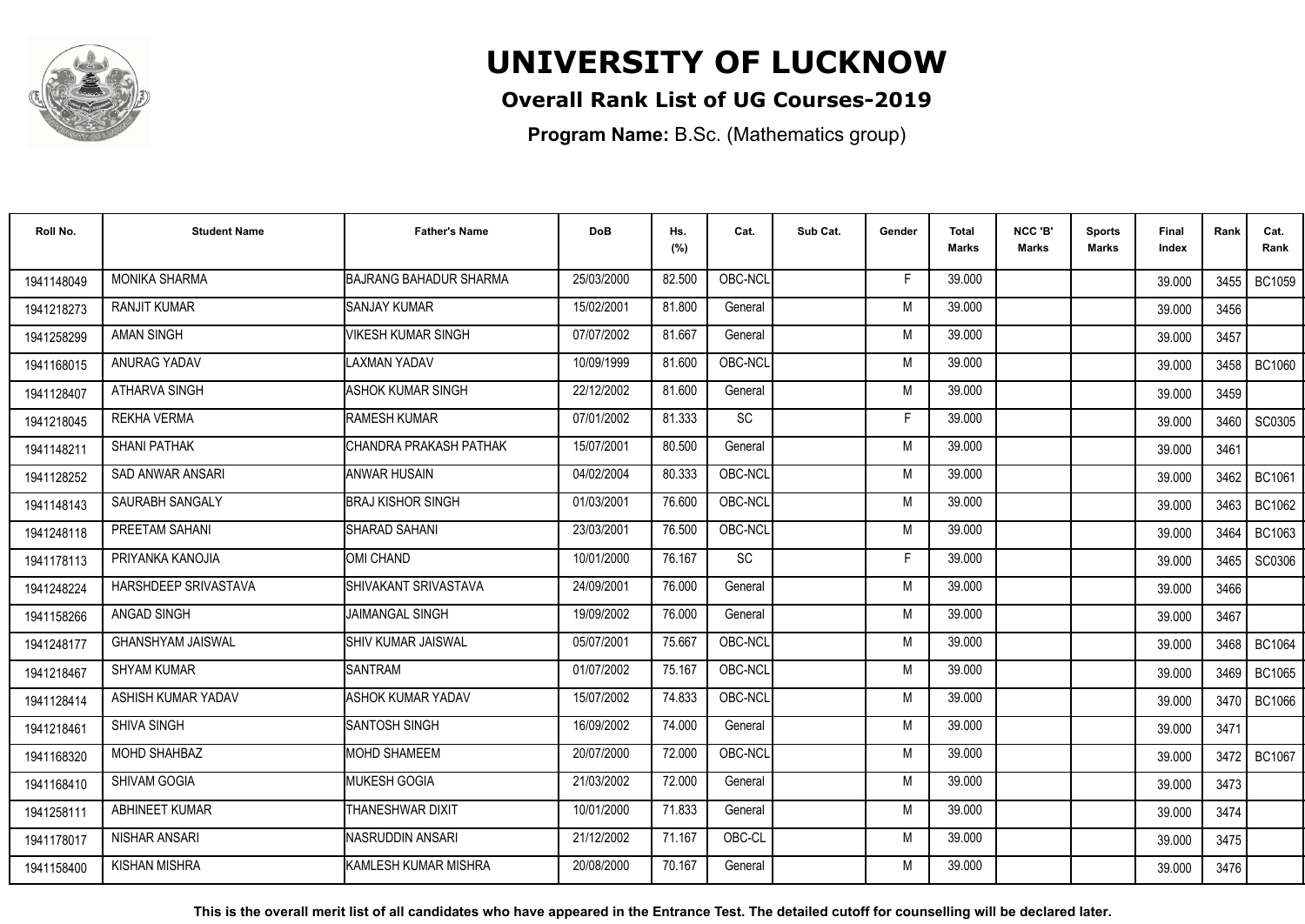

### **Overall Rank List of UG Courses-2019**

**Program Name:** B.Sc. (Mathematics group)

| Roll No.   | <b>Student Name</b>    | <b>Father's Name</b>        | <b>DoB</b> | Hs.<br>(%) | Cat.    | Sub Cat. | Gender | Total<br><b>Marks</b> | NCC 'B'<br><b>Marks</b> | <b>Sports</b><br>Marks | Final<br>Index | Rank   | Cat.<br>Rank  |
|------------|------------------------|-----------------------------|------------|------------|---------|----------|--------|-----------------------|-------------------------|------------------------|----------------|--------|---------------|
| 1941117091 | SHIVAM PRAKASH         | RAMASHANKAR                 | 01/07/2002 | 69.200     | SC      |          | M      | 39.000                |                         |                        | 39.000         | 3477   | SC0307        |
| 1941178057 | SHIVANK DIXIT          | <b>NIRMAL KUMAR</b>         | 12/07/2002 | 69.167     | General |          | M      | 39.000                |                         |                        | 39.000         | 3478   |               |
| 1941168257 | <b>MO SHAMEEM</b>      | <b>MO KAUSHAR</b>           | 21/12/2002 | 69.167     | OBC-NCL |          | M      | 39.000                |                         |                        | 39.000         | 3479   | <b>BC1068</b> |
| 1941128185 | <b>SANJANA VERMA</b>   | <b>ANIL KUMAR VERMA</b>     | 10/06/2003 | 68.500     | OBC-NCL |          | F      | 39.000                |                         |                        | 39.000         | 3480   | <b>BC1069</b> |
| 1941208342 | SHEETAL CHAUDHARY      | <b>RAM KUMAR</b>            | 16/06/2002 | 68,000     | OBC-NCL |          | M      | 39.000                |                         |                        | 39.000         | 3481   | <b>BC1070</b> |
| 1941118031 | <b>ABHAY GHOSH</b>     | ABIJIT GHOSH                | 31/07/2001 | 67.000     | General |          | M      | 39.000                |                         |                        | 39.000         | 3482   |               |
| 1941128184 | <b>MANDVI VERMA</b>    | <b>ANIL KUMAR VERMA</b>     | 24/05/2003 | 67.000     | OBC-NCL |          | F      | 39.000                |                         |                        | 39.000         | 3483   | BC1071        |
| 1941128143 | <b>ANSH KUMAR</b>      | <b>ANIL KUMAR</b>           | 01/04/2001 | 66.400     | OBC-NCL |          | M      | 39.000                |                         |                        | 39.000         | 3484   | <b>BC1072</b> |
| 1941148460 | SHIVDEV YADAV          | <b>DINESH KUMAR YADAV</b>   | 29/11/2001 | 66.400     | OBC-NCL |          | M      | 39.000                |                         |                        | 39.000         | 3485 I | <b>BC1073</b> |
| 1941218432 | <b>KARISHMA MISHRA</b> | <b>SANTOSH KUMAR MISHRA</b> | 18/08/2002 | 64.000     | General |          | F      | 39.000                |                         |                        | 39.000         | 3486   |               |
| 1941128028 | <b>DIVYA TRIPATHI</b>  | AKHILESH PRAKASH TRIPATHI   | 10/04/2003 | 63.500     | General |          | F.     | 39.000                |                         |                        | 39.000         | 3487   |               |
| 1941148451 | <b>AMIT SHUKLA</b>     | <b>DINESH KUMAR SHUKLA</b>  | 10/07/2001 | 62.667     | General |          | M      | 39.000                |                         |                        | 39.000         | 3488   |               |
| 1941168352 | AKSHAY PRATAP SINGH    | IMR SHANKER BAKASH SINGH    | 02/07/2002 | 62.667     | General |          | M      | 39.000                |                         |                        | 39.000         | 3489   |               |
| 1941115157 | DIVYANSHI AWASTHI      | A AWASTHI                   | 03/10/2001 | 95.000     | General |          | F      | 38.000                |                         |                        | 38.000         | 3490   |               |
| 1941178255 | PARUL UPADHYAY         | <b>PRAFFUL UPADHYAY</b>     | 15/05/2002 | 95.000     | General |          | F      | 38.000                |                         |                        | 38.000         | 3491   |               |
| 1941168022 | RACHIT SAHU            | <b>LAXMI SHANKAR SAHU</b>   | 29/10/2003 | 95.000     | OBC-NCL |          | M      | 38.000                |                         |                        | 38.000         | 3492   | <b>BC1074</b> |
| 1941158309 | MOHD NASIR JEYA        | <b>JEYA RAI</b>             | 11/09/2001 | 91.200     | General |          | M      | 38.000                |                         |                        | 38.000         | 3493   |               |
| 1941168399 | <b>MUKESH YADAV</b>    | <b>MR.SURENDRA YADAV</b>    | 11/02/2001 | 91.000     | OBC-NCL |          | M      | 38,000                |                         |                        | 38.000         | 3494   | <b>BC1075</b> |
| 1941178173 | <b>HEMANT KUMAR</b>    | PARMATMA PRASAD             | 05/07/2002 | 90.000     | SC      |          | M      | 38.000                |                         |                        | 38.000         | 3495   | <b>SC0308</b> |
| 1941208116 | <b>TANUSHI YADAV</b>   | <b>RAJESH YADAV</b>         | 09/01/2001 | 87.800     | General |          | F.     | 38.000                |                         |                        | 38.000         | 3496   |               |
| 1941148168 | <b>DEVESH KUMAR</b>    | <b>BRIJESH KUMAR</b>        | 08/02/2000 | 87.400     | OBC-NCL |          | M      | 38.000                |                         |                        | 38.000         | 3497   | <b>BC1076</b> |
| 1941218446 | <b>HARSH SINGH</b>     | ISANTOSH KUMAR SINGH        | 01/12/2001 | 87.400     | OBC-NCL |          | M      | 38.000                |                         |                        | 38.000         | 3498   | <b>BC1077</b> |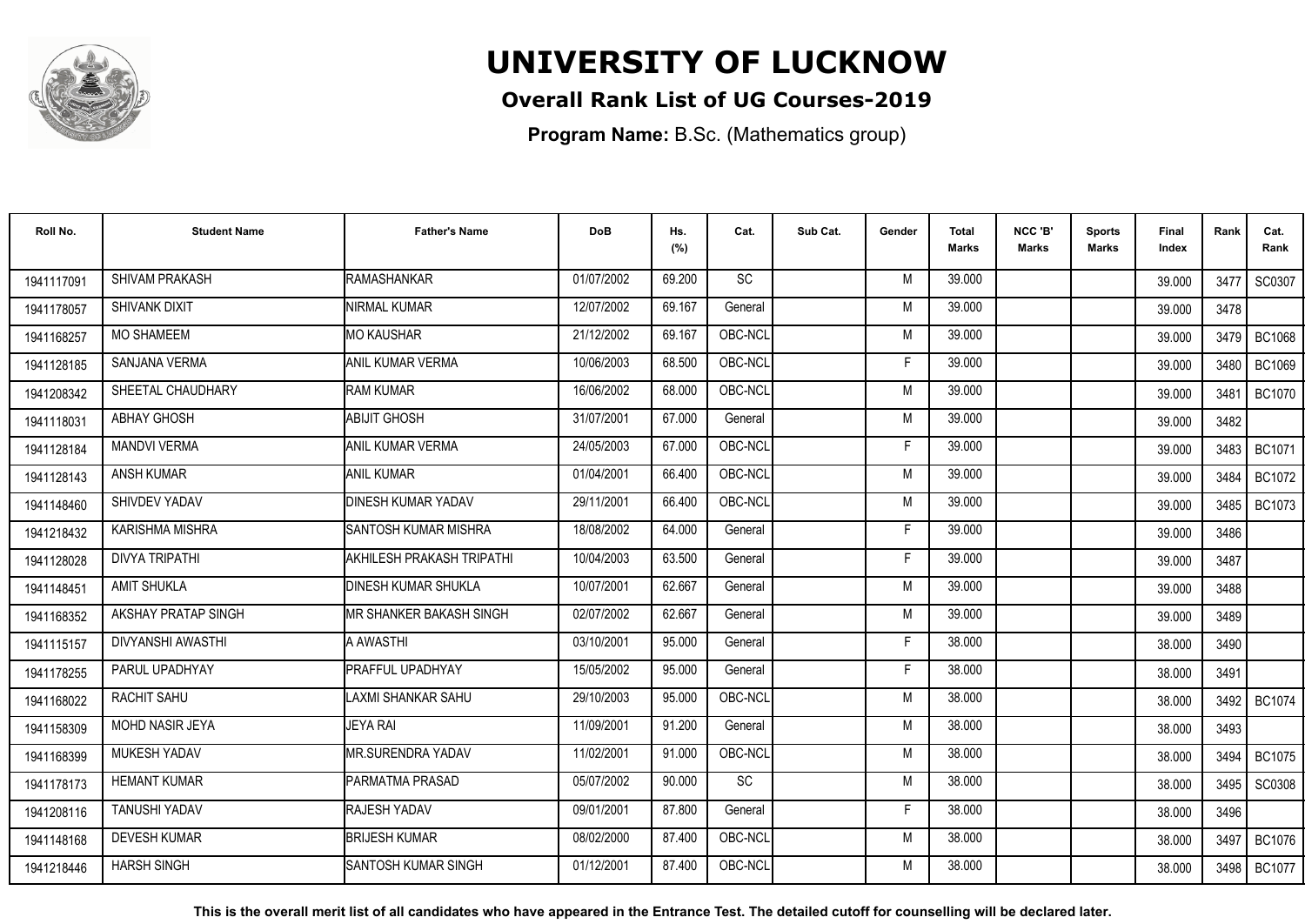

### **Overall Rank List of UG Courses-2019**

**Program Name:** B.Sc. (Mathematics group)

| Roll No.   | <b>Student Name</b>    | <b>Father's Name</b>         | <b>DoB</b> | Hs.<br>(%) | Cat.      | Sub Cat. | Gender | Total<br><b>Marks</b> | NCC 'B'<br><b>Marks</b> | <b>Sports</b><br>Marks | Final<br>Index | Rank | Cat.<br>Rank  |
|------------|------------------------|------------------------------|------------|------------|-----------|----------|--------|-----------------------|-------------------------|------------------------|----------------|------|---------------|
| 1941208492 | <b>HIMANSHU GUPTA</b>  | RAMAKANT GUPTA               | 14/07/2002 | 86.667     | General   |          | M      | 38.000                |                         |                        | 38.000         | 3499 |               |
| 1941258274 | SATYAM PRATAP DWIVEDI  | <b>VIJAY PRATAP DWIVEDI</b>  | 15/08/2000 | 86.500     | General   |          | M      | 38.000                |                         |                        | 38.000         | 3500 |               |
| 1941117049 | SHREYA SINGH           | LAL PRATAP SINGH             | 14/02/2002 | 86.200     | General   |          | F      | 38.000                |                         |                        | 38.000         | 3501 |               |
| 1941258183 | <b>TRISHA MISHRA</b>   | <b>UMESH MISHRA</b>          | 12/03/2000 | 86.000     | General   |          | F      | 38.000                |                         |                        | 38.000         | 3502 |               |
| 1941258149 | PRIYANSHI DWIVEDI      | UMA SHANKAR DWIVEDI          | 25/06/2001 | 85.333     | General   |          | F      | 38.000                |                         |                        | 38.000         | 3503 |               |
| 1941208372 | <b>ABHISHEK SHARMA</b> | RAM NARAYAN SHARMA           | 05/07/2001 | 84.167     | OBC-NCL   |          | M      | 38.000                |                         |                        | 38.000         | 3504 | <b>BC1078</b> |
| 1941208409 | PULKIT SRIVASTAV       | <b>RAM PRAKASH SRIVASTAV</b> | 09/09/2001 | 83.500     | General   |          | M      | 38.000                |                         |                        | 38.000         | 3505 |               |
| 1941248216 | <b>AVNISH PAL</b>      | <b>SHIV SHANKAR PAL</b>      | 09/07/2003 | 83.333     | OBC-NCL   |          | M      | 38.000                |                         |                        | 38.000         |      | 3506   BC1079 |
| 1941248376 | <b>RITIK KUMAR</b>     | <b>SUDHIR KUMAR</b>          | 20/02/2003 | 82.833     | <b>SC</b> |          | M      | 38.000                |                         |                        | 38.000         | 3507 | <b>SC0309</b> |
| 1941258163 | <b>VINAY KUMAR</b>     | <b>UMESH CHANDRA</b>         | 10/07/2002 | 82.667     | <b>SC</b> |          | M      | 38.000                |                         |                        | 38.000         | 3508 | SC0310        |
| 1941158288 | SHAMSHAD AHMAD         | <b>JAVED AKHTAR</b>          | 25/05/2001 | 81.600     | OBC-NCL   |          | M      | 38.000                |                         |                        | 38.000         | 3509 | <b>BC1080</b> |
| 1941258045 | <b>AYUSHI AWASTHI</b>  | <b>SURYA PRAKASH AWASTHI</b> | 17/08/2003 | 80.167     | General   |          | F      | 38,000                |                         |                        | 38.000         | 3510 |               |
| 1941148271 | <b>VIVEK PATEL</b>     | DEEP CHAND                   | 30/07/2001 | 80.000     | General   |          | M      | 38.000                |                         |                        | 38.000         | 3511 |               |
| 1941148087 | ABHISHEK KUMAR GUPTA   | <b>BASANT PRASAD</b>         | 08/04/2002 | 79.000     | OBC-NCL   |          | M      | 38.000                |                         |                        | 38.000         | 3512 | <b>BC1081</b> |
| 1941258122 | <b>SHIV KUMAR</b>      | <b>TULSI PRASAD</b>          | 01/02/2001 | 78.833     | OBC-NCL   |          | M      | 38.000                |                         |                        | 38.000         | 3513 | <b>BC1082</b> |
| 1941208018 | <b>RAVI THAKUR</b>     | <b>RAJESH KUMAR</b>          | 24/05/2001 | 78.000     | OBC-NCL   |          | M      | 38.000                |                         |                        | 38.000         | 3514 | <b>BC1083</b> |
| 1941118077 | NAVNEET KUMAR RAI      | <b>AJAY KUMAR RAI</b>        | 21/11/2000 | 77.800     | General   |          | M      | 38.000                |                         |                        | 38.000         | 3515 |               |
| 1941168059 | PRIYANSHU SINGH        | <b>MAHENDRA KUMAR SINGH</b>  | 25/07/2001 | 77.333     | General   |          | M      | 38,000                |                         |                        | 38.000         | 3516 |               |
| 1941128190 | ADWITIYA MISHRA        | <b>ANIL MISHRA</b>           | 13/09/2001 | 76.000     | General   |          | F      | 38.000                |                         |                        | 38.000         | 3517 |               |
| 1941178128 | <b>VISHAL KUMAR</b>    | <b>PADUM CHANDRA</b>         | 05/04/2001 | 75.667     | <b>SC</b> |          | M      | 38.000                |                         |                        | 38.000         | 3518 | SC0311        |
| 1941248333 | SHOBHIT MAURYA         | <b>SRI PAL</b>               | 07/03/2002 | 75.667     | OBC-NCL   |          | M      | 38.000                |                         |                        | 38.000         | 3519 | <b>BC1084</b> |
| 1941148188 | <b>ISHITA SINGH</b>    | <b>CHANDAN SINGH</b>         | 12/12/2002 | 75.000     | General   |          | F      | 38.000                |                         |                        | 38.000         | 3520 |               |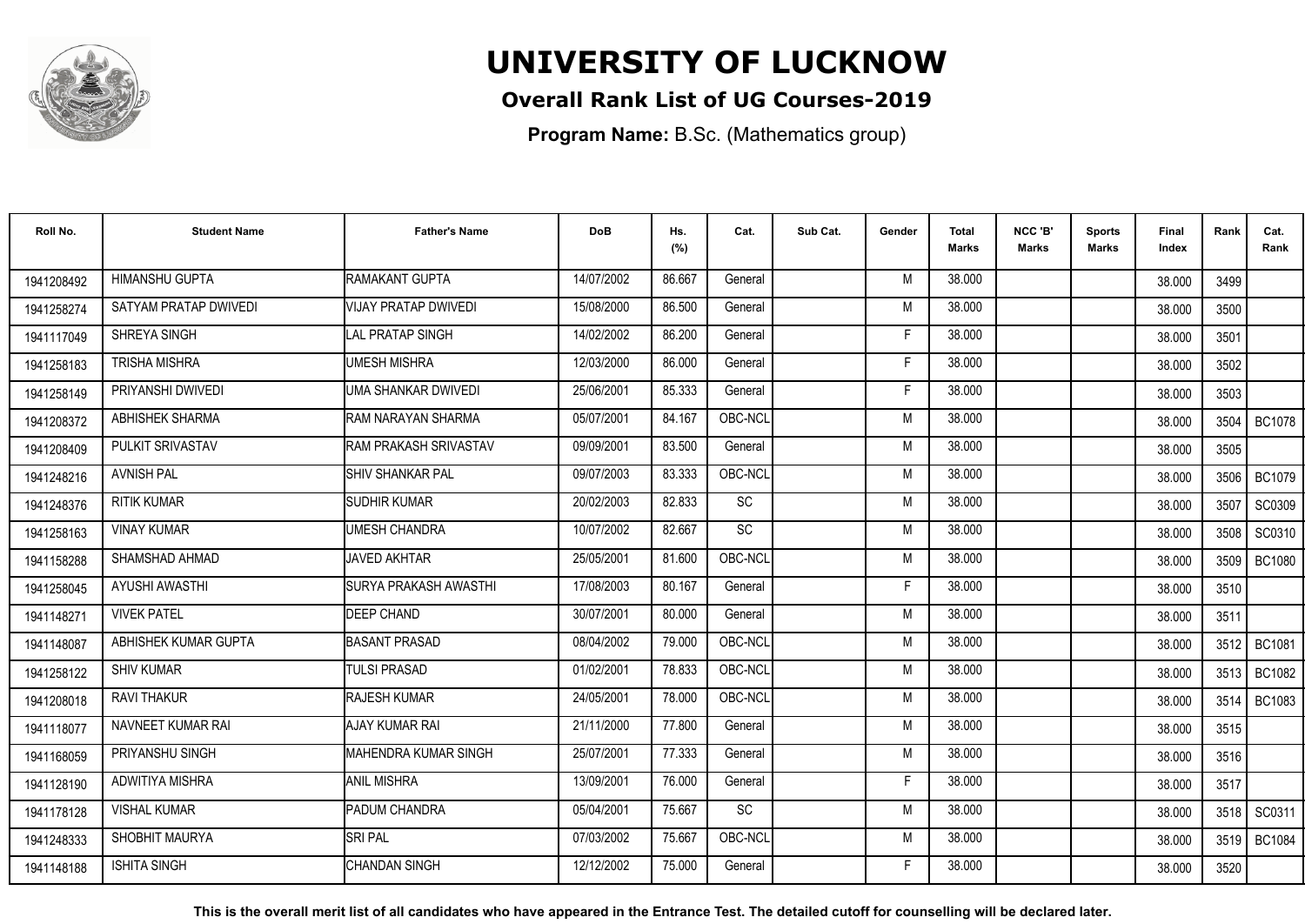

### **Overall Rank List of UG Courses-2019**

**Program Name:** B.Sc. (Mathematics group)

| Roll No.   | <b>Student Name</b>        | <b>Father's Name</b>         | <b>DoB</b> | Hs.<br>(%) | Cat.      | Sub Cat. | Gender | Total<br><b>Marks</b> | NCC 'B'<br><b>Marks</b> | <b>Sports</b><br>Marks | Final<br>Index | Rank   | Cat.<br>Rank  |
|------------|----------------------------|------------------------------|------------|------------|-----------|----------|--------|-----------------------|-------------------------|------------------------|----------------|--------|---------------|
| 1941258134 | SHIVAM PATHAK              | <b>UDAY KANT PATHAK</b>      | 25/07/2001 | 74.667     | General   |          | M      | 38.000                |                         |                        | 38.000         | 3521   |               |
| 1941218474 | KALEEM AHMAD ANSARI        | <b>SARFUDDEEN</b>            | 15/08/2002 | 74.500     | OBC-NCL   |          | M      | 38.000                |                         |                        | 38.000         | 3522   | <b>BC1085</b> |
| 1941178512 | <b>KM SHRESHTI VERMA</b>   | <b>RAJENDRA PRASAD</b>       | 05/07/2001 | 74.000     | OBC-NCL   |          | F      | 38.000                |                         |                        | 38.000         | 3523   | <b>BC1086</b> |
| 1941148304 | <b>ABHISHEK YADAV</b>      | <b>DEVENDRA KUMAR YADAV</b>  | 01/02/2002 | 74.000     | OBC-NCL   |          | M      | 38.000                |                         |                        | 38.000         | 3524   | <b>BC1087</b> |
| 1941178187 | <b>EKTA CHAUDHARY</b>      | PASHUPATI NATH CHAUDHARY     | 01/07/2001 | 73.667     | OBC-NCL   |          | F      | 38.000                |                         |                        | 38.000         | 3525   | <b>BC1088</b> |
| 1941128267 | MRIDUL SAURABH GUPTA       | ARUN KUMAR GUPTA             | 28/03/2000 | 73.500     | OBC-CL    |          | M      | 38.000                |                         |                        | 38.000         | 3526   |               |
| 1941158381 | LOVPREET SINGH             | <b>IKAMALJEET SINGH</b>      | 19/01/2001 | 72.200     | General   |          | M      | 38.000                |                         |                        | 38.000         | 3527   |               |
| 1941117058 | <b>KSHITIZ KUMAR SINGH</b> | MR. GYAN PRAKASH SINGH       | 02/12/2001 | 72.000     | General   |          | M      | 38.000                |                         |                        | 38.000         | 3528   |               |
| 1941178324 | ANUJ KUMAR                 | <b>PREM CHANDRA</b>          | 03/05/2002 | 70.167     | <b>SC</b> |          | M      | 38.000                |                         |                        | 38.000         | 3529   | SC0312        |
| 1941158527 | MANOJ KUMAR PANDEY         | KRISHNAND PANDEY             | 20/09/2001 | 70.143     | General   |          | M      | 38.000                |                         |                        | 38.000         | 3530   |               |
| 1941218250 | <b>AYUSH PANDEY</b>        | <b>SANDEEP PANDEY</b>        | 12/02/2002 | 68.500     | General   |          | M      | 38.000                |                         |                        | 38.000         | 3531   |               |
| 1941148206 | RAHUL SINGH NAYAL          | CHANDRA MOHAN NAYAL          | 14/09/2000 | 67.333     | General   |          | M      | 38,000                |                         |                        | 38.000         | 3532   |               |
| 1941148008 | DEEPANSHU GAUTAM           | AWDHESH GAUTAM               | 20/11/2001 | 62.600     | SC        |          | M      | 38.000                |                         |                        | 38.000         | 3533   | SC0313        |
| 1941158091 | <b>TISHA KASHYAP</b>       | HARI SHARAN KASHYAP          | 25/03/2000 | 61.333     | OBC-NCL   |          | F      | 38.000                |                         |                        | 38.000         | 3534   | <b>BC1089</b> |
| 1941148441 | <b>AVINASH MISHRA</b>      | <b>IDINESH KUMAR MISHRA</b>  | 11/03/2001 | 95.000     | General   |          | M      | 37.000                |                         |                        | 37.000         | 3535   |               |
| 1941158350 | <b>KRITIKA GUPTA</b>       | <b>K S GUPTA</b>             | 25/05/2001 | 95.000     | General   |          | F      | 37.000                |                         |                        | 37.000         | 3536   |               |
| 1941258480 | <b>ISHA GANGWAR</b>        | Y K GANGWAR                  | 27/07/2000 | 91.200     | OBC-NCL   |          | F      | 37.000                |                         |                        | 37.000         | 3537   | <b>BC1090</b> |
| 1941178222 | SHIVAM CHAURASIYA          | <b>PRADEEP CHAURASIYA</b>    | 29/07/2000 | 91.200     | OBC-NCL   |          | M      | 37,000                |                         |                        | 37.000         | 3538 l | <b>BC1091</b> |
| 1941178331 | SHASHI KUMAR MAURYA        | PREM NARAYAN MAURYA          | 15/07/2001 | 88.667     | OBC-NCL   |          | M      | 37.000                |                         |                        | 37.000         | 3539   | BC1092        |
| 1941248137 | ANSHIKA VERMA              | ISHASHIKANT VERMA            | 28/01/2003 | 87.667     | General   |          | F      | 37.000                |                         |                        | 37.000         | 3540   |               |
| 1941218379 | <b>ABHISHEK GUPTA</b>      | SANJEEV KUMAR GUPTA          | 18/09/2001 | 86.000     | OBC-NCL   |          | M      | 37.000                |                         |                        | 37.000         | 3541   | <b>BC1093</b> |
| 1941148357 | PRACHI SRIVASTAVA          | IDHARMENDRA KUMAR SRIVASTAVA | 10/10/2002 | 84.000     | General   |          | F      | 37.000                |                         |                        | 37.000         | 3542   |               |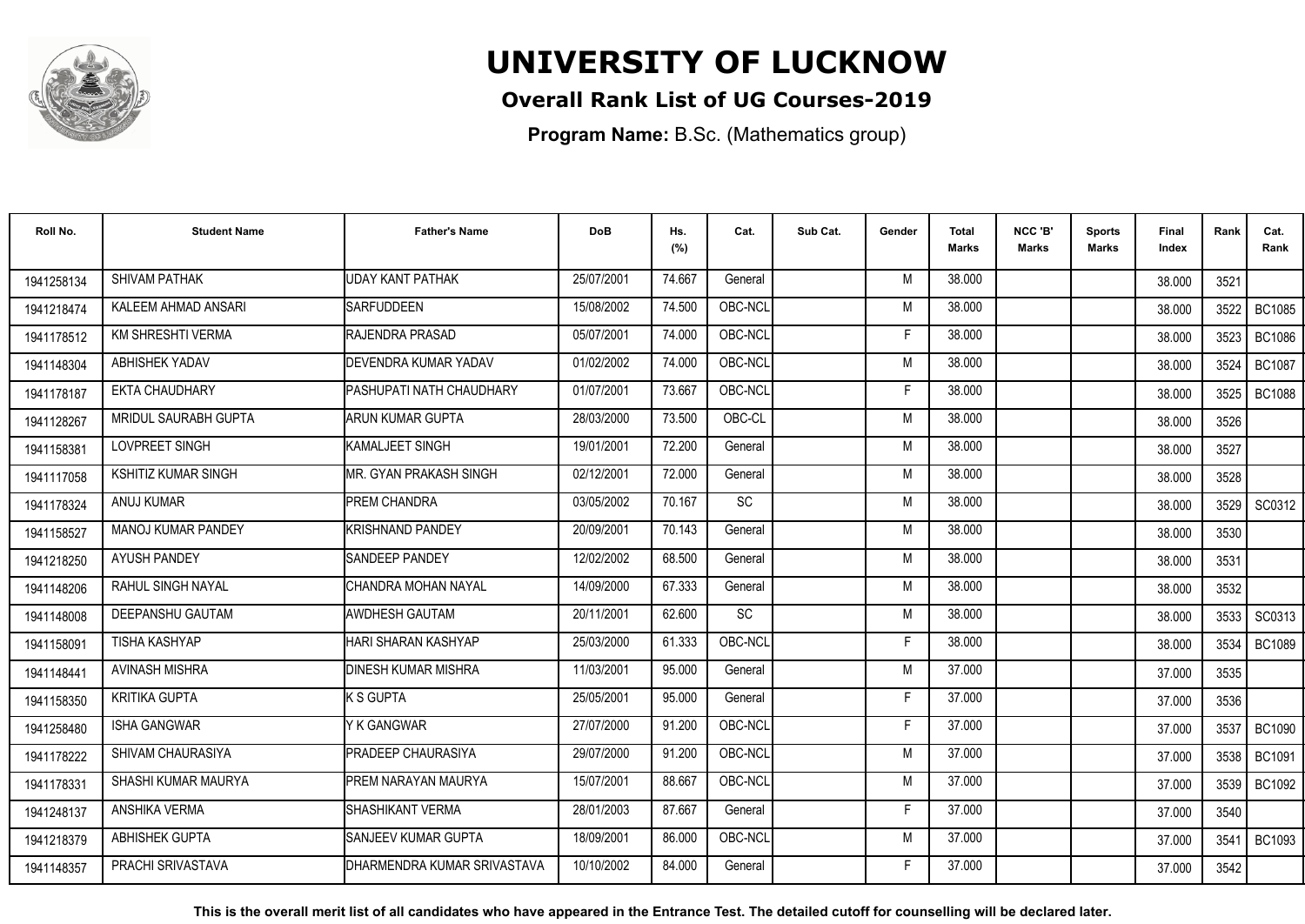

### **Overall Rank List of UG Courses-2019**

**Program Name:** B.Sc. (Mathematics group)

| Roll No.   | <b>Student Name</b>     | <b>Father's Name</b>          | <b>DoB</b> | Hs.<br>(%) | Cat.      | Sub Cat. | Gender | <b>Total</b><br>Marks | NCC 'B'<br><b>Marks</b> | Sports<br><b>Marks</b> | Final<br>Index | Rank   | Cat.<br>Rank  |
|------------|-------------------------|-------------------------------|------------|------------|-----------|----------|--------|-----------------------|-------------------------|------------------------|----------------|--------|---------------|
| 1941218428 | ANURAG DUBEY            | <b>SANTOSH KUMAR DUBEY</b>    | 18/01/2000 | 83.600     | General   |          | M      | 37.000                |                         |                        | 37.000         | 3543   |               |
| 1941128347 | ANMOL SHARMA            | <b>ASHARFI PRASAD</b>         | 01/02/2002 | 82.600     | OBC-CL    |          | M      | 37.000                |                         |                        | 37.000         | 3544   |               |
| 1941148516 | <b>NASEEM GAZI</b>      | EAKLAQ AHAMAD                 | 15/07/2000 | 82.500     | OBC-NCL   |          | M      | 37.000                |                         |                        | 37.000         | 3545   | <b>BC1094</b> |
| 1941117055 | ANIL KUMAR MAURYA       | <b>MR HEERA LAL</b>           | 01/01/2000 | 81.800     | OBC-NCL   |          | M      | 37.000                |                         |                        | 37.000         | 3546   | <b>BC1095</b> |
| 1941168406 | ALFIYA BANO             | MUHAMMAD NAZIM                | 24/12/2001 | 81.600     | OBC-CL    |          | F      | 37.000                |                         |                        | 37.000         | 3547   |               |
| 1941258027 | YASH MISRA              | <b>SURESH MISRA</b>           | 21/07/1999 | 81.500     | General   |          | M      | 37,000                |                         |                        | 37.000         | 3548   |               |
| 1941248186 | AMAN YADAV              | SHIV KUMAR YADAV              | 10/10/2001 | 80.000     | OBC-NCL   |          | M      | 37.000                |                         |                        | 37.000         | 3549   | <b>BC1096</b> |
| 1941178162 | ABHIROOP SINGH          | PARASHU RAM                   | 14/08/2001 | 79.800     | SC        |          | M      | 37.000                |                         |                        | 37.000         | 3550   | SC0314        |
| 1941117087 | <b>SHIVANSHU</b>        | <b>RAM LAYAK</b>              | 27/02/2003 | 79.800     | General   |          | M      | 37.000                |                         |                        | 37.000         | 3551   |               |
| 1941178356 | <b>FUZAIL AHMAD</b>     | QADEER AHMAD                  | 11/11/2001 | 79.333     | OBC-NCL   |          | M      | 37.000                |                         |                        | 37.000         | 3552   | <b>BC1097</b> |
| 1941218186 | JAVED AKHTAR ANSARI     | REHAAN GULAM HUSAIN           | 04/12/2002 | 79.333     | OBC-NCL   |          | M      | 37.000                |                         |                        | 37.000         | 3553   | <b>BC1098</b> |
| 1941208424 | SUPRIYA PAL             | RAM RAJ                       | 30/04/2002 | 78.667     | <b>SC</b> |          | F      | 37.000                |                         |                        | 37.000         | 3554   | SC0315        |
| 1941168265 | <b>FAKHRUDDIN</b>       | IMOHAMMAD GHALIB              | 16/02/2001 | 77.667     | General   |          | M      | 37.000                |                         |                        | 37.000         | 3555   |               |
| 1941158541 | KUNWAR SHIVAM SINGH     | KUNWAR DHARMENDRA BAHADUR SII | 10/07/2002 | 76.143     | General   |          | M      | 37.000                |                         |                        | 37.000         | 3556   |               |
| 1941178064 | MAQSOOD AHMAD           | NIYAZ AHMAD                   | 27/08/1999 | 76.000     | General   |          | M      | 37.000                |                         |                        | 37.000         | 3557   |               |
| 1941258247 | <b>RUPESH KUMAR PAL</b> | <b>VIJAY KUMAR PAL</b>        | 01/04/2001 | 76.000     | OBC-NCL   |          | M      | 37.000                |                         |                        | 37.000         | 3558   | <b>BC1099</b> |
| 1941168276 | DIVYANSHU ARYA          | <b>MOHAN CHANDRA</b>          | 15/06/2002 | 76.000     | <b>SC</b> |          | M      | 37.000                |                         |                        | 37.000         | 3559 l | SC0316        |
| 1941218206 | RAGHUVANSH LAL RAWAT    | <b>ROSHAN LAL RAWAT</b>       | 15/09/1999 | 74.000     | SC        |          | M      | 37.000                |                         |                        | 37.000         | 3560   | SC0317        |
| 1941178338 | YOGITA MISHRA           | <b>PREM SHANKAR MISHRA</b>    | 27/05/2002 | 73.667     | General   |          | E      | 37.000                |                         |                        | 37.000         | 3561   |               |
| 1941258252 | ASHUTOSH KUMAR SHARMA   | <b>VIJAY KUMAR SHARMA</b>     | 02/02/2002 | 72.667     | OBC-NCL   |          | M      | 37.000                |                         |                        | 37.000         | 3562   | <b>BC1100</b> |
| 1941148261 | <b>MANISH RATHOUR</b>   | DAYANAND RATHOUR              | 02/01/2002 | 70.833     | OBC-CL    |          | M      | 37.000                |                         |                        | 37.000         | 3563   |               |
| 1941128164 | AVINASH KUMAR RAI       | <b>ANIL KUMAR RAI</b>         | 16/04/2004 | 70.400     | General   |          | M      | 37.000                |                         |                        | 37.000         | 3564   |               |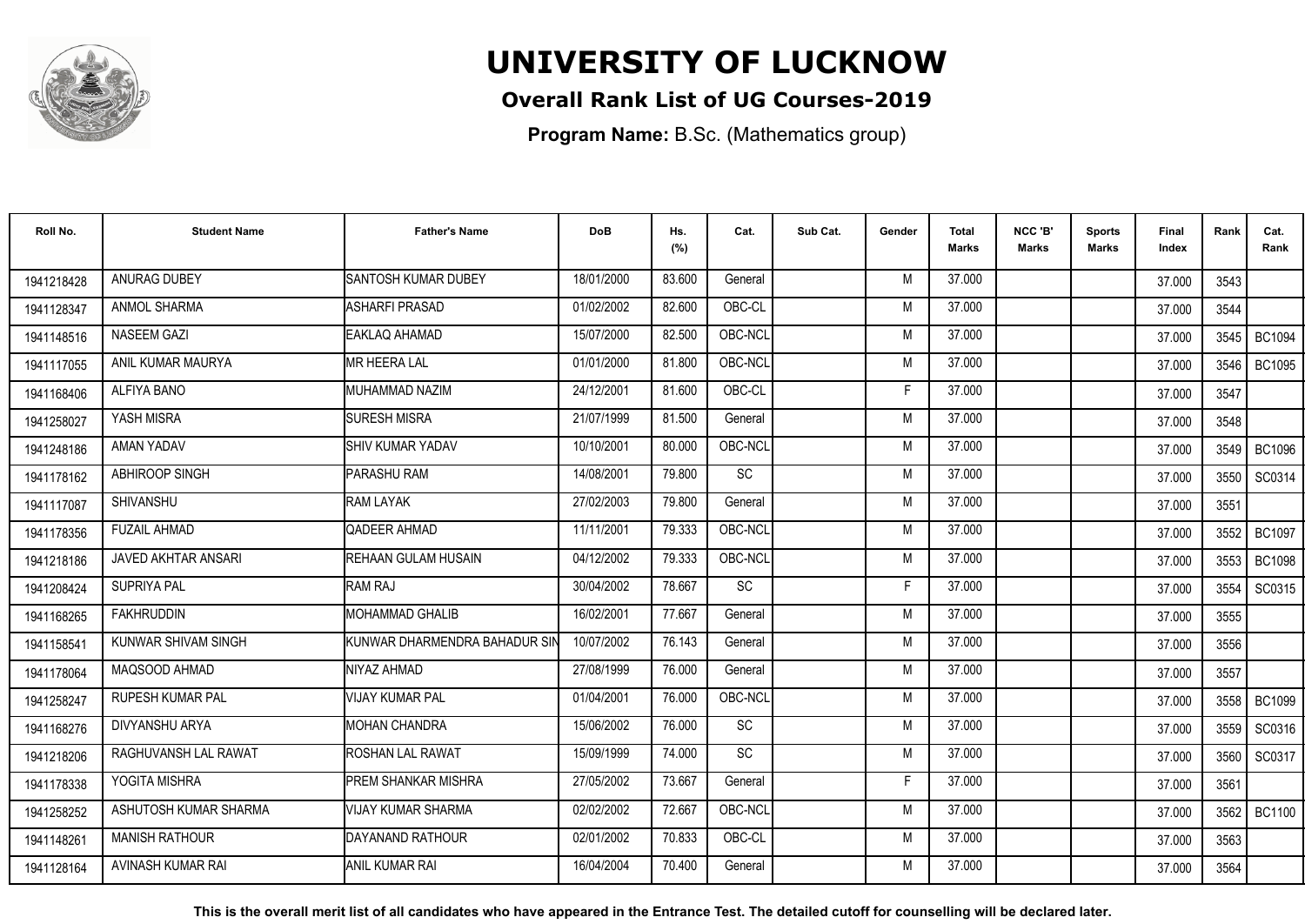

### **Overall Rank List of UG Courses-2019**

**Program Name:** B.Sc. (Mathematics group)

| Roll No.   | <b>Student Name</b>            | <b>Father's Name</b>       | <b>DoB</b> | Hs.<br>(%) | Cat.      | Sub Cat.  | Gender | <b>Total</b><br><b>Marks</b> | NCC 'B'<br><b>Marks</b> | <b>Sports</b><br>Marks | Final<br>Index | Rank | Cat.<br>Rank  |
|------------|--------------------------------|----------------------------|------------|------------|-----------|-----------|--------|------------------------------|-------------------------|------------------------|----------------|------|---------------|
| 1941218178 | <b>KARTIKEY SINGH</b>          | RAVINDRA PRATAP SINGH      | 15/08/2000 | 70.300     | General   |           | M      | 37.000                       |                         |                        | 37.000         | 3565 |               |
| 1941115060 | <b>SURAJ PANDEY</b>            | <b>KRISHNA DEV PANDEY</b>  | 18/06/2000 | 70.200     | General   | <b>DP</b> | M      | 37.000                       |                         |                        | 37.000         | 3566 |               |
| 1941258317 | SWADHIKA MISHRA                | <b>VINAY KUMAR MISHRA</b>  | 18/08/2000 | 70.000     | General   |           | F      | 37.000                       |                         |                        | 37.000         | 3567 |               |
| 1941258124 | <b>RAMDUTT</b>                 | <b>TULSI RAM</b>           | 24/10/2000 | 65.167     | <b>SC</b> |           | M      | 37.000                       |                         |                        | 37.000         | 3568 | SC0318        |
| 1941148266 | <b>KRISHNA KUMAR VAISHY</b>    | DAYASHANKAR VAISHY         | 24/08/2001 | 63.000     | General   |           | M      | 37.000                       |                         |                        | 37.000         | 3569 |               |
| 1941218152 | ANURAG SINGH                   | RAVENDRA NATH YADAV        | 15/03/2002 | 58.833     | OBC-CL    |           | M      | 37.000                       |                         |                        | 37.000         | 3570 |               |
| 1941208105 | <b>RUDRANSH SINGH</b>          | RAJESH SINGH               | 20/09/2002 | 95.000     | General   |           | M      | 36.000                       |                         |                        | 36.000         | 3571 |               |
| 1941158420 | <b>SATISH KUMAR</b>            | KAPOORCHANDRA PRASAD       | 01/08/2002 | 91.200     | <b>SC</b> |           | M      | 36.000                       |                         |                        | 36.000         |      | 3572 SC0319   |
| 1941158189 | <b>MOHAMMAD RAFE</b>           | <b>IQBAL AHMED</b>         | 28/11/2000 | 89.000     | General   |           | M      | 36.000                       |                         |                        | 36.000         | 3573 |               |
| 1941258219 | SHAURYA VEER SINGH             | VEER VIKRAM SINGH          | 14/07/2002 | 88.000     | General   |           | M      | 36.000                       |                         |                        | 36.000         | 3574 |               |
| 1941168002 | <b>SONAM SINGH</b>             | LATE RAJESH KUMAR SINGH    | 08/10/2001 | 87.500     | General   |           | F      | 36.000                       |                         |                        | 36.000         | 3575 |               |
| 1941178236 | PIYUSH SINGH                   | <b>PRADEEP KUMAR SINGH</b> | 25/08/2002 | 87.333     | General   |           | M      | 36,000                       |                         |                        | 36.000         | 3576 |               |
| 1941115134 | <b>ROHIT YADAV</b>             | <b>SHIV SINGH YADAV</b>    | 20/02/2002 | 85.400     | OBC-NCL   |           | M      | 36.000                       |                         |                        | 36.000         | 3577 | <b>BC1101</b> |
| 1941148237 | <b>DEVESH KUMAR</b>            | <b>CHHOTE LAL</b>          | 24/02/2001 | 85.333     | OBC-NCL   |           | M      | 36.000                       |                         |                        | 36.000         | 3578 | <b>BC1102</b> |
| 1941178518 | HARSH VARDHAN SINGH            | RAJENDRA PRASAD YADAV      | 15/03/2001 | 83.500     | General   |           | M      | 36.000                       |                         |                        | 36.000         | 3579 |               |
| 1941208178 | <b>VIJAY PRAKASH</b>           | <b>RAKESH KUMAR</b>        | 24/10/2002 | 82.000     | OBC-NCL   |           | M      | 36.000                       |                         |                        | 36.000         | 3580 | <b>BC1103</b> |
| 1941258465 | KM ARZOO                       | VISHWAPAL                  | 07/09/2001 | 81.667     | <b>SC</b> |           | F      | 36,000                       |                         |                        | 36.000         | 3581 | SC0320        |
| 1941248293 | SHARGAM SHAKTI                 | ISHYAM LAL SINGH           | 02/05/1999 | 80.000     | OBC-NCL   |           | M      | 36,000                       |                         |                        | 36.000         | 3582 | <b>BC1104</b> |
| 1941178473 | <b>RAJ RATAN</b>               | RAJEEV KUMAR               | 24/09/2000 | 79.800     | General   |           | M      | 36.000                       |                         |                        | 36.000         | 3583 |               |
| 1941218441 | <b>ROHIT SINGH</b>             | ISANTOSH KUMAR SINGH       | 07/11/2000 | 79.167     | General   |           | M      | 36.000                       |                         |                        | 36.000         | 3584 |               |
| 1941148335 | <b>UDAY PRATAP SINGH TOMAR</b> | DHANRAJ SINGH TOMAR        | 04/09/1999 | 76.000     | General   |           | M      | 36.000                       |                         |                        | 36.000         | 3585 |               |
| 1941258151 | SAURABH SHUKLA                 | UMA SHANKER SHUKLA         | 01/07/2000 | 76.000     | General   |           | M      | 36.000                       |                         |                        | 36.000         | 3586 |               |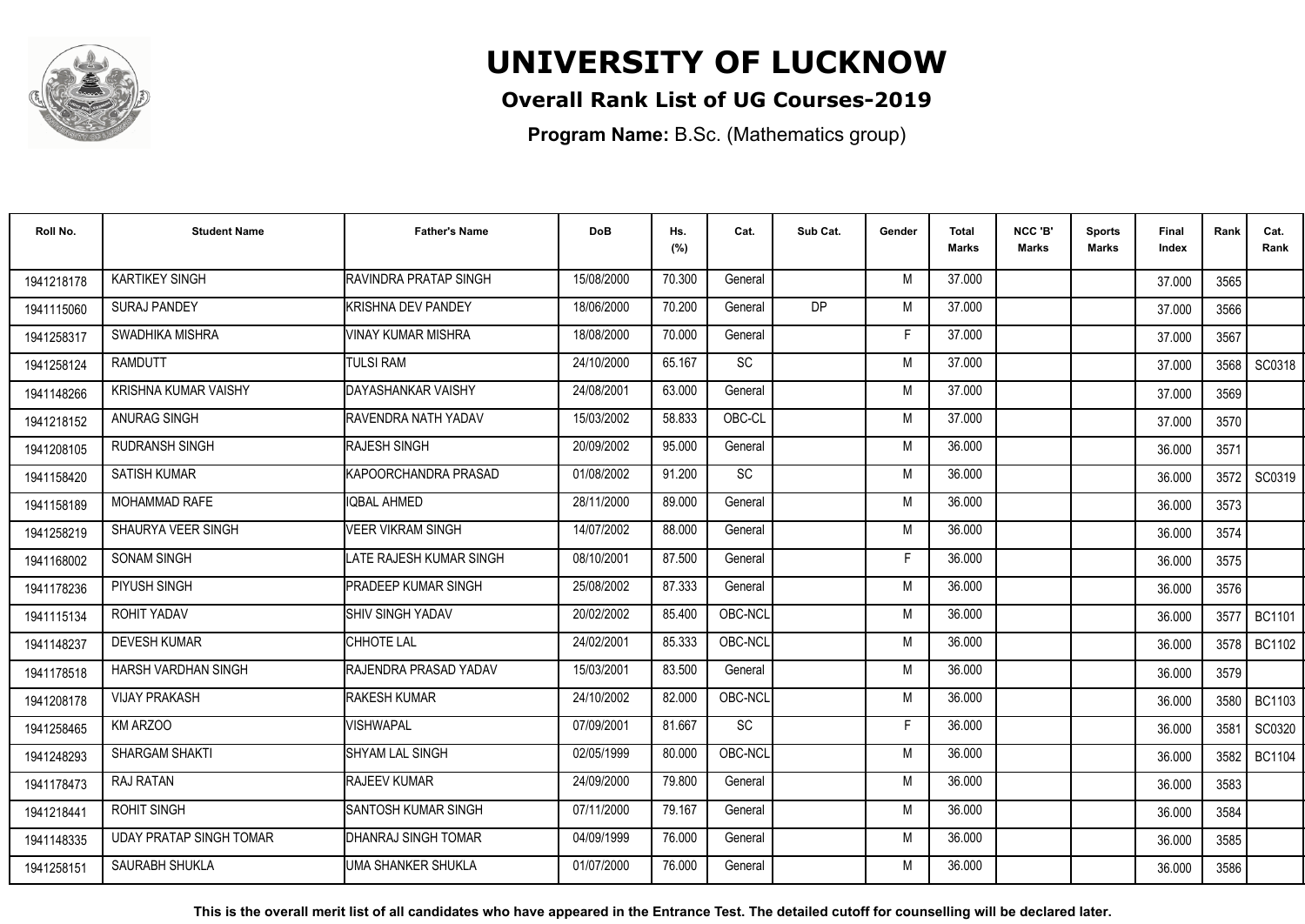

### **Overall Rank List of UG Courses-2019**

**Program Name:** B.Sc. (Mathematics group)

| Roll No.   | <b>Student Name</b>    | <b>Father's Name</b>         | <b>DoB</b> | Hs.<br>(%) | Cat.      | Sub Cat. | Gender | Total<br><b>Marks</b> | NCC 'B'<br><b>Marks</b> | Sports<br>Marks | Final<br>Index | Rank | Cat.<br>Rank |
|------------|------------------------|------------------------------|------------|------------|-----------|----------|--------|-----------------------|-------------------------|-----------------|----------------|------|--------------|
| 1941258003 | <b>SAPNA BHARTI</b>    | <b>SURESH BHARTI</b>         | 01/07/2002 | 74.500     | <b>SC</b> |          | E      | 36,000                |                         |                 | 36.000         | 3587 | SC0321       |
| 1941148208 | ANAMIKA GUPTA          | CHANDRA PRAKASH GUPTA        | 19/06/2001 | 74.200     | OBC-CL    |          | F      | 36.000                |                         |                 | 36.000         | 3588 |              |
| 1941158456 | SHUBHAM SINGH          | KESHARI SINGH                | 01/09/2002 | 74.000     | General   |          | M      | 36.000                |                         |                 | 36.000         | 3589 |              |
| 1941148240 | SHRISTI PRASAD         | CHHOTE LAL PRASAD            | 12/08/2001 | 72.000     | <b>ST</b> |          | F      | 36.000                |                         |                 | 36.000         | 3590 | ST0012       |
| 1941208070 | <b>GAURAV UPADHYAY</b> | <b>RAJESH KUMAR UPADHYAY</b> | 29/04/2000 | 71.667     | General   |          | M      | 36.000                |                         |                 | 36.000         | 3591 |              |
| 1941208213 | <b>MANSI MISHRA</b>    | <b>RAKESH MISHRA</b>         | 07/10/2002 | 70.000     | General   |          | F      | 36.000                |                         |                 | 36.000         | 3592 |              |
| 1941158305 | <b>ATUL PAL</b>        | <b>JAYKARAN PAL</b>          | 02/01/2002 | 69.833     | <b>SC</b> |          | M      | 36.000                |                         |                 | 36.000         | 3593 | SC0322       |
| 1941258216 | <b>AMAN TIWARI</b>     | VED PRAKASH TIWARI           | 06/11/2003 | 68.500     | General   |          | M      | 36.000                |                         |                 | 36.000         | 3594 |              |
| 1941158201 | SUSHEELA VERMA         | JAG PRASAD VERMA             | 13/03/2002 | 67.500     | OBC-NCL   |          | F      | 36.000                |                         |                 | 36.000         | 3595 | BC1105       |
| 1941168371 | ABHISHEK KUMAR PANDEY  | MR. KAUSHAL KUMAR PANDEY     | 08/07/2002 | 66.400     | General   |          | M      | 36.000                |                         |                 | 36.000         | 3596 |              |
| 1941128118 | NISHCHAL PANDEY        | ANAND KUMAR PANDEY           | 08/02/2002 | 65.000     | General   |          | M      | 36.000                |                         |                 | 36.000         | 3597 |              |
| 1941148212 | SHREYA MISHRA          | CHANDRA PRATAP MISHRA        | 02/01/2002 | 63.833     | General   |          | F      | 36.000                |                         |                 | 36.000         | 3598 |              |
| 1941208086 | UTKARSH TIWARI         | RAJESH NARAYAN TIWARI        | 04/11/2001 | 63.167     | General   |          | M      | 36.000                |                         |                 | 36.000         | 3599 |              |
| 1941248213 | RAJVEER SINGH          | <b>SHIV SAHAI SINGH</b>      | 13/07/2001 | 62.400     | General   |          | M      | 36.000                |                         |                 | 36.000         | 3600 |              |
| 1941158216 | <b>SUJEET KUMAR</b>    | <b>JAGDISH KUMAR</b>         | 16/01/2003 | 57.333     | SC        |          | M      | 36.000                |                         |                 | 36.000         | 3601 | SC0323       |
| 1941116027 | AKHAND YADAV           | NARENDRA YADAV               | 07/12/1999 | 74.400     | OBC-CL    |          | M      | 35.000                | 0.875                   |                 | 35.875         | 3602 |              |
| 1941178507 | <b>SUMIT PAL</b>       | RAJENDRA PAL                 | 01/06/2002 | 95.000     | General   |          | M      | 35.000                |                         |                 | 35.000         | 3603 |              |
| 1941248298 | <b>SALONI SINGH</b>    | <b>SHYAM SINGH</b>           | 22/07/2002 | 95.000     | General   |          | F      | 35.000                |                         |                 | 35.000         | 3604 |              |
| 1941115101 | NITYANSH DUBEY         | RAJESH KUMAR DUBEY           | 25/09/2002 | 95.000     | General   |          | M      | 35.000                |                         |                 | 35.000         | 3605 |              |
| 1941148317 | <b>RITU MITTAL</b>     | <b>DEVI DEEN MITTAL</b>      | 26/10/2001 | 89.000     | <b>SC</b> |          | F      | 35.000                |                         |                 | 35.000         | 3606 | SC0324       |
| 194112820  | PRAJAKTA VERMA         | <b>ANIL VERMA</b>            | 05/08/2000 | 87.400     | SC        |          | F      | 35.000                |                         |                 | 35.000         | 3607 | SC0325       |
| 1941158558 | <b>VIVEK SHARMA</b>    | LAL MANI SHARMA              | 21/05/2001 | 87.400     | General   |          | M      | 35.000                |                         |                 | 35.000         | 3608 |              |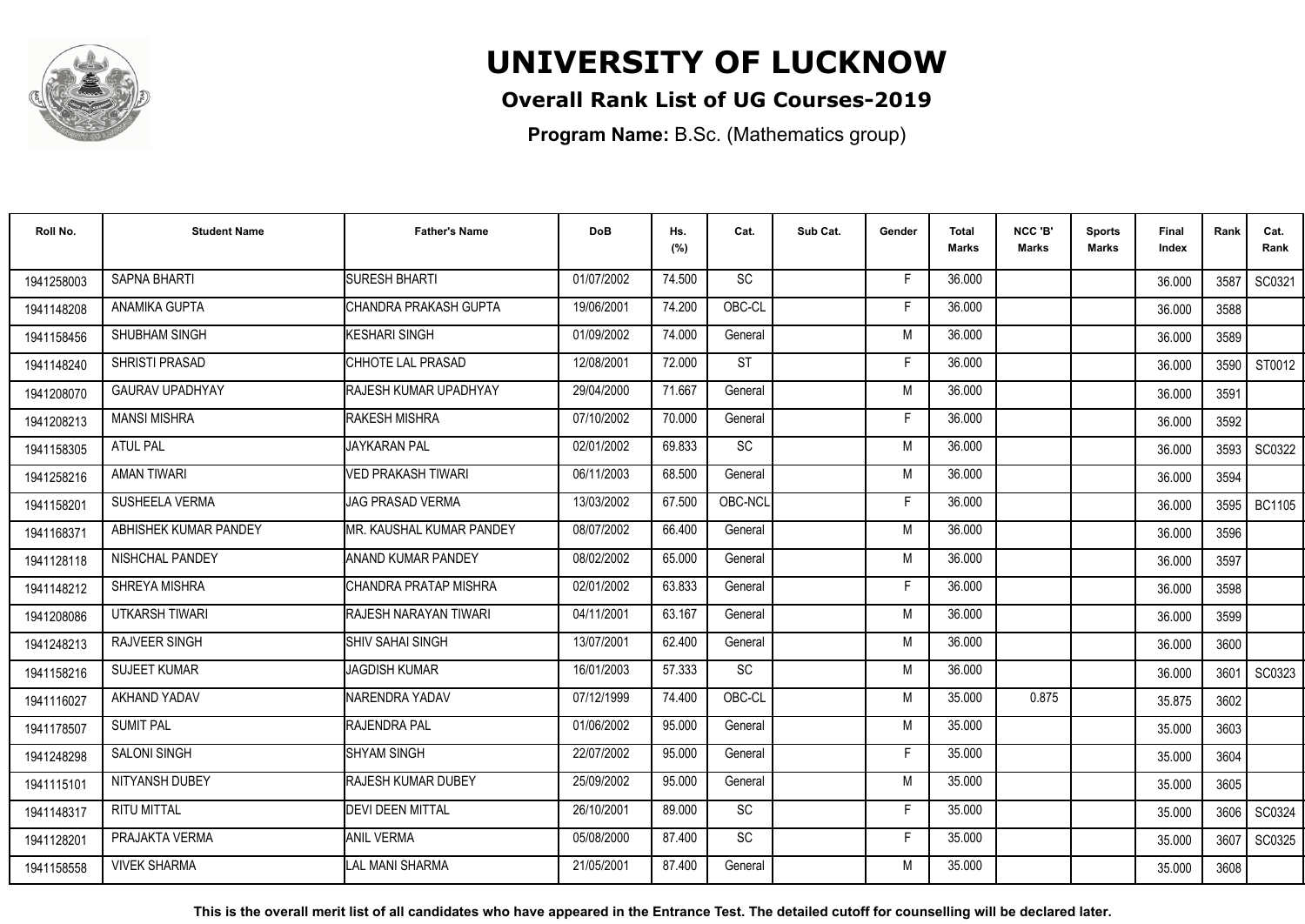

### **Overall Rank List of UG Courses-2019**

**Program Name:** B.Sc. (Mathematics group)

| Roll No.   | <b>Student Name</b>    | <b>Father's Name</b>        | <b>DoB</b> | Hs.<br>(%) | Cat.      | Sub Cat.  | Gender | Total<br><b>Marks</b> | NCC 'B'<br><b>Marks</b> | Sports<br>Marks | Final<br>Index | Rank   | Cat.<br>Rank  |
|------------|------------------------|-----------------------------|------------|------------|-----------|-----------|--------|-----------------------|-------------------------|-----------------|----------------|--------|---------------|
| 1941158599 | <b>KOMAL MALIK</b>     | LATE RAJ KUMAR MALIK        | 03/01/2002 | 87.400     | General   |           | E      | 35.000                |                         |                 | 35.000         | 3609   |               |
| 1941248255 | NIDHI BHARDWAJ         | SHRAWAN BHARDWAJ            | 03/09/2002 | 87.400     | OBC-NCL   |           | F      | 35.000                |                         |                 | 35.000         | 3610   | <b>BC1106</b> |
| 1941112003 | SACHIN VISHWAKARMA     | PARAMJEET VISHWAKARMA       | 02/01/2001 | 86.667     | OBC-CL    |           | M      | 35.000                |                         |                 | 35.000         | 3611   |               |
| 194116808  | KM ANSHIKA YADAV       | <b>MAHENDRA YADAV</b>       | 02/07/2002 | 85.500     | OBC-NCL   |           | M      | 35.000                |                         |                 | 35.000         | 3612 l | <b>BC1107</b> |
| 1941218456 | <b>RAMAN MISHRA</b>    | <b>SANTOSH MISHRA</b>       | 16/10/2000 | 85.000     | General   |           | M      | 35.000                |                         |                 | 35.000         | 3613   |               |
| 1941248387 | <b>KUNAL MISHRA</b>    | <b>SUDHIR MISHRA</b>        | 09/09/2002 | 85.000     | General   |           | M      | 35.000                |                         |                 | 35.000         | 3614   |               |
| 1941208030 | <b>KM STUTI</b>        | <b>RAJESH KUMAR</b>         | 07/01/2001 | 84.500     | General   |           | F      | 35.000                |                         |                 | 35.000         | 3615   |               |
| 1941118043 | SANIYA SIDDIQUI        | <b>AFJAL HUSAIN</b>         | 04/03/2001 | 84.500     | General   |           | F      | 35.000                |                         |                 | 35.000         | 3616   |               |
| 1941178282 | SUDHANSHU NAGAR        | <b>PRAMOD KUMAR NAGAR</b>   | 29/12/2002 | 84.167     | OBC-CL    |           | M      | 35.000                |                         |                 | 35.000         | 3617   |               |
| 1941148214 | ADITI UPADHYAY         | CHANDRA SHANKAR UPADHYAY    | 22/01/2003 | 83.600     | General   |           | F      | 35.000                |                         |                 | 35.000         | 3618   |               |
| 1941258055 | <b>HIMANSHU SINGH</b>  | SUSHEEL SINGH               | 20/06/2003 | 82.667     | General   |           | M      | 35.000                |                         |                 | 35.000         | 3619   |               |
| 1941118098 | <b>ARUNAV SINHA</b>    | <b>AJAY KUMAR SINHA</b>     | 26/03/2001 | 82.000     | General   |           | M      | 35.000                |                         |                 | 35.000         | 3620   |               |
| 1941116009 | <b>MANIK KASHYAP</b>   | PANKAJ KUMAR                | 01/08/2001 | 82.000     | OBC-NCL   |           | M      | 35.000                |                         |                 | 35.000         | 3621   | <b>BC1108</b> |
| 1941158446 | ABHISHEK KUMAR         | <b>KAUSHAL KUMAR</b>        | 03/03/2002 | 81.833     | <b>SC</b> |           | M      | 35.000                |                         |                 | 35.000         | 3622   | SC0326        |
| 1941178501 | PRIYA VERMA            | RAJENDRA KUMAR VERMA        | 05/12/2000 | 81.333     | OBC-NCL   |           | E      | 35.000                |                         |                 | 35.000         | 3623   | <b>BC1109</b> |
| 1941148330 | SAURABH SRIVASTAVA     | DHANESHWAR DAYAL SRIVASTAVA | 19/07/2002 | 81.333     | General   |           | M      | 35.000                |                         |                 | 35.000         | 3624   |               |
| 1941178447 | <b>VIVEK SHUKLA</b>    | RAJ NARAYAN SHUKLA          | 20/07/2001 | 80.333     | General   |           | M      | 35.000                |                         |                 | 35.000         | 3625   |               |
| 1941112025 | <b>DEVENDRA SHUKLA</b> | AJAY KRISHNA SHUKLA         | 05/04/2002 | 80.000     | General   | <b>UE</b> | M      | 35.000                |                         |                 | 35.000         | 3626   |               |
| 1941115127 | PARAMJEET SAINI        | SANJEEV KUMAR SAINI         | 25/07/2001 | 79.800     | General   |           | M      | 35.000                |                         |                 | 35.000         | 3627   |               |
| 1941248339 | SUDHAKAR KUSHWAHA      | <b>SUBASH KUSHWAHA</b>      | 13/03/2002 | 79.800     | OBC-NCL   |           | M      | 35.000                |                         |                 | 35.000         | 3628   | <b>BC1110</b> |
| 1941248450 | SHREYA RASTOGI         | <b>SUNIL RASTOGI</b>        | 19/02/2001 | 79.000     | General   |           | F      | 35.000                |                         |                 | 35.000         | 3629   |               |
| 1941258361 | ANUBHUTI MAURYA        | VINOD KUMAR MAURYA          | 21/05/2002 | 78.833     | OBC-NCL   |           | F      | 35.000                |                         |                 | 35.000         | 3630   | BC1111        |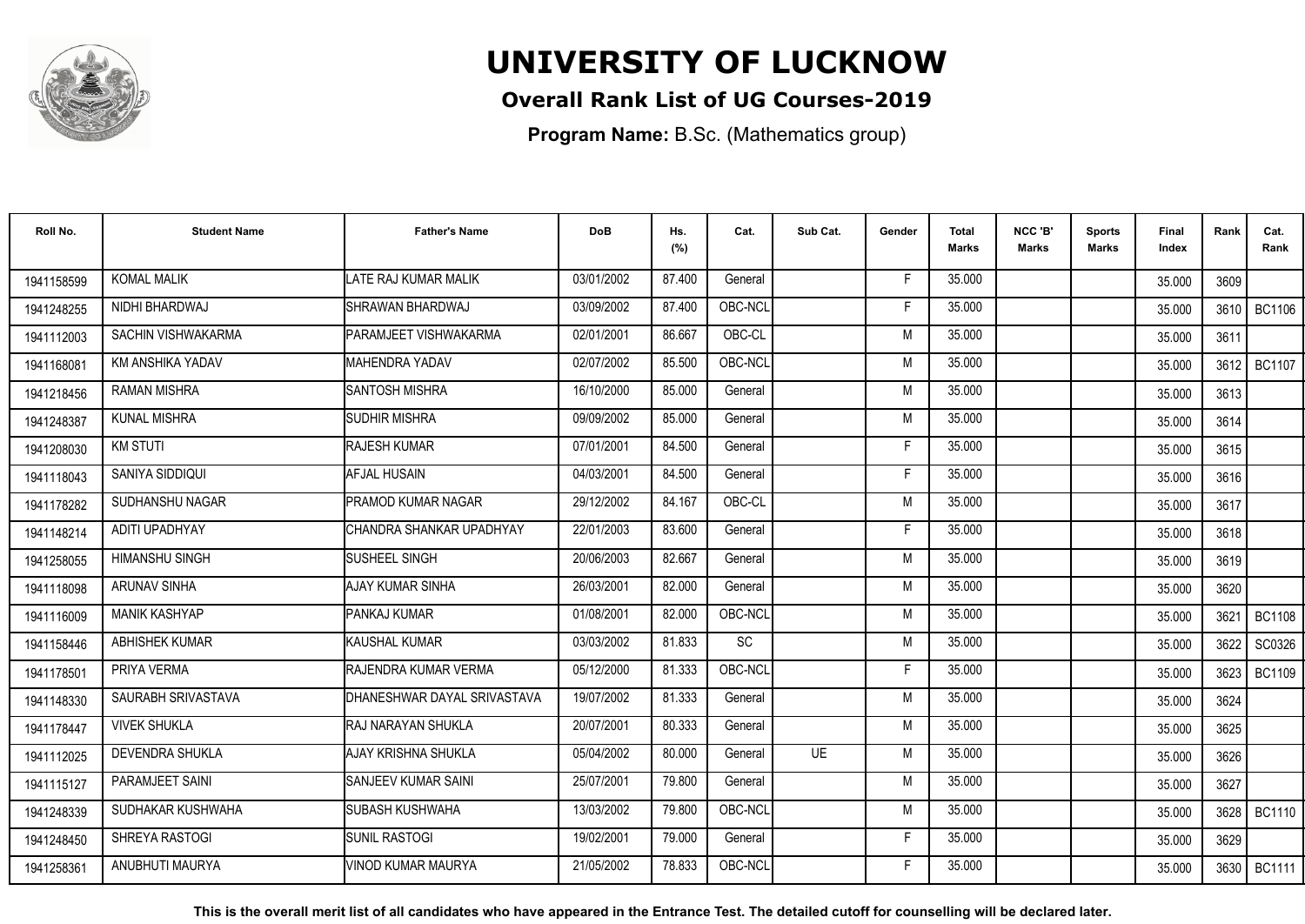

### **Overall Rank List of UG Courses-2019**

**Program Name:** B.Sc. (Mathematics group)

| Roll No.   | <b>Student Name</b>     | <b>Father's Name</b>        | <b>DoB</b> | Hs.<br>(%) | Cat.      | Sub Cat. | Gender | Total<br><b>Marks</b> | NCC 'B'<br><b>Marks</b> | Sports<br>Marks | Final<br>Index | Rank | Cat.<br>Rank  |
|------------|-------------------------|-----------------------------|------------|------------|-----------|----------|--------|-----------------------|-------------------------|-----------------|----------------|------|---------------|
| 1941258382 | ADARSH KUMAR VERMA      | VINOD KUMAR VERMA           | 22/08/2002 | 78.833     | OBC-NCL   |          | M      | 35.000                |                         |                 | 35.000         | 3631 | <b>BC1112</b> |
| 1941158075 | <b>ANSHIKA YADAV</b>    | HARENDRA YADAV              | 04/03/2001 | 78.800     | OBC-NCL   |          | F      | 35.000                |                         |                 | 35.000         | 3632 | <b>BC1113</b> |
| 1941208042 | VAGME GUPTA             | <b>RAJESH KUMAR GUPTA</b>   | 21/01/2001 | 78.667     | OBC-NCL   |          | F      | 35.000                |                         |                 | 35.000         | 3633 | <b>BC1114</b> |
| 1941168098 | RAMPRATAP GUPTA         | <b>MAINEJAR GUPTA</b>       | 05/07/2002 | 78.667     | OBC-NCL   |          | M      | 35.000                |                         |                 | 35.000         | 3634 | <b>BC1115</b> |
| 1941158387 | SHIVENDRA SINGH TOMAR   | KAMLENDRA SINGH TOMAR       | 10/03/2002 | 78.500     | General   |          | M      | 35.000                |                         |                 | 35.000         | 3635 |               |
| 1941208452 | DEEPU KASHYAP           | <b>RAM SHARAN</b>           | 02/08/2002 | 78.000     | OBC-NCL   |          | M      | 35.000                |                         |                 | 35.000         | 3636 | <b>BC1116</b> |
| 1941218003 | ANKIT SINGH YADAV       | <b>RAMDARASH YADAV</b>      | 10/07/2003 | 77.667     | OBC-NCL   |          | M      | 35.000                |                         |                 | 35.000         | 3637 | <b>BC1117</b> |
| 1941158432 | <b>AWANISH KUMAR</b>    | KASHI RAM VERMA             | 09/10/2001 | 77.500     | OBC-CL    |          | M      | 35.000                |                         |                 | 35.000         | 3638 |               |
| 1941128018 | SAMIP KUMAR SHRIVASTAVA | AKHILESH KUMAR SHRIVASTAVA  | 16/08/2002 | 77.500     | General   |          | M      | 35.000                |                         |                 | 35.000         | 3639 |               |
| 1941178499 | NIRUPMA SHUKLA          | RAJENDRA KUMAR SHUKLA       | 26/02/2002 | 77.333     | General   |          | F      | 35.000                |                         |                 | 35.000         | 3640 |               |
| 1941248019 | UPENDRA SINGH KUSHWAHA  | SATYANARAYAN SINGH KUSHWAHA | 10/12/2002 | 77.333     | OBC-NCL   |          | M      | 35.000                |                         |                 | 35.000         | 3641 | <b>BC1118</b> |
| 1941158125 | AKASH                   | <b>HARISHCHAND</b>          | 12/08/2001 | 76.667     | SC        |          | M      | 35.000                |                         |                 | 35.000         | 3642 | SC0327        |
| 1941148052 | <b>KM KIRTI GAUTAM</b>  | <b>BAL KUMAR</b>            | 08/07/2002 | 76.500     | SC        |          |        | 35.000                |                         |                 | 35.000         | 3643 | SC0328        |
| 1941218133 | <b>NANDNI</b>           | <b>RANJEET</b>              | 08/07/2001 | 76.167     | OBC-NCL   |          | F      | 35.000                |                         |                 | 35.000         | 3644 | <b>BC1119</b> |
| 1941118125 | <b>RAJAN TIWARI</b>     | <b>AJAY TIWARI</b>          | 13/07/2001 | 76.000     | General   |          | M      | 35.000                |                         |                 | 35.000         | 3645 |               |
| 1941115063 | ATUL KUMAR RAI          | LATE B P RAI                | 30/08/2001 | 76.000     | General   |          | M      | 35.000                |                         |                 | 35.000         | 3646 |               |
| 1941158123 | SATYAM UPADHYAY         | HARISH KUMAR UPADHYAY       | 21/07/2003 | 76.000     | General   |          | M      | 35.000                |                         |                 | 35.000         | 3647 |               |
| 1941158380 | KM VISHAKHA RATNA       | <b>KAMALA PRASAD</b>        | 10/07/2001 | 75.500     | SC        |          | F      | 35.000                |                         |                 | 35.000         | 3648 | SC0329        |
| 1941158322 | SHAILENDRA KUMAR YADAV  | JITENDRA KUMAR YADAV        | 10/10/2001 | 75.333     | OBC-NCL   |          | M      | 35.000                |                         |                 | 35.000         | 3649 | <b>BC1120</b> |
| 1941168524 | <b>AYUSH TRIPATHI</b>   | <b>NARENDRA TRIPATHI</b>    | 15/07/2003 | 75.167     | General   |          | M      | 35.000                |                         |                 | 35.000         | 3650 |               |
| 1941158326 | SHIVAM JITENDRA PANDEY  | JITENDRA PANDEY             | 29/05/2001 | 74.600     | General   |          | M      | 35.000                |                         |                 | 35.000         | 3651 |               |
| 1941248206 | ANSHU VERMA             | <b>SHIV PRATAP VERMA</b>    | 04/07/2002 | 74.333     | <b>SC</b> |          | M      | 35.000                |                         |                 | 35.000         | 3652 | SC0330        |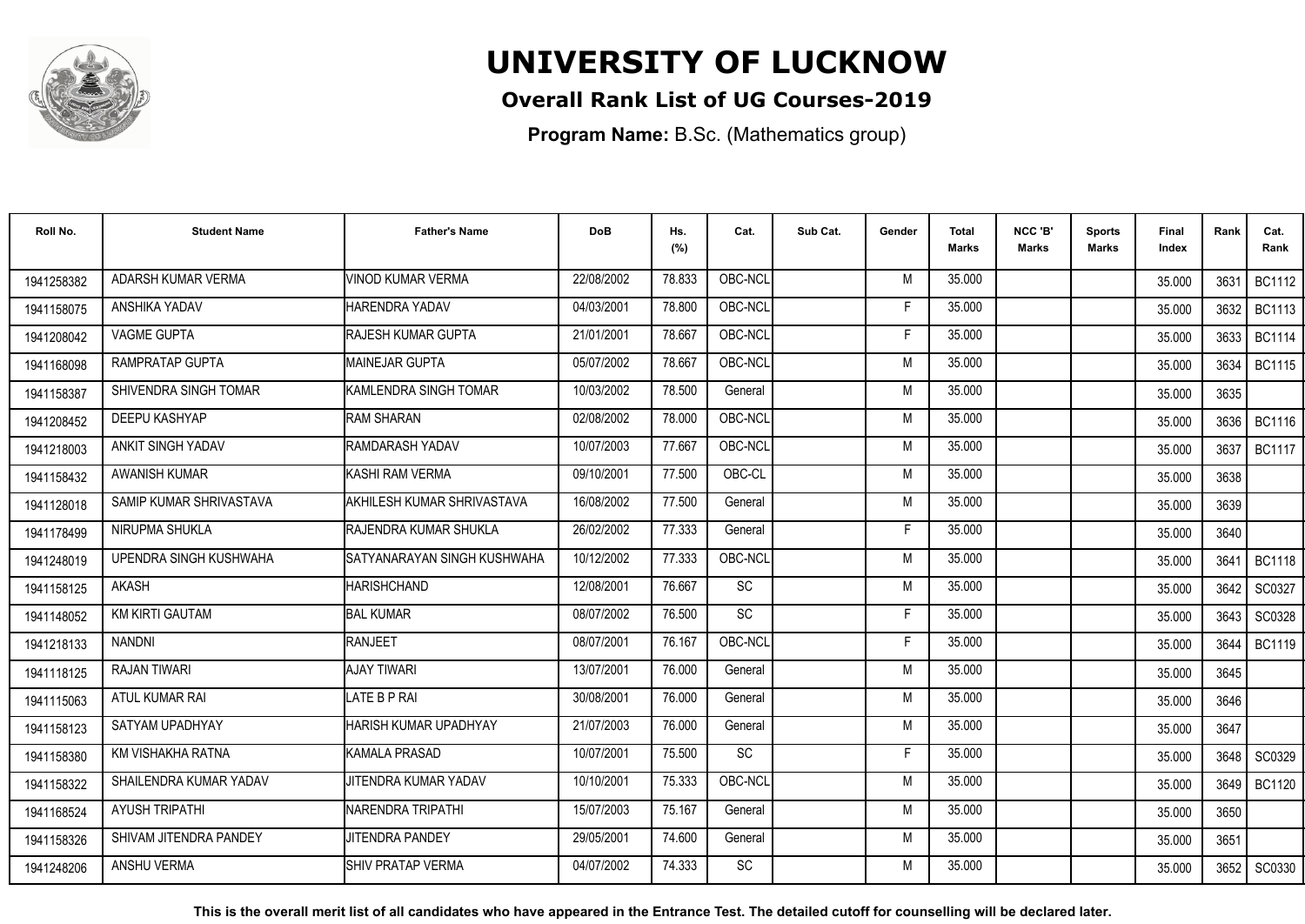

### **Overall Rank List of UG Courses-2019**

**Program Name:** B.Sc. (Mathematics group)

| Roll No.   | <b>Student Name</b>      | <b>Father's Name</b>           | <b>DoB</b> | Hs.<br>(%) | Cat.      | Sub Cat. | Gender | Total<br><b>Marks</b> | NCC 'B'<br><b>Marks</b> | Sports<br>Marks | Final<br>Index | Rank | Cat.<br>Rank  |
|------------|--------------------------|--------------------------------|------------|------------|-----------|----------|--------|-----------------------|-------------------------|-----------------|----------------|------|---------------|
| 1941218253 | YASH SINGH               | SANDEEP SINGH                  | 21/10/2002 | 74.000     | General   |          | M      | 35.000                |                         |                 | 35.000         | 3653 |               |
| 1941117096 | NAMRITA VERMA            | <b>SAJIVAN LAL VERMA</b>       | 01/04/2003 | 73.600     | <b>SC</b> |          | F      | 35.000                |                         |                 | 35.000         | 3654 | SC0331        |
| 1941248320 | <b>UMESH KUMAR RAWAT</b> | <b>SIYA RAM RAWAT</b>          | 23/01/2001 | 71.333     | <b>SC</b> |          | M      | 35.000                |                         |                 | 35.000         | 3655 | SC0332        |
| 1941168065 | SAURABH MAURYA           | MAHENDRA PRASAD MAURYA         | 21/07/2003 | 71.333     | OBC-NCL   |          | M      | 35.000                |                         |                 | 35.000         | 3656 | <b>BC1121</b> |
| 1941168274 | MOHAMMAD HAMZA           | MOHAMMAD ZIA ATHAR             | 30/10/2001 | 70.200     | General   |          | M      | 35.000                |                         |                 | 35.000         | 3657 |               |
| 1941178038 | <b>KM SATYA GUPTA</b>    | <b>NEERAJ GUPTA</b>            | 13/12/2002 | 69.833     | OBC-NCL   |          | Е      | 35.000                |                         |                 | 35.000         | 3658 | <b>BC1122</b> |
| 1941248109 | <b>AMAN KUMAR</b>        | <b>SHANKAR PRASAD</b>          | 11/01/2001 | 69.167     | OBC-NCL   |          | M      | 35.000                |                         |                 | 35.000         | 3659 | <b>BC1123</b> |
| 1941258300 | NIKITA SHARMA            | <b>VIKRAM KUMAR SHARMA</b>     | 13/02/2003 | 69.167     | OBC-CL    |          | F      | 35.000                |                         |                 | 35.000         | 3660 |               |
| 1941208370 | <b>ANKIT KUMAR</b>       | <b>RAM MURAT</b>               | 10/06/2002 | 68.500     | <b>SC</b> |          | M      | 35.000                |                         |                 | 35.000         | 3661 | SC0333        |
| 1941258435 | <b>ADARSH SINGH</b>      | <b>VIRENDRA SINGH</b>          | 20/09/2002 | 68.000     | General   |          | M      | 35.000                |                         |                 | 35.000         | 3662 |               |
| 1941248014 | ANJALI SRIVASTAVA        | SATYA RAM SRIVASTAVA           | 20/05/2001 | 66.333     | OBC-NCL   |          | F      | 35.000                |                         |                 | 35.000         | 3663 | <b>BC1124</b> |
| 1941218311 | ABHAY KUMAR SRIVASTAVA   | <b>SANJAY KUMAR SRIVASTAVA</b> | 18/04/2001 | 65.143     | General   |          | M      | 35.000                |                         |                 | 35.000         | 3664 |               |
| 1941178303 | SONU YADAV               | <b>PRAMOD YADAV</b>            | 20/03/2002 | 64.600     | OBC-NCL   |          | M      | 35.000                |                         |                 | 35.000         | 3665 | <b>BC1125</b> |
| 1941112022 | SHRADDHA TIWARI          | <b>UMESH TIWARI</b>            | 12/05/2001 | 64.500     | General   |          | F      | 35.000                |                         |                 | 35.000         | 3666 |               |
| 1941148512 | <b>RAM LAKHAN</b>        | DWARIKA PRASAD                 | 05/07/1998 | 61.667     | OBC-NCL   |          | M      | 35.000                |                         |                 | 35.000         | 3667 | <b>BC1126</b> |
| 1941158283 | <b>GOVINDA KUMAR</b>     | <b>JANARDAN RAM</b>            | 19/12/2001 | 61.000     | General   |          | M      | 35.000                |                         |                 | 35.000         | 3668 |               |
| 1941158485 | ANKUL YADAV              | <b>KRIPAL RAM</b>              | 10/04/2002 | 59.667     | OBC-CL    |          | M      | 35.000                |                         |                 | 35.000         | 3669 |               |
| 1941118130 | SHIVA TYAGI              | AJAYVEER SINGH                 | 10/04/2000 | 56.000     | General   |          | M      | 35.000                |                         |                 | 35.000         | 3670 |               |
| 1941258004 | <b>KM KASAK VAISH</b>    | <b>SURESH CHAND GUPTA</b>      | 30/12/2003 | 99.545     | General   |          | F      | 34.000                |                         |                 | 34.000         | 3671 |               |
| 1941148021 | <b>MOHD SHABAN</b>       | AZAD AHMAD                     | 10/02/2001 | 95.000     | OBC-NCL   |          | M      | 34.000                |                         |                 | 34.000         | 3672 | <b>BC1127</b> |
| 1941218315 | SAKSHAM TIWARI           | ISANJAY KUMAR TIWARI           | 11/11/2001 | 95.000     | General   |          | M      | 34.000                |                         |                 | 34.000         | 3673 |               |
| 1941218200 | AKANSHA GUPTA            | ROHIT GUPTA                    | 02/04/2001 | 94.950     | General   |          | F      | 34.000                |                         |                 | 34.000         | 3674 |               |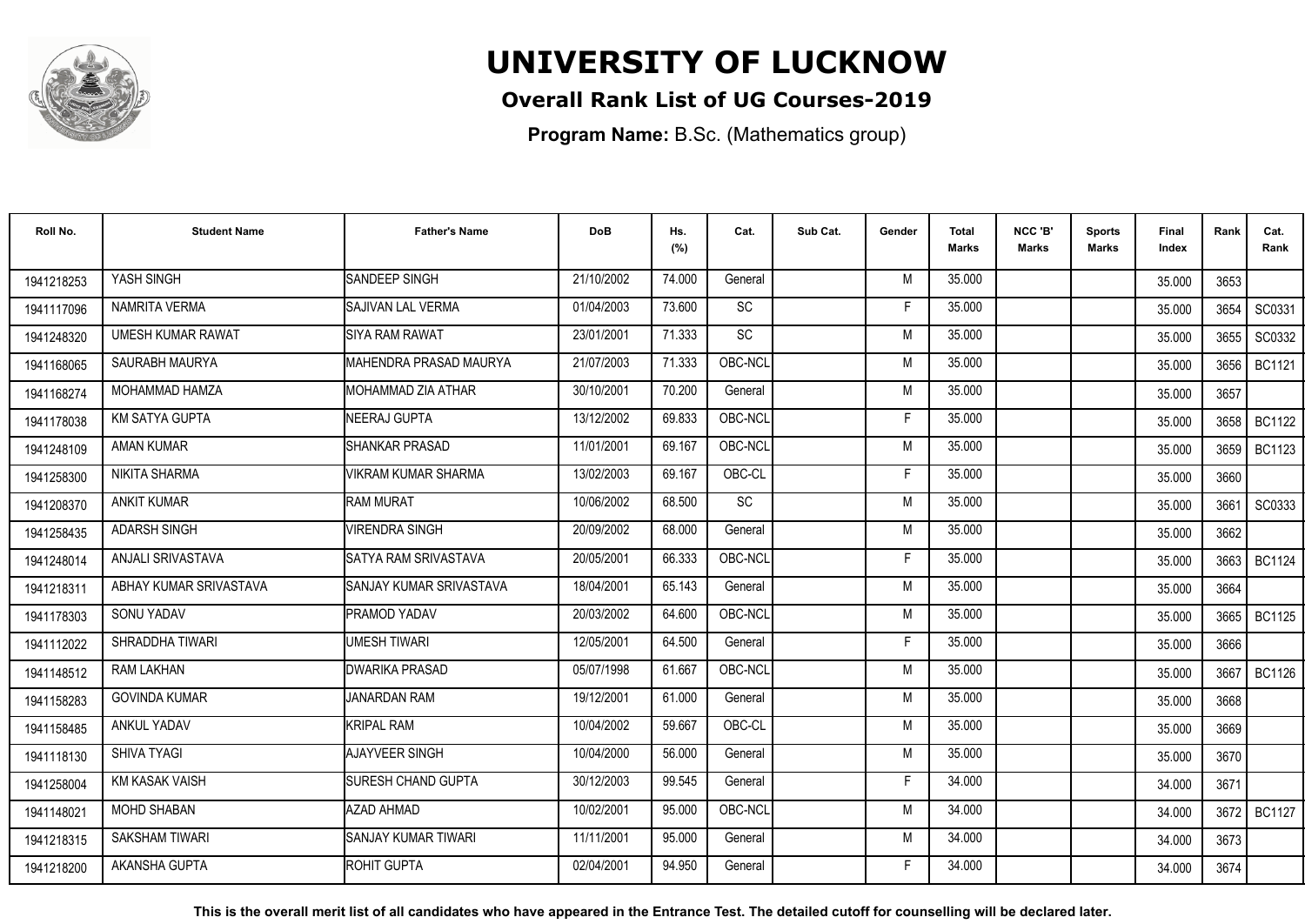

### **Overall Rank List of UG Courses-2019**

**Program Name:** B.Sc. (Mathematics group)

| Roll No.   | <b>Student Name</b>    | <b>Father's Name</b>       | <b>DoB</b> | Hs.<br>(%) | Cat.      | Sub Cat. | Gender | <b>Total</b><br><b>Marks</b> | NCC 'B'<br><b>Marks</b> | <b>Sports</b><br>Marks | Final<br>Index | Rank | Cat.<br>Rank  |
|------------|------------------------|----------------------------|------------|------------|-----------|----------|--------|------------------------------|-------------------------|------------------------|----------------|------|---------------|
| 1941118052 | SHREYA AGRAWAL         | <b>AJAY AGRAWAL</b>        | 09/04/2002 | 92.000     | General   |          | F      | 34.000                       |                         |                        | 34.000         | 3675 |               |
| 1941248078 | SHUBHAM RAJ            | SHAILESH KUMAR SINGH       | 24/09/2003 | 91.200     | OBC-NCL   |          | M      | 34.000                       |                         |                        | 34.000         | 3676 | <b>BC1128</b> |
| 1941128037 | ANCHAL UPADHYAY        | AKHILESH UPADHYAY          | 02/02/2002 | 91.000     | General   |          | F      | 34.000                       |                         |                        | 34.000         | 3677 |               |
| 1941208326 | <b>GULSHAN KUMAR</b>   | <b>RAM KISUN RAM</b>       | 15/03/2002 | 89.200     | <b>SC</b> |          | M      | 34.000                       |                         |                        | 34.000         | 3678 | SC0334        |
| 1941128183 | <b>ANSHIKA</b>         | <b>ANIL KUMAR VERMA</b>    | 30/07/2002 | 87.400     | OBC-NCL   |          | F      | 34.000                       |                         |                        | 34.000         | 3679 | BC1129        |
| 1941168387 | <b>JAHNAVI MISHRA</b>  | MR. SATYA PRAKASH MISHRA   | 26/03/2001 | 85.417     | General   |          | F      | 34.000                       |                         |                        | 34.000         | 3680 |               |
| 1941115096 | ROHIT SHARMA           | <b>RAJENDRA PRASAD</b>     | 05/01/2002 | 85.400     | General   | DP       | M      | 34.000                       |                         |                        | 34.000         | 3681 |               |
| 1941178199 | RAGHVENDRA KUMAR       | PAWAN KUMAR VERMA          | 03/07/2001 | 84.833     | OBC-NCL   |          | M      | 34.000                       |                         |                        | 34.000         |      | 3682 BC1130   |
| 1941168310 | SHAHNAZ KHATOON        | <b>MOHD KURAISH KHAN</b>   | 24/06/2003 | 84.167     | General   |          | F      | 34.000                       |                         |                        | 34.000         | 3683 |               |
| 1941128041 | <b>AKSHIT PATEL</b>    | <b>ALOK CHAND PATEL</b>    | 28/11/2001 | 83.600     | OBC-NCL   |          | M      | 34.000                       |                         |                        | 34.000         | 3684 | <b>BC1131</b> |
| 1941218451 | <b>VISHAL VERMA</b>    | <b>SANTOSH KUMAR VERMA</b> | 06/07/2003 | 83.400     | OBC-NCL   |          | M      | 34.000                       |                         |                        | 34.000         | 3685 | <b>BC1132</b> |
| 1941208334 | PRACHI VERMA           | <b>RAM KUMAR</b>           | 01/07/2003 | 83.000     | OBC-NCL   |          | F      | 34.000                       |                         |                        | 34.000         | 3686 | <b>BC1133</b> |
| 1941218117 | MANISH KASAUDHAN       | RAMTEERATH KASAUDHAN       | 10/08/2002 | 82.167     | OBC-NCL   |          | M      | 34.000                       |                         |                        | 34.000         | 3687 | <b>BC1134</b> |
| 1941248341 | <b>ABHAY NISHAD</b>    | SUBEDAR NISHAD             | 14/08/2002 | 81.600     | OBC-NCL   |          | M      | 34.000                       |                         |                        | 34.000         | 3688 | <b>BC1135</b> |
| 1941258177 | <b>SONALI SINGH</b>    | <b>UMESH KUMAR SINGH</b>   | 31/07/2000 | 79.800     | General   |          | Е      | 34.000                       |                         |                        | 34.000         | 3689 |               |
| 1941168378 | JUGAL KISHOR DWIVEDI   | MR. NAWAL KISHOR DWIVEDI   | 04/01/2002 | 79.800     | General   |          | M      | 34.000                       |                         |                        | 34.000         | 3690 |               |
| 1941258220 | PANKAJ PRAJAPATI       | VEERBAHADUR PRAJAPATI      | 01/06/2002 | 79.800     | OBC-NCL   |          | M      | 34.000                       |                         |                        | 34.000         |      | 3691   BC1136 |
| 1941208271 | <b>ABHISHEK MAURYA</b> | RAM CHANDRA MAURYA         | 24/03/2000 | 79.167     | OBC-NCL   |          | M      | 34.000                       |                         |                        | 34.000         | 3692 | <b>BC1137</b> |
| 1941168128 | ADARSH AWASTHI         | <b>MANOJ AWASTHI</b>       | 24/11/1999 | 78.833     | General   |          | M      | 34.000                       |                         |                        | 34.000         | 3693 |               |
| 1941258099 | <b>MANSI OJHA</b>      | <b>TARUN KANT OJHA</b>     | 24/11/2001 | 78.500     | General   |          | F      | 34.000                       |                         |                        | 34.000         | 3694 |               |
| 1941112030 | YASH SINGHAL           | LOKESH KUMAR GUPTA         | 01/07/2001 | 78.000     | OBC-NCL   |          | M      | 34.000                       |                         |                        | 34.000         | 3695 | <b>BC1138</b> |
| 1941168040 | <b>ASHUTOSH DIXIT</b>  | <b>MADHAV RAM DIXIT</b>    | 26/03/2002 | 77.167     | General   |          | M      | 34.000                       |                         |                        | 34.000         | 3696 |               |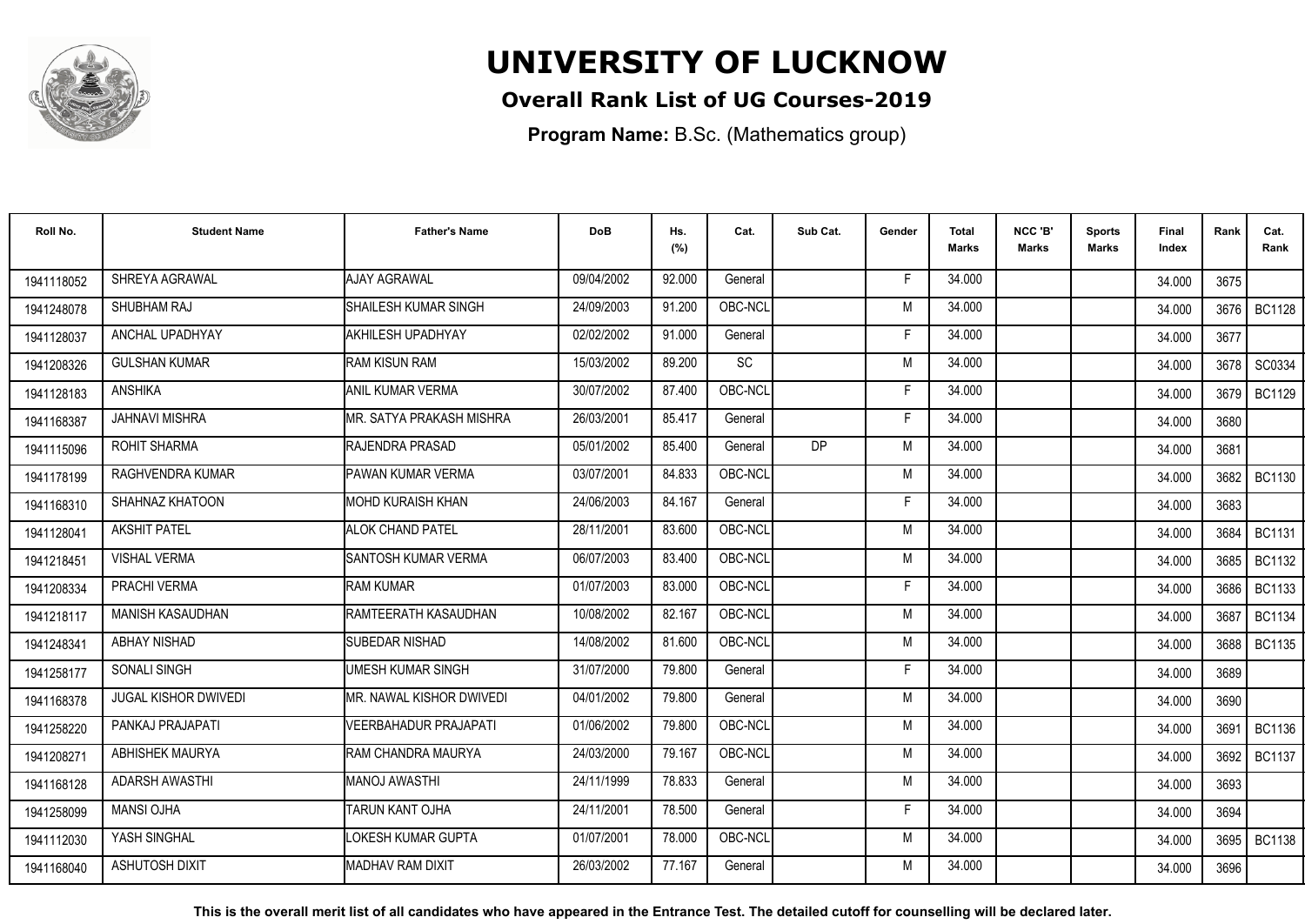

### **Overall Rank List of UG Courses-2019**

**Program Name:** B.Sc. (Mathematics group)

| Roll No.   | <b>Student Name</b>    | <b>Father's Name</b>           | <b>DoB</b> | Hs.<br>(%) | Cat.      | Sub Cat.  | Gender | <b>Total</b><br>Marks | NCC 'B'<br><b>Marks</b> | Sports<br><b>Marks</b> | Final<br>Index | Rank   | Cat.<br>Rank  |
|------------|------------------------|--------------------------------|------------|------------|-----------|-----------|--------|-----------------------|-------------------------|------------------------|----------------|--------|---------------|
| 1941158138 | <b>NAMRTA SINGH</b>    | <b>HEERA SINGH</b>             | 05/09/2003 | 77.000     | General   |           | -F     | 34.000                |                         |                        | 34.000         | 3697   |               |
| 1941158357 | SITESH JHA             | KAILASH JHA                    | 07/05/2000 | 76.167     | General   |           | M      | 34.000                |                         |                        | 34.000         | 3698   |               |
| 1941128088 | ANSHUL SRIVASTAVA      | <b>AMIT KISHORE SRIVASTAVA</b> | 17/04/2001 | 76.000     | General   |           | M      | 34.000                |                         |                        | 34.000         | 3699   |               |
| 1941218376 | PRIYANSHU KUMAR        | <b>SANJEEV KUMAR</b>           | 22/07/2003 | 75.667     | OBC-CL    |           | M      | 34.000                |                         |                        | 34.000         | 3700   |               |
| 1941128472 | <b>VIPIN YADAV</b>     | <b>AVADHESH KUMAR</b>          | 16/08/2002 | 74.833     | OBC-NCL   |           | M      | 34.000                |                         |                        | 34.000         | 3701   | <b>BC1139</b> |
| 1941258454 | <b>ABHISHEK DATT</b>   | <b>VISHUN DATT</b>             | 10/01/1998 | 74.667     | SC        |           | M      | 34.000                |                         |                        | 34.000         | 3702   | SC0335        |
| 1941168070 | NEHAL SINGH            | <b>MAHENDRA PRATAP SINGH</b>   | 19/01/2002 | 74.500     | General   |           | F      | 34.000                |                         |                        | 34.000         | 3703   |               |
| 1941248189 | RIKESH VISHWAKARMA     | <b>SHIV LAL VISHWAKARMA</b>    | 05/07/2002 | 74.167     | OBC-NCL   |           | M      | 34.000                |                         |                        | 34.000         | 3704 l | <b>BC1140</b> |
| 1941248452 | POOJA SHARMA           | <b>SUNIL SHARMA</b>            | 14/11/2002 | 74.000     | OBC-NCL   |           | E      | 34.000                |                         |                        | 34.000         |        | 3705   BC1141 |
| 1941258174 | <b>VINAY KUMAR</b>     | <b>UMESH KUMAR</b>             | 08/07/2002 | 73.000     | General   |           | M      | 34.000                |                         |                        | 34.000         | 3706   |               |
| 1941112016 | SHIVANI SRIVASTAVA     | RAM CHANDRA SRIVASTAVA         | 31/01/2002 | 72.667     | General   | <b>UE</b> | F      | 34.000                |                         |                        | 34.000         | 3707   |               |
| 1941115110 | PREETI GUPTA           | <b>RAM PYARE RAM</b>           | 27/11/2001 | 72.200     | OBC-NCL   |           | Е      | 34.000                |                         |                        | 34.000         | 3708   | <b>BC1142</b> |
| 1941112014 | SHRUTI SRIVASTAVA      | RAKESH SRIVASTAVA              | 21/07/2000 | 70.500     | General   |           | Е      | 34.000                |                         |                        | 34.000         | 3709   |               |
| 1941116006 | <b>MIHIR PATHAK</b>    | <b>MANOJ PATHAK</b>            | 01/12/2001 | 70.400     | General   |           | M      | 34.000                |                         |                        | 34.000         | 3710   |               |
| 1941114005 | SHILPI GAUTAM          | <b>RAM NARESH</b>              | 25/08/2002 | 70.333     | <b>SC</b> |           | Е      | 34.000                |                         |                        | 34.000         | 3711   | SC0336        |
| 1941128148 | SATYA JEET BAJPAI      | ANIL KUMAR BAJPAI              | 02/08/2002 | 70.000     | General   |           | M      | 34.000                |                         |                        | 34.000         | 3712   |               |
| 1941148457 | <b>ADARSH TIWARI</b>   | DINESH KUMAR TIWARI            | 28/08/2002 | 68.333     | General   |           | M      | 34.000                |                         |                        | 34.000         | 3713   |               |
| 1941178204 | ROHIT KUMAR GAUTAM     | <b>PHATTEY LAL</b>             | 03/08/1996 | 67.833     | <b>SC</b> |           | M      | 34.000                |                         |                        | 34.000         | 3714   | SC0337        |
| 1941248074 | KM SHIVANI YADAV       | SHAILENDRA YADAV               | 24/07/2002 | 67.167     | General   |           | E      | 34.000                |                         |                        | 34.000         | 3715   |               |
| 1941168484 | AJEET TRIPATHI         | INANDAN TRIPATHI               | 30/10/2000 | 67.000     | General   |           | M      | 34.000                |                         |                        | 34.000         | 3716   |               |
| 1941112020 | RAHUL MISHRA           | <b>SANTOSH MISHRA</b>          | 16/10/2000 | 60.800     | General   | <b>UE</b> | M      | 34.000                |                         |                        | 34.000         | 3717   |               |
| 1941117056 | <b>SAMEEKSHA DIXIT</b> | IMR PANKAJ KUMAR DIXIT         | 19/03/2002 | 60.000     | General   |           | F      | 34.000                |                         |                        | 34.000         | 3718   |               |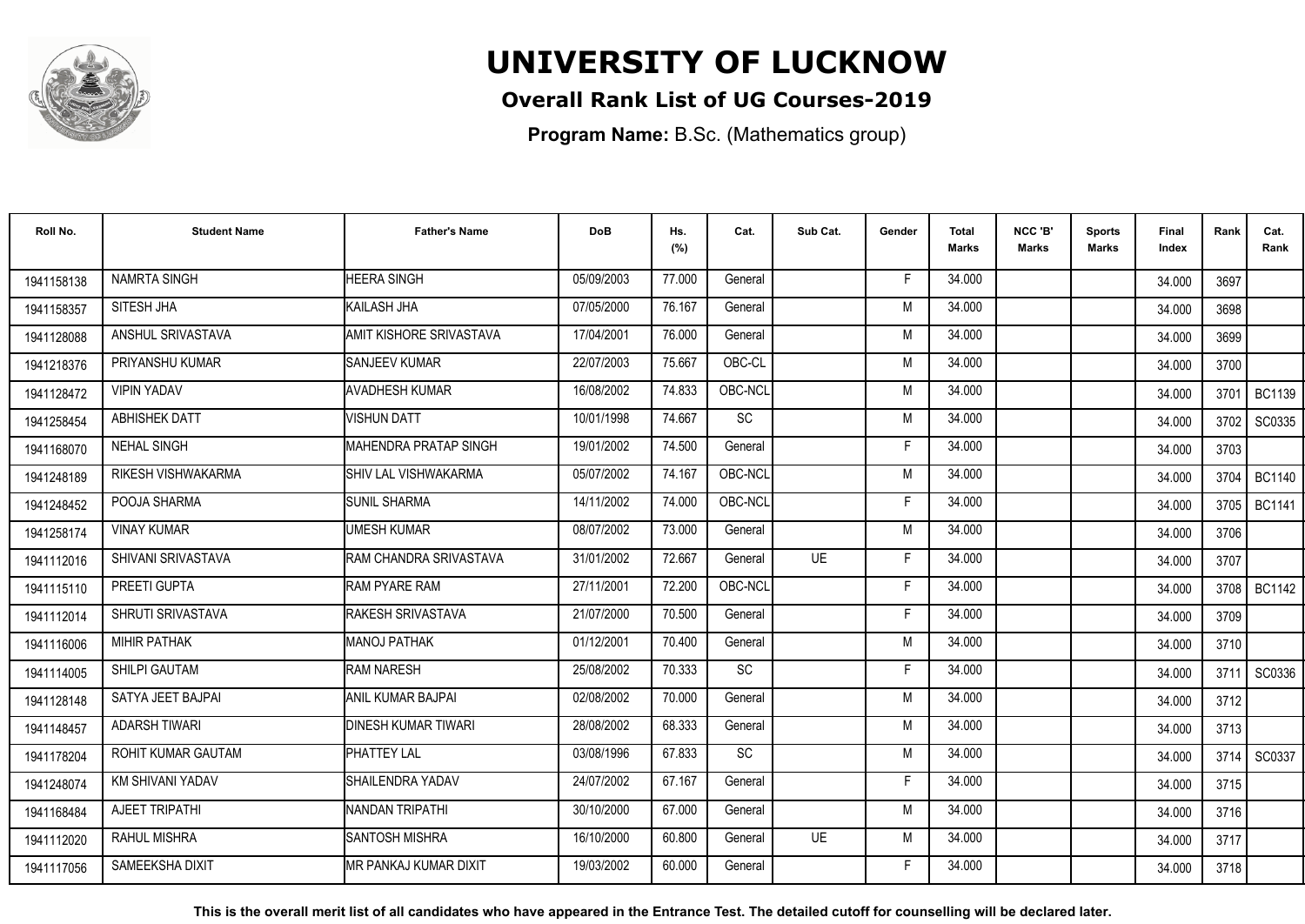

### **Overall Rank List of UG Courses-2019**

**Program Name:** B.Sc. (Mathematics group)

| Roll No.   | <b>Student Name</b>      | <b>Father's Name</b>       | <b>DoB</b> | Hs.<br>(%) | Cat.    | Sub Cat. | Gender | <b>Total</b><br>Marks | NCC 'B'<br><b>Marks</b> | Sports<br>Marks | Final<br>Index | Rank   | Cat.<br>Rank  |
|------------|--------------------------|----------------------------|------------|------------|---------|----------|--------|-----------------------|-------------------------|-----------------|----------------|--------|---------------|
| 1941258303 | SIDDHANT AWASTHI         | <b>VIMAL AWASTHI</b>       | 23/05/2001 | 54.667     | General |          | M      | 34.000                |                         |                 | 34.000         | 3719   |               |
| 1941178249 | <b>KARAN SINGH</b>       | <b>PRADEEP SINGH</b>       | 02/12/2001 | 100.000    | General |          | M      | 33.000                |                         |                 | 33.000         | 3720   |               |
| 1941178126 | ANURADHA CHATURVEDI      | PADMENDU MANI CHATURVEDI   | 21/02/2002 | 93.000     | General |          | E      | 33.000                |                         |                 | 33.000         | 3721   |               |
| 1941218093 | HARSHIT YADAV            | RAMKUNWAR YADAV            | 19/07/2002 | 92.333     | OBC-NCL |          | M      | 33.000                |                         |                 | 33.000         | 3722   | <b>BC1143</b> |
| 1941128035 | <b>ABHISHEK TIWARI</b>   | AKHILESH TIWARI            | 15/01/2000 | 92.000     | General |          | M      | 33.000                |                         |                 | 33.000         | 3723   |               |
| 1941208087 | <b>HIMANSHI PAL</b>      | <b>RAJESH PAL</b>          | 30/01/2001 | 91.200     | General |          | Е      | 33.000                |                         |                 | 33.000         | 3724   |               |
| 1941115161 | ANKITA DUBEY             | AMBREESH KUMAR DUBEY       | 23/04/2002 | 91.000     | General |          | F      | 33.000                |                         |                 | 33.000         | 3725   |               |
| 1941168318 | <b>AHMAD HUSAIN</b>      | IMOHD SAYEED QURESHI       | 08/07/2000 | 87.400     | OBC-NCL |          | M      | 33.000                |                         |                 | 33.000         |        | 3726   BC1144 |
| 1941168463 | <b>AFSHA KHAN</b>        | <b>NAEEM KHAN</b>          | 19/01/2001 | 87.200     | General |          | F      | 33.000                |                         |                 | 33.000         | 3727   |               |
| 1941178183 | <b>SONALI SONI</b>       | PARSHURAM SONI             | 19/10/2002 | 86.667     | OBC-NCL |          | F      | 33.000                |                         |                 | 33.000         | 3728 I | <b>BC1145</b> |
| 1941148484 | <b>SHAILI BAISWAR</b>    | <b>DIVAKAR KUMAR</b>       | 05/07/2003 | 85.333     | OBC-NCL |          | Е      | 33.000                |                         |                 | 33.000         | 3729   | <b>BC1146</b> |
| 1941128030 | ANURAG SINGH             | <b>AKHILESH SINGH</b>      | 10/02/2002 | 84.833     | General |          | M      | 33.000                |                         |                 | 33.000         | 3730   |               |
| 1941218047 | <b>GOVIND</b>            | <b>RAMESH KUMAR</b>        | 01/04/2002 | 84.833     | OBC-NCL |          | M      | 33.000                |                         |                 | 33.000         | 3731   | <b>BC1147</b> |
| 1941248038 | SURAJ VERMA              | SATYENDRA KUMAR VERMA      | 20/12/2001 | 84.667     | OBC-NCL |          | M      | 33.000                |                         |                 | 33.000         | 3732   | <b>BC1148</b> |
| 1941118107 | <b>HARSH SHARMA</b>      | AJAY MOHAN SHARMA          | 22/07/2002 | 83.600     | General |          | M      | 33.000                |                         |                 | 33.000         | 3733   |               |
| 1941208166 | <b>SHANKAR KUMAR</b>     | <b>RAJU PRASAD</b>         | 22/04/2000 | 83.000     | SC      |          | M      | 33.000                |                         |                 | 33.000         | 3734   | SC0338        |
| 1941218042 | <b>ADARSH R KRISHNAN</b> | RAMESH KRISHNAN            | 20/06/2000 | 82.429     | General |          | M      | 33.000                |                         |                 | 33.000         | 3735   |               |
| 1941158057 | RIJWAN AHAMAD            | <b>HABIBULLAH ANSARI</b>   | 15/12/2003 | 82.333     | OBC-NCL |          | M      | 33.000                |                         |                 | 33.000         |        | 3736   BC1149 |
| 1941148565 | YUVRAJ SINGH             | <b>GAUTAM SINGH</b>        | 29/09/2002 | 81.833     | General |          | M      | 33.000                |                         |                 | 33.000         | 3737   |               |
| 1941158230 | SANDEEP SINGH GANGOLA    | JAGDISH SINGH GANGOLA      | 20/10/2001 | 80.200     | General |          | M      | 33.000                |                         |                 | 33.000         | 3738   |               |
| 1941148112 | <b>ARCHANA</b>           | BHARATHARI KUMAR CHAURASIA | 25/06/2001 | 80.000     | OBC-NCL |          | F.     | 33.000                |                         |                 | 33.000         | 3739 I | <b>BC1150</b> |
| 1941115142 | <b>UTKARSH SINGH</b>     | <b>I</b> SUNIL KUMAR SINGH | 16/01/2002 | 79.800     | General |          | M      | 33.000                |                         |                 | 33.000         | 3740   |               |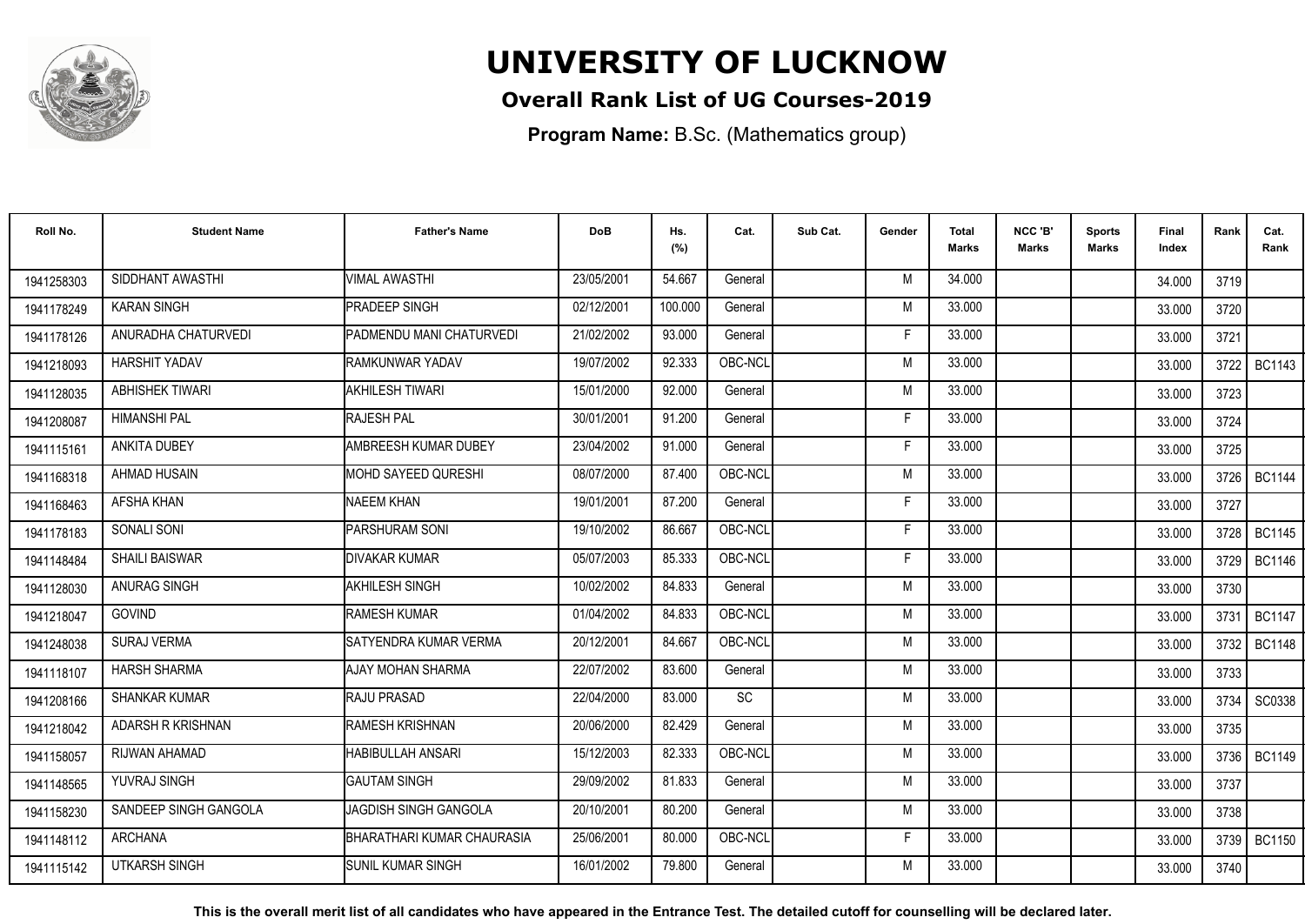

### **Overall Rank List of UG Courses-2019**

**Program Name:** B.Sc. (Mathematics group)

| Roll No.   | <b>Student Name</b>   | <b>Father's Name</b>         | <b>DoB</b> | Hs.<br>(%) | Cat.      | Sub Cat. | Gender | Total<br>Marks | NCC 'B'<br><b>Marks</b> | Sports<br>Marks | Final<br>Index | Rank | Cat.<br>Rank  |
|------------|-----------------------|------------------------------|------------|------------|-----------|----------|--------|----------------|-------------------------|-----------------|----------------|------|---------------|
| 1941168255 | <b>MANSI YADAV</b>    | <b>IMITHLESH KUMAR YADAV</b> | 10/01/2003 | 78.833     | OBC-NCL   |          | E      | 33.000         |                         |                 | 33.000         | 3741 | <b>BC1151</b> |
| 1941148487 | ABHISHEK SINGH        | <b>DIWAKAR SINGH</b>         | 10/09/1999 | 78.333     | General   |          | M      | 33.000         |                         |                 | 33.000         | 3742 |               |
| 1941258463 | RUDRA PRATAP SINGH    | <b>VISHWANATH SINGH</b>      | 18/07/2002 | 78.000     | General   |          | M      | 33.000         |                         |                 | 33.000         | 3743 |               |
| 1941248355 | PRATIBHA SRIVASTAVA   | SUBHASH CHANDRA SRIVASTAVA   | 15/07/2002 | 77.800     | General   |          | F      | 33.000         |                         |                 | 33.000         | 3744 |               |
| 1941258144 | YOGITA SRIVASTAVA     | UDEEP KUMAR SRIVASTAVA       | 20/11/2001 | 77.000     | General   |          | -F     | 33.000         |                         |                 | 33.000         | 3745 |               |
| 1941148427 | <b>ANMOL MISHRA</b>   | <b>DINESH CHANDRA MISHRA</b> | 09/11/2000 | 76.500     | General   |          | M      | 33.000         |                         |                 | 33.000         | 3746 |               |
| 1941168228 | SHALENDRA SINGH       | <b>MATTULAL</b>              | 20/09/2003 | 75.000     | <b>SC</b> |          | M      | 33.000         |                         |                 | 33.000         | 3747 | SC0339        |
| 1941248183 | <b>TANU SINGH</b>     | <b>SHIV KUMAR SINGH</b>      | 09/11/2002 | 74.500     | General   |          | F      | 33.000         |                         |                 | 33.000         | 3748 |               |
| 1941208480 | <b>ANAMIKA PANDEY</b> | RAMA NAND PANDEY             | 04/04/2002 | 73.333     | General   |          | F      | 33.000         |                         |                 | 33.000         | 3749 |               |
| 1941258374 | <b>RUBI SINGH</b>     | <b>VINOD KUMAR SINGH</b>     | 08/08/2002 | 72.167     | General   |          | M      | 33.000         |                         |                 | 33.000         | 3750 |               |
| 1941258397 | AKSHAT SINGH          | <b>VINOD SINGH</b>           | 16/04/2001 | 72.000     | OBC-NCL   |          | M      | 33.000         |                         |                 | 33.000         | 3751 | <b>BC1152</b> |
| 1941248080 | <b>RISHABH MAURYA</b> | SHAILESH MAURYA              | 17/04/2002 | 71.833     | OBC-NCL   |          | M      | 33.000         |                         |                 | 33.000         | 3752 | <b>BC1153</b> |
| 1941248111 | SARVAGYA DIXIT        | <b>SHANTANU DIXIT</b>        | 15/07/2001 | 71.333     | General   |          | M      | 33.000         |                         |                 | 33.000         | 3753 |               |
| 1941258441 | <b>ARPIT MISHRA</b>   | <b>VIRESH KUMAR MISHRA</b>   | 20/07/2002 | 70.167     | General   |          | M      | 33.000         |                         |                 | 33.000         | 3754 |               |
| 1941208050 | SAUMYA PANDEY         | <b>RAJESH KUMAR PANDEY</b>   | 08/07/2003 | 69.400     | General   |          | F      | 33.000         |                         |                 | 33.000         | 3755 |               |
| 1941128357 | <b>NAMAN SHUKLA</b>   | <b>ASHISH SHUKLA</b>         | 10/01/2002 | 68.400     | General   |          | M      | 33.000         |                         |                 | 33.000         | 3756 |               |
| 1941178124 | <b>KUNDAN VERMA</b>   | ONKAR NATH VERMA             | 10/10/2002 | 66.667     | OBC-NCL   |          | M      | 33.000         |                         |                 | 33.000         |      | 3757 BC1154   |
| 1941168275 | <b>MOHAMMED IMRAN</b> | IMOHAMMED KALIM              | 05/03/2000 | 66.500     | General   |          | M      | 33.000         |                         |                 | 33.000         | 3758 |               |
| 1941118045 | NABEELA ANSARI        | <b>AFTAB AHMAD</b>           | 21/06/2001 | 66.400     | OBC-NCL   |          | E      | 33.000         |                         |                 | 33.000         | 3759 | <b>BC1155</b> |
| 1941128312 | <b>ABHINAV GUPTA</b>  | ARVIND KUMAR GUPTA           | 21/12/2000 | 64.167     | General   |          | M      | 33.000         |                         |                 | 33.000         | 3760 |               |
| 1941218510 | SAUMYA VINAYAK MISHRA | ISATISH KUMAR MISHRA         | 09/07/2001 | 58.833     | General   |          | M      | 33.000         |                         |                 | 33.000         | 3761 |               |
| 1941117019 | <b>ANKIT SHEKHAR</b>  | AZAD SHEKHAR SINGH           | 15/09/1999 | 54.000     | General   |          | M      | 33.000         |                         |                 | 33.000         | 3762 |               |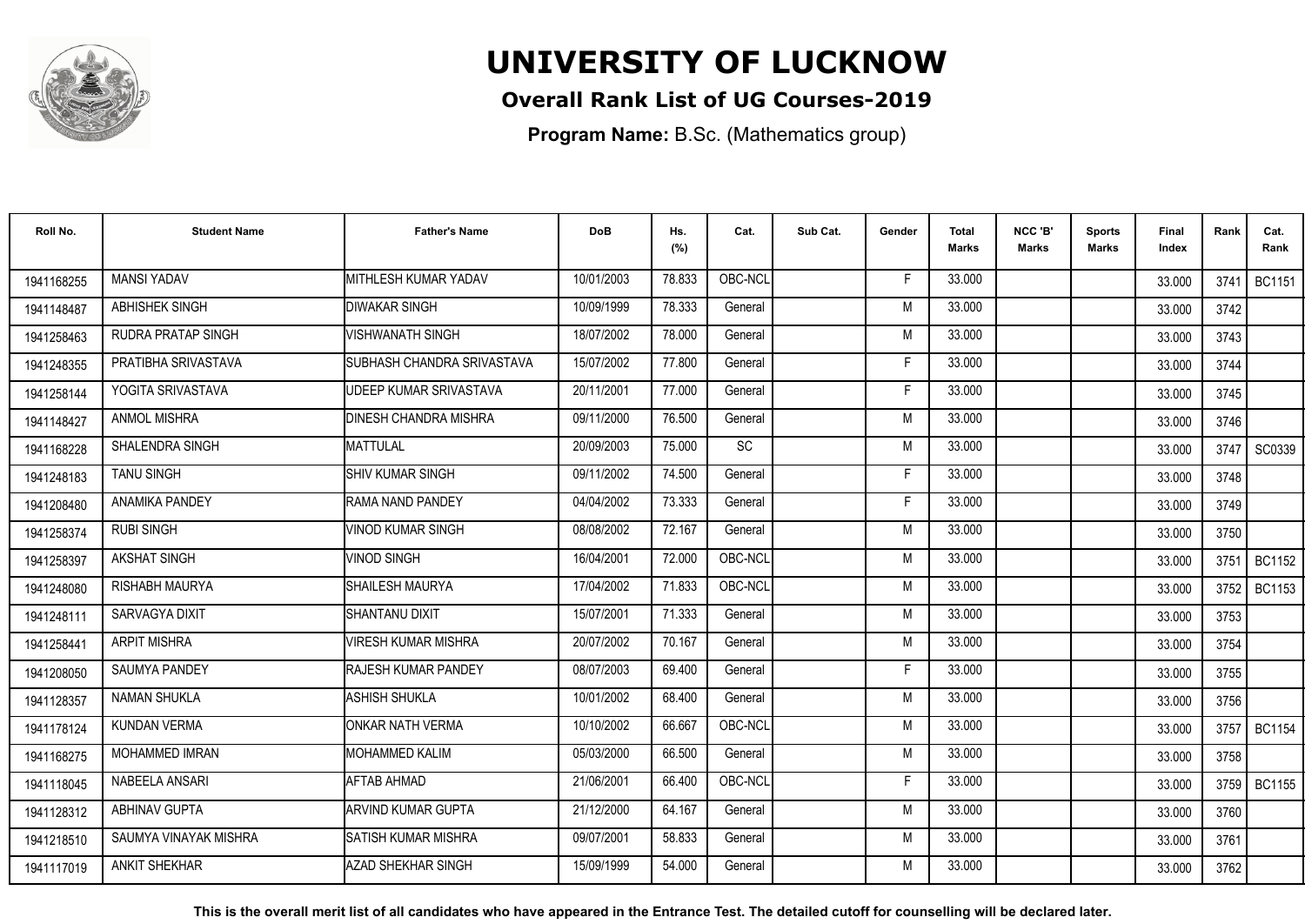

### **Overall Rank List of UG Courses-2019**

**Program Name:** B.Sc. (Mathematics group)

| Roll No.   | <b>Student Name</b>      | <b>Father's Name</b>         | <b>DoB</b> | Hs.<br>(%) | Cat.      | Sub Cat. | Gender | Total<br><b>Marks</b> | NCC 'B'<br><b>Marks</b> | Sports<br>Marks | Final<br>Index | Rank   | Cat.<br>Rank  |
|------------|--------------------------|------------------------------|------------|------------|-----------|----------|--------|-----------------------|-------------------------|-----------------|----------------|--------|---------------|
| 1941158034 | ALKA RAO                 | <b>GUNAKESH RAO</b>          | 17/10/2002 | 52.667     | <b>SC</b> |          | E      | 33.000                |                         |                 | 33.000         | 3763 l | SC0340        |
| 1941248388 | UTKARSH SHUKLA           | SUDHIR SHUKLA                | 10/02/2002 | 100.000    | General   |          | M      | 32.000                |                         |                 | 32.000         | 3764   |               |
| 1941258089 | KHADIJA FATIMA           | SYED SHAHE NAJAF             | 11/10/2001 | 96.000     | General   |          | F.     | 32.000                |                         |                 | 32.000         | 3765   |               |
| 1941248153 | <b>SUMIT MISHRA</b>      | SHESHMANI MISHRA             | 19/03/2002 | 91.167     | General   |          | M      | 32.000                |                         |                 | 32.000         | 3766   |               |
| 1941148473 | <b>ASTHA SINGH</b>       | <b>DINESH SINGH</b>          | 10/10/2001 | 89.200     | General   |          | F      | 32.000                |                         |                 | 32.000         | 3767   |               |
| 1941168106 | SUPRIYA SINGH            | <b>MANEESH SINGH</b>         | 14/09/2001 | 87.833     | General   |          | F      | 32.000                |                         |                 | 32.000         | 3768   |               |
| 1941218171 | <b>SAKSHI SINGH</b>      | RAVINDRA KUMAR SINGH         | 08/06/2001 | 87.000     | General   |          | F      | 32.000                |                         |                 | 32.000         | 3769   |               |
| 1941148230 | PRABHAT PATEL            | CHATRAPAL SINGH              | 15/02/2004 | 86.833     | OBC-NCL   |          | M      | 32.000                |                         |                 | 32.000         |        | 3770 BC1156   |
| 1941115044 | <b>JAGRATI GUPTA</b>     | HEERALAL                     | 28/08/2001 | 86.000     | OBC-NCL   | DP       | F      | 32.000                |                         |                 | 32.000         | 3771   | BC1157        |
| 1941158047 | <b>RAHUL SINGH</b>       | <b>GYAN SINGH</b>            | 26/05/2002 | 85.400     | General   |          | M      | 32.000                |                         |                 | 32.000         | 3772   |               |
| 1941168238 | <b>MD JUNAID</b>         | <b>MD JUMMAN</b>             | 30/05/2000 | 84.200     | OBC-NCL   |          | M      | 32.000                |                         |                 | 32.000         | 3773   | <b>BC1158</b> |
| 1941178001 | <b>JAANVI SINGH</b>      | NARESH KUMAR                 | 21/02/2001 | 83.667     | General   |          | F      | 32.000                |                         |                 | 32.000         | 3774   |               |
| 1941128488 | RAJAT CHAURASIYA         | AWADHESH CHAURASIYA          | 14/06/2001 | 83.600     | OBC-NCL   |          | M      | 32.000                |                         |                 | 32.000         |        | 3775   BC1159 |
| 1941248027 | YOGESH SINGH             | SATYARAM SINGH               | 25/03/2000 | 83.500     | General   |          | M      | 32.000                |                         |                 | 32.000         | 3776   |               |
| 1941158147 | ANUSHREE BAJPAI          | HIMANSHU BAJPAI              | 09/03/2001 | 81.833     | General   |          | Е      | 32.000                |                         |                 | 32.000         | 3777   |               |
| 1941248349 | SHIVANI DWIVEDI          | SUBHASH CHANDRA DWIVEDI      | 06/08/2002 | 81.833     | General   |          | F      | 32.000                |                         |                 | 32.000         | 3778   |               |
| 1941178348 | SHWETA MISHRA            | PUSHKAR NATH MISHRA          | 30/11/2002 | 81.833     | General   |          | F      | 32.000                |                         |                 | 32.000         | 3779   |               |
| 1941115065 | <b>KALPANA KUMARI</b>    | <b>MAHENDRA PRASAD SINGH</b> | 22/11/1998 | 79.800     | General   |          | F      | 32.000                |                         |                 | 32.000         | 3780   |               |
| 1941158027 | <b>RAM JI CHAURASIYA</b> | <b>GOVIND PRASAD</b>         | 15/08/2002 | 79.500     | OBC-NCL   |          | M      | 32.000                |                         |                 | 32.000         | 3781   | <b>BC1160</b> |
| 1941178094 | ASHUTOSH BHUSHAN DHANGAR | OM PRAKASH PAL               | 07/06/2000 | 78.500     | SC        |          | M      | 32.000                |                         |                 | 32.000         | 3782   | SC0341        |
| 1941148134 | ARYAN VISHWAKARMA        | <b>BIRBAL VISHWAKARMA</b>    | 08/05/2001 | 77.800     | OBC-NCL   |          | M      | 32.000                |                         |                 | 32.000         | 3783   | <b>BC1161</b> |
| 1941208172 | <b>SANCHIT KUMAR</b>     | <b>RAKESH KUMAR</b>          | 02/10/2001 | 77.333     | OBC-CL    |          | M      | 32.000                |                         |                 | 32.000         | 3784   |               |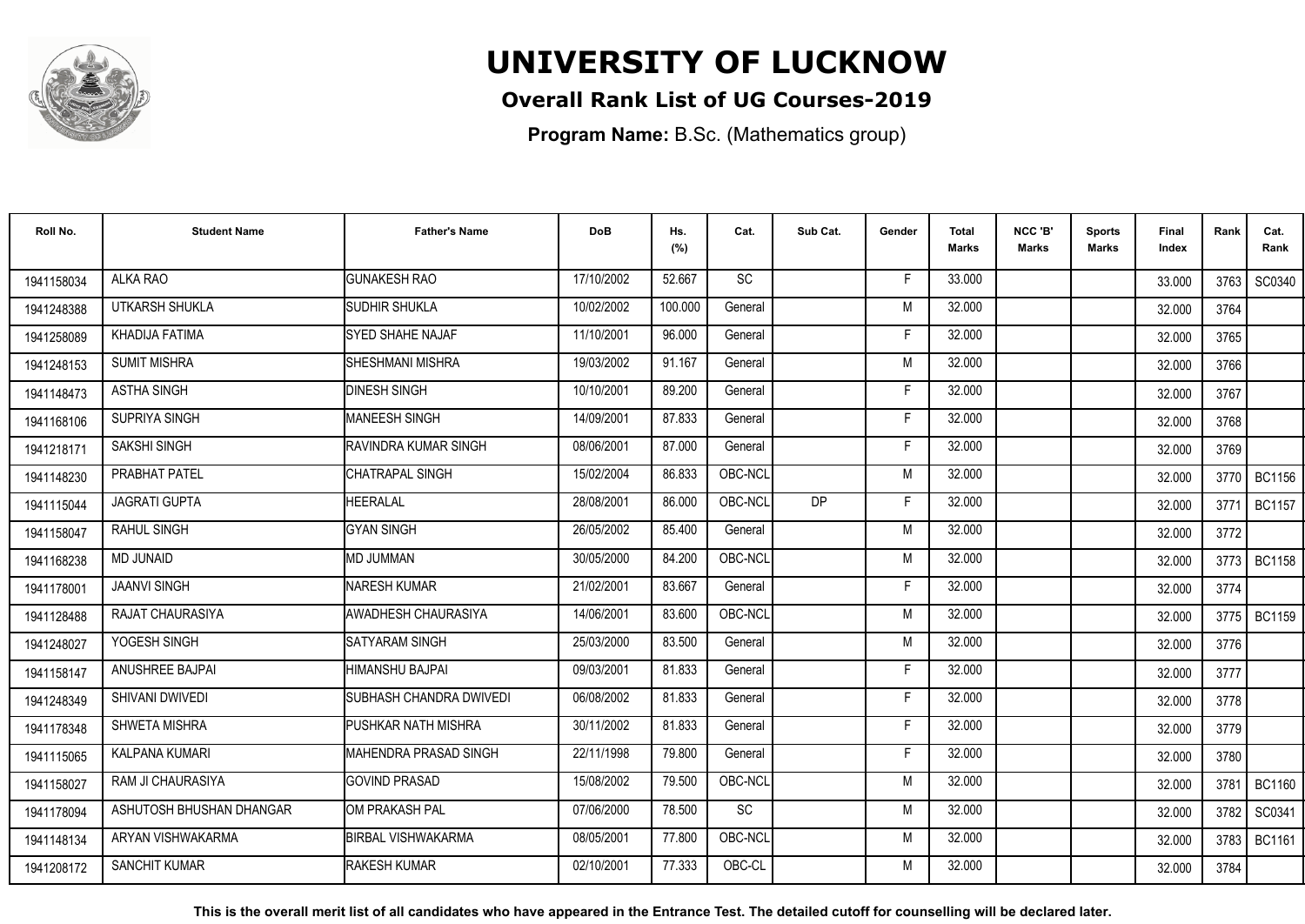

### **Overall Rank List of UG Courses-2019**

**Program Name:** B.Sc. (Mathematics group)

| Roll No.   | <b>Student Name</b>   | <b>Father's Name</b>         | <b>DoB</b> | Hs.<br>(%) | Cat.      | Sub Cat. | Gender | <b>Total</b><br><b>Marks</b> | NCC 'B'<br><b>Marks</b> | Sports<br>Marks | Final<br>Index | Rank | Cat.<br>Rank  |
|------------|-----------------------|------------------------------|------------|------------|-----------|----------|--------|------------------------------|-------------------------|-----------------|----------------|------|---------------|
| 1941158572 | KAMLESH MAURYA        | LALMAN MAURYA                | 05/07/2001 | 77.000     | OBC-NCL   |          | F      | 32.000                       |                         |                 | 32.000         |      | 3785 BC1162   |
| 1941258497 | <b>TUSHAR SINGH</b>   | YOGENDRA SINGH               | 29/11/2002 | 76.833     | General   |          | F      | 32.000                       |                         |                 | 32.000         | 3786 |               |
| 1941218319 | ANANYA YADAV          | SANJAY KUMAR YADAV           | 23/02/2002 | 76.667     | OBC-NCL   |          | F      | 32.000                       |                         |                 | 32.000         | 3787 | <b>BC1163</b> |
| 1941158258 | AYUSH YADAV           | <b>JAI PRATAP SINGH</b>      | 11/08/2000 | 76.333     | OBC-NCL   |          | M      | 32.000                       |                         |                 | 32.000         | 3788 | <b>BC1164</b> |
| 1941218235 | <b>CHANDNI</b>        | <b>SALIGRAM</b>              | 15/06/2000 | 75.333     | SC        |          | F      | 32.000                       |                         |                 | 32.000         | 3789 | SC0342        |
| 1941128425 | ANSHIKA SINGH         | <b>ASHOK SINGH</b>           | 05/09/2003 | 74.333     | General   |          | E      | 32.000                       |                         |                 | 32.000         | 3790 |               |
| 1941178081 | PUNEET KUMAR          | OM PRAKASH                   | 01/01/2002 | 73.833     | <b>SC</b> |          | M      | 32.000                       |                         |                 | 32.000         | 3791 | SC0343        |
| 1941218247 | <b>NISHAN SINGH</b>   | SANDEEP KUMAR SINGH          | 17/02/2001 | 72.200     | General   |          | M      | 32.000                       |                         |                 | 32.000         | 3792 |               |
| 194120825  | <b>ARUN KUMAR</b>     | RAM BACHAN RAM               | 27/03/2001 | 72.200     | <b>SC</b> |          | M      | 32.000                       |                         |                 | 32.000         |      | 3793 SC0344   |
| 1941248359 | RITESH YADAV          | SUBHASH YADAV                | 08/03/2001 | 70.500     | OBC-NCL   |          | M      | 32.000                       |                         |                 | 32.000         | 3794 | <b>BC1165</b> |
| 1941158375 | <b>RACHIT SHUKLA</b>  | KAMAL KISHORE SHUKLA         | 08/05/2000 | 70.200     | General   |          | M      | 32.000                       |                         |                 | 32.000         | 3795 |               |
| 1941178088 | <b>VINAY GAUR</b>     | OM PRAKASH GAUR              | 26/01/2004 | 66.333     | OBC-NCL   |          | M      | 32.000                       |                         |                 | 32.000         | 3796 | <b>BC1166</b> |
| 1941208037 | ABHISHEK AWASTHI      | RAJESH KUMAR AWASTHI         | 15/08/2000 | 58.000     | General   |          | M      | 32.000                       |                         |                 | 32.000         | 3797 |               |
| 1941178415 | <b>VIVEK KUMAR</b>    | <b>RAJ BAHADUR</b>           | 17/08/2001 | 53.833     | <b>SC</b> |          | M      | 32.000                       |                         |                 | 32.000         | 3798 | SC0345        |
| 1941158511 | ASHUTOSH PATHAK       | KRISHNA KUMAR PATHAK         | 15/09/2000 | 96.000     | General   |          | M      | 31.000                       |                         |                 | 31.000         | 3799 |               |
| 1941118122 | <b>HIMANI SHUKLA</b>  | <b>AJAY SHUKLA</b>           | 01/07/2002 | 95.000     | General   |          | F      | 31.000                       |                         |                 | 31.000         | 3800 |               |
| 1941158079 | <b>SATYAM PANDEY</b>  | HARI BANSH KUMAR PANDEY      | 04/07/2002 | 92.000     | General   |          | M      | 31.000                       |                         |                 | 31.000         | 3801 |               |
| 1941208442 | <b>DEEPIKA PANDEY</b> | <b>RAM SEWAK PANDEY</b>      | 25/03/2001 | 91.200     | General   |          | F      | 31.000                       |                         |                 | 31.000         | 3802 |               |
| 1941248239 | SATYAM YADAV          | SHIVPOOJAN YADAV             | 16/02/2003 | 91.000     | OBC-NCL   |          | M      | 31.000                       |                         |                 | 31.000         | 3803 | BC1167        |
| 1941115131 | <b>SUSHIL PANDEY</b>  | <b>SATISH CHANDRA PANDEY</b> | 08/12/2001 | 89.200     | General   | DP       | M      | 31.000                       |                         |                 | 31.000         | 3804 |               |
| 1941148584 | <b>RAJENDRA PAL</b>   | <b>GIRDHARI PAL</b>          | 16/05/1997 | 88.000     | OBC-NCL   |          | M      | 31.000                       |                         |                 | 31.000         | 3805 | <b>BC1168</b> |
| 1941218004 | <b>SURAJ RAJ</b>      | <b>RAMDARSHAN</b>            | 24/06/2002 | 88.000     | <b>SC</b> |          | M      | 31.000                       |                         |                 | 31.000         | 3806 | SC0346        |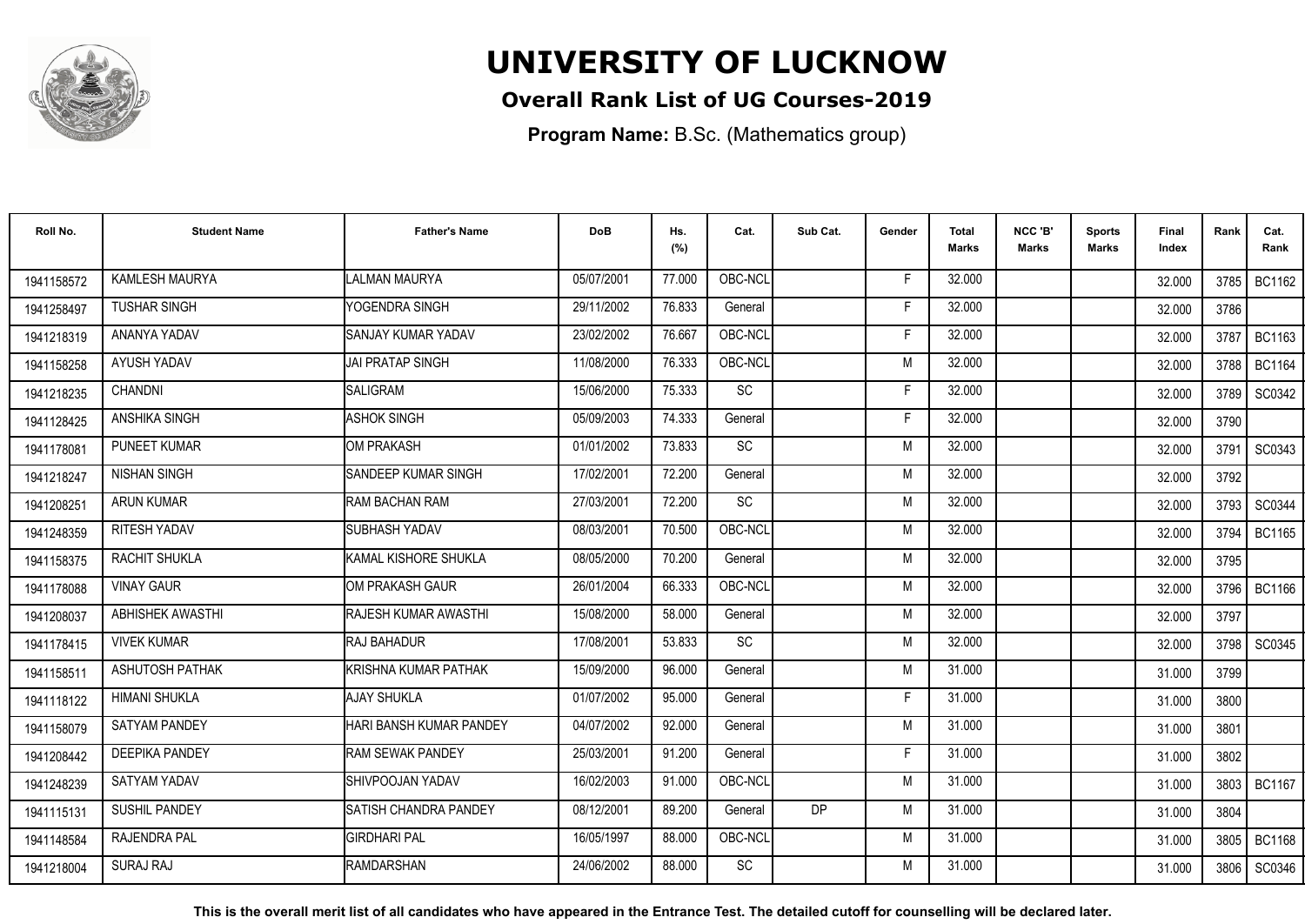

### **Overall Rank List of UG Courses-2019**

**Program Name:** B.Sc. (Mathematics group)

| Roll No.   | <b>Student Name</b>   | <b>Father's Name</b>         | <b>DoB</b> | Hs.<br>(%) | Cat.      | Sub Cat. | Gender | <b>Total</b><br><b>Marks</b> | NCC 'B'<br><b>Marks</b> | Sports<br>Marks | Final<br>Index | Rank | Cat.<br>Rank  |
|------------|-----------------------|------------------------------|------------|------------|-----------|----------|--------|------------------------------|-------------------------|-----------------|----------------|------|---------------|
| 1941112005 | SHIVAM KUMAR BHARTI   | <b>VIJAY KUMAR</b>           | 16/09/2002 | 87.000     | <b>SC</b> |          | M      | 31.000                       |                         |                 | 31.000         | 3807 | SC0347        |
| 1941258162 | DEEPENDRA KUMAR       | UMESH CHANDRA                | 07/08/2001 | 84.333     | OBC-NCL   |          | M      | 31.000                       |                         |                 | 31.000         | 3808 | <b>BC1169</b> |
| 1941148596 | RAHUL YADAV           | <b>GIRISH PRASAD YADAV</b>   | 09/09/2000 | 83.667     | OBC-NCL   |          | M      | 31.000                       |                         |                 | 31.000         | 3809 | <b>BC1170</b> |
| 1941158056 | SHYAM SUNDAR RAI      | <b>GYANPRAKASH RAI</b>       | 10/10/2002 | 83.667     | OBC-NCL   |          | M      | 31.000                       |                         |                 | 31.000         | 3810 | <b>BC1171</b> |
| 1941258232 | <b>ASHIKA SINGH</b>   | VIJAY BAHADUR SINGH          | 21/10/2003 | 83.500     | General   |          | F      | 31.000                       |                         |                 | 31.000         | 3811 |               |
| 1941248091 | POOJA GIRI            | <b>SHAMBHU NATH GIRI</b>     | 16/04/2003 | 83.333     | OBC-NCL   |          | E      | 31.000                       |                         |                 | 31.000         | 3812 | <b>BC1172</b> |
| 1941248023 | <b>CHANDNI VERMA</b>  | SATYAPAL VERMA               | 05/03/1999 | 82.000     | OBC-NCL   |          | F      | 31.000                       |                         |                 | 31.000         | 3813 | <b>BC1173</b> |
| 1941158515 | <b>ANKIT VERMA</b>    | <b>KRISHNA KUMAR VERMA</b>   | 16/07/2003 | 81.833     | OBC-NCL   |          | M      | 31.000                       |                         |                 | 31.000         | 3814 | <b>BC1174</b> |
| 1941248028 | <b>AKASH AWASTHI</b>  | SATYAVRAT AWASTHI            | 16/07/2002 | 81.000     | General   |          | M      | 31.000                       |                         |                 | 31.000         | 3815 |               |
| 1941208214 | SHAMBHAVI MISHRA      | RAKESH MISHRA                | 18/12/2002 | 81.000     | General   |          | F      | 31.000                       |                         |                 | 31.000         | 3816 |               |
| 1941208308 | RANJANA CHAUHAN       | RAM KEWAL CHAUHAN            | 04/03/2002 | 79.800     | General   |          | F      | 31.000                       |                         |                 | 31.000         | 3817 |               |
| 1941218401 | <b>MENAKA MISHRA</b>  | <b>SANT KUMAR MISHRA</b>     | 20/05/2001 | 79.000     | General   |          | F      | 31.000                       |                         |                 | 31.000         | 3818 |               |
| 1941158257 | <b>RITIK YADAV</b>    | <b>JAI PRAKASH YADAV</b>     | 10/08/2002 | 78.833     | OBC-NCL   |          | M      | 31.000                       |                         |                 | 31.000         | 3819 | <b>BC1175</b> |
| 1941208122 | <b>SUDHIR KUMAR</b>   | <b>RAJESHWAR SHAH</b>        | 17/04/2000 | 78.167     | <b>ST</b> |          | M      | 31.000                       |                         |                 | 31.000         | 3820 | ST0013        |
| 1941128089 | AYUSH KUMAR MISHRA    | <b>AMIT KUMAR MISHRA</b>     | 27/01/2002 | 77.333     | General   |          | M      | 31.000                       |                         |                 | 31.000         | 3821 |               |
| 1941208315 | AYUSH SRIVASTAVA      | <b>RAM KISHOR</b>            | 18/12/2002 | 77.167     | General   |          | M      | 31.000                       |                         |                 | 31.000         | 3822 |               |
| 1941148048 | PRINCE KUMAR KUSHWAHA | <b>BAIRISTER KUSHWAHA</b>    | 18/04/2002 | 77.000     | OBC-NCL   |          | M      | 31.000                       |                         |                 | 31.000         |      | 3823   BC1176 |
| 1941248209 | <b>NEERAJ KUMAR</b>   | <b>SHIV RAM</b>              | 10/04/2002 | 76.000     | OBC-NCL   |          | M      | 31.000                       |                         |                 | 31.000         | 3824 | <b>BC1177</b> |
| 1941248462 | <b>RAKESH GIRI</b>    | SURENDRA GIRI                | 15/08/2002 | 74.667     | OBC-NCL   |          | M      | 31.000                       |                         |                 | 31.000         | 3825 | <b>BC1178</b> |
| 1941148136 | <b>AKASH MISHRA</b>   | <b>BIRENDRA KUMAR MISHRA</b> | 05/04/2001 | 74.000     | General   |          | M      | 31.000                       |                         |                 | 31.000         | 3826 |               |
| 1941258450 | <b>PAWAN PAL</b>      | VISHNU KUMAR PAL             | 08/03/2002 | 74.000     | OBC-NCL   |          | M      | 31.000                       |                         |                 | 31.000         | 3827 | <b>BC1179</b> |
| 1941208179 | <b>ANKIT KUMAR</b>    | <b>RAKESH KUMAR</b>          | 07/09/2001 | 73.500     | <b>SC</b> |          | M      | 31.000                       |                         |                 | 31.000         | 3828 | SC0348        |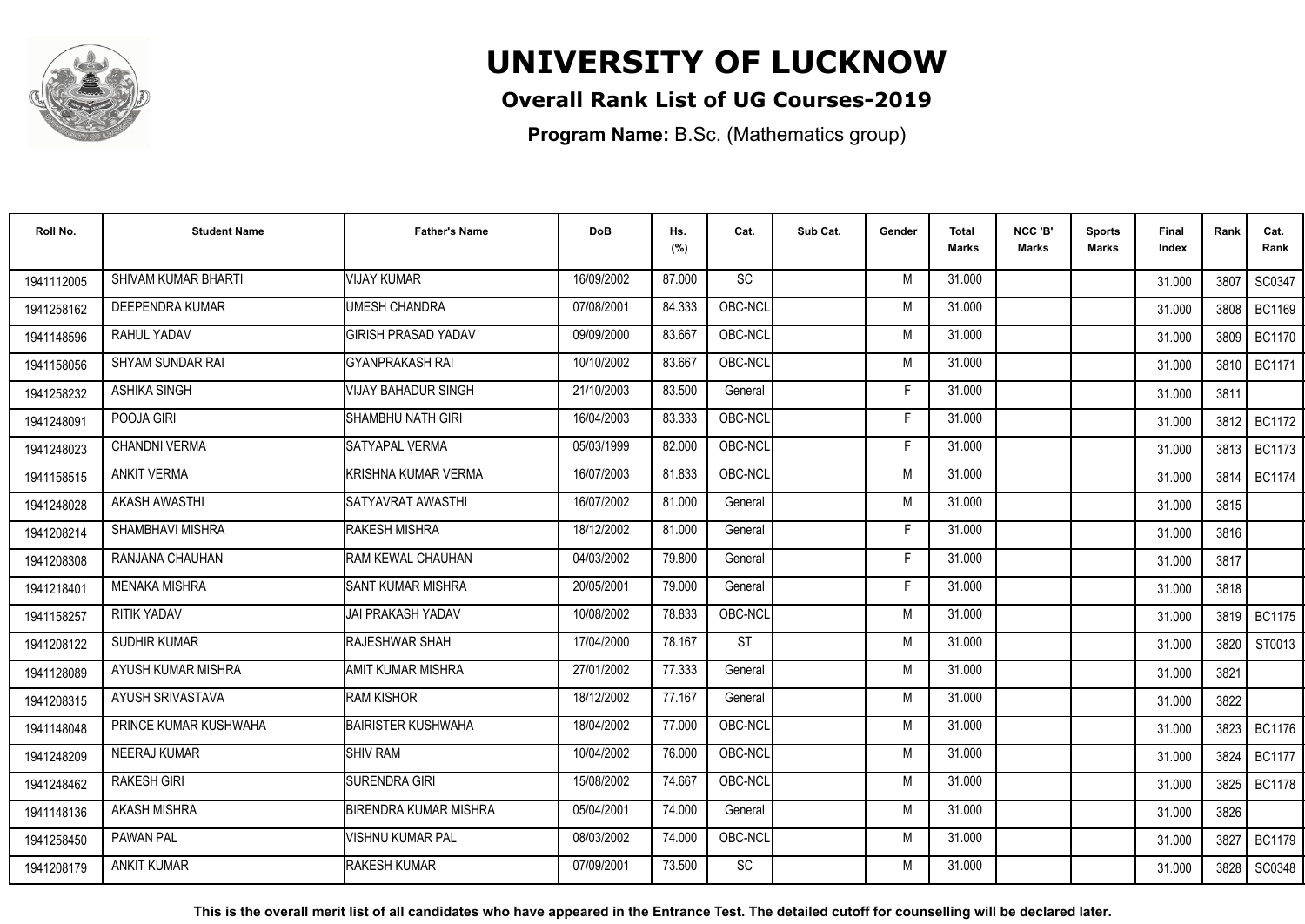

### **Overall Rank List of UG Courses-2019**

**Program Name:** B.Sc. (Mathematics group)

| Roll No.   | <b>Student Name</b>    | <b>Father's Name</b>          | <b>DoB</b> | Hs.<br>(%) | Cat.    | Sub Cat. | Gender | <b>Total</b><br><b>Marks</b> | NCC 'B'<br><b>Marks</b> | Sports<br><b>Marks</b> | Final<br>Index | Rank | Cat.<br>Rank  |
|------------|------------------------|-------------------------------|------------|------------|---------|----------|--------|------------------------------|-------------------------|------------------------|----------------|------|---------------|
| 1941128199 | <b>HARSHIT VERMA</b>   | <b>ANIL VERMA</b>             | 10/06/2002 | 72.667     | OBC-NCL |          | M      | 31.000                       |                         |                        | 31.000         |      | 3829 BC1180   |
| 1941148318 | SUPRIYA KUMARI VERMA   | <b>DEVI KUMAR</b>             | 13/12/2002 | 72.500     | OBC-NCL |          | M      | 31.000                       |                         |                        | 31.000         | 3830 | <b>BC1181</b> |
| 1941118129 | <b>DIVYANSH VERMA</b>  | <b>AJAY VERMA</b>             | 11/06/1999 | 72.200     | OBC-NCL |          | M      | 31.000                       |                         |                        | 31.000         | 3831 | <b>BC1182</b> |
| 1941218478 | <b>VISHAL MISHRA</b>   | <b>SAROJ KUMAR MISHRA</b>     | 02/02/2001 | 71.667     | General |          | M      | 31.000                       |                         |                        | 31.000         | 3832 |               |
| 1941258002 | <b>DIVYA BAJPAI</b>    | <b>SURESH BAJPAI</b>          | 10/04/2002 | 71.500     | General |          | F      | 31.000                       |                         |                        | 31.000         | 3833 |               |
| 1941168458 | <b>AMAAN KHAN</b>      | <b>MUSHARRAF KHAN</b>         | 29/03/2002 | 70.333     | General |          | M      | 31.000                       |                         |                        | 31.000         | 3834 |               |
| 1941148199 | SAUMYA SHUKLA          | CHANDRA DHAR SHUKLA           | 12/07/2002 | 69.333     | General |          | F      | 31.000                       |                         |                        | 31.000         | 3835 |               |
| 1941258211 | <b>VALI MOHD</b>       | VASI MOHD                     | 05/03/2001 | 68.333     | General |          | M      | 31.000                       |                         |                        | 31.000         | 3836 |               |
| 1941128421 | NISHKARSH RAJA         | ASHOK RAJA                    | 10/04/2001 | 68.000     | SC      |          | M      | 31.000                       |                         |                        | 31.000         | 3837 | SC0349        |
| 1941168166 | ASHUTOSH PANDEY        | <b>MANOJ KUMAR PANDEY</b>     | 11/11/2001 | 66.400     | General |          | M      | 31.000                       |                         |                        | 31.000         | 3838 |               |
| 1941115174 | SHIVANSH KUMAR CHAUHAN | RAMESH CHAUHAN                | 11/03/2002 | 65.833     | OBC-CL  |          | M      | 31.000                       |                         |                        | 31.000         | 3839 |               |
| 1941158433 | <b>DAVID KUMAR</b>     | KASHINATH YADAV               | 30/04/2001 | 65.600     | OBC-NCL |          | M      | 31.000                       |                         |                        | 31.000         | 3840 | <b>BC1183</b> |
| 1941148388 | AKANSHA SINGH          | DHIRENDRA BAHADUR SINGH       | 18/09/1999 | 62.500     | General |          |        | 31.000                       |                         |                        | 31.000         | 3841 |               |
| 1941112008 | <b>MUSKAAN SINHA</b>   | <b>MR.ASHOK KUMAR SINHA</b>   | 13/03/2001 | 95.000     | General |          | F      | 30.000                       |                         |                        | 30.000         | 3842 |               |
| 1941158214 | <b>DIVYANSH BHAGAT</b> | <b>JAGDISH CHANDRA BHAGAT</b> | 28/04/2001 | 95.000     | General |          | M      | 30.000                       |                         |                        | 30.000         | 3843 |               |
| 1941208336 | <b>VIVEK KUMAR</b>     | <b>RAM KUMAR</b>              | 25/12/2000 | 91.200     | SC      |          | M      | 30.000                       |                         |                        | 30.000         | 3844 | SC0350        |
| 1941168005 | <b>GOURAV SINGH</b>    | LATE RAMESH SINGH             | 15/04/2001 | 91.167     | General |          | M      | 30.000                       |                         |                        | 30.000         | 3845 |               |
| 1941218111 | <b>KRISHNA KUMAR</b>   | <b>RAMPRAVESH</b>             | 10/09/2002 | 89.259     | SC      |          | M      | 30.000                       |                         |                        | 30.000         | 3846 | SC0351        |
| 1941218170 | <b>MAITREYI SHUKLA</b> | RAVINDRA KUMAR SHUKLA         | 27/09/2002 | 89.000     | General |          | M      | 30.000                       |                         |                        | 30.000         | 3847 |               |
| 1941248207 | <b>DOLLY SHUKLA</b>    | <b>SHIV PUJAN SHUKLA</b>      | 04/01/2004 | 87.167     | General |          | F      | 30.000                       |                         |                        | 30.000         | 3848 |               |
| 1941248350 | <b>SUMIT GUPTA</b>     | SUBHASH CHANDRA GUPTA         | 20/10/2002 | 87.000     | OBC-NCL |          | M      | 30.000                       |                         |                        | 30.000         | 3849 | <b>BC1184</b> |
| 1941148401 | <b>DIWAKAR VERMA</b>   | <b>DILEEP KUMAR</b>           | 03/08/2002 | 86.667     | OBC-NCL |          | M      | 30.000                       |                         |                        | 30.000         | 3850 | <b>BC1185</b> |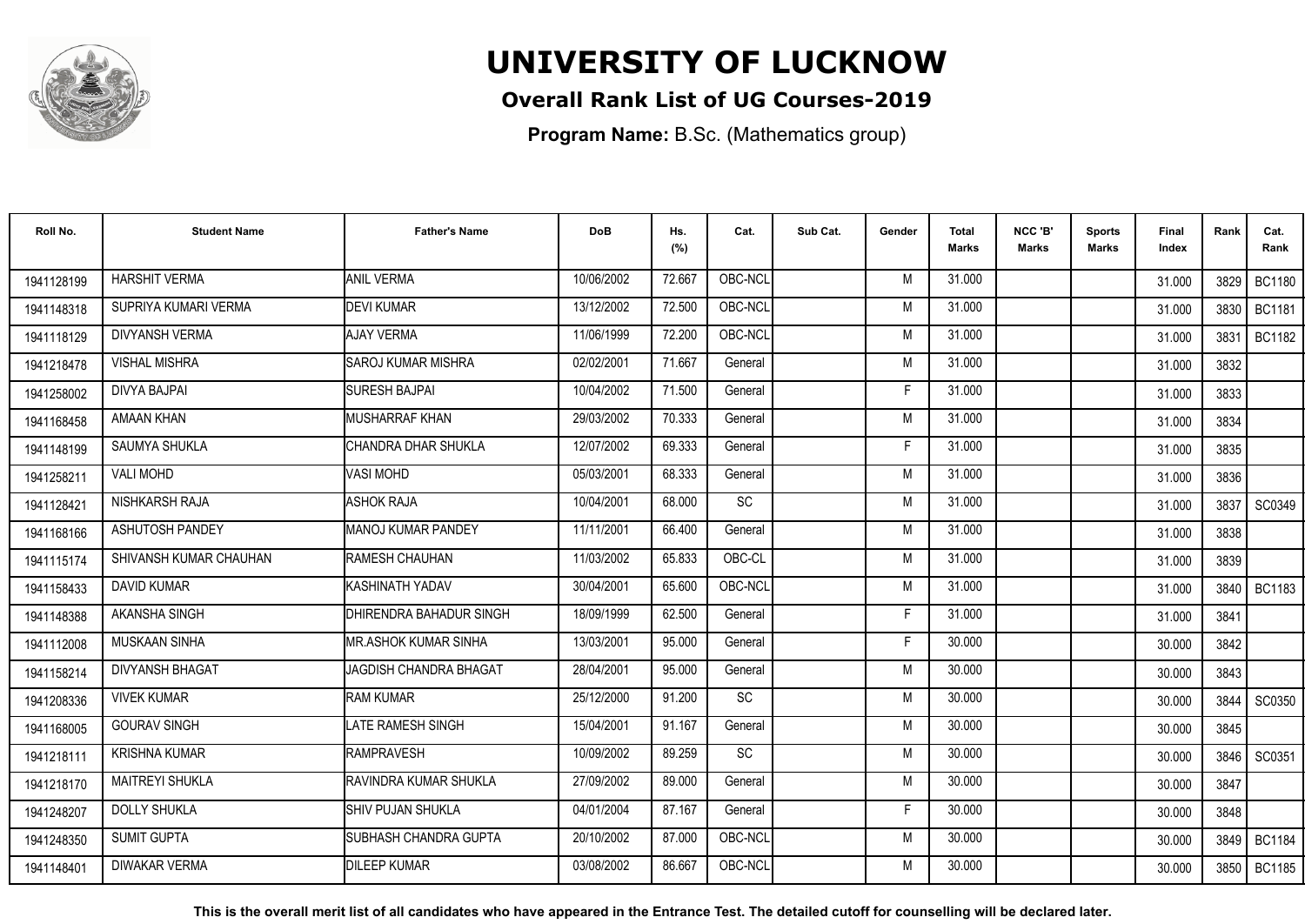

### **Overall Rank List of UG Courses-2019**

**Program Name:** B.Sc. (Mathematics group)

| Roll No.   | <b>Student Name</b>      | <b>Father's Name</b>      | <b>DoB</b> | Hs.<br>(%) | Cat.    | Sub Cat.  | Gender | Total<br>Marks | NCC 'B'<br><b>Marks</b> | Sports<br>Marks | Final<br>Index | Rank | Cat.<br>Rank  |
|------------|--------------------------|---------------------------|------------|------------|---------|-----------|--------|----------------|-------------------------|-----------------|----------------|------|---------------|
| 1941258328 | <b>EVANSHI SHUKLA</b>    | <b>VINAY SHUKLA</b>       | 17/10/2001 | 86.000     | General |           | Т      | 30.000         |                         |                 | 30.000         | 3851 |               |
| 1941258344 | <b>TINA SINGH</b>        | <b>VINOD KUMAR</b>        | 29/04/2002 | 85.500     | SC      |           | F      | 30.000         |                         |                 | 30.000         | 3852 | SC0352        |
| 1941168134 | SNEHA JAIN               | <b>MANOJ KUMAR</b>        | 24/04/2001 | 85.333     | General |           | F      | 30.000         |                         |                 | 30.000         | 3853 |               |
| 1941168195 | ROCHAK PANDEY            | MANOJ PANDEY              | 14/05/2001 | 84.833     | General |           | M      | 30.000         |                         |                 | 30.000         | 3854 |               |
| 1941128431 | <b>AZAD ANSARI</b>       | <b>ASHRAF ALI</b>         | 26/01/2003 | 84.833     | OBC-NCL |           | M      | 30.000         |                         |                 | 30.000         | 3855 | <b>BC1186</b> |
| 1941248437 | NIHARIKA PANDEY          | <b>SUNIL KUMAR PANDEY</b> | 27/08/2000 | 84.500     | General |           | F      | 30.000         |                         |                 | 30.000         | 3856 |               |
| 1941208427 | <b>KALPANA VERMA</b>     | RAM RAJ VERMA             | 02/07/2003 | 84.000     | OBC-NCL |           | E      | 30.000         |                         |                 | 30.000         | 3857 | <b>BC1187</b> |
| 1941258342 | ABHISHEK KR GAUTAM       | <b>VINOD KR GAUTAM</b>    | 22/12/2001 | 83.667     | SC      |           | M      | 30.000         |                         |                 | 30.000         | 3858 | SC0353        |
| 1941128258 | AMAR YADAV               | <b>ARJUN YADAV</b>        | 02/01/2004 | 83.667     | OBC-CL  |           | M      | 30.000         |                         |                 | 30.000         | 3859 |               |
| 1941248180 | KM VAISHNAVI MISHRA      | <b>SHIV KUMAR MISHRA</b>  | 01/07/2002 | 83.500     | General |           | F      | 30.000         |                         |                 | 30.000         | 3860 |               |
| 1941218177 | PRIYA PATHAK             | RAVINDRA PRASAD PATHAK    | 05/07/2002 | 83.500     | General |           | F      | 30.000         |                         |                 | 30.000         | 3861 |               |
| 1941218159 | <b>SHIVAM RAVI SINGH</b> | <b>IRAVI SAMAR SINGH</b>  | 04/02/2001 | 83.000     | General |           | M      | 30.000         |                         |                 | 30.000         | 3862 |               |
| 1941115057 | <b>KRITI BAJPAI</b>      | KAUSHAL BAJPAI            | 28/03/2002 | 82.800     | General |           |        | 30.000         |                         |                 | 30.000         | 3863 |               |
| 1941148044 | AJAY KUMAR RAJWANSHI     | BAIJNATH                  | 10/05/2002 | 82.500     | SC      |           | M      | 30.000         |                         |                 | 30.000         | 3864 | SC0354        |
| 1941178015 | <b>AIMAN NASEER</b>      | <b>NASEER AHMED</b>       | 25/07/2001 | 81.667     | General |           | F      | 30.000         |                         |                 | 30.000         | 3865 |               |
| 1941148145 | <b>NAMAN GUPTA</b>       | <b>BRAJ KISHORE GUPTA</b> | 12/09/2001 | 81.333     | General |           | M      | 30.000         |                         |                 | 30.000         | 3866 |               |
| 1941258389 | SAURABH MAURYA           | <b>VINOD MAURYA</b>       | 12/07/2002 | 81.000     | OBC-NCL |           | M      | 30.000         |                         |                 | 30.000         |      | 3867   BC1188 |
| 1941178481 | PRATEEK SHUKLA           | <b>RAJEEV SHUKLA</b>      | 25/10/2002 | 80.833     | General |           | M      | 30.000         |                         |                 | 30.000         | 3868 |               |
| 1941218216 | KM SHREJAL GAUTAM        | <b>SACHCHELAL GAUTAM</b>  | 10/07/2003 | 80.500     | SC      |           | F      | 30.000         |                         |                 | 30.000         | 3869 | SC0355        |
| 1941248498 | PRITESH YADAV            | <b>SURENDRA YADAV</b>     | 28/07/2003 | 80.333     | OBC-NCL |           | M      | 30.000         |                         |                 | 30.000         | 3870 | <b>BC1189</b> |
| 1941158368 | RAHUL YADAV              | KALPNATH YADAV            | 10/01/2003 | 80.200     | OBC-NCL |           | M      | 30.000         |                         |                 | 30.000         | 387' | <b>BC1190</b> |
| 1941115023 | ABHISHEK KUMAR YADAV     | <b>BINDHYA CHAL YADAV</b> | 30/08/2000 | 80.000     | OBC-NCL | <b>DP</b> | M      | 30.000         |                         |                 | 30.000         | 3872 | <b>BC1191</b> |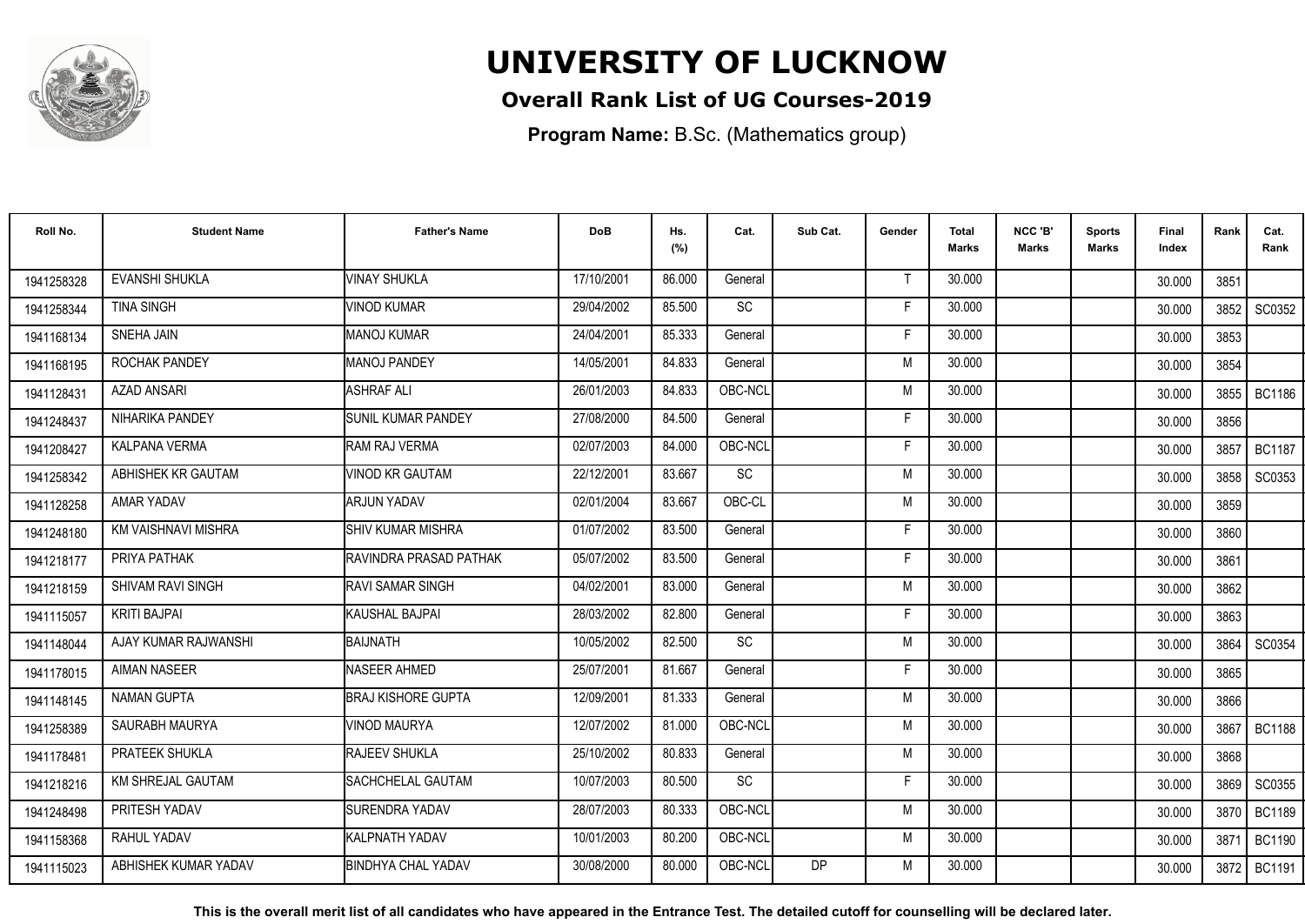

### **Overall Rank List of UG Courses-2019**

**Program Name:** B.Sc. (Mathematics group)

| Roll No.   | <b>Student Name</b>    | <b>Father's Name</b>           | <b>DoB</b> | Hs.<br>(%) | Cat.            | Sub Cat. | Gender | <b>Total</b><br><b>Marks</b> | NCC 'B'<br><b>Marks</b> | Sports<br>Marks | Final<br>Index | Rank   | Cat.<br>Rank  |
|------------|------------------------|--------------------------------|------------|------------|-----------------|----------|--------|------------------------------|-------------------------|-----------------|----------------|--------|---------------|
| 1941178206 | <b>MANSI JAISWAL</b>   | PHOOL CHAND JAISWAL            | 22/10/2001 | 79.667     | OBC-NCL         |          | F      | 30.000                       |                         |                 | 30.000         |        | 3873 BC1192   |
| 1941118113 | <b>VAISHNAVI SINGH</b> | AJAY PRAKASH SINGH             | 25/08/2000 | 79.500     | General         |          | F      | 30.000                       |                         |                 | 30.000         | 3874   |               |
| 1941178076 | UTPAL KUMAR            | <b>OM PRAKASH</b>              | 13/03/2002 | 79.333     | SC              |          | M      | 30.000                       |                         |                 | 30.000         | 3875   | SC0356        |
| 1941168489 | <b>GAUTAM BHARATI</b>  | <b>NANHE LAL</b>               | 09/03/2001 | 78.833     | $\overline{SC}$ |          | M      | 30.000                       |                         |                 | 30.000         | 3876   | SC0357        |
| 1941148003 | PRASHANT PANDEY        | AWADHESH PANDEY                | 04/12/2002 | 78.500     | General         |          | M      | 30.000                       |                         |                 | 30.000         | 3877   |               |
| 1941148088 | <b>SARITA KUMARI</b>   | <b>BASANT SAHU</b>             | 15/02/2001 | 78.000     | OBC-NCL         |          | F      | 30.000                       |                         |                 | 30.000         | 3878   | <b>BC1193</b> |
| 1941218123 | <b>AKRITI RAI</b>      | RAMVILASH RAI                  | 01/04/2000 | 77.833     | General         |          | F      | 30.000                       |                         |                 | 30.000         | 3879   |               |
| 1941118136 | AKHAND PRATAP SINGH    | AJEET PRATAP SINGH             | 23/01/2002 | 77.667     | General         |          | M      | 30.000                       |                         |                 | 30.000         | 3880   |               |
| 1941158437 | <b>SNEHA GUPTA</b>     | KAUSHAL GUPTA                  | 09/07/2001 | 77.500     | General         |          | F      | 30.000                       |                         |                 | 30.000         | 3881   |               |
| 1941178521 | <b>ANKIT RAJPOOT</b>   | RAJENDRA SINGH                 | 21/12/2001 | 77.333     | OBC-NCL         |          | M      | 30.000                       |                         |                 | 30.000         | 3882 l | <b>BC1194</b> |
| 1941168382 | ABHISHEK DUBEY         | MR. RAM RAJ DUBEY              | 05/05/2002 | 77.000     | General         |          | M      | 30.000                       |                         |                 | 30.000         | 3883   |               |
| 1941218518 | <b>UNNATI VERMA</b>    | SATISH KUMAR VERMA             | 26/06/2003 | 76.833     | OBC-NCL         |          | F.     | 30.000                       |                         |                 | 30.000         | 3884   | <b>BC1195</b> |
| 1941218005 | <b>KM SANJANA</b>      | <b>RAMDEEN</b>                 | 04/02/1999 | 76.167     | <b>SC</b>       |          | F      | 30.000                       |                         |                 | 30,000         | 3885   | SC0358        |
| 1941168449 | <b>HARSHIT VERMA</b>   | <b>MUNNA VERMA</b>             | 07/05/2000 | 76.167     | OBC-NCL         |          | M      | 30.000                       |                         |                 | 30.000         | 3886   | <b>BC1196</b> |
| 1941248047 | <b>BUSHRA KHATOON</b>  | <b>SAZID</b>                   | 24/07/2001 | 76.167     | OBC-NCL         |          | Е      | 30.000                       |                         |                 | 30.000         | 3887   | <b>BC1197</b> |
| 1941248142 | SAURABH VERMA          | SHATROHAN LAL VERMA            | 06/09/2003 | 75.833     | OBC-NCL         |          | M      | 30.000                       |                         |                 | 30.000         | 3888   | <b>BC1198</b> |
| 194120800  | ABHISHEK KUMAR MISHRA  | RAJESH MISHRA                  | 15/06/2002 | 75.167     | General         |          | M      | 30.000                       |                         |                 | 30.000         | 3889   |               |
| 1941117111 | ADITYA YADAV           | VIJAYMAL YADAV                 | 01/07/2002 | 75.000     | OBC-NCL         |          | M      | 30.000                       |                         |                 | 30.000         | 3890   | BC1199        |
| 1941158346 | <b>HARSHITA ARYA</b>   | JYOTI PRAKASH ARYA             | 14/12/2002 | 74.833     | SC              |          | F      | 30.000                       |                         |                 | 30.000         | 3891   | SC0359        |
| 1941178474 | AMAN KUSHWAHA          | <b>I</b> RAJEEV KUMAR KUSHWAHA | 28/09/2002 | 74.500     | OBC-NCL         |          | M      | 30.000                       |                         |                 | 30.000         | 3892   | <b>BC1200</b> |
| 1941178101 | <b>ANAND SINGH</b>     | OM PRAKASH SINGH               | 21/11/2001 | 74.167     | OBC-NCL         |          | M      | 30.000                       |                         |                 | 30.000         | 3893   | <b>BC1201</b> |
| 1941148410 | <b>ARYAN SONI</b>      | <b>DILEEP SONI</b>             | 05/05/2000 | 74.000     | OBC-NCL         |          | M      | 30.000                       |                         |                 | 30.000         | 3894   | <b>BC1202</b> |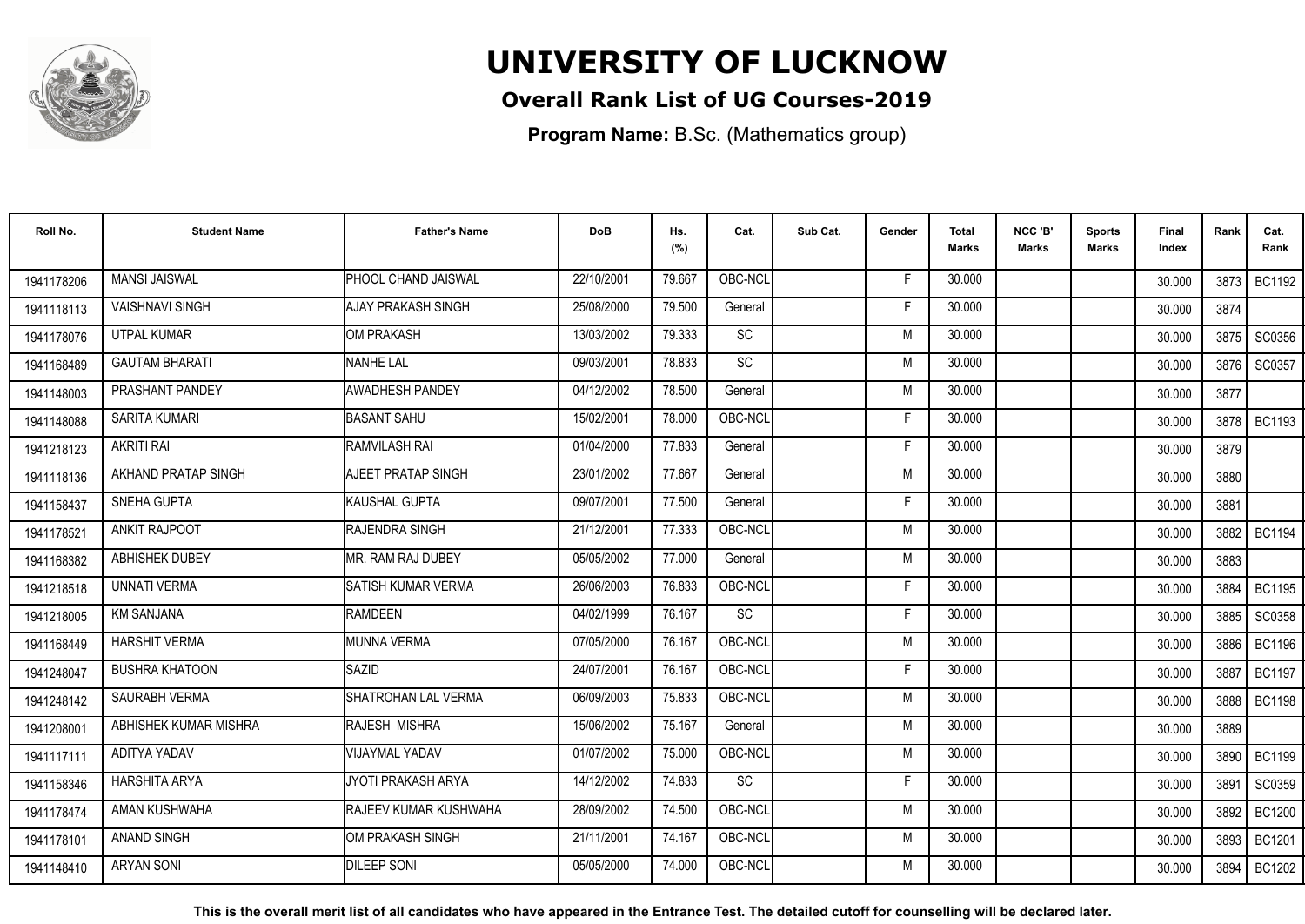

### **Overall Rank List of UG Courses-2019**

**Program Name:** B.Sc. (Mathematics group)

| Roll No.   | <b>Student Name</b>        | <b>Father's Name</b>         | <b>DoB</b> | Hs.<br>(%) | Cat.    | Sub Cat. | Gender | <b>Total</b><br>Marks | NCC 'B'<br><b>Marks</b> | Sports<br>Marks | Final<br>Index | Rank   | Cat.<br>Rank  |
|------------|----------------------------|------------------------------|------------|------------|---------|----------|--------|-----------------------|-------------------------|-----------------|----------------|--------|---------------|
| 1941218346 | KUMAR SKAND KARTIK SHUKLA  | <b>SANJAY SHUKLA</b>         | 26/08/2001 | 73.833     | General |          | M      | 30.000                |                         |                 | 30.000         | 3895   |               |
| 1941258276 | <b>ABHAY PRATAP SINGH</b>  | VIJAY PRATAP SINGH           | 01/06/2001 | 73.333     | General |          | M      | 30.000                |                         |                 | 30.000         | 3896   |               |
| 1941208510 | KM SHYAMALI MAURYA         | RAMASHRAY SINGH KUSHWAHA     | 02/06/2002 | 73.167     | OBC-NCL |          | F      | 30.000                |                         |                 | 30.000         | 3897   | <b>BC1203</b> |
| 1941258401 | PRINCE UPADHYAY            | VINOD UPADHYAY               | 02/10/2002 | 72.200     | General |          | M      | 30.000                |                         |                 | 30.000         | 3898   |               |
| 1941248226 | SAURABH JAISWAL            | <b>I</b> SHIVASARE JAISWAL   | 08/02/2002 | 71.667     | OBC-CL  |          | M      | 30.000                |                         |                 | 30.000         | 3899   |               |
| 1941148274 | <b>KEERTIMAAN NISHAD</b>   | <b>DEEP KUMAR</b>            | 08/07/2002 | 71.500     | OBC-NCL |          | M      | 30.000                |                         |                 | 30.000         | 3900   | <b>BC1204</b> |
| 1941158414 | <b>ADITYA RAI</b>          | IKANHAYA RAMAN RAI           | 19/12/2002 | 70.667     | General |          | M      | 30.000                |                         |                 | 30.000         | 3901   |               |
| 1941218114 | AWANISH KUMAR SINGH        | RAMSAGAR SINGH               | 09/09/2002 | 70.400     | General |          | M      | 30.000                |                         |                 | 30.000         | 3902   |               |
| 1941208023 | <b>MAHENDRA KUMAR</b>      | <b>RAJESH KUMAR</b>          | 07/06/2002 | 70.333     | OBC-NCL |          | M      | 30.000                |                         |                 | 30.000         | 3903 I | BC1205        |
| 1941158573 | <b>KUMARI LAXMI</b>        | LALOO YADAV                  | 14/01/2002 | 70.000     | OBC-NCL |          | F      | 30.000                |                         |                 | 30.000         | 3904   | <b>BC1206</b> |
| 1941158427 | <b>AYUSH BAJPAI</b>        | KARUNA SHANKAR BAJPAI        | 06/04/2002 | 69.333     | General |          | M      | 30.000                |                         |                 | 30.000         | 3905   |               |
| 1941178334 | ADITYA KANNOJIA            | <b>PREM PRAKASH KANNOJIA</b> | 22/03/2001 | 68.833     | SC      |          | M      | 30.000                |                         |                 | 30.000         | 3906   | SC0360        |
| 1941178176 | RAJAT SHARMA               | <b>PARMESHWAR DEEN</b>       | 12/07/2001 | 66.500     | OBC-NCL |          | M      | 30.000                |                         |                 | 30.000         | 3907   | <b>BC1207</b> |
| 1941115013 | <b>RUDRESH KUMAR SINGH</b> | <b>ARVIND KUMAR SINGH</b>    | 14/12/2000 | 66.400     | General |          | M      | 30.000                |                         |                 | 30.000         | 3908   |               |
| 1941115112 | <b>VIVEK KUMAR</b>         | RAM SAMUJH PRASAD            | 26/01/2001 | 66.400     | SC      |          | M      | 30.000                |                         |                 | 30.000         | 3909   | SC0361        |
| 1941168424 | <b>HARSH PANDEY</b>        | <b>MUKESH PANDEY</b>         | 31/12/2001 | 66.167     | General |          | M      | 30.000                |                         |                 | 30.000         | 3910   |               |
| 1941148578 | <b>SAURABH SINGH</b>       | IGHANSHYAM SINGH             | 17/07/2001 | 66.000     | General |          | M      | 30.000                |                         |                 | 30.000         | 3911   |               |
| 1941208319 | <b>SHAAN SINGH</b>         | <b>IRAM KISHOR RAWAT</b>     | 13/06/2001 | 65.667     | SC      |          | M      | 30.000                |                         |                 | 30.000         | 3912   | SC0362        |
| 1941168311 | <b>MOHD FAIZ AHMAD</b>     | MOHD MATEEN AHMAD            | 20/02/2002 | 65.000     | OBC-NCL |          | M      | 30.000                |                         |                 | 30.000         | 3913   | <b>BC1208</b> |
| 1941117030 | KULDEEP SINGH              | <b>DEVENDRA SINGH</b>        | 15/10/2002 | 64.600     | General |          | M      | 30.000                |                         |                 | 30.000         | 3914   |               |
| 1941148325 | <b>DEEPAK SINGH</b>        | DHANANJAY SINGH              | 11/07/2002 | 64.000     | General |          | M      | 30.000                |                         |                 | 30.000         | 3915   |               |
| 1941178336 | SHIVENDRA TRIVEDI          | PREM PRAKASH TRIVEDI         | 15/07/2001 | 62.600     | General |          | M      | 30.000                |                         |                 | 30.000         | 3916   |               |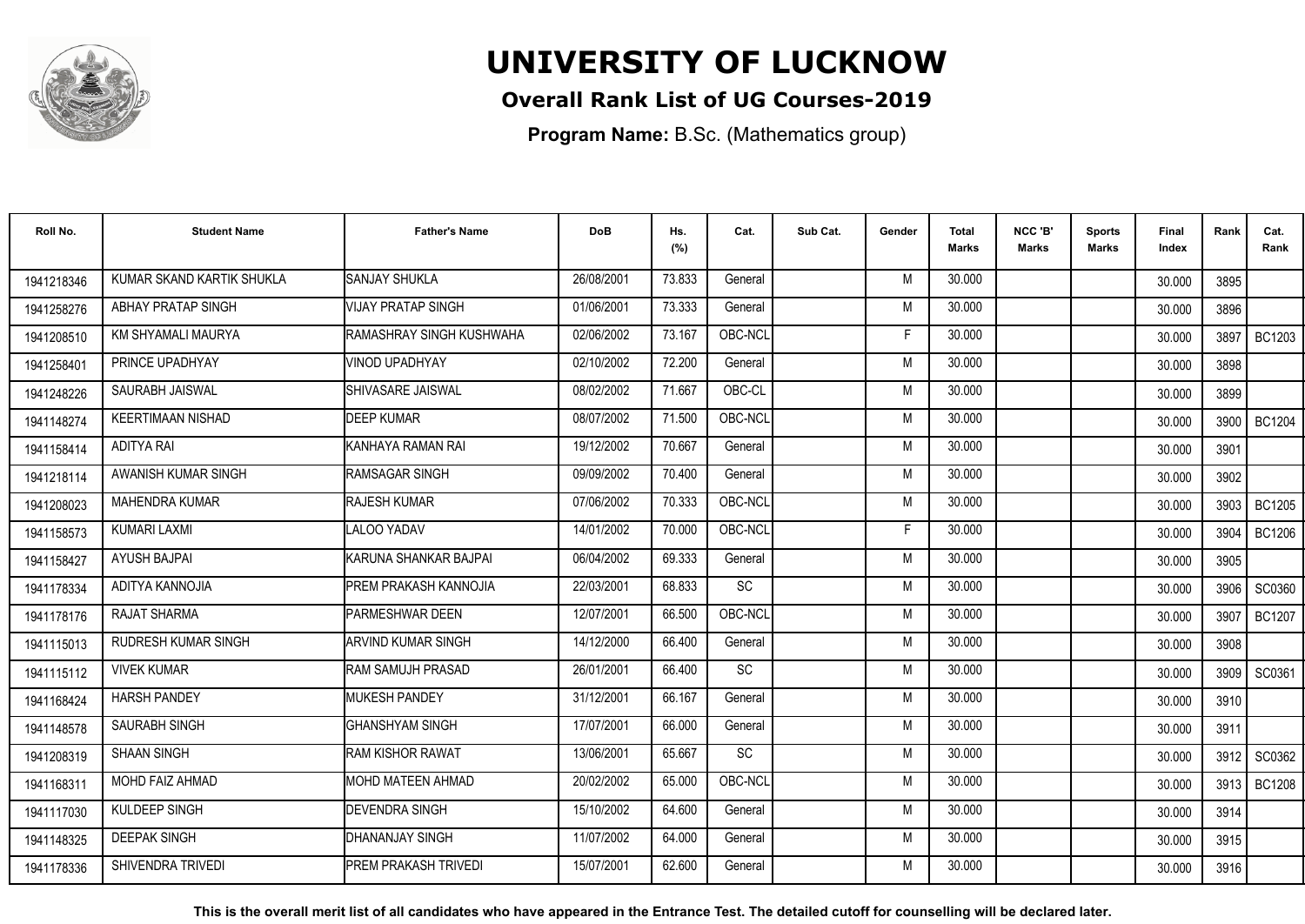

### **Overall Rank List of UG Courses-2019**

**Program Name:** B.Sc. (Mathematics group)

| Roll No.   | <b>Student Name</b>       | <b>Father's Name</b>        | <b>DoB</b> | Hs.<br>(%) | Cat.    | Sub Cat. | Gender | <b>Total</b><br>Marks | NCC 'B'<br><b>Marks</b> | <b>Sports</b><br><b>Marks</b> | Final<br>Index | Rank   | Cat.<br>Rank  |
|------------|---------------------------|-----------------------------|------------|------------|---------|----------|--------|-----------------------|-------------------------|-------------------------------|----------------|--------|---------------|
| 1941148502 | <b>UDAY SAHU</b>          | <b>DULICHANDRA SAHU</b>     | 24/01/2000 | 61.833     | OBC-NCL |          | M      | 30.000                |                         |                               | 30.000         | 3917 l | BC1209        |
| 1941208234 | <b>KM MUSKAN</b>          | <b>RAKESH TRIVEDI</b>       | 05/07/2001 | 61.667     | General |          | F      | 30.000                |                         |                               | 30.000         | 3918   |               |
| 1941117113 | <b>VIVEK KUMAR YADAV</b>  | VINOD KUMAR YADAV           | 18/08/2000 | 61.500     | OBC-CL  |          | M      | 30.000                |                         |                               | 30.000         | 3919   |               |
| 1941148435 | YOGESH KUMAR              | <b>DINESH KUMAR</b>         | 22/05/2001 | 61.167     | OBC-NCL |          | M      | 30.000                |                         |                               | 30.000         | 3920   | BC1210        |
| 1941128068 | <b>NITIN VERMA</b>        | AMAR SINGH VERMA            | 18/08/2002 | 58.800     | OBC-NCL |          | M      | 30.000                |                         |                               | 30.000         | 3921   | BC1211        |
| 1941113002 | <b>MOHAMMAD SAJJAD</b>    | <b>MD RAJJAK</b>            | 04/09/1999 | 58.333     | OBC-NCL |          | M      | 30.000                |                         |                               | 30.000         | 3922   | <b>BC1212</b> |
| 1941148109 | <b>SANGEET KUMAR</b>      | <b>BHARAT GUPTA</b>         | 25/07/2003 | 58.167     | OBC-NCL |          | M      | 30.000                |                         |                               | 30.000         | 3923   | BC1213        |
| 1941168390 | ABHISHEK KUMAR SINGH      | IMR. YOGENDRA KUMAR SINGH   | 17/12/2000 | 52.167     | General |          | M      | 30.000                |                         |                               | 30.000         | 3924   |               |
| 1941117100 | RAHUL YADAV               | <b>I</b> SHIV KUMAR YADAV   | 14/07/2001 | 91.200     | OBC-NCL |          | M      | 29.000                |                         |                               | 29.000         | 3925   | BC1214        |
| 1941128046 | <b>KM SEJAL RAI</b>       | <b>ALOK KUMAR RAI</b>       | 26/04/2003 | 87.500     | General |          | F      | 29.000                |                         |                               | 29.000         | 3926   |               |
| 1941218142 | <b>MANISH KUMAR YADAV</b> | <b>RANVEER SINGH YADAV</b>  | 22/01/2001 | 87.400     | OBC-NCL |          | M      | 29.000                |                         |                               | 29.000         | 3927   | <b>BC1215</b> |
| 1941118053 | <b>DEWANSH</b>            | AJAY AWASTHI                | 21/02/2002 | 87.400     | General |          | M      | 29.000                |                         |                               | 29.000         | 3928   |               |
| 1941248499 | <b>GARIMA YADAV</b>       | <b>SURENDRA YADAV</b>       | 13/10/2001 | 86.000     | OBC-NCL |          |        | 29,000                |                         |                               | 29.000         | 3929 I | BC1216        |
| 1941148033 | <b>PUNEET KUMAR</b>       | <b>BABULAL</b>              | 10/03/2001 | 83.667     | OBC-CL  |          | M      | 29,000                |                         |                               | 29.000         | 3930   |               |
| 1941115124 | <b>ASHISH MISHRA</b>      | <b>SANJAY KUMAR MISHRA</b>  | 11/03/2001 | 83.600     | General | DP.      | M      | 29,000                |                         |                               | 29.000         | 3931   |               |
| 1941218394 | PRAKHAR SINGH             | <b>SANJEEV YADAV</b>        | 29/09/2000 | 81.500     | OBC-NCL |          | M      | 29.000                |                         |                               | 29.000         | 3932   | <b>BC1217</b> |
| 1941148258 | <b>JYOTI YADAV</b>        | DAYA RAM YADAV              | 12/02/2001 | 80.000     | OBC-CL  |          | F      | 29,000                |                         |                               | 29.000         | 3933   |               |
| 1941258158 | PRIYA DWIVEDI             | UMASHANKAR DWIVEDI          | 17/01/2002 | 80.000     | General |          | F      | 29.000                |                         |                               | 29.000         | 3934   |               |
| 1941178341 | PRINCE KUMAR GAUTAM       | <b>PREMSHANKAR</b>          | 15/07/1999 | 79.833     | SC      |          | M      | 29.000                |                         |                               | 29.000         | 3935   | SC0363        |
| 1941218205 | <b>AYUSH PANDEY</b>       | ROSHAN KUMAR PANDEY         | 25/01/2002 | 78.333     | General |          | M      | 29.000                |                         |                               | 29.000         | 3936   |               |
| 1941128075 | RAJAN KUMAR MISHRA        | AMARNATH MISHRA             | 07/04/2002 | 78.333     | General |          | M      | 29.000                |                         |                               | 29.000         | 3937   |               |
| 1941208158 | <b>AKASH SINGH</b>        | <b>IRAJNISH KUMAR SINGH</b> | 11/05/2001 | 77.667     | General |          | M      | 29.000                |                         |                               | 29.000         | 3938   |               |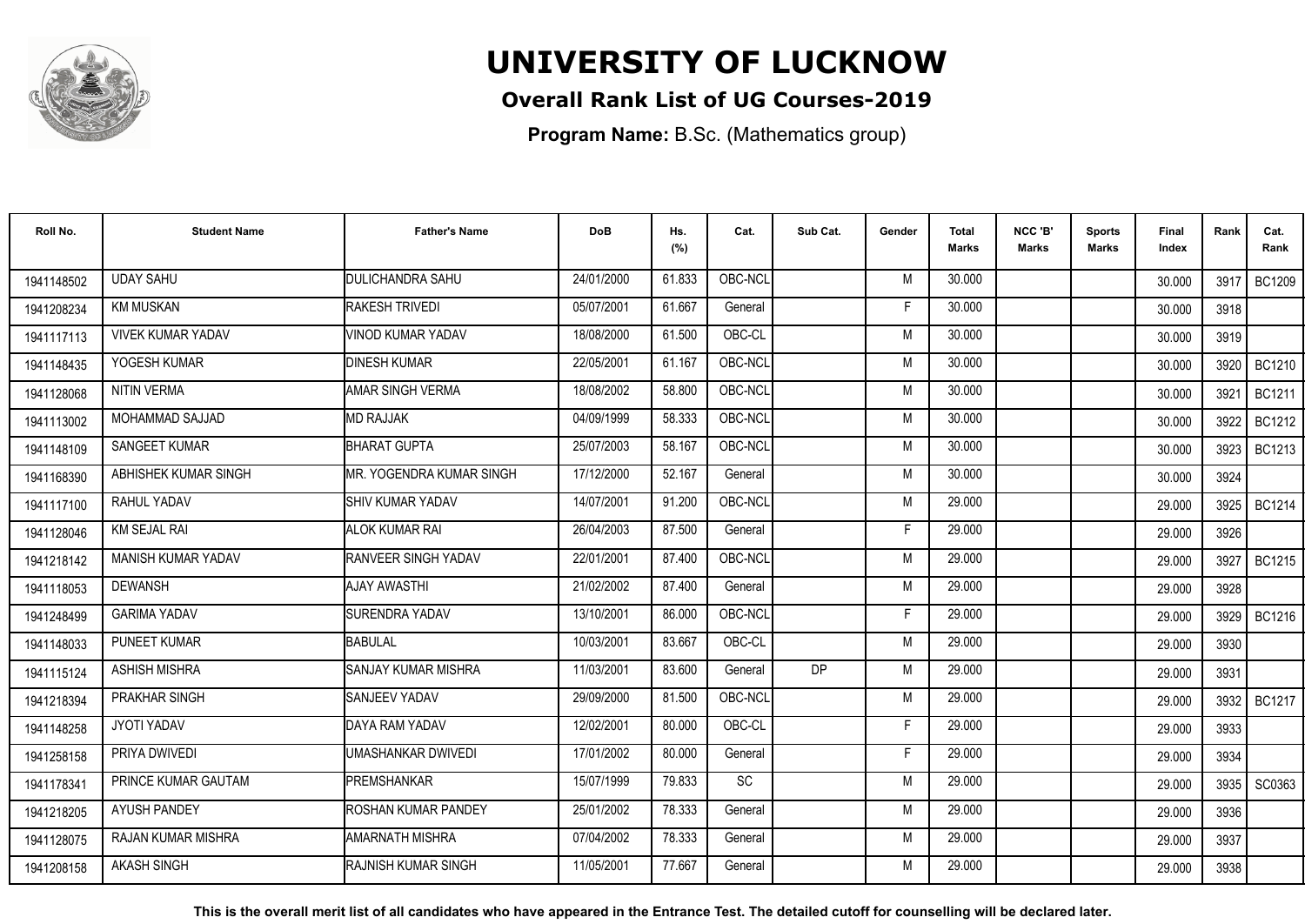

### **Overall Rank List of UG Courses-2019**

**Program Name:** B.Sc. (Mathematics group)

| Roll No.               | <b>Student Name</b>       | <b>Father's Name</b>         | <b>DoB</b> | Hs.<br>(%) | Cat.      | Sub Cat.  | Gender | Total<br><b>Marks</b> | NCC 'B'<br><b>Marks</b> | Sports<br>Marks | Final<br>Index | Rank   | Cat.<br>Rank  |
|------------------------|---------------------------|------------------------------|------------|------------|-----------|-----------|--------|-----------------------|-------------------------|-----------------|----------------|--------|---------------|
| 1941218141             | <b>SHIVAM VERMA</b>       | <b>RANJEET VERMA</b>         | 12/07/2002 | 75.167     | OBC-NCL   |           | M      | 29,000                |                         |                 | 29.000         | 3939   | <b>BC1218</b> |
| 1941168462             | <b>VIKAS SINGHANIYA</b>   | <b>NABAB SINGH</b>           | 04/10/2002 | 74.833     | <b>SC</b> |           | M      | 29.000                |                         |                 | 29.000         | 3940   | SC0364        |
| 1941128473             | ANSHIKA VERMA             | <b>AVADHESH KUMAR</b>        | 16/12/2002 | 74.000     | OBC-NCL   |           | F      | 29.000                |                         |                 | 29.000         | 3941   | BC1219        |
| 1941168303             | <b>TABISH REHMAN</b>      | <b>MOHD HARIS</b>            | 28/05/2003 | 73.667     | General   |           | M      | 29.000                |                         |                 | 29.000         | 3942   |               |
| 1941168453             | <b>UNNATI SINGH</b>       | <b>MUNNU LAL</b>             | 26/12/2002 | 72.000     | SC        |           | F      | 29.000                |                         |                 | 29.000         | 3943   | SC0365        |
| 1941208393             | MOHIT YADAV               | RAM NIWAS YADAV              | 08/12/2002 | 66.571     | OBC-CL    |           | M      | 29.000                |                         |                 | 29.000         | 3944   |               |
| 1941148468             | DEVENDRA PRAKASH          | <b>DINESH PRAKASH</b>        | 24/07/2002 | 66.167     | OBC-NCL   |           | M      | 29.000                |                         |                 | 29.000         | 3945   | <b>BC1220</b> |
| 194112839 <sup>-</sup> | NETRPAL YADAV             | <b>ASHOK KUMAR PRASAD</b>    | 06/07/2000 | 65.200     | OBC-NCL   |           | M      | 29.000                |                         |                 | 29.000         | 3946 I | <b>BC1221</b> |
| 1941168444             | MANISH KUMAR CHAUDHARI    | MUNNA LAL KANNAUJIYA         | 22/08/2001 | 61.000     | SC        |           | M      | 29.000                |                         |                 | 29.000         | 3947   | SC0366        |
| 1941148422             | <b>GOVINDA THAKUR</b>     | <b>DINA NATH THAKUR</b>      | 25/07/2001 | 57.000     | OBC-NCL   |           | M      | 29.000                |                         |                 | 29.000         | 3948   | <b>BC1222</b> |
| 1941258433             | <b>MEGHNA SINGH</b>       | <b>/IRENDRA SINGH</b>        | 01/05/2001 | 95.000     | <b>SC</b> |           | F      | 28.000                |                         |                 | 28,000         | 3949   | SC0367        |
| 1941158568             | <b>RITESH PANDEY</b>      | <b>LALJI PANDEY</b>          | 05/02/2001 | 89.667     | General   |           | M      | 28.000                |                         |                 | 28.000         | 3950   |               |
| 1941112027             | <b>SACHIN VERMA</b>       | <b>AVDHESH KUMAR</b>         | 15/01/2001 | 87.167     | OBC-CL    | <b>UE</b> | M      | 28.000                |                         |                 | 28.000         | 3951   |               |
| 1941248463             | <b>ABHINAV GUPTA</b>      | <b>SURENDRA GUPTA</b>        | 22/08/2001 | 86.000     | OBC-NCL   |           | M      | 28.000                |                         |                 | 28.000         | 3952   | <b>BC1223</b> |
| 1941248020             | AMAN YADAV                | SATYANARAYAN YADAV           | 23/02/2002 | 85.400     | OBC-NCL   |           | M      | 28.000                |                         |                 | 28.000         | 3953   | <b>BC1224</b> |
| 1941218239             | SAKSHI TIWARI             | SAMBHU NATH TIWARI           | 10/08/2002 | 83.600     | General   |           | F      | 28.000                |                         |                 | 28.000         | 3954   |               |
| 1941158522             | SATYENDRA KUMAR SINGH     | KRISHNA PAL SINGH            | 27/03/2002 | 83.500     | General   |           | M      | 28.000                |                         |                 | 28.000         | 3955   |               |
| 1941208256             | KUMARI SHIKHA MAURYA      | RAM BASHISTH MAURYA          | 23/03/2002 | 82.667     | OBC-NCL   |           | F      | 28.000                |                         |                 | 28.000         | 3956   | BC1225        |
| 1941148593             | <b>CHHAVI PANDEY</b>      | <b>GIRISH CHANDRA PANDEY</b> | 30/12/2003 | 82.500     | General   |           | F      | 28.000                |                         |                 | 28.000         | 3957   |               |
| 1941208401             | <b>AMIT KUMAR</b>         | <b>RAM PRAKASH</b>           | 10/03/2002 | 82.167     | OBC-CL    |           | M      | 28,000                |                         |                 | 28.000         | 3958   |               |
| 1941208470             | <b>CHANDRA BHAN YADAV</b> | RAM SWAROOP YADAV            | 23/04/2002 | 81.833     | OBC-CL    |           | M      | 28.000                |                         |                 | 28.000         | 3959   |               |
| 1941248287             | ASHISH KUMAR JAISWAL      | <b>SHYAM JI JAISWAL</b>      | 21/03/2002 | 80.000     | OBC-NCL   |           | M      | 28.000                |                         |                 | 28.000         |        | 3960   BC1226 |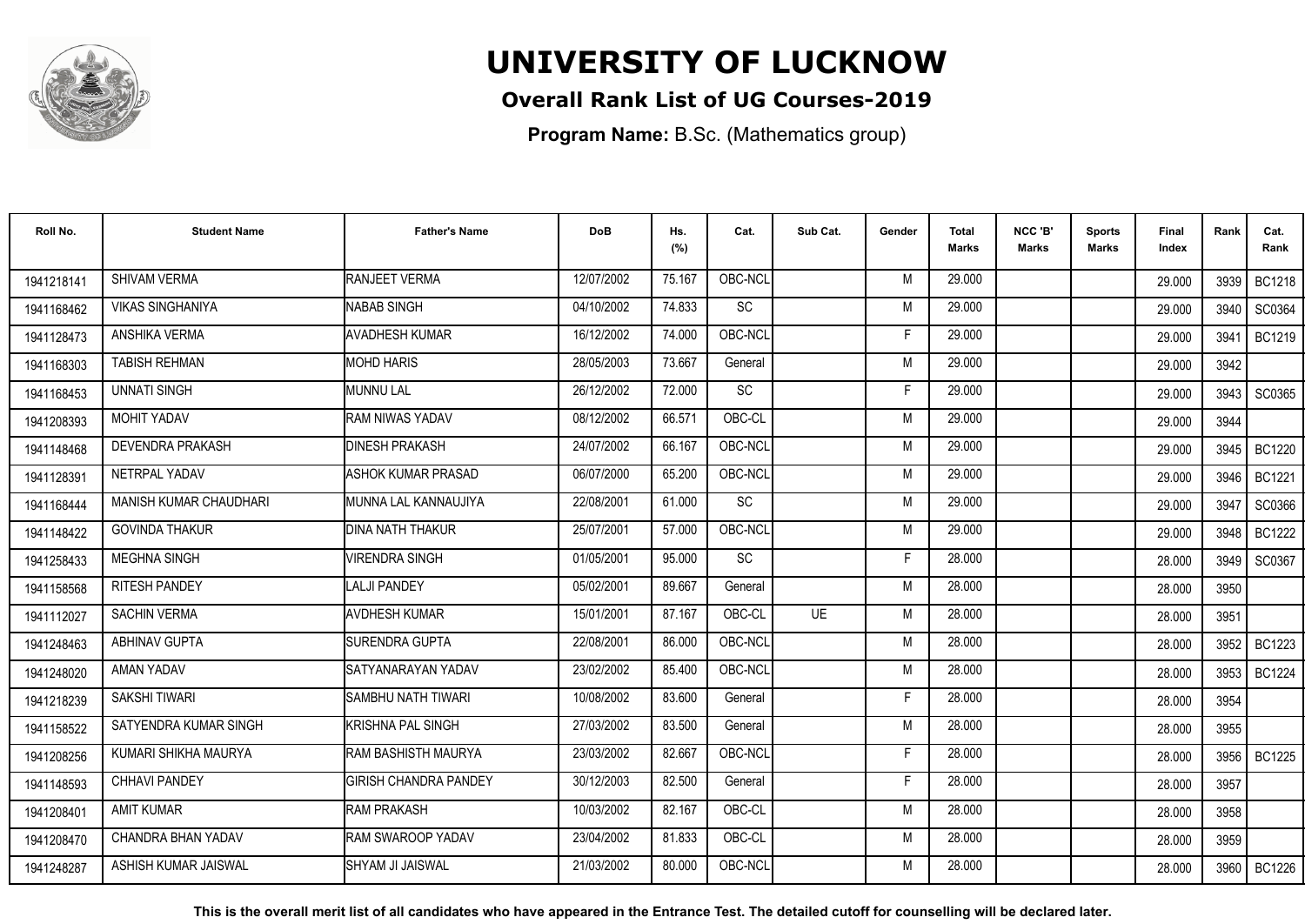

### **Overall Rank List of UG Courses-2019**

**Program Name:** B.Sc. (Mathematics group)

| Roll No.   | <b>Student Name</b>    | <b>Father's Name</b>         | <b>DoB</b> | Hs.<br>(%) | Cat.      | Sub Cat. | Gender | <b>Total</b><br><b>Marks</b> | NCC 'B'<br><b>Marks</b> | Sports<br>Marks | <b>Final</b><br>Index | Rank | Cat.<br>Rank  |
|------------|------------------------|------------------------------|------------|------------|-----------|----------|--------|------------------------------|-------------------------|-----------------|-----------------------|------|---------------|
| 1941248343 | <b>ADARSH VERMA</b>    | <b>SUBHASH CHANDRA</b>       | 10/08/2002 | 80.000     | OBC-NCL   |          | M      | 28.000                       |                         |                 | 28,000                | 3961 | <b>BC1227</b> |
| 1941218494 | ABHAY PRATAP SINGH     | SATENDRA BAHADUR SINGH       | 14/11/2002 | 78.167     | General   |          | M      | 28.000                       |                         |                 | 28,000                | 3962 |               |
| 1941208275 | SHUDHANSHU VERMA       | RAM CHANDRA VERMA            | 12/02/2002 | 78.000     | OBC-NCL   |          | M      | 28.000                       |                         |                 | 28.000                | 3963 | <b>BC1228</b> |
| 1941168050 | <b>GARIMA PATEL</b>    | <b>MAHENDRA</b>              | 10/04/2002 | 77.833     | OBC-NCL   |          | Е      | 28.000                       |                         |                 | 28.000                | 3964 | <b>BC1229</b> |
| 194120850  | ASHISH KUMAR VERMA     | RAMANUJ VERMA                | 11/03/2003 | 77.333     | SC        |          | M      | 28.000                       |                         |                 | 28.000                | 3965 | SC0368        |
| 1941158054 | <b>KM GYAN PALLAVI</b> | <b>GYANENDRA KUMAR VERMA</b> | 14/07/2001 | 76.667     | <b>SC</b> |          | E      | 28,000                       |                         |                 | 28.000                | 3966 | SC0369        |
| 1941178104 | PANKAJ KUMAR VERMA     | OM PRAKASH VERMA             | 29/12/1999 | 76.000     | OBC-NCL   |          | M      | 28.000                       |                         |                 | 28.000                | 3967 | <b>BC1230</b> |
| 1941168422 | <b>KM NEHA MALL</b>    | <b>MUKESH MALL</b>           | 04/09/2003 | 76.000     | OBC-NCL   |          | F      | 28,000                       |                         |                 | 28.000                | 3968 | <b>BC1231</b> |
| 1941248391 | <b>ADARSH TRIPATHI</b> | <b>SUDHIR TRIPATHI</b>       | 10/03/2001 | 75.000     | General   |          | M      | 28.000                       |                         |                 | 28.000                | 3969 |               |
| 1941148414 | <b>ADARSH SHARMA</b>   | <b>DILIP KUMAR SHARMA</b>    | 25/05/2001 | 72.000     | General   |          | M      | 28.000                       |                         |                 | 28.000                | 3970 |               |
| 1941208316 | <b>ASHISH KUMAR</b>    | <b>RAM KISHOR</b>            | 01/11/2001 | 72.000     | OBC-NCL   |          | M      | 28.000                       |                         |                 | 28.000                | 3971 | BC1232        |
| 1941158154 | <b>SUBODH KUMAR</b>    | HRIDYANAND RAM               | 20/02/2003 | 71.833     | <b>SC</b> |          | M      | 28.000                       |                         |                 | 28.000                | 3972 | SC0370        |
| 1941148292 | <b>BRIJESH KUMAR</b>   | <b>DEVAKI NANDAN</b>         | 20/10/2001 | 71.333     | <b>SC</b> |          | M      | 28,000                       |                         |                 | 28,000                | 3973 | SC0371        |
| 1941248005 | <b>RAJNISH KUMAR</b>   | <b>SATYA PRAKASH</b>         | 10/09/2002 | 70.333     | <b>SC</b> |          | M      | 28,000                       |                         |                 | 28.000                | 3974 | SC0372        |
| 1941218049 | <b>SACHIN KUMAR</b>    | <b>RAMESH KUMAR</b>          | 10/07/2001 | 69.667     | SC        |          | M      | 28.000                       |                         |                 | 28.000                | 3975 | SC0373        |
| 1941178097 | ASHUTOSH RANA          | OM PRAKASH RANA              | 05/12/2001 | 69.000     | <b>ST</b> |          | M      | 28.000                       |                         |                 | 28.000                | 3976 | ST0014        |
| 1941128119 | <b>RAUNAK RAJPOOT</b>  | <b>ANAND KUMAR SINGH</b>     | 17/01/2002 | 67.800     | General   |          | M      | 28,000                       |                         |                 | 28.000                | 3977 |               |
| 1941168505 | ABHIJEET GUPTA         | NARENDRA KUMAR GUPTA         | 19/07/2001 | 67.500     | OBC-NCL   |          | M      | 28,000                       |                         |                 | 28.000                | 3978 | BC1233        |
| 1941148276 | <b>DIVYANSHU RAI</b>   | DEEP NARAYAN RAI             | 24/11/1999 | 66.167     | General   |          | M      | 28.000                       |                         |                 | 28.000                | 3979 |               |
| 1941128078 | SURENDRA MAURYA        | AMARPAL MAURYA               | 02/07/2002 | 65.800     | OBC-NCL   |          | M      | 28,000                       |                         |                 | 28,000                | 3980 | <b>BC1234</b> |
| 1941208312 | <b>ANKIT SHUKLA</b>    | RAM KHELAWAN SHUKLA          | 29/03/1999 | 65.000     | General   |          | M      | 28,000                       |                         |                 | 28.000                | 3981 |               |
| 1941248053 | <b>UZAIR ALAM</b>      | SHAHEER ALAM                 | 14/03/2001 | 57.000     | OBC-NCL   |          | M      | 28.000                       |                         |                 | 28.000                | 3982 | BC1235        |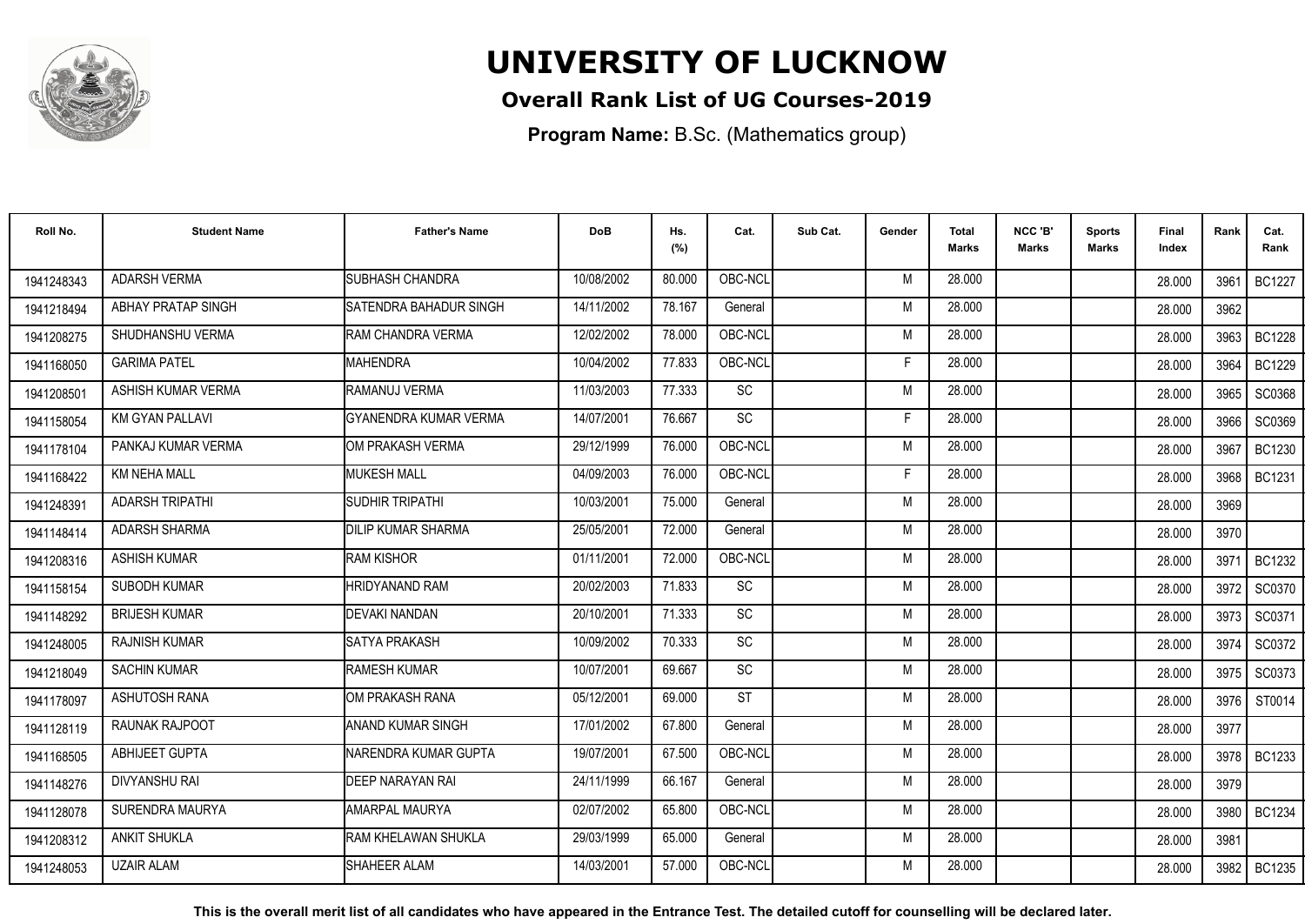

### **Overall Rank List of UG Courses-2019**

**Program Name:** B.Sc. (Mathematics group)

| Roll No.   | <b>Student Name</b>            | <b>Father's Name</b>         | <b>DoB</b> | Hs.<br>(%) | Cat.      | Sub Cat. | Gender | Total<br><b>Marks</b> | NCC 'B'<br><b>Marks</b> | Sports<br>Marks | Final<br>Index | Rank   | Cat.<br>Rank  |
|------------|--------------------------------|------------------------------|------------|------------|-----------|----------|--------|-----------------------|-------------------------|-----------------|----------------|--------|---------------|
| 1941118095 | ANISHA SINGH                   | <b>AJAY KUMAR SINGH</b>      | 18/01/2002 | 96.000     | General   |          | F.     | 27,000                |                         |                 | 27.000         | 3983   |               |
| 1941148002 | <b>DEVANSH MISHRA</b>          | AWADHESH MISHRA              | 05/06/1999 | 95.000     | General   |          | M      | 27.000                |                         |                 | 27.000         | 3984   |               |
| 1941128055 | ATUL YADAV                     | <b>ALOK YADAV</b>            | 26/05/2001 | 91.167     | OBC-CL    |          | M      | 27.000                |                         |                 | 27.000         | 3985   |               |
| 1941218460 | <b>SAKSHI PANDEY</b>           | <b>SANTOSH PANDEY</b>        | 23/07/2002 | 89.200     | General   |          | E      | 27,000                |                         |                 | 27.000         | 3986   |               |
| 1941218187 | <b>KANAK MISHRA</b>            | <b>IREVATI PRASAD MISHRA</b> | 09/10/2002 | 89.200     | General   |          | -F     | 27,000                |                         |                 | 27.000         | 3987   |               |
| 1941115168 | <b>RAVI SHANKAR</b>            | <b>BABU LAL</b>              | 18/04/2000 | 87.667     | SC        |          | M      | 27,000                |                         |                 | 27.000         | 3988   | SC0374        |
| 1941178359 | RISHABH KUMAR SINGH            | R B SINGH                    | 01/11/1998 | 86.000     | SC        |          | M      | 27.000                |                         |                 | 27.000         | 3989   | SC0375        |
| 1941158470 | SAMIKSHA VERMA                 | KHOOBCHAND VERMA             | 08/07/2002 | 86.000     | OBC-NCL   |          | E      | 27,000                |                         |                 | 27.000         | 3990   | <b>BC1236</b> |
| 1941248103 | <b>ALTAF</b>                   | <b>SHAN MOHAMMAD</b>         | 01/07/2001 | 84.833     | OBC-CL    |          | M      | 27.000                |                         |                 | 27.000         | 3991   |               |
| 1941218321 | <b>ARPIT MAURYA</b>            | <b>SANJAY MAURYA</b>         | 16/08/2002 | 84.667     | OBC-NCL   |          | M      | 27.000                |                         |                 | 27.000         | 3992 l | <b>BC1237</b> |
| 1941178485 | <b>BHOOPENDRA PRATAP SINGH</b> | RAJENDRA BAHADUR SINGH       | 13/07/2002 | 84.000     | General   |          | M      | 27.000                |                         |                 | 27.000         | 3993   |               |
| 1941178244 | <b>VISHAL KUMAR RAWAT</b>      | <b>PRADEEP RAWAT</b>         | 17/10/2001 | 83.167     | <b>SC</b> |          | M      | 27.000                |                         |                 | 27.000         | 3994   | SC0376        |
| 1941208504 | <b>AVLOK RAJ</b>               | <b>RAMASARE</b>              | 07/07/2000 | 82.667     | <b>SC</b> |          | M      | 27.000                |                         |                 | 27.000         | 3995   | SC0377        |
| 1941208272 | SARVESH PRAJAPATI              | RAM CHANDRA PRAJAPATI        | 01/02/2003 | 82.333     | OBC-NCL   |          | M      | 27,000                |                         |                 | 27.000         | 3996   | <b>BC1238</b> |
| 1941258272 | SHEETAL SONKAR                 | VIJAY PRASAD SONKAR          | 22/01/2002 | 81.833     | SC        |          | F      | 27.000                |                         |                 | 27.000         | 3997   | SC0378        |
| 1941118020 | ABDUL WAHAB                    | <b>ABDUL SATTAR</b>          | 27/01/2000 | 81.500     | OBC-NCL   |          | M      | 27,000                |                         |                 | 27.000         | 3998   | <b>BC1239</b> |
| 1941168089 | AJAY BHARGAVA                  | <b>MAHESH PRASAD</b>         | 12/01/2001 | 81.500     | SC        |          | M      | 27.000                |                         |                 | 27.000         | 3999   | SC0379        |
| 1941258173 | <b>AMIT KUMAR</b>              | <b>UMESH KUMAR</b>           | 01/07/2001 | 80.500     | SC        |          | M      | 27.000                |                         |                 | 27.000         | 4000   | <b>SC0380</b> |
| 1941208348 | <b>VISHAL KUMAR YADAV</b>      | RAM KUMAR YADAV              | 18/08/2002 | 80.167     | OBC-NCL   |          | M      | 27,000                |                         |                 | 27.000         | 4001   | <b>BC1240</b> |
| 1941148514 | <b>ABHAY PRATAP PAL</b>        | DWARIKA PRASAD PAL           | 29/05/2002 | 79.833     | OBC-NCL   |          | M      | 27,000                |                         |                 | 27.000         | 4002   | <b>BC1241</b> |
| 1941158396 | <b>LAVKUSH YADAV</b>           | <b>KAMLESH KUMAR</b>         | 07/07/2001 | 79.167     | OBC-NCL   |          | M      | 27,000                |                         |                 | 27.000         | 4003   | <b>BC1242</b> |
| 1941258320 | SONAL SINGH                    | <b>VINAY KUMAR SINGH</b>     | 17/08/2002 | 78.833     | General   |          | Е      | 27.000                |                         |                 | 27.000         | 4004   |               |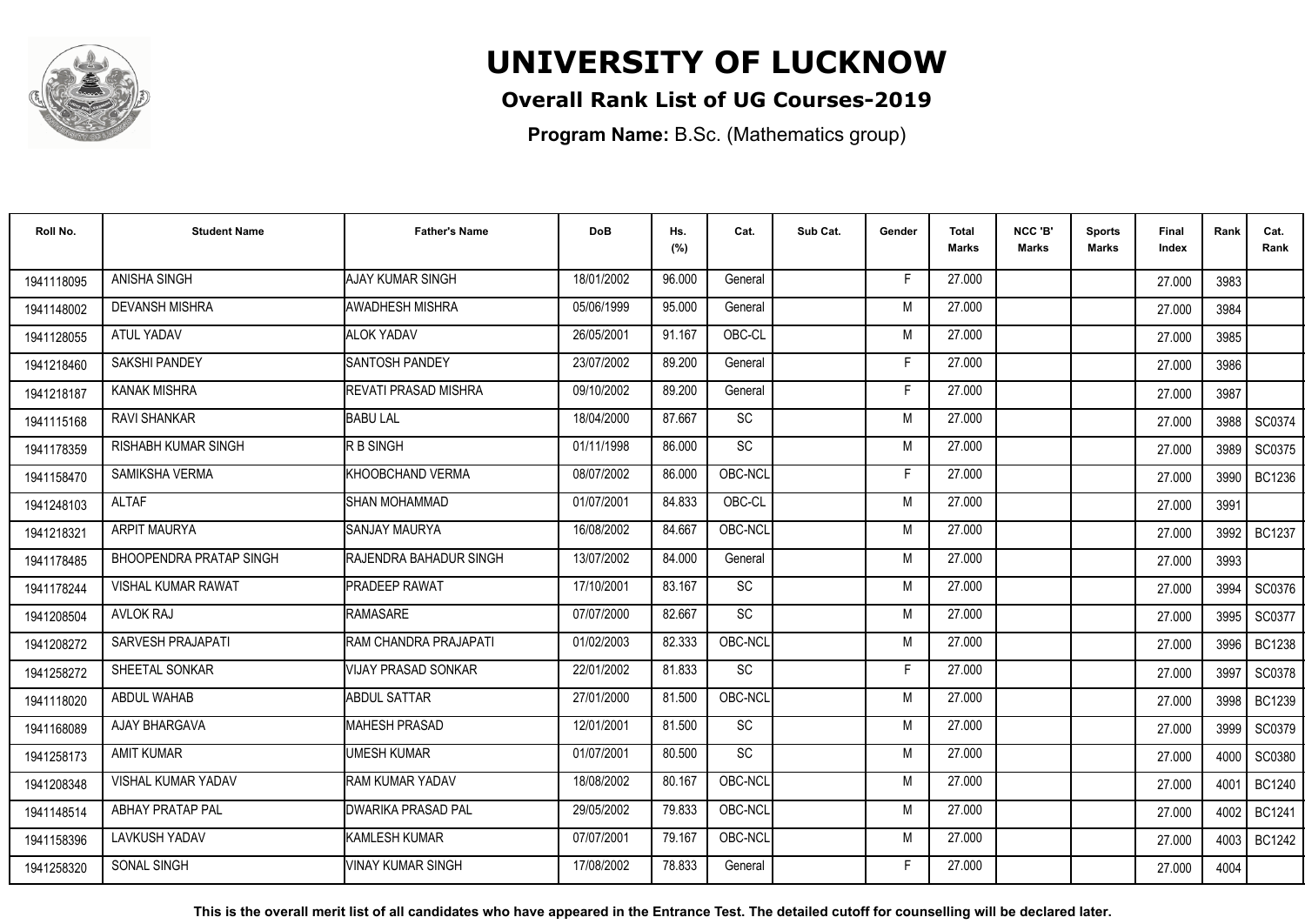

### **Overall Rank List of UG Courses-2019**

**Program Name:** B.Sc. (Mathematics group)

| Roll No.   | <b>Student Name</b>      | <b>Father's Name</b>      | <b>DoB</b> | Hs.<br>(%) | Cat.      | Sub Cat. | Gender | <b>Total</b><br><b>Marks</b> | NCC 'B'<br><b>Marks</b> | Sports<br><b>Marks</b> | Final<br>Index | Rank   | Cat.<br>Rank  |
|------------|--------------------------|---------------------------|------------|------------|-----------|----------|--------|------------------------------|-------------------------|------------------------|----------------|--------|---------------|
| 1941258443 | <b>VINAY KUMAR SINGH</b> | <b>VISHAL SINGH</b>       | 10/12/2002 | 78.333     | OBC-NCL   |          | M      | 27.000                       |                         |                        | 27,000         | 4005 l | BC1243        |
| 1941208028 | AMAN CHAND               | <b>RAJESH KUMAR</b>       | 13/08/2001 | 77.000     | SC        |          | M      | 27.000                       |                         |                        | 27.000         | 4006   | SC0381        |
| 1941148006 | PRIYESH SHUKLA           | <b>AWADHESH SHUKLA</b>    | 05/01/2000 | 75.000     | General   |          | M      | 27.000                       |                         |                        | 27.000         | 4007   |               |
| 1941178083 | AMIT KUMAR VERMA         | <b>OM PRAKASH</b>         | 05/07/2001 | 74.667     | OBC-NCL   |          | M      | 27,000                       |                         |                        | 27.000         | 4008   | <b>BC1244</b> |
| 1941158488 | <b>ARJUN SHAH</b>        | KRISHAN GUPTA             | 09/11/2000 | 73.667     | General   |          | M      | 27.000                       |                         |                        | 27.000         | 4009   |               |
| 1941208265 | ANUJ KUMAR               | RAM CHANDRA               | 08/07/2000 | 73.000     | OBC-NCL   |          | M      | 27.000                       |                         |                        | 27,000         | 4010 l | <b>BC1245</b> |
| 1941178175 | <b>SATISH KUMAR</b>      | PARMESHWAR DEEN           | 22/07/2002 | 73.000     | SC        |          | M      | 27.000                       |                         |                        | 27.000         | 4011   | SC0382        |
| 1941178050 | <b>MAKBOOL HUSSAIN</b>   | NIHALUDDIN                | 11/06/2001 | 70.167     | OBC-NCL   |          | M      | 27.000                       |                         |                        | 27.000         | 4012   | <b>BC1246</b> |
| 1941128214 | <b>UTKARSH SINGH</b>     | ANOJ SINGH                | 02/07/2000 | 70.000     | General   |          | M      | 27.000                       |                         |                        | 27.000         | 4013   |               |
| 1941178180 | MADHU YADAV              | PARSHURAM                 | 01/07/2002 | 69.667     | OBC-NCL   |          | F      | 27.000                       |                         |                        | 27,000         | 4014   | <b>BC1247</b> |
| 1941128132 | ALOK KUMAR YADAV         | ANANT KUMAR YADAV         | 10/07/2002 | 68.333     | OBC-NCL   |          | M      | 27.000                       |                         |                        | 27.000         | 4015   | <b>BC1248</b> |
| 1941218088 | DEEPAK KASHYAP           | <b>IRAMKISHAN KASHYAP</b> | 03/03/1999 | 66.667     | OBC-NCL   |          | M      | 27.000                       |                         |                        | 27.000         | 4016 l | <b>BC1249</b> |
| 1941115006 | <b>AKSHAT JOSHI</b>      | <b>ANAND JOSHI</b>        | 01/09/2001 | 66.400     | General   | DP       | M      | 27.000                       |                         |                        | 27.000         | 4017   |               |
| 1941218408 | <b>TANU SINGH</b>        | <b>SANT PRAKASH</b>       | 06/04/2001 | 91.200     | SC        |          | F      | 26.000                       |                         |                        | 26.000         | 4018   | SC0383        |
| 1941158284 | <b>AMRITA GUPTA</b>      | <b>JANKI SHARAN GUPTA</b> | 18/08/2002 | 91.200     | OBC-NCL   |          | F      | 26,000                       |                         |                        | 26.000         | 4019   | <b>BC1250</b> |
| 1941248108 | PARUL YADAV              | SHANKAR LAL YADAV         | 11/06/2002 | 87.400     | OBC-NCL   |          | F      | 26.000                       |                         |                        | 26.000         | 4020   | <b>BC1251</b> |
| 1941178463 | <b>VISHWAS SHUKLA</b>    | RAJBAHADUR SHUKLA         | 13/12/2001 | 86.667     | General   |          | M      | 26.000                       |                         |                        | 26.000         | 4021   |               |
| 1941248311 | AFROZ BANO               | SIPAHUDDIN ANSARI         | 03/05/2001 | 85.000     | OBC-NCL   |          | F      | 26.000                       |                         |                        | 26.000         | 4022   | <b>BC1252</b> |
| 1941158565 | <b>RIYA VERMA</b>        | <b>LALIT KUMAR</b>        | 01/05/2002 | 83.667     | OBC-NCL   |          | F      | 26.000                       |                         |                        | 26.000         | 4023   | BC1253        |
| 1941218301 | SHIVANSHU KUMAR RAI      | SANJAY KUMAR RAI          | 20/08/2002 | 83.600     | General   |          | M      | 26,000                       |                         |                        | 26.000         | 4024   |               |
| 1941208514 | <b>SHASHANK NAYAR</b>    | <b>RAMAYAN</b>            | 04/04/2001 | 83.500     | <b>SC</b> |          | M      | 26.000                       |                         |                        | 26.000         | 4025   | SC0384        |
| 1941258133 | <b>VIPUL YADAV</b>       | UDAY BHAN YADAV           | 02/07/2002 | 83.000     | General   |          | M      | 26.000                       |                         |                        | 26.000         | 4026   |               |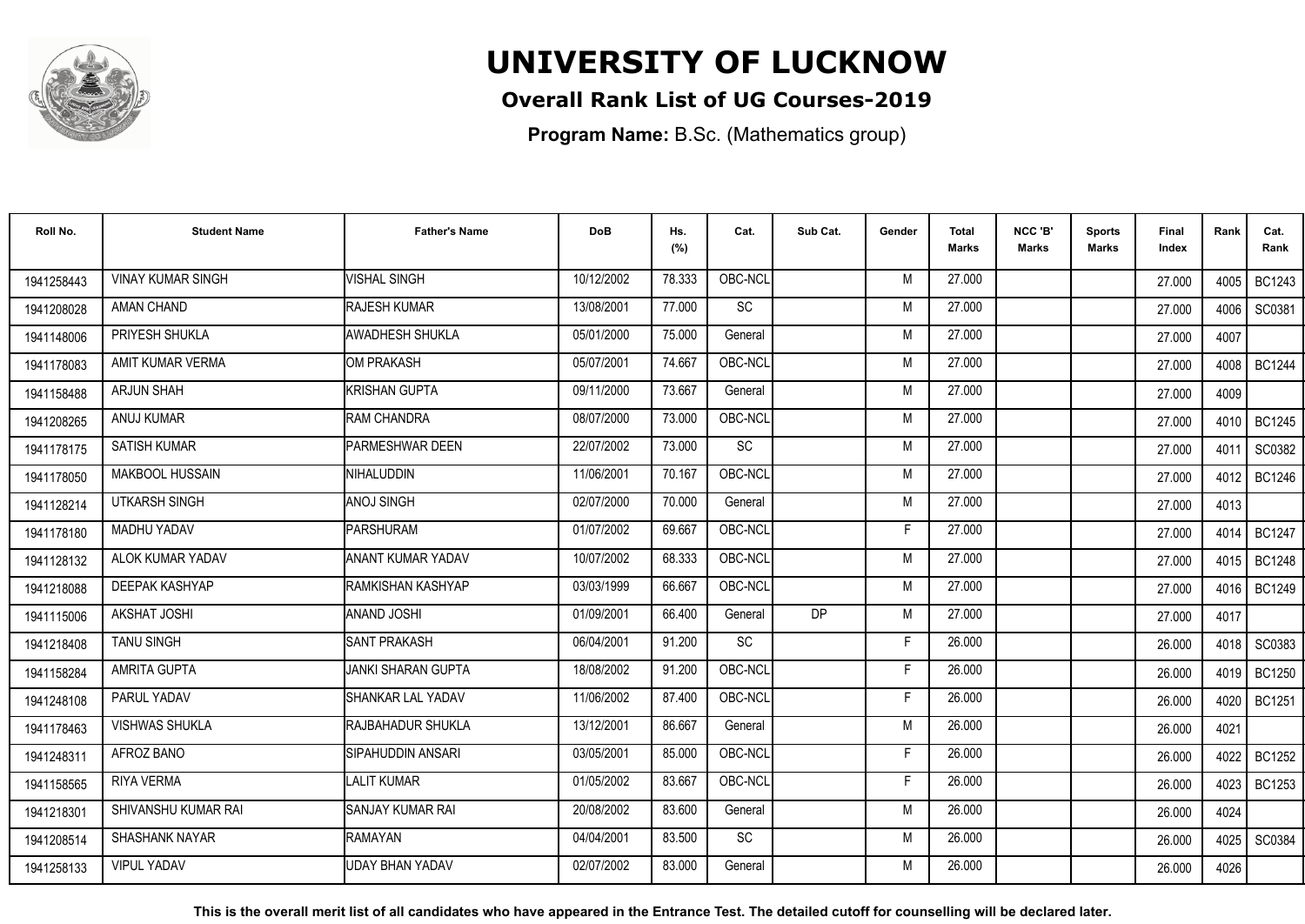

### **Overall Rank List of UG Courses-2019**

**Program Name:** B.Sc. (Mathematics group)

| Roll No.   | <b>Student Name</b>          | <b>Father's Name</b>          | <b>DoB</b> | Hs.<br>(%) | Cat.      | Sub Cat. | Gender | <b>Total</b><br><b>Marks</b> | NCC 'B'<br><b>Marks</b> | <b>Sports</b><br>Marks | Final<br>Index | Rank | Cat.<br>Rank  |
|------------|------------------------------|-------------------------------|------------|------------|-----------|----------|--------|------------------------------|-------------------------|------------------------|----------------|------|---------------|
| 1941117075 | SUMEET RAJ SHRIVASTAVA       | RAJ KUMAR SHRIVASTAVA         | 28/12/2000 | 82.000     | General   |          | M      | 26.000                       |                         |                        | 26.000         | 4027 |               |
| 1941118137 | <b>ASTHA SINGH</b>           | AJEET SINGH                   | 17/07/2002 | 81.600     | General   |          | F      | 26.000                       |                         |                        | 26.000         | 4028 |               |
| 1941208246 | <b>GARIMA GAUTAM</b>         | <b>RAM ASREY GAUTAM</b>       | 03/05/2003 | 81.333     | <b>SC</b> |          | Е      | 26.000                       |                         |                        | 26.000         | 4029 | SC0385        |
| 1941168500 | KM ARCHANA KUMARI            | <b>NARENDRA KUMAR</b>         | 02/04/2002 | 80.833     | <b>SC</b> |          | F      | 26.000                       |                         |                        | 26.000         | 4030 | SC0386        |
| 1941258304 | <b>BADRI VISHAL TRIPATHI</b> | VIMAL CHANDRA TRIPATHI        | 20/10/2001 | 80.333     | General   |          | M      | 26.000                       |                         |                        | 26.000         | 4031 |               |
| 1941168356 | PRASHANT KUMAR               | IMR. SURENDRA RAM             | 16/07/2002 | 80.000     | SC        |          | M      | 26.000                       |                         |                        | 26.000         | 4032 | SC0387        |
| 1941208483 | <b>DEEPTI CHITRANSH</b>      | RAMA SHANKAR CHITRANSH        | 04/09/2002 | 79.800     | General   |          | F      | 26.000                       |                         |                        | 26.000         | 4033 |               |
| 1941158594 | SANJAY KUMAR GUPTA           | LATE MANOJ KUMAR GUPTA        | 05/10/1999 | 79.000     | OBC-CL    |          | M      | 26.000                       |                         |                        | 26.000         | 4034 |               |
| 1941208284 | <b>HIMANSHU VERMA</b>        | <b>RAM DEV VERMA</b>          | 12/10/2002 | 78.167     | OBC-NCL   |          | M      | 26.000                       |                         |                        | 26.000         | 4035 | BC1254        |
| 1941148282 | <b>AVALI BALAK TRIVEDI</b>   | <b>DEEPAK TRIVEDI</b>         | 10/06/2003 | 78.000     | General   |          | F      | 26.000                       |                         |                        | 26.000         | 4036 |               |
| 1941178330 | SANTOSH KUMAR MAURYA         | <b>PREM NARAYAN MAURYA</b>    | 02/06/2000 | 77.667     | OBC-NCL   |          | M      | 26.000                       |                         |                        | 26.000         | 4037 | <b>BC1255</b> |
| 1941178029 | NAINCY TRIPATHI              | <b>NAVEEN TRIPATHI</b>        | 06/01/2003 | 77.500     | General   |          | F      | 26,000                       |                         |                        | 26.000         | 4038 |               |
| 1941258318 | <b>VISHEK KUMAR RAI</b>      | <b>VINAY KUMAR RAI</b>        | 30/10/2001 | 76.000     | General   |          | M      | 26.000                       |                         |                        | 26.000         | 4039 |               |
| 1941148429 | ABHISHEK CHAUDHARY           | <b>I</b> DINESH CHAUDHARY     | 16/06/2002 | 76.000     | SC        |          | M      | 26.000                       |                         |                        | 26.000         | 4040 | SC0388        |
| 1941178420 | <b>ANKIT SAHU</b>            | <b>RAJ KARAN SAHU</b>         | 11/07/2001 | 75.167     | OBC-NCL   |          | M      | 26.000                       |                         |                        | 26.000         | 4041 | BC1256        |
| 1941248353 | <b>RITIK PANDEY</b>          | <b>SUBHASH CHANDRA PANDEY</b> | 10/04/2002 | 74.833     | General   |          | M      | 26.000                       |                         |                        | 26.000         | 4042 |               |
| 1941208084 | <b>LALIT MISHRA</b>          | <b>RAJESH MISHRA</b>          | 16/01/2003 | 73.333     | General   |          | M      | 26.000                       |                         |                        | 26.000         | 4043 |               |
| 1941168492 | ARCHANA GAUTAM               | NANHEY LAL GAUTAM             | 19/01/2000 | 73.167     | <b>SC</b> |          | E      | 26,000                       |                         |                        | 26.000         | 4044 | SC0389        |
| 1941158135 | ABHISHEK SINGH               | <b>IEERA LAL</b>              | 02/01/2002 | 71.800     | SC        |          | M      | 26.000                       |                         |                        | 26.000         | 4045 | SC0390        |
| 1941115072 | AFTAB AHMAD                  | <b>IMOBIN AHMAD</b>           | 05/04/2002 | 70.200     | General   | DP       | M      | 26,000                       |                         |                        | 26.000         | 4046 |               |
| 1941178054 | <b>VISHAL DUBEY</b>          | <b>INIRBHAY DUBEY</b>         | 02/08/2002 | 68.400     | General   |          | M      | 26.000                       |                         |                        | 26.000         | 4047 |               |
| 1941168370 | AKASH KANAUJIYA              | IMR. KANHAIYA LAL KANAUJIYA   | 25/09/2000 | 67.833     | <b>SC</b> |          | M      | 26,000                       |                         |                        | 26.000         | 4048 | SC0391        |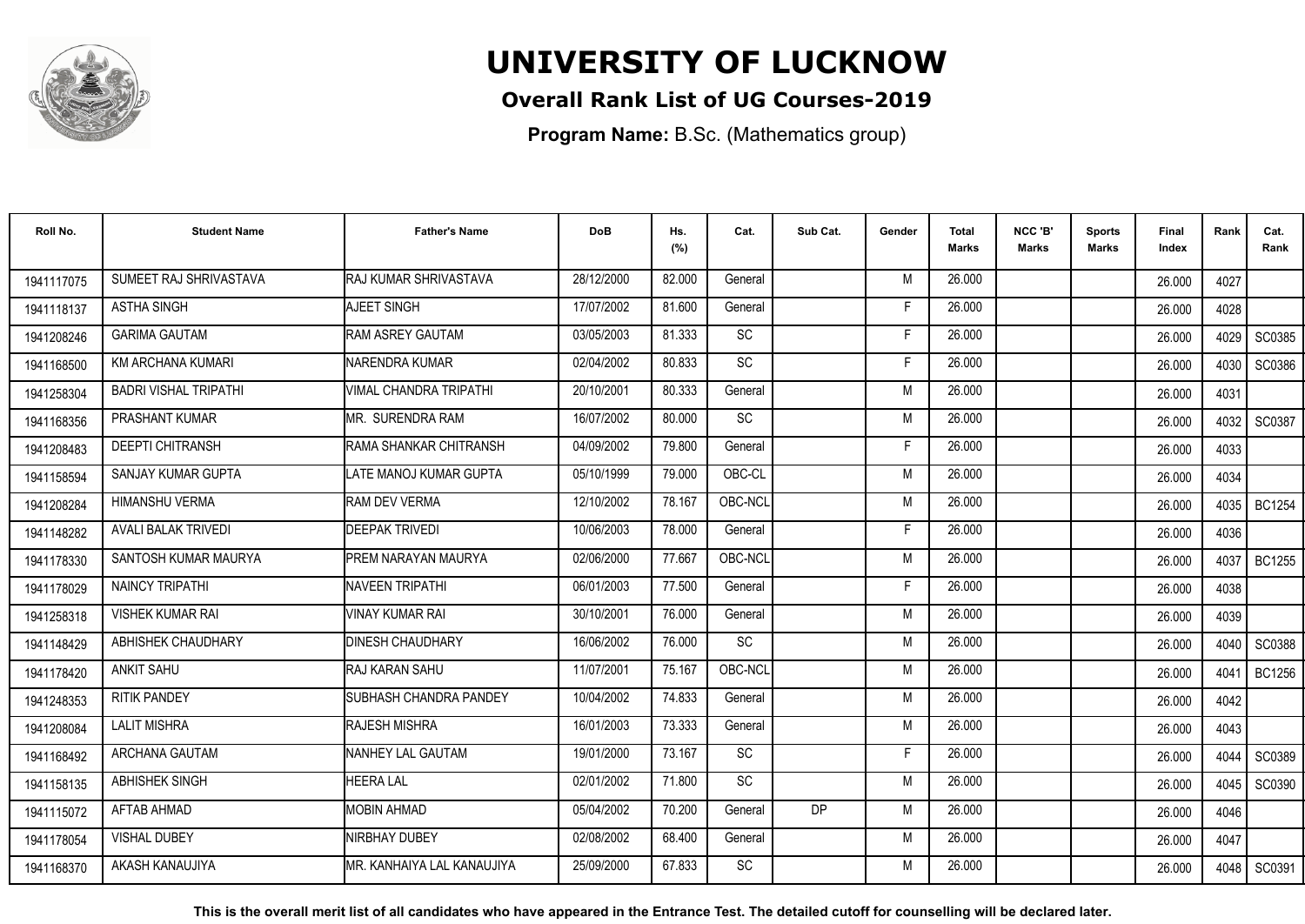

### **Overall Rank List of UG Courses-2019**

**Program Name:** B.Sc. (Mathematics group)

| Roll No.   | <b>Student Name</b>        | <b>Father's Name</b>      | <b>DoB</b> | Hs.<br>(%) | Cat.      | Sub Cat. | Gender | <b>Total</b><br><b>Marks</b> | NCC 'B'<br><b>Marks</b> | <b>Sports</b><br>Marks | Final<br>Index | Rank | Cat.<br>Rank  |
|------------|----------------------------|---------------------------|------------|------------|-----------|----------|--------|------------------------------|-------------------------|------------------------|----------------|------|---------------|
| 1941248295 | <b>GANESH KASHYAP</b>      | SHYAM NARAYAN KASHYAP     | 26/02/2002 | 63.000     | General   |          | M      | 26.000                       |                         |                        | 26.000         | 4049 |               |
| 1941158338 | <b>HITESH PRATAP SINGH</b> | JITENDRA SINGH            | 28/08/2002 | 97.000     | General   |          | M      | 25.000                       |                         |                        | 25.000         | 4050 |               |
| 1941258309 | ANSHIKA VERMA              | VIMAL KUMAR VERMA         | 22/01/2002 | 95.000     | OBC-NCL   |          | F      | 25.000                       |                         |                        | 25.000         | 4051 | <b>BC1257</b> |
| 1941168235 | ALSHIFA NAWAZ ANSARI       | MD ISHAQ ANSARI           | 05/10/2000 | 93.000     | OBC-NCL   |          |        | 25.000                       |                         |                        | 25.000         | 4052 | <b>BC1258</b> |
| 1941158267 | <b>AMAN TIWARI</b>         | JAINARAYAN TIWARI         | 17/06/2001 | 93.000     | General   |          | M      | 25.000                       |                         |                        | 25.000         | 4053 |               |
| 1941115138 | PRASHANT PAL               | <b>SITA RAM</b>           | 20/04/2001 | 91.200     | OBC-CL    |          | M      | 25.000                       |                         |                        | 25.000         | 4054 |               |
| 1941117009 | <b>DEEPSHIKHA RAI</b>      | <b>AKHILESH RAI</b>       | 24/07/2002 | 91.200     | General   |          | F      | 25.000                       |                         |                        | 25.000         | 4055 |               |
| 1941148315 | PRANJALI SONI              | <b>DEVESH SONI</b>        | 14/10/2001 | 91.167     | General   |          | F      | 25.000                       |                         |                        | 25.000         | 4056 |               |
| 1941128182 | PAYAL VERMA                | <b>ANIL KUMAR VERMA</b>   | 02/03/2002 | 89.500     | OBC-NCL   |          | F      | 25.000                       |                         |                        | 25.000         |      | 4057   BC1259 |
| 1941218384 | <b>OJAS RAJPUT</b>         | SANJEEV KUMAR SINGH       | 31/08/2002 | 89.400     | General   |          | M      | 25.000                       |                         |                        | 25.000         | 4058 |               |
| 1941118067 | <b>MEDHVI DWIVEDI</b>      | <b>AJAY KUMAR DWIVEDI</b> | 07/03/2001 | 86.000     | General   |          | F      | 25.000                       |                         |                        | 25.000         | 4059 |               |
| 1941208026 | <b>MANISH SINGH</b>        | <b>RAJESH KUMAR</b>       | 01/07/2001 | 86.000     | SC        |          | M      | 25.000                       |                         |                        | 25.000         | 4060 | SC0392        |
| 1941208407 | AKANKSHA SHARMA            | RAM PRAKASH SHARMA        | 28/09/2000 | 85.500     | OBC-CL    |          | F      | 25.000                       |                         |                        | 25.000         | 4061 |               |
| 194112835  | KM DEEPALI CHAURASIYA      | ASHISH CHANDRA CHAURASIYA | 14/11/2001 | 84.000     | OBC-NCL   |          | E      | 25.000                       |                         |                        | 25.000         | 4062 | <b>BC1260</b> |
| 1941208491 | ANSHU BHARDWAJ             | RAMAKANT BHARDWAJ         | 02/04/2002 | 83.600     | General   |          | M      | 25.000                       |                         |                        | 25.000         | 4063 |               |
| 1941168183 | <b>AMISHA TIWARI</b>       | <b>MANOJ KUMAR TIWARI</b> | 03/04/2002 | 83.600     | General   |          | F      | 25.000                       |                         |                        | 25.000         | 4064 |               |
| 1941218130 | <b>SAMEER SINGH</b>        | <b>RANDHEER SINGH</b>     | 07/07/2002 | 83.600     | OBC-NCL   |          | M      | 25.000                       |                         |                        | 25.000         | 4065 | BC1261        |
| 1941258284 | <b>RITESH KUMAR SINGH</b>  | <b>VIJAY SINGH</b>        | 09/01/2003 | 83.333     | General   |          | M      | 25.000                       |                         |                        | 25.000         | 4066 |               |
| 1941258181 | PURVI VERMA                | UMESH KUMAR VERMA         | 20/03/2002 | 81.000     | OBC-NCL   |          | F      | 25.000                       |                         |                        | 25.000         | 4067 | BC1262        |
| 1941218363 | NIVEDITA TRIPATHI          | <b>SANJAY TRIPATHI</b>    | 22/03/2000 | 80.714     | General   |          | F      | 25.000                       |                         |                        | 25.000         | 4068 |               |
| 1941117037 | <b>PRAVEEN KUMAR</b>       | <b>DINESH KUMAR</b>       | 15/07/2002 | 80.667     | <b>SC</b> |          | M      | 25.000                       |                         |                        | 25.000         | 4069 | SC0393        |
| 1941168053 | <b>KUSHAGRA VERMA</b>      | <b>MAHENDRA KUMAR</b>     | 06/12/2000 | 79.167     | OBC-NCL   |          | M      | 25.000                       |                         |                        | 25.000         | 4070 | BC1263        |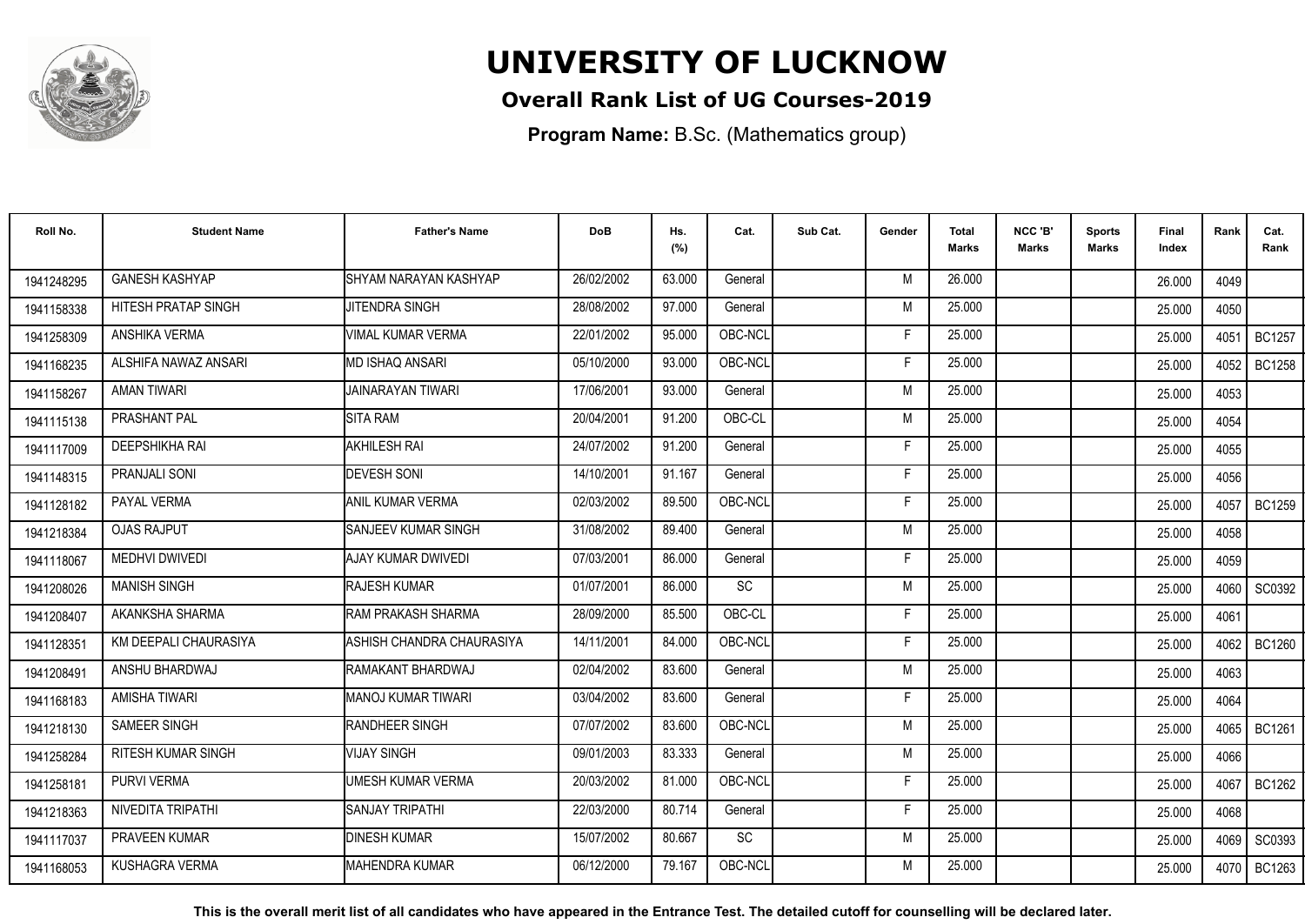

### **Overall Rank List of UG Courses-2019**

**Program Name:** B.Sc. (Mathematics group)

| Roll No.   | <b>Student Name</b>        | <b>Father's Name</b>          | <b>DoB</b> | Hs.<br>(%) | Cat.      | Sub Cat.  | Gender | Total<br>Marks | NCC 'B'<br><b>Marks</b> | Sports<br>Marks | Final<br>Index | Rank   | Cat.<br>Rank  |
|------------|----------------------------|-------------------------------|------------|------------|-----------|-----------|--------|----------------|-------------------------|-----------------|----------------|--------|---------------|
| 1941168292 | <b>MOHD MAAZ</b>           | <b>MOHD ASHFAQ</b>            | 08/02/2000 | 78.000     | General   |           | M      | 25.000         |                         |                 | 25.000         | 4071   |               |
| 1941115100 | <b>HARSHIKA</b>            | <b>RAJESH KUMAR</b>           | 25/03/2002 | 77.800     | General   | <b>DP</b> | F      | 25.000         |                         |                 | 25.000         | 4072   |               |
| 1941117048 | <b>ANIKET DUBEY</b>        | <b>I</b> KESHAV PRASAD DUBEY  | 05/12/2003 | 77.333     | General   |           | M      | 25.000         |                         |                 | 25.000         | 4073   |               |
| 1941218339 | <b>HARSH SHARMA</b>        | <b>SANJAY SHARMA</b>          | 15/07/2003 | 76.833     | General   |           | M      | 25.000         |                         |                 | 25.000         | 4074   |               |
| 1941168294 | SAMIYA JAMAL               | IMOHD ASIF JAMAL ANSARI       | 27/04/2001 | 76.167     | General   |           | F      | 25.000         |                         |                 | 25.000         | 4075   |               |
| 1941148299 | SIDDHARTHA MAURYA          | DEVENDRA KUMAR MAURYA         | 24/08/2002 | 76.000     | OBC-NCL   |           | M      | 25.000         |                         |                 | 25.000         | 4076   | <b>BC1264</b> |
| 1941208257 | <b>ARUN KUMAR</b>          | RAM BHAJAN                    | 03/05/2002 | 75.167     | SC        |           | M      | 25.000         |                         |                 | 25.000         | 4077   | SC0394        |
| 1941248162 | ANJANA VERMA               | <b>SHIV BALAK RAM VERMA</b>   | 02/07/2002 | 75.167     | OBC-NCL   |           | F      | 25.000         |                         |                 | 25.000         | 4078   | <b>BC1265</b> |
| 1941168124 | <b>MUKTESH MOHAN SINGH</b> | IMANMOHAN SINGH               | 16/04/2003 | 75.000     | General   |           | M      | 25.000         |                         |                 | 25.000         | 4079   |               |
| 1941258422 | <b>AKASH MISHRA</b>        | VIRENDRA KUMAR MISHRA         | 22/08/2002 | 74.167     | General   |           | M      | 25.000         |                         |                 | 25.000         | 4080   |               |
| 1941258322 | <b>RATAN SRIVASTAVA</b>    | <b>VINAY KUMAR SRIVASTAVA</b> | 27/06/2001 | 74.000     | General   |           | M      | 25.000         |                         |                 | 25.000         | 4081   |               |
| 1941218102 | <b>SANOJ KUMAR</b>         | <b>RAMNEWAS</b>               | 06/07/2000 | 73.667     | <b>SC</b> |           | M      | 25.000         |                         |                 | 25.000         | 4082   | SC0395        |
| 1941148559 | AKHILESH KUMAR MAURYA      | <b>GAURI LAL MAURYA</b>       | 07/07/2001 | 72.667     | OBC-NCL   |           | M      | 25.000         |                         |                 | 25.000         | 4083   | BC1266        |
| 1941158465 | <b>VIMAL NAAG</b>          | <b>KESHRI PRASAD</b>          | 05/08/2002 | 72.167     | OBC-NCL   |           | M      | 25.000         |                         |                 | 25.000         | 4084   | <b>BC1267</b> |
| 1941158402 | PANKAJ RAWAT               | KAMLESH RAWAT                 | 06/08/2002 | 70.500     | SC        |           | M      | 25.000         |                         |                 | 25.000         | 4085   | SC0396        |
| 1941148251 | <b>SANA AMIN</b>           | DANISH AMIN KHAN              | 06/05/2001 | 70.167     | General   |           | F      | 25.000         |                         |                 | 25.000         | 4086   |               |
| 1941178107 | PREETI YADAV               | IOM PRAKASH YADAV             | 06/11/2000 | 70.000     | OBC-NCL   |           | F      | 25.000         |                         |                 | 25.000         | 4087   | <b>BC1268</b> |
| 1941248251 | ANKUR KUMAR GOND           | SHRAVAN KUMAR GOND            | 06/03/2002 | 70.000     | <b>ST</b> |           | M      | 25.000         |                         |                 | 25.000         | 4088 I | ST0015        |
| 1941168291 | ANZAR JAMAL                | <b>MOHD ARSHAD</b>            | 11/11/1999 | 69.667     | OBC-NCL   |           | M      | 25.000         |                         |                 | 25.000         | 4089   | <b>BC1269</b> |
| 1941148034 | <b>UMESH KUMAR SAHU</b>    | <b>BABULAL SAHU</b>           | 04/05/2002 | 69.167     | OBC-NCL   |           | M      | 25.000         |                         |                 | 25.000         | 4090   | <b>BC1270</b> |
| 1941158195 | SAAD AHMAD                 | <b>ISRAR AHMAD</b>            | 11/04/2002 | 69.000     | OBC-NCL   |           | M      | 25.000         |                         |                 | 25.000         | 4091   | <b>BC1271</b> |
| 1941148268 | <b>RITIKESH KUMAR</b>      | <b>DEEN DAYAL RAM</b>         | 01/07/2002 | 69.000     | <b>SC</b> |           | М      | 25.000         |                         |                 | 25.000         | 4092   | SC0397        |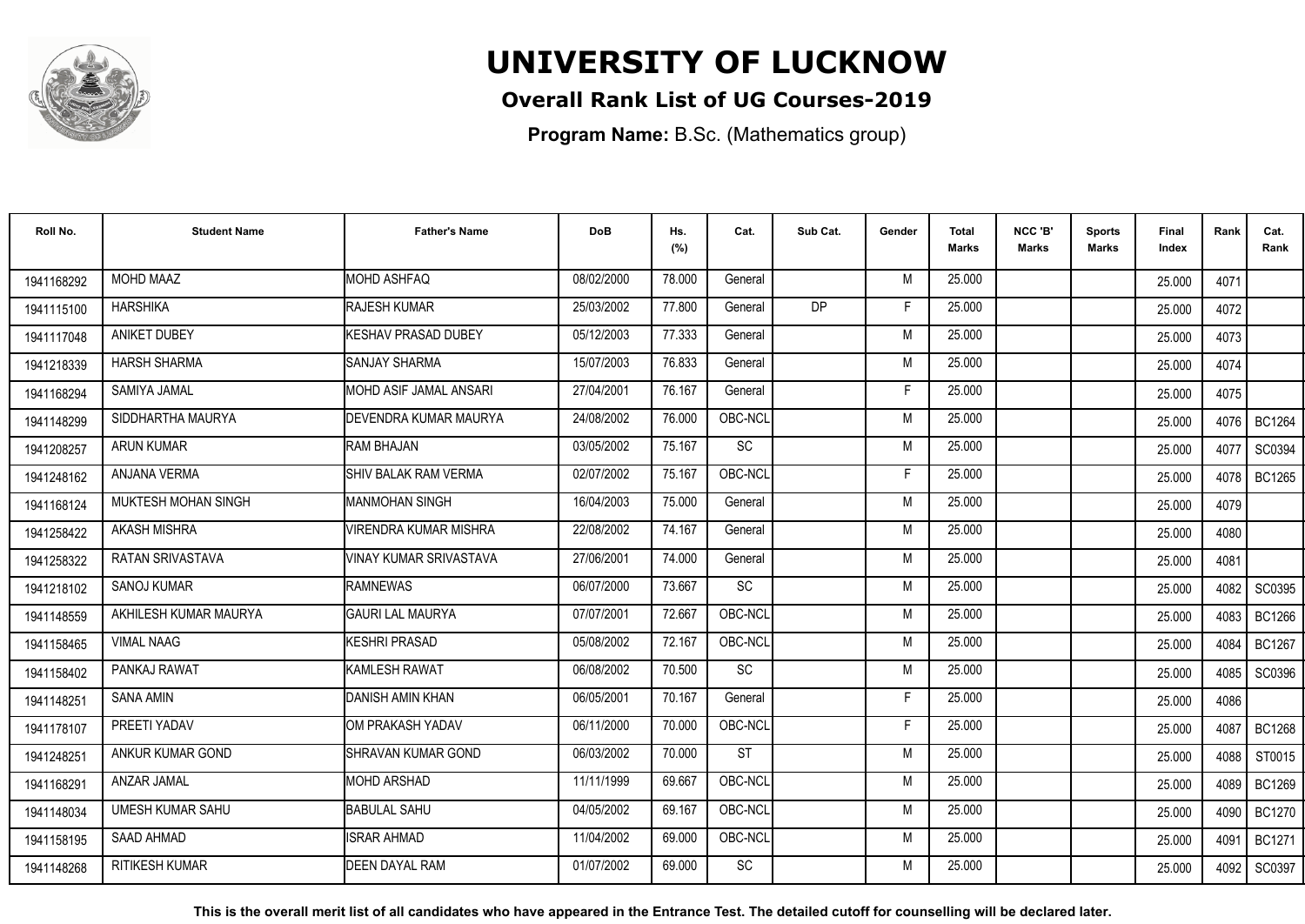

### **Overall Rank List of UG Courses-2019**

**Program Name:** B.Sc. (Mathematics group)

| Roll No.   | <b>Student Name</b>       | <b>Father's Name</b>       | <b>DoB</b> | Hs.<br>(%) | Cat.      | Sub Cat. | Gender | <b>Total</b><br>Marks | NCC 'B'<br><b>Marks</b> | Sports<br><b>Marks</b> | Final<br>Index | Rank   | Cat.<br>Rank  |
|------------|---------------------------|----------------------------|------------|------------|-----------|----------|--------|-----------------------|-------------------------|------------------------|----------------|--------|---------------|
| 1941178353 | <b>RANJEET KUMAR</b>      | <b>PYARE LAL</b>           | 15/07/2002 | 68.167     | OBC-NCL   |          | M      | 25.000                |                         |                        | 25.000         | 4093 I | <b>BC1272</b> |
| 1941218294 | <b>AMAN MISHRA</b>        | <b>SANJAY KUMAR MISHRA</b> | 06/05/2002 | 67.667     | General   |          | M      | 25.000                |                         |                        | 25.000         | 4094   |               |
| 1941178203 | RAVI KUMAR GAUTAM         | <b>PHATTEY LAL</b>         | 01/12/2000 | 67.333     | <b>SC</b> |          | M      | 25.000                |                         |                        | 25.000         | 4095   | SC0398        |
| 1941218415 | YOGESH DWIVEDI            | SANTOSH DWIVEDI            | 08/07/2002 | 63.667     | General   |          | M      | 25.000                |                         |                        | 25.000         | 4096   |               |
| 1941168006 | <b>SAURABH DUBEY</b>      | LATE SHYAM SUNDER DUBEY    | 10/02/2001 | 63.167     | General   |          | M      | 25.000                |                         |                        | 25.000         | 4097   |               |
| 1941168323 | ALZOHA YASEEN             | <b>MOHD YASEEN</b>         | 27/10/2002 | 63.167     | OBC-NCL   |          | Е      | 25.000                |                         |                        | 25.000         | 4098   | <b>BC1273</b> |
| 1941218425 | PRIYANSHI                 | <b>SANTOSH KUMAR</b>       | 16/03/2002 | 62.167     | SC        |          | F      | 25.000                |                         |                        | 25.000         | 4099   | SC0399        |
| 1941248357 | SUDHANSHU VISHWAKARMA     | SUBHASH VISHWAKARMA        | 09/01/2002 | 60.889     | General   |          | M      | 25.000                |                         |                        | 25.000         | 4100   |               |
| 1941208366 | AKASH YADAV               | <b>RAM MILAN</b>           | 06/06/2002 | 60.833     | OBC-NCL   |          | M      | 25.000                |                         |                        | 25.000         | 4101 l | <b>BC1274</b> |
| 1941158134 | <b>JATIN SINGH KHOLIA</b> | <b>HAYAT SINGH KHOLIA</b>  | 13/08/2000 | 56.667     | General   |          | M      | 25.000                |                         |                        | 25.000         | 4102   |               |
| 1941258076 | SURYANSH SINGH            | <b>SUSHIL KUMAR SINGH</b>  | 03/07/2001 | 95.000     | General   |          | M      | 24.000                |                         |                        | 24.000         | 4103   |               |
| 1941128121 | SIDDHANT SINGH            | <b>ANAND KUMAR SINGH</b>   | 11/07/2002 | 89.833     | General   |          | M      | 24.000                |                         |                        | 24.000         | 4104   |               |
| 1941208244 | RAMA SHANKAR SHARMA       | IRAM ASHISH SHARMA         | 14/02/2003 | 88.667     | OBC-NCL   |          | M      | 24.000                |                         |                        | 24.000         | 4105   | <b>BC1275</b> |
| 1941168024 | SHIVANSHI SAHU            | LAXMI SHANKER SAHU         | 29/06/2001 | 84.200     | OBC-NCL   |          | M      | 24.000                |                         |                        | 24.000         | 4106   | BC1276        |
| 1941148544 | <b>ANAND GUPTA</b>        | IGANESH PRASAD GUPTA       | 01/11/2000 | 84.167     | OBC-NCL   |          | M      | 24.000                |                         |                        | 24.000         | 4107   | <b>BC1277</b> |
| 1941114002 | <b>VIJYA SINGH</b>        | IASHISH KUMAR SINGH        | 26/10/2001 | 81.167     | General   |          | E      | 24.000                |                         |                        | 24.000         | 4108   |               |
| 1941248429 | <b>PALAK GUPTA</b>        | ISUNIL KUMAR GUPTA         | 11/05/2000 | 80.500     | OBC-NCL   |          | F      | 24.000                |                         |                        | 24.000         |        | 4109   BC1278 |
| 1941208029 | PRASHANT KUMAR MAJHWAR    | <b>RAJESH KUMAR</b>        | 18/07/2002 | 80.000     | <b>SC</b> |          | M      | 24.000                |                         |                        | 24.000         | 4110 l | SC0400        |
| 1941158038 | <b>DEVENDRA KUMAR</b>     | <b>GURU PRASAD</b>         | 05/07/2001 | 77.500     | SC        |          | M      | 24.000                |                         |                        | 24.000         | 4111   | SC0401        |
| 1941258352 | <b>GAYATRI RAWAT</b>      | <b>VINOD KUMAR</b>         | 05/10/2000 | 75.500     | SC        |          | F      | 24.000                |                         |                        | 24.000         | 4112   | SC0402        |
| 1941158150 | <b>VIKAS SAROJ</b>        | <b>HOUSILA PRASAD</b>      | 23/04/2003 | 74.167     | <b>SC</b> |          | M      | 24.000                |                         |                        | 24.000         | 4113   | SC0403        |
| 1941148454 | <b>ABHISHEK SINGH</b>     | <b>DINESH KUMAR SINGH</b>  | 09/09/2002 | 74.000     | General   |          | M      | 24.000                |                         |                        | 24.000         | 4114   |               |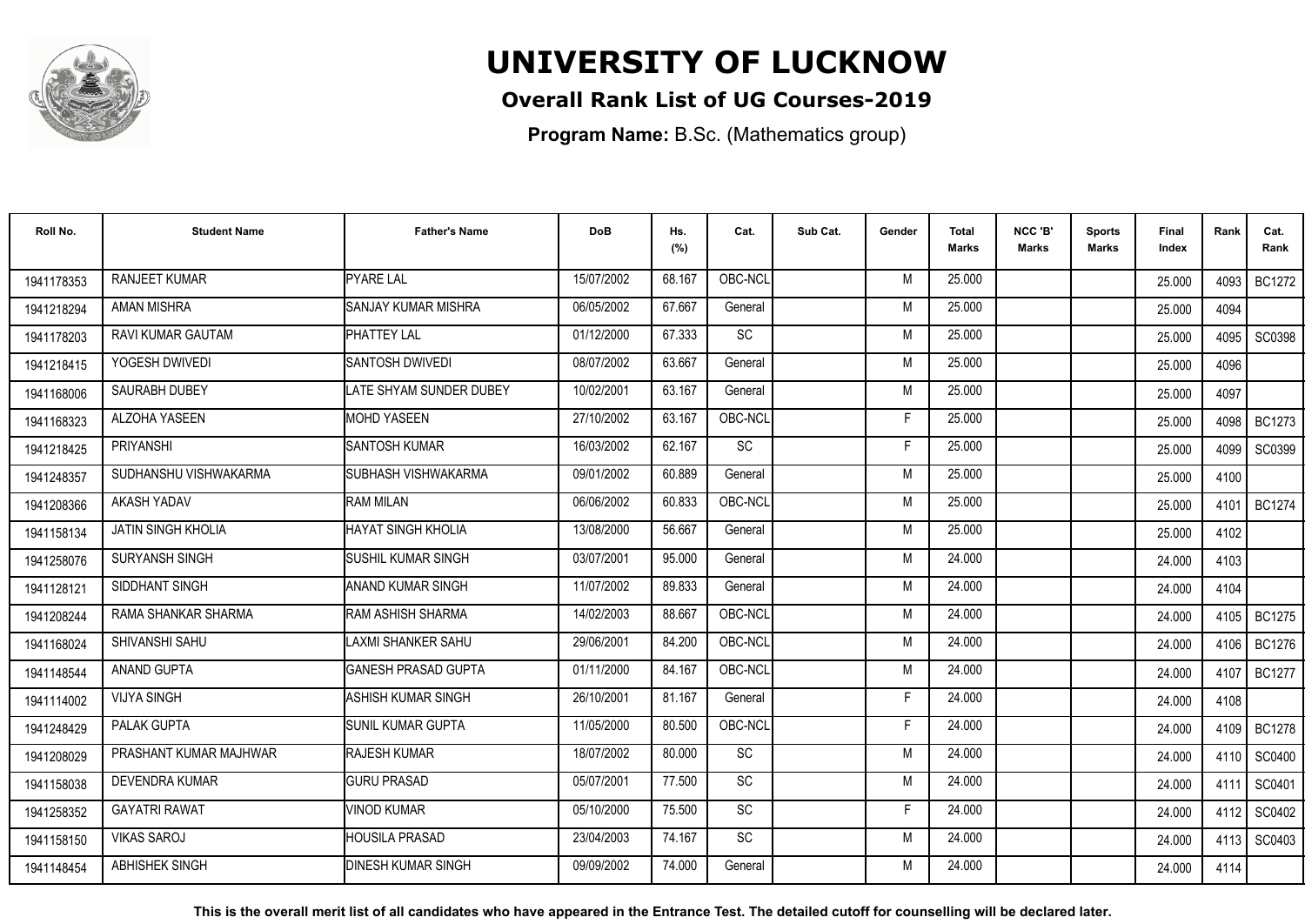

### **Overall Rank List of UG Courses-2019**

**Program Name:** B.Sc. (Mathematics group)

| Roll No.   | <b>Student Name</b>       | <b>Father's Name</b>        | <b>DoB</b> | Hs.<br>(%) | Cat.      | Sub Cat. | Gender | Total<br><b>Marks</b> | NCC 'B'<br><b>Marks</b> | Sports<br>Marks | Final<br>Index | Rank | Cat.<br>Rank  |
|------------|---------------------------|-----------------------------|------------|------------|-----------|----------|--------|-----------------------|-------------------------|-----------------|----------------|------|---------------|
| 1941218364 | SHIKHA VERMA              | <b>SANJAY VERMA</b>         | 07/12/2002 | 73.000     | OBC-NCL   |          | F      | 24.000                |                         |                 | 24.000         | 4115 | BC1279        |
| 1941218312 | <b>ARCHITA SRIVASTAVA</b> | SANJAY KUMAR SRIVASTAVA     | 09/12/2001 | 72.167     | General   |          | F      | 24.000                |                         |                 | 24.000         | 4116 |               |
| 1941128155 | <b>KANISHKA GUPTA</b>     | ANIL KUMAR GUPTA            | 08/12/2001 | 72.000     | OBC-NCL   |          | F      | 24.000                |                         |                 | 24.000         | 4117 | <b>BC1280</b> |
| 1941118110 | <b>KAPIL</b>              | AJAY PAL YADAV              | 01/01/2000 | 71.833     | OBC-NCL   |          | M      | 24.000                |                         |                 | 24.000         | 4118 | <b>BC1281</b> |
| 1941115041 | SANJAY SINGH VERMA        | <b>GULAB CHANDRA VERMA</b>  | 26/11/2002 | 71.167     | SC        |          | M      | 24.000                |                         |                 | 24.000         | 4119 | SC0404        |
| 1941248141 | <b>ANAND KUMAR</b>        | <b>SHATROHAN LAL</b>        | 08/07/2003 | 69.000     | <b>SC</b> |          | M      | 24.000                |                         |                 | 24.000         | 4120 | SC0405        |
| 1941248374 | <b>TUSHAR CHAND</b>       | SUDHIR CHAND                | 08/08/2000 | 68.167     | General   |          | M      | 24.000                |                         |                 | 24.000         | 4121 |               |
| 1941248474 | <b>ASHUTOSH SINGH</b>     | SURENDRA KUMAR SINGH        | 15/03/2003 | 68.000     | General   |          | M      | 24.000                |                         |                 | 24.000         | 4122 |               |
| 1941158499 | <b>KRITIKA PUSHKAR</b>    | KRISHNA KUMAR               | 30/11/2001 | 66.667     | SC        |          | F      | 24.000                |                         |                 | 24.000         |      | 4123 SC0406   |
| 1941148139 | SUDHANSHU GUPTA           | <b>BISHUN CHANDRA GUPTA</b> | 04/06/2001 | 63.800     | General   |          | M      | 24.000                |                         |                 | 24.000         | 4124 |               |
| 1941258186 | <b>VIKASH KUMAR</b>       | <b>UMESH SAHANI</b>         | 29/06/2000 | 55.800     | General   |          | M      | 24.000                |                         |                 | 24.000         | 4125 |               |
| 1941148585 | <b>SAMEER PANDEY</b>      | <b>GIREESH PANDEY</b>       | 20/09/2003 | 98.333     | General   |          | M      | 23,000                |                         |                 | 23.000         | 4126 |               |
| 1941168268 | <b>MOHAMMAD SHAKIB</b>    | <b>MOHAMMAD RAEEF</b>       | 26/10/2001 | 90.000     | OBC-NCL   |          | м      | 23.000                |                         |                 | 23.000         | 4127 | BC1282        |
| 1941178515 | SHUBHI SHUKLA             | RAJENDRA PRASAD SHUKLA      | 10/04/2002 | 87.000     | General   |          | F      | 23.000                |                         |                 | 23.000         | 4128 |               |
| 1941208386 | SUSHIL KUMAR YADAV        | RAM NARESH YADAV            | 20/02/2000 | 85.500     | OBC-NCL   |          | M      | 23.000                |                         |                 | 23.000         | 4129 | BC1283        |
| 1941178389 | NITISH YADAV              | RAGHUNATH PRASAD            | 01/08/2002 | 84.000     | OBC-NCL   |          | M      | 23.000                |                         |                 | 23.000         | 4130 | <b>BC1284</b> |
| 1941158448 | SAUMYA PATHAK             | KAUSHAL KUMAR PATHAK        | 10/09/2001 | 82.667     | General   |          | F      | 23.000                |                         |                 | 23.000         | 4131 |               |
| 1941158194 | <b>SERAJUDDIN ANSARI</b>  | <b>ISRAFIL ANSARI</b>       | 08/09/2002 | 82.167     | OBC-CL    |          | M      | 23.000                |                         |                 | 23.000         | 4132 |               |
| 1941168047 | <b>AHINSA DEVI</b>        | <b>I</b> MAHAVEER PRASAD    | 15/08/2002 | 81.500     | SC        |          | F      | 23,000                |                         |                 | 23.000         | 4133 | SC0407        |
| 1941218060 | SWATI GOND                | RAMESH PRASAD GOND          | 02/10/2002 | 81.500     | <b>ST</b> |          | F      | 23,000                |                         |                 | 23.000         | 4134 | ST0016        |
| 1941248296 | SAMAR PRATAP RAI          | SHYAM NARAYAN RAI           | 12/10/2001 | 81.167     | General   |          | M      | 23.000                |                         |                 | 23.000         | 4135 |               |
| 1941115147 | SHIVMENDER SINGH          | <b>SURYA PRATAP SINGH</b>   | 08/02/2001 | 79.800     | General   |          | M      | 23.000                |                         |                 | 23.000         | 4136 |               |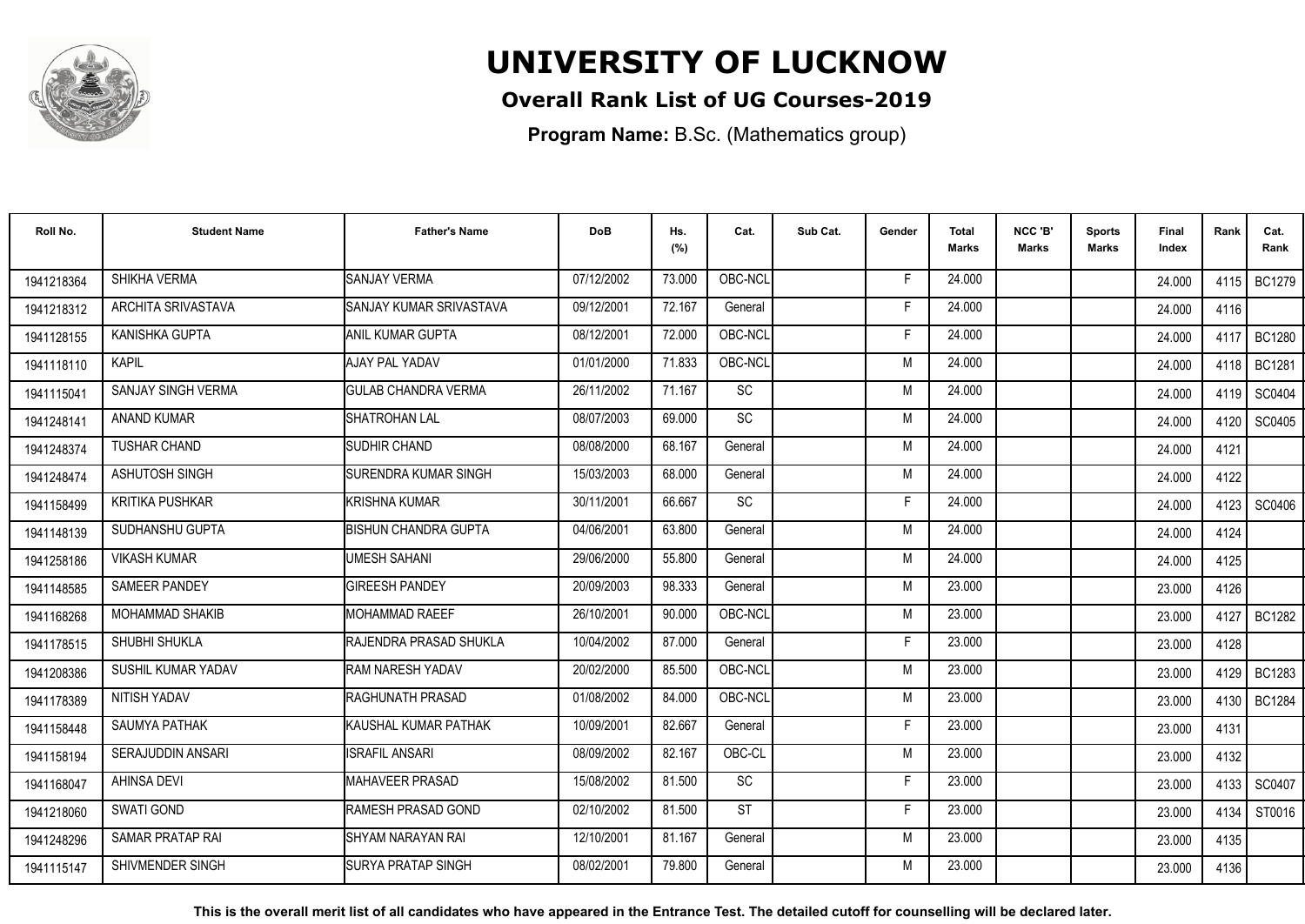

### **Overall Rank List of UG Courses-2019**

**Program Name:** B.Sc. (Mathematics group)

| Roll No.   | <b>Student Name</b>     | <b>Father's Name</b>       | <b>DoB</b> | Hs.<br>(%) | Cat.      | Sub Cat.   | Gender | Total<br>Marks | NCC 'B'<br><b>Marks</b> | Sports<br>Marks | Final<br>Index | Rank   | Cat.<br>Rank  |
|------------|-------------------------|----------------------------|------------|------------|-----------|------------|--------|----------------|-------------------------|-----------------|----------------|--------|---------------|
| 1941148402 | SHIV KUMAR PRAJAPATI    | DILEEP KUMAR PRAJAPATI     | 26/03/2003 | 78.500     | OBC-NCL   |            | M      | 23.000         |                         |                 | 23.000         | 4137   | <b>BC1285</b> |
| 1941218054 | AJEET SHARMA            | RAMESH KUMAR SHARMA        | 20/04/2000 | 78.000     | General   |            | M      | 23.000         |                         |                 | 23.000         | 4138   |               |
| 1941218430 | <b>HRITIK GUPTA</b>     | SANTOSH KUMAR GUPTA        | 06/07/2001 | 77.500     | General   |            | M      | 23.000         |                         |                 | 23.000         | 4139   |               |
| 1941208309 | <b>SHEKHAR</b>          | RAM KHELAWAN               | 15/12/2002 | 77.167     | SC        |            | M      | 23.000         |                         |                 | 23.000         | 4140 l | <b>SC0408</b> |
| 1941114007 | <b>MRAGANG TIWARI</b>   | <b>SANTOSH TIWARI</b>      | 15/07/2003 | 77.167     | General   | <b>DFF</b> | M      | 23.000         |                         |                 | 23.000         | 4141   |               |
| 1941258319 | <b>SMRITI SINGH</b>     | <b>VINAY KUMAR SINGH</b>   | 17/08/2002 | 76.667     | General   |            | F      | 23.000         |                         |                 | 23.000         | 4142   |               |
| 1941148081 | SHASHI GAUTAM           | <b>BANWARI LAL</b>         | 05/01/2001 | 76.000     | <b>SC</b> |            | F      | 23,000         |                         |                 | 23.000         | 4143   | SC0409        |
| 1941218020 | SAURABH VERMA           | RAMESH CHANDRA             | 06/12/1999 | 75.833     | OBC-NCL   |            | M      | 23.000         |                         |                 | 23.000         | 4144   | <b>BC1286</b> |
| 1941158434 | <b>ANKUL YADAV</b>      | KASHMEER YADAV             | 15/11/2002 | 74.500     | OBC-NCL   |            | M      | 23.000         |                         |                 | 23.000         | 4145 I | <b>BC1287</b> |
| 1941208191 | <b>ADARSH GAUTAM</b>    | RAKESH KUMAR GAUTAM        | 01/08/2003 | 74.333     | SC        |            | M      | 23.000         |                         |                 | 23.000         | 4146 I | SC0410        |
| 1941158421 | <b>SUMIT SINGH</b>      | <b>KARAM SINGH</b>         | 17/02/2000 | 74.000     | <b>ST</b> |            | M      | 23.000         |                         |                 | 23.000         | 4147   | ST0017        |
| 1941208099 | AKASH SINGH             | RAJESH SINGH               | 20/07/2002 | 74.000     | General   |            | M      | 23.000         |                         |                 | 23.000         | 4148   |               |
| 1941208352 | ABHISHEK DIXIT          | RAM LAKHAN DIXIT           | 22/06/2002 | 72.167     | General   |            | M      | 23.000         |                         |                 | 23.000         | 4149   |               |
| 1941168496 | <b>ANKIT GUPTA</b>      | NARENDRA GUPTA             | 12/07/2001 | 67.500     | General   |            | M      | 23.000         |                         |                 | 23.000         | 4150   |               |
| 1941258049 | SHUBHAM DUBEY           | <b>SURYANATH DUBEY</b>     | 06/06/2002 | 67.167     | General   |            | M      | 23.000         |                         |                 | 23.000         | 4151   |               |
| 1941148007 | HARSHIT SINGH YADAV     | AWADHESH SINGH YADAV       | 02/10/2002 | 65.500     | General   |            | M      | 23.000         |                         |                 | 23.000         | 4152   |               |
| 1941158197 | <b>DEVASHISH</b>        | J PRAKASH                  | 18/06/2001 | 64.600     | <b>SC</b> |            | M      | 23.000         |                         |                 | 23.000         |        | 4153   SC0411 |
| 1941178472 | PRIYANKA PRAJAPATI      | <b>RAJEEV KUMAR</b>        | 18/10/2001 | 59.667     | OBC-NCL   |            | F      | 23.000         |                         |                 | 23.000         | 4154   | <b>BC1288</b> |
| 1941178115 | AKANSHA MAURYA          | IOMKAR NATH MAURYA         | 13/01/2002 | 55.167     | OBC-NCL   |            | F      | 23.000         |                         |                 | 23.000         | 4155   | <b>BC1289</b> |
| 1941178517 | <b>ABHINAV TRIPATHI</b> | RAJENDRA PRASAD TRIPATHI   | 25/11/2000 | 52.833     | General   |            | M      | 23,000         |                         |                 | 23.000         | 4156   |               |
| 1941116021 | <b>SHIVANI</b>          | <b>RANJEET KUMAR DUBEY</b> | 10/08/2001 | 80.833     | General   |            | F.     | 22,000         | 0.550                   |                 | 22.550         | 4157   |               |
| 1941208233 | <b>TARUN TRIPATHI</b>   | <b>RAKESH TRIPATHI</b>     | 30/07/2000 | 100.000    | General   |            | M      | 22.000         |                         |                 | 22.000         | 4158   |               |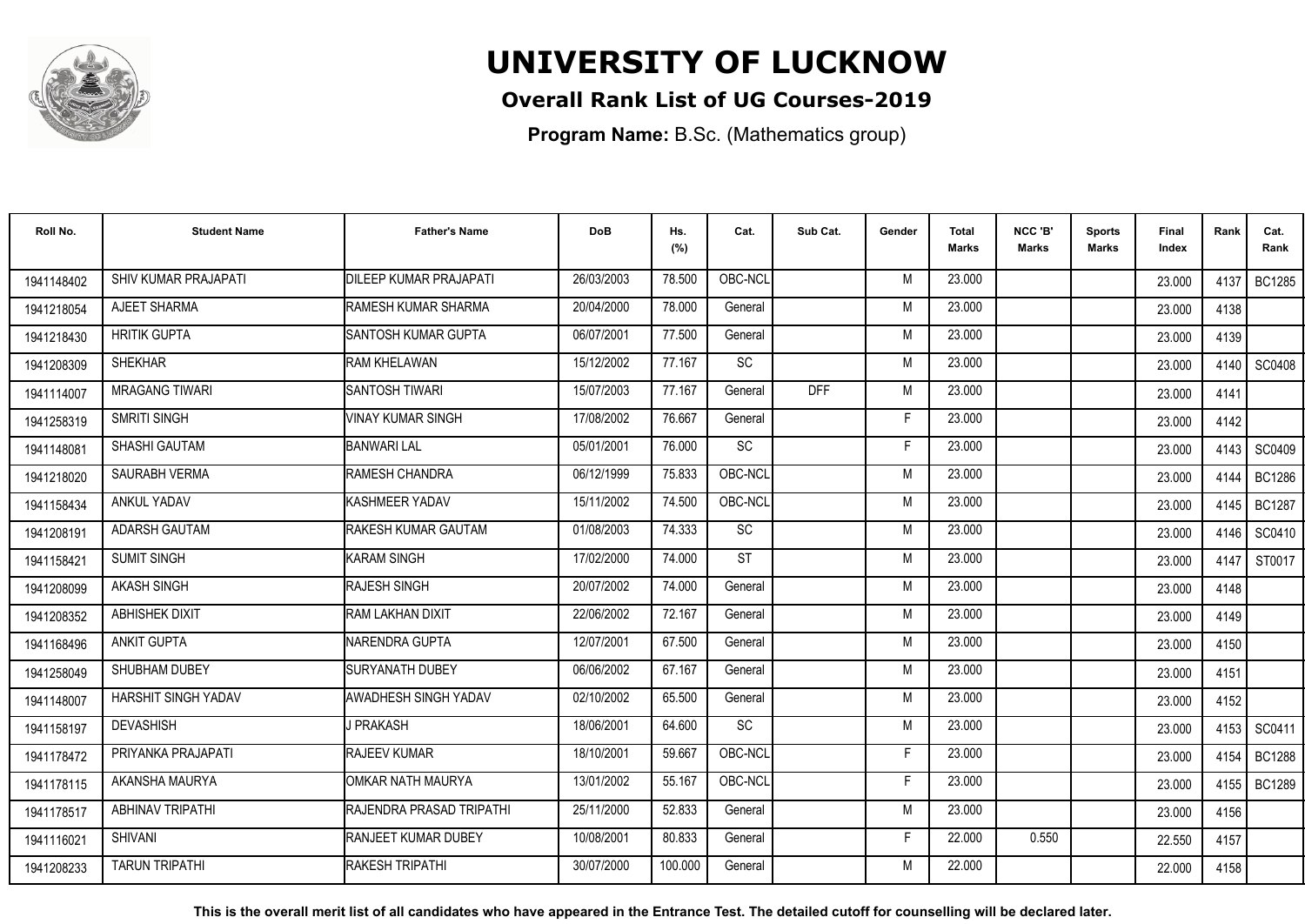

### **Overall Rank List of UG Courses-2019**

**Program Name:** B.Sc. (Mathematics group)

| Roll No.   | <b>Student Name</b>     | <b>Father's Name</b>         | <b>DoB</b> | Hs.<br>(%) | Cat.            | Sub Cat.       | Gender | <b>Total</b><br>Marks | NCC 'B'<br><b>Marks</b> | Sports<br><b>Marks</b> | Final<br>Index | Rank   | Cat.<br>Rank  |
|------------|-------------------------|------------------------------|------------|------------|-----------------|----------------|--------|-----------------------|-------------------------|------------------------|----------------|--------|---------------|
| 1941115075 | <b>MOHD DHANISH</b>     | <b>MOHD SALAUDDIN ANSARI</b> | 10/11/2000 | 95.000     | OBC-NCL         | D <sub>P</sub> | M      | 22.000                |                         |                        | 22.000         |        | 4159   BC1290 |
| 1941208252 | <b>SUDHANSHU BHARTI</b> | <b>RAM BADAN RAM</b>         | 14/03/2001 | 95.000     | SC              |                | M      | 22.000                |                         |                        | 22,000         | 4160   | SC0412        |
| 1941168230 | <b>ANAMIKA</b>          | <b>MAYARAM</b>               | 17/09/2002 | 95.000     | <b>SC</b>       |                | F      | 22.000                |                         |                        | 22.000         | 4161   | SC0413        |
| 1941208381 | ADITYA CHAURASIA        | RAM NARESH CHAURASIA         | 12/07/2001 | 87.000     | OBC-NCL         |                | M      | 22.000                |                         |                        | 22.000         | 4162   | <b>BC1291</b> |
| 1941148278 | AMANDEEP BAJPAI         | <b>DEEPAK BAJPAI</b>         | 21/01/2002 | 87.000     | General         |                | M      | 22.000                |                         |                        | 22.000         | 4163   |               |
| 1941168045 | <b>SAROJ KUMARI</b>     | MAHABIR PRASAD               | 11/01/2001 | 85.400     | <b>SC</b>       |                | Е      | 22.000                |                         |                        | 22,000         | 4164   | SC0414        |
| 1941248190 | RAGHVENDRA PRATAP SINGH | <b>SHIV MANGAL SINGH</b>     | 20/03/2001 | 85.400     | General         |                | M      | 22.000                |                         |                        | 22.000         | 4165   |               |
| 1941218411 | <b>HRITIK RAWAT</b>     | <b>SANT RAM RAWAT</b>        | 10/01/2001 | 83.600     | $\overline{SC}$ |                | M      | 22.000                |                         |                        | 22.000         | 4166   | SC0415        |
| 1941248123 | <b>DEEPTI</b>           | SHARDA SHARAN                | 20/05/2000 | 82.600     | General         |                | E      | 22.000                |                         |                        | 22.000         | 4167   |               |
| 1941168192 | SHAILYA YADAV           | MANOJ KUMAR YADAV            | 24/09/2002 | 81.600     | OBC-NCL         |                | F      | 22.000                |                         |                        | 22.000         | 4168 l | <b>BC1292</b> |
| 1941168051 | <b>MANISH KUMAR</b>     | <b>MAHENDRA</b>              | 12/05/1999 | 81.000     | <b>ST</b>       |                | M      | 22.000                |                         |                        | 22.000         | 4169   | ST0018        |
| 1941148344 | <b>HARSH TIWARI</b>     | DHARMA NAND TIWARI           | 13/12/2002 | 80.500     | General         |                | M      | 22.000                |                         |                        | 22.000         | 4170   |               |
| 1941168315 | <b>ZAINAB SAEED</b>     | <b>MOHD SAEED</b>            | 04/07/2000 | 79.167     | OBC-NCL         |                |        | 22,000                |                         |                        | 22.000         | 4171   | <b>BC1293</b> |
| 1941218416 | <b>VAGISHA GUPTA</b>    | <b>SANTOSH GUPTA</b>         | 03/03/2004 | 78.167     | General         |                | F      | 22,000                |                         |                        | 22.000         | 4172   |               |
| 1941148503 | ABHISHEK KUMAR YADAV    | <b>DURG VIJAY YADAV</b>      | 25/07/2002 | 77.000     | OBC-NCL         |                | M      | 22,000                |                         |                        | 22.000         | 4173   | <b>BC1294</b> |
| 1941218021 | <b>KM LATA PATEL</b>    | <b>RAMESH CHANDRA</b>        | 14/01/2003 | 76.333     | OBC-NCL         |                | E      | 22.000                |                         |                        | 22.000         | 4174   | <b>BC1295</b> |
| 1941218334 | SHASHANK RAI            | <b>SANJAY RAI</b>            | 29/03/2002 | 76.000     | General         |                | M      | 22.000                |                         |                        | 22.000         | 4175   |               |
| 1941148095 | <b>JUHI POPTANI</b>     | <b>BHAG CHANDRA</b>          | 03/08/2000 | 74.667     | General         |                | F      | 22.000                |                         |                        | 22.000         | 4176   |               |
| 1941178326 | SWATANTRA TRIPATHI      | <b>PREM CHANDRA TRIPATHI</b> | 20/12/2001 | 74.667     | General         |                | M      | 22.000                |                         |                        | 22.000         | 4177   |               |
| 1941158517 | <b>JATIN TIWARI</b>     | KRISHNA MOHAN TIWARI         | 12/05/2002 | 73.667     | General         |                | M      | 22.000                |                         |                        | 22.000         | 4178   |               |
| 1941158439 | <b>ABHISHEK MISHRA</b>  | İKAUSHAL KISHOR MISHRA       | 21/08/2002 | 73.500     | General         |                | M      | 22.000                |                         |                        | 22.000         | 4179   |               |
| 1941168148 | <b>AMIT DUBEY</b>       | IMANOJ KUMAR DUBEY           | 12/07/2003 | 72.667     | General         |                | M      | 22.000                |                         |                        | 22.000         | 4180   |               |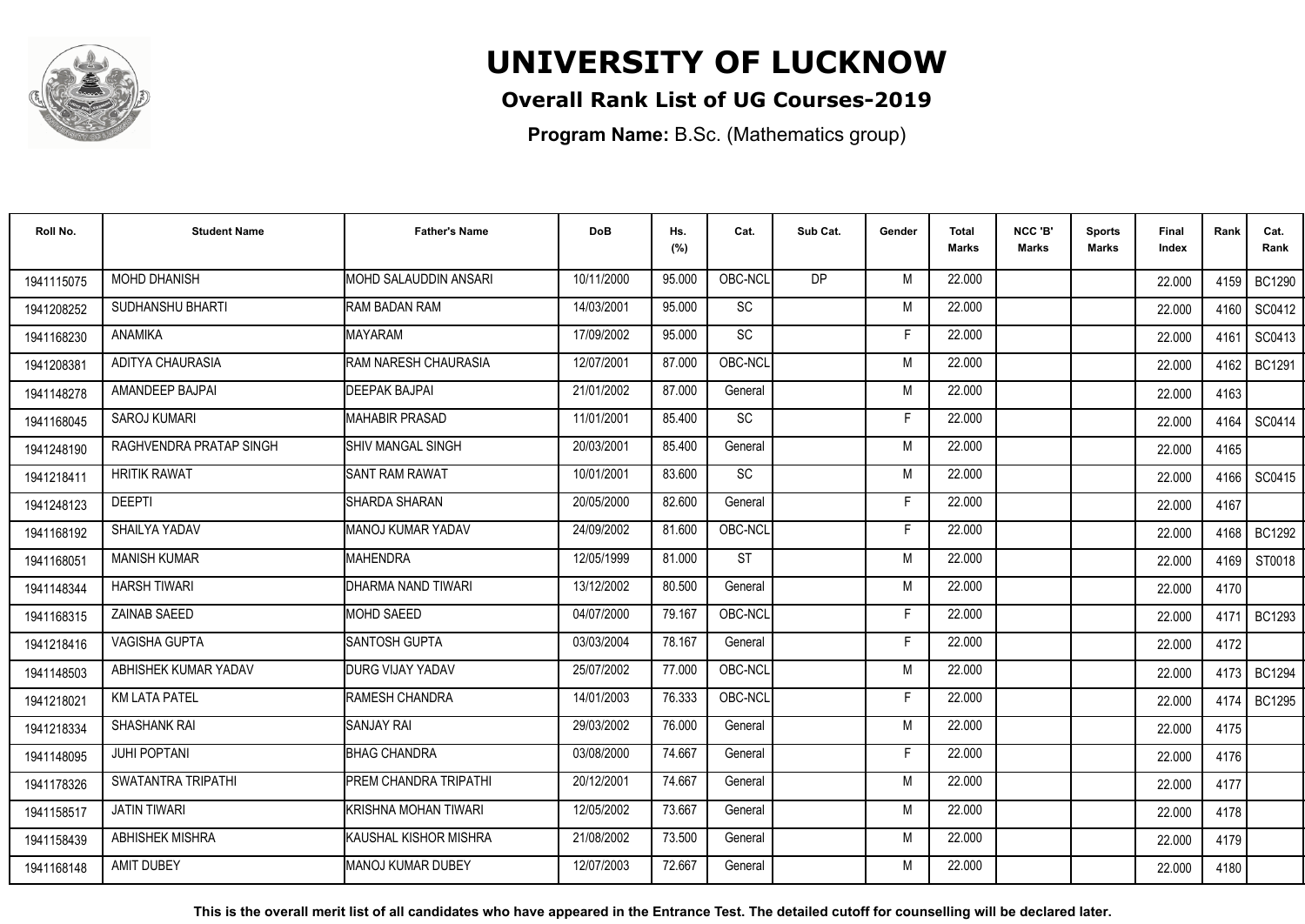

### **Overall Rank List of UG Courses-2019**

**Program Name:** B.Sc. (Mathematics group)

| Roll No.   | <b>Student Name</b>     | <b>Father's Name</b>       | <b>DoB</b> | Hs.<br>(%) | Cat.      | Sub Cat.  | Gender | <b>Total</b><br>Marks | NCC 'B'<br><b>Marks</b> | Sports<br>Marks | <b>Final</b><br>Index | Rank   | Cat.<br>Rank  |
|------------|-------------------------|----------------------------|------------|------------|-----------|-----------|--------|-----------------------|-------------------------|-----------------|-----------------------|--------|---------------|
| 1941148329 | <b>AMAN DANESH</b>      | DHANESH CHAND GUPTA        | 03/10/2001 | 71.167     | General   |           | M      | 22.000                |                         |                 | 22,000                | 4181   |               |
| 1941158462 | <b>MANOJ KUMAR</b>      | KESHAV RAM                 | 10/07/2000 | 67.167     | SC        |           | M      | 22.000                |                         |                 | 22,000                | 4182   | SC0416        |
| 1941128319 | YASH KUMAR SHUKLA       | ARVIND KUMAR SHUKLA        | 21/07/2003 | 66.400     | General   |           | M      | 22.000                |                         |                 | 22.000                | 4183   |               |
| 1941178006 | RUPENDRA YADAV          | NAROTTAM YADAV             | 13/08/2000 | 63.667     | OBC-CL    |           | M      | 22.000                |                         |                 | 22.000                | 4184   |               |
| 1941208080 | <b>SHRUTI SIMRAN</b>    | RAJESH LAL DAS             | 24/11/2001 | 59.333     | General   |           | F      | 22.000                |                         |                 | 22.000                | 4185   |               |
| 1941218025 | YOGITA KAMAL            | RAMESH CHANDRA             | 27/08/2002 | 95.000     | <b>SC</b> |           | E      | 21.000                |                         |                 | 21.000                | 4186   | SC0417        |
| 1941128241 | <b>RISHABH GUPTA</b>    | <b>ANUP KUMAR GUPTA</b>    | 10/03/2001 | 93.000     | General   |           | M      | 21.000                |                         |                 | 21.000                | 4187   |               |
| 1941118040 | RISHABH VERMA           | ADITYENDRA PRATAP SINGH    | 16/08/2000 | 91.167     | OBC-NCL   |           | M      | 21.000                |                         |                 | 21.000                | 4188   | BC1296        |
| 1941148480 | PRIYESH YADAV           | <b>DINESH YADAV</b>        | 15/07/2001 | 89.833     | OBC-CL    |           | M      | 21.000                |                         |                 | 21.000                | 4189   |               |
| 1941158295 | <b>ANKESH VERMA</b>     | <b>JAY KARAN SINGH</b>     | 21/07/2002 | 88.500     | OBC-NCL   |           | M      | 21.000                |                         |                 | 21.000                | 4190 L | BC1297        |
| 1941158544 | AMIT KUMAR SINGH        | KUWAR SATENDRA SINGH       | 01/09/2000 | 87.400     | General   |           | M      | 21.000                |                         |                 | 21.000                | 4191   |               |
| 1941248461 | <b>DEVANSH MISHRA</b>   | SURENDRA DEO MISHRA        | 26/03/2001 | 87.400     | General   |           | M      | 21.000                |                         |                 | 21.000                | 4192   |               |
| 1941115102 | <b>ANKITA SINGH</b>     | RAJESH KUMAR SINGH         | 13/02/2002 | 86.667     | General   | <b>DP</b> | F      | 21.000                |                         |                 | 21.000                | 4193   |               |
| 1941168117 | ARYAN SRIVASTAVA        | <b>MANISH SRIVASTAVA</b>   | 28/09/2002 | 84.833     | General   |           | M      | 21.000                |                         |                 | 21.000                | 4194   |               |
| 1941208466 | ASHWAGHOSH              | <b>RAM SURESH</b>          | 10/10/2001 | 84.500     | General   |           | M      | 21.000                |                         |                 | 21.000                | 4195   |               |
| 1941115014 | <b>VAISHALI SINGH</b>   | SHAILENDRA SINGH           | 12/01/2001 | 83.600     | General   |           | F      | 21.000                |                         |                 | 21.000                | 4196   |               |
| 1941168158 | <b>MUKESH KAUSHAL</b>   | <b>MANOJ KUMAR KAUSHAL</b> | 26/01/2001 | 83.600     | OBC-NCL   |           | M      | 21.000                |                         |                 | 21.000                |        | 4197   BC1298 |
| 1941148513 | <b>SAUMYA SINGH</b>     | <b>DWARIKA PRASAD</b>      | 15/04/2002 | 81.800     | <b>SC</b> |           | F      | 21.000                |                         |                 | 21.000                |        | 4198   SC0418 |
| 1941128022 | <b>HARSHIT TRIPATHI</b> | AKHILESH KUMAR TRIPATHI    | 24/10/2001 | 81.600     | General   |           | M      | 21.000                |                         |                 | 21.000                | 4199   |               |
| 1941178380 | <b>SAKSHI TIWARI</b>    | RADHEY SHYAM TIWARI        | 18/03/2001 | 81.500     | General   |           | F      | 21.000                |                         |                 | 21.000                | 4200   |               |
| 1941208511 | AMRENDRA KUMAR YADAV    | RAMASREY YADAV             | 02/01/2001 | 80.833     | OBC-NCL   |           | M      | 21.000                |                         |                 | 21.000                | 4201   | <b>BC1299</b> |
| 1941258042 | <b>SURAJ BHAN</b>       | <b>SURYA MANI</b>          | 05/08/2002 | 79.833     | <b>SC</b> |           | M      | 21.000                |                         |                 | 21.000                |        | 4202 SC0419   |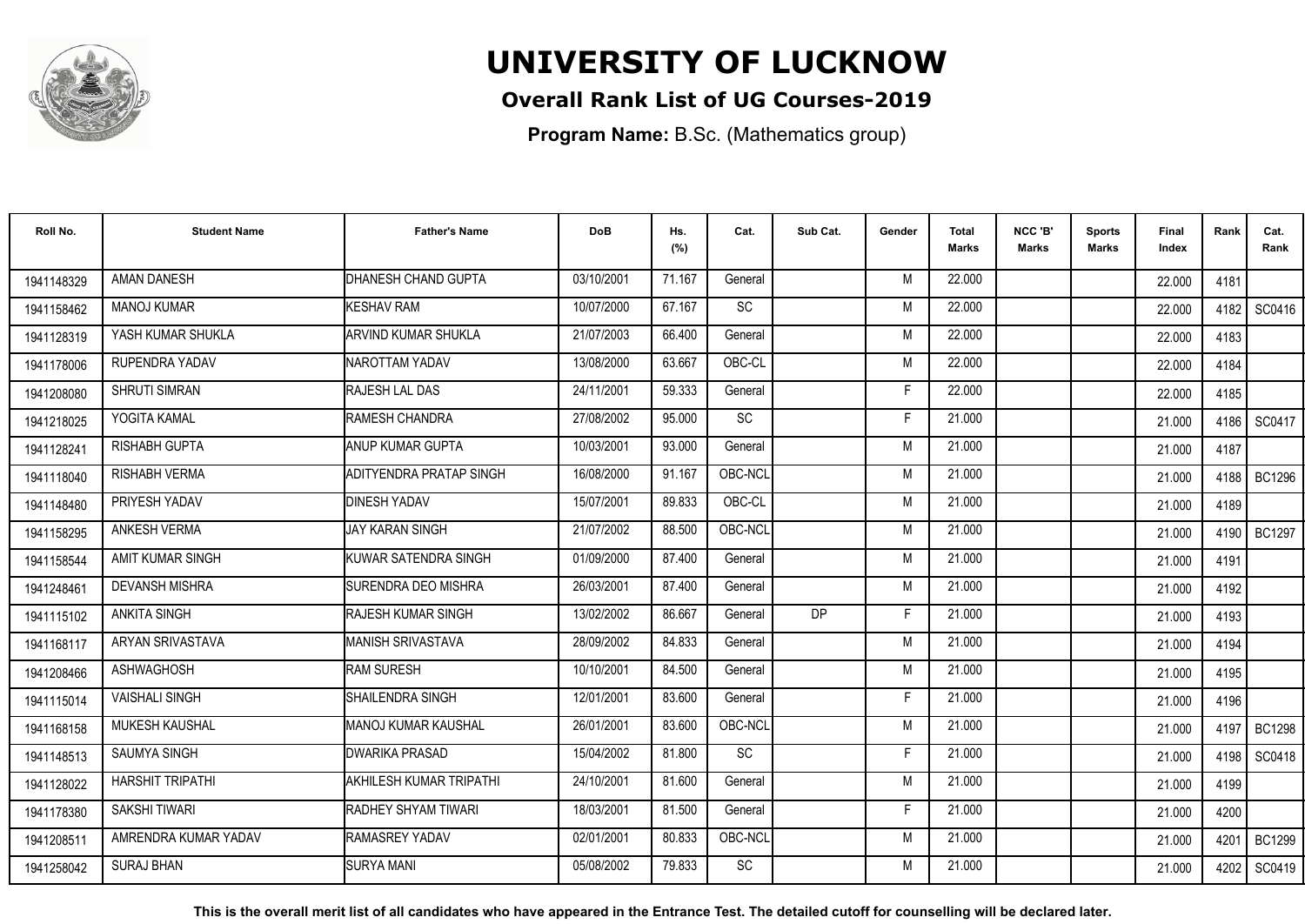

### **Overall Rank List of UG Courses-2019**

**Program Name:** B.Sc. (Mathematics group)

| Roll No.   | <b>Student Name</b>     | <b>Father's Name</b>        | <b>DoB</b> | Hs.<br>(%) | Cat.      | Sub Cat. | Gender | Total<br><b>Marks</b> | NCC 'B'<br><b>Marks</b> | Sports<br><b>Marks</b> | Final<br>Index | Rank | Cat.<br>Rank  |
|------------|-------------------------|-----------------------------|------------|------------|-----------|----------|--------|-----------------------|-------------------------|------------------------|----------------|------|---------------|
| 1941158042 | <b>AYUSH KUMAR</b>      | <b>GYAN PRAKASH</b>         | 14/11/2003 | 79.500     | OBC-NCL   |          | M      | 21.000                |                         |                        | 21.000         | 4203 | <b>BC1300</b> |
| 1941178432 | <b>ASHUTOSH AWASTHI</b> | <b>RAJ KUMAR AWASTHI</b>    | 15/01/2003 | 74.500     | General   |          | M      | 21.000                |                         |                        | 21.000         | 4204 |               |
| 1941148254 | <b>PRINCE KUMAR</b>     | <b>DASHRATH</b>             | 15/08/2001 | 74.000     | <b>SC</b> |          | M      | 21.000                |                         |                        | 21.000         | 4205 | SC0420        |
| 1941208220 | ADITYA RAO              | RAKESH RAO                  | 28/11/2001 | 74.000     | General   |          | M      | 21.000                |                         |                        | 21.000         | 4206 |               |
| 1941117090 | <b>SATYAM PRAKASH</b>   | <b>RAMASHANKAR</b>          | 01/07/2002 | 69.200     | <b>SC</b> |          | M      | 21.000                |                         |                        | 21.000         | 4207 | SC0421        |
| 1941148471 | <b>SUMIT SINGH</b>      | <b>DINESH SINGH</b>         | 23/07/2002 | 66.833     | General   |          | M      | 21.000                |                         |                        | 21.000         | 4208 |               |
| 1941218050 | SHIKHAR AWASTHI         | <b>RAMESH KUMAR AWASTHI</b> | 05/02/2002 | 66.500     | General   |          | M      | 21.000                |                         |                        | 21.000         | 4209 |               |
| 1941158542 | HIMANSHU MAURYA         | KUNWAR LAL                  | 05/06/2002 | 64.000     | OBC-NCL   |          | M      | 21.000                |                         |                        | 21.000         |      | 4210   BC1301 |
| 1941258277 | ANURAG SINGH            | <b>VIJAY PRATAP SINGH</b>   | 11/10/2002 | 95.000     | General   |          | M      | 20.000                |                         |                        | 20.000         | 4211 |               |
| 1941117062 | ANUSHA PAL              | MR. RAKESH PAL              | 05/08/2001 | 92.473     | OBC-NCL   |          | F      | 20.000                |                         |                        | 20.000         | 4212 | <b>BC1302</b> |
| 1941178285 | SAKSHI SHARMA           | PRAMOD KUMAR SHARMA         | 18/12/2002 | 86.667     | OBC-NCL   |          | F      | 20.000                |                         |                        | 20,000         | 4213 | <b>BC1303</b> |
| 1941258279 | <b>SHREYA</b>           | <b>VIJAY SHANKAR MISHRA</b> | 12/03/2001 | 86.000     | General   |          | F      | 20.000                |                         |                        | 20.000         | 4214 |               |
| 1941158297 | <b>SHIVANGI JAISWAL</b> | <b>JAY PRAKASH JAISWAL</b>  | 28/06/2001 | 86.000     | OBC-NCL   |          | D      | 20,000                |                         |                        | 20.000         | 4215 | <b>BC1304</b> |
| 1941158475 | <b>AHANNA</b>           | KISHAN KUMAR                | 16/08/2001 | 85.400     | General   |          | F      | 20.000                |                         |                        | 20.000         | 4216 |               |
| 1941114009 | <b>VIKAS</b>            | ANIRUDH                     | 18/11/2001 | 84.000     | <b>SC</b> |          | M      | 20.000                |                         |                        | 20.000         | 4217 | SC0422        |
| 1941218248 | SOUMYA YADAV            | SANDEEP KUMAR YADAV         | 25/12/2002 | 83.600     | OBC-CL    |          | F      | 20.000                |                         |                        | 20.000         | 4218 |               |
| 1941208441 | <b>AMIT KUMAR</b>       | <b>RAM SEWAK</b>            | 17/03/2001 | 83.500     | <b>SC</b> |          | M      | 20.000                |                         |                        | 20.000         |      | 4219   SC0423 |
| 1941158458 | ADARSH KUMAR CHATURVEDI | KESHAV CHATURVEDI           | 15/10/2000 | 83.167     | General   |          | M      | 20.000                |                         |                        | 20.000         | 4220 |               |
| 1941218437 | <b>VIPIN PATEL</b>      | <b>SANTOSH KUMAR PATEL</b>  | 15/08/2002 | 83.167     | OBC-NCL   |          | M      | 20,000                |                         |                        | 20.000         | 4221 | <b>BC1305</b> |
| 1941208004 | KM RADHA BAJPAI         | RAJESH BAJPAI               | 26/07/2002 | 82.333     | General   |          | F      | 20.000                |                         |                        | 20.000         | 4222 |               |
| 1941168498 | <b>MANISH KUMAR</b>     | NARENDRA KUMAR              | 22/06/2002 | 82.167     | OBC-NCL   |          | M      | 20.000                |                         |                        | 20.000         | 4223 | <b>BC1306</b> |
| 1941248234 | <b>ADARSH SHUKLA</b>    | <b>SHIVKANT SHUKLA</b>      | 14/07/2002 | 81.333     | General   |          | M      | 20.000                |                         |                        | 20.000         | 4224 |               |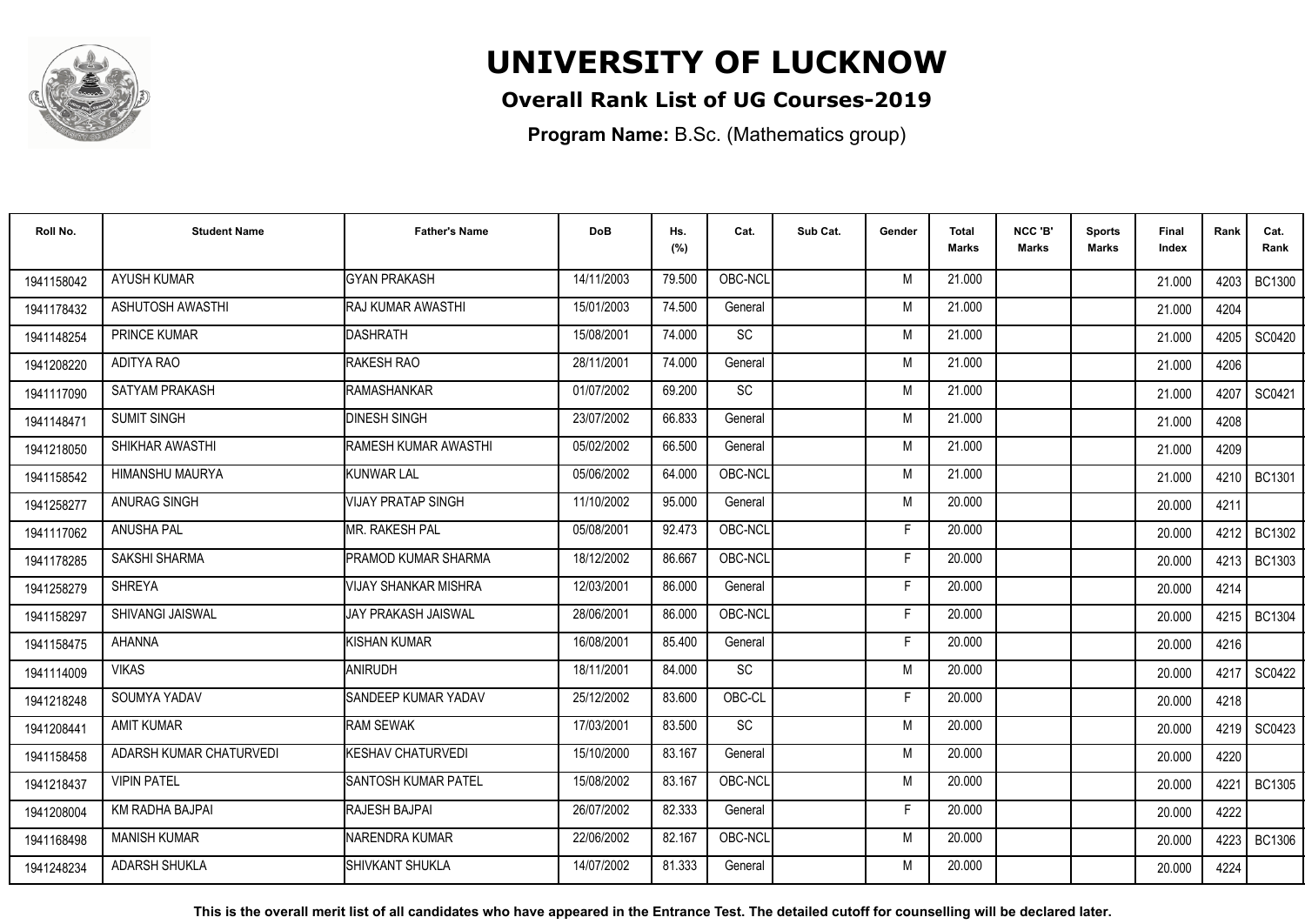

### **Overall Rank List of UG Courses-2019**

**Program Name:** B.Sc. (Mathematics group)

| Roll No.   | <b>Student Name</b>     | <b>Father's Name</b>       | <b>DoB</b> | Hs.<br>(%) | Cat.            | Sub Cat. | Gender | Total<br><b>Marks</b> | NCC 'B'<br><b>Marks</b> | <b>Sports</b><br>Marks | Final<br>Index | Rank   | Cat.<br>Rank  |
|------------|-------------------------|----------------------------|------------|------------|-----------------|----------|--------|-----------------------|-------------------------|------------------------|----------------|--------|---------------|
| 1941218274 | <b>SARVESH RANJAN</b>   | <b>SANJAY KUMAR</b>        | 14/05/2002 | 81.000     | SC              |          | M      | 20.000                |                         |                        | 20.000         | 4225   | SC0424        |
| 1941116005 | JAYA                    | MANOJ KUMAR                | 10/08/2001 | 80.333     | SC              |          | F      | 20.000                |                         |                        | 20.000         | 4226   | SC0425        |
| 1941158204 | PRANJALI SONI           | <b>JAGANNATH SONI</b>      | 12/02/2003 | 80.333     | OBC-NCL         |          | F      | 20.000                |                         |                        | 20.000         | 4227   | <b>BC1307</b> |
| 1941248173 | RAMHET YADAV            | <b>SHIV KUMAR</b>          | 05/01/2002 | 80.167     | OBC-CL          |          | M      | 20.000                |                         |                        | 20.000         | 4228   |               |
| 1941158222 | SUSHANTIKA DWIVEDI      | JAGDISH PRAKASH DWIVEDI    | 26/02/2002 | 80.000     | General         |          | F      | 20,000                |                         |                        | 20.000         | 4229   |               |
| 1941118036 | DEVESH KUMAR YADAV      | <b>ADALAT PRASAD YADAV</b> | 03/03/2002 | 79.833     | OBC-CL          |          | M      | 20,000                |                         |                        | 20.000         | 4230   |               |
| 1941218246 | <b>IKSHVAKU DWIVEDI</b> | SANDEEP KUMAR DWIVEDI      | 04/12/2001 | 79.800     | General         |          | M      | 20.000                |                         |                        | 20.000         | 4231   |               |
| 1941115026 | <b>NEHA GARIYA</b>      | CHANDAN SINGH GARIYA       | 02/11/2000 | 78.000     | General         |          | F      | 20.000                |                         |                        | 20.000         | 4232   |               |
| 1941128186 | <b>ATUL YADAV</b>       | ANIL KUMAR YADAV           | 13/06/2002 | 77.667     | OBC-NCL         |          | M      | 20.000                |                         |                        | 20,000         | 4233   | <b>BC1308</b> |
| 1941168502 | YOGENDRA KUMAR YADAV    | INARENDRA KUMAR            | 08/03/2002 | 77.500     | OBC-NCL         |          | M      | 20.000                |                         |                        | 20,000         | 4234   | <b>BC1309</b> |
| 1941208468 | <b>KM NEELAM</b>        | <b>RAM SWAROOP</b>         | 05/02/1999 | 77.000     | OBC-NCL         |          | F      | 20.000                |                         |                        | 20.000         | 4235   | <b>BC1310</b> |
| 1941208503 | <b>SUMIT VERMA</b>      | <b>RAMASARE</b>            | 05/04/2003 | 77.000     | OBC-NCL         |          | M      | 20,000                |                         |                        | 20.000         | 4236   | BC1311        |
| 1941168207 | AKANKSHA TIWARI         | <b>MANOJ TIWARI</b>        | 25/09/2003 | 76.167     | General         |          | M      | 20,000                |                         |                        | 20.000         | 4237   |               |
| 1941258442 | PRAKHAR SAXENA          | <b>VISHAL BHARTI</b>       | 25/08/2001 | 76.000     | General         |          | M      | 20.000                |                         |                        | 20.000         | 4238   |               |
| 1941258376 | <b>KM PRACHI SINGH</b>  | <b>VINOD KUMAR SINGH</b>   | 31/07/2001 | 75.000     | General         |          | F      | 20,000                |                         |                        | 20.000         | 4239   |               |
| 1941168223 | SUDHA KUMARI            | <b>MASTRAM</b>             | 01/01/2000 | 74.667     | OBC-NCL         |          | F      | 20.000                |                         |                        | 20.000         | 4240 l | <b>BC1312</b> |
| 1941258419 | <b>RAVI VERMA</b>       | <b>VIRENDRA KUMAR</b>      | 05/06/2002 | 74.333     | OBC-NCL         |          | M      | 20.000                |                         |                        | 20,000         | 4241   | <b>BC1313</b> |
| 1941248285 | KALPANA RAWAT           | <b>SHYAM BIHARI RAWAT</b>  | 18/10/2001 | 73.500     | $\overline{SC}$ |          | F      | 20.000                |                         |                        | 20.000         | 4242   | SC0426        |
| 1941208399 | <b>UDIT SINGH</b>       | RAM PRAKA SH SINGH         | 07/07/2002 | 73.333     | General         |          | M      | 20,000                |                         |                        | 20.000         | 4243   |               |
| 1941258106 | <b>ITIKA SINGH</b>      | <b>TEJPAL SINGH</b>        | 24/09/2000 | 73.167     | SC              |          | F      | 20,000                |                         |                        | 20.000         | 4244   | SC0427        |
| 1941158364 | <b>SURAJ YADAV</b>      | KAILASH YADAV              | 10/11/2001 | 73.000     | OBC-NCL         |          | M      | 20.000                |                         |                        | 20.000         | 4245   | <b>BC1314</b> |
| 1941258371 | <b>RUBY SHUKLA</b>      | <b>VINOD KUMAR SHUKLA</b>  | 14/05/2002 | 73.000     | General         |          | F      | 20.000                |                         |                        | 20.000         | 4246   |               |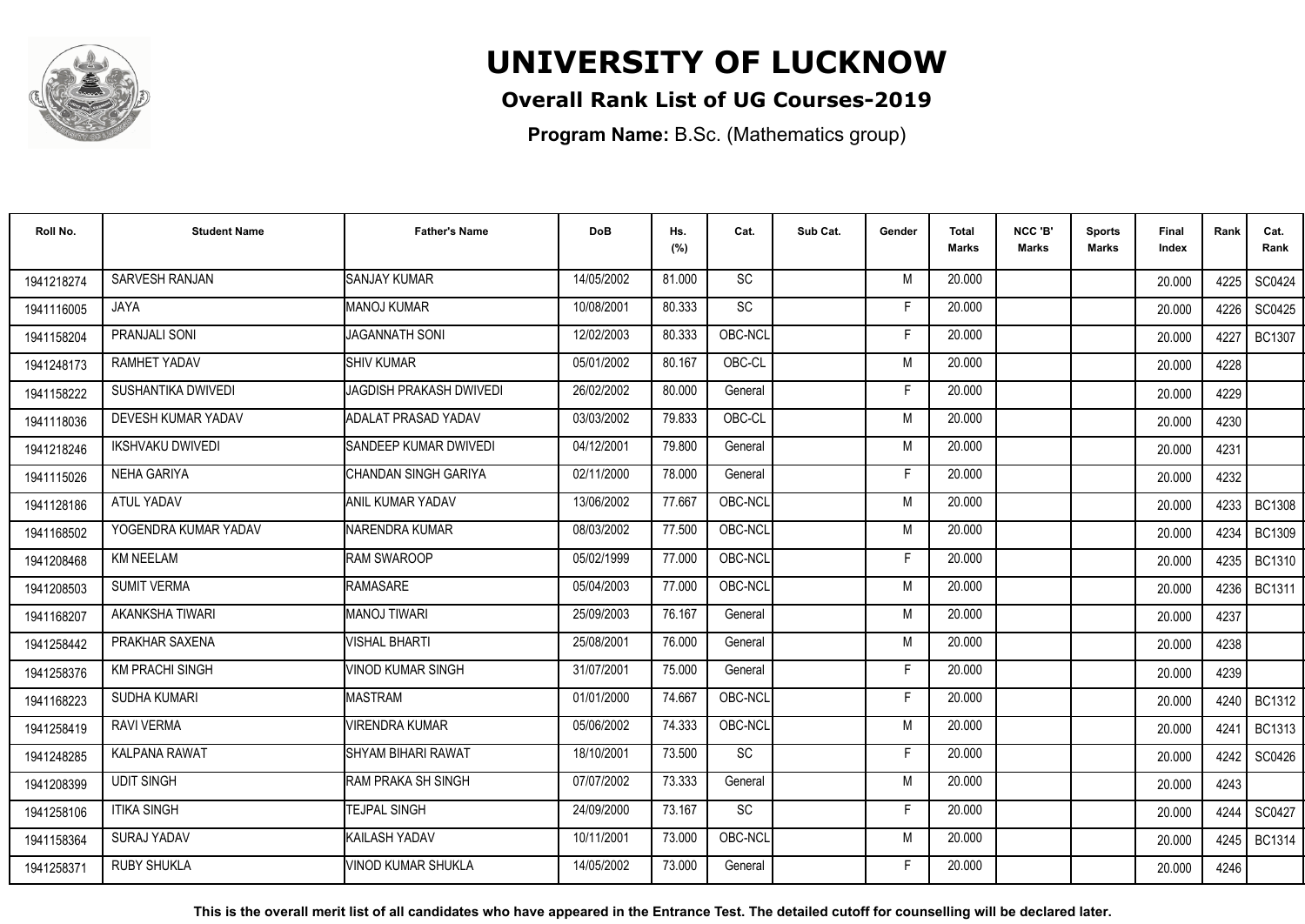

### **Overall Rank List of UG Courses-2019**

**Program Name:** B.Sc. (Mathematics group)

| Roll No.   | <b>Student Name</b>       | <b>Father's Name</b>       | <b>DoB</b> | Hs.<br>(%) | Cat.            | Sub Cat. | Gender | Total<br><b>Marks</b> | NCC 'B'<br><b>Marks</b> | <b>Sports</b><br>Marks | Final<br>Index | Rank | Cat.<br>Rank  |
|------------|---------------------------|----------------------------|------------|------------|-----------------|----------|--------|-----------------------|-------------------------|------------------------|----------------|------|---------------|
| 1941178469 | <b>NEHA GANGWAR</b>       | RAJEEV GANGWAR             | 26/02/2002 | 72.833     | OBC-CL          |          | F      | 20.000                |                         |                        | 20.000         | 4247 |               |
| 1941248408 | <b>AYUSHI VERMA</b>       | <b>SUMIT KUMAR VERMA</b>   | 01/02/2003 | 72.500     | OBC-NCL         |          | E      | 20.000                |                         |                        | 20,000         | 4248 | <b>BC1315</b> |
| 1941208454 | <b>NITISH SINGH</b>       | <b>RAM SINGH</b>           | 03/10/2002 | 72.333     | OBC-NCL         |          | M      | 20,000                |                         |                        | 20.000         | 4249 | <b>BC1316</b> |
| 1941158492 | <b>ALOK PANDEY</b>        | KRISHNA BIHARI PANDEY      | 15/09/2002 | 72.000     | General         |          | M      | 20,000                |                         |                        | 20.000         | 4250 |               |
| 1941128496 | <b>RASHMI KUMARI GOUR</b> | <b>AWADHESH KUMAR GOUR</b> | 13/03/2001 | 71.667     | <b>SC</b>       |          | F      | 20,000                |                         |                        | 20.000         | 4251 | SC0428        |
| 1941178130 | <b>BRIJESH VERMA</b>      | PAIKARMA PRASAD VERMA      | 15/11/2001 | 71.333     | OBC-NCL         |          | M      | 20,000                |                         |                        | 20.000         | 4252 | <b>BC1317</b> |
| 1941248361 | SHIVKUMAR JAISWAL         | <b>SUDAMA JAISWAL</b>      | 04/05/2001 | 71.000     | OBC-CL          |          | M      | 20.000                |                         |                        | 20.000         | 4253 |               |
| 1941168087 | SONU KUMAR YADAV          | <b>MAHESH KUMAR YADAV</b>  | 07/07/2001 | 71.000     | OBC-NCL         |          | M      | 20.000                |                         |                        | 20.000         | 4254 | <b>BC1318</b> |
| 1941158500 | <b>MOHINI SHUKLA</b>      | <b>KRISHNA KUMAR</b>       | 15/04/2001 | 70.833     | General         |          | F      | 20,000                |                         |                        | 20.000         | 4255 |               |
| 1941248307 | SHREYANSH MISHRA          | <b>SHYMA KISHOR MISHRA</b> | 15/03/2002 | 70.833     | General         |          | M      | 20.000                |                         |                        | 20.000         | 4256 |               |
| 1941158591 | <b>KARTIK PANDEY</b>      | LATE INDRAJEET PANDEY      | 04/05/2002 | 70.833     | General         |          | M      | 20.000                |                         |                        | 20.000         | 4257 |               |
| 1941158388 | <b>MAMTA</b>              | KAMLESH                    | 27/01/2003 | 70.667     | $\overline{SC}$ |          | F      | 20.000                |                         |                        | 20.000         | 4258 | SC0429        |
| 1941158320 | ANAND KUMAR SINGH         | JITENDRA KUMAR SINGH       | 15/07/2000 | 70.500     | General         |          | M      | 20.000                |                         |                        | 20.000         | 4259 |               |
| 1941248245 | <b>ANIL KUMAR</b>         | <b>SHOBHA RAM</b>          | 12/09/2001 | 70.000     | General         |          | M      | 20.000                |                         |                        | 20.000         | 4260 |               |
| 1941168018 | <b>ABHISHEK KUMAR</b>     | LAXMI NIWAS                | 08/04/2001 | 69.667     | <b>ST</b>       |          | M      | 20,000                |                         |                        | 20.000         | 4261 | ST0019        |
| 1941148035 | <b>AKASH SONKAR</b>       | <b>BABULAL SONKAR</b>      | 09/11/2002 | 69.667     | <b>SC</b>       |          | M      | 20.000                |                         |                        | 20.000         | 4262 | SC0430        |
| 1941148552 | RAJNESH KUMAR             | <b>GANGA SARAN</b>         | 24/08/2001 | 68.833     | <b>SC</b>       |          | M      | 20.000                |                         |                        | 20.000         | 4263 | SC0431        |
| 1941258084 | MOHD ABDULLAH             | SYED AZFAR HUSAIN          | 04/07/2002 | 68.400     | General         |          | M      | 20,000                |                         |                        | 20.000         | 4264 |               |
| 1941218068 | PRACHI VERMA              | RAMESH SINGH UMRAO         | 05/05/2002 | 68.333     | OBC-NCL         |          | F      | 20.000                |                         |                        | 20.000         | 4265 | <b>BC1319</b> |
| 1941158351 | MOHAMMAD ASAD             | KABIR UL HASAN             | 02/01/2004 | 67.000     | OBC-NCL         |          | M      | 20,000                |                         |                        | 20.000         | 4266 | <b>BC1320</b> |
| 1941158059 | <b>JAKIR ANSARI</b>       | <b>HADISH ANSARI</b>       | 05/05/2001 | 66.333     | General         |          | M      | 20.000                |                         |                        | 20.000         | 4267 |               |
| 1941218231 | <b>VANSHIKA SHARMA</b>    | <b>SAHIB SHARMA</b>        | 25/01/2001 | 65.667     | OBC-CL          |          | F      | 20,000                |                         |                        | 20.000         | 4268 |               |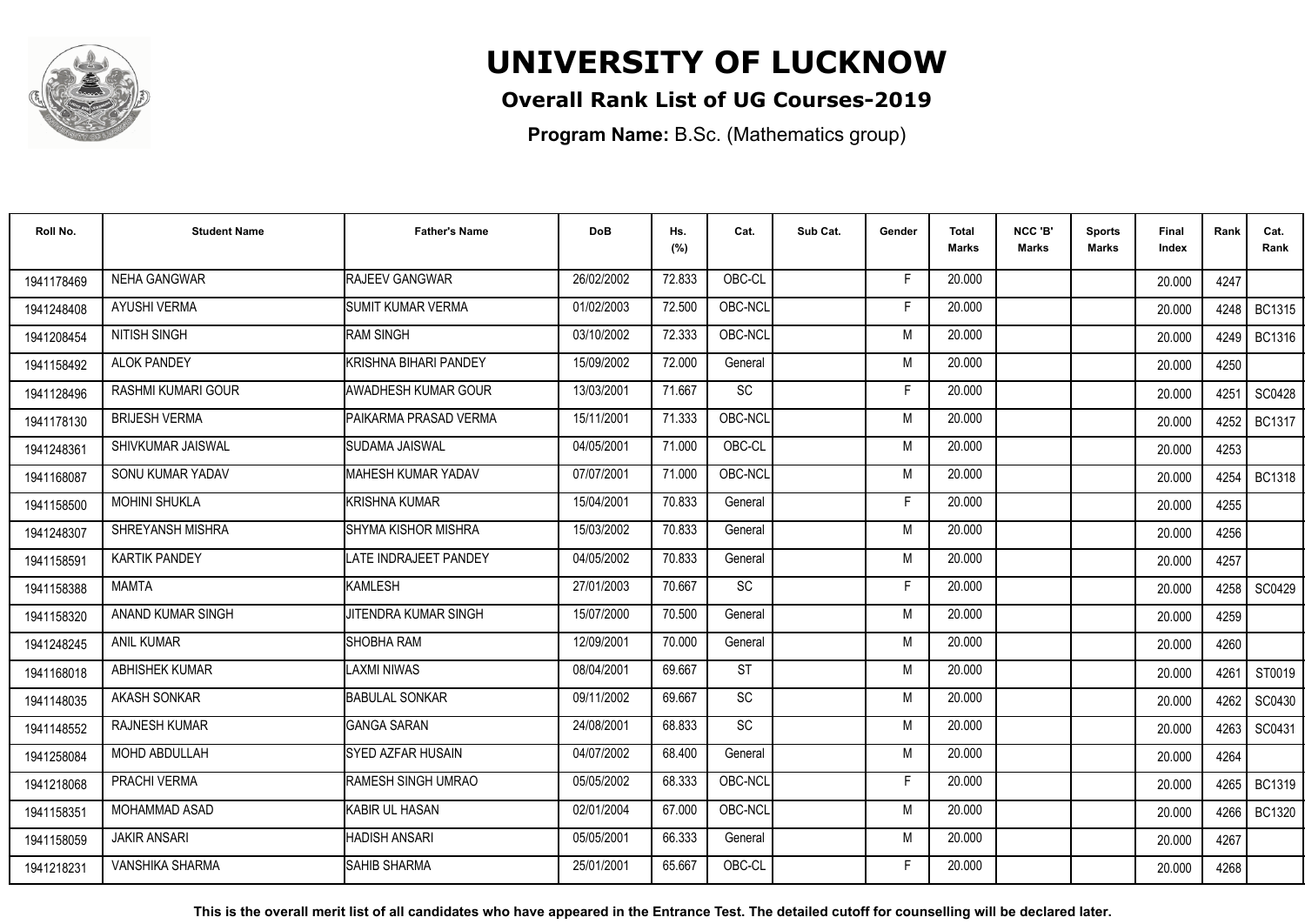

### **Overall Rank List of UG Courses-2019**

**Program Name:** B.Sc. (Mathematics group)

| Roll No.   | <b>Student Name</b>       | <b>Father's Name</b>           | <b>DoB</b> | Hs.<br>(%) | Cat.      | Sub Cat. | Gender | <b>Total</b><br>Marks | NCC 'B'<br><b>Marks</b> | Sports<br><b>Marks</b> | Final<br>Index | Rank   | Cat.<br>Rank  |
|------------|---------------------------|--------------------------------|------------|------------|-----------|----------|--------|-----------------------|-------------------------|------------------------|----------------|--------|---------------|
| 1941148539 | SANDEEP GAUTAM            | <b>GANESH GAUTAM</b>           | 16/06/2001 | 65.000     | <b>SC</b> |          | M      | 20.000                |                         |                        | 20.000         | 4269 l | SC0432        |
| 1941158386 | RAJYA VARDHAN SINGH       | KAMLENDRA PRATAP SINGH         | 09/12/2000 | 64.600     | General   |          | M      | 20.000                |                         |                        | 20.000         | 4270   |               |
| 1941148026 | ADITYA SINGH              | <b>BABLU SINGH</b>             | 07/12/2002 | 63.167     | OBC-NCL   |          | M      | 20.000                |                         |                        | 20.000         | 4271   | <b>BC1321</b> |
| 1941208506 | PRAVEEN KUMAR SINGH       | RAMASARE SINGH                 | 13/12/2001 | 60.000     | OBC-NCL   |          | M      | 20.000                |                         |                        | 20.000         | 4272   | <b>BC1322</b> |
| 1941218134 | HIMANSHU YADAV            | RANJEET BAHADUR                | 10/04/2002 | 59.333     | OBC-NCL   |          | M      | 20.000                |                         |                        | 20.000         | 4273   | <b>BC1323</b> |
| 1941248491 | JITENDRA KUMAR            | <b>SURENDRA SHUKLA</b>         | 10/07/2001 | 56.333     | General   |          | M      | 20.000                |                         |                        | 20.000         | 4274   |               |
| 1941248400 | RAMJI TRIPATHI            | <b>SUKHDEV TRIPATHI</b>        | 17/09/2002 | 55.000     | General   |          | M      | 20.000                |                         |                        | 20.000         | 4275   |               |
| 1941258412 | <b>RITIN PATHAK</b>       | <b>VIPIN PATHAK</b>            | 20/08/2000 | 53.200     | General   |          | M      | 20.000                |                         |                        | 20.000         | 4276   |               |
| 1941158203 | SRIMANTA MUKHERJEE        | JAGANNATH MUKHERJEE            | 02/07/2001 | 89.000     | General   |          | M      | 19.000                |                         |                        | 19.000         | 4277   |               |
| 1941158550 | <b>ANKIT KUMAR</b>        | <b>LAKSHMI PRASAD</b>          | 15/08/2003 | 86.167     | SC        |          | M      | 19.000                |                         |                        | 19.000         |        | 4278 SC0433   |
| 1941248455 | <b>KRITI SRIVASTAVA</b>   | SUNIL SRIVASTAVA               | 24/07/2001 | 85.833     | General   |          | F      | 19.000                |                         |                        | 19.000         | 4279   |               |
| 1941148106 | <b>RITESH KUMAR SAROJ</b> | <b>BHAI LAL SAROJ</b>          | 03/05/2001 | 85.500     | SC        |          | M      | 19.000                |                         |                        | 19.000         | 4280   | SC0434        |
| 1941128423 | <b>UDIT SINGH</b>         | <b>ASHOK SINGH</b>             | 08/07/2000 | 85.400     | General   |          | M      | 19.000                |                         |                        | 19.000         | 4281   |               |
| 1941218511 | <b>ADARSH SHARMA</b>      | ISATISH KUMAR SHARMA           | 07/06/2001 | 83.600     | OBC-CL    |          | M      | 19.000                |                         |                        | 19.000         | 4282   |               |
| 1941148232 | <b>SHIVAM</b>             | <b>CHEDA LAL</b>               | 05/05/2001 | 83.167     | OBC-NCL   |          | M      | 19.000                |                         |                        | 19.000         | 4283   | <b>BC1324</b> |
| 1941158404 | ANSHIKA UPADHYAY          | KAMLESH UPADHYAY               | 23/09/2001 | 83.000     | General   |          | Е      | 19.000                |                         |                        | 19.000         | 4284   |               |
| 1941148320 | SUDHANSHU VERMA           | DEVKINANDAN VERMA              | 20/10/2002 | 82.167     | OBC-NCL   |          | M      | 19.000                |                         |                        | 19.000         |        | 4285   BC1325 |
| 1941258077 | PRAGATI SRIVASTAVA        | <b>SUSHIL KUMAR SRIVASTAVA</b> | 12/02/2002 | 81.800     | General   |          | F      | 19.000                |                         |                        | 19.000         | 4286   |               |
| 1941168459 | <b>ANAMTA KHAN</b>        | MUSHEER AHMAD KHAN             | 02/03/2002 | 80.500     | General   |          | F.     | 19.000                |                         |                        | 19.000         | 4287   |               |
| 1941218457 | <b>ANJALI MISHRA</b>      | <b>SANTOSH MISHRA</b>          | 03/02/2003 | 78.833     | General   |          | F      | 19.000                |                         |                        | 19.000         | 4288   |               |
| 1941117079 | <b>SAKSHAM SINGH</b>      | <b>RAJESH SINGH</b>            | 11/01/2003 | 78.667     | General   |          | M      | 19.000                |                         |                        | 19.000         | 4289   |               |
| 1941258132 | RAM KRISHNA VERMA         | UDAY BHAN VERMA                | 15/08/2002 | 78.500     | OBC-NCL   |          | M      | 19.000                |                         |                        | 19.000         |        | 4290   BC1326 |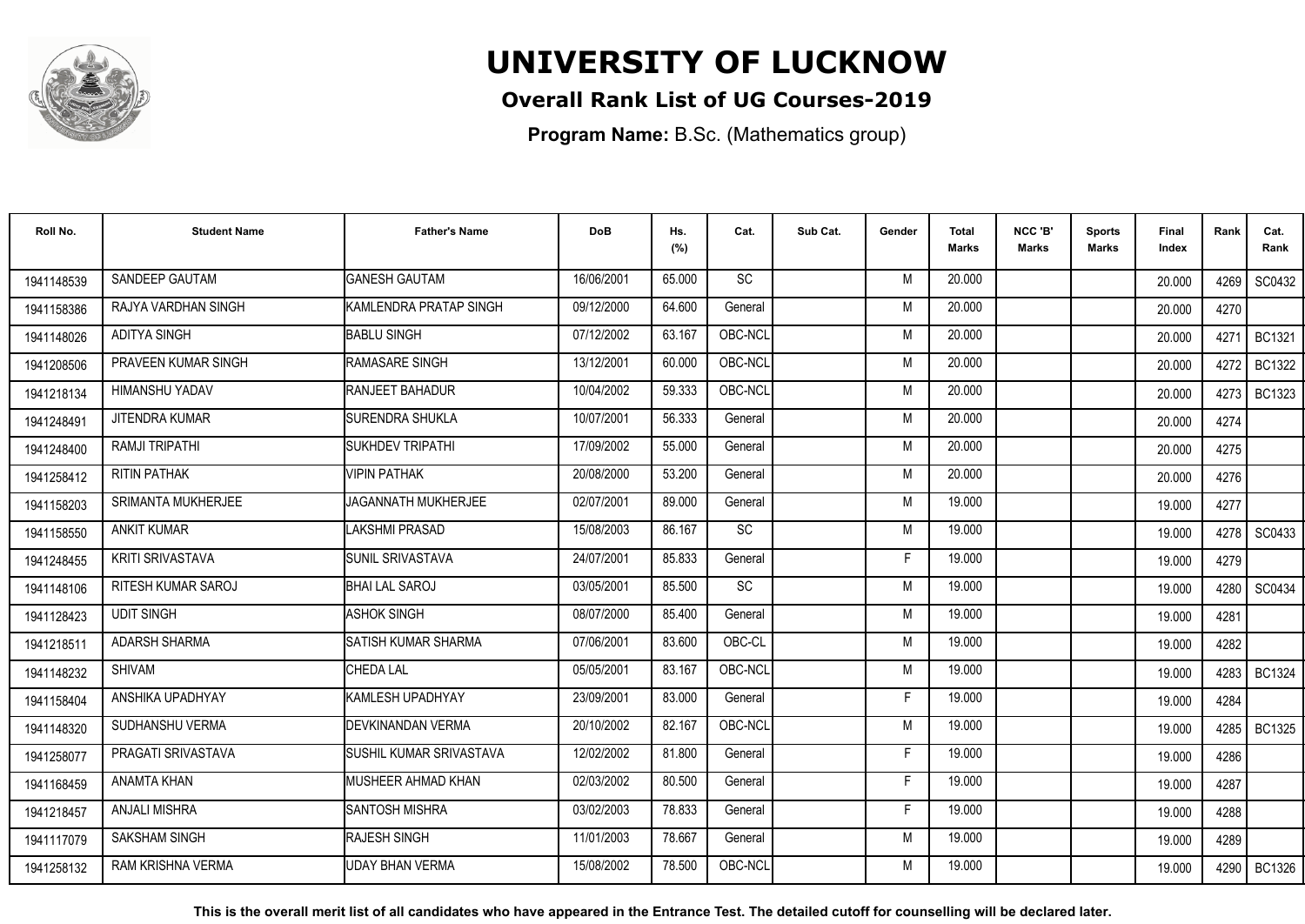

### **Overall Rank List of UG Courses-2019**

**Program Name:** B.Sc. (Mathematics group)

| Roll No.   | <b>Student Name</b>        | <b>Father's Name</b>       | <b>DoB</b> | Hs.<br>(%) | Cat.            | Sub Cat. | Gender | Total<br><b>Marks</b> | NCC 'B'<br><b>Marks</b> | <b>Sports</b><br>Marks | Final<br>Index | Rank | Cat.<br>Rank  |
|------------|----------------------------|----------------------------|------------|------------|-----------------|----------|--------|-----------------------|-------------------------|------------------------|----------------|------|---------------|
| 1941218497 | <b>KASHISH GUPTA</b>       | SATISH CHAND GUPTA         | 31/01/2002 | 77.800     | OBC-NCL         |          | F      | 19.000                |                         |                        | 19.000         | 4291 | <b>BC1327</b> |
| 1941148223 | <b>VIVEK SINGH</b>         | <b>CHANDRABHAN SINGH</b>   | 27/12/2002 | 76.833     | General         |          | M      | 19.000                |                         |                        | 19.000         | 4292 |               |
| 1941218215 | <b>SHASHANK KUMAR</b>      | <b>SACCHITA NAND DAS</b>   | 07/04/2000 | 76.000     | <b>SC</b>       |          | M      | 19.000                |                         |                        | 19.000         | 4293 | SC0435        |
| 1941218399 | SHIKHAR GUPTA              | SANJIVE KUMAR GUPTA        | 14/03/2001 | 76.000     | OBC-NCL         |          | M      | 19.000                |                         |                        | 19.000         | 4294 | <b>BC1328</b> |
| 1941248262 | SAURABH PRAJAPATI          | SHREESH CHAND PRAJAPATI    | 01/09/2002 | 73.000     | OBC-NCL         |          | M      | 19.000                |                         |                        | 19.000         | 4295 | <b>BC1329</b> |
| 1941258265 | <b>VIVEK NARAYAN VERMA</b> | <b>VIJAY NARAYAN VERMA</b> | 25/10/2003 | 72.500     | OBC-NCL         |          | M      | 19.000                |                         |                        | 19.000         | 4296 | <b>BC1330</b> |
| 1941258113 | <b>SARITA KUMARI</b>       | <b>TILAKDHARI SINGH</b>    | 15/09/2001 | 71.500     | General         |          | F      | 19.000                |                         |                        | 19.000         | 4297 |               |
| 1941258128 | SAURABH GAUTAM             | <b>UDAI RAJ GAUTAM</b>     | 24/07/2003 | 69.500     | <b>SC</b>       |          | M      | 19.000                |                         |                        | 19.000         | 4298 | SC0436        |
| 1941248330 | <b>DUVESH KUMAR</b>        | <b>SORAN SINGH</b>         | 14/10/2000 | 68.000     | <b>SC</b>       |          | M      | 19.000                |                         |                        | 19.000         | 4299 | SC0437        |
| 1941168041 | KULDEEP DIXIT              | <b>MADHAV RAM DIXIT</b>    | 28/03/2003 | 66.500     | General         |          | M      | 19.000                |                         |                        | 19.000         | 4300 |               |
| 1941248421 | <b>SWAMI SARAN</b>         | <b>SUNIL KUMAR</b>         | 23/03/2002 | 63.167     | SC              |          | M      | 19.000                |                         |                        | 19.000         | 4301 | SC0438        |
| 1941178262 | <b>ABHILASH KUMAR</b>      | <b>PRAKASH</b>             | 15/07/2000 | 62.833     | $\overline{SC}$ |          | M      | 19.000                |                         |                        | 19.000         | 4302 | SC0439        |
| 1941248090 | SUDHA PRAJAPATI            | SHAMBHOO SHARAN PRAJAPATI  | 21/05/2001 | 62.833     | OBC-NCL         |          | F      | 19.000                |                         |                        | 19.000         | 4303 | <b>BC1331</b> |
| 1941178299 | <b>ABHINAV SINGH</b>       | PRAMOD SINGH               | 20/05/2001 | 60.000     | General         |          | M      | 19.000                |                         |                        | 19.000         | 4304 |               |
| 1941111008 | <b>ANKIT</b>               | <b>SHIV SHANKAR</b>        | 03/11/2000 | 59.000     | <b>SC</b>       | PH       | M      | 19.000                |                         |                        | 19.000         | 4305 | SC0440        |
| 1941178489 | <b>VIKAS KUMAR</b>         | <b>RAJENDRA KUMAR</b>      | 31/10/2001 | 58.167     | <b>SC</b>       |          | M      | 19.000                |                         |                        | 19.000         | 4306 | SC0441        |
| 1941178522 | <b>AYUSHI SINGH</b>        | RAJENDRA SINGH             | 14/08/2003 | 53.667     | General         |          | F      | 19.000                |                         |                        | 19.000         | 4307 |               |
| 1941128369 | <b>SHALINI</b>             | ASHOK KUMAR                | 17/09/2001 | 95.000     | <b>SC</b>       |          | F      | 18,000                |                         |                        | 18.000         | 4308 | SC0442        |
| 1941178233 | <b>ASMITA MAURYA</b>       | PRADEEP KUMAR SINGH        | 24/09/2002 | 93.200     | OBC-NCL         |          | F      | 18.000                |                         |                        | 18.000         | 4309 | <b>BC1332</b> |
| 1941178248 | <b>MAYANK SINGH</b>        | <b>PRADEEP SINGH</b>       | 18/02/2001 | 90.667     | General         |          | M      | 18.000                |                         |                        | 18.000         | 4310 |               |
| 1941208088 | <b>TEJASWANI PAL</b>       | <b>RAJESH PAL</b>          | 31/12/1999 | 84.000     | OBC-NCL         |          | F      | 18.000                |                         |                        | 18.000         | 4311 | <b>BC1333</b> |
| 1941208515 | <b>KM SHOBHA YADAV</b>     | RAMAYAN YADAV              | 25/12/2002 | 84.000     | OBC-NCL         |          | F      | 18.000                |                         |                        | 18.000         | 4312 | <b>BC1334</b> |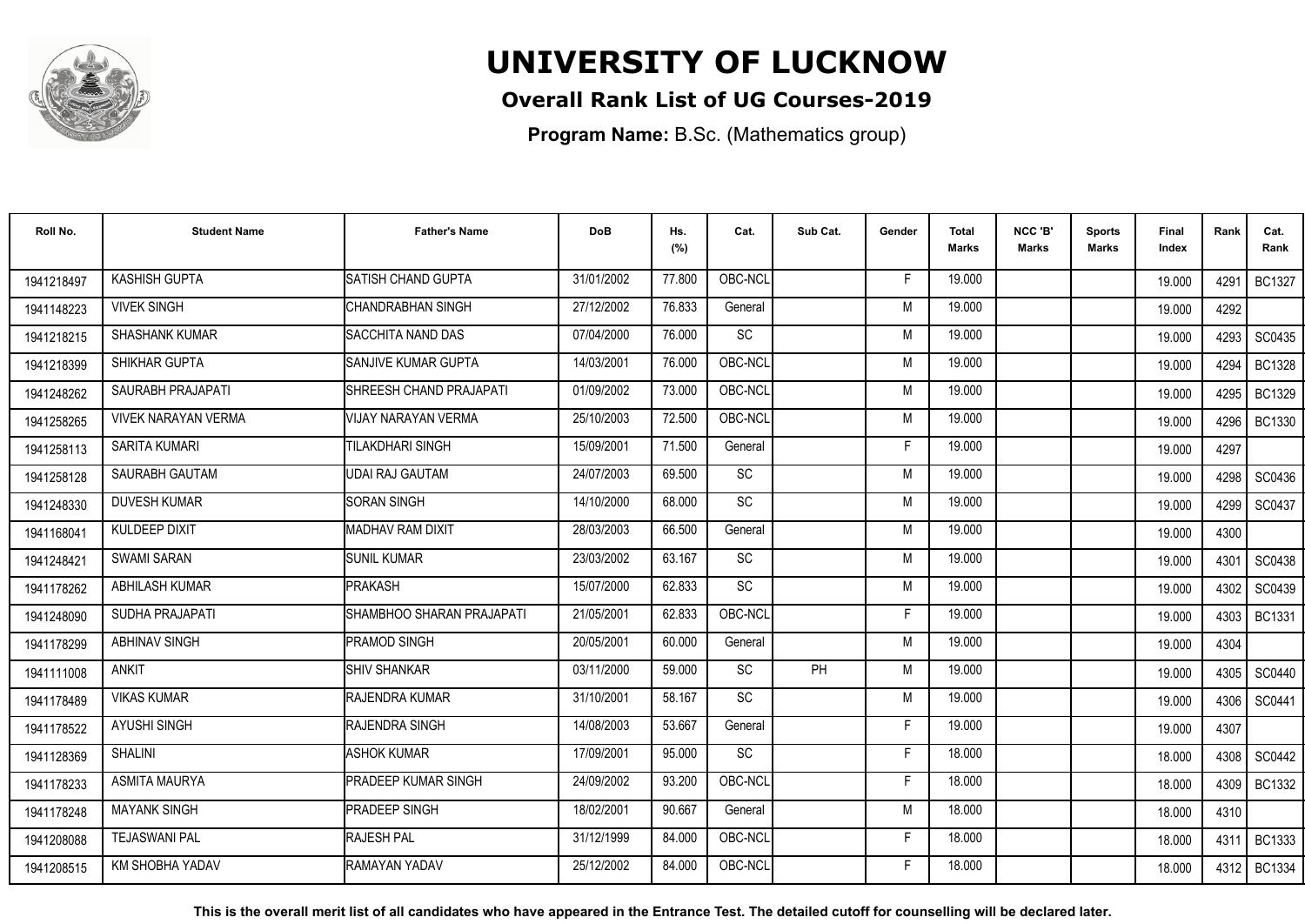

### **Overall Rank List of UG Courses-2019**

**Program Name:** B.Sc. (Mathematics group)

| Roll No.   | <b>Student Name</b>       | <b>Father's Name</b>         | <b>DoB</b> | Hs.<br>(%) | Cat.      | Sub Cat. | Gender | <b>Total</b><br><b>Marks</b> | NCC 'B'<br><b>Marks</b> | <b>Sports</b><br>Marks | Final<br>Index | Rank   | Cat.<br>Rank  |
|------------|---------------------------|------------------------------|------------|------------|-----------|----------|--------|------------------------------|-------------------------|------------------------|----------------|--------|---------------|
| 1941178178 | <b>AYUSHI RAI</b>         | PARMESHWAR RAI               | 23/04/2003 | 83.333     | General   |          | F.     | 18.000                       |                         |                        | 18.000         | 4313   |               |
| 1941148354 | <b>GAURI</b>              | DHARMENDRA KUMAR SINGH       | 08/08/2001 | 81.500     | General   |          | F      | 18.000                       |                         |                        | 18.000         | 4314   |               |
| 1941168407 | MAHBOOB RAZA KHAN         | <b>I</b> MUJIB ULLAH KHAN    | 31/12/2000 | 81.167     | General   |          | M      | 18.000                       |                         |                        | 18.000         | 4315   |               |
| 1941168341 | <b>KHIZR RIZVI</b>        | <b>MOZIZ RIZVI</b>           | 14/09/2001 | 78.000     | General   |          | M      | 18.000                       |                         |                        | 18.000         | 4316   |               |
| 1941128288 | RITIKA YADAV              | <b>ARUN KUMAR YADAV</b>      | 25/01/2003 | 78.000     | OBC-NCL   |          | F.     | 18.000                       |                         |                        | 18.000         | 4317   | <b>BC1335</b> |
| 1941168175 | <b>ABHAY PRATAP SINGH</b> | IMANOJ KUMAR SINGH           | 29/06/2002 | 76.000     | General   |          | M      | 18.000                       |                         |                        | 18.000         | 4318   |               |
| 1941115150 | <b>HARSH PANDEY</b>       | UMLESH KUMAR PANDEY          | 15/10/2001 | 72.200     | General   | DP       | M      | 18.000                       |                         |                        | 18.000         | 4319   |               |
| 1941158096 | <b>OMKAR SETH</b>         | <b>HARIDWAR SETH</b>         | 01/01/2001 | 70.167     | OBC-NCL   |          | M      | 18.000                       |                         |                        | 18.000         |        | 4320   BC1336 |
| 1941158480 | <b>HIMANSHU PRASHAD</b>   | <b>KOMAL PRASHAD</b>         | 06/05/2001 | 69.167     | <b>SC</b> |          | M      | 18.000                       |                         |                        | 18.000         | 4321   | SC0443        |
| 1941208361 | <b>PAWAN KUMAR</b>        | <b>RAM LAL</b>               | 12/06/1999 | 67.000     | OBC-NCL   |          | M      | 18.000                       |                         |                        | 18.000         | 4322   | <b>BC1337</b> |
| 1941148239 | <b>VISHAL</b>             | <b>CHHOTE LAL</b>            | 07/07/2001 | 67.000     | <b>SC</b> |          | M      | 18.000                       |                         |                        | 18.000         | 4323   | SC0444        |
| 1941117092 | <b>HARIKESH YADAV</b>     | RANJEET YADAV                | 14/10/2000 | 66.000     | OBC-NCL   |          | M      | 18.000                       |                         |                        | 18.000         | 4324   | <b>BC1338</b> |
| 1941148032 | PRATIKSHA VERMA           | BABU RAM VERMA               | 24/11/2000 | 65.500     | <b>SC</b> |          | F      | 18.000                       |                         |                        | 18.000         | 4325   | SC0445        |
| 1941158024 | <b>SUCHIT KUMAR</b>       | <b>GOVIND PRASAD</b>         | 14/04/2001 | 64.167     | <b>SC</b> |          | M      | 18.000                       |                         |                        | 18.000         | 4326   | SC0446        |
| 1941248265 | <b>SHIVAM KRISHNA</b>     | SHRI KRISHNA SINGH           | 08/02/2002 | 60.000     | General   |          | M      | 18.000                       |                         |                        | 18.000         | 4327   |               |
| 1941128036 | SOUMYA TRIPATHI           | <b>AKHILESH TRIPATHI</b>     | 26/11/2002 | 93.200     | General   |          | Е      | 17.000                       |                         |                        | 17.000         | 4328   |               |
| 1941178277 | PRASHANT KUMAR VERMA      | <b>PRAMOD KUMAR</b>          | 25/06/2002 | 93.000     | OBC-NCL   |          | M      | 17.000                       |                         |                        | 17.000         |        | 4329   BC1339 |
| 1941128260 | MUNENDRA PRATAP SINGH     | <b>ARUN KUMAR</b>            | 15/07/2002 | 91.167     | <b>SC</b> |          | M      | 17.000                       |                         |                        | 17.000         | 4330 l | SC0447        |
| 1941258439 | <b>MANISH VERMA</b>       | <b>VIRENDRA VERMA</b>        | 02/10/2001 | 89.200     | OBC-NCL   |          | M      | 17.000                       |                         |                        | 17.000         | 4331   | <b>BC1340</b> |
| 1941218488 | KM SAUMYA KASHYAP         | <b>SARVESH KUMAR KASHYAP</b> | 19/08/2002 | 85.833     | OBC-CL    |          | Е      | 17.000                       |                         |                        | 17.000         | 4332   |               |
| 1941158126 | ASHWANI KUMAR             | <b>HARISHCHAND RAM</b>       | 27/06/2006 | 82.500     | <b>SC</b> |          | M      | 17.000                       |                         |                        | 17.000         | 4333   | SC0448        |
| 1941218048 | <b>AJAY KUMAR</b>         | <b>RAMESH KUMAR</b>          | 07/05/2003 | 81.333     | SC        |          | M      | 17.000                       |                         |                        | 17.000         | 4334   | SC0449        |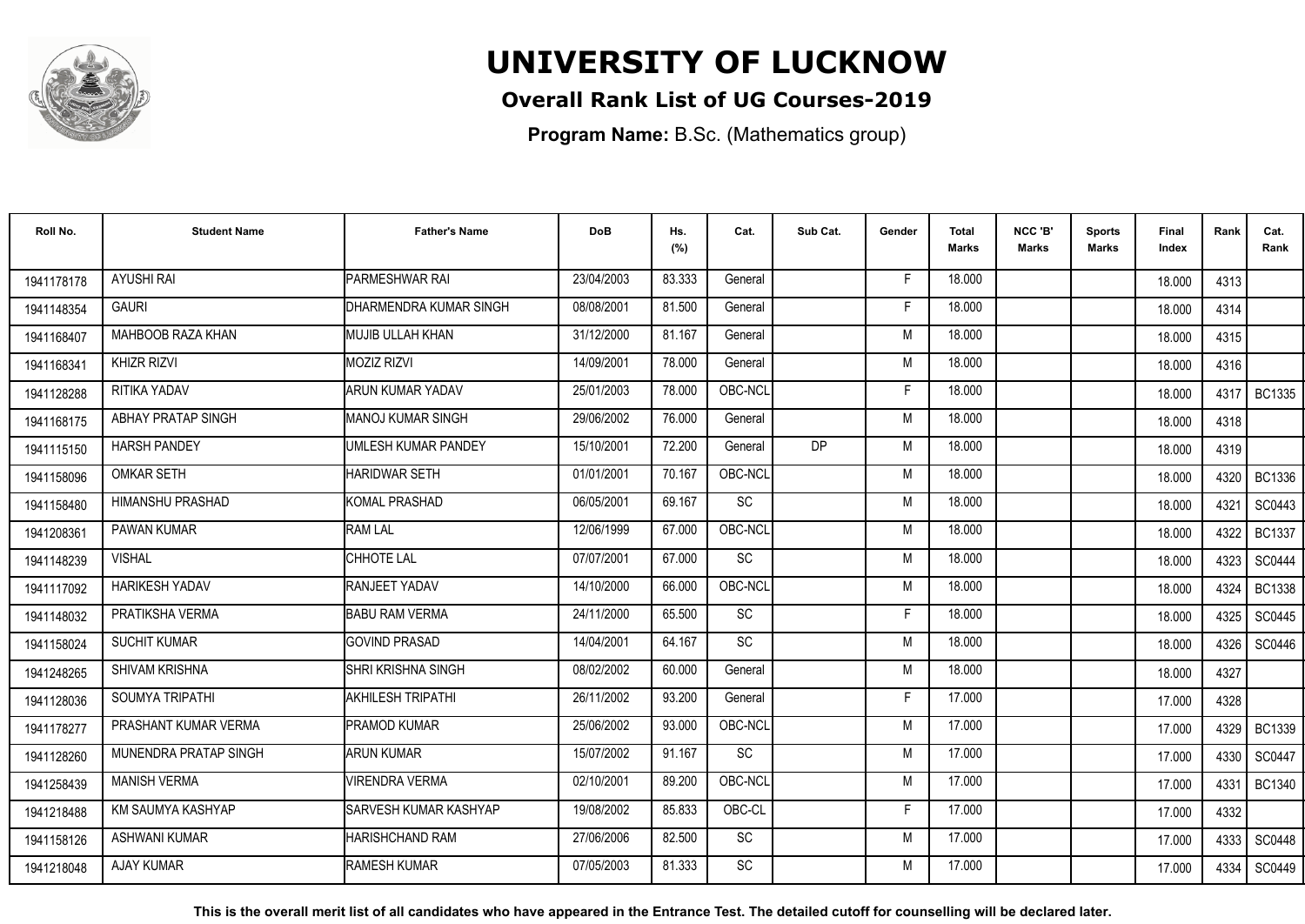

### **Overall Rank List of UG Courses-2019**

**Program Name:** B.Sc. (Mathematics group)

| Roll No.   | <b>Student Name</b>      | <b>Father's Name</b>      | <b>DoB</b> | Hs.<br>(%) | Cat.      | Sub Cat.  | Gender | <b>Total</b><br>Marks | NCC 'B'<br><b>Marks</b> | Sports<br>Marks | Final<br>Index | Rank   | Cat.<br>Rank  |
|------------|--------------------------|---------------------------|------------|------------|-----------|-----------|--------|-----------------------|-------------------------|-----------------|----------------|--------|---------------|
| 1941248440 | <b>JANHVI SINGH</b>      | <b>SUNIL KUMAR SINGH</b>  | 30/09/2002 | 80.400     | General   |           | -F     | 17.000                |                         |                 | 17.000         | 4335   |               |
| 1941178412 | TASLEEM AHAMAD QURAISHEE | RAIS AHMAD QURAISHEE      | 04/04/2003 | 79.800     | OBC-NCL   |           | M      | 17.000                |                         |                 | 17.000         | 4336 l | <b>BC1341</b> |
| 1941128375 | NIKITA KAUSHAL           | <b>ASHOK KUMAR</b>        | 20/10/2000 | 77.800     | SC        |           | F      | 17.000                |                         |                 | 17.000         | 4337   | SC0450        |
| 1941168204 | VATSALYA SRIVASTAVA      | MANOJ SRIVASTAVA          | 13/12/2001 | 76.600     | General   |           | M      | 17.000                |                         |                 | 17.000         | 4338   |               |
| 1941158104 | AYUSH YADAV              | HARINAM SINGH YADAV       | 21/12/2003 | 76.500     | OBC-NCL   |           | M      | 17.000                |                         |                 | 17.000         | 4339   | <b>BC1342</b> |
| 1941178482 | AMAN SINGH BHADAURIA     | RAJEEV SINGH BHADAURIA    | 27/10/1999 | 76.000     | General   |           | M      | 17.000                |                         |                 | 17.000         | 4340   |               |
| 1941178459 | <b>DIRGESH BHARTI</b>    | RAJARAM                   | 06/07/2001 | 74.667     | <b>SC</b> |           | M      | 17.000                |                         |                 | 17.000         | 4341   | SC0451        |
| 1941168044 | <b>MAYANK YADAV</b>      | MADHURENDRA YADAV         | 20/12/2005 | 74.667     | OBC-NCL   |           | M      | 17.000                |                         |                 | 17.000         | 4342   | <b>BC1343</b> |
| 1941208477 | RAJ KASHYAP              | <b>RAM VILASH KASHYAP</b> | 09/02/2004 | 74.167     | OBC-NCL   |           | M      | 17.000                |                         |                 | 17.000         | 4343 I | <b>BC1344</b> |
| 1941208425 | NEHA CHAUDHARY           | <b>RAM RAJ</b>            | 22/03/2003 | 74.000     | SC        |           | F      | 17.000                |                         |                 | 17.000         | 4344   | SC0452        |
| 1941168479 | SHIKHA TIWARI            | NAND KUMAR TIWARI         | 11/11/2001 | 73.333     | General   |           | Е      | 17.000                |                         |                 | 17.000         | 4345   |               |
| 1941258470 | AVIRAL ANAND MISHRA      | <b>VIVEK KUMAR MISHRA</b> | 04/12/2002 | 73.200     | General   |           | M      | 17.000                |                         |                 | 17.000         | 4346   |               |
| 1941112007 | PALLAVI SRIVASTAVA       | IMR. SAURABH KUMAR        | 15/11/2001 | 73.000     | General   | <b>UE</b> | Е      | 17.000                |                         |                 | 17.000         | 4347   |               |
| 1941158324 | <b>NIKITA SINGH</b>      | <b>JITENDRA PAL SINGH</b> | 20/07/2001 | 72.333     | General   |           | -F     | 17.000                |                         |                 | 17.000         | 4348   |               |
| 1941158383 | <b>KUNDAN MISHRA</b>     | KAMESHWAR MISHRA          | 08/07/2001 | 72.200     | General   |           | M      | 17.000                |                         |                 | 17.000         | 4349   |               |
| 1941258404 | AMIT YADAV               | <b>VINOD YADAV</b>        | 05/01/2001 | 72.000     | OBC-NCL   |           | M      | 17.000                |                         |                 | 17.000         | 4350   | <b>BC1345</b> |
| 1941128367 | <b>ASHWANI KUMAR</b>     | <b>ASHOK KUMAR</b>        | 21/01/2001 | 71.333     | OBC-CL    |           | M      | 17.000                |                         |                 | 17.000         | 4351   |               |
| 1941128133 | <b>RITIK KUMAR</b>       | <b>ANANT RAM</b>          | 03/07/2002 | 71.167     | <b>SC</b> |           | M      | 17.000                |                         |                 | 17.000         | 4352   | SC0453        |
| 1941208149 | PANKAJ YADAV             | RAJMANGAL YADAV           | 27/10/2001 | 70.000     | OBC-CL    |           | M      | 17.000                |                         |                 | 17.000         | 4353   |               |
| 1941158370 | <b>ASHHAR KAMAL</b>      | <b>KAMAL AKHTAR</b>       | 05/12/2001 | 70.000     | General   |           | M      | 17.000                |                         |                 | 17.000         | 4354   |               |
| 1941148209 | <b>KARTIKAY MISHRA</b>   | ICHANDRA PRAKASH MISHRA   | 24/07/2003 | 66.400     | General   |           | M      | 17.000                |                         |                 | 17.000         | 4355   |               |
| 1941258288 | <b>SATYAM YADAV</b>      | <b>VIJAY YADAV</b>        | 15/08/2000 | 62.000     | OBC-NCL   |           | M      | 17.000                |                         |                 | 17.000         | 4356   | BC1346        |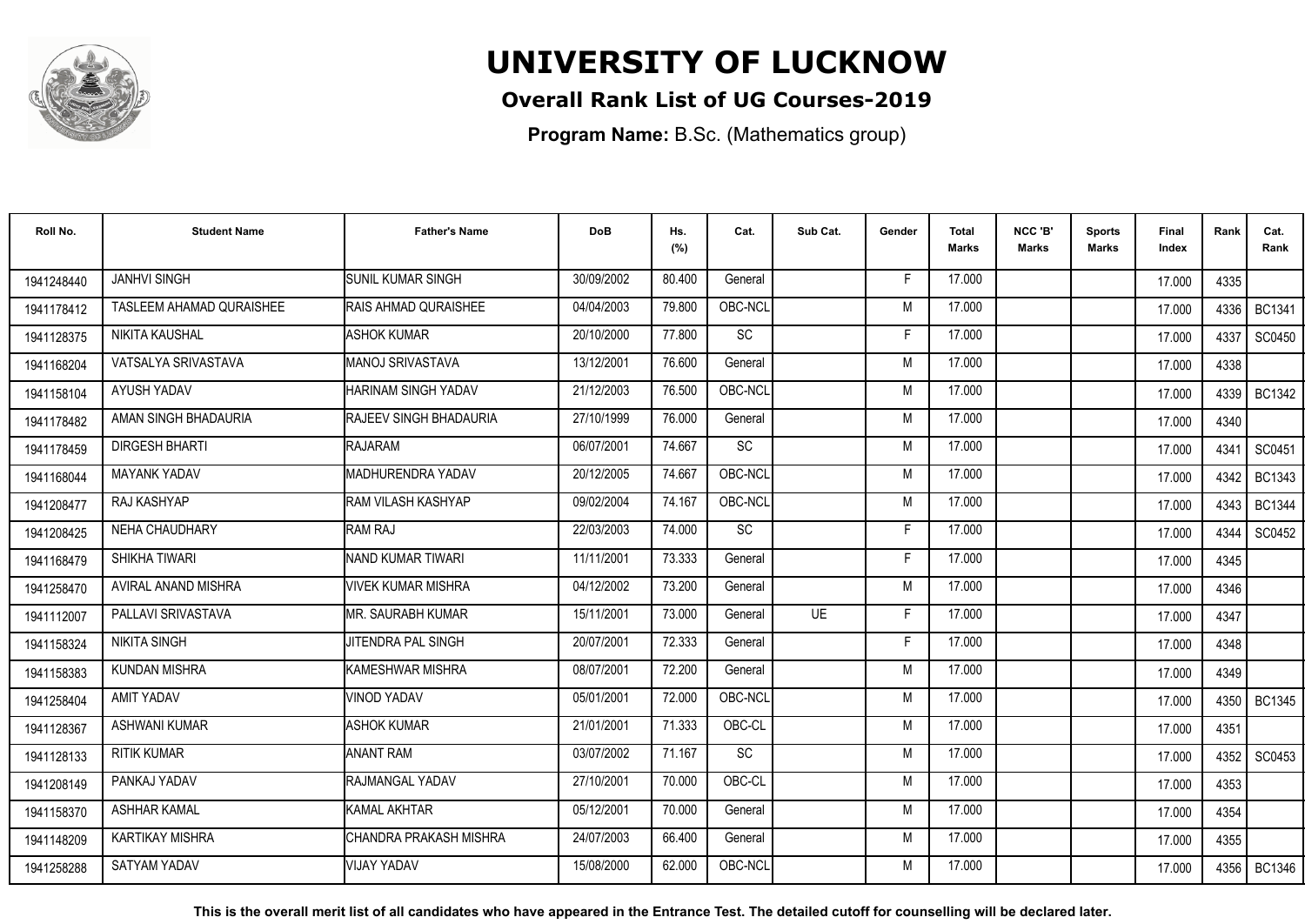

### **Overall Rank List of UG Courses-2019**

**Program Name:** B.Sc. (Mathematics group)

| Roll No.   | <b>Student Name</b>         | <b>Father's Name</b>         | <b>DoB</b> | Hs.<br>(%) | Cat.      | Sub Cat. | Gender | <b>Total</b><br>Marks | NCC 'B'<br><b>Marks</b> | Sports<br><b>Marks</b> | Final<br>Index | Rank   | Cat.<br>Rank  |
|------------|-----------------------------|------------------------------|------------|------------|-----------|----------|--------|-----------------------|-------------------------|------------------------|----------------|--------|---------------|
| 1941248096 | MOHD FARDEEN HUSSAIN        | SHAMEEM HUSSAIN              | 15/11/2001 | 59.667     | General   |          | M      | 17.000                |                         |                        | 17.000         | 4357   |               |
| 1941178440 | ANURAG SINGH                | IRAJ KUMAR SINGH             | 15/01/2002 | 51.200     | General   |          | M      | 17.000                |                         |                        | 17.000         | 4358   |               |
| 1941128169 | YOGESH PRATAP SINGH         | IANIL KUMAR SINGH            | 14/08/2002 | 95.000     | General   |          | M      | 16.000                |                         |                        | 16.000         | 4359   |               |
| 1941148205 | <b>ANURAG VERMA</b>         | CHANDRA KUMAR VERMA          | 07/07/2003 | 88.500     | OBC-NCL   |          | M      | 16.000                |                         |                        | 16.000         | 4360   | <b>BC1347</b> |
| 1941128198 | <b>ANSHIKA TIWARI</b>       | <b>ANIL TIWARI</b>           | 25/09/2001 | 85.000     | General   |          | F      | 16.000                |                         |                        | 16.000         | 4361   |               |
| 1941117088 | <b>UTKARSH YADAV</b>        | <b>RAM PRAKASH YADAV</b>     | 07/03/2001 | 84.667     | OBC-NCL   |          | M      | 16.000                |                         |                        | 16.000         | 4362   | <b>BC1348</b> |
| 1941258294 | SAURABH KUMAR VISWAS        | <b>VIKAS KUMAR VISWAS</b>    | 18/09/2001 | 84.333     | SC        |          | M      | 16.000                |                         |                        | 16.000         | 4363   | SC0454        |
| 1941178402 | <b>SACHIN VERMA</b>         | RAGHVENDRA VERMA             | 18/07/2002 | 82.000     | OBC-CL    |          | M      | 16.000                |                         |                        | 16.000         | 4364   |               |
| 1941168372 | PARKHI PARASHARI            | MR. KRISHNA GOPAL PARASHARI  | 10/08/2003 | 78.000     | General   |          | E      | 16.000                |                         |                        | 16.000         | 4365   |               |
| 1941178091 | JITENDRA MAURYA             | OM PRAKASH MAURYA            | 19/11/2003 | 74.167     | OBC-NCL   |          | M      | 16.000                |                         |                        | 16.000         | 4366   | BC1349        |
| 1941168240 | <b>TABINDA</b>              | <b>MD ZAKIR HUSSAIN</b>      | 08/09/2002 | 74.000     | OBC-NCL   |          | Е      | 16.000                |                         |                        | 16.000         | 4367   | <b>BC1350</b> |
| 1941208055 | KHUSHBOO RAJVANSHI          | RAJESH KUMAR RAJVANSHI       | 31/07/2002 | 73.833     | SC        |          | F      | 16.000                |                         |                        | 16.000         | 4368   | SC0455        |
| 1941128222 | <b>ABHIJEET MISHRA</b>      | <b>ANOOP KUMAR MISHRA</b>    | 10/09/2002 | 72.333     | General   |          | M      | 16.000                |                         |                        | 16.000         | 4369   |               |
| 1941117004 | <b>AKSHATA DWIVEDI</b>      | <b>AJAY KUMAR DWIVEDI</b>    | 27/12/2001 | 71.000     | General   |          | F      | 16.000                |                         |                        | 16.000         | 4370   |               |
| 1941208338 | <b>AJAY KUMAR</b>           | <b>RAM KUMAR</b>             | 12/04/2000 | 59.333     | <b>SC</b> |          | M      | 16.000                |                         |                        | 16.000         | 4371   | SC0456        |
| 1941218056 | <b>ABHAY SINGH</b>          | <b>RAMESH KUMAR VERMA</b>    | 19/09/2002 | 58.000     | General   |          | M      | 16.000                |                         |                        | 16.000         | 4372   |               |
| 1941168362 | <b>AKHILESH SAXENA</b>      | IMR. ARVIND KUMAR SAXENA     | 11/09/2002 | 95.000     | General   |          | M      | 15.000                |                         |                        | 15.000         | 4373   |               |
| 1941208107 | <b>SHIVANI SINGH</b>        | RAJESH SINGH                 | 14/10/2002 | 91.200     | General   |          | F      | 15.000                |                         |                        | 15.000         | 4374   |               |
| 1941218282 | <b>KAJAL BHARTI</b>         | <b>SANJAY KUMAR</b>          | 03/04/2002 | 88.333     | SC        |          | F      | 15.000                |                         |                        | 15.000         | 4375   | SC0457        |
| 1941248395 | NEELAM KUSHWAHA             | <b>SUGRIV SINGH KUSHWAHA</b> | 29/10/2001 | 86.000     | OBC-NCL   |          | F      | 15.000                |                         |                        | 15.000         | 4376 I | <b>BC1351</b> |
| 1941248422 | <b>SHUBHAM KUMAR</b>        | <b>SUNIL KUMAR</b>           | 14/02/2000 | 85.400     | <b>ST</b> |          | M      | 15.000                |                         |                        | 15.000         | 4377   | ST0020        |
| 1941111004 | <b>DEEPMALA SINGH PATEL</b> | <b>RAJENDRA SINGH</b>        | 20/01/2002 | 84.667     | OBC-NCL   | PH       | F      | 15.000                |                         |                        | 15.000         | 4378   | <b>BC1352</b> |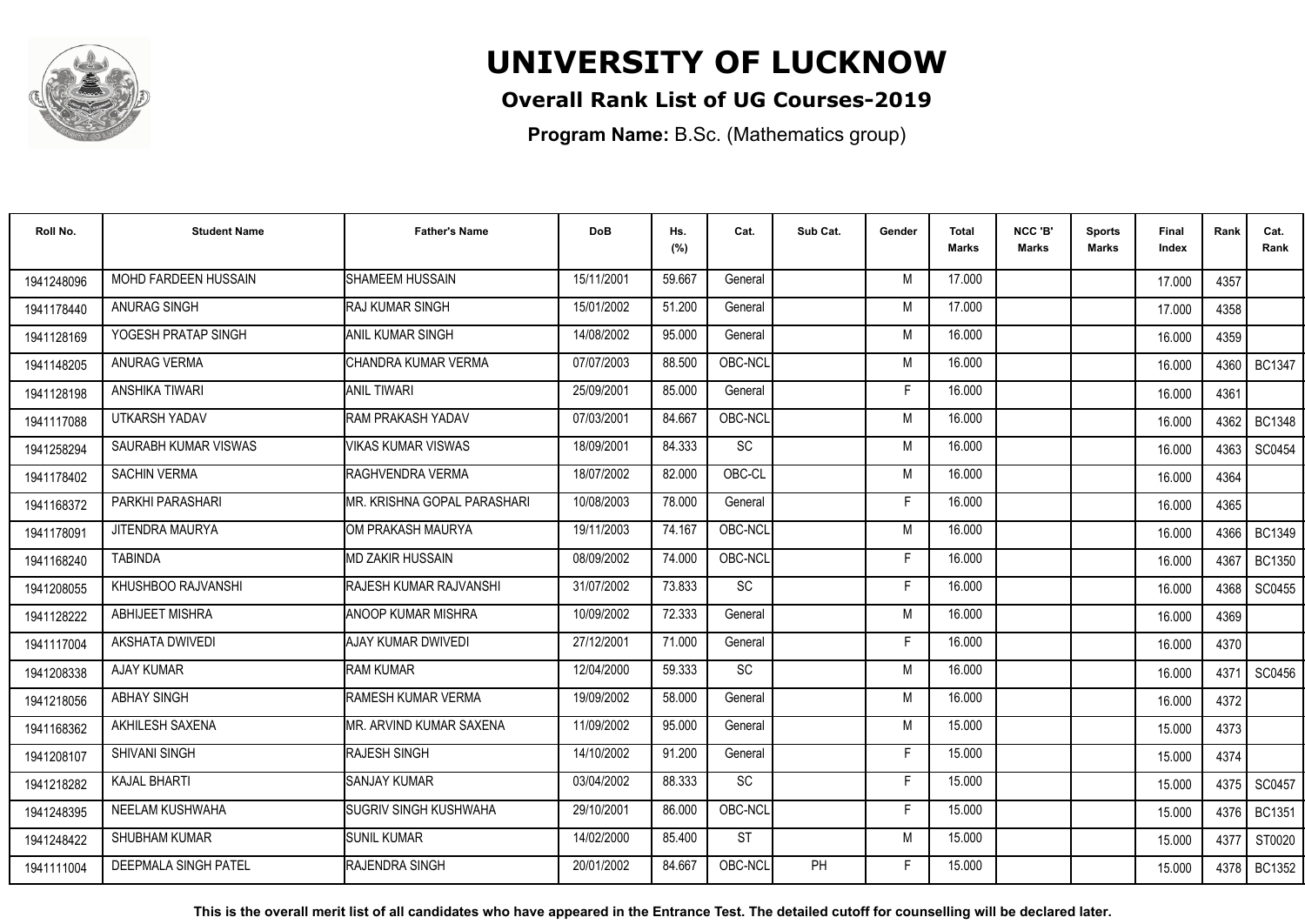

### **Overall Rank List of UG Courses-2019**

**Program Name:** B.Sc. (Mathematics group)

| Roll No.   | <b>Student Name</b>    | <b>Father's Name</b>         | <b>DoB</b> | Hs.<br>(%) | Cat.      | Sub Cat. | Gender | <b>Total</b><br>Marks | NCC 'B'<br><b>Marks</b> | Sports<br>Marks | Final<br>Index | Rank   | Cat.<br>Rank  |
|------------|------------------------|------------------------------|------------|------------|-----------|----------|--------|-----------------------|-------------------------|-----------------|----------------|--------|---------------|
| 1941128023 | AKSHARA VERMA          | <b>AKHILESH KUMAR VERMA</b>  | 17/11/2002 | 84.500     | General   |          | -F     | 15.000                |                         |                 | 15.000         | 4379   |               |
| 1941128072 | <b>JAHNAVI SINGH</b>   | <b>AMARJEET SINGH</b>        | 15/04/2002 | 84.333     | General   |          | F      | 15.000                |                         |                 | 15.000         | 4380   |               |
| 1941168135 | <b>ASHWANI VERMA</b>   | <b>MANOJ KUMAR</b>           | 05/02/2002 | 82.167     | OBC-NCL   |          | M      | 15.000                |                         |                 | 15.000         | 4381   | <b>BC1353</b> |
| 1941148200 | <b>DARSHIT JAISWAL</b> | CHANDRA KISHOR JAISWAL       | 29/01/2001 | 82.000     | OBC-NCL   |          | M      | 15.000                |                         |                 | 15.000         | 4382   | <b>BC1354</b> |
| 1941208056 | <b>GARIMA RASTOGI</b>  | <b>IRAJESH KUMAR RASTOGI</b> | 23/07/2003 | 81.833     | OBC-NCL   |          | F      | 15.000                |                         |                 | 15.000         | 4383   | <b>BC1355</b> |
| 1941208174 | <b>MOHIT PUSHKAR</b>   | <b>RAKESH KUMAR</b>          | 24/07/2001 | 80.000     | <b>SC</b> |          | M      | 15.000                |                         |                 | 15.000         | 4384   | SC0458        |
| 1941258350 | <b>VAIBHAV VERMA</b>   | <b>VINOD KUMAR</b>           | 25/07/2002 | 80.000     | OBC-NCL   |          | M      | 15.000                |                         |                 | 15.000         | 4385   | BC1356        |
| 1941148165 | PIYUSHAM KUMAR GOND    | <b>BRIJESH GOND</b>          | 02/08/2002 | 80.000     | <b>SC</b> |          | M      | 15.000                |                         |                 | 15.000         | 4386   | SC0459        |
| 1941128192 | KM ARYA RAI            | <b>ANIL RAI</b>              | 15/08/2001 | 79.833     | General   |          | F      | 15.000                |                         |                 | 15.000         | 4387   |               |
| 1941148177 | <b>HARI OM MISHRA</b>  | <b>BRIJESH NANDAN MISHRA</b> | 02/07/2001 | 79.800     | General   |          | M      | 15.000                |                         |                 | 15.000         | 4388   |               |
| 1941168149 | <b>MONIKA GAUTAM</b>   | IMANOJ KUMAR GAUTAM          | 21/06/2001 | 79.667     | SC        |          | Е      | 15.000                |                         |                 | 15.000         | 4389   | SC0460        |
| 1941248286 | <b>NISHA YADAV</b>     | SHYAM BIHARI YADAV           | 16/09/2002 | 79.667     | OBC-NCL   |          | F.     | 15.000                |                         |                 | 15.000         | 4390   | <b>BC1357</b> |
| 1941128477 | PRATHAM SHUKLA         | AVDHESH KUMAR SHUKLA         | 09/11/2001 | 78.500     | General   |          | M      | 15.000                |                         |                 | 15.000         | 4391   |               |
| 1941158574 | PRAVEEN KUMAR          | <b>LALTA PRASAD</b>          | 04/07/2002 | 77.500     | <b>SC</b> |          | M      | 15.000                |                         |                 | 15.000         | 4392   | SC0461        |
| 1941258034 | <b>UPENDRA SINGH</b>   | <b>SURESH SINGH</b>          | 14/07/2002 | 77.500     | General   |          | M      | 15.000                |                         |                 | 15.000         | 4393   |               |
| 1941248004 | <b>PAVNESH KUMAR</b>   | <b>SATYA PAL</b>             | 16/06/2000 | 77.167     | OBC-NCL   |          | M      | 15.000                |                         |                 | 15.000         | 4394   | <b>BC1358</b> |
| 1941258477 | <b>MOHD SAIF</b>       | <b>WAKEEL AHMAD</b>          | 29/05/2000 | 77.000     | OBC-NCL   |          | M      | 15.000                |                         |                 | 15.000         | 4395   | <b>BC1359</b> |
| 1941168269 | MOHAMMAD ASAD          | MOHAMMAD RAFI                | 15/07/1999 | 75.333     | OBC-NCL   |          | M      | 15.000                |                         |                 | 15.000         | 4396 I | <b>BC1360</b> |
| 1941168487 | <b>ADARSH PATEL</b>    | NANDLAL CHAUDHARY            | 10/02/2002 | 75.333     | OBC-NCL   |          | M      | 15.000                |                         |                 | 15.000         | 4397   | <b>BC1361</b> |
| 1941258190 | <b>SONALI MAURYA</b>   | UPENDRA KUMAR                | 28/02/2003 | 73.833     | OBC-NCL   |          | Е      | 15.000                |                         |                 | 15.000         | 4398   | <b>BC1362</b> |
| 1941118010 | <b>SAMREEN FATIMA</b>  | ABDUL HALEEMUDDIN            | 11/06/2001 | 73.000     | OBC-NCL   |          | F      | 15.000                |                         |                 | 15.000         | 4399   | BC1363        |
| 1941168137 | ABHIJEET KUMAR         | <b>MANOJ KUMAR</b>           | 17/09/2002 | 72.000     | <b>SC</b> |          | М      | 15.000                |                         |                 | 15.000         | 4400   | SC0462        |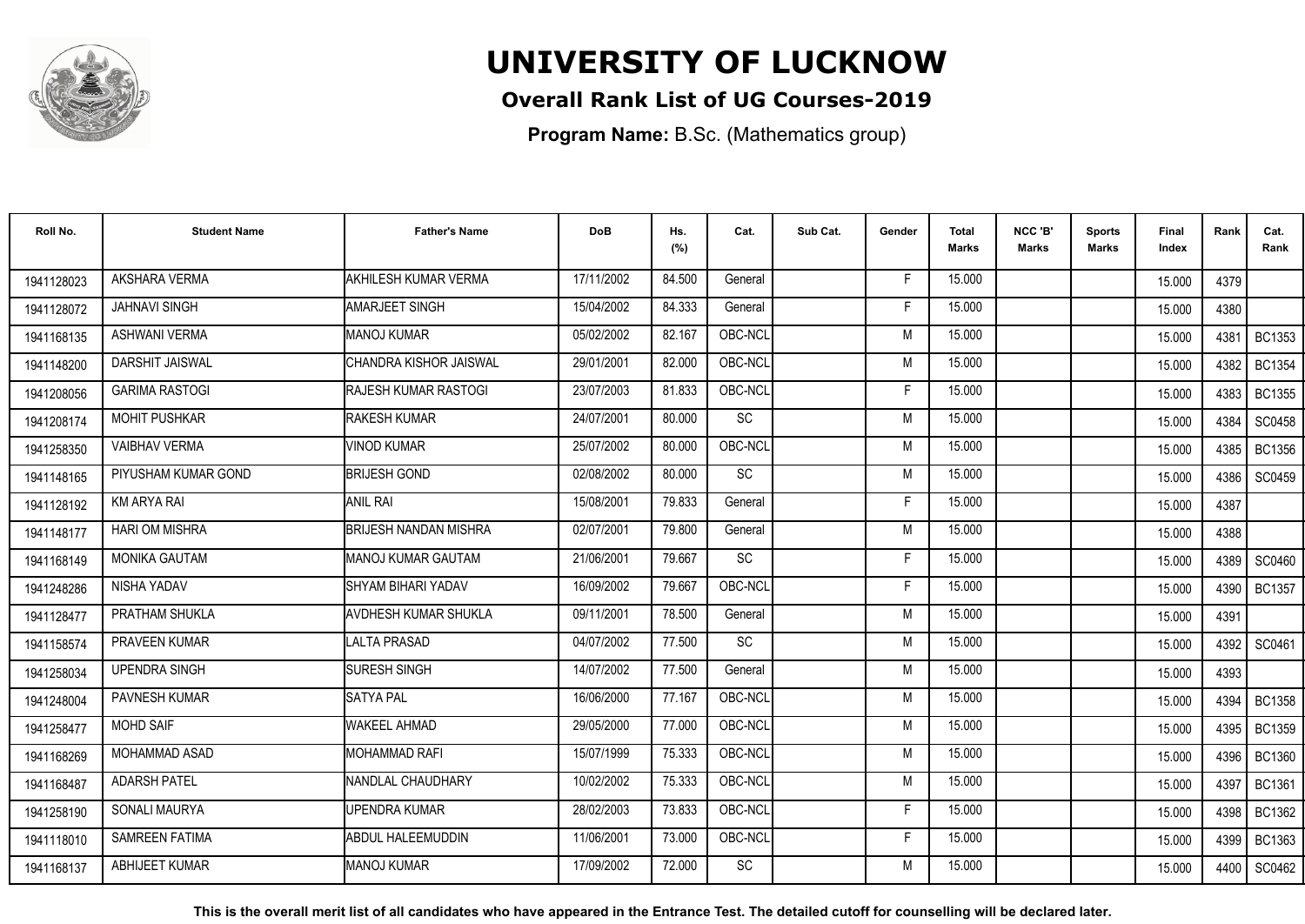

### **Overall Rank List of UG Courses-2019**

**Program Name:** B.Sc. (Mathematics group)

| Roll No.   | <b>Student Name</b>     | <b>Father's Name</b>      | <b>DoB</b> | Hs.<br>(%) | Cat.      | Sub Cat.  | Gender | <b>Total</b><br><b>Marks</b> | NCC 'B'<br><b>Marks</b> | Sports<br><b>Marks</b> | <b>Final</b><br>Index | Rank   | Cat.<br>Rank  |
|------------|-------------------------|---------------------------|------------|------------|-----------|-----------|--------|------------------------------|-------------------------|------------------------|-----------------------|--------|---------------|
| 1941178260 | PAWAN KUMAR             | PRAHLAD KUMAR             | 19/08/2001 | 69.667     | <b>SC</b> |           | M      | 15.000                       |                         |                        | 15.000                | 4401   | SC0463        |
| 1941248466 | <b>AVANISH KUMAR</b>    | <b>SURENDRA KUMAR</b>     | 02/01/2002 | 69.167     | SC        |           | M      | 15.000                       |                         |                        | 15.000                | 4402   | SC0464        |
| 1941218069 | ROHIT VERMA             | RAMESH VERMA              | 19/12/2001 | 67.667     | OBC-NCL   |           | M      | 15.000                       |                         |                        | 15.000                | 4403   | <b>BC1364</b> |
| 1941178442 | SIDDHARTH SINGH         | <b>RAJ KUMAR SINGH</b>    | 01/01/2001 | 67.000     | General   |           | M      | 15.000                       |                         |                        | 15.000                | 4404   |               |
| 1941158268 | <b>IFRAT KHATOON</b>    | JAINUDIN MIYA             | 08/06/2001 | 65.200     | General   |           | F      | 15.000                       |                         |                        | 15.000                | 4405   |               |
| 1941248482 | PRIYANKA PAL            | <b>SURENDRA PAL</b>       | 22/05/2002 | 63.167     | OBC-NCL   |           | F      | 15.000                       |                         |                        | 15.000                | 4406   | <b>BC1365</b> |
| 1941158052 | <b>KOMAL VERMA</b>      | GYANENDRA KUMAR VERMA     | 22/03/2002 | 60.667     | SC        |           | F      | 15.000                       |                         |                        | 15.000                | 4407   | SC0465        |
| 1941248384 | YASH VARDHAN SINGH      | <b>SUDHIR KUMAR SINGH</b> | 10/03/2002 | 59.400     | General   |           | M      | 15.000                       |                         |                        | 15.000                | 4408   |               |
| 1941158114 | <b>ABHAY VERMA</b>      | <b>HARISH CHANDRA</b>     | 24/02/2001 | 100.000    | SC        |           | M      | 14.000                       |                         |                        | 14.000                | 4409   | SC0466        |
| 1941258143 | <b>BRIJENDRA SINGH</b>  | <b>UDAYVEER SINGH</b>     | 20/08/2001 | 86.000     | OBC-NCL   |           | M      | 14.000                       |                         |                        | 14.000                | 4410   | BC1366        |
| 1941112018 | ANUJ KUMAR              | RAVI KUMAR                | 26/02/2001 | 85.400     | <b>SC</b> | <b>UE</b> | M      | 14.000                       |                         |                        | 14.000                | 4411   | SC0467        |
| 1941248398 | <b>SHIVAM PAL</b>       | <b>SUKHALAL PAL</b>       | 10/08/2001 | 84.667     | OBC-NCL   |           | M      | 14.000                       |                         |                        | 14.000                | 4412   | <b>BC1367</b> |
| 1941158140 | YASH NIGAM              | HEMANT KUMAR              | 25/09/2000 | 84.000     | SC        |           | M      | 14.000                       |                         |                        | 14.000                | 4413   | SC0468        |
| 1941248030 | <b>ARCHANA THAKUR</b>   | SATYENDR THAKUR           | 19/05/2001 | 83.600     | General   |           | F      | 14.000                       |                         |                        | 14.000                | 4414   |               |
| 1941258071 | YASH VARDHAN SINGH GAUR | <b>SUSHIL KUMAR SINGH</b> | 11/12/2001 | 83.500     | General   |           | M      | 14.000                       |                         |                        | 14.000                | 4415   |               |
| 1941258146 | PREETI MAURYA           | UMA NATH MAURYA           | 14/08/2001 | 82.667     | OBC-NCL   |           | F      | 14.000                       |                         |                        | 14.000                | 4416 I | <b>BC1368</b> |
| 1941218196 | <b>MUKUL DIXIT</b>      | RITESH DIXIT              | 12/07/2002 | 81.667     | General   |           | M      | 14.000                       |                         |                        | 14.000                | 4417   |               |
| 1941258051 | <b>AYUSH PANDEY</b>     | SUSHEEL KUMAR PANDEY      | 24/08/2001 | 81.600     | General   |           | M      | 14.000                       |                         |                        | 14.000                | 4418   |               |
| 1941128150 | KM ANSHIKA CHAUDHARY    | ANIL KUMAR CHAUDHARY      | 08/03/2003 | 79.500     | OBC-NCL   |           | F      | 14.000                       |                         |                        | 14.000                | 4419   | BC1369        |
| 1941158450 | <b>KM KAJAL SHARMA</b>  | KAUSHAL PRASAD            | 07/02/2003 | 77.833     | General   |           | F      | 14.000                       |                         |                        | 14.000                | 4420   |               |
| 1941128265 | <b>SHIVAM YADAV</b>     | <b>ARUN KUMAR</b>         | 25/12/2002 | 77.778     | OBC-NCL   |           | M      | 14.000                       |                         |                        | 14.000                | 4421   | <b>BC1370</b> |
| 1941208374 | <b>ANKIT TIWARI</b>     | RAM NARAYAN TIWARI        | 21/01/2002 | 76.500     | General   |           | M      | 14.000                       |                         |                        | 14.000                | 4422   |               |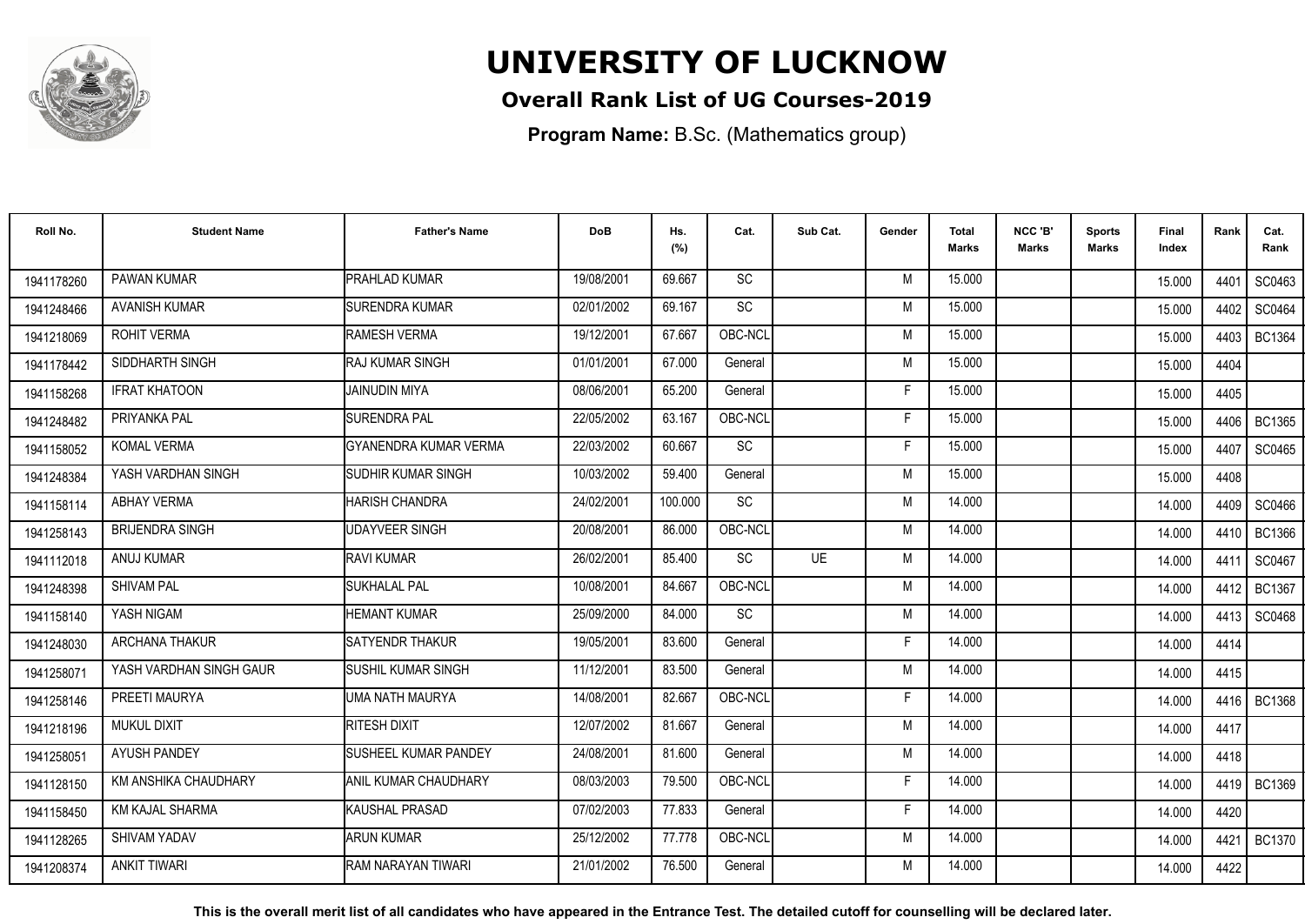

### **Overall Rank List of UG Courses-2019**

**Program Name:** B.Sc. (Mathematics group)

| Roll No.   | <b>Student Name</b>     | <b>Father's Name</b>     | <b>DoB</b> | Hs.<br>(%) | Cat.      | Sub Cat. | Gender | Total<br><b>Marks</b> | NCC 'B'<br><b>Marks</b> | Sports<br>Marks | Final<br>Index | Rank | Cat.<br>Rank  |
|------------|-------------------------|--------------------------|------------|------------|-----------|----------|--------|-----------------------|-------------------------|-----------------|----------------|------|---------------|
| 1941218091 | RUDRA KANNOJIYA         | RAMKUMAR KANNOJIYA       | 07/07/2000 | 75.833     | <b>SC</b> |          | M      | 14.000                |                         |                 | 14.000         | 4423 | SC0469        |
| 1941128061 | RAHUL RASTOGI           | <b>AMAR RASTOGI</b>      | 18/08/2001 | 75.667     | OBC-NCL   |          | M      | 14.000                |                         |                 | 14.000         | 4424 | BC1371        |
| 1941116012 | SUDHANSHU SINGH         | PREM KUMAR SINGH         | 19/05/2001 | 75.000     | General   |          | M      | 14.000                |                         |                 | 14.000         | 4425 |               |
| 1941148550 | <b>SAJJAN KUMAR</b>     | <b>GANGA RAM</b>         | 14/05/1999 | 74.333     | SC        |          | M      | 14.000                |                         |                 | 14.000         | 4426 | SC0470        |
| 1941128497 | PRAKHAR PUNJ KASOZHAN   | AWADHESH KUMAR GUPTA     | 19/07/1999 | 74.000     | General   |          | M      | 14.000                |                         |                 | 14.000         | 4427 |               |
| 1941168026 | <b>PUSHPA</b>           | LEELA PRASAD             | 10/07/2001 | 73.833     | <b>SC</b> |          | F      | 14.000                |                         |                 | 14.000         | 4428 | SC0471        |
| 1941208103 | <b>UTKARSH SINGH</b>    | <b>RAJESH SINGH</b>      | 06/04/2001 | 73.400     | General   |          | M      | 14.000                |                         |                 | 14.000         | 4429 |               |
| 1941148053 | PANKAJ KUMAR            | <b>BALAK RAM</b>         | 08/07/2002 | 71.500     | SC        |          | M      | 14.000                |                         |                 | 14.000         |      | 4430 SC0472   |
| 1941218143 | RUDRA PRATAP SINGH      | RANVIJAY SINGH           | 25/06/2002 | 70.833     | General   |          | M      | 14.000                |                         |                 | 14.000         | 4431 |               |
| 1941178333 | SHUBHAM TIWARI          | PREM NATH TIWARI         | 15/12/2003 | 70.333     | General   |          | M      | 14.000                |                         |                 | 14.000         | 4432 |               |
| 1941148238 | <b>SHUBHAM KUMAR</b>    | CHHOTE LAL               | 10/09/2002 | 69.833     | <b>SC</b> |          | M      | 14.000                |                         |                 | 14.000         | 4433 | SC0473        |
| 1941148372 | <b>MOHIT SINGH RANA</b> | <b>DHARMENDRA SINGH</b>  | 23/10/2001 | 69.500     | <b>ST</b> |          | M      | 14.000                |                         |                 | 14.000         | 4434 | ST0021        |
| 1941208445 | <b>ANIKET VERMA</b>     | <b>RAM SHANKAR</b>       | 06/07/2001 | 69.333     | OBC-NCL   |          | M      | 14.000                |                         |                 | 14.000         | 4435 | <b>BC1372</b> |
| 1941158256 | DIPANSHU YADAV          | <b>JAI PRAKASH YADAV</b> | 01/05/2002 | 65.500     | OBC-NCL   |          | M      | 14.000                |                         |                 | 14.000         | 4436 | <b>BC1373</b> |
| 1941118111 | JUHI KUMARI PANDEY      | <b>AJAY PANDEY</b>       | 15/08/2001 | 64.667     | General   |          | F      | 14.000                |                         |                 | 14.000         | 4437 |               |
| 1941208151 | SHOBHIT YADAV           | RAJNATH YADAV            | 28/04/2001 | 95.000     | OBC-NCL   |          | M      | 13.000                |                         |                 | 13.000         | 4438 | <b>BC1374</b> |
| 1941148297 | DHANANJAY VERMA         | <b>DEVENDRA KUMAR</b>    | 19/10/2001 | 83.600     | OBC-CL    |          | M      | 13.000                |                         |                 | 13.000         | 4439 |               |
| 1941158239 | SHIVAM KANAUJIYA        | <b>JAI BHADUR</b>        | 12/09/2002 | 83.000     | <b>SC</b> |          | M      | 13.000                |                         |                 | 13.000         | 4440 | SC0474        |
| 1941208363 | <b>VIKAS CHAUDHARY</b>  | <b>RAM LOCHAN</b>        | 10/04/2001 | 81.667     | SC        |          | M      | 13.000                |                         |                 | 13.000         | 4441 | SC0475        |
| 1941178103 | PRIYESH KUMAR SRIVASTAV | OM PRAKASH SRIVASTAV     | 11/12/2001 | 80.833     | General   |          | M      | 13.000                |                         |                 | 13.000         | 4442 |               |
| 1941148279 | AKSHITA KASHYAP         | <b>DEEPAK KUMAR</b>      | 26/11/2000 | 80.667     | OBC-NCL   |          | F      | 13.000                |                         |                 | 13.000         | 4443 | <b>BC1375</b> |
| 1941208025 | AYAN VERMA              | <b>RAJESH KUMAR</b>      | 22/11/1999 | 79.800     | OBC-NCL   |          | M      | 13.000                |                         |                 | 13.000         | 4444 | <b>BC1376</b> |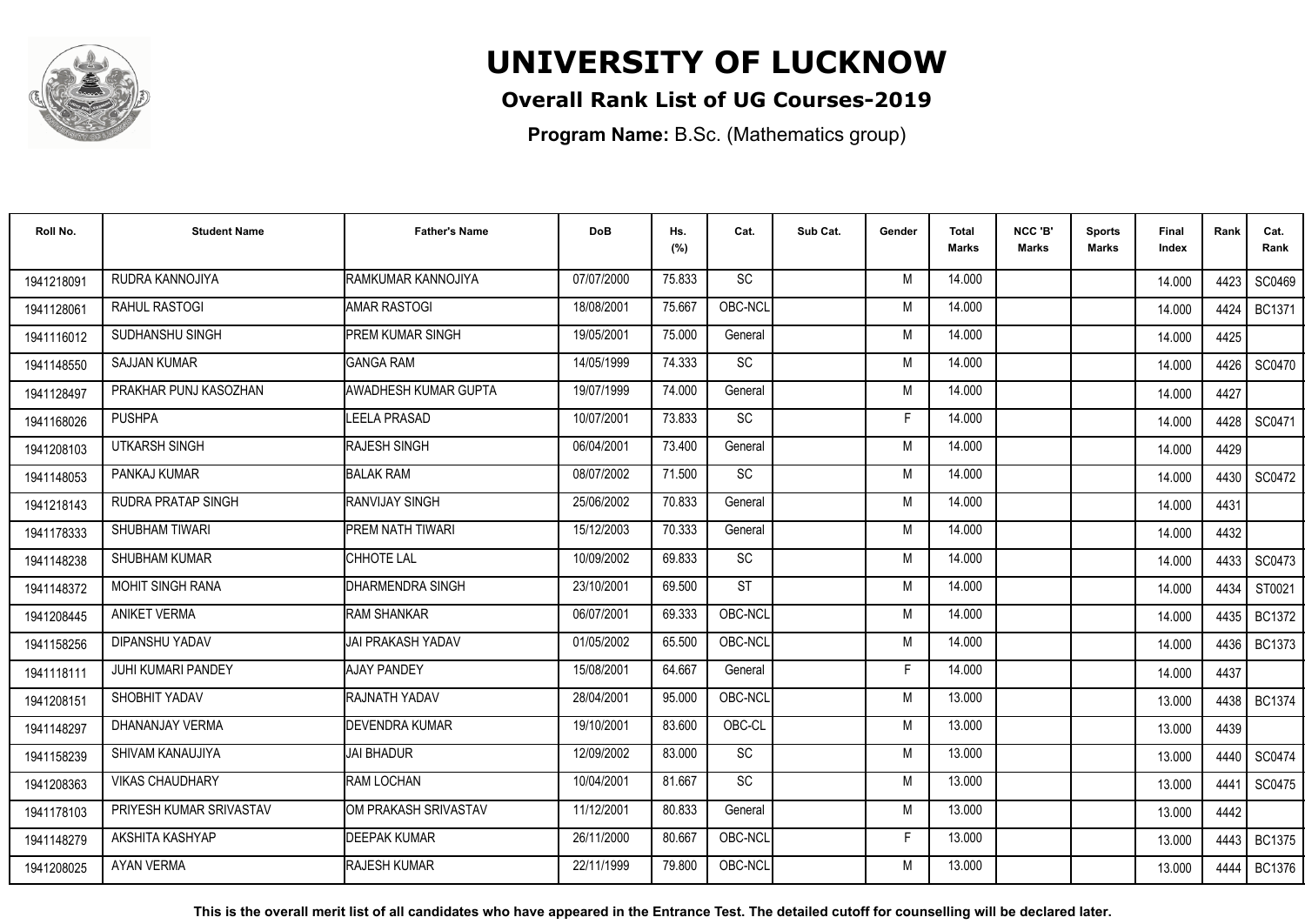

### **Overall Rank List of UG Courses-2019**

**Program Name:** B.Sc. (Mathematics group)

| Roll No.   | <b>Student Name</b>       | <b>Father's Name</b>       | <b>DoB</b> | Hs.<br>(%) | Cat.    | Sub Cat. | Gender | <b>Total</b><br><b>Marks</b> | NCC 'B'<br><b>Marks</b> | Sports<br><b>Marks</b> | Final<br>Index | Rank | Cat.<br>Rank  |
|------------|---------------------------|----------------------------|------------|------------|---------|----------|--------|------------------------------|-------------------------|------------------------|----------------|------|---------------|
| 1941218254 | SAURABH SINGH             | SANDEEP SINGH              | 22/05/2001 | 79.667     | General |          | M      | 13.000                       |                         |                        | 13.000         | 4445 |               |
| 1941117024 | <b>ABHISHEK YADAV</b>     | <b>BHOLA NATH YADAV</b>    | 05/06/2001 | 78.000     | OBC-NCL |          | M      | 13.000                       |                         |                        | 13.000         | 4446 | <b>BC1377</b> |
| 1941178077 | <b>RAJAN KUMAR</b>        | <b>OM PRAKASH</b>          | 15/08/2002 | 76.500     | SC      |          | M      | 13.000                       |                         |                        | 13.000         | 4447 | SC0476        |
| 1941248119 | <b>ISHITA SINHA</b>       | <b>SHARAD SINHA</b>        | 14/11/2000 | 76.333     | General |          | F      | 13.000                       |                         |                        | 13.000         | 4448 |               |
| 1941148439 | <b>UMANG MISHRA</b>       | <b>DINESH KUMAR MISHRA</b> | 30/09/2002 | 75.167     | General |          | M      | 13.000                       |                         |                        | 13.000         | 4449 |               |
| 1941128393 | <b>NEELANSH RASTOGI</b>   | <b>ASHOK KUMAR RASTOGI</b> | 06/09/2000 | 74.667     | General |          | M      | 13.000                       |                         |                        | 13.000         | 4450 |               |
| 1941248351 | UTKARSH MITRA             | SUBHASH CHANDRA MITRA      | 02/02/2001 | 74.400     | SC      |          | M      | 13.000                       |                         |                        | 13.000         | 4451 | SC0477        |
| 1941248048 | <b>MAHESH KUMAR</b>       | <b>SEETA RAM</b>           | 28/07/2001 | 72.333     | OBC-NCL |          | M      | 13.000                       |                         |                        | 13.000         | 4452 | <b>BC1378</b> |
| 1941208389 | PRABHAT KUMAR SINGH       | RAM NATH SINGH             | 25/11/2002 | 70.000     | SC      |          | M      | 13.000                       |                         |                        | 13.000         | 4453 | SC0478        |
| 1941148055 | <b>GAURAV SINGH BISHT</b> | <b>BALAM SINGH BISHT</b>   | 13/12/2001 | 69.857     | General |          | M      | 13.000                       |                         |                        | 13.000         | 4454 |               |
| 1941258373 | <b>ABHAY SINGH</b>        | <b>VINOD KUMAR SINGH</b>   | 09/11/2000 | 63.833     | General |          | M      | 13.000                       |                         |                        | 13.000         | 4455 |               |
| 1941148431 | <b>SIMRAN GUPTA</b>       | <b>DINESH GUPTA</b>        | 24/08/2001 | 59.667     | General |          | F      | 13.000                       |                         |                        | 13.000         | 4456 |               |
| 1941258222 | PRATIKSHA UPADHYAY        | VIDYADHAR UPADHYAY         | 22/03/2002 | 93.000     | General |          |        | 12.000                       |                         |                        | 12.000         | 4457 |               |
| 1941178426 | <b>RISHABH DUBEY</b>      | <b>IRAJ KISHORE DUBEY</b>  | 05/01/2002 | 86.167     | General |          | M      | 12.000                       |                         |                        | 12.000         | 4458 |               |
| 1941117103 | SHIKHA RAI                | <b>SUDHIR RAI</b>          | 30/09/2002 | 81.800     | General |          | F      | 12.000                       |                         |                        | 12.000         | 4459 |               |
| 1941248479 | <b>KM SWATI</b>           | SURENDRA NATH SHUKLA       | 20/07/2003 | 81.667     | General |          | F      | 12.000                       |                         |                        | 12.000         | 4460 |               |
| 1941218214 | <b>NEHA YADAV</b>         | SABHA JEET YADAV           | 26/01/2003 | 80.500     | OBC-NCL |          | F      | 12.000                       |                         |                        | 12.000         |      | 4461 BC1379   |
| 1941168419 | SHUBHANG SRIVASTAVA       | MUKESH KUMAR SRIVASTAVA    | 12/06/2002 | 80.000     | General |          | M      | 12.000                       |                         |                        | 12.000         | 4462 |               |
| 1941258386 | PRIYANSHU YADAV           | VINOD KUMAR YADAV          | 22/10/2001 | 79.800     | OBC-NCL |          | M      | 12.000                       |                         |                        | 12.000         | 4463 | <b>BC1380</b> |
| 1941208125 | KM ANCHAL MAURYA          | RAJITRAM                   | 05/08/2003 | 78.667     | OBC-NCL |          | F      | 12.000                       |                         |                        | 12.000         | 4464 | <b>BC1381</b> |
| 1941178364 | ANSHIKA SINGH             | <b>RKSINGH</b>             | 30/09/2002 | 77.800     | General |          | F      | 12.000                       |                         |                        | 12.000         | 4465 |               |
| 1941148233 | <b>AKHILESH KUMAR</b>     | CHHAIL BIHARI              | 10/07/2001 | 77.333     | OBC-NCL |          | M      | 12.000                       |                         |                        | 12.000         | 4466 | <b>BC1382</b> |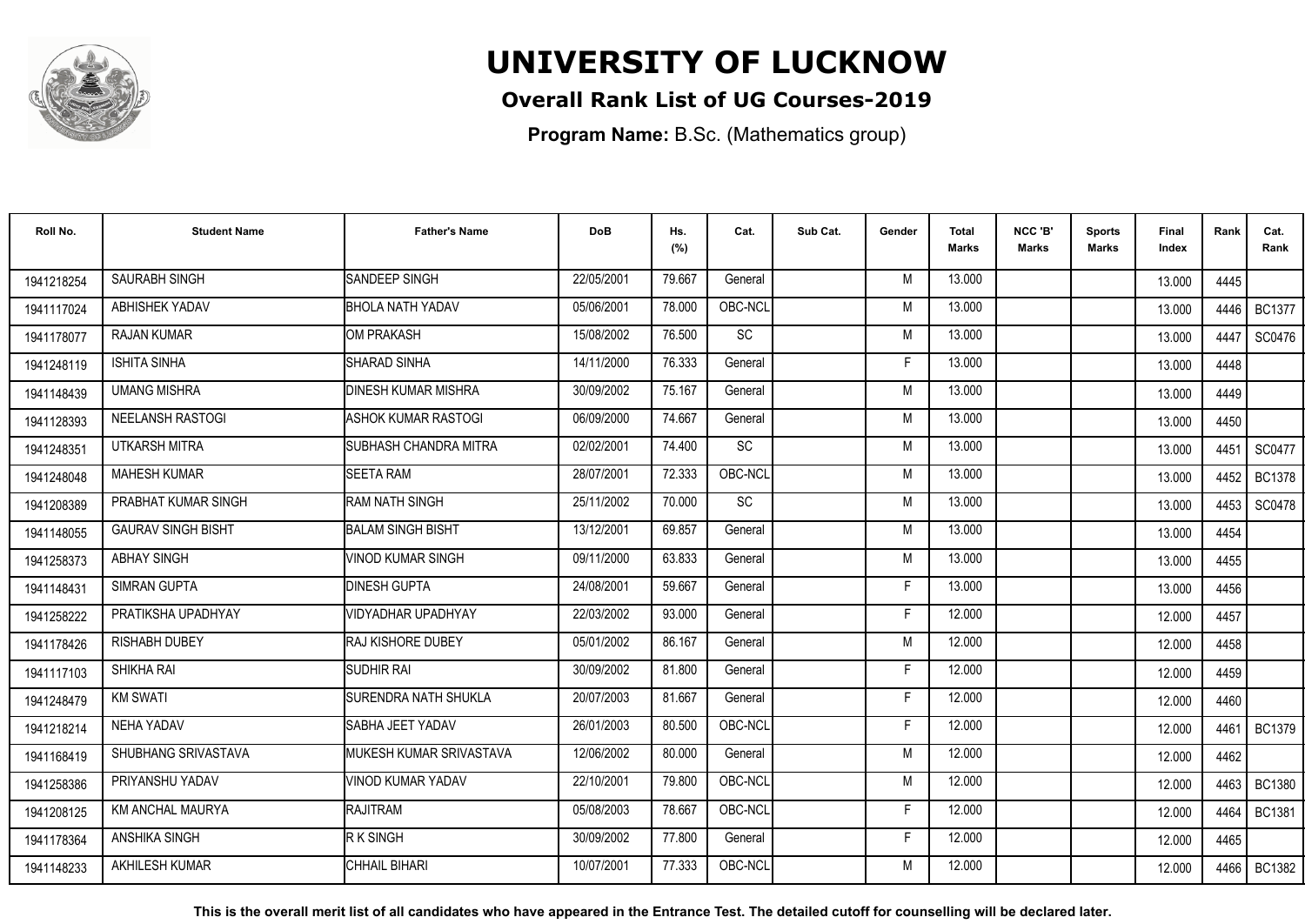

### **Overall Rank List of UG Courses-2019**

**Program Name:** B.Sc. (Mathematics group)

| Roll No.   | <b>Student Name</b>    | <b>Father's Name</b>       | <b>DoB</b> | Hs.<br>(%) | Cat.      | Sub Cat.  | Gender | Total<br><b>Marks</b> | NCC 'B'<br><b>Marks</b> | Sports<br>Marks | Final<br>Index | Rank | Cat.<br>Rank  |
|------------|------------------------|----------------------------|------------|------------|-----------|-----------|--------|-----------------------|-------------------------|-----------------|----------------|------|---------------|
| 1941148046 | <b>VISHESH RAWAT</b>   | <b>BAIJNATH RAWAT</b>      | 02/08/2002 | 75.667     | <b>SC</b> |           | M      | 12.000                |                         |                 | 12.000         | 4467 | SC0479        |
| 1941208162 | <b>VIDYA</b>           | RAJPATTI                   | 05/09/2001 | 75.500     | OBC-NCL   |           | F      | 12.000                |                         |                 | 12.000         | 4468 | <b>BC1383</b> |
| 1941148491 | PAWAN CHAND            | <b>DIWAN CHAND</b>         | 16/01/2002 | 74.500     | General   |           | M      | 12.000                |                         |                 | 12.000         | 4469 |               |
| 1941168308 | MOHD ASHRAF KHAN       | MOHD JUBAIR KHAN           | 10/07/2001 | 73.833     | OBC-CL    |           | M      | 12.000                |                         |                 | 12.000         | 4470 |               |
| 1941168434 | <b>MUSHARRF ALI</b>    | <b>MUMTAZ</b>              | 05/06/2003 | 68.167     | OBC-NCL   |           | M      | 12.000                |                         |                 | 12.000         | 4471 | <b>BC1384</b> |
| 1941168516 | SHIVENDRA PRATAP SINGH | NARENDRA PRATAP SINGH      | 06/02/2000 | 67.333     | General   |           | M      | 12.000                |                         |                 | 12.000         | 4472 |               |
| 1941128264 | <b>SAURABH SINGH</b>   | <b>ARUN KUMAR</b>          | 07/07/2002 | 66.400     | <b>SC</b> |           | M      | 12.000                |                         |                 | 12.000         | 4473 | SC0480        |
| 1941168401 | <b>SAMEER SINGH</b>    | <b>MR.VIJAY KUMAR</b>      | 25/04/2001 | 64.333     | SC        |           | M      | 12.000                |                         |                 | 12.000         | 4474 | SC0481        |
| 1941168201 | <b>GAURAV SINGH</b>    | <b>MANOJ SINGH</b>         | 18/11/2002 | 61.667     | General   |           | M      | 12.000                |                         |                 | 12.000         | 4475 |               |
| 1941258012 | <b>SHIVANGI</b>        | <b>SURESH KUMAR</b>        | 25/09/2002 | 57.400     | SC        |           | F      | 12.000                |                         |                 | 12.000         | 4476 | SC0482        |
| 1941258307 | AKHAND BAJPAI          | VIMAL KUMAR BAJPAI         | 10/03/2003 | 95.000     | General   |           | M      | 11.000                |                         |                 | 11.000         | 4477 |               |
| 1941118142 | <b>KANISHK</b>         | AK SRIVASTAVA              | 05/12/2001 | 93.000     | General   |           | M      | 11.000                |                         |                 | 11.000         | 4478 |               |
| 1941148123 | ADITYA KUMAR DUBEY     | <b>BHUNESHWAR DEBEY</b>    | 30/07/2001 | 90.000     | General   |           | M      | 11.000                |                         |                 | 11.000         | 4479 |               |
| 1941258157 | <b>RISHU CHAUHAN</b>   | UMASHANKAR CHAUHAN         | 02/05/2003 | 86.000     | OBC-NCL   |           | F      | 11.000                |                         |                 | 11.000         | 4480 | <b>BC1385</b> |
| 1941128409 | AMRITA SRIVASTAVA      | ASHOK KUMAR SRIVASTAVA     | 17/01/2002 | 84.000     | General   |           | F      | 11.000                |                         |                 | 11.000         | 4481 |               |
| 1941115129 | SHWETA RAI             | <b>SANTOSH RAI</b>         | 09/01/2002 | 82.000     | General   | <b>DP</b> | F      | 11.000                |                         |                 | 11.000         | 4482 |               |
| 1941117070 | PRANJALI SINGH         | <b>PRADEEP KUMAR SINGH</b> | 06/05/2002 | 79.500     | General   |           | F      | 11.000                |                         |                 | 11.000         | 4483 |               |
| 1941118033 | <b>BIKESH YADAV</b>    | <b>ACCHELAL YADAV</b>      | 01/03/2002 | 79.000     | OBC-NCL   |           | M      | 11.000                |                         |                 | 11.000         | 4484 | <b>BC1386</b> |
| 1941208113 | <b>NITIN TIWARI</b>    | <b>RAJESH TIWARI</b>       | 01/01/2004 | 77.800     | General   |           | M      | 11.000                |                         |                 | 11.000         | 4485 |               |
| 1941158560 | <b>AMIT KUMAR</b>      | LALA RAM                   | 25/01/2001 | 77.333     | OBC-NCL   |           | M      | 11.000                |                         |                 | 11.000         | 4486 | <b>BC1387</b> |
| 1941208388 | <b>LOMNESH PAL</b>     | RAM NATH PAL               | 01/11/1999 | 75.167     | OBC-NCL   |           | M      | 11.000                |                         |                 | 11.000         | 4487 | <b>BC1388</b> |
| 1941158003 | <b>BIPIN DIXIT</b>     | <b>GOPAL DIXIT</b>         | 10/04/2003 | 74.667     | General   |           | M      | 11.000                |                         |                 | 11.000         | 4488 |               |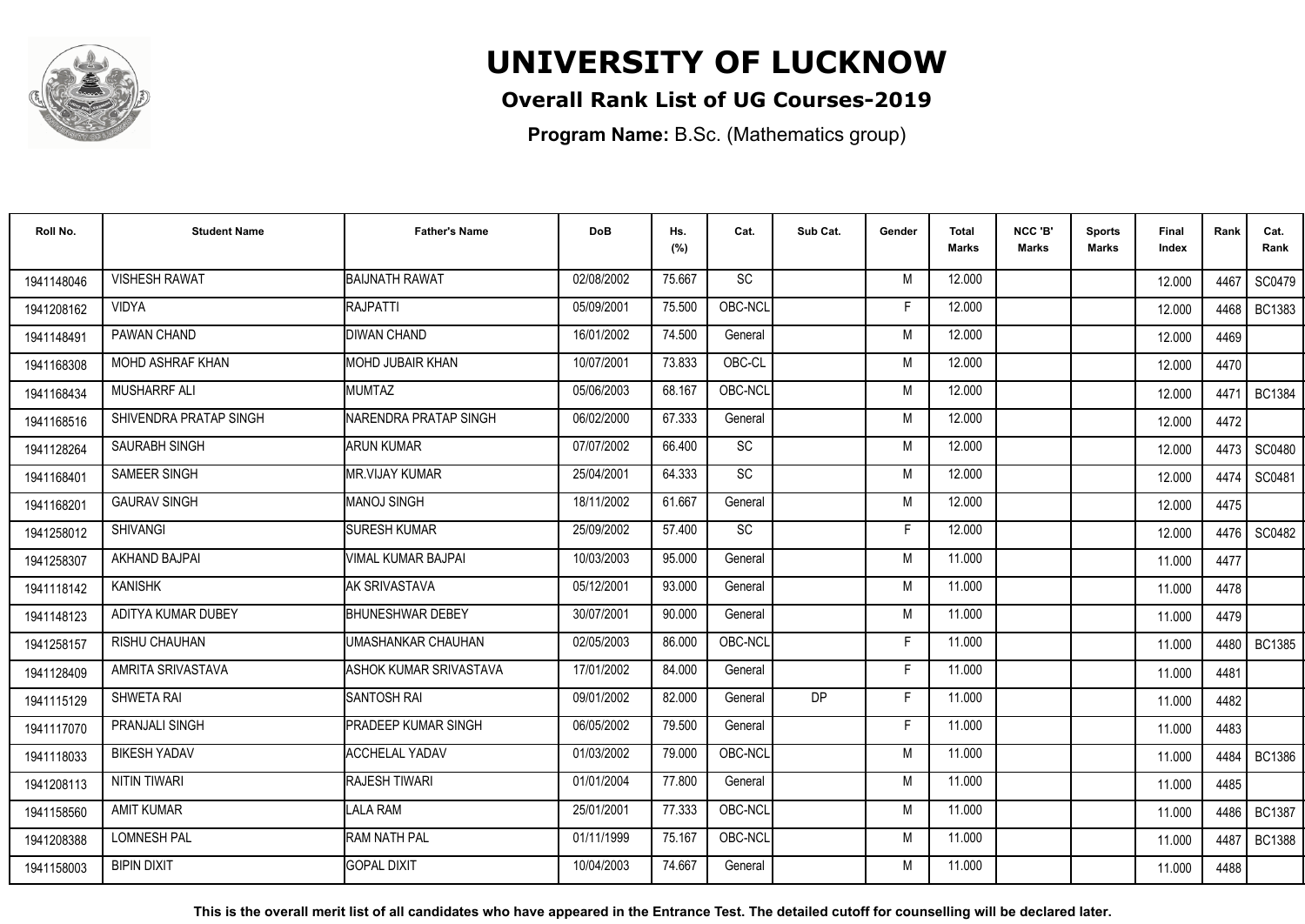

### **Overall Rank List of UG Courses-2019**

**Program Name:** B.Sc. (Mathematics group)

| Roll No.   | <b>Student Name</b>    | <b>Father's Name</b>        | <b>DoB</b> | Hs.<br>(%) | Cat.      | Sub Cat. | Gender | Total<br>Marks | NCC 'B'<br><b>Marks</b> | Sports<br>Marks | Final<br>Index | Rank | Cat.<br>Rank  |
|------------|------------------------|-----------------------------|------------|------------|-----------|----------|--------|----------------|-------------------------|-----------------|----------------|------|---------------|
| 1941218173 | <b>DINANATH MISHRA</b> | RAVINDRA MISHRA             | 28/07/2002 | 74.000     | General   |          | M      | 11.000         |                         |                 | 11.000         | 4489 |               |
| 1941258225 | <b>VINAY SINGH</b>     | <b>VIHARE SINGH</b>         | 20/07/2003 | 73.167     | General   |          | M      | 11.000         |                         |                 | 11.000         | 4490 |               |
| 1941148157 | PRASANG KUMAR          | <b>BRIJ BIHARI SINGH</b>    | 26/04/2001 | 72.200     | General   |          | M      | 11.000         |                         |                 | 11.000         | 4491 |               |
| 1941258400 | ANOOP KUMAR TRIPATHI   | <b>VINOD TRIPATHI</b>       | 12/06/2003 | 71.500     | General   |          | M      | 11.000         |                         |                 | 11.000         | 4492 |               |
| 1941258387 | <b>ABHISHEK KUMAR</b>  | VINOD KUMAR YADAV           | 02/04/2001 | 70.500     | OBC-NCL   |          | M      | 11.000         |                         |                 | 11.000         | 4493 | <b>BC1389</b> |
| 1941208379 | <b>ASHUTOSH KUMAR</b>  | <b>RAM NARESH</b>           | 14/08/2001 | 68.667     | OBC-NCL   |          | M      | 11.000         |                         |                 | 11.000         | 4494 | <b>BC1390</b> |
| 1941208286 | KIRTI YADAV            | <b>RAM DULAREY YADAV</b>    | 14/08/2003 | 67.833     | OBC-NCL   |          | M      | 11.000         |                         |                 | 11.000         | 4495 | <b>BC1391</b> |
| 1941218128 | SARVESH RASTOGI        | <b>RANDHEER RASTOGI</b>     | 05/10/2002 | 62.667     | OBC-NCL   |          | M      | 11.000         |                         |                 | 11.000         | 4496 | <b>BC1392</b> |
| 1941158013 | KM DEEKSHA PATHAK      | <b>GOPAL SWAROOP PATHAK</b> | 15/07/2003 | 61.000     | General   |          | F      | 11.000         |                         |                 | 11.000         | 4497 |               |
| 1941168414 | AMAN GAUTAM            | MUKESH KUMAR GAUTAM         | 01/01/2001 | 55.667     | SC        |          | M      | 11.000         |                         |                 | 11.000         | 4498 | SC0483        |
| 1941248219 | SURYANSH VERMA         | <b>ISHIV SHANKAR VERMA</b>  | 23/03/2002 | 47.400     | <b>SC</b> |          | M      | 11.000         |                         |                 | 11.000         | 4499 | SC0484        |
| 1941208523 | SHRAVAN MADDHESHIYA    | RAMBRIKSH MADDHESHIYA       | 10/10/2002 | 86.833     | General   |          | M      | 10.000         |                         |                 | 10.000         | 4500 |               |
| 1941158199 | ABHISHEK SINGH         | <b>JABAR SINGH</b>          | 17/09/2000 | 85.333     | <b>SC</b> |          | M      | 10.000         |                         |                 | 10.000         | 4501 | SC0485        |
| 1941208339 | <b>ALOK KUMAR</b>      | <b>RAM KUMAR</b>            | 11/01/2003 | 84.500     | <b>SC</b> |          | M      | 10.000         |                         |                 | 10.000         | 4502 | SC0486        |
| 1941248402 | <b>KM NEHA DEVI</b>    | SUKHVEER SINGH              | 15/08/2000 | 84.167     | OBC-NCL   |          | F      | 10.000         |                         |                 | 10.000         | 4503 | <b>BC1393</b> |
| 1941248403 | PALLAVI                | SUKHVEER SINGH              | 16/11/2000 | 82.667     | OBC-NCL   |          | F      | 10.000         |                         |                 | 10.000         | 4504 | <b>BC1394</b> |
| 1941218238 | ARPIT KUMAR SINGH      | SAMAR JEET SINGH            | 13/06/2000 | 81.600     | OBC-NCL   |          | M      | 10.000         |                         |                 | 10.000         | 4505 | <b>BC1395</b> |
| 1941128459 | <b>ASTHA MISHRA</b>    | ATUL KANT MISHRA            | 01/12/2002 | 81.200     | General   |          | F      | 10.000         |                         |                 | 10.000         | 4506 |               |
| 1941178422 | PRASHANT MISHRA        | <b>RAJ KISHOR MISHRA</b>    | 15/07/2003 | 80.333     | General   |          | M      | 10.000         |                         |                 | 10.000         | 4507 |               |
| 1941148186 | <b>DIVESH KUSHWAHA</b> | <b>CHAKRADHARI</b>          | 26/10/2001 | 79.800     | OBC-NCL   |          | M      | 10.000         |                         |                 | 10.000         | 4508 | <b>BC1396</b> |
| 1941208097 | SONALI SINGH           | <b>RAJESH SINGH</b>         | 20/06/2002 | 78.000     | General   |          | F      | 10.000         |                         |                 | 10.000         | 4509 |               |
| 1941148599 | DHARMENDRA PRATAP      | <b>GIRJA DAYAL</b>          | 14/06/2001 | 77.167     | OBC-NCL   |          | M      | 10.000         |                         |                 | 10.000         |      | 4510   BC1397 |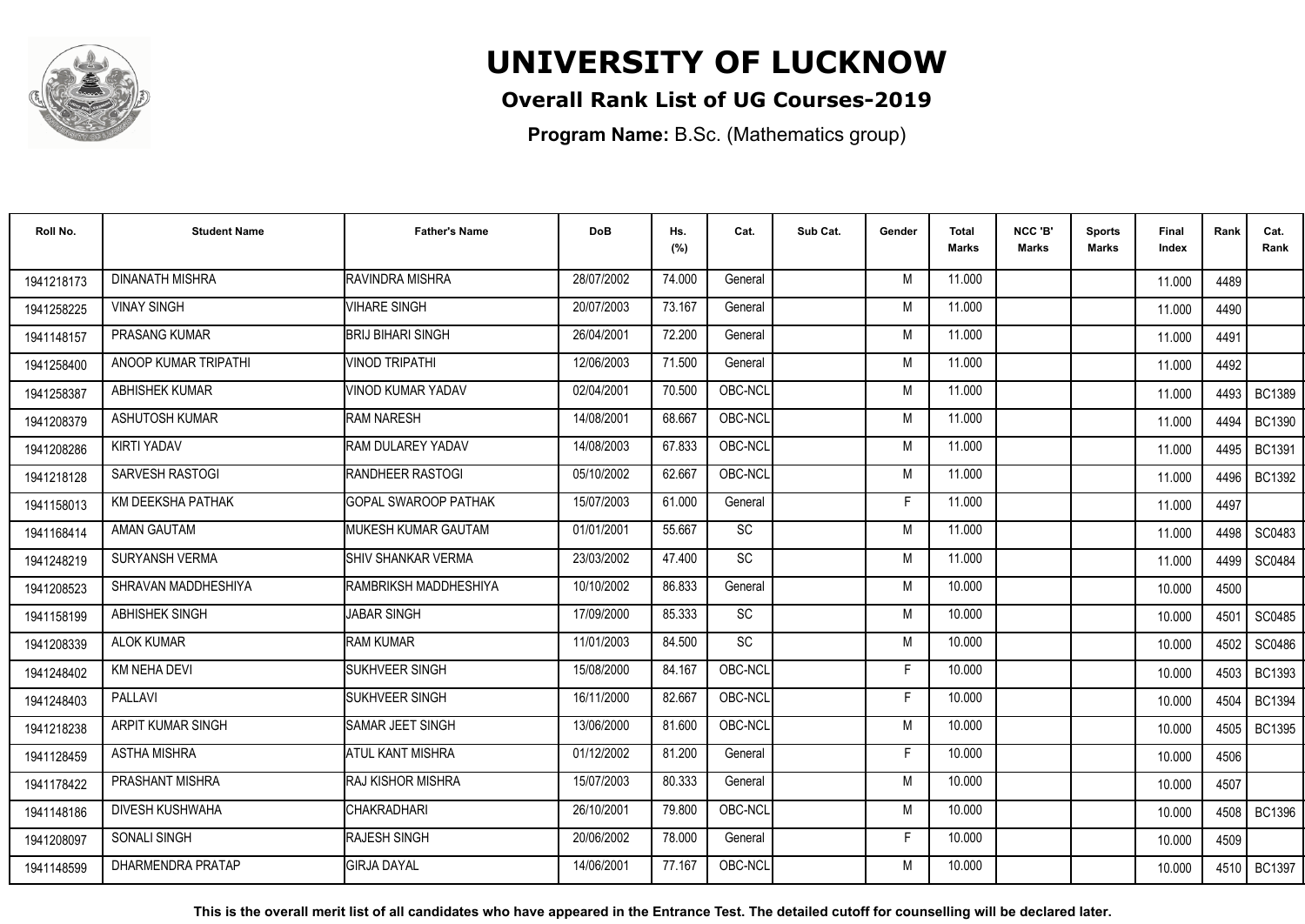

### **Overall Rank List of UG Courses-2019**

**Program Name:** B.Sc. (Mathematics group)

| Roll No.   | <b>Student Name</b>         | <b>Father's Name</b>      | <b>DoB</b> | Hs.<br>(%) | Cat.      | Sub Cat. | Gender | <b>Total</b><br><b>Marks</b> | NCC 'B'<br><b>Marks</b> | Sports<br>Marks | Final<br>Index | Rank | Cat.<br>Rank  |
|------------|-----------------------------|---------------------------|------------|------------|-----------|----------|--------|------------------------------|-------------------------|-----------------|----------------|------|---------------|
| 1941248176 | AKASH KUMAR GAUTAM          | <b>SHIV KUMAR GAUTAM</b>  | 30/09/1998 | 76.000     | <b>SC</b> |          | M      | 10.000                       |                         |                 | 10.000         | 4511 | SC0487        |
| 1941158282 | RAHUL KUMAR MAURYA          | JANARDAN PRASAD MAURYA    | 01/05/2001 | 75.833     | OBC-NCL   |          | M      | 10.000                       |                         |                 | 10.000         | 4512 | <b>BC1398</b> |
| 1941168503 | <b>SUMIT KUMAR</b>          | NARENDRA KUMAR            | 10/10/2002 | 75.833     | OBC-NCL   |          | M      | 10.000                       |                         |                 | 10.000         | 4513 | <b>BC1399</b> |
| 1941168209 | YASH TYAGI                  | <b>MANOJ TYAGI</b>        | 22/07/2001 | 75.667     | General   |          | M      | 10.000                       |                         |                 | 10.000         | 4514 |               |
| 1941178458 | <b>MADAN MOHAN</b>          | <b>RAJARAM</b>            | 05/05/2001 | 75.500     | SC        |          | M      | 10.000                       |                         |                 | 10.000         | 4515 | <b>SC0488</b> |
| 1941258218 | <b>AMIT KUMAR</b>           | <b>VEER SINGH</b>         | 07/05/2003 | 74.000     | OBC-NCL   |          | M      | 10.000                       |                         |                 | 10.000         | 4516 | <b>BC1400</b> |
| 1941208190 | PRIYA DIXIT                 | RAKESH KUMAR DIXIT        | 01/01/2002 | 72.500     | General   |          | F      | 10.000                       |                         |                 | 10.000         | 4517 |               |
| 1941148492 | <b>KIRTI BISHT</b>          | DIWAN SINGH BISHT         | 30/06/2001 | 72.200     | General   |          | F      | 10.000                       |                         |                 | 10.000         | 4518 |               |
| 1941128163 | <b>HIMANSHU PATEL</b>       | <b>ANIL KUMAR PATEL</b>   | 21/01/2001 | 70.500     | OBC-NCL   |          | M      | 10.000                       |                         |                 | 10.000         |      | 4519   BC1401 |
| 1941248021 | <b>JANHAVI SINGH</b>        | <b>SATYAPAL</b>           | 13/05/2002 | 68.833     | SC        |          | F      | 10.000                       |                         |                 | 10.000         | 4520 | SC0489        |
| 1941178230 | SONALI GUPTA                | PRADEEP KUMAR GUPTA       | 07/02/2002 | 68.400     | OBC-NCL   |          | F      | 10.000                       |                         |                 | 10.000         | 4521 | <b>BC1402</b> |
| 1941208377 | MUKESH KUMAR                | <b>RAM NARESH</b>         | 11/11/2001 | 67.000     | OBC-CL    |          | M      | 10.000                       |                         |                 | 10.000         | 4522 |               |
| 1941258513 | <b>MOHD SHAHRUKH</b>        | <b>ZAMEER AHMAD</b>       | 05/07/2000 | 66.500     | OBC-NCL   |          | M      | 10.000                       |                         |                 | 10.000         | 4523 | <b>BC1403</b> |
| 1941148029 | AJEET MOHAN                 | <b>BABU LAL</b>           | 10/12/2003 | 65.833     | <b>SC</b> |          | M      | 10.000                       |                         |                 | 10.000         | 4524 | SC0490        |
| 1941248436 | ANIKET KUMAR PANDEY         | <b>SUNIL KUMAR PANDEY</b> | 11/01/2001 | 63.833     | General   |          | M      | 10.000                       |                         |                 | 10.000         | 4525 |               |
| 1941168298 | <b>MOHD UMAIR</b>           | <b>MOHD BILAL</b>         | 29/04/2002 | 61.833     | General   |          | M      | 10.000                       |                         |                 | 10.000         | 4526 |               |
| 1941248426 | <b>KSHITIJ KASHYAP</b>      | <b>SUNIL KUMAR</b>        | 18/09/2001 | 60.167     | OBC-NCL   |          | M      | 10.000                       |                         |                 | 10.000         | 4527 | BC1404        |
| 1941158073 | <b>SHREYA SINGH</b>         | HARENDRA SINGH            | 04/07/2002 | 96.000     | General   |          | F      | 9.000                        |                         |                 | 9.000          | 4528 |               |
| 1941248492 | <b>ROSHANI SINGH</b>        | <b>SURENDRA SINGH</b>     | 30/01/2002 | 95.000     | OBC-NCL   |          | F      | 9.000                        |                         |                 | 9.000          | 4529 | <b>BC1405</b> |
| 1941148056 | YUVRAJ SINGH                | <b>BALBEER SINGH</b>      | 13/07/2002 | 95.000     | General   |          | M      | 9.000                        |                         |                 | 9.000          | 4530 |               |
| 1941258420 | <b>ANKITA</b>               | VIRENDRA KUMAR            | 04/07/2003 | 91.200     | OBC-NCL   |          | F.     | 9.000                        |                         |                 | 9.000          | 4531 | <b>BC1406</b> |
| 1941248393 | <b>VIRENDRA LAL SHEKHAR</b> | <b>SUGGU LAL</b>          | 31/08/2002 | 89.000     | <b>SC</b> |          | M      | 9.000                        |                         |                 | 9.000          | 4532 | SC0491        |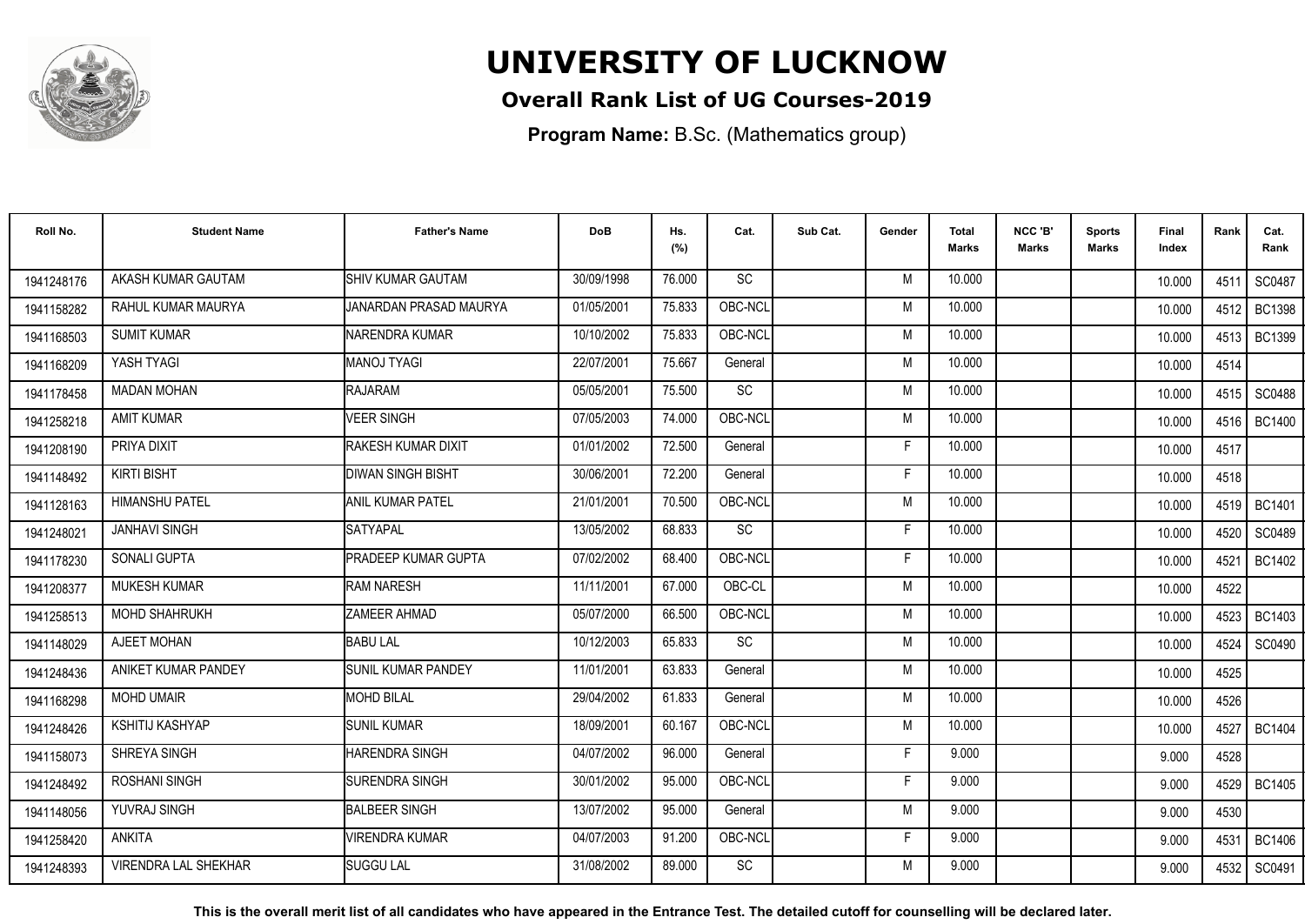

### **Overall Rank List of UG Courses-2019**

**Program Name:** B.Sc. (Mathematics group)

| Roll No.   | <b>Student Name</b>        | <b>Father's Name</b>        | <b>DoB</b> | Hs.<br>(%) | Cat.      | Sub Cat. | Gender | <b>Total</b><br><b>Marks</b> | NCC 'B'<br><b>Marks</b> | <b>Sports</b><br><b>Marks</b> | Final<br>Index | Rank | Cat.<br>Rank  |
|------------|----------------------------|-----------------------------|------------|------------|-----------|----------|--------|------------------------------|-------------------------|-------------------------------|----------------|------|---------------|
| 1941168055 | SUPRIYA GUPTA              | <b>MAHENDRA KUMAR GUPTA</b> | 01/12/2002 | 84.667     | OBC-NCL   |          | F      | 9.000                        |                         |                               | 9.000          | 4533 | <b>BC1407</b> |
| 1941148469 | <b>AYUSH KUMAR</b>         | <b>DINESH PRASAD</b>        | 08/10/2000 | 79.833     | <b>SC</b> |          | M      | 9.000                        |                         |                               | 9.000          | 4534 | SC0492        |
| 1941248235 | PRIYANKA SHASHTRI          | <b>SHIVKUMAR</b>            | 16/03/2001 | 79.800     | SC        |          | F      | 9.000                        |                         |                               | 9.000          | 4535 | SC0493        |
| 1941208469 | <b>ATUL KUMAR</b>          | <b>RAM SWAROOP</b>          | 05/02/2002 | 78.167     | OBC-NCL   |          | M      | 9.000                        |                         |                               | 9.000          | 4536 | <b>BC1408</b> |
| 1941128167 | <b>ABHISHEK SINGH</b>      | <b>ANIL KUMAR SINGH</b>     | 15/01/2001 | 74.500     | General   |          | M      | 9.000                        |                         |                               | 9.000          | 4537 |               |
| 1941178479 | <b>SALONI SAHU</b>         | RAJEEV SAHU                 | 12/04/2002 | 74.000     | OBC-NCL   |          | F      | 9.000                        |                         |                               | 9.000          | 4538 | <b>BC1409</b> |
| 1941178286 | PIYUSH MANI SHUKLA         | PRAMOD KUMAR SHUKLA         | 01/11/2002 | 72.167     | General   |          | M      | 9.000                        |                         |                               | 9.000          | 4539 |               |
| 1941128225 | <b>KM DISHI</b>            | <b>ANOOP KUMAR SHUKLA</b>   | 05/07/2003 | 71.833     | General   |          | F      | 9.000                        |                         |                               | 9.000          | 4540 |               |
| 1941218413 | PRIYA TIWARI               | <b>SANTAN TIWARI</b>        | 16/03/2003 | 70.333     | General   |          | F      | 9.000                        |                         |                               | 9.000          | 4541 |               |
| 1941158520 | SHUBHAM KUMAR              | KRISHNA PAL                 | 12/03/2002 | 69.167     | <b>SC</b> |          | M      | 9.000                        |                         |                               | 9.000          | 4542 | SC0494        |
| 1941158352 | <b>VIKRAM VERMA</b>        | <b>KADHILE RAM</b>          | 17/08/2001 | 67.667     | OBC-NCL   |          | M      | 9.000                        |                         |                               | 9.000          | 4543 | <b>BC1410</b> |
| 1941115016 | ADITYA KUMAR BHARTI        | SIYA RAM BHARTI             | 05/03/2000 | 66.667     | <b>SC</b> |          | M      | 9.000                        |                         |                               | 9.000          | 4544 | SC0495        |
| 1941218285 | <b>ANSHU KUMAR</b>         | <b>SANJAY KUMAR</b>         | 11/11/1999 | 66.200     | OBC-NCL   |          | M      | 9.000                        |                         |                               | 9.000          | 4545 | <b>BC1411</b> |
| 1941178172 | PAVAN KUMAR GUPTA          | PARMATMA GUPTA              | 19/01/2002 | 63.333     | OBC-NCL   |          | M      | 9.000                        |                         |                               | 9.000          | 4546 | <b>BC1412</b> |
| 1941248289 | SHUBHAM KUMAR GAUTAM       | <b>SHYAM LAL</b>            | 18/04/2002 | 61.833     | <b>SC</b> |          | M      | 9.000                        |                         |                               | 9.000          | 4547 | SC0496        |
| 1941178026 | ABHAY RAJ SRIVASTAVA       | NAVEEN KUMAR SRIVASTAVA     | 01/03/2002 | 85.400     | General   |          | M      | 8.000                        |                         |                               | 8.000          | 4548 |               |
| 1941158491 | <b>SUMIT SINGH SOLANKI</b> | KRISHANVEER SOLANKI         | 14/12/2002 | 85.400     | OBC-NCL   |          | M      | 8.000                        |                         |                               | 8.000          |      | 4549   BC1413 |
| 1941148567 | PRACHI GUPTA               | <b>GAYA PRASAD GUPTA</b>    | 21/07/2001 | 81.500     | General   |          | F      | 8.000                        |                         |                               | 8.000          | 4550 |               |
| 1941248416 | VISHNU DUTT MISHRA         | SUNIL DUTT MISHRA           | 29/05/2000 | 76.000     | General   |          | M      | 8.000                        |                         |                               | 8.000          | 4551 |               |
| 1941258148 | <b>AYUSH AWASTHI</b>       | <b>UMA SHANKAR AWASTHI</b>  | 26/05/2000 | 75.500     | General   |          | M      | 8.000                        |                         |                               | 8.000          | 4552 |               |
| 1941148284 | ABHISHEK KUMAR             | <b>DESHRAJ</b>              | 02/10/2000 | 75.000     | <b>SC</b> |          | M      | 8.000                        |                         |                               | 8.000          | 4553 | SC0497        |
| 1941178073 | PRITI PANDEY               | OM NARAYAN PANDEY           | 20/08/2002 | 74.833     | General   |          | F      | 8.000                        |                         |                               | 8.000          | 4554 |               |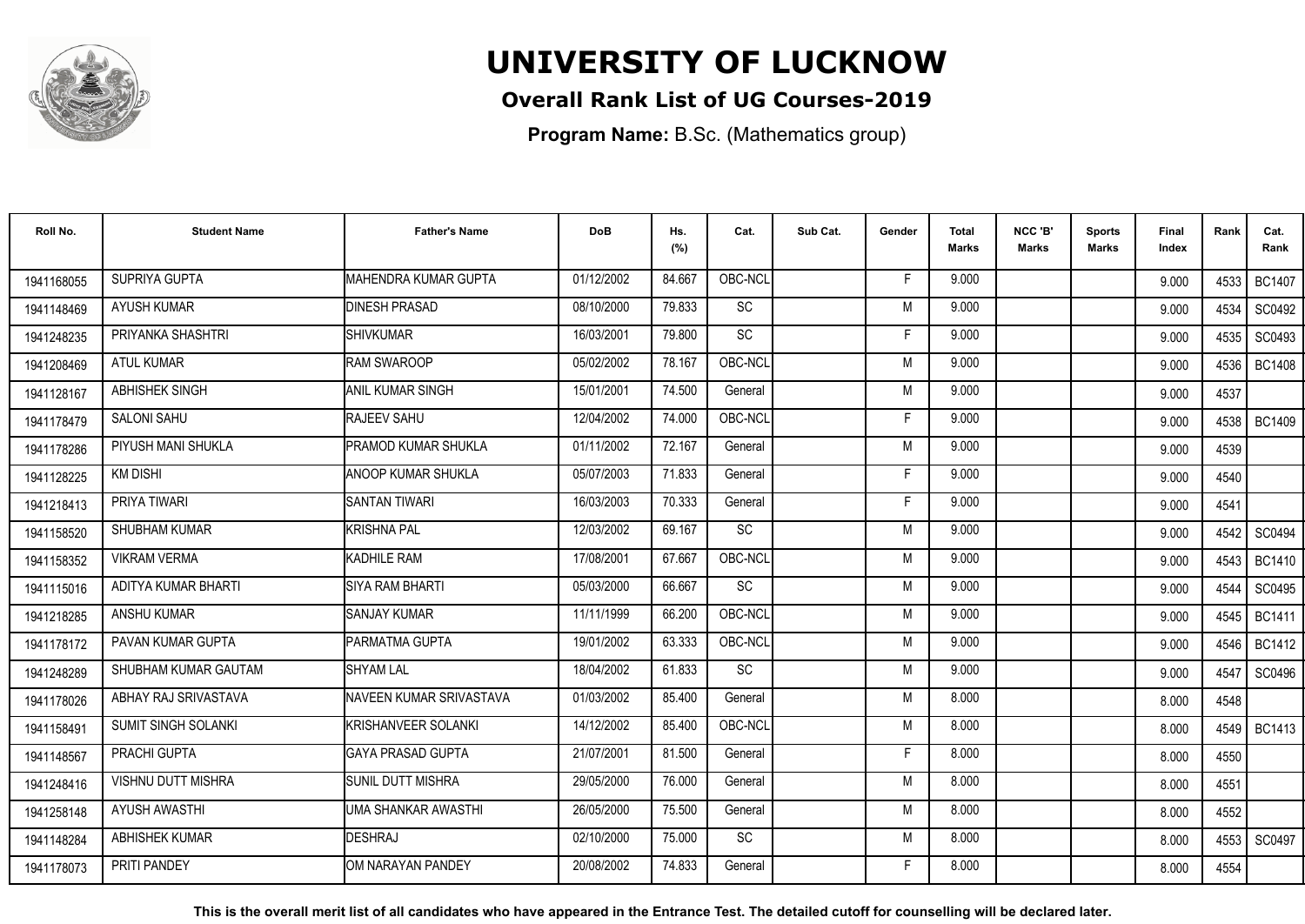

### **Overall Rank List of UG Courses-2019**

**Program Name:** B.Sc. (Mathematics group)

| Roll No.   | <b>Student Name</b>        | <b>Father's Name</b>      | <b>DoB</b> | Hs.<br>(%) | Cat.      | Sub Cat. | Gender | Total<br><b>Marks</b> | NCC 'B'<br><b>Marks</b> | Sports<br>Marks | Final<br>Index | Rank | Cat.<br>Rank  |
|------------|----------------------------|---------------------------|------------|------------|-----------|----------|--------|-----------------------|-------------------------|-----------------|----------------|------|---------------|
| 1941168522 | <b>ABHISHEK TIWARI</b>     | NARENDRA TIWARI           | 03/02/2001 | 70.500     | General   |          | M      | 8.000                 |                         |                 | 8.000          | 4555 |               |
| 1941148579 | NISHITH SINGH              | <b>GHANSHYAM SINGH</b>    | 23/04/2002 | 68.143     | General   |          | M      | 8.000                 |                         |                 | 8.000          | 4556 |               |
| 1941118057 | <b>BHANU PRATAP</b>        | <b>AJAY KUMAR</b>         | 19/12/2002 | 66.500     | <b>SC</b> |          | M      | 8.000                 |                         |                 | 8.000          | 4557 | <b>SC0498</b> |
| 1941258347 | <b>RAKESH KUMAR</b>        | VINOD KUMAR               | 02/09/2001 | 66.000     | SC        |          | M      | 8.000                 |                         |                 | 8.000          | 4558 | SC0499        |
| 1941218151 | <b>RAKESH KUMAR</b>        | <b>RATTI RAM</b>          | 01/07/2001 | 61.833     | <b>SC</b> |          | M      | 8.000                 |                         |                 | 8.000          | 4559 | <b>SC0500</b> |
| 1941158277 | ZAKI ANWAR                 | <b>JAMEEL AHMAD</b>       | 20/02/2001 | 57.500     | General   |          | M      | 8.000                 |                         |                 | 8.000          | 4560 |               |
| 1941258117 | ANAND PRAKASH              | <b>TRILOKI NATH YADAV</b> | 21/12/2000 | 56.833     | OBC-NCL   |          | M      | 8.000                 |                         |                 | 8.000          | 4561 | <b>BC1414</b> |
| 1941148582 | MOHD SHAH FAHAD            | <b>GHULAM SARVAR</b>      | 10/08/2002 | 50.167     | OBC-NCL   |          | M      | 8.000                 |                         |                 | 8.000          | 4562 | <b>BC1415</b> |
| 1941128235 | <b>RISHI VARDHAN SINGH</b> | ANSHUMAN SINGH            | 12/10/2002 | 91.200     | General   |          | M      | 7.000                 |                         |                 | 7.000          | 4563 |               |
| 1941168177 | YASH TOMAR                 | <b>MANOJ KUMAR SINGH</b>  | 14/06/2000 | 82.667     | General   |          | M      | 7.000                 |                         |                 | 7.000          | 4564 |               |
| 1941158353 | ABHINAV ANAND              | KAILASH CHANDRA           | 24/01/2002 | 82.667     | SC        |          | M      | 7.000                 |                         |                 | 7.000          | 4565 | SC0501        |
| 1941158335 | <b>NAIMISH SAINI</b>       | JITENDRA SAINI            | 25/08/2000 | 77.800     | OBC-CL    |          | M      | 7.000                 |                         |                 | 7.000          | 4566 |               |
| 1941158554 | <b>ANKIT YADAV</b>         | LAL BAHADUR YADAV         | 09/11/2001 | 77.333     | OBC-NCL   |          | M      | 7.000                 |                         |                 | 7.000          | 4567 | BC1416        |
| 1941168256 | <b>MO ASIF</b>             | <b>MO HASIM</b>           | 01/01/2002 | 76.000     | General   |          | M      | 7.000                 |                         |                 | 7.000          | 4568 |               |
| 1941158593 | <b>ABHISHEK BAJPAI</b>     | LATE KAMAL KISHORE BAJPAI | 06/09/2001 | 74.333     | General   |          | M      | 7.000                 |                         |                 | 7.000          | 4569 |               |
| 1941178466 | <b>VISHAL SINGH</b>        | <b>RAJDEV SINGH</b>       | 05/06/2003 | 74.333     | General   |          | M      | 7.000                 |                         |                 | 7.000          | 4570 |               |
| 1941258356 | <b>MANAS GUPTA</b>         | VINOD KUMAR GUPTA         | 16/05/2002 | 74.000     | General   |          | M      | 7.000                 |                         |                 | 7.000          | 4571 |               |
| 1941208387 | <b>ROHIT KUMAR</b>         | RAM NATH GAUTAM           | 01/01/2002 | 73.667     | SC        |          | M      | 7.000                 |                         |                 | 7.000          | 4572 | SC0502        |
| 1941148089 | <b>KISHAN SONI</b>         | <b>BASANTLAL SONI</b>     | 04/04/2001 | 73.000     | OBC-NCL   |          | M      | 7.000                 |                         |                 | 7.000          | 4573 | <b>BC1417</b> |
| 1941208400 | <b>SHIVANSH</b>            | <b>RAM PRAKASH</b>        | 26/07/2002 | 71.667     | <b>SC</b> |          | M      | 7.000                 |                         |                 | 7.000          | 4574 | SC0503        |
| 1941148433 | ASHISH KUMAR SINGH         | <b>DINESH KUMAR</b>       | 15/01/2000 | 66.600     | SC        |          | M      | 7.000                 |                         |                 | 7.000          | 4575 | SC0504        |
| 1941258484 | <b>SATISH SINGH</b>        | YASHWANT SINGH            | 02/08/2002 | 65.000     | General   |          | M      | 7.000                 |                         |                 | 7.000          | 4576 |               |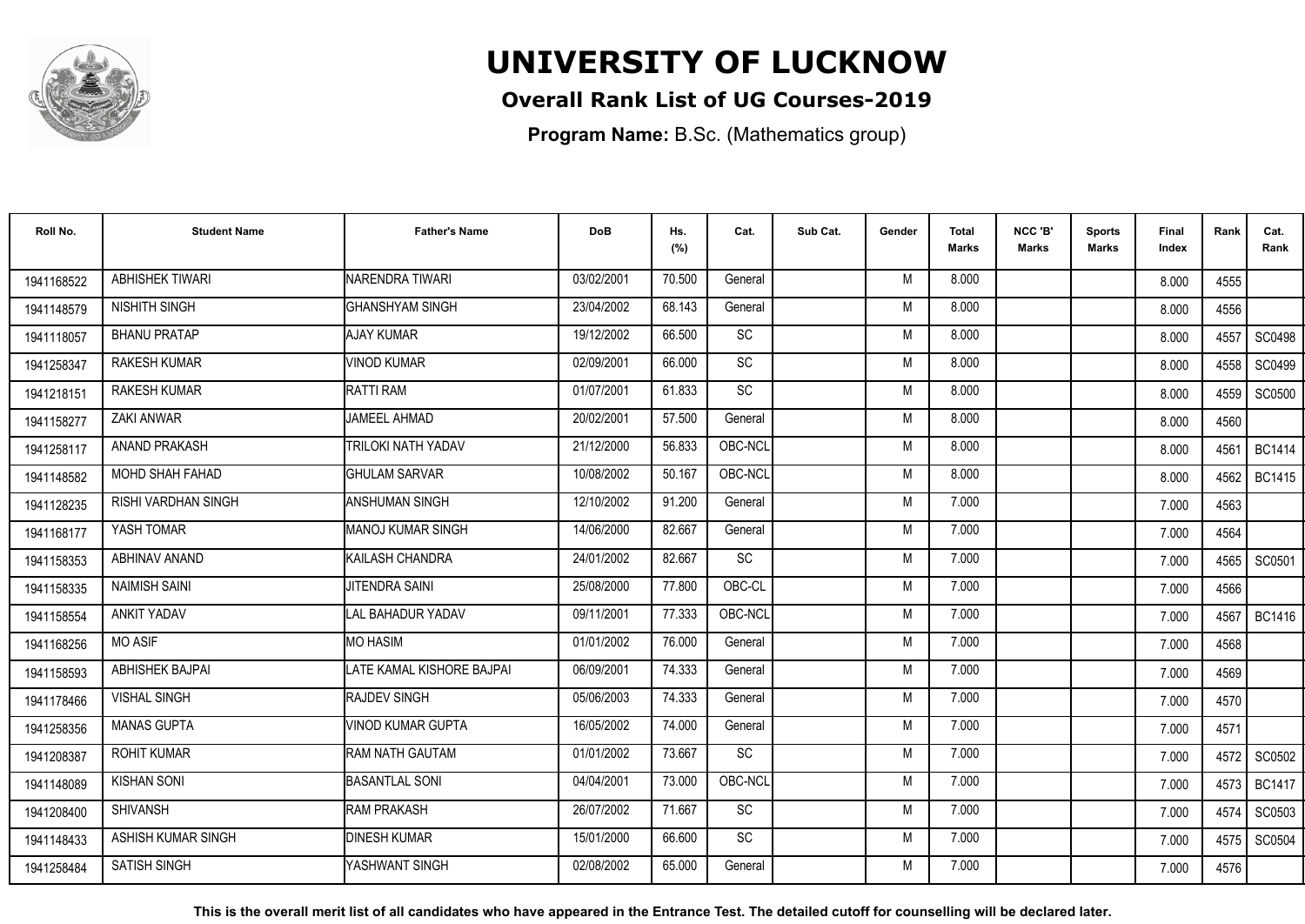

### **Overall Rank List of UG Courses-2019**

**Program Name:** B.Sc. (Mathematics group)

| Roll No.   | <b>Student Name</b>       | <b>Father's Name</b>      | <b>DoB</b> | Hs.<br>(%) | Cat.      | Sub Cat. | Gender | Total<br><b>Marks</b> | NCC 'B'<br><b>Marks</b> | Sports<br>Marks | Final<br>Index | Rank | Cat.<br>Rank  |
|------------|---------------------------|---------------------------|------------|------------|-----------|----------|--------|-----------------------|-------------------------|-----------------|----------------|------|---------------|
| 1941128249 | <b>SONALI SINGH</b>       | <b>ANURAG SINGH</b>       | 01/10/2002 | 77.333     | General   |          | E      | 6.000                 |                         |                 | 6.000          | 4577 |               |
| 1941178238 | AMAN KUMAR TIWARI         | PRADEEP KUMAR TIWARI      | 08/08/2003 | 76.167     | General   |          | M      | 6.000                 |                         |                 | 6.000          | 4578 |               |
| 1941168054 | SHUBHANSHU KUMAR          | <b>MAHENDRA KUMAR</b>     | 12/12/2000 | 73.333     | OBC-NCL   |          | M      | 6.000                 |                         |                 | 6.000          | 4579 | <b>BC1418</b> |
| 1941128307 | AKANKSHA RAJ              | <b>ARVIND KUMAR</b>       | 25/03/2002 | 70.167     | SC        |          | M      | 6.000                 |                         |                 | 6.000          | 4580 | SC0505        |
| 1941178111 | AKSHAY PRATAP SINGH       | OM PRAKASH YADAV          | 07/09/2000 | 64.600     | OBC-NCL   |          | M      | 6.000                 |                         |                 | 6.000          | 4581 | <b>BC1419</b> |
| 1941128353 | NEHA KUMARI               | <b>ASHISH KUMAR</b>       | 15/06/2002 | 64.600     | OBC-CL    |          | F      | 6.000                 |                         |                 | 6.000          | 4582 |               |
| 1941148538 | ANKUR SHARMA              | <b>GANESH DUTT SHARMA</b> | 17/11/2000 | 62.600     | General   |          | M      | 6.000                 |                         |                 | 6.000          | 4583 |               |
| 1941178182 | PRADEEP KUMAR             | <b>PARSHURAM</b>          | 13/12/2002 | 85.333     | SC        |          | M      | 5.000                 |                         |                 | 5.000          | 4584 | SC0506        |
| 1941258391 | NIRAJ MOURYA              | <b>JINOD MOURYA</b>       | 08/07/2001 | 84.667     | OBC-CL    |          | M      | 5.000                 |                         |                 | 5.000          | 4585 |               |
| 1941178268 | <b>ANSH KUMAR</b>         | <b>PRAMOD</b>             | 07/04/2002 | 81.333     | General   |          | M      | 5.000                 |                         |                 | 5.000          | 4586 |               |
| 1941128113 | <b>ROHIT KUMAR</b>        | <b>ANAND KUMAR</b>        | 02/12/2002 | 81.167     | <b>SC</b> |          | M      | 5.000                 |                         |                 | 5.000          | 4587 | SC0507        |
| 1941218027 | <b>KUSHAGRA BAJPAI</b>    | RAMESH CHANDRA BAJPAI     | 08/07/2002 | 78.333     | General   |          | M      | 5.000                 |                         |                 | 5.000          | 4588 |               |
| 1941168178 | <b>JAI VIKRAM SINGH</b>   | <b>MANOJ KUMAR SINGH</b>  | 12/03/2000 | 77.800     | General   |          | M      | 5.000                 |                         |                 | 5.000          | 4589 |               |
| 1941218449 | <b>VINAY KUMAR TIWARI</b> | SANTOSH KUMAR TIWARI      | 21/10/2002 | 76.667     | General   |          | M      | 5.000                 |                         |                 | 5.000          | 4590 |               |
| 1941208353 | KM GAYATRI GAUTAM         | RAM LAKHAN GAUTAM         | 22/09/2001 | 76.000     | SC        |          | F      | 5.000                 |                         |                 | 5.000          | 4591 | <b>SC0508</b> |
| 1941178099 | <b>NAMAN SHARMA</b>       | OM PRAKASH SHARMA         | 02/06/2001 | 75.833     | OBC-NCL   |          | M      | 5.000                 |                         |                 | 5.000          | 4592 | <b>BC1420</b> |
| 1941208418 | AMRENDRA PRATAP           | <b>RAM PRASAD SINGH</b>   | 17/07/2001 | 75.667     | OBC-NCL   |          | M      | 5.000                 |                         |                 | 5.000          | 4593 | <b>BC1421</b> |
| 1941248170 | <b>SUMIT KUMAR</b>        | <b>SHIV KUMAR</b>         | 10/06/2002 | 74.500     | OBC-NCL   |          | M      | 5.000                 |                         |                 | 5.000          | 4594 | <b>BC1422</b> |
| 1941248095 | <b>MOHD FAIZAN</b>        | <b>SHAMEEM AHMAD</b>      | 05/01/2003 | 74.500     | General   |          | M      | 5.000                 |                         |                 | 5.000          | 4595 |               |
| 1941168066 | PRIYA YADAV               | MAHENDRA PRASAD YADAV     | 15/10/2000 | 74.167     | OBC-CL    |          | F      | 5.000                 |                         |                 | 5.000          | 4596 |               |
| 1941168305 | <b>GHUFRAN ZAHIDI</b>     | <b>MOHD ISHAQ</b>         | 10/11/2001 | 73.667     | General   |          | M      | 5.000                 |                         |                 | 5.000          | 4597 |               |
| 1941248435 | <b>AMRIT PAL</b>          | <b>SUNIL KUMAR PAL</b>    | 25/05/2001 | 72.667     | OBC-NCL   |          | M      | 5.000                 |                         |                 | 5.000          | 4598 | BC1423        |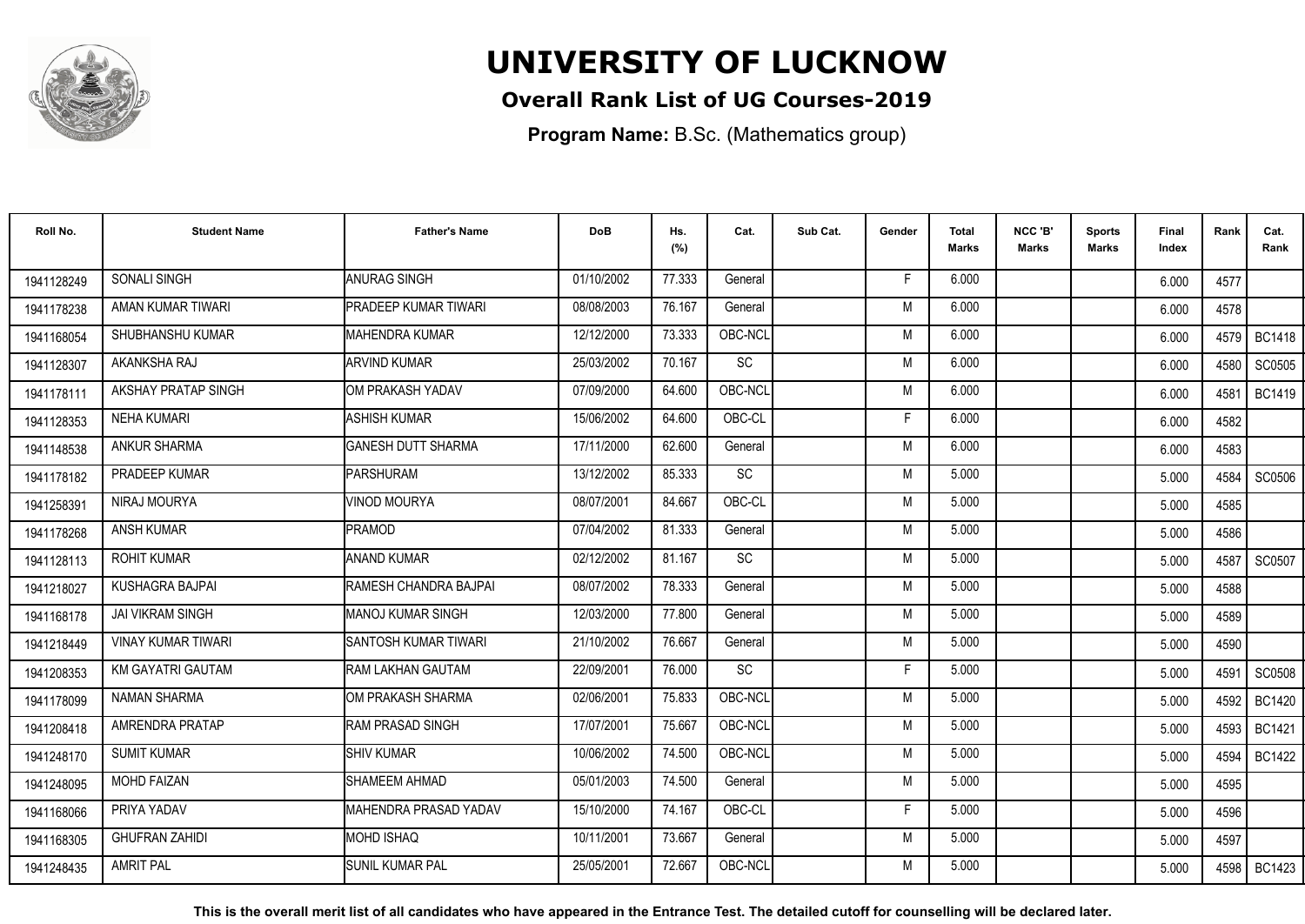

### **Overall Rank List of UG Courses-2019**

**Program Name:** B.Sc. (Mathematics group)

| Roll No.   | <b>Student Name</b>     | <b>Father's Name</b>        | <b>DoB</b> | Hs.<br>(%) | Cat.      | Sub Cat. | Gender | Total<br>Marks | NCC 'B'<br><b>Marks</b> | Sports<br>Marks | Final<br>Index | Rank   | Cat.<br>Rank  |
|------------|-------------------------|-----------------------------|------------|------------|-----------|----------|--------|----------------|-------------------------|-----------------|----------------|--------|---------------|
| 1941208310 | SIDDHARTH RAWAT         | <b>RAM KHELAWAN</b>         | 04/12/2000 | 72.500     | <b>SC</b> |          | M      | 5.000          |                         |                 | 5.000          | 4599 l | SC0509        |
| 1941148231 | <b>RAVI VERMA</b>       | CHATRAPAL VERMA             | 01/07/2002 | 72.500     | OBC-NCL   |          | M      | 5.000          |                         |                 | 5.000          | 4600   | <b>BC1424</b> |
| 1941178177 | ARUN KUSHWAHA           | PARMESHWAR KUSHWAHA         | 13/08/2003 | 69.800     | OBC-NCL   |          | M      | 5.000          |                         |                 | 5.000          | 4601   | <b>BC1425</b> |
| 1941208041 | <b>RAJAT DUBEY</b>      | <b>RAJESH KUMAR DUBEY</b>   | 22/02/2002 | 69.667     | General   |          | M      | 5.000          |                         |                 | 5.000          | 4602   |               |
| 1941258080 | AMAN KUMAR GUPTA        | <b>ISWATANTRA GUPTA</b>     | 01/07/2002 | 69.667     | OBC-NCL   |          | M      | 5.000          |                         |                 | 5.000          | 4603   | <b>BC1426</b> |
| 1941218131 | <b>DEEPAK SINGH</b>     | <b>RANDHEER SINGH</b>       | 14/02/2001 | 69.167     | General   |          | M      | 5.000          |                         |                 | 5.000          | 4604   |               |
| 1941148397 | NEERAJ KUMAR GUPTA      | <b>DILEEP GUPTA</b>         | 14/12/2002 | 66.000     | OBC-NCL   |          | M      | 5.000          |                         |                 | 5.000          | 4605   | <b>BC1427</b> |
| 1941248334 | AMAN BAJPAI             | <b>SRINIVAS BAJPAI</b>      | 07/09/2002 | 65.833     | General   |          | M      | 5.000          |                         |                 | 5.000          | 4606   |               |
| 1941158145 | HARSH SRIVASTAVA        | HEMANT SRIVASTAVA           | 21/05/2003 | 64.600     | General   |          | M      | 5.000          |                         |                 | 5.000          | 4607   |               |
| 1941128268 | ANUJ KUMAR JAISWAL      | ARUN KUMAR JAISWAL          | 23/07/2002 | 63.167     | OBC-NCL   |          | M      | 5.000          |                         |                 | 5.000          | 4608 I | <b>BC1428</b> |
| 1941208412 | ANSHIKA TIWARI          | RAM PRAKASH TIWARI          | 01/01/2002 | 59.667     | General   |          | F      | 5.000          |                         |                 | 5.000          | 4609   |               |
| 1941208288 | <b>ABHAY SHUKLA</b>     | <b>IRAM DUTTA SHUKLA</b>    | 08/10/2000 | 87.333     | General   |          | M      | 4.000          |                         |                 | 4.000          | 4610   |               |
| 1941128012 | <b>UJJWAL GUPTA</b>     | <b>AKHILESH KUMAR GUPTA</b> | 15/06/2003 | 81.500     | OBC-NCL   |          | M      | 4.000          |                         |                 | 4.000          | 4611   | <b>BC1429</b> |
| 1941128099 | ANKIT KUMAR SINGH       | AMIYA KUMAR SINGH           | 16/10/2002 | 79.800     | General   |          | M      | 4.000          |                         |                 | 4.000          | 4612   |               |
| 1941208380 | ARADHANA                | <b>RAM NARESH</b>           | 07/09/2002 | 74.667     | SC        |          | F      | 4.000          |                         |                 | 4.000          | 4613 l | SC0510        |
| 1941118044 | AVEZ SIDDIQUI           | AFROZ SIDDIQUI              | 13/11/2001 | 68.167     | General   |          | M      | 4.000          |                         |                 | 4.000          | 4614   |               |
| 1941148511 | AKANKSHA SINGH          | <b>DURGVIJAY SINGH</b>      | 18/06/2003 | 87.333     | General   |          | F      | 3.000          |                         |                 | 3.000          | 4615   |               |
| 1941248448 | <b>VANSH MISHRA</b>     | <b>SUNIL MISHRA</b>         | 08/01/2003 | 85.400     | General   |          | M      | 3.000          |                         |                 | 3.000          | 4616   |               |
| 1941158229 | AKASH SINGH             | <b>JAGDISH SINGH</b>        | 29/04/2002 | 81.667     | General   |          | M      | 3.000          |                         |                 | 3.000          | 4617   |               |
| 1941218398 | <b>DHARMENDRA SINGH</b> | <b>SANJIV SINGH</b>         | 29/11/2003 | 79.167     | General   |          | M      | 3.000          |                         |                 | 3.000          | 4618   |               |
| 1941248113 | ASHUTOSH PANDEY         | SHANTI SWAROOP PANDEY       | 03/08/2002 | 78.333     | General   |          | M      | 3.000          |                         |                 | 3.000          | 4619   |               |
| 1941178486 | <b>RISHI GUPTA</b>      | <b>IRAJENDRA GUPTA</b>      | 20/05/2001 | 76.000     | General   |          | M      | 3.000          |                         |                 | 3.000          | 4620   |               |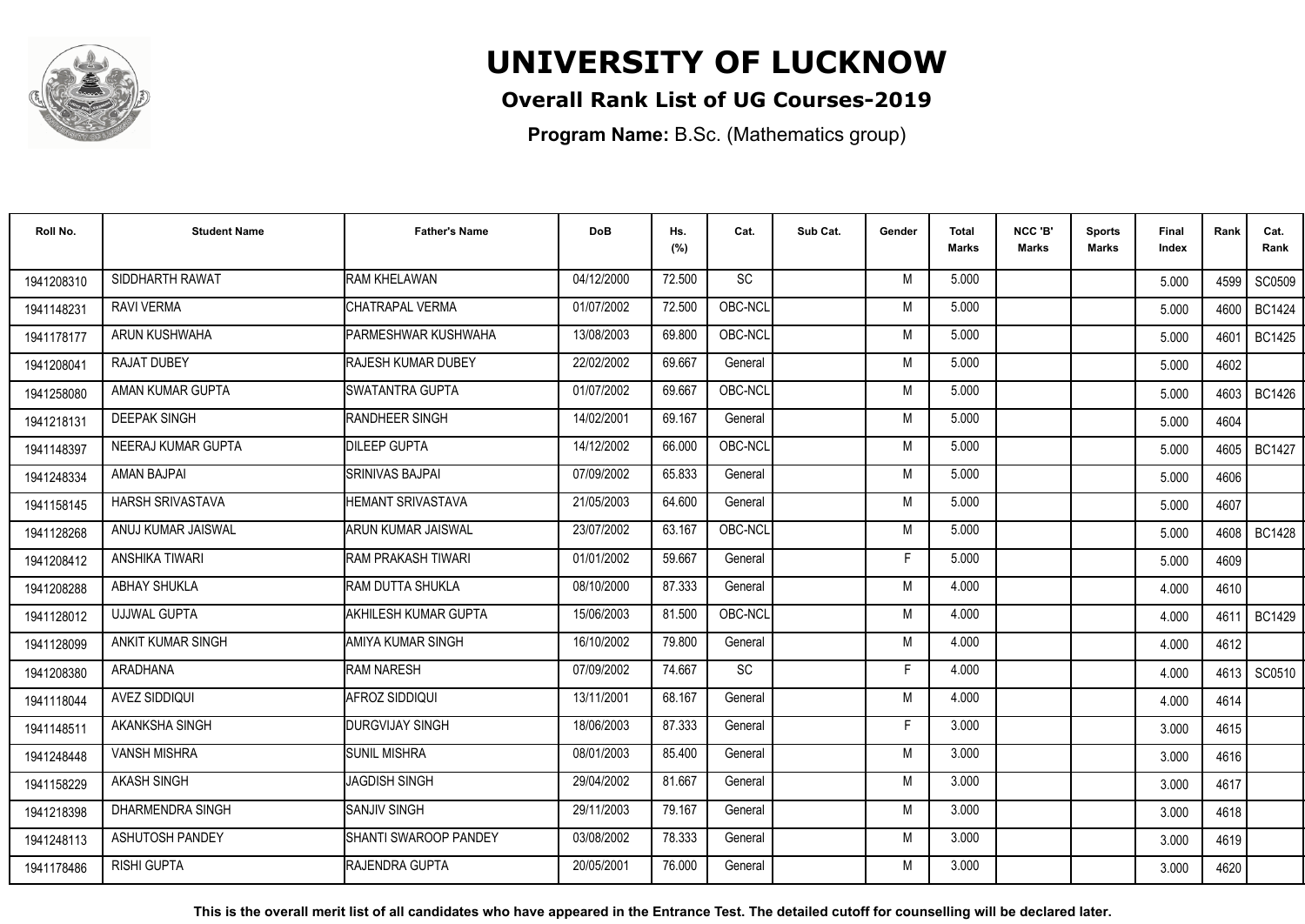

### **Overall Rank List of UG Courses-2019**

**Program Name:** B.Sc. (Mathematics group)

| Roll No.   | <b>Student Name</b>     | <b>Father's Name</b>       | <b>DoB</b> | Hs.<br>(%) | Cat.      | Sub Cat. | Gender | <b>Total</b><br>Marks | NCC 'B'<br><b>Marks</b> | Sports<br>Marks | <b>Final</b><br>Index | Rank | Cat.<br>Rank  |
|------------|-------------------------|----------------------------|------------|------------|-----------|----------|--------|-----------------------|-------------------------|-----------------|-----------------------|------|---------------|
| 1941208170 | <b>ANKIT AGRAHARI</b>   | RAKESH AGRAHARI            | 05/09/2001 | 76.000     | General   |          | M      | 3.000                 |                         |                 | 3.000                 | 4621 |               |
| 1941158220 | ABHISHEK KUMAR YADAV    | <b>JAGDISH KUMAR YADAV</b> | 05/08/2002 | 72.333     | OBC-NCL   |          | M      | 3.000                 |                         |                 | 3.000                 | 4622 | <b>BC1430</b> |
| 1941258353 | SAURABH AGRAHARI        | VINOD KUMAR AGRAHARI       | 02/07/2002 | 72.000     | General   |          | M      | 3.000                 |                         |                 | 3.000                 | 4623 |               |
| 1941158040 | VINAY KUMAR YADAV       | <b>GURU PRASAD YADAV</b>   | 18/04/2002 | 71.167     | OBC-NCL   |          | M      | 3.000                 |                         |                 | 3.000                 | 4624 | <b>BC1431</b> |
| 1941208294 | SHRI RAM YADAV          | RAM JEEVAN                 | 09/02/2002 | 69.833     | OBC-NCL   |          | M      | 3.000                 |                         |                 | 3.000                 | 4625 | <b>BC1432</b> |
| 1941158311 | <b>AMRENDRA PATEL</b>   | JITENDRA BAHADUR           | 10/01/2003 | 68.833     | OBC-NCL   |          | M      | 3.000                 |                         |                 | 3.000                 | 4626 | <b>BC1433</b> |
| 1941116020 | PRIYANSHU KATIYAR       | RAMAKANT KATIYAR           | 13/10/2001 | 64.000     | OBC-NCL   |          | M      | 3.000                 |                         |                 | 3.000                 | 4627 | <b>BC1434</b> |
| 1941117089 | SHUBHAM RAJ SINGH       | <b>RAM RAJ SINGH</b>       | 31/07/2003 | 54.902     | General   |          | M      | 3.000                 |                         |                 | 3.000                 | 4628 |               |
| 1941248346 | ABHAY KUMAR VERMA       | <b>SUBHASH CHANDRA</b>     | 08/09/2002 | 83.500     | OBC-CL    |          | M      | 2.000                 |                         |                 | 2.000                 | 4629 |               |
| 1941168010 | <b>VINIT RAJBHAR</b>    | LAUTU RAJBHAR              | 05/11/2002 | 76.167     | OBC-NCL   |          | M      | 2.000                 |                         |                 | 2.000                 |      | 4630   BC1435 |
| 1941208513 | GAUTAM                  | <b>RAMAWADH</b>            | 01/10/2003 | 71.500     | <b>SC</b> |          | M      | 2.000                 |                         |                 | 2.000                 | 4631 | SC0511        |
| 1941128191 | <b>AJAY KUMAR</b>       | <b>ANIL PRASAD</b>         | 20/04/2002 | 70.000     | <b>ST</b> |          | M      | 2.000                 |                         |                 | 2.000                 | 4632 | ST0022        |
| 1941168259 | <b>MOENUDDEEN</b>       | <b>MOBEEN AHMAD</b>        | 12/02/2002 | 62.000     | General   |          | M      | 2.000                 |                         |                 | 2.000                 | 4633 |               |
| 1941218447 | <b>SAURAV SINGH</b>     | <b>SANTOSH KUMAR SINGH</b> | 08/11/2001 | 56.500     | General   |          | M      | 2.000                 |                         |                 | 2.000                 | 4634 |               |
| 1941118112 | <b>VISHAL ANAND</b>     | AJAY PRABHAKAR KUMAR       | 08/04/2002 | 89.167     | SC        |          | M      | 1.000                 |                         |                 | 1.000                 | 4635 | SC0512        |
| 1941168402 | AASTHA SINHA            | <b>MR.VINOD KUMAR</b>      | 25/12/2001 | 81.800     | General   |          | F.     | 1.000                 |                         |                 | 1.000                 | 4636 |               |
| 1941128056 | KHUSHI SINGH            | AMAR BAHADUR SINGH         | 09/09/2003 | 81.500     | General   |          | F      | 1.000                 |                         |                 | 1.000                 | 4637 |               |
| 1941168234 | NAZIYA KHATOON          | <b>MD IFTEKHAR KHAN</b>    | 03/07/2002 | 80.833     | General   |          | F      | 1.000                 |                         |                 | 1.000                 | 4638 |               |
| 1941178168 | <b>KM SHAILJA SINGH</b> | <b>PARIKSHIT SINGH</b>     | 03/01/2003 | 77.833     | General   |          | F.     | 1.000                 |                         |                 | 1.000                 | 4639 |               |
| 1941248139 | <b>NITESH MISHRA</b>    | <b>SHATI KANT MISHRA</b>   | 15/07/2003 | 74.500     | General   |          | M      | 1.000                 |                         |                 | 1.000                 | 4640 |               |
| 1941158567 | SARWAN SINGH YADAV      | <b>LALJEE</b>              | 12/10/2003 | 74.167     | OBC-NCL   |          | M      | 1.000                 |                         |                 | 1.000                 | 4641 | <b>BC1436</b> |
| 1941148219 | <b>KASAK SINGH</b>      | <b>CHANDRABHAL SINGH</b>   | 13/05/2002 | 73.000     | General   |          | F      | 1.000                 |                         |                 | 1.000                 | 4642 |               |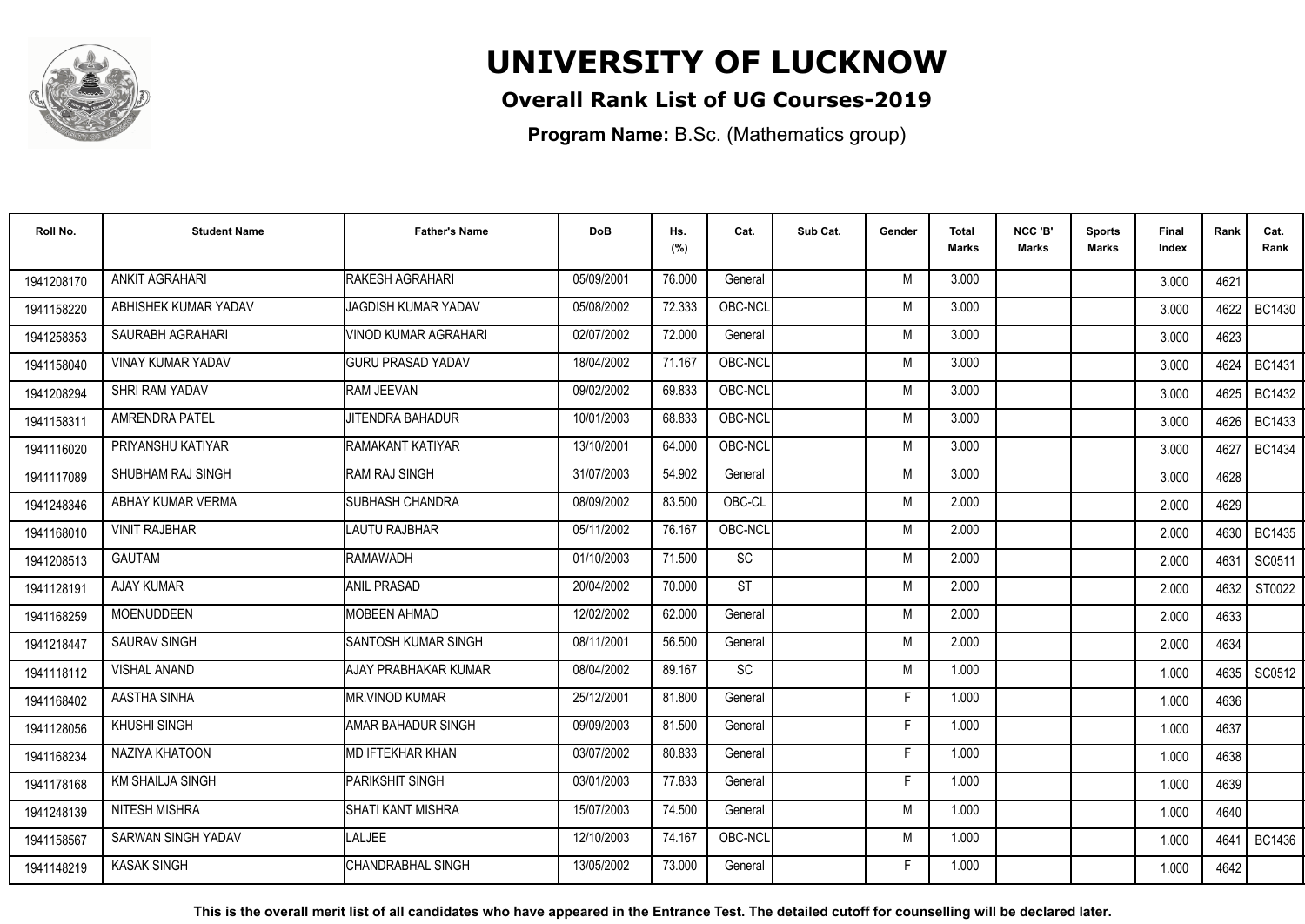

### **Overall Rank List of UG Courses-2019**

**Program Name:** B.Sc. (Mathematics group)

| Roll No.   | <b>Student Name</b>           | <b>Father's Name</b>          | <b>DoB</b> | Hs.<br>(%) | Cat.    | Sub Cat.  | Gender | Total<br>Marks | NCC 'B'<br><b>Marks</b> | Sports<br>Marks | Final<br>Index | Rank | Cat.<br>Rank  |
|------------|-------------------------------|-------------------------------|------------|------------|---------|-----------|--------|----------------|-------------------------|-----------------|----------------|------|---------------|
| 1941158017 | DEV PRAKASH CHAURASIYA        | <b>GORAKHNATH CHAURASIYA</b>  | 15/07/2002 | 72.000     | OBC-NCL |           | M      | 1.000          |                         |                 | 1.000          | 4643 | <b>BC1437</b> |
| 1941258305 | <b>MAYANK BAJPAI</b>          | VIMAL KISHOR BAJPAI           | 14/07/2002 | 70.333     | General |           | M      | 1.000          |                         |                 | 1.000          | 4644 |               |
| 1941115039 | <b>KESHAV PRASAD</b>          | <b>G PRASAD</b>               | 14/03/2000 | 70.200     | General | <b>DP</b> | M      | 1.000          |                         |                 | 1.000          | 4645 |               |
| 1941178266 | ARYAN YADAV                   | PRAKASH YADAV                 | 13/07/2002 | 68.500     | OBC-NCL |           | M      | 1.000          |                         |                 | 1.000          |      | 4646   BC1438 |
| 1941148376 | <b>VIRAT TRIPATHI</b>         | <b>DHARMENDRA TRIPATHI</b>    | 02/02/2000 | 86.833     | General |           | M      | 0.000          |                         |                 | 0.000          |      |               |
| 1941218184 | ANUSHKA SINGH                 | <b>IRAVIRAJ SINGH CHAUHAN</b> | 02/02/2002 | 85.000     | General |           | F      | 0.000          |                         |                 | 0.000          |      |               |
| 1941128032 | <b>ADITYA SINGH</b>           | AKHILESH SINGH                | 01/03/2001 | 81.600     | General |           | M      | 0.000          |                         |                 | 0.000          |      |               |
| 1941208156 | <b>JAGRITI SRIVASTVA</b>      | RAJNESH SRIVASTAVA            | 19/06/2003 | 75.000     | General |           | E      | 0.000          |                         |                 | 0.000          |      |               |
| 1941248056 | <b>GULNAZ ALI</b>             | SHAHID ALI                    | 03/02/2001 | 74.000     | OBC-CL  |           | F      | 0.000          |                         |                 | 0.000          |      |               |
| 1941118015 | SAYAD ARMAN AHMAD             | <b>ABDUL RAHEEM</b>           | 30/07/2002 | 69.833     | General |           | M      | 0.000          |                         |                 | 0.000          |      |               |
| 1941148497 | ABHINAV SRIVASTAVA            | DR. ANAND KUMAR SRIVASTAVA    | 21/02/2001 | 68.600     | General |           | M      | 0.000          |                         |                 | 0.000          |      |               |
| 1941208012 | ANSHUL JAISWAL                | <b>RAJESH JAISWAL</b>         | 05/08/2001 | 66.167     | OBC-NCL |           | M      | 0.000          |                         |                 | 0.000          |      |               |
| 1941258237 | PUNEET DIXIT                  | <b>VIJAY KUMAR</b>            | 01/01/2000 | 64.667     | General |           | M      | 0.000          |                         |                 | 0.000          |      |               |
| 1941208169 | ANSHIKA SINGH                 | <b>RAJU SINGH</b>             | 05/06/2001 | 58.333     | General |           | F.     | 0.000          |                         |                 | 0.000          |      |               |
| 1941258475 | SANDEEP GUPTA                 | <b>VYAS GUPTA</b>             | 14/10/2000 | 93.000     | OBC-NCL |           | M      | $-1.000$       |                         |                 | $-1.000$       |      |               |
| 1941128412 | PRAKHAR TRIPATHI              | <b>ASHOK KUMAR TRIPATHI</b>   | 17/09/2001 | 89.400     | General |           | M      | $-1.000$       |                         |                 | $-1.000$       |      |               |
| 1941258091 | <b>SUFIYA BANO</b>            | <b>TABARAK ALI</b>            | 26/01/2002 | 76.833     | General |           | F      | $-1.000$       |                         |                 | $-1.000$       |      |               |
| 1941248282 | TEJ PRATAP SINGH              | <b>SHUBHRANJAN SINGH</b>      | 13/08/2000 | 70.200     | General |           | M      | $-1.000$       |                         |                 | $-1.000$       |      |               |
| 1941148289 | <b>ROHIT DUBEY</b>            | <b>DEV NARAYAN DUBEY</b>      | 24/05/2002 | 68.167     | General |           | M      | $-1.000$       |                         |                 | $-1.000$       |      |               |
| 1941118005 | PRIYANKA SHUKLA               | A P SHUKLA                    | 21/02/2003 | 66.833     | General |           | F      | $-1.000$       |                         |                 | $-1.000$       |      |               |
| 1941128379 | SHATAKSHI VYAS                | ASHOK KUMAR GUJRATI           | 07/05/1998 | 65.333     | General |           | F      | $-1.000$       |                         |                 | $-1.000$       |      |               |
| 1941218405 | <b>VAIBHAV KUMAR TRIPATHI</b> | <b>SANT KUMAR TRIPATHI</b>    | 15/08/2002 | 47.833     | General |           | M      | $-1.000$       |                         |                 | $-1.000$       |      |               |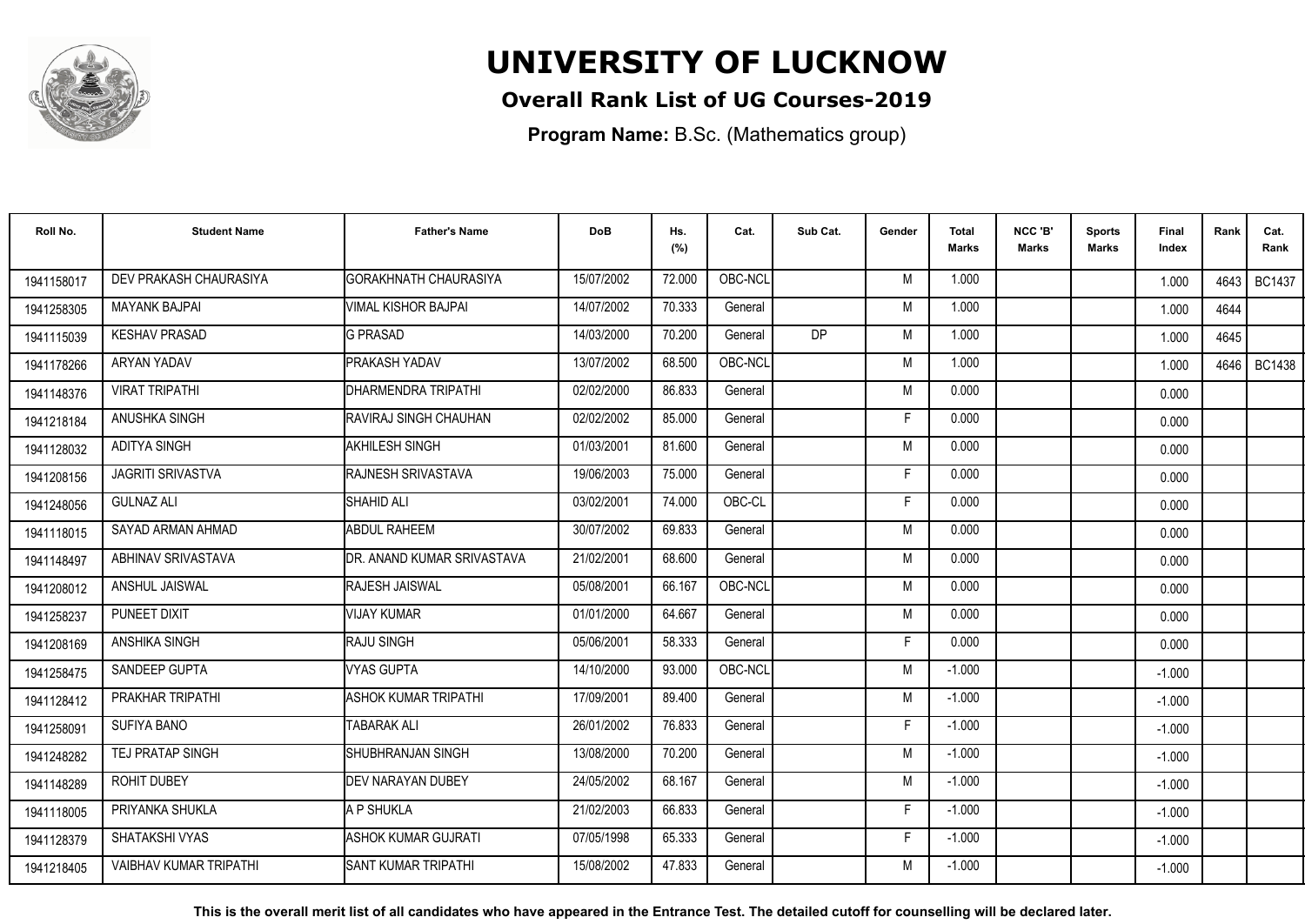

### **Overall Rank List of UG Courses-2019**

**Program Name:** B.Sc. (Mathematics group)

| Roll No.   | <b>Student Name</b>    | <b>Father's Name</b>         | <b>DoB</b> | Hs.<br>(%) | Cat.      | Sub Cat. | Gender | Total<br>Marks | NCC 'B'<br>Marks | <b>Sports</b><br>Marks | <b>Final</b><br>Index | Rank | Cat.<br>Rank |
|------------|------------------------|------------------------------|------------|------------|-----------|----------|--------|----------------|------------------|------------------------|-----------------------|------|--------------|
| 1941218331 | <b>NEERAJ RAI</b>      | <b>SANJAY RAI</b>            | 11/01/2001 | 76.000     | General   |          | M      | $-2.000$       |                  |                        | $-2.000$              |      |              |
| 1941128465 | <b>RISHABH MISHRA</b>  | ATUL KUMAR MISHRA            | 22/09/2002 | 76.000     | General   |          | M      | $-2.000$       |                  |                        | $-2.000$              |      |              |
| 1941258500 | SHRASTI KUMARI         | YOGESH GOSWAMI               | 06/11/2003 | 72.333     | OBC-NCL   |          | F      | $-2.000$       |                  |                        | $-2.000$              |      |              |
| 1941158062 | <b>ANJALI TEWARI</b>   | HANOMAN PRASAD               | 12/02/2002 | 72.200     | General   |          | F      | $-2.000$       |                  |                        | $-2.000$              |      |              |
| 1941112023 | <b>DIVYA TRIPATHI</b>  | V P TRIPATHI                 | 07/11/2001 | 72.167     | General   |          | F.     | $-2.000$       |                  |                        | $-2.000$              |      |              |
| 1941117021 | <b>DEEPAK RAWAT</b>    | <b>BECHALAL</b>              | 20/04/2000 | 81.600     | SC        |          | M      | $-3.000$       |                  |                        | $-3.000$              |      |              |
| 1941258260 | <b>VARSHA YADAV</b>    | VIJAY KUMAR YADAV            | 15/03/2003 | 80.333     | OBC-NCL   |          | F.     | $-3.000$       |                  |                        | $-3.000$              |      |              |
| 1941248471 | NITESH KUMAR GUPTA     | <b>ISURENDRA KUMAR GUPTA</b> | 02/02/2001 | 76.000     | OBC-NCL   |          | M      | $-3.000$       |                  |                        | $-3.000$              |      |              |
| 1941258229 | <b>SHIVAM PANDEY</b>   | <b>VIJAN PANDEY</b>          | 30/07/2001 | 74.667     | General   |          | M      | $-3.000$       |                  |                        | $-3.000$              |      |              |
| 1941248489 | <b>HARSH SHARMA</b>    | <b>SURENDRA SHARMA</b>       | 09/05/2002 | 69.167     | General   |          | M      | $-3.000$       |                  |                        | $-3.000$              |      |              |
| 1941128105 | <b>ANJALI PANDEY</b>   | AMRENDRA PANDEY              | 26/01/2003 | 68.600     | General   |          | F      | $-3.000$       |                  |                        | $-3.000$              |      |              |
| 1941148332 | <b>SUNIL CHOUDHARY</b> | DHANI RAM CHOUDHARY          | 16/08/2001 | 66.167     | <b>ST</b> |          | M      | $-3.000$       |                  |                        | $-3.000$              |      |              |
| 1941115153 | <b>BIPIN</b>           | VIJAYENDRA SINGH             | 09/04/2001 | 66.000     | General   |          | M      | $-3.000$       |                  |                        | $-3.000$              |      |              |
| 1941248129 | <b>NAMITA SINGH</b>    | SHASHI KANT                  | 10/05/2002 | 96.000     | OBC-NCL   |          | F      | $-4.000$       |                  |                        | $-4.000$              |      |              |
| 1941158255 | ANAND YADAV            | JAI PRAKASH YADAV            | 01/07/2001 | 85.000     | OBC-NCL   |          | M      | $-4.000$       |                  |                        | $-4.000$              |      |              |
| 1941208365 | <b>SACHIN KUMAR</b>    | <b>RAM MILAN</b>             | 20/08/2001 | 81.167     | OBC-NCL   |          | M      | $-4.000$       |                  |                        | $-4.000$              |      |              |
| 1941117069 | <b>RIYA PANDEY</b>     | PRABHAT KUMAR PANDEY         | 26/05/2002 | 80.000     | General   |          | F.     | $-4.000$       |                  |                        | $-4.000$              |      |              |
| 1941115133 | ZAINAB SHAKEEL         | SHAKEEL                      | 07/01/2000 | 76.667     | OBC-CL    |          | F      | $-4.000$       |                  |                        | $-4.000$              |      |              |
| 1941258415 | <b>ANKITA</b>          | <b>VIRENDRA KUMAR</b>        | 15/07/2001 | 55.667     | <b>ST</b> |          | F      | $-4.000$       |                  |                        | $-4.000$              |      |              |
| 1941178149 | SANJANA SHUKLA         | PANKAJ SHUKLA                | 14/02/2002 | 83.833     | General   |          | F.     | $-5.000$       |                  |                        | $-5.000$              |      |              |
| 1941208049 | SURENDRA KUMAR PAL     | <b>RAJESH KUMAR PAL</b>      | 05/01/2003 | 83.667     | OBC-NCL   |          | M      | $-5.000$       |                  |                        | $-5.000$              |      |              |
| 1941148075 | <b>NANDISH</b>         | <b>BANESHWAR PRASAD</b>      | 25/10/2002 | 79.167     | <b>SC</b> |          | M      | $-5.000$       |                  |                        | $-5.000$              |      |              |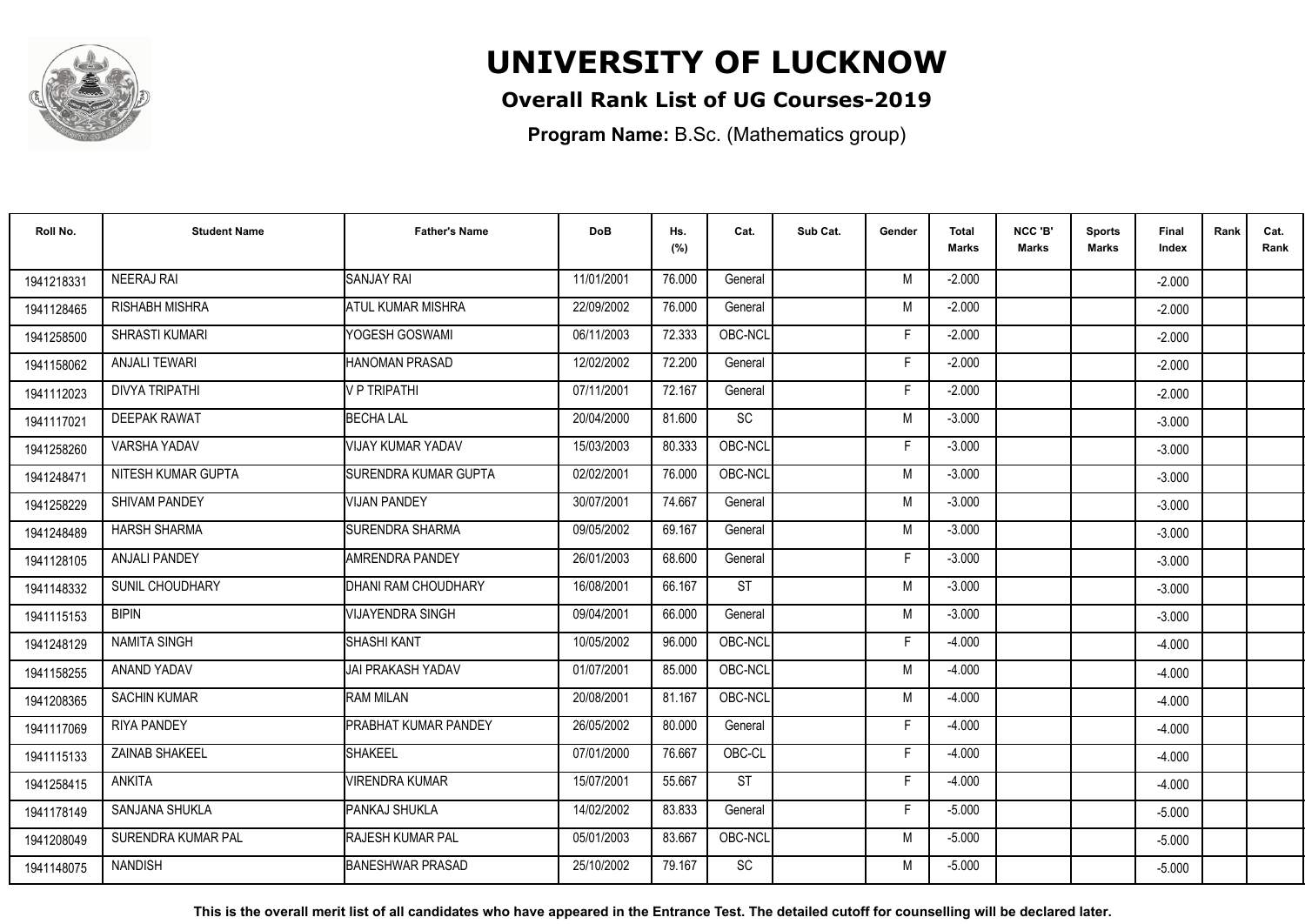

### **Overall Rank List of UG Courses-2019**

**Program Name:** B.Sc. (Mathematics group)

| Roll No.   | <b>Student Name</b>      | <b>Father's Name</b>            | <b>DoB</b> | Hs.<br>(%) | Cat.      | Sub Cat. | Gender | Total<br><b>Marks</b> | NCC 'B'<br>Marks | <b>Sports</b><br>Marks | <b>Final</b><br>Index | Rank | Cat.<br>Rank |
|------------|--------------------------|---------------------------------|------------|------------|-----------|----------|--------|-----------------------|------------------|------------------------|-----------------------|------|--------------|
| 1941148447 | ABHIMANYU                | <b>DINESH KUMAR SAINI</b>       | 11/08/2000 | 77.333     | OBC-NCL   |          | M      | $-5.000$              |                  |                        | $-5.000$              |      |              |
| 1941128178 | NITIN KUMAR TIWARI       | <b>ANIL KUMAR TIWARI</b>        | 07/07/2002 | 73.500     | General   |          | M      | $-5.000$              |                  |                        | $-5.000$              |      |              |
| 1941208132 | <b>AASHI PATEL</b>       | RAJKARAN SINGH                  | 17/06/2001 | 92.000     | OBC-NCL   |          | F      | $-6.000$              |                  |                        | $-6.000$              |      |              |
| 1941128044 | DIVYANSHU CHAURASIA      | ALOK KUMAR CHAURASIA            | 13/01/2002 | 90.000     | OBC-NCL   |          | M      | $-6.000$              |                  |                        | $-6.000$              |      |              |
| 1941258066 | <b>AKASH PATEL</b>       | SUSHIL KUMAR PATEL              | 01/01/2002 | 74.167     | OBC-NCL   |          | M      | $-6.000$              |                  |                        | $-6.000$              |      |              |
| 1941218099 | <b>GYANENDRA</b>         | RAMNATH BHARTI                  | 08/08/2003 | 68.833     | <b>SC</b> |          | M      | $-6.000$              |                  |                        | $-6.000$              |      |              |
| 1941168075 | PRIYANSHU SAINI          | <b>MAHENDRA SAINI</b>           | 11/01/2001 | 60.000     | OBC-NCL   |          | M      | $-6.000$              |                  |                        | $-6.000$              |      |              |
| 1941148526 | SANDAL QAMER             | <b>FIROZ QAMER</b>              | 15/08/2000 | 93.000     | General   |          | F.     | $-7.000$              |                  |                        | $-7.000$              |      |              |
| 1941168431 | ARYAN YADAV              | MUKESH YADAV                    | 21/11/2001 | 82.000     | General   |          | M      | $-7.000$              |                  |                        | $-7.000$              |      |              |
| 1941208078 | <b>RESHAM YADAV</b>      | RAJESH KUMAR YADAV              | 14/03/2002 | 80.000     | General   |          | F      | $-7.000$              |                  |                        | $-7.000$              |      |              |
| 1941208524 | <b>AMIT PRAJAPATI</b>    | RAMBRISKSH PRAJAPATI            | 29/05/2001 | 76.000     | OBC-NCL   |          | M      | $-7.000$              |                  |                        | $-7.000$              |      |              |
| 1941178010 | SAVITRI YADAV            | NARSINGH YADAV                  | 18/11/2002 | 81.667     | OBC-NCL   |          | F.     | $-8.000$              |                  |                        | $-8.000$              |      |              |
| 1941128470 | <b>ADITI PANDEY</b>      | AVADH KUMAR PANDEY              | 04/09/2001 | 74.000     | General   |          | F.     | $-8.000$              |                  |                        | $-8.000$              |      |              |
| 1941258287 | <b>HARSH SRIVASTAVA</b>  | <b>VIJAY SRIVASTAVA</b>         | 02/03/2003 | 74.000     | General   |          | M      | $-8.000$              |                  |                        | $-8.000$              |      |              |
| 1941148063 | NAVENDU BHUSHAN TRIPATHI | <b>BALENDU BHUSHAN TRIPATHI</b> | 26/06/2001 | 72.000     | General   |          | M      | $-8.000$              |                  |                        | $-8.000$              |      |              |
| 1941128228 | <b>ADITYA TIWARI</b>     | <b>ANOOP KUMAR TIWARI</b>       | 27/06/2001 | 63.333     | General   |          | M      | $-8.000$              |                  |                        | $-8.000$              |      |              |
| 1941258325 | POOJA MISHRA             | <b>VINAY PRAKASH MISHRA</b>     | 31/12/2002 | 79.333     | General   |          | F.     | $-9.000$              |                  |                        | $-9.000$              |      |              |
| 1941178250 | <b>SACHIN SINGH</b>      | PRADEEP SINGH                   | 22/08/2001 | 77.833     | General   |          | M      | $-9.000$              |                  |                        | $-9.000$              |      |              |
| 1941218046 | <b>ANUSHKA</b>           | <b>RAMESH KUMAR</b>             | 15/10/2002 | 69.667     | <b>SC</b> |          | F      | $-9.000$              |                  |                        | $-9.000$              |      |              |
| 1941168145 | ABHAY                    | MANOJ KUMAR AGRAHARI            | 15/09/2002 | 83.600     | General   |          | M      | $-10.000$             |                  |                        | $-10.000$             |      |              |
| 1941218328 | <b>VARUN PANDEY</b>      | <b>SANJAY PANDEY</b>            | 08/03/2001 | 78,000     | General   |          | M      | $-10.000$             |                  |                        | $-10.000$             |      |              |
| 1941118086 | OJASWA VARDHAN SINGH     | AJAY KUMAR SINGH                | 03/02/2001 | 76.000     | General   |          | M      | $-10.000$             |                  |                        | $-10.000$             |      |              |